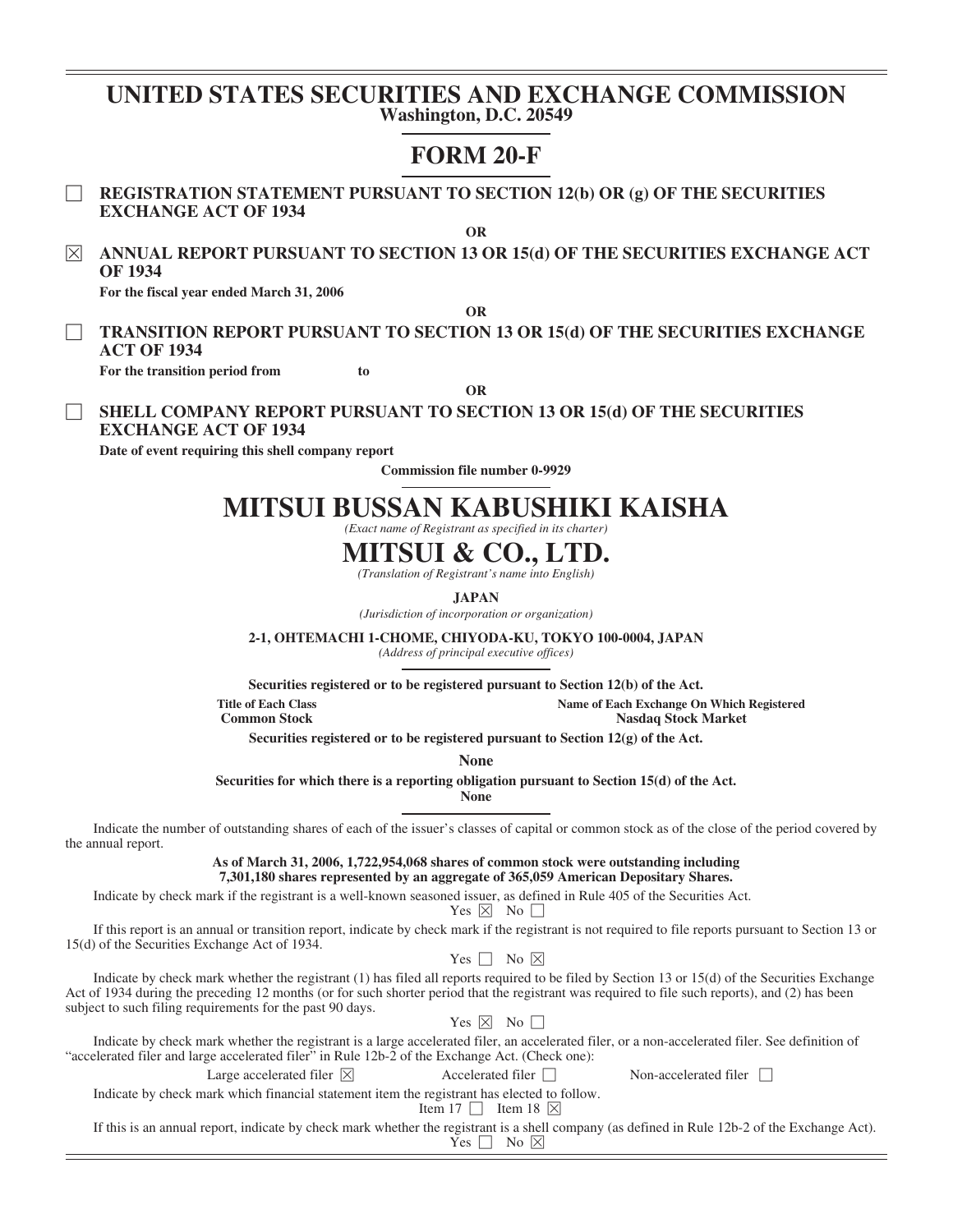#### **Certain References and Information**

As used in this report, "Mitsui" is used to refer to Mitsui & Co., Ltd. (Mitsui Bussan Kabushiki Kaisha), "we", "us", and "our" are used to indicate Mitsui & Co., Ltd. and subsidiaries, unless otherwise indicated. "Share" means one share of Mitsui's common stock, "ADS" means an American Depositary Share representing 20 shares, and "ADR" means an American Depositary Receipt evidencing one or more ADSs. Also, "dollar" or "\$" means the lawful currency of the United States of America, and "yen" or "¥" means the lawful currency of Japan.

All financial statements and information contained in this annual report have been prepared in accordance with accounting principles generally accepted in the United States, or U.S. GAAP, except where otherwise noted.

#### **A Cautionary Note on Forward-Looking Statements**

This annual report includes forward-looking statements based on our current expectations, assumptions, estimates and projections about our business, our industry and capital markets around the world. Generally, these forward-looking statements can be identified by the use of forward-looking terminology such as "may", "expect", "anticipate", "estimate", "plan" or similar words. The forward-looking statements in this annual report are subject to various risks, uncertainties and assumptions. These statements discuss future expectations, identify strategies, contain projections of results of operations or of our financial position, or state other forward-looking information. Known and unknown risks, uncertainties and other factors could cause our actual operating results to differ materially from those contained or implied in any forward-looking statement. Our expectations expressed in these forward-looking statements may not turn out to be correct, and our actual results could materially differ from and be worse than our expectations.

Important risks and factors that could cause our actual results to differ materially from our expectations are discussed in this "Item 3.D. Risk Factors" or elsewhere in this annual report and include, without limitation:

- ‰ changes in economic conditions that may lead to unforeseen developments in markets for products handled by us;
- fluctuations in currency exchange rates that may cause unexpected deterioration in the value of transactions;
- adverse political developments in the various jurisdictions where we operate, which among things, may create delays or postponements of transactions and projects;
- ‰ changes in laws, regulations or policies in any of the countries where we conduct our operations; and
- significant changes in the competitive environment.

We do not assume, and specifically disclaim, any obligation to update any forward-looking statements which speak only as of the date made.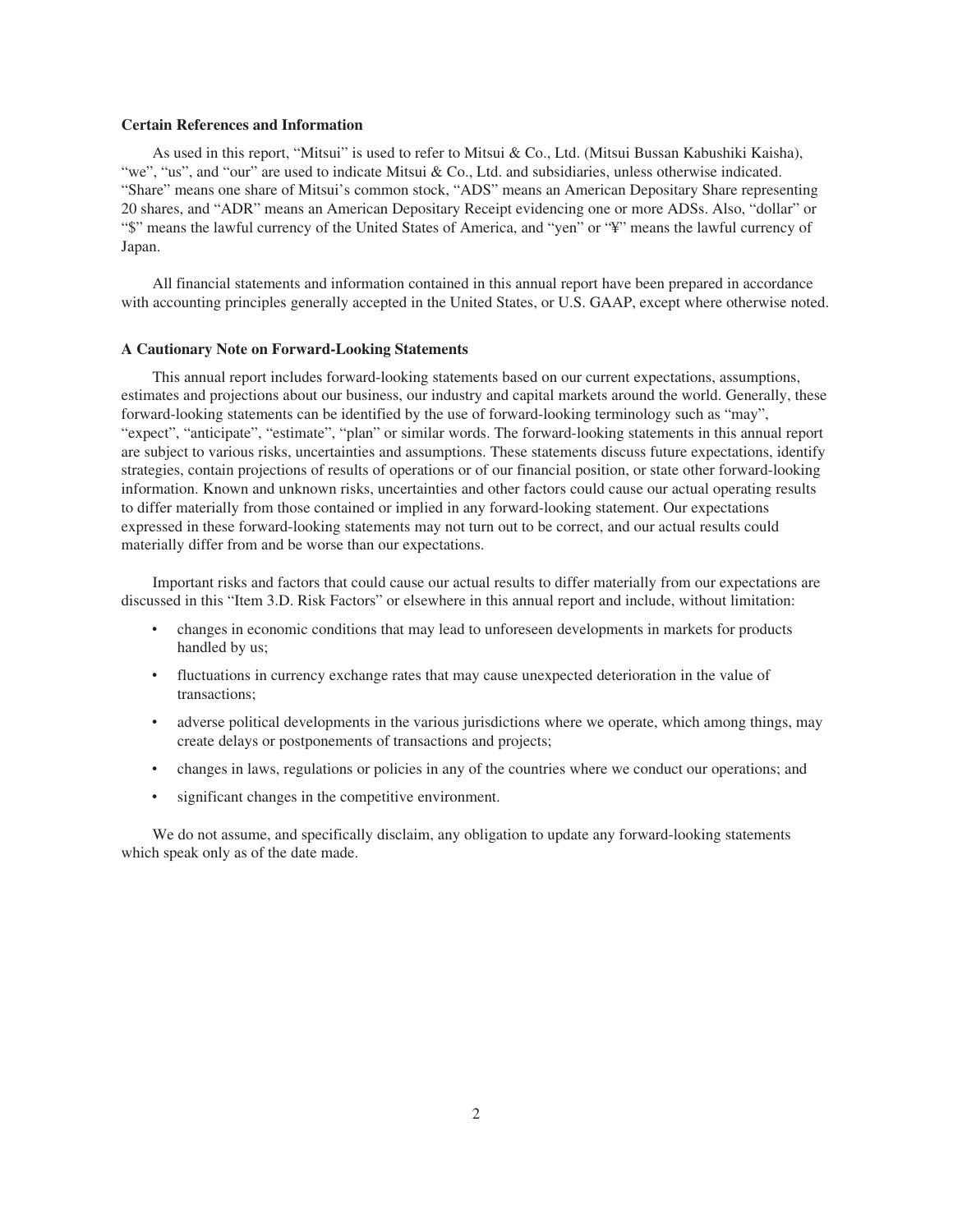## **TABLE OF CONTENTS**

|                                                                                                                                                                                                                               | Page       |
|-------------------------------------------------------------------------------------------------------------------------------------------------------------------------------------------------------------------------------|------------|
|                                                                                                                                                                                                                               | 5          |
|                                                                                                                                                                                                                               | 5          |
|                                                                                                                                                                                                                               | 5          |
|                                                                                                                                                                                                                               | 5          |
|                                                                                                                                                                                                                               | 5          |
|                                                                                                                                                                                                                               | 7          |
|                                                                                                                                                                                                                               | 7          |
|                                                                                                                                                                                                                               | 7          |
|                                                                                                                                                                                                                               | 14         |
|                                                                                                                                                                                                                               | 14         |
|                                                                                                                                                                                                                               | 19         |
|                                                                                                                                                                                                                               | 52         |
|                                                                                                                                                                                                                               | 57         |
|                                                                                                                                                                                                                               | 69         |
|                                                                                                                                                                                                                               | 70         |
|                                                                                                                                                                                                                               |            |
|                                                                                                                                                                                                                               | 70         |
|                                                                                                                                                                                                                               | 122        |
|                                                                                                                                                                                                                               | 135        |
|                                                                                                                                                                                                                               | 136        |
|                                                                                                                                                                                                                               | 136        |
|                                                                                                                                                                                                                               | 137        |
|                                                                                                                                                                                                                               | 138        |
|                                                                                                                                                                                                                               | 138        |
|                                                                                                                                                                                                                               | 150        |
|                                                                                                                                                                                                                               | 150        |
|                                                                                                                                                                                                                               | 156        |
|                                                                                                                                                                                                                               | 158        |
|                                                                                                                                                                                                                               | 158        |
|                                                                                                                                                                                                                               | 158        |
|                                                                                                                                                                                                                               | 160        |
|                                                                                                                                                                                                                               | 161        |
| Item 8. Financial Information (and all contracts) and all contracts are set of the set of the set of the set of the set of the set of the set of the set of the set of the set of the set of the set of the set of the set of | 162        |
|                                                                                                                                                                                                                               | 162        |
|                                                                                                                                                                                                                               | 163        |
|                                                                                                                                                                                                                               | 163        |
|                                                                                                                                                                                                                               | 163        |
|                                                                                                                                                                                                                               | 164        |
|                                                                                                                                                                                                                               | 164        |
|                                                                                                                                                                                                                               | 164        |
|                                                                                                                                                                                                                               | 164        |
|                                                                                                                                                                                                                               | 164        |
|                                                                                                                                                                                                                               | 164        |
|                                                                                                                                                                                                                               | 164        |
|                                                                                                                                                                                                                               | 164        |
|                                                                                                                                                                                                                               | 173        |
|                                                                                                                                                                                                                               | 173        |
|                                                                                                                                                                                                                               |            |
|                                                                                                                                                                                                                               | 175<br>177 |
|                                                                                                                                                                                                                               |            |
|                                                                                                                                                                                                                               | 177        |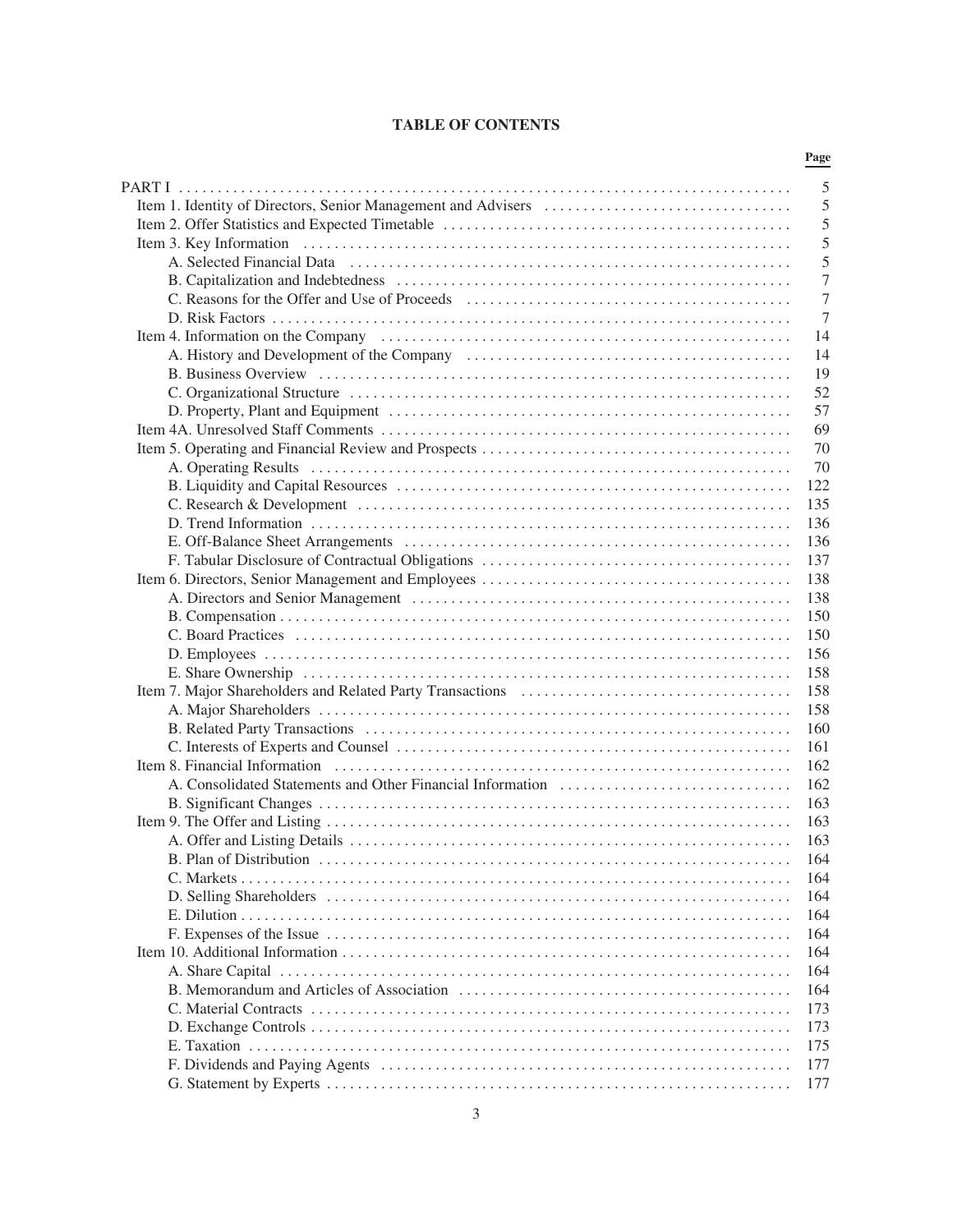|                                                                                       | Page |
|---------------------------------------------------------------------------------------|------|
|                                                                                       | 177  |
|                                                                                       | 178  |
| Item 11. Quantitative and Qualitative Disclosures about Market Risk                   | 178  |
| Item 12. Description of Securities Other than Equity Securities                       | 181  |
| PART II                                                                               | 182  |
|                                                                                       | 182  |
| Item 14. Material Modifications to the Rights of Security Holders and Use of Proceeds | 182  |
|                                                                                       | 182  |
|                                                                                       | 182  |
|                                                                                       | 182  |
|                                                                                       | 183  |
|                                                                                       | 183  |
| Item 16D. Exemptions from the Listing Standards for Audit Committees                  | 184  |
| Item 16E. Purchases of Equity Securities by the Issuer and Affiliated Purchasers      | 185  |
|                                                                                       | 186  |
|                                                                                       | 186  |
|                                                                                       | 186  |
| Item 19. Exhibits                                                                     | 186  |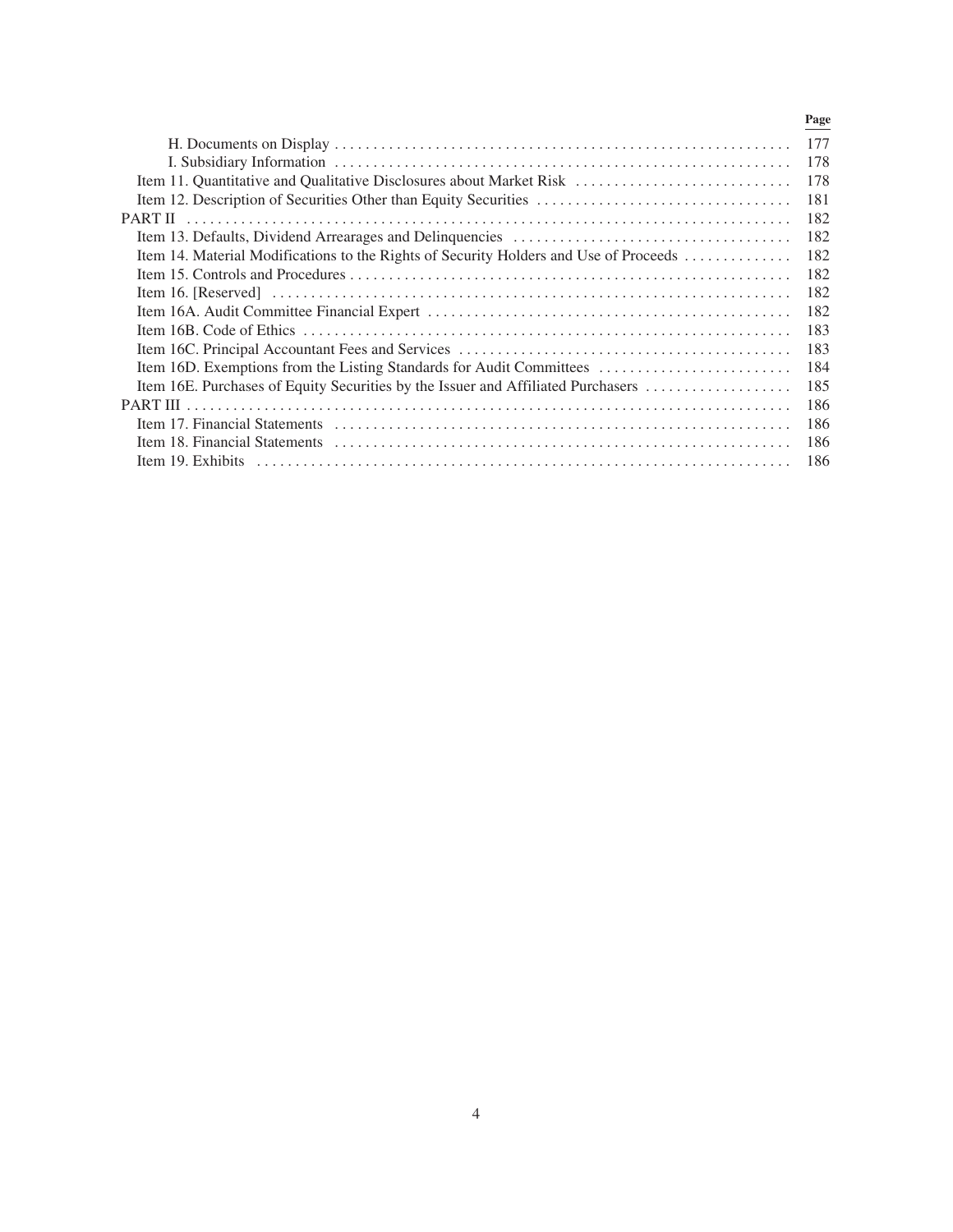#### **PART I**

#### **Item 1. Identity of Directors, Senior Management and Advisers.**

Not applicable.

#### **Item 2. Offer Statistics and Expected Timetable.**

Not applicable.

#### **Item 3. Key Information.**

## **A. Selected Financial Data.**

The selected consolidated income statement data and the selected consolidated cash flow statement data for the years ended March 31, 2006, 2005 and 2004 and the selected consolidated balance sheet data as of March 31, 2006 and 2005 below are derived from our audited consolidated financial statements prepared in accordance with U.S. GAAP, which are included elsewhere in this annual report. The selected consolidated income statement data and the selected consolidated cash flow statement data for the years ended March 31, 2003 and 2002 and the selected consolidated balance sheet data as of March 31, 2004, 2003 and 2002 are derived from our previously published audited consolidated financial statements prepared in accordance with U.S. GAAP, which are not included in this annual report. The consolidated financial statements as of March 31, 2006 and 2005 and for the years ended March 31, 2006, 2005 and 2004 have been audited by Deloitte Touche Tohmatsu, independent auditors, whose report is filed as part of this annual report.

The selected consolidated financial statements have been prepared in accordance with U.S. GAAP and should be read in conjunction with, and are qualified in their entirety by reference to "Item 5. Operating and Financial Review and Prospects," and our consolidated financial statements and notes thereto included elsewhere in this annual report.

|                                                                   | In Billions of Yen, Except Amounts per Share and Common Stock Data |        |         |         |        |  |  |  |
|-------------------------------------------------------------------|--------------------------------------------------------------------|--------|---------|---------|--------|--|--|--|
|                                                                   | As of or for the Years Ended March 31,                             |        |         |         |        |  |  |  |
|                                                                   | 2006                                                               | 2005   | 2004    | 2003    | 2002   |  |  |  |
| <b>Consolidated Income Statement Data:</b>                        |                                                                    |        |         |         |        |  |  |  |
| <b>Results of Operations:</b>                                     |                                                                    |        |         |         |        |  |  |  |
| Revenues <sup>(1)</sup>                                           | $\frac{4}{15}$                                                     | ¥3,495 | ¥2,970  | ¥2,778  | ¥2,475 |  |  |  |
|                                                                   | 817                                                                | 709    | 611     | 566     | 537    |  |  |  |
| Equity in Earnings of Associated                                  |                                                                    |        |         |         |        |  |  |  |
| $Companies^{(1)} \dots \dots \dots \dots \dots \dots \dots \dots$ | 94                                                                 | 64     | 40      | 15      | 24     |  |  |  |
| Income from Continuing Operations <sup>(1)</sup>                  | 201                                                                | 114    | 79      | 39      | 61     |  |  |  |
|                                                                   | 202                                                                | 121    | 68      | 31      | 55     |  |  |  |
| Income from Continuing Operations per                             |                                                                    |        |         |         |        |  |  |  |
| Share <sup>(1)</sup> :                                            |                                                                    |        |         |         |        |  |  |  |
| Basic                                                             | 125.49                                                             | 72.00  | 50.21   | 24.42   | 38.25  |  |  |  |
| Diluted                                                           | 118.13                                                             | 67.86  | 47.42   | 23.09   | 35.89  |  |  |  |
| Net Income per Share:                                             |                                                                    |        |         |         |        |  |  |  |
| Basic                                                             | 126.26                                                             | 76.55  | 43.25   | 19.68   | 34.97  |  |  |  |
| Diluted                                                           | 118.85                                                             | 72.12  | 40.89   | 18.69   | 32.85  |  |  |  |
| Cash Dividends Declared per Share                                 | 20                                                                 | 9      | 8       | 8       | 8      |  |  |  |
| Cash Dividends Declared per Share in                              |                                                                    |        |         |         |        |  |  |  |
| U.S. Dollars <sup>(2)</sup>                                       | 0.17<br>\$.                                                        | \$0.09 | \$ 0.07 | \$ 0.07 | \$0.06 |  |  |  |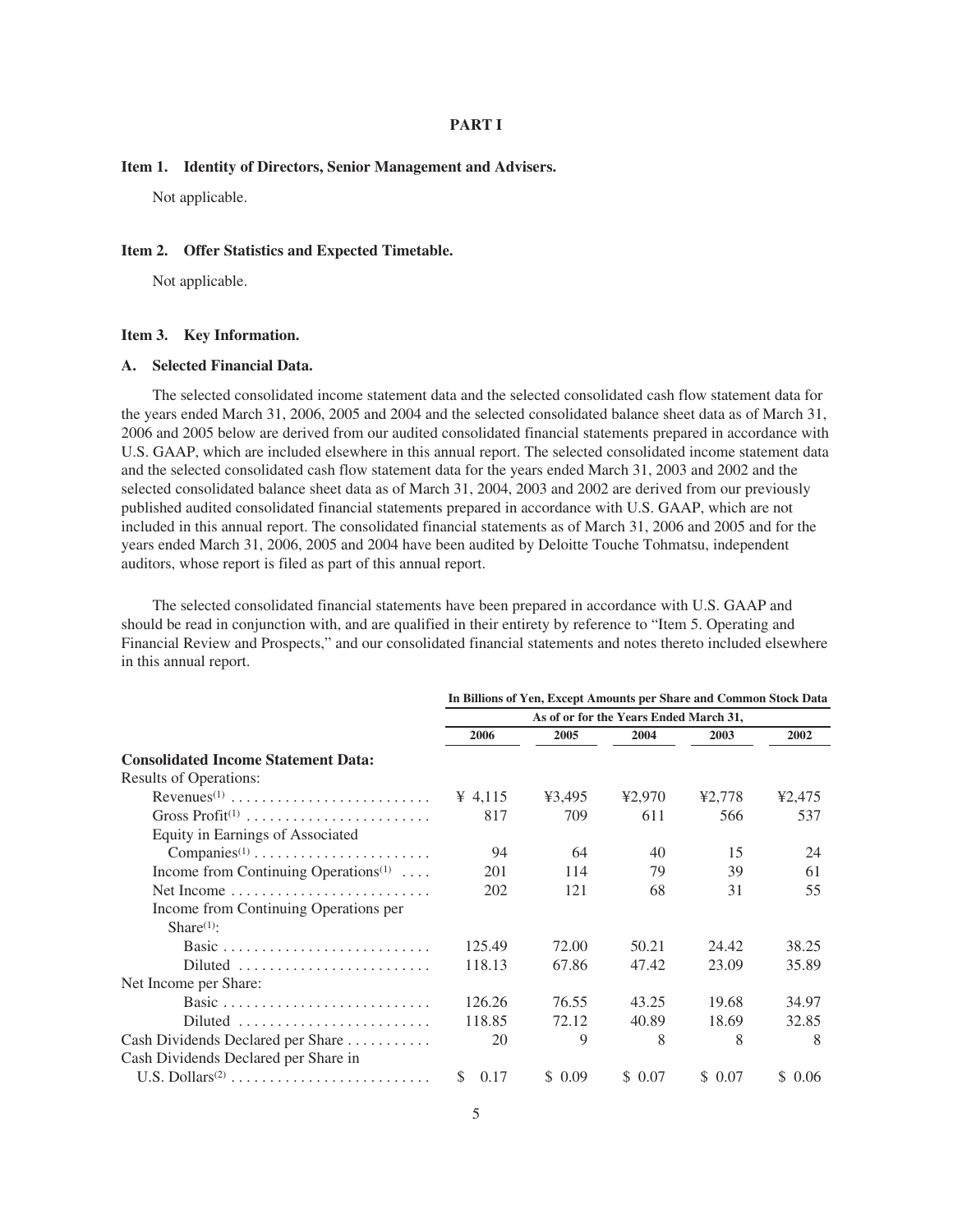|                                               |   |            |   |          |   | As of or for the Years Ended March 31, |               |   |           |
|-----------------------------------------------|---|------------|---|----------|---|----------------------------------------|---------------|---|-----------|
|                                               |   | 2006       |   | 2005     |   | 2004                                   | 2003          |   | 2002      |
| <b>Consolidated Balance Sheet Data:</b>       |   |            |   |          |   |                                        |               |   |           |
| Financial Position at Year-End:               |   |            |   |          |   |                                        |               |   |           |
| Total Assets                                  | ¥ | $8,574$ \; |   | 7,593    | ¥ | 6,716 $\frac{1}{2}$                    | 6,541         | ¥ | 6,668     |
| Total Shareholders' Equity                    |   | 1.678      |   | 1,123    |   | 963                                    | 862           |   | 915       |
| Long-term Debt, less Current                  |   |            |   |          |   |                                        |               |   |           |
| Maturities                                    |   | 2,911      |   | 2,905    |   | 2,541                                  | 2,500         |   | 2,619     |
| Return on Equity                              |   | 14.5%      |   | $11.6\%$ |   | $7.5\%$                                | $3.5\%$       |   | 6.3%      |
|                                               |   | 296        |   | 192      |   | 192                                    | 192           |   | 192       |
| Other Information at Year-End:                |   |            |   |          |   |                                        |               |   |           |
| <b>Common Stock:</b>                          |   |            |   |          |   |                                        |               |   |           |
| Number of Shares Outstanding                  |   |            |   |          |   |                                        |               |   |           |
|                                               |   |            |   |          |   | 1,582,211 1,581,013                    | 1,581,377     |   | 1,583,180 |
| Number of Shareholders                        |   | 121,503    |   |          |   | 107,034 109,722                        | 115,267       |   | 118,700   |
|                                               |   |            |   |          |   | <b>In Billions of Yen</b>              |               |   |           |
|                                               |   |            |   |          |   | For the Years Ended March 31,          |               |   |           |
|                                               |   | 2006       |   | 2005     |   | 2004                                   | 2003          |   | 2002      |
| <b>Consolidated Cash Flow Statement Data:</b> |   |            |   |          |   |                                        |               |   |           |
| Cash Flows:                                   |   |            |   |          |   |                                        |               |   |           |
| Net Cash Provided by Operating                |   |            |   |          |   |                                        |               |   |           |
| Activities                                    | ¥ | 146        | ¥ | 200      | ¥ |                                        | $52 \text{ }$ |   | 134       |
| Net Cash Used in Investing                    |   |            |   |          |   |                                        |               |   |           |
| Activities                                    |   | (347)      |   | (224)    |   | (134)                                  | (4)           |   | (83)      |

**In Billions of Yen, Except Amounts per Share and Common Stock Data**

(1) In accordance with Statement of Financial Accounting Standards No. 144, "Accounting for the Impairment or Disposal of Long-Lived Assets," the prior year figures relating to discontinued operations have been reclassified.

(2) The U.S. dollar amounts represent translations of the Japanese yen amounts at the rates in effect on the respective dividend payment dates.

#### *Exchange Rate Information*

The information set forth below with respect to exchange rates is based on the official noon buying rates for Japanese yen of the Federal Reserve Bank of New York. These rates are provided solely for the convenience of the reader and are not the exchange rates used by us in the preparation of our consolidated financial statements included in this annual report.

The official exchange rate on September 20, 2006 was ¥117.29 = U.S.\$1.00. The following table sets forth the high and low official noon buying rates for Japanese yen of the Federal Reserve Bank of New York in each month of the previous six months.

|      | Yen per U.S. Dollar |
|------|---------------------|
| High | Low                 |
|      |                     |
|      |                     |
|      |                     |
|      | 110.07              |
|      |                     |
|      | 115.89              |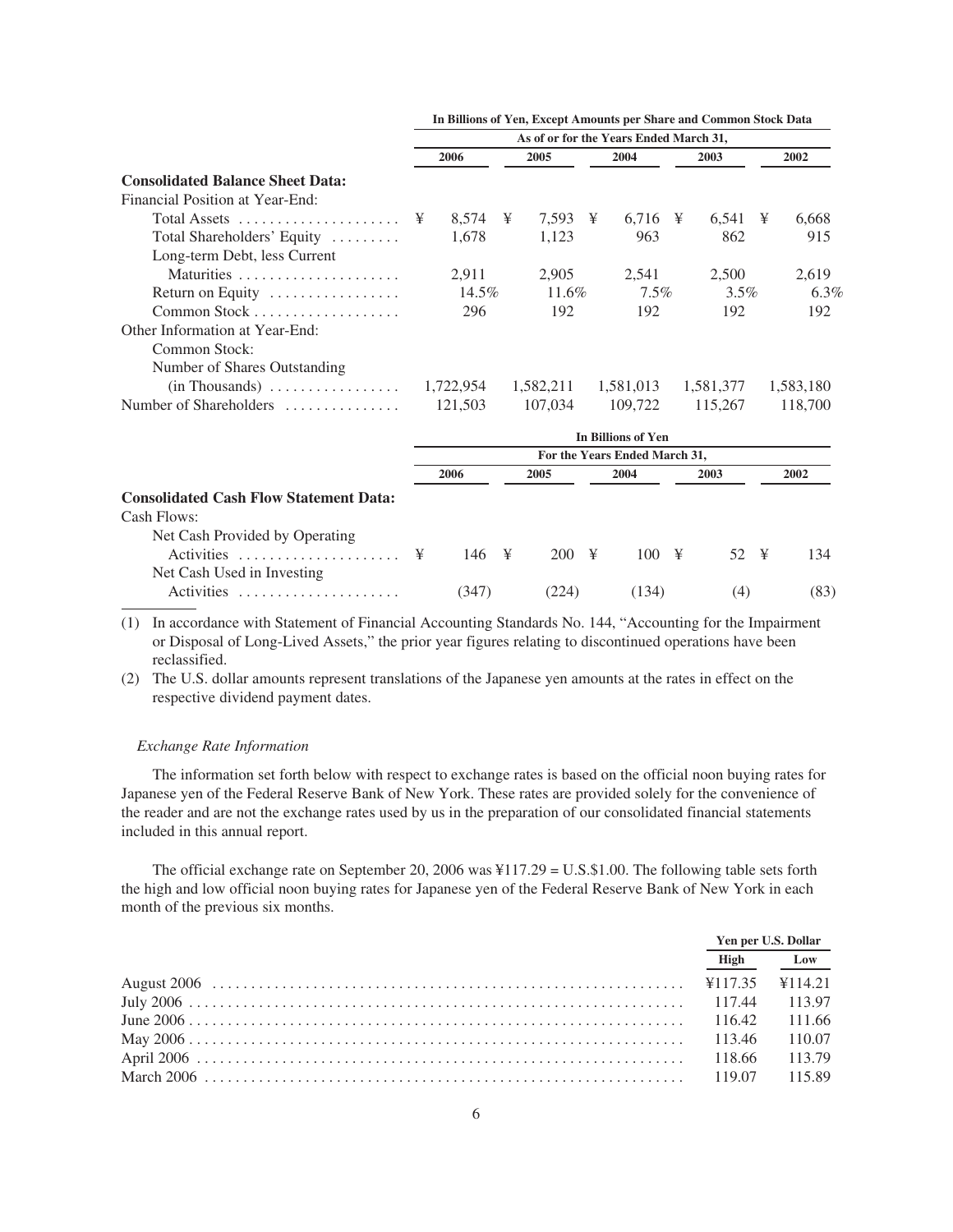The following table sets forth the average exchange rate for each of the last five fiscal years. We have calculated these average rates by using the rate on the official noon buying rates for Japanese yen of the Federal Reserve Bank of New York on the last business day of each month during the relevant fiscal year.

| Year Ended March 31, | Yen per U.S. Dollar |
|----------------------|---------------------|
|                      | <b>Average Rate</b> |
|                      | ¥113.67             |
|                      | 107.28              |
|                      |                     |
|                      | $-12110$            |
|                      | - 125.64            |

Fluctuations in the exchange rate between the yen and the U.S. dollar will affect the U.S. dollar equivalent of the yen-denominated prices of Mitsui's shares and, as a result, will affect the market prices of Mitsui's ADSs in the United States.

#### **B. Capitalization and Indebtedness.**

Not required.

**C. Reasons for the Offer and Use of Proceeds.**

Not applicable.

## **D. Risk Factors.**

*You should carefully consider the risks and uncertainties described below and the other information in this annual report, including the discussion in "Item 5. Operating and Financial Review and Prospects," as well as our consolidated financial statements and related notes included elsewhere in this annual report.*

## *The decrease in the volume of trade and the flow of goods and materials resulting from the worldwide economic downturn may adversely impact our business, results of operations and financial condition.*

We provide global import and export services for our customers in various countries in a wide range of business transactions. We are also involved in financing of and investment in various business activities worldwide including, but not limited to, procuring raw materials and industrial equipment, manufacturing a wide range of commodities and providing logistics services.

Our global business activities, including our trading activities, are affected by economic conditions both globally and regionally. Among other locations, we are particularly vulnerable to downward economic trends in Japan and China. An economic downturn may cause a reduction in the flow of goods and materials, a decline in private consumption and fixed investment, and subsequently a decrease in demand from our customers for our products and services, which may have an adverse impact on our business, results of operations and financial condition.

#### *Fluctuations in commodity prices can adversely affect our results of operations and financial condition.*

We are engaged in trade and, as the case may be, production of a variety of commodities in the global commodities market including metal, energy, chemical and agricultural products. Our activities in these commodities in particular, have a significant impact on our business operations. Commodity prices are highly volatile and subject to cyclical fluctuations due to factors beyond our control, including periods of excess supply due to increased industrial production, decreased demand due to weakening economic conditions, inventory cutbacks by customers, and exchange rate movements. As a result, unexpected movements in commodity prices may adversely affect our business, operating results and financial condition. For example:

declines in commodity prices may result in a decrease in sales of those commodities in which we act as a principal or a decrease in sales of services in which we act as an agent. For instance, the operating results of the Energy Segment, which reflect annual production from our oil and gas activities, are sensitive to the price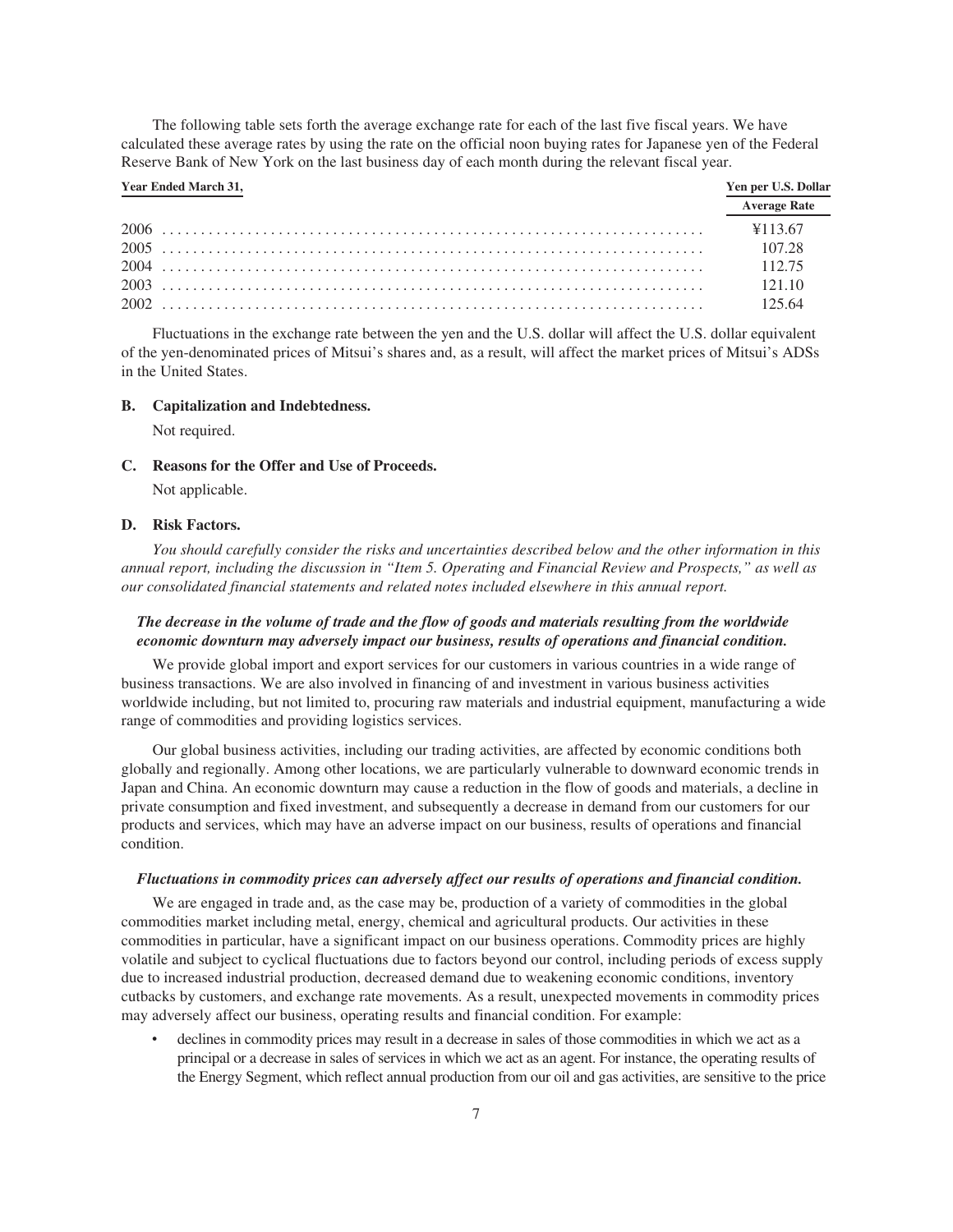of crude oil. A decline of U.S.\$1 per barrel in the price of crude oil will adversely affect the revenues and equity in earnings of associated companies of this segment and result in a decrease in the segment's annual net income of approximately ¥1.6 billion for the year ending March 31, 2007;

- because we are engaged in spot and derivative trading of commodities, unexpected changes in price may result in trading losses; and
- as we invest a substantial amount of money in the production of commodities, a prolonged or cyclical decline in the price of commodities can have a long term adverse effect on our results of operations and financial condition and make it increasingly difficult for us to recover our capital investments or to divest our interests at prices acceptable to us, if at all.

For further information about the impact by commodity price fluctuations on our business and results of operations for the year ended March 31, 2006 and in the future, see "Item 5.A. Operating Results."

#### *Exchange rate fluctuations may adversely affect our operating results.*

We are exposed to risks associated with foreign currency exchange rate fluctuations. Although our reporting currency is the Japanese yen, a significant portion of our business operations, consolidated revenues and operating expenses is denominated in currencies other than the Japanese yen. As a result, appreciation or depreciation in the value of other currencies as compared to the Japanese yen could result in material transactional gains or losses. As most of revenues, costs of revenues, and selling, general and administrative expenses incurred from regular business activities at overseas subsidiaries and associated companies are quoted in the U.S. dollar, the Australian dollar, the Euro, or other currencies, our net income may be affected by the fluctuations of these currencies and we are exposed to translation risk in our assets and liabilities denominated in foreign currencies. In addition, exchange rate fluctuations may reduce the value of investment in overseas subsidiaries and associated companies and adversely affect our accumulated other comprehensive income. As a result, exchange rate fluctuations may negatively affect our operating results.

See "Item 3.A. Selected Financial Data—Exchange Rate Information", "Item 5.A. Operating Results" and "Item 5. B. Liquidity and Capital Resources."

## *We are subject to significant counterparty credit risk from various companies or projects with which we do business or to which we lend.*

We are exposed to significant counterparty credit risks. For example:

- We provide vendor financing services and also act as guarantors to banks that provide financing to our customers. In addition, many of our customers purchase products and services from us on credit. At March 31, 2006, current trade receivable (less unearned interest and allowance for doubtful receivables—current) was ¥2,579.3 billion, representing 30.1% of our total assets and recognized losses for doubtful receivables—current for the year ended March 31, 2006 and balance of the allowance for doubtful receivables—current were ¥2.0 billion and ¥26.7 billion, respectively;
- We engage in significant project financing activities as a lender or guarantor whereby we assume repayment risk; and
- We have counterparty payment risk from various derivative transactions we enter into as part of our hedging activities.

Our management policy for credit exposure cannot eliminate entirely risks relating to the possibility of our customers experiencing financial difficulties. Moreover, we may experience difficulty in collecting payment from our counterparties if:

- liquidity crises arise in Japan or elsewhere in the world;
- real estate prices or stock prices in Japan or other markets decline sharply, thereby adversely affecting the liquidity of our counterparties; or
- the number of corporate bankruptcies in Japan increases.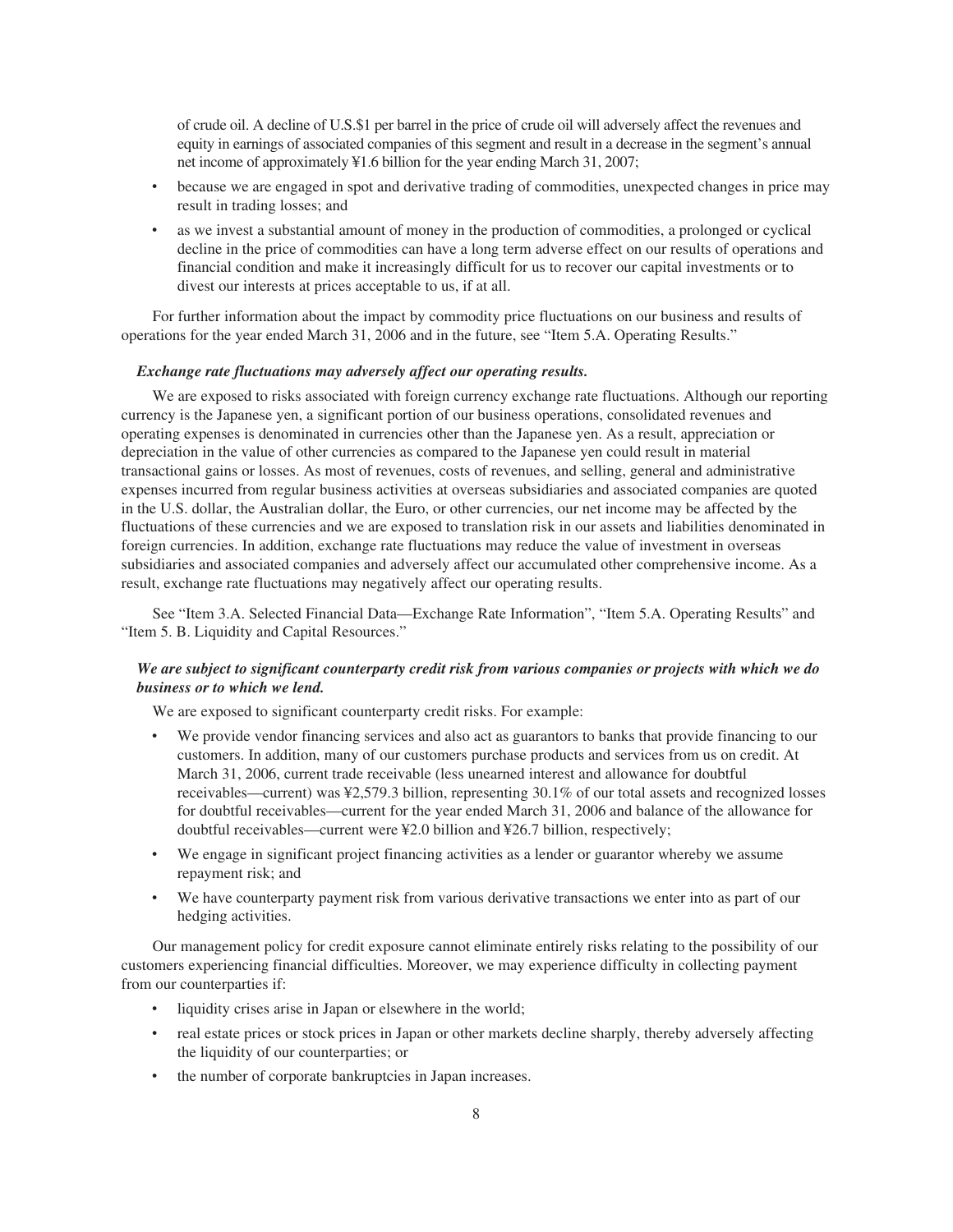#### *Changes in interest rates could have an adverse effect on our operating results.*

We are exposed to risks associated with interest rate fluctuations, which may affect our overall operational costs and the value of our financial assets and liabilities, particularly, our debt obligations, which primarily consist of debt raised in the capital markets and bank loans. We utilize various financial and derivative instruments which are sensitive to interest rate changes. An increase in interest rates, especially in Japan and the United States, may adversely affect our results of operations.

See "Item 5.B. Liquidity and Capital Resources—Funding Sources."

## *If the value of assets for which we act as lessor, such as real property and equipment, aircraft, ocean transport vessels and rolling stock decline, we may record a significant impairment loss.*

Assets for which we act as lessor, such as real property, aircraft, ocean transport vessels, rolling stock and equipment, are exposed to potential significant impairment losses due to the decline in the value of these assets. As of March 31, 2006, the value of these assets in which we act as lessor, presented on our Consolidated Balance Sheets as "Property leased to others—at cost, less accumulated depreciation," was ¥218.6 billion. The carrying amounts of these assets in which we act as lessor are affected by certain factors which are beyond our control such as their global supply and demand, prevailing interest rates, prices of relevant products and services and regional and/or global cyclical trends. There can be no assurance that adjustments for impairment losses with respect to such assets will not be made. Any adjustments may have an adverse effect on our financial condition and results of operations.

For information on our accounting policies and estimates with respect to impairment on long-lived assets, see "Critical Accounting Policies and Estimates" of "Item 5.A. Operating Results."

## *Declines in the market value of equity and/or debt securities in Japan may decrease the value of our pension assets which in turn may increase the cost of satisfying our unfunded pension obligations.*

Declines in the market value of Japanese government bonds, other debt securities and marketable equity securities in Japan would reduce the value of our pension plan assets. Decline in the value of our pension plan assets or increase in our unfunded pension obligations could adversely affect our results of operations and financial condition.

See "Item 5.A. Operating Results" and Note 14, "PENSION COSTS AND SEVERANCE INDEMNITIES," to our consolidated financial statements.

## *Our liquidity could be adversely affected by a downgrade in our credit ratings, significant changes in the lending or investment policies of our creditors or investors.*

A downgrade in our credit ratings or a significant change in the lending or investment policies of our creditors or investors could result in an increase in our interest expense and could adversely impact our ability to access the debt markets, and could have an adverse effect on our financial position and liquidity.

For information on our funding sources and credit ratings, see "Item 5.B. Liquidity and Capital Resources."

## *Due to our significant investments in marketable equity securities of Japanese issuers, a substantial decline in the Japanese stock market, as experienced in the past, could negatively affect our investment portfolio.*

A significant portion of our investment portfolio consists of marketable equity securities of Japanese issuers. At March 31, 2006, our marketable equity securities were carried at a fair value of ¥574.5 billion. Among others, Mitsui's marketable equity securities of Japanese issuers amounted to ¥509.2 billion, representing 74.8% of the fair value of our total available-for-sale securities and 5.9% of our total assets. The Japanese equity securities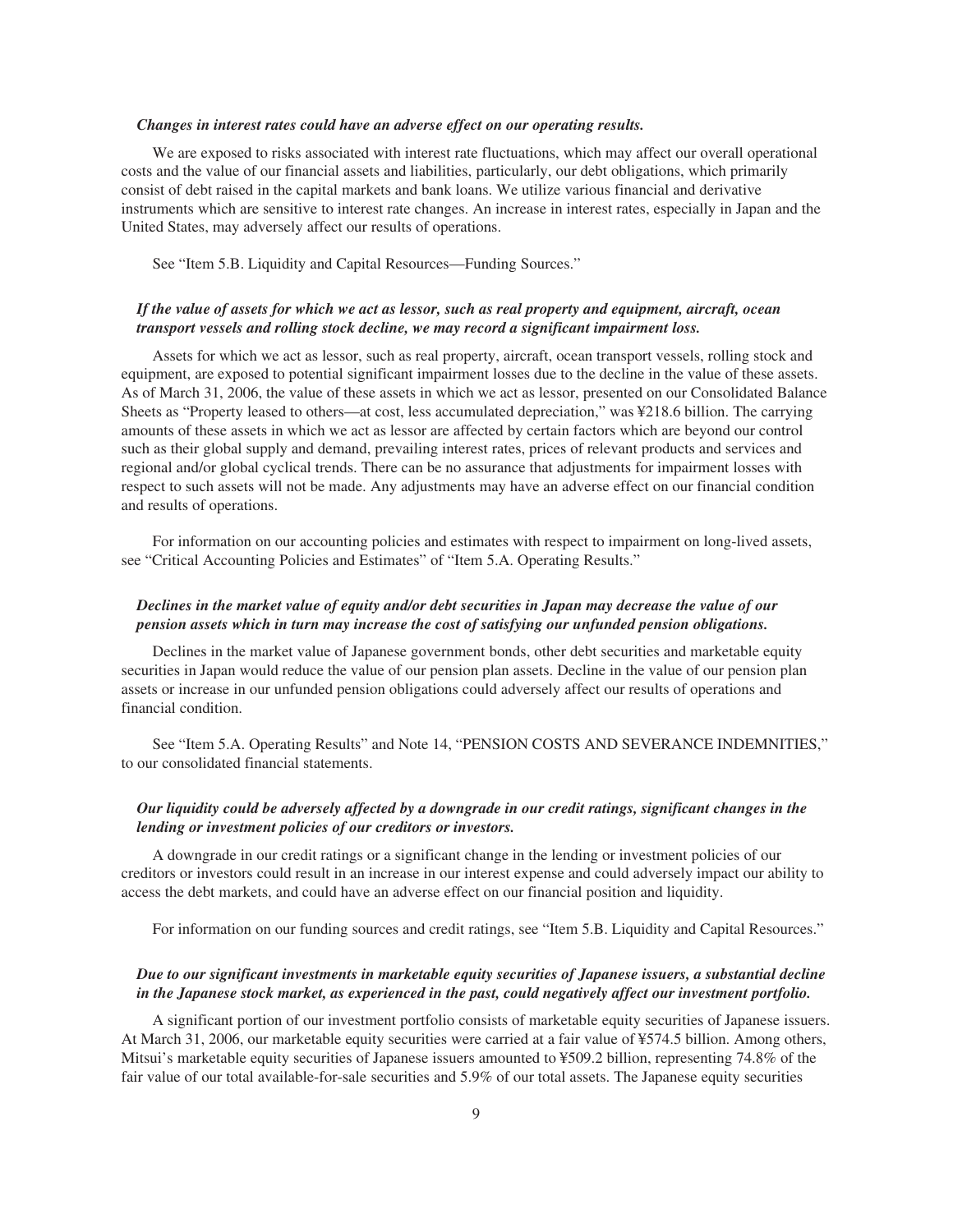market has experienced a decline in recent years. For the year ended March 31, 2006, 2005 and 2004, losses on available-for-sale securities were not significant, but for the year ended March 31, 2003 our Statements of Consolidated Income reflected valuation losses on available-for-sale securities of ¥15.6 billion, principally on the stocks of banking institutions reflecting the overall decline in stock prices in Japan. While we periodically review our equity portfolio, volatility and decline in the Japanese equity securities market could negatively impact the value of our investment portfolio and our results of operations and financial condition.

For information on our accounting policies and estimates with respect to impairment on marketable securities, see "Critical Accounting Policies and Estimates" of "Item 5.A. Operating Results."

## *Some of our operations are concentrated in a limited number of regions or countries, which could harm our business and results of operations if activity levels in these regions or countries decline.*

We are engaged in various types of businesses worldwide which expose us to risks associated with fluctuations in commodity prices, the supply and demand of commodities, foreign exchange rates and interest rates, in addition to risks associated with regional political and economic instabilities. Furthermore, some of our business activities may be exposed to concentration risk in particular industries located in specific regions or countries. For example:

- In Russia and Brazil, our interests in the exploration, development and production of mineral resources and energy are increasing.
- In Indonesia, we actively participate in infrastructure projects, including the operation of power plants, and maintain a nationwide motorcycle retail finance business.

As a result, declining levels of trading activities or asset volumes in specific sectors in certain regions or countries could have a disproportionately negative effect on our business, financial condition and results of operations.

For more information, see "Energy Segment", "Iron & Steel Raw Materials and Non-Ferrous Metals Segment" and "Machinery & Infrastructure Projects Segment" of "Item 4.B. Business Overview."

## *We may not be able to successfully restructure or eliminate unprofitable or underperforming subsidiaries or associated companies in a timely manner and any efforts to do so may not lead to improved results of operations.*

We are continuously restructuring our underperforming businesses. To implement this procedure, we have introduced a quantitative monitoring system to assess the performance of our subsidiaries and associated companies. If we fail to successfully eliminate or restructure our underperforming subsidiaries and associated companies in a timely manner or if these efforts fail to improve our business operations as contemplated, we may become less efficient compared to our competitors who are mainly other major Japanese general trading companies, and our results of operations may be adversely affected.

## *Our alliances by forming joint ventures with, and strategic investments in, third parties may not result in successful operations.*

We participate in various businesses directly or indirectly through joint ventures or by making strategic investments in other companies and business enterprises. The outcome of these joint ventures and strategic investments is unpredictable because:

- the operational success is critically dependent on factors that are beyond our control such as the financial condition and performance of the partner companies or the strategic investees; or
- with respect to certain associated companies, we may fail to exercise adequate control over the management, operations and assets of the companies in which we invested or may fail to make major decisions without the consent of other shareholders or participants due to lack of common business goals and strategic objectives with our alliance partners.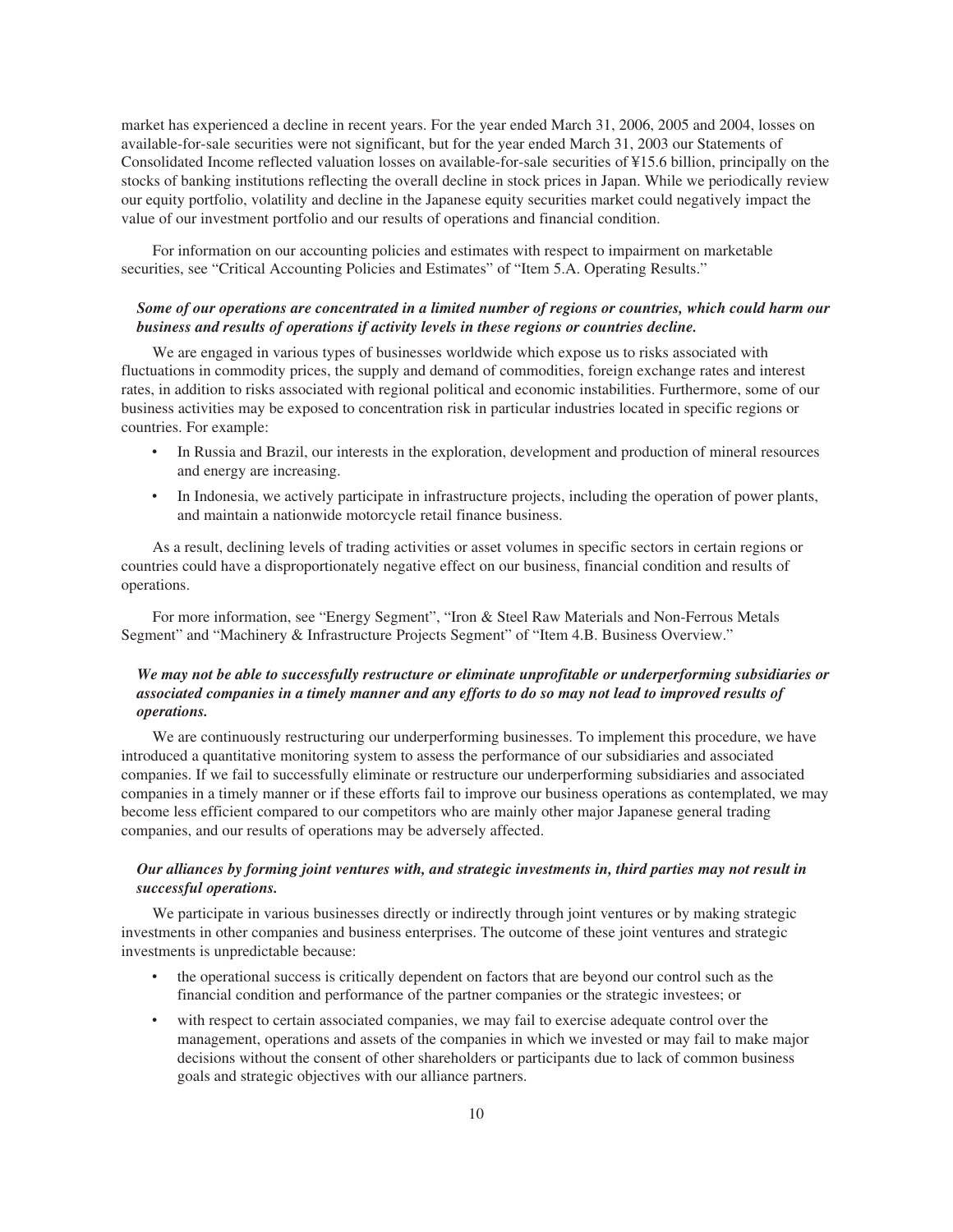Any occurrence of these events could have a material adverse effect on our business, results of operations or financial condition.

## *Our businesses in exploration, development and production of mineral resources and oil and gas may not develop in line with assumed costs and schedules, and are subject to the risks associated with estimating reserves and the operating performance of third party operators.*

Reflecting rising prices of mineral resources and oil and gas in recent years, exploration, development and production of mineral resources and oil and gas are gaining in importance to our operating results. Mining and oil and gas projects involve risks, for example:

- ‰ development of projects may face schedule delays or cost overruns due to difficulties in technical conditions, procurement of materials, financial conditions and government regulations;
- reserves are estimated based on available geological, technical, contractual and economic information, therefore actual development and production may significantly differ from originally estimated reserves; and
- reserve replacement, on which future production will depend, may not be successfully implemented due to uncertainties such as failures in exploration or negotiations for acquisitions of known reserves with their owners.

We participate as a non-operator in many of these projects. Under these circumstances, we carefully consider the business potential and profitability of projects based on the information and data provided by third party operators, who substantially control operations of such projects, including decision-making in the course of development and production. In addition to the above-mentioned risks, third party operators' failure in managing those projects may adversely affect our operating results and financial condition.

For more information, see "Iron & Steel Raw Materials and Non-Ferrous Metals Segment" and "Energy Segment" of "Item 4.B. Business Overview."

## *Intense competition from other Japanese general trading companies could have an adverse effect on our results of operations.*

The markets for many of the products and services we provide are highly competitive. Our primary competition is with other Japanese general trading companies which engage in similar business activities in various fields. Our competitors may have:

- stronger business associations and relationships with our customers, suppliers and business partners in both domestic and global markets; or
- ‰ stronger global network and regional expertise, diversified global customer bases, greater financial engineering skills and market insights.

Unless we can successfully continue to meet the changing needs of our customers by providing them with innovative and integrated services in a cost effective manner, we may lose our market share or relationships with our existing customers in certain of our operating segments. Failure to successfully compete with our competitors may have an adverse effect on our business, financial condition and results of operations.

## *We may lose the opportunities for entry into new business areas because of the limitation of required human resources.*

In response to the maturation of consumption in Japan and other developed countries, we have been focusing on entering new consumer oriented businesses. Additionally, we are undertaking a reorganization of our traditional businesses in industrial products and raw materials to better reflect the globalization of the economy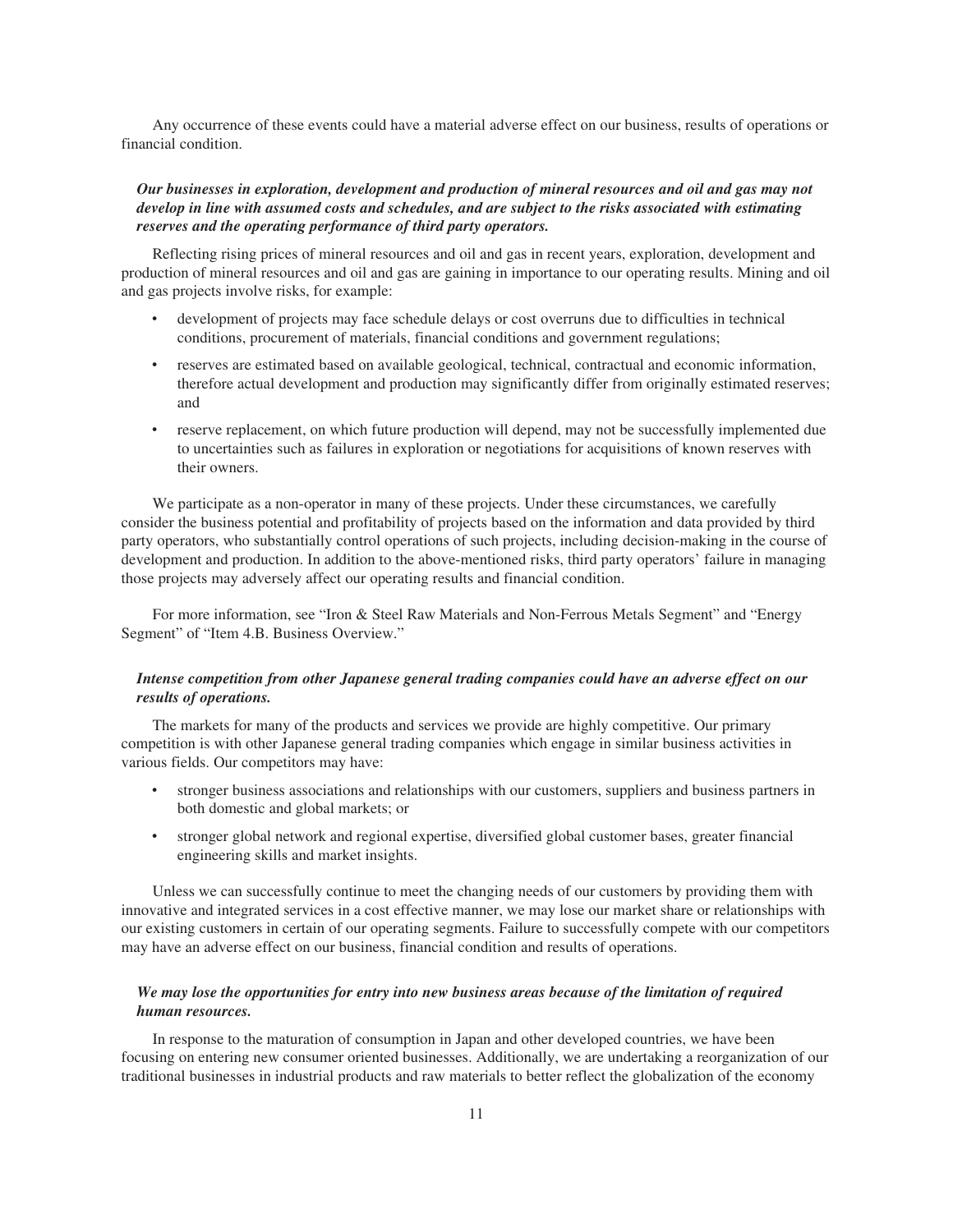and the rapid progress of information technology. To meet these goals, we have been investing human resources in these new business areas, focusing on employees who are most capable of carrying out business plans and managing other personnel. However, in certain business areas, we may have a shortage of required human resources which can cause a loss of opportunities to start new businesses, which in turn may adversely affect our future business, operating results and financial condition.

## *Restrictions under environmental laws and regulations and any accidents relating to our use of hazardous materials could negatively affect our business, results of operations and financial condition.*

We are involved in various projects and business transactions worldwide that are subject to extensive environmental laws and regulations. In particular, our Iron & Steel Raw Materials and Non-Ferrous Metals Segment and Energy Segment may be adversely affected by present or future environmental regulations or enforcement in connection with our exploration, development and production activities. For example, we are subject to complex sets of environmental regulations in Australia, Brazil, Russia, and the Middle East. These laws and regulations may:

- require us to perform site clean-ups;
- require us to curtail or cease certain operations;
- impose fines and payments for significant environmental damage;
- require us to install costly pollution control equipment; and
- require us to modify our operations.

Newly enacted environmental laws and regulations or changes therein and protests by environmental groups may materially impact the progress of these projects.

We are a shareholder of Coronet Industries Inc. ("Coronet"), a former manufacturer of animal feed supplements, with 30% share interest. Coronet has been working with the U.S. Environmental Protection Agency ("EPA") and the State of Florida on an investigation of environmental conditions and prior operations at its facility in Florida. In addition, Coronet has been named as a defendant in two civil actions initiated by residents living near the plant. Mitsui, as well as its United States subsidiary, Mitsui & Co. (U.S.A.), Inc., have been named as defendants in one of these actions. These actions are both in their early stages.

## *We are subject to extensive laws and regulations in Japan and other countries throughout the world. Changes in these laws and regulations could adversely affect our results of operations.*

Our business operations are subject to extensive laws and regulations in Japan and other countries throughout the world. Our operations are subject to laws and regulations governing, among other things, tariffs, business and investment approvals, import and export (including restrictions from the viewpoint of national and international-security), antitrust, consumer and commercial restrictions, currency exchange control, and environmental protection. Moreover, many of our infrastructure projects in developing countries are subject to less developed legal systems. As a result, our costs may increase due to factors such as the lack of a comprehensive set of laws and regulations, an unpredictable judicial system based on inconsistent application and interpretation of laws and regulations, and changing practices of regulatory and administrative bodies. For example, we are subject to sudden and unpredictable changes to:

- tariffs for products and services that we provide;
- technical specifications with respect to environmental regulations;
- income tax and duty rates; and
- foreign exchange controls with respect to repatriation of investments and dividends.

Furthermore, many of our oil and gas and mining operations are located in politically or economically unstable parts of the world, including Russia. Although we are involved in the exploration, development and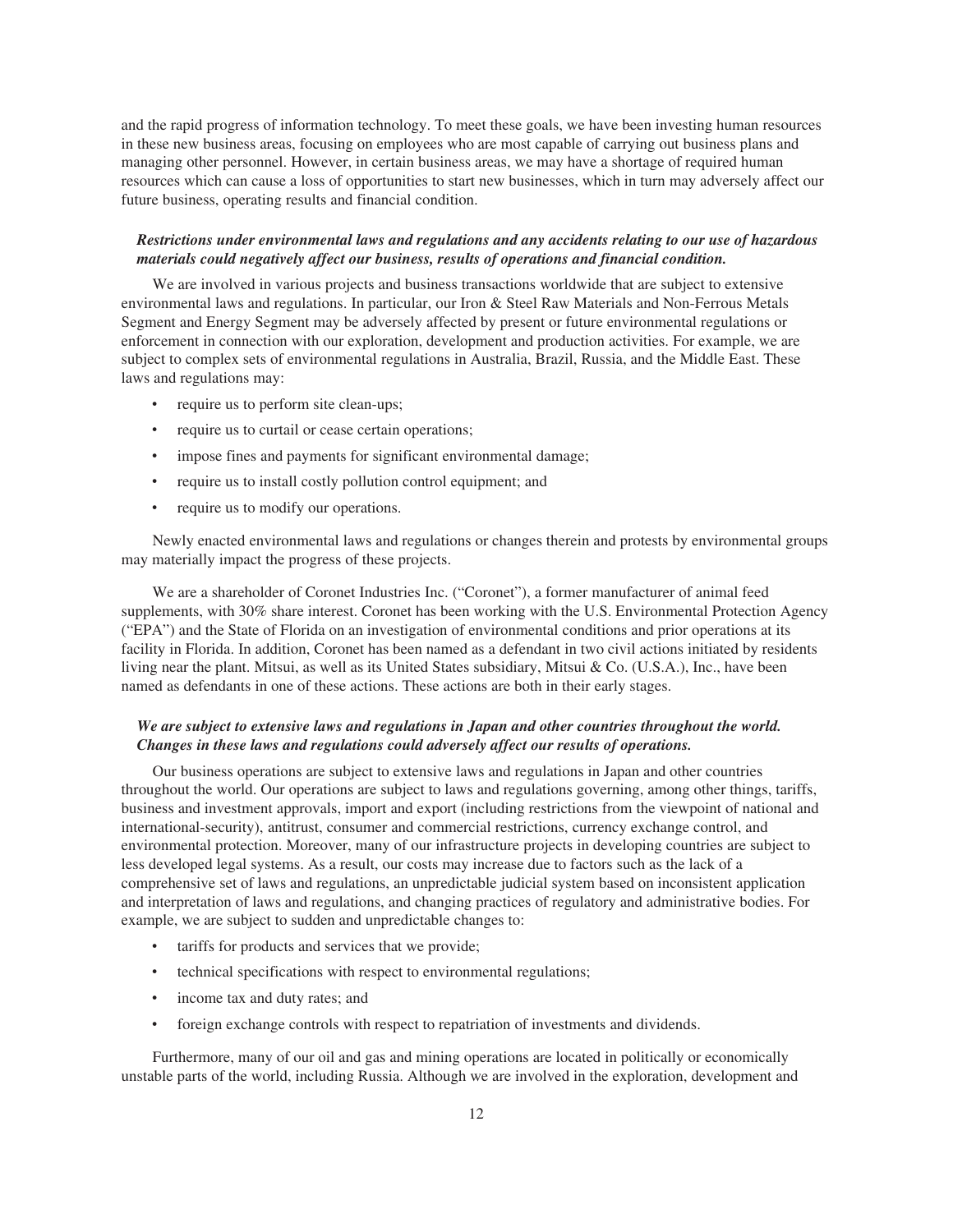production activities through various contractual arrangements in these regions, there is no assurance that the contracts will be upheld or extended when they expire. Moreover, there can be no assurance that the regulatory bodies of these areas will not unilaterally interfere and alter the contractual terms of our oil and gas operations involving production rates, pricing formulas, royalties, environmental protection cost, land tenure or otherwise. If these regulatory bodies unilaterally alter such contractual terms or if we are unable to comply with any new laws and regulations, our business, operating results and financial condition could be adversely affected. Furthermore, we could incur substantial additional costs to comply with any new laws and regulations.

See "Item 4.B. Business Overview—Government Regulations."

#### *Employee misconduct could adversely affect our results of operations and reputation.*

Due to our size, as well as the operational and geographic breadth of our activities, our day-to-day operations are necessarily de-centralized. As a result, we cannot fully ensure that our employees comply with all applicable laws and regulations as well as our internal policies. For example, our employees may engage in unauthorized trading activities and exceed the allotted market risk exposure for various commodities or extend an unauthorized amount of credit to a client, which, in either case, may result in unknown losses or unmanageable risks. Moreover, our employees could engage in various unauthorized activities prohibited under the laws of Japan or other jurisdictions to which we are subject, including export regulations, anticorruption laws, antitrust laws and tax regulations. There can be no assurance that the efforts we undertake to ensure employees' compliance with applicable laws and regulations as well as our internal policies will succeed in preventing misconduct by our employees. Depending on its nature, employees' misconduct could have negative effects on our results of operations and reputation.

See "Compensation and Other Charges Related to DPF Incident" of "Item 5.A. Operating Results."

## *Because of daily price range limitations under Japanese stock exchange rules, you may not be able to sell your shares of our common stock at a particular price on any particular trading day, or at all.*

Stock prices on Japanese stock exchanges are determined on a real-time basis by the equilibrium between bids and offers. These exchanges are order-driven markets without specialists or market makers to guide price formation. To prevent excessive volatility, these exchanges set daily upward and downward price range limitations for each stock, based on the previous day's closing price. Although transactions may continue at the upward or downward limit price if the limit price is reached on a particular trading day, no transactions may take place outside these limits on these exchanges. Consequently, an investor wishing to sell at a price above or below the relevant daily limit on these exchanges may not be able to effect a sale at such price on a particular trading day, or at all.

See "Item 10.B. Memorandum and Articles of Association—Daily Price Fluctuation Limits under Japanese Stock Exchange Rules."

## *As holders of ADSs, you will have fewer rights than a direct shareholder and you will have to act through the depositary to exercise those rights.*

The rights of shareholders under Japanese law to take actions, including exercising voting rights, receiving dividends and distributions, bringing derivative actions, examining our accounting books and records and exercising appraisal rights are available only to holders recorded on our register of shareholders. Because the depositary, through its custodian agents, is the recorded holder of the shares underlying the ADSs, only the depositary can exercise those rights in connection with the deposited shares. The depositary will make efforts to vote the shares underlying your ADSs as instructed by you and will pay to you the dividends and distributions collected from us. However, as ADS holders, you will not be able to bring a derivative action, examine our accounting books and records or exercise appraisal rights except through and with the consent of the depositary.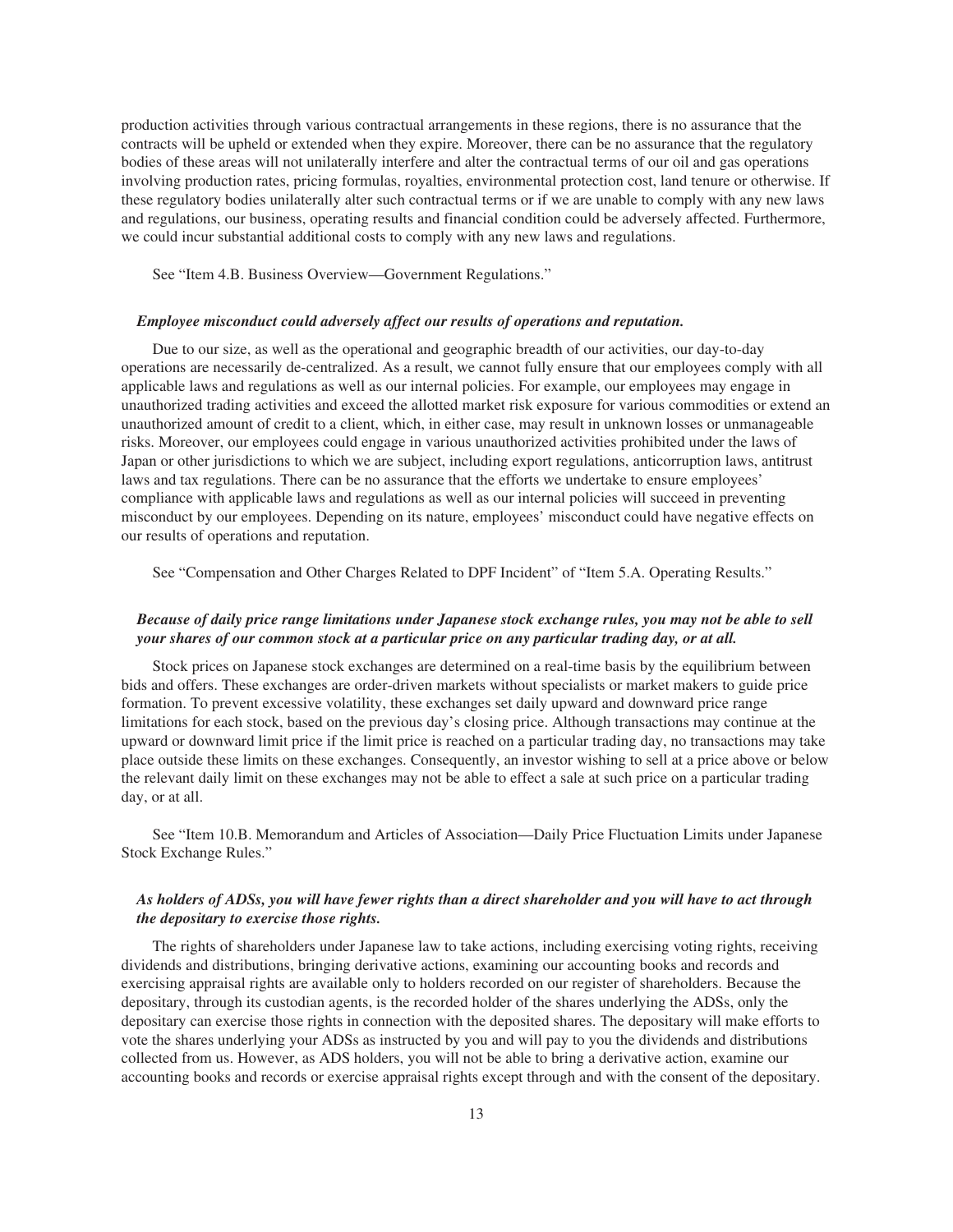#### **Item 4. Information on the Company.**

## **A. History and Development of the Company.**

## *History*

Mitsui Bussan Kabushiki Kaisha ("Mitsui & Co., Ltd." in English) was incorporated on July 25, 1947, as Daiichi Bussan Kabushiki Kaisha, a corporation (*Kabushiki Kaisha*) under the Commercial Code of Japan with common stock of ¥195,000. We were originally listed on the Tokyo Stock Exchange in May 1949.

Our registered office is located at 2-1, Ohtemachi 1-chome, Chiyoda-ku, Tokyo 100-0004, Japan. Mitsui's telephone number is +81-3-3285-1111.

Since our establishment, our business lines have involved trading in a variety of commodities, including the import of raw materials and the export of industrial products. As we grew in tandem with the Japanese postwar economic recovery, we expanded into overseas activities, such as the establishment of Mitsui & Co. (Australia) Ltd. in 1956. During the 1950s, Daiichi Bussan Kabushiki Kaisha was formed through the merger of various trading companies. On February 16, 1959, that entity took our present name, after having attained the status of being one of the largest general trading companies, and a history closely connected to the development of foreign trade in postwar Japan. An example of a business activity which introduced innovative industrial systems to Japan in our early days was the establishment of Nippon Remington Univac Kaisha Ltd. (currently Nihon Unisys Ltd.), a domestic computer related joint venture with Sperry Rand Corporation of the United States, in 1958.

During the 1960s, the Japanese government promoted trade with foreign countries and deregulated Japanese capital markets, which led to high growth of the Japanese economy. We played a pivotal role in promoting the growth of certain basic industries by supplying foods, industrial raw material and energy such as oil and coal from abroad. This included the development of mineral resources overseas, nurturing markets for Japanese exports and introducing various new technologies. We established Mitsui & Co. (U.S.A.), Inc. in April 1966, and Mitsui Knowledge Industry Co., Ltd. in October 1967. In May 1963, we issued American Depositary Shares which were subsequently listed on The NASDAQ National Market in February 1971.

In the 1970s, as the world economy weathered two oil crises, we began to diversify the supply source of natural resources including development of liquefied natural gas ("LNG") resources. During this time, the export of industrial plant from Japan, mainly to oil producing countries, drastically increased and we organized and supported projects by arranging finance and on occasion establishing markets for products.

During this period, we suffered losses with respect to a joint venture project we entered into in connection with Iranian petrochemicals. These losses were a result of the petrochemical manufacturing complex being damaged by military attacks, causing the project to finally be dissolved in 1991.

Also during the 1970s, we entered into new industries. For example, in 1971 we established Mitsui Leasing & Development, our associated company in the leasing industry, and in 1972 we purchased an equity interest in Mikuni Coca-Cola Bottling Co., Ltd. in the beverage industry.

In the 1980s, Japan's industrial structure moved increasingly towards the production of high-value-added products such as products related to information technology ("IT") and new materials used for high tech products. Consequently, we began extending our business field to target these new markets. Most notable were the semiconductor materials and carbon fiber fields promoted mainly by our chemical related divisions.

In the late 1990s, the Asian economies experienced a financial crisis. Although the appreciation in real estate and stocks prior to the crisis created a temporary economic boom in Japan, their eventual collapse resulted in a wide-ranging economic slowdown. These conditions necessitated the reorganization of our profit structures and the development of new businesses.

At the same time, however, there was also a rapid development of information infrastructure worldwide, reflecting the deregulation of the communication sector proceeding from the 1980s in Japan and other countries,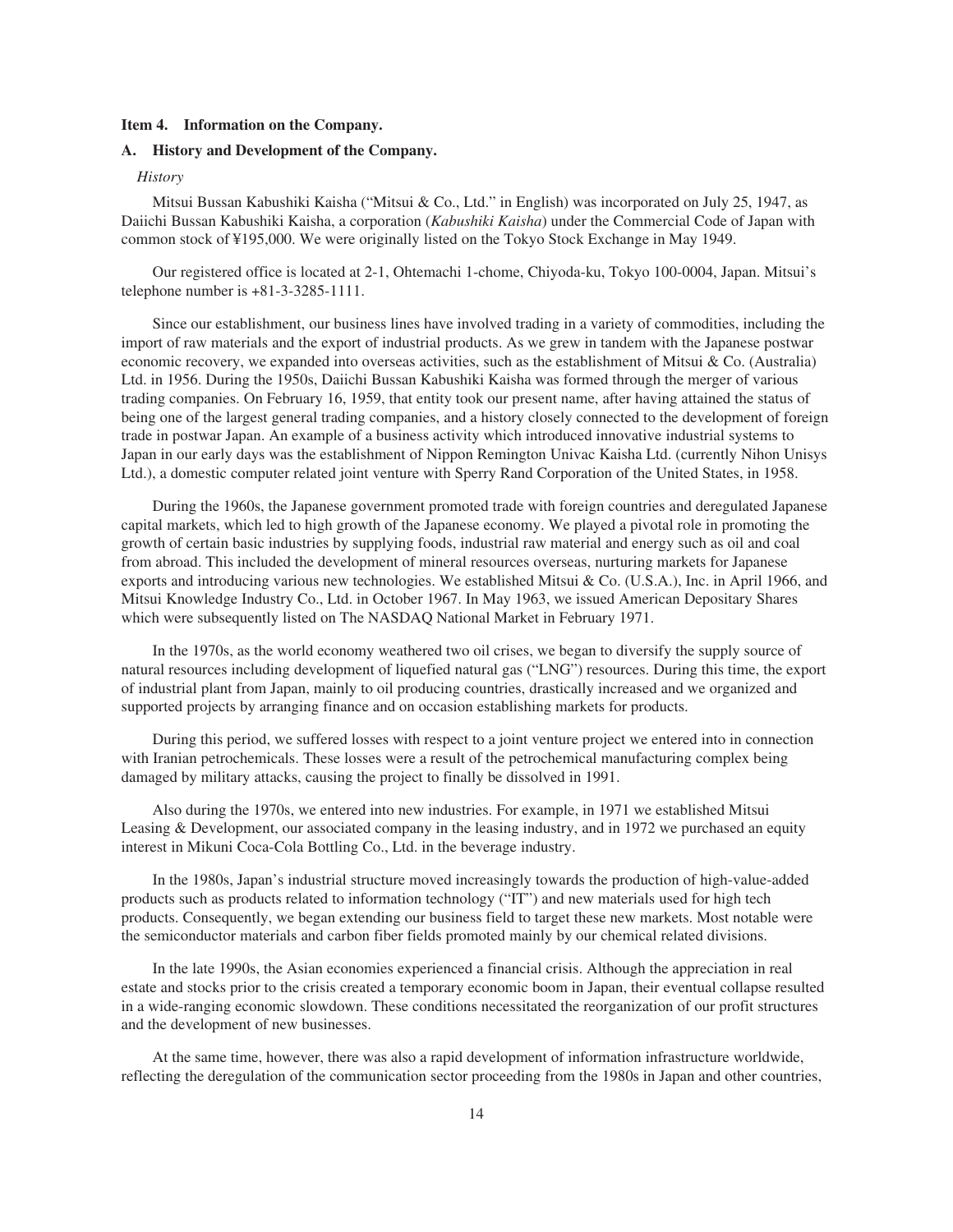and the spread of new technology, such as the Internet, accelerated communication among market participants in real time and at reduced costs. From the late 1980s, we made investments in IT and communication businesses, including in common carriers such as Tokyo Telecommunication Network Co., Inc (currently KDDI Corporation), JSAT Corporation, a communications satellites company, and broadcasting companies, such as SKY Perfect Communications Inc.

#### *Medium-Term Strategic and Financial Plan to March 2006*

In May 2004, Mitsui announced the Medium-Term Strategic and Financial Plan for the two years to March 31, 2006. The key elements of the plan which aimed at creating a solid foundation for sustainable longerterm growth were as follows:

#### *Continuous Review of Business Portfolio and Investment Plan*

The Medium-Term Strategic and Financial Plan called for investments in the amount of ¥500 billion (including ¥100 billion in fixed assets) over the two year period to March 2006, mainly in our core areas of strength, namely mineral resources, including expansion of iron ore and coal mines in Australia, and energy, including the Sakhalin II LNG and oil development project in Russia and the Enfield oil project in Western Australia, and infrastructure project businesses, including our power producing business.

The plan also called for developing or strengthening other key areas, such as consumer products and services businesses and automotive-related businesses. Consequently, the investing activities resulted in net cash outflows of ¥347.3 billion and ¥224.0 billion for the years ended March 31, 2006 and 2005, respectively. For more information, see the discussion of "Capital Expenditures" in this item; and "Cash Flows from Investing Activities" of "Item 5.B. Liquidity and Capital Resources—Cash Flows" for the years ended March 31, 2006 and 2005.

#### *Evolution of Business Models Leveraging Business Engineering Capabilities*

Anticipating structural changes in the diversified markets, we intended to take the lead in developing new business opportunities. For example, we increased our involvement in media-related businesses and the outsourcing business in diverse areas. See "Item 4.B. Business Overview—Lifestyle, Consumer Service and Information, Electronics & Telecommunication Segment."

We also intended to generate growth by strengthening our existing core businesses. Development and improvement of supply chain management ("SCM") system by making use of IT and logistics expertise to meet the customers' requirement have been crucial. See "Iron & Steel Products Segment" and "Chemical Segment" of "Item 4.B. Business Overview." Another example was in our automotive-related businesses, where we expanded operations into growth areas such as automotive related retail finance and logistics. See "Item 4.B. Business Overview—Machinery & Infrastructure Projects Segment—Machinery Business Unit."

#### *Implementation of Global Strategies Focusing on Emerging Markets*

In response to the development of unified regional economies in Asia, Europe and the Americas, we have been strengthening operations in growing areas such as Greater China, Central and Eastern Europe, Russia and Brazil, forming strategic alliances with leading domestic and international companies, as appropriate. In parallel with increased involvement in these regions by business units in our headquarters, Mitsui reorganized the structure of operating segments abroad. See "Asia Segment" and "Europe Segment" of "Item 4.B. Business Overview."

#### *Medium-Term Management Outlook Announced in May 2006*

Following the completion of the period covered by the Medium-Term Strategic and Financial Plan to March, 2006, Mitsui established and announced a new Medium-term Management Outlook in May 2006, based on a company-wide consideration of the business activities that we should develop over the next three-to-five years, along with the necessary initiatives as below: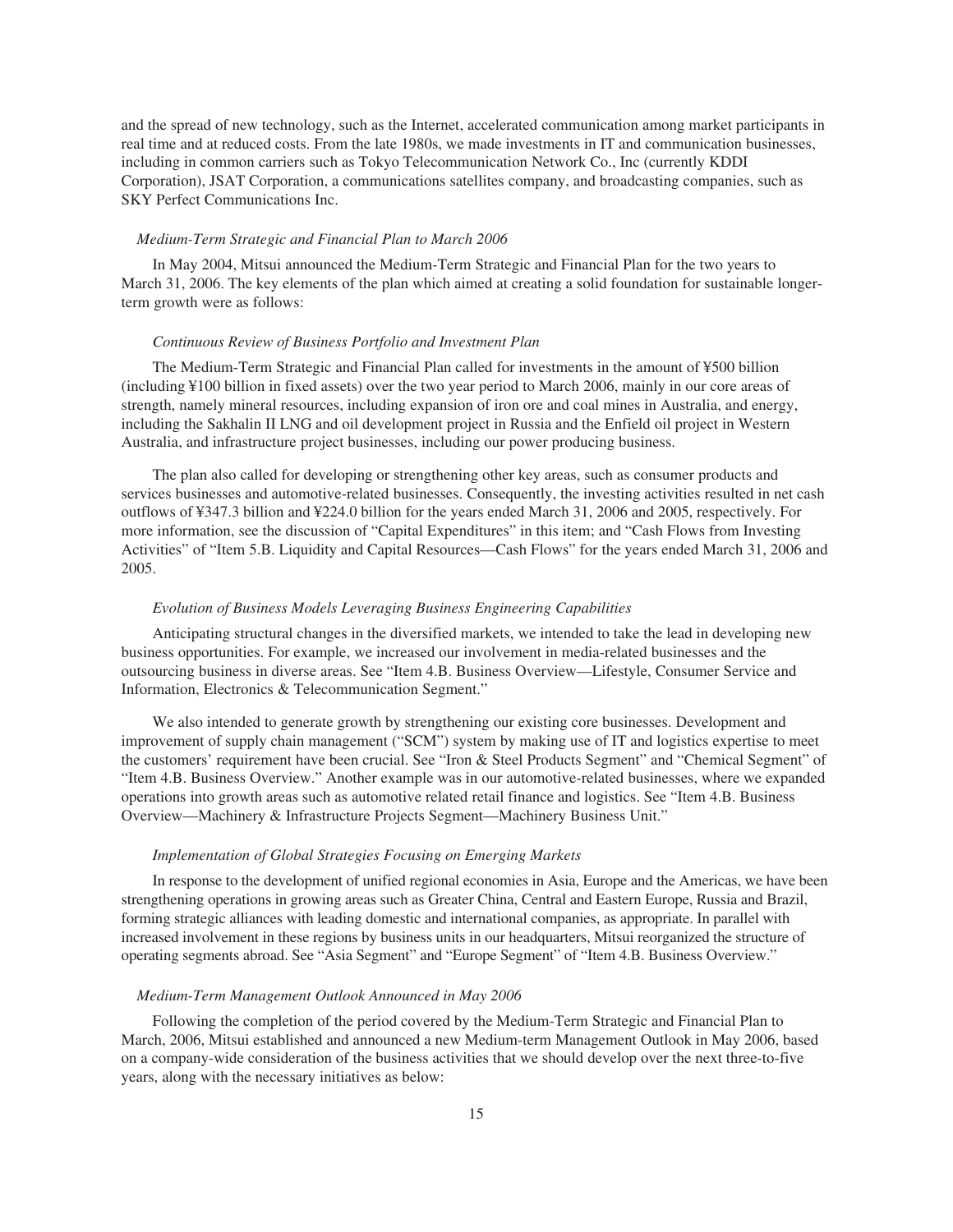#### *Development of Strategic Business Portfolio*

We developed key policies based on dividing our business into the four areas outlined below. In working toward our vision for the next three to five years, we intend to make investments of approximately ¥800 billion over two years ending March 2008.

- In mineral resources and energy, we intend to complete the development of large-scale projects such as Sakhalin II, and to expand existing projects such as our LNG project in Western Australia and iron ore and coal production in Australia, while investing selectively in high-quality new projects.
- In the area of global marketing networks, particularly in steel products, chemical products and machinery, we provide and refine SCM and other sophisticated functions. We will focus on the automobile, IT and energy businesses, and focus on developing areas through collaboration among operating segments outside Japan, particularly Asia.
- In the consumer service area, we plan to create closer collaboration by bringing together the Lifestyle, Consumer Services and Information, Electronics & Telecommunication business units, and to focus on developing businesses that have the potential to become future earnings sources.
- In the infrastructure area, we plan to invest selectively in high-quality projects, mainly in power generation, water supply, energy and transportation.

For information, including funding and treasury policies, also see "Item 5.B. Liquidity and Capital Resources."

#### *Evolution of business models leveraging business engineering capabilities*

We seek to leverage our strengths in marketing, finance and logistics, and actively promote joint operations between business units. Furthermore, we continue to make efforts to develop new business opportunities, for example:

- We plan to focus on consumer-oriented services in Japan that show great potential for growth, including: media and information, health, medical and senior care, retail support and outsourcing.
- We plan to pursue business development in environment-related businesses, such as emission rights trading and recycling, along with new energy businesses, such as biomass ethanol and solar power.

#### *Implementation of global strategies*

We will focus the allocation of human resources on growth sectors in Asia, and align our strategy with our customers. We will employ and foster the development of a diverse group of personnel at overseas trading and other subsidiaries and associated companies around the world.

#### *Capital Expenditures*

Our capital expenditures, including investments in debt securities, property and equipment and leased assets, amounted to ¥613 billion, ¥526 billion and ¥491 billion for the years ended March 31, 2006, 2005 and 2004, respectively. A breakdown of our capital expenditures is provided below.

|                                                                   | <b>Billions of Yen</b>       |      |                  |
|-------------------------------------------------------------------|------------------------------|------|------------------|
|                                                                   | <b>Years Ended March 31,</b> |      |                  |
|                                                                   | 2006                         | 2005 | 2004             |
| Investments in and advances to associated companies               | ¥176                         | ¥190 | 4203             |
|                                                                   | 121                          | 91   | 131              |
| Acquisitions of held-to-maturity debt securities                  | 2                            |      | $\left( \right)$ |
|                                                                   | 67                           | 68   | 47               |
| Additions to property leased to others and property and equipment | 247                          | 170  | 113              |
| Acquisitions of subsidiaries, net of cash acquired                | $\hspace{0.1cm}$             |      | (3)              |
| Total                                                             | 4613                         | ¥526 | ¥491             |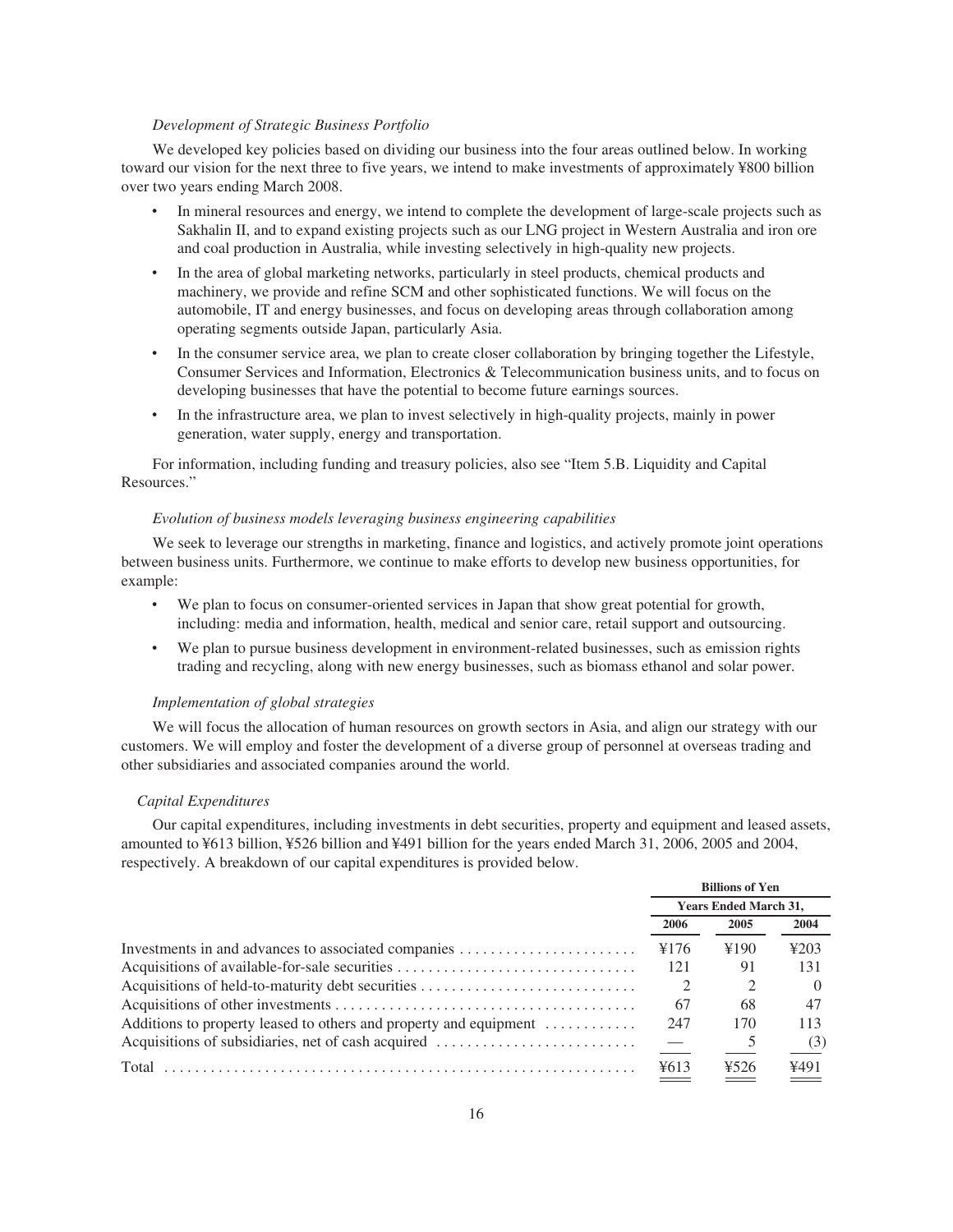See "Item 5.B. Liquidity and Capital Resources—Cash Flows" for further information.

Of additions to property leased to others and property and equipment, the following were our most significant expenditures with respect to property and equipment:

- ‰ development of the Enfield crude oil project in Western Australia in the Energy Segment for ¥22 billion and ¥64 billion for the years ended March 31, 2006 and 2005, respectively; and
- expansion of our iron ore and coal mines in Australia in the Iron & Steel Raw Materials and Non-Ferrous Metals Segment for ¥36 billion, ¥17 billion and ¥17 billion for the years ended March 31, 2006, 2005 and 2004, respectively.

See "Energy Segment" and "Iron & Steel Raw Materials and Non-Ferrous Metals Segment" of "Item 4.B. Business Overview."

Additions to property leased to others included rolling stock leased to railway companies mainly in the United States and European countries, aircraft leased to global carriers and ocean vessels chartered to global shipping companies as follows:

- ‰ ¥54 billion of rolling stock and ¥8 billion of aircraft for the year ended March 31, 2006;
- ‰ ¥9 billion of rolling stock and ¥7 billion of ocean vessels for the year ended March 31, 2005; and
- ‰ ¥10 billion of aircraft and ¥7 billion of ocean vessels for the year ended March 31, 2004.

Investments in and advances to associated companies, and acquisitions of subsidiaries include the following capital expenditures:

| <b>Years</b><br><b>Ended</b><br>March 31, | <b>Investee</b>                              |                    | Country                  | <b>Investment</b><br>Amount<br>(Billions of Yen) |
|-------------------------------------------|----------------------------------------------|--------------------|--------------------------|--------------------------------------------------|
| 2006                                      | Sakhalin Energy Investment<br>Company Ltd.   | Associated company | Bermuda (United Kingdom) | 84                                               |
|                                           | <b>IPM Eagle LLP</b>                         | Associated company | United Kingdom           | 13                                               |
|                                           | Thai Tap Water Supply<br>Co. Ltd.            | Associated company | Thailand                 | 11                                               |
| 2005                                      | Sakhalin Energy Investment<br>Company Ltd.   | Associated company | Bermuda (United Kingdom) | 81                                               |
|                                           | <b>IPM Eagle LLP</b>                         | Associated company | United Kingdom           | 62                                               |
|                                           | <b>Ouintiles Transnational</b><br>Japan K.K. | Associated company | Japan                    | 9                                                |
|                                           | CornerStone Research &<br>Development, Inc.  | Subsidiary         | <b>United States</b>     | 9                                                |
| 2004                                      | Valepar S.A.                                 | Associated company | <b>Brazil</b>            | 97                                               |
|                                           | Sakhalin Energy Investment<br>Company Ltd.   | Associated company | Bermuda (United Kingdom) | 57                                               |

For more information, see "Item 5.B. Liquidity and Capital Resources—Cash Flows." Also see "Item 4.B. Business Overview" of "Energy Segment" for Sakhalin Energy Investment Company Ltd., "Machinery & Infrastructure Projects Segment" for IPM Eagle LLP and "Iron & Steel Raw Materials and Non-Ferrous Metals Segment" for Valepar S.A.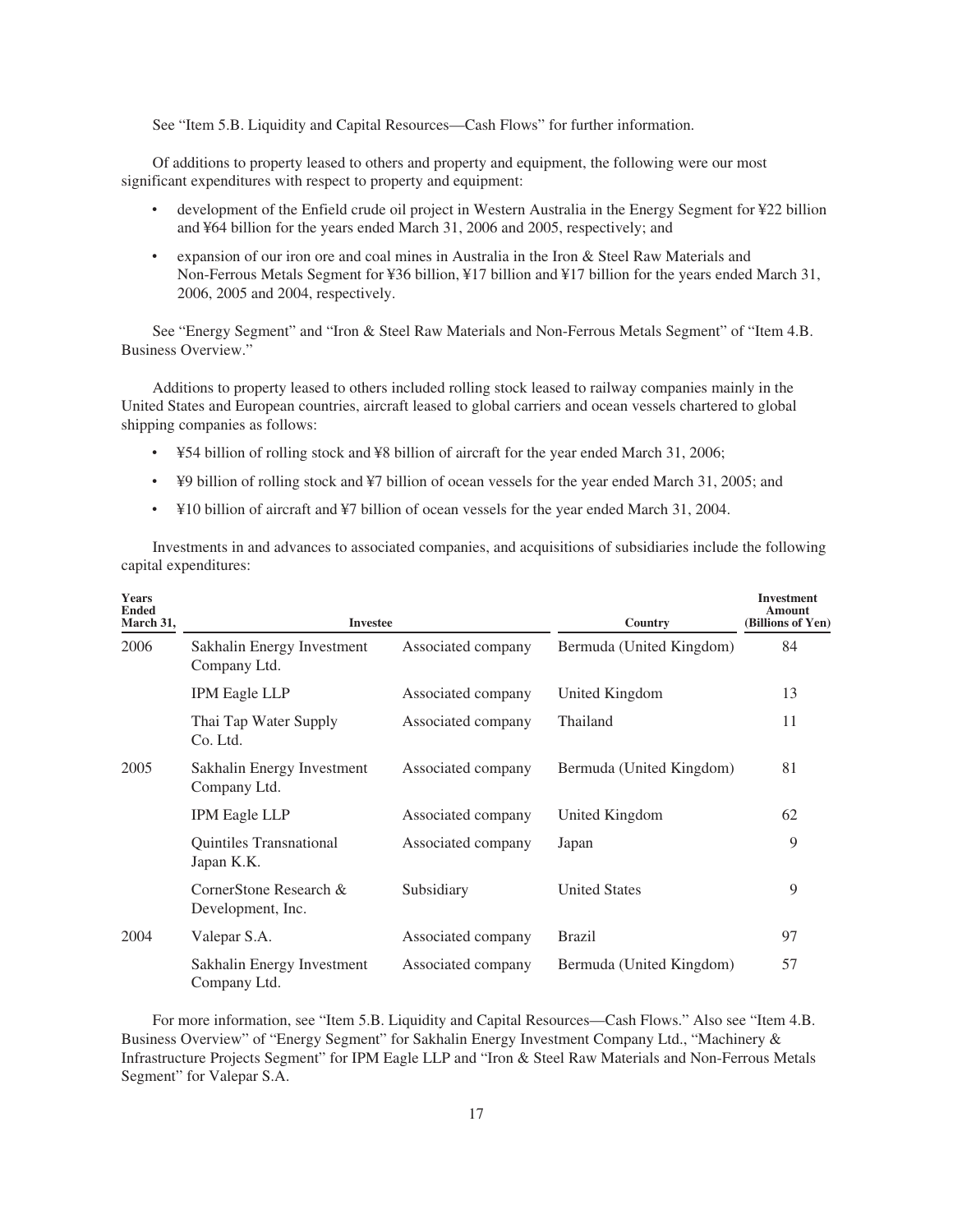Acquisitions of available-for-sale securities included the acquisition of shares in Seven & i Holdings Co., Ltd in the amount of ¥50 billion. See "Item 4.B. Business Overview—Foods & Retail Segment" and "Item 5.B. Liquidity and Capital Resources—Cash Flows" for further information.

Capital expenditures are usually financed by external sources, such as commercial banking institutions.

Divestitures including those of matured debt securities amounted to ¥251 billion, ¥287 billion and ¥333 billion for the years ended March 31, 2006, 2005 and 2004, respectively. A breakdown of our divestitures is provided below.

|                                                                             | <b>Billions of Yen</b>       |                  |      |  |
|-----------------------------------------------------------------------------|------------------------------|------------------|------|--|
|                                                                             | <b>Years Ended March 31,</b> |                  |      |  |
|                                                                             | 2006                         | 2005             | 2004 |  |
| Sales of investments in and collection of advances to associated companies  | ¥ 38                         | $\frac{1}{2}$ 53 | ¥ 68 |  |
| Proceeds from sales of available-for-sale securities                        | 37                           | 22               | 51   |  |
| Proceeds from maturities of available-for-sale securities                   | 52                           | 57               | 110  |  |
| Proceeds from maturities of held-to-maturity debt securities                |                              | 3                | 15   |  |
|                                                                             | 48                           | 73               | 29   |  |
| Proceeds from sales of property leased to others and property and equipment | -74                          | 79               | 60   |  |
| Total                                                                       | 4251                         | ¥287             | ¥333 |  |

With respect to the sales of available-for-sale securities for the years ended March 31, 2006, 2005 and 2004, the table below provides a list of some of our significant investees in which we sold our equity interests.

| <b>Years Ended March 31,</b> | Investee                                     | <b>Country</b> |       | Amount<br>(Billions of Yen) |
|------------------------------|----------------------------------------------|----------------|-------|-----------------------------|
|                              | $2006 \ldots \ldots \ldots$ KDDI CORPORATION | Japan          |       | $\rightarrow$               |
| $2005$ Vodafone K.K.         |                                              | Japan          |       | 15                          |
|                              | 2004 SKY Perfect Communications Inc.         |                | Japan | 12                          |

For the year ended March 31, 2005, cash inflows of ¥15 billion was provided from the sale of shares in Vodafone K.K., a Japanese cell-phone carrier, in response to a tender offer. For the year ended March 31, 2004, we obtained U.S.\$426 million from the sale of our investment in Caemi Mineração e Metalurgia S.A., an associated company.

Sales of property leased to others and property and equipment included the sales of rolling stock leased to railway companies mainly in the United States, aircraft leased to global airline carriers and ocean vessels chartered to worldwide shipping companies as follows:

- ‰ ¥26 billion of aircraft and ¥18 billion of rolling stock for the year ended March 31, 2006;
- aggregately ¥17 billion of aircraft, ocean vessels and rolling stock for the year ended March 31, 2005; and
- ‰ ¥21 billion of aircraft and ¥6 billion of ocean vessels for the year ended March 31, 2004.

Furthermore, for the year ended March 31, 2006, we sold property and equipment and obtained proceeds of ¥6 billion from the sale of Mitsui's corporate welfare facilities. For the year ended March 31, 2005, we sold property and equipment and obtained proceeds of:

- ‰ ¥11 billion from the sale of our office building in the United Kingdom; and
- ‰ ¥13 billion from the sale of Mitsui's corporate residences and dormitories in Japan.

Proceeds from maturities of available-for-sale securities and held-to-maturity debt securities were used for general corporate purposes. See "Item 5.B. Liquidity and Capital Resources—Finance and Liquidity Management."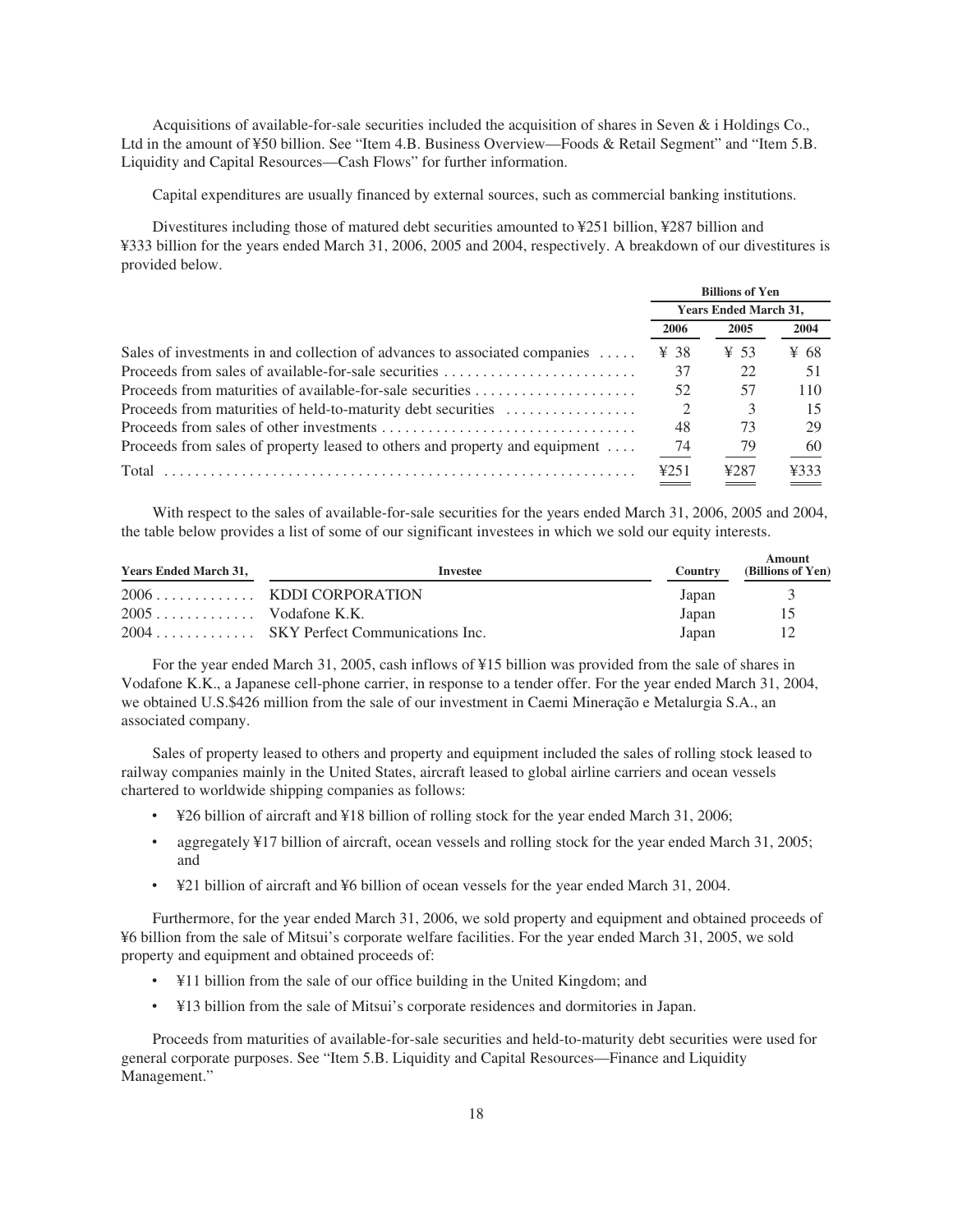#### **B. Business Overview.**

Throughout this section "B. Business Overview," we describe the domicile of our subsidiaries and associated companies, in parentheses following names of those companies. For example, Mitsui Iron Ore Development, Pty. Ltd. (Australia) means that the company's name is Mitsui Iron Ore Development, Pty. Ltd. and that it is domiciled in Australia.

#### *Nature of Our Operations and Principal Activities*

We are a general trading company engaged in a range of global business activities including general worldwide trading of various commodities, arranging financing for customers and suppliers in connection with our trading activities, organizing and coordinating industrial projects, participating in financing and investing arrangements, assisting in the procurement of raw materials and equipment, providing new technologies and processes for manufacturing, and coordinating transportation and marketing of finished goods. Our trading activities include the sale, distribution, purchase, marketing and supply of a wide variety of products including iron and steel, non-ferrous metals, machinery, electronics, chemicals, energy-related commodity and products, food products, textiles, general merchandise and real estate. We also participate in the development of natural resources such as oil, gas, iron and steel raw materials. In addition, we engage in strategic business investments whereby we invest our own capital and provide management expertise in the development of joint ventures and new enterprises in certain industries such as information technology ("IT") and biotechnology. We also provide financial services whereby we assist our customers in minimizing the risk exposure associated with their businesses through the use of derivatives and other hedging instruments.

While we continue to diversify our activities, the provision of services remains one of our core activities. Specifically, we act as an intermediary between buyers and sellers engaged in import, export, and offshore and domestic trading activities. For example, we develop markets overseas for exporters and locate raw materials or product sources that meet the needs of importers. To facilitate smooth customer transactions, we draw upon our various capabilities such as market information analysis, credit supervision, financing and transportation logistics.

In addition to our Head Office, Mitsui had 18 branches and offices located in Japan and 153 branches, offices and trading subsidiaries located in other parts of the world as of July 1, 2006. They provide market information to each other and cooperate in developing various business opportunities. Each of our subsidiaries has its own marketing strategy based on its particular business activities and customer relationships.

#### *Seasonality of Our Business Activities*

The trading of individual products such as heating oil, foods and textiles is influenced by seasonal factors. For example, heating oil is traded more frequently in winter than in summer months. In addition, revenues of MITSUI FOODS CO, LTD., our food wholesale subsidiary, increases from October to December and decreases from January to March, reflecting seasonal demand in Japan. However, the seasonality of any product either individually or in the aggregate does not significantly affect our consolidated financial position and results of operations.

#### *Dependence on Patents and Licenses and Industrial, Commercial or Financial Contracts*

We have various patents and licenses as well as industrial, commercial and financial contracts (including contracts with customers or suppliers) to conduct our business. These patents, licenses or contracts either individually or in the aggregate are not material to our business operations or results of operations.

#### *Marketing Channels*

Marketing channels vary by commodity, customer and region. We have established subsidiaries and associated companies for promotion and distribution in response to specific business environments.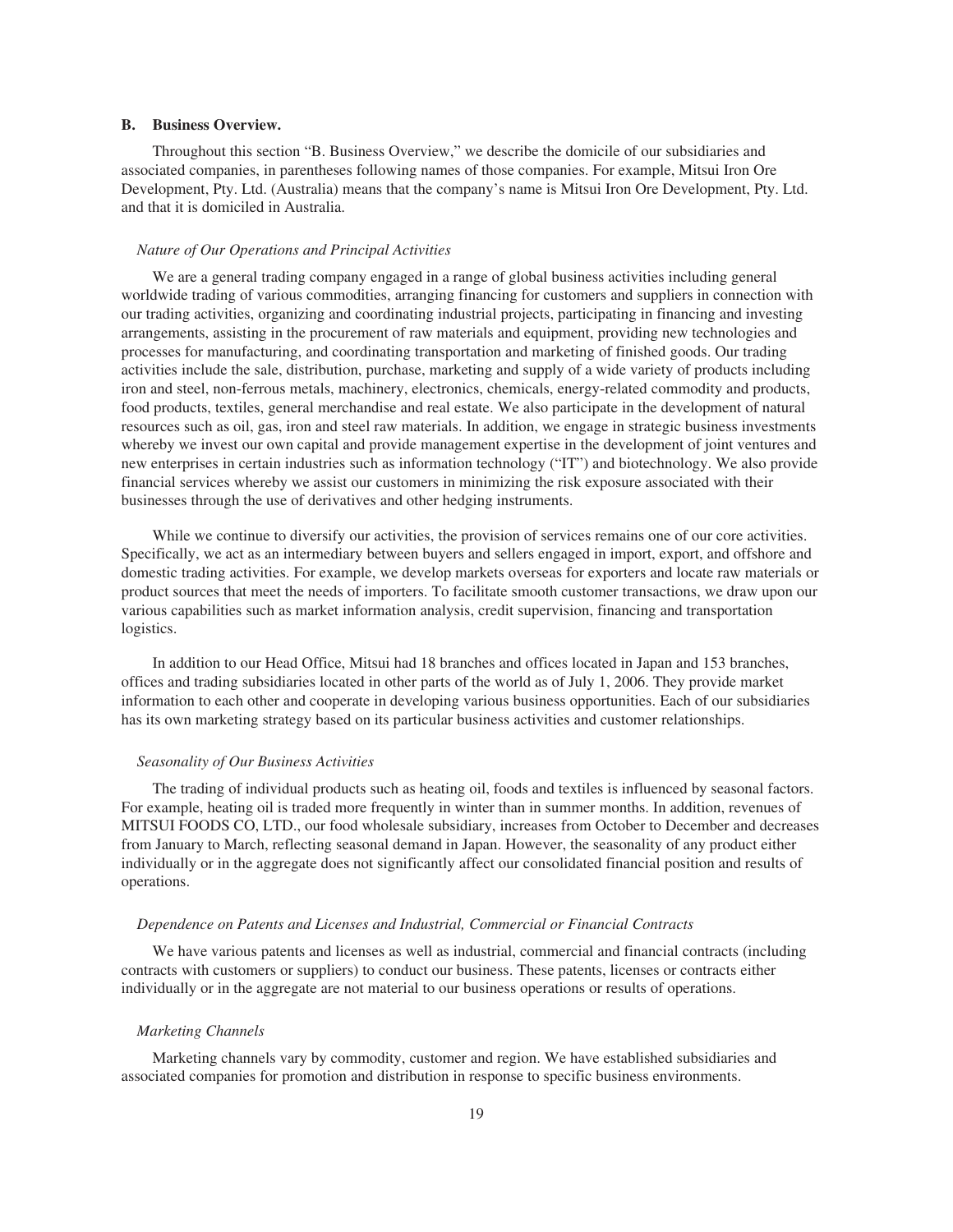See "Products and Services and Principal Activities by Reportable Operating Segments" below. Special sales methods, including financial arrangements, provided by our Machinery & Infrastructure Projects Segment and development of SCM systems conducted by various operating segments are also described therein.

#### *Competitive Position*

Our main competitors are other Japanese general trading companies. Moreover, all of our potential business partners could also be competitors. To ensure our competitiveness, we strive to continue to successfully meet the changing needs of our customers worldwide. Analysis of competitive position by operating segment is provided in "Products and Services and Principal Activities by Reportable Operating Segments" below and also see "Item 3.D. Risk Factors."

#### *Government Regulations*

Our business activities are subject to various governmental regulations in the countries in which we operate. These regulations generally relate to obtaining business and investment approvals, and meeting the requirements of export regulations, including those related to national security considerations, tariffs, antitrust, consumer and business taxation, exchange controls and environmental laws and regulations. Certain of our business transactions such as our activities in the energy, mining, telecommunications, financing, food, consumer products, machinery, chemicals, etc. are regulated and subject to the relevant laws and regulations. See "Item 3.D. Risk Factors."

#### *Regulations with Respect to the Exploration and Production of Oil, Gas, and Mineral Resources*

We are involved in various projects involving exploration for and production of crude oil, natural gas, iron raw material and non-ferrous metals in many different countries in which we participate as a minority stakeholder and non-operator. These exploration and production activities are subject to a broad range of local laws and regulations, which affect virtually all aspects of these activities. Contractual arrangements in connection with our oil, gas and mining activities, such as leases, licenses and production agreements are generally entered into with a government entity or a government owned company. See "Iron & Steel Raw Materials and Non-Ferrous Metals Segment" and "Energy Segment" of "Item 4.B. Business Overview."

To date, changes in governmental laws and regulations have not had a material adverse effect on our oil, gas and mining projects. Some of our oil, gas and mineral projects are located in politically and economically stable regions, such as Australia, where the legal systems are relatively developed. However, we also hold interests in oil, gas and mineral resources in regions where legal systems are less developed. These investments may be adversely impacted by factors such as a lack of comprehensive sets of laws and regulations, an unpredictable judicial system based on inconsistent application and interpretation of laws and regulations, and constantly changing practices of regulatory and administrative bodies.

#### *Governmental Regulations with Respect to Infrastructure Projects*

We are engaged in various infrastructure projects worldwide. These include construction of power plants, oil and gas pipelines, telecommunications and broadcasting systems, cargo transportation systems, and public transit systems in developing countries. In these projects, we are subject to extensive laws and regulations with respect to technical specifications, environmental protection, pricing, labor, taxation, foreign exchange and other matters. We commonly enter into contractual arrangements with government owned companies that are subject to their own sets of laws and regulations. Changes in laws and regulations after the commencement of projects may result in lengthy delays which can negatively impact our cash flows and hinder the repatriation of capital from such projects.

#### *Governmental Regulations with Respect to Human Health and Environment*

We are subject to extensive laws and regulations worldwide with respect to human health and the environment. Regulations governing food products for human consumption are complex, detailed and stringent.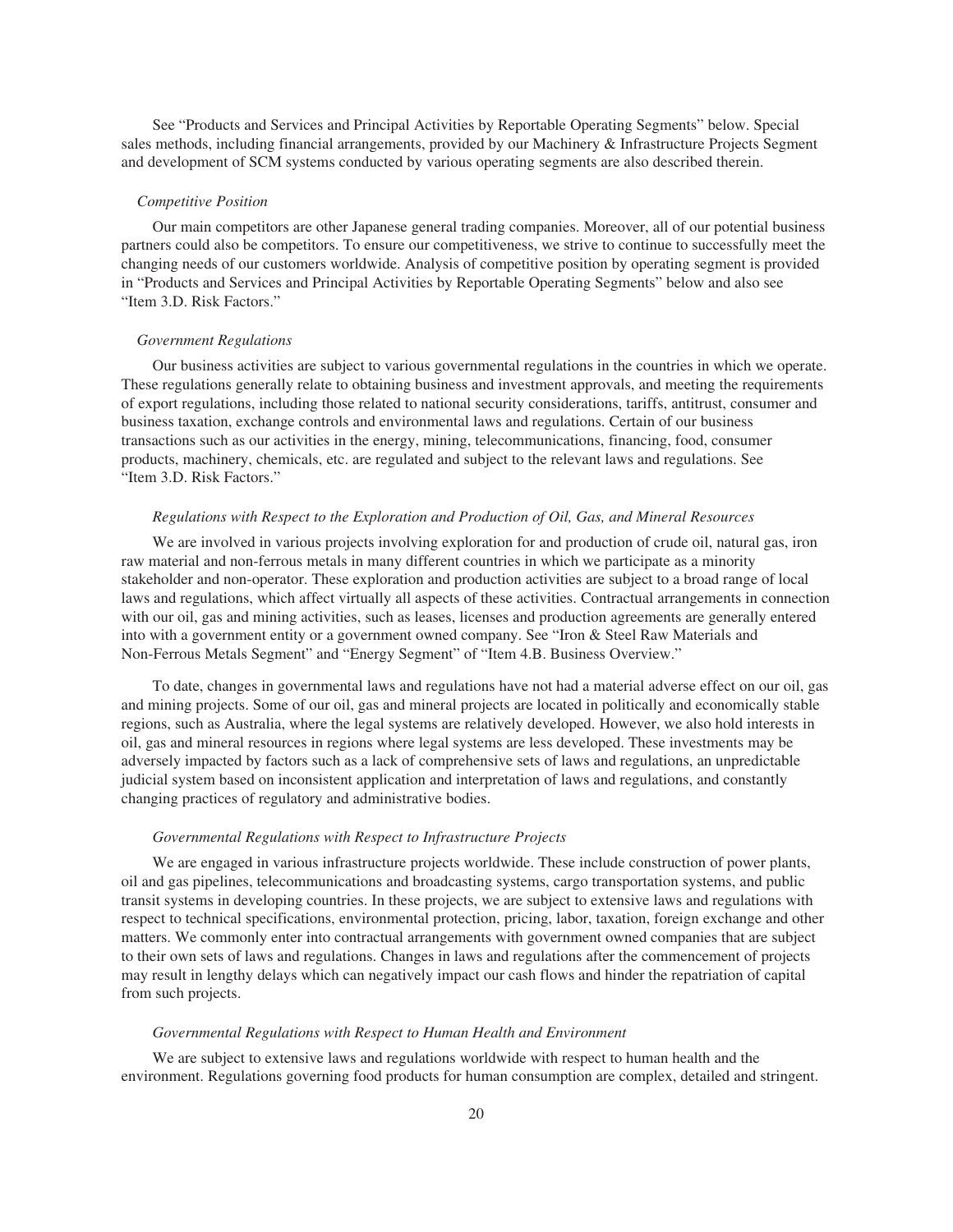For instance, in Japan, our food related operations are under the supervision of the Ministry of Agriculture, Forestry and Fisheries, and the Ministry of Health, Labor and Welfare. We are subject to the Food Safety Basic Law, which codifies the safety standard for food products. For example, it determines the threshold amount at which harmful substances such as pesticide residues are considered to be unacceptable. We must expend significant resources to comply with these regulations not only in Japan but in all jurisdictions where we engage in food-related operations.

We are also subject to complex environmental laws and regulations worldwide. For example, in Japan, when trading, storing or transporting chemical products or disposing of wastes and by-products from our industrial plants, we are required to notify the local regulators and/or obtain approvals or licenses. Any violation of laws and regulations may not only result in severe fines and penalties, but the regulators may require us to curtail or even cease operations, install expensive pollution control systems, and comply with enhanced notification obligations.

#### *Products and Services and Principal Activities by Reportable Operating Segments*

For the year ended March 31, 2006, we had twelve reportable operating segments which consisted of eight products and services focused reportable operating segments and four region-focused reportable operating segments listed as below:

Our eight products and services focused operating segments were:

- Iron & Steel Products
- Iron & Steel Raw Materials and Non-Ferrous Metals
- Machinery & Infrastructure Projects
- Chemical
- **Energy**
- Foods & Retail
- Lifestyle, Consumer Service and Information, Electronics & Telecommunication
- Logistics & Financial Markets

Our four region-focused operating segments were:

- ‰ Americas
- ‰ Europe
- ‰ Asia
- Other Overseas Areas

For information on the composition of our products and services focused reportable segments and regionfocused reportable operating segments, also see "Item 5.A. Operating Results—Operating Results by Operating Segment."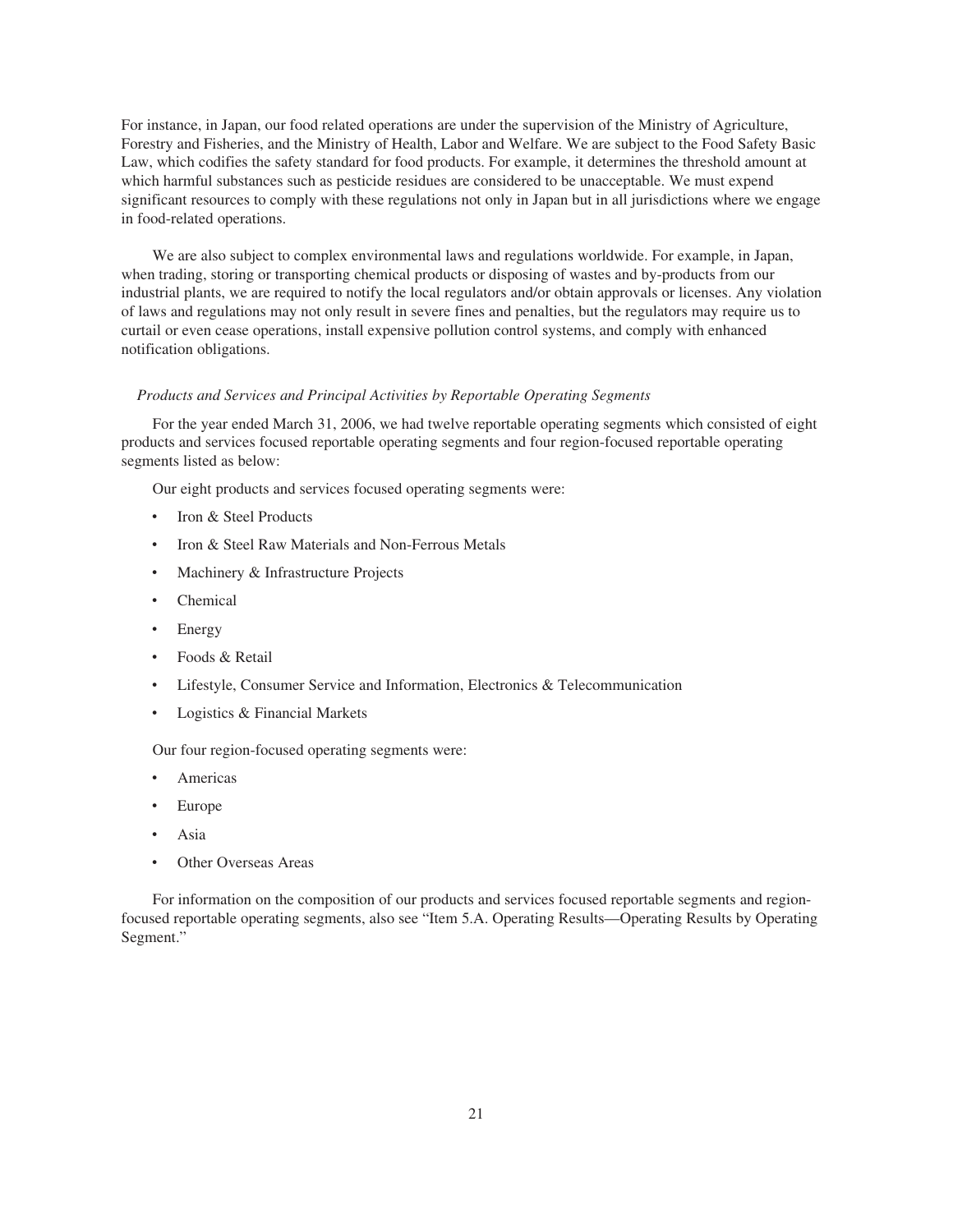Gross Profit, Operating Income (Loss) and Net Income (Loss) by reportable operating segment for the years ended March 31, 2006, 2005 and 2004 were as follows<sup>(1)(2)(3)(4)(5)</sup>:

## **Gross Profit:**

|                                                     | <b>In Billions, Except Percentages</b> |        |                  |           |                    |        |  |  |
|-----------------------------------------------------|----------------------------------------|--------|------------------|-----------|--------------------|--------|--|--|
|                                                     | <b>Years Ended March 31,</b>           |        |                  |           |                    |        |  |  |
|                                                     | 2006                                   |        | 2005             |           | 2004               |        |  |  |
|                                                     | ¥ 54.4                                 |        | 6.7\% \ \ \ 47.3 | 6.7%      | $\frac{1}{2}$ 34.7 | 5.7%   |  |  |
| Iron & Steel Raw Materials and Non-Ferrous          |                                        |        |                  |           |                    |        |  |  |
|                                                     | 110.8                                  | 13.6   | 74.2             | 10.5      | 42.3               | 6.9    |  |  |
| Machinery & Infrastructure Projects                 | 90.6                                   | 11.1   | 82.9             | 11.7      | 80.3               | 13.1   |  |  |
|                                                     | 97.8                                   | 12.0   | 87.1             | 12.3      | 91.1               | 14.9   |  |  |
|                                                     | 84.7                                   | 10.4   | 72.6             | 10.2      | 54.6               | 8.9    |  |  |
| Foods & Retail                                      | 79.9                                   | 9.8    | 85.3             | 12.0      | 73.7               | 12.1   |  |  |
| Lifestyle, Consumer Service and Information,        |                                        |        |                  |           |                    |        |  |  |
| Electronics & Telecommunication $\dots \dots \dots$ | 128.4                                  | 15.7   | 121.7            | 17.2      | 110.6              | 18.1   |  |  |
| Logistics & Financial Markets                       | 51.4                                   | 6.3    | 46.7             | 6.6       | 32.3               | 5.3    |  |  |
|                                                     | 61.6                                   | 7.5    | 49.9             | 7.0       | 40.7               | 6.7    |  |  |
|                                                     | 22.4                                   | 2.7    | 20.6             | 2.9       | 20.0               | 3.3    |  |  |
|                                                     | 27.4                                   | 3.4    | 21.8             | 3.1       | 19.9               | 3.3    |  |  |
|                                                     | 4.9                                    | 0.6    | 4.0              | 0.6       | 4.2                | 0.7    |  |  |
| Total                                               | 814.3                                  | 99.8   | 714.1            | 100.8     | 604.4              | 99.0   |  |  |
|                                                     | 7.1                                    | 0.9    | 12.4             | 1.7       | 10.4               | 1.7    |  |  |
| Adjustments and Eliminations                        | (4.8)                                  | (0.7)  | (17.6)           | (2.5)     | (3.8)              | (0.7)  |  |  |
| Consolidated Total                                  | ¥816.6                                 | 100.0% | ¥708.9           | $100.0\%$ | 4611.0             | 100.0% |  |  |

## **Operating Income (Loss)\*:**

|                                                                       | <b>In Billions, Except Percentages</b> |        |                     |        |          |        |  |  |
|-----------------------------------------------------------------------|----------------------------------------|--------|---------------------|--------|----------|--------|--|--|
|                                                                       | <b>Years Ended March 31,</b>           |        |                     |        |          |        |  |  |
|                                                                       | 2006                                   |        | 2005                |        | 2004     |        |  |  |
| Iron & Steel Products $\dots\dots\dots\dots\dots\dots\dots\dots\dots$ | ¥ 26.5                                 |        | $10.0\% \t{4} 16.3$ | 8.6%   | ¥<br>6.9 | 5.3%   |  |  |
| Iron & Steel Raw Materials and Non-Ferrous                            |                                        |        |                     |        |          |        |  |  |
|                                                                       | 87.2                                   | 32.8   | 51.9                | 27.2   | 21.8     | 16.9   |  |  |
| Machinery & Infrastructure Projects                                   | 21.7                                   | 8.2    | 21.6                | 11.3   | 22.1     | 17.1   |  |  |
|                                                                       | 34.0                                   | 12.8   | 24.6                | 12.9   | 31.4     | 24.3   |  |  |
|                                                                       | 52.0                                   | 19.6   | 35.4                | 18.6   | 21.7     | 16.8   |  |  |
| Foods & Retail                                                        | 9.1                                    | 3.4    | 17.8                | 9.3    | 13.4     | 10.4   |  |  |
| Lifestyle, Consumer Service and Information,                          |                                        |        |                     |        |          |        |  |  |
| Electronics & Telecommunication $\dots\dots\dots\dots$                | 25.0                                   | 9.4    | 24.0                | 12.6   | 17.2     | 13.3   |  |  |
| Logistics & Financial Markets                                         | 17.6                                   | 6.6    | 18.5                | 9.7    | 10.4     | 8.1    |  |  |
|                                                                       | 21.7                                   | 8.2    | 14.7                | 7.7    | 8.5      | 6.6    |  |  |
|                                                                       | 4.1                                    | 1.5    | 2.4                 | 1.3    | 3.0      | 2.3    |  |  |
|                                                                       | 10.7                                   | 4.0    | 7.8                 | 4.1    | 5.7      | 4.4    |  |  |
| Other Overseas Areas                                                  | 1.0                                    | 0.4    | 0.4                 | 0.2    | 0.9      | 0.7    |  |  |
| Total                                                                 | 310.6                                  | 116.9  | 235.4               | 123.5  | 163.0    | 126.2  |  |  |
|                                                                       | (3.0)                                  | (1.1)  | (0.5)               | (0.3)  | (1.9)    | (1.5)  |  |  |
| Adjustments and Eliminations                                          | (41.8)                                 | (15.8) | (44.4)              | (23.2) | (32.1)   | (24.7) |  |  |
| Consolidated Total                                                    | 4265.8                                 | 100.0% | ¥190.5              | 100.0% | ¥129.0   | 100.0% |  |  |

\* Operating income (loss) reflects our (a) Gross Profit, (b) Selling, general and administrative expenses, (c) Provision for doubtful receivables and (d) Government grant for transfer of substitutional portion of EPF, as presented in the Statements of Consolidated Income.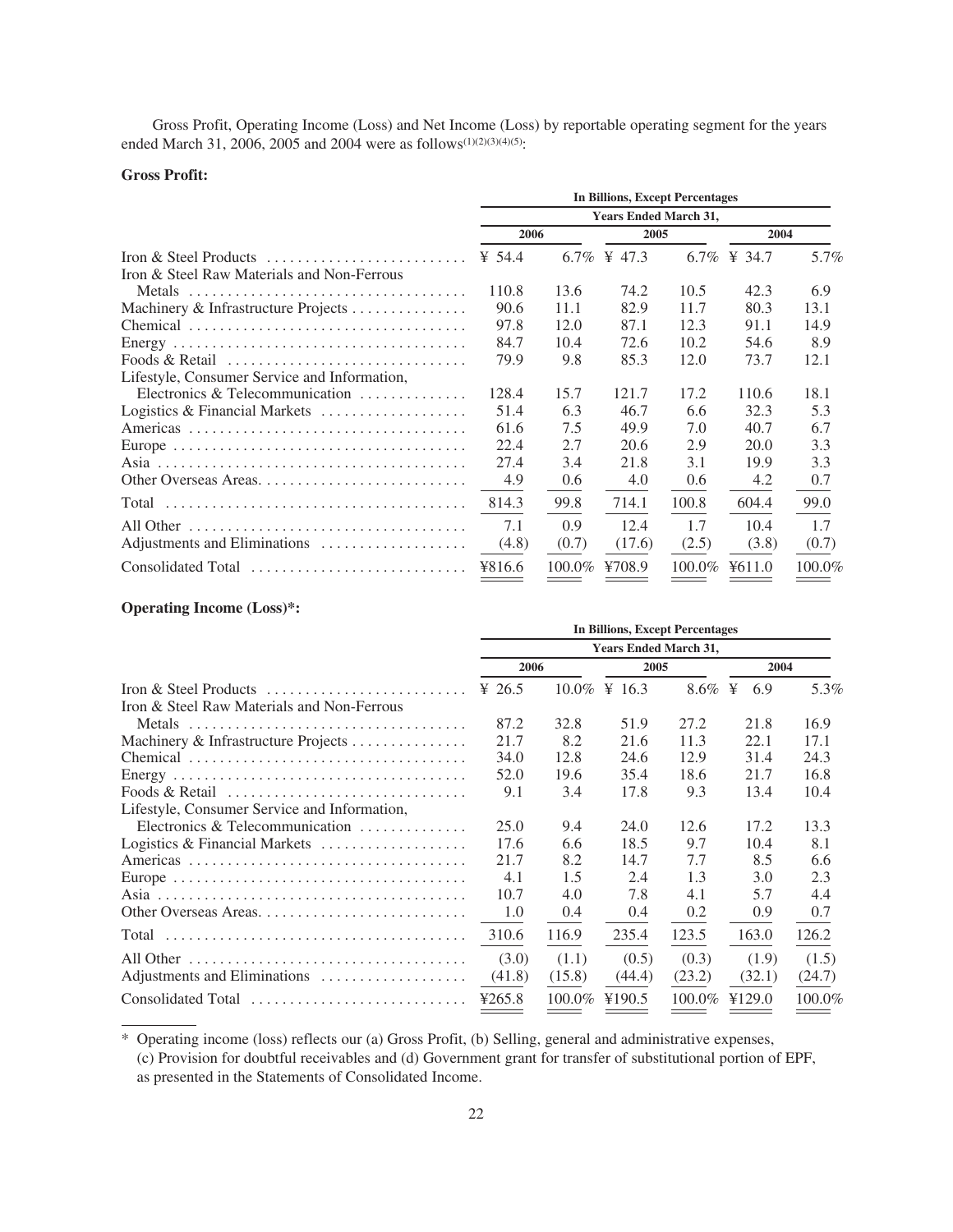#### **Net Income (Loss):**

|                                                        | <b>In Billions, Except Percentages</b><br><b>Years Ended March 31,</b> |        |                            |                              |        |         |  |
|--------------------------------------------------------|------------------------------------------------------------------------|--------|----------------------------|------------------------------|--------|---------|--|
|                                                        |                                                                        |        |                            |                              |        |         |  |
|                                                        | 2006                                                                   |        | 2005                       |                              | 2004   |         |  |
|                                                        | ¥ 19.3                                                                 |        | $9.5\% \text{ } \neq 11.6$ | $9.6\% \text{ } \frac{1}{2}$ | 5.5    | $8.0\%$ |  |
| Iron & Steel Raw Materials and Non-Ferrous             |                                                                        |        |                            |                              |        |         |  |
|                                                        | 54.7                                                                   | 27.0   | 35.4                       | 29.2                         | 18.7   | 27.3    |  |
| Machinery & Infrastructure Projects                    | 30.6                                                                   | 15.1   | 20.9                       | 17.3                         | 11.0   | 16.1    |  |
|                                                        | 12.1                                                                   | 6.0    | (6.8)                      | (5.6)                        | 11.4   | 16.7    |  |
|                                                        | 40.9                                                                   | 20.2   | 42.8                       | 35.3                         | 24.4   | 35.7    |  |
| Foods & Retail                                         | (3.2)                                                                  | (1.6)  | 10.6                       | 8.8                          | 10.6   | 15.5    |  |
| Lifestyle, Consumer Service and Information,           |                                                                        |        |                            |                              |        |         |  |
| Electronics & Telecommunication $\dots\dots\dots\dots$ | 17.5                                                                   | 8.6    | 11.8                       | 9.7                          | 3.2    | 4.7     |  |
| Logistics & Financial Markets                          | 13.4                                                                   | 6.6    | 11.8                       | 9.7                          | 4.8    | 7.0     |  |
|                                                        | 12.6                                                                   | 6.2    | 12.3                       | 10.2                         | 0.2    | 0.3     |  |
|                                                        | 4.9                                                                    | 2.4    | 2.9                        | 2.4                          | 0.7    | 1.0     |  |
|                                                        | 9.3                                                                    | 4.6    | 8.0                        | 6.6                          | 6.3    | 9.2     |  |
|                                                        | 14.3                                                                   | 7.1    | 5.8                        | 4.8                          | 4.1    | 6.0     |  |
| Total                                                  | 226.4                                                                  | 111.7  | 167.1                      | 138.0                        | 100.9  | 147.5   |  |
|                                                        | 11.2                                                                   | 5.5    | 4.4                        | 3.6                          | 1.9    | 2.8     |  |
| Adjustments and Eliminations                           | (35.2)                                                                 | (17.2) | (50.4)                     | (41.6)                       | (34.4) | (50.3)  |  |
| Consolidated Total                                     | ¥202.4                                                                 | 100.0% | 4121.1                     | 100.0%                       | ¥ 68.4 | 100.0%  |  |

#### Notes:

- (1) The figures for "Consolidated Total" for the years ended March 31, 2005 and 2004 have been reclassified to conform to the change in current year presentation for discontinued operations, in accordance with Statement of Financial Accounting Standards ("SFAS") No. 144, "Accounting for the Impairment or Disposal of Long-Lived Assets."
- (2) "All Other" includes business activities which primarily provide services, such as financing services, and operations services to external customers, and/or to us and associated companies.
- (3) Net loss of "Adjustments and Eliminations" includes income and expense items that are not allocated to specific reportable operating segments, such as certain expenses of corporate departments, and eliminations of intersegment transactions.
- (4) Transfers between operating segments are made at cost plus a markup.

#### *Iron & Steel Products Segment*

The Iron & Steel Products Segment consists of one business unit, the Iron & Steel Products Business Unit, which has:

- ‰ 21 subsidiaries including Mitsui Bussan Construction Materials Co., Ltd. (Japan), SINTSUDA CORPORATION (Japan) and Regency Steel Asia Pte Ltd. (Singapore) ; and
- ‰ 19 associated companies including Shanghai Bao-Mit Steel Distribution Co., Ltd. (China), Nippon Steel Trading Co., Ltd. (Japan) and Thai Tinplate Manufacturing Co., Ltd. (Thailand).

Gross profit and net income for this segment for the year ended March 31, 2006 were ¥54.4 billion or 6.7% and ¥19.3 billion or 9.5% of our consolidated total, respectively.

Iron and steel products are used in a wide range of industries including the automobile, electronics, transportation, construction and energy sectors. We have served our customers in these industries worldwide and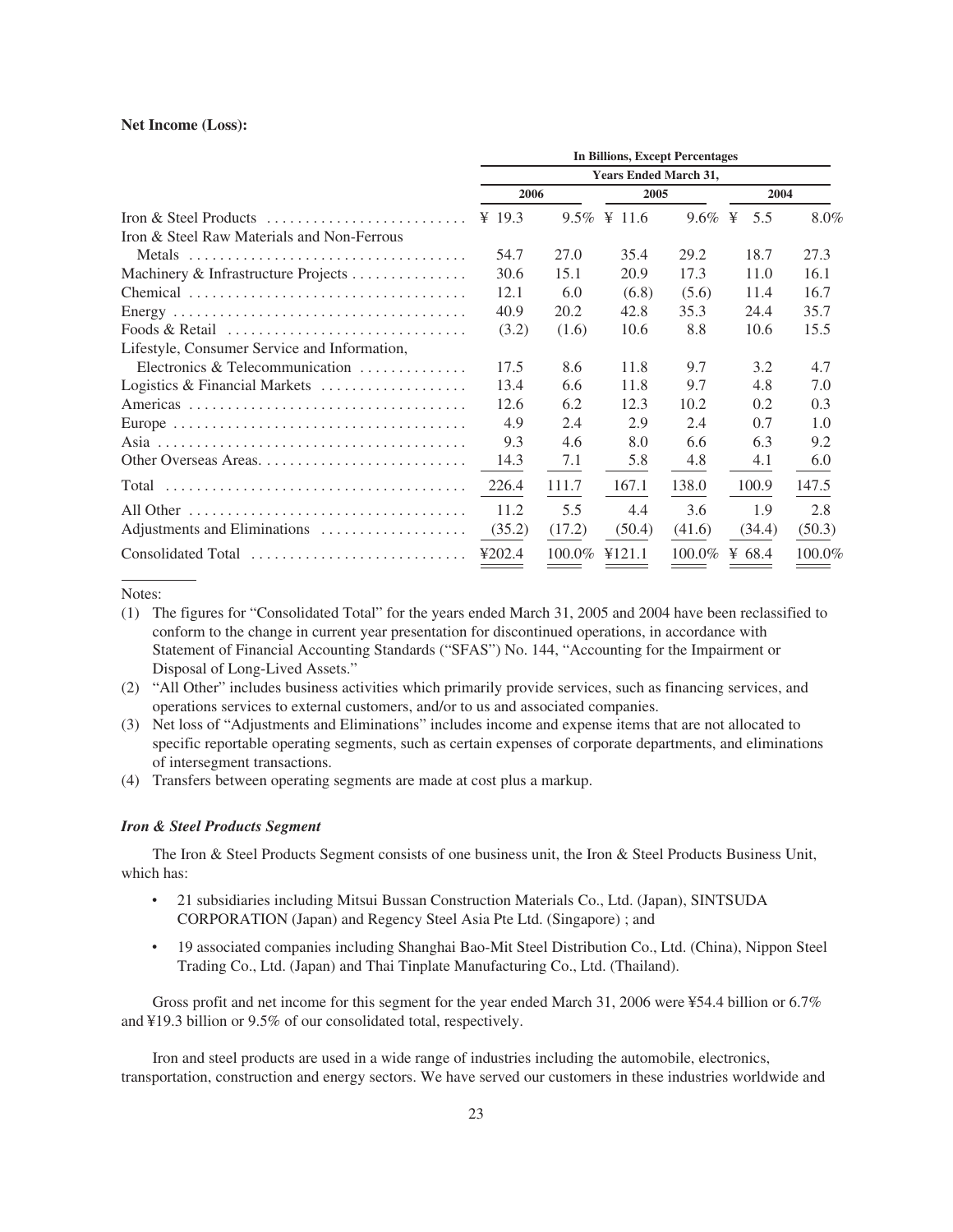provided support services for Japanese steel mills. The Iron & Steel Products Business Unit conducts manufacturing, trading, marketing, processing and distribution of:

- steel sheet for automobile and electric appliances, steel plates for shipbuilding and heavy electric machinery, galvanized steel products and tin material and products;
- steel products for oil and gas projects including oil well tube and line pipe;
- wire rod, specialty steel and bearing;
- steel bars and other steel construction materials; and
- semi-finished items including steel slabs to be processed into steel plates and steel billets to be processed into steel bars and wire rods.

To expand beyond the above-mentioned activities, this business unit has also made investments in subsidiaries and associated companies including coil centers as bases for processing and distribution, steel makers as manufacturing bases and steel product trading companies.

In the steel products business, both manufacturers and users are large-scale and sophisticated organizations. As simple intermediation between these entities is no longer sufficient to serve their needs, the business unit has developed its services based on SCM by making use of our IT and logistics expertise. By working closely with manufacturers and users, we optimize distribution and inventory control, thus sharing with customers the benefit of associated cost reductions. For example:

- We have established steel service centers, galvanized steel plants and tin-plating facilities at our subsidiaries and/or joint ventures with Japanese and overseas business partners in order to meet the rising demand from manufacturers of automobiles, electric appliances and heavy electric machinery that have transplanted their production centers to the United States, Southeast Asia and China. For example, we participated in Shanghai Bao-Mit Steel Distribution Co., Ltd. (China), a joint venture with Shanghai Baosteel Group Corporation, a Chinese iron and steel manufacturing company, in order to build a network of steel products service centers in China. Through this associated company, we have been promoting the integration of service centers within China in order to improve operational efficiency, and we are actively pursuing additional investments.
- We frequently draw upon the unit's logistics expertise in delivering a wide range of materials and products in large volume under optimized schedule along with expertise in project financing. We also take advantage of the business relationships and marketing channels of other business units in the fields of energy, industrial plants, shipping and machinery. This enabled us to be involved in various industrial projects including the construction of oil and gas pipeline projects such as the Sakhalin project for steel structure supply and Yemen LNG project operated by TOTAL (46km transfer line) through high grade steel pipe delivery.

During the year ended March 31, 2004, we acquired Regency Steel Asia Pte Ltd. (Singapore), a steel products wholesaler. This acquisition was made with the aim to expand global wholesale operations in the rapidly growing steel products markets in Asia.

As mentioned above, the businesses of the Iron & Steel Products Business Unit are highly sensitive to worldwide demand for steel products, especially in Asia, including China. At the same time, this business unit concentrates on achieving low-cost operations in the domestic market which is already mature, through spin-off and other business reorganizations. In addition, we have been strengthening our ties with domestic steel makers and wholesalers through collaboration in sales of products, procurement of raw materials and equity investments.

Our major competitors in Japan and overseas are other Japanese trading companies. In their efforts to achieve low-cost operations through economy of scale, some of our competitors have consolidated and established joint ventures, such as Marubeni-Itochu Steel Inc. and Metal One Corporation. In order to remain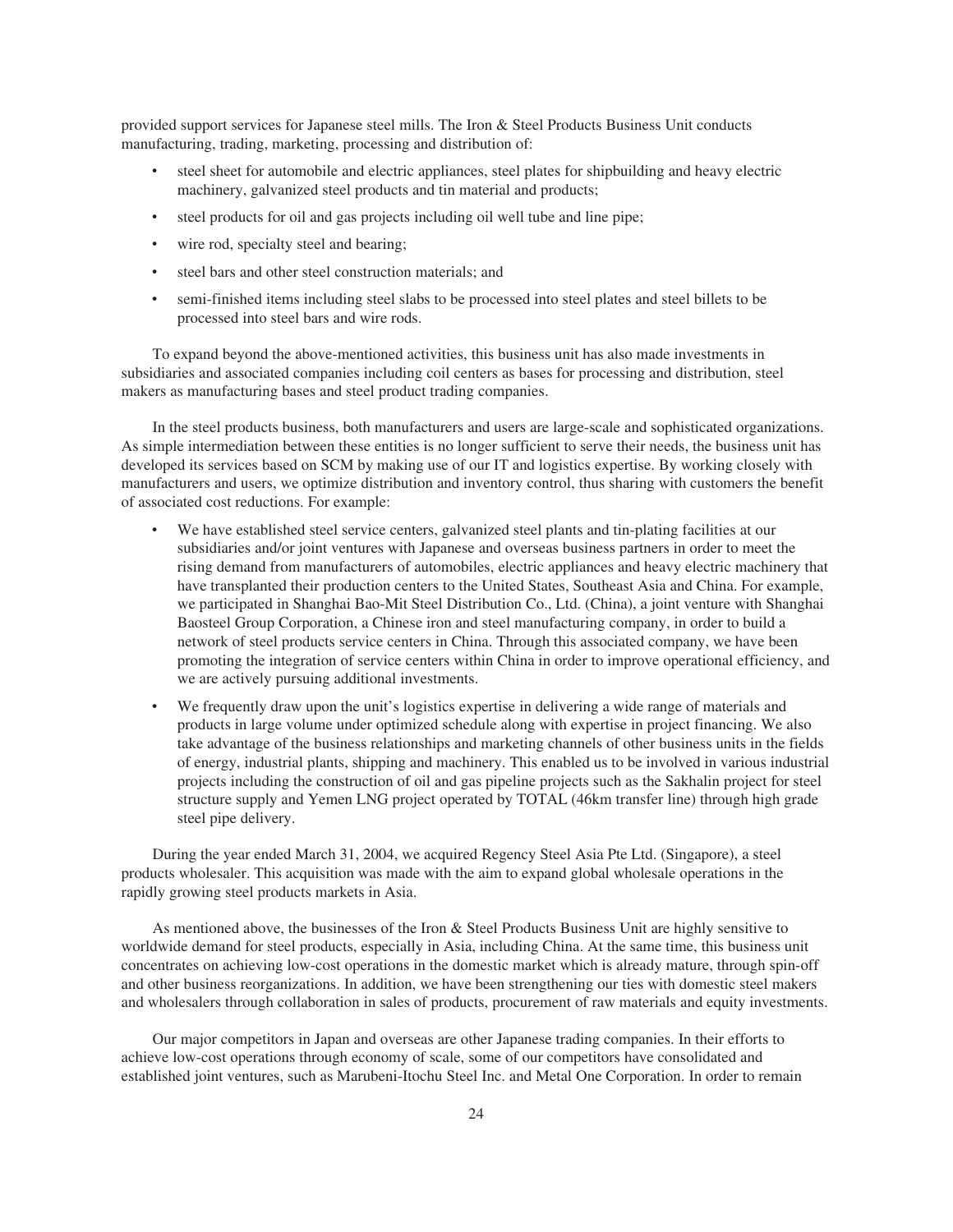competitive as well as pursue our strategic goals, we utilize the Iron & Steel Products Business Promotion Division which specializes in making investments in steel-related enterprises in response to the need for joint investment amongst steel users and steel manufacturers in Japan and overseas, and with the aim of participating in the development of new products.

In July 2006, Mittal Steel Company N.V. and Arcelor S.A., both of which were one of the world largest steel mills, agreed to merge. We are watching carefully such reorganizations of global steel companies. So far as we have observed, operational optimization through reorganization of steel mills tends to contribute to the stabilization of steel prices. In newly developing countries such as China and India, an increase in local steel demand and an increase in local steel production are occurring in tandem, therefore it is not so easy to forecast the supply-demand situation precisely. In Europe, we have been supplying Arcelor S.A. steel sheets to European plants of Japanese carmakers on a "just-in-time" delivery basis. We commit ourselves to continue to be involved in the steel logistics business after such worldwide reorganizations of steel companies, by offering efficient SCM services. We also focus on business opportunities in Russia and in India, by setting up joint ventures with leading industrial players there and creating our service networks, such as coil centers, in these regions.

## *Iron & Steel Raw Materials and Non-Ferrous Metals Segment*

The Iron & Steel Raw Materials and Non-Ferrous Metals Segment consists of one business unit, the Iron & Steel Raw Materials and Non-Ferrous Metals Business Unit. This segment has:

- ‰ 20 subsidiaries, including Mitsui Bussan Raw Materials Development Corp. (Japan), Mitsui Iron Ore Development Pty. Ltd. (Australia), Mitsui Itochu Iron Pty. Ltd. (Australia), Sesa Goa Limited (India), Mitsui Coal Holdings Pty. Ltd. (Australia), Japan Collahuasi Resources B.V. (Netherlands) and Mitalco Inc. (the United States); and
- ‰ 17 associated companies, including Valepar S.A. (Brazil) and BHP Mitsui Coal Pty., Ltd. (Australia).

Gross profit and net income for this segment for the year ended March 31, 2006 were ¥110.8 billion or 13.6% and ¥54.7 billion or 27.0% of our consolidated totals, respectively.

The Iron & Steel Raw Materials and Non-Ferrous Metals Business Unit is engaged in various business activities including:

- ‰ trading, investment, logistics management and transportation services related to iron and steel raw materials, such as iron ore, coal, steel scrap, ferro-alloys and other minerals; and
- ‰ trading, investment, transportation and processing of non-ferrous metal ores and ingots such as copper, lead, zinc, tin, nickel, aluminum, magnesium, cobalt, titanium, other non-ferrous metals; sales and marketing of semi-fabricated non-ferrous products such as construction materials; and agent activities in the nuclear fuel import business.

In the field of iron and steel raw materials, since 1960s we have invested in raw materials sourcing projects based on concept of "develop-and-import", aiming at stable procurement of those raw materials through diversified channels.

We participate in joint ventures with various iron ore and coal mining companies located in Australia, Brazil and India in order to secure stable supplies of those materials. For example:

- In August 2002, we completed the construction of the West Angelas iron ore mine in Australia (as a part of the Robe River Joint Venture with Rio Tinto), which began shipments of iron ore to customers worldwide. In Australia, we also have a participating interest in Mount Newman Joint Venture and other joint ventures with BHP Billiton.
- In September 2003, we purchased a 15% ownership interest (or 18.24% in terms of voting shares as of March 31, 2006), of Valepar S.A. (Brazil), the controlling shareholder of Companhia Vale do Rio Doce ("CVRD") in Brazil. CVRD is a mining enterprise with operations that include mining of iron ore and other raw non-ferrous metals.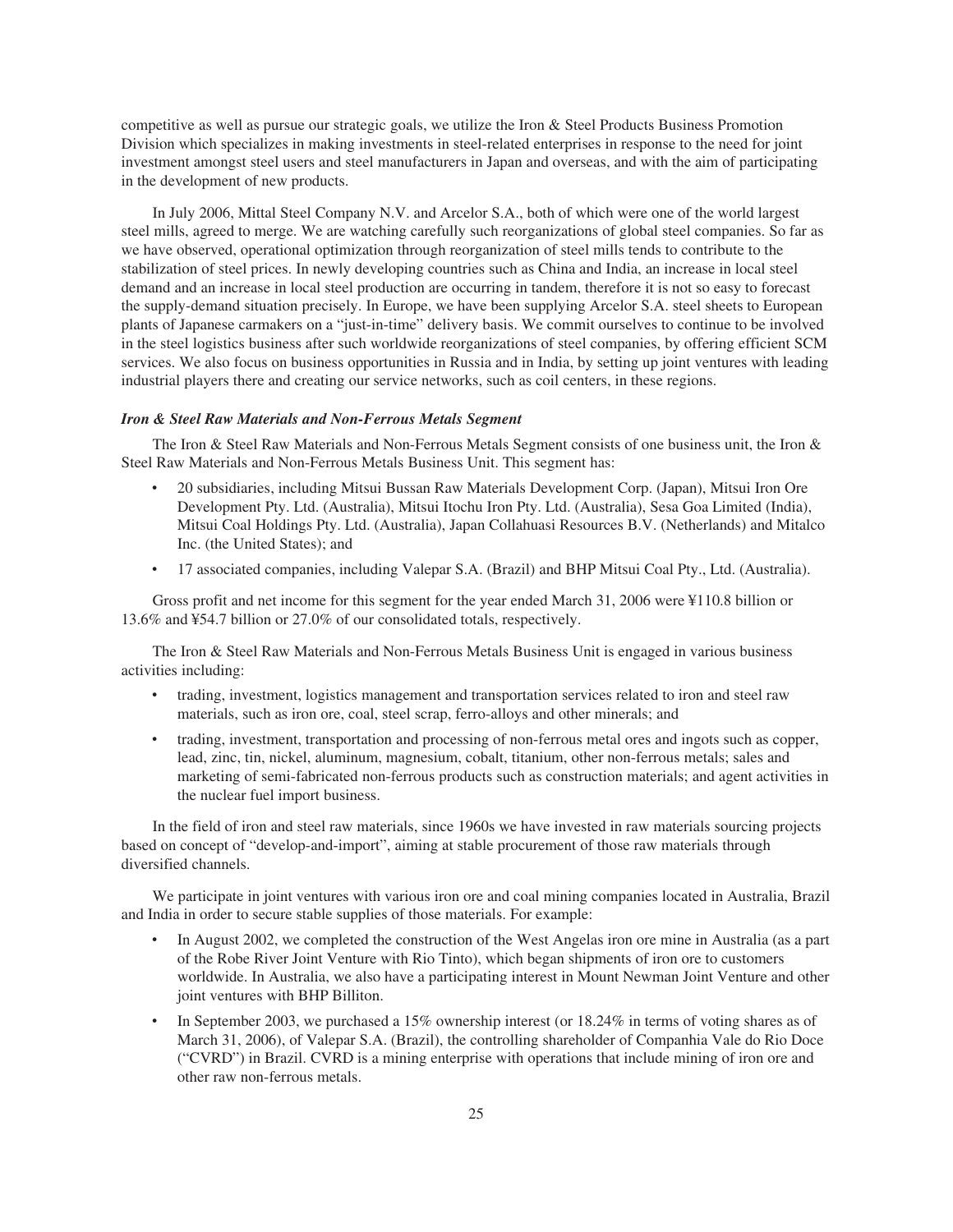- We own a 51% interest in Sesa Goa Limited (India), which produces iron ore and coke in India.
- In April 2002, we entered into a strategic alliance with Anglo American Plc to develop the Moura and German Creek coal mines in Australia, which provides us with a solid foundation for future growth in the coal business. We also have participating interests in other coal mining joint ventures with BHP Billiton and Rio Tinto.

We are also engaged in steel scrap stock inventory operations by Pacific Coast Recycling, LLC in the West Coast of the United States. Reflecting the demand growth, especially from Asia, this steel scrap export terminal has been an increasingly important facility. Pacific Coast Recycling, LLC is wholly owned by our subsidiary, Raw Materials Development Co. (United States).

Revenues from mineral producing activities accounts for a significant portion of this business unit. The table below sets forth the break down of revenues of the Iron & Steel Raw Materials and Non-Ferrous Metals Business Unit.

|                              | <b>Revenues</b>                                                                                                           |                                        |                                                                                     |                       |  |  |  |
|------------------------------|---------------------------------------------------------------------------------------------------------------------------|----------------------------------------|-------------------------------------------------------------------------------------|-----------------------|--|--|--|
|                              | <b>Billions of Yen</b>                                                                                                    |                                        |                                                                                     |                       |  |  |  |
|                              |                                                                                                                           | <b>Revenues from Sales of Products</b> | <b>Revenues from</b><br><b>Sales of Services</b>                                    |                       |  |  |  |
| <b>Years Ended March 31,</b> | <b>Revenues from Mineral</b><br><b>Revenues from Sales of</b><br><b>Producing Activities</b><br><b>Other Products</b> (*) |                                        | <b>Commissions and</b><br><b>Trading Margins on</b><br><b>Intermediary Services</b> | <b>Total Revenues</b> |  |  |  |
| 2006                         | ¥141.3                                                                                                                    | ¥142.0                                 | 422.0                                                                               | 4305.3                |  |  |  |
| $2005$                       | 88.0                                                                                                                      | 134.3                                  | 18.5                                                                                | 240.8                 |  |  |  |
|                              | 49.9                                                                                                                      | 136.4                                  | 16.9                                                                                | 203.2                 |  |  |  |

(\*) Revenues from sales of other products mainly consist of sales of scrap metals and non-ferrous metals such as copper and aluminum.

We participate in a joint venture which produces Silico-Manganese in Inner Mongolia, China, together with Erdos Electrical Power and Metallurgical Co., Ltd. and JFE Steel Corporation, a major Japanese steel mill. This project started production of Silico-Manganese in July 2006 with an annual production capacity of 75,000 tons at its initial stage.

We have entered into new joint venture projects to meet the increasing demand for iron and steel raw materials in Japan and abroad. For example, in January 2003, we established POSCO Terminal Co., Ltd., a joint venture with POSCO (a steel maker in Republic of Korea), providing logistics services related to transactions involving iron and steel raw materials for various customers in Asia.

We are actively seeking to develop new business areas. Additional activities we are promoting include trading in carbon credits based on the Kyoto Protocol and implementing Clean Development Mechanism ("CDM") projects. CDM is an arrangement under the Kyoto Protocol allowing industrialized countries with a greenhouse gas reduction commitment to invest in emission reducing projects in developing countries as an alternative to what is generally considered more costly emission reductions in their own countries.

The following tables provide information on our investments in iron ore and coal resource projects. In September 2003, we sold our interest in Caemi Mineração e Metalurgia S.A., which had been our associated company until the year ended March 31, 2003. Accordingly, in the table below, we do not include mining information attributable to Caemi Mineração e Metalurgia S.A. For information on our production and reserve amounts in connection with our mining activities, See "Item 4.D. Property, Plants and Equipment—Mining Activities."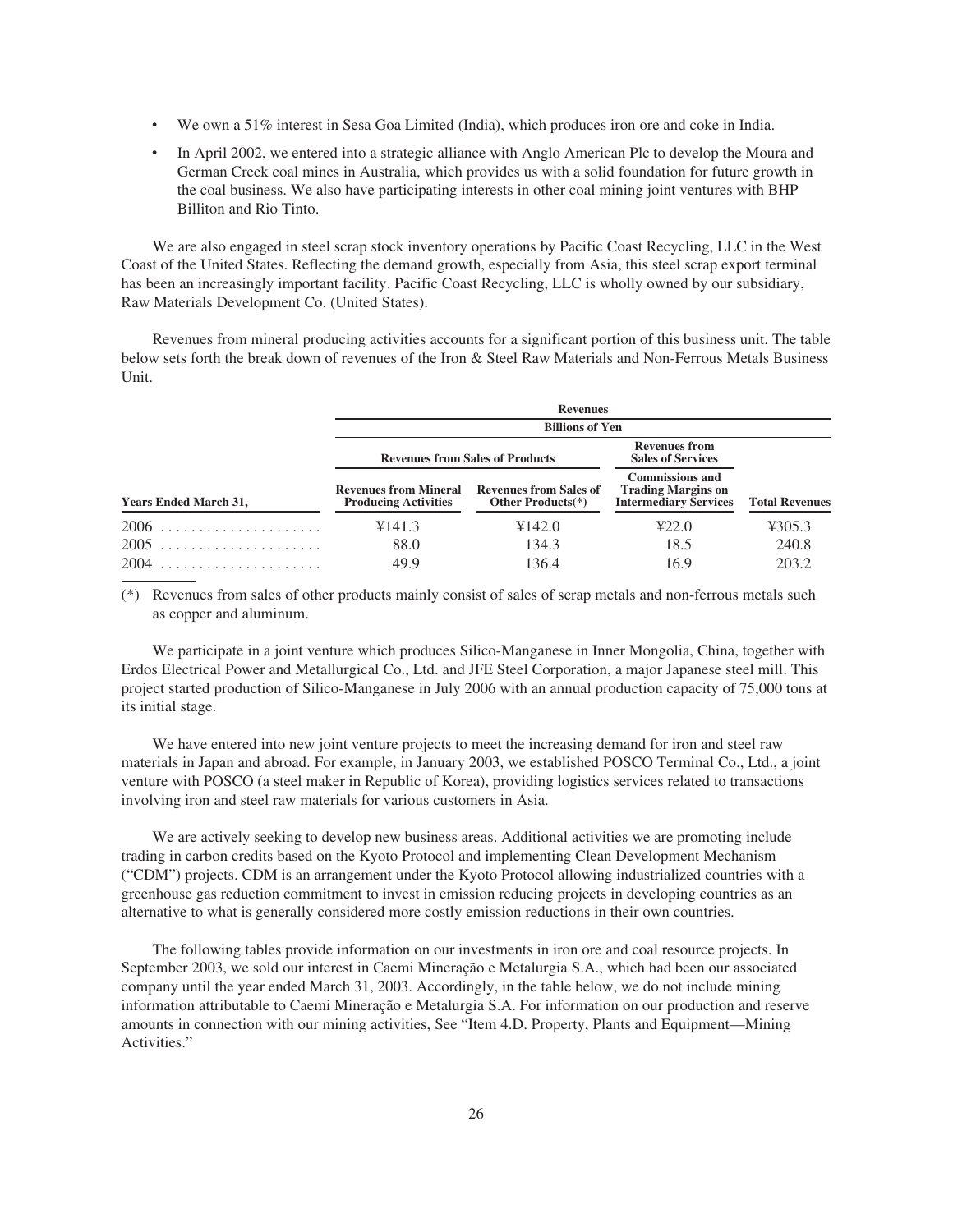## **IRON ORE**

| Joint Venture or<br>Investee <sup>(1)</sup>         | Mitsui's Subsidiary or<br><b>Associated Company</b> <sup>(2)</sup><br>Mitsui Iron Ore<br>Development Pty. | Name of Mines <sup>(3)</sup>                     | Location                             | Mitsui's<br>Percentage of<br>Ownership | <b>Other Major Participants</b><br>and Their Percentages of<br>Ownership |                    |
|-----------------------------------------------------|-----------------------------------------------------------------------------------------------------------|--------------------------------------------------|--------------------------------------|----------------------------------------|--------------------------------------------------------------------------|--------------------|
| <b>Robe River Iron</b><br><b>Associates</b>         |                                                                                                           | Pannawonica<br>West Angelas                      | Pilbara Region,<br>Western Australia | 33.00%                                 | Rio Tinto<br>Nippon Steel                                                | 53.00%<br>10.50%   |
|                                                     | Ltd.                                                                                                      |                                                  |                                      |                                        | Sumitomo<br>Metal<br>Industries                                          | 3.50%              |
| <b>Mount Newman</b><br><b>Joint Venture</b>         | Mitsui Itochu Iron<br>Pty. Ltd.                                                                           | Mount<br>Whaleback                               | Pilbara Region,<br>Western Australia | 7.00%                                  | <b>BHP</b> Billiton<br>Itochu                                            | 85.00%<br>8.00%    |
| <b>Yandi Joint</b><br><b>Venture</b>                | Mitsui Iron Ore<br>Development Pty.<br>Ltd.                                                               | Marillana<br>Creek                               | Pilbara Region,<br>Western Australia | 7.00%                                  | <b>BHP</b> Billiton<br>Itochu                                            | 85.00%<br>8.00%    |
| <b>Mount</b><br>Goldsworthy<br><b>Joint Venture</b> | Mitsui Iron Ore<br>Development Pty.<br>Ltd.                                                               | North Area<br>(Yarrie)<br>(Nimingarra)<br>Area C | Pilbara Region,<br>Western Australia | $7.00\%$                               | <b>BHP</b> Billiton<br>Itochu                                            | 85.00%<br>$8.00\%$ |
| <b>Sesa Goa</b><br><b>Limited</b>                   | Sesa Goa Limited                                                                                          | Codli Sonshi<br>Chitrandurga<br>Hospet           | Goa, India<br>Karnataka India        | 51.00%                                 | (publicly listed<br>company)                                             |                    |

#### **COAL**

| Joint Venture or<br>$Investee(1)$           | Mitsui's Subsidiary or<br><b>Associated Company</b> <sup>(2)</sup> | Name of Mines $(3)$<br>Poitrel South<br><b>Walker Creek</b> | Location                      | Mitsui's<br>Percentage of<br>Ownership | <b>Other Major Participants</b><br>and Their Percentages of<br>Ownership |                            |
|---------------------------------------------|--------------------------------------------------------------------|-------------------------------------------------------------|-------------------------------|----------------------------------------|--------------------------------------------------------------------------|----------------------------|
| <b>BHP Mitsui Coal</b><br>Pty. Ltd.         | <b>BHP</b> Mitsui Coal<br>Pty. Ltd.                                |                                                             | Oueensland.<br>Australia      | 20.00%                                 | <b>BHP</b> Billiton                                                      | 80.00%                     |
| <b>Bengalla Joint</b><br><b>Venture</b>     | Mitsui Coal<br>Holdings Pty. Ltd.                                  | Bengalla                                                    | New South Wales,<br>Australia | $10.00\%$                              | Rio Tinto<br>Wesfarmers<br>Taiwan Power                                  | 40.00%<br>40.00%<br>10.00% |
| <b>Kestrel Joint</b><br><b>Venture</b>      | Mitsui Coal<br>Holdings Pty. Ltd.                                  | Kestrel                                                     | Oueensland,<br>Australia      | $20.00\%$                              | Rio Tinto                                                                | 80.00%                     |
| Dawson Joint<br><b>Venture</b>              | Mitsui Coal<br>Holdings Pty. Ltd.                                  | Dawson                                                      | Oueensland,<br>Australia      | 49.00%                                 | Anglo<br>American                                                        | 51.00%                     |
| <b>German Creek</b><br><b>Joint Venture</b> | Mitsui Coal<br>Holdings Pty. Ltd.                                  | German Creek Queensland,                                    | Australia                     | 30.00%                                 | Anglo<br>American                                                        | 70.00%                     |

(1) The term "Investee" refers only to Sesa Goa Limited and BHP Mitsui Coal Pty. Ltd.

(2) "Mitsui's Subsidiary or Associated Company" indicates names of the companies through which we own our interests in the joint ventures or the investee. Sesa Goa Limited is a Mitsui's subsidiary in which we own a 51% voting share. BHP Mitsui Coal Pty. Ltd. is a Mitsui's associated company in which it directly owns a 20% voting share.

(3) "Name of Mines" indicates the names of principal producing mines.

(4) In addition to the above-mentioned coal mining projects, through Mitsui Coal Holdings Pty. Ltd., we have small interests in two projects in Australia mainly promoted by Anglo American, namely, Moranbah North Joint Venture in Queensland and Drayton Joint Venture in New South Wales. Our ownership percentage and annual production capacity of Moranbah North Joint Venture and Drayton Joint Venture are 4.75%, 4 million tons and 3.83%, 5 million tons, respectively.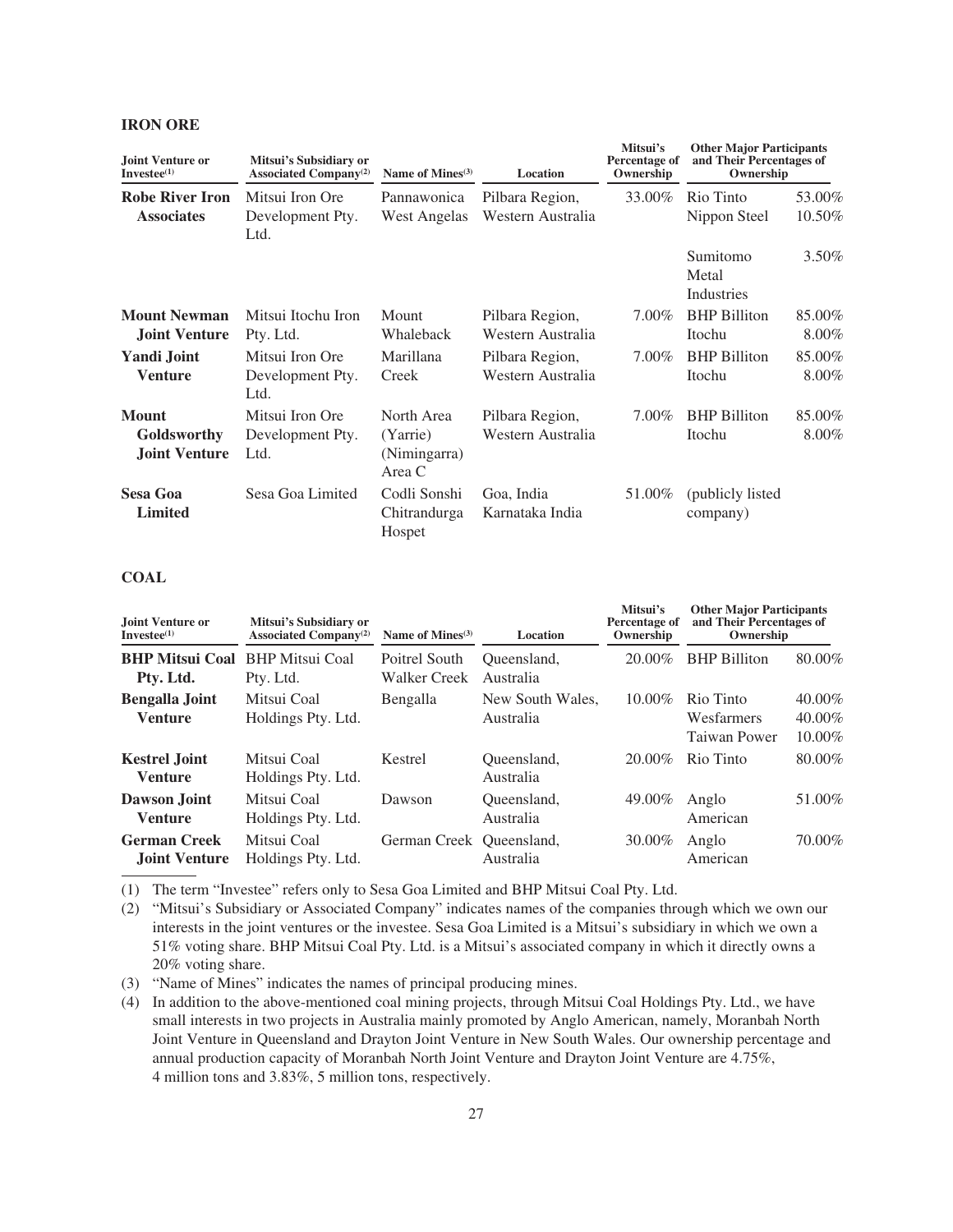In non-ferrous metals field, we have been engaged in trading of copper, nickel, cobalt, aluminum ingots and other non-ferrous metal materials. We are also expanding and promoting our investments and participation in various non-ferrous metals mining and smelting projects to secure stable sources of supply. For example:

- We participate in Compania Minera Dona Ines de Collahuasi SCM (Chile), a copper mine development project, in which we hold a 7.43% interest. The project, which commenced commercial production in 1998, has been developed jointly with Anglo American Plc and Falconbridge Ltd. and has annual production capacity of about 500,000 tons of copper per annum. In addition, we have a 1.25% interest in Minera Los Pelambres in Chile whose production capacity is about 360,000 tons of copper per annum.
- We participate in a nickel-cobalt mining and refining project at Rio Tuba area in the Republic of Philippines which has been developed jointly with Sumitomo Metal Mining Co., Ltd., Sojitz Corporation (formerly Nissho Iwai Corporation) and a local partner. This project started commercial production of nickel-cobalt mixed sulfide in April 2005 using a high-pressure acid leaching process, an advanced processing technology for nickel production, and has already reached its design capacity in March 2006. In addition, in April 2005, we, jointly with Sumitomo Metal Mining Co., Ltd., concluded an agreement for participation in the Goro Nickel Development Project in New Caledonia, which had been promoted by Inco Limited. This project is expected to be completed by the end of 2007 and to produce in total about 60,000 tons of nickel and about 5,000 tons of cobalt per annum.
- We have a 15.04% interest in Nippon Amazon Aluminum Co., Ltd.(Japan) which has invested in aluminum smelting and refining business in Brazil. On June 30, 2006, our subsidiary Mitalco Inc. (United States) reached an agreement to sell its 32 percent stakes in Intalco and Eastalco aluminum smelters to Alcoa Inc. However, our strategy of being proactively involved in aluminum investments as one of our core business activities remains unchanged, and we will continue to pursue new investment opportunities as well as expand current investments in aluminum.

#### *Machinery & Infrastructure Projects Segment*

The Machinery & Infrastructure Projects Segment consists of the Infrastructure Projects Business Unit and the Machinery Business Unit.

Gross profit and net income for this segment for the year ended March 31, 2006 were ¥90.6 billion or 11.1% and ¥30.6 billion or 15.1% of our consolidated totals, respectively.

The Machinery & Infrastructure Projects Segment holds 67 subsidiaries, including:

- ‰ Mitsui Bussan Plant & Project Corp. (Japan) and Mitsui Rail Capital Holdings, Inc. (United States) in the Infrastructure Projects Business Unit; and
- ‰ Lepta Shipping Co., Ltd. (Liberia), Toyota Chile S.A. (Chile), Mitsui Automotive Europe B.V. (Netherlands), P.T. Bussan Auto Finance (Indonesia) in the Machinery Business Unit.

Additionally it has 53 associated companies such as:

- IPM Eagle LLP (United Kingdom), P.T. Paiton Energy (Indonesia) and, Toyo Engineering Corporation (Japan) in the Infrastructure Projects Business Unit; and
- ‰ Toyota Canada Inc. (Canada), United Auto Group, Inc. (United States) and Komatsu Australia Pty. Ltd. (Australia) in the Machinery Business Unit.

#### *Infrastructure Projects Business Unit*

The business activities of the Infrastructure Projects Business Unit (formerly the Power, Transportation & Plant Projects Business Unit) together with 27 subsidiaries and 14 associated companies cover a wide range of involvement in project implementation and related services, including:

electric power projects such as power plants, power transmission and substation facilities;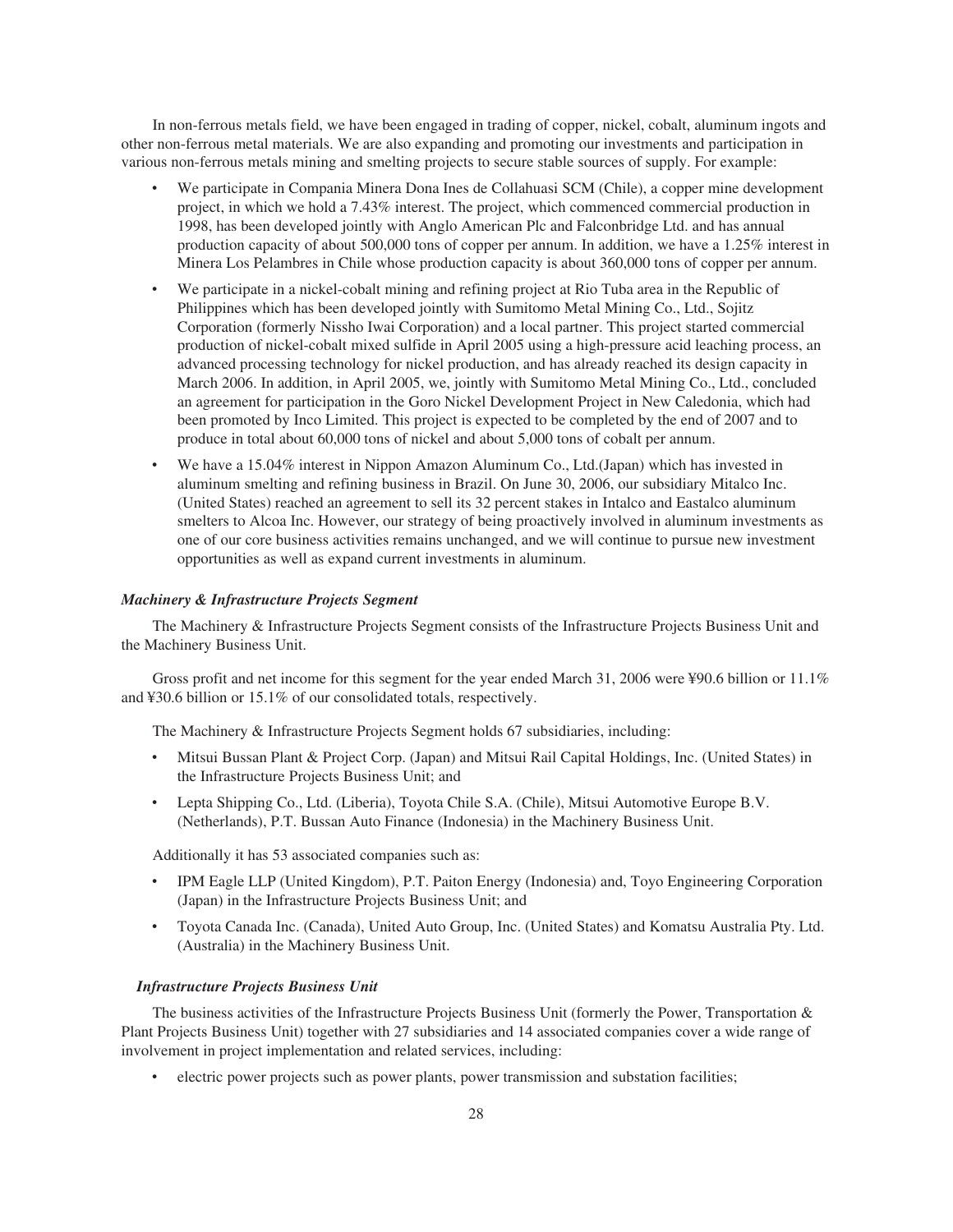- ‰ energy related projects such as oil and gas development projects, oil refineries, LNG manufacturing facilities and pipelines;
- water supply projects such as desalination plants, wastewater processing facilities and water supply and sewerage facilities;
- railway transportation-related business such as rolling stock and railway facilities and systems;
- social infrastructure projects such as construction of airport, port facilities, road and other public facilities;
- basic industry projects such as iron, non-ferrous metals, chemical plants; and.
- environment-related projects such as waste disposal and recycling plants.

We are undertaking a number of projects that may stimulate economic growth in developing countries and countries rich in natural resources. We focus on the needs of those countries and apply our project engineering capabilities and expert knowledge in financing, logistics, taxation and legal affairs, so as to devise optimal solutions that address the complex and diverse issues that those nations are facing. This business unit often arranges financing for projects by international financial institutions and export credit agencies worldwide. Moreover, it from time to time provides loans or issues guarantees on behalf of the project owners.

The following are examples of the types of projects and the activities in which this unit renders services, mainly as an agent in securing the contract, arranging financing and executing the contract:

- In the Commonwealth of Independent States ("CIS"), the Middle East, Brazil and Indonesia, we have been engaged in the structuring and the arrangement of debt and equity project financing for various natural gas energy or oil product projects. Together with export credit agencies and commercial banks, we also extended loans to project participants.
- We have acted as the Engineering, Procurement and Construction ("EPC") contractor for various oil and gas production projects and for the construction of infrastructure facilities including power plants and petrochemical plants in which we procured manufacturing equipment from Japanese and overseas subcontractors.
- For the Taiwan High Speed Rail project, we are a commercial leader of a consortium consisting of Japanese railway car manufacturers and general trading companies, which supplied rolling stock and transportation facilities.

This business unit is increasing activities which facilitate the implementation of projects. These activities go beyond the conventional EPC approach of acting as an intermediary between project owners and sub-contractors. Instead, these activities often involve arrangement of sophisticated financing schemes, risk sharing through equity participation and operation and maintenance of plant and facilities after their construction completion. Based on this concept, the unit is promoting investments in certain related infrastructure projects including the acquisition of independent power producer ("IPP") overseas. For example:

- In December 2004, we, together with International Power plc, completed the acquisition of the international power generation portfolio (nine power plants in total 4,514 megawatt as of March 2005) of MEC International BV, a Dutch holding company owned by Edison Mission Energy, and in July 2005 also acquired the Saltend 1,200 megawatt combined cycle power plant from Calpine Corporation. We established IPM Eagle LLP (United Kingdom) jointly with International Power plc to hold and manage these power generation businesses.
- We have formed a joint venture with Calpine Corporation to construct, own and operate the 1,005 megawatt combined cycle power plants called Greenfield Energy Center which has secured a 20 year Clean Energy Supply contract with Ontario Power Authority, Canada.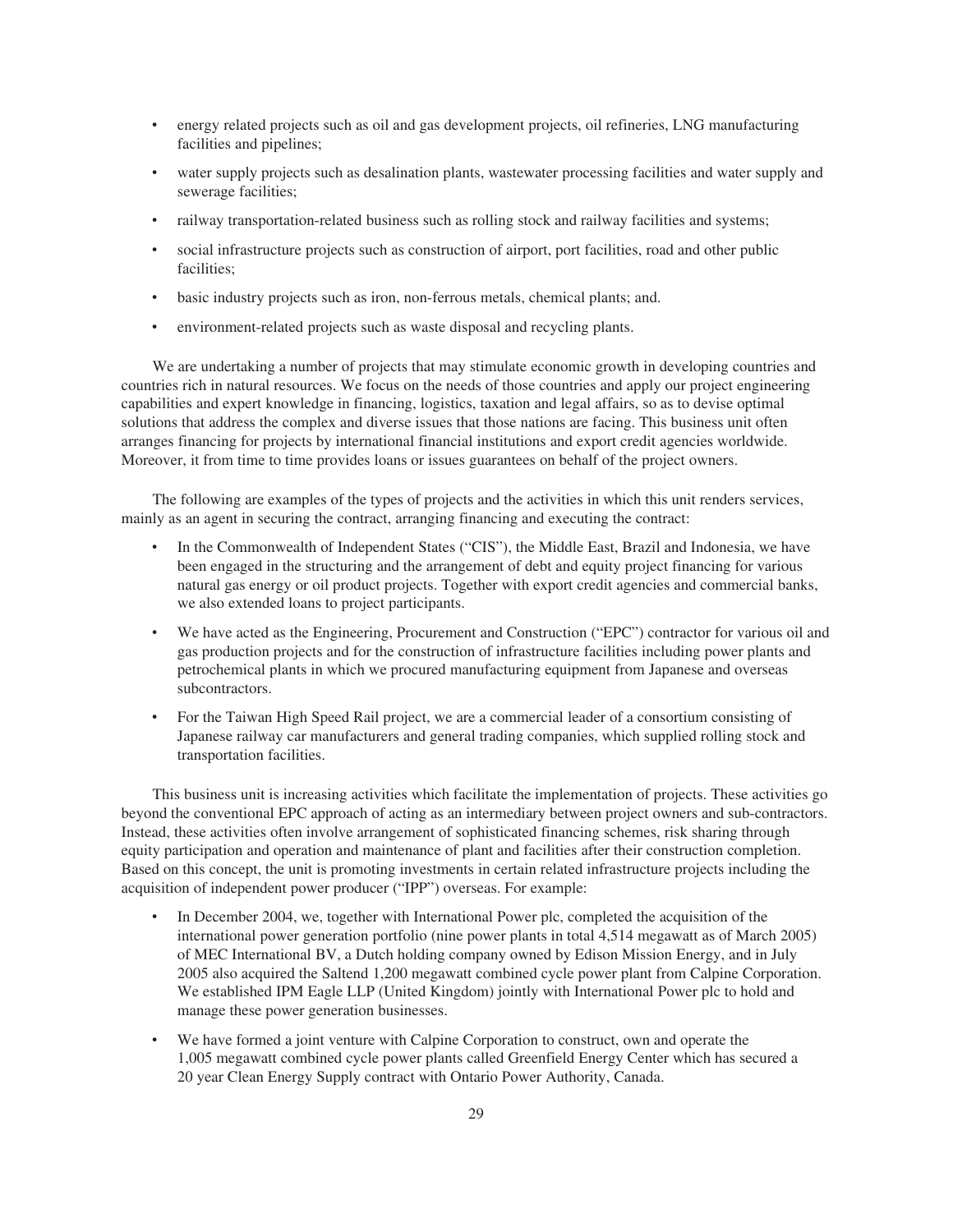We own a 36.3% voting interest in P.T. Paiton Energy (Indonesia), an Indonesian power producer, which owns a 1,230 megawatt coal fired power plant in East Java, Indonesia. P.T. Paiton Energy sells electricity to P.T. Perusahaan Listrik Negara, an electric utility company owned by the Indonesian government, under a power purchase agreement. P.T. Paiton Energy was originally established in 1994 by Mitsui and other partners, including Edison Mission Energy.

Reflecting these developments, the combined power generation capacities for the unit's equity share in various power projects as of the end of June 2006 in operation and under construction were 2,643 megawatt and 618 megawatt, respectively. As well as the above-mentioned projects, these power generation capacities included those of Umm Al Nar in the United Arab Emirates, Loy Yang A and Tarong North Power Station in Australia and Valladolid III in Mexico.

This business unit is also engaged in the following projects:

- In January 2005, Mitsui acquired a 25% interest in the LNG terminal in Altamira, Mexico which had been owned by Royal Dutch Shell (75%) and Total (25%). The facility is expected to start operations in late 2006, supplying up to 5 billion cubic meters per annum of natural gas for 25 years to Comisión Federal de Electricidad, a state power company.
- In March 2006, Mitsui acquired a 35% interest in Thai Tap Water Supply Company Limited, to supply tap water to the provincial authorities near Bangkok, Thailand under 30-year water supply agreement.
- In April 2006, Mitsui acquired 100% share of Gás Participações Ltda. (Brazil), which participates in seven local gas distribution companies with a 24.5% interest in each, with other shareholders, Petrobras Gas S.A., and the respective state governments in Brazil.

This business unit runs railway wagon and electric locomotive leasing subsidiaries, Mitsui Rail Capital Holdings, Inc. (United States) established in 1996 and Mitsui Rail Capital Europe B.V. (Netherlands) established in 2004.

Environmental issues are a worldwide concern. Our initiatives in this field include creating and implementing recycling systems for automobiles, electric appliances and plastic bottles made from polyethylene terephthalate. Also, we are engaged in the construction of wind power facilities and other environment-related projects such as greenhouse gas emission reduction.

Our major competitors include other Japanese general trading companies, international financial institutions, global engineering companies, construction companies and multi-national IPP's.

#### *Machinery Business Unit*

The Machinery Business Unit, together with 40 subsidiaries and 39 associated companies, is engaged in the following business activities:

- import and export, assembly and manufacturing, distribution and dealership of motor vehicles, motor cycles and their parts; retail finance and automobile auction business;
- sales and trading of tankers, LNG carriers, container vessels, cargo vessels; operation of own vessels; chartering vessels; and ocean vessel related finance;
- trading of aircraft and helicopters, leasing of aircraft, and trading of other products such as defense related equipment, aerospace system and aircraft engines; and
- trading of industrial machinery including mining and construction equipment, production equipment and machining tool.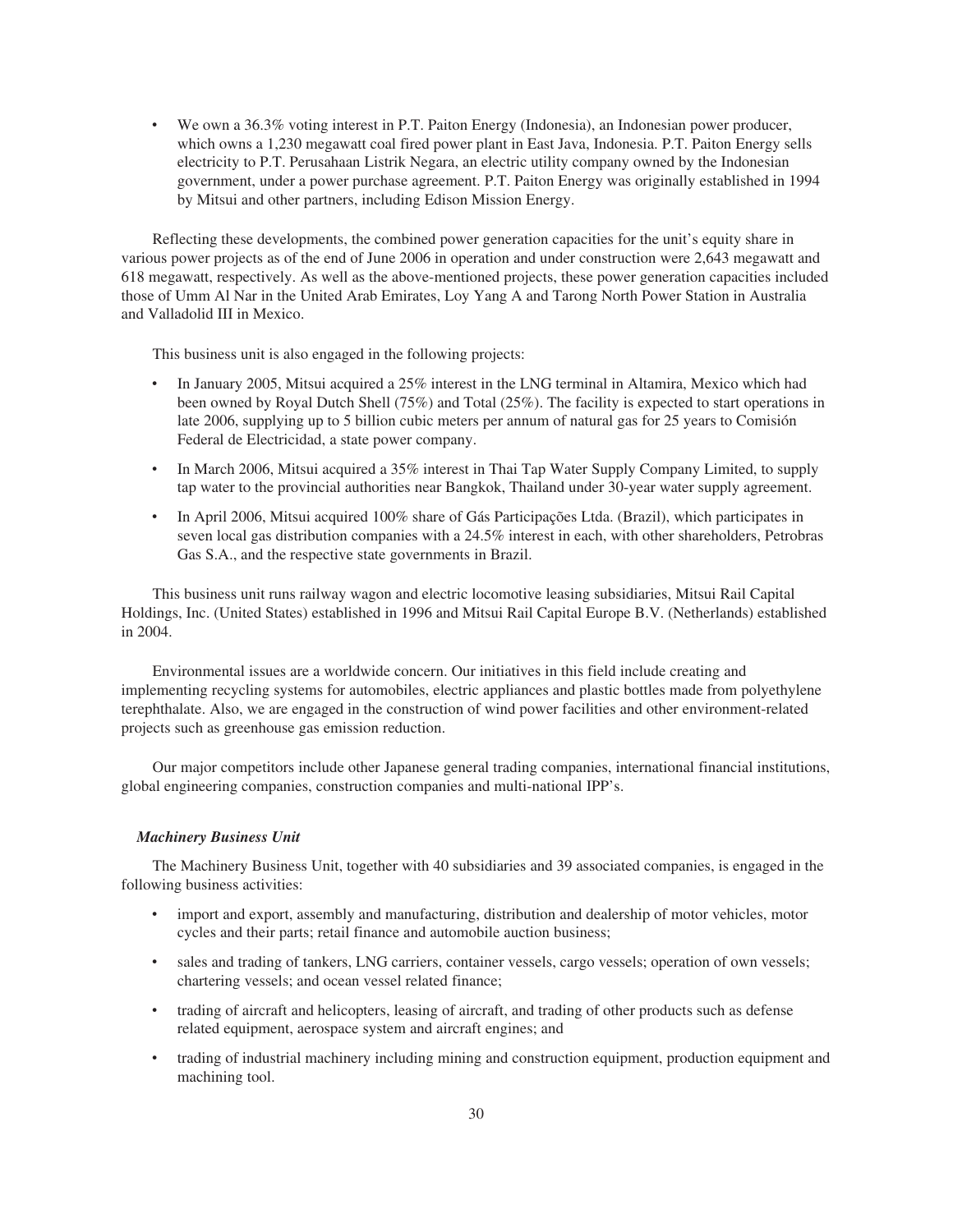Our motor vehicles business is a major part of operations in this business unit. This business unit has a long track record of exporting and marketing Japanese automobiles and has developed networks of our subsidiaries and associated companies as import wholesalers, dealers and assembler for Japanese vehicles in many regions of the world. For example, we have been exporting Toyota, Subaru and motor vehicles of other Japanese manufacturers to various countries worldwide including Canada (Toyota), Chile (Toyota), Peru (Toyota), Italy (Subaru), Germany (Subaru and Yamaha), Thailand (Hino) and Malaysia (Daihatsu).

In recent years, the relocation of Japan's automobile production centers from domestic locations to other countries has been accelerating, and we have diversified our activities with the strategic allocation of our financial and human resources to prioritized areas of our motor vehicles business worldwide, such as logistics services for manufacturing components, retail operations, retail finance and auction businesses. For example:

- We have operated a subsidiary P.T. Bussan Auto Finance (Indonesia), a retail finance company for Yamaha motorcycles since 1997;
- We have ownership in United Auto Group, Inc. ("UAG"), an automobile dealership group in the United States, with 15.4% voting share. By combining what we learned from our involvement in UAG with our knowledge of the global market, we continue to explore other opportunities to expand into retail dealership operations in developing markets such as Russia, China and India; and
- We have been handling the logistics operations of automobile parts for Toyota's manufacturing operations in North America, Europe, India and China.

Our vessel and marine project related activities include marketing newly built commercial vessels to ship owners and operators in Japan and overseas, operating vessels, acting as broker for the sale and purchase of second hand vessels and for chartering vessels, and marketing equipment for vessels to shipbuilding companies.

Along with these operations, we are engaged in energy-related marine projects, including the joint ownership and operation of Floating Storage and Offloading ("FSO") and Floating Production Storage and Offloading ("FPSO") facilities, and LNG vessels. In addition, we arrange various types of financing for our customers, such as syndicated loans involving international financial institutions, export credit agencies and other financial institutions for large scale transactions. We also provide direct loans to some of our clients.

In connection with our other business activities, we own and operate commercial vessels.

In our aerospace systems related activities, we provide and arrange operating leases and finance leases to various airlines worldwide and are engaged in the sale and purchase of aircraft through our subsidiary Tombo Aviation Inc. (United States).

With respect to distribution activities in our industrial system business, we are engaged in distribution and leasing of construction machinery and mining equipment such as dump trucks and hydraulic shovels through Komatsu Australia Pty Ltd. (Australia) and Komatsu Australia Corporate Finance Pty Ltd. (Australia), associated companies acquired in 2001, crucial operations in this field. Furthermore, we are also pursuing construction machinery and mining equipment distribution in other regions such as North America, including through Road Machinery, LLC (United States), and South America. Furthermore, in 2005 we acquired such operations in Russia as well. We are also engaged in trading and distribution of high-precision machine tools, manufacturing equipment and control systems supplied by Japanese manufacturers such as FANUC LTD. In 2005, we established Fanuc Roboshot Europe Gmbh (Germany) and several representative offices in China of our subsidiary MMK Co. Ltd. (Japan), in order to enhance sales of injection machines and machine tools. The other important business is distribution of outdoor power equipment and utility equipment in North America.

The business sectors in which the above divisions are engaged are highly competitive. Competitors include, but are not limited to, other Japanese general trading companies, international financial institutions and manufacturers.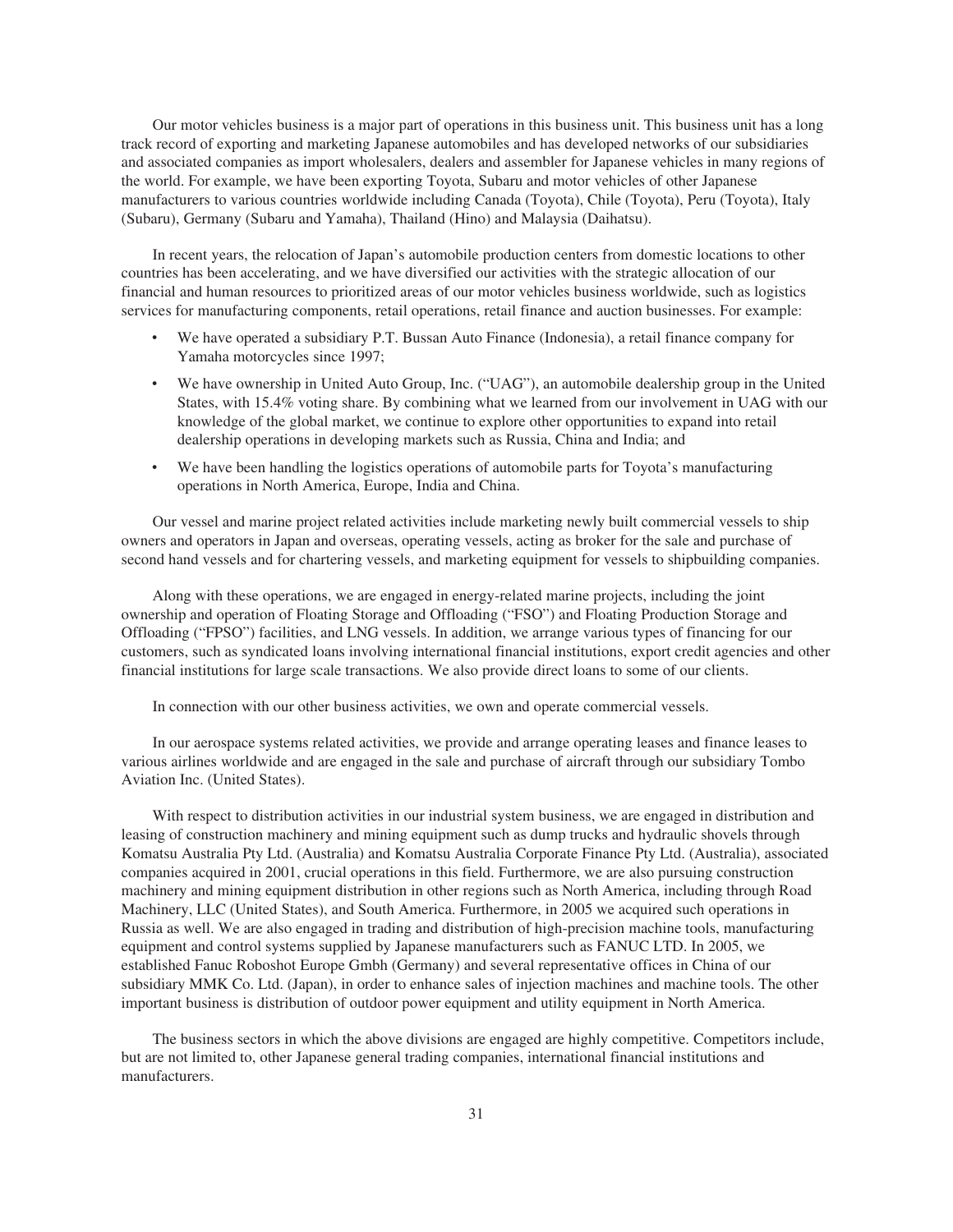#### *Chemical Segment*

The Chemical Segment consists of the First Chemicals Business Unit (formerly the Organic Chemicals Business Unit) and the Second Chemicals Business Unit (formerly the Plastics & Inorganic Chemicals Business Unit).

Gross profit and net income for this segment for the year ended March 31, 2006 were ¥97.8 billion or 12.0% and ¥12.1 billion or 6.0% of our consolidated totals, respectively.

The Chemical Segment has 40 subsidiaries, including:

- ‰ Novus International, Inc. (United States), P.T. Kaltim Pasifik Amoniak (Indonesia), Mitsui Bussan Solvent & Coating Co., Ltd. (Japan), Fertilizantes Mitsui S.A. Industria e Comercio (Brazil) in the First Chemicals Business Unit; and
- ‰ Mitsui Bussan Plastics Co., Ltd. (Japan), Nippon Trading Co., Ltd.(Japan), Daito Chemical Co., Ltd. (Japan), Mitsui Electronics Asia Pte. Ltd. (Singapore) in the Second Chemicals Business Unit.

It has 31 associated companies, including:

- ‰ Honshu Chemical Industry Co., Ltd. (Japan) and Agro Kanesho Co., Ltd. (Japan) in the First Chemicals Business Unit; and
- ‰ Advanced Composites Inc. (United States) in the Second Chemicals Business Unit.

#### *First Chemicals Business Unit*

Together with 20 subsidiaries and 16 associated companies, the First Chemicals Business Unit is engaged in trade, sales, distribution and production of the following commodities and related activities:

- ‰ Gas Chemicals: Methanol, Ammonia
- ‰ Basic Petrochemicals: Olefins, Aromatics, Ethylene Dichloride ("EDC"), Vinyl Chloride Monomer ("VCM"), Caustic Soda
- Petrochemicals & Fiber Intermediates: Para-Xylene ("PX"), Purified Terephthalic Acid ("PTA"), Monoethylene Glycol ("MEG"), Acrylonitrile ("AN"), Acetyls, Styrene Monomer ("SM").
- ‰ Industrial Chemicals: Phenol, Acetone, Bis Phenol A, Methyl Methacrylate ("MMA"), Nylon, Acrylates Intermediates
- Specialty Chemicals: Detergent Intermediates and Oleochemicals, Polyurethanes, Colors & Functional Chemicals, Rosin, Aroma Chemicals
- Life Science: pharmaceutical, medical, animal health and nutrition, food science, bio-business
- Agri Science: crop protection chemicals (Herbicide, Insecticide, Fungicide, intermediates for these chemicals)
- ‰ Fertilizer: Urea, Ammonium Sulfate, Phosphate Rock, Diammonium Phosphate, Fused Magnesium Phosphate, Potash

In petrochemical products areas, the unit's main activities involve trading of the above-mentioned products in Japan and worldwide through extensive business relationships with manufacturers and customers such as Mitsui Chemicals, Inc., Toray Industries, Inc., Tosoh Corporation, Dow Chemical Company, BP p.l.c., and Bayer Aktiengesellschaft.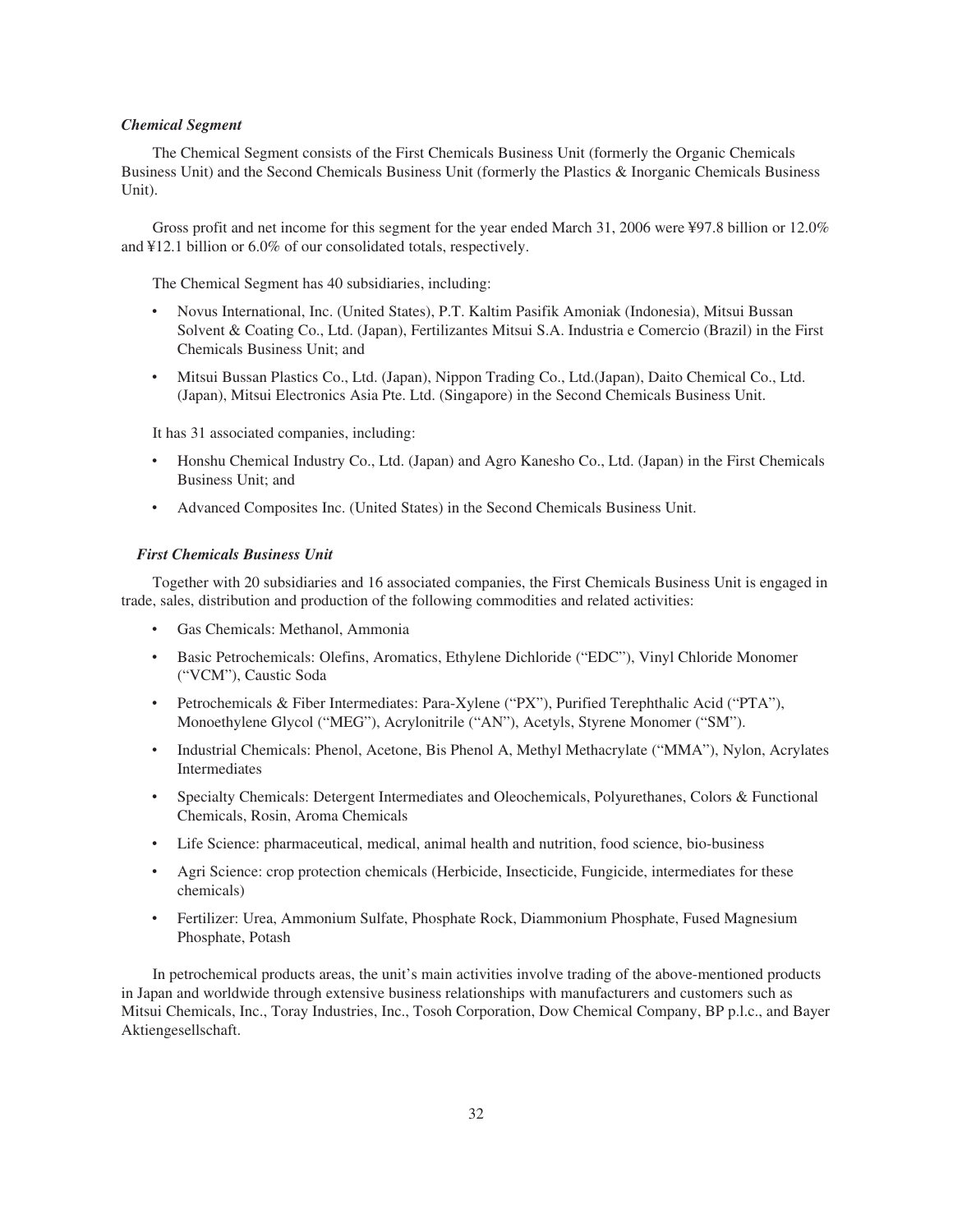We have invested in manufacturing facilities and logistic facilities such as tank terminals in Houston, the United States, Ningbo, China, Bangkok, Thailand, Johor, Malaysia, and Merak, Indonesia. For example, we have:

- ‰ a 19.25% equity share in a joint venture, International Methanol Company (Saudi Arabia), which commenced commercial operation with a production capacity of 1 million ton per annum of methanol at the end of 2004;
- ‰ an ammonia producing subsidiary, P.T. Kaltim Pasifik Amoniak (Indonesia), which has a production capacity of 0.7 million ton per annum of ammonia; and
- a shipping subsidiary, Daiichi Tanker Co., Ltd. (Japan), which has special type chemical tanker fleets.

This business unit has been successful in earning revenues by increasing market share in certain products such as Olefins, Aromatics and other Plastic Monomers. Moreover, the steady growth of demand for petrochemicals in the world, particularly in China and other Asian countries, is driving earnings for this unit.

During the past several years, most worldwide petrochemical companies have been struggling to survive through drastic restructurings which include the reorganization of their sales structures and mergers and acquisitions. However, despite the difficult environment for participants in the petrochemical market, we believe that we remain competitive with other Japanese general trading companies and plan to strengthen our market position by expanding our trade volume and market share. Our sales channels to various customers in diverse geographic areas enable us to make geographical and/or time swap arrangements. Our global logistics services network functions as a competitive advantage over other Japanese general trading companies in gaining more business transactions.

In the field of life science, this business unit handles pharmaceutical products, pharmaceutical intermediate and raw materials, food and feed additives such as amino acids and enzymes. Novus International, Inc. (United States), a feed additive manufacturing subsidiary, produces and sells amino acids. In addition, we focus on pharmaceutical manufacturing processes through Beta-Chem, Inc. (Japan), as well as on research, development and marketing in the field of biotechnology and agricultural chemicals.

This business unit has extended the distribution of agricultural chemical products worldwide through subsidiaries such as Mitsui Agri Science International sa/nv (Belgium) and Mitsui Agri Science International, Inc. (United States).

This business unit is engaged in import, export and offshore transactions involving various types of fertilizers and phosphoric acid derivatives. In addition, this business unit runs a fertilizer manufacturing subsidiary, Fertilizantes Mitsui S.A. Industria e Comercio (Brazil).

We look to expand our operations in China, which is strategically important for the future of this business unit. For example, in the field of food additives, we started commercial production of Sorbitol in October 2005, and Crystallized Glucose in February 2006 at the joint venture in Chang Chun together with Hong Kong's Global Bio-chem Technology Group Co., Ltd.

#### *Second Chemicals Business Unit*

The Second Chemicals Business Unit has 20 subsidiaries and 15 associated companies and is engaged in sales, trade and production of the following commodities and related activities:

- ‰ basic inorganic materials such as sulfur, sulfuric acid, salt, titanium ore and iodine;
- inorganic products such as soda ash, caustic soda, catalyst, industrial gas and titanium oxide;
- electronic materials such as electrolytic copper foil, optical fiber, and high-purity chemicals employed in semiconductor production;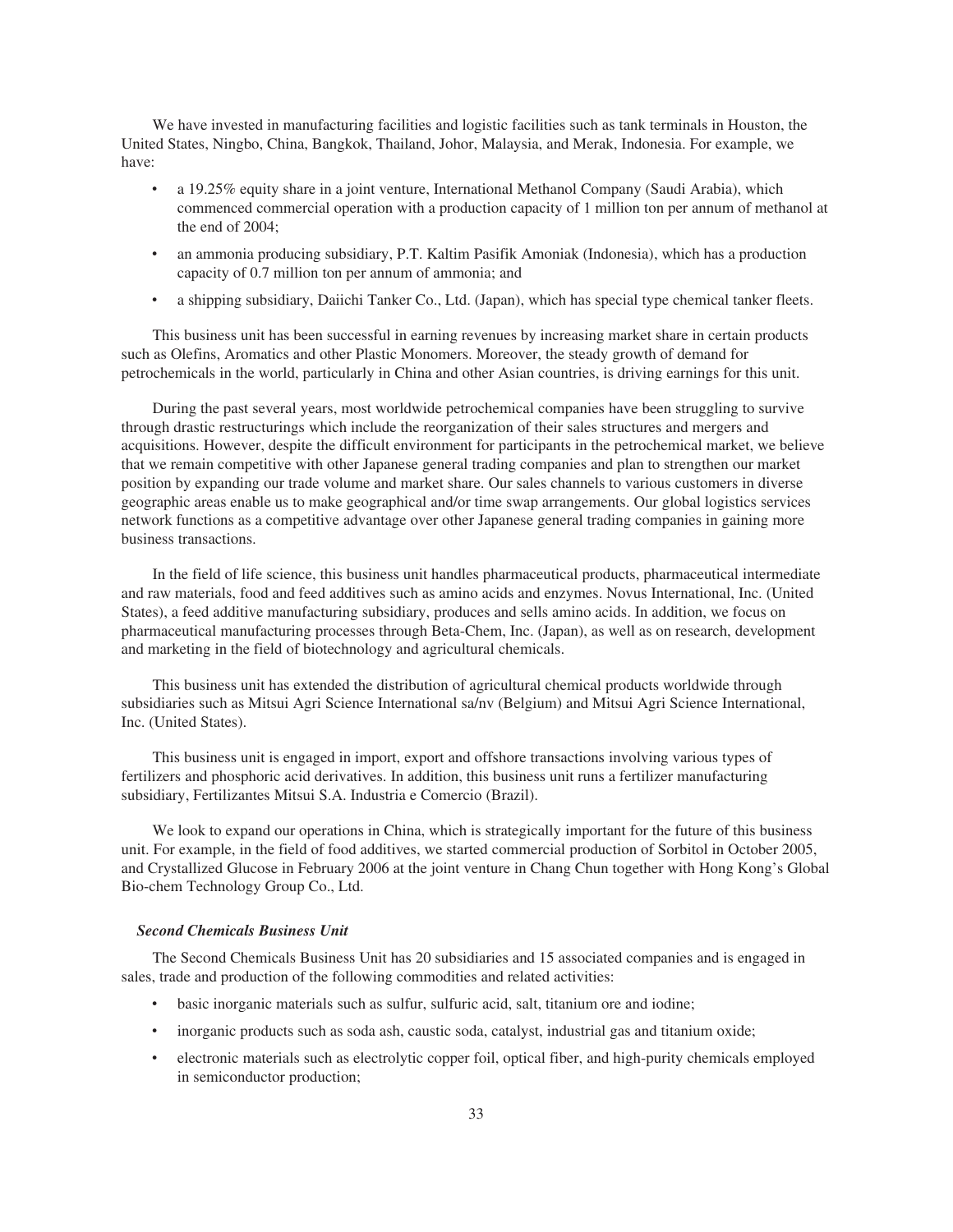- ‰ plastic materials and products such as polyvinyl chloride, elastomers, polyolefin, ABS resin, engineering plastics, polystyrene, plastic food containers, wrapping materials, industrial films and carbon fiber;
- additives of plastic such as elasticizer, stabilizer and pigment; and
- SCM related businesses for production and distribution of office automation equipment, cell phone and electric appliances.

In the inorganic raw materials field, this business unit operates logistics systems and SCM systems for various industries in Japan and overseas. For example, we export sulfur, a byproduct of petroleum refining, to Asian countries, by operating specialized tankers.

In order to overcome various unfavorable economic conditions such as depletion in the supply of mineral resources or an increase in acquisition cost of raw materials from our existing suppliers, we have been seeking opportunities to participate in new supply sources. We reallocated resources by restructuring logistics operations, and built up our capabilities in sulfur, soda ash, and fiberglass materials in Asia, primarily in China.

While we have been expanding the logistics network of our salt business in China which complements our existing sea salt joint venture business in Shark Bay, Australia, Mitsui acquired a major share in the Onslow salt field in Australia in 2006. As a result, our annual salt production capacity increased to 3.8 million tons, which enable us to secure a stable supply for the chlor-alkali industry in Japan and other Asian countries.

This business unit produced and sold proprietary diesel particulate filters ("DPF"s) for buses and trucks, which were later found out to be non-conforming to the regulatory standards of the Tokyo Metropolitan Government and seven other municipal governments. With regard to DPF data falsification discovered during the year ended March 31, 2005 and Mitsui's responsive measures, see "Item 5.A. Operating Results- Compensation and other charges related to DPF incident."

In the plastics field, this business unit has traditionally handled various kinds of raw plastic materials and plastic products in domestic and overseas markets. This business unit has also handled newly developed electronic materials and products as well as SCM services. We expanded SCM services for printers and liquid crystal display panels as well as reinforced our resin compound operations in China, Southeast Asia, the United States and Europe.

With the focus of economic activity shifting to Asia, this business unit enhanced its business in China.

- ‰ In 2003, this business unit established Mitsui Plastics Trading (Shanghai) Co., Ltd., an engineering plastics sales company.
- ‰ In 2004, this business unit established Mitsui International Logistics and Trade (Suzhou) Co., Ltd., which provides logistics services as an export/import trading company in the Suzhou Industrial Zone, one of China's national development regions. It handles specialty chemicals, gases, parts, and other materials used in semiconductors and liquid crystal displays.

This business unit has been making efforts in research and development activities. For example, with respect to development and commercialization of carbon nanotube and zeolite membranes, see "Item 5.C. Research & Development."

In the plastic materials and products market where the scope of their usage is expanding, other Japanese general trading companies are our competitors. To maintain our competitiveness, specialized knowledge for each market and the capability to find the best technological and logistical solutions is essential.

## *Energy Segment*

The Energy Segment is engaged in the trading, manufacturing, development and distribution of various energy-related products including: crude oil and petroleum products such as gasoline, naphtha, jet fuel, kerosene, diesel oil, fuel oil, asphalt, petroleum coke, lubricants and liquefied petroleum gas ("LPG"), as well as natural gas and LNG.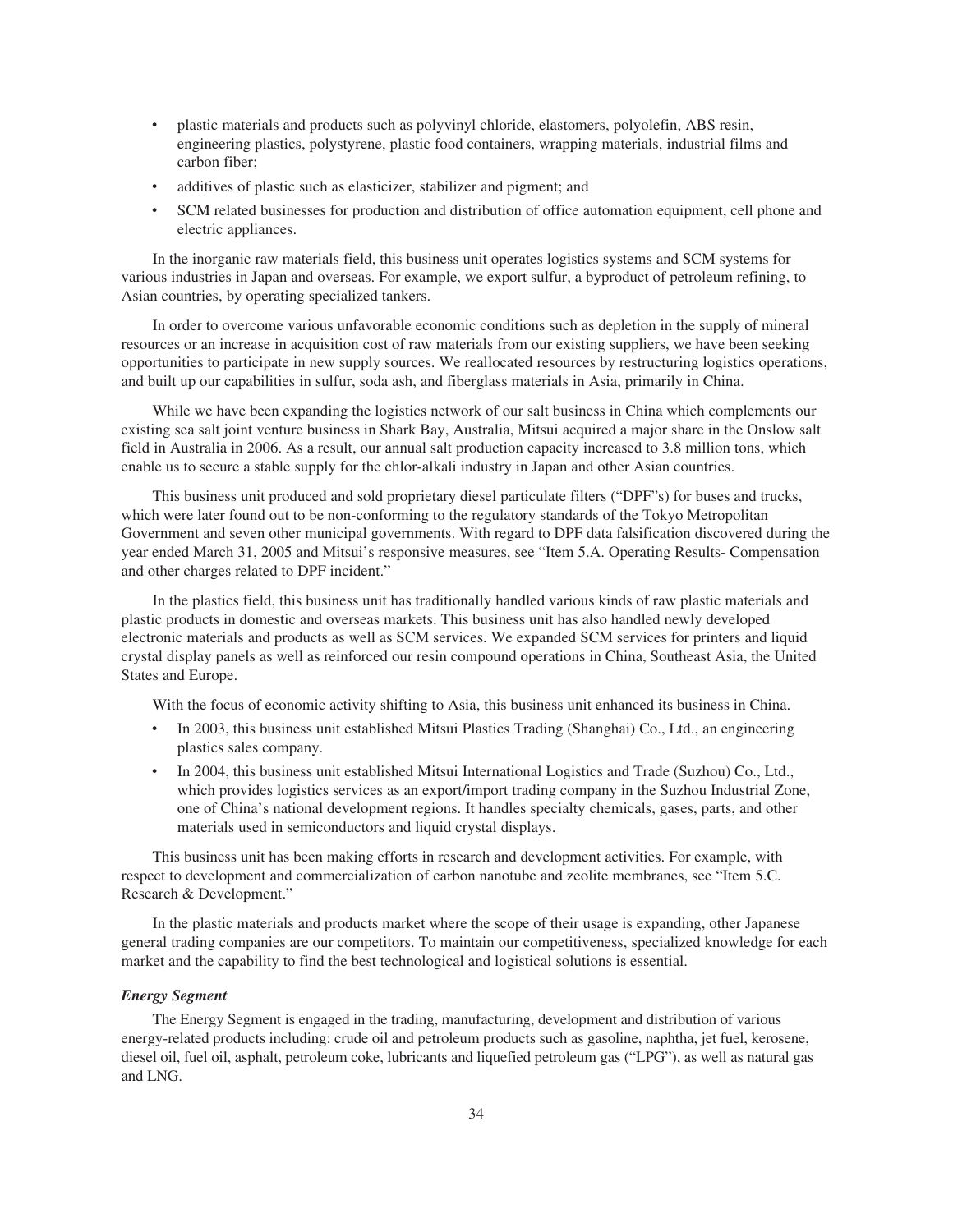This segment consists of one business unit, the Energy Business Unit, which has

- ‰ 22 subsidiaries, including Mitsui Oil Co., Ltd. (Japan), Mitsui Liquefied Gas Co., Ltd. (Japan), Kokusai Oil & Chemical Co., Ltd. (Japan) and Mitsui Oil (Asia) Pte. Ltd. (Singapore), Mitsui LNG Nederland B.V. (Netherlands), Mitsui E&P Middle East B.V. (Netherlands), Mitsui E&P Australia Pty Limited (Australia), Mitsui E&P New Zealand Limited (New Zealand), Mitsui Gas Development Qatar B.V. (Netherlands), Wandoo Petroleum Pty. Ltd. (Australia), and Mittwell Energy Resources Pty., Ltd (Australia); and,
- ‰ 10 associated companies, including Mitsui Oil Exploration Co., Ltd. (Japan), Kyokuto Petroleum Industries, Ltd. (Japan), Japan Australia LNG (MIMI) PTY. Ltd. (Australia) and Sakhalin Energy Investment Company Ltd. (Bermuda).

Gross profit and net income for this segment for the year ended March 31, 2006 were ¥84.7 billion or 10.4% and ¥40.9 billion or 20.2% of our consolidated totals, respectively.

We are one of the world's major oil traders based on our total trading volume of crude oil and petroleum products (excluding derivative products) which for the year ended March 31, 2006 amounted to approximately one fourth of Japan's total imports of 5 million barrels per day on a consolidated basis. These trading operation are conducted by Mitsui, Mitsui Oil (Asia) Pte. Ltd. (Singapore) and Mitsui Oil (Asia) Hong Kong Ltd. (Hong Kong, China). This business unit has a 35% minority share in Westport Petroleum, Inc. (United States). In March 2006, we sold its entire shareholding in Arcadia Petroleum Ltd. (United Kingdom), formerly a subsidiary which had been actively engaged in crude oil trading, to a third party.

We are also engaged in domestic marketing and refining of oil and gas related products through Kyokuto Petroleum Industries, Ltd. (Japan), a refinery jointly owned (50:50) by the ExxonMobil Corp. Group and our oil sales subsidiary, Mitsui Oil & Gas Co., Ltd. (Japan).

The Energy Business Unit is engaged in numerous LNG, natural gas and oil development projects which require long lead-times for their development and implementation. We are involved in four LNG projects currently in operation:

- ‰ Abu Dhabi Gas Liquefaction Limited in Abu Dhabi, in which we hold a 15% interest in LNG production and exporting activities, and which has some 5 million tonnes per annum LNG production capacity;
- ‰ Northwest Shelf JV ("NWS JV") in Australia, in which we hold an 8.33% interest in LNG production and exporting activities, and which has some 11.7 million tonnes per annum production capacity;
- Qatar Liquefied Gas Company Ltd. in Qatar, in which we hold a 7.5% interest in LNG production and exporting activities, and which has some 9.6 million tonnes per annum production capacity. We also hold a 1.5% interest in Qatar Liquefied Gas Company Ltd. 3, which is expected to start production in mid 2009 with some 7.8 million tonnes per annum production capacity; and
- ‰ Oman LNG L.L.C. in Oman, in which we hold a 2.77% interest in LNG production and exporting activities, and which has some 6.6 million tonnes per annum production capacity.

We participate in oil and gas related joint venture activities, typically as a "non-operator" minority equity holder. We have yet to accumulate sufficient technical knowledge and expertise to act as an operator of oil and gas projects. Operators are generally responsible for all operational aspects, which include the exploration, development and production of oil and gas resources. Therefore, given our non-operator status, we have limited or no control over the manner in which operations are conducted, including the timing and scheduling of the development, capital expenditures, production of the reserves, and the safety and environmental standards used in connection with these joint ventures.

However, it is our strategy as a general trading company to seek to diversify our investments in various countries and in a broad range of projects rather than acting as operators on few specific projects. Also see the discussion on our exploration, development and production of mineral resources and oil and gas in "Item 3.D. Risk Factors."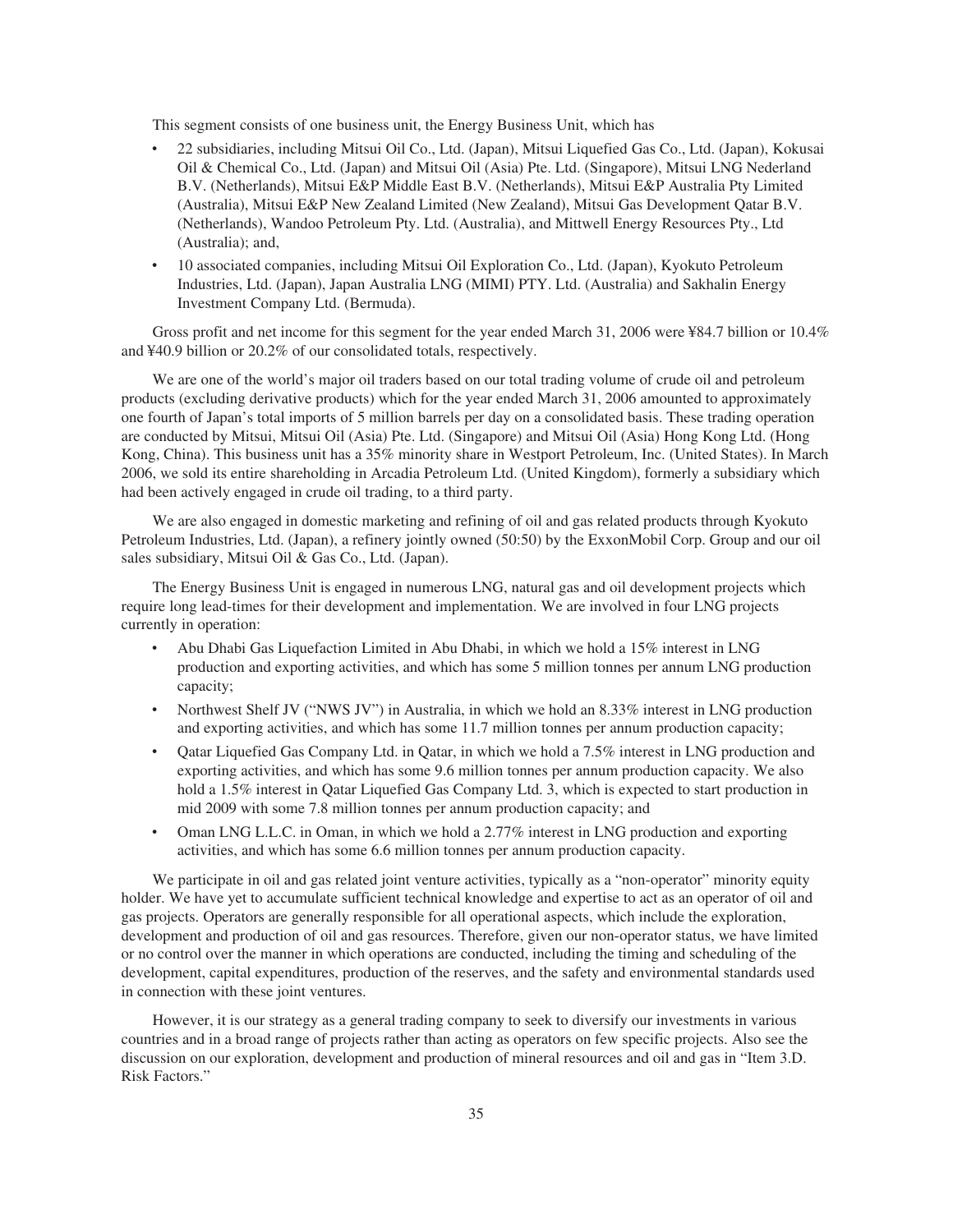In May 2006, the NWS JV delivered its first cargo to the LNG terminal in Guangdong, China. Also with respect to NWS JV, we made a final investment decision for the fifth train in June 2005 following the successful production start-up of the fourth LNG producing train in 2004. The capacity of this fifth train is planned to be 4.2 million tonnes per annum and is scheduled to begin in the latter half of 2008. As of June 2006, construction of the fifth-train project is progressing as scheduled. In Qatar, the debottlenecking work on the existing LNG facilities was completed in May 2005 and production capacity has increased to 9.6 million tonnes per annum in 2006. These new LNG producing capacities will supply both existing and new customers. An "LNG producing train" is a set of facilities in a liquefaction plant to produce LNG from natural gas. "Debottlenecking" refers to additional investment and modification work on the existing LNG producing plants or trains to increase their production capacity by eliminating the bottleneck in existing plants or trains that restrict production capacity.

In the Sakhalin II project, we hold a 25% interest in Sakhalin Energy Investment Company Ltd. (Bermuda). Since 1999, seasonal oil production continued from the Molikpaq facility on the Astokhskoye field, offshore Sakhalin Island. In addition, Sakhalin Energy Investment Co., Ltd. announced on May 15, 2003, that it would begin the Phase II development of the Sakhalin II Project. This announcement marked the beginning of the fullscale development of the Piltun-Astokhskoye oil field aimed at year-round crude oil production, and the Lunskoye gas field, including construction of a two-train LNG plant in the south of Sakhalin Island for export to the Asia Pacific LNG markets based on long-term contracts. At its peak, the facility is expected to produce 60 million barrels per annum of crude oil and 9.6 million tonnes per annum of LNG.

The total required funds for the Phase II development of the Sakhalin II Project is now estimated to be US\$20 billion, double the original budget of US\$10 billion, due to increased expenses related to changes in facility design and construction delays, as well as the rising procurement costs of labor and materials. Sakhalin Energy Investment Company has been making every effort to achieve the earliest possible start of LNG shipments, which is now scheduled in summer 2008, and to contain costs. Up to August 2006, we have seen the following developments:

- The actual progress rate of the total project was about 76% as of end of June 2006.
- Sakhalin Energy Investment Company also continued to progress the sale of the remaining unsold volumes of LNG. In June 2006, Tokyo Gas Co, Ltd. committed to purchasing additional volumes, taking overall sales of Sakhalin II LNG to 90% of designed production capacity.

On September 18, the Ministry of Natural Resources of the Russian Federation announced that it had made the decision to revoke its order issued in 2003 pertaining to the environmental approval of the Phase II Development of the Sakhalin II Project. While we can not definitely predict future development of this situation, Sakhalin Energy Investment Company Ltd. will continue to work with the relevant authorities to resolve the issue.

This business unit holds interests in other LNG projects which are under construction. We hold 8.5% interest in Equatorial Guinea LNG in Equatorial Guinea, which is expected to start production in the middle of 2007 with a production capacity of 3.4 million tonnes per annum. Through our subsidiary, Overseas Petroleum Corporation (Japan), we own a 1% interest in the Tangguh LNG project in Indonesia, which is expected to start production in 2008 with production capacity being 7.6 million tonnes per annum.

Identifying, exploring and developing oil and gas reserve prospects are key factors to success in this area. Our principal strategic region for this business are Australia, South East Asia and the Middle East.

During the year ended March 31, 2006, continuous near field exploration activities, together with water-flood operations, resulted in higher than budgeted oil production at the Block 9 oil fields in Oman by Mitsui E&P Middle East B.V. (Netherlands), and commercial production started at the Casino gas & condensate field offshore South Australia during February 2006 operated by Mittwell Energy Resources Pty. Ltd. (Australia), and a final investment decision to develop the Tui area oil fields offshore North Island of New Zealand by Mitsui E&P New Zealand Limited (New Zealand) was made by the joint ventures. Mitsui E&P New Zealand Limited subsequently increased its participating interest in the joint venture from 12.5% to 35%.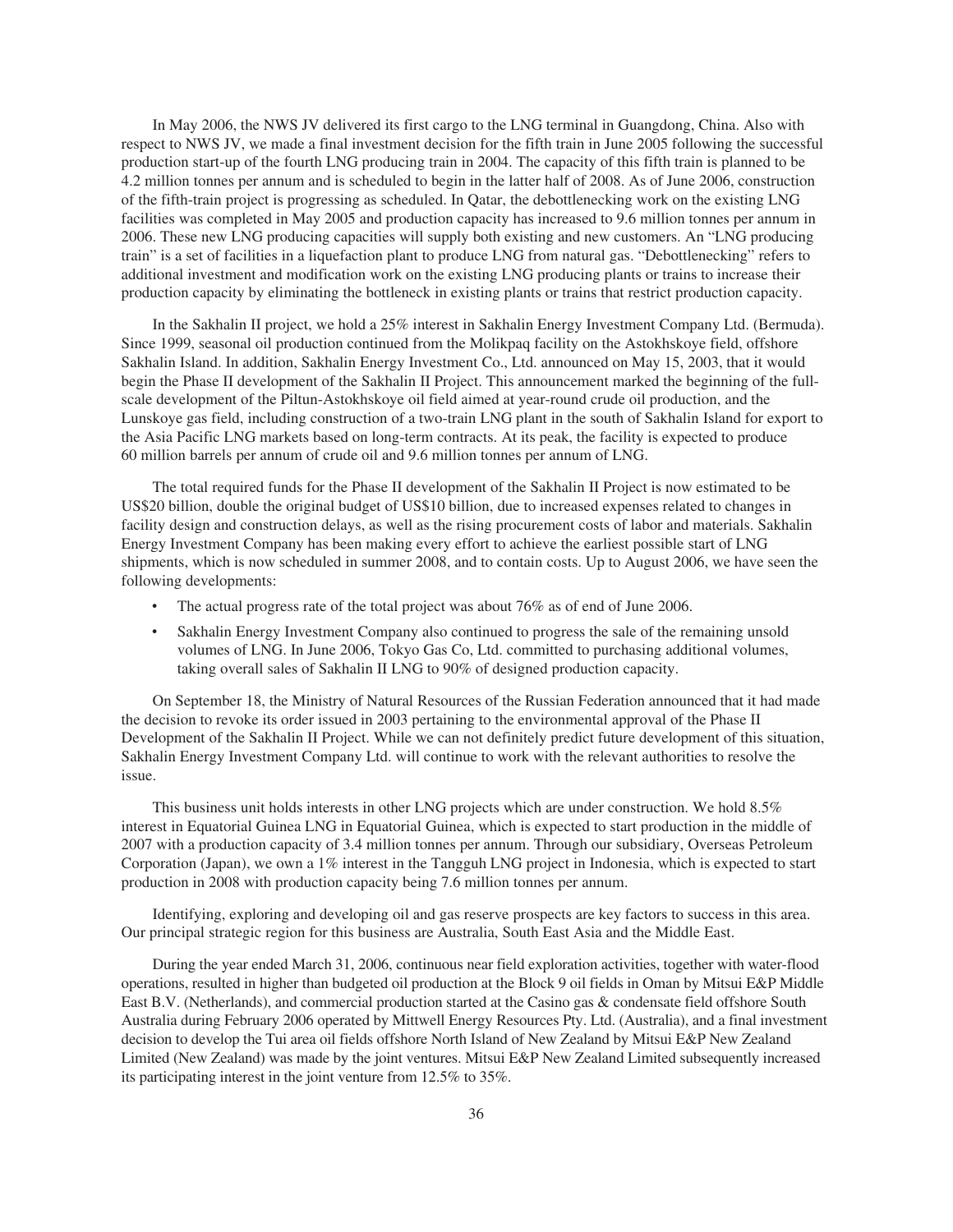In March 2004, Mitsui E&P Australia Pty Limited (Australia) acquired a 40% interest in each of WA-28-L and exploration block WA-271-P located in the North West Shelf area in Australia, which together contained three undeveloped oil fields, Enfield, Vincent, and Laverda. The development of Enfield Oil Field has progressed according to schedule and budget and commercial production started in July 2006 with designed capacity of 100,000 barrel per day. The final investment decision for Vincent Oil Field located in the same block as Enfield was made in March 2006 with total development cost of approximately U.S. \$720 million, which is expected to start production in 2008.

In April 2006, MitEnergy Upstream LLC (United States) was established by Mitsui, Mitsui & Co. (U.S.A.) Inc. and Mitsui Oil Exploration Co., Ltd., to acquire from Pogo Producing Company ("Pogo") 50% share of an undivided interest in Pogo's oil and gas leasehold assets offshore in the Gulf of Mexico. The purchase price amounted to ¥53.2 billion. More than half of total 85 blocks are currently producing oil and gas, with an approximate daily production capacity of up to 12,000 barrels of oil equivalent, thus we expect a relatively short payback period.

In May 2006, commercial production started at the Cliff Head oil field offshore Western Australia, and commissioning work started at the BassGas project (Yolla gas & Condensate field, offshore Victoria) both by Wandoo Petroleum Pty. (Australia).

Together with our associated company Mitsui Oil Exploration Co., Ltd. (Japan), we continue putting a high priority on expanding our oil and gas equity reserves. In March 2006, Mitsui agreed with Mitsui Engineering & Shipping Co., Ltd. to purchase 6% of the total issued shares of Mitsui Oil Exploration Co., Ltd. of which Mitsui held a 44.35% share prior to concluding the agreement. Mitsui initially purchased a 3% share at that time, and will purchase the remaining 3% share by March 2007, making Mitsui's share in Mitsui Oil Exploration Co., Ltd. 50.35% of the total issued shares.

Mitsui Oil Exploration Co., Ltd. has been actively engaged in oil and natural gas exploration, development and production projects in Thailand and neighboring Southeast Asian countries as well as in the Middle East. For example, in June 2005, Mitsui Oil Exploration Co., Ltd. acquired Pogo's Thailand assets, a 46.34% interest in the B8/32 Concession and the adjacent Block 9A Concession located in the Gulf of Thailand, jointly with a partner in Thailand. The purchase price was U.S.\$820 million, of which Mitsui Oil Exploration Co., Ltd. contributed approximately 40%.

As a result, our oil and gas reserves increased to 688 million barrels of oil equivalent ("BOE") at the end of March 2006, after offsetting the decrease through production of 32 million BOE during the year ended March 31, 2005. As of March 31, 2006, the proportion of proved developed reserves to proved developed and undeveloped reserves is approximately 28%, a relatively low level. See "Item 4.D. Property, Plants and Equipment—Oil and Gas Producing Activities" and "Supplemental Information on Oil and Gas Producing Activities" to the consolidated financial statements included elsewhere in this annual report on Form 20-F.

We are also exploring various emerging business opportunities in the energy industry. Mitsui expects bio-ethanol to be a crucial renewable fuel in the future, and we expect world demand to rise. In April 2006, Mitsui reached an agreement with Petróleo Brasileiro SA ("Petrobras") to jointly carry out a feasibility study for promoting the production of bio-ethanol and related products in Brazil and for the marketing of such products in the international market. In the same context, we are involved in the electricity retail business in Japan through our wholly owned subsidiary, GTF Green Power Co., Ltd. (Japan), which has succeeded the business from our associated company, GTF Institute Co., Ltd. (Japan). We are exploring new business opportunities, including biomass energy, and intend to attempt power generation using renewable biomass fuel under GTF Green Power. Furthermore, we are promoting an oil sand production venture through a 4% share in Canada Oil Sands Co., Ltd.

The international markets for crude oil and petroleum products are highly competitive and volatile, as these commodities are traded on exchanges such as NYMEX in New York, IPE in London, and TOCOM in Tokyo. In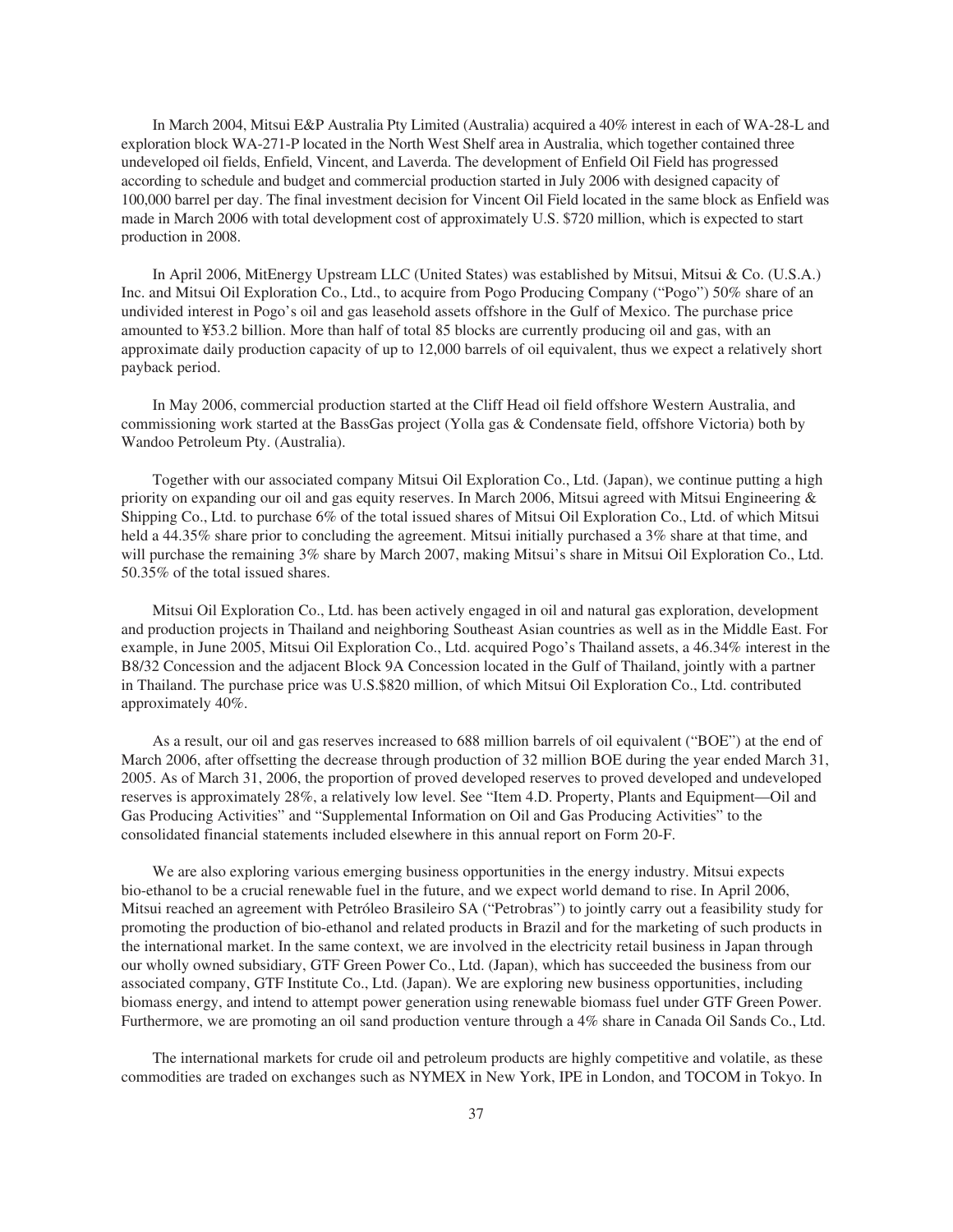the worldwide trading business, we compete with international oil companies, national oil companies in oil producing countries and oil trading companies, including Japanese trading companies. In maintaining our competitive edge under these circumstances, it is critical for us to maintain good relationships with suppliers and customers as well as to mitigate price risks by utilizing hedging tools such as the futures markets. We are also active in seeking to secure long-term offtake contracts of petroleum and gas products such as fuel oil and condensate to be sold to Japanese utility and refining companies. Long-term offtake contracts are sales and purchase contracts for various commodities, such as crude oil and petroleum products, entered into by suppliers and buyers, or "offtakers", of such commodities for one or more years. Concurrent with the offtake contracts, the sellers of such commodities usually enter into financing arrangements whereby the sales proceeds from such commodities are used to finance a related project. For example, on March 25, 2003, the Energy Business Unit entered into an offtake contract with PERUSAHAAN PERTAMBANGAN MINYAK DAN GAS BUMINEGRA ("PERTAMINA"), the national oil and gas company of Indonesia, and committed itself to "lift and pay" for petroleum products for a period of time. Concurrently, our Infrastructure Projects Business Unit was engaged in the structuring and the arrangement of debt financing with various lenders to provide a U.S.\$200 million loan to PERTAMINA which would be utilized to build a facility at its existing Balongan Refinery to produce about 50,000 barrels per day of unleaded gasoline. PERTAMINA will supply us with the petroleum products from its existing refineries and the proceeds from the sales of these products will be used as the source of debt service for the U.S.\$200 million loan.

In the domestic refining and marketing business for oil and gas related products, we have faced severe competition from domestic oil refining and distributing companies due to the structural surplus situation for refining capacity in Japan. Kyokuto Petroleum Industries, Ltd. (Japan), Mitsui Oil Co., Ltd. (Japan) and Mitsui Liquefied Gas Co., Ltd. (Japan), our core associated company and subsidiaries for domestic oil and gas refining and marketing business activities are in relatively sound financial situations owing to the extensive restructuring of inefficient assets and work force, and are pursuing efficient and competitive operations.

Japanese Government environmental regulations stipulate that sulfur content must be reduced to 10 parts per million ("ppm") beginning in 2007 for diesel oil and in 2008 for gasoline. Major Japanese oil refineries and distributors voluntarily started to supply 10 ppm standard products beginning in January 2005, before the restriction came into effect. To maintain a competitive position in the market, Kyokuto Petroleum Industries, Ltd. elected to invest in new equipment to strengthen its sulfur removal capabilities. Transformation of its diesel oil equipment was completed in April 2005 and gasoline equipment is scheduled to be completed in March 2007.

With respect to oil and gas exploration and production ("E&P") business, in our view, the key to success is to constantly increase, or at a minimum maintain, certain volumes of oil and gas reserve prospects as is the common practice for international oil and gas companies. However, despite our management's intensive focus on expanding our E&P business activities, our oil and gas reserves are still far less than that of the national oil companies of oil producing countries and major oil and gas companies. Other Japanese companies that participate in E&P activities do not commonly disclose their proved oil and gas reserves. Based on the limited proved oil and gas reserves information of other Japanese E&P companies that are publicly available, we believe that we generally have higher amounts of proved oil and gas reserves as compared to most Japanese E&P companies. Accordingly, we believe that we are competitive with other Japanese E&P companies.

With respect to our LNG related operations, we have entered into various long term sales contracts, based on "take or pay" conditions, with customers such as Japanese utility companies. We believe the worldwide LNG business has been undergoing gradual structural changes since the late 1990's as follows:

Exploration and development of natural gas and production of LNG require significant capital and financial commitments. Moreover, this involves a broad range of logistical and technological expertise, including linking suppliers to distributors and consumers while developing plants in order to efficiently extract and liquefy the natural gas for transportation and then re-gasifying the LNG. Up until the mid-1990's, purchase commitments by buyers with full "take or pay" obligations for a period of 20 years or more had been an essential element for equity holders, distributors and sellers of LNG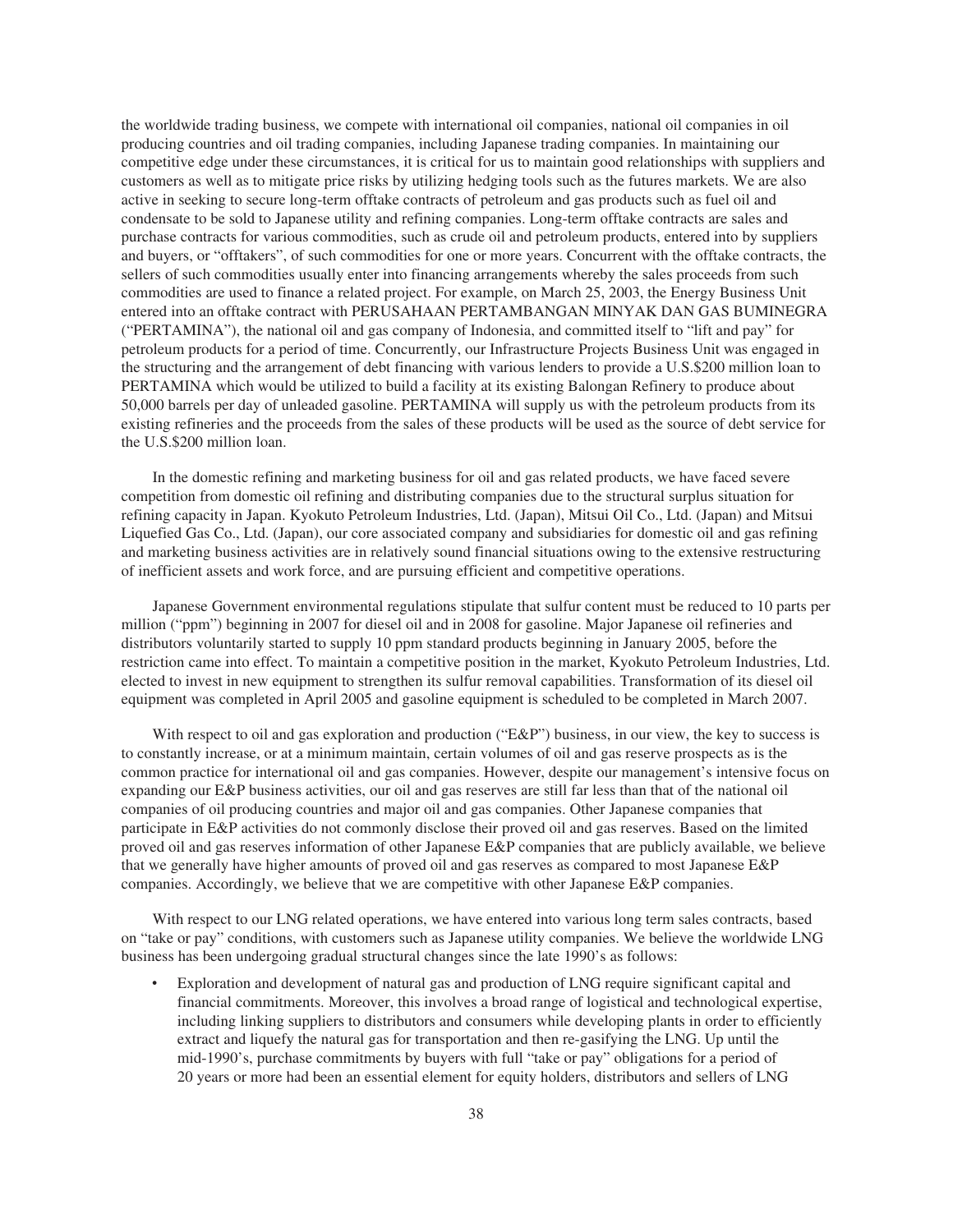projects to make the capital and financial commitment to build LNG production facilities. These equity investors had resisted making a capital and financial commitment without being able to fully secure stable long-term purchase commitments. In recent years, however, equity holders of several LNG projects have been making investments without fully securing long-term purchase commitments from buyers.

- Due to technological innovations in the last decade, LNG producers have successfully reduced capital costs with respect to the construction of LNG production plants and LNG vessels. Technological innovation has also enabled the producers to increase the design capacities of LNG production plants and LNG vessels allowing them to benefit from economies of scale. These technological developments allow LNG to be more competitive with other types of energy sources.
- In response to the needs of LNG buyers, the LNG spot market has been expanding, whereby the percentage of spot trades in worldwide LNG contracts rose to 10.6% in 2005 from 1.3% in 1992.
- In addition to the traditional core LNG markets in Japan, the Republic of Korea and Taiwan, the market is rapidly expanding in Europe and the United States. At the same time, new markets have been emerging in countries such as China and India due to an increasing demand for electricity. Considering the sizable economies of these countries and the increasing popularity of LNG as a "clean energy" source, the LNG market has been developing rapidly worldwide.

The recent structural changes in the LNG industry, including those mentioned above, continue to have a mixed effect on our business operations. For example, due to the reduction in capital costs from technological innovations, the emergence of the spot LNG market and other factors, not only has the LNG industry become more competitive among existing energy-related companies, but it has also seen an increase of new entrants.

## *Foods & Retail Segment*

The Foods & Retail Segment consists of one business unit, the Foods & Retail Business Unit, which has 29 subsidiaries including MITSUI FOODS CO., LTD. (Japan), Wilsey Foods Inc. (United States), Mitsui Norin Co., Ltd. (Japan), DAI-ICHI BROILER CO., LTD. (Japan), Hokushuren Company Limited (Japan) and Retail System Service Co., Ltd. (Japan); and 14 associated companies including Mikuni Coca-Cola Bottling Co., Ltd. (Japan), Mitsui Sugar Co., Ltd. (Japan) and KADOYA SESAME MILLS INCORPORATED (Japan).

Gross profit for this segment for the year ended March 31, 2006 was ¥79.9 billion or 9.8% of our consolidated totals. This segment recorded a net loss of ¥3.2 billion or minus 1.6% of our consolidated total.

The Foods & Retail Business Unit engages in:

- Import and domestic/offshore trade of wheat, barley, soybeans, corn, fats and oils, raw sugar, and rice;
- Import and domestic/offshore trade of processed foods such as canned products, frozen foods and condiments, liquor, beverages such as coffee, tea and juice, dairy products, and foodstuffs such as marine products, animal products and vegetables;
- Import and domestic trade of packaging, wrapping materials, and miscellaneous daily goods;
- Manufacturer of beverages, beverage ingredients, boilers, and sugar-based products;
- Domestic distribution and sales through the nationwide wholesaler subsidiary MITSUI FOODS CO., LTD. (Japan); and
- Support services, such as supply chain management including logistics management, and product planning and development for retailers.

The Foods & Retail Business Unit is involved in a wide range of fields in a value chain of foods, from the global procurement of food material and production of food products to the traffic and wholesale of foods, packaging materials, and sundry goods.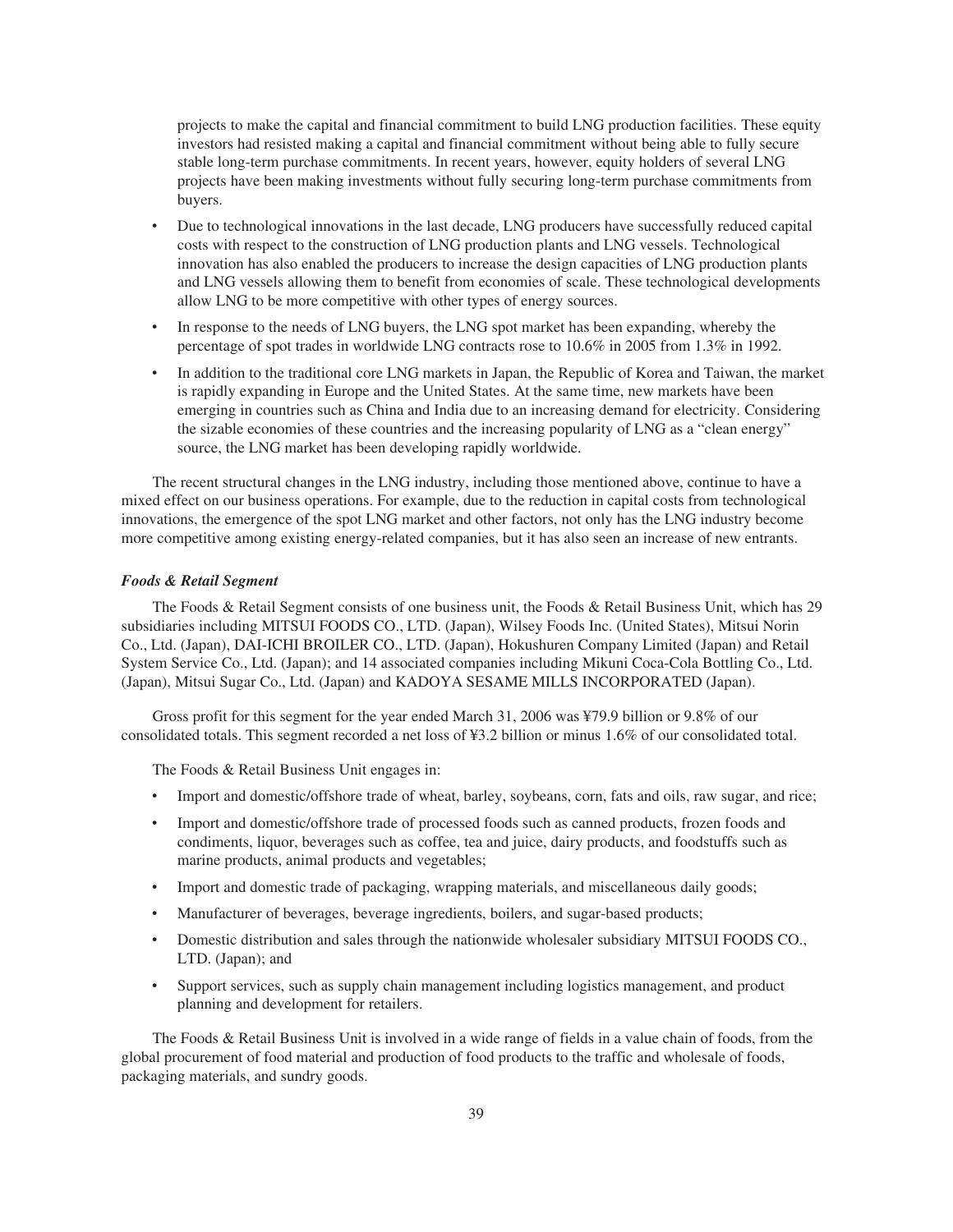To secure a source of foodstuffs and a stable supply we purchase grain, oilseeds, and raw sugar from the United States, Canada, Brazil, and Australia and sell them in Japan and other Asian countries. We sell coffee to Japan and the United States from production areas primarily in Brazil. We purchase raw materials for beverages, such as tea leaves and juice, marine products, animal products, and dairy products from major supply sources around the world and deliver them primarily to Japan. We are also engaged in domestic broiler chicken raising, processing, and sales through a subsidiary DAI-ICHI BROILER CO., LTD. (Japan).

We have positioned the United States as our main base of operations and the core of our global food supply strategy. In collaboration with Mitsui & Co. (U.S.A.), Inc., this business unit has developed and maintained the following buinesses:

- In the cereals and grains area, we have formed a joint venture, United Harvest, LLC, with CHS Inc., an agricultural cooperative in the United States. Our exports of wheat from the United States are among the best, amounting to approximately four million tons per annum.
- Ventura Foods, LLC, another joint venture formed with CHS Inc., is one of the largest suppliers of cooking oils for the institutional market in the United States. We invest in this company through WILSEY FOODS, INC.

In food-manufacturing operations, during the year ended March 31, 2004, we increased our equity stake in Mitsui Norin Co., Ltd. (Japan), which is one of the major manufacturers of tea leaves in Japan, and made it our subsidiary with the intention of positioning it as a core company in our beverage business, realizing synergies with our existing network for procurement of raw materials and domestic distribution.

Competition varies depending on products in the upstream areas of grain, feed, sugar and food materials, but is generally based on price or quality of products. Many Japanese general trading companies, international producers, and traders are competitors to varying degrees with respect to most of the food products we handle.

MITSUI FOODS CO., LTD. (Japan) plays a vital role in this unit's wholesale operations. It is expanding its business activities to include general merchandise stores, supermarkets, convenience stores, and catering and restaurant chains throughout Japan, focusing on processed food and liquor transactions. The Foods & Retail Business Unit is developing and strengthening its nationwide distribution chain focused on MITSUI FOODS CO., LTD., including investments and business tie-ups from the parent company with regional wholesalers.

In the foodstuffs distribution field, the needs for reduced distribution costs, secure temperature-controlled supply, and faster delivery are becoming more sophisticated and diverse. To meet these changes, the Foods & Retail Business Unit is engaging in wholesale transactions with and providing support services to retailers. These include:

- inventory management and procurement of foodstuffs, processed foods, and packaging based on sales information obtained from retailers; and
- proposals for developing new products and services, and support in the form of traceability for securing food safety.

In April 2006, MITSUI FOODS CO., LTD. and Mitsui agreed with KOKUBU & CO., LTD., a major Japanese food wholesaler, to form a business alliance, which includes support by KOKUBU & CO., LTD. for improvement of management and operations of MITSUI FOODS CO., LTD. and cooperation in product categories to be reinforced by both companies.

Mitsui maintains a comprehensive alliance with Seven  $\&$  i Holdings Co., Ltd., Japan's nationwide diversified retailer. Seven & i Holdings Co., Ltd. operates shopping malls, general merchandise stores, supermarkets, convenience stores such as 7-Eleven, restaurant chains such as Denny's, and financial service companies such as the IYBank, and opened SEVEN-ELEVEN (BEIJING) in April 2004.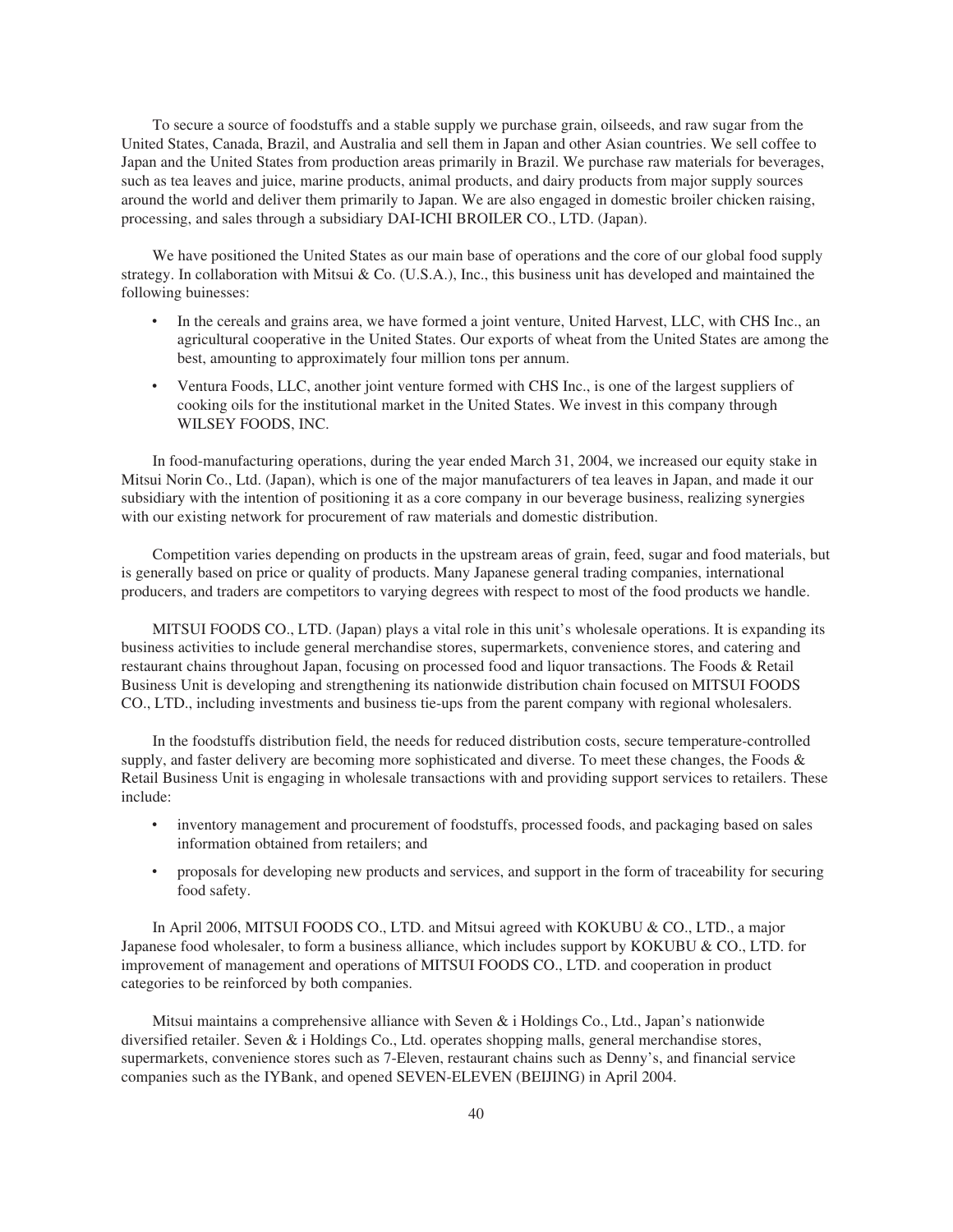Mitsui offers the following supply services to Seven  $\&$  i Holdings Co., Ltd. through our domestic subsidiaries, such as MITSUI FOODS CO., LTD., Retail System Service Co., Ltd. and VENDOR SERVICE CO., LTD.

- supply sundry goods and consumables, such as processed food, liquor, fast food, toys, and games, to more than ten thousand 7-Eleven stores in Japan;
- supply food materials, containers, and packaging materials to vendors who supply boxed lunches, pre-cooked meals, and processed food to 7-Eleven stores in Japan;
- ‰ supply various temperature-controlled products to 7-Eleven stores in Japan; and
- ‰ supply cold products through the affiliate company Beijing Sanxin Refrigeration Logistics Co., Ltd. to 7-Eleven stores in Beijing.

To strengthen our business ties, the Foods & Retail Business Unit purchased ¥10 billion of Ito-Yokado Co., Ltd. shares and ¥40 billion of Seven-Eleven Japan Co., Ltd. shares. The Ito-Yokado Group established a new holding company, Seven & i Holdings Co., Ltd., on September 1, 2005, and the shares that we acquired are equal to roughly 1.2% of Seven & i Holdings Co., Ltd. outstanding shares.

Our competitors in the wholesale and retail businesses are mainly general trading companies in Japan. In the traffic area, our competitors are also traffic companies that operate third-party logistics. In domestic wholesaling, there is fierce competition among suppliers, and we are making efforts to increase revenues and reduce logistics costs by achieving better economies of scale through mergers and acquisitions from time to time.

## *Lifestyle, Consumer Service and Information, Electronics & Telecommunication Segment*

This segment is comprised of the Lifestyle Business Unit; the Consumer Service Business Unit; and the Information, Electronics and Telecommunication Business Unit.

Gross profit and net income for this segment for the year ended March 31, 2006 were ¥128.4 billion or 15.7% and ¥17.5 billion or 8.6% of our consolidated total, respectively.

This segment owns 44 subsidiaries including:

- ‰ Mitsui Bussan Inter-fashion Ltd. (Japan) in the Lifestyle Business Unit;
- ‰ Bussan Real Estate Development Co., Ltd. (Japan), MBK Real Estate Ltd. (United States), Mitsui Bussan House-Techno, Inc. (Japan) and CABLENET SAITAMA CO., LTD. (Japan) in the Consumer Service Business Unit; and
- ‰ Telepark Corp. (Japan), NextCom K.K. (Japan), TOYO Officemation, Inc. (Japan) and Mitsui Electronics Inc. (Japan) in the Information, Electronics and Telecommunication Business Unit.

And it has 42 associated companies including:

- ‰ ALCANTARA S.p.A. (Italy), Nippon Brunswick Co., Ltd. (Japan) in the Lifestyle Business Unit;
- ‰ QVC JAPAN INC. (Japan), AIM Services Co., Ltd. (Japan) and Sumisho & Mitsuibussan Kenzai Co., Ltd. (Japan) in the Consumer Service Business Unit; and
- ‰ Nihon Unisys, Ltd. (Japan), Moshi Moshi Hotline, Inc. (Japan) in the Information, Electronics and Telecommunication Business Unit.

### *Lifestyle Business Unit*

Effective April 1, 2004, the former Textile & Fashion Unit and the former General Merchandise Unit were integrated into a single business unit named the Lifestyle Business Unit.

Together with 11 subsidiaries and 18 associated companies, the Lifestyle Business Unit is engaged in domestic, import, export and offshore trading and manufacturing of the following materials and products, as well as related services and investments:

apparel products, including development and manufacturing of those products; and brand merchandizerelated businesses including equity participation in joint ventures with brand owners and brand licensing;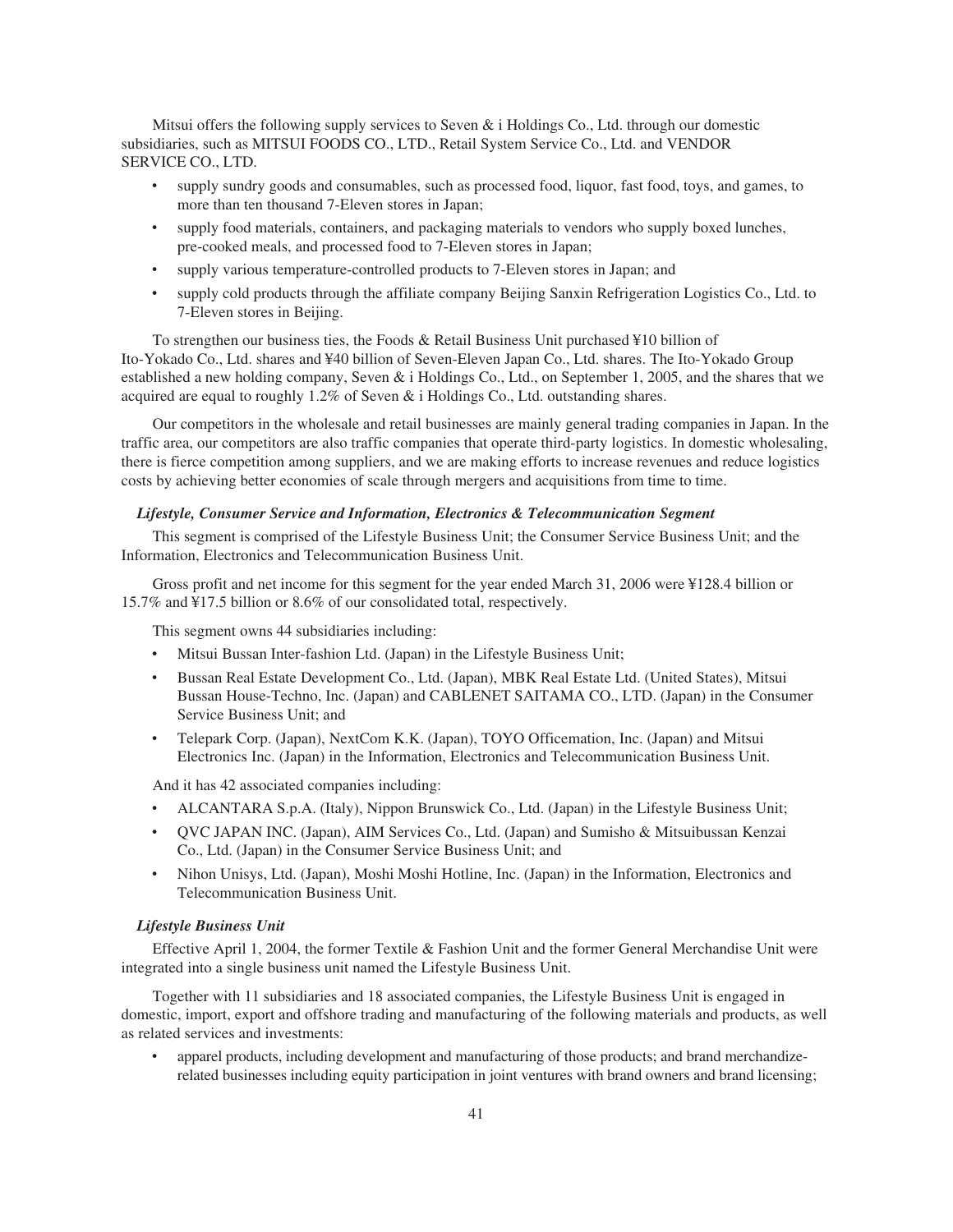- textile raw materials and fabrics; and technical collaboration in these products field;
- non-apparel products such as interior and living items and consumer goods; and
- industrial materials such as pulp and paper.

In the fashion field, we actively provide innovative services to accommodate new developments in the fashion and apparel markets. Our main business activities are divided into two categories:

- ‰ original equipment manufacturing ("OEM") business for domestic apparel manufacturers; and
- ‰ business transactions involving branded luxury and accessible luxury products from Europe and the United States for the Japanese market as well as brand licensing businesses in Japan.

In the field of apparel and OEM, we play active roles at various stages in the value chain, including design, planning and procurement of materials as well as sewing and processing. To meet our goals of minimizing costs and enhancing quality, we work with apparel makers and related companies to select the optimal materials and processing centers from the wide variety of choices available in Japan, Europe, the Americas, Asia and other areas.

We regard China as an important manufacturing base and also a significant consumer market as well. To further strengthen our OEM business capabilities and our provision of support services, we utilize our subsidiaries and associated companies such as Mitsui Bussan Inter-Fashion Ltd. (Japan) and Alta Moda International Ltd. (Hong Kong), both of which offer well-organized manufacturing process management led by experts hired specially for that role.

With respect to brand businesses in Japan, we are engaged in both license and import business transactions involving internationally well-known branded merchandise from Europe and the United States such as Burberry, Paul Stuart, Trussardi, Valentino, Max Mara, Etro and Juicy Couture. In the case of license agreements we enter into with the respective European and American licensors, we sublicense certain rights including, but not limited to, marketing and manufacturing rights to apparel makers and wholesalers, while we retain the exclusive distributorship rights. We, if necessary, establish joint venture subsidiaries with such European and American brand owners to control license arrangements or to distribute imported products in order to establish well controlled nationwide sales network composed of wholesalers, department stores, specialty-stores or our own retail outlets.

In brand businesses, our competitors are other general trading companies and apparel specialty traders including Itochu Corporation and Mitsubishi Corporation. The keys to maintain our competitiveness are to raise the value of the brand which we promote in the market and to increase the number of valuable brands we deal with.

In consumer goods fields, this business unit is engaged in the trading, production, processing and distribution of various goods such as general household and consumer goods, light industrial machinery and supplies, medical equipment and office automation systems as set forth below:

- We supply a wide range of top-quality consumer goods imported from around the world, which include high-quality Sonicare ultrasonic toothbrushes, Brunswick bowling equipment and systems, MAGLITE handy flashlights, and top-of-the-line Lladro porcelain;
- We trade woodchip and pulp, furthermore, we develop several afforestation projects in Australia, some of which are jointly promoted with several Japanese partners including paper manufacturing companies; and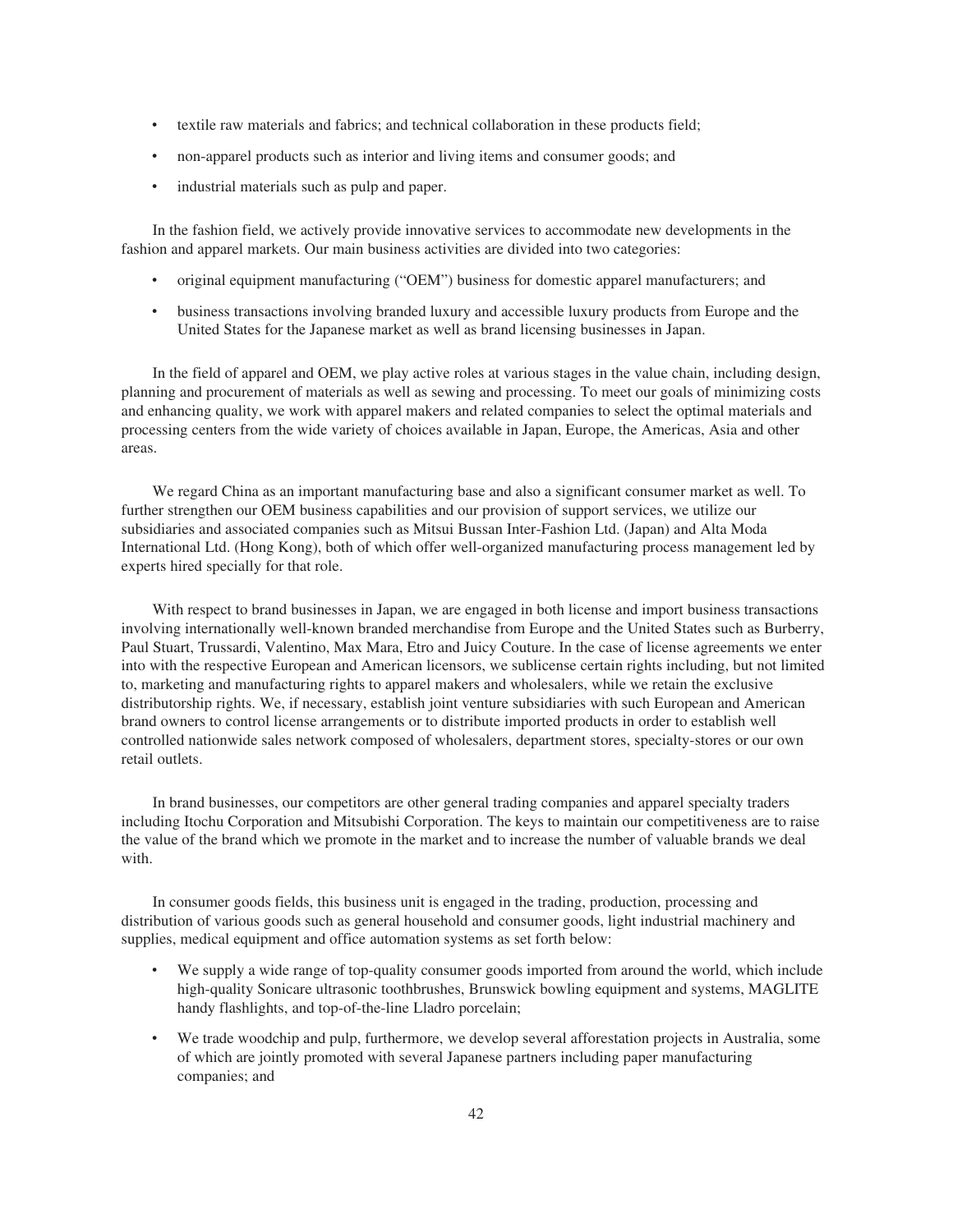As for paper and ceramic products, we closely partner with Japanese manufacturers and participate in joint venture operations in China to sell products there and export them from China, as well as handling products in and from Japan.

In the business area of consumer goods such as sporting and leisure goods, continuous changes in lifestyles require new business models which reflect such changes. Accordingly, we seek to locate new materials and new suppliers, arrange effective distribution methods and develop attractive brand names. Such efforts are realized through a combination of our human and organizational network and industrial expertise.

## *Consumer Service Business Unit*

Major business areas of this business unit, including 18 subsidiaries and 16 associated companies, consist of the following:

- real estate development including construction, sale and leasing of houses, condominiums, commercial facilities, senior housing and office buildings and related construction material businesses;
- media-related service business including broadcasting, content service, television shopping channels, software service, amusement business and Internet-based marketing service;
- ‰ outsourcing services including catering, uniform rental, building maintenance, and temporary personnel service, child care service;
- medical service and health care related businesses such as nursing care-related services, clinic facilities and medical related information service.

Real estate development businesses include the following activities:

- ‰ Mitsui engages in development of condominium and commercial property in the Tokyo metropolitan area. Mitsui Bussan House-Techno, Inc. (Japan) has been engaged in construction and marketing of high-end home units under the Mitsui House brand, however, due to shrinking market in Japan, it decided to withdraw from the business in July 2006.
- ‰ MBK Real Estate Ltd. (United States) handles the development and sale of unit houses and senior housing properties in the California market, as well as commercial properties on the West Coast of the United States.
- ‰ Our associated company Sumisho & Mitsuibussan Kenzai Co., Ltd. (Japan) supplies construction materials in the domestic market.
- In March 2005 we jointly established Mall & SC Development, Inc. (Japan) with Ito-Yokado Co., Ltd. to pursue the development and management of shopping malls and shopping centers.

In the media-related service business, as a consumer service and content provider, we provide television shopping services operated by an associated company, QVC Japan, Inc. (Japan), which was established jointly with QVC Inc. of the United States; and an entertainment and educational channel for children and parents operated by Kids Station Inc. (Japan), our subsidiary, both of which are delivered over cable or digital satellite broadcast networks.

In the outsourcing businesses, AIM Services Co., Ltd. (Japan), an associated company jointly established with ARAMARK Corporation in the United States, has provided a variety of service in Japan since 1976. Major parts of its businesses are food service and support services for companies and schools as well as those for hospitals and social welfare facilities. In December 2005, it acquired a 100% share of MEFOS Ltd, a provider of hospital food services, which strengthened its business base in the market where competition is increasingly fierce. Moreover, it is engaged in refreshment and support services for offices, and provides services of design, cleaning and facilities management, linen supply, uniform rental and contract staffing to dining facilities.

We are in the process of cultivating new opportunities in medical services through our subsidiary, Medivance Co. (Japan), Ltd. In August 2005, we also founded an associated company venture with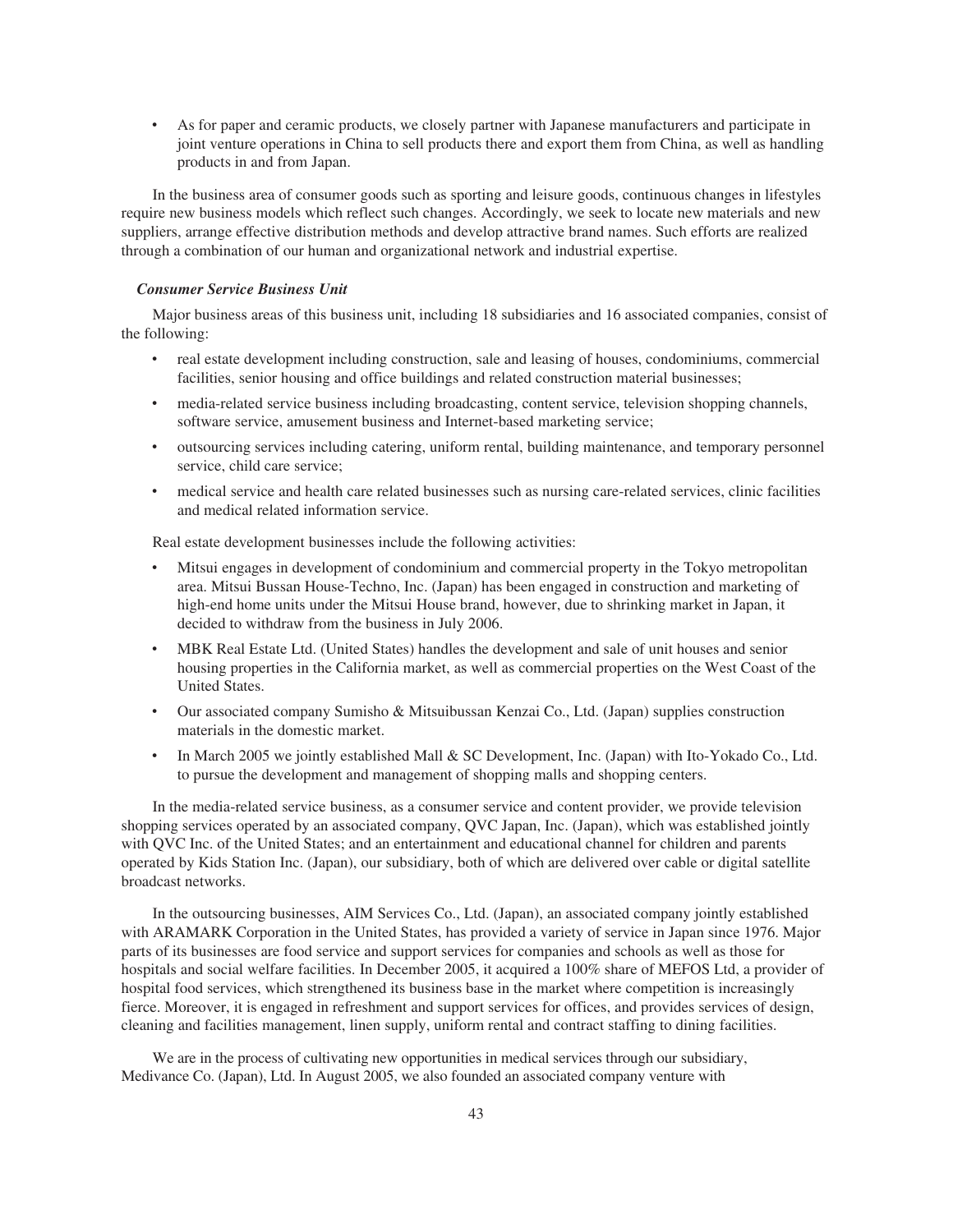Recruit Co., Ltd., which provides a healthcare information service on the Internet. This segment also made 5% equity participation in and formed an alliance with Duskin Co., Ltd., which is engaged in cleaning services, food services and nursing care services nationwide.

### *Information, Electronics and Telecommunication Business Unit*

The Information, Electronics and Telecommunication Business Unit is involved in information technology services and solutions. These are delivered through the unit's 15 subsidiaries and 8 associated companies established in the following five major fields:

- network and systems integration ("NI/ SI") businesses;
- mobile communication businesses including sales agency of mobile handset and telecommunications lines; and development and sales of mobile content;
- ‰ business process outsourcing services including enterprise information management and call-center services;
- semiconductors related businesses including sales agency for semiconductor chips, semiconductor manufacturing equipments and semiconductor inspection equipments; and
- display related businesses including export and trading of flat-panel displays and parts.

In the field of NI/SI businesses, NextCom K.K. (Japan), a subsidiary and Nihon Unisys, Ltd. (Japan), an associated company both listed on the Tokyo Stock Exchange, provide integrated solutions to a wide range of customers.

- ‰ NextCom K.K. provides services, such as consultation, designing, building and operation of network systems including self-developed systems, to a wide range of business enterprises including telecommunications carriers, government offices, local municipalities and public bodies engaged in healthcare and education. NextCom K.K. is also engaged in planning and development of network systems which are equipped with voice recognition technology and typically used by call centers. It is also involved in high-secruity systems, for example automatic billing systems used by pay-TV broadcasters. In December 2004, following the merger of NextCom K.K., a former associated company, BSI Co., Ltd., a software development and marketing subsidiary, and ADAM NET Ltd., a data telecommunications equipment marketing subsidiary, NextCom K.K. remained as the surviving company among them and became a subsidiary.
- Nihon Unisys, Ltd. is engaged in designing and building of computer systems, business process outsourcing services, support services and other peripheral services as well as sales of computer systems, including both hardware and software. These services are provided to business enterprises in the financial, manufacturing and distribution and public sectors. Mitsui owns a 32.4% voting interest in Nihon Unisys, Ltd. as of March 2006. Unisys Corporation in the United States, which formerly held the same equity stake as Mitsui, sold its entire shareholding in Nihon Unisys, Ltd. in March 2006, and Mitsui has since been its single largest shareholder.

We are promoting various mobile communication businesses through alliances with domestic cell phone service providers and manufacturers. Telepark Corp. (Japan) is a core subsidiary in this field. Telepark Corp. is one of the major agencies in Japan for cell phone subscription as well as a retailer and distributor of cell phone handsets. It sold 3.2 million cell phones for the year ended March 31, 2006. It has also acted as agent for subscription of fixed telecommunications lines, including broadband connections. Telepark Corp. is listed on the Tokyo Stock Exchange. Telepark Corp. was established in 2001 following the merger of three Mitsui subsidiaries that were established in 1990s and engaged in sales agency of telecommunications lines and related businesses.

The market for business process outsourcing services has been expanding in Japan. We have positioned this market as a crucial business field and have promoted businesses through a subsidiary, TOYO Officemation, Inc. (Japan), and an associated company, Moshi Moshi Hotline, Inc. (Japan). TOYO Officemation, Inc. (Japan),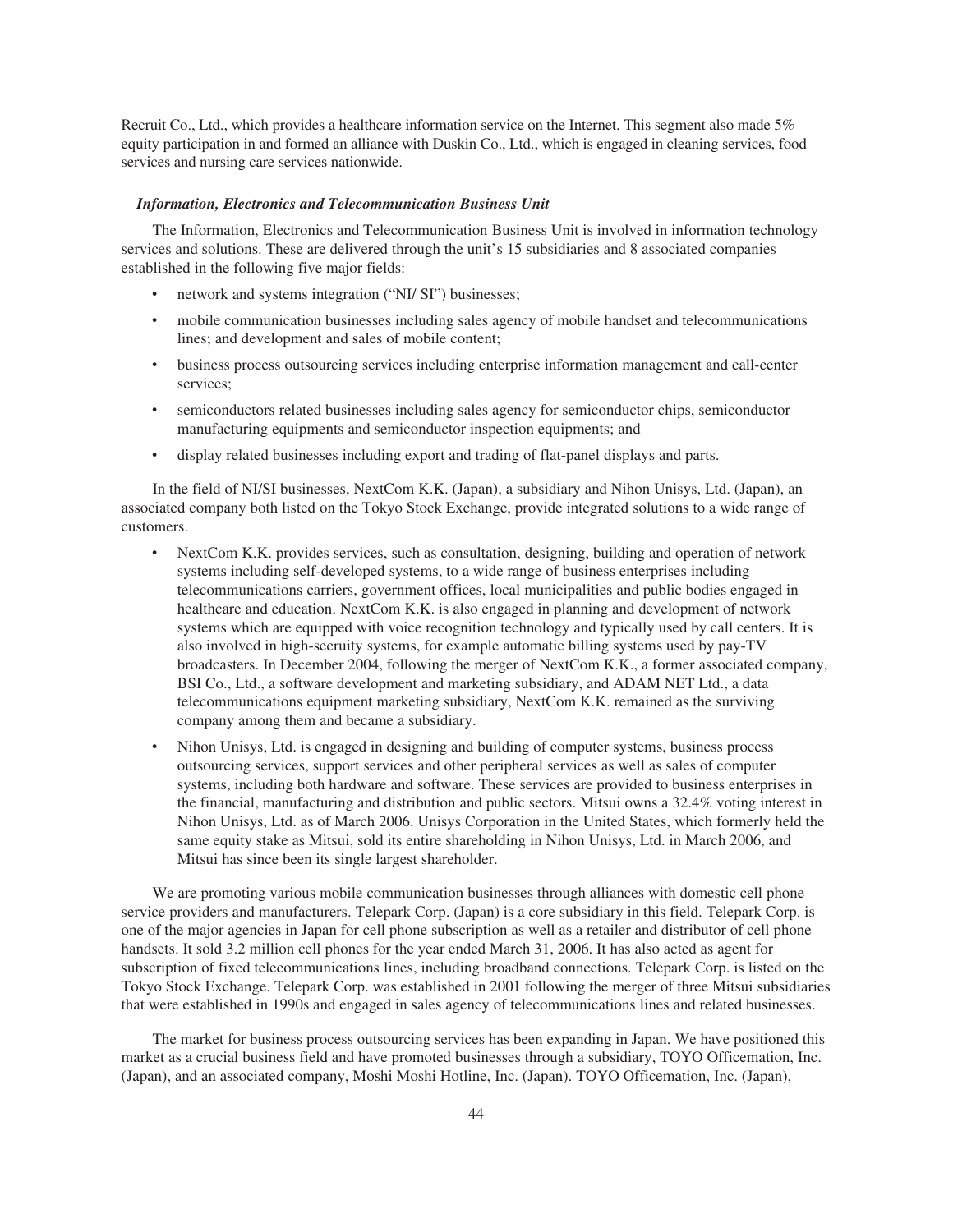which has been engaged in distribution of information processing devices such as optical character readers ("OCR") and information input devices, has recently focused on enterprise information management such as customer information input, management and operation. Moshi Moshi Hotline, Inc. (Japan) is one of the Japan's major providers of call centers and related outsourcing services. It had been our subsidiary when we established it along with contributions from other eleven investors. Moshi Moshi Hotline, Inc. later went public on the over-the-counter market and is now listed on the Tokyo Stock Exchange. Our voting interest is 34.3%.

In the field of electronics products, Mitsui Electronics Inc. (Japan) acts as a sales agent for semiconductor related devices, semiconductor manufacturing equipment and semiconductor inspection equipment. In recent years, particularly, Mitsui Electronics Inc. (Japan) has focused on providing semiconductor related products and services to Japanese customers who are shifting their production bases to China. We have also been engaged in export and trading of flat-panel displays and parts. We set up a joint venture company in Shanghai to market the strategic products of SVA (GROUP) CO., LTD., a Chinese electronics manufacturer, in China and worldwide.

This business unit is dependent on the operating results of our subsidiaries and associated companies, most of which are located in Japan, where technological development is rapid and competition is fierce. Our important function involves business incubation of IT related products and services, which is ordinarily promoted along with market development and expansion as is the case with Telepark Corp. and Moshi Moshi Hotline, Inc.

This business unit acknowledges that businesses represented by the concepts of "convergence of telecommunication and broadcasting" and "outsourcing services" are gaining importance on the back of advancing communications technology and increasing demand for more sophisticated content. From this viewpoint, the business strategies of this business unit include such ones close to those extended by the Consumer Service Business Unit.

### *Logistics & Financial Markets Segment*

The Logistics & Financial Markets Segment is engaged in transportation and logistics services, insurance and financial business in Japan and abroad.

Gross profit and net income for this segment for the year ended March 31, 2006 were ¥51.4 billion or 6.3% and ¥13.4 billion or 6.6% of our consolidated totals, respectively.

This segment is composed of the Financial Markets Business Unit and the Transportation Logistics Business Unit, and has 36 subsidiaries including:

- in the Financial Markets Business Unit, Mitsui & Co. Energy Risk Management Ltd. (United Kingdom), Mitsui & Co. Precious Metals, Inc. (United States), Mitsui Bussan Futures Ltd. (Japan); and
- in the Transportation Logistics Business Unit, Nitto Logistics Co., Ltd. (Japan), Mitsuibussan Insurance and Consulting Co., Ltd. (Japan), Tri-Net (Japan) Inc. (Japan).

This segment has 5 associated companies including Mitsui Leasing & Development, Ltd. (Japan) and Quintiles Transnational Japan K.K. (Japan) in the Financial Markets Business Unit.

### *Financial Markets Business Unit*

This business unit has 24 subsidiaries and 2 associated companies and is engaged in the following business activities:

- ‰ dealing in derivative financial instruments such as foreign exchange and financial futures, and trading of and investment in debt and equity securities;
- ‰ trading in precious metals, non-ferrous metals listed on the London Metal Exchange and derivative commodity instruments for energy, agricultural foods and other commodities;
- financial equity investments including principal investment and venture capital operation;
- real estate investment trust ("REIT") related businesses;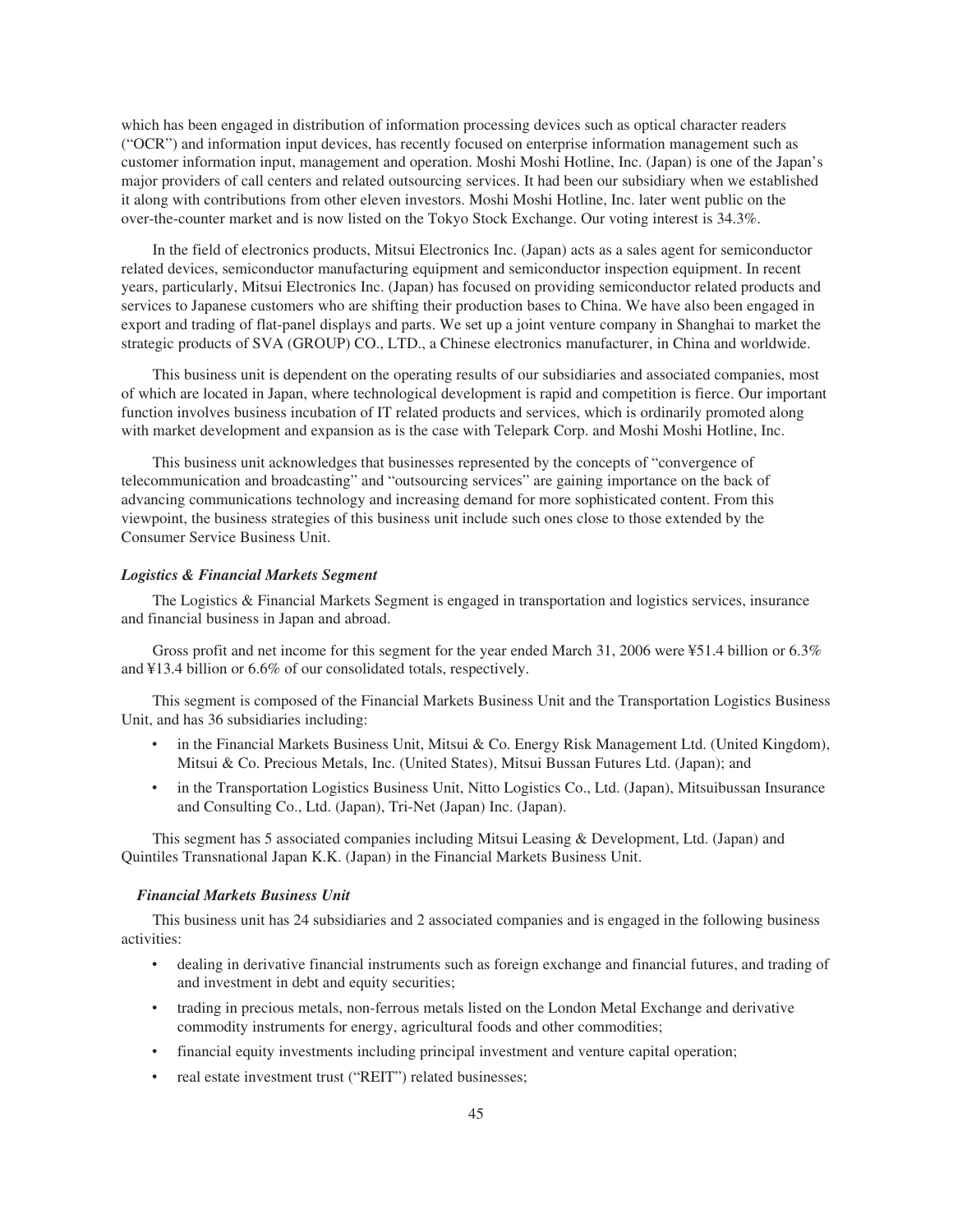- development, origination and sales of financial products, investment in and portfolio management of financial products; and
- leasing businesses

Mitsui and its subsidiaries such as Mitsui & Co. Precious Metals, Inc. (United States) are engaged in trading and brokerage in precious metals, non-ferrous metals listed on the London Metal Exchange and derivative commodity instruments for energy, agricultural foods and other commodities. We are also engaged in sales and marketing of various derivative and financial instruments of our own development to investors and market participants. Mitsui & Co., Energy Risk Management Ltd. (United Kingdom), which we established in March 2002, enjoyed growth in derivative trading operations, mainly of crude oil and natural gas related commodities. Japan Alternative Investment Co., Ltd. (Japan) began operations in April 2002, acting as placement agent for alternative investment products, such as hedge funds, private equity funds and commodity funds. Mitsui Bussan Futures Ltd. (Japan) is a domestic subsidiary engaged in the future commodities brokering including precious metals and other commodities such as foods and oil products.

In June 2004, Mitsui and Quintiles Transnational Corp. agreed on Mitsui taking a 20% shareholding in Quintiles Transnational Japan K.K. (Japan), in a transaction designed to accelerate the growth of Quintiles Transnational Japan K.K. Quintiles Transnational Corp. is a major worldwide company, providing outsourcing services in the pharmaceutical industry. This transaction fit well with our goal of investing in first-class international companies in the healthcare and outsourcing service industries and, in particular, enhancing those companies' Japanese operations. This business unit is also engaged in venture capital business through subsidiaries such as MVC Corporation (Japan).

In July 2004, this business unit formed Mitsui & Co., Logistics Partners Ltd. (Japan), as an asset management company for REITs that specialize in the management of investments in warehouses and distribution centers. In May 2005, we completed the listing of Japan's first logistics facilities related REIT, Japan Logistics Fund Inc. on the Tokyo Stock Exchange.

This business unit has 40.63% participating interest in Mitsui Leasing & Development, Ltd. (Japan), a leasing company with its strengths in leasing of information-processing equipments and large scale equipment, as well as industrial machinery, aircrafts and ocean vessels.

### *Transportation Logistics Business Unit*

The Transportation Logistics Business Unit provides sophisticated, high value added logistics services to customers leveraging its longstanding experience in offering such services groupwide. This business unit also seeks the development of new business domains through integrating logistics, financial and information technology.

Together with 12 subsidiaries and 3 associated companies, this business unit is engaged in the following business activities:

- international and domestic transport services including transportation of plants and other special cargos, tramper shipping, and airfreight;
- warehousing and port services; operation, construction and management of warehouses and harbor facilities;
- insurance agency and insurance consultation;
- ‰ solutions services for logistics, including SCM; and
- establishment and operation of REITs which invest in logistics facilities.

In the international and domestic transport services field, we have established 5 core subsidiaries including Tri-Net (Japan) Inc., which cover our operations in Japan, the Americas, Europe, South East Asia, and China, respectively. Each of those subsidiaries collaborates with the Head Office and overseas trading subsidiaries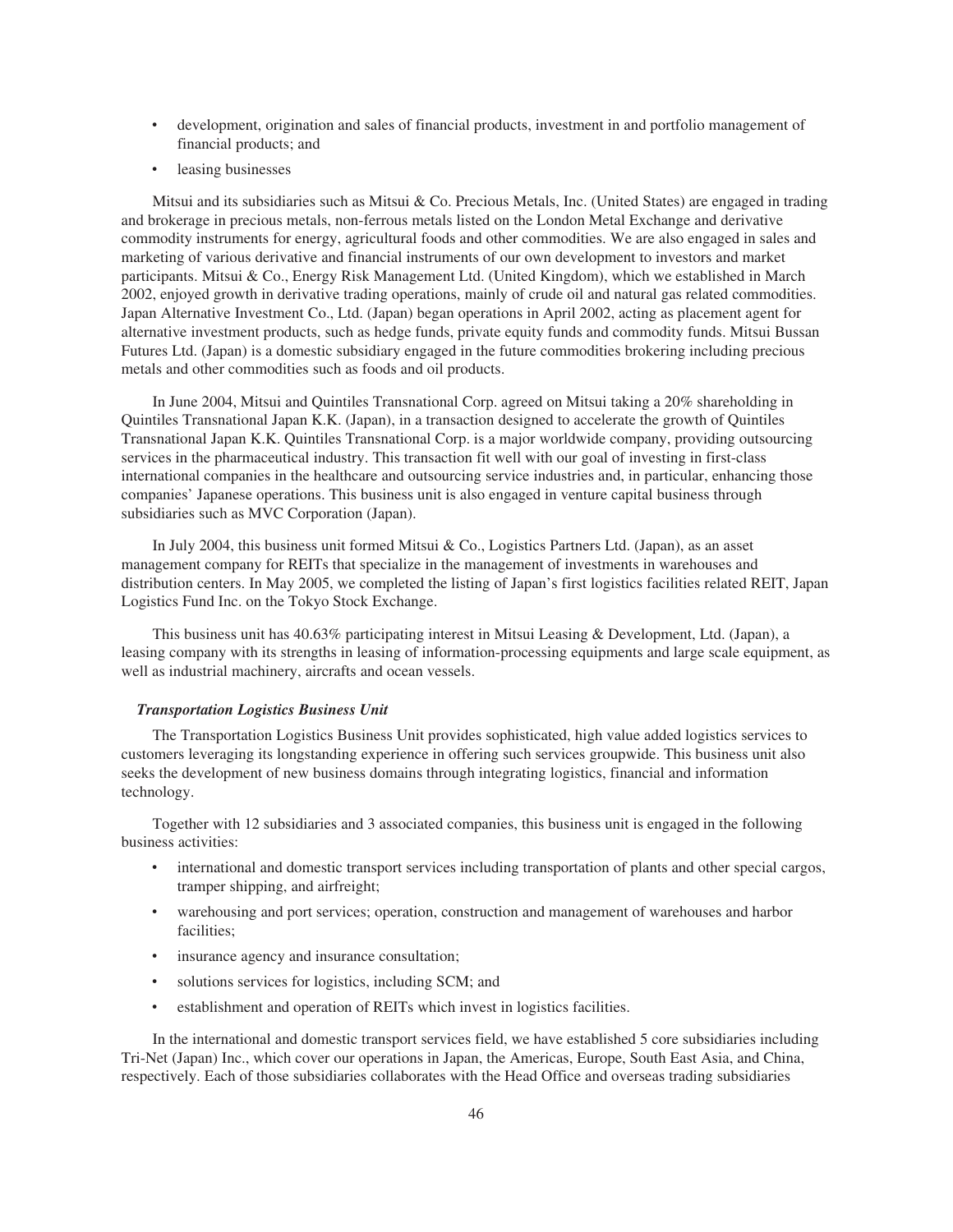worldwide, and provides international transportation services mainly using marine containers. They also provide international combined transportation services by integrating land, sea and air transportation . In the tramper business, they provide transportation services for power and chemical plant projects and bulky cargoes such as coal, grain and fertilizers.

We have been making investments to expand our logistics businesses in the BRICs countries, the Middle East and other emerging markets. For example, in January 2006 we acquired a 25% equity stake in BALtrans Holdings, Ltd. (Hong Kong, China) which is listed in Hong Kong Stock Exchange and maintains 14 distribution bases in Main Land China.

In the field of warehousing, distribution and port service related business within Japan, this business unit has Mitsui Bussan Logistics Co., Ltd. as a holding company for three domestic subsidiaries, KYOGI WAREHOUSE CO., LTD. (Japan), Nitto Logistics Co., Ltd. (Japan) and TOSHIN SOKO KAISHA, LTD. (Japan). For example, Nitto Logistics Co., Ltd. conducts joint operations with a domestic specialty store retailer of private label apparel for outsourced production and inventory management. It provides information processing functions so that its customers optimize their logistics transactions.

This business has a subsidiary, Mitsuibussan Insurance and Consulting Co., Ltd. (Japan), as an insurance agency. In addition, the business unit has acquired insurance companies for captive insurance and operates subsidiaries which are engaged in this business field, including Insurance Company of Trinet (USA), Inc. This business unit also maintains consulting services on a variety of insurance issues, by taking advantage of the experience and know-how in risk management of this business unit.

In collaboration with the Financial Markets Business Unit, this business unit promotes logistics-related real estate property REITs. This unit intends to increase the assets for such REIT programs, seeking opportunities for the development of facilities, brokerage in properties and tenants.

### *Americas Segment*

The Americas Segment trades in various commodities and conducts related business led by overseas trading subsidiaries in North, Central and South America. Mitsui & Co. (U.S.A.), Inc., or Mitsui U.S.A., manages the business of the segment as the center of the regional strategy. Effective April 2006, following the introduction of our regional business unit system, the Americas Business Unit was formed which consists of those trading subsidiaries operating in this region. The Chief Operating Officer of this business unit has been delegated an authority of operations within the region.

Gross profit and net income for this segment for the year ended March 31, 2006 were ¥61.6 billion or 7.5% and ¥12.6 billion or 6.2% of our consolidated totals, respectively.

This segment consists of 9 trading subsidiaries including Mitsui U.S.A., Mitsui & Co. (Canada) Ltd., Mitsui Brasileira Importacao e Exportacao S.A., Mitsui Chile Ltda., and 30 other subsidiaries owned mainly by Mitsui U.S.A., including Mitsui Steel Holdings, Inc., Portac Inc., Channel Terminal Corp., Westport Petroleum Inc., Mitsui Tubular Products, LLC. and Mitsui Comtek Corp. and 2 associated companies.

Mitsui U.S.A. is our largest overseas subsidiary, and carries out many diversified business activities together with our subsidiaries and associated companies, in collaboration with the operating segments of the Head Office in Japan. Mitsui U.S.A. has been leading our entry in the U.S. market, and we believe that Mitsui U.S.A. is one of the major exporters of American products.

Mitsui U.S.A. has its corporate head office in New York City. Other offices are located in Cleveland, Detroit, Houston, Los Angeles, Nashville, Portland, San Francisco, Seattle and Washington, D.C. Business activities of Mitsui U.S.A.'s major operating divisions are as follows:

The Iron & Steel Products Division maintains alliances with steel mills, steel processors, and customers in the U.S. and other countries. Working closely with solution providers, it specializes in SCM of steel products,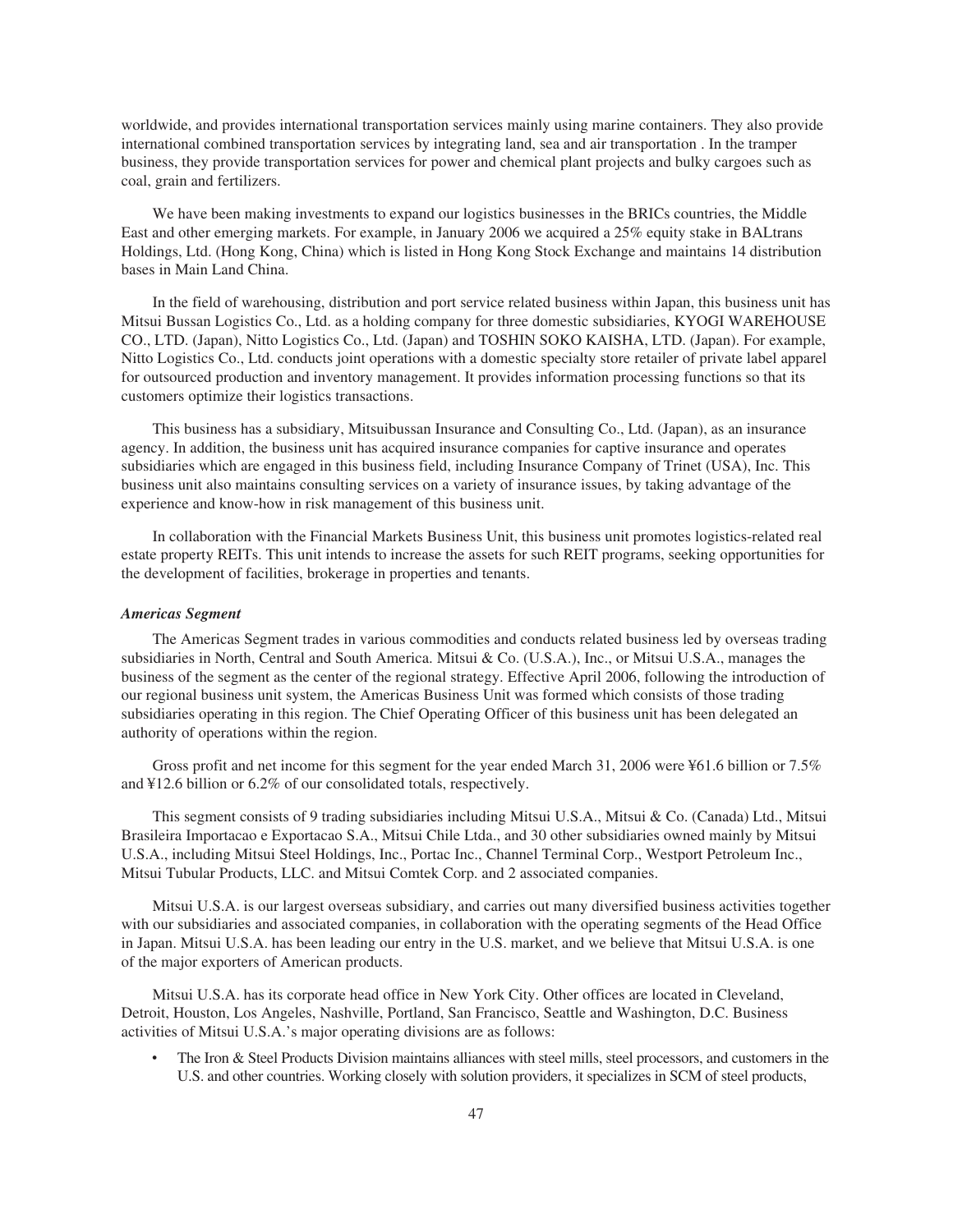manages inventory and process arrangements. This division has been focusing on business activities through subsidiaries such as Mitsui Steel, Inc. for steel product sales and demand chain management ("DCM") services, Mitsui Steel Holdings, Inc which holds Mi-Tech Steel Inc., a steel service center, PK U.S.A., Inc., an automotive steel stamping, Hannibal Industries, Inc., a steel tube and pallet rack manufacturing operator, Champions Pipe & Supply, a pipe distributor, and MTP LLC, a pipe sales entity.

- The Iron & Raw Materials and Non-Ferrous Metals Division specializes in iron and steel raw materials, coal, primary aluminum, aluminum alloy, copper cathode, and non-ferrous metals. The division is supported by relationships with subsidiaries jointly held with the Head Office, for example, Raw Materials Development Co., Ltd., in which the division has an equity share of 20%.
- The Power, Transportation & Plant Projects Division deals in power, energy, transportation, and industrial and infrastructure projects in the Americas through close coordination with the Head Office. In addition, subsidiaries such as Hydro Capital Corp. for waste water treatment projects in Mexico and MIT Wind Power, Inc. for wind power generation in Texas are engaged in this business field.
- The Machinery Division deals in motor vehicles, ship and marine projects, aircraft and construction and industrial machinery. The Division works closely with United Auto Group, Hino Motors, Chevron, Modec International, Embraer, JetBlue and Komatsu. Particularly, its activities are focused on investment in distribution & retails of automobile and construction machinery, outdoor power equipment, newbuilding ship tonnage provider to oil major and shipping companies, and aircraft leasing for growing regional airlines.
- The Organic Chemicals Division and the Plastics  $\&$  Inorganic Chemicals Division are engaged in the domestic and international trade of various organic and inorganic chemicals and chemical intermediates, plastic resins, compounds and final products, pharmaceutical intermediates, food additives, fertilizer and crop protection chemicals, and petrochemicals. For example, this division has a subsidiary, Channel Terminal Corp., which is engaged in the chemical tank leasing business. Recent development of this division toward a new business is an acquisition of CornerStone Research & Development Inc., which focuses on processing and packaging of healthcare foods and suppliments.
- The Energy Division specializes in the global trading of petroleum products, including crude oil, heavy oil and petroleum coke, as well as the importation of LNG. This division has a subsidiary, Westport Petroleum, Inc., in which Mitsui U.S.A. has 65.0% equity share. The remaining share is owned by the Head office. Westport Petroleum, Inc. is engaged in sales, trading and commercial and operational services to the energy industry with respect to pipeline and cargo trading of petroleum products throughout the United States and major international energy markets. These transactions by Westport Petroleum, Inc. account for a significant portion of our revenues from sales of products groupwide.
- The Foods and Retail division deals in grain, coffee, foods materials and other foods products. This division has a subsidiary, United Grain Corp, which forms United Harvest, LLC, a joint venture with CHS Inc. for export facility operations for wheat and barley, and also has 20% minority interest in WILSEY FOODS INC. See also "Foods &Retail Business Unit" for business collaboration with CHS Inc. Additionally, Mitsui Foods Inc. is specialized in the import food distribution business.
- The Life commerce division focuses on consumer-oriented business development. This division has a subsidiary, Portac, Inc., a lumber mill, which produces dimension lumber and specialty items for U.S consumption and export. In other areas, the division has an equity share in MBK Real Estate Ltd., a real estate subsidiary jointly held with the Head Office and engaged in development and homebuilding services.

### *Europe Segment*

The Europe Segment trades in various commodities and conducts related businesses led by overseas trading subsidiaries in Europe and Africa. Mitsui & Co. Europe PLC ("Mitsui Europe") is authorized to manage the business of this segment as the center of its regional strategy. In addition, this segment carries out diversified business activities in collaboration with the operating segments of the Head Office. Effective April 2006, following the introduction of our regional business unit system, the Europe Business Unit was formed which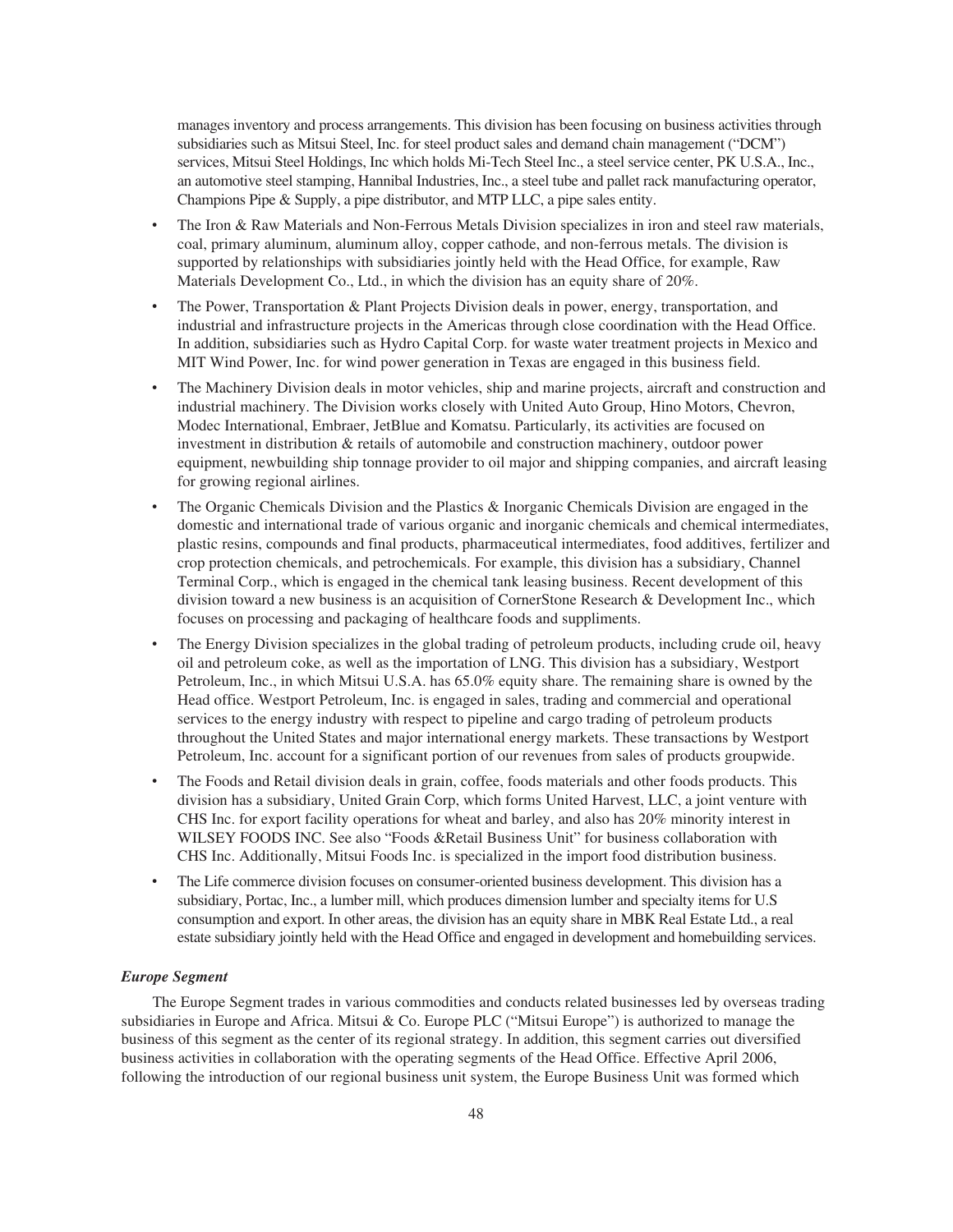consists of those trading subsidiaries in this region. The Chief Operating Officer of this business unit has been delegated an authority for operations within the region.

Gross profit and net income for this segment for the year ended March 31, 2006 were ¥22.4 billion or 2.7% and ¥4.9 billion or 2.4% of our consolidated totals, respectively.

As of March 31, 2006, this segment consisted of 10 trading subsidiaries, including Mitsui Europe, Mitsui & Co. UK PLC, Mitsui & Co. Deutschland GmbH, 6 subsidiaries and 6 associated companies.

Mitsui Europe, our wholly-owned subsidiary with its head office in London, manages the overall business activities in Western Europe, Africa, Central, Eastern Europe and Turkey through its 9 operating subsidiaries, 10 branch offices and liaison offices. Mitsui Europe collaborates with our subsidiaries and associated companies of other operating segments.

In April 2005, this segment reorganized its internal structure. Before the change, each of those operating subsidiaries independently reported to the Managing Director of Mitsui Europe, with the result that their business plans and operations tended to be limited to specific countries. In order to accelerate business development based on a product strategy that encompasses the whole of Europe, this segment introduced a Business Division System within Europe, in which Divisional Operating Officers oversee operations by products and services in the region and directly report to Managing Director of Mitsui Europe.

Recently, the major parts of business in this segment have been sales and trading in steel products, chemicals and machinery. For example, this segment provided assistance services for SCM of steel products procured by Norsk Hydro ASA. In the chemical business, this segment has been engaged in sales and trade in various chemical products and materials supported by our global network and relationship with large scale manufactures including Bayer Aktiengesellschaft. In machinery business, for Mitsui's worldwide power plant and industrial plant and transportation projects, this segment has provided assistance service in collaboration with European manufacturers such as Siemens Aktiengesellschaft.

Over the years, in Central and Eastern Europe, we have established trading subsidiaries and representative offices to expand business opportunities in the region, and have continuously participated in joint ventures, mainly with Japanese manufactures. In connection with the enlargement of European Union, Japanese automobile, electric and chemical manufactures are rushing to set up operations in the region. We are collaborating with them by taking advantage of our existing business bases.

During the year ended March 31, 2006, we entered a joint operation with Arcelor S.A., a European steel maker, which was merged to Arcelor and Mittal Steel Company N.V, to supply steel sheet to Japanese automobile and automobile parts manufacturers.

### *Asia Segment*

In order to develop new business opportunities emerging with the development of network economies based around China, the ASEAN countries and India, we introduced an Asian Regional Managing Directorship system. Broad authority and responsibility to manage our businesses throughout non-Japan Asia is delegated to the Regional Managing Director, Asia starting in the year ended March 31, 2006. Effective April 2006, following the introduction of our regional business unit system, the Asia Business Unit was formed and consists of the trading subsidiaries, branches and liaison offices in this region. The Chief Operating Officer of this business unit has been delegated an authority for operation within this region.

Gross profit and net income for this segment for the year ended March 31, 2006 were ¥27.4 billion or 3.4% and ¥9.3 billion or 4.6% of our consolidated totals, respectively.

### *China*

China has been a focus of recent global attention, with 9.9% and 10.1% growth in gross domestic product in 2005 and 2004, respectively, as a result of its accession to the WTO and a growing reputation as an efficient and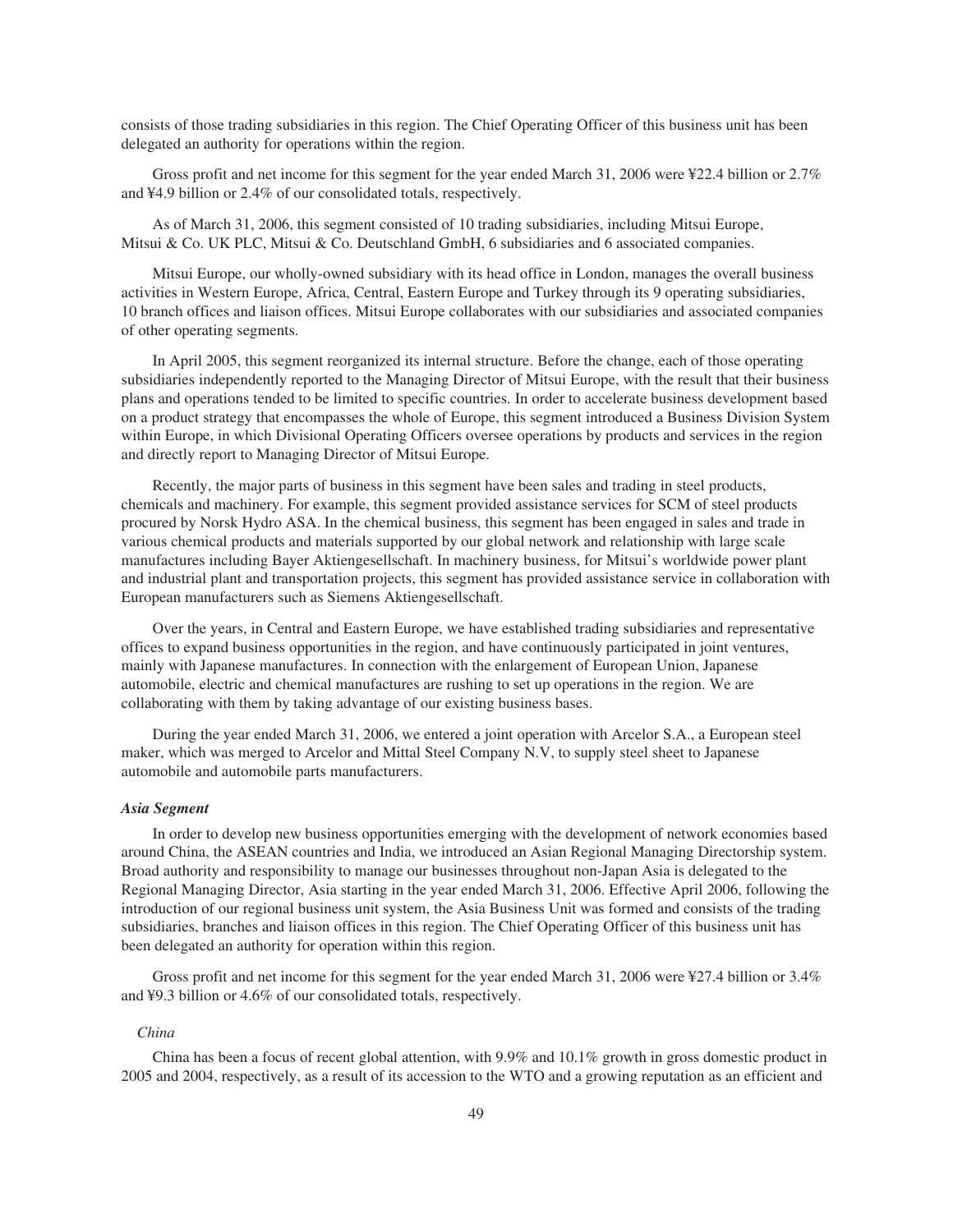cost effective manufacturer of goods. We have been increasing our operations in, and shifting management resources to, Greater China, which includes mainland China, Hong Kong and Taiwan, in order to expand and strengthen our business operations involving products such as automobiles, consumer products, IT, electronics, energy and metals, while reinforcing our transportation and logistics services.

Our presence in China is comprised of ten local subsidiaries, including Mitsui & Co., (China) Ltd., an investing company in Beijing and six subsidiaries in China's bonded areas including Mitsui & Co. (Shanghai) Ltd. as well as Mitsui & Co. (Hong Kong) Ltd. In addition, we have established representative offices in 13 cities in China as of March 2006.

In September 2005, Mitsui received approval from the Chinese Ministry of Commerce to establish three wholly owned trading companies, permitting us to conduct import and export and wholesale trade domestically within China, which would enable us to trade in a broader range of products, including valueadded services in finance and logistics. Thus, Mitsui & Co. (China) Trading Ltd. and Mitsui & Co. (Guangdong) Ltd. were established in 2005 and started operations.

Mitsui & Co., (China) Ltd. has made investments jointly with the business units of the Head Office in critical joint ventures in China. Among others, we place a high priority on establishment of logistic network within China. For example:

- In March 2003, we entered into a comprehensive strategic alliance with China Postal Logistics Co., Ltd. Through this alliance, we are in a position to utilize the facilities and distribution networks of China's postal service, the China State Post Bureau.
- Mitsui International Logistics and Trade (Suzhou) Co., Ltd., in which Mitsui & Co., (China) Ltd. has minority share, has the right to conduct import and export under our own name outside a bonded area.

### *ASEAN Region*

In the ASEAN region, overseas offices including the Singapore, Kuala Lumpur and Manila branches, trading subsidiaries including Mitsui & Co., (Thailand) Ltd., Mitsiam International Ltd. (Thailand), PT Mitsui Indonesia (Indonesia) and associated companies jointly collaborate with the Head Office and engage in various business activities involving, among other things, chemical and metal products and industrial type projects. Such industrial projects are referred to in the discussion of business activities of the Infrastructure Projects Business Unit above. With the Head Office, these branches and trading subsidiaries jointly establish various subsidiaries and participate in joint ventures formed with the third parties.

### *Southwest Asia*

Our operations in India were traditionally handled by branch offices in New Delhi, Calcutta, Madras and Bombay and were concentrated primarily in exporting commodities, such as iron ore, finished iron and steel products, textiles, and marine products, to Japan and other areas of the world. However, with the increasing deregulation of the Indian economy, in March 2003 we established Mitsui & Co., India Pvt. Ltd. Through Mitsui & Co., India Pvt. Ltd, we expect not only to engage in import and export-related transactions but also to pursue investment opportunities in domestic distribution channels.

#### *Other Overseas Areas Segment*

This segment includes all of our region-based subsidiaries, liaison offices and affiliated companies excluding those in our Americas, Europe and Asia Segments. The subsidiaries, liaison offices and associated companies in this segment are located primarily in Oceania, the Middle East, and CIS. The Overseas Areas Segment is engaged in business activities that are essentially similar to that of Mitsui. We conduct business activities in all industry sectors based on our specialized knowledge particular to that region.

Gross profit and net income for this segment for the year ended March 31, 2006 were ¥4.9 billion or 0.6% and ¥14.3 billion or 7.1% of consolidated totals, respectively.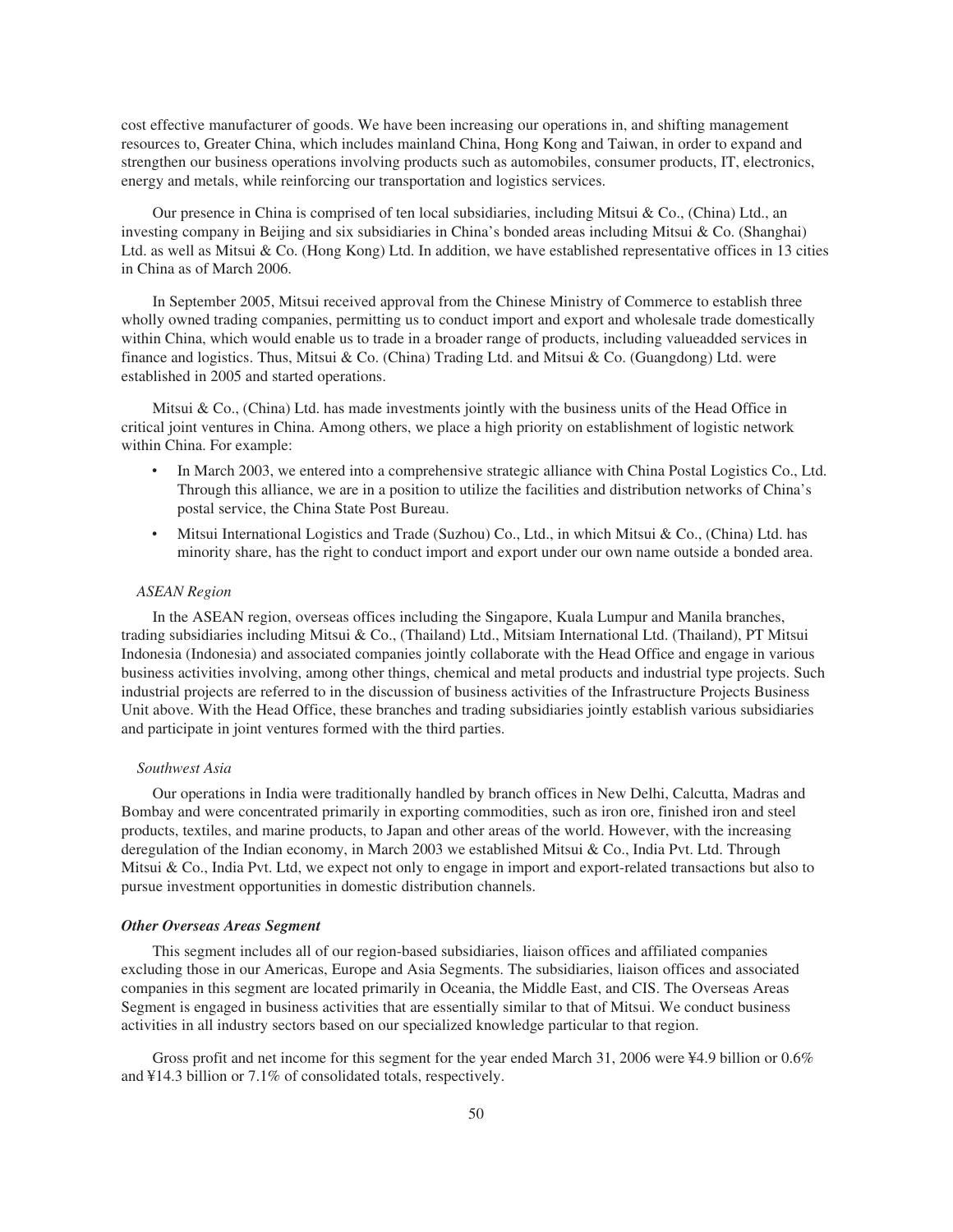## *Oceania*

In Australia, Mitsui & Co. (Australia) Ltd. is active in the development of minerals such as iron ore and coal, energy and agricultural exports in collaboration with corresponding operating segments, mainly in the Head Office. As described in the Iron & Steel Raw Materials and Non-Ferrous Metals Segment and the Energy Segment above, Australia is a critical geographic area in our corporate strategy. Mitsui & Co. (Australia) Ltd. participates in Mitsui Iron Ore Development Pty. Ltd. (Australia) and Mitsui Coal Holdings Pty. Ltd. (Australia) with equity shares of 20% and 30%, respectively.

## *The Middle East*

In the Middle East we have established trading subsidiaries Mitsui & Co., Middle East Ltd. (United Arab Emirates), Mitsui and Co.(Middle East) B.S.C.(c) (Bahrain), Mitsui and Co., Iran Ltd. (Iran) and Mitsui and Co. Kuwait W.L.L.(Kuwait). Mitsui & Co., Middle East Ltd. owns offices in United Arab Emirates, Qatar and Oman. Mitsui has 10 representative offices in the Middle East countries including Saudi Arabia. These trading subsidiaries and offices in the Middle East collalorate with the Head Office primarily in the field energy development and production and projects of petrochemical plants and power plants.

### *All Other Segment*

The operations of the All Other Segment include financing services, office services and other services to external customers, and/or to us, and associated companies.

Gross profit and net income for this segment for the year ended March 31, 2006 were ¥7.1 billion or 0.9% and ¥11.2 billion or 5.5% of our consolidated totals, respectively.

The All Other Segment has 11 subsidiaries and 1 associated company. The activities of major subsidiaries in this segment are as follows:

- Mitsui & Co. Financial Services Ltd. is engaged in financial services such as commercial loan and cash management services, mainly provided to domestic subsidiaries and associated companies.
- Mitsui & Co., Asia Investment Ltd. (Singapore) is engaged in-house financial services in the South East Asian region.

### *Principal Markets*

We are involved in the worldwide trading of various commodities. The following table provides a breakdown of our revenues by commodity type for the years ended March 31, 2006, 2005 and 2004.

|                                                                                         | In Billions of Yen |                              |            |  |  |
|-----------------------------------------------------------------------------------------|--------------------|------------------------------|------------|--|--|
|                                                                                         |                    | <b>Years Ended March 31,</b> |            |  |  |
|                                                                                         | 2006               | 2005                         | 2004       |  |  |
| Revenues <sup>(1)</sup>                                                                 |                    |                              |            |  |  |
| Distribution by Commodity:                                                              |                    |                              |            |  |  |
| Iron and Steel $\dots\dots\dots\dots\dots\dots\dots\dots\dots\dots\dots\dots\dots\dots$ | 523.7              | ¥<br>407.1                   | 312.9<br>¥ |  |  |
|                                                                                         | 102.1              | 161.4                        | 157.2      |  |  |
|                                                                                         | 368.0              | 264.9                        | 301.3      |  |  |
|                                                                                         | 164.9              | 144.7                        | 119.8      |  |  |
|                                                                                         | 886.7              | 729.1                        | 520.1      |  |  |
|                                                                                         | 1.360.5            | 1.035.1                      | 954.7      |  |  |
|                                                                                         | 424.6              | 473.6                        | 389.5      |  |  |
|                                                                                         | 42.4               | 43.0                         | 32.8       |  |  |
|                                                                                         | 78.8               | 96.1                         | 84.8       |  |  |
|                                                                                         | 163.8              | 139.6                        | 97.4       |  |  |
|                                                                                         | ¥4.115.5           | ¥3.494.6                     | 42.970.5   |  |  |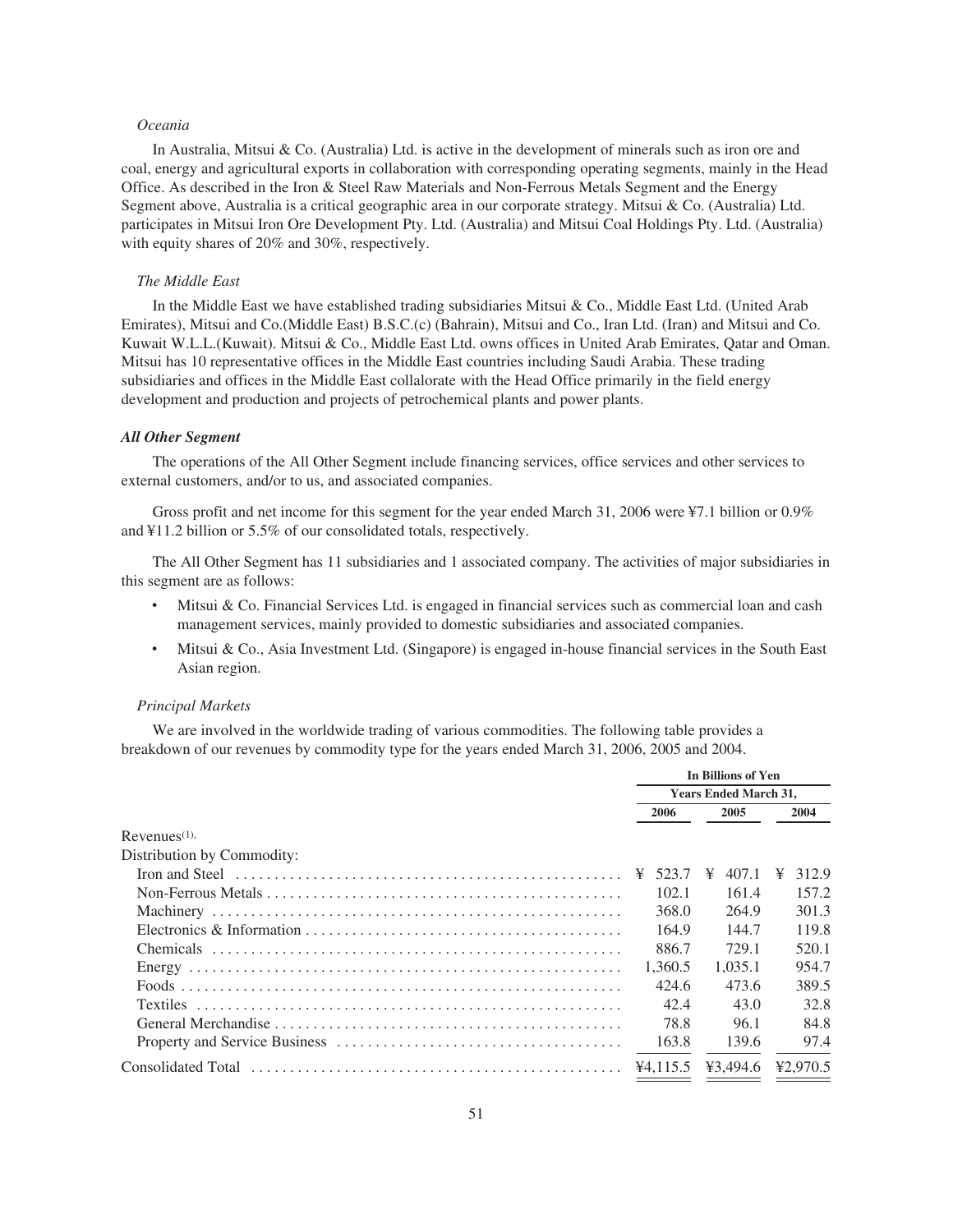## Notes:

(1) In accordance with SFAS No. 144, revenues from discontinued operations are eliminated from each product amount and "Consolidated Total." The figures for the years ended March 31, 2005 and 2004 have been reclassified to conform to the current year presentation.

The following table shows our total trading transactions in each of our major markets for the years ended March 31, 2006, 2005 and 2004.<sup>(1)(2)(3)</sup>

| In Billions of Yen |                              |         |  |  |
|--------------------|------------------------------|---------|--|--|
|                    | <b>Years Ended March 31,</b> |         |  |  |
| 2006               | 2005                         | 2004    |  |  |
|                    |                              |         |  |  |
| 1.265.0            | 1.090.9                      | 831.3   |  |  |
| 174.6              | 200.4                        | 159.7   |  |  |
| 709.3              | 607.9                        | 421.1   |  |  |
| 4.182.2            | 3.965.3                      | 3.681.9 |  |  |
|                    |                              |         |  |  |
|                    |                              |         |  |  |

Notes:

- (1) Total trading transactions is a voluntary disclosure and represents the gross transaction volume or the nominal aggregate value of the sales contracts in which we act as principal and transactions in which we serve as agent. Total trading transactions is not meant to represent sales or revenues in accordance with U.S. GAAP. Total trading transactions should not be construed as equivalent to, or a substitute or proxy for, revenues, or as an indicator of our operating performance, liquidity or cash flows generated by operating, investing or financing activities. A substantial part of total trading transactions represents transactions in which title to and payment for the goods pass through us without physical acquisition and delivery through our inventories. We have included the information concerning total trading transactions because it is used by similar Japanese trading companies as an industry benchmark, and we believe it is a useful supplement to results of operations data as a measure of our performance compared to other similar Japanese trading companies. Total trading transactions is included in the measure of segment profit and loss reviewed by the chief operating decision maker. See Notes 2, "BASIS OF FINANCIAL STATEMENTS AND SUMMARY OF SIGNIFICANT ACCOUNTING POLICIES" and 17, "SEGMENT INFORMATION" accompanying the consolidated financial statements for further discussion.
- (2) Total trading transactions are attributed to countries based on the location of customers.
- (3) In accordance with SFAS No. 144, total trading transactions to external customers from discontinued operations are eliminated from each geographic area amount and "Consolidated Total." The figures for the years ended March 31, 2005 and 2004 have been reclassified to conform to the current year presentation.

### **C. Organizational Structure.**

We are a global general trading company and we conduct our business with our subisidiaries and associated companies. As of March 31, 2006, we had 376 subsidiaries and 206 associated companies that are accounted for by the equity method.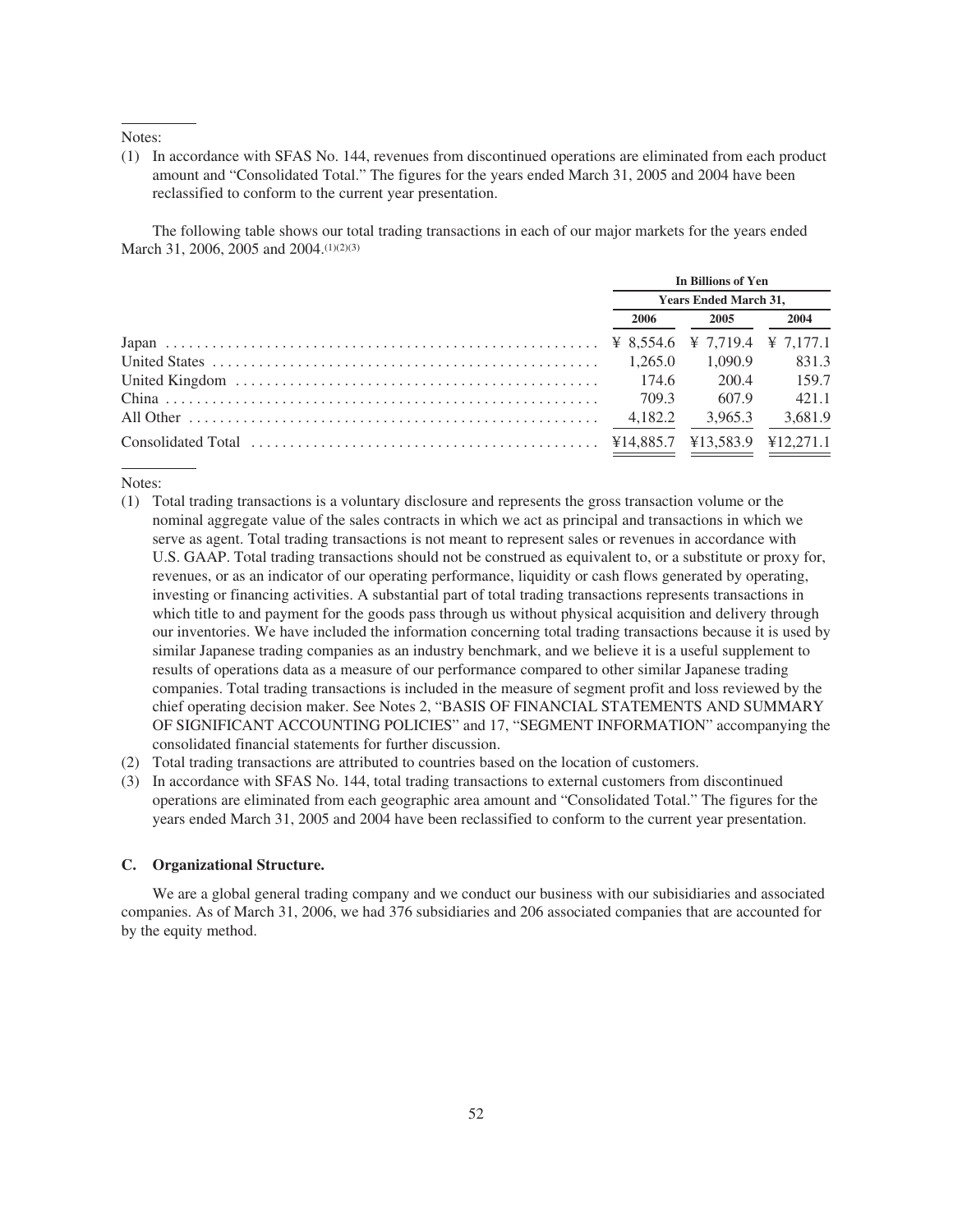| <b>Operating Segment</b>                      | Company                                                | Country of<br>Incorporation | <b>Principal Business</b>                                                       | <b>Ownership Voting</b><br><b>Interest</b><br>(%) | Power<br>$( \% )$ |
|-----------------------------------------------|--------------------------------------------------------|-----------------------------|---------------------------------------------------------------------------------|---------------------------------------------------|-------------------|
| Iron & Steel Products                         | Mitsui Bussan Construction Materials Co.,<br>Ltd.      | Japan                       | Sales of construction<br>materials and semi-<br>assembled steel products        | 100.0                                             |                   |
|                                               | SINTSUDA CORPORATION(1)<br>Regency Steel Asia Pte Ltd. | Japan<br>Singapore          | Wholesale of steel products<br>Wholesale and retail of steel<br>products        | 100.0<br>85.0                                     |                   |
|                                               | Seikei Steel Tube Corp.                                | Japan                       | Manufacture and sales of<br>steel tube                                          | 70.0                                              |                   |
| Iron & Steel Raw<br>Materials and             | Mitsui Iron Ore Development Pty. Ltd.                  | Australia                   | Mining and sales of<br>Australian iron ore                                      | 100.0                                             |                   |
| Non-Ferrous Metals                            | Sesa Goa Limited                                       | India                       | Mining and sales of Indian<br>iron ore and processing and<br>sales of coke      | 51.0                                              |                   |
|                                               | Mitsui Itochu Iron Pty. Ltd.                           | Australia                   | Mining and sales of<br>Australian iron ore                                      | 70.0                                              |                   |
|                                               | Mitsui Coal Holdings Pty. Ltd.                         | Australia                   | <b>Investments in Australian</b><br>coal business                               | 100.0                                             |                   |
|                                               | Japan Collahuasi Resources B.V.                        | <b>Netherlands</b>          | Investments in a copper<br>mine in Chile                                        | 61.9                                              |                   |
|                                               | Raw Materials Development Co., Ltd.                    | <b>United States</b>        | Investments in ferrous raw<br>materials business                                | 100.0                                             |                   |
|                                               | Mitsui Bussan Raw Materials Development<br>Corp.       | Japan                       | Wholesale of ferrous and<br>non-ferrous scrap and<br>ferroalloys                | 100.0                                             |                   |
|                                               | Mitalco Inc.                                           | <b>United States</b>        | Aluminum smelting                                                               | 100.0                                             |                   |
|                                               | Mitsui & Co. Metals Ltd.                               | Japan                       | Marketing of copper and<br>aluminum metals                                      | 100.0                                             |                   |
| Machinery &<br><b>Infrastructure Projects</b> | MBK Project Holdings Ltd.                              | Japan                       | Investments in<br>manufacturers of plant-<br>related materials and<br>equipment | 100.0                                             |                   |
|                                               | Mitsui Rail Capital Holdings, Inc.                     | <b>United States</b>        | Freightcar leasing and<br>management in North<br>America                        | 100.0                                             |                   |
|                                               | Mitsui Bussan Plant & Project Corp.                    | Japan                       | Sales of chemical plants and<br>heavy machinery equipment                       | 100.0                                             |                   |
|                                               | Mitsui Power Ventures Limited                          | United Kingdom              | Investments in power<br>generation business                                     | 100.0                                             |                   |
|                                               | Mitsui Rail Capital Europe B.V.                        | Netherlands                 | Freightcar leasing and<br>management in Europe                                  | 100.0                                             |                   |
|                                               | Clio Marine Inc.                                       | Liberia                     | Shipping business                                                               | 100.0                                             |                   |
|                                               | Toyota Chile S.A.                                      | Chile                       | Import and sales of<br>automobiles and auto parts<br>in Chile                   | 100.0                                             |                   |
|                                               | P.T. Bussan Auto Finance                               | Indonesia                   | Motorcycle retail finance                                                       | 90.0                                              |                   |
|                                               | Mitsui Automotive Europe B.V.                          | Netherlands                 | Investments in automotive-<br>related companies and<br>trading of automobiles   | 100.0                                             |                   |
|                                               | Lepta Shipping Co., Ltd.                               | Liberia                     | Shipping business                                                               | 100.0                                             |                   |
|                                               | Mitsui Bussan Aerospace Co., Ltd.                      | Japan                       | Sales of helicopters and<br>defence related systems                             | 100.0                                             |                   |
|                                               | Tombo Aviation Inc.                                    | <b>United States</b>        | Purchase, sales and leasing<br>of aircraft                                      | 100.0                                             |                   |
|                                               | CM Pacific Maritime Corporation                        | Liberia                     | Shipping business                                                               | 100.0                                             |                   |
|                                               | MMK CO., LTD.                                          | Japan                       | Sales of machine tools and<br>injection molding machine                         | 100.0                                             |                   |

The table below provides information on our significant subsidiaries as of March 31, 2006. We have supplementarily provided voting power where it differs from ownership interest.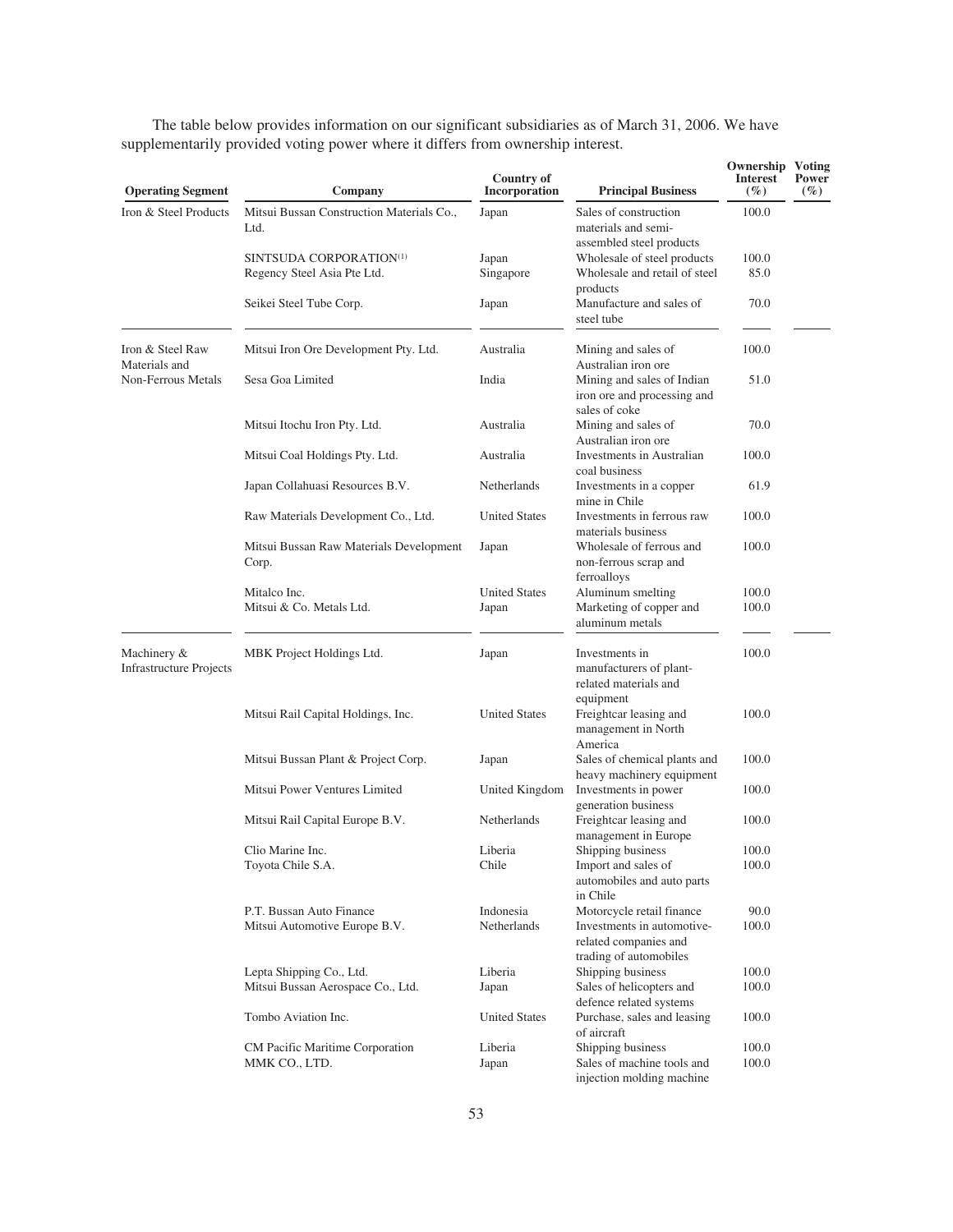| <b>Operating Segment</b> | Company                                        | <b>Country of</b><br>Incorporation | <b>Principal Business</b>                                                                            | <b>Ownership Voting</b><br><b>Interest</b><br>$(\%)$ | Power<br>$( \% )$ |
|--------------------------|------------------------------------------------|------------------------------------|------------------------------------------------------------------------------------------------------|------------------------------------------------------|-------------------|
|                          | Tombo Capital Corporation                      | Japan                              | Purchase, sales and leasing<br>of aircraft                                                           | 100.0                                                |                   |
| Chemical                 | P.T. Kaltim Pasifik Amoniak                    | Indonesia                          | Production and sales of<br>anhydrous ammonia                                                         | 55.0                                                 |                   |
|                          | Novus International, Inc.                      | <b>United States</b>               | Manufacturing and sales of                                                                           | 65.0                                                 |                   |
|                          | Fertilizantes Mitsui S.A. Industria e Comercio | <b>Brazil</b>                      | feed additives<br>Production and sales of<br>fertilizers                                             | 100.0                                                |                   |
|                          | Nikken Fine Chemicals Co., Ltd.                | Japan                              | Production and sales of<br>sorbitol and related organic<br>chemical products                         | 100.0                                                |                   |
|                          | MITSUI BUSSAN SOLVENT & COATING<br>CO., LTD.   | Japan                              | Sales and trading of solvents<br>and coating materials                                               | 100.0                                                |                   |
|                          | Japan-Arabia Methanol Company Ltd.             | Japan                              | Investments in methanol<br>producing business in Saudi                                               | 55.0                                                 |                   |
|                          | Mitsui Bussan Agro Business Co., Ltd.          | Japan                              | Arabia and sales of products<br>Development and sales of<br>fertilizers and agricultural<br>products | 100.0                                                |                   |
|                          | Daito Chemical Co., Ltd.                       | Japan                              | Production and sales of<br>industrial chemicals                                                      | 70.0                                                 |                   |
|                          | Mitsui Bussan Plastics Co., Ltd.               | Japan                              | Wholesale of plastic raw<br>materials and products                                                   | 100.0                                                |                   |
|                          | Nippon Trading Co., Ltd.                       | Japan                              | Sales of plastics and<br>chemicals                                                                   | 53.9                                                 | 54.4              |
|                          | Mitsui Electronics Asia Pte. Ltd.              | Singapore                          | Service in the process of<br>grinding of liquid crystal                                              | 100.0                                                |                   |
|                          | Bussan Nanotech Research Institute Inc.        | Japan                              | display parts<br>Research and development<br>of nano-products                                        | 100.0                                                |                   |
| Energy                   | Mitsui E&P Australia Pty Limited               | Australia                          | Exploration, development<br>and production of oil and                                                | 100.0                                                |                   |
|                          | Mittwell Energy Resources Pty., Ltd.           | Australia                          | natural gas<br>Sales of crude oil and<br>condensate, development of                                  | 100.0                                                |                   |
|                          | Mitsui E&P Middle East B.V.                    | Netherlands                        | Casino gas field in Australia<br>Exploration, development<br>and production of oil and               | 79.1                                                 | 60.0              |
|                          | Wandoo Petroleum Pty Ltd                       | Australia                          | natural gas in Oman<br>Exploration, development<br>and production of oil and<br>natural gas          | 70.9                                                 | 100.0             |
|                          | Mitsui Gas Development Oatar B.V.              | Netherlands                        | Development and<br>production of natural gas<br>and condensate                                       | 100.0                                                |                   |
|                          | Mitsui LNG Nederland B.V.                      | Netherlands                        | Investments in Oatar LNG<br>project                                                                  | 100.0                                                |                   |
|                          | Mitsui & Co. (E&P) B.V.                        | Netherlands                        | Exploration, production and<br>investments in oil and<br>natural gas                                 | 100.0                                                |                   |
|                          | <b>Endeavour Resources Limited</b>             | United Kingdom                     | Investments in Japan<br>Australia LNG (MIMI) Pty.<br>Ltd.                                            | 100.0                                                |                   |
|                          | Mitsui Sakhalin Holdings B.V.                  | Netherlands                        | Investments in Sakhalin<br><b>Energy Investment</b><br>Company Ltd.                                  | 100.0                                                |                   |
|                          | Mitsui E&P New Zealand Limited                 | New Zealand                        | Exploration, production and<br>investments in oil and<br>natural gas                                 | 100.0                                                |                   |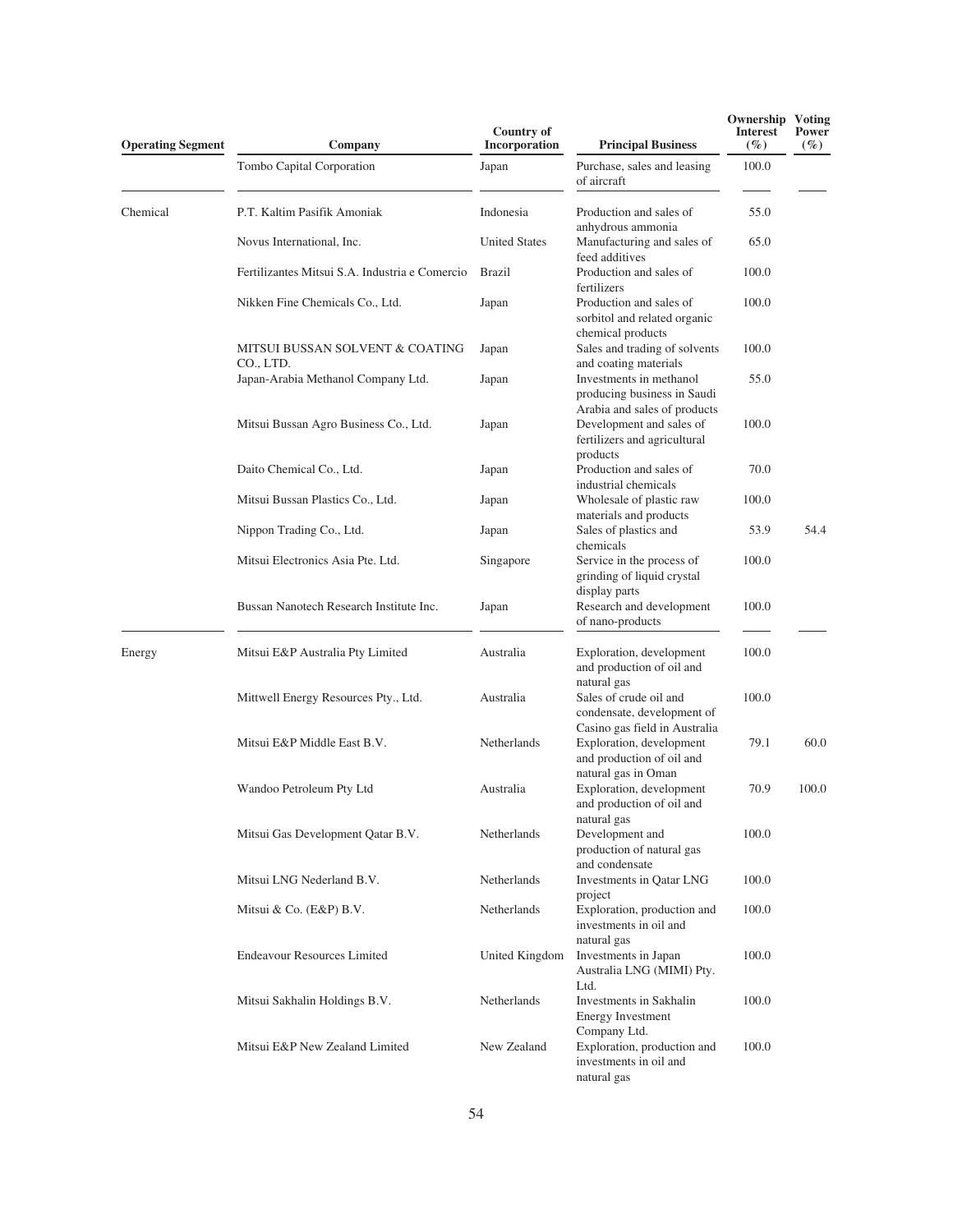| <b>Operating Segment</b>                           | Company                                                          | <b>Country of</b><br>Incorporation | <b>Principal Business</b>                                                           | Ownership<br>Interest<br>$(\%)$ | <b>Voting</b><br>Power<br>$(\%)$ |
|----------------------------------------------------|------------------------------------------------------------------|------------------------------------|-------------------------------------------------------------------------------------|---------------------------------|----------------------------------|
|                                                    | Mitsui Oil (Asia) Pte. Ltd.                                      | Singapore                          | Physical and future trading<br>of crude oil and petroleum                           | 100.0                           |                                  |
|                                                    | Mitsui Oil Co., Ltd.                                             | Japan                              | products<br>Sales of petroleum products<br>in Japan                                 | 89.9                            |                                  |
|                                                    | Mitsui Liquefied Gas Co., Ltd.                                   | Japan                              | Sales of liquefied petroleum<br>gas in Japan                                        | 89.9                            |                                  |
|                                                    | Kokusai Oil & Chemical Co., Ltd.                                 | Japan                              | Sales of petroleum products<br>in Japan                                             | 100.0                           |                                  |
| Foods & Retail                                     | Mitsui Norin Co., Ltd.                                           | Japan                              | Manufacture and sales of<br>food products                                           | 51.9                            | 87.6                             |
|                                                    | MITSUI FOODS CO., LTD.                                           | Japan                              | Wholesale of foods and<br>beverages                                                 | 99.9                            |                                  |
|                                                    | WILSEY FOODS, INC.                                               | <b>United States</b>               | Investments in processed oil<br>food company                                        | 90.0                            |                                  |
|                                                    | DAI-ICHI BROILER CO., LTD.                                       | Japan                              | Production, processing and<br>sales of broilers                                     | 72.3                            |                                  |
|                                                    | VENDOR SERVICE CO., LTD.                                         | Japan                              | Procurement and demand<br>chain planning and<br>management of food<br>materials     | 100.0                           |                                  |
|                                                    | Hokushuren Company Limited                                       | Japan                              | Wholesale of liquor and<br>foods                                                    | 70.5                            | 72.9                             |
|                                                    | Retail System Service Co., Ltd.                                  | Japan                              | Sales of sundries and<br>foodstuff to retailers                                     | 100.0                           |                                  |
| Lifestyle, Consumer<br>Service and                 | Mitsui Bussan Inter-Fashion Ltd.                                 | Japan                              | Planning and management<br>of production and<br>distribution of apparel             | 100.0                           |                                  |
| Information,<br>Electronics &<br>Telecommunication | Bussan Real Estate Development Co., Ltd.                         | Japan                              | Real estate sales, leasing<br>and management                                        | 100.0                           |                                  |
|                                                    | MBK Real Estate Ltd.                                             | <b>United States</b>               | Real estate-related business                                                        | 100.0                           |                                  |
|                                                    | Mitsui Bussan House-Techno, Inc.                                 | Japan                              | Housing business                                                                    | 100.0                           |                                  |
|                                                    | CABLENET SAITAMA CO., LTD.                                       | Japan                              | Cable TV business in urban<br>area                                                  | 50.8                            |                                  |
|                                                    | Kids Station Inc.                                                | Japan                              | Broadcasting of TV<br>programs for children                                         | 67.0                            |                                  |
|                                                    | Telepark Corp.                                                   | Japan                              | Sales of mobile phones and<br>related telecommunication<br>services                 | 61.9                            |                                  |
|                                                    | Nextcom K.K.                                                     | Japan                              | Network integration focused<br>on multi-vendor and in-<br>house developed solutions | 49.0                            |                                  |
|                                                    | Mitsui Knowledge Industry Co., Ltd.                              | Japan                              | Planning, development,<br>maintenance and operation<br>of computer systems          | 67.4                            |                                  |
|                                                    | TOYO Officemation, Inc.                                          | Japan                              | Design, operation and<br>maintenance of information                                 | 100.0                           |                                  |
|                                                    | Mitsui Electronics Inc. <sup>(2)</sup>                           | Japan                              | systems<br>Investments in<br>semiconductor device sales<br>companies                | 100.0                           |                                  |
| Logistics &<br><b>Financial Markets</b>            | Mitsui & Co. Energy Risk Management Ltd.                         | United Kingdom                     | Trading of energy<br>derivatives                                                    | 100.0                           |                                  |
|                                                    | Mitsui & Co. Precious Metals, Inc.<br>Mitsui Bussan Futures Ltd. | <b>United States</b><br>Japan      | Trading of precious metals<br>Future commission<br>merchant                         | 100.0<br>100.0                  |                                  |
|                                                    | Mitsui Bussan Precious Metals (Hong Kong)<br>Limited             | Hong Kong,<br>China                | Trading of precious metals                                                          | 100.0                           |                                  |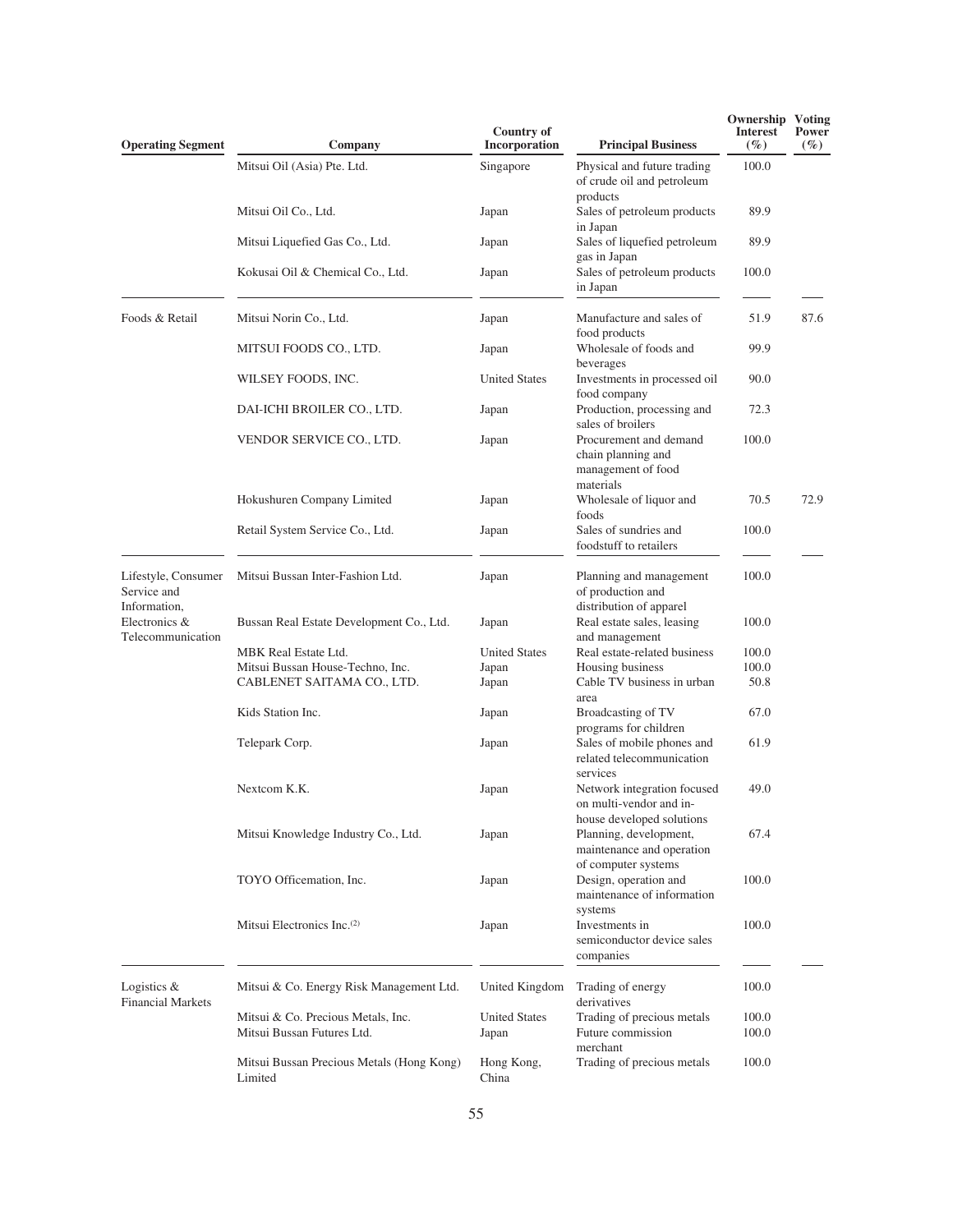| <b>Operating Segment</b> | Company                                                           | <b>Country of</b><br>Incorporation | <b>Principal Business</b>                                              | <b>Ownership Voting</b><br><b>Interest</b><br>$(\%)$ | Power<br>$( \% )$ |
|--------------------------|-------------------------------------------------------------------|------------------------------------|------------------------------------------------------------------------|------------------------------------------------------|-------------------|
|                          | Bussan Capital Corp.                                              | Japan                              | Securities investment,<br>commercial finance and<br>related activities | 100.0                                                |                   |
|                          | Nitto Logistics Co., Ltd.                                         | Japan                              | Warehousing, customs<br>broking and real estate<br>leasing             | 100.0                                                |                   |
|                          | Mitsuibussan Insurance and Consulting Co.,<br>Ltd.                | Japan                              | Property and casualty<br>insurance consignment and<br>agency services  | 100.0                                                |                   |
|                          | Tri-Net (Japan) Inc.                                              | Japan                              | International integrated<br>transportation services                    | 100.0                                                |                   |
|                          | Tri-Net Logistics (Asia) Pte. Ltd.                                | Singapore                          | International integrated<br>transportation services                    | 100.0                                                |                   |
|                          | TOSHIN SOKO KAISHA, LTD.                                          | Japan                              | Warehousing and customs<br>broking                                     | 100.0                                                |                   |
|                          | KYOGI WAREHOUSE CO., LTD.                                         | Japan                              | Warehousing, transportation<br>and real estate                         | 99.0                                                 |                   |
| Americas                 | Mitsui & Co. (U.S.A.), Inc.                                       | <b>United States</b>               | Trading                                                                | 100.0                                                |                   |
|                          | Mitsui & Co. (Canada) Ltd.                                        | Canada                             | Trading                                                                | 100.0                                                |                   |
|                          | Mitsui Brasileira Importacao e Exportacao<br>S.A.                 | Brazil                             | Trading                                                                | 100.0                                                |                   |
|                          | Mitsui Steel Holdings, Inc.(3)                                    | <b>United States</b>               | Investments in steel-related<br>businesses                             | 100.0                                                |                   |
|                          | Westport Petroleum, Inc.                                          | <b>United States</b>               | International trading of<br>petroleum products and<br>crude oil        | 100.0                                                |                   |
|                          | Champions Pipe & Supply, Inc.                                     | <b>United States</b>               | Sales of steel pipes                                                   | 94.0                                                 |                   |
|                          | Portac, Inc.                                                      | <b>United States</b>               | Manufacture of lumber and<br>lumber products                           | 100.0                                                |                   |
|                          | Mitsui Steel, Inc.                                                | <b>United States</b>               | Wholesale and SCM<br>services for steel products                       | 100.0                                                |                   |
|                          | CornerStone Research & Development, Inc.                          | <b>United States</b>               | Processing and packaging of<br>healthcare foods and<br>supplements     | 100.0                                                |                   |
|                          | Channel Terminal Corp.                                            | <b>United States</b>               | Investments in tank leasing<br>business                                | 100.0                                                |                   |
| Europe                   | Mitsui & Co. Europe PLC                                           | United Kingdom                     | Management of business in<br>Europe and Africa                         | 100.0                                                |                   |
|                          | Mitsui & Co. UK PLC                                               | United Kingdom                     | Trading                                                                | 100.0                                                |                   |
|                          | Mitsui & Co. Financial Services (Europe)<br>$B.V.$ <sup>(4)</sup> | Netherlands                        | Financial services                                                     | 100.0                                                |                   |
|                          | Mitsui & Co. Deutschland GmbH                                     | Germany                            | Trading                                                                | 100.0                                                |                   |
|                          | Mitsui & Co. Benelux S.A./N.V.                                    | Belgium                            | Trading                                                                | 100.0                                                |                   |
|                          | Mitsui & Co. France S.A.S.                                        | France                             | Trading                                                                | 100.0                                                |                   |
|                          | Mitsui & Co. Italia S.p.A.                                        | Italy                              | Trading                                                                | 100.0                                                |                   |
| Asia                     | Mitsui & Co. (Hong Kong) Ltd.                                     | Hong Kong,<br>China                | Trading                                                                | 100.0                                                |                   |
|                          | Mitsui & Co. (China) Ltd.                                         | China                              | Management of business in<br>China                                     | 100.0                                                |                   |
|                          | Mitsui & Co. (China) Trading Ltd.                                 | China                              | Trading                                                                | 100.0                                                |                   |
|                          | Mitsui & Co. (Shanghai) Ltd.                                      | China                              | Trading                                                                | 100.0                                                |                   |
|                          | Mitsui & Co. (Taiwan) Ltd.                                        | Taiwan                             | Trading                                                                | 100.0                                                |                   |
|                          | Mitsui & Co. (Thailand) Ltd.                                      | Thailand                           | Trading                                                                | 100.0                                                |                   |
|                          | Mitsiam International Ltd.                                        | Thailand                           | Trading                                                                | 51.2                                                 | 55.0              |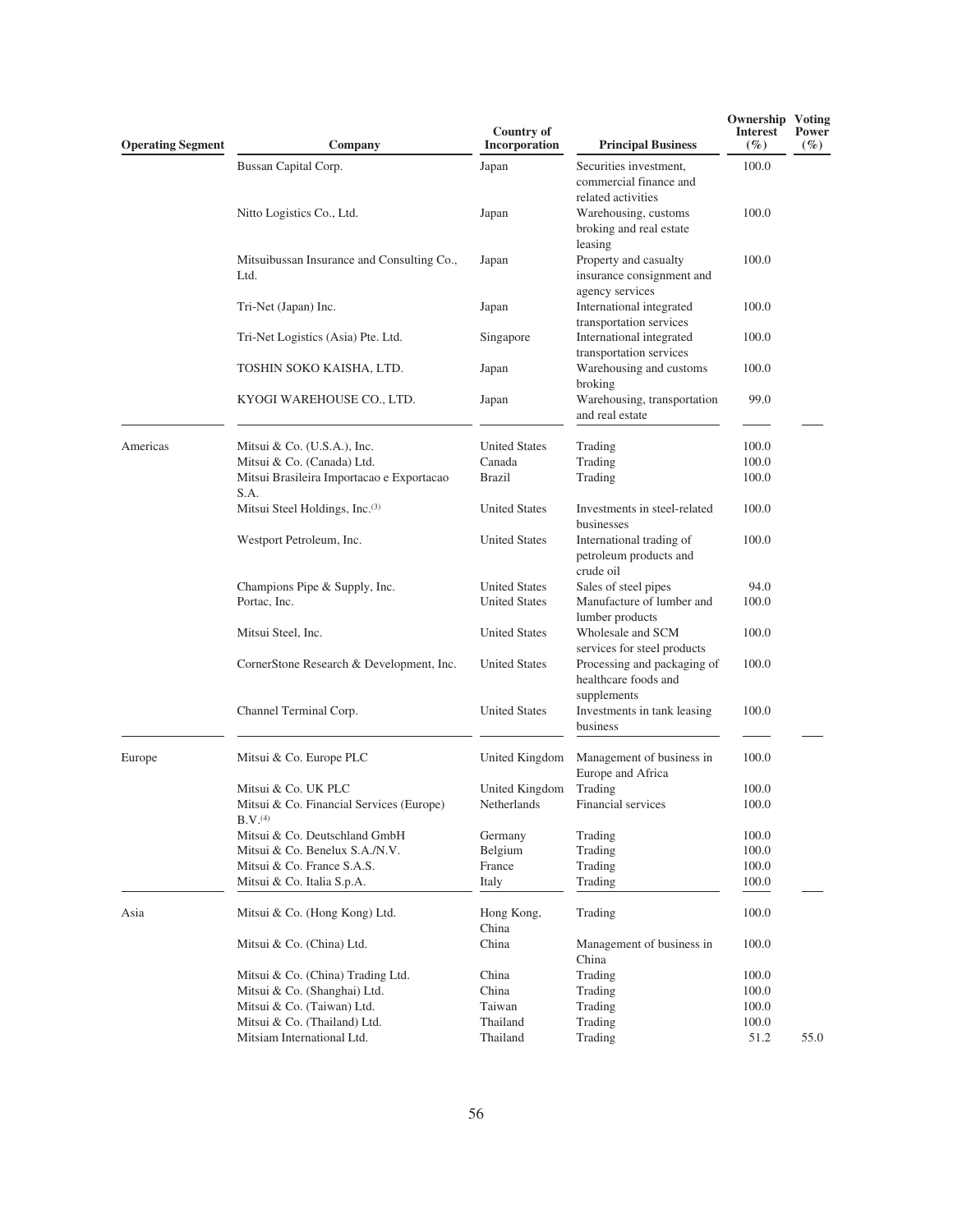| <b>Operating Segment</b> | Company                                                                                                  | Country of<br>Incorporation | <b>Principal Business</b>                | Ownership<br><b>Interest</b><br>$(\%)$ | Voting<br>Power<br>$(\%)$ |
|--------------------------|----------------------------------------------------------------------------------------------------------|-----------------------------|------------------------------------------|----------------------------------------|---------------------------|
| Other Overseas<br>Areas  | Mitsui & Co. (Australia) Ltd.                                                                            | Australia                   | Trading                                  | 100.0                                  |                           |
|                          | Mitsui & Co., Middle East Ltd.                                                                           | United Arab<br>Emirates     | Trading                                  | 100.0                                  |                           |
| All Other                | Mitsui & Co. Financial Services Ltd. $(5)$<br>Mitsui & Co. Financial Services (Asia) Ltd. <sup>(6)</sup> | Japan<br>Singapore          | Financial services<br>Financial services | 100.0<br>100.0                         |                           |

(1) Changed its corporate name from Tsuda Corporation in April 2005

(2) Changed its corporate name from Xion Electronics Inc. in October 2005

(3) Changed its corporate name from Mitsui Steel Development Co., Inc. in December 2005

(4) Changed its corporate name from Mitsui & Co. International (Europe) B.V. in August 2006

(5) Changed its corporate name from Bussan Credit Co., Ltd. in April 2005

(6) Changed its corporate name from Mitsui & Co., Asia Investment Ltd. in July 2006

# **D. Property, Plant and Equipment.**

The following table provides a list of our principal property, plant and equipment as of March 31, 2006.

## **(Sft: Square feet, MT: Metric Ton)**

| <b>Property, Plant and Equipment Description (Holder)</b><br>or Lessee Other than Mitsui)                                                                              | Location  | <b>Size or Annual</b><br><b>Production</b><br>Capacity |     | Use of property                          |  |
|------------------------------------------------------------------------------------------------------------------------------------------------------------------------|-----------|--------------------------------------------------------|-----|------------------------------------------|--|
| In Japan:                                                                                                                                                              |           |                                                        |     |                                          |  |
| Mitsuibussan Building                                                                                                                                                  | Tokyo     | 1,321,572                                              | Sft | Office use (Corporate Headquarters)      |  |
| Osaka Mitsuibussan Building                                                                                                                                            | Osaka     | 450,306                                                | Sft | Office use                               |  |
| Nagoya Mitsuibussan Building                                                                                                                                           | Nagoya    | 152,067                                                | Sft | Office use                               |  |
| Hibiya Central Building                                                                                                                                                | Tokyo     | 509,841                                                | Sft | Office building for lease                |  |
| Bussan Building Annex                                                                                                                                                  | Tokyo     | 210,705                                                | Sft | Office building for lease                |  |
| Company Housing & Dormitory                                                                                                                                            | Chiba     | 130,010                                                | Sft | Employees' residential facility          |  |
| Human Resource Development Center                                                                                                                                      | Shizuoka  | 83,863                                                 | Sft | Training facility                        |  |
| Land and equipment (Sintsuda Corporation) $\dots$                                                                                                                      | Yokohama  | 197,324                                                | Sft | Coil center                              |  |
| Land and equipment (Mitsui Liquefied Gas Co.,                                                                                                                          | Ishikawa  | 852,072                                                | Sft | Liquefied petroleum gas terminal         |  |
| Land (MITSUI FOODS CO., LTD.) $\ldots \ldots$                                                                                                                          | Saitama   | 71,171                                                 | Sft | Distribution center                      |  |
| Land and equipment (DAI-ICHI BROILER CO.,                                                                                                                              | Aomori    | 46,102                                                 | Sft | Broiler processing factory               |  |
| Land and equipment (Mitsui Norin Co., Ltd.)                                                                                                                            | Yamanashi | 339,871                                                | Sft | Tea leaf processing factory              |  |
| Land (Hokushuren Company Limited) $\dots\dots\dots$                                                                                                                    | Sapporo   | 286,751                                                | Sft | Distribution center                      |  |
| Wakamatsu Building & Shinsuna Bayside<br>Building (Bussan Real Estate Development<br>$Co, Ltd.) \ldots \ldots \ldots \ldots \ldots \ldots \ldots \ldots \ldots \ldots$ | Tokyo     | 172,406                                                | Sft | Office building for lease                |  |
| Land (KYOGI WAREHOUSE CO., LTD.)                                                                                                                                       | Tokyo     | 649,753                                                | Sft | Logistics center                         |  |
| Sun East Shinonome Building & Sun East<br>Tatsumi Building (Nitto Logistics Co., Ltd.)                                                                                 | Tokyo     | 129,221                                                | Sft | Office use and office building for lease |  |
| Tojin Building (TOSHIN SOKO KAISHA,                                                                                                                                    | Tokyo     | 26,759                                                 | Sft | Office use and office building for lease |  |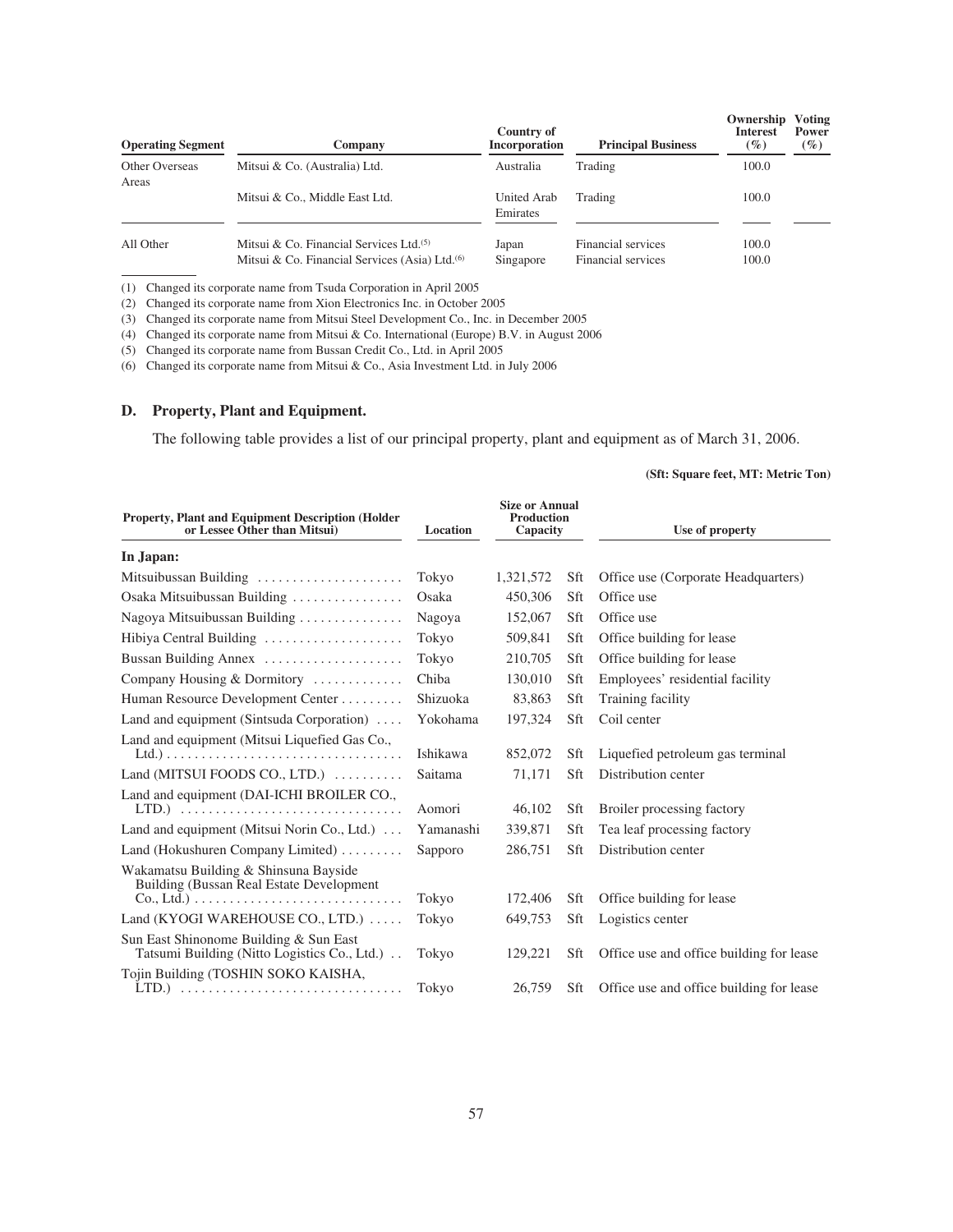### **(Sft: Square feet, MT: Metric Ton)**

| <b>Property, Plant and Equipment Description (Holder)</b><br>or Lessee Other than Mitsui)                                      | Location             | <b>Size or Annual</b><br><b>Production</b><br>Capacity |     | Use of property                 |
|--------------------------------------------------------------------------------------------------------------------------------|----------------------|--------------------------------------------------------|-----|---------------------------------|
| Overseas:                                                                                                                      |                      |                                                        |     |                                 |
| Office space (Mitsui & Co. (U.S.A.), Inc.) $\dots$ .                                                                           | <b>United States</b> | 180,507                                                | Sft | Office space leased from others |
| Office building (Mitsui & Co. UK PLC) $\dots$                                                                                  | United Kingdom       | 64,369                                                 | Sft | Office use                      |
| Equipment (Mitsui Coal Holdings Pty. Ltd.) $\dots$                                                                             | Australia $(1)$      | 5,904,000                                              | Mt  | Mining equipment for coal       |
| Equipment (Mitsui Iron Ore Development Pty.                                                                                    | Australia $(1)$      | 21,674,000                                             | Mt  | Mining equipment for iron ore.  |
| Equipment (Mitsui-Itochu Iron Pty. Ltd.)                                                                                       | Australia $(1)$      | 2,521,000                                              | Mt  | Mining equipment for iron ore.  |
| Equipment (Sesa Goa Limited) $\dots\dots\dots\dots$                                                                            | India                | 2,844,000                                              | Mt  | Mining equipment for iron ore.  |
| Land and plants (P.T. Kaltim Pasifik<br>Amoniak)                                                                               | Indonesia            | 579,397                                                | Sft | Ammonia manufacturing plant     |
| Land and plants (Novus International, Inc.) $\dots$                                                                            | <b>United States</b> | 658,187                                                | Sft | Methionine production facility  |
| Office building (MBK Real Estate Europe)<br>$Limited) \dots \dots \dots \dots \dots \dots \dots \dots \dots \dots \dots \dots$ | United Kingdom       | 188,254                                                | Sft | Office building for lease       |
| Senior service apartment (MBK Real Estate,                                                                                     | <b>United States</b> | 146,628                                                | Sft | Leasing asset                   |
| Chemical tank yard (Mitsui & Co. (U.S.A.),<br>$Inc.) \n \n \n \n \n \n \n \n \n$                                               | <b>United States</b> | 11.495.355                                             | Sft | Chemical tank                   |

(1) Information on our mining activities related to Mitsui Coal Holdings Pty. Ltd., Mitsui Iron Ore Development Pty. Ltd., and Mitsui-Itochu Iron Pty. Ltd. that are located in Australia and Sesa God Limited that is located in India is shown in "Iron & Steel Raw Materials and Non-Ferrous Metals Business Unit" of "B. Business Overview" in this Item and "Mining Activities" below.

In addition to the above, our major assets leased to others as of March 31, 2006 were as below:

- ‰ Clio Marine Inc. (Liberia), Lepta Shipping Co., Ltd. (Liberia) and LPG Transport Service Ltd. (Bermuda) own ocean vessels leased to foreign and domestic shipping companies whose combined book value amounting to ¥33 billion;
- ‰ Mitsui Rail Capital Holdings Inc. (United States) and Mitsui Rail Capital Europe B.V. (Netherlands) own rolling stock mainly leased to railway companies in the United States and European countries amounting to ¥36 billion as book value; and
- Tombo Aviation Inc. (United States) owns aircraft leased to foreign and domestic airline companies amounting to ¥4 billion as book value.

For information on oil and gas producing activities, see "Supplementary Information on Oil and Gas Producing Activities (Unaudited)" to the consolidated financial statements included elsewhere in this annual report.

A portion of the land, buildings and equipment owned by us is subject to mortgages or other liens. As of March 31, 2006, the aggregate amount of such mortgages or other liens was ¥67 billion. We know of no material defect in our title to neither of any of the properties nor of any material adverse claim with respect to them, either pending or contemplated.

We consider our offices and other facilities to be well maintained and believe that our plant capacity is adequate for our current requirements. For the information on plans to construct, expand or improve facilities, in particular those related to mineral resource projects and oil and gas projects, see relevant descriptions in "Item 4.A. History and Development of the Company—Capital Expenditures," "Iron & Steel Raw Materials and Non-Ferrous Metals Segment" and "Energy Segment" of "Item 4.B. Business Overview" and "Mining Activities" below in this section.

We do not believe there are any material environmental issues that would affect the utilization of our assets.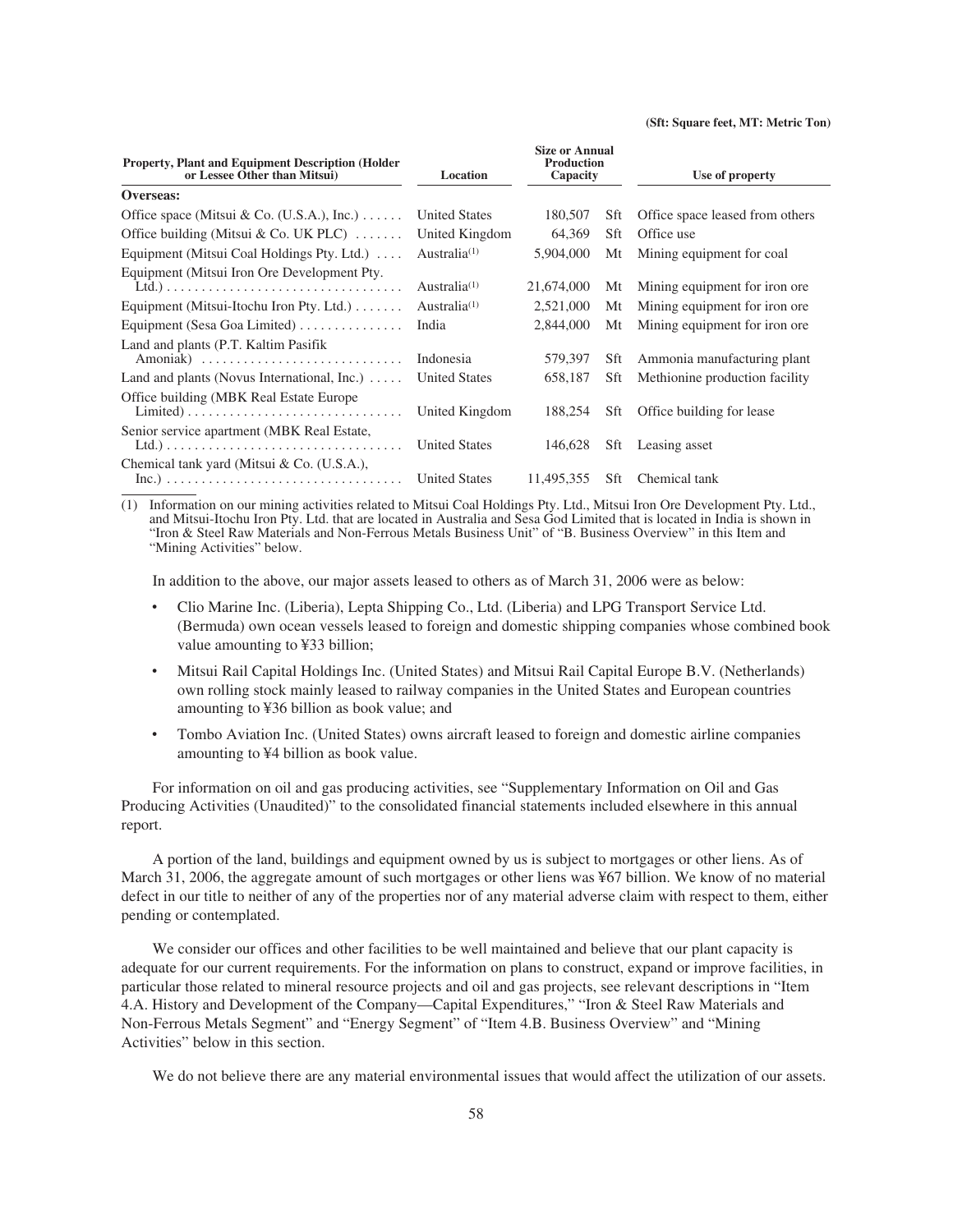# *Mining Activities*

Information regarding our mining activities is provided below.

## **IRON ORE**

*Name of Joint Venture or Investee(1) Entity by which Mitsui Participates in the Mining Activity and its Ownership Interest Area of Mining Operation (Region, State, Country)*

| Name of Mines $(2)$                          | Location                                             | <b>Type of</b><br><b>Mineral</b><br>$Resources^{(3)}$ | <b>Fe Basis</b><br>$(\%)$ | <b>Means of Access</b><br>to the Property                                                                                                  | <b>Title/Lease</b>                           | Type of<br>Mine | <b>Power Source</b>                                                                                                              |
|----------------------------------------------|------------------------------------------------------|-------------------------------------------------------|---------------------------|--------------------------------------------------------------------------------------------------------------------------------------------|----------------------------------------------|-----------------|----------------------------------------------------------------------------------------------------------------------------------|
| Robe River Iron Associates                   |                                                      |                                                       |                           |                                                                                                                                            |                                              |                 |                                                                                                                                  |
| Mitsui Iron Ore Development Pty. Ltd. (33%)  |                                                      |                                                       |                           |                                                                                                                                            |                                              |                 |                                                                                                                                  |
| Pilbara Region, Western Australia, Australia |                                                      |                                                       |                           |                                                                                                                                            |                                              |                 |                                                                                                                                  |
| Mesa $J(4)$                                  | Robe Valley, north<br>of the town of<br>Pannawonica  | Pisolite                                              | 57.2                      | Railway and port in<br>Cape Lambert<br>(owned by Robe)<br>River Iron Associates Government of<br>and operated by<br>Pilbara Iron Pty Ltd.) | life of mine<br>with<br>Western<br>Australia |                 | Agreements for Open pit Supplied through the<br>integrated<br>Hamersley and Robe<br>power network<br>operated by Pilbara<br>Iron |
| <b>West Angelas</b> <sup>(4)</sup>           | Approximately<br>100km west of the<br>town of Newman | Marra<br>Mamba                                        | 62.2                      | Same as above                                                                                                                              | Same as above Open pit Same as above         |                 |                                                                                                                                  |

## *Mount Newman Joint Venture*

*Mitsui Itochu Iron Pty. Ltd. (10%) (Mitsui share of Mitsui Itochu Iron Pty. Ltd. is 70%)*

*Pilbara Region, Western Australia, Australia*

| Mt. Whaleback       | Near the town of<br>Newman, 426 km<br>south of Port<br>Headland | <b>Brockman</b><br>Marra<br>Mamba | 63.2<br>62.3 | Railway (owned and<br>operated by Mount<br>Newman Joint<br>Venture) and port in<br>Port Headland<br>(owned and operated<br>by Mount Newman<br>Joint Venture)                                                                                 | Mineral lease<br>granted in<br>1967 under the<br>Iron Ore<br>(Mount<br>Newman)<br>Agreement Act<br>1964<br>scheduled to<br>expire in 2009<br>with rights for<br>successive<br>renewals for<br>21 years | Open pit Sourced from Alinta<br>Dewap |
|---------------------|-----------------------------------------------------------------|-----------------------------------|--------------|----------------------------------------------------------------------------------------------------------------------------------------------------------------------------------------------------------------------------------------------|--------------------------------------------------------------------------------------------------------------------------------------------------------------------------------------------------------|---------------------------------------|
| Yandi Joint Venture | Mitsui Iron Ore Development Pty. Ltd. (7%)                      |                                   |              |                                                                                                                                                                                                                                              |                                                                                                                                                                                                        |                                       |
|                     | Pilbara Region, Western Australia, Australia                    |                                   |              |                                                                                                                                                                                                                                              |                                                                                                                                                                                                        |                                       |
| Marillana Creek     | 92 km north of<br>Newman, 310 km<br>south of Port<br>Headland   | Channel<br>Iron Deposit           | 57.9         | Rail spur (owned by<br>Yandi Joint Venture)<br>connected to the<br>main Newman/<br>Hedland line (owned<br>and operated by<br>Mount Newmani<br>Joint Venture) and<br>port inn Port<br>Hedland (owned and<br>operated by Mount<br>Newman Joint | Mining lease<br>granted in<br>1991 under the<br>Iron Ore<br>(Marillana<br>Creek)<br>Agreement Act<br>1991<br>scheduled to<br>expire in 2012<br>with the right<br>to extend for                         | Open pit Sourced from Alinta<br>Dewap |

Venture)

additional 42 years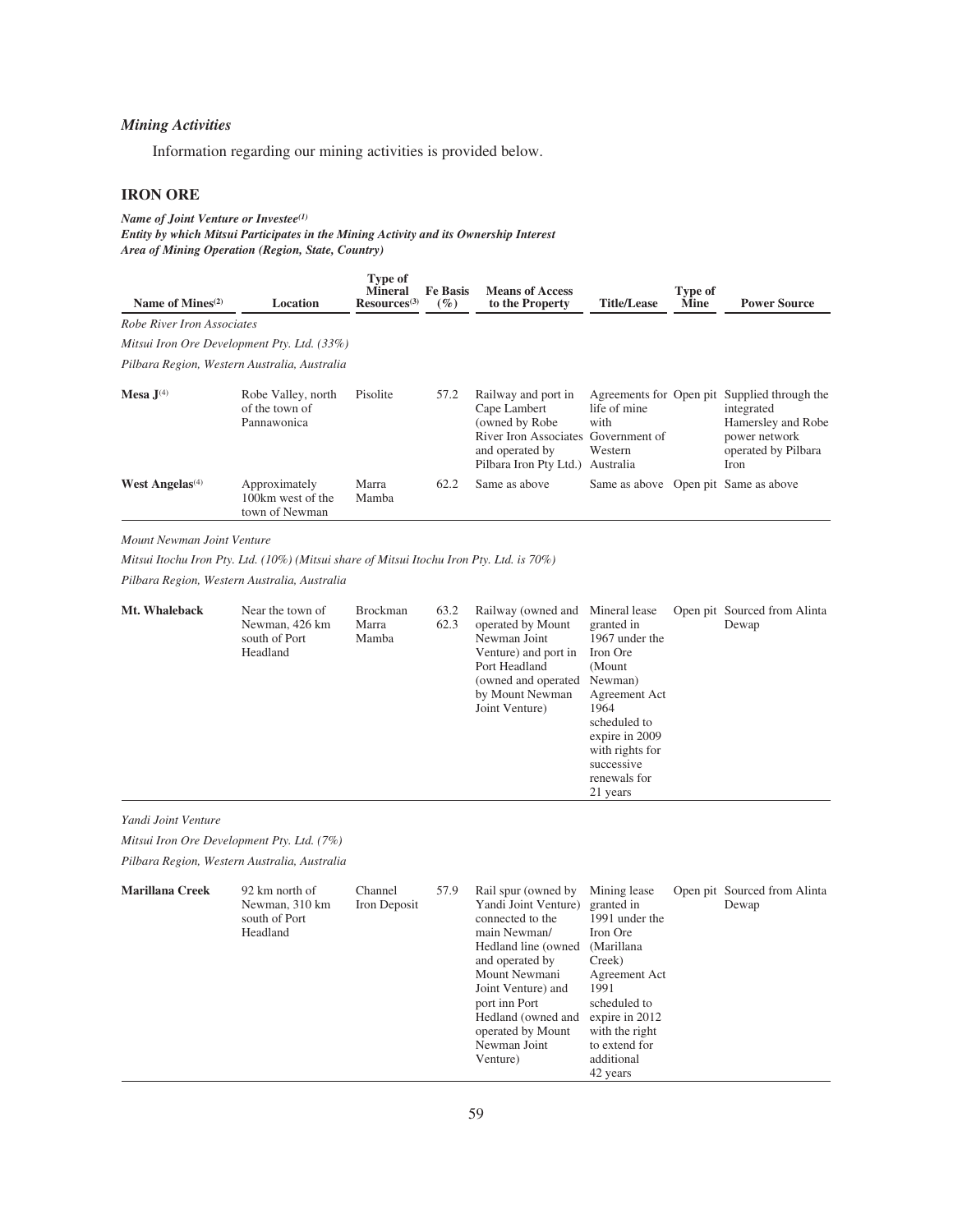| Name of Mines <sup>(2)</sup>               | Location                                                         | <b>Type of</b><br><b>Mineral</b><br>Resources <sup>(3)</sup> | <b>Fe Basis</b><br>(%) | <b>Means of Access</b><br>to the Property                                                                                                                                                                                                                                                                                              | <b>Title/Lease</b>                                                                                                                                                                                                                                                                                | Type of<br><b>Mine</b> | <b>Power Source</b>                   |  |  |  |  |  |
|--------------------------------------------|------------------------------------------------------------------|--------------------------------------------------------------|------------------------|----------------------------------------------------------------------------------------------------------------------------------------------------------------------------------------------------------------------------------------------------------------------------------------------------------------------------------------|---------------------------------------------------------------------------------------------------------------------------------------------------------------------------------------------------------------------------------------------------------------------------------------------------|------------------------|---------------------------------------|--|--|--|--|--|
| <b>Mount Goldsworthy Joint Venture</b>     |                                                                  |                                                              |                        |                                                                                                                                                                                                                                                                                                                                        |                                                                                                                                                                                                                                                                                                   |                        |                                       |  |  |  |  |  |
| Mitsui Iron Ore Development Pty. Ltd. (7%) |                                                                  |                                                              |                        |                                                                                                                                                                                                                                                                                                                                        |                                                                                                                                                                                                                                                                                                   |                        |                                       |  |  |  |  |  |
|                                            | Pilbara Region, Western Australia, Australia                     |                                                              |                        |                                                                                                                                                                                                                                                                                                                                        |                                                                                                                                                                                                                                                                                                   |                        |                                       |  |  |  |  |  |
| North Area<br>(Yarrie)<br>(Nimingarra)     | 210 km east of Port<br>Headland                                  | Nimingarra                                                   | 60.3                   | Railway (owned and<br>operated by Mount<br>Goldsworthy Joint<br>Venture) and port in<br>Port Headland<br>(owned and operated)<br>by Mount<br>Goldsworthy Joint<br>Venture)                                                                                                                                                             | Multiple mineral<br>leases under the Iron<br>Ore (Mount<br>Goldsworthy)<br>Agreement Act 1964<br>and the Iron Ore<br>(Goldsworthy-<br>Nimingarra)<br>Agreement Act<br>1972. The last one<br>expires in 2014, with<br>rights of renewal<br>over these leases for<br>successive 21-year<br>periods. |                        | Open pit Sourced from<br>Alinta Dewap |  |  |  |  |  |
| Area C                                     | 120 km northwest of Marra<br>Newman, 37 km<br>southwest of Yandi | Mamba                                                        | 62.0                   | Rail spur (owned by<br>Goldsworthy Joint<br>Venture) connecting<br>to the Yandi spur<br>line (owned by<br>Yandi Joint Venture)<br>and then onto the<br>main Newman/<br>Hedland line (owned<br>and operated by<br>Mount Newman<br>Joint Venture) and<br>port in Port Hedland<br>(owned and operated<br>by Goldsworthy<br>Joint Venture) | Same as above<br>(The mining lease)<br>expires in 2007 and<br>has a right of<br>renewal for further<br>period of 21 years.)                                                                                                                                                                       |                        | Open pit Sourced from<br>Alinta Dewap |  |  |  |  |  |
| Sesa Goa Limited                           |                                                                  |                                                              |                        |                                                                                                                                                                                                                                                                                                                                        |                                                                                                                                                                                                                                                                                                   |                        |                                       |  |  |  |  |  |
| Sesa Goa Limited (51%)                     |                                                                  |                                                              |                        |                                                                                                                                                                                                                                                                                                                                        |                                                                                                                                                                                                                                                                                                   |                        |                                       |  |  |  |  |  |
| Goa and Karnataka, India                   |                                                                  |                                                              |                        |                                                                                                                                                                                                                                                                                                                                        |                                                                                                                                                                                                                                                                                                   |                        |                                       |  |  |  |  |  |
| Codli                                      | Goa, India                                                       | Fines/Lumps                                                  | 58.0<br>to<br>62.0     | Barge and port in<br>Mormugao                                                                                                                                                                                                                                                                                                          | Combination of own Open pit Supplied by state<br>lease and sub lease                                                                                                                                                                                                                              |                        |                                       |  |  |  |  |  |
| Sonshi                                     | Goa, India                                                       | Fines/Lumps                                                  | 58.0<br>to<br>62.0     | Barge and port in<br>Mormugao                                                                                                                                                                                                                                                                                                          | Combination of own Open pit Supplied by state<br>lease and sub lease                                                                                                                                                                                                                              |                        |                                       |  |  |  |  |  |
| Chitradurga                                | Karnataka, India                                                 | Fines/Lumps                                                  | 63.5<br>to<br>64.0     | Railway, truck and<br>shipping facility at<br>Mormugao and<br>Chennai                                                                                                                                                                                                                                                                  | Combination of own Open pit Supplied by state<br>lease and sub lease                                                                                                                                                                                                                              |                        |                                       |  |  |  |  |  |
| <b>Hospet</b>                              | Karnataka, India                                                 | Fines/Lumps                                                  | 63.5<br>to<br>64.0     | Railway, truck and<br>shipping facility at<br>Mormugao and<br>Chennai                                                                                                                                                                                                                                                                  | Combination of own Open pit Supplied by state<br>lease and sub lease                                                                                                                                                                                                                              |                        |                                       |  |  |  |  |  |

(1) The term "Investee" refers only to Sesa Goa Limited.

(2) "Name of Mines" indicates the names of principal producing mines.

(3) "Pisolite", "Marra Mamba", "Brockman", "Channel Iron Deposit" and "Nimingarra" refer to the types of iron ore that are found in the Pilbara region of Western Australia.

(4) The percentage figures of "Fe Basis" of Mesa J and West Angelas represent the figures corresponding to mines, excluding the figures corresponding to stockpile components.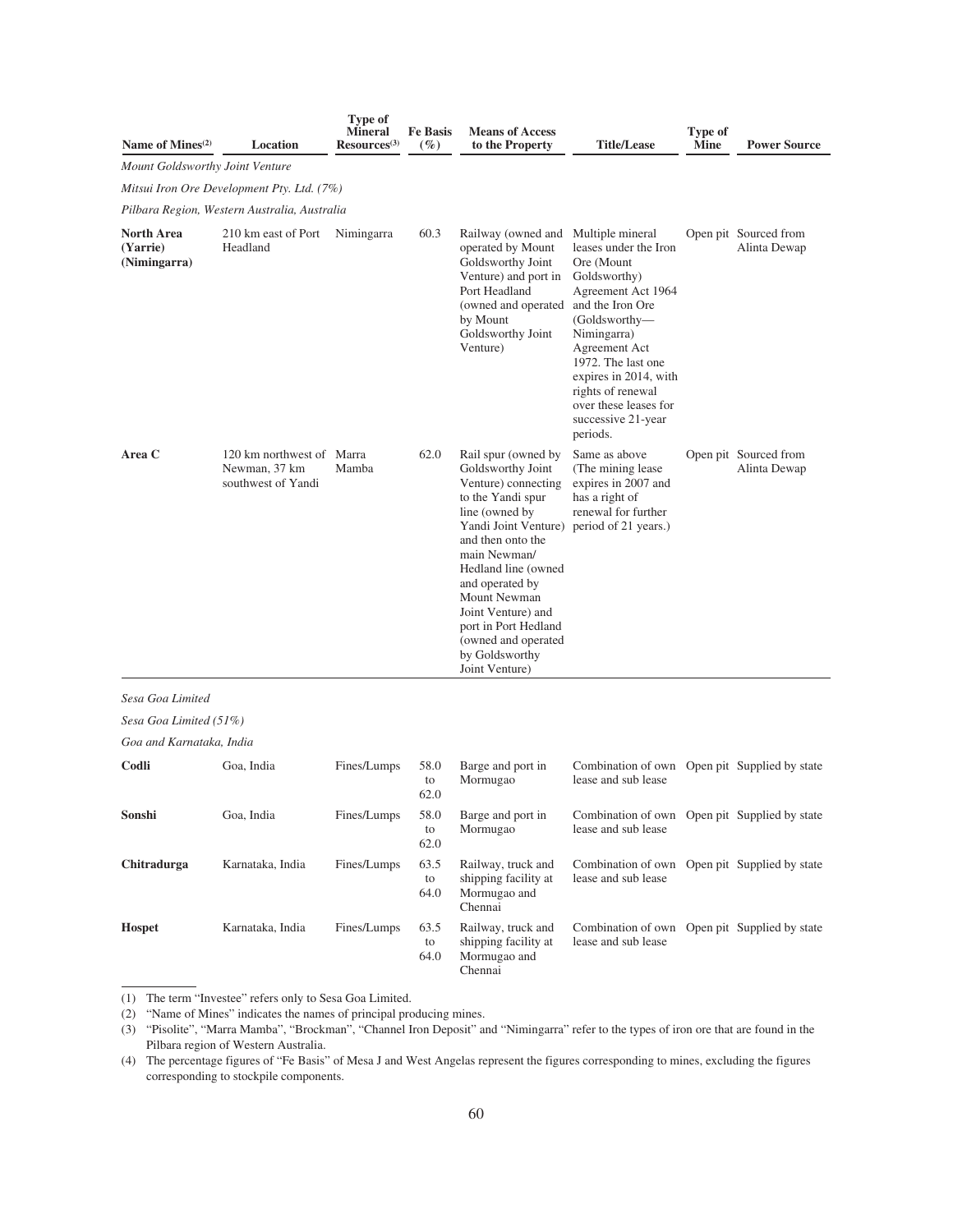# **COAL**

### *Name of Joint Venture or Investee Entity by which Mitsui Participates in the Mining Activity and its Ownership Interest(2) Area of Mining Operation (Region, State, Country)*

| Name of Mines <sup>(3)</sup>                   | Location                                                                                                                                                                                                                                                   | Type of<br><b>Resources</b> | <b>Means of Access</b><br>to the Property                                          | <b>Title/Lease</b>                                      | Type of<br>Mine | <b>Power Source</b> |
|------------------------------------------------|------------------------------------------------------------------------------------------------------------------------------------------------------------------------------------------------------------------------------------------------------------|-----------------------------|------------------------------------------------------------------------------------|---------------------------------------------------------|-----------------|---------------------|
| BHP Mitsui Coal Pty. Ltd.                      |                                                                                                                                                                                                                                                            |                             |                                                                                    |                                                         |                 |                     |
| BHP Mitsui Coal Pty. Ltd. <sup>(1)</sup> (20%) |                                                                                                                                                                                                                                                            |                             |                                                                                    |                                                         |                 |                     |
| Queensland, Australia                          |                                                                                                                                                                                                                                                            |                             |                                                                                    |                                                         |                 |                     |
| <b>Riverside</b>                               | In the Bowen Basin,<br>150 km south-west of<br>Mackay                                                                                                                                                                                                      | coal                        | Metallurgical Railway (Queensland Leases granted by<br>Rail) and port in<br>Mackay | State and renewable<br>subject to State's<br>discretion | Open pit        | State owned<br>grid |
| South Walker Creek                             | In the Bowen Basin,<br>100 km south-west of<br>Mackay                                                                                                                                                                                                      | coal and<br>thermal coal    | Metallurgical Same as above                                                        | Same as above                                           | Open pit        | State owned<br>grid |
| Bengalla Joint Venture                         |                                                                                                                                                                                                                                                            |                             |                                                                                    |                                                         |                 |                     |
| Mitsui Coal Holdings Pty. Ltd. (10%)           |                                                                                                                                                                                                                                                            |                             |                                                                                    |                                                         |                 |                     |
| New South Wales, Australia                     |                                                                                                                                                                                                                                                            |                             |                                                                                    |                                                         |                 |                     |
| <b>Bengalla</b>                                | 4km west of<br>Muswellbrook in the<br><b>Upper Hunter Valley</b>                                                                                                                                                                                           |                             | Thermal coal Railway and port at<br>Newcastle                                      | Leases granted by<br>State                              | Open pit        | State owned<br>grid |
| <b>Kestrel Joint Venture</b>                   |                                                                                                                                                                                                                                                            |                             |                                                                                    |                                                         |                 |                     |
| Mitsui Coal Holdings Pty. Ltd. (20%)           |                                                                                                                                                                                                                                                            |                             |                                                                                    |                                                         |                 |                     |
| Queensland, Australia                          |                                                                                                                                                                                                                                                            |                             |                                                                                    |                                                         |                 |                     |
| <b>Kestrel</b>                                 | In the Bowen Basin,<br>200 km west of<br>Rockhampton                                                                                                                                                                                                       | coal and<br>thermal coal    | Metallurgical Railway and port at<br>Gladstone                                     | Leases granted by<br>State                              | Underground     | State owned<br>grid |
| Dawson Joint Venture                           |                                                                                                                                                                                                                                                            |                             |                                                                                    |                                                         |                 |                     |
| Mitsui Coal Holdings Pty. Ltd. (49%)           |                                                                                                                                                                                                                                                            |                             |                                                                                    |                                                         |                 |                     |
| Queensland, Australia                          |                                                                                                                                                                                                                                                            |                             |                                                                                    |                                                         |                 |                     |
| <b>Dawson (formerly</b><br>"Moura")            | In the Bowen Basin<br>184 km south-west of<br>Gladstone                                                                                                                                                                                                    | coal and<br>thermal coal    | Metallurgical Railway and port at<br>Gladstone                                     | Leases granted by<br>State                              | Open pit        | State owned<br>grid |
| German Creek Joint Venture                     |                                                                                                                                                                                                                                                            |                             |                                                                                    |                                                         |                 |                     |
| Mitsui Coal Holdings Pty. Ltd. (30%)           |                                                                                                                                                                                                                                                            |                             |                                                                                    |                                                         |                 |                     |
| Queensland, Australia                          |                                                                                                                                                                                                                                                            |                             |                                                                                    |                                                         |                 |                     |
| <b>German Creek</b>                            | In the Bowen Basin,<br>200 km south-west of coal<br>Mackay                                                                                                                                                                                                 |                             | Metallurgical Railway and port at<br>Gladstone                                     | Leases granted by<br>State                              | Underground     | State owned<br>grid |
|                                                | (1) "BHP Mitsui Coal Pty. Ltd." indicates the name of the company established by BHP Billiton plc and Mitsui.<br>(2) RHP Mitsui Coal Pty I td. is our associated company in which Mitsui has 20% interest Mitsui Coal Holdings Pty I td. is our subsidiary |                             |                                                                                    |                                                         |                 |                     |

(2) BHP Mitsui Coal Pty. Ltd. is our associated company in which Mitsui has 20% interest. Mitsui Coal Holdings Pty. Ltd. is our subsidiary which owns interests in Bengalla Joint Venture, Kestrel Joint Venture, Dawson Joint Venture and German Creek Joint Venture.

(3) "Name of mines" indicates the names of principal producing mines.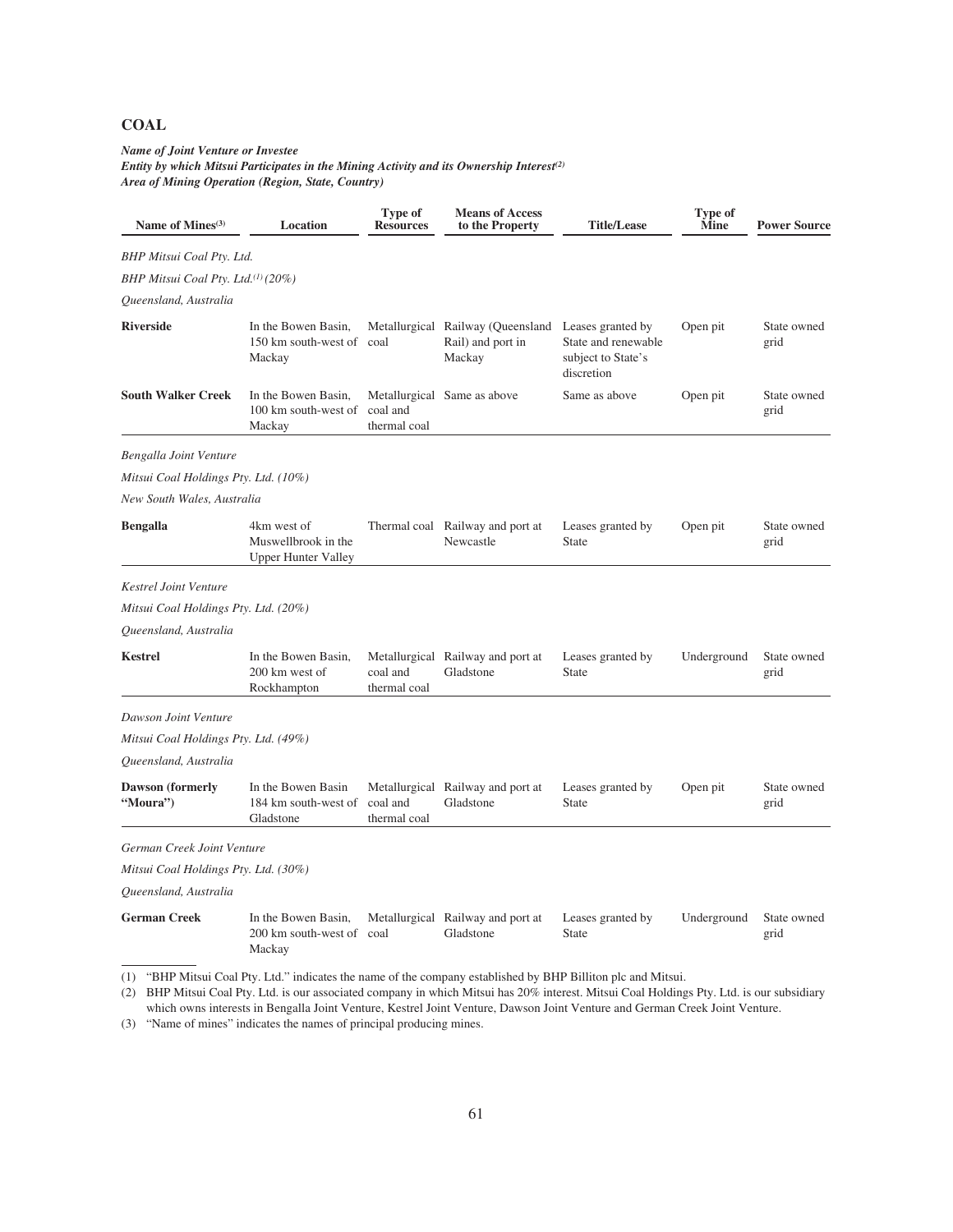A brief history and the present condition of each of the above-mentioned mines, including the current state of development, if applicable, are provided below.

# **IRON ORE**

*Name of Joint Venture or Investee Entity by which Mitsui Participates in the Mining Activity and its Ownership Interest Area of Mining Operation (Region, State, Country)*

*Robe River Iron Associates Mitsui Iron Ore Development Pty. Ltd. (33%) Pilbara Region, Western Australia, Australia*

| Mesa J              | The development of the Robe River project began in 1962(*) near Pannawonica. The Robe River project was<br>commissioned and the first shipment was made in 1972. Iron ore reserves at the Mesa J production Base<br>provide the cornerstone of Pannawonica's sinter fines and lump output. Development of Mesa J began in<br>1992, and all mine administration, workshops, warehousing and other support facilities were integrated there<br>in 1994. The mine produces Rove River fines and lump, which are pisolitic iron ore products. Process Plant 1<br>was commissioned in 1999 and Process Plant 2 in 2001. The plant processes clay-contaminated pisolite,<br>sub-grade material which was once discarded, to reduce contaminants and retain on-specification ore. Total<br>material hauled at Mesa J is between 65 and 75 million tonnes per year. From this production base, the joint<br>venture produces approximately 32 million tonnes of iron ore each year.                                                                                                                                                                                          |
|---------------------|----------------------------------------------------------------------------------------------------------------------------------------------------------------------------------------------------------------------------------------------------------------------------------------------------------------------------------------------------------------------------------------------------------------------------------------------------------------------------------------------------------------------------------------------------------------------------------------------------------------------------------------------------------------------------------------------------------------------------------------------------------------------------------------------------------------------------------------------------------------------------------------------------------------------------------------------------------------------------------------------------------------------------------------------------------------------------------------------------------------------------------------------------------------------|
| <b>West Angelas</b> | The development of West Angelas began in 1998. Mining of ore commenced in March 2002. The West<br>Angelas deposits contain Marra Mamba type iron ore with higher iron content than Robe River's Mesa J<br>mine. The West Angelas operation is comprised of an open pit mine, a crushing and screening ore<br>processing plant producing lump and sinter fines iron ore, as well as stockpiling, reclaiming and train-<br>loading facilities. Further expansion of the West Angelas mine was completed ahead of schedule in October<br>2005. This \$105 million project took the mine's production capacity to 25 million tonnes per year. Robe<br>River Iron Associates uses a dedicated rail system, operated by Pilbara Iron, to transport ore from its mines<br>to the company's deepwater port facilities at Cape Lambert. The US\$200 million rail expansion project to<br>duplicate almost 100 kilometers of track and associated interconnection and infrastructure to increase the<br>capacity of the Pilbara Iron main line is progressing well, with the southern section completed in 2005 and<br>the northern section on schedule completed in mid-2006. |

(\*) The Robe River project was originally started by Cleveland Cliffs Iron Company, an iron and steel producer in the United States. Since then, there were major changes in ownership before Rio Tinto took a 53% stake in Robe River Iron Associates in 2000.

*Mount Newman Joint Venture*

*Mitsui Itochu Iron Pty. Ltd. (10%) (Mitsui share of Mitsui Itochu Iron Pty. Ltd. is 70%) Pilbara Region, Western Australia, Australia*

| <b>Mount Whaleback</b> | The joint venture began production in 1969 at the Mount Whaleback ore body. Today, production continues<br>to be sourced from the major Mount Whaleback ore body and is complemented by production from other ore<br>bodies, namely Orebody 25, 29 and 30 and Jimblebar, which we are involved in through the Wheelarra<br>arrangement with BHP Iron Ore (Jimblebar) Pty Ltd, Itochu Minerals & Energy Australia Pty Ltd, and 4<br>Chinese steel companies. At current price assumptions and production rates, reserves from Mt Whaleback are<br>expected to contribute to the Mount Newman Joint Venture for at least 20 years.                                                                                                                                                                                                                                                                                                                                                                                                                                                                                                                          |
|------------------------|-----------------------------------------------------------------------------------------------------------------------------------------------------------------------------------------------------------------------------------------------------------------------------------------------------------------------------------------------------------------------------------------------------------------------------------------------------------------------------------------------------------------------------------------------------------------------------------------------------------------------------------------------------------------------------------------------------------------------------------------------------------------------------------------------------------------------------------------------------------------------------------------------------------------------------------------------------------------------------------------------------------------------------------------------------------------------------------------------------------------------------------------------------------|
|                        | The facilities at Mount Whaleback include primary and secondary crushing plants with a nominal capacity of<br>35 million tonnes of product per year, a heavy media beneficiation plant with an annual capacity of 8 million<br>tonnes and a train-loading facility. An additional primary and secondary crushing plant is present at Orebody<br>25 with a nominal capacity of eight million tonnes of product per year. The three joint ventures, namely, Mt.<br>Newman joint venture, Yandi joint venture and Goldsworthy joint venture have been planning for staged<br>expansions of supply capacity. As a step, in October 2005 they approved an expansion plan to add 20 million<br>tonnes per annum to their capacity, upgrading combined capacity to 129 million tonnes per annum by 2008.<br>The capital expenditure for the expansion work will total A\$2.2 billion. Mitsui will bear approximately<br>A\$150 million. The expansion will focus mainly on Mining Area C mine and encompass expansions of rail<br>systems and the loading port, which is meant to bring improved efficiency in operations and reduce overall<br>operating costs. |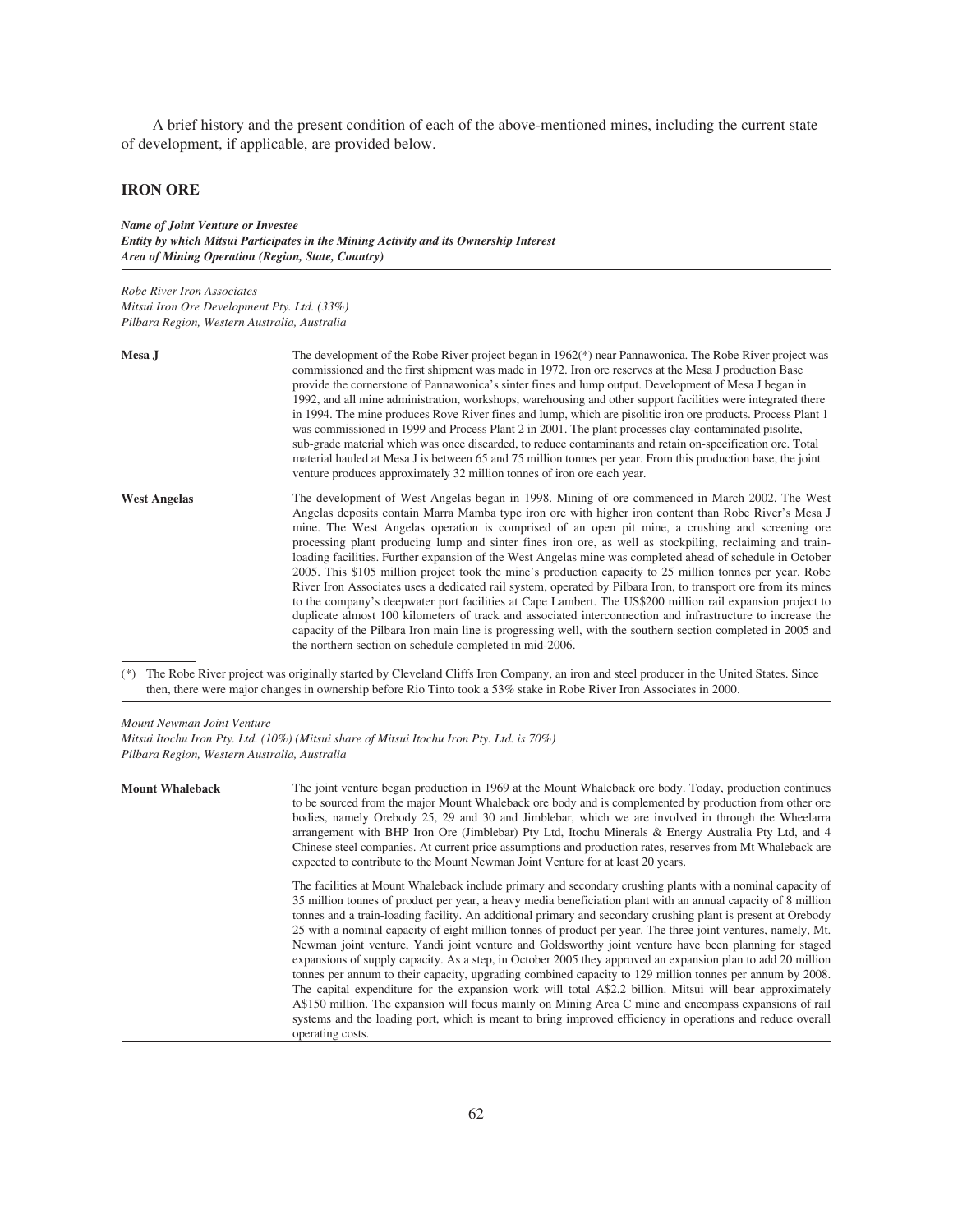*Yandi Joint Venture Mitsui Iron Ore Development Pty. Ltd. (7%)*

| Pilbara Region, Western Australia, Australia                                                                                  |                                                                                                                                                                                                                                                                                                                                                                                                                                                                                                                                                                                                  |
|-------------------------------------------------------------------------------------------------------------------------------|--------------------------------------------------------------------------------------------------------------------------------------------------------------------------------------------------------------------------------------------------------------------------------------------------------------------------------------------------------------------------------------------------------------------------------------------------------------------------------------------------------------------------------------------------------------------------------------------------|
| <b>Marillana Creek</b>                                                                                                        | Development of the ore body began in 1991 with a capacity of 10 million tonnes per annum and the<br>project's first shipment of iron ore was in March 1992. Capacity was progressively expanded between 1994<br>and 2003 and the current capacity is 42 million tonnes per annum. Two processing plants (OHP1 and<br>OHP2) and a primary crusher and overland conveyor (Iowa) are used to crush and screen the Yandi ore and<br>deliver it to one of two train loading facilities. At the current production rate, it is expected that the reserves<br>will be sufficient for at least 20 years. |
| Mount Goldsworthy Joint Venture<br>Mitsui Iron Ore Development Pty. Ltd. (7%)<br>Pilbara Region, Western Australia, Australia |                                                                                                                                                                                                                                                                                                                                                                                                                                                                                                                                                                                                  |
| North Area<br>(Yarrie)<br>(Nimingarra)                                                                                        | Mount Goldsworthy was commissioned in 1966 in the North Area. The original Goldsworthy mine was<br>closed in 1982 and mining operations ceased at Shay Bay in 1993. Since then, mining has continued from<br>the adjacent Nimingarra mine and Yarrie mine, 30 kilometers to the south-east. Two primary crushers exist,<br>one at Yarrie and the other at Nimingarra. The ore is crushed and then railed to Finucane Island.                                                                                                                                                                     |
| Area C                                                                                                                        | In October 2003, the joint venture opened the new Area C mine located 120 kilometers north-west of<br>Newman, which produces a Marra Mamba ore deposit, which is sold under the trademark MAC.                                                                                                                                                                                                                                                                                                                                                                                                   |
|                                                                                                                               | Initial mining has commenced at the C Deposit under the POSMAC arrangement, to which BHP Billiton<br>Minerals Pty Ltd, POS-Ore Pty Ltd, Itochu Minerals & Energy Australia Pty Ltd and we are parties. Under<br>this arrangement, POSCO has committed to purchase 3 million tonnes per annum.                                                                                                                                                                                                                                                                                                    |
|                                                                                                                               | All production from the Mount Goldsworthy North (Yarrie and Nimingarra deposits) is transported on a<br>separate railway to Port Hedland. Ore from Area C is transported via a 39 kilometer new section of railway<br>to the Yandi mine which then connects to the main Newman to Port Hedland railway. From there, the<br>venture ships the ore through the Nelson Point and Finucane Island facilities. Ore is produced from<br>Goldsworthy North area at a nominal capacity of 8 million tonnes of product per year as of the end of<br>March 2006.                                           |
|                                                                                                                               | The ore currently being produced at Area C is from C Deposit, which is an open-pit mine. The ore<br>processing plant at Area C has a nominal capacity of 23 million tonnes of product per year. E Deposit will<br>also contribute to Area C products commencing in 2005-2006 and other Area C deposits (F, A and D<br>Deposits) commencing in 2008-2009. At current price assumptions and production rates, reserves from<br>Area C will continue to support Area C products for at least 20 years.                                                                                              |
| Sesa Goa Limited<br>Sesa Goa Limited (51%)<br>Goa and Karnataka, India                                                        |                                                                                                                                                                                                                                                                                                                                                                                                                                                                                                                                                                                                  |
| Codli Sonshi                                                                                                                  | Sesa Goa Limited commenced operations in 1954 in North Goa, India. Sesa Goa's main mining operations<br>are at the Codli and Sonshi mines. Goan ore tends to be relatively high in alumina content, and most Goan<br>ore is beneficiated to raise the iron content. We acquired a 51% interest in Sesa Goa in 1996.                                                                                                                                                                                                                                                                              |
| <b>Chitradurga Hospet</b>                                                                                                     | The main operation in Karnataka is at Chitradurga mine. A second mine is located at Hospet. These mines<br>are equidistant from the part of Mormugao and Chennai and ore can be shipped from either port.                                                                                                                                                                                                                                                                                                                                                                                        |
| <b>COAL</b><br><b>Name of Joint Venture or Investee</b><br>Area of Mining Operation (Region, State, Country)                  | Entity by which Mitsui Participates in the Mining Activity and its Ownership Interest                                                                                                                                                                                                                                                                                                                                                                                                                                                                                                            |

*BHP Mitsui Coal Pty. Ltd. BHP Mitsui Coal Pty. Ltd. (20%) Queensland, Australia* **Riverside** Reserves from Riverside were depleted in March 2005. **South Walker Creek** South Walker Creek became operational in 1998. It produces pulverized coal injection fuel and minor quantities of by- product energy coal. South Walker Creek has a production capacity of four million tonnes per year. Exploration has increased the reserve base in the past year. BHP Mitsui Coal holds undeveloped leases in the Bowen Basin (specifically, the areas of Wards Well, Lancewood, Kemmis-Walker, Bee Creek and Nebo West) and is developing Poitrel.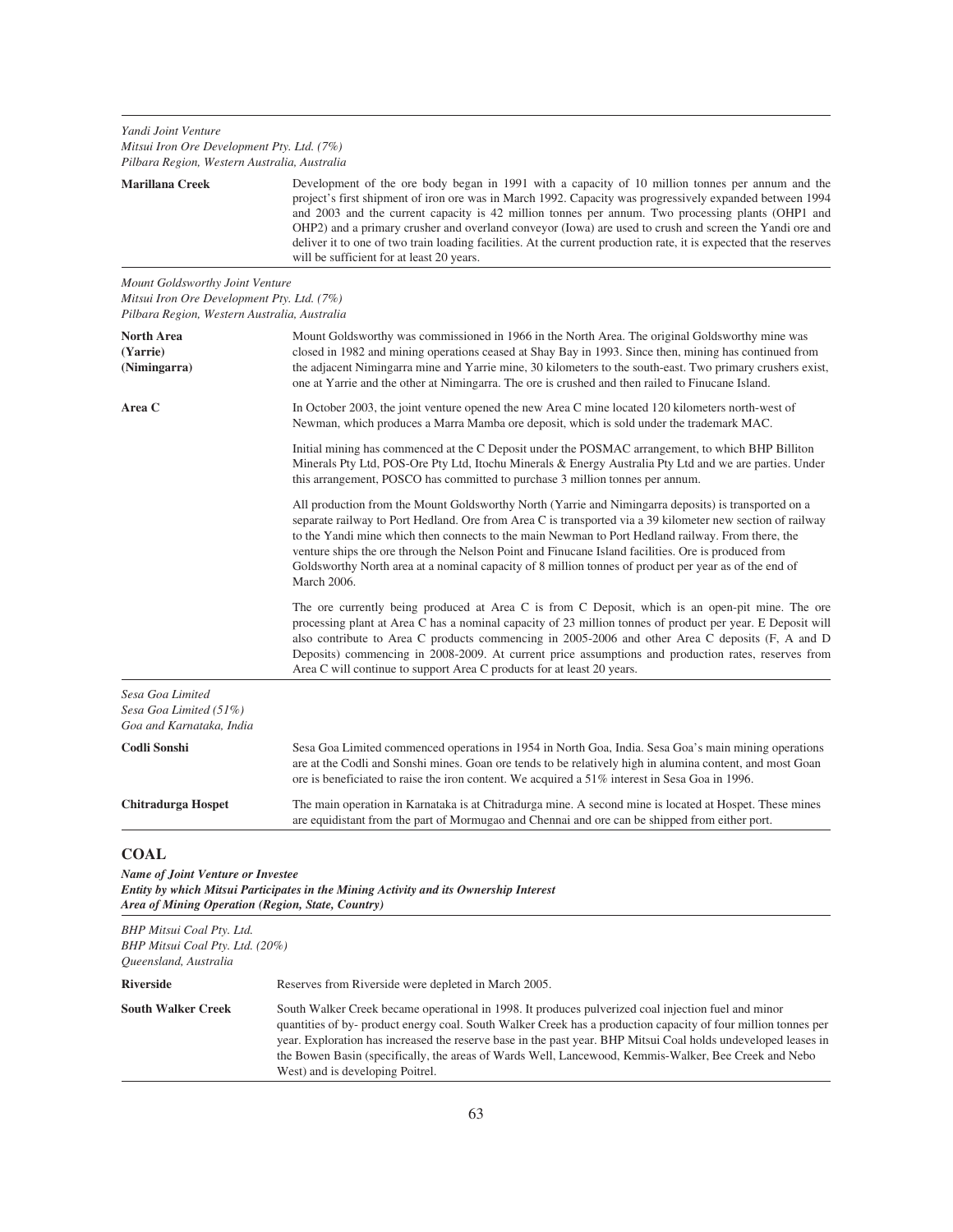*Bengalla Joint Venture Mitsui Coal Holdings Pty. Ltd. (10%) New South Wales, Australia*

## **Bengalla** Development consent was granted in 1996 and production commenced in 1999. Coal & Allied, Rio Tinto's subsidiary in Australia, acquired its interest in Bengalla in 2001. Its coal preparation plant has been designed to allow the mine to produce low ash thermal coal for export. Production in 2005 was 6.0 million tonnes of thermal coal. *Kestrel Joint Venture Mitsui Coal Holdings Pty. Ltd. (20%) Queensland, Australia* **Kestrel** The Kestrel Coal mine, previously known as Gordonstone Mine commenced operation in 1992. Coal is extracted by underground mining. The mine has two longwall units that are operated alternately to minimize downtime and ensure seamless production and reliability. The Kestrel Preparation Plant has been designed to allow the mine to produce low ash coking coal and high energy thermal coal. Production in 2005 was 3.7 million tonnes saleable high quality coking coal and export thermal coal. *Dawson Joint Venture Mitsui Coal Holdings Pty. Ltd. (49%) Queensland, Australia* **Dawson (formerly "Moura")** The Moura Mine commenced operation in 1961. Since 1994, all production at Moura has been from its surface operation. Production tonnage has been increasing steadily throughout the years. After a few changes of ownership, Anglo Coal acquired a 51% share in 2002. In September 2003, the adjacent Theodore deposit was developed which further expanded its capacity. Anglo Coal Australia and Mitsui Coal Holdings intend to recapitalize their existing operations at the Moura mine and to establish two additional operations on adjacent tenures. The new and expanded operations will be known as the Dawson Complex. Moura Joint Venture has already changed its name to Dawson Joint Venture. The joint venture's capital expenditure is estimated in excess of Australian dollar 1 billion and will include a new coal preparation plant, additional mining equipment, a coal conveying system for transporting coal, rail load out facilities and administration buildings. The additional coal will be made available for the market in 2007, and consequently, annual production capacity will increase from an existing 7 million tonnes to 12.7 million tonnes of metallurgical and thermal coals. *German Creek Joint Venture Mitsui Coal Holdings Pty. Ltd. (30%) Queensland, Australia* **German Creek** Open pit mining commenced in 1981. Underground mining in the Central Colliery area started in 1984, while underground mining in the Southern Colliery area began in 1988. Grasstree is a new underground mine being

developed within our existing German Creek operations lease area. This mine will produce hard coking coal for our export markets. The mine construction commenced in 2001, underground development work is now underway and it will commence production from the latter half of 2006. In addition, the joint venture has started the development of Lake Lindsay mine, a new open cut mine adjacent to German Creek mine, to increase the aggregate annual production from 6 to 10 million tonnes per annum and to extend the total joint venture's mine life by about 11 years.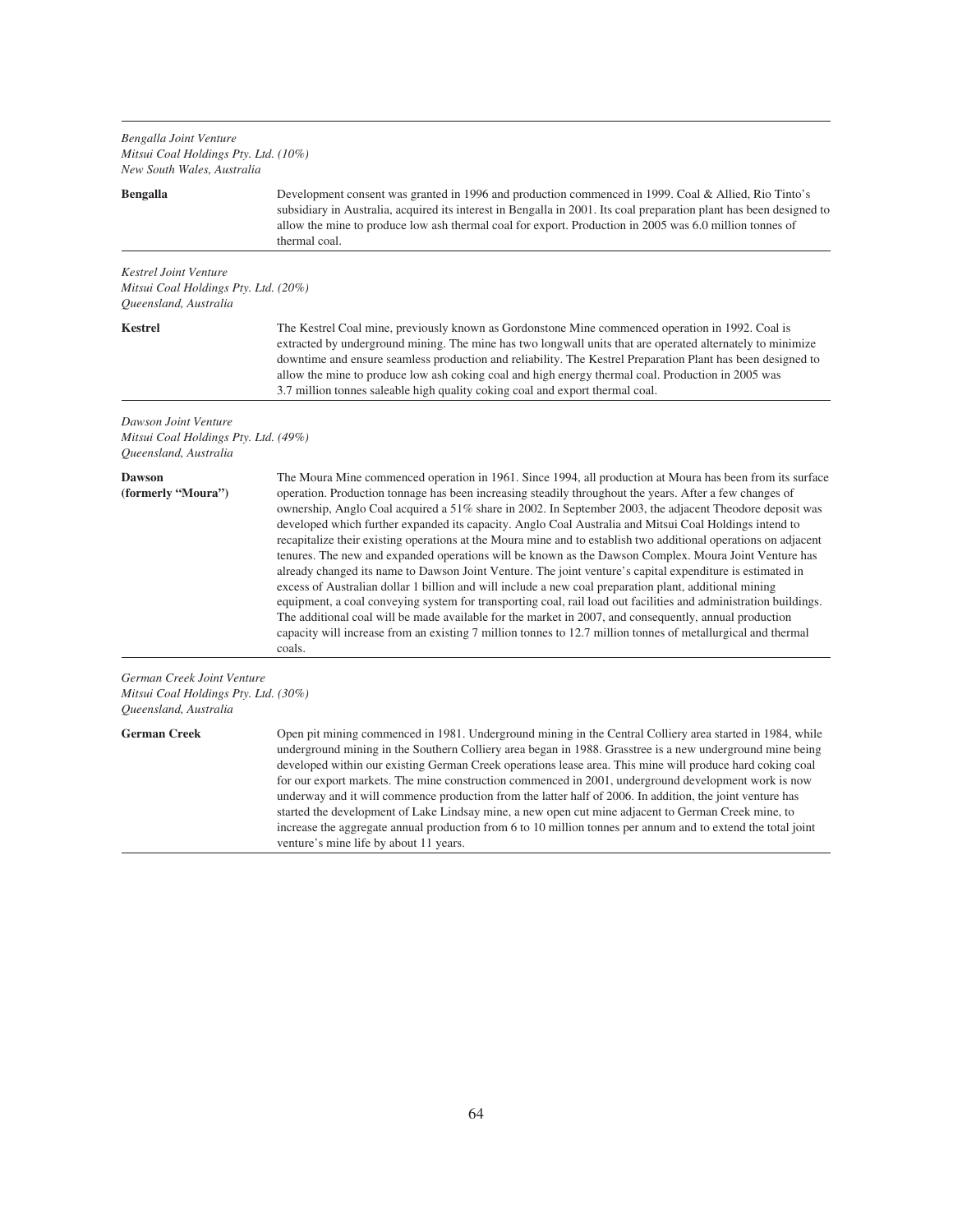# **Production Tonnage**

# **IRON ORE**

Production tonnage figures in the table below represent those of marketable products as tonnage after accounting for extraction and beneficiation losses.

|                                                              |                                                               | <b>In Thousands of Tonnes</b>              |                                            |                          |                                   |                          |                            |                          |
|--------------------------------------------------------------|---------------------------------------------------------------|--------------------------------------------|--------------------------------------------|--------------------------|-----------------------------------|--------------------------|----------------------------|--------------------------|
|                                                              |                                                               |                                            |                                            |                          | Year Ended March 31,              |                          |                            |                          |
|                                                              |                                                               |                                            |                                            | 2006                     |                                   | 2005                     | 2004                       |                          |
| <b>Joint Venture or Investee and</b><br><b>Name of Mines</b> | <b>Mitsui's Subsidiary</b><br>or<br><b>Associated Company</b> |                                            | <b>Total</b><br><b>Location Production</b> | Mitsui's<br><b>Share</b> | <b>Total</b><br><b>Production</b> | Mitsui's<br><b>Share</b> | Total<br><b>Production</b> | Mitsui's<br><b>Share</b> |
| <b>Robe River Iron Associates</b>                            | Mitsui Iron Ore<br>Development Pty.<br>Ltd.                   | Pilbara<br>Region,<br>Western<br>Australia |                                            |                          |                                   |                          |                            |                          |
| Pannawonica                                                  |                                                               |                                            | 30,129                                     | 9,943                    | 31,023                            | 10,238                   | 30,260                     | 9,986                    |
| West Angelas                                                 |                                                               |                                            | 21,149                                     | 6,979                    | 19,561                            | 6,455                    | 14,181                     | 4,680                    |
| <b>Mount Newman Joint Venture</b>                            | Mitsui Itochu Iron<br>Pty. Ltd.                               | Pilbara<br>Region,<br>Western<br>Australia |                                            |                          |                                   |                          |                            |                          |
| Mt. Whaleback                                                |                                                               |                                            | 36,021                                     | 2,521                    | 34,992                            | 2,449                    | 36,332                     | 2,543                    |
| Yandi Joint Venture                                          | Mitsui Iron Ore<br>Development Pty.<br>Ltd.                   | Pilbara<br>Region,<br>Western<br>Australia |                                            |                          |                                   |                          |                            |                          |
| Marillana Creek                                              |                                                               |                                            | 40,335                                     | 2,823                    | 40,899                            | 2,863                    | 40,548                     | 2,838                    |
| <b>Mount Goldsworthy Joint</b><br><b>Venture</b>             | Mitsui Iron Ore<br>Development Pty.<br>Ltd.                   | Pilbara<br>Region,<br>Western<br>Australia |                                            |                          |                                   |                          |                            |                          |
| North Area<br>(Yarrie)<br>(Nimingarra)                       |                                                               |                                            | 7,089                                      | 496                      | 5,268                             | 369                      | 7,006                      | 490                      |
| Area $C$                                                     |                                                               |                                            | 20,471                                     | 1,433                    | 16,845                            | 1,179                    | 3,736                      | 262                      |
| <b>Sesa Goa Limited</b>                                      | Sesa Goa Limited                                              | India                                      |                                            |                          |                                   |                          |                            |                          |
| Codli, Sonshi                                                |                                                               | Goa                                        | 3,998                                      | 2,039                    | 2,983                             | 1,521                    | 2,941                      | 1,500                    |
| Chitradurga, Hospet                                          |                                                               | Karnataka                                  | 1,578                                      | 805                      | 2,063                             | 1,052                    | 1,556                      | 794                      |
|                                                              |                                                               | <b>TOTAL</b>                               | 160,770                                    | 27,039                   | 153,634                           | 26.126                   | 136,560                    | 23,093                   |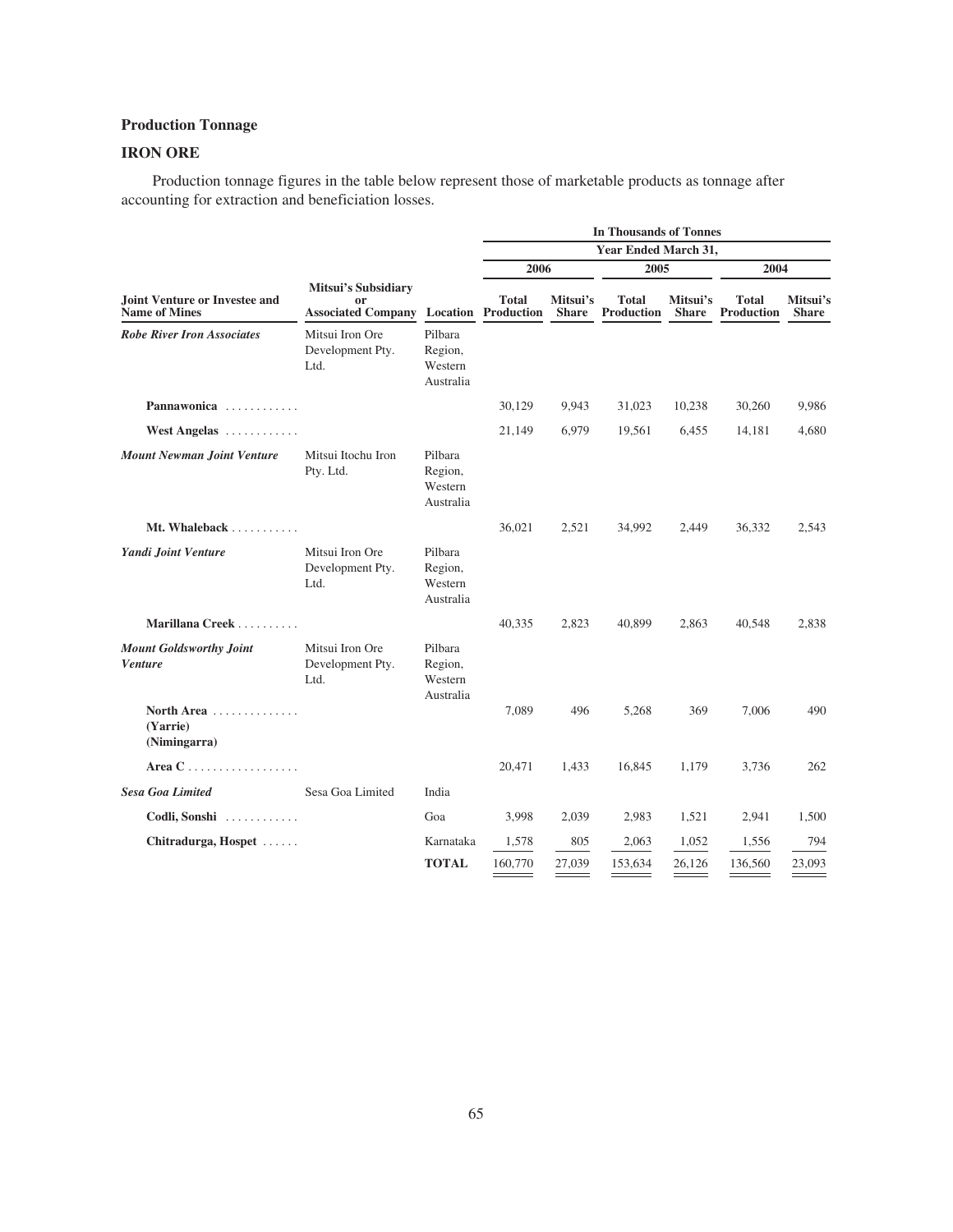## **COAL**

Production tonnage figures in the table below represent those of marketable products as tonnage after accounting for extraction and beneficiation losses.

|                                                                                                   |                                                                                   |                     | <b>In Thousands of Tonnes</b> |          |                                                   |          |              |                          |  |
|---------------------------------------------------------------------------------------------------|-----------------------------------------------------------------------------------|---------------------|-------------------------------|----------|---------------------------------------------------|----------|--------------|--------------------------|--|
|                                                                                                   |                                                                                   |                     | <b>Year Ended March 31,</b>   |          |                                                   |          |              |                          |  |
|                                                                                                   |                                                                                   |                     | 2006                          |          | 2005                                              |          | 2004         |                          |  |
| Joint Venture or Investee and<br><b>Name of Mines</b>                                             | <b>Mitsui's Subsidiary</b><br>or<br><b>Associated Company Location Production</b> |                     | <b>Total</b>                  | Mitsui's | <b>Total</b><br>Share Production Share Production | Mitsui's | <b>Total</b> | Mitsui's<br><b>Share</b> |  |
| <b>BHP Mitsui Coal Pty. Ltd.</b>                                                                  | BHP Mitsui Coal Pty. Queensland,<br>Ltd.                                          | Australia           |                               |          |                                                   |          |              |                          |  |
| Riverside $\ldots$ ,                                                                              |                                                                                   |                     | 2,384                         | 477      | 3,323                                             | 665      | 2,641        | 528                      |  |
| South Walker Creek                                                                                |                                                                                   |                     | 3,273                         | 655      | 3,658                                             | 732      | 3,927        | 785                      |  |
| <b>Bengalla Joint Venture </b> Mitsui Coal Holdings New South                                     | Pty. Ltd.                                                                         | Wales,<br>Australia | 5965                          | 596      | 5,312                                             | 531      | 6,203        | 620                      |  |
| <b>Kestrel Joint Venture</b> Mitsui Coal Holdings Queensland,                                     | Pty. Ltd.                                                                         | Australia           | 3,720                         | 744      | 3,282                                             | 656      | 3,322        | 664                      |  |
| <b>Dawson Joint Venture </b> Mitsui Coal Holdings Queensland,<br>(formerly "Moura Joint Venture") | Pty. Ltd.                                                                         | Australia           | 6,200                         | 3,038    | 7,023                                             | 3,441    | 5,964        | 2,922                    |  |
| German Creek Joint Venture  Mitsui Coal Holdings Queensland,                                      | Pty. Ltd.                                                                         | Australia           | 5,086                         | 1,526    | 5,782                                             | 1,735    | 5,422        | 1,627                    |  |
|                                                                                                   |                                                                                   | <b>TOTAL</b>        | 26,628                        | 7,036    | 28,380                                            | 7,760    | 27,479       | 7,146                    |  |

## **Reserve Tonnage**

# **IRON ORE**

Reserves of iron ore classified according to operator are presented in the tables below. As used below, "marketable reserve" refers to tonnage after accounting for extraction and beneficiation losses, and "recoverable reserve" refers to tonnage after accounting for extraction losses.

## **Operator: Rio Tinto Ltd.(1)(2)**

Reserves as disclosed by Rio Tinto Ltd. consist of proved and probable marketable reserves.

|                                                                  |                                                                 |                                            | <b>In Millions of Tonnes</b><br><b>Year Ended December 31,</b> |              |                                                |              |                                                |                          |  |
|------------------------------------------------------------------|-----------------------------------------------------------------|--------------------------------------------|----------------------------------------------------------------|--------------|------------------------------------------------|--------------|------------------------------------------------|--------------------------|--|
|                                                                  |                                                                 |                                            |                                                                |              |                                                |              |                                                |                          |  |
|                                                                  |                                                                 |                                            |                                                                | 2005         |                                                | 2004         |                                                | 2003                     |  |
| <b>Joint Venture or Investee and</b><br><b>Name of Mines</b>     | Mitsui's Subsidiary<br>or<br><b>Associated Company Location</b> |                                            | <b>Total</b><br><b>Marketable</b><br>Reserve                   | <b>Share</b> | <b>Total</b><br>Mitsui's Marketable<br>Reserve | <b>Share</b> | <b>Total</b><br>Mitsui's Marketable<br>Reserve | Mitsui's<br><b>Share</b> |  |
| <b>Robe River Iron Associates</b>                                | Mitsui Iron Ore<br>Development<br>Pty. Ltd.                     | Pilbara<br>Region,<br>Western<br>Australia |                                                                |              |                                                |              |                                                |                          |  |
| Pannawonica $(3)(4)$<br>West Angelas <sup><math>(3)</math></sup> |                                                                 |                                            | 303<br>394                                                     | 100<br>130   | 172<br>418                                     | 57<br>138    | 200<br>440                                     | 66<br>145                |  |

(1) Iron ore reserves are shown as recoverable reserves of marketable product after accounting for all mining and processing losses. Mill recoveries are not available.

(2) Reserves of Robe River Iron Associates indicate reserves as of the end of December 2005, 2004 and 2003.

(3) Stockpile components of reserves are included.

(4) Pannawonica reserves have increased following revision and updating of geological models and mine designs, leading to the inclusion of reserves for the Mesa A deposit.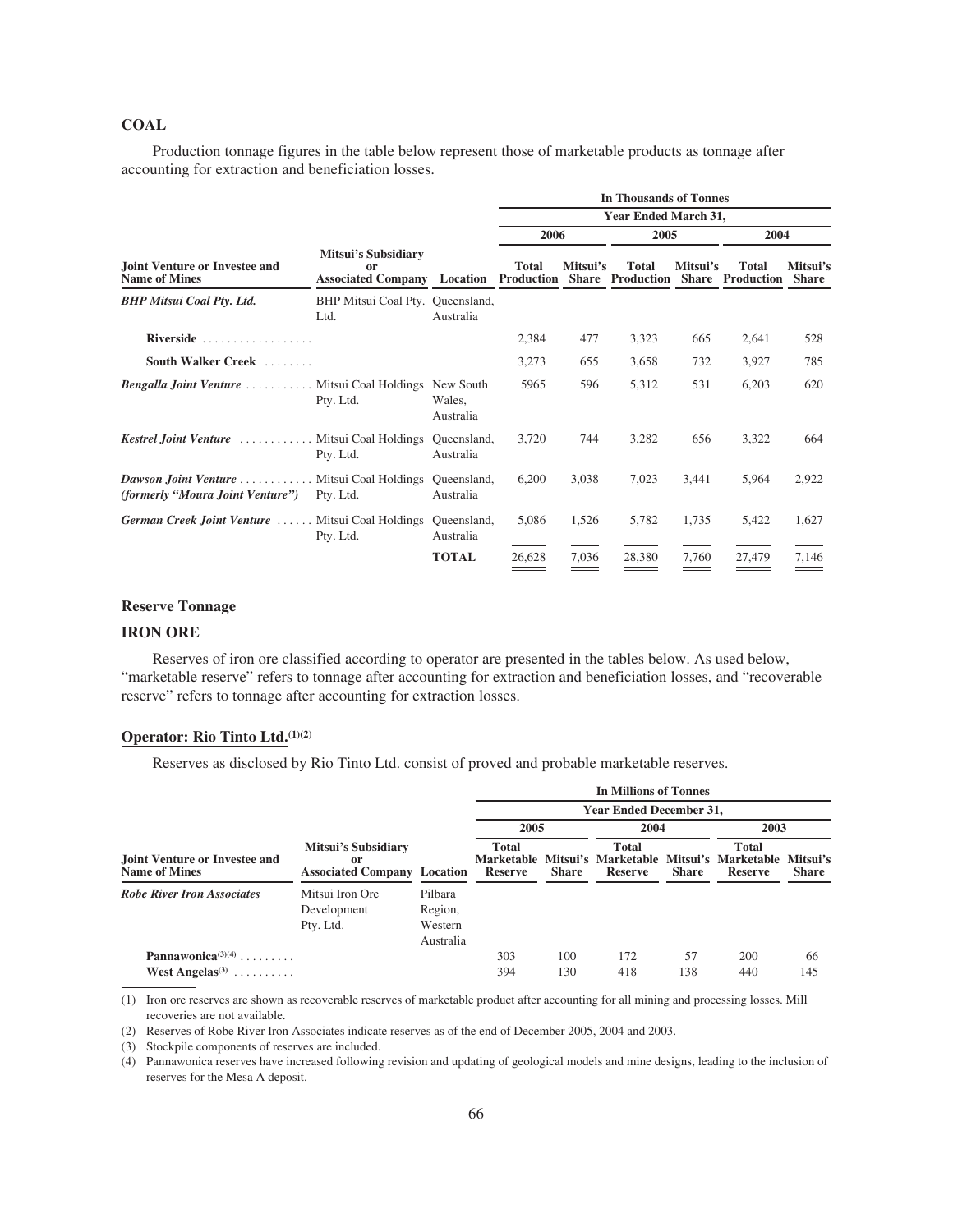# **Operator: BHP Billiton Ltd.(1)(2)(3)(4)**

Reserve amounts of Mt. Newman, Yandi and Mt. Goldsworthy consist of proved and probable recoverable reserves.

|                                                            |                                                                 |                                            | <b>In Millions of Tonnes</b><br>Year Ended June 30, |              |                                |              |                                                                                                  |              |  |
|------------------------------------------------------------|-----------------------------------------------------------------|--------------------------------------------|-----------------------------------------------------|--------------|--------------------------------|--------------|--------------------------------------------------------------------------------------------------|--------------|--|
|                                                            |                                                                 |                                            |                                                     |              |                                |              |                                                                                                  |              |  |
|                                                            |                                                                 |                                            | 2005                                                |              | 2004                           |              | 2003                                                                                             |              |  |
| Joint Venture or Investee and<br><b>Name of Mines</b>      | Mitsui's Subsidiary<br>or<br><b>Associated Company Location</b> |                                            | <b>Total</b><br><b>Reserve</b>                      | <b>Share</b> | <b>Total</b><br><b>Reserve</b> | <b>Share</b> | <b>Total</b><br>recoverable Mitsui's recoverable Mitsui's recoverable Mitsui's<br><b>Reserve</b> | <b>Share</b> |  |
| <b>Mount Newman Joint Venture</b>                          | Mitsui Itochu Iron<br>Pty. Ltd.                                 | Pilbara<br>Region,<br>Western<br>Australia |                                                     |              |                                |              |                                                                                                  |              |  |
| Mt. Whaleback $\ldots$                                     |                                                                 |                                            | 836                                                 | 59           | 955                            | 67           | 1,026                                                                                            | 72           |  |
| Yandi Joint Venture                                        | Mitsui Iron Ore<br>Development<br>Pty. Ltd.                     | Pilbara<br>Region,<br>Western<br>Australia |                                                     |              |                                |              |                                                                                                  |              |  |
| Marillana Creek                                            |                                                                 |                                            | 860                                                 | 60           | 901                            | 63           | 641                                                                                              | 45           |  |
| <b>Mount Goldsworthy</b><br>Joint Venture                  | Mitsui Iron Ore<br>Development<br>Pty. Ltd.                     | Pilbara<br>Region,<br>Western<br>Australia |                                                     |              |                                |              |                                                                                                  |              |  |
| North Area $\ldots$ , $\ldots$<br>(Yarrie)<br>(Nimingarra) |                                                                 |                                            | 14                                                  | 1            | 13                             | $\mathbf{1}$ | 21                                                                                               | 2            |  |
| Area C<br>.                                                |                                                                 |                                            | 474                                                 | 33           | 499                            | 35           | 204                                                                                              | 14           |  |

(1) Mining dilution and mining recovery (in general around 95%) has been taken into account in the estimation of reserves.

(2) No third party audits have been conducted specifically for the purposes of this disclosure.

(3) Metallurgical recoveries for the operations are 100% except for Mt Newman Joint Venture of which metallurgical recovery is 92 to 100%.

(4) Reserves provided in the table above indicate reserves as of the end of June 2005, 2004 and 2003.

# **Operator: Sesa Goa Ltd.(1)(2)**

Reserve amounts of Sesa Goa consist of proved and probable recoverable reserves.

|                                                       |                                                        |           | In Millions of Tonnes                                                                                                                                |      |                  |              |      |    |  |
|-------------------------------------------------------|--------------------------------------------------------|-----------|------------------------------------------------------------------------------------------------------------------------------------------------------|------|------------------|--------------|------|----|--|
|                                                       |                                                        |           | <b>Year Ended March 31.</b>                                                                                                                          |      |                  |              |      |    |  |
|                                                       |                                                        |           |                                                                                                                                                      | 2006 | 2005             |              | 2004 |    |  |
| Joint Venture or Investee and<br><b>Name of Mines</b> | Mitsui's Subsidiary<br>or<br><b>Associated Company</b> | Location  | <b>Total</b><br><b>Total</b><br>recoverable Mitsui's recoverable Mitsui's recoverable Mitsui's<br><b>Share</b><br><b>Reserve</b><br>Share<br>Reserve |      | Total<br>Reserve | <b>Share</b> |      |    |  |
| <b>Sesa Goa Limited</b>                               | Sesa Goa Limited                                       | India     |                                                                                                                                                      |      |                  |              |      |    |  |
| Codli, Sonshi                                         |                                                        | Goa       | 57                                                                                                                                                   | 29   | 55               | 28           | 53   | 27 |  |
| Chitradurga, Hospet                                   |                                                        | Karnataka | 28                                                                                                                                                   | 14   | 30               | 15           | 20   | 10 |  |

(1) Iron ore reserves are shown as recoverable reserves before accounting for all mining and processing losses. For the year ended March 31, 2006, average rates of mill recovery for marketable products for Codli and Sonshi, and for Chitradurga and Hospet were both 70%.

(2) Reserves of Sesa Goa Ltd. indicate reserves as of the end of March 2006, 2005 and 2004.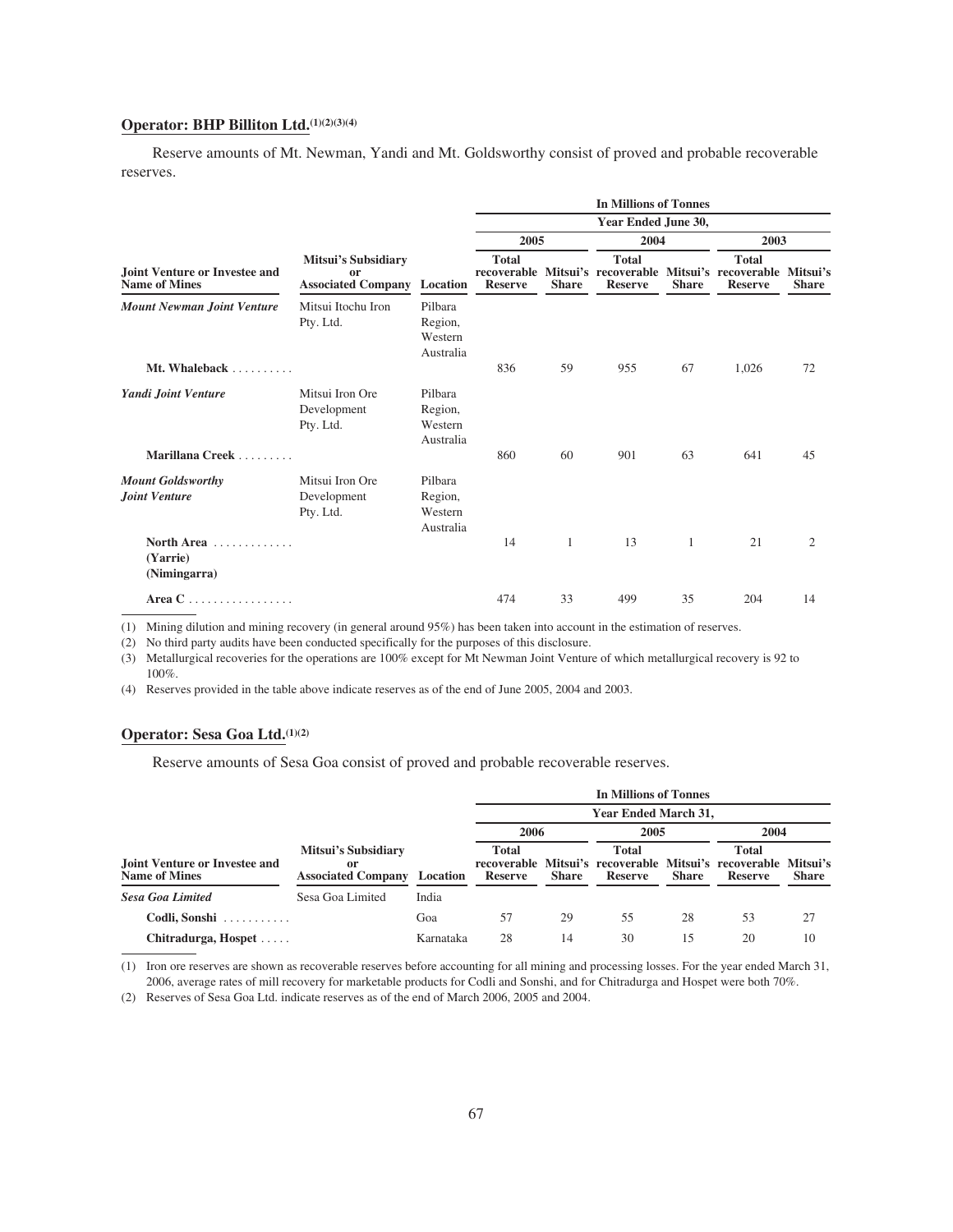## **COAL**

In the table below, coal reserves are shown as marketable reserves, which are tonnage after accounting for extraction and processing and preparation losses.

|                                                                                                                                         |                                     | <b>In Millions of Tonnes</b>         |                                                                                     |      |          |                               |                          |      |     |  |
|-----------------------------------------------------------------------------------------------------------------------------------------|-------------------------------------|--------------------------------------|-------------------------------------------------------------------------------------|------|----------|-------------------------------|--------------------------|------|-----|--|
|                                                                                                                                         |                                     |                                      |                                                                                     |      |          |                               | Year Ended March 31,     |      |     |  |
|                                                                                                                                         |                                     | Mitsui's<br><b>Subsidiary</b>        |                                                                                     | 2006 |          | 2005                          |                          | 2004 |     |  |
| <b>Joint Venture or Investee and</b><br><b>Name of Mines</b>                                                                            | Operator                            | or<br><b>Associated</b><br>Company   | Mitsui's<br>Total<br>Total<br>Location<br>Share<br><b>Reserve</b><br><b>Reserve</b> |      | Mitsui's | Total<br><b>Share Reserve</b> | Mitsui's<br><b>Share</b> |      |     |  |
| <b>BHP Mitsui Coal Pty. Ltd.</b> <sup>(1)</sup>                                                                                         | <b>BHP Billiton Ltd. BHP Mitsui</b> | Coal Pty. Ltd.                       | Queensland,<br>Australia                                                            |      |          |                               |                          |      |     |  |
| $Riverside^{(2)}$                                                                                                                       |                                     |                                      |                                                                                     |      |          | 3                             | 1                        | 5    | 1   |  |
| <b>South Walker Creek</b>                                                                                                               |                                     |                                      |                                                                                     | 45   | 9        | 92                            | 18                       | 96   | 19  |  |
| <i>Bengalla Joint Venture</i> <sup>(3)</sup> Rio Tinto Ltd.                                                                             |                                     | Mitsui Coal<br>Holdings Pty.<br>Ltd. | New South<br>Wales,<br>Australia                                                    | 155  | 16       | 161                           | 16                       | 166  | 17  |  |
| <i>Kestrel Joint Venture</i> <sup>(3)</sup> Rio Tinto Ltd.                                                                              |                                     | Mitsui Coal<br>Holdings Pty.<br>Ltd. | Queensland,<br>Australia                                                            | 116  | 23       | 120                           | 24                       | 123  | 25  |  |
| <i>Dawson Joint Venture</i> <sup>(3)</sup> Anglo American<br>(formerly Moura Joint)<br><i>Venture</i> )                                 |                                     | Mitsui Coal<br>Holdings Pty.<br>Ltd. | Queensland,<br>Australia                                                            | 298  | 146      | 208                           | 102                      | 132  | 65  |  |
| <b>German Creek Joint</b><br>$Venture^{(3)} \dots \dots \dots \dots \dots$ . Anglo American<br><i>(including Lake)</i><br>Lindsay Mine) |                                     | Mitsui Coal<br>Holdings Pty.<br>Ltd. | Queensland,<br>Australia                                                            | 177  | 53       | 78                            | 23                       | 90   | 27  |  |
|                                                                                                                                         |                                     |                                      | <b>TOTAL</b>                                                                        | 791  | 247      | 662                           | 184                      | 612  | 154 |  |

(1) Reserves of BHP Mitsui Coal Pty. Ltd. indicates reserves as of the end of June 2005, 2004 and 2003, respectively. 2006 reserves means reserves as of the end of June 2005.

(2) Reserves from Riverside were depleted in March 2005.

(3) Reserves of Bengalla Joint Venture, Kestrel Joint Venture, Dawson Joint Venture and German Creek Joint Venture indicate reserves as of the end of December 2005, 2004 and 2003, respectively. 2006 reserves mean reserves as of the end of December 2005.

We hold a 15% profit share in Valepar S.A., which held a 34% profit share of the common stock and preferred stock of Companhia Vale do Rio Doce ("CVRD") as of December 31, 2005. Accordingly, 5.1% (34% x 15%) of CVRD's production and reserve amounts are indirectly attributable to us. The following table provides iron ore production and reserve amounts for CVRD, and Mitsui's share of the production and reserve amounts of CVRD.

## **Production Tonnage (for the year ended December 31)**

| <b>Millions of Tonnes</b> |                |                         |                |                         |                |  |  |
|---------------------------|----------------|-------------------------|----------------|-------------------------|----------------|--|--|
| 2005<br>2004<br>2003      |                |                         |                |                         |                |  |  |
| <b>Total Production</b>   | Mitsui's Share | <b>Total Production</b> | Mitsui's Share | <b>Total Production</b> | Mitsui's Share |  |  |
| 233.9                     | 11 Q           | 211.3                   | 10.8           | 188.3                   | 9.6            |  |  |

### **Proven and Probable Reserves (as of December 31)**

| <b>Millions of Tonnes</b> |                       |                      |                       |                      |                       |  |  |
|---------------------------|-----------------------|----------------------|-----------------------|----------------------|-----------------------|--|--|
| 2005<br>2004<br>2003      |                       |                      |                       |                      |                       |  |  |
| <b>Total Reserve</b>      | <b>Mitsui's Share</b> | <b>Total Reserve</b> | <b>Mitsui's Share</b> | <b>Total Reserve</b> | <b>Mitsui's Share</b> |  |  |
| 7.981.8                   | 407.7                 | 6.869.1              | 350.3                 | 4.926.20             | 251.6                 |  |  |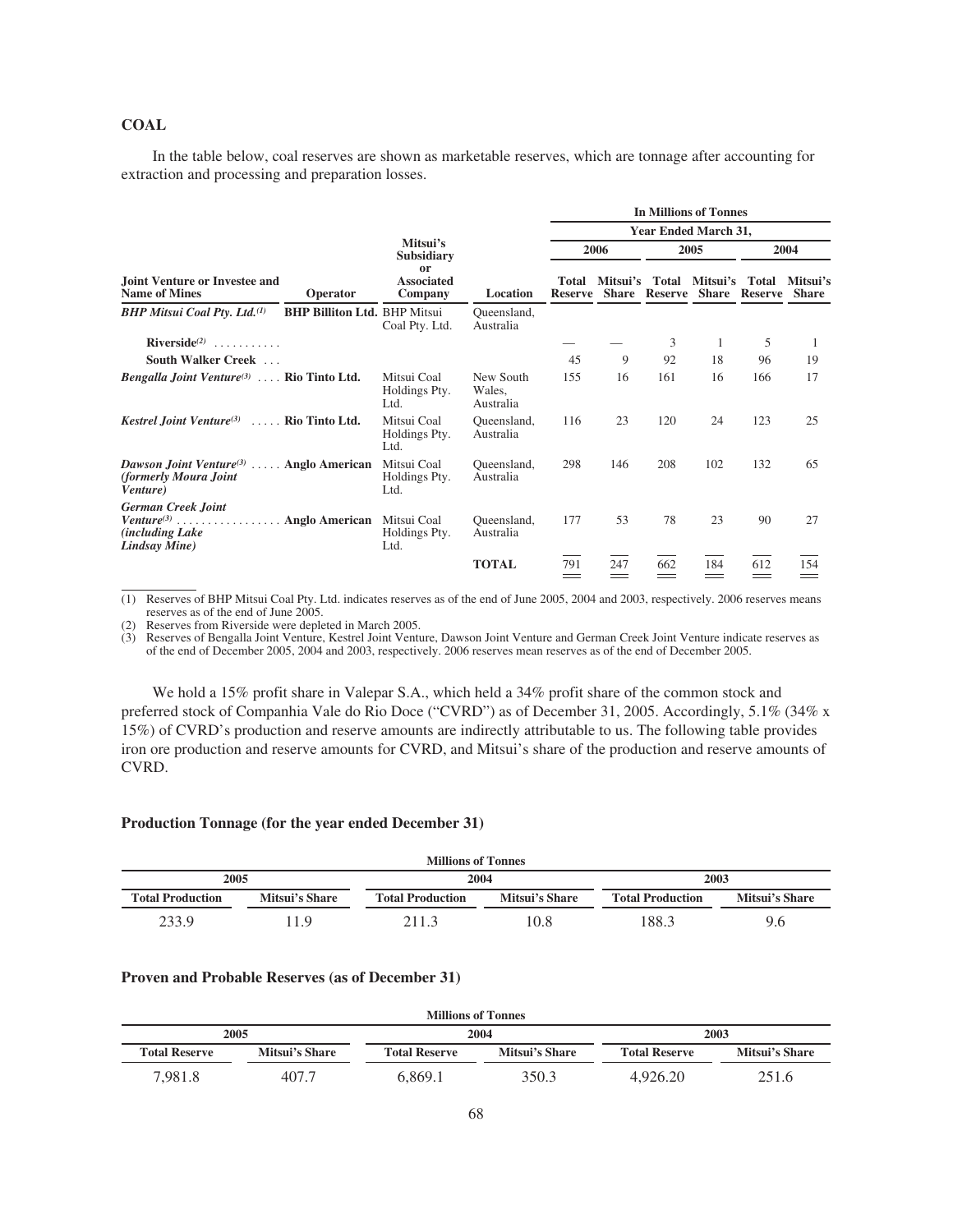## *Oil and Gas Producing Activities*

The following table shows crude oil, condensate, natural gas liquids and natural gas production from our reserves for the three fiscal years indicated:

### *Production Information*

|                      | <b>Millions of Barrels</b><br>Crude Oil, Condensate and<br>Natural Gas Liquids <sup>(1)</sup> |                |               |           | <b>Billions of Cubic Feet</b><br>Natural Gas <sup>(1)</sup> |    |               |           |
|----------------------|-----------------------------------------------------------------------------------------------|----------------|---------------|-----------|-------------------------------------------------------------|----|---------------|-----------|
| Year Ended March 31, |                                                                                               |                |               |           |                                                             |    |               |           |
|                      | <b>Middle East</b>                                                                            | <b>Oceania</b> | <b>Others</b> | Worldwide | Middle East Oceania                                         |    | <b>Others</b> | Worldwide |
|                      |                                                                                               |                |               | 14        |                                                             | 59 | 39            | 104       |
| 2005                 |                                                                                               |                |               | 14        |                                                             | 49 | 34            | 92        |
| 2004                 |                                                                                               |                |               |           |                                                             |    | 29            | 74        |

The following tables show proved reserves and proved developed reserves of crude oil, condensate, natural gas liquids and natural gas as of the ending date of three fiscal years indicated:

## *Proved Reserve Information:*

*Proved Reserves*

|                           | <b>Millions of Barrels</b><br>Crude Oil, Condensate and<br>Natural Gas Liquids <sup>(1)</sup> |                |               |           | <b>Billions of Cubic Feet</b><br>Natural Gas <sup>(1)</sup> |                |               |           |
|---------------------------|-----------------------------------------------------------------------------------------------|----------------|---------------|-----------|-------------------------------------------------------------|----------------|---------------|-----------|
|                           |                                                                                               |                |               |           |                                                             |                |               |           |
| Year Ended March 31,      | <b>Middle East</b>                                                                            | <b>Oceania</b> | <b>Others</b> | Worldwide | <b>Middle East</b>                                          | <b>Oceania</b> | <b>Others</b> | Worldwide |
| At March 31, 2006 $\dots$ | 23                                                                                            | 94             | 104           | 221       | 40                                                          | 881            | .789          | 2.710     |
| At March 31, 2005         | 24                                                                                            | 78             | 92            | 194       | 75                                                          | 840            | 1.393         | 2,308     |
| At March 31, 2004         | 23                                                                                            | 49             | 127           | 199       | 84                                                          | 873            | 965           | 1.922     |

*Proved Developed Reserves(2)*

|                                | <b>Millions of Barrels</b><br>Crude Oil, Condensate and<br>Natural Gas Liquids <sup>(1)</sup> |                |               |           | <b>Billions of Cubic Feet</b><br>Natural Gas <sup>(1)</sup> |                |               |           |
|--------------------------------|-----------------------------------------------------------------------------------------------|----------------|---------------|-----------|-------------------------------------------------------------|----------------|---------------|-----------|
| Year Ended March 31,           |                                                                                               |                |               |           |                                                             |                |               |           |
|                                | <b>Middle East</b>                                                                            | <b>Oceania</b> | <b>Others</b> | Worldwide | <b>Middle East</b>                                          | <b>Oceania</b> | <b>Others</b> | Worldwide |
| At March 31, 2006              | 18                                                                                            | 20             | 25            | 63        | 39                                                          | 319            | 67            | 425       |
| At March 31, 2005              | 24                                                                                            | 20             | 18            | 62        | 75                                                          | 356            | 82            | 513       |
| At March 31, 2004 $\dots\dots$ | 23                                                                                            |                | 19            | 63        | 84                                                          | 330            | 69            | 483       |

(1) 1 barrel of crude oil =  $5,800$  cubic feet of natural gas

(2) The proportion of Proved Developed Reserves to Proved Developed and Undeveloped Reserves is approximately 28% as of March 31, 2006 and relatively low. The expected costs to develop these undeveloped reserves are estimated to be ¥515 billion in total as of March 31, 2006. Undeveloped reserves are largely attributable to an associated company in Russia and an associated company in Australia. Production of crude oil in 2007 and LNG in 2008 are expected, for the associated company in Russia. Production of crude oil and LNG has already commenced at the existing facilities at the Australian company. The drilling of additional development wells will be performed over the project life according to the project drilling program.

Information on our oil and gas producing activities is shown in the "Supplemental Information on Oil and Gas Producing Activities (Unaudited)" to the consolidated financial statements included elsewhere in this annual report. And also see "Operating and Financial Review and Prospects—Operating Results by Operating Segment—Energy Segment."

### **Item 4A. Unresolved Staff Comments**

We are a large accelerated filer as defined in Rule 12b-2 under the Securities Exchange Act of 1934. There are no written comments which have been provided by the staff of the Securities and Exchange Commission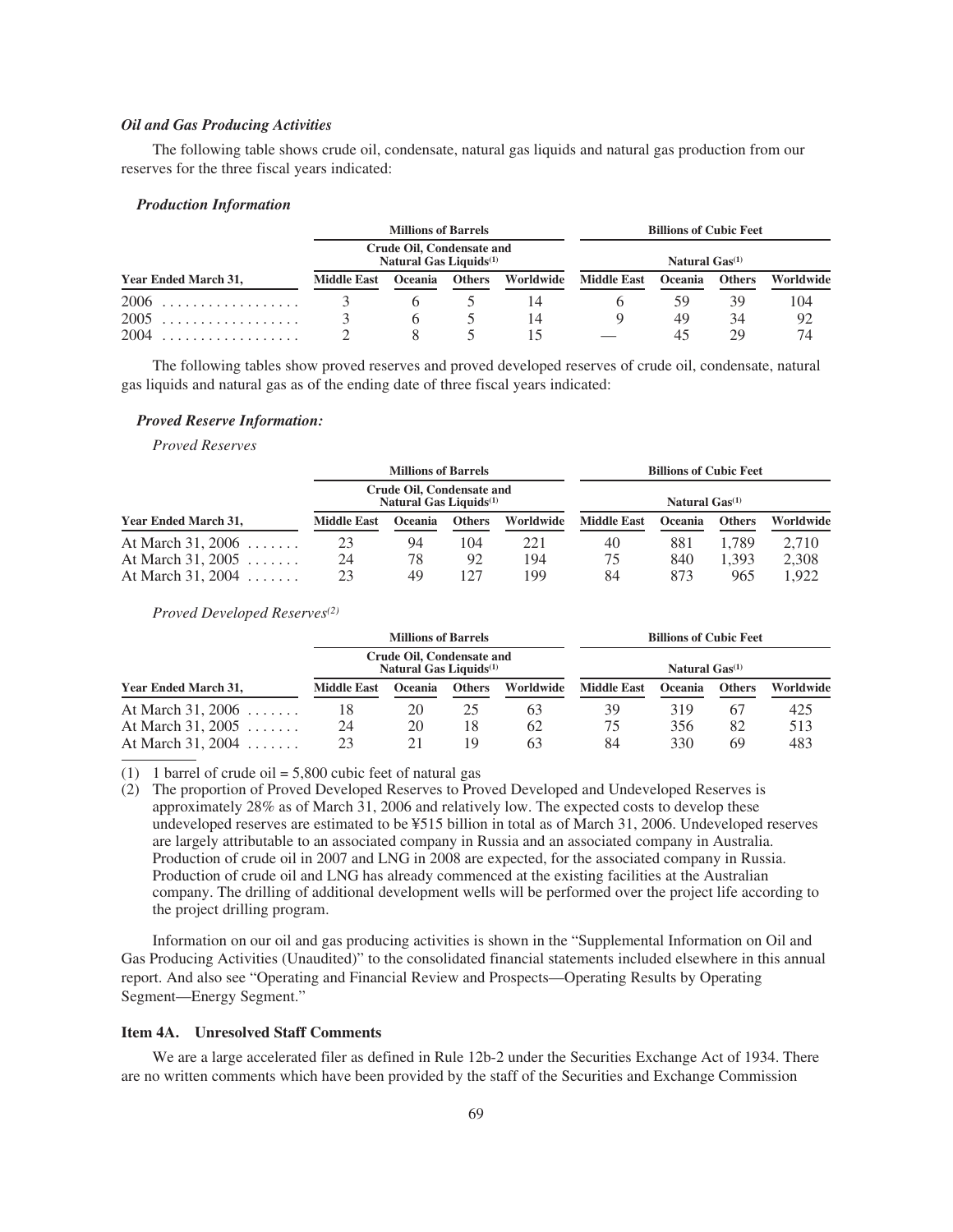regarding our periodic reports under that Act not less than 180 days before the end of the fiscal year ended March 31, 2006 and which remain unresolved as of the date of the filing of this Form 20-F with the Commission and which we believe are material.

## **Item 5. Operating and Financial Review and Prospects**

### **A. Operating Results**

You should read the following discussion and analysis of our financial condition and results of operations together with "Selected Financial Data" and our consolidated financial statements, that appear elsewhere in this annual report. This discussion and analysis contains forward-looking statements that involve risks, uncertainties and assumptions. Our actual results may differ materially from those anticipated in these forward-looking statements.

As used in this Operating and Financial Review and Prospects, "Mitsui" is used to refer to Mitsui & Co., Ltd. (Mitsui Bussan Kabushiki Kaisha), and "we," "us," and "our" are used to indicate Mitsui & Co., Ltd. and subsidiaries, unless otherwise indicated.

In the Consolidated Financial Statements and accompanying Notes to Consolidated Financial Statements, the "Company" is used to refer to Mitsui & Co., Ltd., and the "companies" is used to refer to Mitsui & Co., Ltd. and subsidiaries, unless otherwise indicated.

All references to "Note" throughout the Operating and Financial Review and Prospects relate to the Notes to Consolidated Financial Statements contained elsewhere in this Annual Report.

Throughout the Operating and Financial Review and Prospects, we describe the domicile of our subsidiaries and associated companies in parentheses following names of those companies. For example, Mitsui Iron Ore Development, Pty. Ltd. (Australia) means that the company's name is Mitsui Iron Ore Development, Pty. Ltd. and that it is domiciled in Australia.

Operations of a subsidiary that either have been disposed of or are classified as held for sale have been accounted for as discontinued operations under accounting principles generally accepted in the United States of America ("U.S. GAAP"). This means that income statement and cash flow information are reclassified for all years to separate the discontinued operations from our continuing operations. This presentation is required by U.S. GAAP and facilitates historical and future trend analysis of our continuing operations.

## *Key Performance Measures under Management's Discussion*

Although our operating results and financial condition are influenced by various factors, management believes that as of the end of the fiscal year under review the following indicators can be usefully employed to discuss trends in our performance and financial condition.

## *Gross profit, operating income\* and equity in earnings of associated companies*

We undertake worldwide business activities, involving diversified risk-return profiles, ranging from intermediary services as agent to development and production of mineral resources and energy. In this context, changes in the amounts of gross profit, operating income and equity in earnings of associated companies by operating segment reflect the overall progress of our business, and greatly affect the amount of net income in the Statements of Consolidated Income. For further information, refer to the table of "Operating Segment Information" and subsequent discussions in "Operating Results by Operating Segment" in this Operating and Financial Review and Prospects.

Operating Income

Operating income is included in the measure of segment performance reviewed by the chief operating decision maker. Operating income is comprised of our (a) gross profit, (b) selling, general and administrative expenses, (c) provision for doubtful receivables and (d) government grant for transfer of substitutional portion of the Employee Pension Fund ("EPF"), as presented in the Statements of Consolidated Income.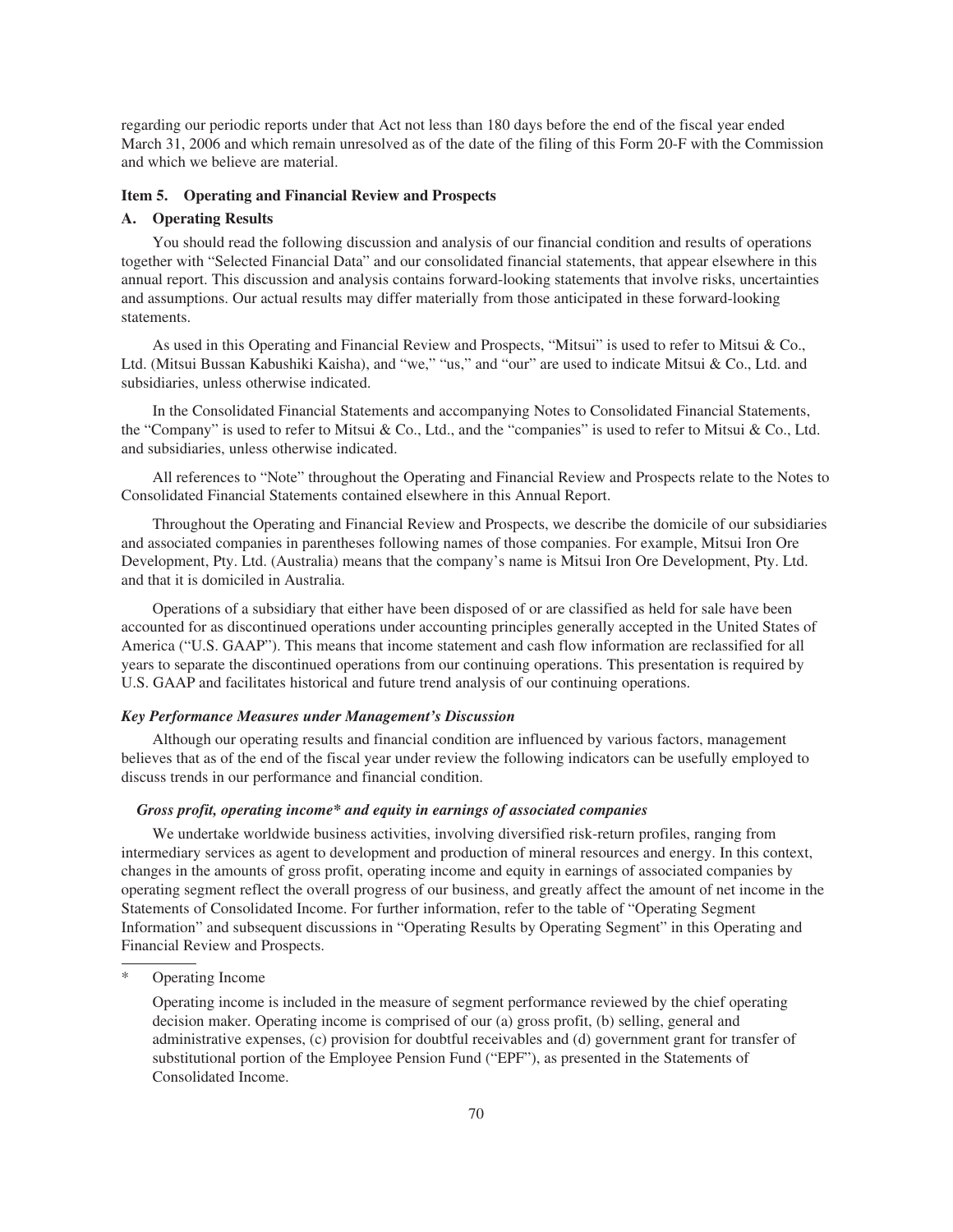## *Trends in the price of and supply-demand for mineral resources and energy*

Our operating results are influenced by conditions of various commodity markets. In recent years, our operating results have been influenced by supply-demand balance and price fluctuations for mineral resources and energy that have been driven by expanding demand from emerging countries, particularly China, and the importance of our mineral resources and energy operations in our overall operating results has increased. For further information regarding trends and prospects in this field, refer to the sections relating to the Iron & Steel Raw Materials and Non-Ferrous Metals Segment and the Energy Segment in "Operating Results by Operating Segment."

### *Investment plans and financial leverage*

According to our Medium-term Management Outlook announced in May 2006, we intend to invest a total of ¥800 billion during the two fiscal years ending March 2007 and 2008, in order to build strategic business portfolios in the four business areas of Mineral Resources and Energy Area; Global Marketing Networks Area, including steel products and chemicals; Infrastructure Area, including power generation; and Consumer Services Area, including outsourcing services and content businesses. Mitsui is monitoring and managing our financial leverage with a view of securing an efficient return on equity as well as maintaining and improving credit ratings and financial soundness in order to secure the capital resources required for these investments and to refinance our interest bearing debt. For further discussion on these investments and related financial policies, refer to "B. Liquidity and Capital Resources" in this Operating and Financial Review and Prospects.

### *Results of Operations*

## *Summary of Operations for the Year Ended March 31, 2006*

### *Operating Environment*

Principal developments in the economic environment that influenced our results of operations during the year ended March 31, 2006 included the following:

- The global economy continued its steady expansion driven by the growth in the United States, as well as emerging countries, particularly China. The expansion again brought higher consumption, housing investment and capital investment. Emerging countries especially continued strong economic growth led by increasing personal consumption from a growing middle-income class and by robust infrastructure demand.
- These factors contributed to a substantial increase in global trade and spurred the rising trend in commodity prices such as crude oil, iron ore, coal and non-ferrous metals.
- The Japanese economy entered a period of self-sustaining growth. Capital investment increased reflecting expansion of corporate earnings while improved employment and wages supported a favorable trend in personal consumption. In addition, export volume increased supported by an expansion of the global economy and the weak yen.
- In the United States, the Federal Reserve Board ("FRB") continued its policy of raising interest rates, which resulted in a gradual rise in interest rates worldwide. In March 2006, the Bank of Japan terminated its quantitative easing policy, which it had followed for the prior five years.

## *Summary of Operating Results, Financial Condition and Cash Flows*

- Operating results
	- For the year ended March 31, 2006, we recorded net income of ¥202.4 billion, an increase of ¥81.3 billion, or 67.1%, from ¥121.1 billion for the year ended March 31, 2005.
	- Most operating segments except for the Foods & Retail Segment recorded improved operating results, which benefited from a favorable economic environment.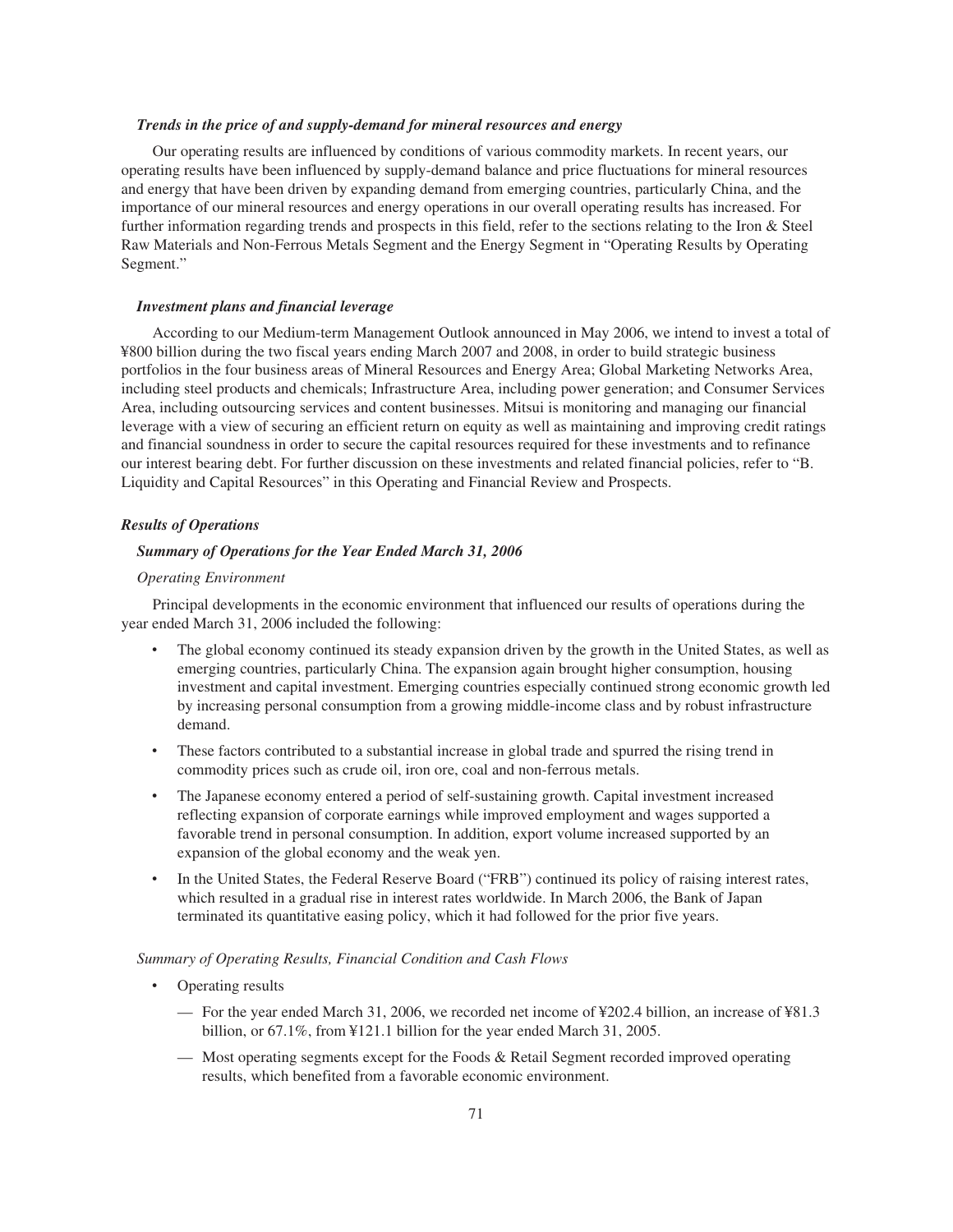- Gross profit and equity in earnings of associated companies increased by ¥107.7 billion, or 15.2%; and ¥29.9 billion, or 46.5%, respectively, reflecting favorable commodity prices including mineral resources and energy. On the other hand, Mitalco Inc. (United States) and MITSUI FOODS CO., LTD. (Japan) recorded significant one-time impairment losses on long-lived assets. In addition, interest expenses increased principally from the investment in the Sakhalin II project.
- Financial condition

Total assets as of March 31, 2006 reached ¥8.6 trillion mainly due to investments in the energy and mineral resources businesses, the infrastructure businesses and the foods and retail businesses; increases in trade receivables and inventories; and the increases in unrealized holding gains on available-for-sale securities. As a result of a public offering and increased retained earnings, our shareholders' equity as of March 31, 2006 reached ¥1.7 trillion.

‰ Cash flows

Net cash provided by operating activities for the year ended March 31, 2006 was ¥146.4 billion. Net cash used in investing activities was ¥347.3 billion, resulting primarily from investments in energy and mineral resources businesses as well as infrastructure businesses.

### *Impact of Foreign Currency Exchange Fluctuation on Operating Results*

Due to the increase in gross profit and equity in earnings of associated companies discussed above, net income for the year ended March 31, 2006 from overseas subsidiaries and associated companies reached ¥174.8 billion, significantly higher than ¥117.9 billion recorded for the year ended March 31, 2005. The impact of any appreciation of the yen against the currencies used by these companies as functional currency in their reporting principally U.S. dollars, Australian dollars and Euros—is becoming even more significant.

During the year ended March 31, 2006, the U.S. dollar continued to appreciate against the yen and the Euro, reflecting the increasing disparity in interest rates over Japan and Europe. The average U.S. dollar—yen exchange rate during the year ended March 31, 2006 was ¥113.93 = U.S.\$1, representing yen depreciation of  $\text{\textsterling}6.33$ , or 5.9%, compared to the average rate during the year ended March 31, 2005 of  $\text{\textsterling}107.60 = U.S.\$ \$1.

The impact of foreign currency exchange fluctuations on net income for the year ending March 2007 will largely depend on the net income denominated in local currencies of overseas subsidiaries and associated companies. Based on net income in the business plans of these companies covering the year ending March 2007, yen appreciation by ¥1 against 1 U.S. dollar would have the net effect of reducing net income by approximately ¥1.6 billion.

# *Discussion and Analysis of Operating Results for the Year Ended March 31, 2006 as Compared to the Year Ended March 31, 2005*

## *Revenues*

In accordance with U.S. GAAP, revenues are reported based on the gross amount billed to a customer or on the net amount retained (that is, the amount billed to a customer less the amount paid to a supplier). Revenues are reported based on gross amounts for transactions where we have the related risks and rewards of ownership such as transactions where we are a primary obligor in the arrangement and/or assume general inventory risk without any significant mitigation of our risk level. Revenues are reported based on net amounts where we assume a low degree of related risks and rewards, effectively acting as an agent for the applicable products or services. A typical example of reporting revenues based on net amounts is a transaction where we receive a commission or fee at a fixed rate based on transaction volume or amount.

We classified our revenues into sales of products, sales of services and other sales with the corresponding costs of revenues.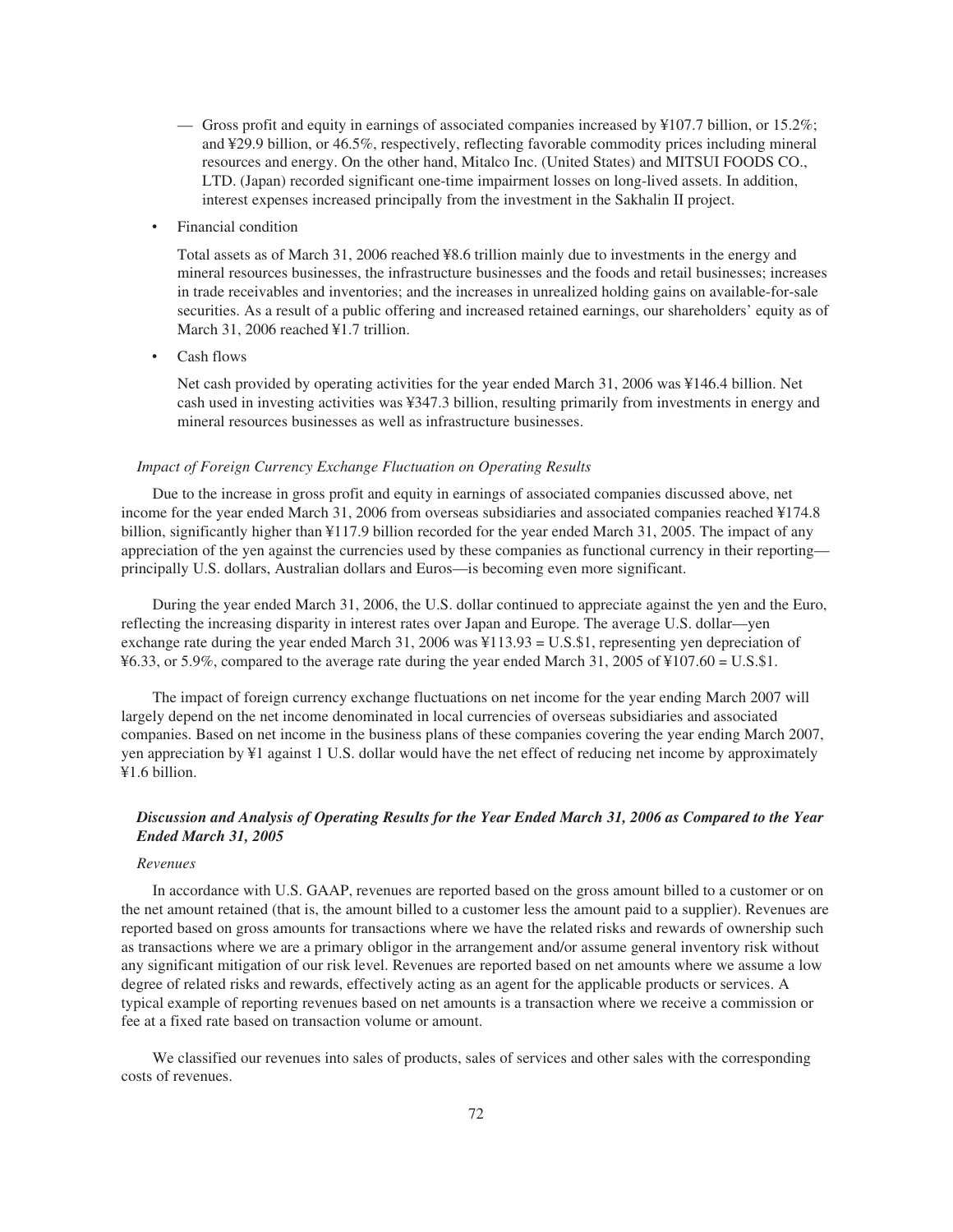The table below provides these three categories of revenues by products in "PRODUCT INFORMATION"\* in Note 17, "SEGMENT INFORMATION."

|                                                                |                                      |           |                       |              |                                      | <b>Billions of Yen</b> |              |                |                             |                                   |              |        |
|----------------------------------------------------------------|--------------------------------------|-----------|-----------------------|--------------|--------------------------------------|------------------------|--------------|----------------|-----------------------------|-----------------------------------|--------------|--------|
|                                                                |                                      |           |                       |              | <b>Years Ended March 31,</b>         |                        |              |                |                             |                                   |              |        |
|                                                                |                                      | 2006      |                       |              | 2005                                 |                        |              |                | <b>Change</b>               |                                   |              |        |
|                                                                | Sales of<br><b>Products Services</b> | Sales of  | Other<br><b>Sales</b> | <b>Total</b> | Sales of<br><b>Products Services</b> | Sales of Other         | <b>Sales</b> | <b>Total</b>   | Sales of<br><b>Products</b> | Sales of Other<br><b>Services</b> | <b>Sales</b> | Total  |
| <i>Iron and Steel</i>                                          | 454.7<br>¥                           | 68.8<br>¥ | 0.2<br>¥              | 523.7<br>¥   | 351.2<br>¥                           | 55.7<br>¥              | $\angle 0.2$ | 407.1<br>¥     | ¥103.5                      | ¥13.1                             | ¥ 0.0        | ¥116.6 |
| Non-Ferrous Metals                                             | 77.7                                 | 9.2       | 15.2                  | 102.1        | 137.0                                | 8.4                    | 16.0         | 161.4          | (59.3)                      | 0.8                               | (0.8)        | (59.3) |
| $Machinery \ldots \ldots \ldots$                               | 219.1                                | 97.6      | 51.3                  | 368.0        | 163.4                                | 63.3                   | 38.2         | 264.9          | 55.7                        | 34.3                              | 13.1         | 103.1  |
| Electronics &                                                  |                                      |           |                       |              |                                      |                        |              |                |                             |                                   |              |        |
| Information $\ldots \ldots$                                    | 77.5                                 | 87.4      | 0.0                   | 164.9        | 74.9                                 | 69.8                   | 0.0          | 144.7          | 2.6                         | 17.6                              | 0.0          | 20.2   |
| $Chemicals$                                                    | 785.9                                | 93.3      | 7.5                   | 886.7        | 642.7                                | 79.8                   | 6.6          | 729.1          | 143.2                       | 13.5                              | 0.9          | 157.6  |
| $Energy \ldots \ldots \ldots \ldots$                           | 1,331.8                              | 7.7       | 21.0                  | 1,360.5      | 1,009.3                              | 14.0                   | 11.8         | 1,035.1        | 322.5                       | (6.3)                             | 9.2          | 325.4  |
| $Foods$                                                        | 377.8                                | 47.2      | (0.4)                 | 424.6        | 423.7                                | 50.1                   | (0.2)        | 473.6          | (45.9)                      | (2.9)                             | (0.2)        | (49.0) |
| $Textiles$<br>General                                          | 24.5                                 | 16.8      | 1.1                   | 42.4         | 22.1                                 | 19.8                   | 1.1          | 43.0           | 2.4                         | (3.0)                             | 0.0          | (0.6)  |
| $Merchandise \ldots \ldots$                                    | 69.8                                 | 9.0       | 0.0                   | 78.8         | 86.0                                 | 10.2                   | (0.1)        | 96.1           | (16.2)                      | (1.2)                             | 0.1          | (17.3) |
| <b>Property and Service</b><br>$Business \ldots \ldots \ldots$ | 60.8                                 | 75.3      | 27.7                  | 163.8        | 53.8                                 | 63.0                   | 22.8         | 139.6          | 7.0                         | 12.3                              | 4.9          | 24.2   |
| Consolidated Total                                             | ¥3,479.6                             | ¥512.3    |                       |              | $¥123.6$ ¥4,115.5 ¥2,964.1           | ¥434.1                 |              | ¥96.4 ¥3.494.6 | ¥515.5                      | 478.2                             | ¥27.2        | ¥620.9 |

# *Sales of Products*

Sales of products include the sale of various products as a principal in the transactions, the manufacture and sale of a wide variety of products such as metals, chemicals, foods and machinery, the development, production and sale of natural resources such as iron ore, coal, oil and gas, and the development and sale of real estate.

For the year ended March 31, 2006, revenues from the sales of products were ¥3,479.6 billion, an increase of ¥515.5 billion, or 17.4%, from ¥2,964.1 billion for the year ended March 31, 2005. Major factors by product were as follows:

- Revenues from *Energy* were ¥1,331.8 billion, an increase of ¥322.5 billion from the ¥1,009.3 billion for the year ended March 31, 2005. Revenues from sales of crude oil and oil products increased at Westport Petroleum, Inc. (United States) by ¥137.9 billion, reflecting higher oil prices. Revenues from domestic sale of oil products also increased at Mitsui Oil Co., Ltd. (Japan) and Mitsui Liquefied Gas Co., Ltd. (Japan) by a combined total of ¥79.6 billion. Regarding price trends of oil and gas for the year ended March 31, 2006, refer to the discussion under "Energy Segment" of "Operating Results by Operating Segment."
- Revenues from *Chemicals* were ¥785.9 billion, an increase of ¥143.2 billion from the ¥642.7 billion for the year ended March 31, 2005. The principal reasons include increases in Mitsui's sales of synthetic fiber intermediates, methanol, ammonia and basic petrochemicals, due to higher prices for these petrochemical products reflecting higher crude oil prices.
- ‰ Revenues from *Iron and Steel* were ¥454.7 billion, an increase of ¥103.5 billion from the ¥351.2 billion for the year ended March 31, 2005. Mitsui Iron Ore Development Pty. Ltd. (Australia) and Sesa Goa Limited (India) recorded an increase of ¥27.6 billion and ¥10.0 billion, respectively, due to the rise in
- \* Revenues reported in "PRODUCT INFORMATION" are classified by similarity of products as required by U.S. GAAP, and are not intended to represent classification by operating segment. As an example, revenues of *"Chemicals"* in "PRODUCT INFORMATION" include not only those reported in the Chemical Segment but also those reported in other operating segments such as the Americas Segment for sales of chemicalrelated products or services. To differentiate between classification by product and classification by operating segment, classification by product is italicized in this "Revenues" and "*Gross profit classified by category of revenues*" in the next "Gross Profit."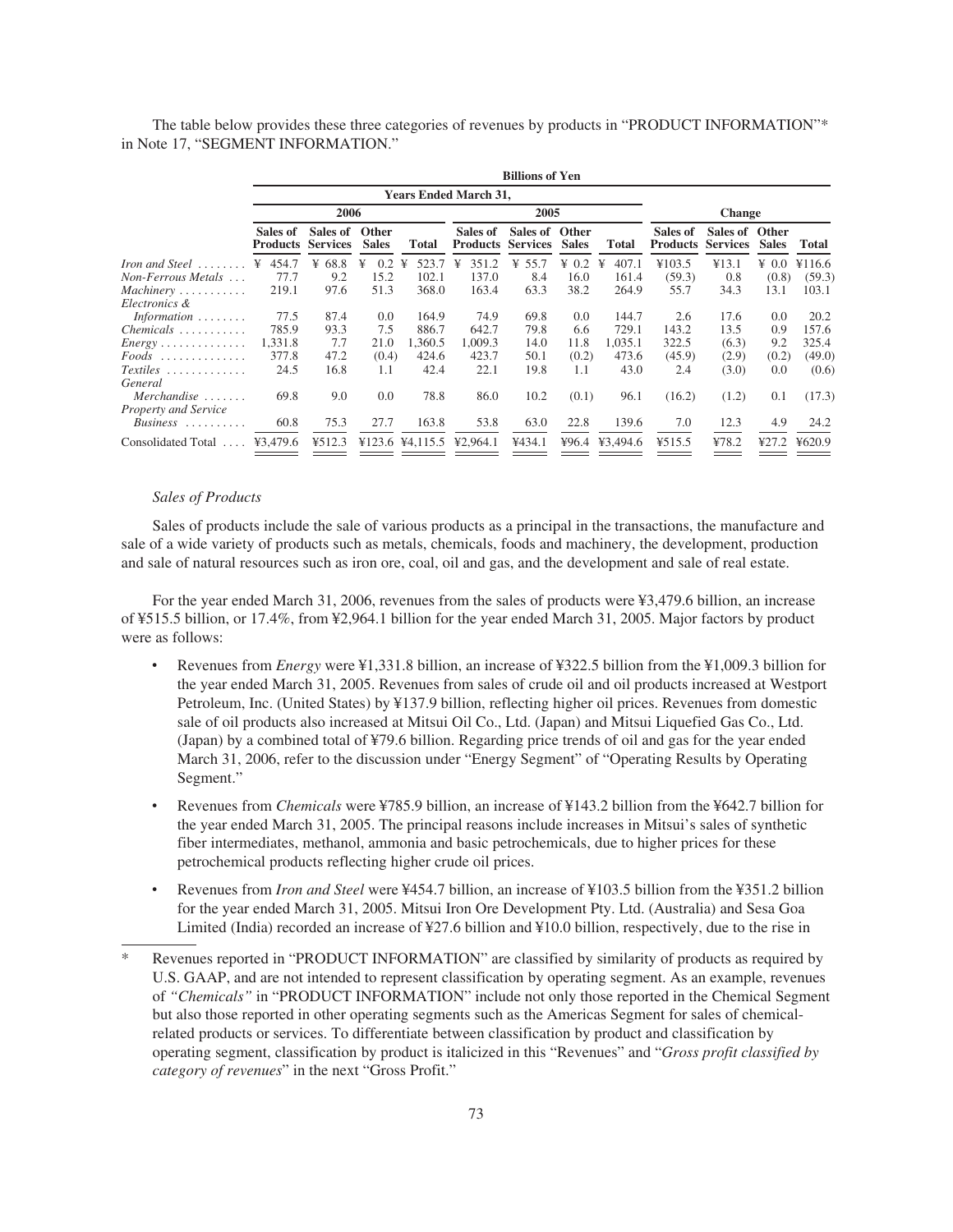iron ore prices. Champions Pipe & Supply, Inc. (United States) recorded an increase of ¥14.5 billion, reflecting a favorable steel tubular products market. Regarding price trends of iron ore and coal for the year ended March 31, 2006, refer to the discussion under "Iron & Steel Raw Materials and Non-Ferrous Metals Segment" of "Operating Results by Operating Segment."

## *Sales of Services*

Sales of services include the revenues from trading margins and commissions related to various trading transactions in which we act as a principal or an agent. Specifically, we charge a commission for the performance of various services such as logistics and warehouse services, information and communication services and technical support. For some back-to-back sales and purchase transactions of products, we act as a principal and record the net amount of sale and purchase prices as revenues. We also facilitate arrangement of the contracts between manufacturers and customers and deliveries of the products between suppliers and customers.

For the year ended March 31, 2006, revenues from the sales of services were ¥512.3 billion, an increase of ¥78.2 billion from ¥434.1 billion for the year ended March 31, 2005. Major factors by products were as follows:

- Revenues from *Iron and Steel* and *Chemicals* increased by ¥13.1 billion and ¥13.5 billion, respectively. Favorable market conditions and increases in transaction volume resulted in the overall increase both at Mitsui and subsidiaries.
- Revenues from *Machinery* were ¥97.6 billion, an increase of ¥34.3 billion from the ¥63.3 billion for the year ended March 31, 2005, primarily attributable to the increases at overseas automobile-related subsidiaries through their logistics and distributorship services.
- Revenues from *Electronics & Information* were ¥87.4 billion, an increase of ¥17.6 billion from the ¥69.8 billion for the year ended March 31, 2005, principally because revenues from sales of information and communication services increased due to a full year contribution of NextCom K.K. (Japan) which became a subsidiary from the third quarter of the year ended March 31, 2005. Telepark Corp. (Japan) also contributed reflecting the expanded cell phone sales intermediary business.

## *Other Sales*

Other sales principally include the revenues from derivative commodity instruments and derivative financial instruments held for trading purposes, the revenues from leasing activities of real estate, rolling stock, ocean transport vessels, aircraft and machinery equipment and the revenues from external consumer financing.

For the year ended March 31, 2006, revenues from other sales were ¥123.6 billion, an increase of ¥27.2 billion from ¥96.4 billion for the year ended March 31, 2005, which was primarily attributable to the following factors:

- Leasing revenues were ¥65.3 billion, an increase of ¥9.9 billion from the ¥55.4 billion for the year ended March 31, 2005 due to the contribution of KYOGI WAREHOUSE CO., LTD (Japan), which became a subsidiary from the year ended March 31, 2006, and Mitsui Rail Capital Holdings, Inc. (United States), a leasing company of rolling stock.
- Derivative trading revenues were ¥39.7 billion, an increase of ¥7.7 billion from the ¥32.0 billion for the year ended March 31, 2005. The principal reasons for this increase were strong energy derivatives trading at Mitsui & Co. Energy Risk Management Ltd. (United Kingdom), Mitsui Oil (Asia) Pte. Ltd. (Singapore) and Mitsui Oil (Asia) Hong Kong Ltd. (Hong Kong, China).
- In addition, business expansion of the motorcycle retail finance at P.T. Bussan Auto Finance (Indonesia) contributed to an increase of revenues from other sales.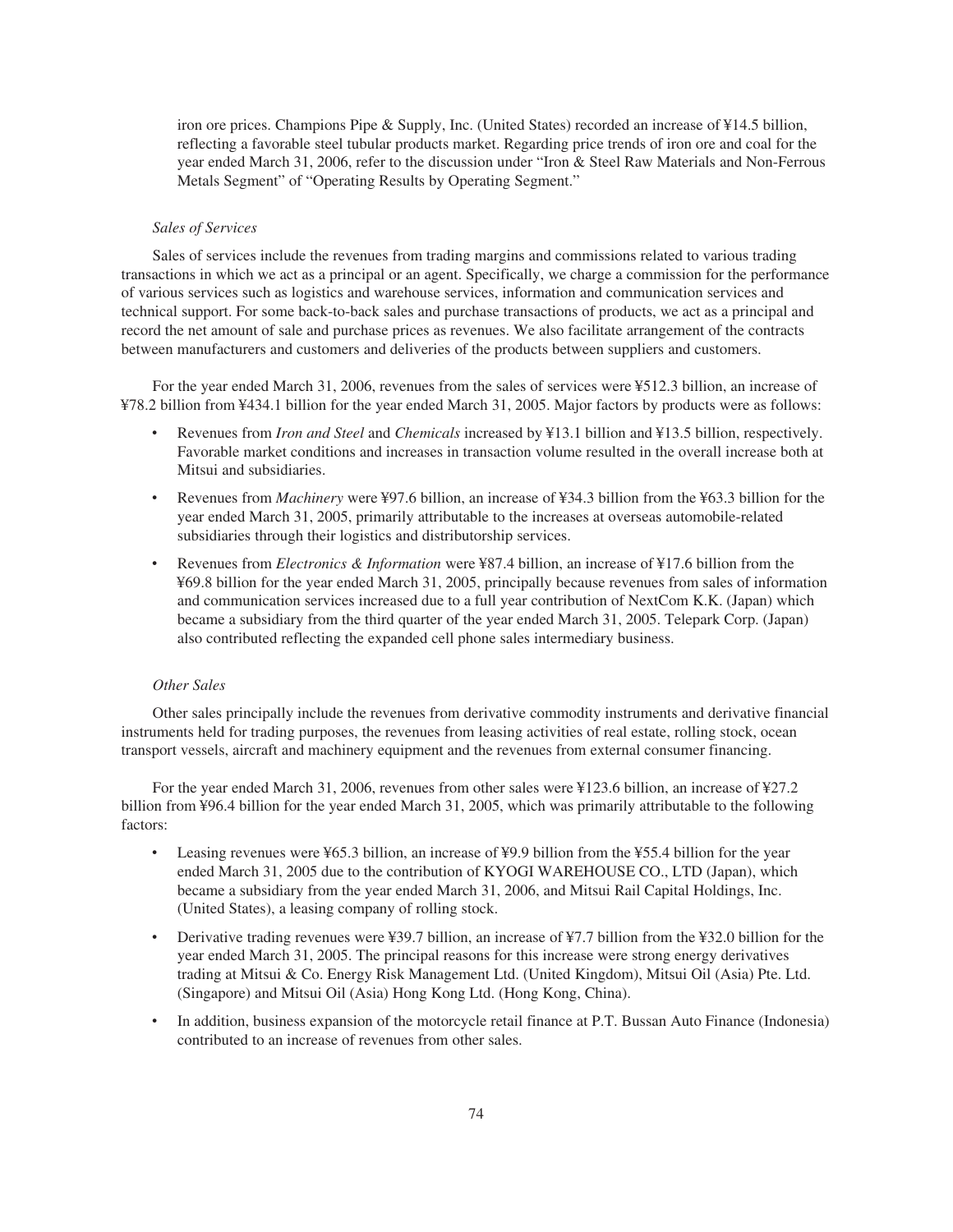# *Gross Profit*

# *Gross Profit Classified by Category of Revenues*

For the year ended March 31, 2006, gross profit was ¥816.6 billion, an increase of ¥107.7 billion, or 15.2%, from ¥708.9 billion for the year ended March 31, 2005. The Gross Profit ratio ("GP ratio"), or ratio of gross profit divided by revenues, for the year ended March 31, 2006 was 19.8%, a decrease of 0.5 points compared to the year ended March 31, 2005. Changes in gross profit and GP ratio classified by category of revenues are set forth below:

|                                     | <b>Billions of Yen</b> |                              |                     |                 |                     |                 |  |  |  |
|-------------------------------------|------------------------|------------------------------|---------------------|-----------------|---------------------|-----------------|--|--|--|
|                                     |                        | <b>Years Ended March 31,</b> |                     |                 |                     |                 |  |  |  |
|                                     | 2006                   |                              | 2005                |                 | <b>Change</b>       |                 |  |  |  |
|                                     | <b>Gross Profit</b>    | <b>GP</b> Ratio              | <b>Gross Profit</b> | <b>GP</b> Ratio | <b>Gross Profit</b> | <b>GP</b> Ratio |  |  |  |
| Gross Profit from Sales of Products | ¥368.4                 | $10.6\%$                     | 4293.9              | $9.9\%$         | ¥ 74.5              | $0.7\%$         |  |  |  |
| Gross Profit from Sales of Services | 381.8                  | 74.5%                        | 365.3               | 84.2%           | 16.5                | $(9.7)\%$       |  |  |  |
| Gross Profit from Other Sales       | 66.4                   | 53.7%                        | 49.7                | 51.6%           | 16.7                | $2.1\%$         |  |  |  |
| Total                               | ¥816.6                 | 19.8%                        | ¥708.9              | 20.3%           | ¥107.7              | $(0.5)\%$       |  |  |  |

For the year ended March 31, 2006, gross profit from sales of products was ¥368.4 billion, an increase of ¥74.5 billion from ¥293.9 billion for the year ended March 31, 2005. The major factors in this category classified by product are as follows:

- ‰ Gross profit from *Energy* was ¥90.0 billion, an increase of ¥38.0 billion from the ¥52.0 billion for the year ended March 31, 2005. Mitsui E&P Middle East B.V. (Netherlands), engaged in production of crude oil in Oman, and Mittwell Energy Resources Pty. Ltd. (Australia) recorded increases in gross profit, reflecting higher oil prices. Westport Petroleum, Inc. (United States) also recorded an increase in gross profit from sales of crude oil and oil products.
- ‰ Gross profit from *Iron and Steel* was ¥114.0 billion, an increase of ¥35.5 billion from the ¥78.5 billion for the year ended March 31, 2005. Mitsui Iron Ore Development Pty. Ltd. (Australia), Sesa Goa Limited (India) and Mitsui Coal Holdings Pty. Ltd. (Australia) recorded increases in gross profit due to rising iron ore and coal prices.
- ‰ Gross profit from *Chemical*s was ¥51.5 billion, a slight increase of ¥3.7 billion from the year ended March 31, 2005, while the relevant revenues from sales of *Chemicals* saw a significant increase. Mitsui's sales of petrochemicals and P.T. Kaltim Pasifik Amoniak (Indonesia), an ammonia producing company, contributed to increases in gross profit while Novus International, Inc. (United States) recorded a decrease in gross profit due to higher raw material costs.

The GP ratio from sales of products for the year ended March 31, 2006 was 10.6%, an improvement of 0.7 points compared to the year ended March 31, 2005. This 0.7 point improvement was because the growth in revenues at our mineral resources and energy development and production subsidiaries reflecting the surge in sales prices outpaced the increase in their costs of revenues. As for the transactions in commodity type products such as oil products and petrochemicals, higher prices do not necessarily result in increases in gross profit. However, sales of crude oil and oil products at Westport Petroleum, Inc. (United States) in *Energy* and Mitsui's sales of basic petrochemicals in *Chemicals* recorded increase in gross profit derived from price fluctuations in those products.

For the year ended March 31, 2006, gross profit from sales of services was ¥381.8 billion, an increase of ¥16.5 billion from ¥365.3 billion for the year ended March 31, 2005. The major factors in this category classified by product were as follows:

‰ Gross profit from *Iron and Steel;* and *Chemicals* increased by ¥13.0 billion and ¥9.7 billion, respectively, reflecting increases in revenues from sales of services.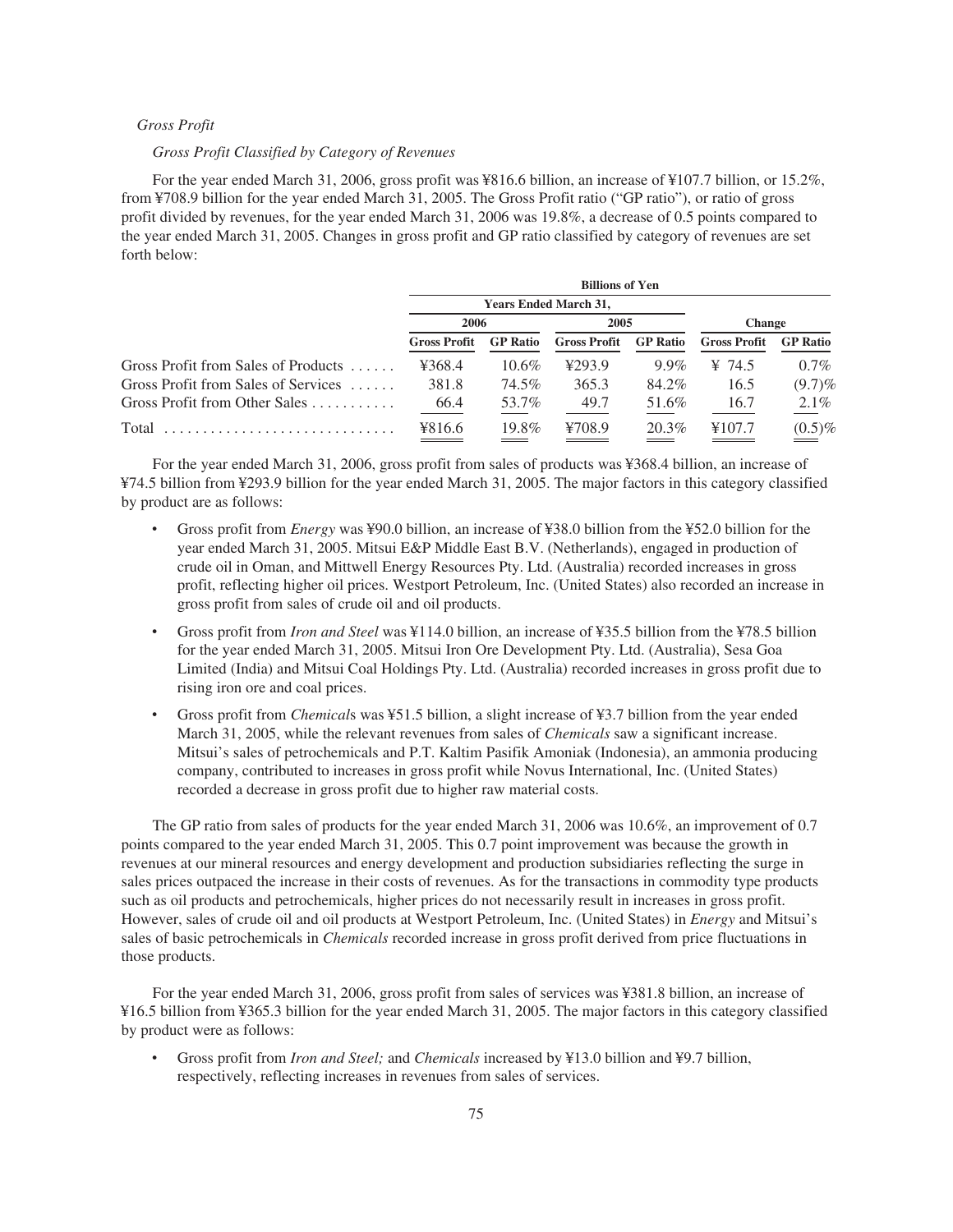‰ Increases in revenues from sales of services of *Machinery* and *Electronics & Information* were largely offset by increases in the related costs of those revenues. Those transactions for which gross billed amounts are reported as revenue included logistics services in automobile businesses and network configuration, operation and maintenance services at NextCom K.K. (Japan).

The GP ratio from sales of services for the year ended March 31, 2006 was 74.5%, a decrease of 9.7 points compared to the year ended March 31, 2005. This decrease was mainly due to a relative increase in transactions where the gross billed amounts were reported as revenues and GP ratios were less than 100% such as the abovementioned logistics services in automobile businesses and NextCom K.K. (Japan), compared to the transactions such as intermediary services where the net amount of sales and purchase prices in back-to-back transactions were reported as revenues with GP ratios of 100%.

For the year ended March 31, 2006, gross profit from other sales was ¥66.4 billion, an increase of ¥16.7 billion from the ¥49.7 billion for the year ended March 31, 2005. The major reasons were the same as described in "Revenues—Other sales" above.

The GP ratio from other sales for the year ended March 31, 2006 was 53.7%, an increase of 2.1 points compared to the year ended March 31, 2005.

# *Gross Profit Classified by Operating Segment*

By operating segment, major factors for the increase in gross profit for the year ended March 31, 2006 are discussed as below:

- In the Iron & Steel Raw Materials & Non-Ferrous Metals Segment, Mitsui Iron Ore Development, Pty. Ltd. (Australia) and Sesa Goa Limited (India) recorded significant increases, as iron ore prices for the year ended March 31, 2006 rose by 71.5% on a pure ore content basis compared to the year ended March 31, 2005, reflecting strong demand from Asia, particularly China. Mitsui Coal Holdings Pty. Ltd. (Australia) also recorded a significant increase, as the contract prices for metallurgical coal and thermal coal for the year ended March 31, 2006 rose. Prices for representative Australian metallurgical coal rose by approximately 120%.
- In the Chemical Segment, overall market prices of petrochemical products stayed high, reflecting the high crude oil price, and Mitsui's petrochemicals trading continuously benefited from favorable market conditions following the previous year. Due to higher ammonia prices, PT Kaltim Pasifik Amoniak (Indonesia) reported an increase in gross profit. In addition, we recorded increases in gross profit in trading of plastics, electronic materials and crystalline liquid for IT related industries and inorganic raw materials such as salt and sulfur, reflecting increasing demand of those materials mainly in Asia.
- In the Energy Segment, rising crude oil prices resulted in significant increases in gross profit of overseas subsidiaries engaged in the development and production of oil and gas, such as Mitsui E&P Middle East B.V. (Netherlands) operating in Oman and Mittwell Energy Resources Pty., Ltd. (Australia). Mitsui Oil (Asia) Pte. Ltd. (Singapore) and Mitsui Oil (Asia) Hong Kong Ltd. (Hong Kong, China) recorded increases in gross profit for oil products trading, reflecting the strong demand in Asia and higher crude oil prices.
- ‰ In the Americas Segment, an oil products trading subsidiary Westport Petroleum, Inc. (United States) recorded a significant increase in gross profit, and a steel pipe sales subsidiary Champions Pipe & Supply, Inc. (United States) also recorded an increase. In addition, there was an increase by ¥1.2 billion due to a full-year contribution from CornerStone Research & Development Inc. (United States) which became a subsidiary from the third quarter of the year ended March 31, 2005.

Gross profit rose ¥14.0 billion for subsidiaries acquired or established from the second quarter of the year ended March 31, 2005 to the end of the year ended March 31, 2006, compared to the year ended March 31, 2005.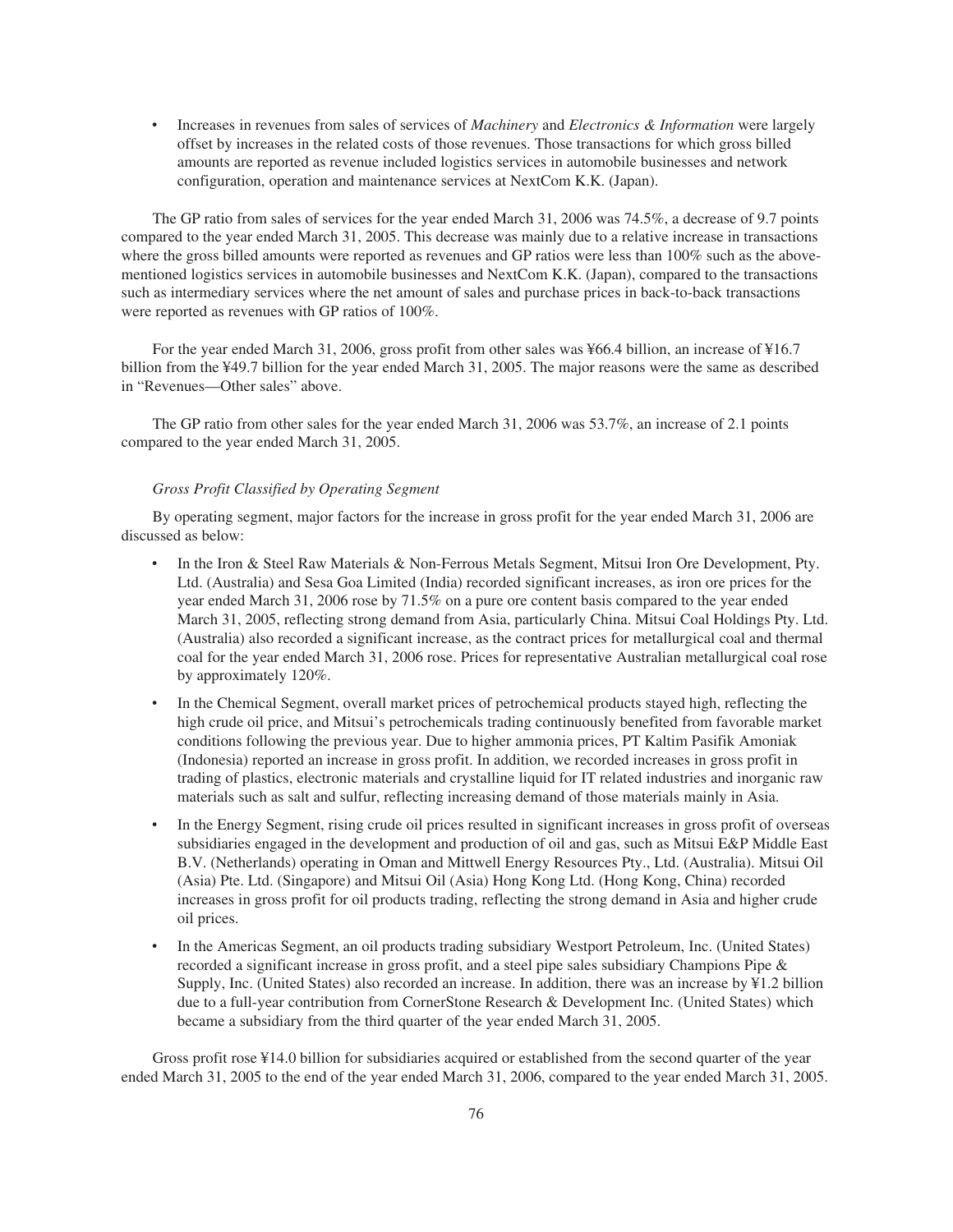Those subsidiaries include Road Machinery, LLC (United States) which became a subsidiary in the fourth quarter of the year ended March 31, 2005, Hokushuren Company Limited (Japan) which became a subsidiary in the second quarter of the year ended March 31, 2006, NextCom K.K. (Japan) which became a subsidiary in the third quarter of the year ended March 31, 2005, and CornerStone Research & Development Inc. (United States) as mentioned above.

#### *Selling, General and Administrative Expenses*

Selling, general and administrative expenses for the year ended March 31, 2006 were ¥550.8 billion, an increase of ¥41.2 billion, or 8.1%, from ¥509.6 billion for the year ended March 31, 2005. In the same manner as with gross profit we saw that selling, general and administrative expenses rose ¥12.6 billion at subsidiaries acquired or established from the second quarter of the year ended March 31, 2005 to the end of the year ended March 31, 2006.

The main reasons for the increase of selling, general and administrative expenses are classified as below:

- Personnel expenses were ¥276.1 billion for the year ended March 31, 2006, an increase of ¥25.2 billion from ¥250.9 billion for the year ended March 31, 2005. In overseas subsidiaries, Mitsui & Co. Energy Risk Management Ltd. (United Kingdom) and Westport Petroleum, Inc. (United States) reported increases of ¥3.6 billion and ¥3.0 billion, respectively, because of increases in performance linked bonuses to traders corresponding to increases in gross profit from their trading activities. In domestic subsidiaries, MITSUI FOODS, CO., LTD. (Japan) recorded an increase of ¥1.9 billion in connection with the establishment of new distribution bases. There were also increases from the above-mentioned newly acquired domestic subsidiaries such as Hokushuren Company Limited (Japan) and NextCom K.K. (Japan). Mitsui reported an increase of ¥4.5 billion principally due to increases in bonuses to employees.
- Communication and information expenses were ¥42.2 billion for the year ended March 31, 2006, an increase of ¥3.9 billion from ¥38.3 billion for the year ended March 31, 2005. This increase resulted from the introduction of a new enterprise resource planning system in November 2004 where maintenance and depreciation expenses were recognized for the full year ended March 31, 2006.

## *Provision for Doubtful Receivables*

Provision for doubtful receivables for the year ended March 31, 2006 was minimal, less than ¥0.1 billion, an improvement from ¥8.8 billion for the year ended March 31, 2005. In both years ended March 31, 2006 and 2005, the provision for doubtful receivables consisted mainly of individually small provisions for a number of customers. Improvement in the year ended March 31, 2006 was partly attributable to the collection of debts which had been written off as uncollectible in the past. The major provisions for doubtful receivables in the year ended March 31, 2005 included a provision for a machinery-related domestic customer.

#### *Interest Income and Interest Expense*

Interest income for the year ended March 31, 2006 was ¥38.3 billion, an increase of ¥2.8 billion, or 7.9%, from ¥35.5 billion for the year ended March 31, 2005. Interest expense was ¥59.9 billion, an increase of ¥16.5 billion, or 38.0%, from ¥43.4 billion for the year ended March 31, 2005. As a result, interest expense, net of interest income was ¥21.6 billion, an increase of ¥13.7 billion, or 173.4%, from ¥7.9 billion for the year ended March 31, 2005. A breakdown of the principal changes for the year ended March 31, 2006 is as follows:

- At Mitsui Sakhalin Holdings B.V. (Netherlands), interest expenses increased by ¥6.7 billion due to an increase in interest bearing debt which was used to fund the increasing investments in Sakhalin Energy Investment Company Ltd. (Bermuda) and an increase in U.S. dollar interest rates.
- Mitsui recorded an increase of ¥3.0 billion in interest expenses, reflecting increases in interest bearing debt associated with increases in investments.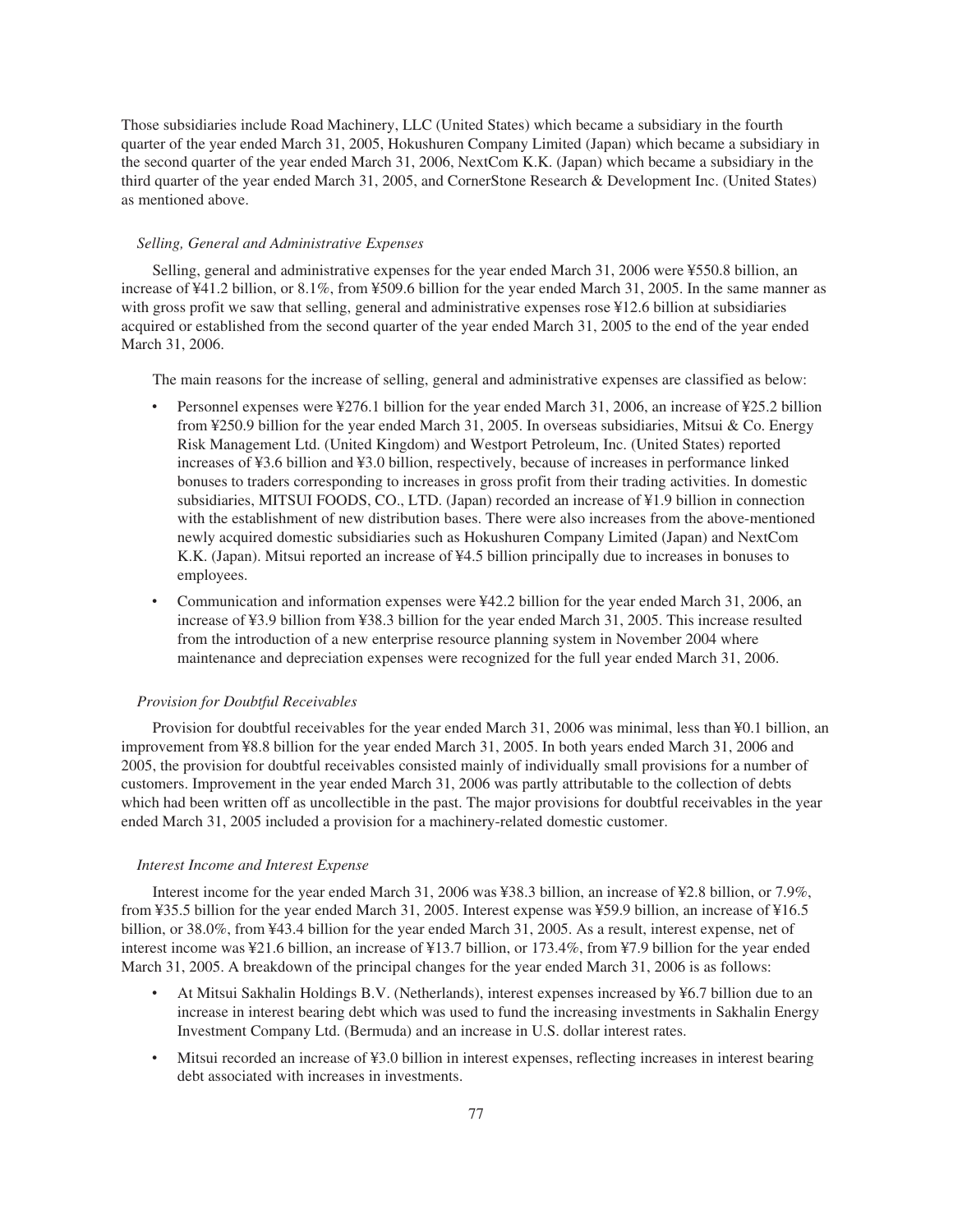Mitsui & Co. (U.S.A.), Inc. (United States) recorded an increase of ¥1.9 billion in interest expense, reflecting an increase in U.S. dollar interest rates.

Interest rate trends for the year ended March 31, 2006 for the Japanese yen and U.S. dollar, the major currencies in which we have borrowings, are as follows:

- The average of the month-end Japanese yen three-month London Interbank Offered Rate ("LIBOR") remained 0.07%, roughly unchanged from the 0.05% during the year ended March 31, 2005, as the Bank of Japan maintained its very low interest rate policy. The average yield rate on 10-year Japanese Government Bonds was 1.44% for the year ended March 31, 2006, slightly declining from 1.52% during the year ended March 31, 2005. Meanwhile, the yield rate on 10-year Japanese Government Bonds rose to 1.78% as of March 31, 2006 on the back of the termination of its quantitative easing policy in March 2006.
- The average of the month-end U.S. dollar three-month LIBOR during the year ended March 31, 2006 was 4.12%, up from the average of 2.13% during the year ended March 31, 2005, reflecting the FRB's policy of gradually raising the Federal Funds target rate to 4.75% in the period from June 2004 to March 2006.

Regarding progress of our investment plans and financial policies, refer to "Liquidity and Capital Resources."

#### *Dividend Income*

Dividend income for the year ended March 31, 2006 was ¥30.7 billion, an increase of ¥6.1 billion, or 24.8%, from ¥24.6 billion for the year ended March 31, 2005. Total dividends from LNG projects in the Middle East, namely Abu Dhabi, Qatar and Oman, were ¥13.4 billion, a slight increase of ¥0.6 billion from the ¥12.8 billion for the year ended March 31, 2005. There was a dividend from an investment company related to gains on sales of interests in telecommunication companies in Africa and increases in dividends from various domestic listed companies.

#### *Gains on Sales of Securities—Net*

The net realized gain on sales of securities for the year ended March 31, 2006 was ¥37.9 billion, an increase of ¥3.1 billion, or 8.9% from ¥34.8 billion for the year ended March 31, 2005.

The following is a breakdown of main points related to net gains on sales of securities for the year ended March 31, 2006.

- In the Lifestyle, Consumer Service and Information, Electronics & Telecommunication Segment and the Americas Segment, we recorded a ¥5.5 billion gain on the sale of shares in Metro PCS, Inc. in the United States. We also reported a ¥3.3 billion gain from the exchange of shares in POWEREDCOM, Inc. for KDDI CORPORATION in Japan and a ¥2.0 billion gain on the sale of shares in P.T. Excelcomindo Pratama, Tbk in Indonesia.
- ‰ In the Foods & Retail Segment, we reported a ¥4.2 billion gain from the exchange of shares of Seven-Eleven Japan Co., Ltd. in Japan for newly issued shares of Seven & i Holdings Co., Ltd. in Japan, in connection with the establishment of Seven & i Holdings Co., Ltd.
- We recorded a  $\frac{1}{2}$ .8 billion gain on the sale of Iraqi Government Bonds which were acquired in exchange for commercial debt following the relevant international debt relief agreement.

The following is a breakdown of the main points related to net gains on sales of securities for the year ended March 31, 2005.

In the Lifestyle, Consumer Service and Information, Electronics & Telecommunication Segment, we reported a ¥7.2 billion gain on the sale of shares in Vodafone K.K., a Japanese cell-phone carrier, in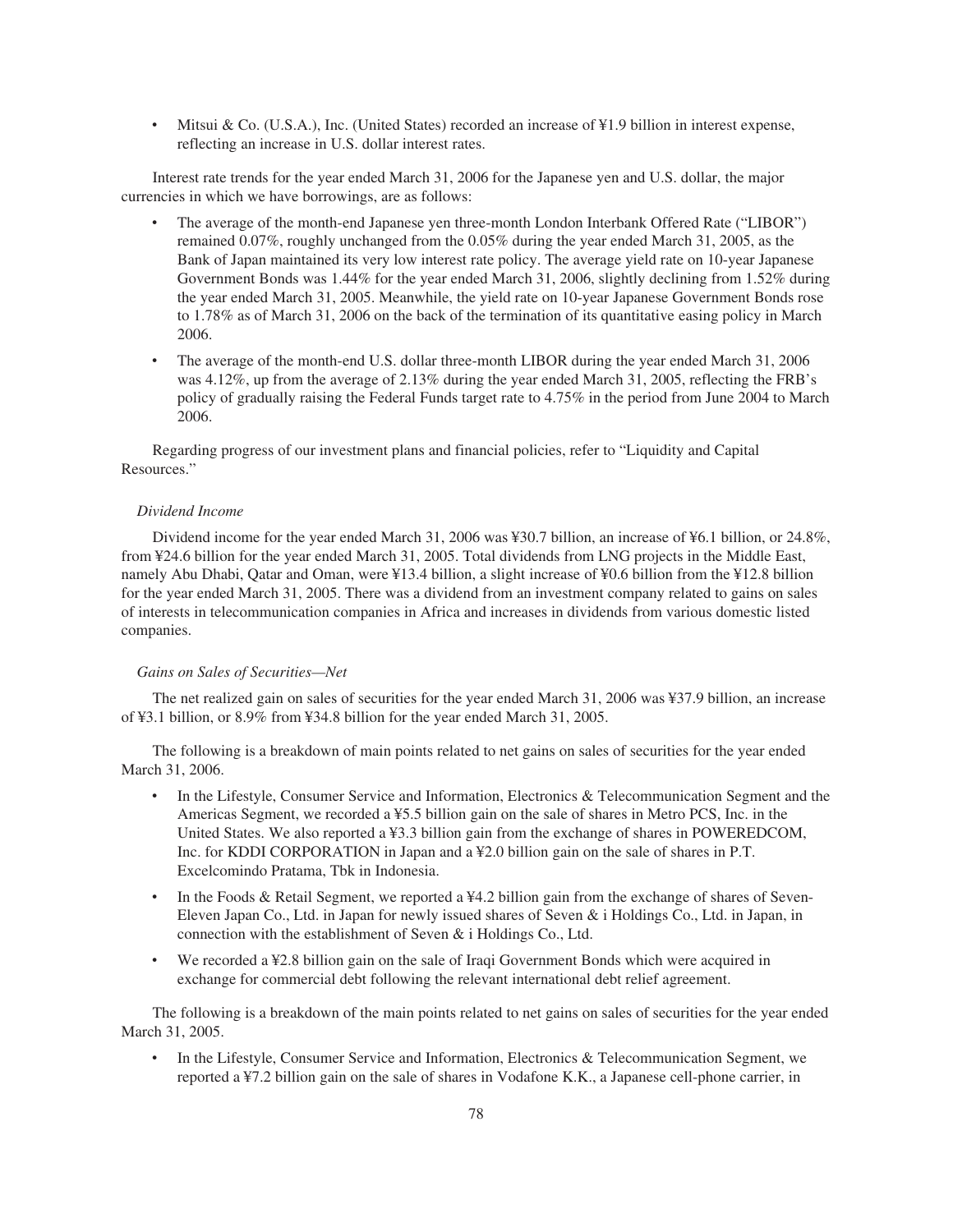response to a tender offer, and a ¥4.1 billion gain in Telepark Corp. (Japan), a subsidiary engaged in sales of mobile devices and fixed telecommunication lines, following its initial public offering on the Second Section of the Tokyo Stock Exchange. Also in December 2004, in connection with the merger of a former associated company NextCom K.K. (Japan), a software development and marketing subsidiary BSI Co., Ltd., and a data telecommunications equipment marketing subsidiary ADAM NET Ltd., Mitsui was allotted shares in NextCom K.K. (Japan) in exchange for shares in two subsidiaries and recorded a ¥3.7 billion gain from the exchange of shares of those two subsidiaries.

In the Chemical Segment and the Other Overseas Areas Segment, we sold shares in Bangkok Polyethylene Public Company Limited (Thailand), a maker of high density polyethylene, and recorded a gain of ¥3.9 billion.

#### *Gain on Issuance of Stock by a Subsidiary*

As mentioned above in gains on sales of securities—net, Telepark Corp. (Japan) registered and issued 8,000 shares of common stock in an initial public offering on the Second Section of the Tokyo Stock Exchange in April 2004. As a result of the public offering, our ownership interest in Telepark Corp. (Japan) decreased and we recognized a gain of ¥1.7 billion on this issuance as a separate line item in the Statements of Consolidated Income, under gain on issuance of stock by a subsidiary, in addition to a ¥4.1 billion gain on securities as discussed above. For further information, see Note 19, "ISSUANCE OF STOCK BY SUBSIDIARIES AND ASSOCIATED COMPANIES."

## *Loss on Write-Down of Securities*

For the year ended March 31, 2006, the loss on write-down of securities was ¥10.6 billion, a decrease of ¥5.9 billion or 35.8%, from ¥16.5 billion for the year ended March 31, 2005.

For the year ended March 31, 2005, the Japanese stock markets experienced repeated minor adjustments within a narrow range between a high of  $\frac{412,163.89}{2}$  and a low of  $\frac{410,505.05}{2}$  in the Nikkei Stock Average, due to surging crude oil prices, concern over worldwide inflation, appreciation of the yen and a slowdown in the United States economy while underpinned by hopes for recoveries of domestic and overseas economies and an expansion in corporate earnings. For the year ended March 31, 2006, the Japanese stock markets saw an upturn following the recovery of the Japanese economy and expanding corporate earnings with the Nikkei Stock Average at ¥17,059.66 as of March 31, 2006, compared to ¥11,668.95 as of March 31, 2005.

Reflecting these developments in the stock market, the write-down of marketable securities for the year ended March 31, 2006 was small at ¥1.8 billion, a slight increase over ¥0.6 billion for the year ended March 31, 2005.

With respect to non-marketable securities, individual write-down losses were insignificant for the year ended March 31, 2006. For the year ended March 31, 2005, considering a deterioration in financial condition due to sluggish advertising revenues, we recorded losses on shares of satellite broadcaster BS-i, INCORPORATED (in Japan, not the same company as BSI Co., Ltd., listed under Gains on Sales of Securities—Net) and BS Japan Corporation in Japan of ¥1.9 billion and ¥1.2 billion, respectively. MBK Australia Resorts Pty. Ltd. (Australia) reported a write-down of ¥1.7 billion based on the estimated sale price for its investment in the Mirage Resorts business in Australia.

# *Gain on Disposal or Sales of Property and Equipment—Net*

Gain on disposal or sales of property and equipment—net for the year ended March 31, 2006 was ¥6.0 billion, a decrease of ¥0.5 billion, or 7.7%, from a ¥6.5 billion gain for the year ended March 31, 2005. In the year ended March 31, 2006, Mitsui recorded a ¥5.6 billion gain on the sale of Mitsui's company-owned welfare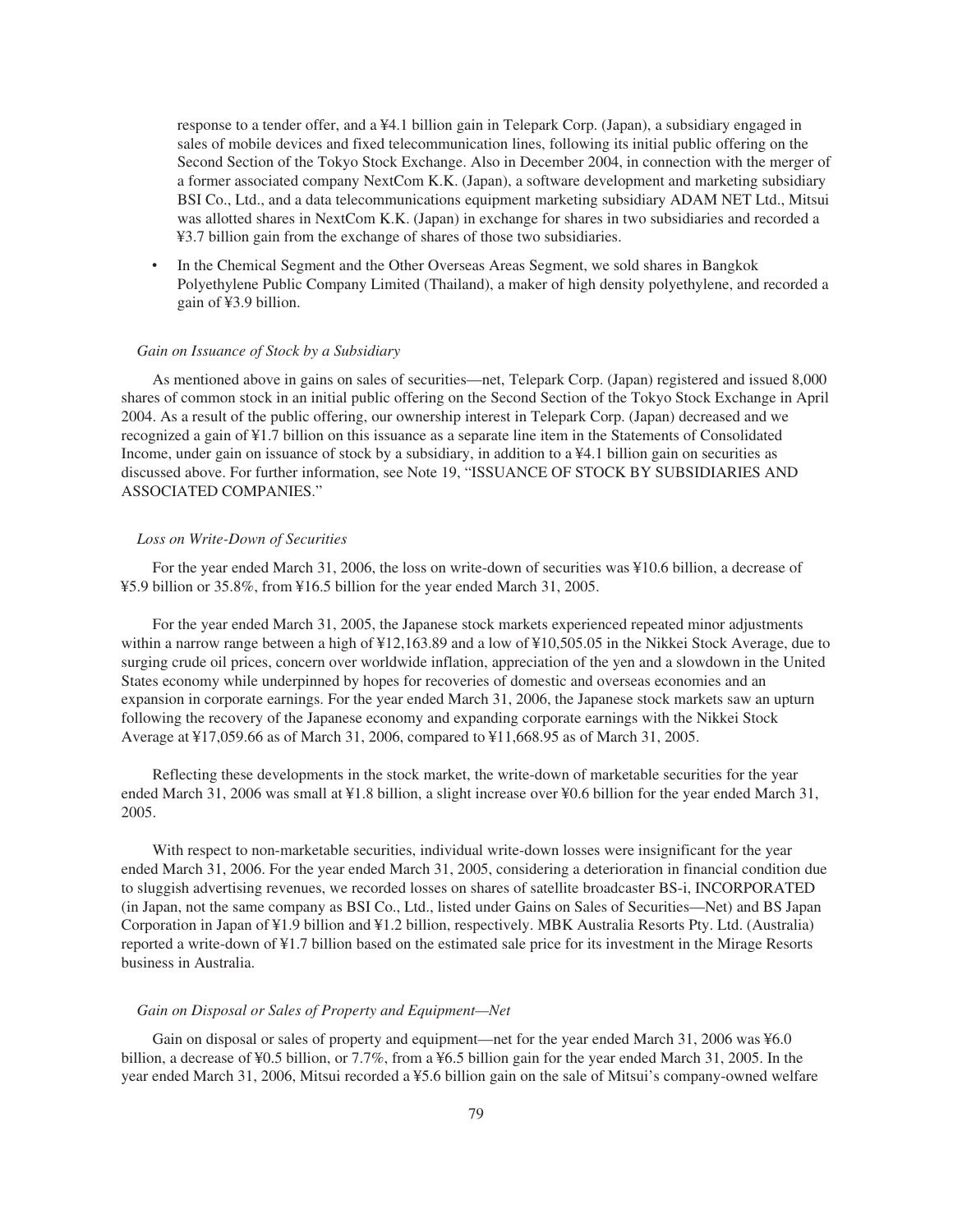facilities and a ¥1.3 billion gain on the sale of its corporate residences and dormitories. In the year ended March 31, 2005, in addition to a ¥3.2 billion gain from the sale of Mitsui's corporate residences and dormitories, there was a ¥1.8 billion gain from the sale of warehouses for lease by a logistics-related subsidiary, Tri-Net Logistics Management, Inc. (United States). Properties sold in the years ended March 31, 2006 and 2005 had been acquired before the significant land price increase in Japan in the late 1980s and early 1990s.

## *Impairment Loss of Long-Lived Assets*

The impairment loss on long-lived assets for the year ended March 31, 2006 was ¥36.1 billion, an increase of ¥15.5 billion or 75.2%, from ¥20.6 billion for the year ended March 31, 2005. The main elements of impairment losses for the year ended March 31, 2006 are as follows:

- In the Iron & Steel Raw Materials and Non-Ferrous Metals Segment, we reported an ¥11.8 billion impairment loss on property and equipment owned by an aluminum smelting subsidiary, Mitalco Inc. (United States), reflecting the rising trend of electricity costs.
- In the Foods & Retail Segment, MITSUI FOODS CO., LTD. (Japan) recorded a ¥6.0 billion impairment loss on land and facilities which would be idle as a result of reorganization of distribution bases.
- ‰ Mitsui and domestic subsidiaries recorded a total of ¥2.8 billion impairment losses on land for development and land for lease.
- ‰ In the Americas Segment, NutriScience Technologies, Inc. (United States), a pet food flavor manufacturing company, reported a ¥1.6 billion impairment loss on plant facilities.

The main elements for the year ended March 31, 2005 were as follows:

- In the Iron & Steel Raw Materials and Non-Ferrous Metals Segment, we reported a ¥6.5 billion impairment loss on plant facilities at Mitalco Inc. (United States), reflecting the rising trend of electricity costs.
- We recorded a ¥3.3 billion impairment loss on land for development purposes and a loss of ¥1.3 billion on land for lease, both held in Japan by Mitsui.
- In the Energy Segment, Mitsui Oil Co., Ltd. (Japan) recorded an impairment loss of ¥2.3 billion mainly on gas stations.

For more information on impairment losses on long-lived assets, see Note 10, "IMPAIRMENT LOSS OF LONG-LIVED ASSETS," and on our reevaluation and restructuring of subsidiaries and associated companies, see Note 25, "EXIT OR DISPOSAL ACTIVITIES."

# *Compensation and Other Charges Related to DPF Incident*

In November 2004, Mitsui discovered that false data had been produced and submitted to authorities for diesel particulate filters ("DPF"s) manufactured by Mitsui's subsidiary, PUREarth Incorporated (Japan), and sold by Mitsui. These filters were subsidized by the Tokyo Metropolitan Government and seven other prefectural and municipal governments, as well as the Ministry of Land, Infrastructure and Transport, the Ministry of the Environment, and related industry associations. Mitsui had sold approximately 21,500 units of the product.

Mitsui has carried out a three-part user response plan involving: (1) the free replacement of DPFs, (2) the reimbursement of the amount paid for purchasing Mitsui's DPFs in exchange for their redemption and (3) a support program for the purchase of alternative vehicles, as well as redemption of DPFs. As a result of considerable efforts, we have redeemed more than 99% of the DPFs as of June 2006. In addition, Mitsui has completed full compensation of relevant subsidies.

For the year ended March 31, 2005, Mitsui recorded ¥36.0 billion as compensation and other charges related to DPF incident in the Statements of Consolidated Income, consisting of a user response charge of approximately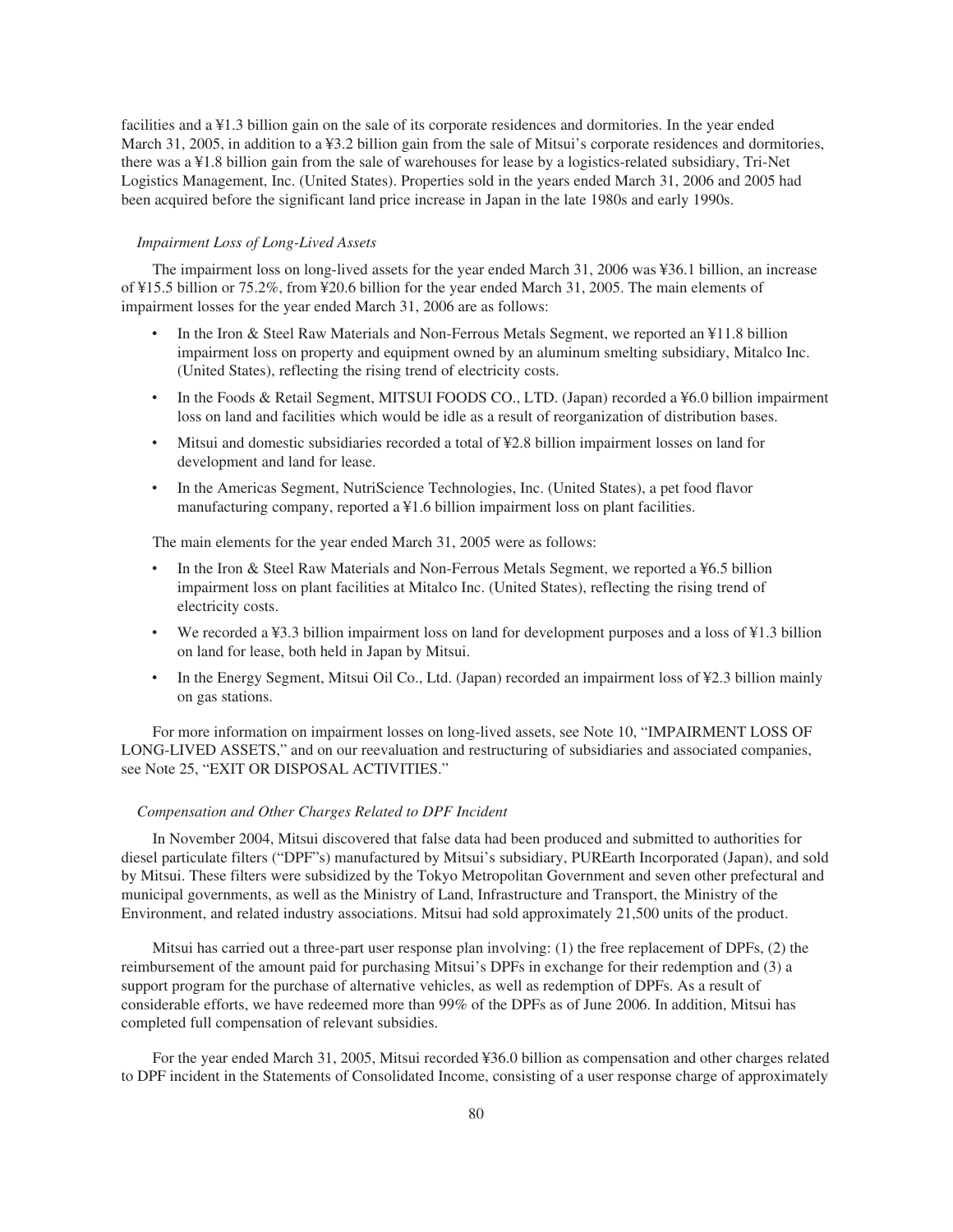¥28.0 billion and subsidy compensation of approximately ¥8.0 billion. The user response charge was estimated based on expected costs in each user response plan, considering the requirement of each respective user as at March 31, 2005. For the year ended March 31, 2006, Mitsui recorded an additional user response charge of ¥9.0 billion, re-estimating expected costs in each user response plan reflecting changes in the requirement of each respective user.

For more information, see Note 22, "COMPENSATION AND OTHER CHARGES RELATED TO DPF INCIDENT."

#### *Other Expense—Net*

For the year ended March 31, 2006, other expense—net was ¥9.9 billion, an increase of ¥1.9 billion, or 23.8%, from ¥8.0 billion for the year ended March 31, 2005. The main elements of other expenses—net for the year ended March 31, 2006 were as follows:

- ‰ Mitalco Inc. (United States) recorded losses including a ¥2.8 billion loss on impairment of goodwill considering deterioration in the terms of the power purchase contract during the course of renewal negotiations.
- ‰ Oil and gas development and production subsidiaries including Mitsui E&P Australia Pty. Ltd. (Australia) recorded ¥2.2 billion exploration expenses reflecting an expansion in exploration activities.
- ‰ NutriScience Technologies, Inc. (United States) recorded ¥1.4 billion in restructuring-related charges.

The main elements of other expense—net for the year ended March 31, 2005 were as follows:

- ‰ Oil and gas development and production subsidiaries, including Wandoo Petroleum Pty. Ltd. (Australia) recorded ¥2.5 billion exploration expenses.
- We recorded ¥2.0 billion restructuring-related charges, mainly representing costs related to the termination of an indemnity agreement which had been made in connection with the sale of a ceramic building materials and fiberboard business at Mitsui Wood Systems, Inc. (Japan) in October 2001.

For more information on other expense—net, see Note 20, "OTHER EXPENSE—NET," and on our restructuring activities, see Note 25, "EXIT OR DISPOSAL ACTIVITIES."

#### *Income Taxes*

For the year ended March 31, 2006, income taxes were ¥124.7 billion, an increase of ¥22.9 billion, or 22.5%, from ¥101.8 billion for the year ended March 31, 2005, reflecting increases in income from continuing operations before income taxes, minority interests and equity in earnings. The effective tax rate was 49.3%, a decrease of 10.9 points from 60.2% for the year ended March 31, 2005. This was mainly due to establishing a valuation allowance in a large amount for the year ended March 31, 2005 which was provided on deferred tax assets on the impairment loss of certain of Mitsui's investments recorded in the past years, as a result of a change in a policy to sell certain investments. This factor represented a 10.6 point decline in effective tax rate in the year ended March 31, 2006.

For further information, see Note 21, "INCOME TAXES."

Mitsui was under an audit by the Tokyo Regional Taxation Bureau with regard to transfer price taxation in connection with the North West Shelf LNG Project in Western Australia for the period of six fiscal years from the year ended March 31, 2000 to the year ended March 31, 2005.

On June 30, 2006, Mitsui received a notice of tax assessment from the Tokyo Regional Taxation Bureau for the one year ended March 31, 2000.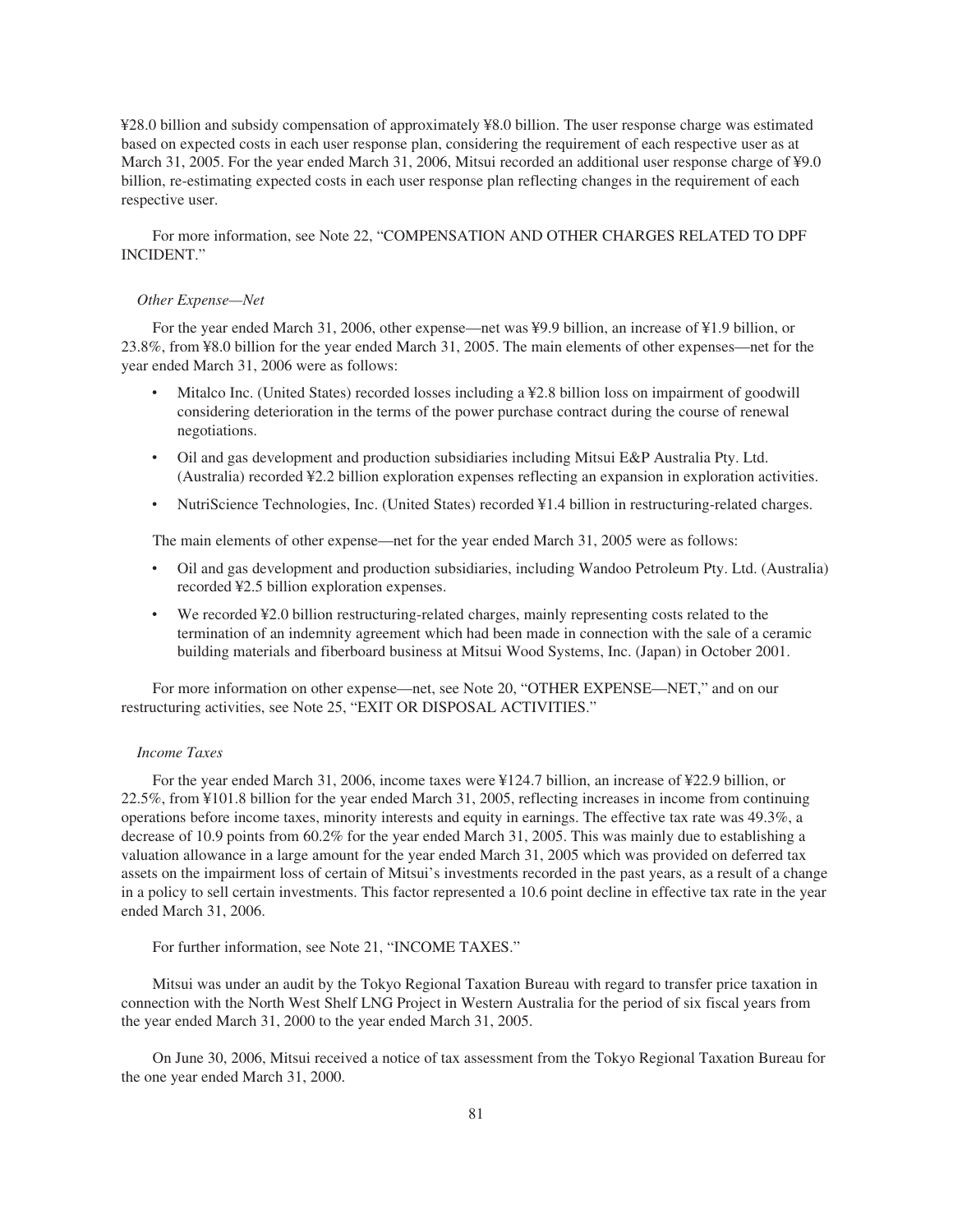According to the notice of tax assessment, the taxable income was corrected by ¥4.9 billion and the additional tax liabilities for the Corporation Tax, Enterprise Tax and Inhabitant Tax, including penalties and interests, are ¥2.4 billion. See Note 30, "UNAUDITED SUBSEQUENT EVENT." These additional taxes and charges were reflected into the operating results for the first quarter of the year ending March 31, 2007.

Following receipt of notice of tax assessment and payment of the relevant taxes and charges, Mitsui filed an appeal with the Tokyo Regional Taxation Bureau. Mitsui is currently preparing a request for a mutual agreement procedure pursuant to the provision in the tax treaty between Japan and Australia.

While we are entirely unconvinced by the basis of tax assessment for this matter, we can not definitely predict the probability or amounts of any tax assessment for the remaining five fiscal years.

### *Minority Interests in Earnings of Subsidiaries*

For the year ended March 31, 2006, minority interests in earnings of subsidiaries were ¥21.5 billion, an increase of ¥3.9 billion, or 22.2%, from ¥17.6 billion for the year ended March 31, 2005. Major factors are provided below.

- In the Iron & Steel Raw Materials and Non-Ferrous Metals Segment, Sesa Goa Limited (India) (with a minority interest of 49%) recorded a minority interest of ¥7.1 billion, an increase from ¥5.0 billion for the year ended March 31, 2005, on the back of rises in iron ore prices.
- In the Chemical Segment, P.T. Kaltim Pasifik Amoniak (Indonesia) (with a minority interest of 45%) recorded a minority interest of ¥2.5 billion, an increase from ¥1.1 billion for the year ended March 31, 2005, on the back of higher ammonia prices.

#### *Equity in Earnings of Associated Companies—Net (After Income Tax Effect)*

For the year ended March 31, 2006, equity in earnings of associated companies—net (after income tax effect) was ¥94.2 billion, a significant increase of ¥29.9 billion, or 46.5%, from ¥64.3 billion for the year ended March 31, 2005.

Among others, the Energy Segment and the Iron & Steel Raw Materials and Non-Ferrous Metals Segment recorded increases over their steady earnings for the year ended March 31, 2005, driven by rising prices and increasing transaction volume of energy and mineral resources.

- In the Energy Segment, earnings increased at Japan Australia LNG (MIMI) Pty, Ltd. (Australia) which is involved in natural gas, crude oil and condensate exploration, development and marketing in West Australia, due to rising oil prices and increased production from the start-up of the fourth LNG production train in August 2004. Mitsui Oil Exploration Co., Ltd. (Japan) which is chiefly engaged in the production of gas and crude oil in offshore Thailand, also recorded an increase to ¥5.9 billion for the year ended March 31, 2006 from ¥2.7 billion for the year ended March 31, 2005, mainly due to the rises in oil prices. Also, Sakhalin Energy Investment Company Ltd. (Bermuda) increased earnings on rising crude oil prices.
- In the Iron & Steel Raw Materials and Non-Ferrous Metals Segment, earnings of Valepar S.A. (Brazil), a holding company of the Brazilian iron ore and mineral resources company Companhia Vale do Rio Doce ("CVRD"), and Robe River Mining Company Pty. Ltd. (Australia), an iron ore mining company, increased to ¥14.6 billion and ¥9.0 billion, respectively, for the year ended March 31, 2006, from ¥6.4 billion and ¥4.8 billion, respectively, for the year ended March 31, 2005.
- In the Machinery & Infrastructure Projects Segment, a full-year contribution of IPM Eagle LLP (United Kingdom), which became an associated company (equity method investee) from the third quarter of the year ended March 31, 2005, resulted in an increase in earnings.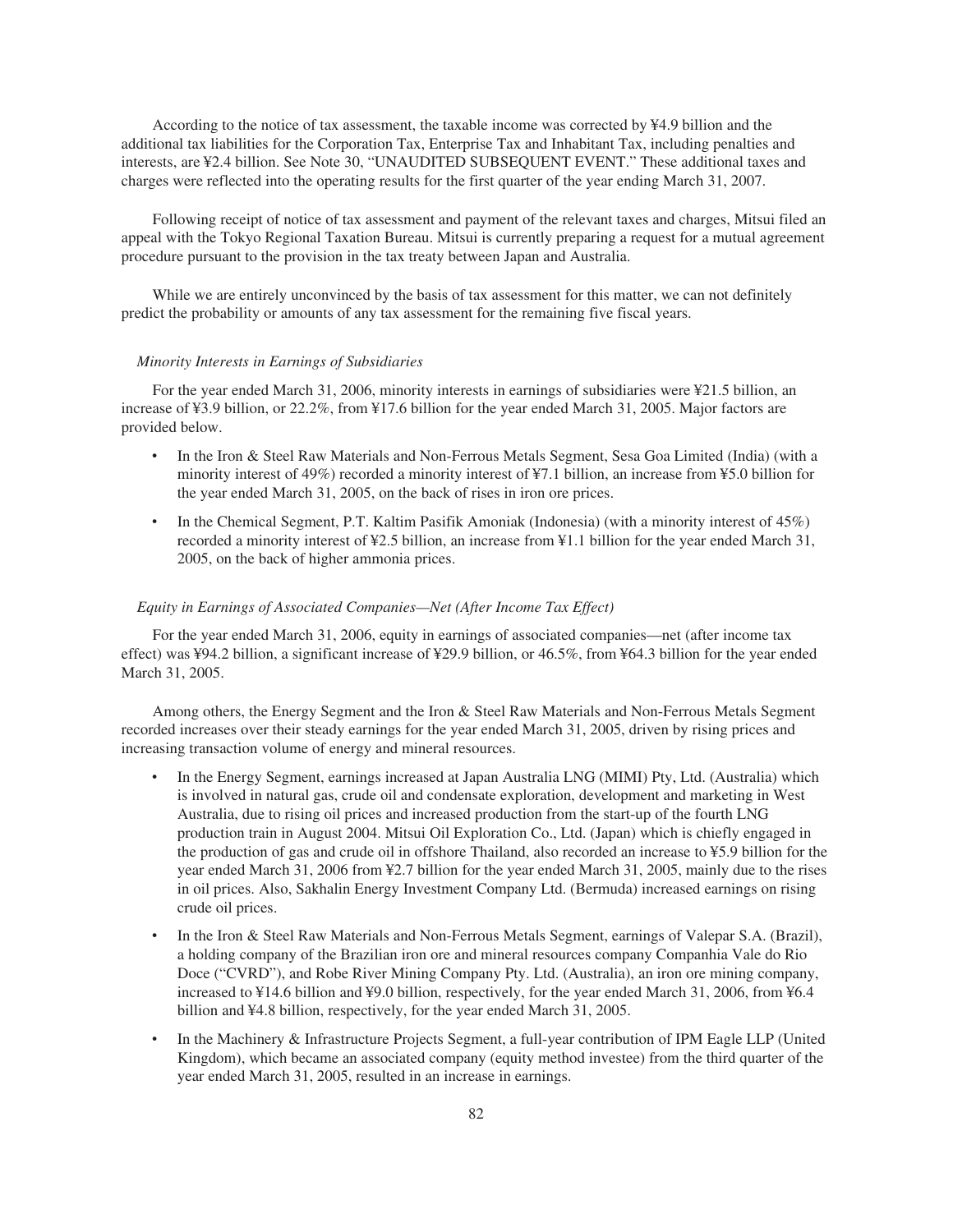# *Income (Loss) from Discontinued Operations—Net (After Income Tax Effect)*

For the year ended March 31, 2006, income (loss) from discontinued operations—net (after income tax effect) was income of ¥1.2 billion, a ¥6.0 billion decrease from income of ¥7.2 billion recorded for the year ended March 31, 2005.

- The primary component of discontinued operations for the year ended March 31, 2006 was Arcadia Petroleum Ltd. (United Kingdom), a crude oil trading subsidiary reported in the Energy Segment and the Europe Segment. While Arcadia Petroleum Ltd. had been trading physical crude oil as well as future oil and oil derivatives, its expanding activity under booming oil prices exposed us to larger risks, such as market risk, and would require us to invest additional operating resources. As a result of an overall review of the business model of Arcadia Petroleum Ltd. and our business portfolio, we decided to sell all the shares of Arcadia Petroleum Ltd. to a new owner. We sold all shares during the year ended March 31, 2006. The income from discontinued operation of Arcadia Petroleum Ltd. was minimal for the year ended March 31, 2006 and ¥6.0 billion for the year ended March 31, 2005.
- The primary component of discontinued operations for the year ended March 31, 2005 is Shirasagi Golf Club Co., Ltd. (Japan), a subsidiary reported in the All Other Segment. Shirasagi Golf Club Co., Ltd. had been engaged in the operation of a membership golf club in Japan, which had reported consecutive losses since the opening of the golf club because both the number of customers and the average sale per customer had declined. In these business conditions, as it was very unlikely that Shirasagi Golf Club Co., Ltd. would be able to improve its earnings and pay off its debts in the future, Mitsui disposed of other than by sales the operation during the year ended March 31, 2005. For the year ended March 31, 2005, the income from discontinued operation of Shirasagi Golf Club Co., Ltd. was ¥0.7 billion, partially reversing losses in previous years.

For additional information about our discontinued operations, see Note 4, "DISCONTINUED OPERATIONS."

# *Summary of Operations for the Year Ended March 31, 2005*

# *Operating Environment*

The global economy continued the steady improvement that began in the middle of the year ended March 31, 2004. Principal developments in the economic environment that influenced our results of operations during the year ended March 31, 2005 included the following:

- The global economy expanded steadily, driven by growth in the United States as well as emerging countries in Asia, particularly China, and other regions. Contributing factors included higher consumption and housing investment resulting from historically low interest rates as well as acceleration of demand for motor vehicles and firm infrastructure developments in emerging economies.
- These factors contributed to a substantial increase in global trade, supported by very strong demand from Asia, particularly China, and spurred the rising trend in commodity prices such as crude oil, iron ore, coal and non-ferrous metals since the previous fiscal year.
- The Japanese economy continued to recover in the first half of the year under review, underpinned by strong exports to high-growth areas of Asia, and higher capital expenditure as corporate earnings improved in Japan. In the second half of the fiscal year, however, economic recovery slowed down especially in the manufacturing sector in response to inventory adjustments in the home electronic equipment and IT-related markets as well as concerns about oil price rise.
- The Bank of Japan continued its quantitative easing policy, and short-term interest rates remained very low. In the United States, meanwhile, the FRB began progressively raising interest rates beginning in June 2004 in order to restrain inflationary expectations.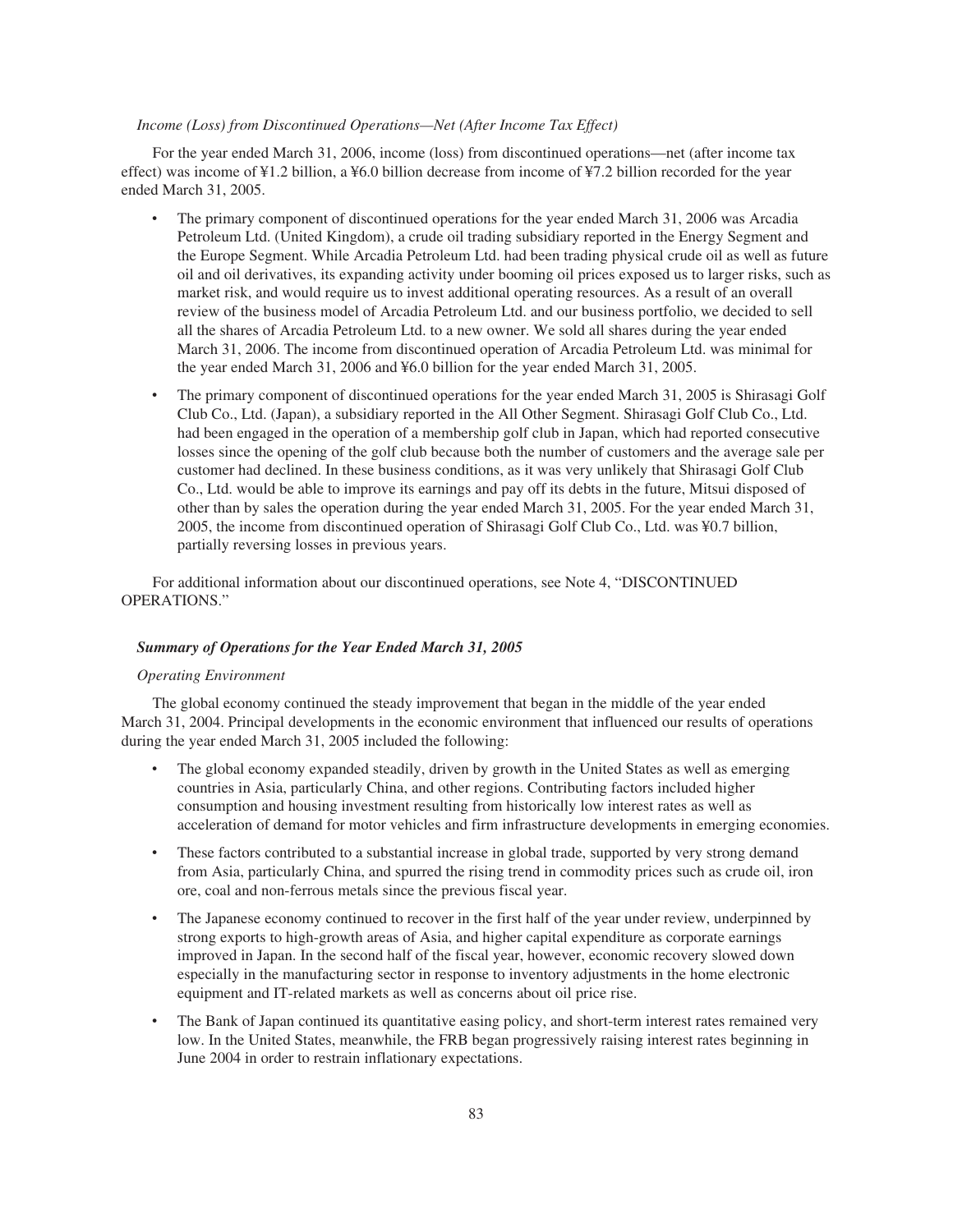# *Summary of Operations for the Year Ended March 31, 2005*

For the year ended March 31, 2005, we recorded net income of ¥121.1 billion, an increase of ¥52.7 billion, or 77.0%, from ¥68.4 billion recorded for the year ended March 31, 2004. As outlined below, gross profit and equity in earnings of associated companies made significant contributions, while the increase in net other income and expenses was relatively small.

- Gross profit increased by ¥97.9 billion, or 16.0%, to ¥708.9 billion for the year ended March 31, 2005, compared with ¥611.0 billion for the year ended March 31, 2004. Overseas subsidiaries in the Iron & Steel Raw Materials and Non-Ferrous Metals Segment generated higher gross profit due to price rises and increased shipments of iron ore and coal while gross profit grew in the Energy Segment supported by higher crude oil prices. In addition, market transactions in areas such as commodity derivatives and oil trading performed well.
- Net other income and expenses increased ¥22.3 billion, or 4.3%, to ¥539.9 billion for the year ended March 31, 2005, compared to ¥517.6 billion for the year ended March 31, 2004.
	- Compensation and other charges related to DPF incident of ¥36.0 billion was recorded for user response plans including free product replacement and compensation for relevant subsidy providers relating to DPFs, which is discussed in "Discussion and Analysis of Operating Results for the Year Ended March 31, 2005—Compensation and Other Charges Related to DPF incident" below.
	- Selling, general and administrative expenses increased ¥20.2 billion in the year ended March 31, 2005, largely because there was no government grant for the transfer of the substitutional portion of the EPF, compared to ¥17.2 billion recorded in the year ended March 31, 2004.
	- With regard to loss on write-down of securities and other expense—net, the figures recorded in these categories for the year under review reflect the absence of large one-time expenses such as those recorded in the year ended March 31, 2004 of ¥21.7 billion for the write-down of securities relating to investment in the Japanese telecommunications carrier POWERDCOM, Inc. and ¥13.7 billion for the settlement of an antitrust lawsuit filed against a feed ingredient manufacturing subsidiary Bioproducts, Inc. (United States).
- Equity in earnings of associated companies rose by ¥24.2 billion, or 60.3%, to ¥64.3 billion for the year ended March 31, 2005, compared with ¥40.1 billion for the year ended March 31, 2004. As was the case with gross profit, this reflected the strong performance of associated companies in the Iron & Steel Raw Materials and Non-Ferrous Metals Segment and the Energy Segment that benefited from the rise in commodity prices.

Due to the increase in gross profit and equity in earnings of associated companies outlined above, net income for the year ended March 31, 2005 from overseas subsidiaries and associated companies reached ¥117.9 billion, significantly higher than ¥53.5 billion recorded for the year ended March 31, 2004.

During the year ended March 31, 2005, the U.S. dollar continued to weaken against the yen, against a background of worsening current account and federal deficits and higher oil prices. The average U.S. dollar-yen exchange rate during the year ended March 31, 2005 was ¥107.60 = U.S.\$1, representing yen appreciation of  $\text{\textsterling}5.16$ , or 4.6%, over the average rate during the year ended March 31, 2004 of  $\text{\textsterling}112.76 = \text{U.S.}\$ \$1.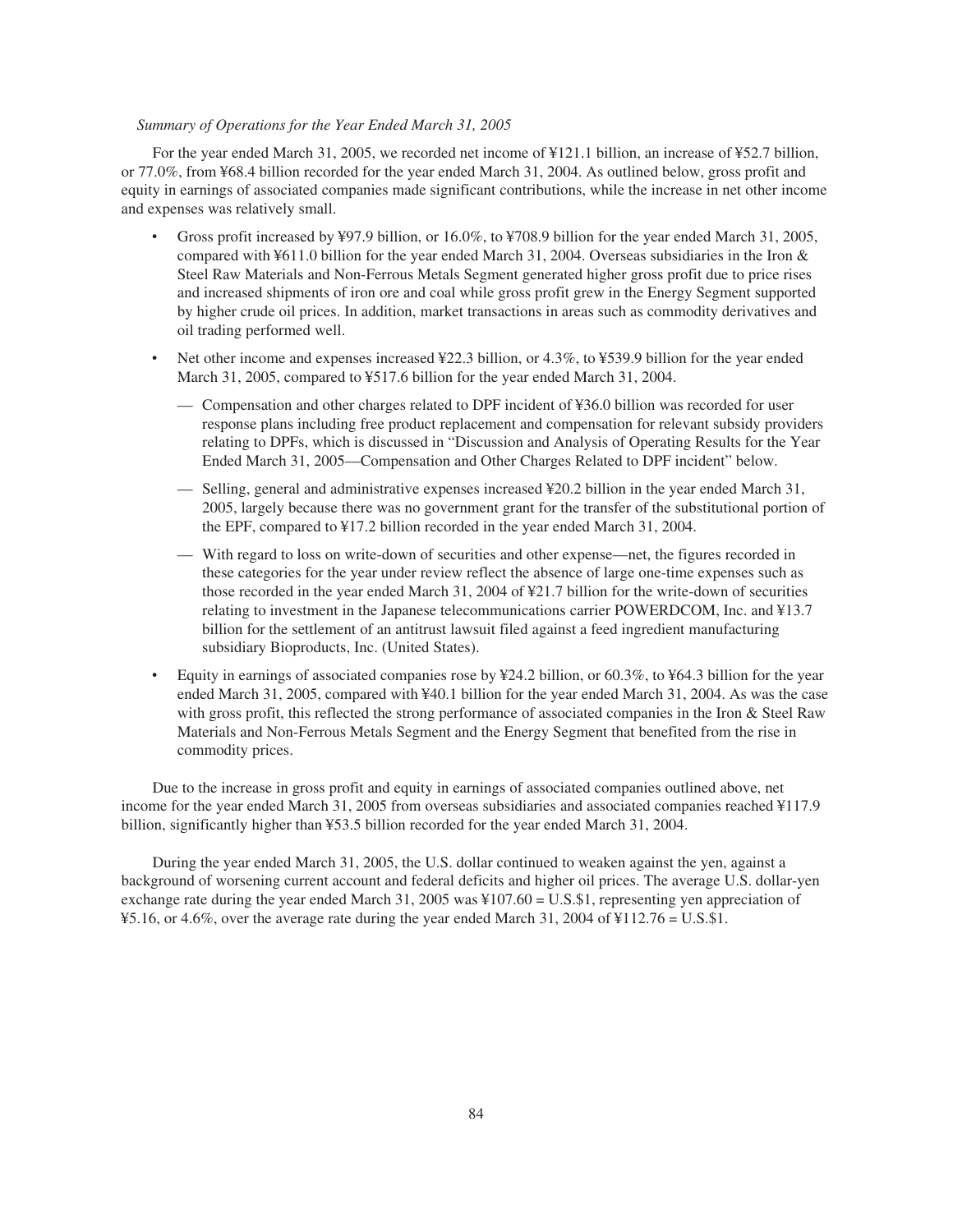# *Discussion and Analysis of Operating Results for the Year Ended March 31, 2005 as Compared to the Year Ended March 31, 2004*

# *Revenues*

# *Sales of Products*

During the year ended March 31, 2005, sales of products were ¥2,964.1 billion, an increase of ¥485.6 billion, or 19.6%, from ¥2,478.5 billion for the year ended March 31, 2004. The major reasons classified by products are as follows:

- ‰ Revenues from sales of *Chemicals* rose ¥208.1 billion principally because of increases in Mitsui's sales of petrochemical products, reflecting higher prices for petroleum products due to higher crude oil prices, and increases in volume driven by the strong demand in China and other Asian countries.
- Revenues from sales of *Energy* increased by ¥86.3 billion. The average crude oil price (basis of Japan Crude Cocktail) during the year ended March 31, 2005 was U.S.\$36 per barrel, compared to U.S.\$29 for the year ended March 31, 2004, driven by strong demand from China and uncertainty in supply from the Middle East and other areas. In this environment, revenues from sales of crude oil and oil products increased at Westport Petroleum Inc. (United States) and revenues increased domestically as oil product sales companies, Mitsui Oil Co., Ltd. (Japan) and Kokusai Oil & Chemical Co., Ltd. (Japan) were able to transfer higher crude oil cost in their wholesale and retail pricing.
- ‰ Revenues from sales of *Iron and Steel* increased ¥85.4 billion. In the year ended March 31, 2005, with long-term contract prices for iron ore 18.6% higher than in the year ended March 31, 2004, subsidiaries in mineral resources business such as Sesa Goa Limited (India) and Mitsui Iron Ore Development Pty. Ltd. (Australia) achieved higher revenues. Also, supported by a strong market for steel products in North America, China and elsewhere in Asia, Champions Pipe & Supply, Inc. (United States), engaged in oil pipe sales, recorded higher revenues.

#### *Sales of Services*

Sales of services include the revenues from trading margins and commissions related to various trading transactions in which we act as a principal or an agent. Specifically, we charge a commission for the performance of various services such as logistic and warehouse services, information and communication services and technical support. For some back-to-back sales and purchase transactions of products, we act as a principal and record the net amount of sales and purchase prices as revenues. We also facilitate conclusion of the contracts between manufacturers and customers and deliveries of the products between suppliers and customers.

For the year ended March 31, 2005, sales of services were ¥434.1 billion, an increase of ¥10.8 billion, or 2.6%, from ¥423.3 billion for the year ended March 31, 2004. Principal reasons for this increase included higher revenues from information and communications services accompanying the acquisition of former associated company NextCom K.K. (Japan) during the year ended March 31, 2005, and strong performance in cell phone sales at Telepark Corp. (Japan).

# *Other Sales*

Other sales principally include the revenues from derivative commodity instruments and derivative financial instruments held for trading purposes, the revenues from leasing activities of real estate, aircraft, ocean transport vessels, rolling stock and equipment and the revenues from external consumer financing.

For the year ended March 31, 2005, other sales were ¥96.4 billion, an increase of ¥27.7 billion, or 40.3%, from ¥68.7 billion for the year ended March 31, 2004, which was primarily attributable to:

Derivative trading revenues were ¥32.0 billion for the year ended March 31, 2005, an increase of ¥13.6 billion from ¥18.4 billion for the year ended March 31, 2004. The principal reason for this increase was strong energy derivatives trading at Mitsui & Co. Energy Risk Management Ltd. (United Kingdom) in the context of extremely high volatility in the crude oil market; and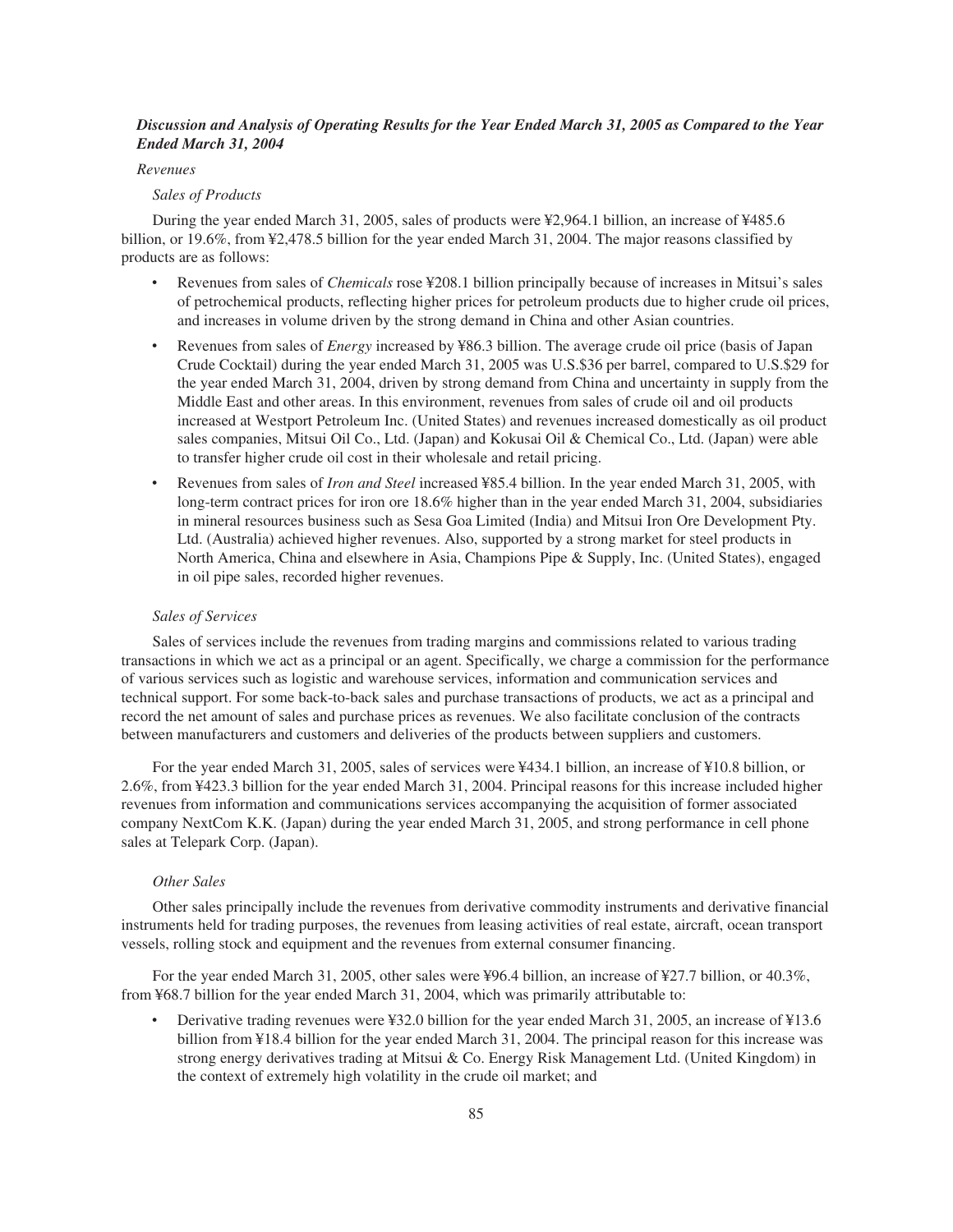Leasing revenues were ¥55.4 billion for the year ended March 31, 2005, an increase of ¥13.2 billion from ¥42.2 billion for the year ended March 31, 2004.

## *Gross Profit*

# *Gross Profit Classified by Category of Revenues*

For the year ended March 31, 2005, gross profit was ¥708.9 billion, an increase of ¥97.9 billion, or 16.0%, from ¥611.0 billion for the year ended March 31, 2004. The GP ratio for the year ended March 31, 2005 was 20.3%, a decrease of 0.3 points compared to the year ended March 31, 2004. Changes in gross profit and GP ratio classified by category of revenues are set forth below:

|                                             | <b>Billions of Yen</b> |                              |                     |                 |                     |                 |  |  |  |
|---------------------------------------------|------------------------|------------------------------|---------------------|-----------------|---------------------|-----------------|--|--|--|
|                                             |                        | <b>Years Ended March 31,</b> |                     |                 |                     |                 |  |  |  |
|                                             | 2005                   |                              | 2004                |                 | <b>Change</b>       |                 |  |  |  |
|                                             | <b>Gross Profit</b>    | <b>GP</b> Ratio              | <b>Gross Profit</b> | <b>GP</b> Ratio | <b>Gross Profit</b> | <b>GP</b> Ratio |  |  |  |
| Gross Profit from Sales of Products         | 4293.9                 | $9.9\%$                      | ¥195.2              | $7.9\%$         | $\angle 98.7$       | $2.0\%$         |  |  |  |
| Gross Profit from Sales of Services         | 365.3                  | 84.2%                        | 382.2               | $90.3\%$        | (16.9)              | $(6.1)\%$       |  |  |  |
| Gross Profit from Other Sales $\dots \dots$ | 49.7                   | 51.6%                        | 33.6                | 48.9%           | 16.1                | $2.7\%$         |  |  |  |
| Total                                       | ¥708.9                 | 20.3%                        | 4611.0              | 20.6%           | $¥$ 97.9            | $(0.3)\%$       |  |  |  |

The GP ratio from sales of products for the year ended March 31, 2005 was 9.9%, an increase of 2.0 points compared to the year ended March 31, 2004. This increase was mainly due to the rate of increase in revenue at our natural resources development subsidiaries outpacing the rate of increase in costs of revenues, due to the surge in prices for natural resources. In particular, Sesa Goa Limited (India) and Mitsui Iron Ore Development Pty. Ltd. (Australia), both of which are engaged in the development and production of iron ore, saw significant increases in gross profit driven by rising prices of iron ore, as did Mitsui Coal Holdings Pty. Ltd. (Australia) which is engaged in the development and production of metallurgical coal and thermal coal. In the product of energy, gross profit increased at Mitsui E&P Middle East B.V. (Netherlands) which is engaged in development and production of crude oil in Oman due to a major rise in crude oil prices.

The GP ratio from sales of services for the year ended March 31, 2005 was 84.2%, a decrease of 6.1 points compared to the year ended March 31, 2004. This decrease was mainly due to a relative increase in transactions where the total billed amounts were reported as revenues, compared to transactions where the net amount of sales and purchase prices were reported as revenues with GP ratios of 100%. Specifically, NextCom K.K. (Japan), formerly an associated company, became a subsidiary in the third quarter of the year ended March 31, 2005, which resulted in an increase in the transactions for which gross billed amounts are reported as revenue in network configuration, operation and maintenance services. Also at Mitsui, an increase in such transactions was recorded in the logistic services business. Moreover, at Mitsui and many of its subsidiaries, transactions reported based on net amounts, where we assume a low degree of related risks and rewards declined relatively.

The GP ratio in other sales for the year ended March 31, 2005 was 51.6%, an increase of 2.7 points compared to the year ended March 31, 2004. This increase was mainly due to a major increase in revenues from derivative commodity instruments held for trading purpose reported in net amount, principally an increase in revenues from energy derivative transactions at Mitsui & Co. Energy Risk Management Ltd. (United Kingdom) and commodities derivative and foreign exchange transactions at Mitsui, generally driven by the extremely high volatility in the crude oil markets.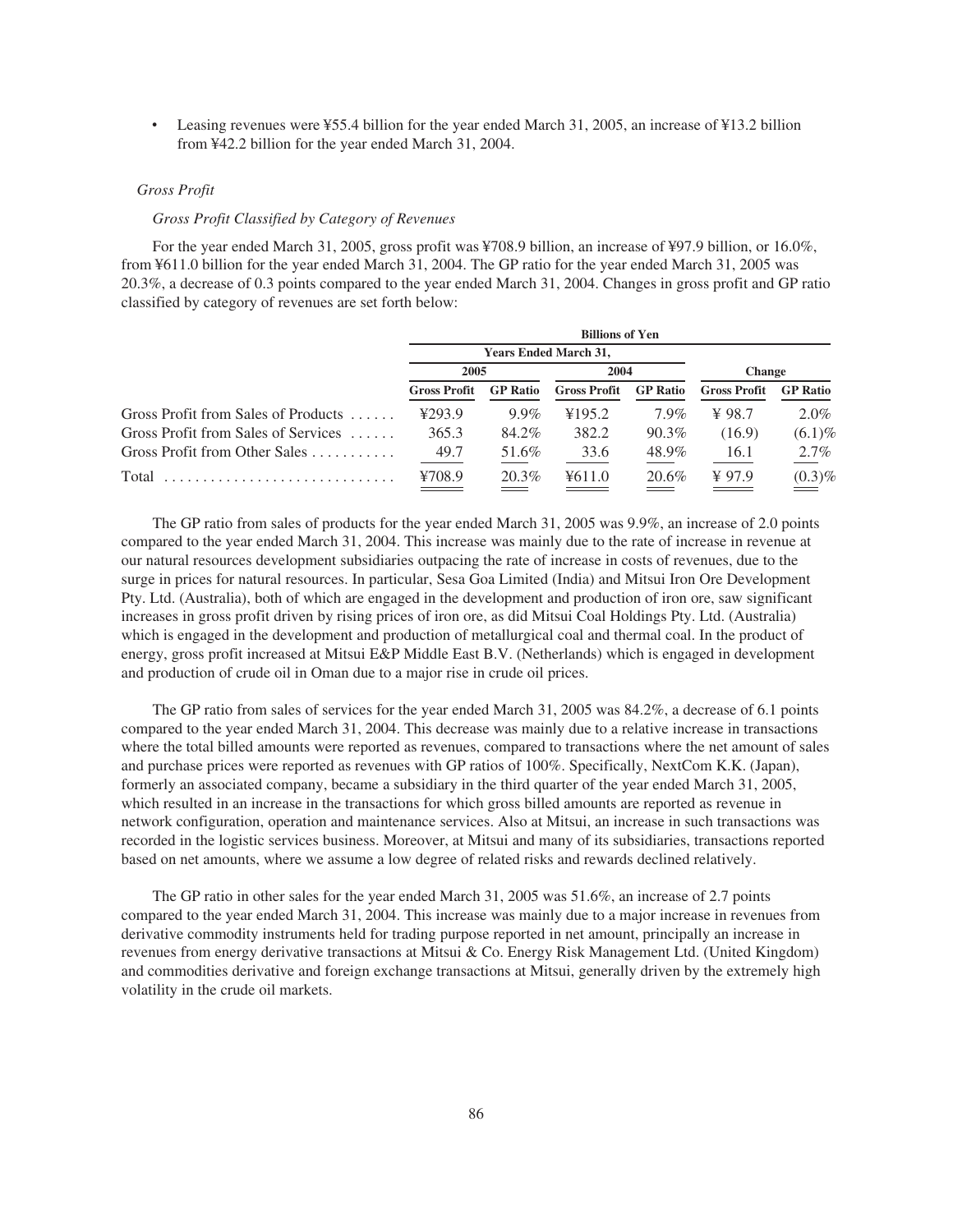# *Gross Profit Classified by Operating Segment*

For the year ended March 31, 2005, the growth in gross profit was attributable to the operating segments as set forth below:

- The Iron & Steel Raw Materials and Non-Ferrous Metals Segment recorded significant increases, as the market for metal raw materials rose on strong demand from Asia, particularly China, along with an increase in transaction volume. For the year ended March 31, 2005, iron ore prices under long term contracts rose 18.6%. Sesa Goa Limited (India) and Mitsui Iron Ore Development Pty. Ltd. (Australia) recorded major increases. And Mitsui Coal Holdings Pty. Ltd. (Australia), which is involved in the development of metallurgical coal and thermal coal, also increased gross profit.
- ‰ In the Energy Segment, Arcadia Petroleum Ltd. (United Kingdom) generated significant profit increases as a result of focusing on crude oil trading after reporting losses on petroleum product trading in the year ended March 31, 2004. Mitsui E&P Middle East B.V. (Netherlands), which is engaged in crude oil production in Oman, and Mittwell Energy Resources Pty. Ltd. (Australia), our crude oil and condensate focused subsidiary, saw increased gross profit reflecting rising oil prices.
- In the Logistics & Financial Markets Segment, Mitsui & Co. Energy Risk Management Ltd. (United Kingdom) generated increases in energy derivative trading reflecting the extremely high volatility in the crude oil market. Mitsui's commodities derivative and foreign exchange transactions also produced good results.
- In the Iron and Steel Products Segment, Regency Steel Asia Pte Ltd. (Singapore) and Mitsui recorded increases, as the market for steel products rose on strong demand from Asia, particularly in China. Steel products operations for the year ended March 31, 2005 generally maintained similar levels of transaction volume to the year ended March 31, 2004, amid price rises and tight demand.
- In the Foods & Retail Segment, Mitsui's commodity trading including grain and raw sugar contributed to the increase in gross profit. Moreover, as Mitsui Norin Co., Ltd. (Japan) became a subsidiary from the second quarter of the year ended March 31, 2004, gross profit for the year ended March 31, 2005—the first year of a full-year contribution—rose ¥5.1 billion compared to the year ended March 31, 2004. The Lifestyle, Consumer Service and Information, Electronics & Telecommunication Segment was firm on the sale of large-scale commercial facilities and residential subdivisions by MBK Real Estate Ltd. (United States), along with NextCom K.K. (Japan) which became a subsidiary from the third quarter of the year ended March 31, 2005.
- In the Americas Segment, there were broad expansions in gross profit at steel product subsidiaries including Mitsui Steel Development Co., Inc. (United States) driven by active demand and firm market prices. Portac, Inc. (United States), our lumber and lumber products subsidiary, also saw increased gross profit on surging lumber prices.

Gross profit rose ¥19.9 billion for subsidiaries acquired or established from the second quarter of the year ended March 31, 2004 to the end of the year ended March 31, 2005 compared to the year ended March 31, 2004. Those subsidiaries include NextCom K.K. (Japan), formerly an associated company which became a subsidiary in the third quarter of the year ended March 31, 2005, and Mitsui Norin Co. Ltd. (Japan) as mentioned above.

### *Selling, General and Administrative Expenses*

Selling, general and administrative expenses for the year ended March 31, 2005 were ¥509.6 billion, an increase of ¥20.2 billion, or 4.1%, from ¥489.4 billion for the year ended March 31, 2004. The main reasons for this change are listed below:

Personnel expenses were ¥250.9 billion for the year ended March 31, 2005, a decrease of ¥7.2 billion from ¥258.1 billion for the year ended March 31, 2004. Personnel expenses at Mitsui improved significantly because of a ¥19.2 billion reduction in amortization of unrecognized net actuarial loss, and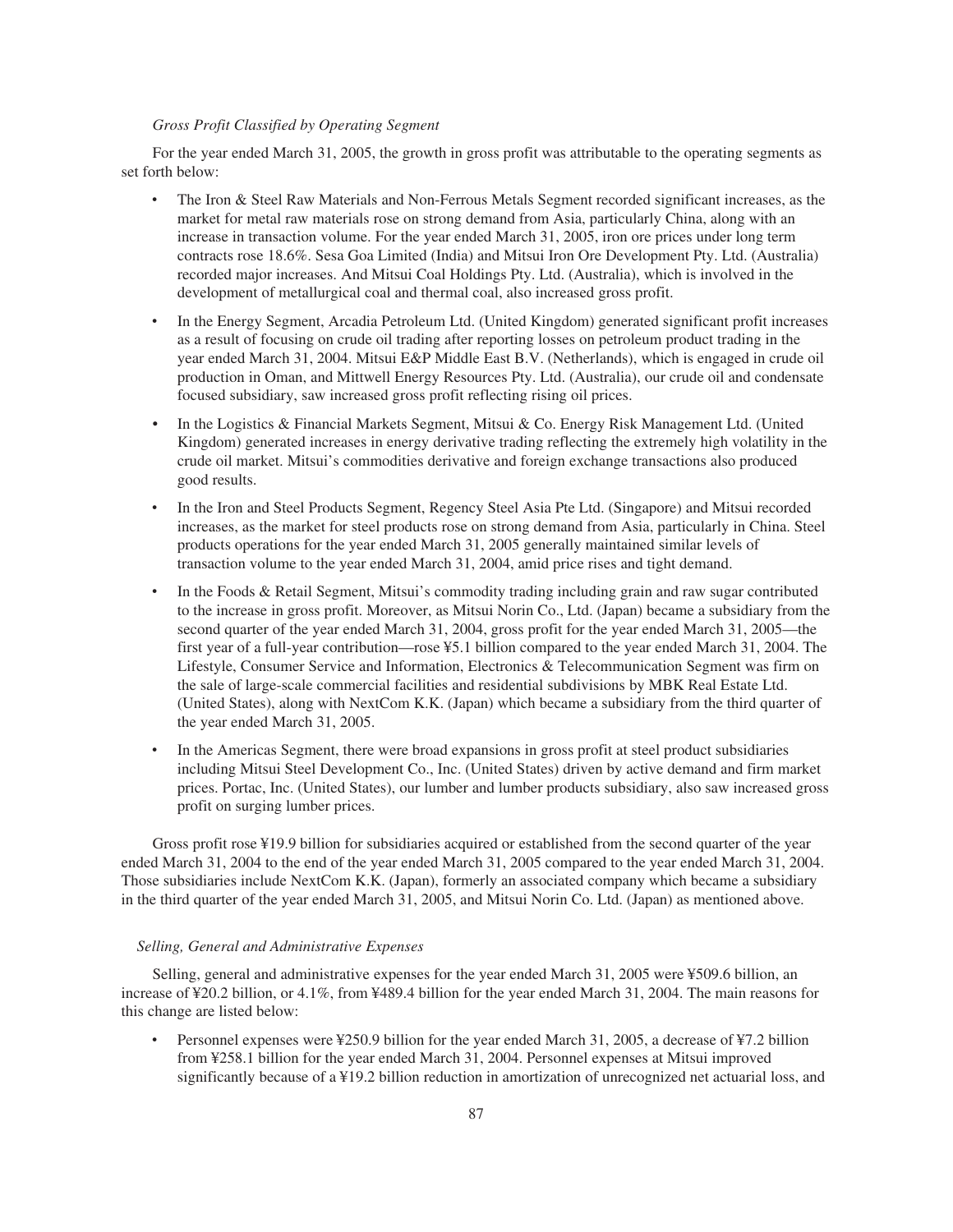operating results for the year ended March 31, 2005 were not impacted by a ¥10.5 billion settlement loss recorded during the year ended March 31, 2004 in relation to the completion of the transfer to the Japanese government of the substitutional portion of the Mitsui's EPF. Meanwhile, there was a considerable increase in personnel expenses mainly at overseas subsidiaries. Especially, personnel expenses at Mitsui & Co. Energy Risk Management Ltd. (United Kingdom), on the back of major increases in gross profit from commodities trading, rose ¥4.6 billion due to large increases in performance linked bonuses to traders.

- ‰ Communication and information expenses were ¥38.3 billion for the year ended March 31, 2005, an increase of ¥5.1 billion over ¥33.2 billion for the year ended March 31, 2004. This increase resulted from the introduction of a new enterprise resource planning system and implementation of a total overhaul of office automation equipment in Mitsui.
- Selling, general and administrative expenses other than personnel and communication and information expenses were ¥174.8 billion in the year ended March 31, 2005, an increase of ¥22.0 billion from ¥152.8 billion for the year ended March 31, 2004. There was an increased expense of ¥7.4 billion at domestic subsidiaries, mainly due to the ¥3.0 billion increases at the above-mentioned Mitsui Norin Co., Ltd. (Japan). Telepark Corp. (Japan) also recorded an increase of ¥1.9 billion reflecting the expanded cell phone business. Overseas subsidiaries recorded an increase of ¥7.9 billion, including ¥1.0 billion at P.T. Bussan Auto Finance (Indonesia), reflecting an expansion in business activities. There was also an increased expense of ¥6.4 billion including office administration costs and various stamp duties.

In the same manner as gross profit, selling, general and administrative expenses rose ¥14.6 billion at subsidiaries acquired or established from the second quarter of the year ended March 31, 2004 to the end of the year ended March 31, 2005.

#### *Provision for Doubtful Receivables*

Provision for doubtful receivables for the year ended March 31, 2005 was ¥8.8 billion, a reduction of ¥1.1 billion, or 11.1%, from ¥9.9 billion for the year ended March 31, 2004. In both years ended March 31, 2005 and 2004, provision for doubtful receivables consisted mainly of individually small provisions for a number of customers. Of those, the major provisions for doubtful receivables in the year ended March 31, 2005 included a ¥0.9 billion provision for a machinery-related domestic customer, while overseas there was a ¥0.8 billion provision for an overseas customer of Mitsui & Co. Energy Risk Management Ltd. (United Kingdom).

The major provisions for doubtful receivables for the year ended March 31, 2004 included provisions against overseas customers for machinery related transactions, and provisions for domestic and overseas customers in the steel products business.

#### *Interest Income and Interest Expense*

Interest income for the year ended March 31, 2005 was ¥35.5 billion, an increase of ¥5.5 billion, or 18.3%, from the ¥30.0 billion for the year ended March 31, 2004. Interest expenses were ¥43.4 billion, an increase of ¥7.8 billion, or 21.9%, from ¥35.6 billion for the year ended March 31, 2004. As a result, interest expense, net of interest income was ¥7.9 billion, an increase of ¥2.3 billion, or 41.1%, from ¥5.6 billion for the year ended March 31, 2004. A breakdown of the principal changes for the year ended March 31, 2005 is as follows:

- ‰ At Mitsui Sakhalin Holdings B.V. (Netherlands), investments increased to Sakhalin Energy Investment Company Ltd. (Bermuda), and interest expenses rose ¥1.8 billion on the resultant increase in borrowings; and
- ‰ Interest expenses at Mitsui & Co. (U.S.A), Inc. (United States) rose ¥1.7 billion reflecting a rise in U.S. dollar interest rates.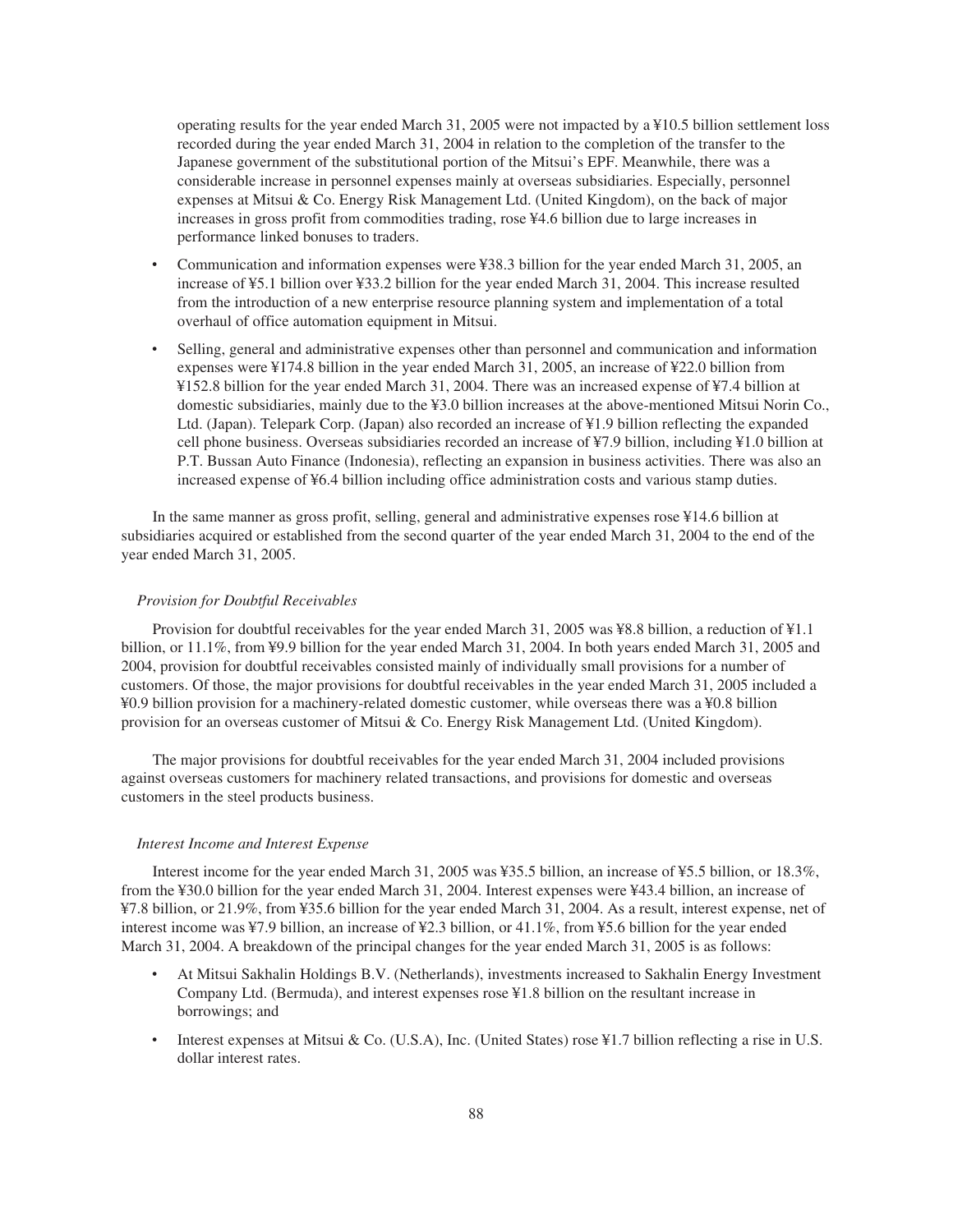Interest rate trends for the year ended March 31, 2005 for the Japanese yen and U.S. dollar, the major currencies in which we have borrowings, are as follows:

- The average of the month-end Japanese yen three-month LIBOR remained 0.05%, roughly unchanged from the 0.06% during the year ended March 31, 2004, as the Bank of Japan maintained its existing very low interest rate policy. The average interest rate on 10-year Japanese Government Bonds was 1.52%, rising from the 1.16% during the year ended March 31, 2004, as yields slipped gradually in line with the emergence of perceptions of a slowing in the business cycle, after a rise to 1.9% in June 2004 on the back of an improvement in global business sentiment; and
- The average of the month-end U.S. dollar three-month LIBOR during the year ended March 31, 2005 was 2.13%, up from the 1.16% during the year ended March 31, 2004, reflecting the gradual rise in the Federal Funds target rate to 3.0% by the FRB in the period between June 2004 and May 2005, even as the FRB maintained its easing stance.

# *Dividend Income*

Our dividend income for the year ended March 31, 2005 was ¥24.6 billion, an increase of ¥6.2 billion, or 33.7%, from ¥18.4 billion for the year ended March 31, 2004. Dividends from LNG projects in the Middle East (Abu Dhabi, Oman and Qatar) were ¥12.8 billion, a ¥4.7 billion increase from the ¥8.1 billion for the year ended March 31, 2004, reflecting their strong performance due to higher oil prices.

## *Government Grant for Transfer of Substitutional Portion of EPF*

On March 12, 2004, Mitsui completed the transfer of the substitutional portion of EPF, which is a defined benefit pension program established under the Welfare Pension Insurance Law, to the Japanese government. As a result, in the year ended March 31, 2004 a government grant for transfer of the substitutional portion of EPF of ¥17.2 billion was recorded. The grant represents the difference between the accumulated benefit obligations settled with regard to the substitutional portion and the related government-specified portion of the plan assets that were transferred. For information concerning the accounting for the transfer of the substitutional portion of EPF, see Note 14, "PENSION COSTS AND SEVERANCE INDEMNITIES."

#### *Gain on Sales of Securities—Net*

The net realized gain on sales of securities for the year ended March 31, 2005 was ¥34.8 billion, an increase of ¥7.3 billion, or 26.5% from ¥27.5 billion for the year ended March 31, 2004.

The following is a breakdown of main points related to net gains on sales of securities for the year ended March 31, 2005.

- In the Lifestyle, Consumer Service and Information, Electronics  $\&$  Telecommunication Segment, we reported a ¥7.2 billion gain on the sale of shares in Vodafone K.K., a Japanese cell-phone carrier, in response to a tender offer, and a ¥4.1 billion gain in Telepark Corp. (Japan), a subsidiary engaged in sales of mobile devices and fixed telecommunication lines, following its initial public offering on the Second Section of the Tokyo Stock Exchange. Also in December 2004, in connection with the merger of a former associated company NextCom K.K., a software development and marketing subsidiary BSI Co., Ltd., and a data telecommunications equipment marketing subsidiary ADAM NET Ltd., Mitsui was allotted shares in NextCom K.K. (Japan) in exchange for shares in two subsidiaries and recorded a ¥3.7 billion gain from the exchange of shares of those two subsidiaries.
- In the Chemical Segment and the Other Overseas Areas Segment, we sold shares in Bangkok Polyethylene Public Company Limited (Thailand), a maker of high density polyethylene, and recorded a gain of ¥3.9 billion.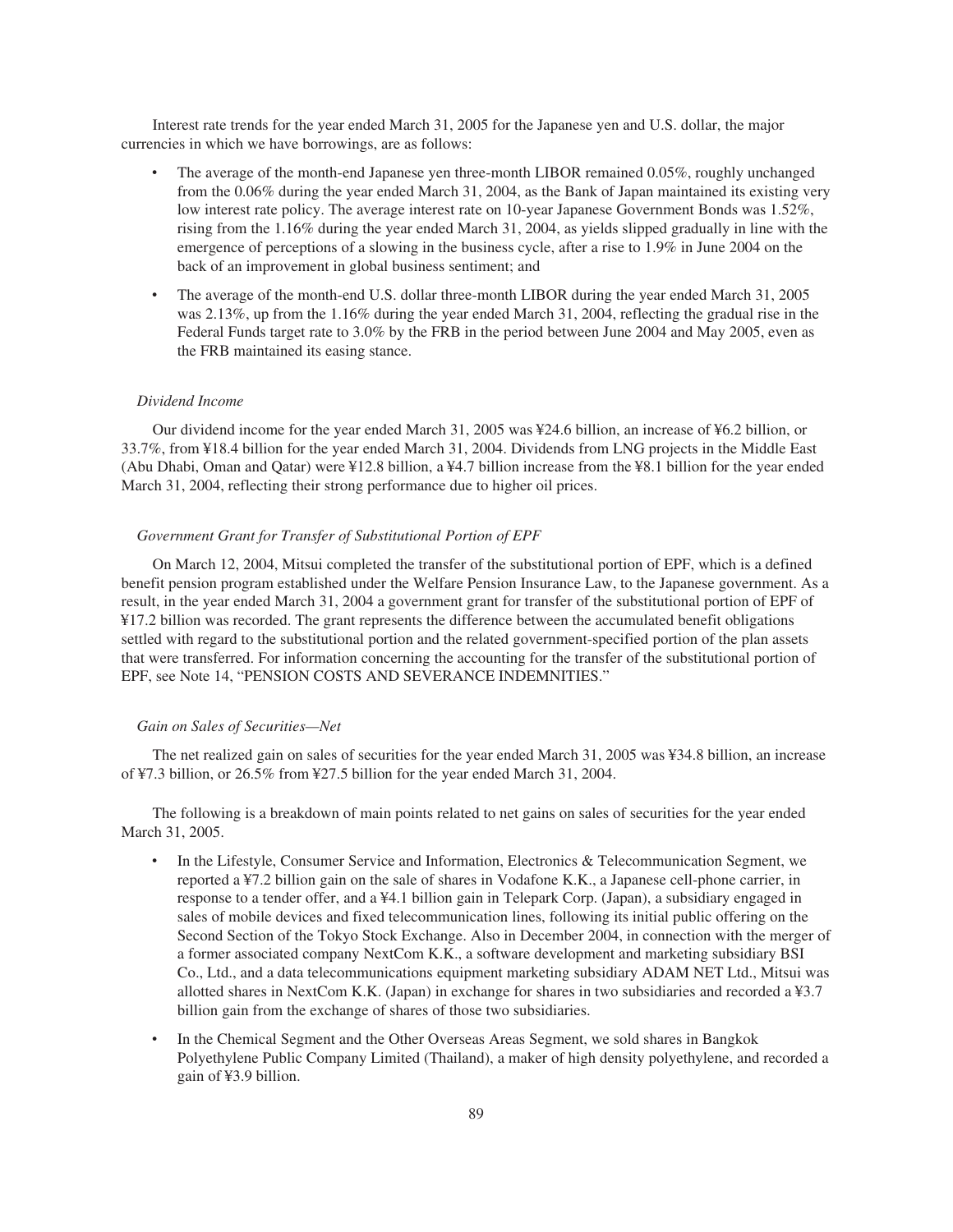In the year ended March 31, 2004, we recorded a gain of ¥6.7 billion from the sale of shares of SKY Perfect Communications Inc. in the Lifestyle, Consumer Service and Information, Electronics & Telecommunication Segment, a gain of ¥4.4 billion from the sale of Caemi Mineraçã o e Metalurgia S.A. in the Iron & Steel Raw Materials and Non-Ferrous Metals Segment, and a gain of ¥1.0 billion from the sale of MODEC Inc. in the Machinery & Infrastructure Projects Segment.

# *Gain on Issuance of Stock by a Subsidiary*

This was reported for the year ended March 31, 2005 only. For information, see "Discussion and Analysis of Operating Results for the Year Ended March 31, 2006."

## *Loss on Write-Down of Securities*

For the year ended March 31, 2005, the loss on write-down of securities was ¥16.5 billion, a decrease of ¥14.5 billion, or 46.8%, from the ¥31.0 billion for the year ended March 31, 2004.

Stock prices in Japan started to rebound around May 2003 as the Japanese government's decision to inject funds into certain banks reduced concerns about the stability of the financial system. Stocks continued to recover towards the end of March 2004 supported by improvements in corporate profits and gradual economic recovery. For the year ended March 31, 2005, within a narrow range between a high of ¥12,163.89 and a low of ¥10,505.05 in the Nikkei Stock Average, the Japanese stock markets experienced repeated minor adjustments due to surging crude oil prices, concern over worldwide inflation, appreciation of the yen and a slowdown in the United States economy. However, the stock markets were underpinned by hopes for recoveries of domestic and overseas economies and an expansion in corporate profits. The Nikkei Stock Average closed at ¥11,668.95, ¥11,715.39, and ¥7,972.71 on March 31, 2005, 2004 and 2003, respectively.

Reflecting these developments in the stock market, the write-down of marketable securities for the year ended March 31, 2005 reduced slightly to ¥0.6 billion from ¥1.1 billion for the year ended March 31, 2004.

With respect to non-marketable securities, considering a deterioration in financial condition due to sluggish advertising revenue, we recorded losses on shares of satellite broadcaster BS-i, INCORPORATED (not the same company as BSI Co., Ltd., listed under Gains on Sales of Securities—Net) and BS Japan Corporation of ¥1.9 billion and ¥1.2 billion, respectively. MBK Australia Resorts Pty, Ltd. (Australia) reported a write-down of ¥1.7 billion based on the estimated sale price for its investment in the Mirage Resorts business in Australia. There were also other instances of small losses. For the year ended March 31, 2004, we recorded a ¥21.7 billion loss on shares in POWEREDCOM, Inc, a Japanese telecommunications company, in consideration of the deterioration in its financial position, reflecting the operating loss caused by fierce price competition along with expansion of the Internet and the decrease in revenues from fixed-line business. Setting aside the ¥1.5 billion loss on shares in Mitsui Denman (Ireland) Co., Ltd., write-downs of other non-marketable securities were not significant.

#### *Gain on Disposal or Sales of Property and Equipment—Net*

For the year ended March 31, 2005, gain on disposal or sales of property and equipment—net was ¥6.5 billion, an increase of ¥2.4 billion, or 58.5%, over ¥4.1 billion in the year ended March 31, 2004.

In addition to a ¥3.2 billion gain from the sale of Mitsui's corporate residences and dormitories, there was a ¥1.8 billion gain from the sale of warehouses for lease by a logistics-related subsidiary, Tri-Net Logistics Management, Inc. (United States).

For the year ended March 31, 2004, we recorded a ¥5.7 billion gain from the sale of our corporate residences and dormitories. Properties sold in the years ended March 31, 2005 and 2004 had been acquired long before the significant land price increase in Japan in the late 1980s and early 1990s. We also recorded small losses on the sale of aircraft and gas stations for the year ended March 31, 2004.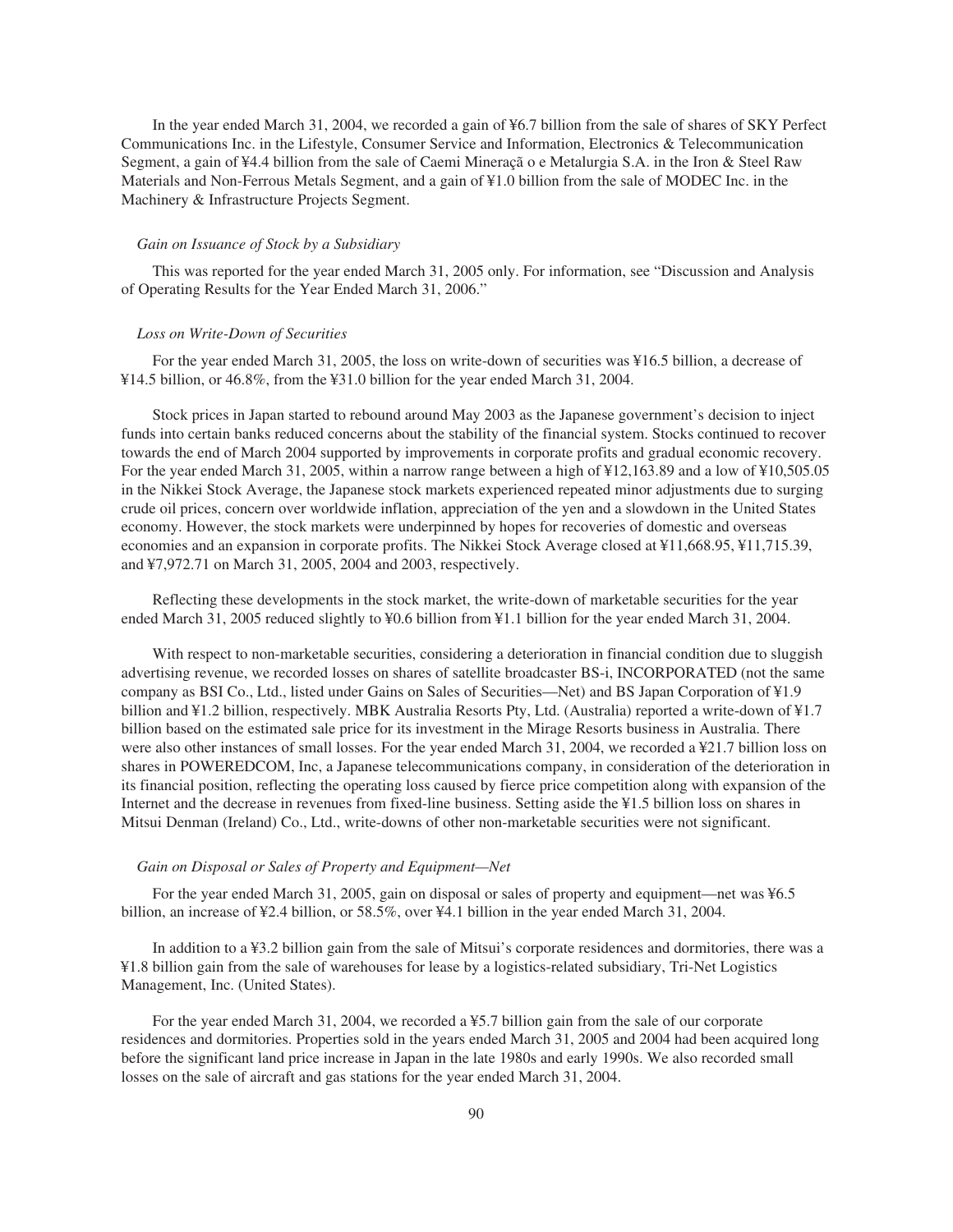### *Impairment Loss of Long-Lived Assets*

The impairment loss on long-lived assets for the year ended March 31, 2005 was ¥20.6 billion, a ¥0.4 billion, or 2.0% decrease from ¥20.2 billion for the year ended March 31, 2004.

The main elements of impairment losses for the year ended March 31, 2005 were as follows:

- In the Iron & Steel Raw Materials and Non-Ferrous Metals Segment, we reported a ¥6.5 billion impairment loss on plant facilities at an aluminum smelting subsidiary, Mitalco Inc. (United States), reflecting the rising trend of electricity costs.
- We recorded a ¥3.3 billion impairment loss on land for development purposes and a loss of ¥1.3 billion on land for lease, both held in Japan by Mitsui.
- In the Energy Segment, Mitsui Oil Co., Ltd. (Japan) recorded an impairment loss of ¥2.3 billion mainly on gas stations.

The main elements of impairment losses for the year ended March 31, 2004 were as follows:

- Impairment losses on Mitsui's corporate residences and dormitories of ¥8.0 billion were recorded due to a decline in land prices in Japan. The corporate residences and dormitories on which we recorded impairment losses during the year ended March 31, 2004 had been acquired mainly in the early 1990s.
- In the Machinery & Infrastructure Projects Segment, there were impairment losses of  $44.3$  billion that resulted from the exit from and disposal of certain business at NBI Corporation (formerly Toyo Valve Co., Ltd.) and Mitsui Bussan Machinery Co., Ltd.
- In the Energy Segment, Mitsui Oil Co., Ltd. (Japan) reported ¥1.7 billion in impairment losses in connection with the restructuring of its gas stations.

For more information on impairment losses on long-lived assets, see Note 10, "IMPAIRMENT LOSS OF LONG-LIVED ASSETS," and on our reevaluation and restructuring of subsidiaries and associated companies, see Note 25, "EXIT OR DISPOSAL ACTIVITIES."

#### *Compensation and Other Charges Related to DPF Incident*

For the year ended March 31, 2005, Mitsui recorded ¥36.0 billion as compensation and other charges related to DPF incident in the Statements of Consolidated Income, consisting of a user response charge of ¥28.0 billion and subsidy compensation of ¥8.0 billion. The user response charge was estimated based on expected costs in each user response plan, which reflects the requirement of each respective user. The subsidy compensation was recorded based on the amounts claimed by subsidy providers.

For more information, see Note 22, "COMPENSATION AND OTHER CHARGES RELATED TO DPF INCIDENT."

#### *Other Expense—Net*

For the year ended March 31, 2005, other expense—net was ¥8.0 billion, a significant decrease of ¥20.7 billion, or 72.1%, from ¥28.7 billion for the year ended March 31, 2004. The main elements of other expense net for the year ended March 31, 2005 were as follows.

- ‰ Oil and gas development and production subsidiaries, including Wandoo Petroleum Pty. Ltd. (Australia) recorded ¥2.5 billion exploration expenses.
- We recorded ¥2.0 billion restructuring-related charges, mainly representing costs related to the termination of an indemnity agreement which had been made in connection with the sale of a ceramic building materials and fiberboard business at Mitsui Wood Systems, Inc. (Japan) in October 2001.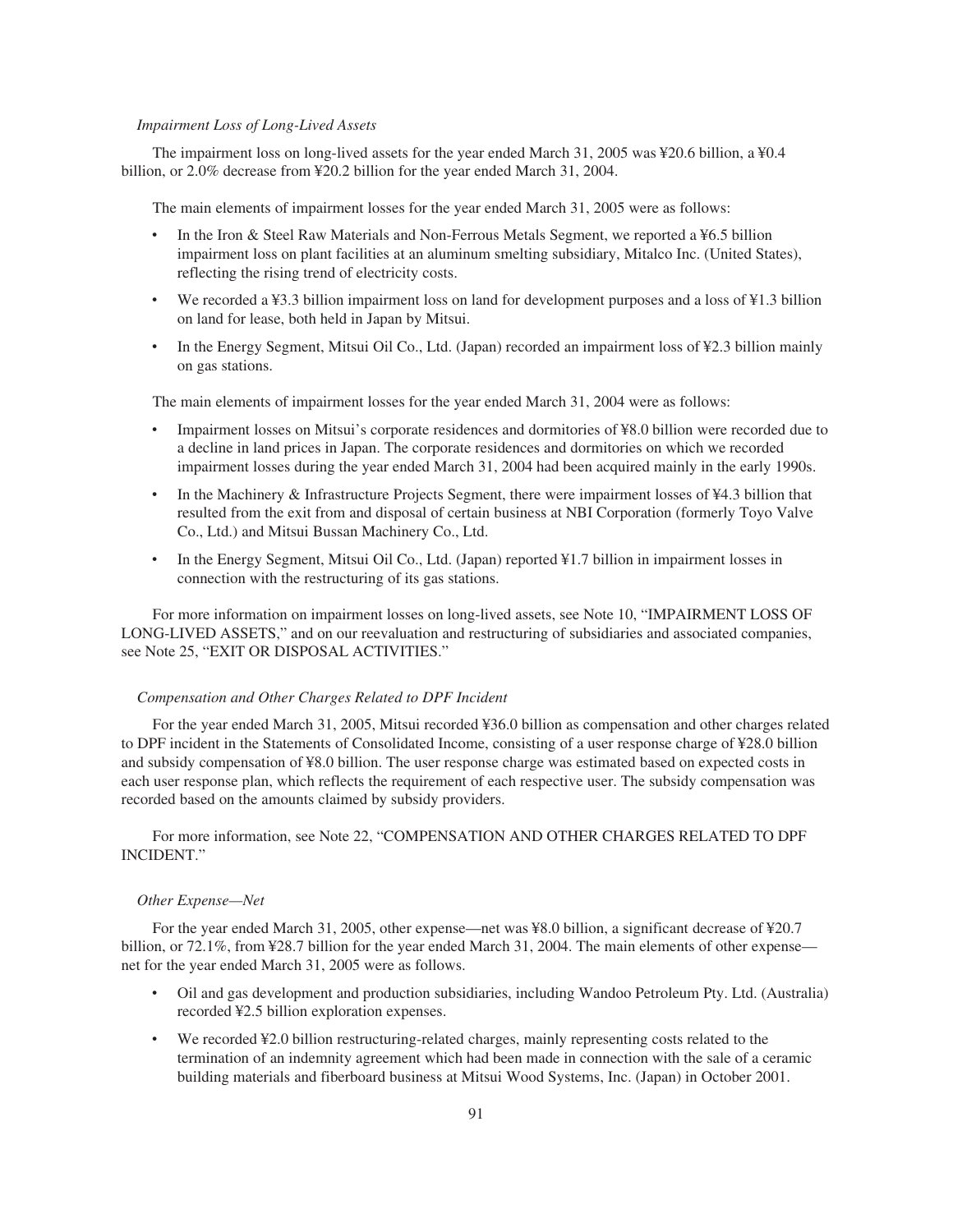Other expense—net for the year ended March 31, 2004 mainly consisted of the following elements.

- We recorded litigation charges of ¥13.7 billion related to the settlement of an antitrust lawsuit filed against our subsidiary, Bioproducts, Inc. (United States), which manufactures and sells feed ingredient.
- We recorded ¥6.3 billion restructuring-related charges, of which main elements included a combined ¥3.7 billion for Mitsui Bussan Machinery Co., Ltd. (Japan) and NBI Corporation (Japan) in the Machinery & Infrastructure Projects Segment.

For more information on other expense—net, see Note 20, "OTHER EXPENSE—NET," and on our restructuring activities, see Note 25, "EXIT OR DISPOSAL ACTIVITIES."

## *Income Taxes*

For the year ended March 31, 2005, income taxes amounted to ¥101.8 billion, reflecting increases in income from continuing operations before minority interests and equity in earnings, and recorded a major rise of ¥55.1 billion, or 118.0%, from ¥46.7 billion for the year ended March 31, 2004. The effective tax rate was 60.2%, an increase of 10.2 points from 50.0% for the year ended March 31, 2004.

This was mainly due to the impact of:

- increases in valuation allowance provided on deferred tax assets (an increase of 6.5 points over the year ended March 31, 2004), due mainly to the increase in valuation allowance on deferred tax assets on the impairment loss of certain of Mitsui's investments recorded in the past years as a result of a change in a policy to sell certain investments; and
- increases in the effect of taxation on dividends (an increase of 6.2 points from the year ended March 31, 2004). For further information, see Note 21, "INCOME TAXES."

#### *Minority Interests in Earnings of Subsidiaries*

Minority interests in earnings of subsidiaries for the year ended March 31, 2005 were ¥17.6 billion, an increase of ¥10.2 billion, or 137.8%, from ¥7.4 billion for the year ended March 31, 2004. Our major minority interests in earnings of subsidiaries for the year ended March 31, 2005 were ¥5.0 billion in Sesa Goa Limited (India) (with a minority interest of 49%) and ¥2.9 billion in Japan Collahuasi Resources B.V. (Netherlands) (with a minority interest of 38.1%) that owns an interest in a Chilean copper mine joint venture, Compania Minera Dona Ines de Collahuasi SCM (Chile).

Our major minority interests in earnings of subsidiaries for the year ended March 31, 2004 were ¥1.5 billion in Sesa Goa Limited and ¥0.7 billion in Japan Collahuasi Resources B.V. Increases for the year ended March 31, 2005 were primarily attributable to the strong performances of the above-mentioned two subsidiaries on the back of rises in prices of mineral resources.

## *Equity in Earnings of Associated Companies—Net (After Income Tax Effect)*

For the year ended March 31, 2005, equity in earnings of associated companies—net (after income tax effect) posted a gain of ¥64.3 billion, a significant increase of ¥24.2 billion, or 60.3%, from ¥40.1 billion for the year ended March 31, 2004.

Since the second quarter of the year ended March 31, 2004, equity in earnings of Valepar S.A. (Brazil), a holding company of the Brazilian iron ore and mineral resources company, Companhia Vale do Rio Doce ("CVRD"), have been included. In the Iron & Steel Raw Materials and Non-Ferrous Metals Segment, earnings of Valepar S.A. and Compania Minera Dona Ines de Collahuasi SCM (Chile) increased to ¥6.4 billion and ¥7.8 billion, respectively, for the year ended March 31, 2005, compared to ¥2.5 billion and ¥1.9 billion, respectively, for the year ended March 31, 2004.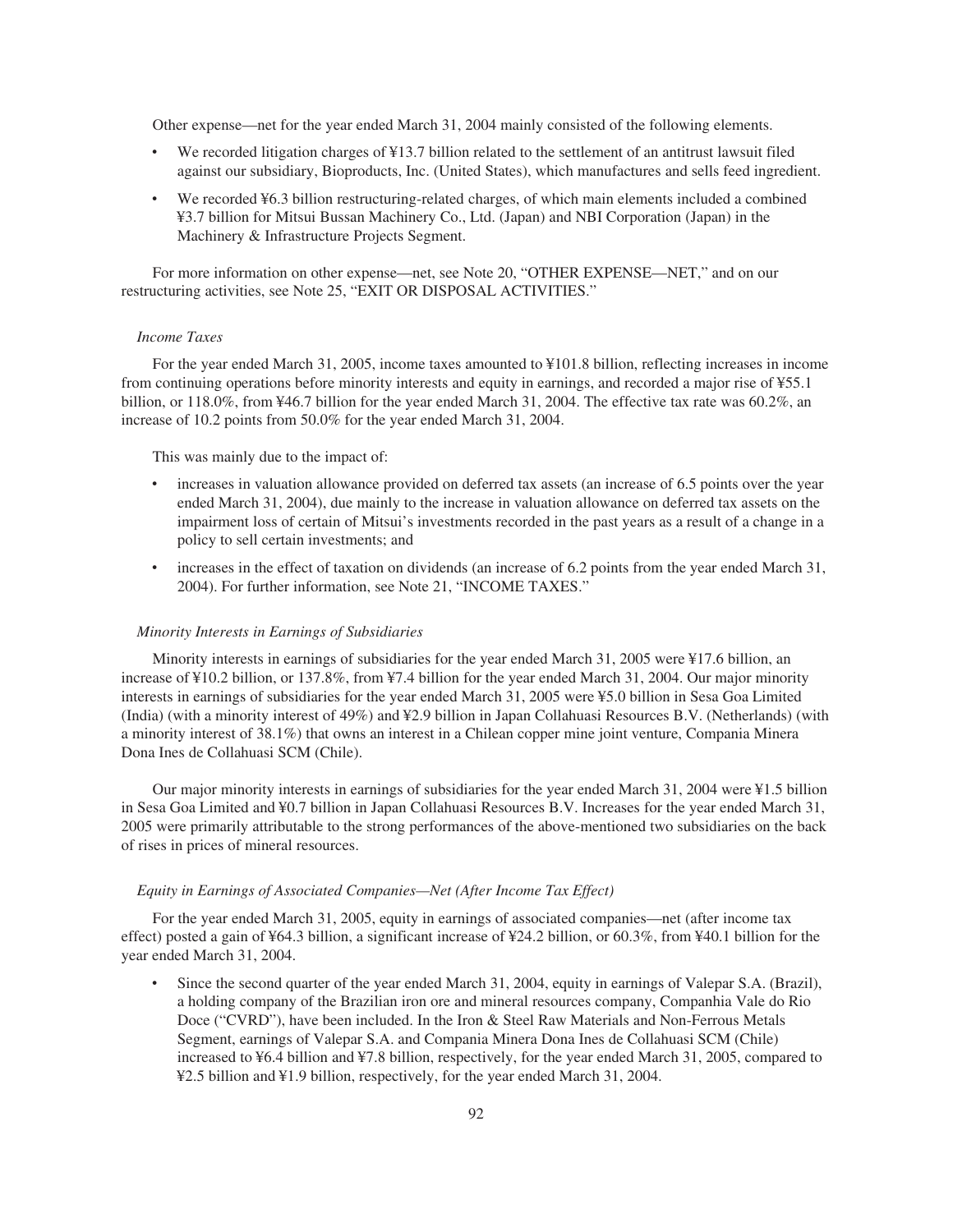- In the Energy Segment, earnings increased significantly at Japan Australia LNG (MIMI) Pty Ltd. (Australia) which is involved in natural gas, crude oil and condensate exploration, development and marketing in West Australia, due to rising oil prices and increased production on the back of facility expansion. Mitsui Oil Exploration Co., Ltd. (Japan) which is chiefly engaged in the production of gas and crude oil in offshore Thailand, also recorded an increase to ¥2.7 billion for the year ended March 31, 2005 from ¥1.1 billion for the year ended March 31, 2004, mainly due to rises in oil prices. Also, Sakhalin Energy Investment Company Ltd. (Bermuda) increased earnings on rising crude oil prices and an increase in production volume.
- In the Machinery & Infrastructure Projects Segment, P.T. Paiton Energy (Indonesia) posted earnings of ¥2.9 billion for the year ended March 31, 2005, continuing the firm performance seen for the year ended March 31, 2004. Automobile sales associated companies overseas continued to show solid performance for the year ended March 31, 2005. There was also a new contribution of ¥1.1 billion from United Auto Group Inc. (United States), an automobile dealer which became an associated company during the year ended March 31, 2005.

# *Income (Loss) from Discontinued Operations—Net (After Income Tax Effect)*

For the year ended March 31, 2005, income (loss) from discontinued operations—net (after income tax effect) was income of ¥7.2 billion, a ¥15.9 billion improvement from the loss of ¥8.7 billion recorded for the year ended March 31, 2004. The primary components of discontinued operations for the year ended March 31, 2005 are as follows:

‰ Shirasagi Golf Club Co., Ltd. (Japan), a subsidiary reported in the All Other Segment, had been engaged in the operation of a membership golf club in Japan, which had reported consecutive losses since the opening of the golf club because both the number of customers and the average sale per customer had declined. In these business conditions, as it was very unlikely that Shirasagi Golf Club Co., Ltd. would be able to improve its earnings and pay off its debts in the future, Mitsui disposed of other than by sales the operation during the year ended March 31, 2005. For the year ended March 31, 2005, the income from discontinued operation of Shirasagi Golf Club Co., Ltd. was ¥0.7 billion, partially reversing losses in previous years.

A breakdown of operations discontinued for the year ended March 31, 2004 was as follows:

• Takeoka Golf Club, a domestic subsidiary in the All Other Segment, which had been engaged in the operation of a public golf club in Japan, suffered from a declining number of visitors due to keen competition with other golf clubs adjacent to the golf club and was disposed of by sale during the year ended March 31, 2004. The business was disposed of and we recorded ¥3.5 billion in losses—net (after income tax effect). We also posted a loss from disposal of Global Octanes Corporation (United States) and other two subsidiaries, which had managed Global Octanes Texas Limited Partnership, and had been engaged in the manufacture and sale of Methyl Tertiary-Butyl Ether ("MTBE"), as its partners, but had dissolved the partnership and disposed of the operations during the year ended March 31, 2004.

For additional information about our discontinued operations, see Note 4, "DISCONTINUED OPERATIONS."

# *Cumulative Effect of Change in Accounting Principle (After Income Tax Effect)*

On April 1, 2003, we adopted Statement of Financial Accounting Standards ("SFAS") No. 143, "Accounting for Asset Retirement Obligations." SFAS No. 143 requires entities to record the fair value of a liability for an asset retirement obligation in the period in which it is incurred. When the liability is initially recorded, the entity capitalizes the related cost by increasing the carrying amount of the long-lived asset. We recognized the cumulative effect of the initial application of SFAS No. 143 as a separate line item in the Statements of Consolidated Income under "Cumulative Effect of Change in Accounting Principle (After Income Tax Effect)" amounting to ¥2.3 billion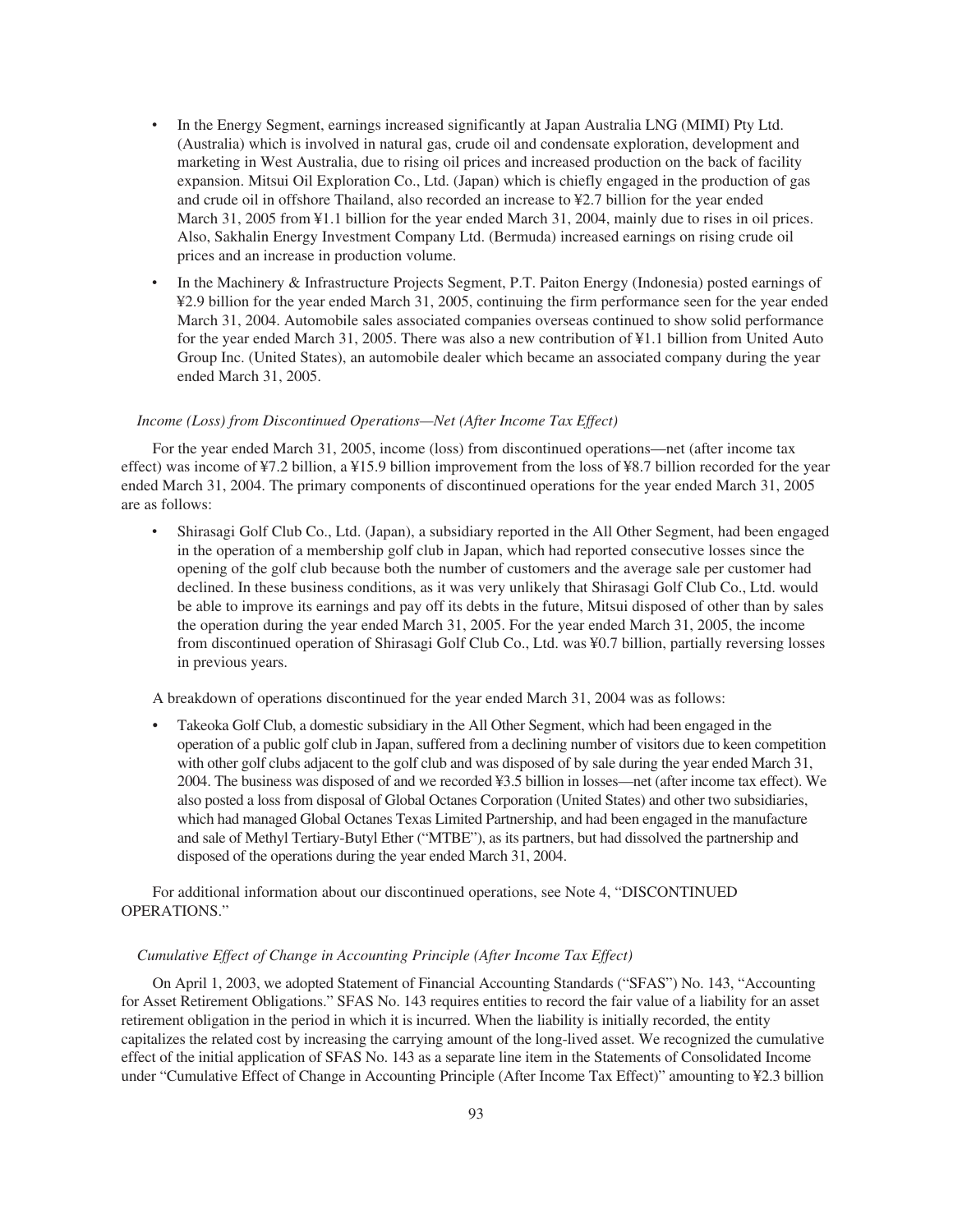including our share of amounts attributable to associated companies. This represents the difference between the net amount that was recognized in the Consolidated Balance Sheets upon the retroactive application of SFAS No. 143 as of April 1, 2003 and the amounts recognized in the Consolidated Balance Sheets at that date prior to the application of SFAS No. 143. The asset retirement obligations are principally related to the costs of dismantling and removing mining facilities and gas production facilities owned by subsidiaries and associated companies in Australia, which are engaged in mining operations or oil and gas producing activities.

For additional information about the cumulative effect of change in accounting principle, see Note 11, "ASSET RETIREMENT OBLIGATIONS."

# *Operating Results by Operating Segment*

The business units of Mitsui's Head Office, which are organized based on "products and services," plan overall and worldwide strategies for their products and services and conduct their worldwide operations. The business units also collaborate with overseas branches and overseas trading subsidiaries in planning and executing their strategies for products and regions. The overseas branches and overseas trading subsidiaries are separate operating units, which are delegated responsibility for the business of their regions as the centers of each particular regional strategy and operate diversified businesses together with their subsidiaries and associated companies in collaboration with the business units. Therefore, our operating segments consist of product-focused operating segments comprised of the business units of the Head Office and region-focused operating segments comprised of overseas branches and overseas trading subsidiaries.

Our operating segments have been aggregated based on the nature of the products and other criteria into eight product-focused reportable operating segments and four region-focused reportable operating segments, totaling twelve reportable operating segments.

As we focus on mineral resources and energy projects as core areas of investment, "Iron & Steel Products" and "Iron & Steel Raw Materials and Non-Ferrous Metals" have been promoting business more independently than before; therefore, these operating segments, which had been aggregated in former "Metal Products & Minerals," are now presented as separate product-focused reportable segments, starting from the year ended March 31, 2006. Also, identifying consumer service businesses as a growing and strengthening business area, we have been combining business experience and expertise of Information, Electronics and Telecommunication Business Unit which had been included in former "Machinery, Electronics & Information" and business units which had been included in former "Consumer Products & Services," in order to promote a broad range of business opportunities in the emerging markets such as media/information, outsourcing, retail support and medical/health/seniors, and to develop consumer-oriented service businesses as a new source of core earnings.

Accordingly, with regard to the business units which had been included in former "Consumer Products & Services," Lifestyle Business Unit and Consumer Service Business Unit, which aim to provide highly valueadded products and services to consumers, as well as distribution and intermediary services, by converging products, services and information-technology function, are aggregated with Information, Electronics and Telecommunication Business Unit and disclosed as "Lifestyle, Consumer Service and Information, Electronics & Telecommunication."

"Foods & Retail," which aims to meet diversifying needs of retailers with comprehensive services while investing and participating in managing of retailers, is presented as a separated product-focused reportable segment. Machinery Business Unit and Infrastructure Projects Business Unit, which had been included in former "Machinery, Electronics & Information," are presented as "Machinery & Infrastructure Projects."

In order to develop new business opportunities emerging with the development of network economies based around China, ASEAN and India, we introduced an Asian Regional Managing Directorship system. Broad authority and responsibility to manage our businesses throughout Asia excluding Japan is delegated to the Regional Managing Director, Asia starting from the year ended March 31, 2006. Based on this change, business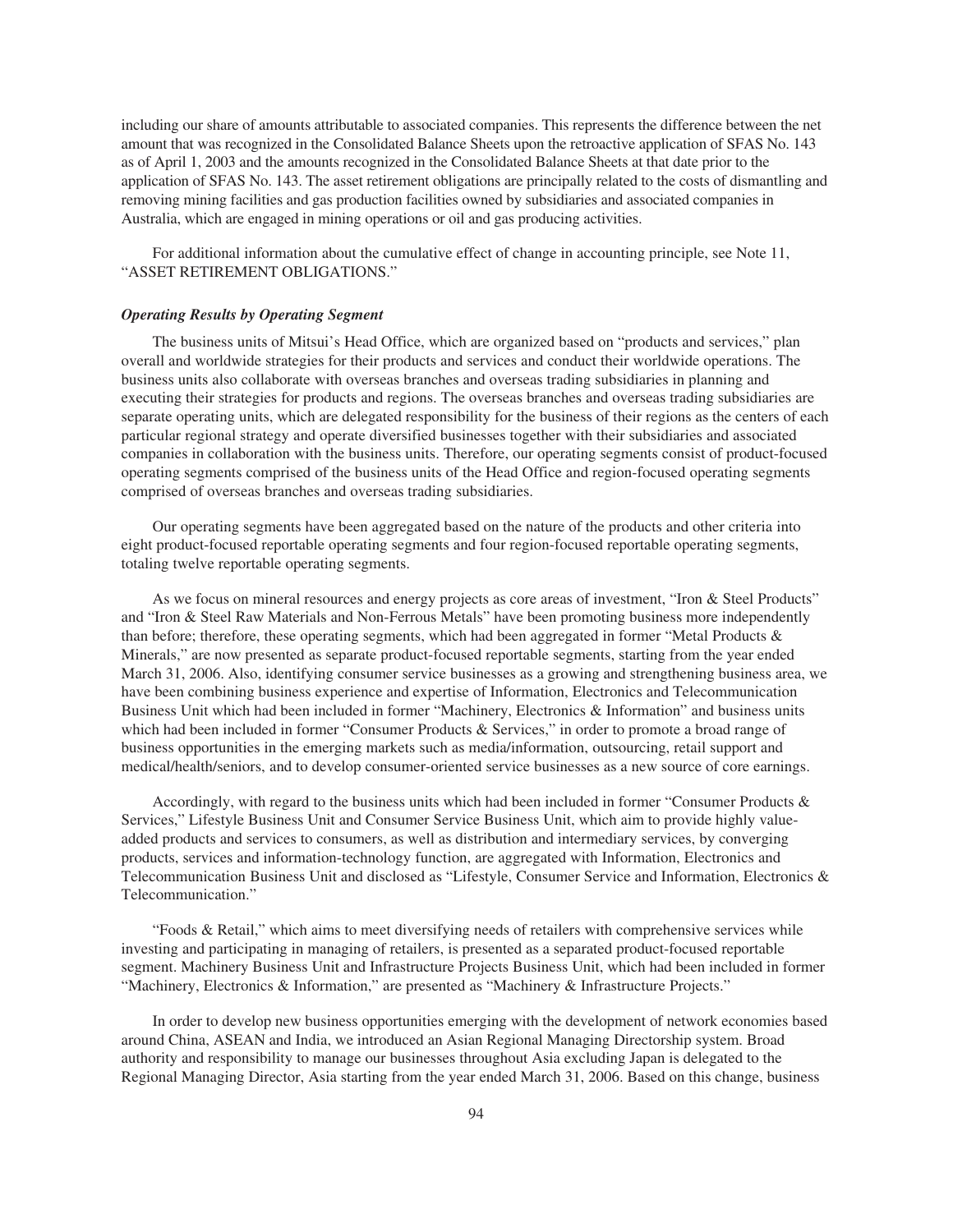in Asia other than Japan, which had been included in "Other Overseas Areas", is presented as a separate region-focused reportable operating segment. The operating segment information for the years ended March 31, 2005 and 2004 has been restated to conform to the current year presentation.

Further, starting from the year ended March 31, 2005, equity in earnings of associated companies has been disclosed, since this item was newly included in the measure of segment performance reviewed by the chief operating decision maker. In this section, for the convenience of readers to compare equity in earnings of associated companies by operating segment for the years ended March 31, 2006, 2005 and 2004, the breakdowns for the year ended March 31, 2004 are additionally provided.

Our operating segment information for gross profit, operating income (loss), equity in earnings (losses) of associated companies and net income (loss) for the years ended March 31, 2006, 2005 and 2004 is as follows:

# *Operating Segment Information*

# *Gross Profit*

|                                                                                         | <b>Billions of Yen</b>       |        |        |                 |                 |  |  |  |
|-----------------------------------------------------------------------------------------|------------------------------|--------|--------|-----------------|-----------------|--|--|--|
|                                                                                         | <b>Years Ended March 31,</b> |        |        | <b>Change</b>   | <b>Change</b>   |  |  |  |
|                                                                                         | 2006                         | 2005   | 2004   | $(2006 - 2005)$ | $(2005 - 2004)$ |  |  |  |
|                                                                                         | ¥ 54.4                       | ¥ 47.3 | ¥ 34.7 | ¥<br>7.1        | ¥ 12.6          |  |  |  |
| Iron & Steel Raw Materials and Non-Ferrous Metals                                       | 110.8                        | 74.2   | 42.3   | 36.6            | 31.9            |  |  |  |
|                                                                                         | 90.6                         | 82.9   | 80.3   | 7.7             | 2.6             |  |  |  |
|                                                                                         | 97.8                         | 87.1   | 91.1   | 10.7            | (4.0)           |  |  |  |
|                                                                                         | 84.7                         | 72.6   | 54.6   | 12.1            | 18.0            |  |  |  |
| Foods & Retail $\ldots, \ldots, \ldots, \ldots, \ldots, \ldots, \ldots, \ldots, \ldots$ | 79.9                         | 85.3   | 73.7   | (5.4)           | 11.6            |  |  |  |
| Lifestyle, Consumer Service and Information,                                            |                              |        |        |                 |                 |  |  |  |
| Electronics & Telecommunication $\ldots, \ldots, \ldots, \ldots$                        | 128.4                        | 121.7  | 110.6  | 6.7             | 11.1            |  |  |  |
| Logistics & Financial Markets $\dots \dots \dots \dots \dots \dots \dots$               | 51.4                         | 46.7   | 32.3   | 4.7             | 14.4            |  |  |  |
|                                                                                         | 61.6                         | 49.9   | 40.7   | 11.7            | 9.2             |  |  |  |
|                                                                                         | 22.4                         | 20.6   | 20.0   | 1.8             | 0.6             |  |  |  |
|                                                                                         | 27.4                         | 21.8   | 19.9   | 5.6             | 1.9             |  |  |  |
| Other Overseas Areas                                                                    | 4.9                          | 4.0    | 4.2    | 0.9             | (0.2)           |  |  |  |
|                                                                                         | 814.3                        | 714.1  | 604.4  | 100.2           | 109.7           |  |  |  |
|                                                                                         | 7.1                          | 12.4   | 10.4   | (5.3)           | 2.0             |  |  |  |
|                                                                                         | (4.8)                        | (17.6) | (3.8)  | 12.8            | (13.8)          |  |  |  |
| Consolidated Total                                                                      | ¥816.6                       | ¥708.9 | 4611.0 | ¥107.7          | ¥ 97.9          |  |  |  |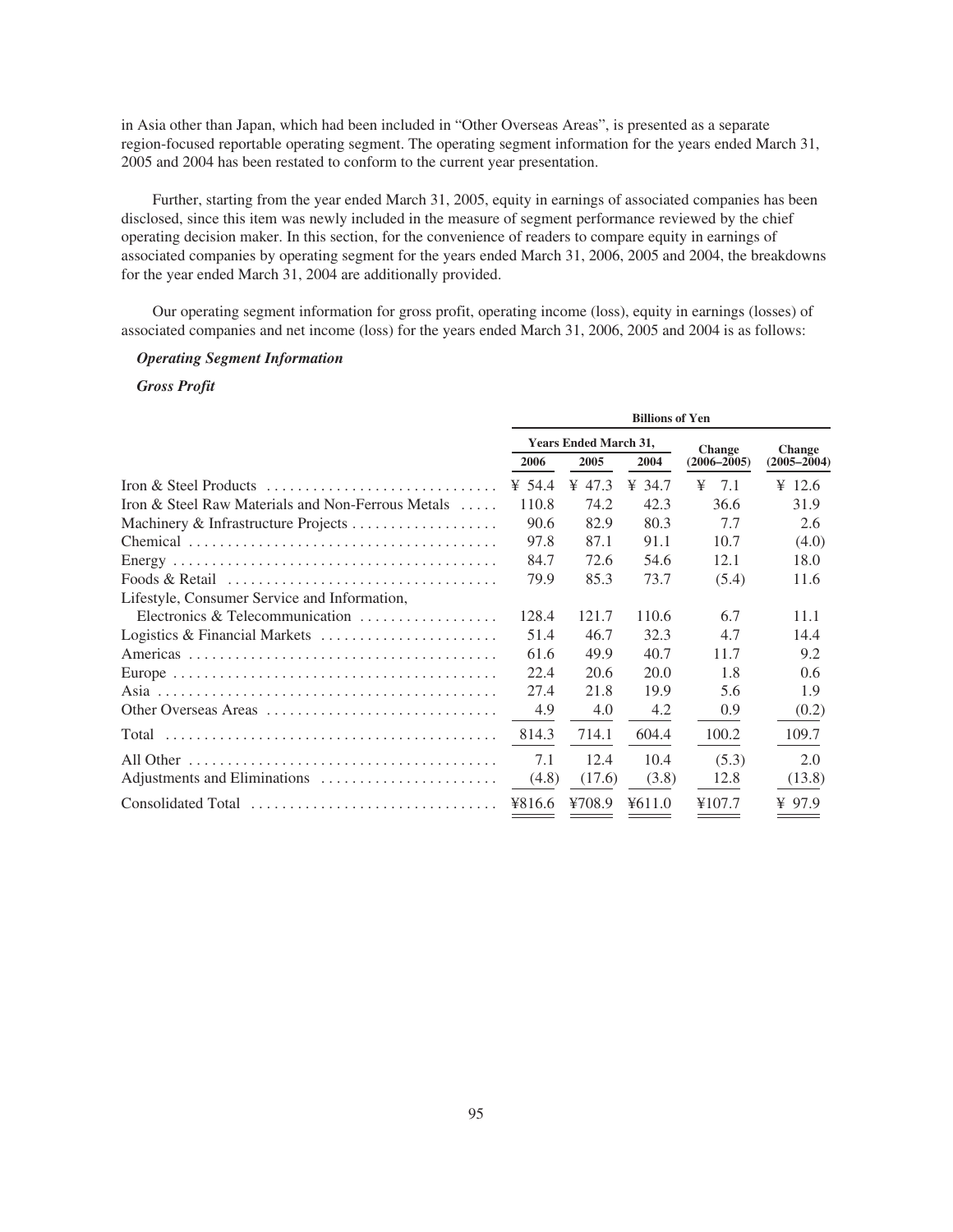# *Operating Income (Loss)*

|                                                                                         | <b>Billions of Yen</b>       |        |          |                 |                    |  |  |  |
|-----------------------------------------------------------------------------------------|------------------------------|--------|----------|-----------------|--------------------|--|--|--|
|                                                                                         | <b>Years Ended March 31,</b> |        |          | <b>Change</b>   | <b>Change</b>      |  |  |  |
|                                                                                         | 2006                         | 2005   | 2004     | $(2006 - 2005)$ | $(2005 - 2004)$    |  |  |  |
|                                                                                         | ¥ 26.5                       | ¥ 16.3 | ¥<br>6.9 | ¥10.2           | 9.4<br>¥           |  |  |  |
| Iron & Steel Raw Materials and Non-Ferrous Metals                                       | 87.2                         | 51.9   | 21.8     | 35.3            | 30.1               |  |  |  |
|                                                                                         | 21.7                         | 21.6   | 22.1     | 0.1             | (0.5)              |  |  |  |
|                                                                                         | 34.0                         | 24.6   | 31.4     | 9.4             | (6.8)              |  |  |  |
|                                                                                         | 52.0                         | 35.4   | 21.7     | 16.6            | 13.7               |  |  |  |
| Foods & Retail $\ldots, \ldots, \ldots, \ldots, \ldots, \ldots, \ldots, \ldots, \ldots$ | 9.1                          | 17.8   | 13.4     | (8.7)           | 4.4                |  |  |  |
| Lifestyle, Consumer Service and Information,                                            |                              |        |          |                 |                    |  |  |  |
| Electronics & Telecommunication                                                         | 25.0                         | 24.0   | 17.2     | 1.0             | 6.8                |  |  |  |
| Logistics & Financial Markets                                                           | 17.6                         | 18.5   | 10.4     | (0.9)           | 8.1                |  |  |  |
|                                                                                         | 21.7                         | 14.7   | 8.5      | 7.0             | 6.2                |  |  |  |
|                                                                                         | 4.1                          | 2.4    | 3.0      | 1.7             | (0.6)              |  |  |  |
|                                                                                         | 10.7                         | 7.8    | 5.7      | 2.9             | 2.1                |  |  |  |
| Other Overseas Areas                                                                    | 1.0                          | 0.4    | 0.9      | 0.6             | (0.5)              |  |  |  |
|                                                                                         | 310.6                        | 235.4  | 163.0    | 75.2            | 72.4               |  |  |  |
|                                                                                         | (3.0)                        | (0.5)  | (1.9)    | (2.5)           | 1.4                |  |  |  |
|                                                                                         | (41.8)                       | (44.4) | (32.1)   | 2.6             | (12.3)             |  |  |  |
| Consolidated Total                                                                      | 4265.8                       | ¥190.5 | ¥129.0   | 475.3           | $\frac{1}{2}$ 61.5 |  |  |  |

# *Equity in Earnings (Losses) of Associated Companies*

|                                                   | <b>Billions of Yen</b>       |                   |              |                 |                 |  |  |  |
|---------------------------------------------------|------------------------------|-------------------|--------------|-----------------|-----------------|--|--|--|
|                                                   | <b>Years Ended March 31,</b> |                   |              | <b>Change</b>   | <b>Change</b>   |  |  |  |
|                                                   | 2006                         | 2005              | 2004         | $(2006 - 2005)$ | $(2005 - 2004)$ |  |  |  |
|                                                   | $\frac{4}{3}$ .0             | $\frac{1}{2}$ 1.7 | $\angle 0.8$ | $\text{Y}$ 1.3  | $\angle 0.9$    |  |  |  |
| Iron & Steel Raw Materials and Non-Ferrous Metals | 28.7                         | 20.7              | 7.8          | 8.0             | 12.9            |  |  |  |
|                                                   | 14.6                         | 10.0              | 5.1          | 4.6             | 4.9             |  |  |  |
|                                                   | 3.2                          | 2.5               | (1.2)        | 0.7             | 3.7             |  |  |  |
|                                                   | 33.8                         | 24.5              | 14.5         | 9.3             | 10.0            |  |  |  |
|                                                   | 3.5                          | 2.2               | 3.3          | 1.3             | (1.1)           |  |  |  |
| Lifestyle, Consumer Service and Information,      |                              |                   |              |                 |                 |  |  |  |
| Electronics & Telecommunication                   | 3.5                          | (0.3)             | 5.5          | 3.8             | (5.8)           |  |  |  |
| Logistics & Financial Markets                     | 4.0                          | 2.5               | 0.2          | 1.5             | 2.3             |  |  |  |
|                                                   | 2.1                          | 1.6               | (2.5)        | 0.5             | 4.1             |  |  |  |
|                                                   | (0.2)                        | 0.1               | 0.2          | (0.3)           | (0.1)           |  |  |  |
|                                                   | 0.1                          | 0.1               | 0.2          | 0.0             | (0.1)           |  |  |  |
| Other Overseas Areas                              | 0.6                          | 0.4               | 0.2          | 0.2             | 0.2             |  |  |  |
|                                                   | 96.9                         | 66.0              | 34.1         | 30.9            | 31.9            |  |  |  |
|                                                   | 0.3                          | 0.4               | (0.1)        | (0.1)           | 0.5             |  |  |  |
|                                                   | (3.0)                        | (2.1)             | 6.1          | (0.9)           | (8.2)           |  |  |  |
| Consolidated Total                                | 494.2                        | ¥64.3             | 440.1        | 429.9           | ¥24.2           |  |  |  |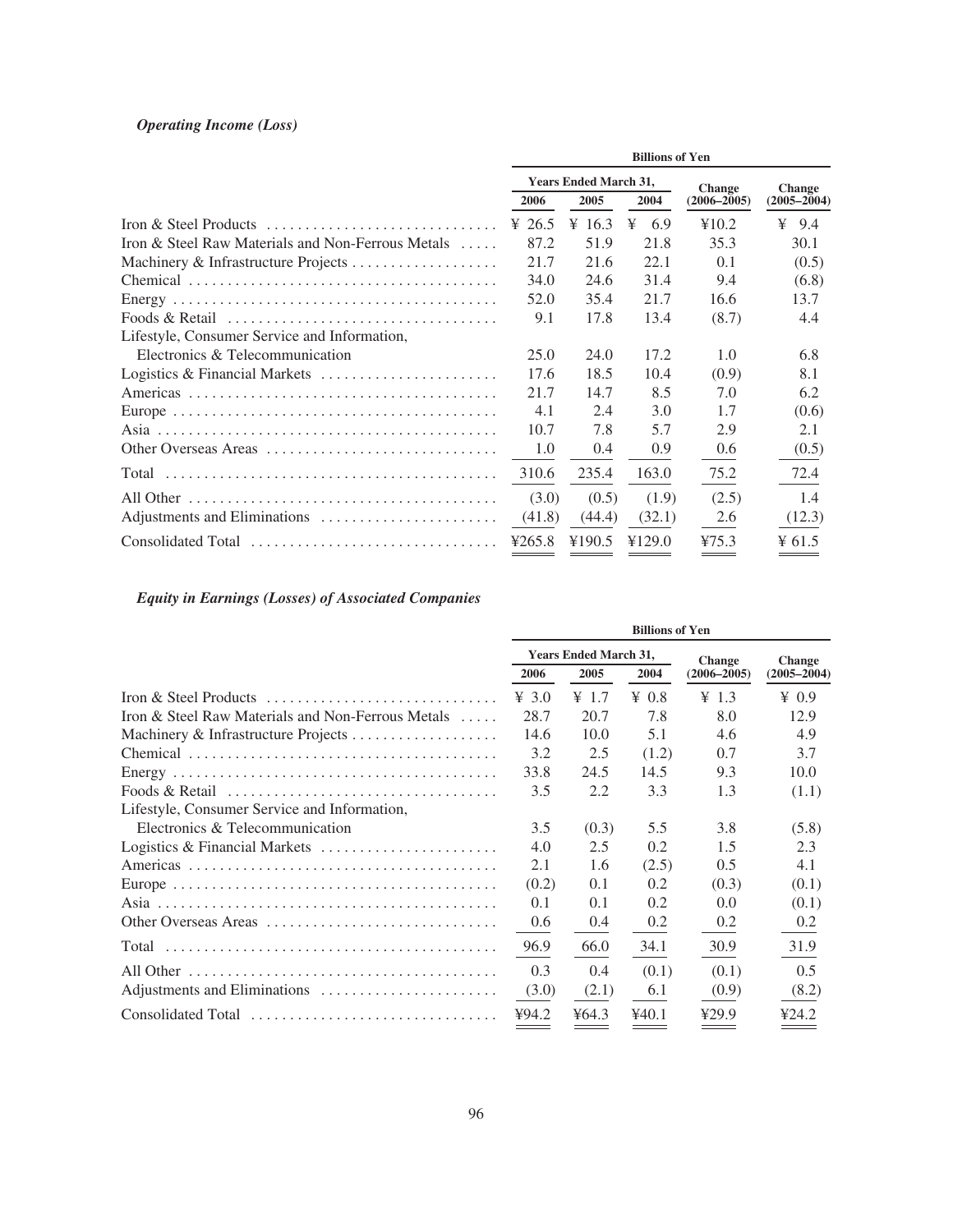#### *Net Income (Loss)*

|                                                                                         | <b>Billions of Yen</b>       |                  |          |                 |                   |  |  |  |
|-----------------------------------------------------------------------------------------|------------------------------|------------------|----------|-----------------|-------------------|--|--|--|
|                                                                                         | <b>Years Ended March 31,</b> |                  |          | <b>Change</b>   | <b>Change</b>     |  |  |  |
|                                                                                         | 2006                         | 2005             | 2004     | $(2006 - 2005)$ | $(2005 - 2004)$   |  |  |  |
|                                                                                         | ¥ 19.3                       | $\frac{4}{11.6}$ | 5.5<br>¥ | ¥<br>7.7        | $\frac{1}{2}$ 6.1 |  |  |  |
| Iron & Steel Raw Materials and Non-Ferrous Metals                                       | 54.7                         | 35.4             | 18.7     | 19.3            | 16.7              |  |  |  |
|                                                                                         | 30.6                         | 20.9             | 11.0     | 9.7             | 9.9               |  |  |  |
|                                                                                         | 12.1                         | (6.8)            | 11.4     | 18.9            | (18.2)            |  |  |  |
|                                                                                         | 40.9                         | 42.8             | 24.4     | (1.9)           | 18.4              |  |  |  |
| Foods & Retail $\ldots, \ldots, \ldots, \ldots, \ldots, \ldots, \ldots, \ldots, \ldots$ | (3.2)                        | 10.6             | 10.6     | (13.8)          | 0.0               |  |  |  |
| Lifestyle, Consumer Service and Information,                                            |                              |                  |          |                 |                   |  |  |  |
| Electronics & Telecommunication                                                         | 17.5                         | 11.8             | 3.2      | 5.7             | 8.6               |  |  |  |
|                                                                                         | 13.4                         | 11.8             | 4.8      | 1.6             | 7.0               |  |  |  |
|                                                                                         | 12.6                         | 12.3             | 0.2      | 0.3             | 12.1              |  |  |  |
|                                                                                         | 4.9                          | 2.9              | 0.7      | 2.0             | 2.2               |  |  |  |
|                                                                                         | 9.3                          | 8.0              | 6.3      | 1.3             | 1.7               |  |  |  |
| Other Overseas Areas                                                                    | 14.3                         | 5.8              | 4.1      | 8.5             | 1.7               |  |  |  |
|                                                                                         | 226.4                        | 167.1            | 100.9    | 59.3            | 66.2              |  |  |  |
|                                                                                         | 11.2                         | 4.4              | 1.9      | 6.8             | 2.5               |  |  |  |
|                                                                                         | (35.2)                       | (50.4)           | (34.4)   | 15.2            | (16.0)            |  |  |  |
| Consolidated Total                                                                      | 4202.4                       | 4121.1           | ¥ 68.4   | $¥$ 81.3        | ¥ 52.7            |  |  |  |

Operating Income (Loss)

Operating income (loss) is included in the measure of segment performance reviewed by the chief operating decision maker. Operating income (loss) reflects our (a) gross profit, (b) selling, general and administrative expenses, (c) provision for doubtful receivables and (d) government grant for transfer of substitutional portion of EPF, as presented in the Statements of Consolidated Income.

# *Iron & Steel Products Segment*

| <b>Billions of Yen</b>       |      |      |                   |                 |  |  |
|------------------------------|------|------|-------------------|-----------------|--|--|
| <b>Years Ended March 31,</b> |      |      | <b>Change</b>     | <b>Change</b>   |  |  |
| 2006                         | 2005 | 2004 | $(2006 - 2005)$   | $(2005 - 2004)$ |  |  |
|                              |      |      | $\cong 7.1$       | ¥12.6           |  |  |
| 26.5                         | 16.3 | 6.9  | 10.2 <sub>1</sub> | 9.4             |  |  |
|                              | 1.7  | 0.8  | 1.3               | 0.9             |  |  |
| 19.3                         | 11.6 | 55   |                   | 6.1             |  |  |

## *Comparison between the Years Ended March 31, 2006 and 2005*

Gross profit in the Iron & Steel Products Segment for the year ended March 31, 2006 was ¥54.4 billion, an increase of ¥7.1 billion from ¥47.3 billion for the year ended March 31, 2005. For the year ended March 31, 2006, worldwide demand for steel products in general continued to stay firm. Transactions in steel tubular products such as oil pipes executed under tight supply-demand conditions reflecting higher oil prices; and high-end steel plates for shipbuilding and automobiles contributed to the increase in gross profit, especially at Mitsui, although we saw weakening market conditions mainly in commodity type steel products arising from excessive supply from China towards the second half of the year ended March 31, 2006.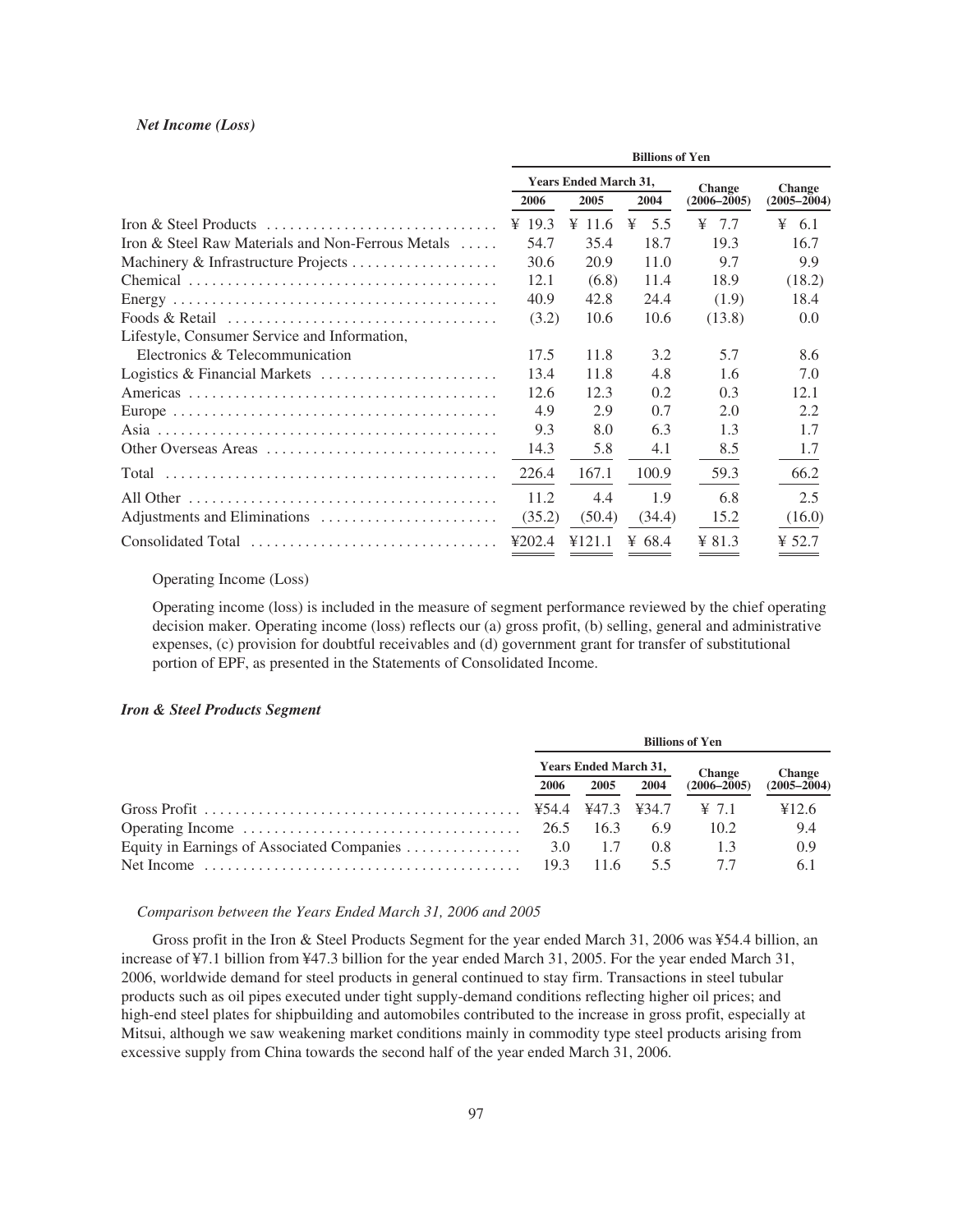Operating income for the year ended March 31, 2006 was ¥26.5 billion, an increase of ¥10.2 billion from ¥16.3 billion for the year ended March 31, 2005, reflecting the above-mentioned increase in gross profit and decrease in the provision for doubtful receivables.

Equity in earnings of associated companies for the year ended March 31, 2006 was ¥3.0 billion, an increase of ¥1.3 billion from ¥1.7 billion for the year ended March 31, 2005, due to contributions by domestic companies.

Reflecting the above, net income for the year ended March 31, 2006 was ¥19.3 billion, a ¥7.7 billion increase from ¥11.6 billion for the year ended March 31, 2005.

#### *Comparison between the Years Ended March 31, 2005 and 2004*

Gross profit in the Iron & Steel Products Segment for the year ended March 31, 2005 was ¥47.3 billion, an increase of ¥12.6 billion from ¥34.7 billion for the year ended March 31, 2004. Profit margins expanded due to the steady transaction volume mainly in the domestic market and Asia, amid tightening supply-demand balance for various steel products.

Operating income for the year ended March 31, 2005 was ¥16.3 billion, an increase of ¥9.4 billion from ¥6.9 billion for the year ended March 31, 2004, reflecting the above-mentioned increase in gross profit.

Reflecting improvement in operating income, net income for the year ended March 31, 2005 was ¥11.6 billion, a ¥6.1 billion increase from ¥5.5 billion for the year ended March 31, 2004.

# *Iron & Steel Raw Materials and Non-Ferrous Metals Segment*

|                                                                                                                                         | <b>Billions of Yen</b>       |           |       |                 |                 |  |  |
|-----------------------------------------------------------------------------------------------------------------------------------------|------------------------------|-----------|-------|-----------------|-----------------|--|--|
|                                                                                                                                         | <b>Years Ended March 31,</b> |           |       | <b>Change</b>   | <b>Change</b>   |  |  |
|                                                                                                                                         | 2006                         | 2005      | 2004  | $(2006 - 2005)$ | $(2005 - 2004)$ |  |  |
| Gross Profit $\ldots$ $\ldots$ $\ldots$ $\ldots$ $\ldots$ $\ldots$ $\ldots$ $\ldots$ $\ldots$ $\ddots$ $\ddagger$ 110.8 $\ddagger$ 74.2 |                              |           | 442.3 | ¥36.6           | 431.9           |  |  |
|                                                                                                                                         | 87.2                         | 51.9      | 218   | 35.3            | 30.1            |  |  |
| Equity in Earnings of Associated Companies                                                                                              |                              | 28.7 20.7 | 7.8   | 8.0             | 12.9            |  |  |
|                                                                                                                                         | 54.7                         | 354       | 18.7  | 193             | 16.7            |  |  |

*Comparison between the Years Ended March 31, 2006 and 2005*

Gross profit in the Iron & Steel Raw Materials and Non-Ferrous Metals Segment for the year ended March 31, 2006 was ¥110.8 billion, a significant increase of ¥36.6 billion from ¥74.2 billion for the year ended March 31, 2005. The main elements of the increase were as follows:

- In May 2006, the International Iron and Steel Institute reported that global crude steel output for 2006 (calendar year) maintained a high level of 1,132 million metric tons, following 1,067 million metric tons for 2005 when it reached the level of 1,000 million metric tons for the first time ever. Reflecting a tightening supply-demand balance in Asia, especially in China, Australian iron ore prices under longterm contracts for the year ended March 31, 2006 rose by 71.5% on a pure ore content basis compared to the year ended March 31, 2005. This resulted in major increases in gross profit at Mitsui Iron Ore Development Pty. Ltd. (Australia), Mitsui Itochu Iron Pty. Ltd. (Australia) and Sesa Goa Limited (India) of ¥17.9 billion, ¥3.0 billion and ¥5.6 billion, respectively, over the year ended March 31, 2005. At Mitsui Iron Ore Development Pty. Ltd. and Mitsui Itochu Iron Pty. Ltd., shipments (on our equity production basis) increased slightly to 21.7 million tons and 2.5 million tons for the year ended March 31, 2006 compared to 21.1 million tons and 2.4 million tons for the year ended March 31, 2005.
- Similarly, prices for metallurgical coal and thermal coal for the year ended March 31, 2006 rose sharply. Mitsui Coal Holdings Pty. Ltd. (Australia) recorded a ¥13.8 billion increase in gross profit over the year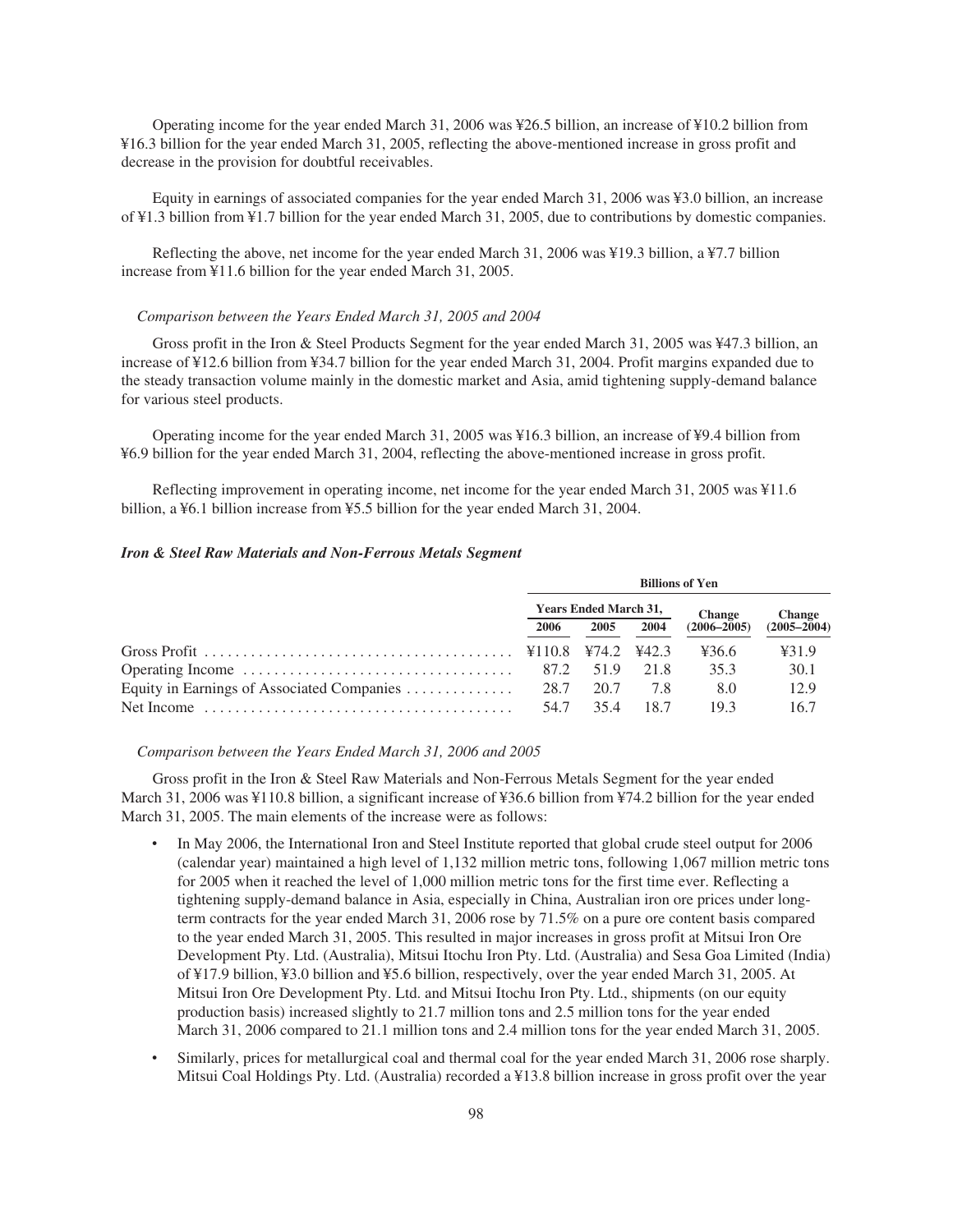ended March 31, 2005, in spite of a decline in output volume and increased production cost from surging fuel and material costs. Prices for representative Australian metallurgical coal rose to U.S.\$125 per ton/FOB for the year ended March 31, 2006 compared to U.S.\$57 per ton/FOB for the year ended March 31, 2005. Shipments by Mitsui Coal Holdings Pty. Ltd. decreased to 5.9 million tons for the year ended March 31, 2006 compared to 6.8 million tons for the year ended March 31, 2005 due to a delay in stripping work caused by a labor and material shortage.

Consistent with the increase in gross profit, operating income for the year ended March 31, 2006 was ¥87.2 billion, an increase of ¥35.3 billion from ¥51.9 billion for the year ended March 31, 2005.

Equity in earnings of associated companies for the year ended March 31, 2006 was ¥28.7 billion, an increase of ¥8.0 billion from ¥20.7 billion for the year ended March 31, 2005. Major factors were as follows:

- ‰ Mitsui owns 18.24% of the outstanding voting shares of Valepar S.A. (Brazil), the holding company of the Companhia Vale do Rio Doce ("CVRD"), a Brazilian iron ore and mineral resources company. Reflecting improved operating results of CVRD, driven by rising mineral resources prices, our equity in earnings of Valepar S.A. for the year ended March 31, 2006 was ¥14.6 billion, a ¥8.2 billion increase compared to the year ended March 31, 2005. An iron ore mining company Robe River Mining Company Pty. Ltd. (Australia) recorded earnings of ¥9.0 billion, an improvement by ¥4.2 billion over the year ended March 31, 2005.
- ‰ Equity in earnings of a copper mine joint venture, Companhia Minera Dona Ines de Collahuasi SCM (Chile) was ¥3.7 billion, a ¥4.1 billion decline compared to the year ended March 31, 2005. In the year ended March 31, 2006, the investee declared dividends, so we recognized the tax effect on its retained earnings for the additional Chilean tax charged to dividend recipients. This change outweighed the positive effect on its operations from rising copper price. Average copper prices over the year as listed on the London Metals Exchange ("LME") rose to U.S.\$3,684 per ton/ FOB for 2005 (calendar year) from U.S.\$2,868 per ton/ FOB for 2004 (calendar year).

Net income for the year ended March 31, 2006 was ¥54.7 billion, a ¥19.3 billion increase from ¥35.4 billion for the year ended March 31, 2005. This significant increase resulted from the improvement in operating income and equity in earnings of associated companies.

On the other hand, considering the deterioration in the terms of the power purchase contract during the course of renewal negotiations, an aluminum smelting subsidiary Mitalco Inc. (United States) recorded an ¥11.8 billion impairment loss on plant facilities and other expenses including impairment on goodwill of ¥2.8 billion.

# *Comparison between the Years Ended March 31, 2005 and 2004*

Gross profit in the Iron & Steel Raw Materials and Non-Ferrous Metals Segment for the year ended March 31, 2005 was ¥74.2 billion, a substantial increase of ¥31.9 billion from ¥42.3 billion for the year ended March 31, 2004. The main factors contributing to this result were as follows:

- For the year ended March 31, 2005, iron ore prices under long-term contracts rose by 18.6% over the year ended March 31, 2004, resulting in major increases in gross profit at Sesa Goa Limited (India) and Mitsui Iron Ore Development Pty. Ltd. (Australia). Sesa Goa Limited in particular contributed a ¥12.2 billion increase compared to the year ended March 31, 2004, supported by the expansion of sales to China. At Mitsui Iron Ore Development Pty. Ltd., shipments (on our equity production basis) increased to 21.1 million tons for the year ended March 31, 2005 compared to 18.3 million tons for the year ended March 31, 2004 on the back of expanded production at the West Angelas mine which came on line in March 2002.
- Due to the price rise for long-term contracts for thermal coal and metallurgical coal for the year ended March 31, 2005, Mitsui Coal Holdings Pty. Ltd. (Australia) recorded a ¥5.3 billion increase in gross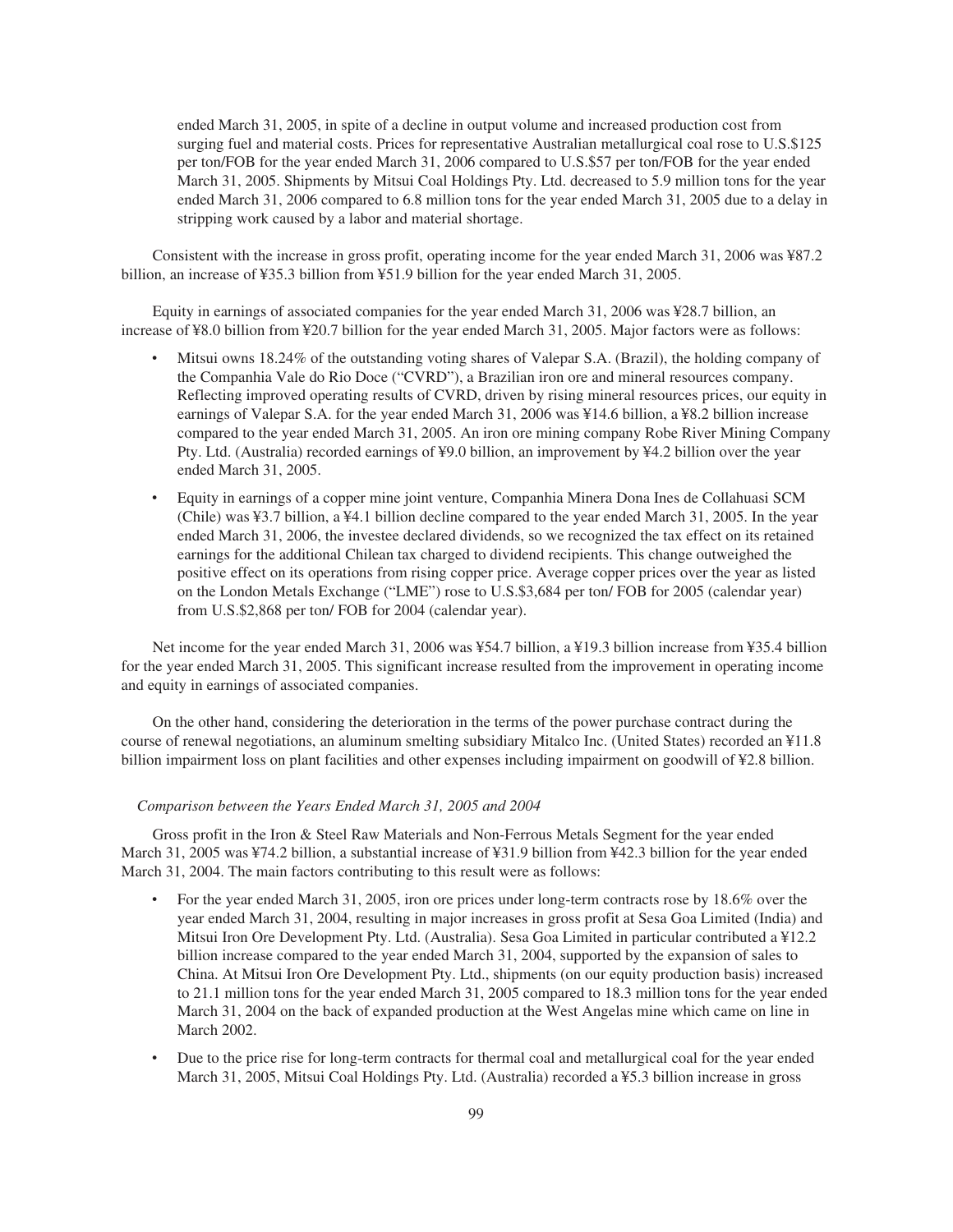profit compared to the year ended March 31, 2004. Representative prices for Australian metallurgical coal rose to U.S.\$57 per ton/FOB for the year ended March 31, 2005 compared to U.S.\$47 per ton/FOB for the year ended March 31, 2004.

Operating income for the year ended March 31, 2005 was ¥51.9 billion, a ¥30.1 billion increase from ¥21.8 billion for the year ended March 31, 2004. Selling, general and administrative expenses increased, but this was significantly outweighed by the above-mentioned increase in gross profit.

Equity in earnings of associated companies for the year ended March 31, 2005 was ¥20.7 billion, an increase of ¥12.9 billion from ¥7.8 billion for the year ended March 31, 2004. The main factors contributing to this result were as follows:

- In the second quarter of the year ended March 31, 2004, we sold our shares in Caemi Mineração e Metalurgia S.A. to CVRD at the same time as acquiring 18.24% of the outstanding voting shares in Valepar S.A. (Brazil), the holding company of CVRD. Our equity in earnings of Valepar S.A. for the year ended March 31, 2005 was ¥6.4 billion, a ¥3.9 billion increase compared to the year ended March 31, 2004, also reflecting the positive impact of higher mineral resource prices on its financial performance.
- ‰ Our equity in earnings in the copper mine joint venture, Companhia Minera Dona Ines de Collahuasi SCM (Chile), for the year ended March 31, 2005 was ¥7.8 billion, an increase of ¥5.9 billion compared to the year ended March 31, 2004. Average copper prices over the year as listed on the LME rose to U.S.\$2,868 per ton/ FOB for 2004 (calendar year) from U.S.\$1,780 per ton/ FOB for 2003 (calendar year).

Net income for the year ended March 31, 2005 was ¥35.4 billion, a significant increase of ¥16.7 billion from ¥18.7 billion for the year ended March 31, 2004, reflecting increased operating income and equity in earnings of associated companies, despite the following negative factors:

- The year ended March 31, 2005 saw reduced gains on sales of securities, reflecting the absence of the ¥4.4 billion gain recorded from the sale of shares in Caemi Mineraçã o e Metalurgia S.A. for the year ended March 31, 2004.
- We recorded ¥6.5 billion in impairment losses on plant facilities at an aluminum smelting subsidiary, Mitalco Inc. (United States) for the year ended March 31, 2005, reflecting the rising trend of electricity costs.

# *Short- and Long-Term Outlook on Prices and Supply-Demand Balance for Iron & Steel Raw Materials, and Our Equity Production*

# *Short-Term Pricing and Supply-Demand Balance*

The iron ore and coal (metallurgical coal) production joint venture businesses in Australia and other regions in which we participate with major overseas mineral resources companies enter into supply contracts with Japanese steel makers and major clients in other countries. Based on these contracts, sales prices are reviewed and renegotiated each fiscal year. For the year ending March 31, 2007, the annual prices of iron ore and coal are as follows. (Unit prices for iron ore and coal from each mine in production also reflect the difference of respective grades and types.)

- For the year ending March 31, 2007, the annual prices of iron ore concluded by major mining houses and worldwide major users rose by 19% compared to the year ended March 31, 2006 on a pure ore content basis. The price level reflected limited production capacities in Australia and Brazil and tightened market supply and demand balance in the face of active global demand for iron and steel raw materials mainly from China.
- Prices for representative Australian metallurgical coal declined to around U.S.\$110 per ton/ FOB for the year ending March 31, 2007, approximately 10% down from the year ended March 31, 2006.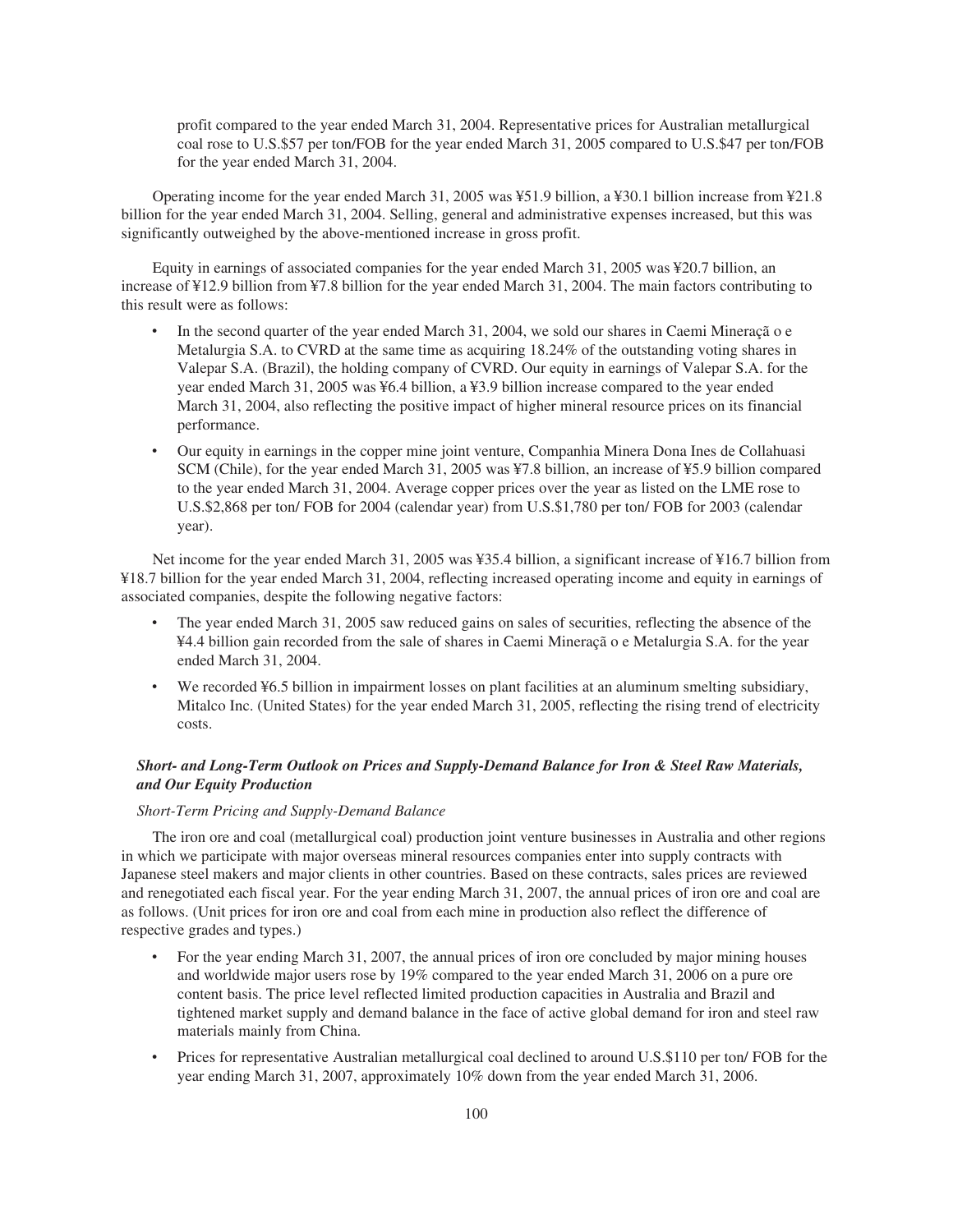Fluctuations in iron ore and coal prices directly affect revenues from the equity-based production at our iron ore and coal subsidiaries and associated companies. For the year ending March 31, 2007, the estimated impact on net income in the Statements of Consolidated Income arising from changes in iron ore and coal prices is as follows:

- ‰ Estimated impact on net income from a change of U.S.\$1 per ton in iron ore price: Approximately ¥2.7 billion.
- Estimated impact on net income from a change of U.S.\$1 per ton in coal price: Approximately ¥0.5 billion.

For the year ended March 31, 2006, the equity-based shipments of our overseas subsidiaries and associated companies in shipments amounted to approximately 40 million tons of iron ore and approximately 7 million tons of coal. The above-mentioned effect is calculated based on the assumptions of an estimated increase in production in line with our holdings after the year ended March 31, 2006, and a specific range of foreign exchange rates for yen, the U.S. dollar and other related currencies.

Efforts are being undertaken at each mine to expand production and shipments, but production costs are increasing amid a global trend of rising material and equipment costs, and utility costs are also trending upwards. In natural resource producing countries such as Australia, there is a general trend toward currency appreciation in line with any firming in the markets for export products, resulting in cost pressure for our overseas subsidiaries and associated companies.

## *Middle- and Long-Term Price Outlook and Supply-Demand Balance and Trends in our Equity Production*

In order to respond to tightening supply-demand balance, major iron ore and coal producers are investing to increase production capacity. As of March 31, 2006, noteworthy developments in iron and steel raw materials projects in which we hold stakes are as follows: (Unless otherwise noted, production amounts represent a 100% basis.)

- With respect to iron ore mining joint ventures with the BHP Billiton group, we are expanding to raise the combined iron ore production capacity to 118 million tons per annum from 110 million tons by the year ending March 31, 2007. In addition, the joint ventures have further agreed to an expansion plan to increase annual production capacity to 129 million tons by the year ending March 2008.
- With respect to coal mining joint ventures promoted with the Anglo American group, expansion work of the Dawson complex is ongoing to boost annual coal production from the present capacity of 7 million tons per annum to 12.7 million tons by the year ending March 31, 2009. Furthermore, development of the Lake Lindsay mine at the German Creek complex is under way to bring this new mine to production with additional capacity of approximately 4 million tons per annum.

Iron and steel raw material mining projects worldwide including those we are involved in are also expanding production capacity which we expect will be reflected in global production capacity in the years beyond 2007. However, we have yet to come up with the outlook for supply and demand or iron and steel raw materials prices for the period beyond 2007. As there are too many uncertainties including demand from China and other emerging countries, it is impossible for our management to draw up definitive forecasts on supply-demand balance and prices at this point in time.

| <b>Billions of Yen</b>       |      |         |                 |                   |  |  |
|------------------------------|------|---------|-----------------|-------------------|--|--|
| <b>Years Ended March 31,</b> |      |         | <b>Change</b>   | <b>Change</b>     |  |  |
| 2006                         | 2005 | 2004    | $(2006 - 2005)$ | $(2005 - 2004)$   |  |  |
|                              |      |         | 47.7            | $\frac{4}{2}$ 2.6 |  |  |
|                              |      | $-22.1$ | 0.1             | (0.5)             |  |  |
|                              |      | 5.1     | 4.6             | 4.9               |  |  |
| 30.6                         | 209  | 11 O    | 97              | 9.9               |  |  |

#### *Machinery & Infrastructure Projects Segment*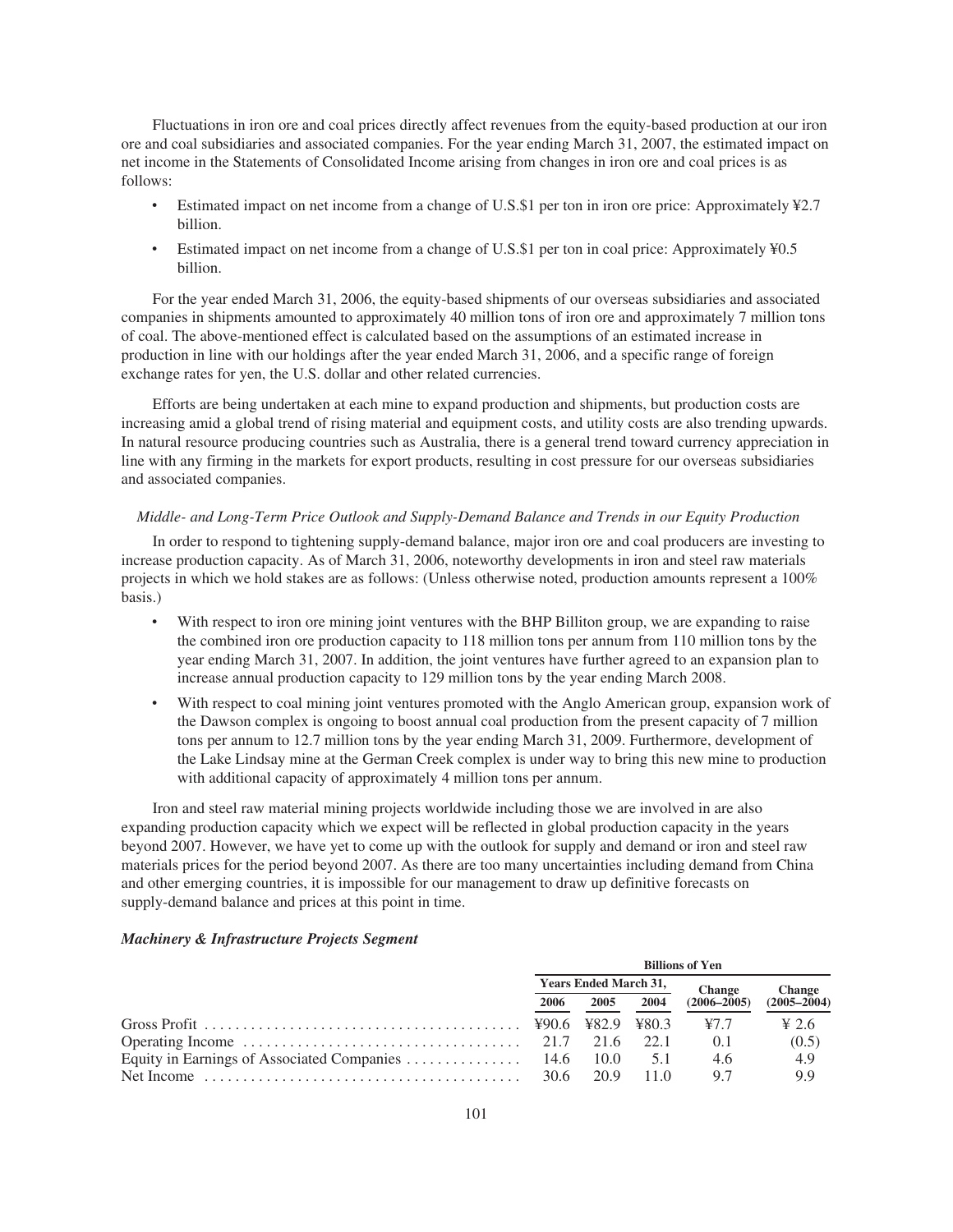# *Comparison between the Years Ended March 31, 2006 and 2005*

Gross profit in the Machinery & Infrastructure Projects Segment for the year ended March 31, 2006 was ¥90.6 billion, an increase of ¥7.7 billion from ¥82.9 billion for the year ended March 31, 2005. Gross profit increased at a motorcycle retail finance subsidiary P.T. Bussan Auto Finance (Indonesia), and at overseas automotive related operations particularly in the Americas. There were also contributions from a newly acquired construction machinery sales subsidiary Road Machinery, LLC (United States).

Operating income for the year ended March 31, 2006 was ¥21.7 billion, a slight increase of ¥0.1 billion from ¥21.6 billion for the year ended March 31, 2005, because the increase in gross profit was largely offset by increases in selling, general and administrative expenses at the above-mentioned subsidiaries that showed growth in gross profit.

Equity in earnings of associated companies for the year ended March 31, 2006 was ¥14.6 billion, an increase of ¥4.6 billion from ¥10.0 billion for the year ended March 31, 2005, mainly due to the contribution of IPM Eagle LLP (United Kingdom), which is engaged in overseas power generation businesses, and strong performance in ship and marine project related businesses.

Net income for the year ended March 31, 2006 was ¥30.6 billion, an increase of ¥9.7 billion from ¥20.9 billion for the year ended March 31, 2005, due to the above-mentioned improvements in operating income and equity in earnings of associated companies.

#### *Comparison between the Years Ended March 31, 2005 and 2004*

Gross profit in the Machinery & Infrastructure Projects Segment for the year ended March 31, 2005 was ¥82.9 billion, an increase of ¥2.6 billion from ¥80.3 billion for the year ended March 31, 2004. The main components of the changes in gross profit were as below:

- ‰ Business expansion of P.T. Bussan Auto Finance (Indonesia), a motorcycle retail finance company, resulted in growth of ¥1.7 billion. In general, overseas subsidiaries in the automotive related businesses recorded increased gross profit.
- In the year ended March 31, 2004, there was a significant contribution from plant and transportation projects such as a power station and railway project in Malaysia, and an oil refinery in Russia. In the year ended March 31, 2005 execution of such large contracts declined and gross profit decreased slightly.

Operating income for the year ended March 31, 2005 was ¥21.6 billion, a ¥0.5 billion decrease from the ¥22.1 billion for the year ended March 31, 2004. The increase in gross profit was more than offset by increased selling, general and administrative expenses including personnel expenses for overseas subsidiaries in the automotive related businesses.

Equity in earnings of associated companies for the year ended March 31, 2005 was ¥10.0 billion, an increase of ¥4.9 billion from ¥5.1 billion for the year ended March 31, 2004. P.T. Paiton Energy (Indonesia) continued to be buoyant, recording a figure of ¥2.9 billion. In addition to the favorable performance of overseas automotive associated companies, the United Auto Group, Inc. (United States), a company which newly became an associated company made a new contribution of ¥1.1 billion.

Net income for the year ended March 31, 2005 was ¥20.9 billion, a ¥9.9 billion increase from ¥11.0 billion for the year ended March 31, 2004. During the year ended March 31, 2004, we reorganized the business of NBI Corporation (Japan), formerly known as Toyo Valve Co., Ltd. and Mitsui Bussan Machinery Co., Ltd. (Japan), which led to impairment losses on property and equipment of ¥4.3 billion and other expense—net of ¥3.7 billion, both one-time expenses.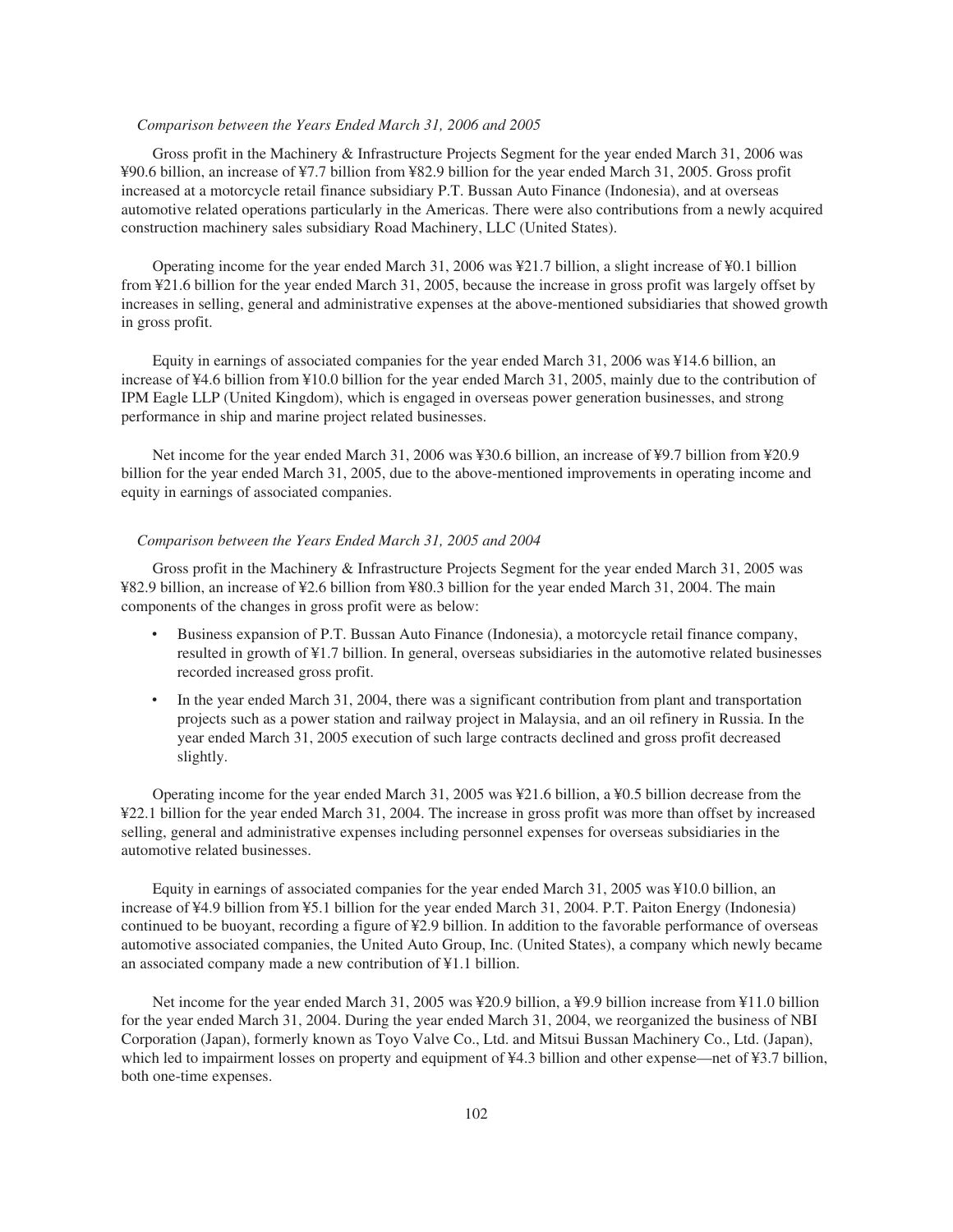# *Chemical Segment*

|                                                                                                           | <b>Billions of Yen</b>       |      |              |                 |                 |  |  |
|-----------------------------------------------------------------------------------------------------------|------------------------------|------|--------------|-----------------|-----------------|--|--|
|                                                                                                           | <b>Years Ended March 31,</b> |      |              | <b>Change</b>   | <b>Change</b>   |  |  |
|                                                                                                           | 2006                         | 2005 | 2004         | $(2006 - 2005)$ | $(2005 - 2004)$ |  |  |
|                                                                                                           |                              |      |              | ¥10.7           | $\angle (4.0)$  |  |  |
| Operating Income $\dots \dots \dots \dots \dots \dots \dots \dots \dots \dots \dots \dots$ 34.0 24.6 31.4 |                              |      |              | 9.4             | (6.8)           |  |  |
| Equity in Earnings (Losses) of Associated Companies  3.2 2.5 (1.2)                                        |                              |      |              | 0.7             | 3.7             |  |  |
|                                                                                                           |                              |      | $(6.8)$ 11.4 | 18.9            | (18.2)          |  |  |

#### *Comparison between the Years Ended March 31, 2006 and 2005*

Gross profit in the Chemical Segment for the year ended March 31, 2006 was ¥97.8 billion, an increase of ¥10.7 billion from ¥87.1 billion for the year ended March 31, 2005. The major factors were as follows:

- During the year ended March 31, 2006, overall market prices for petrochemical products stayed high, reflecting the high crude oil price. As was the case last year, Mitsui's petrochemicals trading continued to benefit from favorable market conditions. Following rising natural gas price in the United States which recorded a historical high in December 2005, transactions in ammonia and methanol, both derivatives of natural gas, made steady improvements. An ammonia producing subsidiary PT Kaltim Pasifik Amoniak (Indonesia) reported increases in gross profit. On the other hand, during the year ended March 31, 2005, there were one-time unrealized losses on certain long-term petrochemical purchase commitments as a result of rising purchase prices that were linked to natural gas prices.
- During the year ended March 31, 2006, gross profit declined at a feed additive manufacturing subsidiary Novus International, Inc. (United States) due to rising raw material costs and lower output caused by the hurricanes which hit the United States.
- ‰ Mitsui increased gross profit from the trading of plastics, electronic materials and crystalline liquid for IT related industries and inorganic raw materials such as salt and sulfur reflecting increasing demand in Asia.

Operating income for the year ended March 31, 2006 was ¥34.0 billion, an increase of ¥9.4 billion from ¥24.6 billion for the year ended March 31, 2005 mainly due to the increase in gross profit.

Equity in earnings of associated companies for the year ended March 31, 2006 was ¥3.2 billion, a slight increase of ¥0.7 billion from ¥2.5 billion for the year ended March 31, 2005, mainly due to the contribution of the methanol manufacturing associated company International Methanol Company (Saudi Arabia), following its commencement of commercial operations.

Net income for the year ended March 31, 2006 was ¥12.1 billion, an improvement of ¥18.9 billion compared to a ¥6.8 billion net loss for the year ended March 31, 2005. In addition to the above-mentioned improvement in operating income and equity in earnings of associated companies, the major factors were as follows:

In November 2004, Mitsui discovered that false data had been produced and submitted to authorities for diesel particulate filters ("DPF"s) manufactured by its subsidiary PUREarth Incorporated (Japan) and sold by Mitsui. The Tokyo Metropolitan Government and other bodies provided subsidies to the purchasers of these DPFs. Mitsui established a user response plan including the free replacement of DPFs and full compensation of relevant subsidies, which resulted in a ¥36.0 billion loss for the year ended March 31, 2005 for compensation and other charges related to the DPF incident. For the year ended March 31, 2006, Mitsui recorded ¥9.0 billion additional user response charges. As of end of June 2006 more than 99% of the DPFs had been redeemed.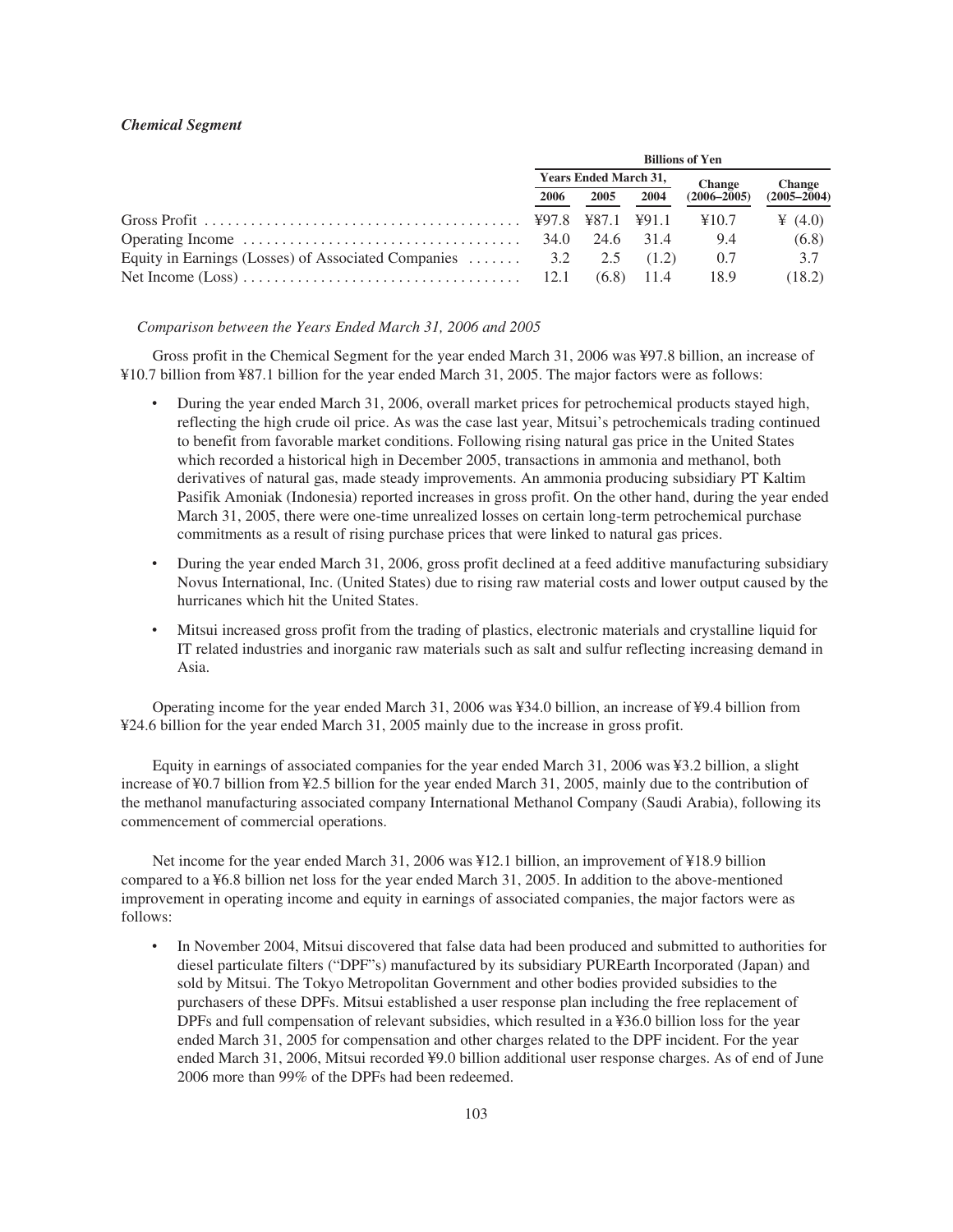For the year ended March 31, 2005, we sold our shares in Bangkok Polyethylene Public Company Limited, a manufacturer of high-density polyethylene in Thailand, which had been jointly owned by the Chemical Segment and the Other Overseas Areas Segment. Of the ¥3.9 billion gain realized in the sale, this segment's share came to ¥2.5 billion.

#### *Comparison between the Years Ended March 31, 2005 and 2004*

Gross profit in the Chemical Segment for the year ended March 31, 2005 was ¥87.1 billion, a decline of ¥4.0 billion from ¥91.1 billion for the year ended March 31, 2004. Although gross profit from petrochemical products was boosted by rising prices reflecting increasing crude oil prices and strong demand in Asia, especially in China, these gains were outweighed by unrealized losses on certain long-term petrochemical purchase commitments based on rising purchase prices that were linked to natural gas price, and increased raw material cost at a feed additive manufacturing subsidiary Novus International, Inc. (United States).

Operating income for the year ended March 31, 2005 was ¥24.6 billion, a ¥6.8 billion decrease from the ¥31.4 billion for the year ended March 31, 2004. In addition to the above-mentioned declines in gross profit, selling, general and administrative expenses including personnel expenses also rose.

Equity in earnings of associated companies for the year ended March 31, 2005 was ¥2.5 billion, improved by ¥3.7 billion compared with the losses for the year ended March 31, 2004 of ¥1.2 billion. This segment withdrew from the manufacture and sale of gasoline additives in which it had been engaged together with Mitsui & Co. (U.S.A.) Inc. for the year ended March 31, 2004.

This segment recorded a net loss of ¥6.8 billion for the year ended March 31, 2005, a significant decline of ¥18.2 billion compared with ¥11.4 billion net income for the year ended March 31, 2004. In addition to the above-mentioned changes in operating income and equity in earnings of associated companies, the following factors were also responsible for the losses:

- For the year ended March 31, 2005, Mitsui recorded a ¥36.0 billion loss as compensation and other charges related to DPF incident, as described in Comparison between the years ended March 31, 2006 and 2005, above.
- For the year ended March 31, 2004, this segment recorded a loss of ¥2.8 billion (after income tax effect) which was the segment's share for the settlement of antitrust lawsuits involving Bioproducts, Inc. (United States), a subsidiary that produced choline chloride, a feed ingredient and was jointly owned by this segment with its 20% equity interest and Mitsui & Co. (U.S.A.), Inc.
- For the year ended March 31, 2005, this segment realized a ¥2.5 billion gain on the sale of shares of Bangkok Polyethylene Public Company Limited as described in Comparison between the years ended March 31, 2006 and 2005 above.

## *Energy Segment*

|                                                                                               | <b>Billions of Yen</b>       |      |        |                 |                 |  |  |
|-----------------------------------------------------------------------------------------------|------------------------------|------|--------|-----------------|-----------------|--|--|
|                                                                                               | <b>Years Ended March 31,</b> |      |        | <b>Change</b>   | <b>Change</b>   |  |  |
|                                                                                               | 2006                         | 2005 | 2004   | $(2006 - 2005)$ | $(2005 - 2004)$ |  |  |
|                                                                                               |                              |      |        | ¥12.1           | ¥18.0           |  |  |
| Operating Income $\ldots \ldots \ldots \ldots \ldots \ldots \ldots \ldots \ldots \ldots$ 52.0 |                              | 35.4 | 21.7   | 16.6            | 13.7            |  |  |
|                                                                                               |                              |      | - 14.5 | 9.3             | 10.0            |  |  |
| Net Income $\dots\dots\dots\dots\dots\dots\dots\dots\dots\dots\dots\dots\dots\dots$           | 40.9                         | 42.8 | 24.4   | (19)            | 18.4            |  |  |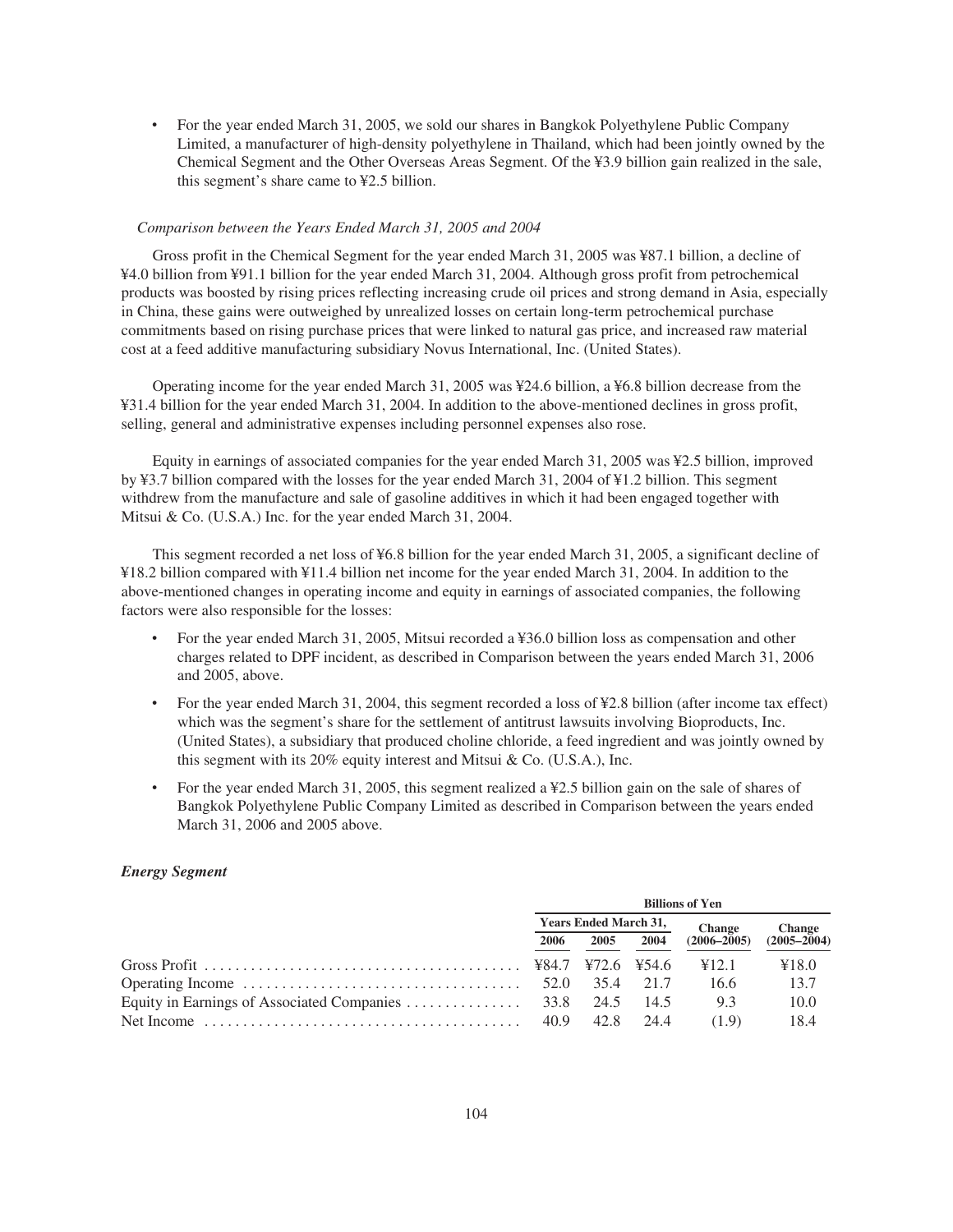# *Comparison between the Years Ended March 31, 2006 and 2005*

For the year ended March 31, 2006, crude oil prices continued to rise reflecting increased demand along with the expansion of the global economy; geopolitical uncertainty surrounding supply from the Middle East and other oil producing regions; and an influx of speculative money into the futures markets. The average price of crude oil bound for Japan, Japan Crude Cocktail ("JCC"), during the year ended March 31, 2006 rose significantly to U.S.\$55.80 per barrel from U.S.\$38.77 per barrel during the year ended March 31, 2005. Average JCC for calendar year 2005 was U.S.\$51.11 compared to U.S.\$36.37 for calendar year 2004.

We observe that the JCC price trend is generally reflected in the net income of our overseas oil and gas producing subsidiaries and associated companies in this segment within a 0 to 6 month time lag.

Considering these time lags, Mitsui periodically calculates the weighted average JCC price applied to operating results of those oil and gas producing subsidiaries and associated companies for internal reviewing purposes. Such weighted average JCC prices for internal reviewing purposes for the year ended March 31, 2006 and 2005 were U.S.\$50 per barrel and U.S.\$36 per barrel, respectively.

Gross profit in the Energy Segment for the year ended March 31, 2006 was ¥84.7 billion, an increase of ¥12.1 billion from ¥72.6 billion for the year ended March 31, 2005 mainly due to the following factors:

- ‰ Among overseas subsidiaries engaged in the development, production and sale of oil and gas, Mitsui E&P Middle East B.V. (Netherlands), which produces oil and gas in Oman, increased gross profit by ¥10.9 billion, reflecting the rise in oil prices. In addition, Mittwell Energy Resources Pty., Ltd. (Australia), which sells crude oil and condensate, recorded an increase of ¥6.9 billion.
- ‰ Mitsui sold all of the shares in Arcadia Petroleum Ltd. (United Kingdom) during the year ended March 31, 2006. This resulted in a ¥12.3 billion decrease in gross profit compared to the year ended March 31, 2005, as Arcadia Petroleum Ltd. recorded an outstanding performance in crude oil trading for the year ended March 31, 2005. On the other hand, Mitsui Oil (Asia) Pte. Ltd. (Singapore) and Mitsui Oil (Asia) Hong Kong Ltd. (Hong Kong, China) recorded increases in gross profit for oil products trading of ¥2.7 billion and ¥1.9 billion, respectively, reflecting the strong demand in Asia and higher crude oil prices.
- ‰ As for domestic petroleum products and gas wholesale and retail subsidiaries, Mitsui Oil Co., Ltd. (Japan) and Mitsui Liquefied Gas Co., Ltd. (Japan), recorded decreases in gross profit of ¥2.0 billion in total because of rising costs caused by the higher crude oil prices.

Operating income for the year ended March 31, 2006 was ¥52.0 billion, an increase of ¥16.6 billion from ¥35.4 billion for the year ended March 31, 2005, reflecting the above-mentioned increase in gross profit. In addition, for the year ended March 31, 2006, there was a collection of an account receivable which had been previously written off, for more than previously estimated as collectible.

Equity in earnings of associated companies for the year ended March 31, 2006 was ¥33.8 billion, an increase by ¥9.3 billion from ¥24.5 billion for the year ended March 31, 2005. The major factors were as below:

- Earnings increased significantly at Japan Australia LNG (MIMI) Pty. Ltd. (Australia), involved in natural gas, crude oil and condensate exploration, development and marketing in Western Australia, due to rising oil prices and increased production on the back of start-up of the fourth LNG production train in August 2004.
- ‰ Mitsui Oil Exploration Co., Ltd. (Japan), chiefly engaged in the production of gas and crude oil in offshore Thailand, also recorded an increase in earnings to ¥5.9 billion for the year ended March 31, 2006 from ¥2.7 billion for the year ended March 31, 2005, mainly due to rising crude oil prices.
- Sakhalin Energy Investment Company Ltd. (Bermuda) increased earnings due to the rising crude oil price.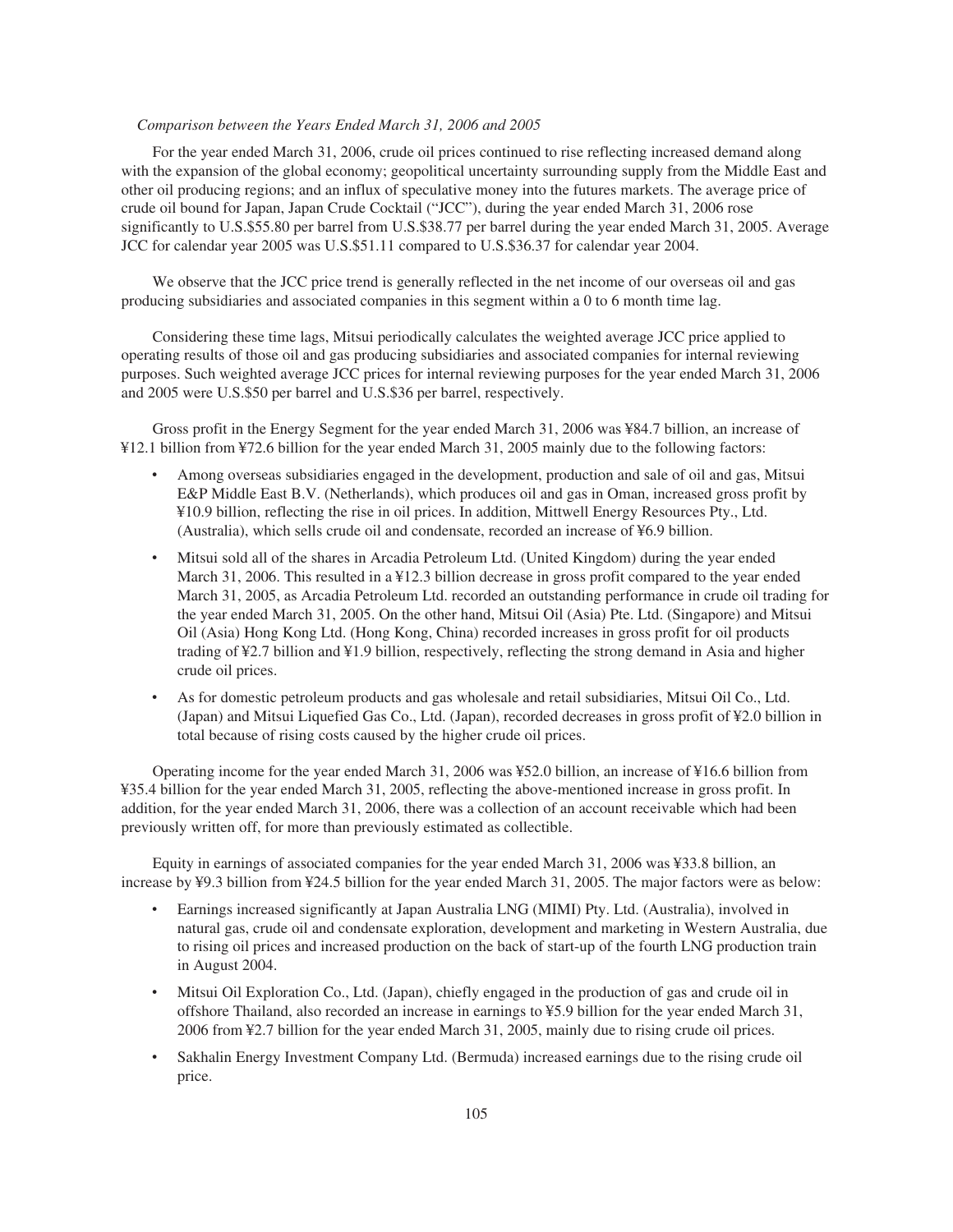Net income for the year ended March 31, 2006 was ¥40.9 billion, a decrease by ¥1.9 billion from ¥42.8 billion for the year ended March 31, 2005. Besides increases in operating income and equity in earnings of associated companies, dividend income from our three LNG projects in the Middle East remained at a continuously high level of ¥13.4 billion, a ¥0.6 billion increase over the year ended March 31, 2005. However, these positive factors were more than offset by the following factors:

- This segment significantly increased repatriation of undistributed earnings from overseas subsidiaries and associated companies compared to the year ended March 31, 2005. The increased dividends received from those overseas companies resulted in a large increase in income tax expenses at Mitsui.
- Interest expenses at Mitsui Sakhalin Holdings B.V. (Netherlands) increased by ¥6.7 billion due to the rise in U.S. dollar interest rates and the increase in interest bearing debt to finance the investment in the Sakhalin II project.

#### *Comparison between the Years Ended March 31, 2005 and 2004*

During the year ended March 31, 2005, the price of crude oil rose considerably, driven by increasing demand, particularly from China, and spurred by the instability in supply from the Middle East and other regions. A flood of speculative money into the futures market drove up the price of West Texas Intermediate ("WTI") to an all-time high up to March 2005 at U.S.\$57.60 per barrel. JCC soared from U.S.\$29.43 per barrel during the year ended March 31, 2004 to U.S.\$38.77 per barrel during the year ended March 31, 2005 (the average in calendar 2004 was U.S.\$36.37 per barrel).

Gross profit in the Energy Segment for the year ended March 31, 2005 was ¥72.6 billion, an increase of ¥18.0 billion from ¥54.6 billion for the year ended March 31, 2004. The main factors were as below:

- ‰ For the year ended March 31, 2004 Arcadia Petroleum Ltd. (United Kingdom) recorded a loss in petroleum products trading, from which it withdrew. For the year ended March 31, 2005 Arcadia Petroleum Ltd. concentrated on crude oil trading and its gross profit improved by ¥13.5 billion from the year ended March 31, 2004.
- ‰ Among overseas subsidiaries engaged in the development, production and sale of oil and gas, Mitsui E&P Middle East B.V. (Netherlands), which develops and produces oil and gas in Oman, increased gross profit by ¥3.3 billion, reflecting the rise in oil prices and an increase in sales volume. In addition, Mittwell Energy Resources Pty., Ltd. (Australia), which sells crude oil and condensate, recorded an increase of ¥1.7 billion.
- Domestic petroleum product sales showed strong performance, successfully passing higher oil prices on in their wholesale and retail pricing. Combined gross profits of three of our domestic sales subsidiaries—Mitsui Oil Co., Ltd., Mitsui Liquefied Gas Co., Ltd. (which was separated out from Mitsui Oil Co., Ltd. in December 2004) and Kokusai Oil & Chemical Co., Ltd.—increased by ¥4.7 billion for the year ended March 31, 2005.

Operating income for the year ended March 31, 2005 was ¥35.4 billion, a ¥13.7 billion increase from ¥21.7 billion for the year ended March 31, 2004. This growth reflected the above-mentioned increase in gross profit, but was partially offset by a ¥3.8 billion increase in selling, general and administrative expenses at Arcadia Petroleum Ltd. arising from higher trader bonuses.

Equity in earnings of associated companies for the year ended March 31, 2005 was ¥24.5 billion, an increase of ¥10.0 billion from ¥14.5 billion for the year ended March 31, 2004.

Earnings increased significantly at Japan Australia LNG (MIMI) Pty, Ltd. (Australia), involved in natural gas, crude oil and condensate exploration, development and marketing in West Australia, due to rising oil prices and increased production on the back of expanded facilities.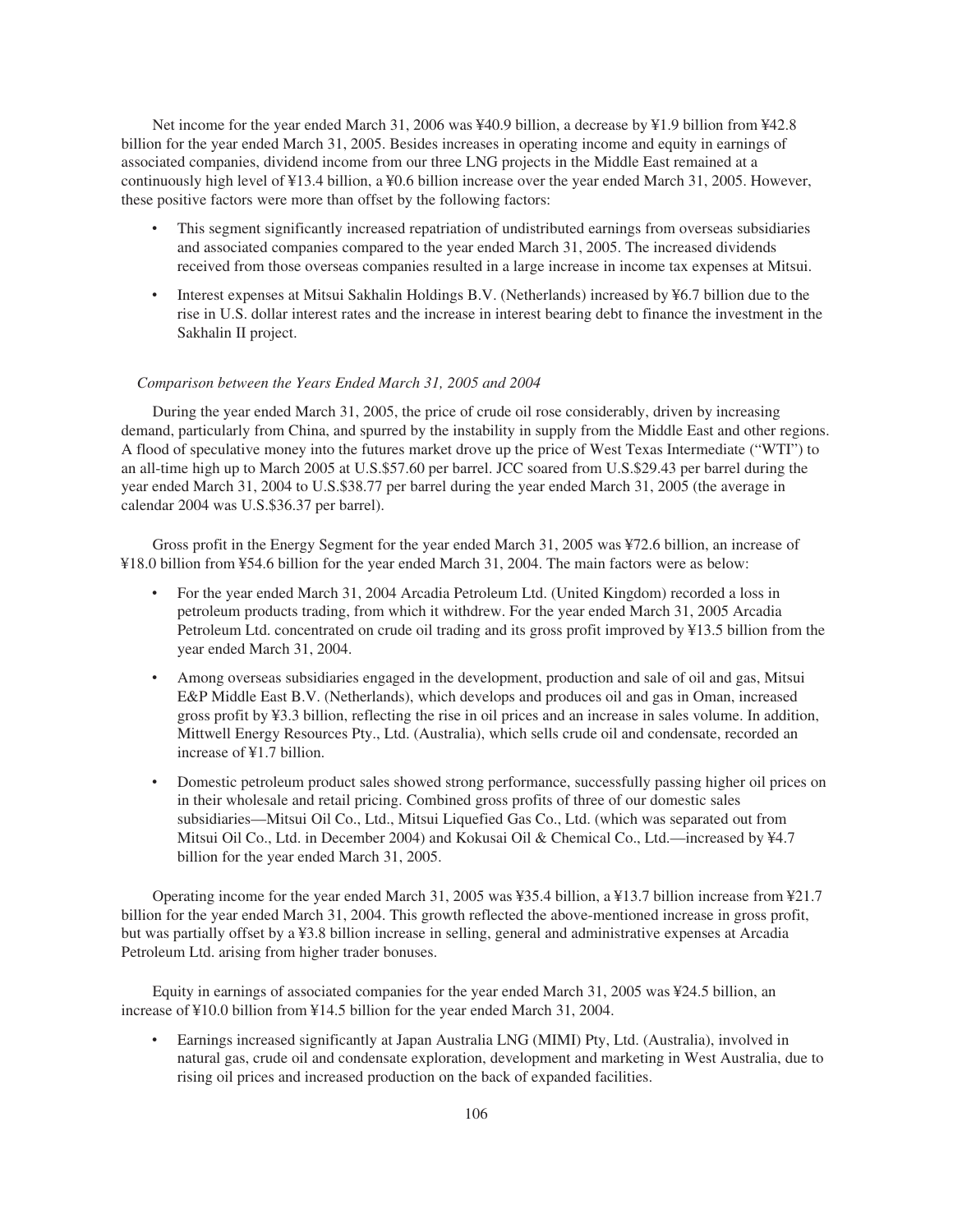- ‰ Mitsui Oil Exploration Co., Ltd. (Japan), chiefly engaged in the production of gas and crude oil in offshore Thailand, also recorded an increase to ¥2.7 billion for the year ended March 31, 2005 from ¥1.1 billion for the year ended March 31, 2004, mainly driven by rising crude oil prices.
- ‰ Also, Sakhalin Energy Investment Company Ltd. (Bermuda) increased earnings on rising crude oil prices and an increase in production volume.

Net income for the year ended March 31, 2005 was ¥42.8 billion, a significant increase of ¥18.4 billion from ¥24.4 billion for the year ended March 31, 2004. This increase resulted from the above-mentioned improvement in both operating income and equity in earnings of associated companies. In addition, dividend income from our three LNG projects in the Middle East, namely, in Abu Dhabi, Oman and Qatar totaled ¥12.8 billion for the year ended March 31, 2005, an increase of ¥4.7 billion over ¥8.1 billion for the year ended March 31, 2004, reflecting their strong performance from rising oil prices.

# *Short- and Long-Term Outlook on Prices and Supply-Demand Balance for Energy, and Our Equity Production*

# *Short-Term Pricing and Supply-Demand Balance*

A survey conducted by the International Energy Agency (May 2006) indicated that world crude oil demand in 2005 was 83.6 million barrels per day, with an estimated demand for 2006 of 84.8 million barrels per day. As of June 2006, general observations on short-term supply-demand balance of crude oil by agencies and corporations in this industry suggest that:

- Robust global economic growth will continue to support oil demand, however, considering strong expectations for increasing output by non-Organization of Petroleum Exporting Countries ("OPEC") and spare capacity amongst OPEC countries, particularly Saudi Arabia, it will be less likely that spot crude oil supply-demand will be extremely tightened. Meantime, productions for certain grades of crude oil are not at satisfactory levels to meet demand, so we may see tight or surplus market conditions by respective grades.
- High crude oil price has also been supported by factors such as growing geopolitical uncertainties over such countries as Iran, Nigeria and Iraq; and tightened supply-demand balance of oil products in the United States associated with changes in specifications. Furthermore, the oil market can be influenced by other accidental events such as hurricane damage and troubles at refineries.

Our production of oil and gas for the year ended March 31, 2006 was about 32 million barrels (gas is converted to barrels of oil at the ratio of 5,800 cubic feet of natural gas to 1 barrel of crude oil), as presented in Table 4. Proved Reserve Quantity Information of Supplemental Information on Oil and Gas Producing Activities (Unaudited). The Enfield crude oil project which has a design production capacity at 100,000 barrels per day started production in July 2006, while LNG production of the Sakhalin II project will still be in the development stage during the year ending March 31, 2007. Considering contributions from the Enfield crude oil project, for the year ending March 31, 2007, a change of U.S.\$1 per barrel in crude oil prices is expected to have an effect of ¥1.6 billion on net income in the Statements of Consolidated Income as a result of changes in revenues of our oil and gas related subsidiaries and associated companies. Similar to the discussion regarding iron and steel raw materials, actual results of operations are also influenced by production costs, trends in foreign exchange rates and other factors surrounding those subsidiaries and associated companies.

#### *Middle- and Long-Term Price Outlook and Supply-Demand Balance and Trends in Our Equity Production*

The middle- and long-term trends in supply, demand, and prices of crude oil are subject to far greater levels of uncertainty than trends in the short-term, and it is therefore impossible for management to make a definitive forecast. On the other hand, with respect to LNG, we are focusing on the changes in market structure that are currently taking place, and acting accordingly as follows:

In the past, the market has grown mainly with long-term purchase contracts by power and gas companies operating in Japan and the Far East. Expansion of incumbent projects and green field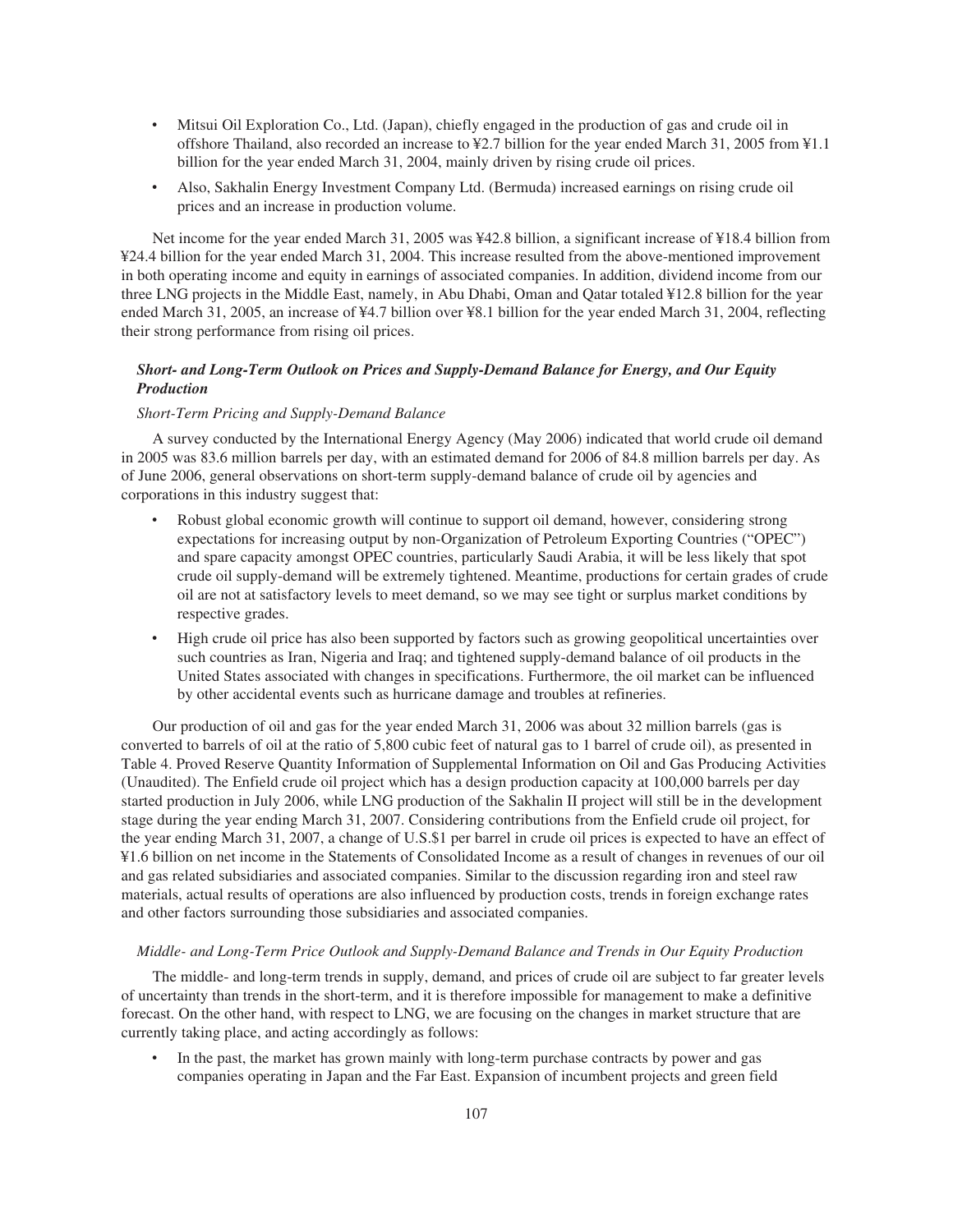projects coming on stream will increase the volume of supply to the market, while demand, which has traditionally centered around the Far East, will be joined by growing demand from Europe and the United States, while huge markets in China and India will emerge. Therefore, globalization both in terms of supply and demand is expected to progress. In addition, as the opportunity for supply and demand adjustments in these markets increases, LNG is expected to become a more marketable commodity.

Long-term purchase contracts with Japanese companies in many projects are expected to come due for renewal around 2010, and more flexible terms reflecting the above-mentioned supply-demand trends will be requested from the buyers. In evaluating the opportunities for the expansion of incumbent projects or participation in green field projects, we are putting an emphasis on securing stable supply as well as diversifying our source of supply to enhance flexibility.

Assuming that we do not acquire any additional interests in oil and gas beyond those we held as of March 31, 2006, our equity based production capacity from 2009 onwards (by which time production of crude oil from our investments at the Enfield crude oil project and LNG at the Sakhalin II project will have come on stream) will increase to an annual equity-based production capacity of over 80 million barrels, from the abovementioned 32 million barrels for the year ended March 31, 2006.

The total required funds for the phase II development of the Sakhalin II Project is now estimated U.S.\$20 billion, double the original budget of U.S.\$10 billion, due to increased expenses related to changes in facility design and construction delays as well as the rising procurement costs of labor and materials.

Sakhalin Energy Investment Company Ltd. (Bermuda) has been making every effort to achieve the earliest possible start of LNG shipments, which is now scheduled in summer 2008, and to contain costs. Up to August 2006, we have seen the following developments:

- The actual progress rate of the total project was about 76% as of end of June 2006.
- ‰ Sakhalin Energy Investment Company Ltd. also continued to make progress in the sale of the remaining unsold volumes of LNG. In June 2006, Tokyo Gas Co., Ltd. committed to purchasing additional volume, taking overall sales of Sakhalin II LNG to 90% of designed production capacity.

On September 18, the Ministry of Natural Resources of the Russian Federation announced that it had made the decision to revoke its order issued in 2003 pertaining to the environmental approval of the Phase II Development of the Sakhalin II Project. While we can not definitely predict future development of this situation, Sakhalin Energy Investment Company Ltd. will continue to work with the relevant authorities to resolve the issue.

#### *Foods & Retail Segment*

|                                                                                          | <b>Billions of Yen</b>       |      |                 |                 |                 |
|------------------------------------------------------------------------------------------|------------------------------|------|-----------------|-----------------|-----------------|
|                                                                                          | <b>Years Ended March 31,</b> |      |                 | <b>Change</b>   | <b>Change</b>   |
|                                                                                          | 2006                         | 2005 | 2004            | $(2006 - 2005)$ | $(2005 - 2004)$ |
|                                                                                          |                              |      |                 |                 | ¥11.6           |
| Operating Income $\dots \dots \dots \dots \dots \dots \dots \dots \dots \dots \dots$ 9.1 |                              | 17.8 | 13.4            | (8.7)           | -4.4            |
|                                                                                          |                              |      | $\frac{3.3}{2}$ | 1.3             | (1.1)           |
|                                                                                          |                              |      | - 10.6          | (13.8)          | 0.0             |

*Comparison between the Years Ended March 31, 2006 and 2005*

Gross profit in the Foods & Retail Segment for the year ended March 31, 2006 was ¥79.9 billion, a ¥5.4 billion decrease from ¥85.3 billion for the year ended March 31, 2005. The major factors for this decline, in spite of the contribution from a newly acquired subsidiary Hokushuren Company Limited (Japan) were as follows:

- For the year ended March 31, 2006, gross profit decreased at Mitsui in the beverage businesses, compared to the year ended March 31, 2005 when those businesses showed strong performance due to a summer heat wave in 2004. Transactions also decreased in marine products and cheese businesses.
- ‰ Gross profit of Mitsui Norin Co., Ltd. (Japan) decreased by ¥2.0 billion due to a decline in sales of catechin, a substance in tea.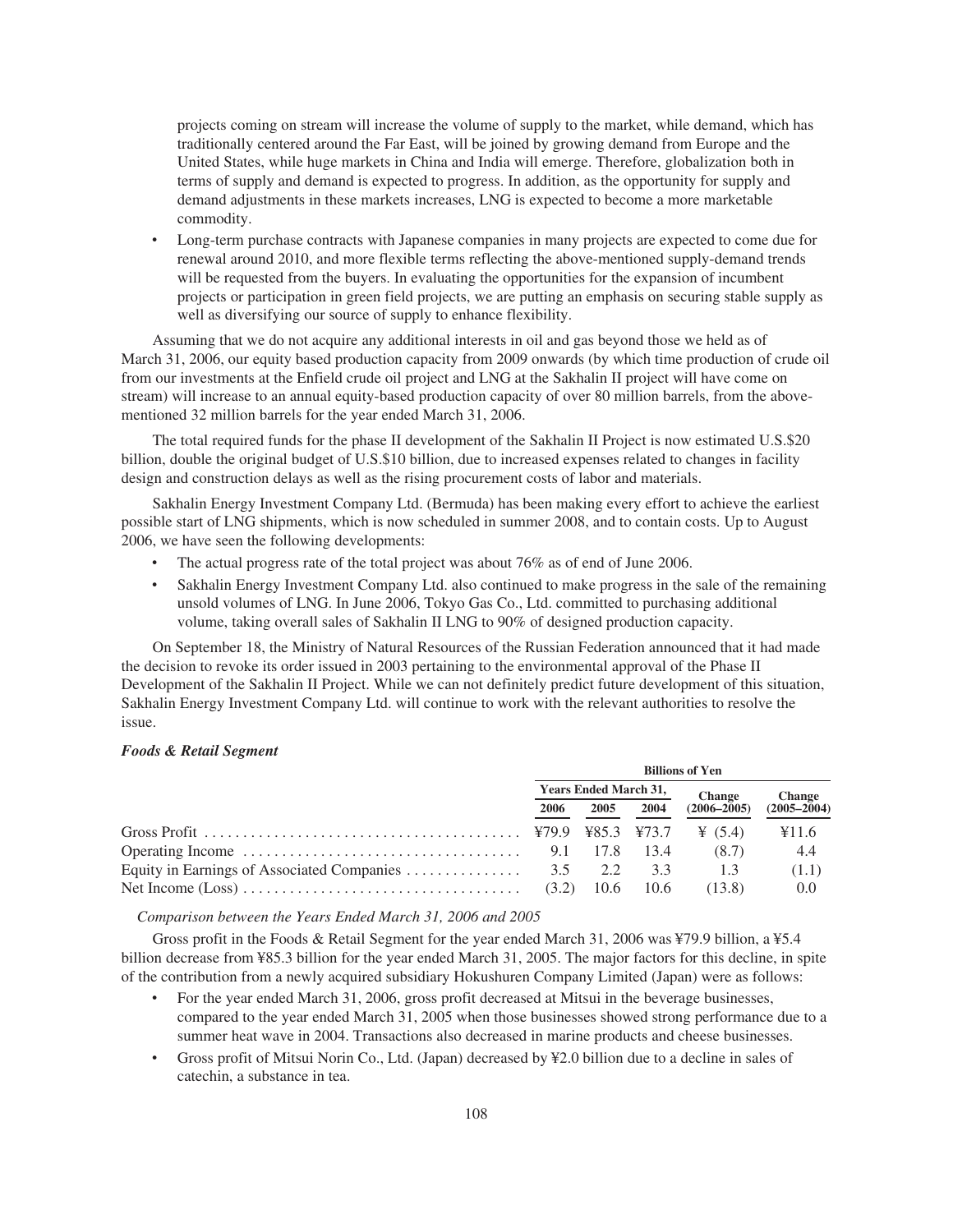‰ Gross profit of MITSUI FOODS CO., LTD. (Japan) decreased by ¥1.7 billion, principally attributable to the termination of business relations with The Daiei, Inc, a Japanese national retailer.

Operating income for the year ended March 31, 2006 was ¥9.1 billion, a decrease of ¥8.7 billion from ¥17.8 billion for the year ended March 31, 2005. In addition to the above-mentioned decrease in gross profit, this was due to an increase in selling, general and administrative expenses as a result of the acquisition of Hokushuren Company Limited and an increase in personnel expenses at MITSUI FOODS CO., LTD. in connection with the establishment of new distribution bases.

Equity in earnings of associated companies for the year ended March 31, 2006 was ¥3.5 billion, a ¥1.3 billion increase from ¥2.2 billion for the year ended March 31, 2005. This was primarily due to the contribution from Ventura Foods LLC (United States), a processed oil foods manufacturer, reflecting improvement in raw material costs.

This segment recorded net loss of ¥3.2 billion for the year ended March 31, 2006, a ¥13.8 billion decline from ¥10.6 billion net income for the year ended March 31, 2005. This downturn was attributable to the abovementioned decrease in operating income. In addition, this segment recorded the following:

- MITSUI FOODS CO., LTD recorded ¥6.0 billion impairment losses on land and distribution facilities which would become idle as a result of the reorganization of distribution bases, and established valuation allowances for its deferred tax assets.
- We recorded a ¥4.2 billion gain from the exchange of shares of Ito-Yokado Co., Ltd. and Seven-Eleven Japan Co., Ltd., for newly issued shares of Seven & i Holdings Co., Ltd., one of Japan's diversified retailers.

In April 2006, MITSUI FOODS CO., LTD. and Mitsui reached an agreement with KOKUBU & CO., LTD., a Japanese food wholesaler, in principle to form a business alliance. It includes KOKUBU's support and guidance for the management and operations of MITSUI FOODS in order to reinforce the business functions of MITSUI FOODS and improve efficiency in its distribution logistics.

## *Comparison between the Years Ended March 31, 2005 and 2004*

Gross profit in the Foods & Retail Segment for the year ended March 31, 2005 was ¥85.3 billion, an increase of ¥11.6 billion from the ¥73.7 billion for the year ended March 31, 2004. The main factors contributing to this growth were as follows:

- With the acquisition of Mitsui Norin Co., Ltd. (Japan) in the second quarter of the year ended March 31, 2004, gross profit for the year ended March 31, 2005 increased by ¥5.1 billion from the year ended March 31, 2004 reflecting its full year contribution.
- ‰ Mitsui's profit margin on commodity trading in corn, soybeans, raw sugar and other agricultural commodities increased, following rises in the prices for those commodities.

Operating income for the year ended March 31, 2005 was ¥17.8 billion, a ¥4.4 billion increase over ¥13.4 billion for the year ended March 31, 2004. An increase of ¥4.0 billion in selling, general and administrative expenses at Mitsui Norin Co., Ltd. following its acquisition partly offset the above-mentioned increase in gross profit.

Equity in earnings of associated companies for the year ended March 31, 2005 was ¥2.2 billion, a decrease of ¥1.1 billion from ¥3.3 billion for the year ended March 31, 2004. Ventura Foods LLC (United States) recorded a decline of ¥1.1 billion due to falling sales prices as a result of increased competition in the first half of the year ended March 31, 2005.

Net income for the year ended March 31, 2005 was ¥10.6 billion, the same level as the year ended March 31, 2004, as the increase in operating income was partly offset by the decline in equity in earnings of associated companies.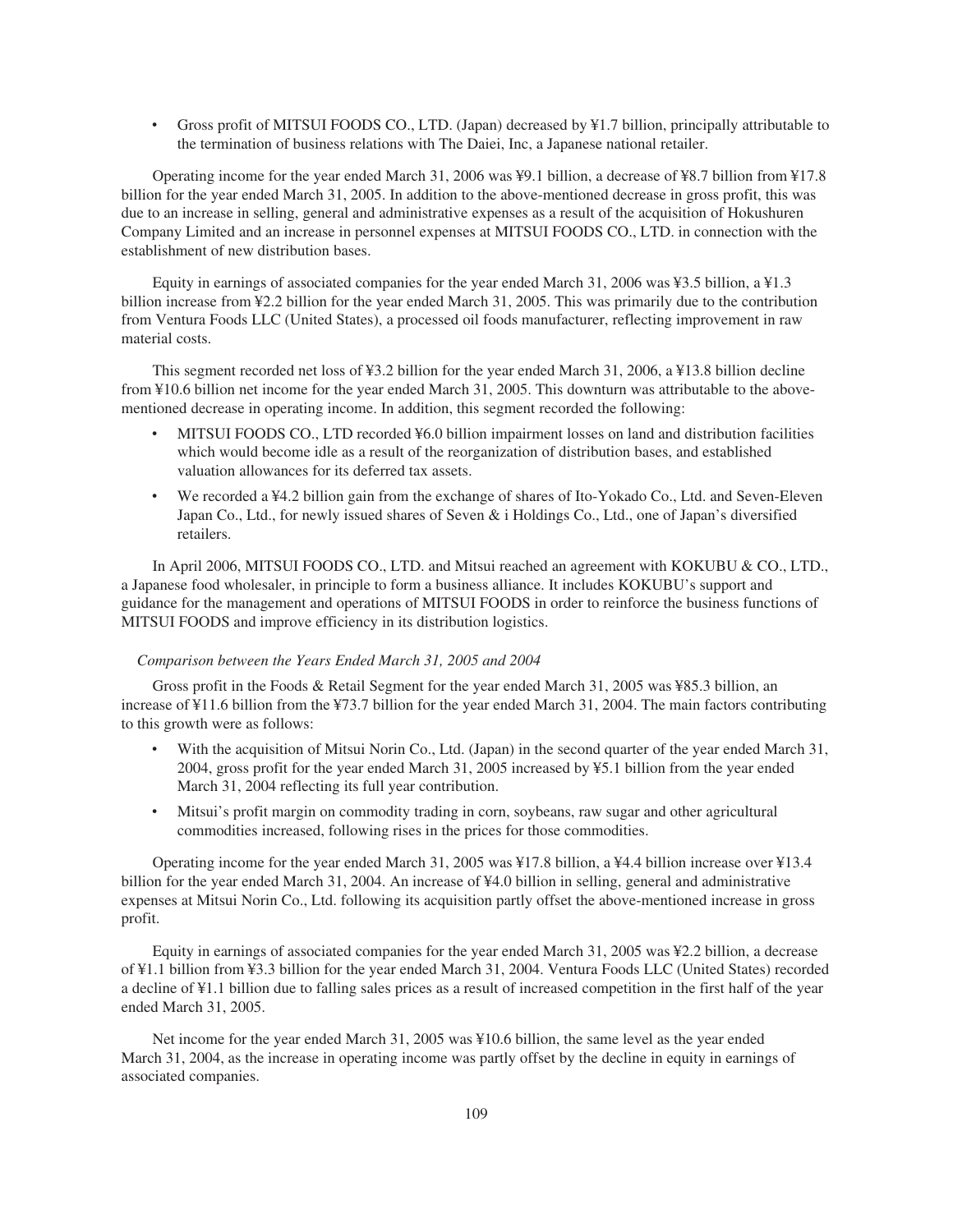|  |  |  | Lifestyle, Consumer Service and Information, Electronics & Telecommunication Segment |  |
|--|--|--|--------------------------------------------------------------------------------------|--|
|--|--|--|--------------------------------------------------------------------------------------|--|

|                                                     | <b>Billions of Yen</b>       |       |        |                 |                 |  |
|-----------------------------------------------------|------------------------------|-------|--------|-----------------|-----------------|--|
|                                                     | <b>Years Ended March 31,</b> |       |        | <b>Change</b>   | <b>Change</b>   |  |
|                                                     | 2006                         | 2005  | 2004   | $(2006 - 2005)$ | $(2005 - 2004)$ |  |
|                                                     | ¥128.4 ¥121.7                |       | ¥110.6 | 46.7            | ¥11.1           |  |
|                                                     | 25.0                         | 24.0  | 17.2   | 1.0             | 6.8             |  |
| Equity in Earnings (Losses) of Associated Companies | 3.5                          | (0.3) | 5.5    | 3.8             | (5.8)           |  |
|                                                     | 17.5                         | 11.8  | 32     | 57              | 8.6             |  |

#### *Comparison between the Years Ended March 31, 2006 and 2005*

Gross profit in the Lifestyle, Consumer Service and Information, Electronics & Telecommunication Segment for the year ended March 31, 2006 was ¥128.4 billion, a ¥6.7 billion increase from ¥121.7 billion for the year ended March 31, 2005. The major factors for this increase were as follows:

- In IT related business fields, gross profit rose at Telepark Corp. (Japan). There were also contributions from NextCom K.K. (Japan) which became a subsidiary in the third quarter of the year ended March 31, 2005.
- In lifestyle business fields, gross profit decreased due to withdrawal from cement businesses and overall poor performance in textile businesses.
- ‰ In consumer service business fields, Mitsui Bussan House-Techno, Inc. (Japan) recorded a decline due to decreased sales of houses built for sale.

Operating income for the year ended March 31, 2006 was ¥25.0 billion, an increase of ¥1.0 billion from ¥24.0 billion for the year ended March 31, 2005. The above-mentioned improvement in gross profit was partly offset by increases in selling, general and administrative expenses and provision for doubtful receivables at Mitsui Bussan Forestry Co., Ltd. (Japan).

Equity in earnings of associated companies for the year ended March 31, 2006 was ¥3.5 billion, a ¥3.8 billion improvement from ¥0.3 billion loss for the year ended March 31, 2005. A television shopping service company QVC JAPAN, INC. (Japan) and a food catering service company AIM Services Co., Ltd. (Japan) contributed to this improvement, while there were losses at telecommunication related associated companies in Colombia due to provision for doubtful receivables for the year ended March 31, 2005.

Net income for the year ended March 31, 2006 was ¥17.5 billion, a ¥5.7 billion increase from ¥11.8 billion for the year ended March 31, 2005 principally due to the improvement in the above-mentioned operating income and equity in earnings. Other major factors were as follows:

- Gains on sales of securities decreased ¥3.4 billion compared to the year ended March 31, 2005. For the year ended March 31, 2006, there were gains on sales of shares in Metro PCS, Inc. in the United States, KDDI CORPORATION in Japan and PT Excelcomindo Pratama, Tbk in Indonesia amounting to ¥3.5 billion, ¥3.3 billion and ¥2.0 billion, respectively. For the year ended March 31, 2005, there were gains on sales of shares in Vodafone K.K. and our subsidiary Telepark Corp. (Japan) amounting to ¥7.2 billion and ¥4.1 billion, respectively, as well as a ¥3.7 billion gain associated with the merger of NextCom K.K.
- For the year ended March 31, 2005, considering a deterioration in financial condition due to sluggish advertising revenue at satellite broadcasters BS-i, INCORPORATED and BS Japan Corporation, this segment recorded losses on write-downs of these shares of ¥1.9 billion and ¥1.2 billion, respectively.
- For the year ended March 31, 2006, Mitsui received ¥2.0 billion dividend from an investment company related to gains on the sales of interests in telecommunication companies in Africa.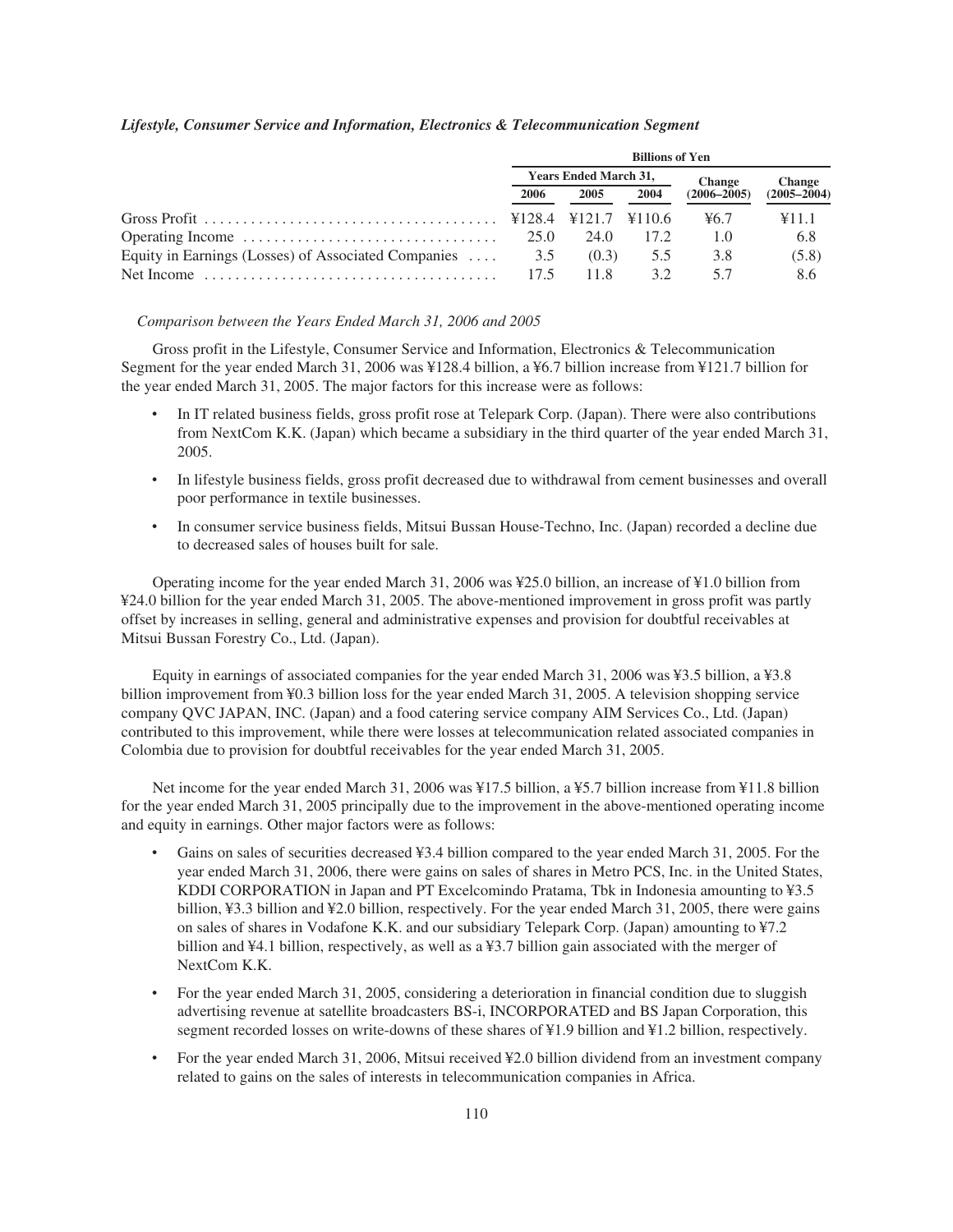# *Comparison between the Years Ended March 31, 2005 and 2004*

Gross profit in the Lifestyle, Consumer Service and Information, Electronics & Telecommunication Segment for the year ended March 31, 2005 was ¥121.7 billion, an increase of ¥11.1 billion from ¥110.6 billion for the year ended March 31, 2004. The main factors contributing to this growth were as follows:

- Growth in cell phone agency sales by Telepark Corp. led to an increase in gross profit of ¥3.6 billion. NextCom K.K. (Japan), an associated company in the year ended March 31, 2004, was merged with two of Mitsui's subsidiaries to become a subsidiary in the third quarter of the year ended March 31, 2005, resulting in gross profit growth of ¥4.0 billion.
- There was a ¥4.5 billion increase at MBK Real Estate Ltd. (United States) resulting from sales of large commercial facilities and residential properties.

Operating income for the year ended March 31, 2005 was ¥24.0 billion, a ¥6.8 billion increase over ¥17.2 billion for the year ended March 31, 2004. Increases in selling, general and administrative expenses including personnel expenses at NextCom K.K. and Telepark Corp. partly offset the above-mentioned increase in gross profit.

For the year ended March 31, 2005, this segment recorded equity in losses of associated companies of ¥0.3 billion, a decline of ¥5.8 billion from ¥5.5 billion earnings for the year ended March 31, 2004. The major reason of this decline was losses at telecommunication related associated companies in Colombia from provisions for doubtful receivables. In addition, there were several miscellaneous one-time gains for the year ended March 31, 2004 such as gain on disposal of fixed assets at domestic associated companies.

Net income for the year ended March 31, 2005 was ¥11.8 billion, an ¥8.6 billion increase from ¥3.2 billion for the year ended March 31, 2004. Major factors were as follows:

- For the year ended March 31, 2004 there was a ¥21.7 billion impairment loss on Mitsui's investment in a telecommunications carrier POWEREDCOM, Inc. (currently KDDI CORPORATION) in consideration of the deterioration in its financial position. Losses on write-downs of securities for the year ended March 31, 2005 are described in Comparison between the years ended March 31, 2006 and 2005 above.
- This segment recorded ¥6.7 billion gain on the sale of shares in SKY Perfect Communications Inc. for the year ended March 31, 2004. The gains on sales of shares for the year ended March 31, 2005 are described in *Comparison between the years ended March 31, 2006 and 2005* above.

| <b>Billions of Yen</b>       |       |      |                   |                 |
|------------------------------|-------|------|-------------------|-----------------|
| <b>Years Ended March 31,</b> |       |      | <b>Change</b>     | <b>Change</b>   |
| 2006                         | 2005  | 2004 | $(2006 - 2005)$   | $(2005 - 2004)$ |
|                              |       |      | $\frac{1}{2}$ 4.7 | ¥14.4           |
|                              |       | 10.4 | (0.9)             | 8.1             |
|                              |       | 0.2  | 15                | 2.3             |
|                              | -11.8 | 4.8  | 16                | 7.0             |

# *Logistics & Financial Markets Segment*

# *Comparison between the Years Ended March 31, 2006 and 2005*

Gross profit in the Logistics & Financial Markets Segment for the year ended March 31, 2006 was ¥51.4 billion, an increase of ¥4.7 billion from ¥46.7 billion for the year ended March 31, 2005. Mitsui & Co. Energy Risk Management Ltd. (United Kingdom) showed continuously strong performance in energy derivative trading and reported an increase over the year ended March 31, 2005.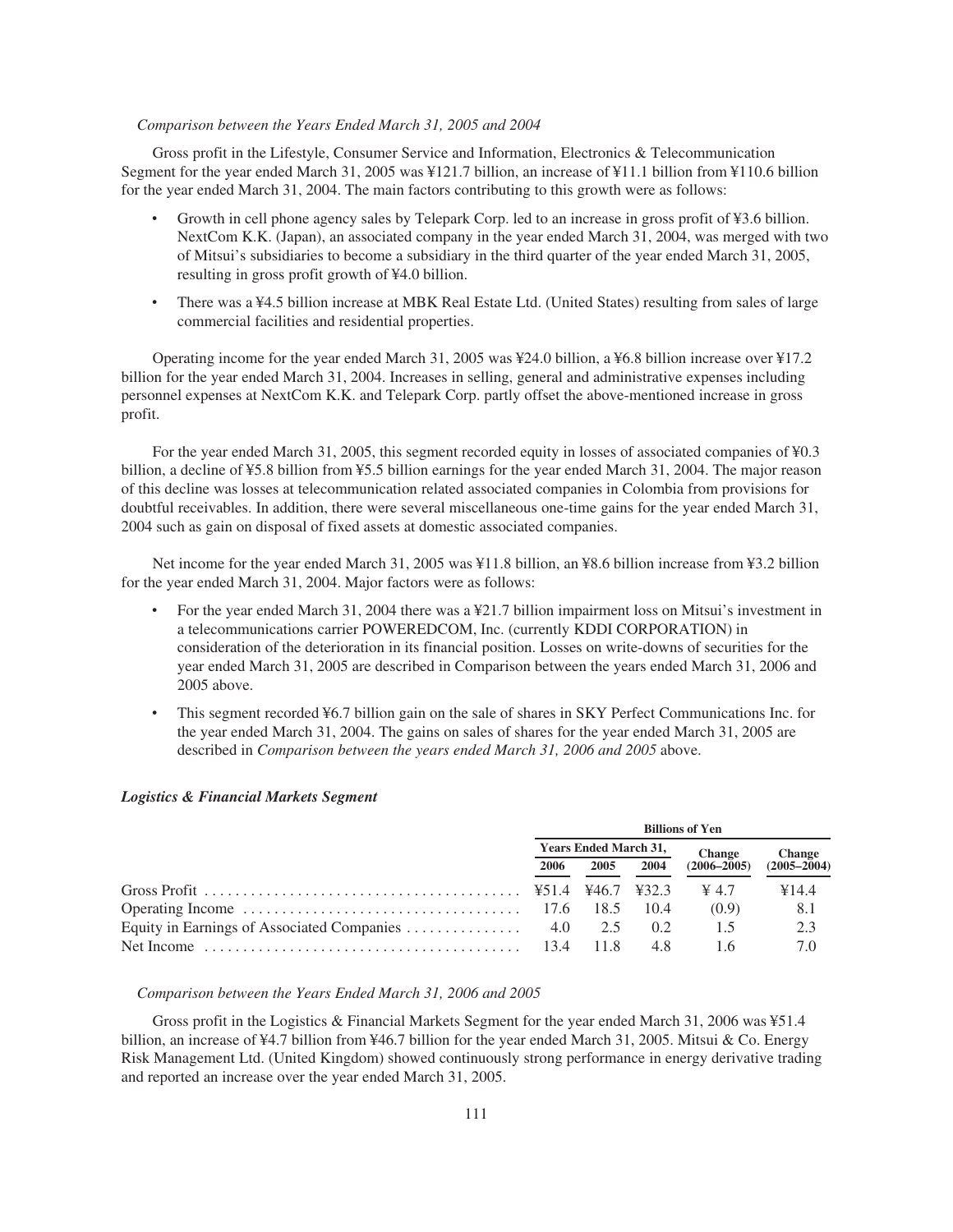Operating income for the year ended March 31, 2006 was ¥17.6 billion, a decrease of ¥0.9 billion from ¥18.5 billion for the year ended March 31, 2005, reflecting an increase in personnel expenses at Mitsui & Co. Energy Risk Management Ltd.

Equity in earnings of associated companies for the year ended March 31, 2006 was ¥4.0 billion, a ¥1.5 billion increase from ¥2.5 billion for the year ended March 31, 2005.

Net income for the year ended March 31, 2006 was ¥13.4 billion, an increase of ¥1.6 billion from ¥11.8 billion for the year ended March 31, 2005.

### *Comparison between the Years Ended March 31, 2005 and 2004*

Gross profit in the Logistics & Financial Markets Segment for the year ended March 31, 2005 was ¥46.7 billion, an increase of ¥14.4 billion from ¥32.3 billion for the year ended March 31, 2004. Mitsui & Co. Energy Risk Management Ltd. (United Kingdom) increased gross profit by ¥11.0 billion from the year ended March 31, 2004 in energy derivative trading on the back of extremely high volatility in the crude oil market. Moreover, Mitsui's transactions in commodities derivatives in energy and non-ferrous metals and foreign exchange contracts produced good results.

Operating income for the year ended March 31, 2005 was ¥18.5 billion, an ¥8.1 billion increase from ¥10.4 billion for the year ended March 31, 2004. The increase in bonuses paid to traders at Mitsui & Co. Energy Risk Management Ltd. caused selling, general and administrative expenses to rise by ¥4.6 billion, partly offsetting the above-mentioned growth in gross profit.

Equity in earnings of associated companies for the year ended March 31, 2005 was ¥2.5 billion, an increase of ¥2.3 billion from ¥0.2 billion for the year ended March 31, 2004. Mitsui Leasing & Development Ltd. (Japan) recorded an increase in its machinery and ship leasing business, reflecting the booming global shipping industry.

Net income for the year ended March 31, 2005 was ¥11.8 billion, an increase of ¥7.0 billion from ¥4.8 billion for the year ended March 31, 2004, which was attributable to the increase in operating income and equity in earnings of associated companies.

#### *Americas Segment*

|                                                                                           | <b>Billions of Yen</b>       |      |       |                 |                 |
|-------------------------------------------------------------------------------------------|------------------------------|------|-------|-----------------|-----------------|
|                                                                                           | <b>Years Ended March 31,</b> |      |       | <b>Change</b>   | <b>Change</b>   |
|                                                                                           | 2006                         | 2005 | 2004  | $(2006 - 2005)$ | $(2005 - 2004)$ |
|                                                                                           |                              |      | 440.7 | ¥11.7           | $\angle 9.2$    |
|                                                                                           |                              | 14.7 | 85    | 7.0             | 6.2             |
| Equity in Earnings (Losses) of Associated Companies  2.1 1.6                              |                              |      | (2.5) | 0.5             | 4.1             |
| Net Income $\ldots \ldots \ldots \ldots \ldots \ldots \ldots \ldots \ldots \ldots \ldots$ | 12.6                         |      | 02    | 03              | 121             |

### *Comparison between the Years Ended March 31, 2006 and 2005*

Gross profit in the Americas Segment for the year ended March 31, 2006 was ¥61.6 billion, an increase of ¥11.7 billion from ¥49.9 billion for the year ended March 31, 2005. An oil products trading subsidiary Westport Petroleum, Inc. (United States) recorded a significant increase of ¥13.2 billion and a steel pipe sales subsidiary Champions Pipe & Supply, Inc. (United States) recorded a ¥1.7 billion increase. In addition, there was a contribution of ¥1.2 billion from CornerStone Research & Development Inc. (United States) which was acquired during the year ended March 31, 2005. However, gross profit decreased by ¥1.9 billion at Portac, Inc. (United States), which produces lumber and lumber products, due to a decline in the prices of its products.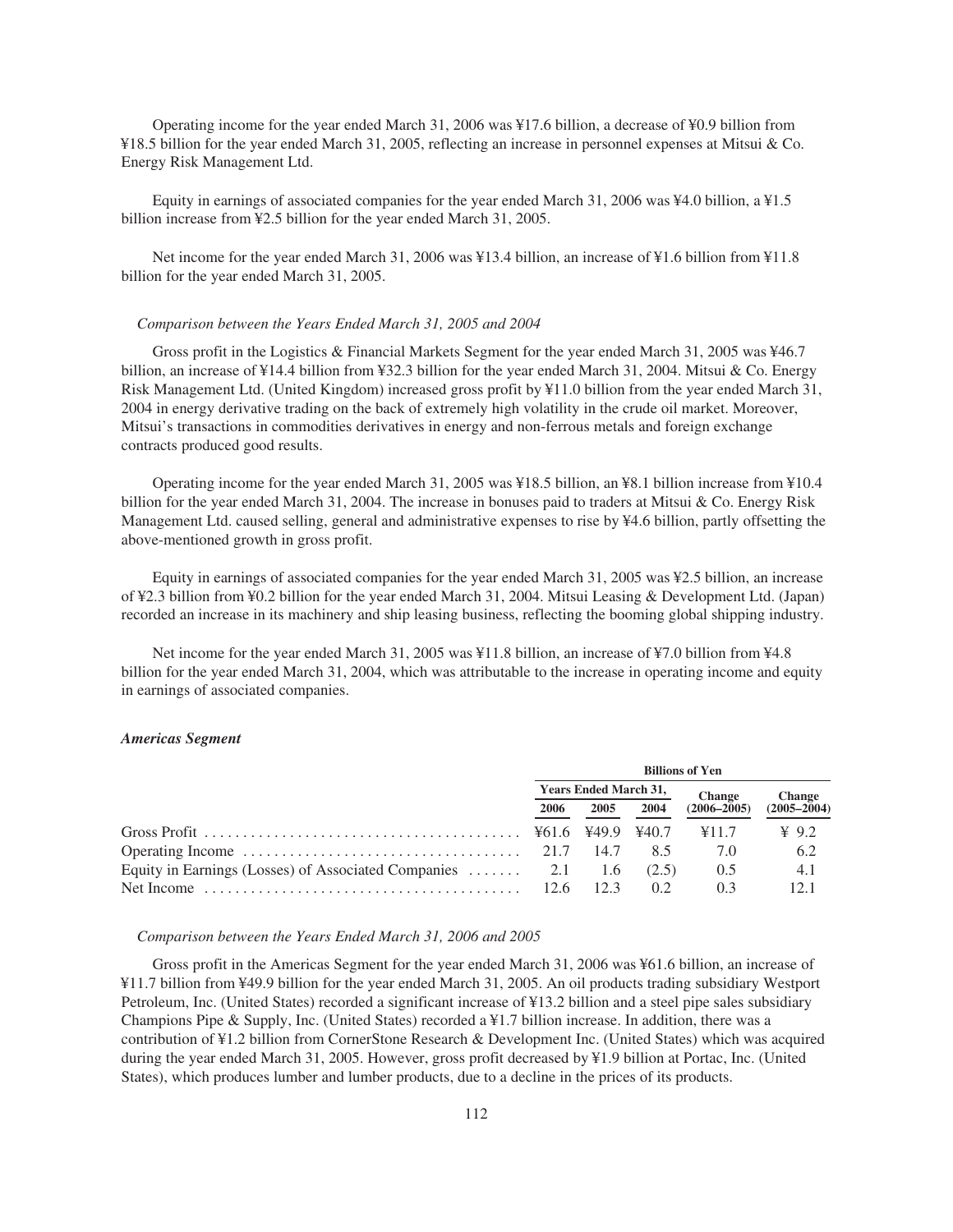Operating income for the year ended March 31, 2006 was ¥21.7 billion, a ¥7.0 billion increase from ¥14.7 billion for the year ended March 31, 2005, reflecting the increase in gross profit, which was partly offset by higher trader bonuses at Westport Petroleum, Inc.

Net income for the year ended March 31, 2006 was ¥12.6 billion, a slight increase of ¥0.3 billion from ¥12.3 billion for the year ended March 31, 2005. The increase in operating income was offset by the following factors:

- Interest expenses at Mitsui & Co. (U.S.A.), Inc. and its subsidiaries increased by  $\yen$ 3.0 billion resulting from a rise in U.S. dollar interest rates.
- Mitsui & Co. (U.S.A.), Inc. has a minority interest in Mitalco Inc. and shared the net losses of this subsidiary for the years ended March 31, 2005 and 2006 with the Iron & Steel Raw Materials and Non-Ferrous Metals Segment.

### *Comparison between the Years Ended March 31, 2005 and 2004*

Gross profit in the Americas Segment for the year ended March 31, 2005 was ¥49.9 billion, an increase of ¥9.2 billion from the ¥40.7 billion for the year ended March 31, 2004. Steel product subsidiaries enjoyed favorable business conditions, namely, steep price rises in the steel product market reflecting the strong growth of the United States economy. Champions Pipe & Supply, Inc. (United States) recorded a ¥3.5 billion rise in gross profit. In addition, Portac, Inc. (United States), a subsidiary that manufactures lumber and lumber products, increased gross profit by ¥1.6 billion due to the surge in lumber prices.

Operating income for the year ended March 31, 2005 was ¥14.7 billion, a ¥6.2 billion increase from ¥8.5 billion for the year ended March 31, 2004. Selling, general and administrative expenses rose at Mitsui Steel Development Co., Inc. (United States) and other subsidiaries, partly offsetting the growth in gross profit.

Equity in earnings of associated companies for the year ended March 31, 2005 was ¥1.6 billion, an improvement of ¥4.1 billion from the loss of ¥2.5 billion for the year ended March 31, 2004. There was a recovery from the impact of losses on the operations in the manufacture and sale of gasoline additives, which were disposed of during the year ended March 31, 2004.

Net income for the year ended March 31, 2005 was ¥12.3 billion, an increase of ¥12.1 billion from the ¥0.2 billion for the year ended March 31, 2004. This increase was due to increases in operating income and equity in earnings of associated companies. In addition, as described in the Chemical Segment section, this segment no longer had to bear its share of a ¥13.7 billion charge recorded as other expense for the year ended March 31, 2004, arising from the settlement of an antitrust lawsuit filed against Bioproducts, Inc. (United States) which manufactures and sells feed ingredients.

#### *Europe Segment*

|                                                     | <b>Billions of Yen</b>       |              |       |                 |                 |  |
|-----------------------------------------------------|------------------------------|--------------|-------|-----------------|-----------------|--|
|                                                     | <b>Years Ended March 31,</b> |              |       | <b>Change</b>   | <b>Change</b>   |  |
|                                                     | 2006                         | 2004<br>2005 |       | $(2006 - 2005)$ | $(2005 - 2004)$ |  |
|                                                     |                              | 420.6        | 420.0 | $\geq 1.8$      | $\geq 0.6$      |  |
|                                                     | 4.1                          | 2.4          | 3.0   |                 | (0.6)           |  |
| Equity in Earnings (Losses) of Associated Companies | (0.2)                        | (0.1)        | 0.2   | (0.3)           | (0.1)           |  |
|                                                     | 4.9                          | 29           | 07    | 20              | 2.2             |  |

### *Comparison between the Years Ended March 31, 2006 and 2005*

Gross profit in the Europe Segment for the year ended March 31, 2006 was ¥22.4 billion, an increase of ¥1.8 billion from ¥20.6 billion for the year ended March 31, 2005, which was mainly attributable to the growth in the steel pipes and organic chemicals businesses.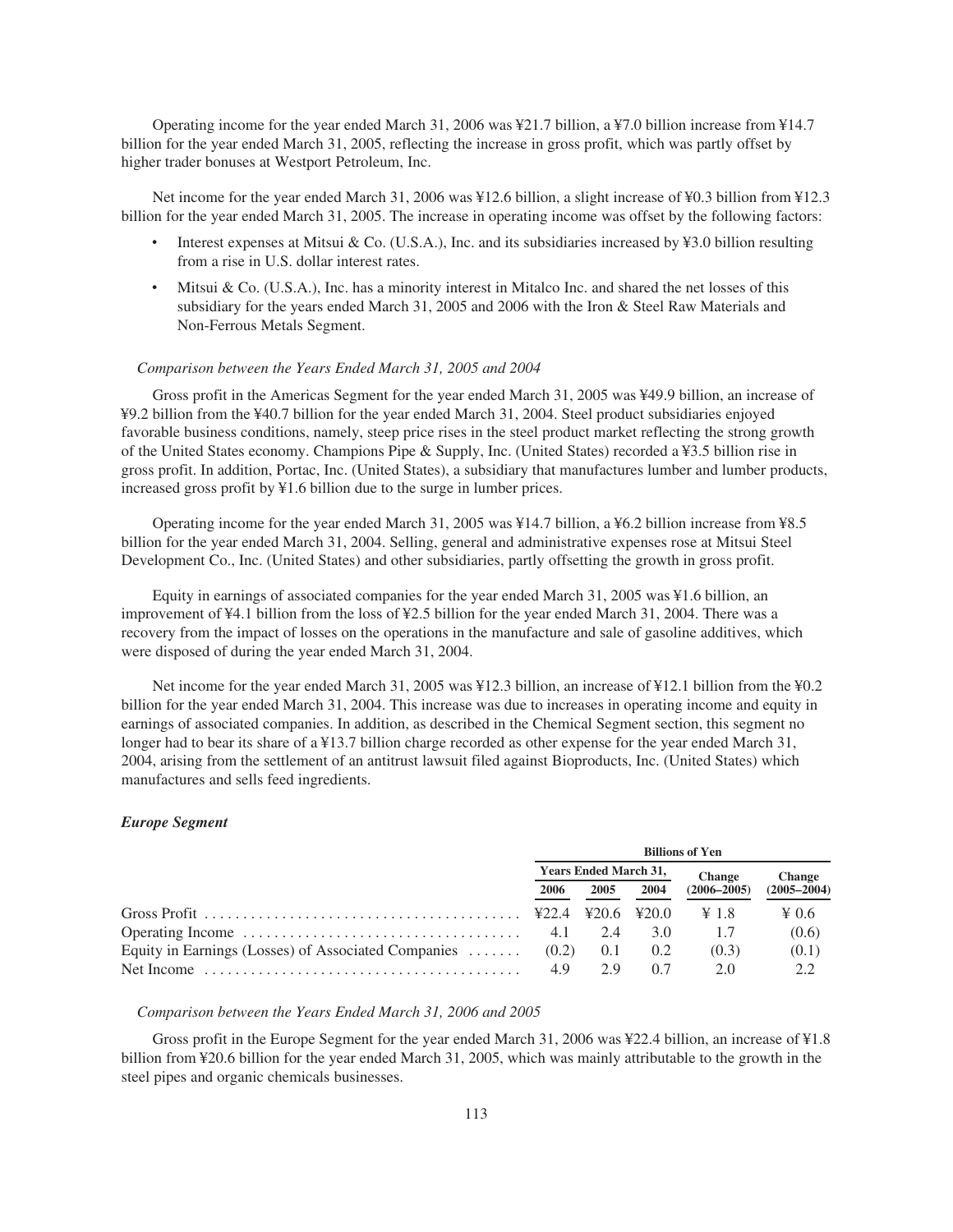Operating income for the year ended March 31, 2006 was ¥4.1 billion, a ¥1.7 billion increase from ¥2.4 billion for the year ended March 31, 2005, reflecting the increase in gross profit.

Net income for the year ended March 31, 2006 was ¥4.9 billion, a ¥2.0 billion increase from ¥2.9 billion for the year ended March 31, 2005.

This segment had a minority interest in Arcadia Petroleum Ltd. (United Kingdom), which was sold during the year ended March 31, 2006. The increase in operating income was partly offset by the absence of the contribution from Arcadia Petroleum Ltd.

#### *Comparison between the Years Ended March 31, 2005 and 2004*

Gross profit in the Europe Segment for the year ended March 31, 2005 was ¥20.6 billion, a slight increase of ¥0.6 billion from ¥20.0 billion for the year ended March 31, 2004. Gross profit of our trading subsidiaries in Europe generally stayed at about the same level as the year ended March 31, 2004.

Operating income for the year ended March 31, 2005 was ¥2.4 billion, a ¥0.6 billion decrease from ¥3.0 billion for the year ended March 31, 2004. Increase in selling, general and administrative expenses, chiefly personnel expenses and office expenses, outweighed the nominal growth in gross profit.

Net income for the year ended March 31, 2005 was ¥2.9 billion, an increase of ¥2.2 billion from ¥0.7 billion for the year ended March 31, 2004. This was attributable to an improvement in net income of Arcadia Petroleum Ltd.

# *Asia Segment*

|                                                                                                             | <b>Billions of Yen</b>       |     |                 |                 |                   |
|-------------------------------------------------------------------------------------------------------------|------------------------------|-----|-----------------|-----------------|-------------------|
|                                                                                                             | <b>Years Ended March 31,</b> |     |                 | <b>Change</b>   | <b>Change</b>     |
|                                                                                                             | 2006<br>2004<br>2005         |     | $(2006 - 2005)$ | $(2005 - 2004)$ |                   |
|                                                                                                             |                              |     | ¥19.9           | 45.6            | $\frac{1}{2}$ 1.9 |
| Operating Income $\ldots \ldots \ldots \ldots \ldots \ldots \ldots \ldots \ldots \ldots \ldots \qquad 10.7$ |                              | 7.8 | 57              | 29              | 2.1               |
|                                                                                                             |                              | 0.1 | 0.2             | (0.0)           | (0.1)             |
| Net Income $\ldots \ldots \ldots \ldots \ldots \ldots \ldots \ldots \ldots \ldots \ldots$                   | 9.3                          | 8.0 | 63              | 13              |                   |

#### *Comparison between the Years Ended March 31, 2006 and 2005*

Gross profit in the Asia Segment for the year ended March 31, 2006 was ¥27.4 billion, a ¥5.6 billion increase from ¥21.8 billion for the year ended March 31, 2005. This was attributable to the good performance in the chemical businesses at the Singapore branch; and in the steel products and chemical businesses at Mitsui & Co. (Hong Kong) Ltd. and the other trading subsidiaries in China.

Operating income for the year ended March 31, 2006 was ¥10.7 billion, a ¥2.9 billion increase from ¥7.8 billion for the year ended March 31, 2005. The increase in gross profit was partly offset by increases in selling, general and administrative expenses mainly at trading subsidiaries in China and a provision for doubtful receivables at a trading subsidiary in Thailand.

Net income for the year ended March 31, 2006 was ¥9.3 billion, a ¥1.3 billion increase from ¥8.0 billion for the year ended March 31, 2005.

### *Comparison between the Years Ended March 31, 2005 and 2004*

Gross profit in the Asia Segment for the year ended March 31, 2005 was ¥21.8 billion, an increase of ¥1.9 billion from ¥19.9 billion for the year ended March 31, 2004. This was due to continuing favorable conditions, chiefly in the fields of steel products and chemicals at trading subsidiaries and overseas offices in Asia.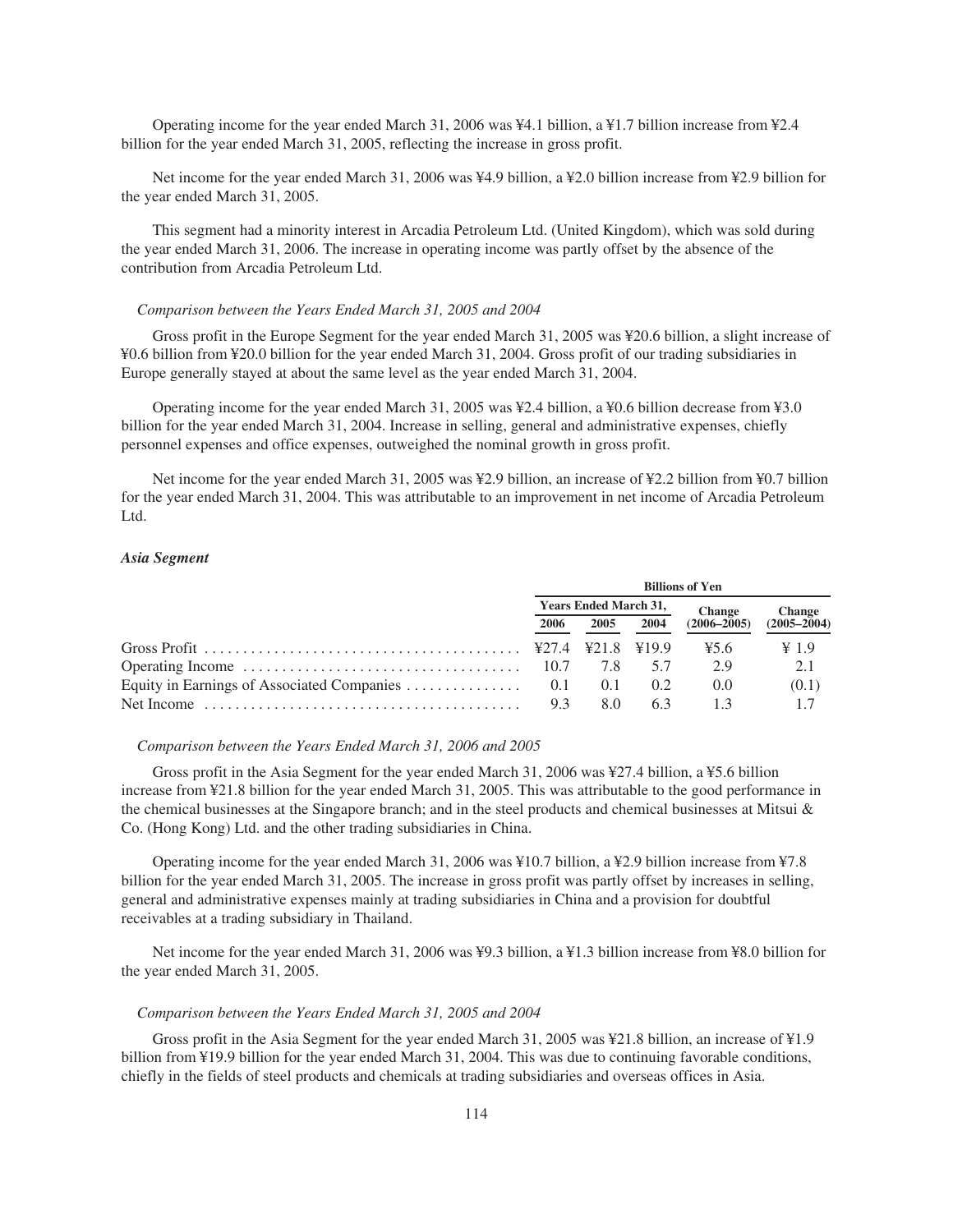Net income for the year ended March 31, 2005 was ¥8.0 billion, an increase of ¥1.7 billion from ¥6.3 billion for the year ended March 31, 2004. This increase was due to the increase in operating income. In addition, this segment also recorded a ¥1.4 billion gain on the sale of the segment's shares in Bangkok Polyethylene Public Company Limited, a manufacturer of high-density polyethylene in Thailand for the year ended March 31, 2005.

### *Other Overseas Areas Segment*

|                                            | <b>Billions of Yen</b>       |       |      |                 |                  |  |
|--------------------------------------------|------------------------------|-------|------|-----------------|------------------|--|
|                                            | <b>Years Ended March 31,</b> |       |      | <b>Change</b>   | <b>Change</b>    |  |
|                                            | 2006                         | 2005  | 2004 | $(2006 - 2005)$ | $(2005 - 2004)$  |  |
|                                            |                              | 44.0  | 44.2 | 40.9            | $\frac{40.2}{2}$ |  |
|                                            | 1.0                          | (0.4) | () 9 | 0.6             | (0.5)            |  |
| Equity in Earnings of Associated Companies | $0.6^{\circ}$                | (0.4) | 0.2  | 0.2             | 0.2              |  |
|                                            | 14.3                         |       | 41   |                 |                  |  |

### *Comparison between the Years Ended March 31, 2006 and 2005*

Net income for the year ended March 31, 2006 was ¥14.3 billion, an ¥8.5 billion increase from ¥5.8 billion for the year ended March 31, 2005. This was due to contributions to the segment from its interests in Mitsui Iron Ore Development Pty. Ltd. (Australia) and Mitsui Coal Holdings Pty. Ltd. (Australia), which showed strong growth in net income for the year ended March 31, 2006, as described in the Iron & Steel Raw Materials and Non-Ferrous Metals Segment.

# *Comparison between the Years Ended March 31, 2005 and 2004*

Net income for the year ended March 31, 2005 was ¥5.8 billion, an increase of ¥1.7 billion from ¥4.1 billion for the year ended March 31, 2004. This increase was due to improvement in the minority share owned by Mitsui & Co. (Australia) Ltd. (Australia) in Mitsui Iron Ore Development Pty. Ltd. (Australia) and Mitsui Coal Holdings Pty. Ltd. (Australia) which showed strong growth in net income for the year ended March 31, 2005 as described in the Iron & Steel Raw Materials and Non-Ferrous Metals Segment.

# *All Other*

|                                                                                                           | <b>Billions of Yen</b>       |    |                 |                 |               |  |
|-----------------------------------------------------------------------------------------------------------|------------------------------|----|-----------------|-----------------|---------------|--|
|                                                                                                           | <b>Years Ended March 31,</b> |    |                 | <b>Change</b>   | <b>Change</b> |  |
|                                                                                                           | 2004<br>2006<br>2005         |    | $(2006 - 2005)$ | $(2005 - 2004)$ |               |  |
|                                                                                                           |                              |    |                 | (5.3)           | 42.0          |  |
| Operating Loss $\ldots \ldots \ldots \ldots \ldots \ldots \ldots \ldots \ldots \ldots \ldots$ (3.0) (0.5) |                              |    | (1.9)           | (2.5)           | 1.4           |  |
| Equity in Earnings (Losses) of Associated Companies  0.3 0.4                                              |                              |    | (0.1)           | (0.1)           | 0.5           |  |
|                                                                                                           |                              | 44 |                 | 6.8             | 2.5           |  |

# *Comparison between the Years Ended March 31, 2006 and 2005*

The activities of this segment include financing services, office services and other services to external customers, and/or to us, and associated companies.

Gross profit in the All Other Segment for the year ended March 31, 2006 was ¥7.1 billion, a ¥5.3 billion decrease from ¥12.4 billion for the year ended March 31, 2005. The major reason for this decline was the sale of a domestic public golf club business.

Operating loss for the year ended March 31, 2006 was ¥3.0 billion, a ¥2.5 billion increase from the ¥0.5 billion loss for the year ended March 31, 2005. This was primarily attributable to the above-mentioned decline in gross profit, but was partly offset by a decline in selling, general and administrative expenses.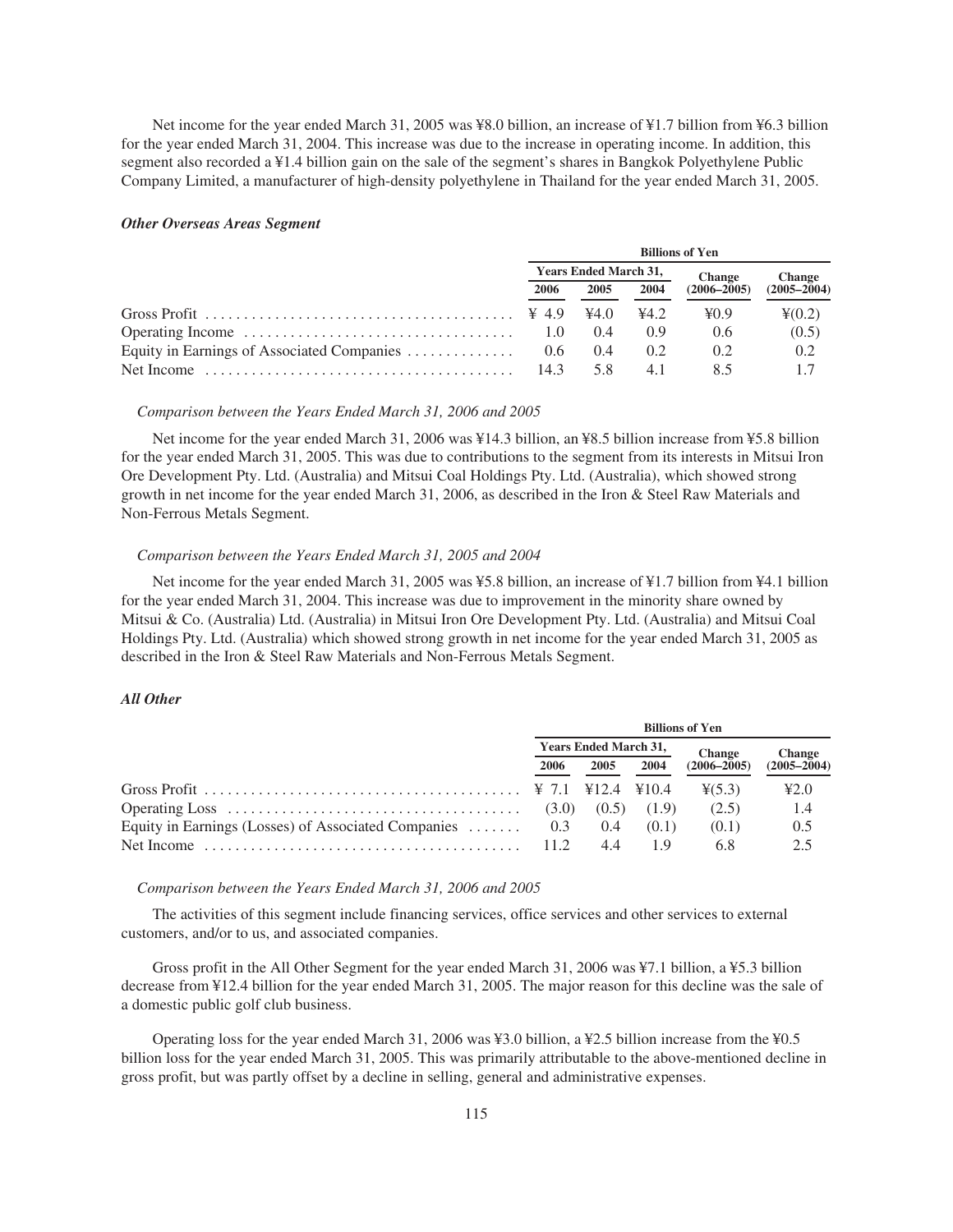Net income for the year ended March 31, 2006 was ¥11.2 billion, a ¥6.8 billion increase from ¥4.4 billion for the year ended March 31, 2005, primarily attributable to the sales of Mitsui's corporate welfare facilities.

### *Comparison between the Years Ended March 31, 2005 and 2004*

Net income for the year ended March 31, 2005 was ¥4.4 billion, an increase of ¥2.5 billion from the ¥1.9 billion for the year ended March 31, 2004. For the year ended March 31, 2004, we recorded a ¥5.8 billion impairment loss of long-lived assets that had occurred when Takeoka Golf Club sold its public golf club business. We recorded an impairment loss of ¥3.3 billion for the year ended March 31, 2005 on the land held by Mitsui for domestic development projects due to the decline in land prices in Japan.

# *Inflation*

Management believes that inflation did not have a significant effect on our reported results of operations.

#### *Critical Accounting Policies and Estimates*

Accounting policies and estimates are considered to be critical if they are important to our financial condition and results of operations and involve estimates that require management's subjective or significant judgment about the effect of matters that are inherently uncertain. For a summary of our significant accounting policies including the critical accounting policies discussed below, see Note 2, "BASIS OF FINANCIAL STATEMENTS AND SUMMARY OF SIGNIFICANT ACCOUNTING POLICIES."

The preparation of the consolidated financial statements in conformity with U.S. GAAP requires management to make estimates and assumptions that affect the carrying values of assets and liabilities and the disclosure of contingent assets and liabilities at the date of the consolidated financial statements and the reported amounts of revenues and expenses during the reporting period. On an ongoing basis, we evaluate the estimates that are based on historical experiences and on various other assumptions that are believed to be reasonable under the circumstances. The results of these evaluations form the basis for making judgments about the carrying values of assets and liabilities and the reported amounts of revenues and expenses that are not readily apparent from other sources. Actual results may differ from those estimates under different assumptions. The following items require significant management judgments and estimates.

#### *Impairment of Long-Lived Assets*

The amount of impairment losses of long-lived assets, other than goodwill and non-amortizable intangible assets, for the years ended March 31, 2006, 2005 and 2004 and the balance of the long-lived assets, net of accumulated depreciation and amortization, as of the end of March 31, 2006, 2005 and 2004 were as follows:

| <b>Billions of Yen</b> |                |      |  |
|------------------------|----------------|------|--|
| As of March 31.        |                |      |  |
| 2006                   | 2005           | 2004 |  |
|                        |                |      |  |
|                        | 36.1 20.5 19.1 |      |  |

Impairment losses of long-lived assets had a material impact on our net income for recent years. These losses were mainly due to the declining profitability resulting from deterioration in the terms of the power purchase contract during the course of renewal negotiations and the reorganization of business structure and distribution bases owned by our subsidiaries. See "Impairment Loss of Long-Lived Assets" line-by-line explanation in "Results of Operations" for additional information.

Our long-lived assets to be held and used or to be disposed of other than by sale are reviewed for impairment whenever events or changes in circumstances indicate that the carrying amount of an asset may not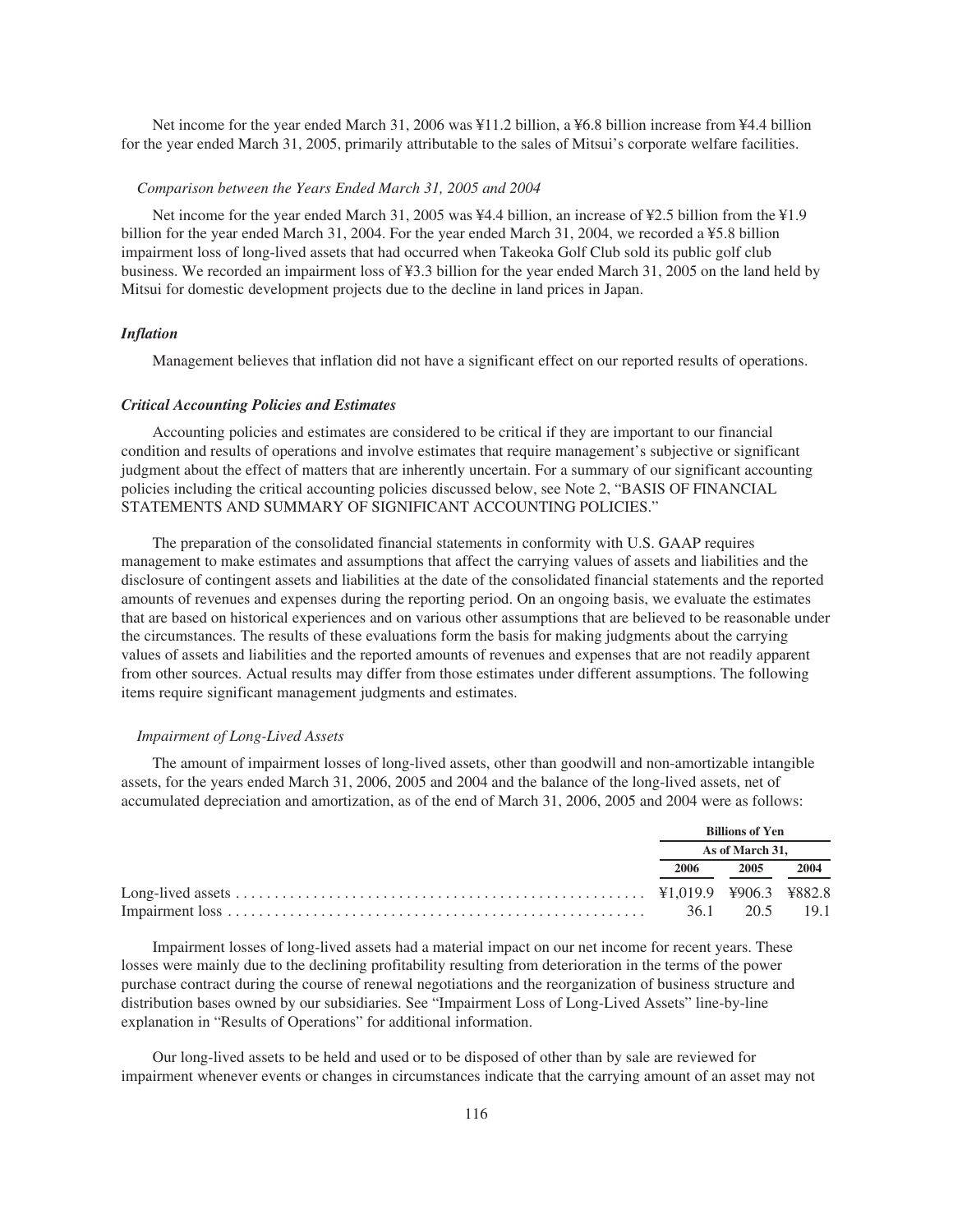be recoverable. This review is performed by comparing the carrying amount of the asset with the aggregate amount of the estimated undiscounted future cash flows ("impairment analysis"). If the carrying value of the asset is greater than the aggregate amount of undiscounted future cash flows, then the asset is considered impaired, and an impairment loss is recorded for the amount by which the carrying value of the asset exceeds its fair value. The fair value of the asset is calculated as present value of the future cash flows that are expected from the asset.

Cash flow projections used in our impairment analysis and fair value calculations are based on the business plan authorized by our management or, if this is not available, on the operating plan reflecting the most recent condition of the long–lived asset. In these plans, we assume, for example, that the most recent selling prices of the real estate in the surrounding areas will reasonably continue in the future, and estimate the sales prices of the products from facilities and equipment for the certain future period based on the average price for the equivalent length of period in the past or on the analysts' reports.

As for the discount rate used in fair value calculations, when expected variations of cash flows are not considered in the cash flow estimate, a discount rate, which includes the risk factor for the cash flow deviation, is used. Assumptions that marketplace participants would use in their estimates of fair value are incorporated in the discount rate when such information is available. When such information is not available, an expected internal rate of return used for management purposes or a weighted average cost of capital of a company that owns the long–lived asset, whichever is higher, is also considered for the discounted cash flow calculation.

Factors to be considered when estimating future cash flows and determining discount rates vary for each long-lived asset because of the difference in the nature of the assets and in operating circumstances, such as location, owner, operator, profitability and other factors.

Management believes that the estimates of future cash flows and the determination of discount rates and fair value are reasonable; however, changes in estimates resulting in lower future cash flows and fair values due to unforeseen changes in business assumptions could negatively affect the valuations of those long-lived assets.

# *Allowance for Doubtful Receivables*

Since we are a general trading company, trade receivables represent a large portion of our total assets, and therefore, the accounting estimates used to establish an allowance for doubtful receivables are critical.

When we deem it is probable that we will be unable to collect amounts that are contractually due to us for certain large loan receivables, the specific loan is reviewed for impairment. Factors considered in assessing collectibility include length of period past due, financial condition of the debtor, requests for debt restructuring and filings for bankruptcy.

An impairment loss for a specific loan deemed to be impaired, as specifically determined under SFAS No. 114, "Accounting by Creditors for Impairment of a Loan—an amendment of FASB Statements No. 5 and 15," is measured based on the present value of expected cash flows discounted at the loan's original effective interest rate or the fair value of collateral if the loan is collateral dependent. The expected cash flows from assets and liabilities of the debtor and the fair value of collateral are determined mainly based on an evaluation of independent real estate appraisers, publicly available indications of the real estate price, market price of financial assets and liabilities, guarantors' financial condition and other factors. The recoverable amounts are reviewed on a quarterly basis and if necessary, an additional allowance is established. See Note 7, "ALLOWANCE FOR DOUBTFUL RECEIVABLES," for impaired loan amounts and the respective allowance amounts.

In addition to the above, an allowance for doubtful receivables is recognized for probable losses inherent in receivables not specifically deemed to be impaired. The amount of allowance is the amount judged to be adequate based primarily on our credit loss experiences and an evaluation of potential losses on the receivables, considering various factors, including current economic condition and financial condition of the debtors. We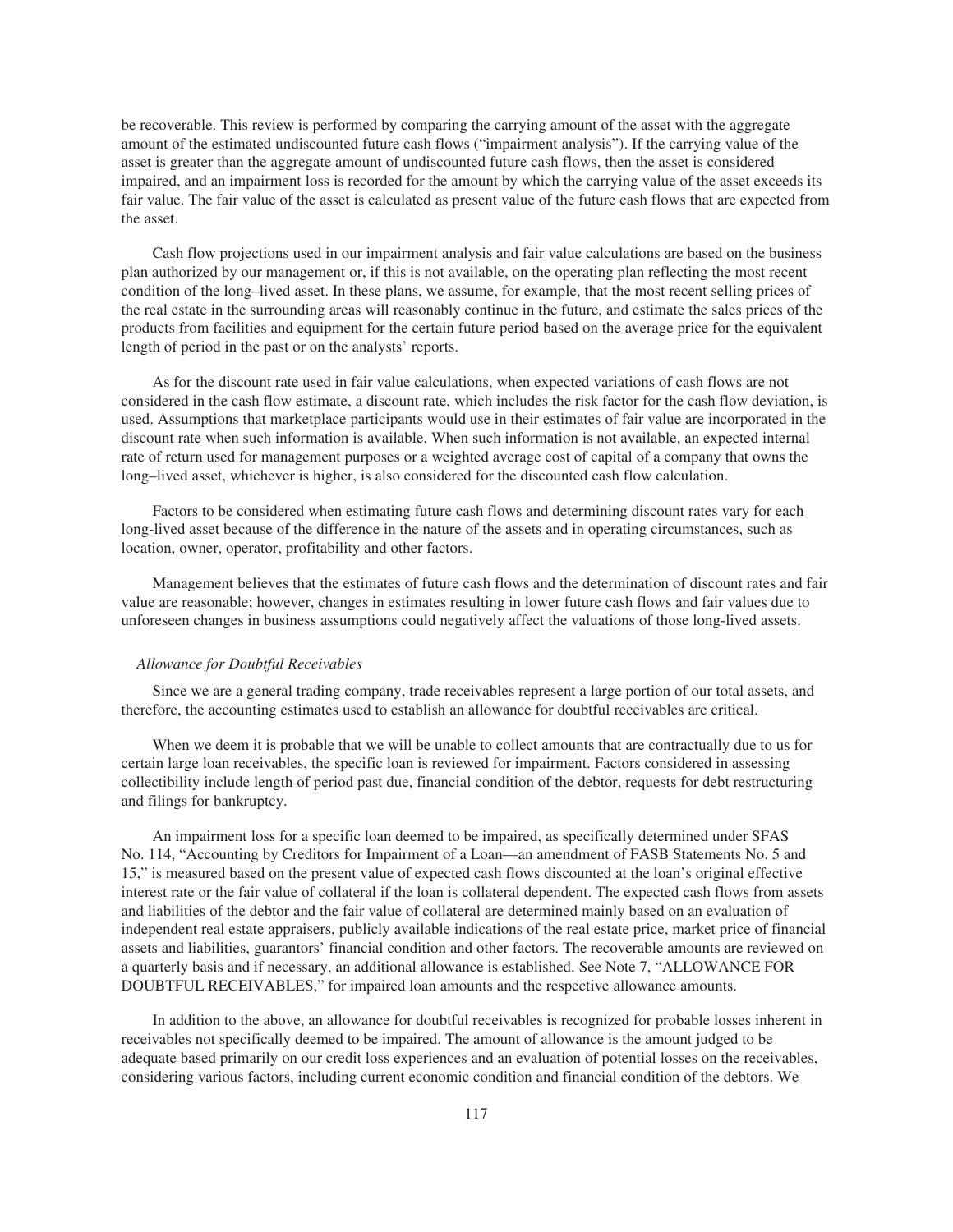review the adequacy of the allowance for doubtful receivables by assessing both the collateral exposure and the applicable default rate. Collateral exposure for a particular receivable is the excess of the carrying value over the applicable collateral value. A receivable with an estimated collateral value in excess of the carrying value is considered to have no collateral exposure. The applicable default rate is determined by a customer's credit rating that is assigned for each customer based on our financial analysis. The default rate of each credit rating is determined based on our historical experiences.

Management believes that the estimates of the future cash flows, the fair value of collateral, the credit rating of customers and the corresponding default rate are reasonable; however, changes in estimates resulting in lower future cash flows and fair value of the collateral, due to unforeseen changes in business assumptions, or drastic increases in default rates based on negative changes in economic conditions could negatively affect the valuations of related receivables.

# *Impairment of Investment Securities*

An impairment of investment securities is charged to earnings when a decline in fair value below cost is deemed to be other than temporary. The impairment of investment equity securities charged to earnings for recent fiscal years had a significant impact on our income. The following table shows the cost of marketable and non-marketable equity securities as of March 31, 2006, 2005 and 2004 and the impairment loss for the years ended March 31, 2006, 2005 and 2004:

|                                  |        |                           |             | <b>Billions of Yen</b>       |             |                               |
|----------------------------------|--------|---------------------------|-------------|------------------------------|-------------|-------------------------------|
|                                  |        |                           |             | <b>Years Ended March 31,</b> |             |                               |
|                                  |        | 2006                      |             | 2005                         | 2004        |                               |
|                                  | Cost   | <b>Impairment</b><br>Loss | <b>Cost</b> | <b>Impairment</b><br>Loss    | <b>Cost</b> | Impairment<br>Loss            |
| Marketable equity securities     | ¥275.3 | $\angle 1.8$              | ¥191.0      | $\angle 0.6$                 | ¥178.6      | $\textnormal{\textbf{Y}}$ 1.1 |
| Non-marketable equity securities | 249.0  | 8.8                       | 214.1       | 15.9                         | 216.6       | 29.7                          |
|                                  | ¥524.3 | ¥10.6                     | 4405.1      | ¥16.5                        | ¥395.2      | 430.8                         |
|                                  |        |                           |             |                              |             |                               |

Management principally recognizes that a 50% or more decline in fair value of a security leads to the presumption that the security has an other than temporary impairment. If the decline is less than 50%, various additional factors, such as the extent to which the cost exceeds the market value, the duration of the market decline, our intent and ability to hold the investment until its market price recovery and the financial condition of the investee, are considered in concluding if the decline is temporary or not.

As of March 31, 2006, there was no individual marketable security that had been in a continuous, unrealized loss position for one year or more. The aggregate amount of unrealized losses of marketable securities (approximately ten issuers) that have been in continuous unrealized loss positions for less than one year and had severity of decline of fair value below cost ranging from 1% to 7% was ¥0.3 billion. But, considering the combination of length of time that the fair values have been below cost, the extent of decline and the financial condition of the investees, we expect that their fair values will recover above their costs while we hold these investments.

For non-marketable securities, fair value of an investment is generally estimated based on our equity in the net amount of the fair value of the investee's assets and liabilities. In addition, where future business plans formally adopted by management of the entities are available and when deemed appropriate, a discounted future cash flow method is used to determine the fair value of the non-marketable equity securities. The discount rate reflects risk factors for the cash flow deviation from the future business plans and assumptions that market-place participants would use in their estimates of fair value when the information is available and appropriate. However, there are investments that are not evaluated for impairment because there has been no event or change in circumstances that indicates that a significant adverse effect on the fair value has occurred. See Note 5, "MARKETABLE SECURITIES AND OTHER INVESTMENTS," for further discussion.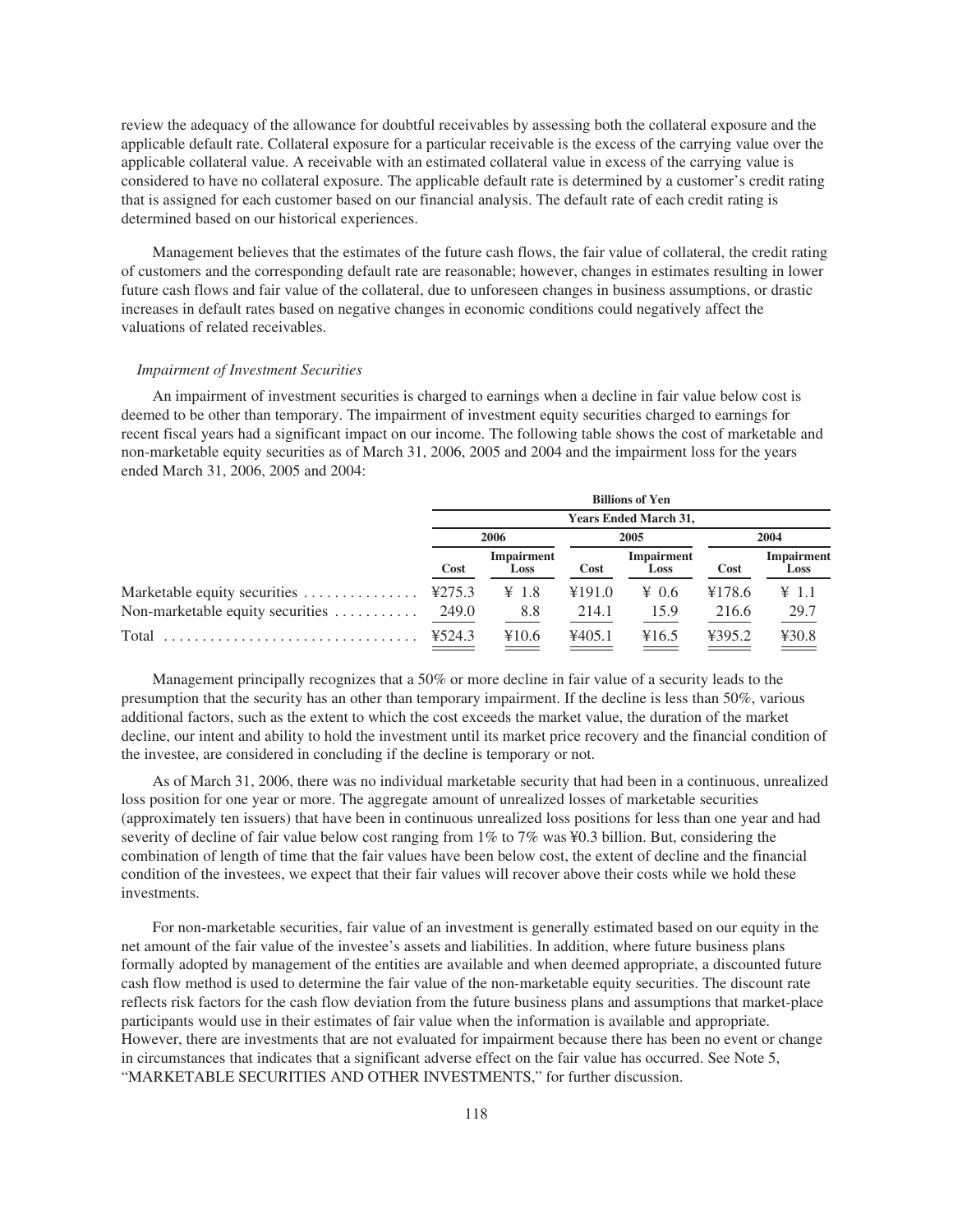Management believes that the criteria for evaluating the significance of the decline in fair value are reasonable and that, as long as the economic condition continues to improve, the amount of impairment losses in investment securities will continue to decrease in the near future. However, changes in the securities market or the circumstances of each individual investment due to unforeseen changes in economic and business conditions could affect the valuation of the investment securities.

## *Pension Benefit Costs*

Employee pension benefit costs and obligations are dependent on various assumptions, including discount, retirement, and mortality rates, which are based on current statistical data, as well as the expected long-term rate of return on plan assets and other factors. In accordance with U.S. GAAP, the difference between actual results and the assumptions is accumulated and amortized over future periods and, therefore, generally affects the recognized costs and the recorded obligations in future periods. Management believes that the assumptions used are appropriate; however, differences in actual experience or changes in assumptions may affect our future pension costs and obligations.

We determine the discount rates each year as of the measurement date, based on a review of interest rates associated with long-term Japanese government bonds or high-quality fixed-income corporate bonds. The discount rates determined on each measurement date are used to calculate the benefit obligation as of that date and the net periodic pension costs for the upcoming plan year.

Mitsui determines the expected long-term rate of return on plan assets based on the weighted-average rate of return computed by using the expected long-term rate of return on each asset class which is derived from an extensive study conducted by investment advisors and actuaries on a periodic basis, and the target allocations for each asset class. The study includes a review of anticipated future performance with market analysis of individual asset classes, and also gives appropriate consideration to actual historical returns achieved by the plans. The subsidiaries determine the expected long-term rates of return on plan assets mainly based on the expectations for future returns by investment advisors and actuaries.

The following table illustrates the sensitivity to changes in certain assumptions for Mitsui's pension plans:

|                                                                                | <b>Billions of Yen</b>                                                                                  |                                                                                          |  |  |
|--------------------------------------------------------------------------------|---------------------------------------------------------------------------------------------------------|------------------------------------------------------------------------------------------|--|--|
|                                                                                | <b>Impact of Change in</b><br><b>Assumption on NPPC</b><br>for the Year Ending<br><b>March 31, 2007</b> | <b>Impact of Change in</b><br><b>Assumption on PBO</b><br>as of<br><b>March 31, 2006</b> |  |  |
|                                                                                | (0.1)                                                                                                   | 14.8                                                                                     |  |  |
|                                                                                | 0.3                                                                                                     | (13.9)                                                                                   |  |  |
| 50 basis point decrease in expected long-term rate of return on plan           | 1.2                                                                                                     |                                                                                          |  |  |
| 50 basis point increase in expected long-term rate of return on plan<br>assets | (1.2)                                                                                                   |                                                                                          |  |  |

See Note 14, "PENSION COSTS AND SEVERANCE INDEMNITIES," for further discussion about the estimates and assumptions on PBO and NPPC.

# *Tax Asset Valuation*

We classify subsidiaries and associated companies into the following five categories and evaluate realizability of deferred tax assets by each category. The valuation allowance for the deferred tax assets is established for the amount determined to be unrealizable.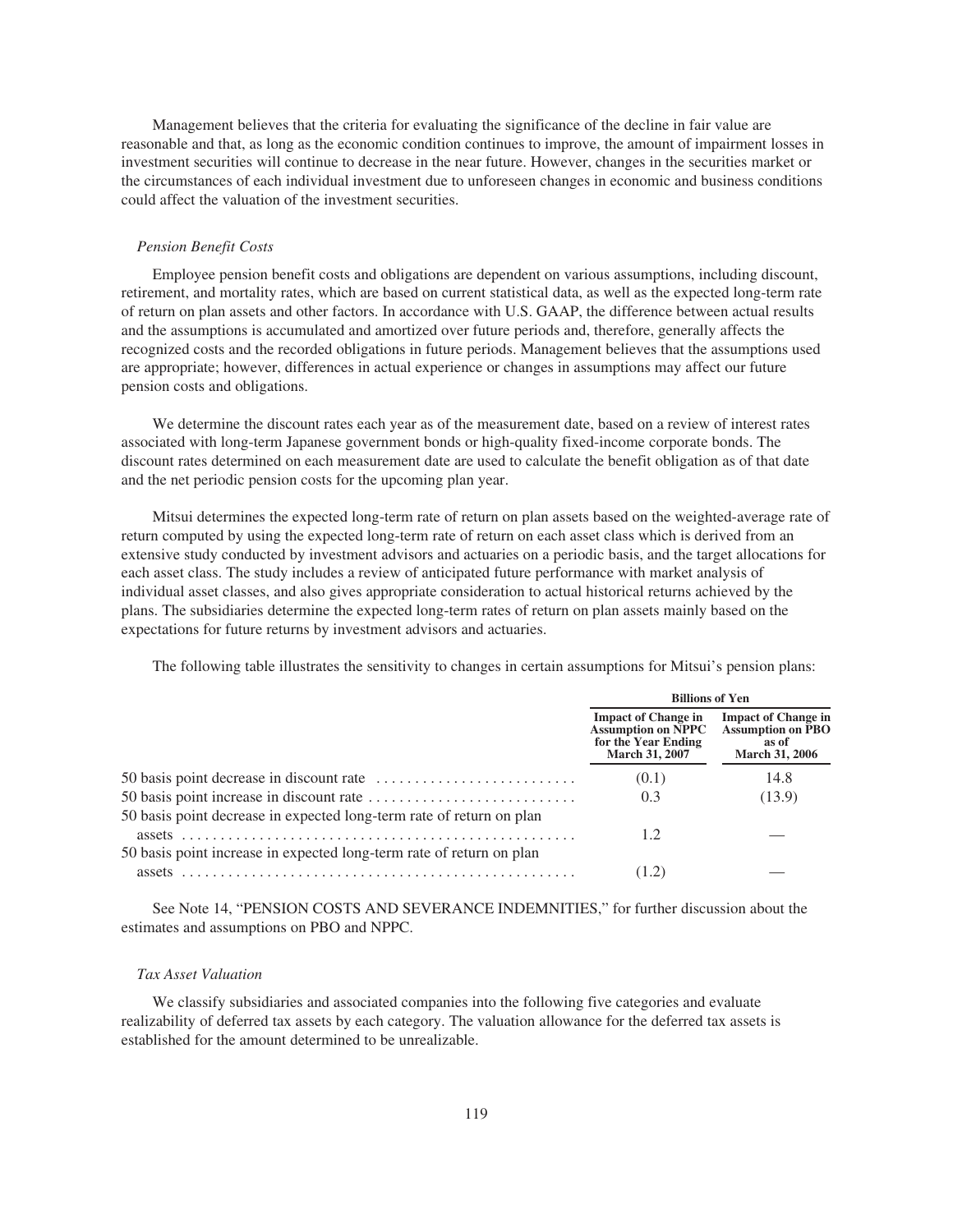# *First Category*

Companies, which constantly generate sufficient taxable income every year to cover all the future deductible temporary differences as of the end of each fiscal year, and no significant change exists or is expected in the business environment. For this category, we view all deferred tax asset amounts as realizable.

#### *Second Category*

Companies with stable operating results in past years (approximately in the last three years), but that did not generate sufficient taxable income in the current year to cover all the future deductible temporary differences as of the end of the fiscal year. For this category, the portion of the deferred tax assets that is recoverable based on an analysis of the scheduled taxable income in the future is determined to be realizable.

# *Third Category*

Companies with unstable operating results in the past years, and that did not generate sufficient taxable income in the current year to cover all the future deductible temporary differences as of the end of the fiscal year. For this category, the portion of the deferred tax assets that is recoverable based on an analysis of the scheduled taxable income within a reasonable estimation period is determined to be realizable.

#### *Fourth Category*

Companies, which have significant amounts of tax loss carryforwards at the end of the fiscal year, have experienced the expiration of a significant amount of tax loss carryforwards in the past three years, or will fail to utilize a significant amount of tax loss carryforward up to the expiration date in the current period. For this category, the portion of the deferred tax assets that is recoverable with a high degree of certainty based on an analysis of the scheduled taxable income within the next fiscal year is determined to be realizable.

If the tax loss carryforward results from a non-recurring and unusual event such as the significant restructuring of the business or a change in law or regulation, and the companies otherwise consistently generate taxable income, the portion of the deferred tax assets that is recoverable based on an analysis of the scheduled taxable income within a reasonable estimation period is determined to be realizable.

## *Fifth Category*

Companies, which have recorded a significant amount of tax loss carryforwards for each of the past three years and are expected to record a significant tax loss in the current year as well. For this category, no deferred tax assets are determined to be realizable.

For Mitsui, the realizability of deferred tax assets is determined based on all available evidence, both positive and negative, including all currently available information regarding tax deductibility on future years and ability to generate sufficient taxable income prior to the expiration of the loss carryforwards.

Management believes it is more likely than not that all of our deferred tax assets, net of valuation allowance, will be realized. However, the amount of realizable net deferred tax assets may change in the near term if estimates of future taxable income during the carryforward period are changed or if statutory tax rates or carryforward periods are changed. See Note 21, "INCOME TAXES," for further discussion about the deferred tax assets and valuation allowance.

#### *New Accounting Standards*

#### *Inventory Costs*

In November 2004, the FASB issued SFAS No. 151, "Inventory Costs—an amendment of ARB No. 43, Chapter 4."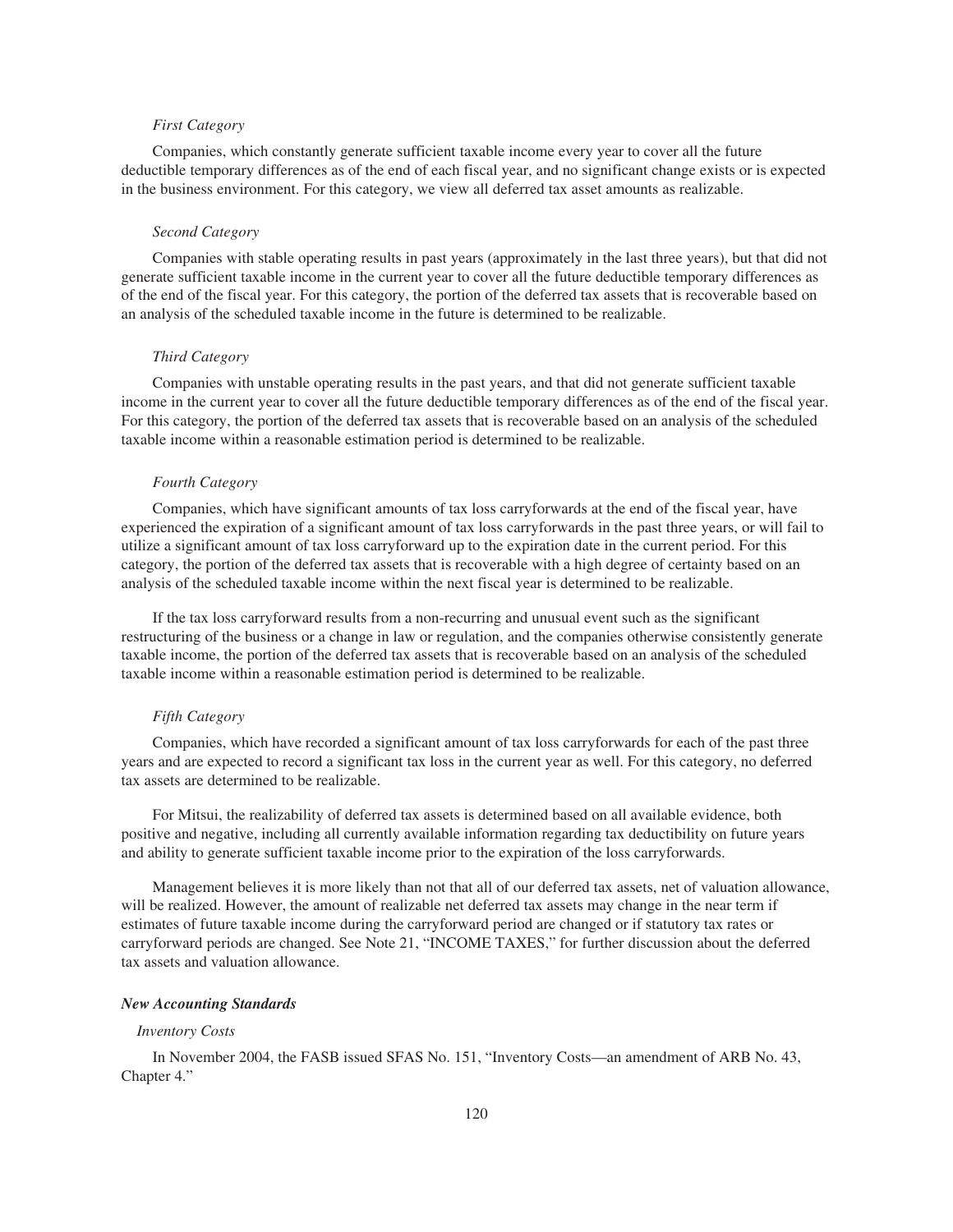SFAS No. 151 requires that abnormal amounts of idle facility expense, freight, handling costs, and wasted material (spoilage) should be recognized as current-period charges. In addition, SFAS No. 151 requires that allocation of fixed production overheads to the costs of conversion be based on the normal capacity of the production facilities.

SFAS No. 151 is effective for inventory costs incurred during fiscal years beginning after June 15, 2005. The effect of adoption of this statement on our financial position and results of operations will be immaterial.

### *Share-Based Payment*

In December 2004, the FASB issued SFAS No. 123 (revised 2004), "Share-Based Payment" ("SFAS No. 123R"). SFAS No. 123R requires the compensation cost from share-based payment transactions to be recognized in the financial statements. The amount of the compensation cost is measured based on the grant-date fair value of the equity instruments issued or the liabilities incurred. In addition, the award of liability instruments will be remeasured at the end of each reporting period. The compensation cost is recognized over the requisite service period.

In April 2005, the U.S. Securities and Exchange Commission ("SEC") adopted a new rule which amended the effective dates for SFAS No. 123R. Under the new rule, SFAS No. 123R is effective for fiscal years beginning after June 15, 2005. The effect of adoption of this statement on our financial position and results of operations will be immaterial.

# *Accounting for Stripping Costs Incurred during Production in the Mining Industry*

In March 2005, the FASB Emerging Issues Task Force reached a consensus on Issue No. 04-6 ("EITF No. 04-6"), "Accounting for Stripping Costs Incurred during Production in the Mining Industry."

EITF No. 04-6 requires that stripping costs incurred during the production stage of the mine be accounted for as variable production costs that should be considered a component of mineral inventory costs and are recognized as a component of costs of sales in the same period as the revenue from the sale of the inventory.

EITF No. 04-6 is effective for fiscal years beginning after December 15, 2005. The effect of adoption of this consensus on our financial position and results of operations will be immaterial.

# *Accounting for Purchases and Sales of Inventory with the Same Counterparty*

In September 2005, the FASB Emerging Issues Task Force reached a consensus on Issue No. 04-13 ("EITF No. 04-13"), "Accounting for Purchases and Sales of Inventory with the Same Counterparty."

EITF No. 04-13 requires that two or more inventory purchase and sales transactions with the same counterparty that are entered into in contemplation of one another should be combined for purposes of applying Accounting Principles Board Opinion No. 29, "Accounting for Nonmonetary Transactions."

EITF No. 04-13 also requires that all nonmonetary exchanges of inventory within the same line of business other than those whereby an entity transfers finished goods inventory in exchange for the receipt of raw materials or work-in-process inventory should be recognized at the carrying amount of the inventory transferred.

EITF No. 04-13 is effective for new arrangements entered into, and modifications or renewals of existing arrangements, beginning in the first interim or annual reporting period beginning after March 15, 2006. The effect of adoption of this consensus on our financial position and results of operations will be immaterial.

### *Accounting for Certain Hybrid Financial Instruments*

In February 2006, the FASB issued SFAS No. 155, "Accounting for Certain Hybrid Financial Instruments an amendment of FASB Statements No. 133 and 140."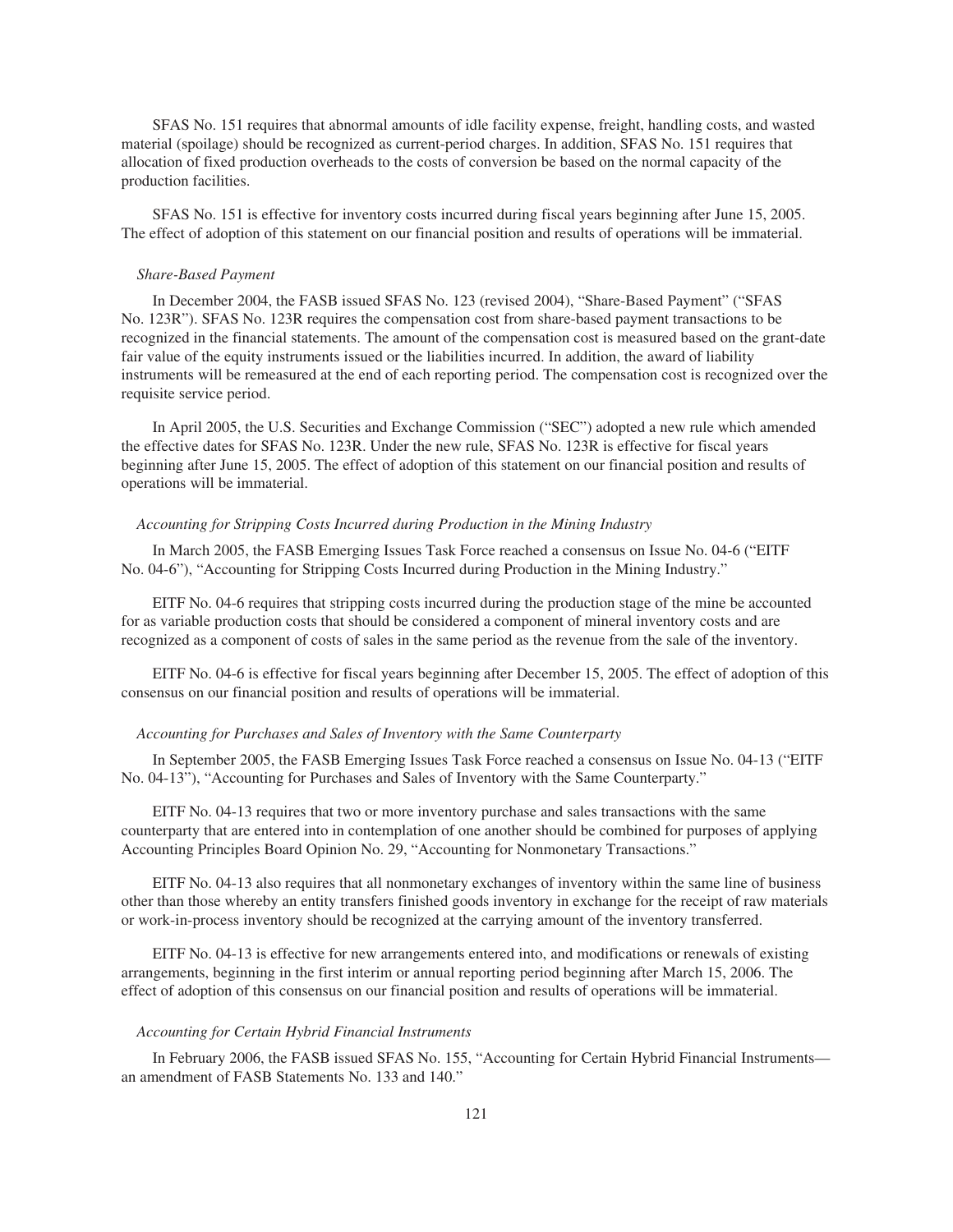One of the amendments to SFAS No. 133 and SFAS No. 140 is that SFAS No. 155 permits an entity to elect fair value remeasurement for any hybrid financial instrument in its entirety with changes in fair value recognized in earnings, in which the hybrid financial instrument contains an embedded derivative that otherwise would require bifurcation.

SFAS No. 155 is effective for all financial instruments acquired, issued, or subject to a remeasurement event occurring after the beginning of an entity's first fiscal year that begins after September 15, 2006. The effect of adoption of this statement on our financial position and results of operations is not currently known and cannot be reasonably estimated until further analysis is completed.

### *Accounting for Servicing of Financial Assets*

In March 2006, the FASB issued SFAS No. 156, "Accounting for Servicing of Financial Assets—an amendment of FASB Statement No. 140."

SFAS No. 156 requires all separately recognized servicing assets and servicing liabilities to be initially measured at fair value, if practicable, and permits an entity to choose either the amortization method or the fair value measurement method for subsequent measurement of each class of separately recognized servicing assets and servicing liabilities.

SFAS No. 156 is effective as of the beginning of the first fiscal year that begins after September 15, 2006. The effect of adoption of this statement on our financial position and results of operations is not currently known and cannot be reasonably estimated until further analysis is completed.

# **B. Liquidity and Capital Resources**

# *Use of Non-GAAP Financial Measures*

Non-GAAP financial measures are defined in the SEC regulations as financial measures that either exclude or include amounts that are not excluded from or included in the most directly comparable measure calculated and presented in accordance with GAAP.

#### *Net Debt-to-Equity Ratio*

We refer to "Net Debt-to-Equity Ratio" ("Net DER") in this Liquidity and Capital Resources and elsewhere in this annual report. Net DER is comprised of "net interest bearing debt" divided by shareholders' equity.

"Net interest bearing debt" is defined as adjusted interest bearing debt, defined below, less cash and cash equivalents and time deposits. Our interest bearing debt primarily consists of long-term debt. As discussed in "Funding and Treasury Policies and Objectives," to flexibly meet capital requirements and to prepare for future debt-service requirements in case of unforeseen deteriorations in financial markets, currently we hold a relatively high level of cash and cash equivalents reflecting the current financial market conditions and future capital requirements. Under this policy, Net DER is a useful internal measure for our management to review the balance between:

- our capacity to meet debt repayments; and
- leverage to improve return on equity in our capital structure.

Management believes it is also helpful for the readers of this annual report.

To calculate our adjusted interest bearing debt, the followings balances are excluded:

- accounts payables, derivative liabilities and others;
- capital lease obligations; and
- SFAS No. 133 fair value adjustment.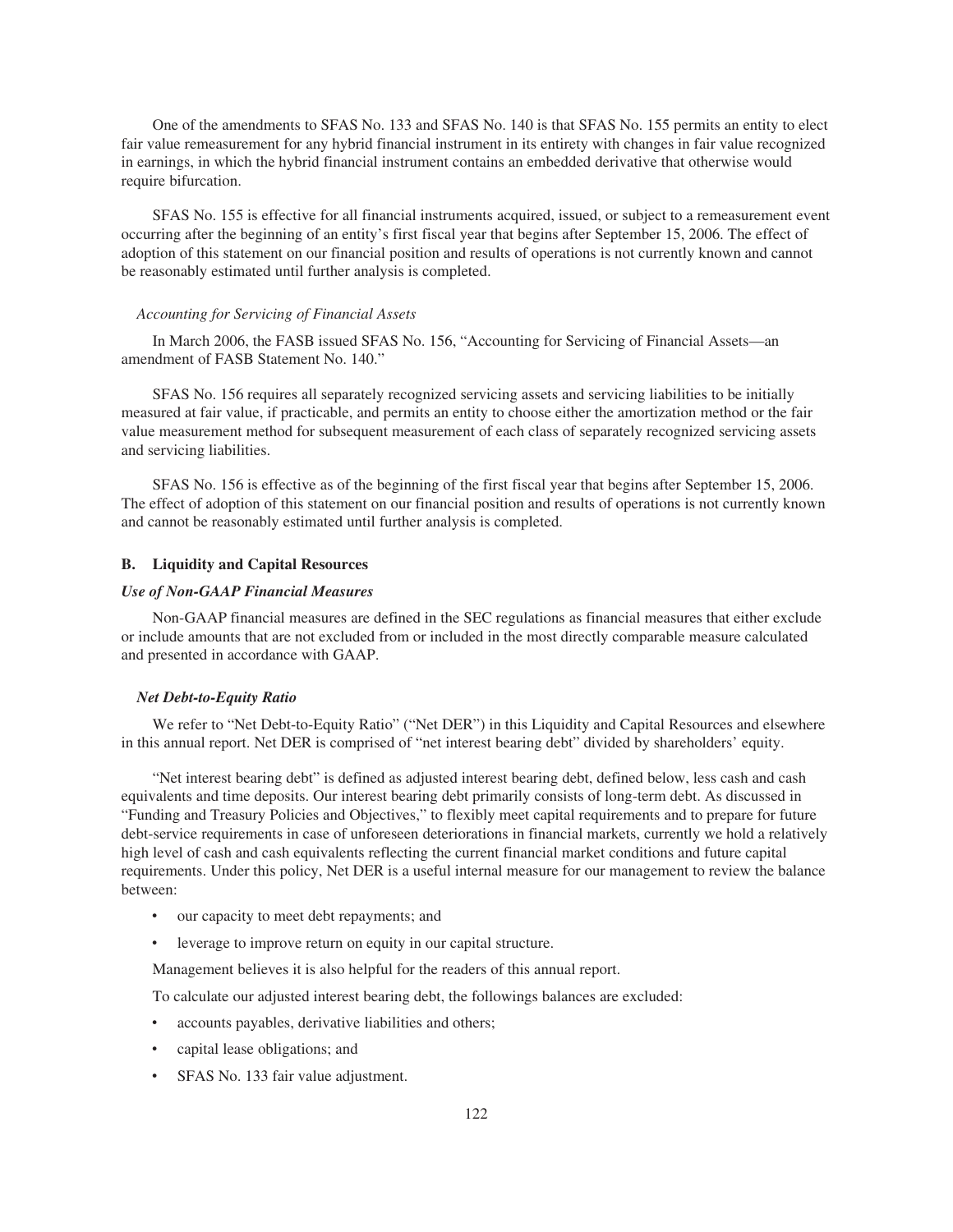Elimination of the SFAS No. 133 fair value adjustment is made because Japanese investors usually evaluate Net DER of other general trading companies in this manner.

This calculation does not recognize the fact that cash and cash equivalents and time deposits may not be completely available for debt repayments because some amount of cash and cash equivalents and time deposits may be required for operational needs including contractual obligations or capital expenditures.

"Net interest bearing debt" and "Net DER" are presented in the table below.

|                                                      | <b>Billions of Yen</b><br>As of March 31, |           |  |
|------------------------------------------------------|-------------------------------------------|-----------|--|
|                                                      |                                           |           |  |
|                                                      | 2006                                      | 2005      |  |
|                                                      | ¥ 540.8                                   | ¥ $615.4$ |  |
|                                                      | 3.264.1                                   | 3,196.9   |  |
| Less eliminating factors included in long-term debt: |                                           |           |  |
| Accounts payables, derivative liabilities and others | (253.3)                                   | (193.0)   |  |
|                                                      | (24.6)                                    | (21.3)    |  |
|                                                      | 37.7                                      | (58.2)    |  |
|                                                      | 3.564.7                                   | 3.539.8   |  |
| Less cash and cash equivalents and time deposits     | (734.1)                                   | (819.9)   |  |
|                                                      | 42.830.6                                  | ¥2,719.9  |  |
|                                                      | ¥1,677.9                                  | ¥1,122.8  |  |
|                                                      | 1.69                                      | 2.42      |  |

The most directly comparable GAAP measure is considered to be "Debt-to-Equity Ratio" ("DER"). However, this ratio measures gross debt relative to equity, and does not measure changes in cash position.

|                                                                             | 3.15 |
|-----------------------------------------------------------------------------|------|
| (defined as adjusted interest bearing debt divided by shareholders' equity) |      |

# *Free Cash Flow*

We define "free cash flow" as the sum of net cash provided by operating activities and net cash used in investing activities. Management believes that such indicator is useful to investors, to measure available net cash for investment in strategic opportunities and/or debt repayment; or magnitude of reliance on borrowing to procure funds for strategic investments.

The following table shows a reconciliation of net cash provided by operating activities to free cash flow.

| <b>Billions of Yen</b>       |      |      |
|------------------------------|------|------|
| <b>Years Ended March 31,</b> |      |      |
| 2006                         | 2005 | 2004 |
|                              |      |      |
|                              |      |      |
|                              |      |      |

## *Finance and Liquidity Management*

### *Funding and Treasury Policies and Objectives*

Our basic funding policy is to secure stable sources of funds to maintain adequate liquidity and financing to satisfy capital requirements for our operations and to maintain the strength of our balance sheet. In order to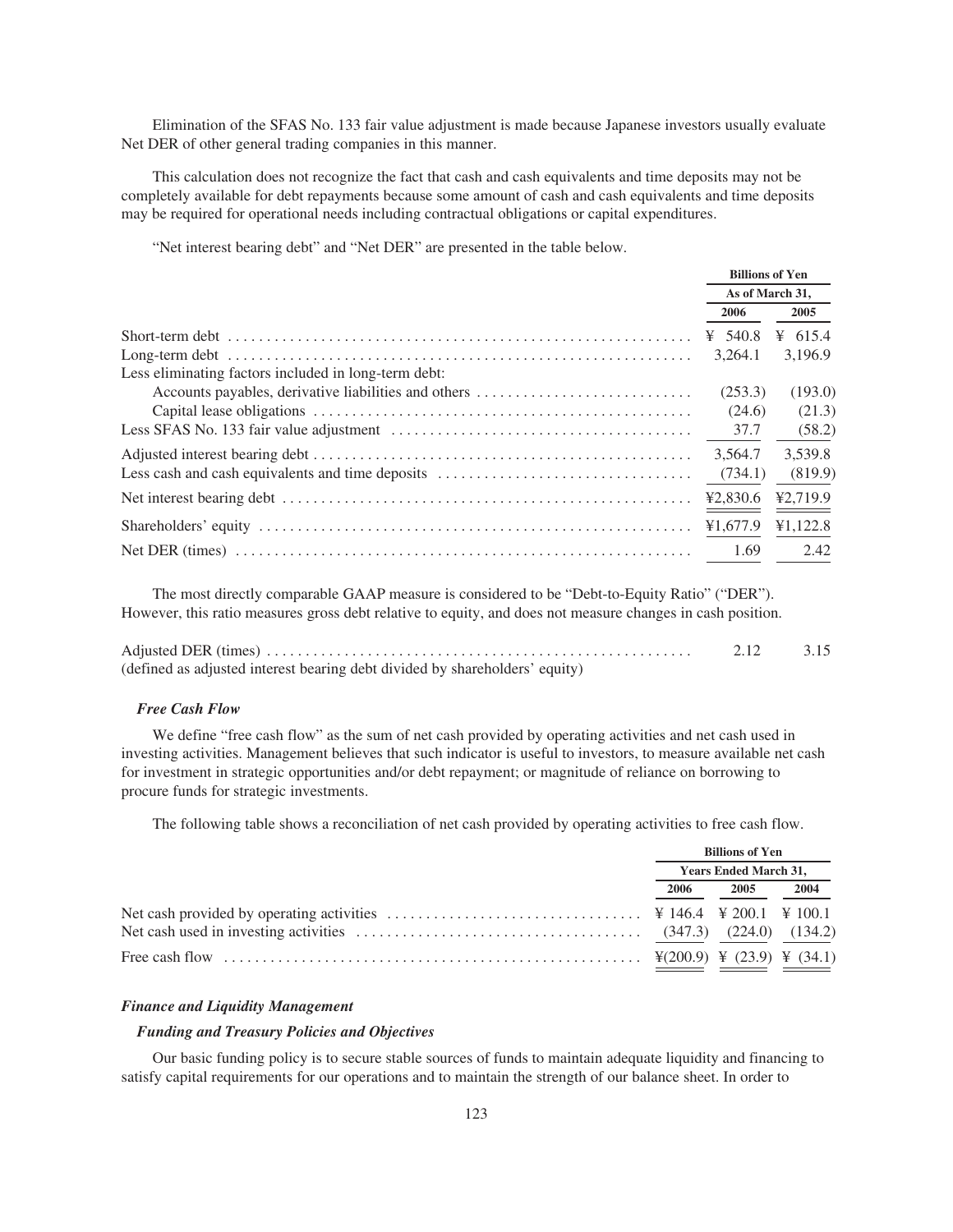achieve our objectives, our principal strategy is to obtain long-term funds (those with maturities of around 10 years) from financial institutions, including insurance companies and banks, and through the issuance of corporate bonds. In addition, we utilize financing programs provided by government financing agencies for various projects to obtain long-term financing. Another strategy is to maintain sufficient liquidity to flexibly meet capital requirements and to prepare for future debt-service requirements in case of unforeseen deteriorations in financial markets. We hold cash and cash equivalents as liquidity sources, which consist mainly of highlyliquid and highly-rated short-term financial instruments and deposits. We aim to maintain the proper level of cash and cash equivalents, reflecting the current financial market conditions and future capital requirements.

In principle, wholly owned domestic subsidiaries do not individually raise their funds in financial markets or borrow from banks, but instead use a cash management service provided by Mitsui & Co. Financial Services Ltd. (Japan), our financing subsidiary. The same policy and practices have been extended to wholly owned overseas subsidiaries through our regional financing subsidiaries, which centralizes the fund raising function and promotes efficient use of funds. Approximately 81% of total interest bearing debt as of March 31, 2006 (excluding SFAS No. 133 fair value adjustment) was raised by Mitsui and the above-mentioned financing subsidiaries as in-house banking bases.

# *Funding Sources*

We borrow funds based on our longstanding relations with financial institutions in Japan and overseas, borrow from government financing agencies, and also utilize project financing. In addition to these funding sources, Mitsui maintains a ¥200 billion debt shelf-registration and a ¥2,400 billion commercial paper program in Japan. Similarly, Mitsui & Co. (U.S.A.), Inc., Mitsui & Co. International (Europe) B.V., Mitsui & Co., Asia Investment Ltd. and Mitsui & Co., Ltd. have arranged a joint Euro medium-term note ("MTN") program of U.S.\$5 billion. Mitsui guarantees notes issued by these overseas subsidiaries. For raising short-term funds, Mitsui & Co. (U.S.A.), Inc. has a U.S.\$1.5 billion U.S. domestic commercial paper program, and we have made arrangements for commercial paper programs in some other overseas markets.

Unused lines of credit, for short-term financing outside of Japan, aggregated ¥756.6 billion at March 31, 2006. Certain overseas subsidiaries compensate banks for these facilities in the form of commitment fees, which were not material in each of the past three years.

Taking advantage of a favorable financial market environment, during the year ended March 31, 2006, we increased long-term funding by borrowing from financial institutions and issuing bonds in Japan and MTNs in overseas markets for debt retirement and for working capital requirements. There was one bond issue that raised ¥15.0 billion in total (with maturity of 12.5 years) under the shelf-registration in Japan during the year ended March 31, 2006. As a result, long-term debt accounted for approximately 85% of total debt as of March 31, 2006, which we regard as a satisfactory level from the viewpoint of our financial policies.

In February 2006, Mitsui issued 130 million new shares of its common stock at an issuing price of ¥1,467.55 per share in an international offering in reliance on Regulation S and in a Japanese offering. In March 2006, Mitsui issued additional 9.75 million new shares of its common stock at the same issuing price through a third party allotment in connection with the execution of the over-allotment option in the Japanese offering. Mitsui received approximately ¥205.1 billion in aggregate cash proceeds (before deducting stock issuing expenses).

Approximately 77% of the total of short-term and long-term debt as of March 31, 2006 was denominated in Japanese yen and the rest was primarily denominated in U.S. dollars. We employ certain derivative financial instruments, which include interest rate swaps, currency swaps and foreign exchange forward contracts, to manage financial exposures resulting from our financing activities. Currency swap agreements and foreign exchange forward contracts are used to manage risks associated with the fluctuations in foreign exchange rates. The principal financial derivative instruments that are employed to manage interest rate risk exposure are interest rate swap agreements. A large part of such agreements are used for fair value hedging of fixed rate interest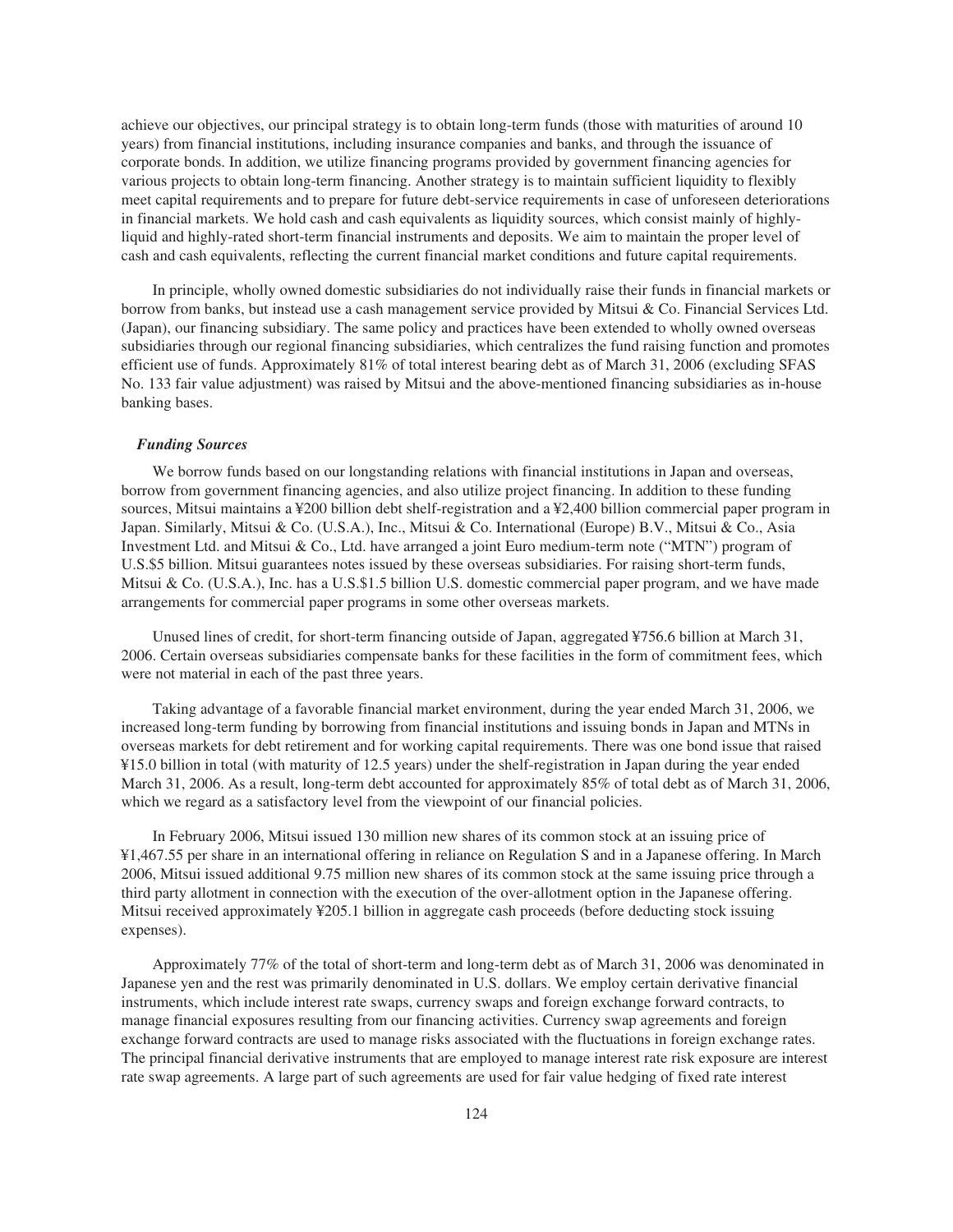bearing debt, including fixed interest rate borrowing, bonds and notes, converting into floating interest rates based on the three-month or six-month LIBOR. The interest rates on approximately 79% of Mitsui's long-term debt, other than borrowings for certain projects, were floating after taking into account interest rate swap arrangements as of March 31, 2006.

See Note 26, "DERIVATIVE INSTRUMENTS AND HEDGING ACTIVITIES," for further description of our risk management policies.

# *Credit Ratings*

To facilitate access to funds from capital markets, Mitsui and certain of our overseas trading subsidiaries have obtained ratings for their commercial paper (short-term debt) and long-term senior unsecured debt (longterm debt) from Rating and Investment Information, Inc. ("R&I"), Moody's Investors Service, Inc. ("Moody's") and Standard and Poor's Services ("S&P"). The ratings as of June 2006 were as follows:

|  | R&I Moody's S&P |  |
|--|-----------------|--|
|  |                 |  |
|  |                 |  |

\* The credit rating by S&P on long-term debt was provided without our request.

S&P in February 2006 raised our long-term credit rating to "A" from "A-" and short-term credit rating to "A-1" from "A-2." S&P cited the following factors for the change in ratings:

- increase in shareholders' equity through accumulation of retained earnings as well as public offering;
- ‰ improvement in profit base and asset quality through refinements in investment and withdrawal decisions for operations; and
- enhancement of risk management system.

Mitsui intends to maintain and improve its current credit ratings by enhancing its earnings and risk management.

*Credit ratings are an assessment by the rating agencies of the credit risks associated with us and are based on information provided by us and other sources that the rating agencies consider reliable. Lower ratings generally result in higher borrowing costs and reduced access to capital markets. Credit ratings do not constitute a recommendation to buy, sell or hold securities and are subject to change or withdrawal by each of the rating agencies at any time. As rating agencies may have different criteria in evaluating the risk associated with a company, you should evaluate each rating independently of other ratings. Ratings may be changed without pre-notice at any time.*

# *Liquidity Management*

For the interest rate structure and the maturity profile of our outstanding debt, see Note 13, "SHORT-TERM AND LONG-TERM DEBT."

Cash and cash equivalents were ¥697.1 billion, ¥791.8 billion and ¥638.3 billion as of March 31, 2006, 2005 and 2004, respectively.

As of March 31, 2006, net interest bearing debt (interest bearing debt less cash and cash equivalents and time deposits) was ¥2,830.6 billion, an increase of ¥110.7 billion from ¥2,719.9 billion as of March 31, 2005. However, the Net DER improved from 2.42 as of March 31, 2005 to 1.69 as of March 31, 2006, reflecting a significant increase in shareholders' equity.

The ratio of current assets to current liabilities remained comparable from 134.7% as of March 31, 2005 to 135.2% as of March 31, 2006. The increases in investments and other non-current assets are financed by the increases in long-term debt and shareholders' equity including public offerings.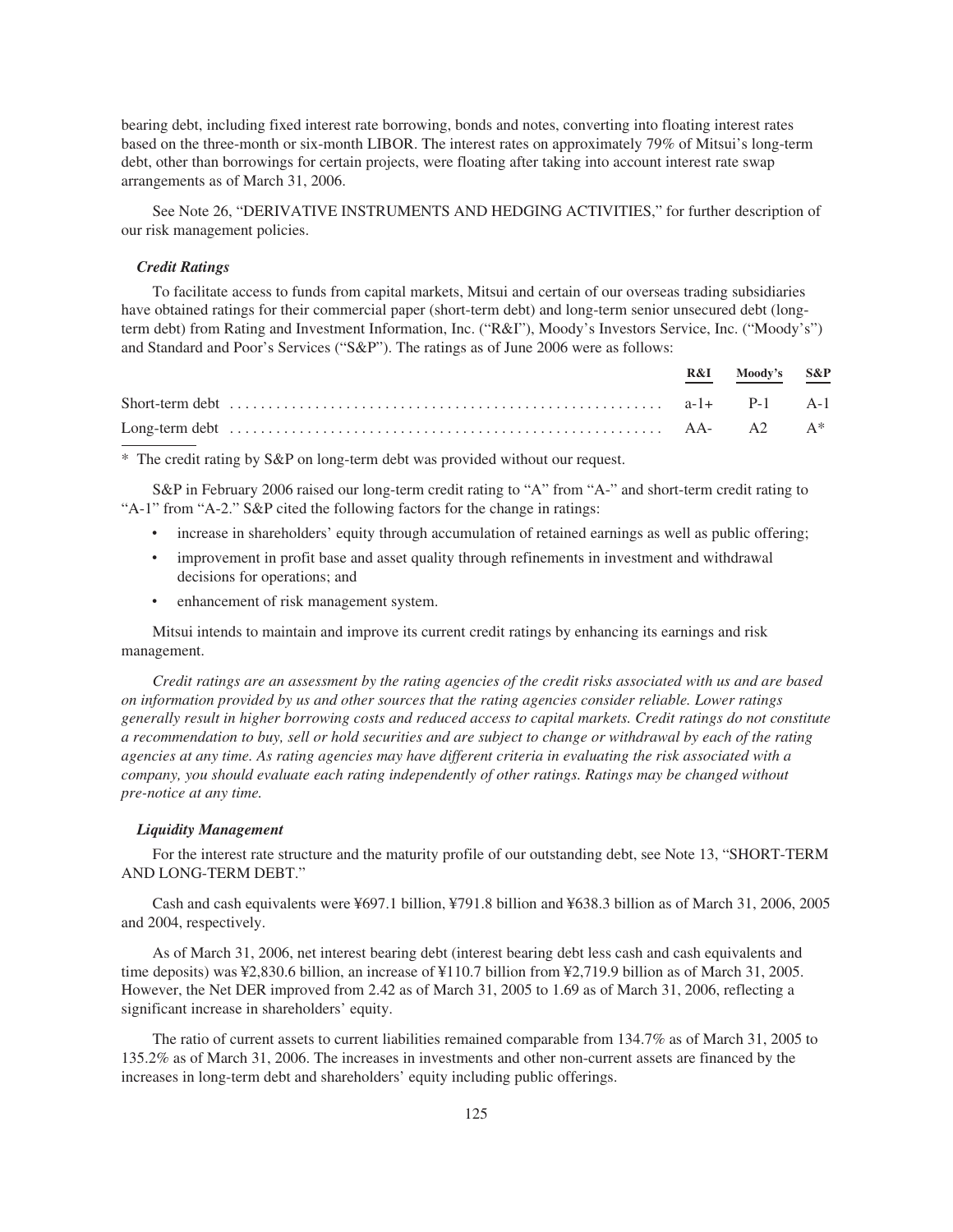As of March 31, 2006, we had given guarantees for obligations of various third parties and associated companies. These guarantees are not expected to require substantial use of our capital resources. We have not had any material payment requirements resulting from these guarantees for the past three years. For details on guarantees issued by us, see Note 23, "COMMITMENTS AND CONTINGENT LIABILITIES."

With the exception of project financing and non-recourse financing, it is our policy not to conclude agreements for important financial transactions with financial institutions that contain additional debt restriction clauses that may cause acceleration of our obligations, including debt incurrence restrictions, negative pledges, restrictions on dividend payments and various financial ratio limits, and there are no material financial covenants in the agreements undertaken.

Assuming that our subsidiaries have sufficient distributable net assets or retained earnings as provided under the local laws of the relevant jurisdictions, there are no material contractual or legal restrictions on the ability of our subsidiaries to transfer funds to us in the form of dividends, loans or advances. There are no material economic restrictions on payments of dividends, loans or advances to us by our subsidiaries other than general withholding or other taxes calculated at the rates determined by the local tax laws of the relevant jurisdictions.

We held ¥697.1 billion of cash and cash equivalents as of March 31, 2006 in comparison to ¥222.6 billion of outstanding debt with current maturities including commercial paper, MTNs and bonds. Of the cash and cash equivalents, approximately 57% was held by Mitsui and approximately 92% was denominated in Japanese yen. We believe that we maintain sufficient liquidity to satisfy our working capital and debt-service requirements for the foreseeable future through existing cash and cash equivalents and time deposits, the sales of certain assets in parallel with outside borrowings from financial institutions, as well as, the issuance of bonds and notes.

We plan to contribute ¥22.7 billion to our defined-benefit pension plans for the year ending March 31, 2007. This cash requirement will be managed under our funding policy mentioned above.

# *Investment Plans and Financial Policies of the Medium-Term Management Outlook*

According to our Medium-term Management Outlook announced in May 2006, we plan to invest approximately ¥800 billion during the two years ending March 31, 2007 and 2008. The principal investments in this plan are described below.

- Approximately ¥400 billion in Mineral Resources and Energy Area,
- Approximately ¥50-100 billion in Global Marketing Networks Area,
- Approximately ¥150-200 billion in Consumer Services Area, and
- Approximately ¥150 billion in Infrastructure Area.

Many of the projects in the investment plan involve bidding. The outcome of bidding will have an effect on our actual cash flows and financial condition for the year ending March 31, 2007.

We will procure funding for these investments by fund raising (including project finance) from the private sector and government financing agencies and direct financing from capital markets, in addition, retained earnings are also a crucial source of funds. We forecast our level of interest bearing debt to increase by about ¥200 billion in the year ending March 31, 2007; however, this amount may vary, depending on the rate of progress of the investment plan.

In formulating our investment plans we are paying careful attention to our level of financial leverage including our ratio of shareholders' equity to total assets ("Shareholders' Equity Ratio") and our Net DER. As of March 31, 2006, our Shareholders' Equity Ratio and our Net DER were 19.6% and 1.69 compared to 14.8% and 2.42 as of March 31, 2005, primarily due to the accumulation of retained earnings and the public offering. We believe that the favorable movement of these two indices clearly represents an enhancement in the stability of our fund raising capacity. Considering the investment plan outlined above, we are forecasting a Net DER of around 1.58 as of March 31, 2007.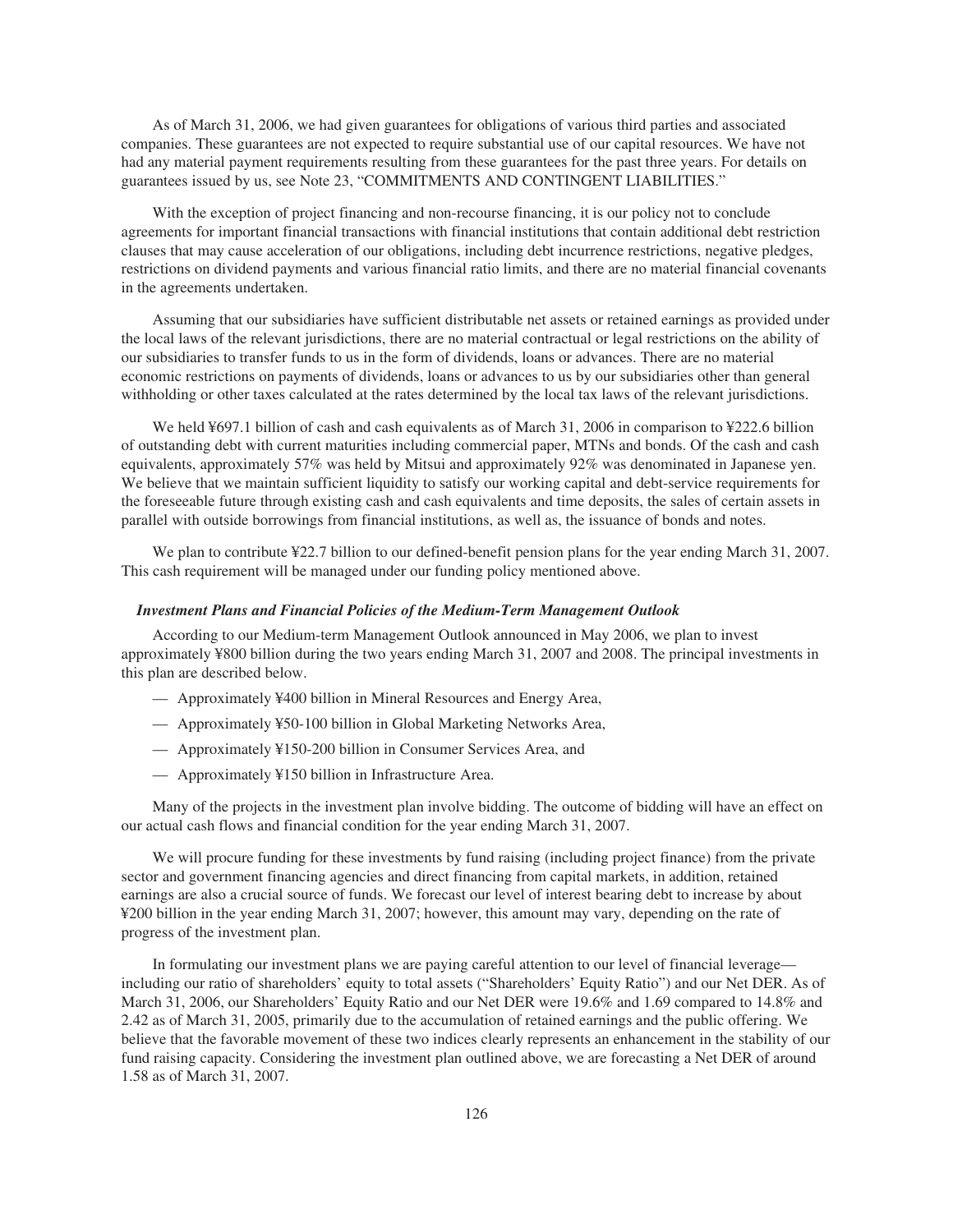# *Non-Exchange Traded Commodity Contracts at Fair Value*

We perform trading activities in commodities that are listed on the terminal (futures) markets. Our trading consists of derivative instruments traded in the commodity futures markets, as well as non-exchange traded commodity contracts including commodity derivatives. Non-exchange traded commodity contracts are recorded at fair value based on prices actively quoted in the terminal (futures) market for commodities such as precious metals. Some non-exchange traded commodity contracts, such as non-exchange traded derivatives of crude oil and oil products, are recorded at fair value based on the prices provided by other external sources. Their effect on earnings and financial position is immaterial.

# *Transactions with Related Parties*

When conducting our business operations throughout the world, we form alliances with leading partner companies in Japan and overseas, including manufacturers and companies in the fields of natural resources, such as energy and ferrous materials. In addition to investing in, or providing loans to, associated companies where we are a minority shareholder, we conduct selling and purchasing transactions of various products on a recurring basis with such associated companies.

Our principal associated companies include Valepar S.A. (18.2%), Mitsui Oil Exploration Co., Ltd. (47.3%), Japan Australia LNG (MIMI) Pty. Ltd. (50.0%), IPM Eagle LLP (30.0%), Sakhalin Energy Investment Company Ltd. (25.0%), Nihon Unisys, Ltd. (32.4%), and United Auto Group, Inc. (15.4%), among others.

During the years ended March 31, 2006, 2005 and 2004, our gross revenues from transactions with these associated companies amounted to ¥89.1 billion, ¥121.3 billion and ¥107.8 billion, respectively, and the values of goods and services purchased from such companies and reported as cost of revenues were ¥238.0 billion, ¥192.4 billion and ¥161.2 billion, respectively.

Prices applied in transactions with associated companies are computed in the same way that such prices would be calculated in transactions with unrelated third parties. In addition, when associated companies are counterparties in transactions with us and we conduct such business under long-term procurement and/or sales contracts, in general, we conclude a corresponding sales contract with the purchasers (unrelated parties) of goods procured by us and/or with suppliers (unrelated parties) of the goods we sell to associated companies. In addition, we were the guarantor for ¥ 55.0 billion and ¥57.6 billion in funds borrowed and other financial obligations of associated companies as of March 31, 2006 and 2005, respectively. Regarding any other commitments related to transactions with associated companies, we do not normally assume risk in excess of our percentage of share ownership in such associated companies.

### *Assets, Liabilities and Shareholders' Equity*

Total assets as of March 31, 2006 were ¥8,573.6 billion, an increase of ¥980.2 billion from ¥7,593.4 billion as of March 31, 2005.

Current assets as of March 31, 2006 were ¥4,746.8 billion, an increase of ¥326.1 billion from ¥4,420.7 billion as of March 31, 2005. Along with the higher market prices of commodities and increased business transactions, the following items increased:

- Accounts receivables increased by ¥133.4 billion, mainly at Mitsui, especially in the segments of the Chemical, the Machinery & Infrastructure Projects and the Iron & Steel Raw Materials and Non-Ferrous Metals; and at Mitsui & Co. Precious Metals, Inc. (United States) in the Logistics & Financial Markets Segment.
- ‰ Inventories increased by ¥98.9 billion, mainly at Mitsui's Logistics & Financial Markets Segment and Westport Petroleum, Inc. (United States).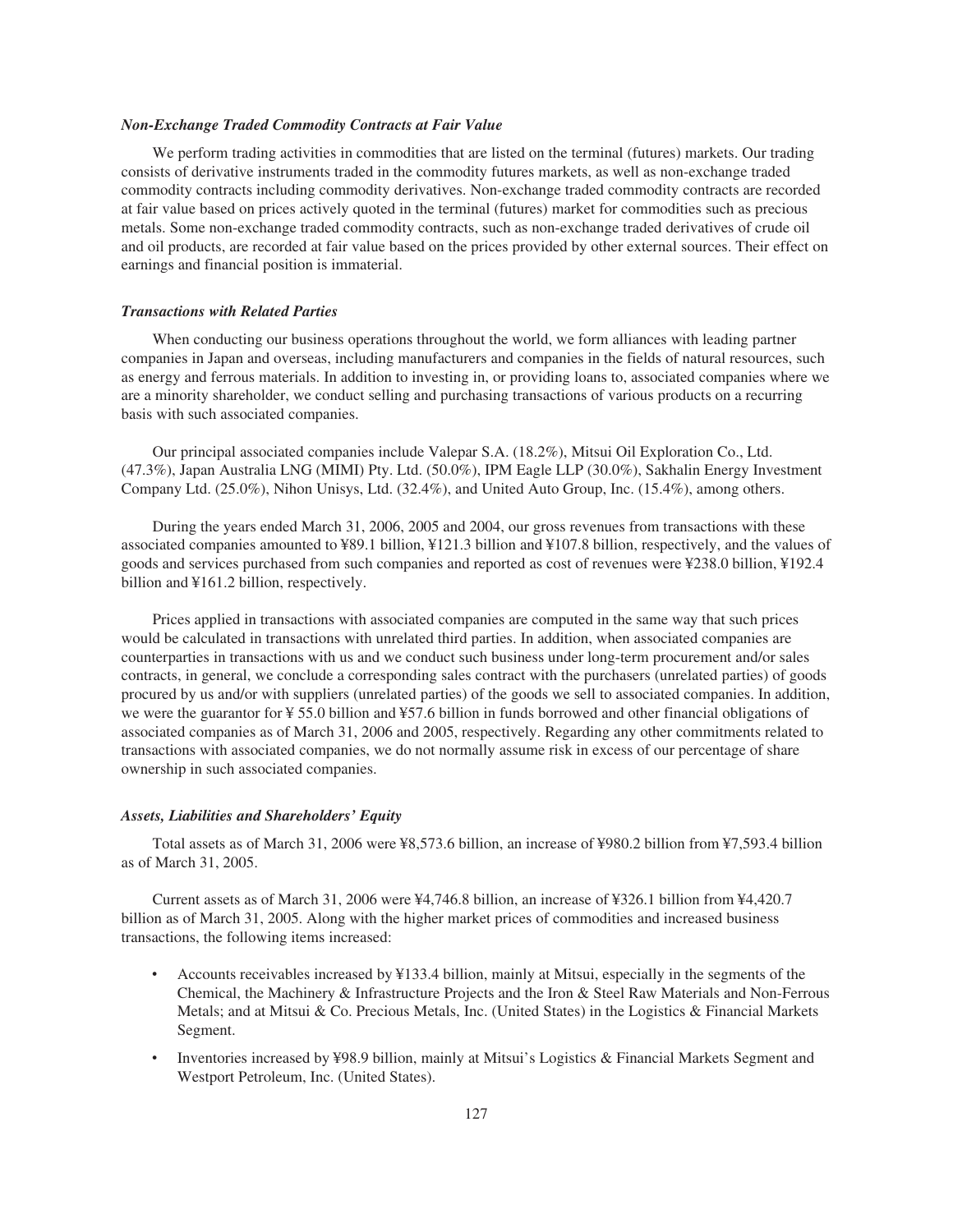Derivative assets increased by ¥167.1 billion because of mark-to-market gains of derivative transactions mainly at Mitsui & Co. Precious Metals, Inc. (United States) and Mitsui & Co. Energy Risk Management Ltd. (United Kingdom).

Total current liabilities as of March 31, 2006 were ¥3,510.9 billion, an increase of ¥229.1 billion from ¥3,281.8 billion as of March 31, 2005. The main factors were as follows:

- Short-term debt decreased by ¥74.6 billion mainly at Mitsui. On the other hand, current maturities of long-term debt increased by ¥61.2 billion mainly at Mitsui & Co. (U.S.A.), Inc. (United States) and Mitsui & Co. Financial Services Ltd. (Japan).
- Accounts payables increased by ¥116.3 billion corresponding to the above-mentioned increase in accounts receivables mainly at Mitsui & Co. Precious Metals, Inc. Similarly, derivative liabilities increased by ¥59.7 billion mainly at Mitsui & Co. Precious Metals, Inc. and Mitsui & Co. Energy Risk Management Ltd.

As a result, working capital, or current assets minus current liabilities, as of March 31, 2006 was ¥1,235.9 billion, a ¥97.0 billion increase compared to ¥1,138.9 billion as of March 31, 2005.

The sum of total investments and non-current receivables, property and equipment—at cost, intangible assets less accumulated amortization, deferred tax assets—non current and other assets totaled ¥3,826.7 billion as of March 31, 2006, a ¥654.0 billion increase compared to ¥3,172.7 billion as of March 31, 2005, mainly due to the following factors:

- Within total investments and non-current receivables, investments in and advances to associated companies as of March 31, 2006 was ¥1,300.6 billion, a ¥327.4 billion increase compared to ¥973.2 billion as of March 31, 2005. This increase was mainly attributable to investments in mineral resources and energy related development projects and infrastructure projects, for example:
	- Sakhalin Energy Investment Company Ltd. (Bermuda), a project implementing vehicle of the Sakhalin II project, for ¥102.4 billion (including effect from foreign exchange translation of ¥18.9 billion) in the Energy Segment;
	- SUMIC Nickel Netherlands B.V. (Netherlands) participating in the Goro Nickel Project, for ¥7.8 billion in the Iron & Steel Raw Materials and Non-Ferrous Metals Segment;
	- IPM Eagle LLP (United Kingdom) in connection with acquisition of the Saltend power plant amounting to ¥13.7 billion (including effect from foreign exchange translation of ¥0.6 billion) in the Machinery & Infrastructure Projects Segment: and
	- Thai Tap Water Supply Company Limited for ¥11.0 billion in the Machinery & Infrastructure Projects Segment.

In addition to the above-mentioned increase, there were increases which do not involve cash outflow such as:

- increases in equity in earnings (before tax effect) of ¥77.9 billion (net of dividends received from associated companies);
- a ¥24.5 billion increase in unrealized holding gains on available-for-sale securities including those related to the shares in INPEX CORPORATION (currently INPEX Holdings Inc.) owned by our associated company Mitsui Oil Exploration Co., Ltd. (Japan); and
- a ¥39.1 billion improvement in foreign exchange translation cumulative adjustments including ¥25.2 billion in connection with investment in Valepar S. A. (Brazil).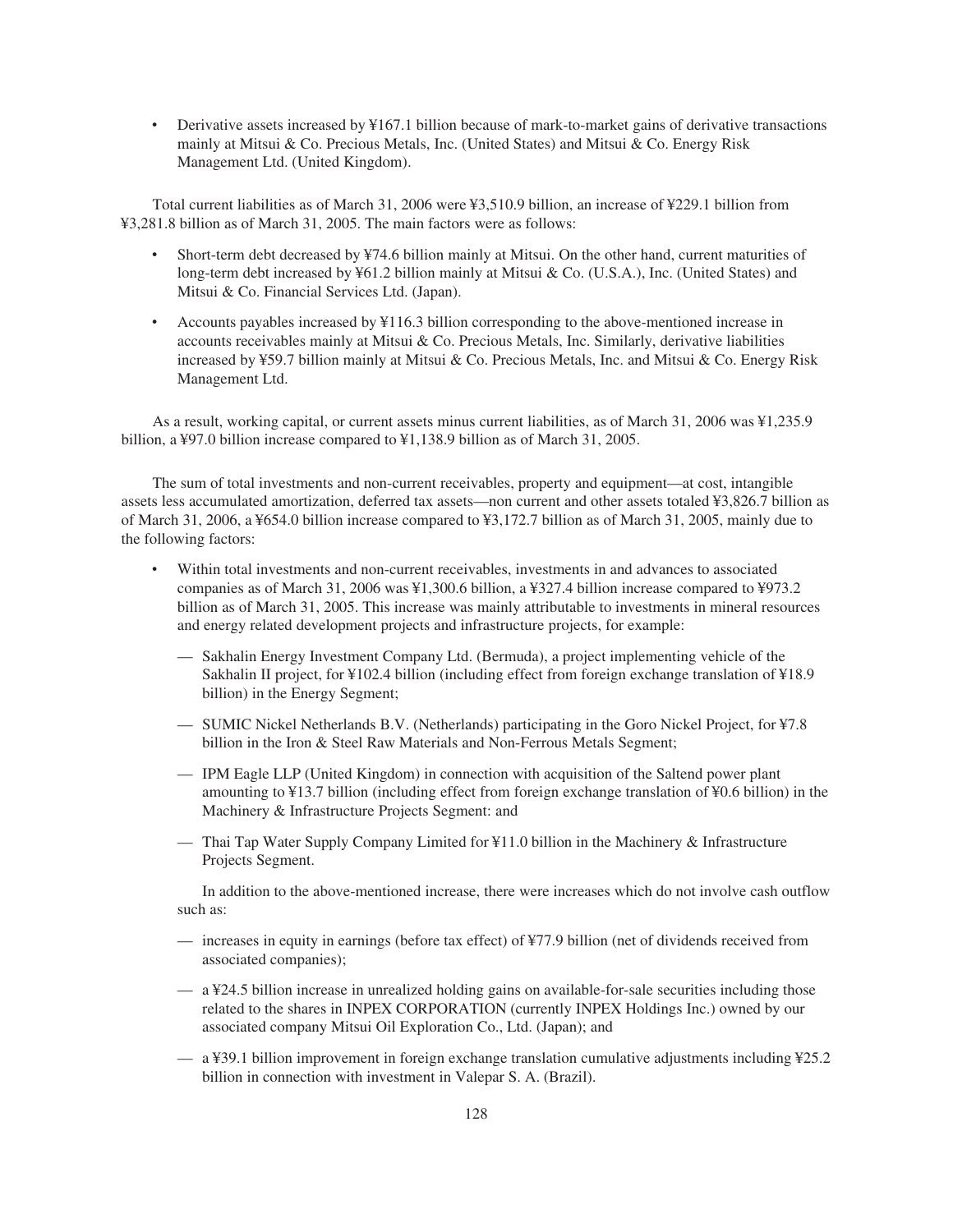The following table shows the details of investments in and advances to associated companies as of March 31, 2006 and 2005 by operating segment.

|                                                               | <b>Billions of Yen</b> |          |        |   |               |
|---------------------------------------------------------------|------------------------|----------|--------|---|---------------|
|                                                               | As of March 31,        |          |        |   |               |
|                                                               |                        | 2006     | 2005   |   | <b>Change</b> |
|                                                               | ¥                      | 22.8     | ¥ 18.3 | ¥ | 4.5           |
| Iron & Steel Raw Materials and Non-Ferrous Metals             |                        | 221.8    | 153.5  |   | 68.3          |
|                                                               |                        | 290.4    | 216.1  |   | 74.3          |
|                                                               |                        | 49.5     | 53.2   |   | (3.7)         |
|                                                               |                        | 483.5    | 328.5  |   | 155.0         |
|                                                               |                        | 54.8     | 49.7   |   | 5.1           |
| Lifestyle, Consumer Service and Information, Electronics $\&$ |                        |          |        |   |               |
|                                                               |                        | 93.9     | 70.4   |   | 23.5          |
|                                                               |                        | 26.0     | 17.4   |   | 8.6           |
|                                                               |                        | 9.7      | 10.0   |   | (0.3)         |
|                                                               |                        | 13.3     | 14.0   |   | (0.7)         |
|                                                               |                        | 3.9      | 4.4    |   | (0.5)         |
|                                                               |                        | 20.0     | 12.9   |   | 7.1           |
|                                                               |                        | 1,289.6  | 948.4  |   | 341.2         |
|                                                               |                        | 9.3      | 2.4    |   | 6.9           |
|                                                               |                        | 1.7      | 22.4   |   | (20.7)        |
|                                                               |                        | ¥1,300.6 | 4973.2 |   | ¥327.4        |

- ‰ Other investments as of March 31, 2006 were ¥935.7 billion, a ¥275.5 billion increase compared to ¥660.2 billion as of March 31, 2005. The increase was mainly due to acquisition of shares of Seven & i Holdings Co., Ltd. for ¥75.6 billion, participation in the Equatorial Guinea LNG project amounting to ¥15.9 billion and acquisition of shares in Tokyo Broadcasting System, Inc. for ¥6.0 billion. Also, there were net improvements in unrealized holding gains/losses on available-for-sale securities totaling approximately ¥173.9 billion including ¥21.4 billion from Seven & i Holdings Co., Ltd. shares.
- Property leased to others—at cost, less accumulated depreciation as of March 31, 2006, was ¥218.6 billion, a ¥35.4 billion increase compared to ¥183.2 billion as of March 31, 2005. Major factors were the acquisition of office buildings in the United Kingdom for ¥23.0 billion by MBK Real Estate Europe Limited (United Kingdom) and the acquisition of rolling stock for ¥14.5 billion by Mitsui Rail Capital Holdings, Inc. (United States).
- Property and equipment—at cost as of March 31, 2006 was ¥746.2 billion, an ¥83.5 billion increase compared to ¥662.7 billion as of March 31, 2005. This was principally due to increases in machinery and equipment at the Enfield oil project in Western Australia of ¥29.5 billion (including the effect from foreign exchange translation by ¥7.7 billion), equipment for iron ore and coal mining property and equipment in Australia of ¥30.6 billion, and a ¥28.9 billion increase in land and buildings of KYOGI WAREHOUSE CO., LTD. (Japan) as it became a subsidiary during the year ended March 31, 2006.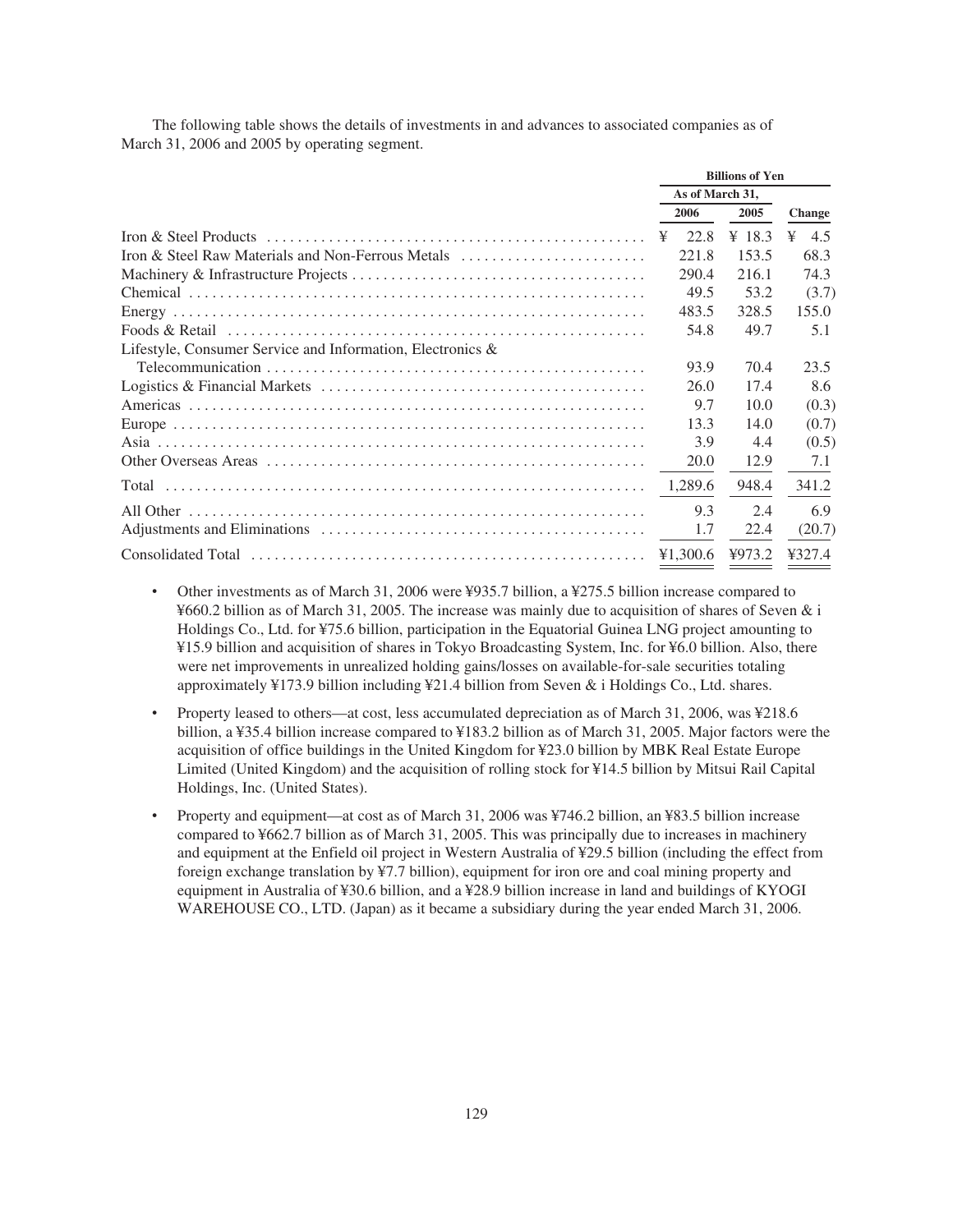The following table shows the details of property leased to others—at cost and property and equipment—at cost as of March 31, 2006 and 2005 by operating segment.

|                                                                              | <b>Billions of Yen</b> |        |               |
|------------------------------------------------------------------------------|------------------------|--------|---------------|
|                                                                              | As of March 31,        |        |               |
|                                                                              | 2006                   | 2005   | <b>Change</b> |
|                                                                              | ¥ 23.4                 | ¥ 22.0 | -1.4<br>¥     |
| Iron & Steel Raw Materials and Non-Ferrous Metals                            | 147.0                  | 126.2  | 20.8          |
|                                                                              | 102.5                  | 88.8   | 13.7          |
|                                                                              | 60.7                   | 57.5   | 3.2           |
|                                                                              | 180.3                  | 139.6  | 40.7          |
|                                                                              | 68.5                   | 65.0   | 3.5           |
| Lifestyle, Consumer Service and Information, Electronics & Telecommunication | 94.6                   | 66.4   | 28.2          |
|                                                                              | 58.6                   | 29.9   | 28.7          |
|                                                                              | 48.1                   | 40.3   | 7.8           |
|                                                                              | 11.8                   | 12.3   | (0.5)         |
|                                                                              | 5.3                    | 5.5    | (0.2)         |
|                                                                              | 1.1                    | 1.0    | 0.1           |
|                                                                              | 801.9                  | 654.5  | 147.4         |
|                                                                              | 23.2                   | 39.4   | (16.2)        |
|                                                                              | 139.7                  | 152.0  | (12.3)        |
|                                                                              | ¥964.8                 | ¥845.9 | ¥118.9        |

Long-term debt, less current maturities as of March 31, 2006 was ¥2,910.9 billion, an increase by ¥6.0 billion compared to ¥2,904.9 billion as of March 31, 2005. This was primarily because of increases in borrowings from financial institutions, which corresponded to funding for the above-mentioned investments and acquisitions of property and equipment.

Shareholders' equity as of March 31, 2006 was ¥1,677.9 billion, an increase of ¥555.1 billion compared to ¥1,122.8 billion as of March 31, 2005, primarily due to a ¥204.3 billion increase in common stock and capital surplus as a result of the issuance of common stock by Mitsui, the accumulation of retained earnings of ¥170.8 billion, an increase in unrealized holding gains on available-for-sale securities of ¥115.9 billion and net improvement in foreign currency translation adjustments as a result of U.S. dollar and Brazilian Real appreciation against Japanese Yen of ¥59.5 billion.

# *Cash Flows*

|                                                      | <b>Billions of Yen</b>       |                |                                 |
|------------------------------------------------------|------------------------------|----------------|---------------------------------|
|                                                      | <b>Years Ended March 31,</b> |                |                                 |
|                                                      | 2006                         | 2005           | 2004                            |
|                                                      |                              | $\angle 200.1$ | $\textnormal{\textbf{Y}} 100.1$ |
|                                                      | (347.3)                      | (224.0)        | (134.2)                         |
| Net cash provided by (used in) financing activities  | 92.3                         | 171.3          | (12.2)                          |
|                                                      |                              | -6.1           | (10.2)                          |
| Net increase (decrease) in cash and cash equivalents | (94.7)                       | 153.5          | (56.5)                          |
| Cash and cash equivalents at beginning of year       | 791.8                        | 638.3          | 694.8                           |
|                                                      |                              | ¥ 791.8        | ¥ 638.3                         |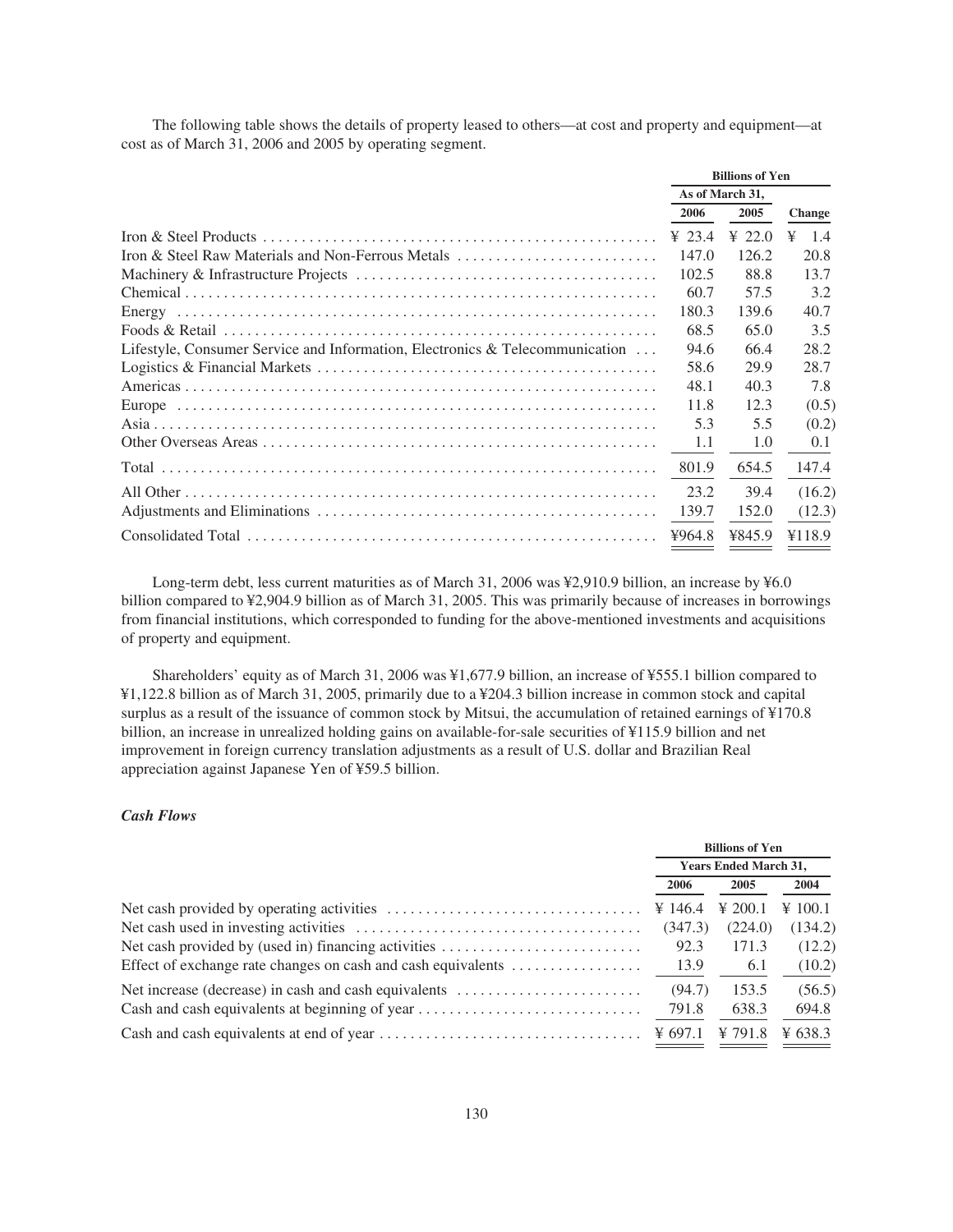# *Cash Flows during the Year Ended March 31, 2006*

# *Cash Flows from Operating Activities*

Net cash provided by operating activities for the year ended March 31, 2006 was ¥146.4 billion. Major components were:

- ‰ Operating income which increased steadily in the Iron & Steel Raw Materials and Non-Ferrous Metals Segment, the Energy Segment and other segments;
- Dividends received totaling ¥96.7 billion from our mineral resources and energy related associated companies such as Japan Australia LNG (MIMI) Pty. Ltd. (Australia), Valepar S.A. (Brazil), and other Middle Eastern LNG companies, as well as our investments in third parties;
- Payments of ¥81.5 billion for corporate income taxes; and
- Payments of ¥27.5 billion for compensation and other charges related to DPF incident.

In addition, during the year ended March 31, 2006, the changes in current assets and liabilities, especially a significant increase in trade receivables gave a negative impact of ¥141.0 billion on cash flows. Refer to the relevant discussion in "Assets, Liabilities and Shareholders' Equity."

Net cash provided by operating activities decreased by ¥53.7 billion for the year ended March 31, 2006 compared to the year ended March 31, 2005. The reasons for this decrease were as follows:

- ‰ Changes in current assets and liabilities which increased by ¥107.4 billion compared to the year ended March 31, 2005; and
- ‰ Operating income which increased by ¥75.3 billion in total, mainly attributable to a ¥35.3 billion increase in the Iron & Steel Raw Materials and Non-Ferrous Metals Segment and a ¥16.5 billion increase in the Energy Segment.

# *Cash Flows from Investing Activities*

Net cash used in investing activities for the year ended March 31, 2006 totaled ¥347.3 billion. The principal details are as follows:

- ‰ A total of ¥175.8 billion was paid for investments in and advances to associated companies, and proceeds of ¥37.6 billion from sales of investments in and collection of advances to associated companies was received, which resulted in net cash outflow of ¥138.2 billion. The major factors are as below:
	- Investment in preferred stock of Sakhalin Energy Investment Company Ltd. (Bermuda) for ¥83.5 billion\* in the Energy Segment;
	- Investment in IPM Eagle LLP (United Kingdom) in connection with acquisition of the Saltend power plant for ¥13.1 billion\* in the Machinery & Infrastructure Projects Segment; and
	- Investment in Thai Tap Water Supply Co. Ltd. (Thailand) for  $\frac{1}{2}10.9$  billion in the Machinery & Infrastructure Projects Segment.
- ‰ A total of ¥247.1 billion was paid for acquisition of property leased to others and property and equipment, and proceeds of ¥74.0 billion from sales of property leased to others and property and equipment was provided, which resulted in net cash outflow of ¥173.1 billion. The major factors are as below:
	- Payments of ¥35.8 billion for the acquisition of facilities for the development of iron ore and coal mines in Australia in the Iron & Steel Raw Materials and Non-Ferrous Metals Segment;

Cash flows in foreign currencies are translated into yen, based on the average foreign exchange rates throughout the fiscal year, and therefore differ from the amounts appearing in "Assets, Liabilities and Shareholders' Equity," which were translated at the current rate as of March 31, 2006.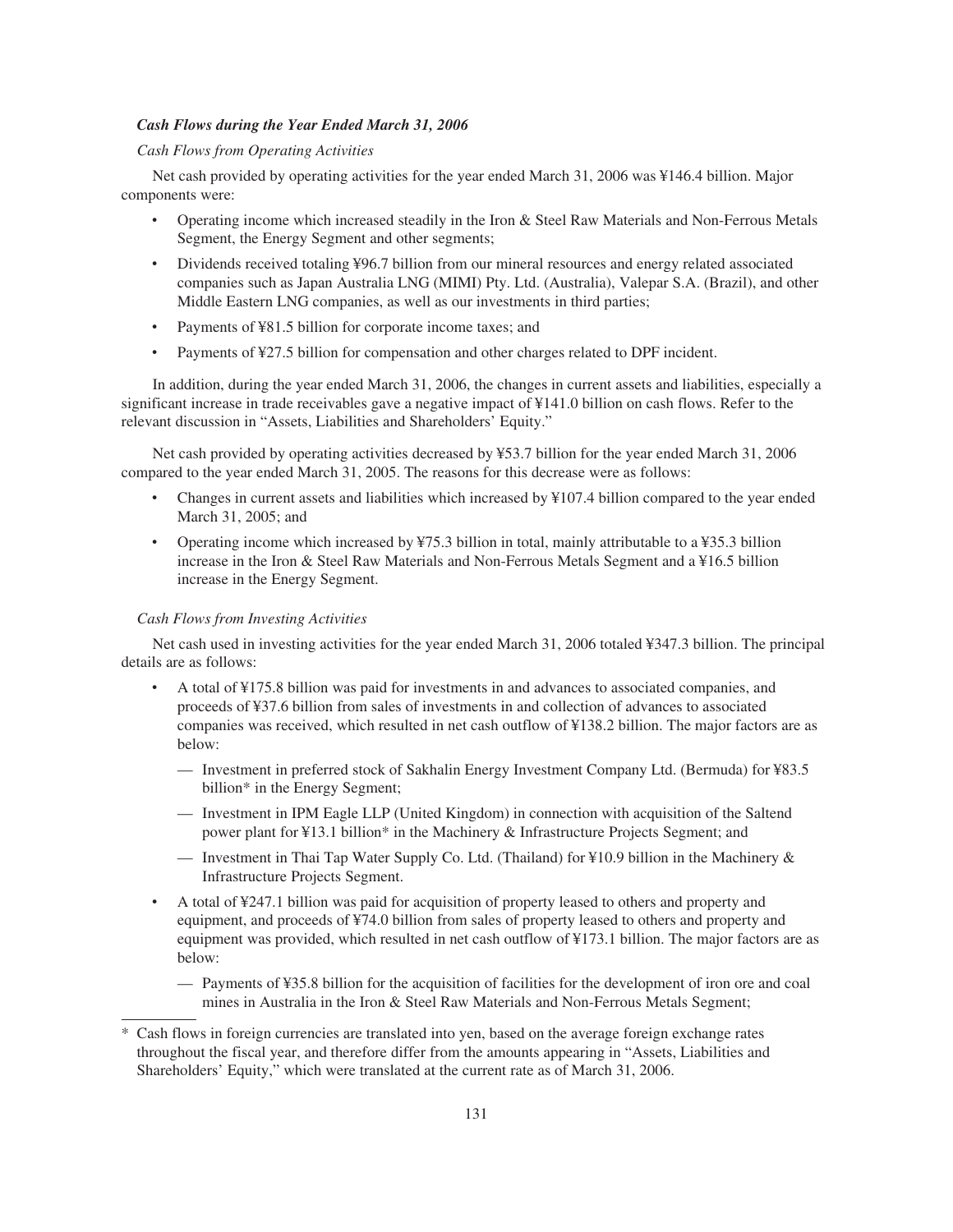- Payment of ¥23.0 billion for the acquisition of office buildings in the Lifestyle, Consumer Service and Information, Electronics & Telecommunication Segment;
- Payment of ¥21.8 billion\* for the acquisition of property and equipment for the Enfield crude oil project in Western Australia in the Energy Segment;
- Payments of ¥62.2 billion to purchase rolling stock and aircraft for lease, and proceeds of ¥44.0 billion from the sales of rolling stock and aircraft for lease in the Machinery & Infrastructure Projects Segment; and
- Proceeds of ¥6.4 billion from the sale of Mitsui's corporate welfare facilities.
- A total of ¥190.3 billion was used for the acquisition of available-for-sale and held-to-maturity securities and other investments, and proceeds of ¥139.2 billion from sales of securities was received, which resulted in net cash outflow of ¥51.1 billion. Cash outflow and inflow in connection with debt securities includes payment of ¥53.5 billion for acquisition and proceeds of ¥56.2 billion from sales and redemption for the purpose of corporate fund management. Major cash outflows in connection with acquisition of financial assets are:
	- Acquisition of shares of Seven & i Holdings Co., Ltd. for ¥50.0 billion in the Foods & Retail Segment; and
	- Investment in the Equatorial Guinea LNG project for ¥16.0 billion in the Energy Segment.

The following table shows the details of "Investments in and advances to associated companies" and "Additions to property leased to others and property and equipment" for the year ended March 31, 2006 by operating segment.

| <b>Investments in</b><br>and Advances to<br><b>Associated</b><br><b>Companies</b><br>¥<br>0.8 | As of March 31, 2006<br><b>Additions to</b><br><b>Property Leased to</b><br><b>Others and Property</b><br>and Equipment |
|-----------------------------------------------------------------------------------------------|-------------------------------------------------------------------------------------------------------------------------|
|                                                                                               |                                                                                                                         |
|                                                                                               |                                                                                                                         |
|                                                                                               | ¥<br>2.6                                                                                                                |
| 7.9                                                                                           | 39.5                                                                                                                    |
| 43.3                                                                                          | 84.3                                                                                                                    |
| 0.5                                                                                           | 10.8                                                                                                                    |
| 89.1                                                                                          | 39.4                                                                                                                    |
| 0.7                                                                                           | 10.3                                                                                                                    |
| Lifestyle, Consumer Service and Information, Electronics &                                    |                                                                                                                         |
| 22.5                                                                                          | 37.4                                                                                                                    |
| 4.9                                                                                           | 2.9                                                                                                                     |
| 4.4                                                                                           | 9.7                                                                                                                     |
| 0.1                                                                                           | 1.4                                                                                                                     |
| 0.4                                                                                           | 0.5                                                                                                                     |
| 0.0                                                                                           | 0.4                                                                                                                     |
| 174.6                                                                                         | 239.2                                                                                                                   |
| 1.2                                                                                           | 1.8                                                                                                                     |
| 0.0                                                                                           | 6.1                                                                                                                     |
| ¥175.8                                                                                        | 4247.1                                                                                                                  |

Cash flows used in investing activities for the year ended March 31, 2006 increased by ¥123.3 billion compared to the year ended March 31, 2005. Major factors in investing cash flows for the year ended March 31, 2005 included an investment of ¥80.7 billion in the preferred stock of Sakhalin Energy Investment Company Ltd.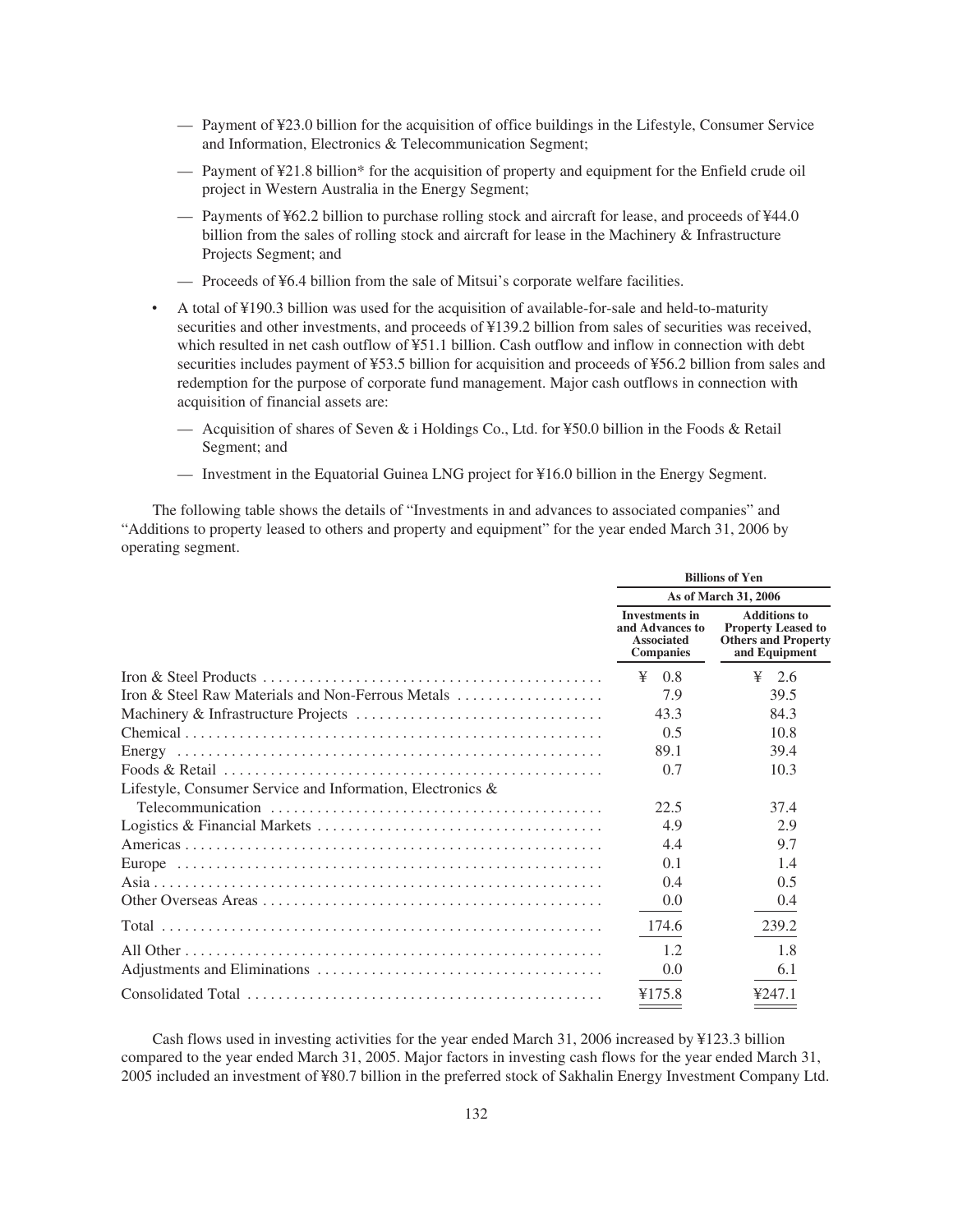(Bermuda), ¥64.4 billion for the acquisition of mineral rights and property and equipment in the Enfield crude oil project in Western Australia and an investment of ¥62.2 billion in IPM Eagle LLP (United Kingdom), as well as an inflow of ¥14.5 billion from the sale of shares in Vodafone K.K.

# *Cash Flows from Financing Activities*

Net cash provided by financing activities for the year ended March 31, 2006 was ¥92.3 billion. Major factors were as below:

- Mitsui raised ¥203.8 billion (net of stock issuance costs before taxes) from the public offering of 130 million shares in February 2006 and the third party allotment of 9.75 million shares in March 2006.
- Net cash flow in short-term debt decreased by ¥89.4 billion due to repayments of notes on MTN programs and commercial papers issued by Mitsui and overseas trading subsidiaries. Net of proceeds from and repayment of long-term debt was ¥10.4 billion. Mitsui increased long-term borrowings in response to the above-mentioned investing activities, while domestic and overseas financial subsidiaries repaid long-term borrowings.
- Dividend paid by Mitsui totaled ¥31.6 billion.

Net cash flow provided from financing activities for the year ended March 31, 2006 decreased by ¥79.0 billion compared to the year ended March 31, 2005. For the year ended March 31, 2005, there were higher levels of long-term funds procured through borrowing from financial institutions and the issuance of bonds. Refer to Funding Sources above, for details of our fund procurement for the year ended March 31, 2006.

# *Cash and Cash Equivalents as of March 31, 2006*

In addition to the increase of ¥13.9 billion due to changes in exchange rates, the balance of our cash and cash equivalents as of March 31, 2006 was ¥697.1 billion, a decrease by ¥94.7 billion compared to ¥791.8 as of March 31, 2005.

# *Cash Flows under the Medium-Term Management Outlook*

Reflecting our active investment program, free cash flows, which we define as the total of cash flows from operating activities and cash flows from investing activities, recorded a deficit of ¥200.9 billion for the year ended March 31, 2006. Management expects that our free cash flow will continue to be negative until the year ending March 31, 2008 and will turn to positive from the year ending March 31, 2009, mainly due to the following reasons:

- ‰ Mitsui intends to execute investments of approximately ¥800 billion in total during the two years ending March 31, 2007 and 2008, which include approximately ¥400 billion investments in mineral resources and energy related development projects. Most of these development projects require lead time before starting to generate cash flow, though it is expected that continuously strong demand in the mineral resources and energy markets will support our operating results during those periods.
- It is expected that the start of commercial operation of two major energy projects, the Enfield crude oil project (during the year ending March 31, 2007) and the Sakhalin II LNG project (during the year ending March 31, 2009), as well as the completion of expansion projects in iron ore and coal mines in Australia, will contribute to significant improvement in free cash flow.

#### *Cash Flows during the Year Ended March 31, 2005*

### *Cash Flows from Operating Activities*

Net cash provided by operating activities for the year ended March 31, 2005 was ¥200.1 billion, which was primarily attributable to:

• Operating income which increased steadily in the Iron & Steel Raw Materials and Non-Ferrous Metals Segment, Energy Segment, and other segments;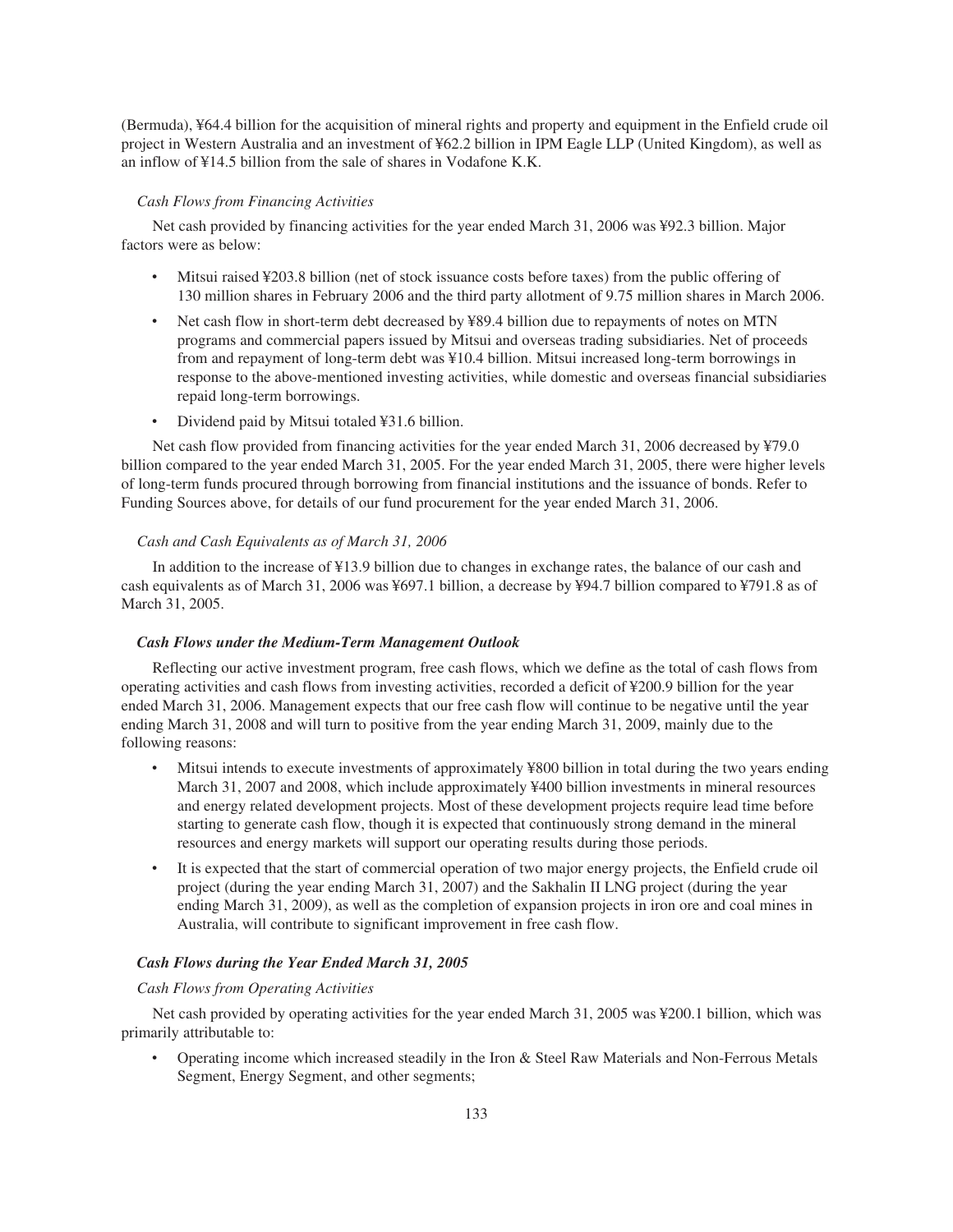- Dividends received totaling ¥53.6 billion from our mineral resources and energy related associated companies such as Japan Australia LNG (MIMI) Pty. Ltd.(Australia), Valepar S.A.(Brazil), and other Middle Eastern LNG companies, as well as our investments in third parties;
- ‰ Total payments, in relation to contributions to our defined benefit pension plan and payments under unfunded severance indemnities plans amounting to ¥30.9 billion;
- ‰ A one-time payment of ¥8.1 billion for compensation and other charges related to DPF incident; and
- Payments of ¥56.9 billion for corporate income taxes.

Net cash provided by operating activities increased by ¥100 billion for the year ended March 31, 2005 compared with the year ended March 31, 2004. The reasons for this increase were:

- ‰ Operating income which increased by ¥71.2 billion in total, by operating segment mainly attributable to a ¥39.4 billion increase in the Iron & Steel Raw Materials and Non-Ferrous Metals Segment and ¥13.8 billion in the Energy Segment; and
- ‰ Dividends received from associated companies as well as investees other than subsidiaries and associated companies.

# *Cash Flows from Investing Activities*

Net cash used in investing activities for the year ended March 31, 2005 totaled ¥224.0 billion. Of this amount, ¥133.3 billion was used in relation to investments and loans (investing activities not related to property leased to others and property and equipment). The details are as follows:

- ‰ A total of ¥190.4 billion was paid for investments in and advances to associated companies. This included an ¥80.7 billion\* investment in preferred stock of Sakhalin Energy Investment Company Ltd. (Bermuda) and an investment of ¥62.2 billion\* in IPM Eagle LLP (United Kingdom) that purchased Edison Mission Energy's overseas power plants generation business portfolio. Deduction of a ¥52.7 billion proceeds from sales of investments in and collection of advances to associated companies resulted in a net cash outflow of ¥137.7 billion.
- A total of ¥68.5 billion was used on the acquisition of debt securities for fund management purposes, mainly from Mitsui and its financing subsidiaries, and ¥59.8 billion was obtained as proceeds from maturities of such debt securities. While ¥14.5 billion was provided by the sale of shares in Vodafone K.K. (Japan), ¥8.9 billion was used in the purchase of shares in CornerStone Research & Development Inc. (United States).
- ‰ A total of ¥90.7 billion was paid for fixed assets, which includes property leased to others and property and equipment. The main items are listed below.
	- Payments of ¥64.4 billion\* for the acquisition of mineral rights and other fixed assets in the Enfield crude oil project in Western Australia;
	- Payments of ¥17.2 billion for the acquisition of facilities for the development of iron ore and coal mines;
	- Payments of ¥16.0 billion to purchase rolling stock and ocean transport vessels for lease, and proceeds of ¥17.0 billion from the sale of aircraft, rolling stock and ocean transport vessels for lease;
	- Proceeds of ¥10.8 billion from the sale of our office building in the United Kingdom; and
	- Proceeds of ¥12.8 billion from the sale of Mitsui's corporate residences and dormitories.

Cash flows in foreign currencies were translated into yen, based on the average foreign exchange rates throughout the fiscal year, and therefore differ from the amounts appearing in "Assets, Liabilities and Shareholders' Equity," which were translated by the exchange rate as of March 31, 2005.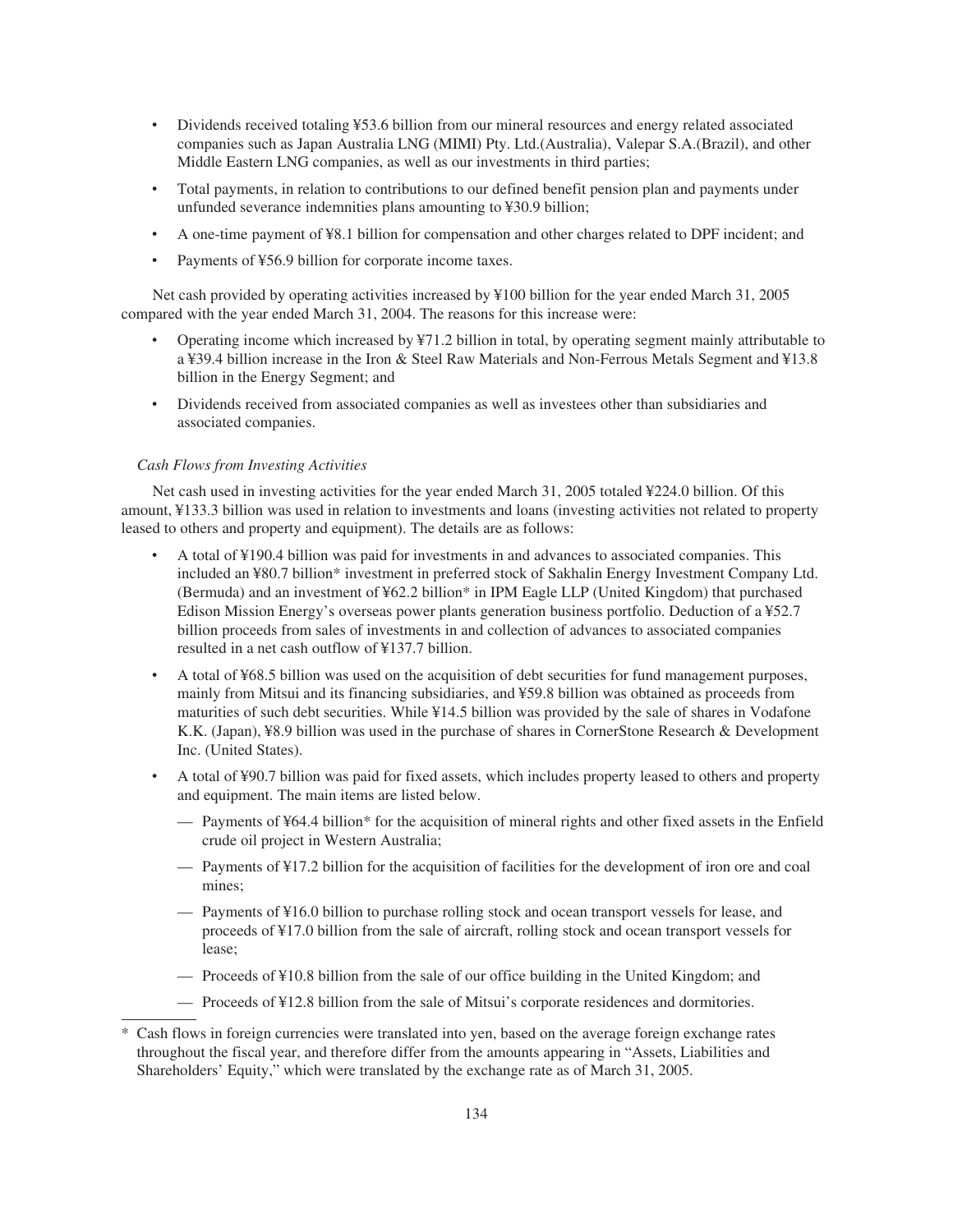Cash flows used in investing activities increased by ¥89.8 billion for the year ended March 31, 2005 compared with the year ended March 31, 2004. Typical cash outflows and inflows for the year ended March 31, 2004 included an investment of ¥97.1 to acquire shares in Valepar S.A. (Brazil), an investment of ¥56.7 billion in the preferred stock of Sakhalin Energy Investment Company Ltd. (Bermuda), and proceeds of ¥49.8 billion from the sale of shares in Caemi Mineraçã o e Metalurgia S.A. (Brazil).

# *Cash Flows from Financing Activities*

Net cash provided by financing activities for the year ended March 31, 2005 was ¥171.3 billion, which was primarily attributable to:

- An increase in long and short-term debt of ¥183.8 billion mainly consisting of the increased long-term borrowings and issuance of long-term bonds by Mitsui, Mitsui & Co. (U.S.A.) Inc. and other trading subsidiaries. Of this amount, ¥141.2 billion was procured by Mitsui;
- In response to increasing demand for funds for our investments and acquisition of fixed assets, we increased our level of long-term fund procurement, taking advantage of a favorable financial market environment. As a result, our long-term debt increased by ¥120.7 billion, and bonds increased by ¥55.0 billion; and
- Other cash flows from financing activities included ¥2.6 billion proceeds from the issuance of stock in Telepark Corp. (Japan), and payments of ¥14.2 billion for cash dividends.

Cash flows from financing activities for the year ended March 31, 2005 increased by ¥183.5 billion from the year ended March 31, 2004. The main sources, as described above, were increases in levels of long-term fund procurement through our borrowing from financial institutions and the issuance of bonds. Refer to "Funding Sources" above for details of our fund procurement for the year ended March 31, 2005.

# *Cash and Cash Equivalents as of March 31, 2005*

In addition to the increase of ¥6.1 billion due to changes in exchange rates, the balance of our cash and cash equivalents increased by ¥153.5 billion for the year ended March 31, 2005 to ¥791.8 billion as of March 31, 2005.

# **C. Research & Development**

For the year ended March 31, 2006, research and development ("R&D") expenses for the various R&D activities underway totaled ¥5.1 billion, which included ¥3.4 billion in the Chemical Segment related to nanotechnology, biotechnology and life science and ¥0.9 billion in the Foods & Retail Segment.

In the nanotechnology field, a key research area in the Chemical Segment, we have been developing and promoting the commercialization of ethanol separation technology by using zeolite membranes, which will dramatically improve the energy efficiency of biomass ethanol production. Biomass ethanol is a renewable energy source, and as such it is being utilized all over the world as an additive for automobile gasoline and fuel for power generation, as a means of addressing the issue of global warming. By realizing improved energy efficiency in the production of biomass ethanol through the use of zeolite membranes, it is expected to contribute to reduce CO2 emissions and improve the global environment.

Carbon nanotubes are expected to be developed for a variety of advanced applications in the future, and we are continuing to cooperate with industry and academia to conduct development research into these applications, providing the produced carbon nanotubes for many partner university laboratories and companies as we strive together to commercialize this technology. Along with this work, we are also carrying out research on related safety issues.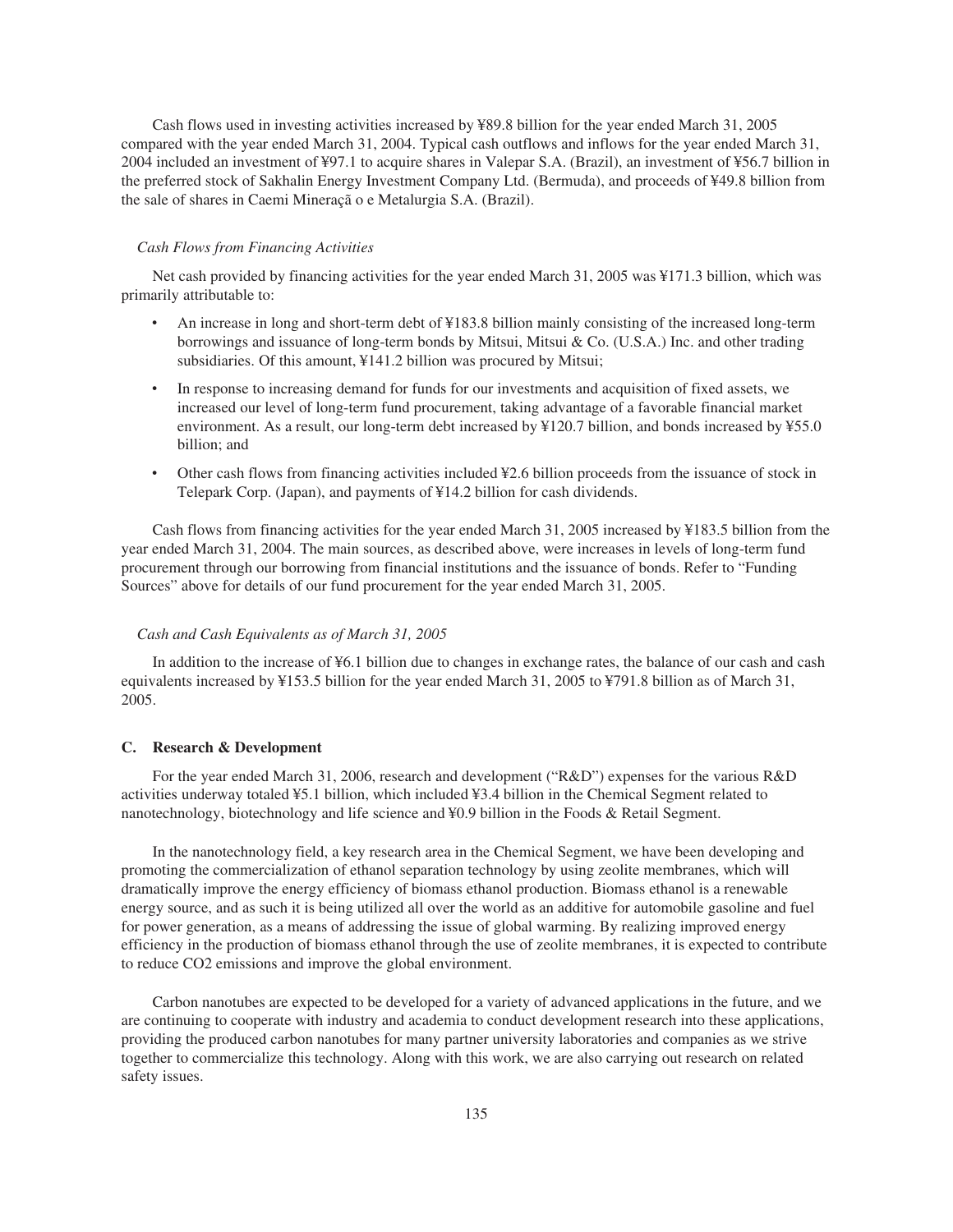In addition, with the primary objective of expanding demand for methionine, a feed supplement subsidiary, Novus International Inc. (United States) has been working to develop new applications and manufacturing processes, and has also been conducting R&D in feed analysis services and new products by using a broad array of techniques. These R&D efforts are producing tangible results, such as improvements in the market's view of its products, the startup of a new plant for intermediates, and the debut of new products in the area of organic acids and organic minerals.

In food related activities in the Foods & Retail Segment, our subsidiary, Mitsui Norin Co., Ltd. (Japan) is primarily focused on the commercialization of its research into the health benefits, application and material development of tea catechin and black-tea polyphenol, substances that have high sterilization and anti-viral properties. Mitsui Norin Co., Ltd. is pursuing research and development of these as drug substances in the pharmaceutical field, and has submitted to the Food and Drug Agency of the United States ("FDA") the Drug Master File of a drug substance (named "Polyphenon E") which has a catechin purity level of 95%. This has been formally examined and tested and represents the first time that a natural plant derivative has been accepted as a drug substance. Also, with regard to Mitsui Norin's dermatological disease drug which has Polyphenon E as its base compound, a new drug application has been filed with the FDA by the German company it will be supplied to. Moreover, along with joint research with universities and research institutions inside and outside of Japan seeking to uncover the bioactive properties of tea, the company is using genetic engineering methods to establish microbe identification technology and methods for analyzing foreign substances and offensive odors, and making maximum efforts to strengthen the quality guarantee of liquid/powder products.

For the year ended March 31, 2005, R&D expenses were ¥5.6 billion including ¥3.9 billion nanotechnology and biotechnology related activities in the Chemical Segment.

For the year ended March 31, 2004, R&D expenses were ¥6.0 billion including ¥4.5 billion nanotechnology and biotechnology related activities in the Chemical Segment.

# **D. Trend Information**

See relevant discussion elsewhere in this item.

# **E. Off-Balance Sheet Arrangements**

We use off-balance sheet arrangements in the ordinary course of business to further our trading, fund-raising and other activities. Categories of off-balance arrangements are as follows:

# *Guarantees*

The following tables summarize our guarantees as of March 31, 2006 and 2005.

The maximum potential amount of future payments represents the amount without consideration of possible recoveries under recourse provision or from collateral held or pledged that we could be obliged to pay if there were defaults by guaranteed parties or there were changes in an underlying which would cause triggering events under market value guarantees and indemnification contracts. Such amounts bear no relationship to the anticipated losses on these guarantees and indemnifications, and they greatly exceed anticipated losses. Estimated proceeds from collateral and recourse represent the anticipated values of assets we could liquidate or receive from other parties to offset our payments under guarantees. The carrying amounts of liabilities recorded on the Consolidated Balance Sheets reflect our best estimate of future payments we may incur as part of fulfilling our guarantee obligations.

|                       |                                                                                       | <b>Billions of Yen</b>             |          |
|-----------------------|---------------------------------------------------------------------------------------|------------------------------------|----------|
| As of March 31, 2006: | <b>Maximum</b><br>Potential Amount of Provisions/ Amount of<br><b>Future Payments</b> | Recourse<br>Collateral Liabilities | Carrying |
|                       | ¥154                                                                                  | 429                                | ¥4       |
|                       | 33                                                                                    |                                    |          |
|                       | 75                                                                                    | 47                                 |          |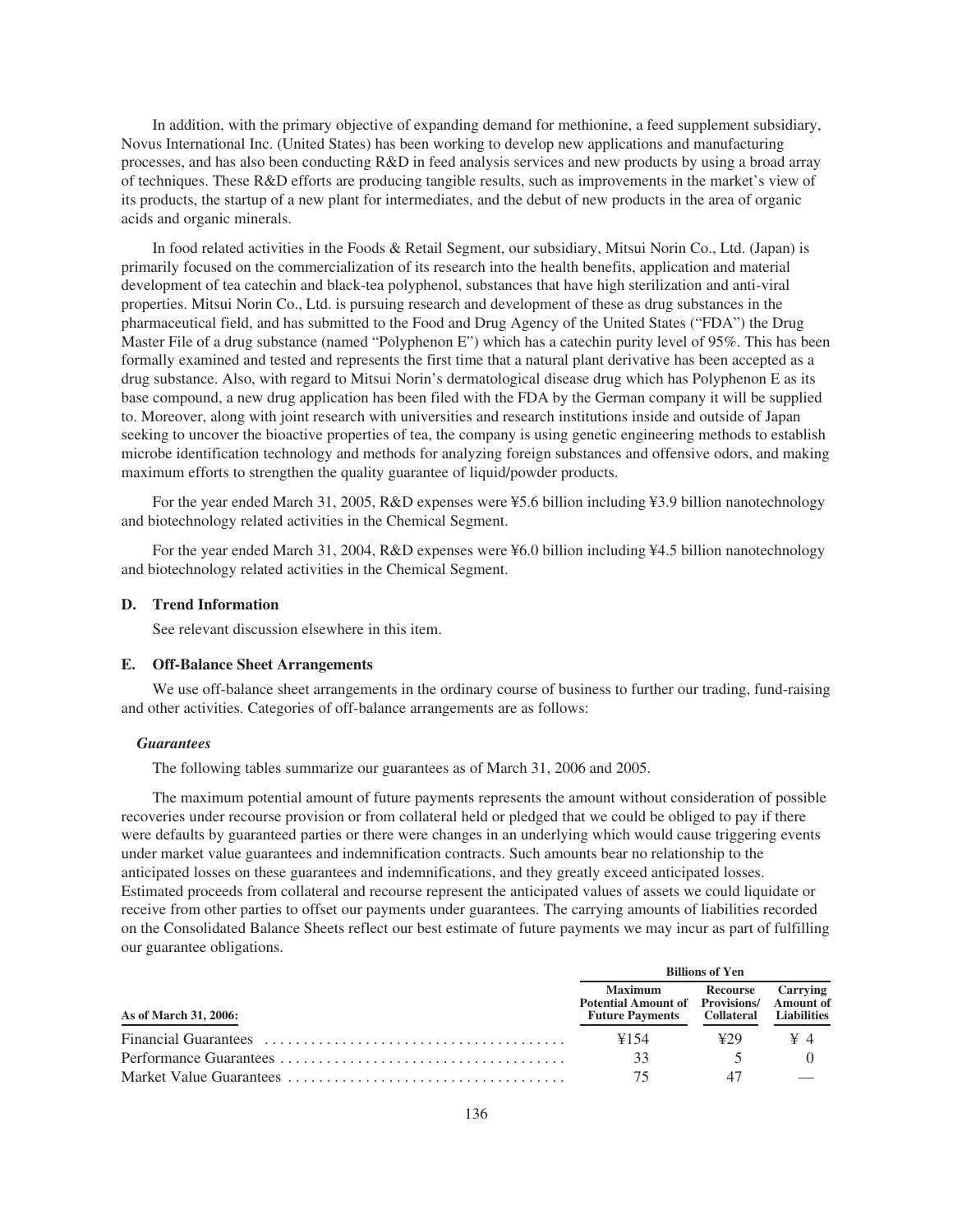|                       |                                                                                       | <b>Billions of Yen</b>                    |          |  |  |  |
|-----------------------|---------------------------------------------------------------------------------------|-------------------------------------------|----------|--|--|--|
| As of March 31, 2005: | <b>Maximum</b><br>Potential Amount of Provisions/ Amount of<br><b>Future Payments</b> | Recourse<br><b>Collateral</b> Liabilities | Carrying |  |  |  |
|                       | ¥194                                                                                  | 431                                       | ¥3       |  |  |  |
|                       | 33                                                                                    |                                           |          |  |  |  |
|                       | 73                                                                                    | 42                                        |          |  |  |  |

In the furtherance of our trading activities, it is a customary practice for us to guarantee, severally or jointly with others, indebtedness of certain of our customers and suppliers and of certain associated companies as well as to guarantee the performance of contracts by such entities.

As lessees in operating lease contracts, certain subsidiaries have issued residual value guarantees of leased ocean transport vessels, and on the date of expiration of operating lease contracts, such subsidiaries will either purchase the leased assets at a fixed price or will be responsible for making up any shortfall between the actual sales price and the guaranteed value. In accordance with FASB Interpretation No. 46, "Consolidation of Variable Interest Entities (revised December 2003)—an Interpretation of ARB No. 51" on December 31, 2003, we consolidated ¥20.8 billion and ¥20.2 billion of total assets related to certain ocean transport vessels entities at March 31, 2006 and 2005, respectively. This information is provided in Note 24, "VARIABLE INTEREST ENTITIES."

# *Sales of Trade Receivables*

Mitsui & Co. (U.S.A.), Inc., Mitsui & Co. (Canada) Ltd. and certain subsidiaries use off-balance sheet arrangements in which certain trade receivables are sold to third parties. At March 31, 2006 and 2005, the outstanding amounts of these off-balance sheet arrangements were immaterial.

#### *Variable Interest Entities*

We are involved with and have significant variable interests in a number of variable interest entities ("VIEs") that are not consolidated because we are not the primary beneficiary, but in which we have significant variable interests. These VIEs mainly engage in leasing and financing activities. Further information is provided in Note 24, "VARIABLE INTEREST ENTITIES."

### *Commitments on Deferred Payments*

We had financing commitments totaling ¥2.7 billion at March 31, 2005, principally for financing, on a deferred-payment basis, the cost of ocean transport vessels and equipment to be purchased by our customers. We had no financing commitments at March 31, 2006. Further information is provided in Note 23, "COMMITMENTS AND CONTINGENT LIABILITIES."

# **F. Tabular Disclosure of Contractual Obligations**

The following table provides our contractual obligations as of March 31, 2006 and payment due by period of these contractual obligations:

|                                 |                       |                   | <b>Billions of Yen</b>       |           |                      |
|---------------------------------|-----------------------|-------------------|------------------------------|-----------|----------------------|
|                                 | <b>Balance as of</b>  |                   | <b>Payment Due by Period</b> |           |                      |
| <b>Contractual Obligations</b>  | <b>March 31, 2006</b> | Less than 1 Year  | 1-3 Years                    | 4-5 Years | <b>After 5 Years</b> |
|                                 | ¥3.274                | $\frac{1}{2}$ 321 | ¥ 692                        | ¥ 664     | ¥1,597               |
| Capital Lease Obligations       | 27                    | $\mathfrak b$     | 8                            |           | $\sigma$             |
| Operating Leases                | 139                   | 28                | 37                           | 26        | 48                   |
| Purchase Obligations            | 2.978                 | 672               | 969                          | 549       | 788                  |
| Capital Expenditure Commitments | - 69                  | 55                | 10                           |           |                      |
| $Total$                         | ¥6.487                | ¥1.082            | ¥1.716                       | ¥1,249    | ¥2.440               |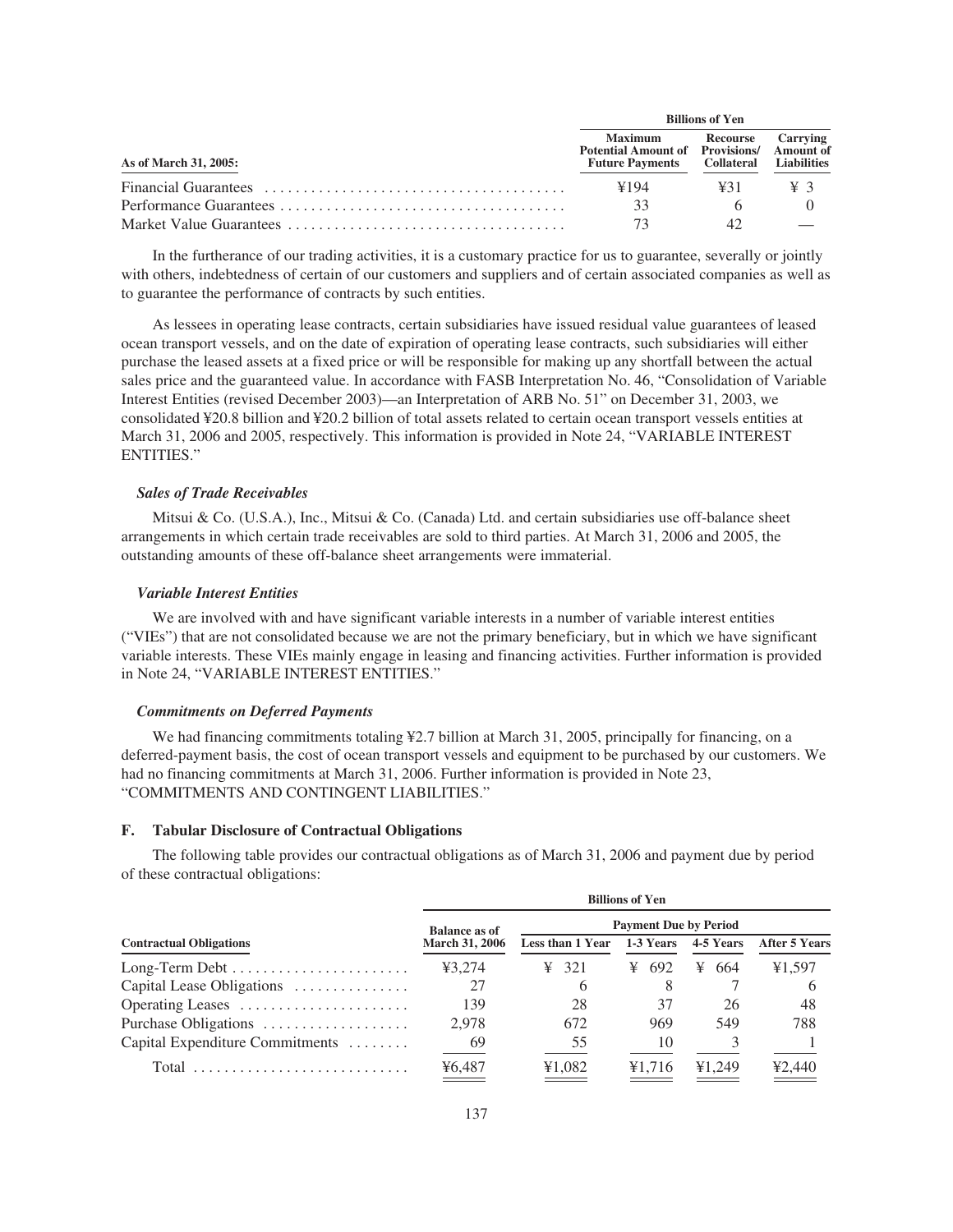The amounts of "Long-Term Debt" include bank borrowings, bonds and long-term trade payables, excluding the effect of the SFAS No. 133 fair value adjustment. "Capital Lease Obligations " represents the schedule of payments for future minimum lease payments. "Operating Leases" represents the schedule of payments for future minimum rentals. Minimum rental payments have not been reduced by minimum sublease rentals of ¥57.9 billion due in the future under noncancelable subleases. "Purchase Obligations" represents the schedule of payments for long-term purchase obligations, net of advance payments of ¥86.5 billion made to suppliers as of March 31, 2006. The purchased items are principally oil products, chemical materials, ocean transport vessels, metals and machinery and equipment, either at fixed prices or at basic purchase prices adjustable to the market. In general, our customers, primarily large Japanese industrial companies and shipping firms, are also parties to the contracts or by separate agreements and are committed to purchase the items from us. "Capital Expenditure Commitments" represents the unpaid amounts of total contracts for the acquisition of plant and equipment at the reporting date but not recognized in the financial statements.

In addition to the above, we plan to contribute ¥22.7 billion to our defined benefit pension plans for the year ending March 31, 2007.

For additional information regarding long-term debt, capital lease obligations, operating leases and purchase obligations, see Note 13, "SHORT-TERM AND LONG-TERM DEBT," Note 8, "LEASES," and Note 23, "COMMITMENTS AND CONTINGENT LIABILITIES," respectively.

#### **Item 6. Directors, Senior Management and Employees.**

# **A. Directors and Senior Management.**

We are managed by a Board of Directors and Executive Officers. As of June 30, 2006, we have eleven Directors and thirty-eight Executive Officers including seven of whom are also Directors. In accordance with Mitsui's Articles of Incorporation, each Director was elected for a term of one year. Each Executive Officer has been appointed by the Board of Directors.

The Board of Directors is our decision-making body. The Board of Directors determines our basic guidelines and policies by establishing our corporate strategy, reviewing our business plans, and supervising and monitoring the activities of our Executive Officers.

The Executive Officers are responsible for the execution of our corporate activities. They must follow and enforce the general guidelines and policies established by the Board of Directors and Mitsui's Articles of Incorporation.

As of June 30, 2006, Mitsui's Executive Officers consisted of one President, four Executive Vice Presidents, six Senior Executive Managing Officers, twelve Executive Managing Officers and fifteen Managing Officers.

The execution of the Directors' functions (including their functions to supervise and monitor the activities of the Executive Officers) is audited by Corporate Auditors. Each Corporate Auditor is elected by shareholders of Mitsui at a general meeting of shareholders. As of June 30, 2006, we have six Corporate Auditors. In performing their auditing activities, they act independently of each other while they are constituted, and act through the Board of Corporate Auditors, as the Corporate Law of Japan requires.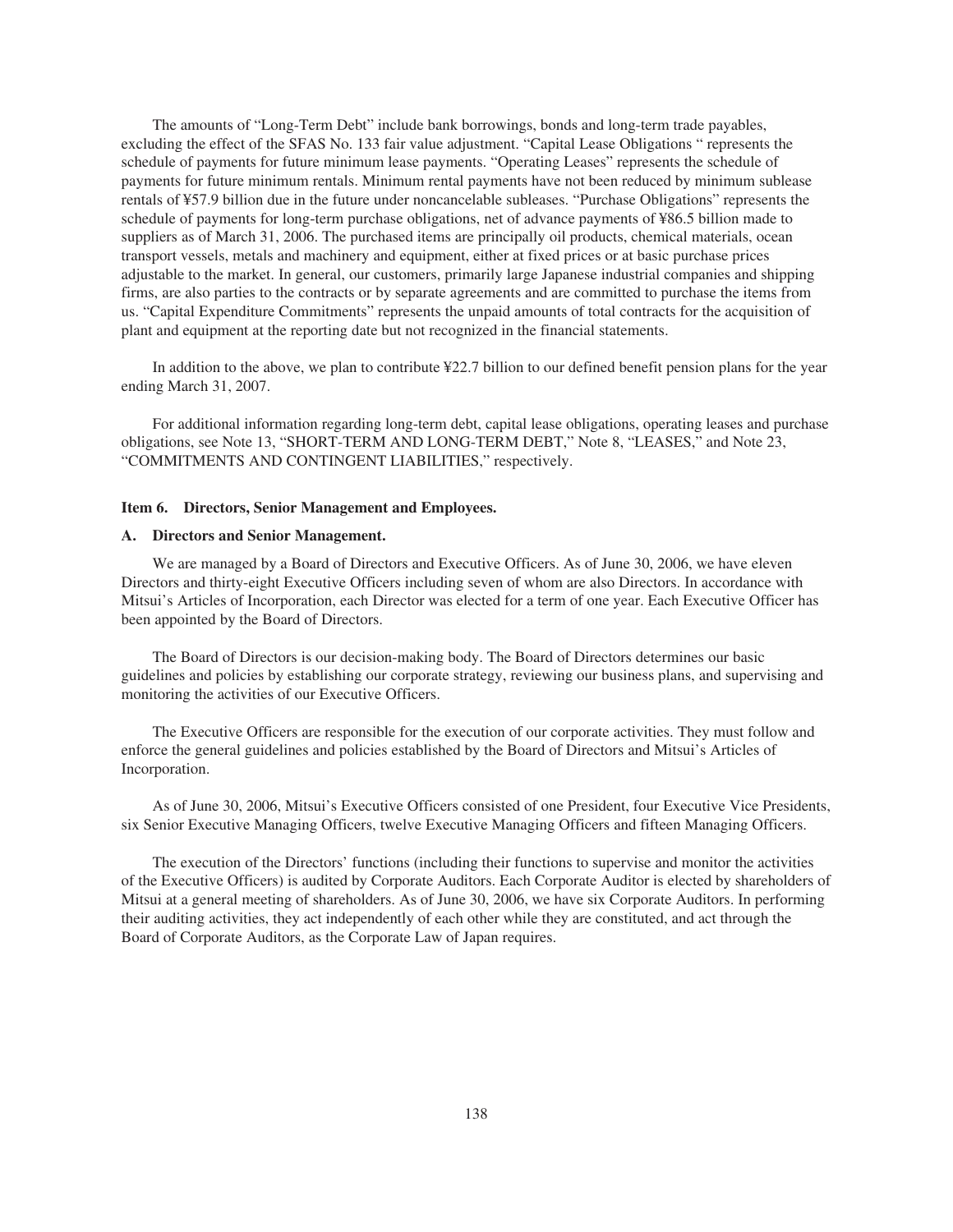# *Directors, Corporate Auditors and Executive Officers*

Our Directors, Corporate Auditors and Executive Officers as of the end of June 2006 were:

# *Directors*

| Name                                                   | <b>Position</b>                                                                                         |
|--------------------------------------------------------|---------------------------------------------------------------------------------------------------------|
|                                                        |                                                                                                         |
| Shoei Utsuda $\ldots \ldots \ldots \ldots \ldots$      | Representative Director                                                                                 |
| Tetsuya Matsuoka                                       | Representative Director                                                                                 |
| Masataka Suzuki                                        | Representative Director                                                                                 |
| Hiroshi Tada                                           | Representative Director                                                                                 |
| Yasunori Yokote                                        | Representative Director                                                                                 |
|                                                        | Representative Director                                                                                 |
| Hiroshi Ito $\dots\dots\dots\dots\dots\dots\dots\dots$ | Representative Director                                                                                 |
| Akishige Okada $(1)$                                   | Director, Advisor, Sumitomo Mitsui Banking Corporation                                                  |
| Akira Chihaya <sup><math>(1)</math></sup>              | Director, Representative Director and Chairman of the Board of<br>Directors of Nippon Steel Corporation |
| Nobuko Matsubara $^{(1)}$                              | Director, Advisor to Japan Institute of Workers' Evolution                                              |

(1) Mr. Akishige Okada, Mr. Akira Chihaya and Ms. Nobuko Matsubara are external directors. See "Item 6.C. Board Practices."

# *Corporate Auditors*

| Name                                                               | <b>Position</b>                                                                                                         |
|--------------------------------------------------------------------|-------------------------------------------------------------------------------------------------------------------------|
| Tasuku Kondo <sup>(2)</sup> Corporate Auditor                      |                                                                                                                         |
| Hiroshi Matsuura <sup>(2)</sup> Corporate Auditor                  |                                                                                                                         |
|                                                                    | and Fire Insurance Co., Ltd.                                                                                            |
| Yasutaka Okamura <sup>(3)</sup> Corporate Auditor, Attorney at Law |                                                                                                                         |
|                                                                    | Hideharu Kadowaki <sup>(3)</sup> Corporate Auditor, Chairman of the Institute, The Japan Research<br>Institute, Limited |
| Naoto Nakamura <sup>(3)</sup> Corporate Auditor, Attorney at Law   |                                                                                                                         |

(2) Mr. Tasuku Kondo and Mr. Hiroshi Matsuura are full-time Corporate Auditors.

(3) Mr. Ko Matsukata, Mr. Yasutaka Okamura, Mr. Hideharu Kadowaki and Mr. Naoto Nakamura are external Corporate Auditors. See "Item 6.C. Board Practices."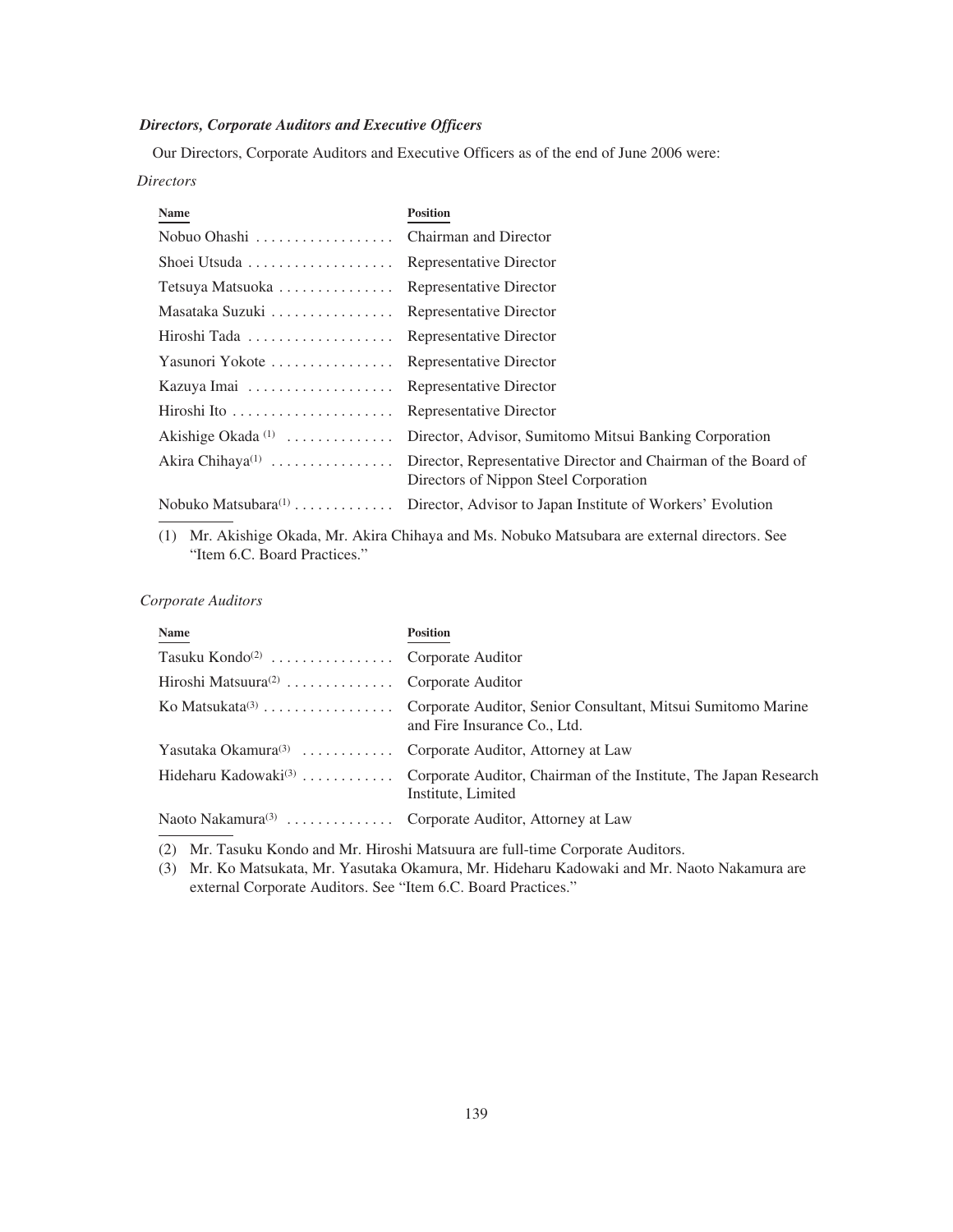*Executive Officers*

| <b>Name</b>       | <b>Title and Principal Position</b>                                                                                                                                                                                                                                                                                                                                                                                                                                                                                                                                         |
|-------------------|-----------------------------------------------------------------------------------------------------------------------------------------------------------------------------------------------------------------------------------------------------------------------------------------------------------------------------------------------------------------------------------------------------------------------------------------------------------------------------------------------------------------------------------------------------------------------------|
| Shoei Utsuda      | President and Chief Executive Officer                                                                                                                                                                                                                                                                                                                                                                                                                                                                                                                                       |
| Tetsuya Matsuoka  | Executive Vice President; Infrastructure Projects Business Unit;<br>Machinery Business Unit; Financial Markets Business Unit;<br><b>Transportation Logistics Business Unit</b>                                                                                                                                                                                                                                                                                                                                                                                              |
| Masataka Suzuki   | Executive Vice President; First Chemicals Business Unit; Second<br>Chemicals Business Unit; Foods & Retail Business Unit; Director,<br>Mitsui & Co. Europe PLC; Director, Mitsui & Co., Middle East<br>Ltd.                                                                                                                                                                                                                                                                                                                                                                 |
| Gempachiro Aihara | Executive Vice President; Chief Operating Officer, Asia Business<br>Unit                                                                                                                                                                                                                                                                                                                                                                                                                                                                                                    |
| Hiroshi Tada      | Executive Vice President; Iron & Steel Products Business Unit;<br>Iron & Steel Raw Materials and Non-Ferrous Metals Business<br>Unit; Energy Business Unit                                                                                                                                                                                                                                                                                                                                                                                                                  |
| Yasunori Yokote   | Senior Executive Managing Officer; Chief Compliance Officer;<br>Chief Privacy Officer; Corporate Staff Division (Secretariat,<br>Corporate Planning & Strategy Division, Human Resources &<br>General Affairs Division, Information Strategic Planning Division,<br>Corporate Communications Division, CSR Promotion Division,<br>Legal Division, Logistics Management Division, Domestic Offices<br>and Branches); New Business Promotion; Environmental Matters;<br>DPF Matters; Chief Operating Officer, Business Process Re-<br><b>Engineering Project Headquarters</b> |
|                   | Senior Executive Managing Officer; Chief Financial Officer;<br>Corporate Staff Division (Investor Relations Division, Investment<br>Administration Division, Business Process Control Division,<br>Accounting Division, Finance Division, Credit Risk Management<br>Division, Market Risk Management Division, Financial Planning<br>Division); Deputy Chief Operating Officer, Business Process Re-<br>Engineering Project Headquarters; Director, Mitsui & Co. (U.S.A.),<br>Inc.                                                                                          |
| Toshihiro Soejima | Senior Executive Managing Officer; Chief Representative of<br>Mitsui & Co., Ltd. in China                                                                                                                                                                                                                                                                                                                                                                                                                                                                                   |
| Motokazu Yoshida  | Senior Executive Managing Officer; Chief Operating Officer,<br>Americas Business Unit                                                                                                                                                                                                                                                                                                                                                                                                                                                                                       |
| Ken Abe           | Senior Executive Managing Officer; Chief Operating Officer,<br>Europe Business Unit                                                                                                                                                                                                                                                                                                                                                                                                                                                                                         |
|                   | Senior Executive Managing Officer; Lifestyle Business Unit;<br>Consumer Service Business Unit; Information, Electronics and<br><b>Telecommunication Business Unit</b>                                                                                                                                                                                                                                                                                                                                                                                                       |
| Yoshiyuki Izawa   | Executive Managing Officer; General Manager, Osaka Office                                                                                                                                                                                                                                                                                                                                                                                                                                                                                                                   |
| Osamu Mori        | Executive Managing Officer; Chief Operating Officer, Financial<br>Markets Business Unit                                                                                                                                                                                                                                                                                                                                                                                                                                                                                     |
| Satoru Miura      | Executive Managing Officer; General Manager, Nagoya Office                                                                                                                                                                                                                                                                                                                                                                                                                                                                                                                  |
| Takao Sunami      | Executive Managing Officer; Chief Operating Officer, Machinery<br><b>Business Unit</b>                                                                                                                                                                                                                                                                                                                                                                                                                                                                                      |
| Junichi Matsumoto | Executive Managing Officer; Chief Operating Officer,<br><b>Transportation Logistics Business Unit</b>                                                                                                                                                                                                                                                                                                                                                                                                                                                                       |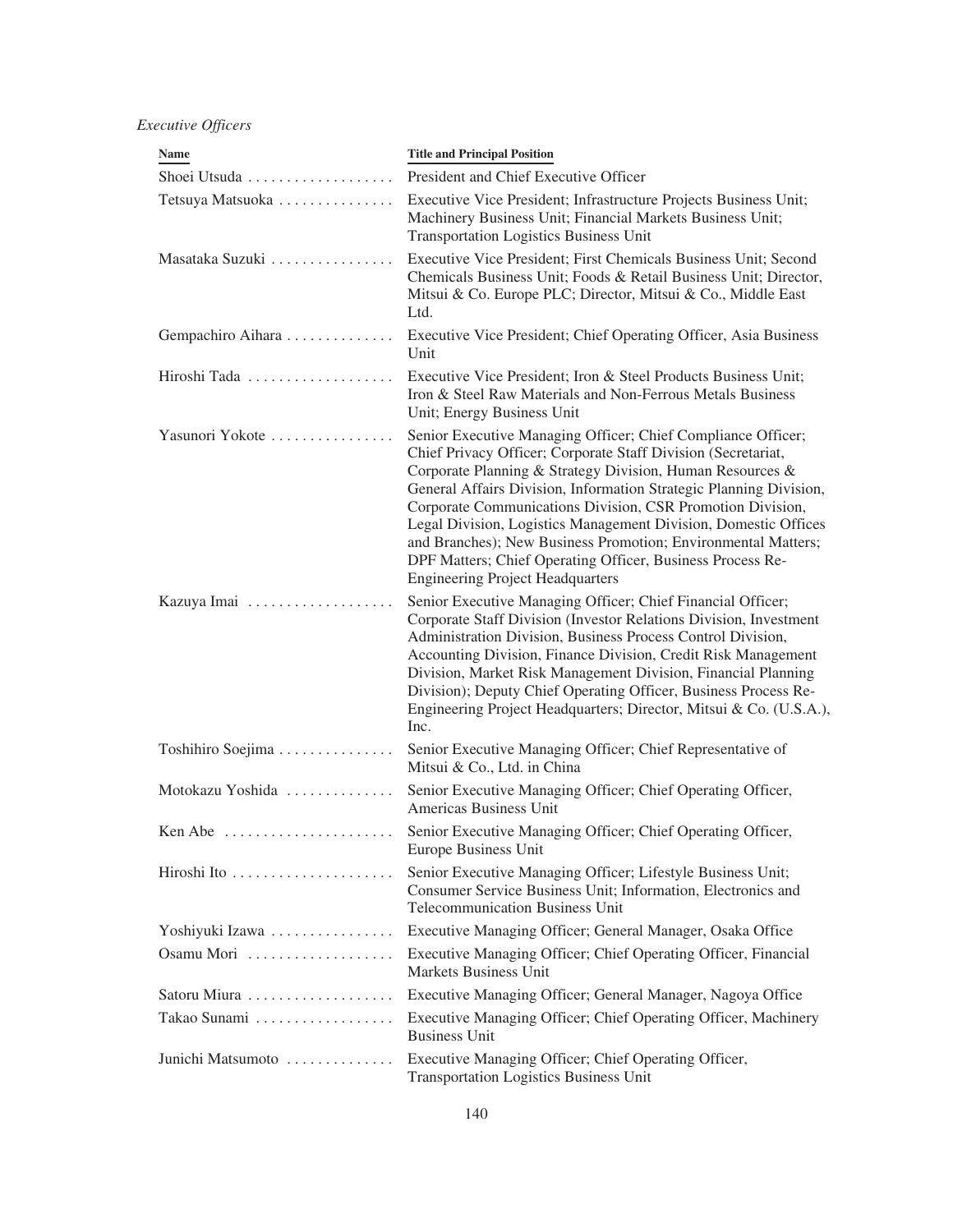| <b>Name</b>        | <b>Title and Principal Position</b>                                                                                                                      |
|--------------------|----------------------------------------------------------------------------------------------------------------------------------------------------------|
| Shunichi Miyazaki  | Executive Managing Officer; General Manager, Internal Auditing<br>Division                                                                               |
| Shinjiro Ogawa     | Executive Managing Officer; Chief Operating Officer, Information,<br>Electronics and Telecommunication Business Unit                                     |
| Toshimasa Furukawa | Executive Managing Officer; Chief Operating Officer,<br><b>Infrastructure Projects Business Unit</b>                                                     |
| Jitsuro Terashima  | Executive Managing Officer; President, Mitsui Global Strategic<br><b>Studies Institute</b>                                                               |
| Motonori Murakami  | Executive Managing Officer; Assistant to Senior Executive<br>Managing Officer (Corporate Staff Division), Assistant to Chief<br><b>Financial Officer</b> |
| Koji Nakamura      | Executive Managing Officer; Chief Operating Officer, Second<br><b>Chemicals Business Unit</b>                                                            |
| Kenichi Yamamoto   | Executive Managing Officer; Chief Operating Officer, Lifestyle<br><b>Business Unit</b>                                                                   |
| Toshio Awata       | Managing Officer; General Manager, Information Strategic<br>Planning Division; Chief Information Officer                                                 |
| Masaaki Murakami   | Managing Officer; President, Mitsui & Co. (Canada) Ltd.                                                                                                  |
| Kiyotaka Watanabe  | Managing Officer; Chief Operating Officer, Iron & Steel Products<br><b>Business Unit</b>                                                                 |
| Masaaki Fujita     | Managing Officer; Chief Operating Officer, Foods & Retail<br><b>Business Unit</b>                                                                        |
| Junichi Mizonoue   | Managing Officer; Chief Operating Officer, First Chemicals<br><b>Business Unit</b>                                                                       |
| Takao Omae         | Managing Officer; President, Mitsui Brasileira Importacao E<br>Exportacao S.A.                                                                           |
| Norinao Iio        | Managing Officer; Chief Operating Officer, Energy Business Unit                                                                                          |
| Osamu Koyama       | Managing Officer; Executive Vice President, Mitsui & Co.<br>$(U.S.A)$ , Inc.                                                                             |
| Terukazu Okahashi  | Managing Officer; Deputy General Manager, Osaka Office                                                                                                   |
| Osamu Takahashi    | Managing Officer; Chief Operating Officer, Consumer Service<br><b>Business Unit</b>                                                                      |
| Hideyo Hayakawa    | Managing Officer; General Manager, Legal Division                                                                                                        |
| Hiraku Shimomaki   | Managing Officer; President, Mitsui & Co. Deutschland GmbH                                                                                               |
| Shigeru Hanagata   | Managing Officer; Deputy Chief Operating Officer, Machinery<br><b>Business Unit</b>                                                                      |
| Masami Iijima      | Managing Officer; Chief Operating Officer, Iron & Steel Raw<br>Materials and Non-Ferrous Metals Business Unit                                            |
| Seiichi Tanaka     | Managing Officer; General Manager, Human Resources & General<br><b>Affairs Division</b>                                                                  |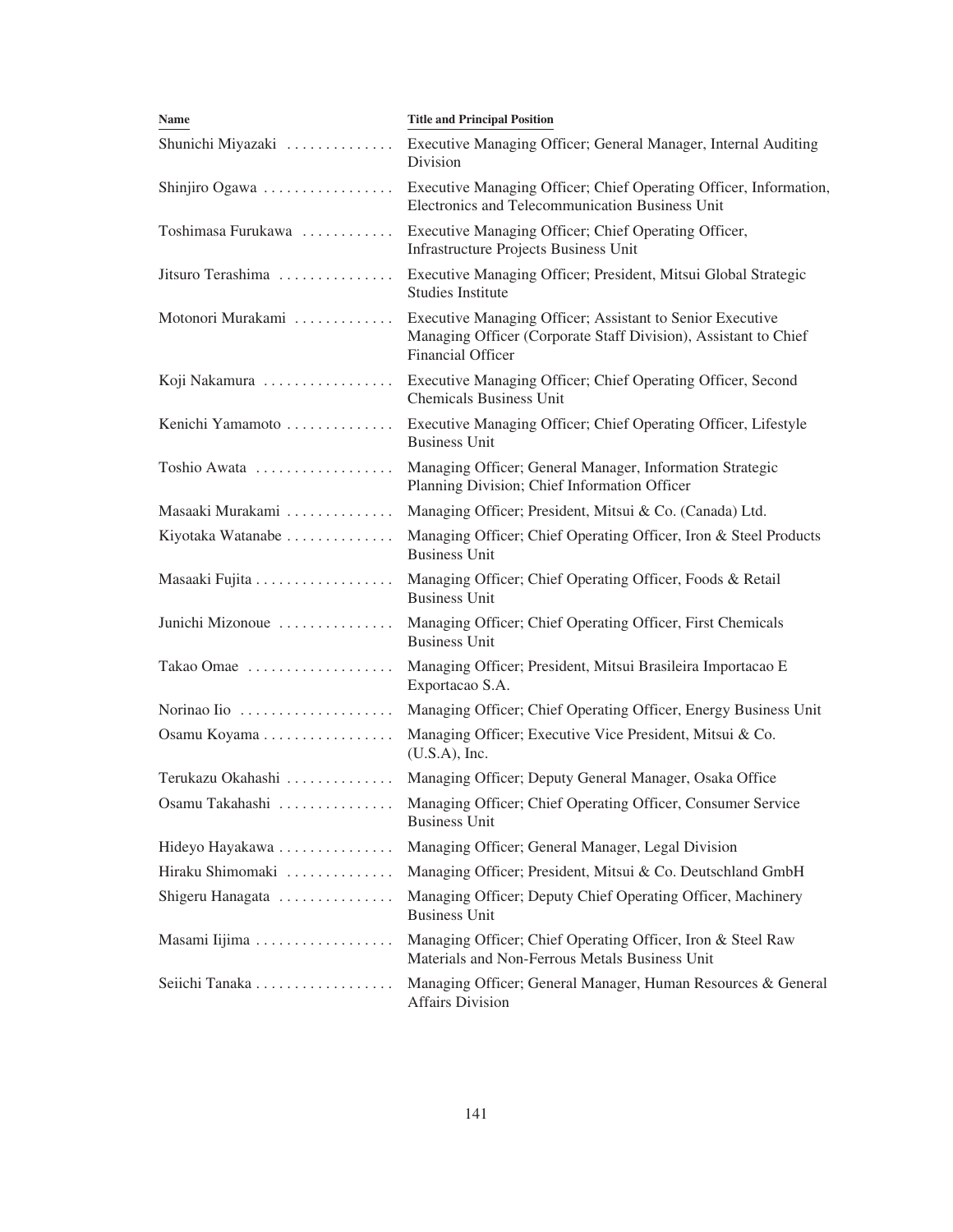The date of birth, the current position and the prior positions of our Directors, Corporate Auditors, and Executive Officers is provided below.

| <b>Directors</b>        |                                             |                                                                                                                                                                                    |  |
|-------------------------|---------------------------------------------|------------------------------------------------------------------------------------------------------------------------------------------------------------------------------------|--|
| Name                    | Nobuo Ohashi                                |                                                                                                                                                                                    |  |
| Date of Birth           | September 13, 1938                          |                                                                                                                                                                                    |  |
| <b>Current Position</b> | Chairman and Director (since April 1, 2004) |                                                                                                                                                                                    |  |
| <b>Prior Positions</b>  | • 1994                                      | A member of Board of Directors (Director, General Manager of Seoul<br>Office)                                                                                                      |  |
|                         | $\cdot$ 1996                                | Director, Chief Operating Officer of Foods Unit                                                                                                                                    |  |
|                         | • 1997<br>• $1998$                          | Executive Managing Director, Chief Operating Officer of Foods Unit<br>Executive Managing Director, General Manager of Corporate Planning<br>Division                               |  |
|                         | • 1999                                      | Senior Executive Managing Director, General Manager of Corporate<br>Planning Division                                                                                              |  |
|                         | $\cdot\ 2000$                               | <b>Executive Vice President</b>                                                                                                                                                    |  |
|                         | $\cdot 2002/4$                              | Executive Vice President, President of Consumer Products & Services<br>Group                                                                                                       |  |
|                         | $\cdot$ 2002/10                             | Chairman and Representative Director                                                                                                                                               |  |
| Name<br>Date of Birth   | Shoei Utsuda<br>February 12, 1943           |                                                                                                                                                                                    |  |
| <b>Current Position</b> |                                             | President and Chief Executive Officer, Representative Director (since October 1, 2002)                                                                                             |  |
| <b>Prior Positions</b>  | • 1997                                      | A member of Board of Directors (Director, General Manager of Machinery,<br>Electronics & Information Administrative Division)                                                      |  |
|                         | • 1998                                      | Director, Chief Operating Officer of Information Business Unit                                                                                                                     |  |
|                         | $\cdot$ 2000                                | Executive Managing Director, General Manager of Corporate Planning<br>Division                                                                                                     |  |
|                         | $\cdot 2002/4$                              | Senior Executive Managing Officer, Chief Strategic Officer, Responsible<br>for Administration Division                                                                             |  |
| Name<br>Date of Birth   | Tetsuya Matsuoka<br>January 5, 1945         |                                                                                                                                                                                    |  |
| <b>Current Position</b> |                                             | Executive Vice President, Representative Director (since April 1, 2005)                                                                                                            |  |
| <b>Prior Positions</b>  | • 1998                                      | A member of Board of Directors (Director, General Manager of Metals<br>Administrative Division)                                                                                    |  |
|                         | • 1999                                      | Director, Chief Operating Officer of Non-Ferrous Metals Unit                                                                                                                       |  |
|                         | • 2001                                      | Executive Managing Director, Managing Director of Mitsui & Co. Europe<br>PLC, Managing Director of Mitsui & Co. UK PLC and Chairman of<br>Mitsui & Co. International (Europe) B.V. |  |
|                         | $\cdot$ 2002                                | Senior Executive Managing Officer & Chief Strategic Officer, Responsible<br>for Administration Division                                                                            |  |
|                         | $\cdot$ 2003                                | Representative Director, Senior Executive Managing Officer and Chief<br>Operating Officer of Business Process Re-Engineering Project                                               |  |
|                         | $\cdot$ 2004                                | Headquarters<br>Senior Executive Managing Officer                                                                                                                                  |  |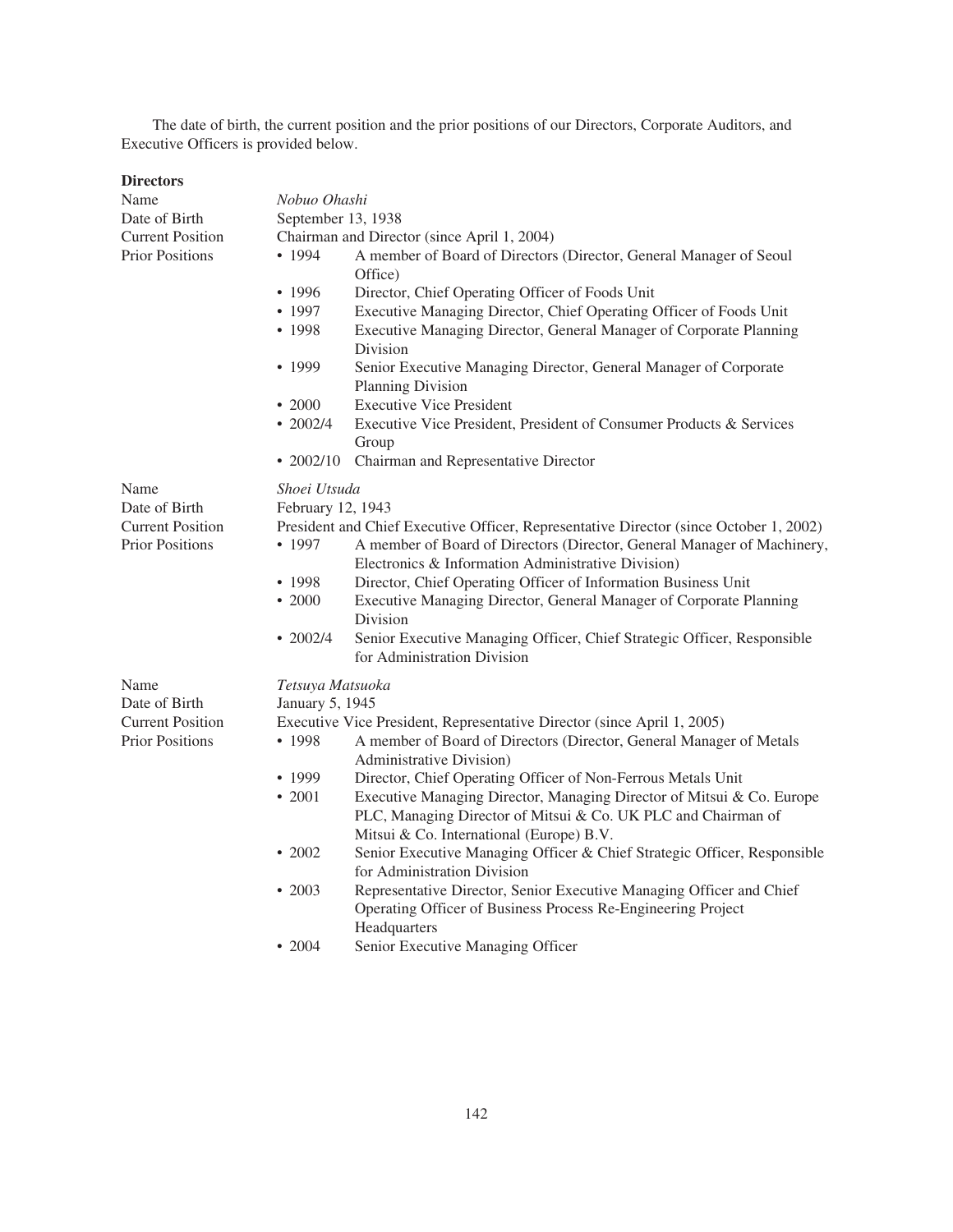| Name<br>Date of Birth   |                                                                                 | Masataka Suzuki<br>April 2, 1944                                                                                                                             |  |  |
|-------------------------|---------------------------------------------------------------------------------|--------------------------------------------------------------------------------------------------------------------------------------------------------------|--|--|
| <b>Current Position</b> | Executive Vice President, Representative Director (since April 1, 2005)         |                                                                                                                                                              |  |  |
| <b>Prior Positions</b>  | • 1999                                                                          | A member of Board of Directors (Director, Chief Operating Officer of<br>Textile & Fashion Unit)                                                              |  |  |
|                         | $\cdot$ 2002/4                                                                  | Executive Managing Officer, Chief Operating Officer of Textile & Fashion<br>Unit, Consumer Products & Services Group                                         |  |  |
|                         | $\cdot$ 2002/10                                                                 | Executive Managing Officer, President of Consumer Products & Services<br>Group                                                                               |  |  |
|                         | • 2003                                                                          | Representative Director, Senior Executive Managing Officer                                                                                                   |  |  |
| Name                    | Hiroshi Tada                                                                    |                                                                                                                                                              |  |  |
| Date of Birth           | March 3, 1945                                                                   |                                                                                                                                                              |  |  |
| <b>Current Position</b> |                                                                                 | Executive Vice President, Representative Director (since April 1, 2006)                                                                                      |  |  |
| <b>Prior Positions</b>  | $\cdot$ 2000                                                                    | A member of Board of Directors (Director, Chief Operating Officer of<br>Iron & Steel Raw Materials Unit)                                                     |  |  |
|                         | $\cdot$ 2002/4                                                                  | Senior Managing Officer, Chief Operating Officer of Iron & Steel Raw<br>Materials Unit, Metals Group                                                         |  |  |
|                         | $\cdot$ 2003                                                                    | Executive Managing Officer, Chairman for the Americas, and President and<br>Chief Executive Officer of Mitsui & Co. (U.S.A.), Inc.                           |  |  |
|                         | $\cdot$ 2005                                                                    | Representative Director, Senior Executive Managing Officer                                                                                                   |  |  |
| Name                    | Yasunori Yokote                                                                 |                                                                                                                                                              |  |  |
| Date of Birth           | June 23, 1946                                                                   |                                                                                                                                                              |  |  |
| <b>Current Position</b> |                                                                                 | Senior Executive Managing Officer, Chief Compliance Officer, Chief Privacy Officer,                                                                          |  |  |
|                         |                                                                                 | Environmental Matters, Chief Operating Officer of Business Process Re-Engineering                                                                            |  |  |
|                         |                                                                                 | Project Headquarters, Representative Director (since April 1, 2006)                                                                                          |  |  |
| <b>Prior Positions</b>  | $\cdot$ 2000                                                                    | A member of Board of Directors (Director, General Manager of Personnel<br>Division)                                                                          |  |  |
|                         | $\cdot$ 2002/4                                                                  | Director, Senior Managing Officer, General Representative of Mitsui &<br>Co., Ltd. in Indonesia                                                              |  |  |
|                         | $\cdot$ 2002/6                                                                  | Senior Managing Officer, General Representative of Mitsui & Co., Ltd. in<br>Indonesia                                                                        |  |  |
|                         | $\cdot 2004$                                                                    | Representative Director, Executive Managing Officer, Chief Compliance<br>Officer                                                                             |  |  |
|                         | $\cdot$ 2005                                                                    | Representative Director; Senior Executive Managing Officer; Chief                                                                                            |  |  |
|                         |                                                                                 | Compliance Officer; Chief Privacy Officer; Environmental Matters; Deputy<br>Chief Operating Officer, Business Process Re-Engineering Project<br>Headquarters |  |  |
| Name                    | Kazuya Imai                                                                     |                                                                                                                                                              |  |  |
| Date of Birth           | April 20, 1946                                                                  |                                                                                                                                                              |  |  |
| <b>Current Position</b> |                                                                                 | Senior Executive Managing Officer, Chief Financial Officer, Deputy Chief Operating                                                                           |  |  |
|                         | Officer of Business Process Re-Engineering Project Headquarters, Representative |                                                                                                                                                              |  |  |
|                         | Director (since June 24, 2005)                                                  |                                                                                                                                                              |  |  |
| <b>Prior Positions</b>  | $\cdot$ 2001                                                                    | A member of Board of Directors (Director, Executive Vice President of<br>Mitsui & Co. (U.S.A.), Inc.)                                                        |  |  |
|                         | • $2002/1$                                                                      | Director                                                                                                                                                     |  |  |
|                         | $\cdot$ 2002/4                                                                  | Director, Senior Managing Officer                                                                                                                            |  |  |
|                         | $\cdot$ 2002/6                                                                  | Senior Managing Officer                                                                                                                                      |  |  |
|                         | $\cdot$ 2004                                                                    | Executive Managing Officer, General Manager of Internal Auditing<br>Division                                                                                 |  |  |
|                         | $\cdot$ 2005/4                                                                  | Senior Executive Managing Officer; Chief Financial Officer; Deputy Chief<br>Operating Officer, Business Process Re-Engineering Project Headquarters          |  |  |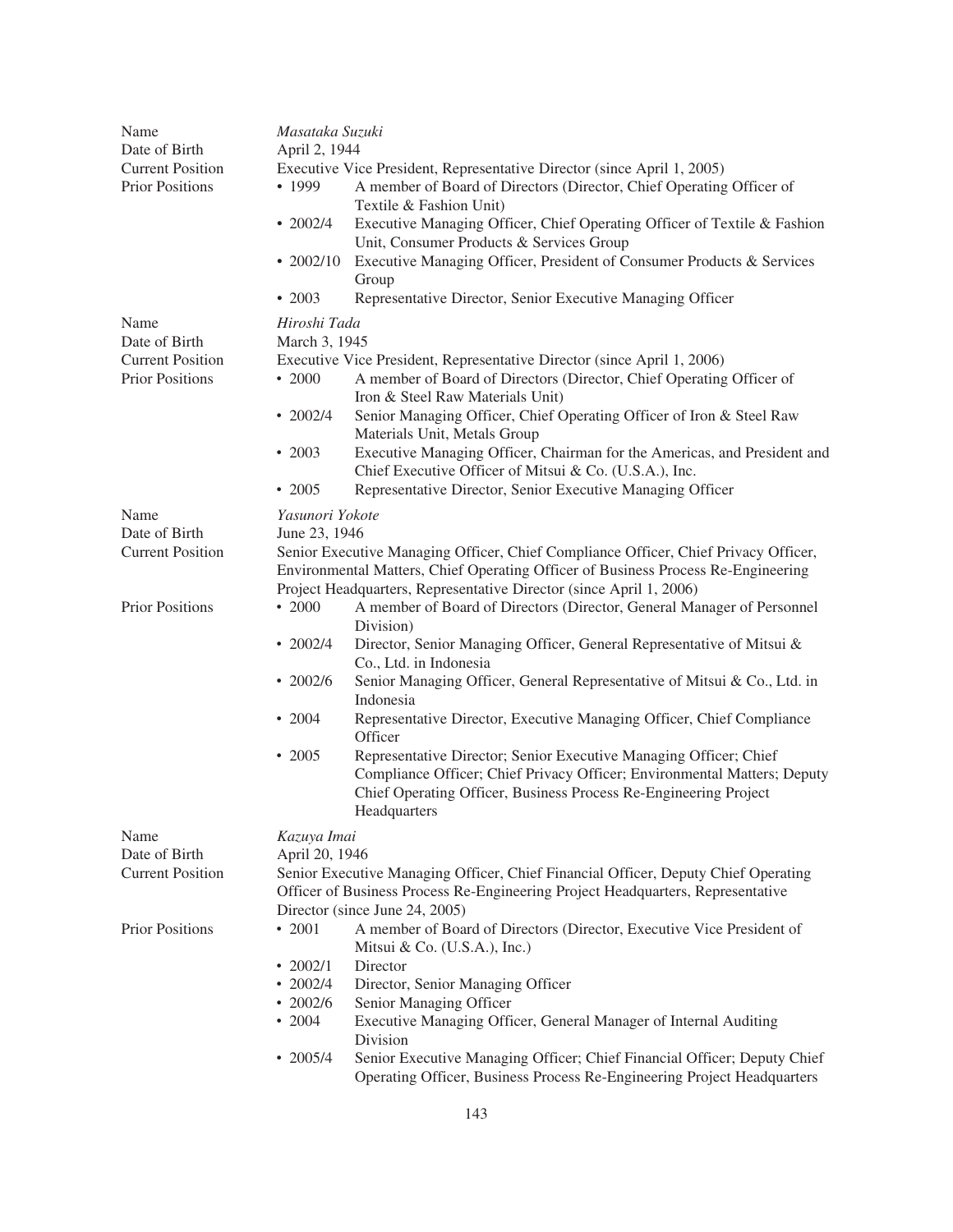| Name<br>Date of Birth<br><b>Current Position</b><br><b>Prior Positions</b>                              | Hiroshi Ito<br>February 8, 1947<br>$\cdot$ 2003<br>$\cdot$ 2004<br>$\cdot$ 2005<br>$\cdot$ 2006/4                                                                                              | Senior Executive Managing Officer, Representative Director (since June 23, 2006)<br>Managing Officer, Chief Operating Officer of Service Business Unit<br>Managing Officer, Chief Operating Officer of Consumer Service Business Unit<br>Senior Executive Managing Officer                                                                                                                                                         |
|---------------------------------------------------------------------------------------------------------|------------------------------------------------------------------------------------------------------------------------------------------------------------------------------------------------|------------------------------------------------------------------------------------------------------------------------------------------------------------------------------------------------------------------------------------------------------------------------------------------------------------------------------------------------------------------------------------------------------------------------------------|
| Name<br>Date of Birth<br><b>Current Position</b><br><b>Prior Positions</b>                              | Akishige Okada<br>April 9, 1938<br>• 1991<br>• 1997<br>$\cdot$ 2001<br>$\cdot$ 2002<br>$\cdot$ 2005                                                                                            | Director (since June 27, 2003)<br>Director, The Mitsui Taiyo Kobe Bank, Ltd.<br>President, The Sakura Bank, Ltd.<br>Director, Chairman of Sumitomo Mitsui Banking Corporation<br>Director, Chairman of Sumitomo Mitsui Financial Group<br>Advisor, Sumitomo Mitsui Banking Corporation (remaining in the same<br>position on June 30, 2006)                                                                                        |
| Name<br>Date of Birth<br><b>Current Position</b><br><b>Prior Positions</b>                              | Akira Chihaya<br>March 6, 1935<br>• 1987<br>• 1998<br>$\cdot$ 2003                                                                                                                             | Director (since June 24, 2004)<br>Director of Nippon Steel Corporation<br>Representative Director and President of Nippon Steel Corporation<br>Director, Representative Director and Chairman of the Board of Directors<br>of Nippon Steel Corporation (remaining in the same position on June 30,<br>2006)                                                                                                                        |
| Name<br>Date of Birth<br><b>Current Position</b><br><b>Prior Positions</b>                              | Nobuko Matsubara<br>January 9, 1941<br>Director (since June 23, 2006)<br>Advisor to Japan Institute of Workers' Evolution (remaining in the same<br>$\cdot$ 2006<br>position on June 30, 2006) |                                                                                                                                                                                                                                                                                                                                                                                                                                    |
| <b>Corporate Auditors</b><br>Name<br>Date of Birth<br><b>Current Position</b><br><b>Prior Positions</b> | Tasuku Kondo<br>August 12, 1942<br>• 1996<br>• 1998<br>$\cdot$ 2002<br>$\cdot$ 2004<br>$\cdot$ 2005/4                                                                                          | Corporate Auditor (since June 24, 2005)<br>A member of Board of Directors (Director, General Manager of Finance<br>Division)<br><b>Executive Managing Director</b><br>Senior Executive Managing Officer and Chief Financial Officer,<br>Responsible for General Accounting Division, Finance Division and<br>Corporate Risk Management Division<br>Executive Vice President and Chief Financial Officer<br>Representative Director |
| Name<br>Date of Birth<br><b>Current Position</b><br><b>Prior Positions</b>                              | Hiroshi Matsuura<br>May 24, 1946<br>• 1996<br>$\cdot$ 2002                                                                                                                                     | Corporate Auditor (since June 27, 2003)<br>General Manager of Credit Division<br>General Manager of Corporate Risk Management Division                                                                                                                                                                                                                                                                                             |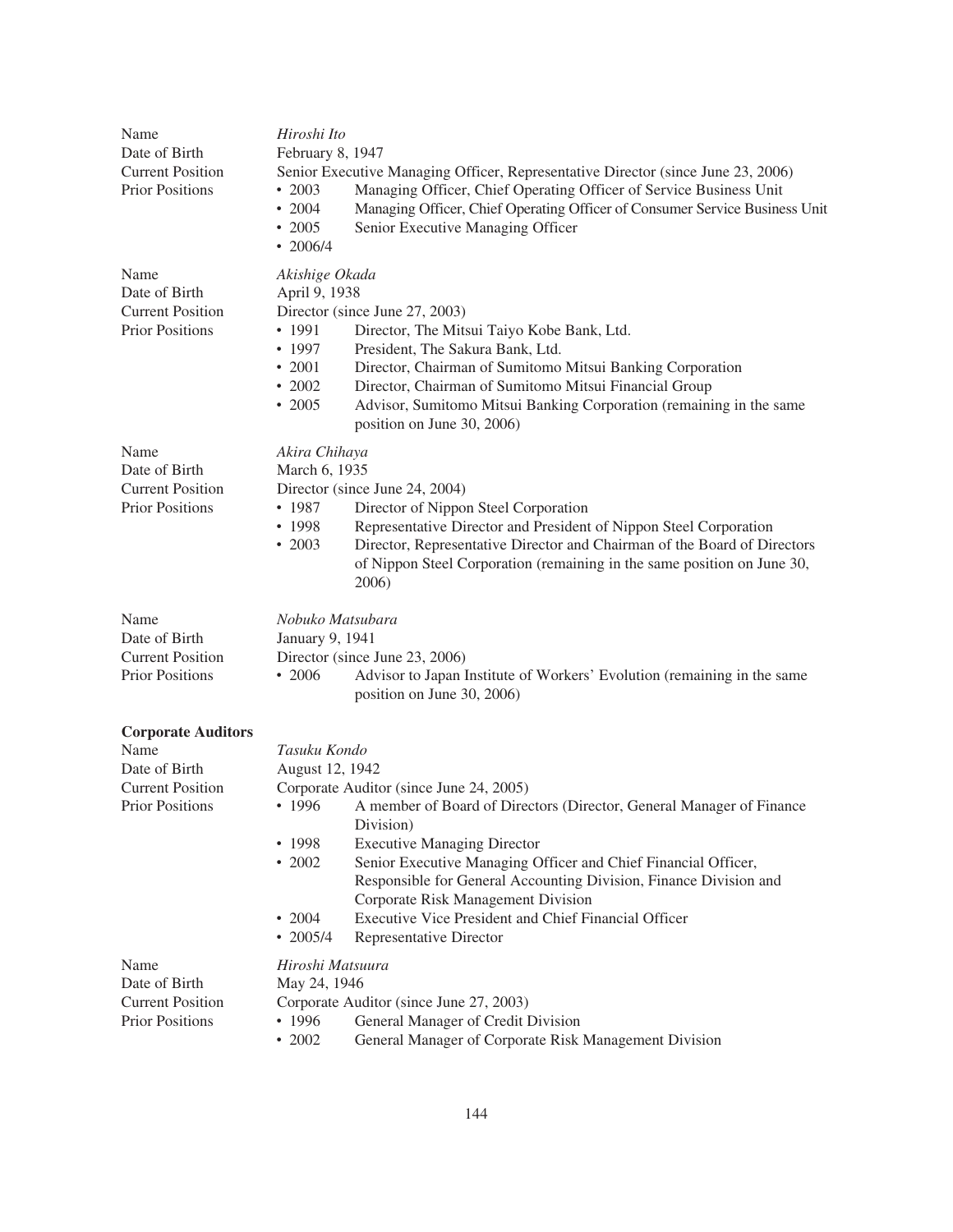| Name<br>Date of Birth<br><b>Current Position</b><br><b>Prior Positions</b> | Ko Matsukata<br>March 27, 1933<br>• 1990<br>• 1996<br>• 1997<br>$\cdot 2001$       | Corporate Auditor (since June 27, 1996)<br>President of Mitsui Marine and Fire Insurance Co., Ltd.<br>Vice Chairman of Mitsui Marine and Fire Insurance Co., Ltd.<br>Senior Advisor to Board of Mitsui Marine and Fire Insurance Co., Ltd.<br>Senior Consultant, Mitsui Sumitomo Marine and Fire Insurance Co., Ltd.<br>(remaining in the same position on June 30, 2006)                                                                                                            |
|----------------------------------------------------------------------------|------------------------------------------------------------------------------------|--------------------------------------------------------------------------------------------------------------------------------------------------------------------------------------------------------------------------------------------------------------------------------------------------------------------------------------------------------------------------------------------------------------------------------------------------------------------------------------|
| Name<br>Date of Birth<br><b>Current Position</b><br><b>Prior Positions</b> | Yasutaka Okamura<br>June 13, 1929<br>• 1992<br>• 1994<br>• 1997                    | Corporate Auditor (since June 27, 2003)<br>Prosecutor, General<br>Attorney at Law (remaining in the same position on June 30, 2006)<br>Corporate Auditor of Toyota Motor Corporation (remaining in the same<br>position on June 30, 2006)                                                                                                                                                                                                                                            |
| Name<br>Date of Birth<br><b>Current Position</b><br><b>Prior Positions</b> | Hideharu Kadowaki<br>June 20, 1944<br>$\cdot$ 2001<br>$\cdot$ 2003<br>$\cdot$ 2004 | Corporate Auditor (since June 24, 2004)<br>Executive Managing Director of Sumitomo Mitsui Banking Corporation<br>Director, Executive Vice President of Sumitomo Mitsui Financial Group<br>Chairman of the Institute, The Japan Research Institute, Limited (remaining<br>in the same position on June 30, 2006)                                                                                                                                                                      |
| Name<br>Date of Birth<br><b>Current Position</b><br><b>Prior Positions</b> | Naoto Nakamura<br>January 25, 1960<br>• 1982                                       | Corporate Auditor (since June 23, 2006)<br>Attorney at Law (remaining in the same position on June 30, 2006)                                                                                                                                                                                                                                                                                                                                                                         |
| Name<br>Date of Birth<br><b>Current Position</b>                           | Gempachiro Aihara<br>October 3, 1943<br>2006)                                      | <b>Executive Officers (excluding Executive Officers who are also a Director)</b><br>Executive Vice President, Chief Operating Officer of Asia Business Unit (since April 1,                                                                                                                                                                                                                                                                                                          |
| <b>Prior Positions</b>                                                     | $\cdot$ 2000<br>$\cdot$ 2002/4<br>$\cdot$ 2004/6<br>• $2004/10$                    | A member of Board of Directors (Director, Chief Operating Officer of<br>Performance Chemicals Unit)<br>Executive Managing Officer, General Representative of Mitsui & Co., Ltd.<br>in China<br>Representative Director, Senior Executive Managing Officer<br>Representative Director, Senior Executive Managing Officer, Regional<br>Managing Director, Asia                                                                                                                         |
| Name<br>Date of Birth<br><b>Current Position</b>                           | Toshihiro Soejima<br>November 10, 1946                                             | Senior Executive Managing Officer, Executive Chief Representative of Mitsui & Co.,<br>Ltd. in China (since April 1, 2005)                                                                                                                                                                                                                                                                                                                                                            |
| <b>Prior Positions</b>                                                     | $\cdot$ 2001<br>$\cdot$ 2002/4<br>$\cdot$ 2002/6<br>$\cdot$ 2003                   | A member of Board of Directors (Director, Chief Operating Officer of<br>Electronics Devices Business Unit)<br>Director, Senior Managing Officer, Chief Operating Officer of Electronics<br>Business Unit, Machinery, Electronics & Information Group<br>Senior Managing Officer, Chief Operating Officer of Electronics Business<br>Unit, Machinery, Electronics & Information Group<br>Senior Managing Officer, General Manager of Corporate Planning &<br><b>Strategy Division</b> |
|                                                                            | $\cdot$ 2004                                                                       | Executive Managing Officer, General Representative of Mitsui & Co., Ltd.<br>in China                                                                                                                                                                                                                                                                                                                                                                                                 |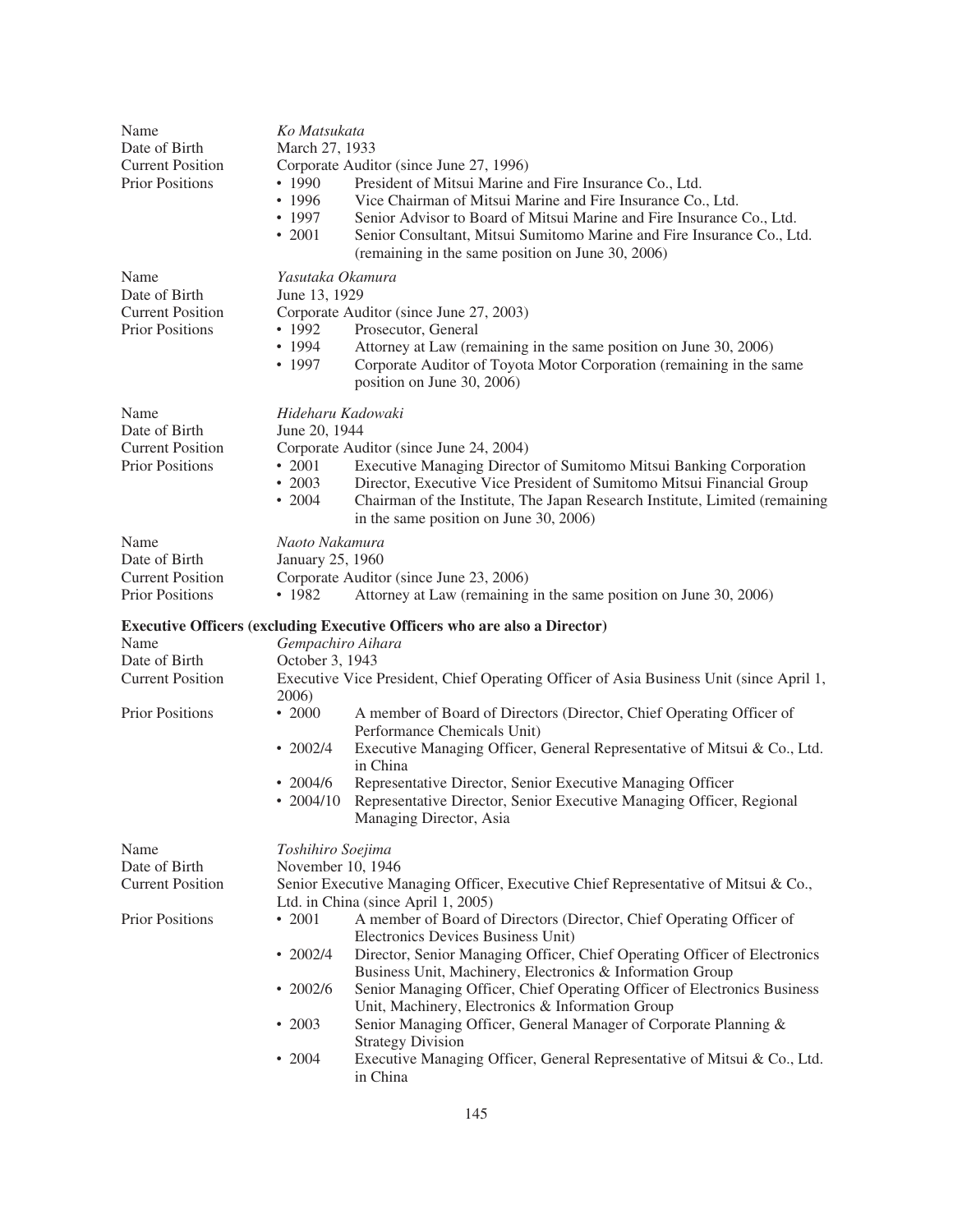| Name                                                                                                            | Motokazu Yoshida        |                                                                                                                                                                         |
|-----------------------------------------------------------------------------------------------------------------|-------------------------|-------------------------------------------------------------------------------------------------------------------------------------------------------------------------|
| Date of Birth                                                                                                   | January 7, 1948         |                                                                                                                                                                         |
| <b>Current Position</b><br>Senior Executive Managing Officer, Chief Operating Officer of Americas Business Unit |                         |                                                                                                                                                                         |
|                                                                                                                 | $(since$ April 1, 2006) |                                                                                                                                                                         |
| <b>Prior Positions</b>                                                                                          | $\cdot$ 2001            | A member of Board of Directors (Director, Chief Operating Officer of<br>Motor Vehicles, Marine & Aerospace Business Unit)                                               |
|                                                                                                                 | • $2002/4$              | Director, Senior Managing Officer, Chief Operating Officer of Motor<br>Vehicles, Marine & Aerospace Business Unit, Machinery, Electronics &<br><b>Information Group</b> |
|                                                                                                                 | $\cdot$ 2002/6          | Senior Managing Officer, Chief Operating Officer of Motor Vehicles,<br>Marine & Aerospace Business Unit, Machinery, Electronics & Information<br>Group                  |
|                                                                                                                 | $\cdot$ 2003            | Executive Managing Officer, Chief Operating Officer of Motor Vehicles,<br>Marine & Aerospace Business Unit                                                              |
|                                                                                                                 | $\cdot$ 2004            | Executive Managing Officer, Chief Operating Officer of Machinery<br><b>Business Unit</b>                                                                                |
|                                                                                                                 | $\cdot$ 2005            | Executive Managing Officer, Chairman for the Americas and President and<br>Chief Operating Officer of Mitsui & Co.(U.S.A.) Inc.                                         |
| Name                                                                                                            | Ken Abe                 |                                                                                                                                                                         |
| Date of Birth                                                                                                   | September 19, 1947      |                                                                                                                                                                         |
| <b>Current Position</b>                                                                                         |                         | Senior Executive Managing Officer, Chief Operating Officer of Europe Business Unit<br>(since April 1, 2006)                                                             |
| <b>Prior Positions</b>                                                                                          | $\cdot$ 2002            | Managing Officer, General Manager of Metals Administrative Division                                                                                                     |
|                                                                                                                 | $\cdot\ 2003$           | Managing Officer, Chief Operating Officer of Iron & Steel Raw Materials<br>Unit                                                                                         |
|                                                                                                                 | $\cdot$ 2004            | Executive Managing Officer, Chief Operating Officer of Iron & Steel Raw<br>Materials and Non-Ferrous Metals Business Unit                                               |
| Name                                                                                                            | Yoshiyuki Izawa         |                                                                                                                                                                         |
| Date of Birth                                                                                                   | February 10, 1948       |                                                                                                                                                                         |
| <b>Current Position</b><br><b>Prior Positions</b>                                                               | $\cdot$ 2000            | Executive Managing Officer, General Manager of Osaka Office (since April 1, 2004)<br>A member of Board of Directors (Director, Chief Operating Officer of               |
|                                                                                                                 | • $2002/4$              | Information Business Unit)<br>Director, Senior Managing Officer, Chief Operating Officer of Information<br>Business Unit, Machinery, Electronics & Information Group    |
|                                                                                                                 | $\cdot$ 2002/6          | Senior Managing Officer, Chief Operating Officer of Information Business<br>Unit                                                                                        |
| Name                                                                                                            | Osamu Mori              |                                                                                                                                                                         |
| Date of Birth                                                                                                   | January 1, 1949         |                                                                                                                                                                         |
| <b>Current Position</b>                                                                                         |                         | Executive Managing Officer, Chief Operating Officer of Financial Markets Business                                                                                       |
|                                                                                                                 |                         | Unit (since April 1, 2004)                                                                                                                                              |
| <b>Prior Positions</b>                                                                                          | $\cdot$ 2000            | A member of Board of Directors (Director, General Manager of Finance<br>Division)                                                                                       |
|                                                                                                                 | • $2002/4$              | Director, Senior Managing Officer, General Manager of Finance Division                                                                                                  |
|                                                                                                                 | $\cdot$ 2002/6          | Senior Managing Officer, General Manager of Finance Division                                                                                                            |
|                                                                                                                 | $\cdot$ 2003            | Senior Managing Officer, Chief Operating Officer of Financial Markets<br><b>Business Unit</b>                                                                           |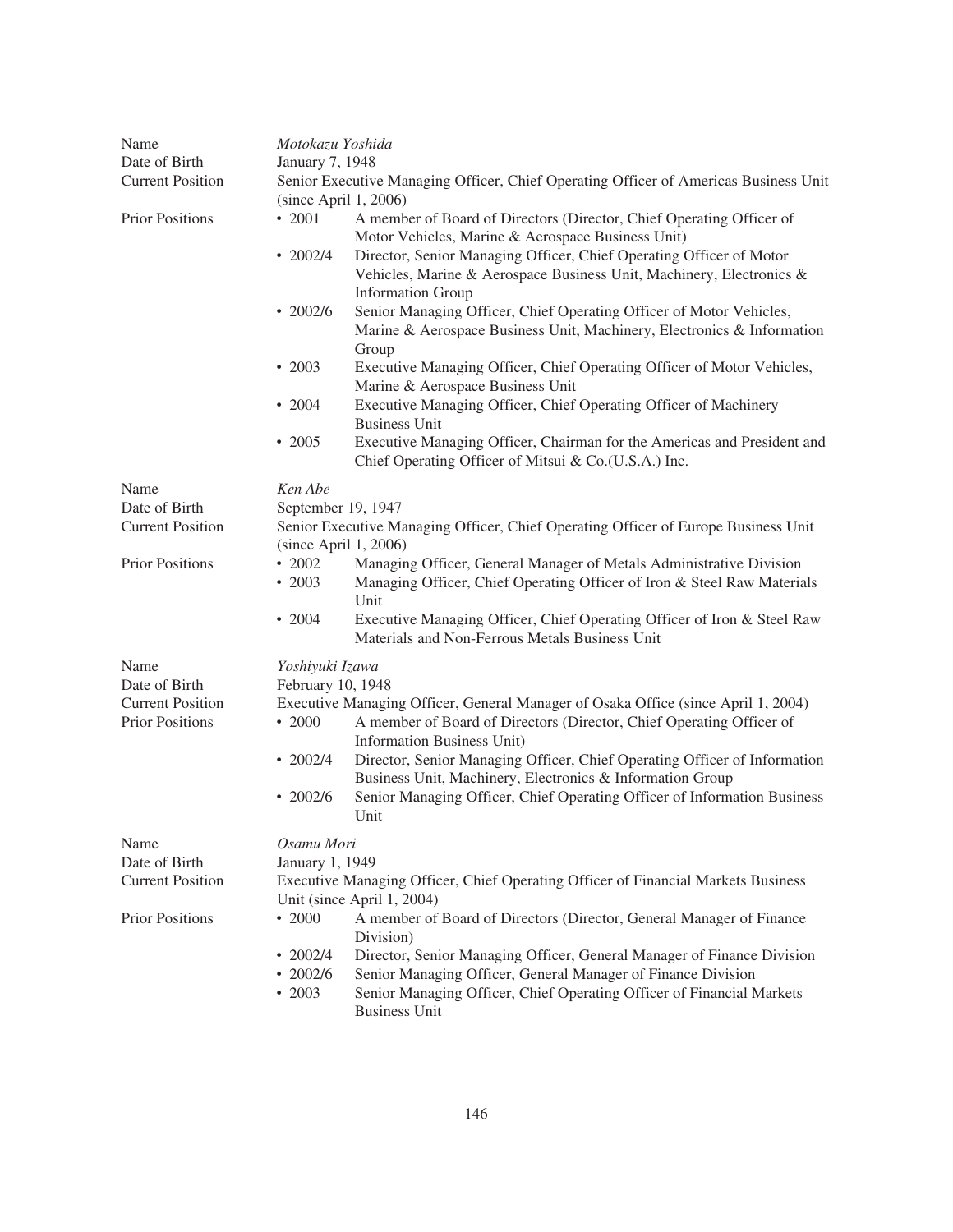| Name                    | Satoru Miura                 |                                                                                                                                           |
|-------------------------|------------------------------|-------------------------------------------------------------------------------------------------------------------------------------------|
| Date of Birth           | March 2, 1947                |                                                                                                                                           |
| <b>Current Position</b> |                              | Executive Managing Officer, General Manager of Nagoya Office (since April 1, 2005)                                                        |
| <b>Prior Positions</b>  | $\cdot$ 2001                 | A member of Board of Directors (Director, Chief Operating Officer of                                                                      |
|                         |                              | Iron & Steel Products Unit)                                                                                                               |
|                         | $\cdot$ 2002/4               | Director, Senior Managing Officer, Chief Operating Officer of Iron & Steel<br>Products Unit, Metals Group                                 |
|                         | $\cdot$ 2002/6               | Senior Managing Officer, Chief Operating Officer of Iron & Steel Products<br>Unit                                                         |
|                         | $\cdot$ 2004                 | Executive Managing Officer, Chief Operating Officer of Iron & Steel<br>Products Business Unit                                             |
| Name                    | Takao Sunami                 |                                                                                                                                           |
| Date of Birth           | August 22, 1947              |                                                                                                                                           |
| <b>Current Position</b> |                              | Executive Managing Officer, Chief Operating Officer of Machinery Business Unit<br>(since January 1, 2005)                                 |
| <b>Prior Positions</b>  | $\cdot$ 2002<br>$\cdot$ 2003 | Managing Officer, General Manager of e-Mitsui Business Division<br>Managing Officer, General Manager of Fukuoka Office                    |
| Name                    | Junichi Matsumoto            |                                                                                                                                           |
| Date of Birth           | September 25, 1947           |                                                                                                                                           |
| <b>Current Position</b> |                              | Executive Managing Officer, Chief Operating Officer of Transportation Logistics<br>Business Unit (since April 1, 2005)                    |
| <b>Prior Positions</b>  | $\cdot$ 2002<br>$\cdot$ 2003 | Managing Officer, General Manager of Corporate Planning Division<br>Managing Officer, Deputy General Vice Representative of Mitsui & Co., |
|                         | $\cdot$ 2004                 | Ltd. in China<br>Managing Officer, Chief Operating Officer of Transportation Logistics<br><b>Business Unit</b>                            |
| Name                    | Shunichi Miyazaki            |                                                                                                                                           |
| Date of Birth           | February 11, 1948            |                                                                                                                                           |
| <b>Current Position</b> |                              | Executive Managing Officer, General Manager of Internal Auditing Division (since                                                          |
|                         | April 1, 2005)               |                                                                                                                                           |
| <b>Prior Positions</b>  | $\cdot$ 2002                 | Managing Officer, General Manager of Consumer Products & Services<br><b>Administrative Division</b>                                       |
| Name                    | Shinjiro Ogawa               |                                                                                                                                           |
| Date of Birth           | September 17, 1948           |                                                                                                                                           |
| <b>Current Position</b> |                              | Executive Managing Officer, Chief Operating Officer of Information, Electronics and                                                       |
|                         |                              | Telecommunication Business Unit (since April 1, 2006)                                                                                     |
| <b>Prior Positions</b>  | $\cdot$ 2002                 | Managing Officer, General Manager of Machinery, Electronics &<br><b>Information Administrative Division</b>                               |
|                         | $\cdot$ 2004                 | Managing Officer, Chief Operating Officer of Information, Electronics and<br><b>Telecommunication Business Unit</b>                       |
| Name                    | Toshimasa Furukawa           |                                                                                                                                           |
| Date of Birth           | December 25, 1948            |                                                                                                                                           |
| <b>Current Position</b> |                              | Executive Managing Officer, Chief Operating Officer of Infrastructure Business Unit                                                       |
|                         | $(since$ April 1, 2006)      |                                                                                                                                           |
| <b>Prior Positions</b>  | $\cdot$ 2002                 | Managing Officer, President of Mitsui & Co. (Taiwan) Ltd.                                                                                 |
|                         | $\cdot$ 2004                 | Managing Officer, General Manager of Machinery, Electronics &<br><b>Information Administrative Division</b>                               |
|                         | $\cdot$ 2005                 | Managing Officer, Chief Operating Officer of Power, Transportation &<br>Plant Projects Business Unit                                      |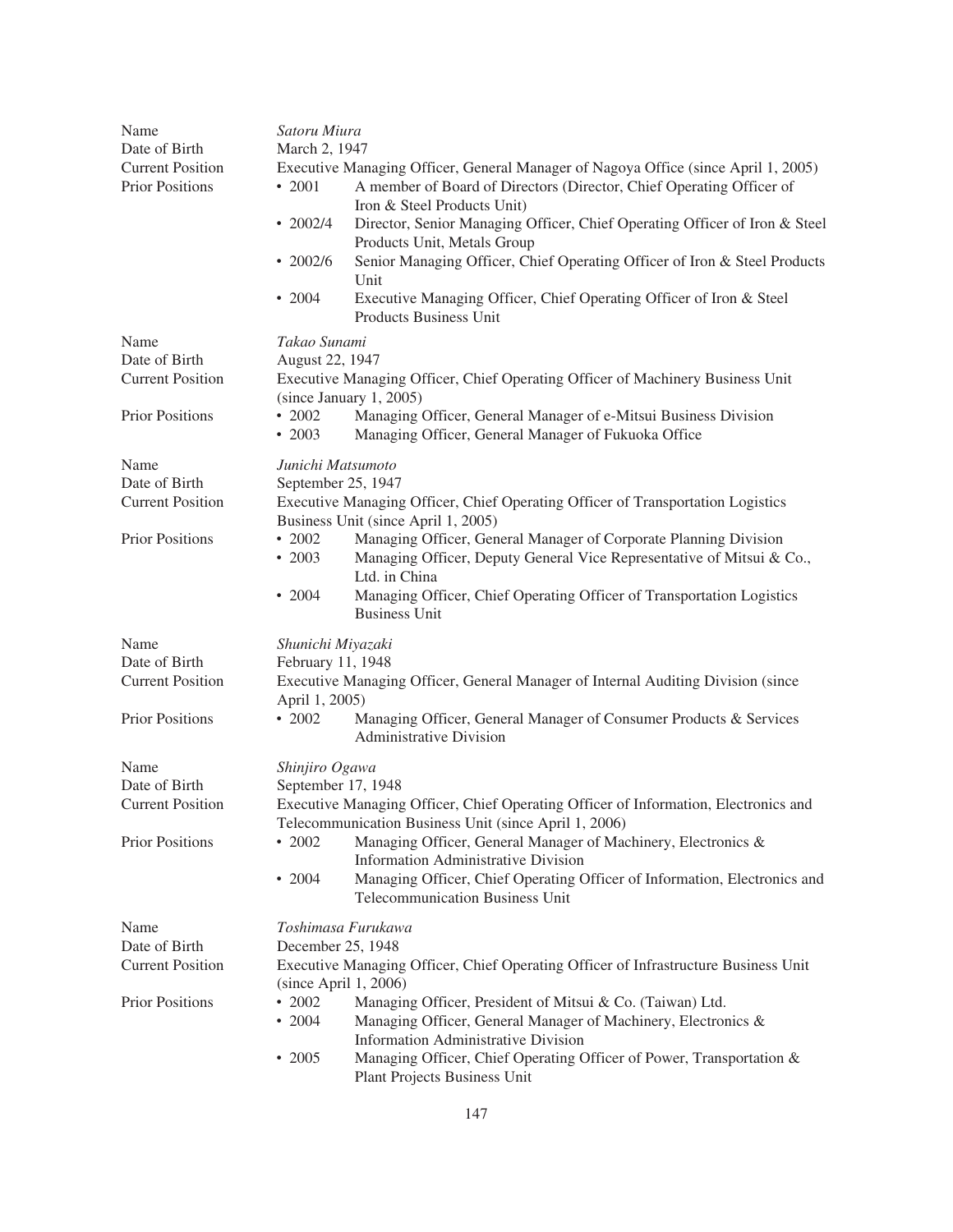| Name<br>Date of Birth<br><b>Current Position</b>                           | Jitsuro Terashima<br>August 11, 1947<br>Executive Managing Officer, President of Mitsui Global Strategic Studies Institute<br>$(since$ April 1, 2006)<br>$\cdot\ 2003$<br>Managing Officer, President of Mitsui Global Strategic Studies Institute                                                                                                                                                                 |
|----------------------------------------------------------------------------|--------------------------------------------------------------------------------------------------------------------------------------------------------------------------------------------------------------------------------------------------------------------------------------------------------------------------------------------------------------------------------------------------------------------|
| Name<br>Date of Birth<br><b>Current Position</b><br><b>Prior Positions</b> | Motonori Murakami<br>November 19, 1948<br>Executive Managing Officer, Assistant to Senior Executive Managing Officer<br>(Corporate Staff Division), Assistant to Chief Financial Officer (since April 1, 2006)<br>$\cdot$ 2003<br>Managing Officer, General Manager of General Accounting Division<br>$\cdot 2004$<br>Managing Officer, General Manager of General Accounting & Risk<br><b>Management Division</b> |
| Name<br>Date of Birth<br><b>Current Position</b><br><b>Prior Positions</b> | Koji Nakamura<br>August 15, 1948<br>Executive Managing Officer, Chief Operating Officer of Second Chemicals Business<br>Unit (since April 1, 2006)<br>$\cdot$ 2004<br>Managing Officer, Chief Operating Officer of Plastics & Inorganic<br><b>Chemicals Business Unit</b>                                                                                                                                          |
| Name<br>Date of Birth<br><b>Current Position</b><br><b>Prior Positions</b> | Kenichi Yamamoto<br>July 25, 1949<br>Executive Managing Officer, Chief Operating Officer of Lifestyle Business Unit (since<br>April 1, 2006)<br>$\cdot$ 2004<br>Managing Officer, General Manager of Personnel Division<br>$\cdot$ 2005<br>Managing Officer, General Manager of Human Resources & General<br><b>Affairs Division</b>                                                                               |
| Name<br>Date of Birth<br><b>Current Position</b><br><b>Prior Positions</b> | Toshio Awata<br>July 28, 1948<br>Managing Officer, Chief Information Officer & General Manager of Information<br>Strategic Planning Division (since April 1, 2005)<br>Managing Officer, Chief Information Officer & General Manager of<br>$\cdot$ 2004<br>Business Process Re-Engineering Division                                                                                                                 |
| Name<br>Date of Birth<br><b>Current Position</b><br><b>Prior Positions</b> | Masaaki Murakami<br>August 10, 1949<br>Managing Officer, President of Mitsui & Co. (Canada) Ltd. (since April 1, 2005)<br>$\cdot$ 2004<br>Managing Officer, General Manager of Chemical Administrative Division                                                                                                                                                                                                    |
| Name<br>Date of Birth<br><b>Current Position</b>                           | Kiyotaka Watanabe<br>May 31, 1948<br>Managing Officer, Chief Operating Officer of Iron & Steel Products Business Unit<br>(since April 1, 2005)                                                                                                                                                                                                                                                                     |
| Name<br>Date of Birth<br><b>Current Position</b><br>Prior Positions        | Masaaki Fujita<br>January 4, 1949<br>Managing Officer, Chief Operating Officer of Foods & Retail Business Unit (since<br>April 1, 2006)<br>$\cdot$ 2005<br>Managing Officer, Deputy Chief Operating Officer of Foods & Retail<br><b>Business Unit</b>                                                                                                                                                              |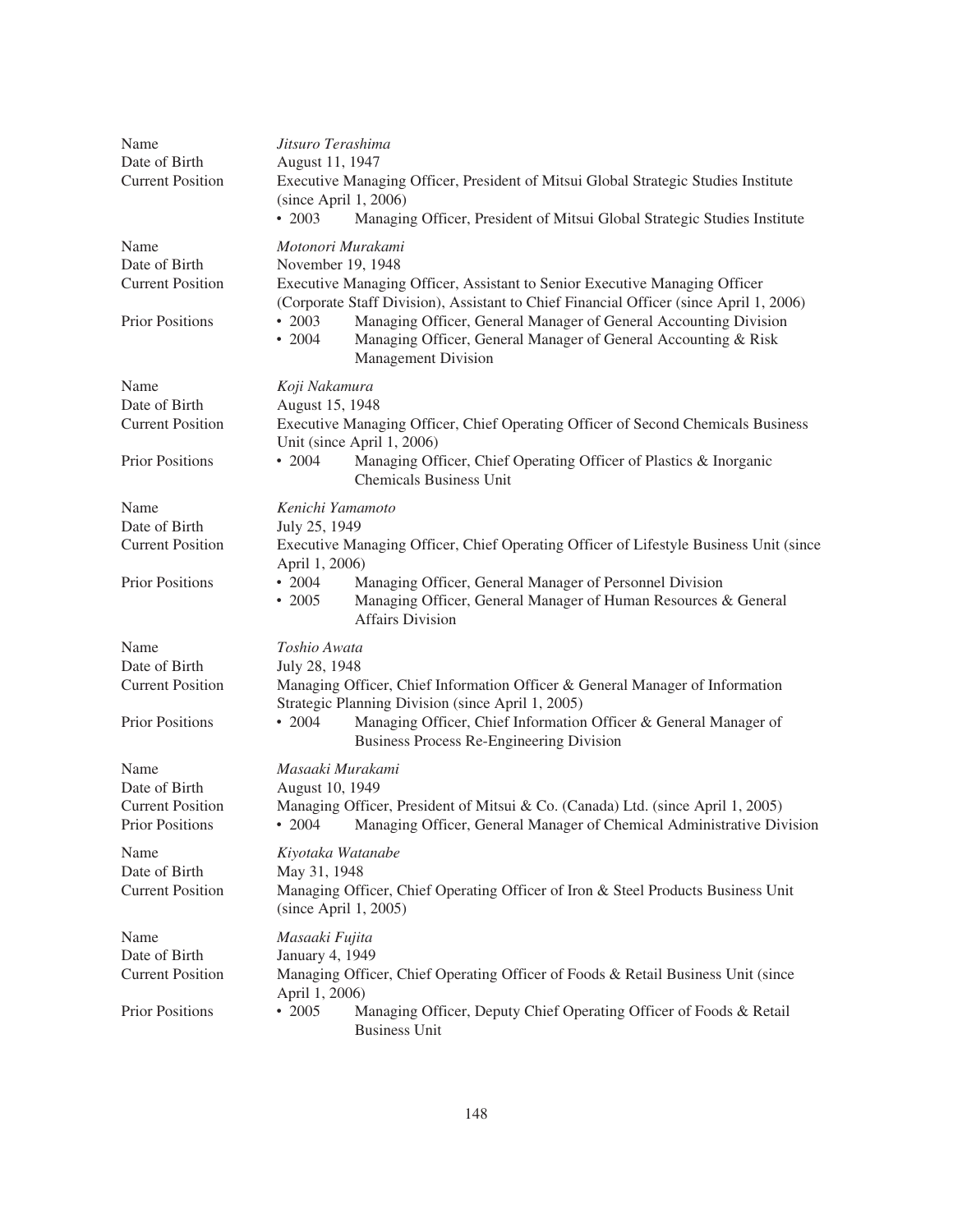| Name<br>Date of Birth<br><b>Current Position</b><br><b>Prior Positions</b> | Junichi Mizonoue<br>February 15, 1950<br>Managing Officer, Chief Operating Officer of First Chemicals Business Unit (since<br>April 1, 2006)<br>$\cdot$ 2005<br>Managing Officer, Chief Operating Officer of Organic Chemicals Business |
|----------------------------------------------------------------------------|-----------------------------------------------------------------------------------------------------------------------------------------------------------------------------------------------------------------------------------------|
| Name<br>Date of Birth<br><b>Current Position</b>                           | Unit<br>Takao Omae<br>December 18, 1949<br>Managing Officer, President of Mitsui Brasileira Importacao e Exportacao S.A. (since<br>April 1, 2005)                                                                                       |
| Name<br>Date of Birth<br><b>Current Position</b>                           | Norinao Iio<br>March 2, 1951<br>Managing Officer, Chief Operating Officer of Energy Business Unit (since April 1,<br>$2005$ )                                                                                                           |
| Name<br>Date of Birth<br><b>Current Position</b>                           | Osamu Koyama<br>August 8, 1948<br>Managing Officer, Executive Vice President of Mitsui & Co. (U.S.A.), Inc. (since<br>April 1, 2005)                                                                                                    |
| Name<br>Date of Birth<br><b>Current Position</b>                           | Terukazu Okahashi<br>November 25, 1949<br>Managing Officer, Deputy General Manager, Osaka Office (since April 1, 2006)                                                                                                                  |
| Name<br>Date of Birth<br><b>Current Position</b>                           | Osamu Takahashi<br>March 6, 1950<br>Managing Officer, Chief Operating Officer, Consumer Service Business Unit (since<br>April 1, 2006)                                                                                                  |
| Name<br>Date of Birth<br><b>Current Position</b>                           | Hideyo Hayakawa<br>February 25, 1948<br>Managing Officer, General Manager of Legal Division (since April 1, 2006)                                                                                                                       |
| Name<br>Date of Birth<br><b>Current Position</b>                           | Hiraku Shimomaki<br>March 6, 1950<br>Managing Officer, President of Mitsui & Co. Deutschland GmbH (since April 1, 2006)                                                                                                                 |
| Name<br>Date of Birth<br><b>Current Position</b>                           | Shigeru Hanagata<br>October 31, 1950<br>Managing Officer, Deputy Chief Operating Officer of Machinery Business Unit (since<br>April 1, 2006)                                                                                            |
| Name<br>Date of Birth<br><b>Current Position</b>                           | Masami Iijima<br>September 23, 1950<br>Managing Officer, Chief Operating Officer of Iron & Steel Raw Materials and Non-<br>Ferrous Metals Business Unit (since April 1, 2006)                                                           |
| Name<br>Date of Birth<br><b>Current Position</b>                           | Seiichi Tanaka<br>January 12, 1953<br>Managing Officer, General Manager of Human Resources & General Affairs Division<br>(since April 1, 2006)                                                                                          |

There is no family relationship between any Directors, Corporate Auditors, Executive Officers and any other persons named above. There is no arrangement or understanding between any of the above and any other person pursuant to which they were selected as a Director, a Corporate Auditor or a member of the senior management.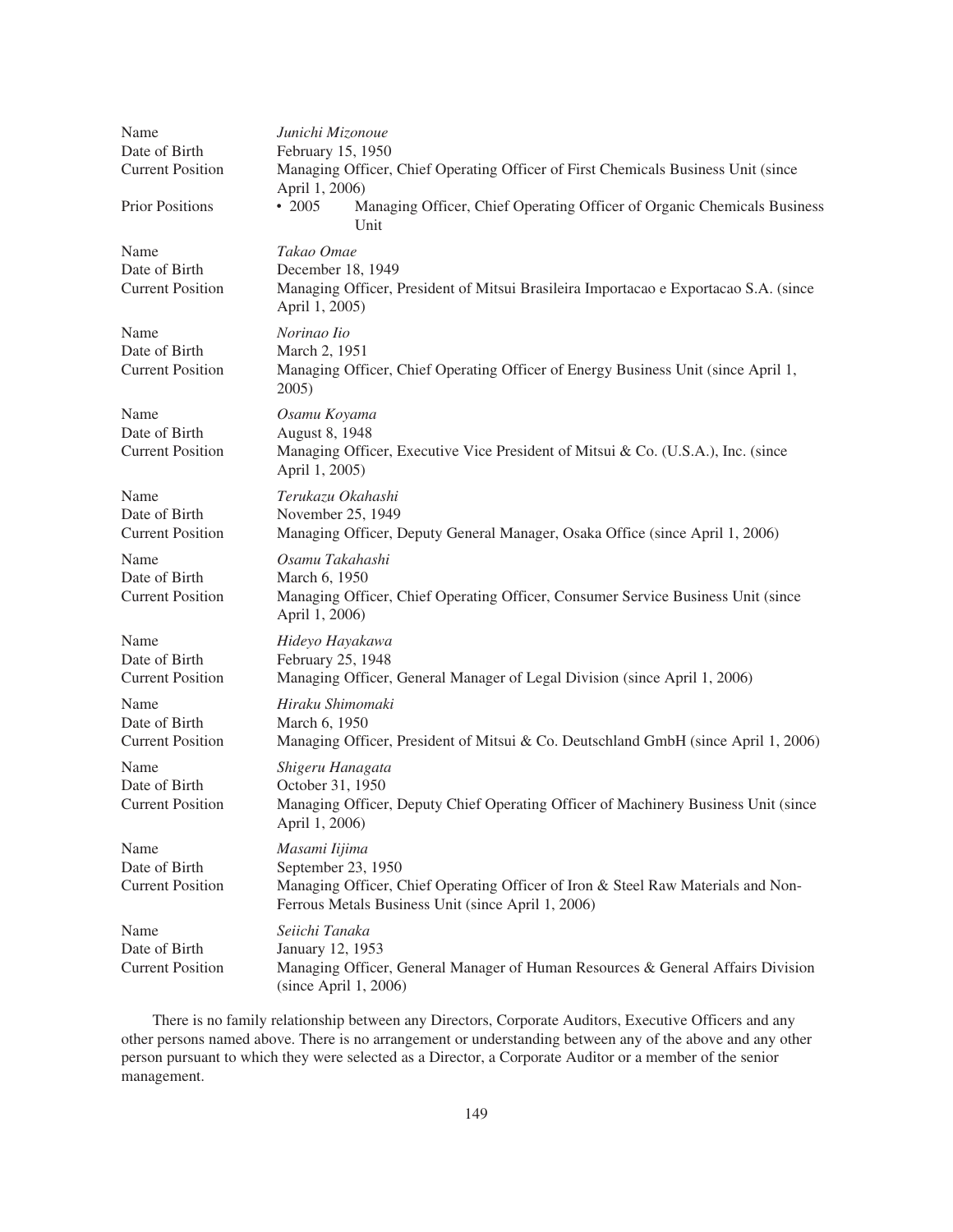## **B. Compensation.**

The aggregate amount of compensation, including benefits from Directors', Auditors' and Executive Officers' Pension Plans, paid to Directors, Corporate Auditors and Executive Officers during the year ended March 31, 2006, was ¥3,204 million.

Our retirement allowance system for Directors, Corporate Auditors and Executive Officers was abolished pursuant to a resolution of the Board of Directors in February 2004. Up to this resolution, in accordance with customary Japanese business practices, a retiring Director or Corporate Auditor was entitled to receive a retirement allowance, which was subject to approval by shareholders at a general meeting of shareholders. The amount of the retirement allowance generally reflected the number of years of service, rank at the time of retirement and special contributions to our performance.

Retirement allowances accrued prior to the abolition of the retirement allowance system, including benefits from Directors', Corporate Auditors' and Executive Officers' Pension Plans, paid to retired individual Directors, Corporate Auditors and Executive Officers during the year ended March 31, 2006 totaled ¥595 million, and the annual bonuses paid to Directors, Corporate Auditors and Executive Officers during the year ended March 31, 2006 was ¥600 million, both of which were included in the ¥3,204 million aggregate compensation discussed above.

The amount set aside by us for Directors', Corporate Auditors' and Executive Officers' Pension Plans to provide pension benefit to retired Directors, Corporate Auditors, and Executive Officers was ¥2,154 million as of March 31, 2006.

Mitsui has no stock option plans for Mitsui's Directors and Senior Management as of June 30, 2006.

#### **C. Board Practices.**

The information in "Item 6.A. Directors and Senior Management" is incorporated into this section by reference.

None of our Directors have entered into any service contracts with us providing for benefits upon termination of his or her employment.

The Corporate Law of Japan allows a company to adopt the "Committee System" as the framework for corporate governance. We have decided, however, to maintain the corporate auditor system because we believe that our Corporate Auditors, of whom two are full-time and four are external Auditors as of June 30, 2006 and their functions are legally defined and reinforced, provide adequate auditing functions. Furthermore, internal Directors are familiar with our business operations and can therefore contribute to effective management. Although we retained the corporate auditor system, we have decided to adopt certain aspects of the Committee System and have established three committees (The Governance Committee, the Nomination Committee, and the Remuneration Committee) to provide advice to the Board of Directors. In addition, other measures have been taken, such as shortening the term of Directors and Executive Officers from two years to one year, eliminating the retirement allowance, and increasing the number of external Directors.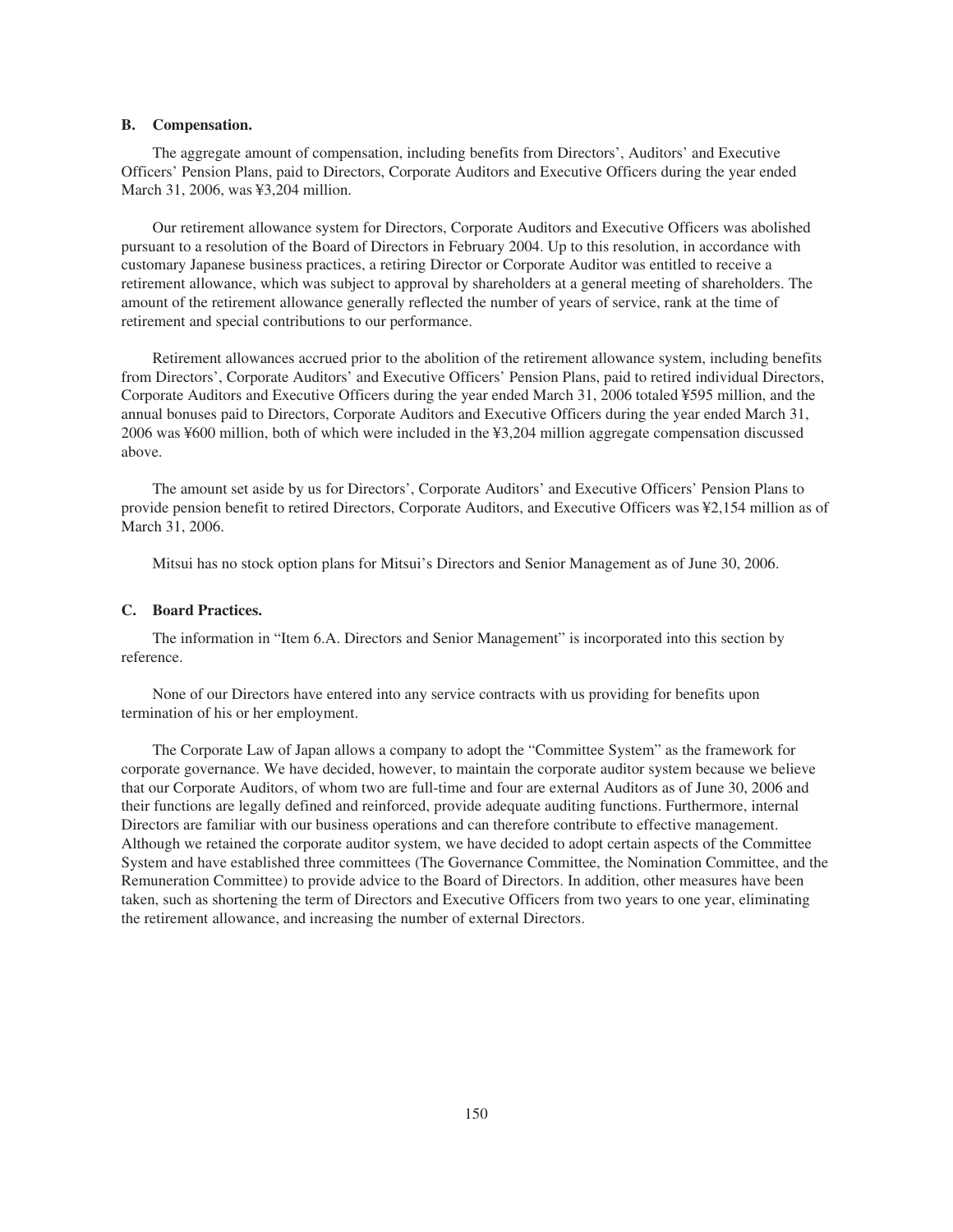Our Directors and Corporate Auditors are elected at the general meeting of shareholders. In accordance with our Articles of Incorporation, the normal term of office for our Directors is one year<sup>(1)</sup> and for our Corporate Auditors is four years. However, they may both serve any number of consecutive terms. The following table shows our Directors', Corporate Auditors' and Executive Officers' terms of office and their shareholdings as of June 30, 2006.

|           | <b>Length of Time</b><br><b>Served in Office</b><br>(From Appointment<br>to June $2006^{(1)}$ | <b>Shareholdings</b> as of<br>June 30, 2006 |
|-----------|-----------------------------------------------------------------------------------------------|---------------------------------------------|
| Director: |                                                                                               |                                             |
|           | 12 years                                                                                      | 66,019                                      |
|           | 9 years                                                                                       | 44,959                                      |
|           | 7 years                                                                                       | 30,275                                      |
|           | 6 years                                                                                       | 20.181                                      |
|           | 3 years                                                                                       | 17.924                                      |
|           | 4 years                                                                                       | 18.424                                      |
|           | 2 years                                                                                       | 11.749                                      |
|           | Less than 1 year                                                                              | 10.888                                      |
|           | 3 years                                                                                       | 813                                         |
|           | 2 years                                                                                       | 1,000                                       |
|           | Less than 1 year                                                                              | $\theta$                                    |
|           |                                                                                               |                                             |

Note(1) At Mitsui's ordinary general meeting of shareholders held on June 24, 2004, an amendment to the Articles of Incorporation was resolved whereby the normal term of office for Directors has been changed from two years to one year.

Note(2) Mr. Akishige Okada, Mr. Akira Chihaya and Ms. Nobuko Matsubara are external Directors.

|                                  | Date of Expiration of<br><b>Current Term of Office</b> | <b>Length of Time</b><br><b>Served in Office</b><br>(From Appointment)<br>to June 2006) | <b>Shareholdings</b> as of<br>June 30, 2006 |
|----------------------------------|--------------------------------------------------------|-----------------------------------------------------------------------------------------|---------------------------------------------|
| <b>Corporate Auditor:</b>        |                                                        |                                                                                         |                                             |
|                                  | June 2009                                              | 1 year                                                                                  | 23,566                                      |
| Hiroshi Matsuura                 | June 2007                                              | 3 years                                                                                 | 22,572                                      |
|                                  | June 2009                                              | 10 years                                                                                | 14,608                                      |
| Yasutaka Okamura $(3)$           | June 2007                                              | 3 years                                                                                 | 5,307                                       |
| Hideharu Kadowaki <sup>(3)</sup> | June 2008                                              | 2 years                                                                                 | 3,913                                       |
|                                  | June $2010$                                            | Less than 1 year                                                                        | $\theta$                                    |

Note(3) Mr. Ko Matsukata, Mr. Yasutaka Okamura, Mr. Hideharu Kadowaki and Mr. Naoto Nakamura are external Corporate Auditors.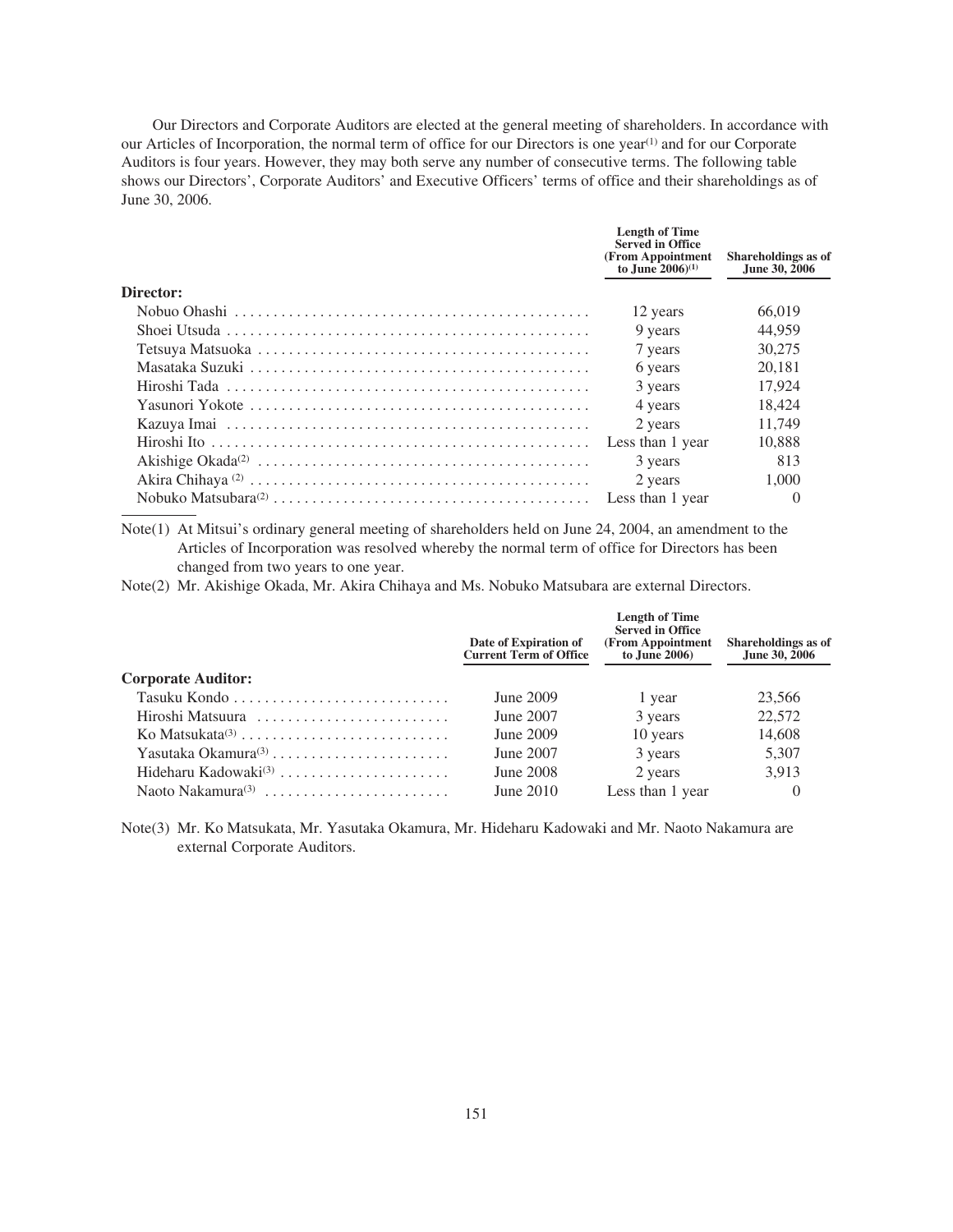|                                                                                                                | <b>Length of Time</b><br><b>Served in Office</b><br>(From Appointment<br>to June $2006^{(4)}$ | Shareholdings as of<br>June 30, 2006 |
|----------------------------------------------------------------------------------------------------------------|-----------------------------------------------------------------------------------------------|--------------------------------------|
| <b>Executive Officer (excluding Executive Officers who are also a</b>                                          |                                                                                               |                                      |
| Director):                                                                                                     |                                                                                               |                                      |
|                                                                                                                | 6 years                                                                                       | 15,875                               |
|                                                                                                                | 5 years                                                                                       | 12,188                               |
|                                                                                                                | 5 years                                                                                       | 10,399                               |
|                                                                                                                | 4 years                                                                                       | 22,520                               |
|                                                                                                                | 6 years                                                                                       | 11,110                               |
|                                                                                                                | 6 years                                                                                       | 25,719                               |
|                                                                                                                | 5 years                                                                                       | 11,310                               |
|                                                                                                                | 4 years                                                                                       | 13,211                               |
|                                                                                                                | 4 years                                                                                       | 14,000                               |
|                                                                                                                | 4 years                                                                                       | 12,828                               |
|                                                                                                                | 4 years                                                                                       | 12,573                               |
| Toshimasa Furukawa (1999) - Alexandria (1999) - Alexandria Furukawa (1999) - Alexandria (1999) - Alexandria Fu | 4 years                                                                                       | 12,085                               |
|                                                                                                                | 3 years                                                                                       | 21,255                               |
|                                                                                                                | 3 years                                                                                       | 19,888                               |
|                                                                                                                | 2 years                                                                                       | 9,237                                |
|                                                                                                                | 2 years                                                                                       | 9,625                                |
|                                                                                                                | 2 years                                                                                       | 6,220                                |
|                                                                                                                | 2 years                                                                                       | 16,310                               |
|                                                                                                                | 1 year                                                                                        | 2,462                                |
|                                                                                                                | 1 year                                                                                        | 2,227                                |
|                                                                                                                | 1 year                                                                                        | 2,227                                |
|                                                                                                                | 1 year                                                                                        | 7,030                                |
|                                                                                                                | 1 year                                                                                        | 2,742                                |
|                                                                                                                | 1 year                                                                                        | $\Omega$                             |
|                                                                                                                | Less than 1 year                                                                              | 5,309                                |
|                                                                                                                | Less than 1 year                                                                              | 4.145                                |
|                                                                                                                | Less than 1 year                                                                              | $\Omega$                             |
|                                                                                                                | Less than 1 year                                                                              | 3,000                                |
|                                                                                                                | Less than 1 year                                                                              | 7,570                                |
|                                                                                                                | Less than 1 year                                                                              | 8,000                                |
|                                                                                                                | Less than 1 year                                                                              | $\theta$                             |
| Total Shareholdings by Directors, Corporate Auditors, and Executive                                            |                                                                                               |                                      |
|                                                                                                                |                                                                                               | 593,263                              |

Note(4) The rules of Executive Officers provide for the term of the Executive Officers as one year starting April 1 and ending March 31.

Mitsui's Articles of Incorporation provide that the Board of Directors shall elect from among its members Representative Directors, one of whom shall be the President. Under the Corporate Law of Japan, each of the Representative Directors has statutory authority and power to represent and act on behalf of the company in all respects.

Under the Corporate Law of Japan, at least half of the Corporate Auditors should be persons who have not at any time been a director, executive officer, manager or employee of a company or any of its subsidiaries prior to his or her election as a Corporate Auditor. Each Corporate Auditor has a statutory duty to examine financial statements, in collaboration with independent auditors, and business reports and also to supervise the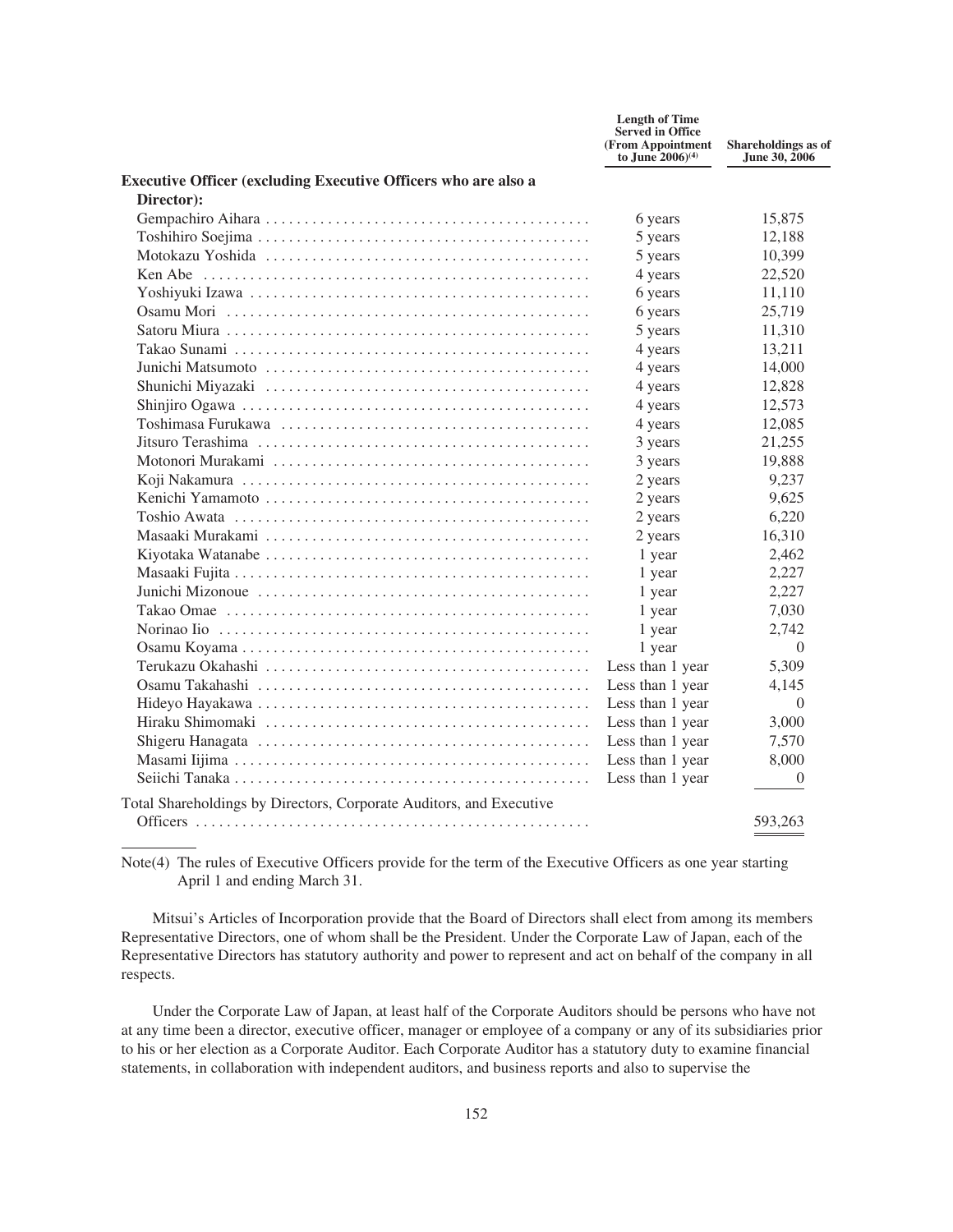administration of the company's affairs by Directors. Corporate Auditors are required to participate in meetings of the Board of Directors but are not entitled to vote.

The Board of Corporate Auditors is comprised of all Corporate Auditors. The Board of Corporate Auditors has a statutory duty to prepare its audit report each year. A Corporate Auditor may note his or her opinion in the audit report if his or her opinion is different from the opinion expressed in the independent auditors' report. The Board of Corporate Auditors is empowered to establish audit principles, methods of examination by the Corporate Auditors of the company's affairs and financial position and other matters concerning the performance of the Corporate Auditors' duties. The Corporate Auditors may not at the same time be directors, managers or employees of the company or any of its subsidiaries.

### *Exemption from Certain Corporate Governance Requirements of NASDAQ.*

Nasdaq Marketplace Rule  $4350(a)(1)$  provides that a foreign private issuer may follow its home country practice in lieu of the requirements of Rule 4350, provided that such foreign private issuer discloses in its annual reports filed with the Securities and Exchange Commission each requirement of Rule 4350 that it does not follow and describes the home country practice followed by the issuer in lieu of such requirements. Such requirements of Rule 4350 and the relevant home country practices we follow are described below:

- ‰ Nasdaq Marketplace Rule 4350(b) requires that there be a distribution to shareholders of copies of our annual report containing our audited financial statements a reasonable period of time prior to our annual meeting of shareholders. In accordance with the Corporate law of Japan, we hold an annual meeting of shareholders within three months after the end of each fiscal year. Also, in accordance with the Corporate Law of Japan, we distribute to shareholders, prior to the annual meeting of shareholders, copies of a report of business operations, together with our audited consolidated and unconsolidated financial statements prepared in accordance with Japanese GAAP in Japanese. Concurrently with such distribution, we distribute Japanese GAAP audited consolidated and unconsolidated financial statements in English to the depository for the ADSs, and instruct the depository to distribute the same to the registered ADS holders in a timely manner. The English version contains a statement that, upon request by an interested party, we will provide the party with a copy of our annual report on Form 20-F. As a reporting company under the Securities Exchange Act of 1934, we are required to prepare financial statements in accordance with U.S. GAAP for inclusion in our annual report on Form 20-F, which must be filed within six months after the end of each fiscal year.
- Nasdaq Marketplace Rule  $4350(c)(1)$  requires that a majority of the board of directors of each issuer be independent directors as defined in Rule  $4200$ , and Rule  $4350(c)(2)$  requires that independent directors of each issuer have regularly scheduled meetings at which only independent directors are present. For Japanese companies, including us, which employ a corporate governance system based on a board of corporate auditors, the Corporate Law of Japan has no independence requirement with respect to directors. The task of overseeing management and accounting firms is assigned to the corporate auditors, who are separate from the company's management. Japanese companies, including us, which employ a corporate governance system based on a board of corporate auditors, are required to have at least 50% "external" corporate auditor who must meet additional independence requirements under the Corporate Law of Japan. An external corporate auditor is defined in the Corporate Law of Japan as a corporate auditor who has not served as a director, executive officer, manager or any other employee of the company or any of its subsidiaries at any time prior to the appointment. Currently, we have four external Corporate Auditors. Our Board of Corporate Auditors, which, as explained below, performs functions similar to those of an audit committee, has regularly scheduled meetings at which only Corporate Auditors are present.
- ‰ Nasdaq Marketplace Rule 4350(d)(2) requires that each issuer have and will continue to have an audit committee of at least three members, each of whom (1) is independent as defined under Rule 4200(a)(15), (2) meets the requirements of Rule 10A-3(b)(1) under the Securities Exchange Act of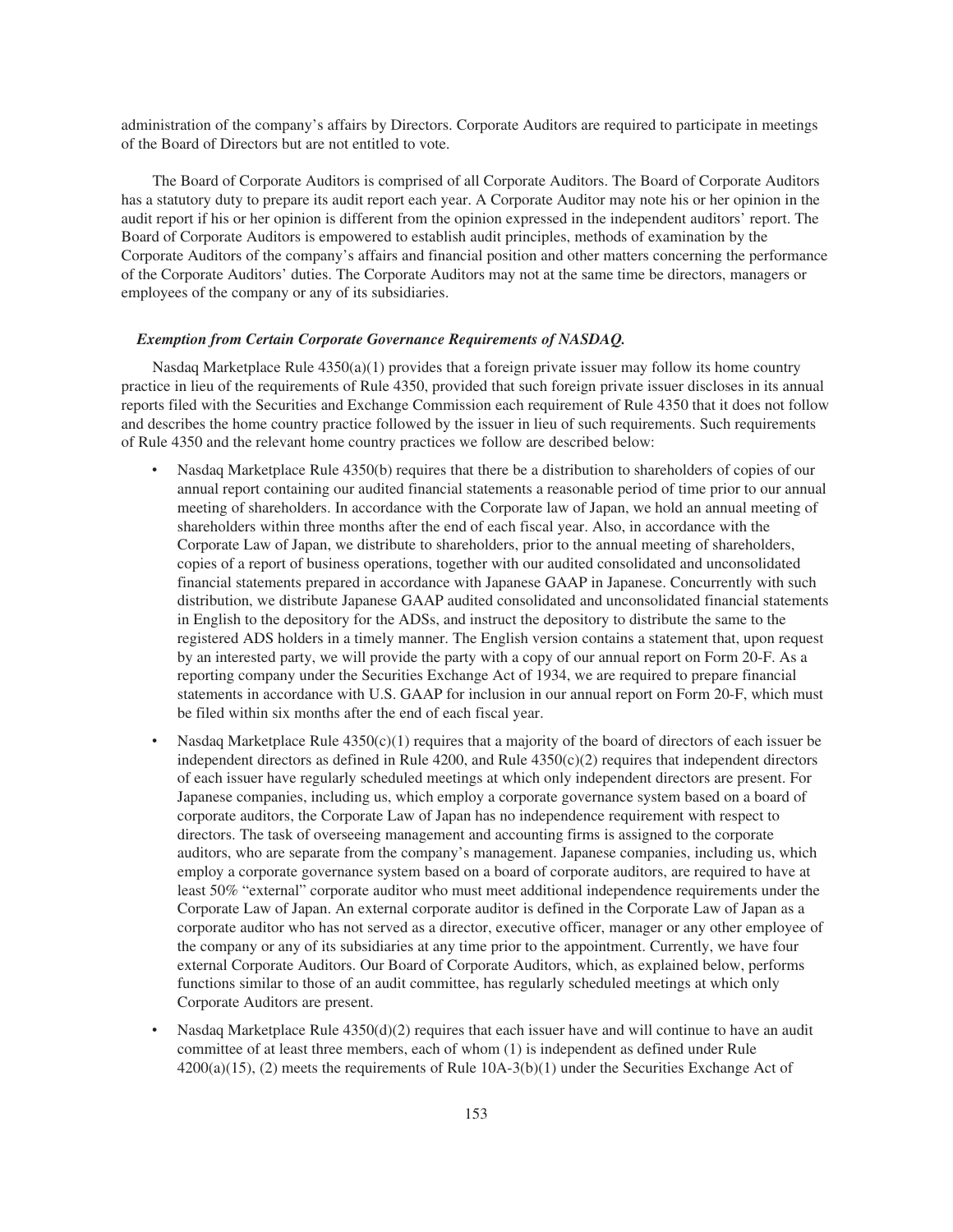1934, (3) has not participated in the preparation of the financial statements of the issuer or any current subsidiary thereof at any time during the past three years, and (4) is able to read and understand fundamental financial statements, including a company's balance sheet, income statement and cash flow statement, as required by Rule  $4350(d)(2)$ . Nasdaq Marketplace Rule  $4350(d)(1)$  requires that each issuer have adopted a formal written audit committee charter specifying the items enumerated in that rule and that its audit committee have reviewed and reassessed the adequacy of the charter on an annual basis. Under the Corporate Law of Japan, we are not required to establish or maintain such an audit committee. The Corporate Law of Japan has no independence requirement with respect to directors of "large" companies (defined under the Corporate Law of Japan as joint stock corporations with stated capital of ¥500 million or more or with total liabilities equal to or exceeding ¥20 billion), including Mitsui, that employ a corporate governance system based on a board of corporate auditors. In many such "large" companies, functions similar to those of such an audit committee are performed by its board of corporate auditors. We have established such a Board of Corporate Auditors, each of whom does not concurrently serve as a director, manager or any other employee of the company or any of its subsidiaries. Under the Corporate Law of Japan, corporate auditors are elected at a general meeting of shareholders and are under a statutory duty to review the administration of the affairs of Mitsui by its Directors and to examine financial statements and other documents and reports of Mitsui. Japanese companies, including us, which employ a corporate governance system based on a board of corporate auditors, are required to have at least 50% "external" corporate auditor who must meet additional independence requirements under the Corporate Law of Japan. An external corporate auditor is defined in the Corporate Law of Japan as a corporate auditor who had not served as a director, executive officer, manager or any other employee of the company or any of its subsidiaries at any time prior to the appointment. Currently, we have six Corporate Auditors, four of whom are external Corporate Auditors who meet these additional requirements. Mitsui's Board of Corporate Auditors has adopted its own regulations setting forth the scope of its responsibilities and the manner in which it carries out such responsibilities, and certain other matters.

Nasdaq Marketplace Rule  $4350(c)(3)$  requires that compensation of the chief executive officer of each issuer be determined by, or recommended by its board of directors for determination either by (i) a majority of its independent directors or (ii) a compensation committee comprised solely of independent directors, and that compensation of all other executive officers be determined by, or recommended by the board of directors for determination either by (i) a majority of the independent directors or (ii) a compensation committee comprised solely of independent directors. As explained above, we are not required to have independent Directors. With regard to director compensation (excluding bonuses, etc.), the Corporate Law of Japan requires the board of directors to pass a board resolution proposing director compensation to be submitted for approval at a general meeting of shareholders. Within the upper limit approved at the general meeting of shareholders, the board of directors may determine the amount of compensation for each director. The board of directors, by resolution of the board of directors, may delegate such decision to the chief executive officer or other persons authorized by the board of directors. As for Mitsui, the upper limit of compensation for its Directors approved by the general meeting of shareholders is 60 million yen per month and the Board of Directors has determined to delegate to the Chief Executive Officer the decision-making authority as to the amount of compensation for each Director within such limit. In addition to regular compensation, the aggregate amount of bonuses and other financial benefits payable to Directors as consideration for the performance of their duties is also subject to approval by shareholders at a general meeting of shareholders under the Corporate Law of Japan. With regard to employee (including officer) compensation, an approval at the general meeting of shareholders is not required under the Corporate Law of Japan. Therefore, the board of directors has the authority to determine matters relating to employee compensation. The board of directors, by resolution of the board of directors, may delegate employee compensation matters to the chief executive officer or other persons authorized by the board of directors. As for Mitsui, its Board of Directors has duly resolved Regulations for Executive Officers, which provide that Executive Officers who are also Directors of the Company shall not be paid any compensation in their capacities as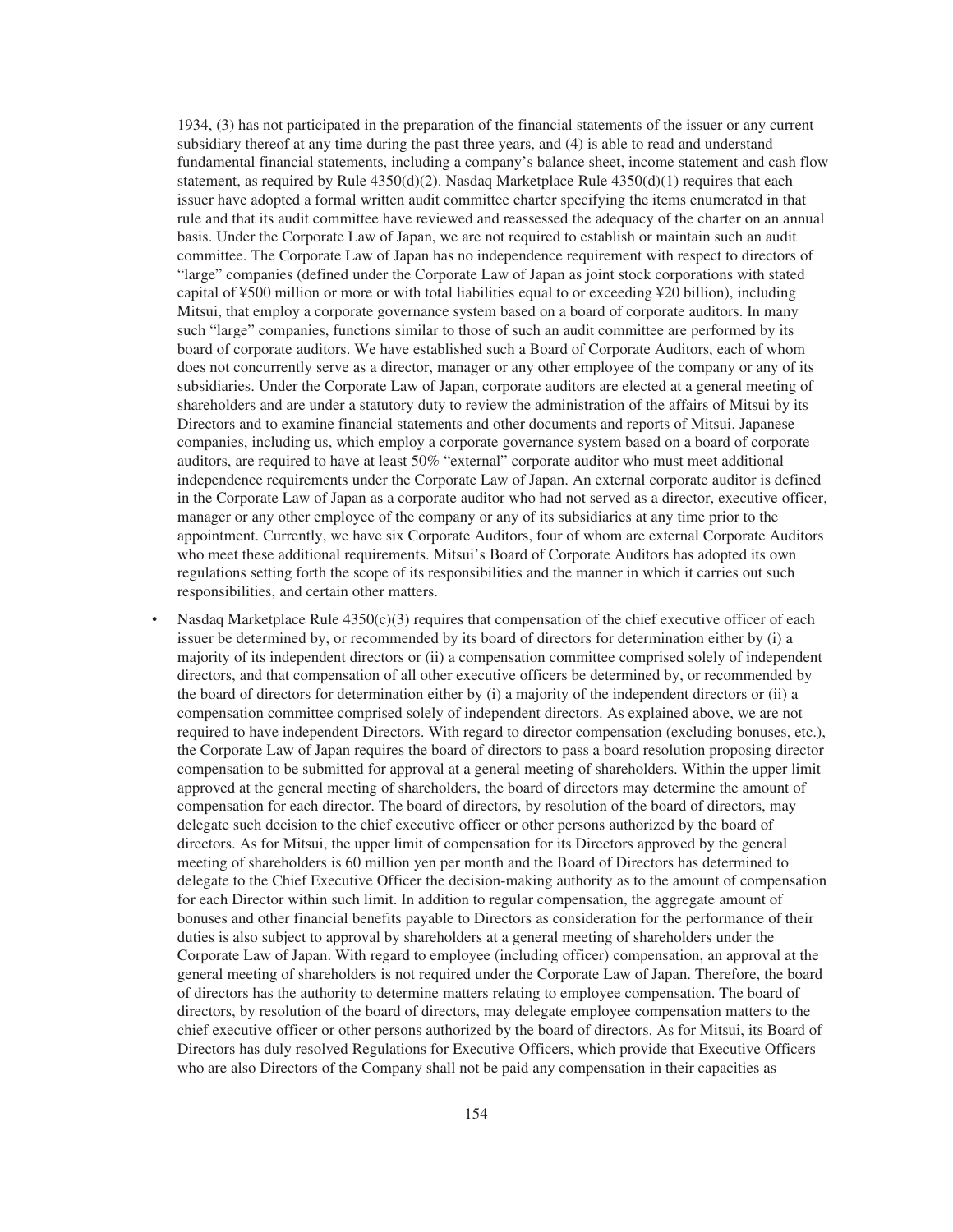Executive Officers and that the compensation of the Executive Officers who are not Directors of the Company shall be decided by the Board of Directors, or decided by the chief executive officer or other Officers authorized by the Board of Directors. Mitsui determines compensation of its Chief Executive Officer and other Officers in accordance with the aforementioned procedures. Corporate auditors do not have any specific duties with respect to compensation of the chief executive officer and other executive officers under the Corporate Law of Japan. However, the duties of corporate auditors include a general duty to audit the affairs of the company to ensure that the business is being operated in accordance with applicable law and its charter. If the corporate auditors conclude, in connection with the performance of those duties, that the compensation of directors violated applicable law or the company's charter, the corporate auditors are required to report their conclusion to the general meeting of shareholders and may bring a lawsuit against the responsible directors.

- Nasdaq Marketplace Rule  $4350(c)(4)$  requires that director nominees be selected or recommended for the board of directors' selection either by (i) a majority of the independent directors or (ii) a nomination committee comprised solely of independent directors. Also, Nasdaq Marketplace Rule 4350(c)(4)(B) requires that each issuer have adopted a formal written charter or board resolution, as applicable, addressing the nominations process and such related matters as may be required under the U.S. federal securities laws. As explained above, we are not required to have independent directors. Under the Corporate Law of Japan, a director may be nominated by (i) a resolution of the board of directors or (ii) a shareholder owning one percent or more of the outstanding shares of a company or 300 or more shares of the company for at least 6 months. Approval by a majority of the shareholders in attendance at a general meeting of shareholders is required to elect a director. There is no specific requirement that a company adopt a written charter or board resolution addressing the nominations process, nor is it customary to do so. As for Mitsui, nominations of Directors of Mitsui are approved at a meeting of the nomination committee, a non-statutory committee established as an advisory board to the Board of Directors, prior to being submitted to a general meeting of shareholders. Corporate auditors do not have any specific duties with respect to nomination of directors under the Corporate Law of Japan. However, the duties of corporate auditors include a general duty to audit the affairs of the company to ensure that the business is being operated in accordance with applicable law and its charter. If the corporate auditors conclude, in connection with the performance of those duties, that the nomination of directors violated applicable law or the company's charter, the corporate auditors are required to report their conclusion to the general meeting of shareholders and may bring a lawsuit against the responsible directors.
- Nasdaq Marketplace Rule  $4350(f)$  requires that there be a provision in the by-laws for a quorum for any meeting of the holders of common stock and that such quorum be not less than  $33\frac{1}{3}\%$  of the outstanding shares of the common voting stock. In accordance with the Corporate Law of Japan, however, under our Articles of Incorporation no quorum is required for the adoption of resolutions at a general meeting of shareholders, except for (i) the election of Directors and Corporate Auditors for which the quorum shall not be less than one-third of the total voting rights and (ii) resolutions for other specified issues required by the Corporate Law of Japan (the "special shareholders' resolutions"), which include an amendment to the Articles of Incorporation, a reduction of stated capital, the removal of a Corporate Auditor, dissolution, merger or consolidation requiring shareholders resolution, the transfer of the whole or an important part of the business, the taking over of the whole of the business of any other corporation requiring shareholders' resolutions, share exchange or share transfer requiring shareholders resolution for the purpose of establishing 100% parent-subsidiary relationships, splitting of the corporation into two or more corporations requiring shareholders' resolution, any offering of new shares at a "specially favorable" price (or any offering of the rights to subscribe for, or acquire its shares at a "specially favorable" conditions) to any persons other than shareholders, for which the quorum shall be at least one-third of the total voting rights and the approval of the holders of at least two-thirds of the voting rights represented at the meeting is required. This approach is consistent with generally accepted business practices of publicly-held companies in Japan.
- Nasdaq Marketplace Rule  $4350(g)$  provides that each issuer solicit proxies and provide proxy statements for all meetings of shareholders and provide copies of such proxy solicitation to Nasdaq. Currently a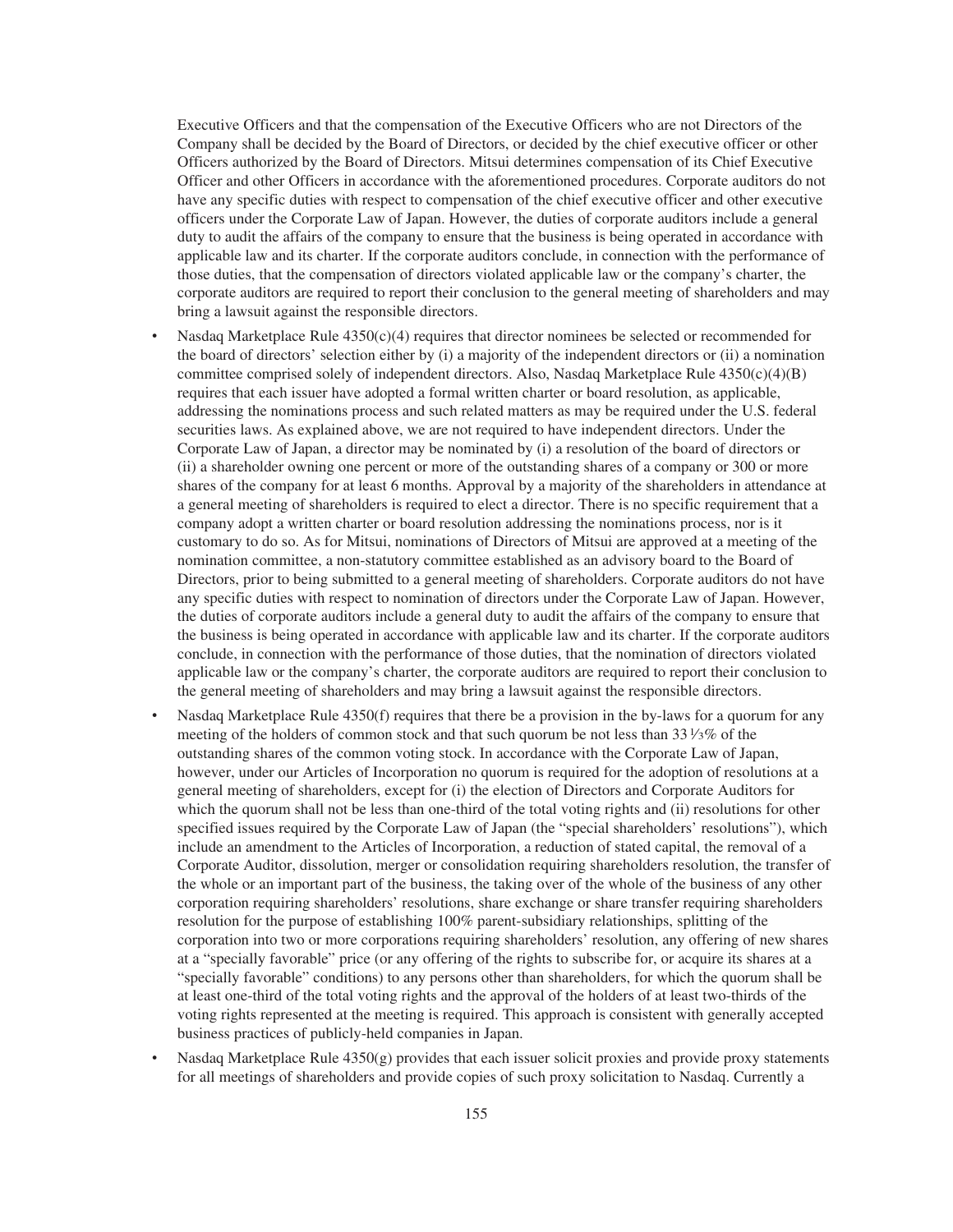Japanese company whose shares are listed on the securities exchanges defined in the Securities and Exchange Law, including us, may, but is not required to, solicit proxies for meetings of shareholders. If such a Japanese company solicits proxies for a meeting of shareholders, it is required to provide proxy statements and documents for reference as provided for in the Securities and Exchange Law and provide copies of such proxy statements and documents for reference to the Kanto Local Finance Bureau.

- ‰ Nasdaq Marketplace Rule 4350(h) provides that each issuer conduct appropriate review of all related party transactions for potential conflict of interest situations on an ongoing basis and that all such transactions be approved by the issuer's audit committee or another independent body of the board of directors. Following the requirements of the Corporate Law of Japan, we require a Director to obtain the approval of our Board of Directors in order for such Director to enter into such transactions.
- ‰ Nasdaq Marketplace Rule 4350(i)(1) requires that shareholder approval be obtained for the issuance of the issuer's stock in certain conditions or certain specified transactions described therein. The Corporate Law of Japan requires us to seek shareholder approval of various matters, and in certain instances the special shareholders' resolutions as described above are required for approval. In addition, while the Corporate Law of Japan permits, in certain instances, the issuance of equity securities without shareholder approval, the Corporate Law of Japan also contains provisions requiring the timely dissemination of information relating to such issuance, allowing for opportunities for shareholders to voice their concern with such issuance, and mandating the election of statutory auditors whose fiduciary duty is to, among other things, oversee on behalf of the shareholders actions by the board of directors relating to such issuance.

The rights of ADS holders, including their rights relating to corporate governance practices, are provided in the deposit agreement.

### *Limitation of Liabilities of Directors and Corporate Auditors*

The Articles of Incorporation of Mitsui provide that Mitsui may, by resolution of the Board of Directors, limit the liabilities of Directors and Corporate Auditors to the extent as permitted by the Corporate Law of Japan. The Articles of Incorporation of Mitsui also provide that Mitsui may conclude a contract with external Directors and external Corporate Auditors to limit the liability of such Directors and Corporate Auditors to the extent as permitted by the Corporate Law of Japan. In accordance with such provision of the Articles of Incorporation, Mitsui has concluded with external Directors (Mr. Akishige Okada, Mr. Akira Chihaya and Ms. Nobuko Matsubara) and external Corporate Auditors (Mr. Ko Matsukata, Mr. Yasutaka Okamura, Mr. Hideharu Kadowaki and Mr. Naoto Nakamura), respectively, contracts to limit their liability to the extent permitted by the Corporate Law of Japan.

#### **D. Employees**

As of March 31, 2006 and 2005, we had 40,993 and 38,210 employees, respectively. The average number of temporary employees during the year ended March 31, 2006 was 11,984. From the year ended March 31, 2006, we changed our reportable segments. We restated the figure of employees in the following table as of March 31, 2005 to conform to the current year presentation of operating segments. For more information, see Note 17, "Segment Information," to our consolidated financial statements.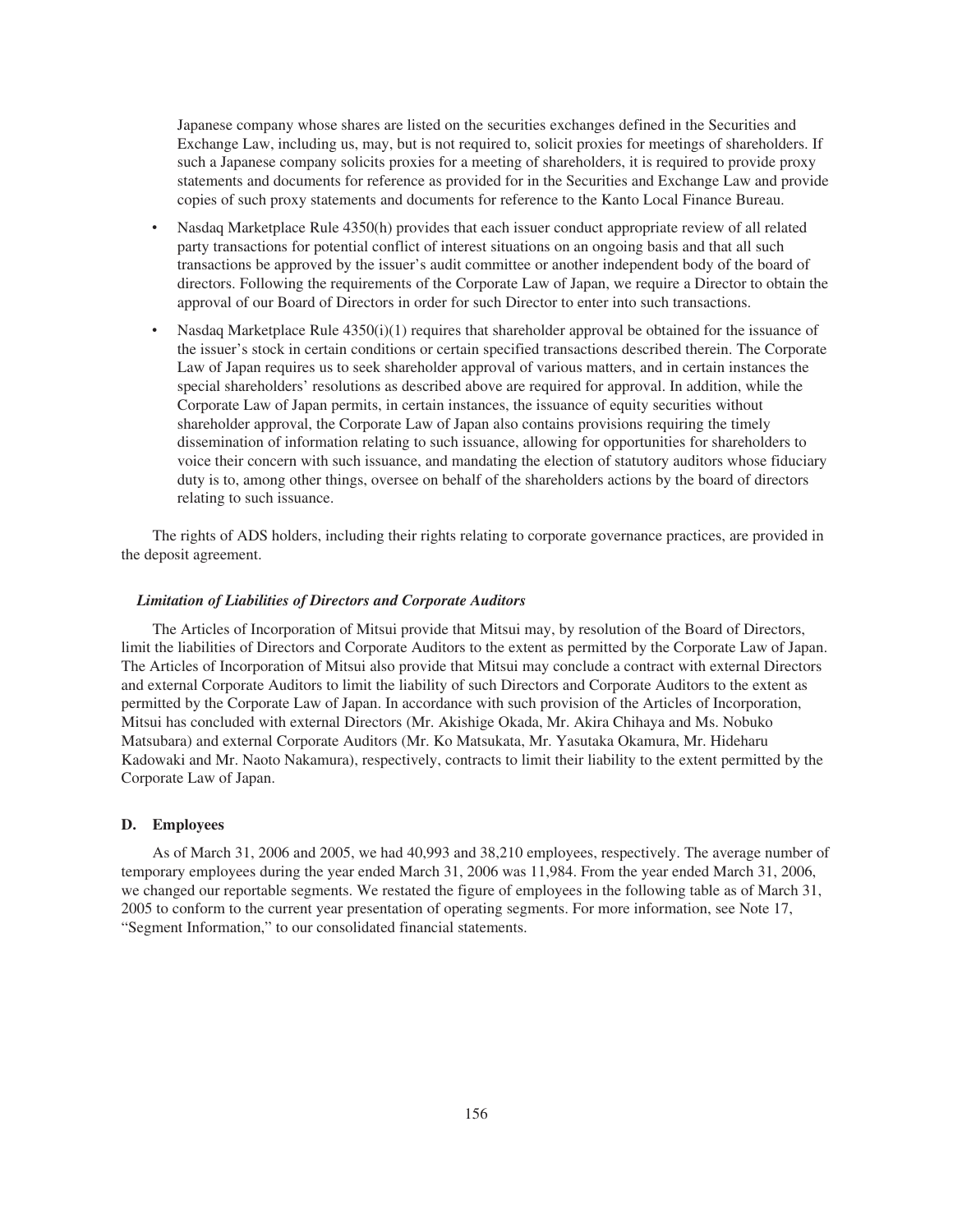The following table provides the numbers of employees by operating segment as of the years ended March 31, 2006 and 2005.

|                                                                                       | Year ended March 31, |        |
|---------------------------------------------------------------------------------------|----------------------|--------|
|                                                                                       | 2006                 | 2005   |
| <b>Operating Segment:</b>                                                             |                      |        |
|                                                                                       | 2.044                | 2.044  |
| Iron & Steel Raw Materials and Non-Ferrous Metals                                     | 2.504                | 2.361  |
|                                                                                       | 9.338                | 7.143  |
|                                                                                       | 3.735                | 3.792  |
|                                                                                       | 1.384                | 1.555  |
|                                                                                       | 6.555                | 5.894  |
| Lifestyle, Consumer Services and Information, Electronics & Telecommunication $\dots$ | 5.607                | 4.627  |
|                                                                                       | 1.239                | 1.159  |
|                                                                                       | 2.888                | 2.677  |
|                                                                                       | 1.078                | 1.084  |
|                                                                                       | 2.102                | 2.221  |
|                                                                                       | 535                  | 754    |
|                                                                                       | 1,984                | 2,899  |
|                                                                                       | 40.993               | 38,210 |

As of March 31, 2004, we had 39,735 employees. Effective April 1, 2004, the domestic branches and offices, which had been separated operating units until the year ended March 31, 2004, were integrated into related business units based on the categories of their products and services. Accordingly, "Domestic Branches and Offices" was abolished and components of the reportable segment were transferred to each product-focused operating segment in the Head Office.

The number of employees as of March 31, 2004 is provided below. Restatement of the figure of employees at Domestic Branches and Offices as of March 31, 2004 to conform to the current year presentation is not practicable.

|                           | Year ended March 31, |
|---------------------------|----------------------|
|                           | 2004                 |
| <b>Operating Segment:</b> |                      |
|                           | 4.065                |
|                           | 7.243                |
|                           | 3.581                |
|                           | 1.466                |
|                           | 10.809               |
|                           | 2,736                |
|                           | 2.612                |
|                           | 1.098                |
|                           | 3.138                |
|                           | 2,987                |
|                           | 39,735               |

We consider relations between management and our labor unions to be good.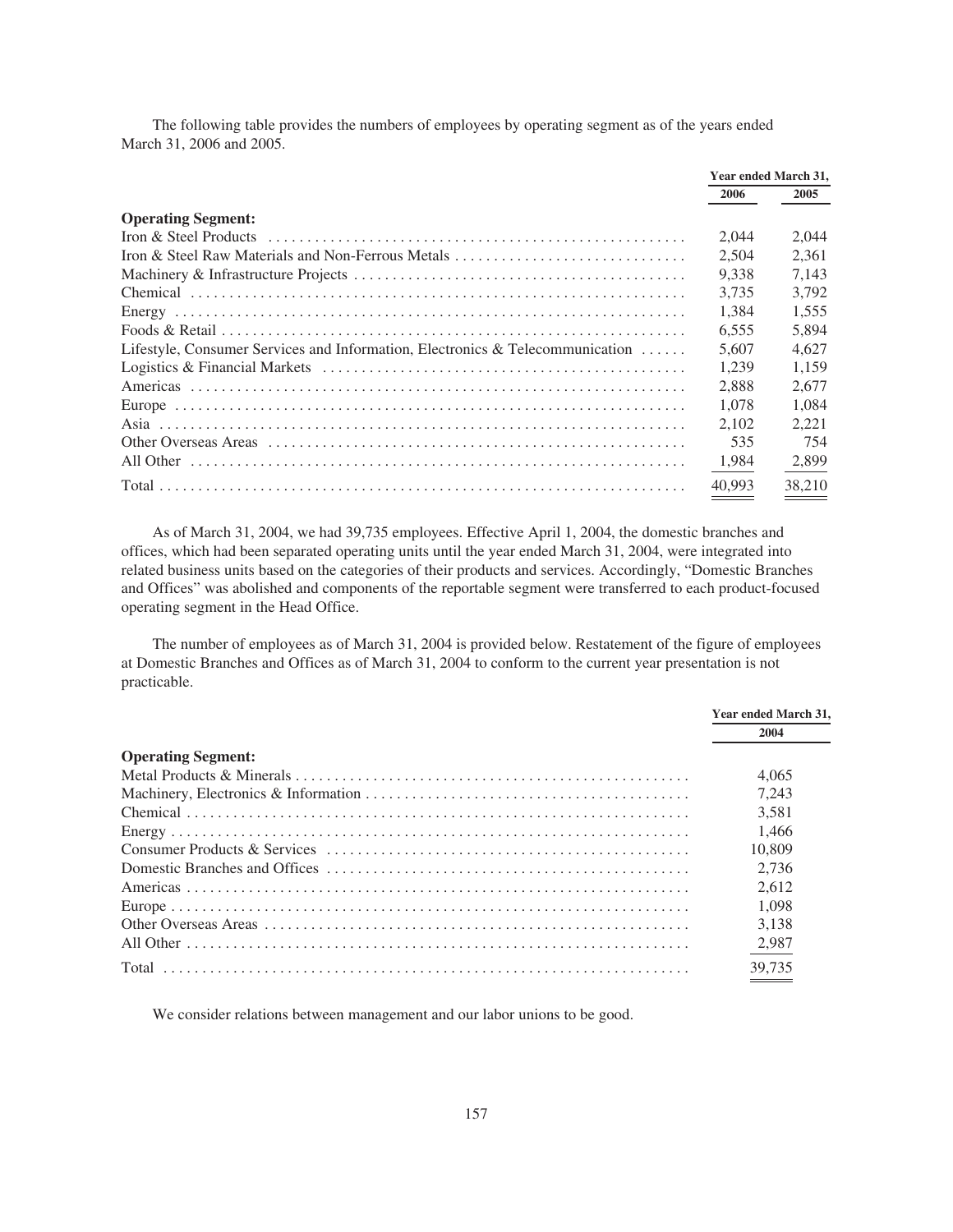## **E. Share Ownership.**

## *Directors, Corporate Auditors and Executive Officers*

As of June 30, 2006, the members of Mitsui's Board of Directors, Corporate Auditors and Executive Officers held as a group, 593,263 shares of our common stock, representing 0.03% of the shares outstanding. This number of shares included 41,509 shares held by Mitsui Executives' Shareholding Association.

None of Mitsui's Directors, Corporate Auditors nor Executive Officers is the beneficial owner of more than 1% of Mitsui's common stock. The number of shares held by Mitsui's Directors, Corporate Auditors and Executive Officers, on an individual basis, is provided in "Item 6.C. Board Practices," and is incorporated herein by reference.

In July, 2006, a new management shareholding scheme was introduced, whereby each of Mitsui's Directors (excluding external Directors) and Executive Officers are required to purchase Mitsui's shares through Mitsui Executives' Shareholding Association. Mitsui's Directors (excluding external Directors) and Executive Officers purchase Mitsui's shares in an amount equivalent to 10% of his or her salary, which amount is deducted from his or her salary for the purchases through said Mitsui Executives' Shareholding Association.

#### *Employees Shareholding Association*

Mitsui operates an Employees' Shareholding Association which, as of June 30, 2006, had 3,298 employee member participants.

Employee members declare monthly the amount to be deducted from his or her salary to be used to purchase shares of common stock of Mitsui through the Employees' Shareholding Association. Employee members receive from Mitsui a monthly subsidy equivalent to 10% of the declared amount, enabling them to purchase shares equivalent to 110% of the declared amount. Employee members are entitled to dividends which are applied towards the purchase of additional shares through the Employees' Shareholding Association. Employee members are able to sell part of their shares that have been reserved for them under the Employees' Shareholding Association's plan, in multiples of 1,000 shares, once every month. As of June 30, 2006, the total amount of shares having voting rights owned by the Employees' Shareholding Association was 11,397,589, representing 0.66% of the total shares issued and outstanding.

Mitsui does not have any other arrangements for involving its employees in the capital of Mitsui, including any arrangement that involves the issue or grant of options, shares or securities of Mitsui.

#### **Item 7. Major Shareholders and Related Party Transactions.**

### **A. Major Shareholders.**

As of March 31, 2006, there were 1,725,018,515 shares of our common stock issued (including 2,064,447 shares of treasury stock), of which 7,301,180 shares were in the form of ADSs, representing 0.42% of our then outstanding common stock, and 212,267,210 shares, representing 12.31% of our then outstanding common stock, were held of record in the form of common stock by residents in the United States. The number of registered ADS holders was 40, and the number of registered holders of shares of common stock in the United States was 180.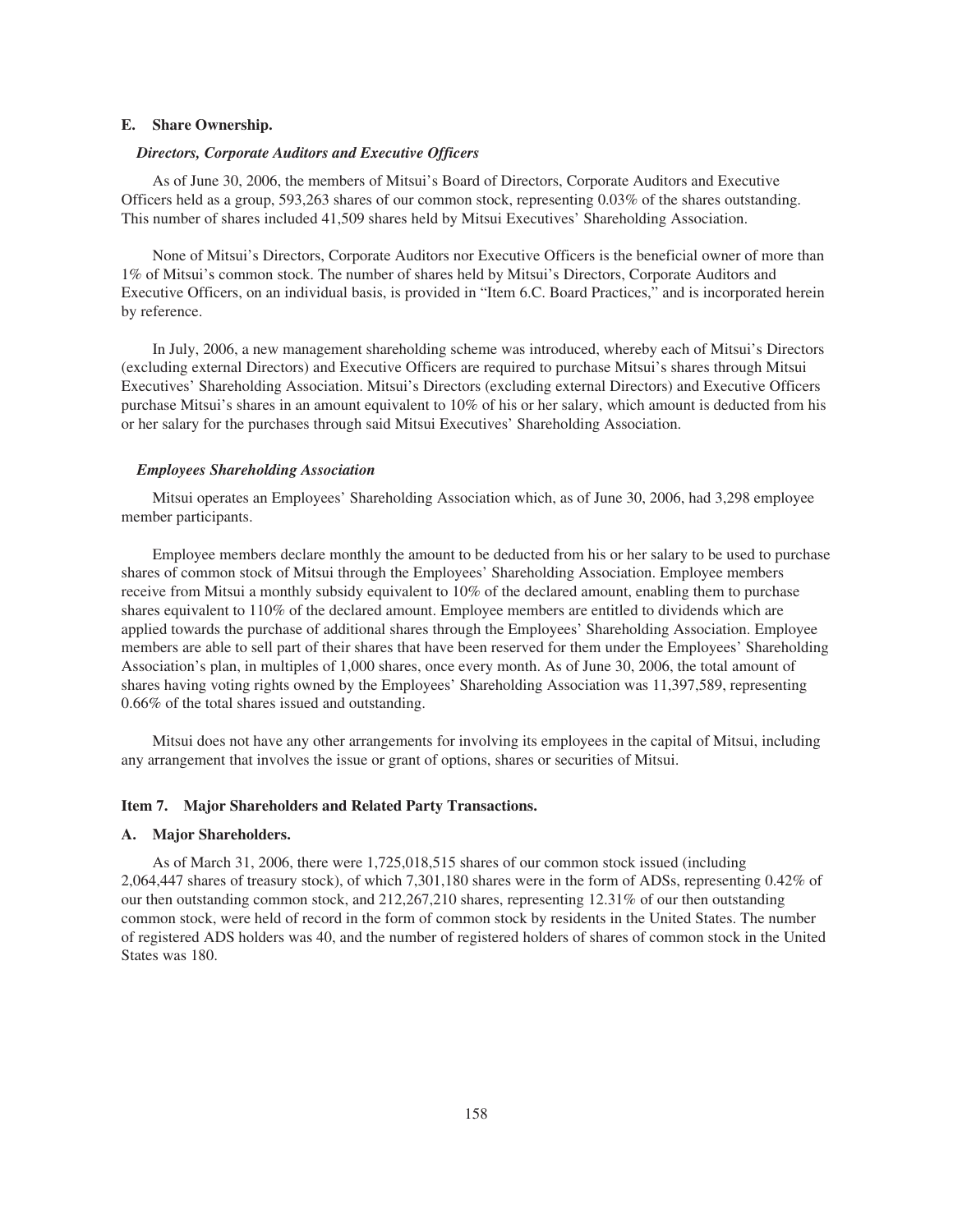The following table shows our major shareholders as of March 31, 2006, including shareholders who owned less than 5% of our then outstanding common stock, disclosed under the Securities and Exchange Law of Japan.

| <b>Shareholders</b>                                  | <b>Thousands of Shares of</b><br><b>Common Stock Owned</b> | Percentage of<br><b>Common Stock Issued</b> <sup>(*)</sup> |
|------------------------------------------------------|------------------------------------------------------------|------------------------------------------------------------|
| The Master Trust Bank of Japan, Ltd. (trust account) | 173,080                                                    | 10.03%                                                     |
| Japan Trustee Services Bank, Ltd. (trust account)    | 143.434                                                    | 8.31                                                       |
|                                                      | 51,033                                                     | 2.95                                                       |
|                                                      | 38,500                                                     | 2.23                                                       |
| The Chuo Mitsui Trust and Banking Company, Limited   | 37.410                                                     | 2.16                                                       |
| The Chase Manhattan Bank NA London                   | 37,270                                                     | 2.16                                                       |
|                                                      | 35,070                                                     | 2.03                                                       |
|                                                      | 32,183                                                     | 1.86                                                       |
|                                                      | 30,375                                                     | 1.76                                                       |
| State Street Bank and Trust Company 505103           | 28,620                                                     | 1.65                                                       |

(\*) The figures are rounded down to two decimal places.

Under the Securities and Exchange Law of Japan, any person that becomes a holder (together with its related persons) of more than 5% of the total issued voting shares of a company listed on any Japanese stock exchange (including ADSs representing such shares) must file a report with the Director of the relevant Local Finance Bureau and send a copy of such report to the company. A similar report must also be filed if the percentage holding of a holder of more than 5% of the total issued voting shares of a company increases or decreases by 1% or more.

Based on such reports we have received, we are aware that each of the following persons, together with its affiliates, was the beneficial owner of our common stock in the amounts and as of the dates shown in the following tables:

### *Schroder Investment Management (Japan) Ltd.*

| Ownership as of | Thousands of Shares of Percentage of | Common Stock Owned Common Stock Issued(*) |
|-----------------|--------------------------------------|-------------------------------------------|
|                 | 146,045,454                          | $9.22\%$                                  |
|                 | 132, 175, 833                        | 8.35                                      |
|                 | 105.825.213                          | 6.68                                      |
|                 | 98,021,300                           | 6.19                                      |
|                 | 76,106,300                           | 4.41                                      |

# *Mitsui Asset Trust Banking Company, Limited*

| Ownership as of | Thousands of Shares of Percentage of | Common Stock Owned Common Stock Issued(*) |
|-----------------|--------------------------------------|-------------------------------------------|
|                 | 87.912.465                           | 5.55%                                     |
|                 | 70.694.710                           | 4.46                                      |
|                 | 71.136.710                           | 4.49                                      |

### *Mizuho Corporate Bank, Ltd.*

| Ownership as of | Thousands of Shares of Percentage of | Common Stock Owned Common Stock Issued(*) |
|-----------------|--------------------------------------|-------------------------------------------|
|                 | 76.810.314                           | $4.84\%$                                  |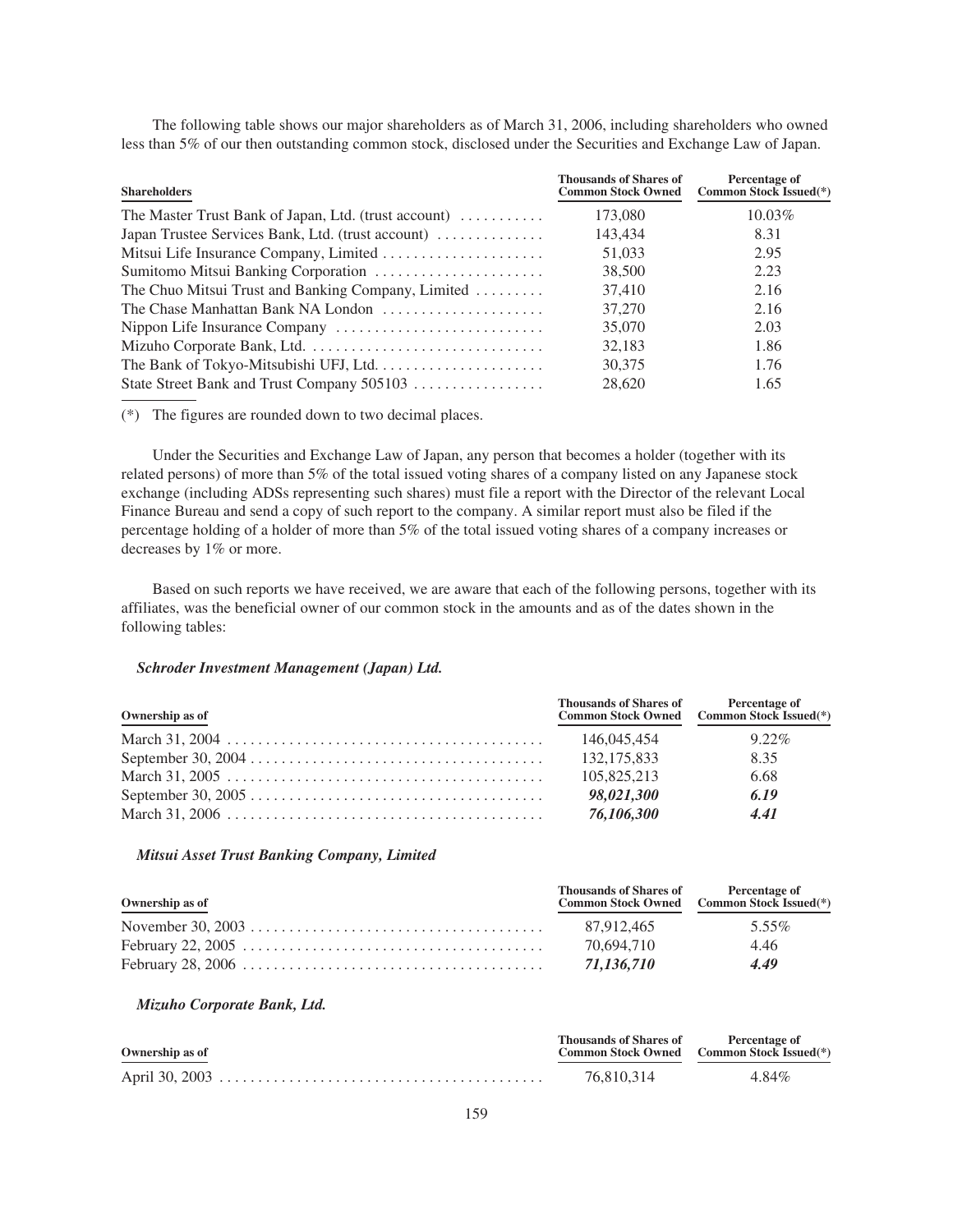## *Deutsche Bank AG*

| Ownership as of | Thousands of Shares of Percentage of | Common Stock Owned Common Stock Issued(*) |
|-----------------|--------------------------------------|-------------------------------------------|
|                 | 81.768.610                           | 5.16%                                     |
|                 | 34.271.518                           | 2.16                                      |

### *Barclays Global Investors Japan Trust & Banking Co., Ltd.*

| Ownership as of | Thousands of Shares of Percentage of | Common Stock Owned Common Stock Issued(*) |
|-----------------|--------------------------------------|-------------------------------------------|
|                 | 79.727.817                           | $5.03\%$                                  |
|                 | 82,041,817                           | 5.17                                      |
|                 | 63.299.817                           | 4.00                                      |

# *Fidelity Investments Japan Limited*

| Ownership as of | Thousands of Shares of | <b>Percentage of</b><br>Common Stock Owned Common Stock Issued <sup>(*)</sup> |
|-----------------|------------------------|-------------------------------------------------------------------------------|
|                 | 85.569.000             | 5.40%                                                                         |

# *JPMorgan Trust Bank Limited*

| Ownership as of | <b>Thousands of Shares of</b> | <b>Percentage of</b><br>Common Stock Owned Common Stock Issued <sup>(*)</sup> |
|-----------------|-------------------------------|-------------------------------------------------------------------------------|
|                 | 88.102.243                    | $5.11\%$                                                                      |

## *AllianceBernstein Japan Ltd.*

| Ownership as of | Thousands of Shares of | <b>Percentage of</b><br>Common Stock Owned Common Stock Issued <sup>(*)</sup> |  |  |
|-----------------|------------------------|-------------------------------------------------------------------------------|--|--|
|                 | 91.095.320             | 5.28%                                                                         |  |  |

(\*) The percentage figures are calculated as of the dates shown in the table. Percentage figures as of March 31, 2006, after the issuance of 130 million shares through the public offering in February 2006 and 9.75 million shares through the third party allotment in March 2006, are not necessarily available from the aforementioned reports.

The voting rights of our major shareholders do not differ from the voting rights of other shareholders.

To our knowledge, we are not directly or indirectly owned or controlled by any other corporations, by any foreign government or by any other natural or legal persons severally or jointly.

We know of no arrangements which may, at a subsequent date, result in a change in control of Mitsui.

# **B. Related Party Transactions**

When conducting our business operations throughout the world, we form alliances with leading partner companies in Japan and overseas, including manufacturers and companies in the field of natural resources, such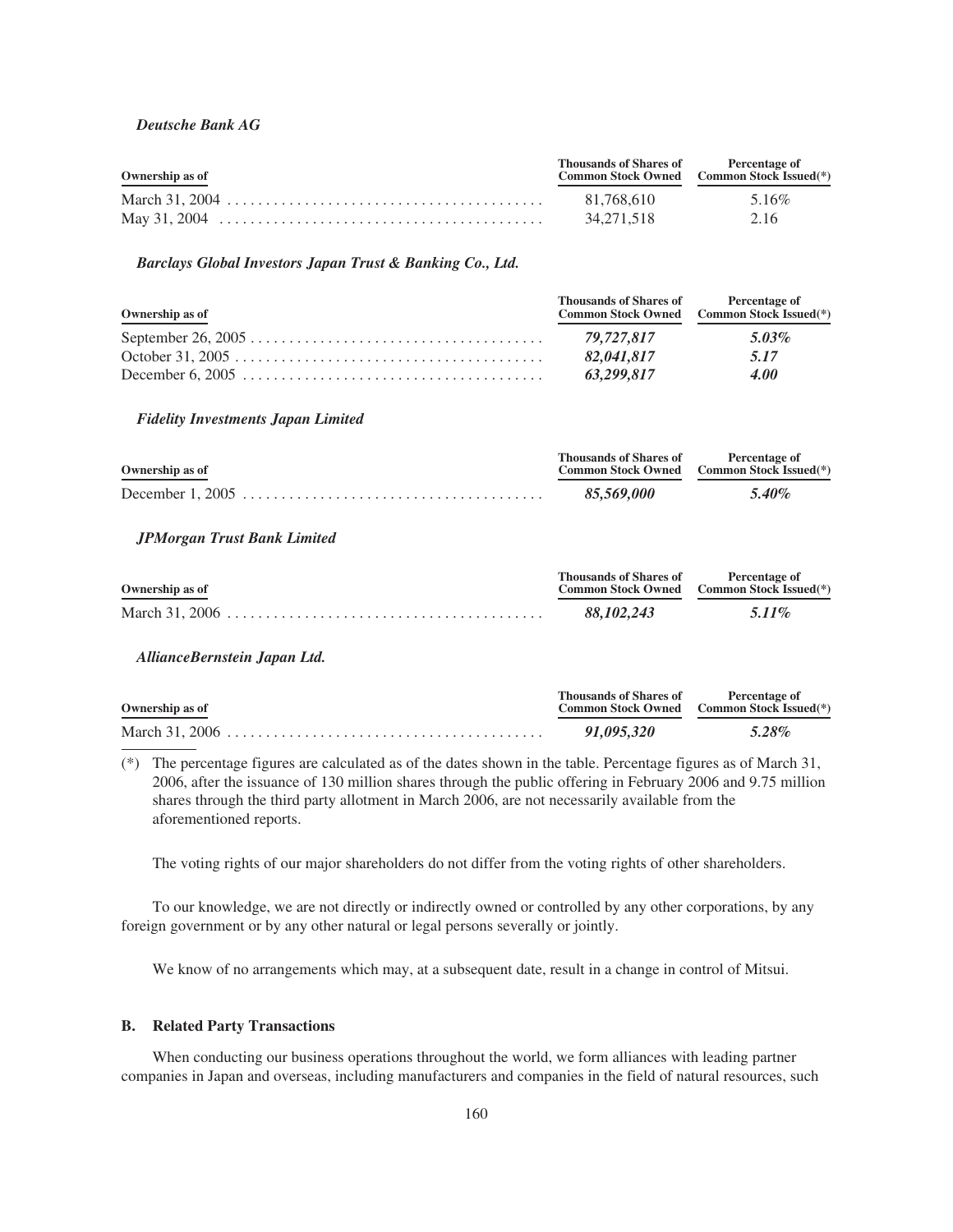as energy and ferrous materials. In addition to investing in, or provide loans to, associated companies where we are a minority shareholder, we conduct selling and purchasing transactions of various products on a continuing basis with such associated companies.

Our principal associated companies include Valepar S.A. (18.2%), Mitsui Oil Exploration Co., Ltd. (47.3%), Japan Australia LNG (MIMI) Pty. Ltd. (50.0%), IPM Eagle LLP (30.0%), Sakhalin Energy Investment Company Ltd. (25.0%), Nihon Unisys, Ltd. (32.4%) and United Auto Group, Inc. (15.4%), among others.

The following table shows information regarding account balances and transactions with associated companies:

|      | <b>Billions of Yen</b> |
|------|------------------------|
|      | As of March 31,        |
| 2006 | 2005                   |
|      | ¥197                   |
|      | -93                    |
| 108  |                        |

Dividends received from associated companies for the years ended March 31, 2006, 2005 and 2004 amounted to ¥64 billion, ¥33 billion and ¥19 billion, respectively.

See Note 6, "INVESTMENTS IN AND ADVANCES TO ASSOCIATED COMPANIES" to our consolidated financial statements.

Prices applied in transactions with associated companies are computed in the same way that such prices would be calculated in transactions with unrelated third parties. In addition, when associated companies are counterparties in transactions with us and we conduct such business under long-term procurement and/or sales contracts, in general, we conclude a corresponding sales contract with the purchasers (unrelated parties) of goods procured by us and/or with suppliers (unrelated parties) of the goods we sell to associated companies. Regarding any other commitments related to transactions with associated companies, we do not normally assume risk in excess of its percentage of share ownership in an associated company.

In furtherance of their trading activities, it is customary practice for us to loan or guarantee, severally and jointly with others, indebtedness of certain customers and suppliers and of certain associated companies as well as to guarantee the performance of contracts by such entities. At March 31, 2006, the aggregate amount of loans (including ¥55 billion guarantees) relating to associated companies was ¥139 billion. The largest amount outstanding as of March 31, 2006 was ¥29 billion loan with no interest to P.T. Paiton Energy Co., which owns and operates a coal-fired power plant in East Java, Indonesia. The loan was mainly from Paiton Power Financing B.V., which is a wholly owned subsidiary of Mitsui engaged in the financing for P.T. Paiton Energy Co. Other major loans to associated companies are related to the power plant project and the projects in the development of natural resources jointly invested with other partners.

In the ordinary course of our business, we have entered into transactions with various organizations with which certain of the our Directors and Senior Management are associated, but no material transactions have been entered into for the three-year period ended March 31, 2006.

As of March 31, 2006, no person was the beneficial owner of more than 10% of our common stock.

### **C. Interests of Experts and Counsel.**

Not applicable.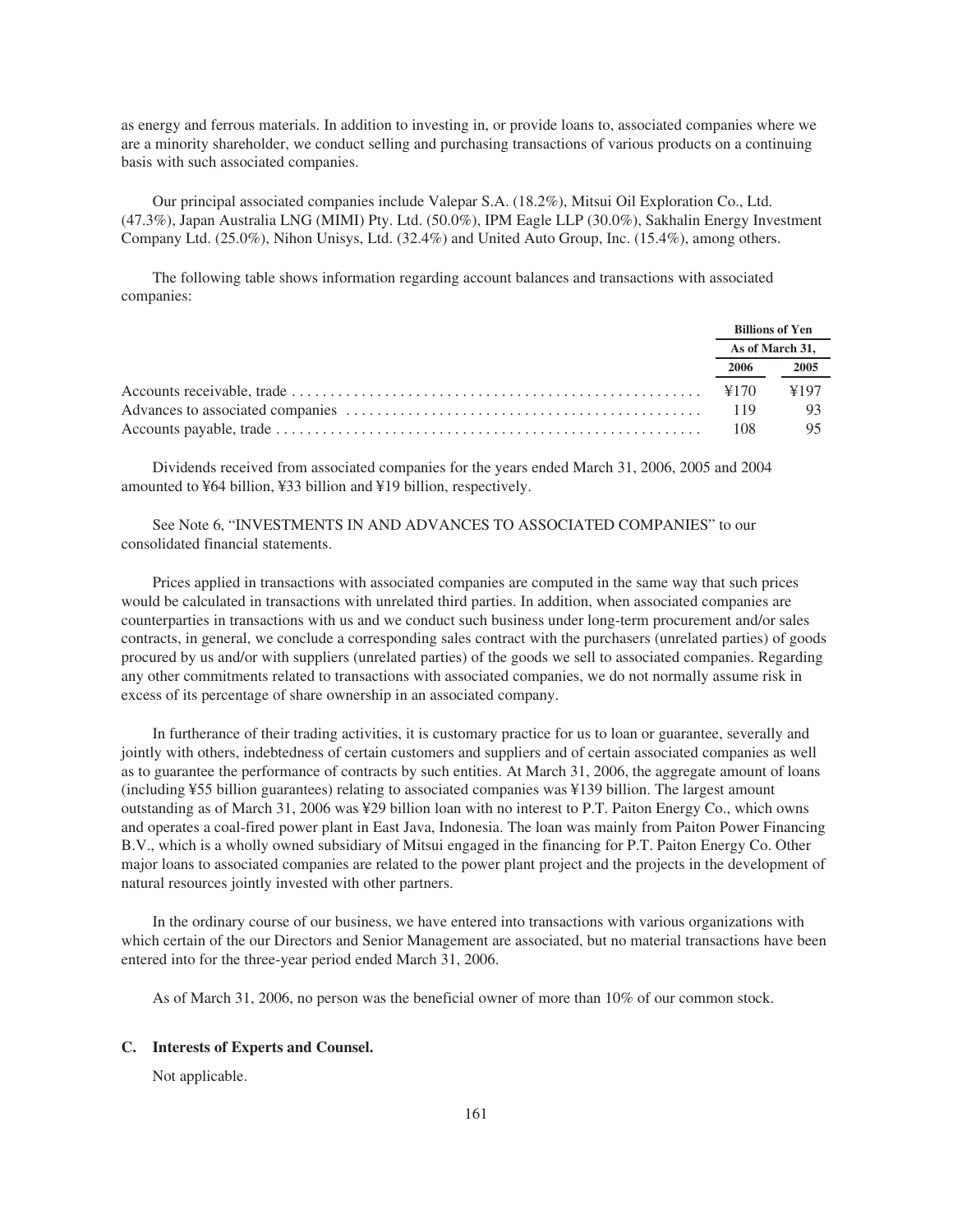### **Item 8.** *Financial Information.*

# **A. Consolidated Statements and Other Financial Information.**

## *Consolidated Financial Statements*

The audited consolidated financial statements required by this item are included elsewhere in this annual report.

#### *Export Sales*

The total amount of revenues from export transactions for the year ended March 31, 2006 was ¥333 billion or 8% of total revenue of ¥4,115 billion.

# *Legal Proceedings*

#### *Antitrust Suits against Mitsui, Mitsui U.S.A. and Bioproducts*

Our wholly-owned U.S. subsidiary, Bioproducts, Inc., which was producing and selling choline chloride, an ingredient of animal feed and pet foods, was named as a defendant in lawsuits in the United States, together with other third-party choline chloride manufacturers. In these cases, manufacturers of choline chloride allegedly violated U.S. antitrust laws.

Although Mitsui and its wholly-owned U.S. subsidiary, Mitsui & Co. (U.S.A.), Inc. ("Mitsui U.S.A."), were neither a manufacturer nor a seller of choline chloride in the U.S. market, Mitsui and Mitsui U.S.A. were also named as defendants in a class action lawsuits based on the plaintiffs' allegation that Mitsui and Mitsui U.S.A. were involved in the violation of antitrust laws. During the course of the legal proceedings, Mitsui and Mitsui U.S.A. have consistently denied any wrongdoing. However, in the trial before the Federal District Court of the District of Columbia in June 2003, the jury rendered a verdict stating that the defendants participated in the violation of antitrust laws. Mitsui and Mitsui U.S.A. considered undertaking the legal proceedings necessary to overrule the verdict, but given the circumstances, it was determined that a settlement with the class action plaintiffs would be in the best interest of Mitsui and all of its stakeholders, and entered into an agreement for settlement with the class action plaintiffs by paying U.S.\$53.0 million as a settlement amount. The settlement was subject to court approval, which was obtained on April 27, 2005.

For other related lawsuits that are still pending, although there can be no assurance of the ultimate results, management believes that there is less than a reasonable possibility that losses in addition to amounts that have been reserved for possible litigation losses will occur, and that the amount of any such additional losses would not have a material impact on our consolidated financial position, results of operations or cash flows.

### *Other Matters*

Various other claims and legal actions are pending against us in respect of contractual obligations and other matters arising out of the conduct of our business. Appropriate provision has been recorded for the estimated loss on claims and legal actions including those mentioned above. In the opinion of management, any additional liability will not materially affect our consolidated financial position, results of operations, or cash flows.

#### *Dividend Policy*

We have set the target dividend payout ratio at 20% of consolidated net income, and by growing profits at Mitsui will aim to progressively and sustainably increase dividend payments. Such payments will, however, be subject to our future earnings, financial condition, approval at the shareholders' meeting (in the case of year-end dividends) and other factors, including statutory and other restrictions with respect to the payment of dividends.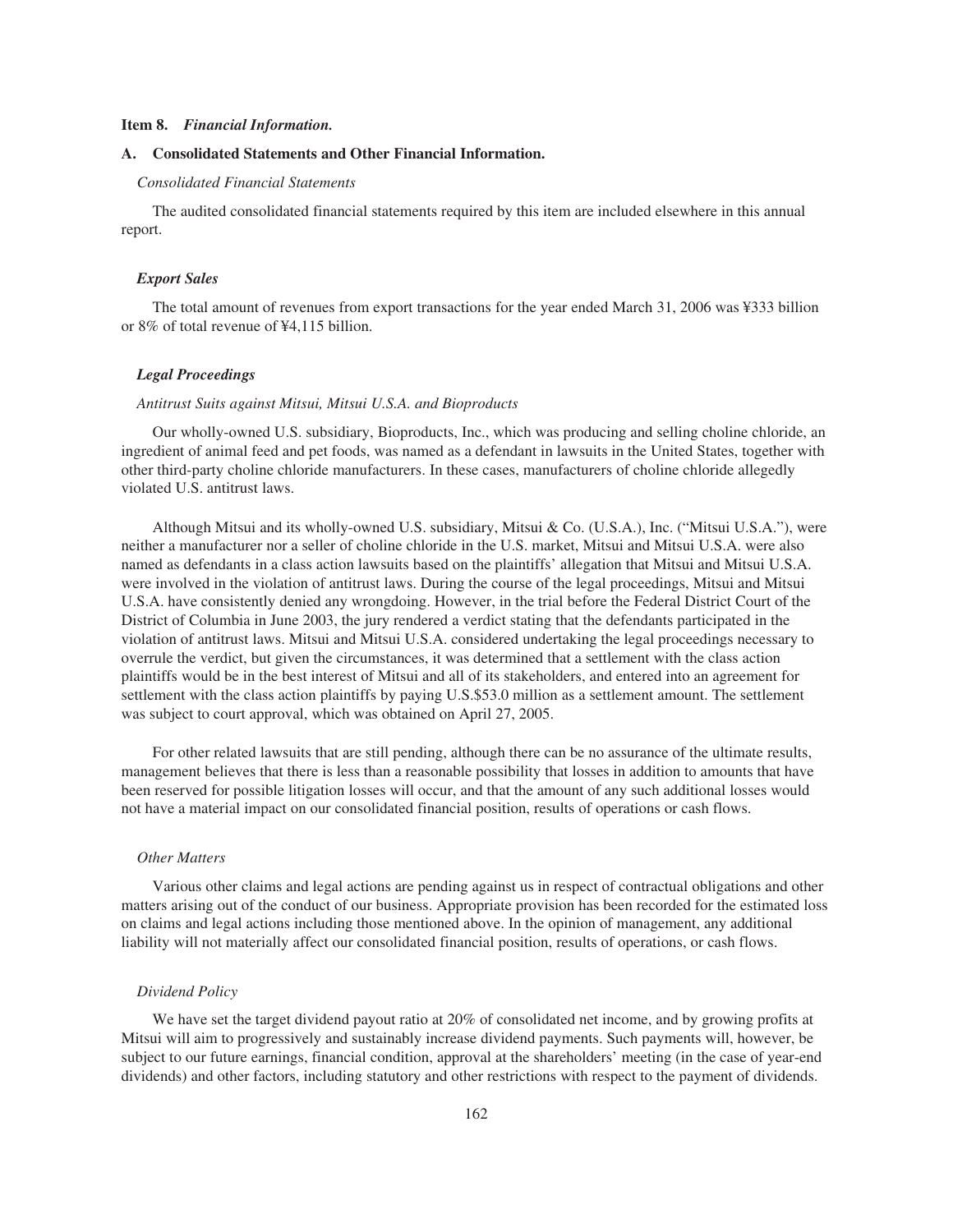# **B. Significant Changes**

Except as disclosed in this annual report, there has not been any significant change since the date of the latest annual financial statements included elsewhere in this annual report.

# **Item 9. The Offer and Listing.**

# **A. Offer and Listing Details.**

The primary market for Mitsui's common stock is the Tokyo Stock Exchange, or TSE. Mitsui's common stock is traded on the First Section of the TSE and is also listed on four other stock exchanges in Japan (Osaka, Nagoya, Fukuoka and Sapporo Stock Exchanges).

Mitsui's American Depository Shares ("ADSs"), each representing 20 shares of common stock, are traded on the NASDAQ Global Select Market under the symbol MITSY. American Depository Receipts ("ADRs"), each evidencing one or more ADSs, were originally issued pursuant to a Deposit Agreement in May 1963, as amended from time to time, that we entered into with Citibank N.A. of New York as Depositary and the holders of the ADRs.

The following table provides the reported high and low closing sales prices of our common stock on the TSE and the reported high and low closing bid price quotations per ADS for the period indicated:

|                                                                                                     |             | <b>TSE</b>                                                | <b>NASDAQ</b>                              |          |  |  |
|-----------------------------------------------------------------------------------------------------|-------------|-----------------------------------------------------------|--------------------------------------------|----------|--|--|
|                                                                                                     |             | <b>Price per Share of</b><br><b>Common Stock</b><br>(Yen) | Price per ADS<br>$(U.S.$ dollars $)^{(1)}$ |          |  |  |
|                                                                                                     | <b>High</b> | Low                                                       | High                                       | Low      |  |  |
| Year ended March 31:                                                                                |             |                                                           |                                            |          |  |  |
|                                                                                                     | 926<br>¥    | ¥<br>575                                                  | \$152.13                                   | \$91.00  |  |  |
|                                                                                                     | 910         | 531                                                       | 146.75                                     | 89.40    |  |  |
|                                                                                                     | 946         | 541                                                       | 181.50                                     | 90.90    |  |  |
|                                                                                                     | 1.074       | 773                                                       | 206.20                                     | 137.50   |  |  |
|                                                                                                     | 1,731       | 908                                                       | 292.66                                     | 171.50   |  |  |
| Year ended March 31, 2005:                                                                          |             |                                                           |                                            |          |  |  |
|                                                                                                     | ¥1,010      | 773<br>¥                                                  | \$191.11                                   | \$137.50 |  |  |
|                                                                                                     | 946         | 801                                                       | 172.00                                     | 144.45   |  |  |
| Third quarter $\dots \dots \dots \dots \dots \dots \dots \dots \dots \dots \dots \dots \dots \dots$ | 994         | 841                                                       | 182.00                                     | 163.98   |  |  |
|                                                                                                     | 1.074       | 910                                                       | 206.20                                     | 176.94   |  |  |
| Year ended March 31, 2006:                                                                          |             |                                                           |                                            |          |  |  |
|                                                                                                     | ¥1,050      | ¥<br>908                                                  | \$192.44                                   | \$171.50 |  |  |
|                                                                                                     | 1,490       | 1,015                                                     | 270.10                                     | 182.53   |  |  |
|                                                                                                     | 1,583       | 1,343                                                     | 267.50                                     | 225.98   |  |  |
|                                                                                                     | 1.731       | 1,481                                                     | 292.66                                     | 255.30   |  |  |
| Year ending March 31, 2007:                                                                         |             |                                                           |                                            |          |  |  |
|                                                                                                     | ¥1,824      | ¥1,427                                                    | \$326.00                                   | \$249.42 |  |  |
| Month of:                                                                                           |             |                                                           |                                            |          |  |  |
|                                                                                                     | ¥1.702      | ¥1,491                                                    | \$289.30                                   | \$255.30 |  |  |
|                                                                                                     | 1,824       | 1,669                                                     | 310.50                                     | 284.10   |  |  |
|                                                                                                     | 1,812       | 1,548                                                     | 326.00                                     | 278.20   |  |  |
|                                                                                                     | 1.637       | 1,427                                                     | 286.00                                     | 249.42   |  |  |
|                                                                                                     | 1,747       | 1,533                                                     | 296.20                                     | 264.00   |  |  |
|                                                                                                     | 1.750       | 1.656                                                     | 304.00                                     | 287.72   |  |  |

(1) All fractional figures of the prices per ADS are rounded to the nearest two decimal points.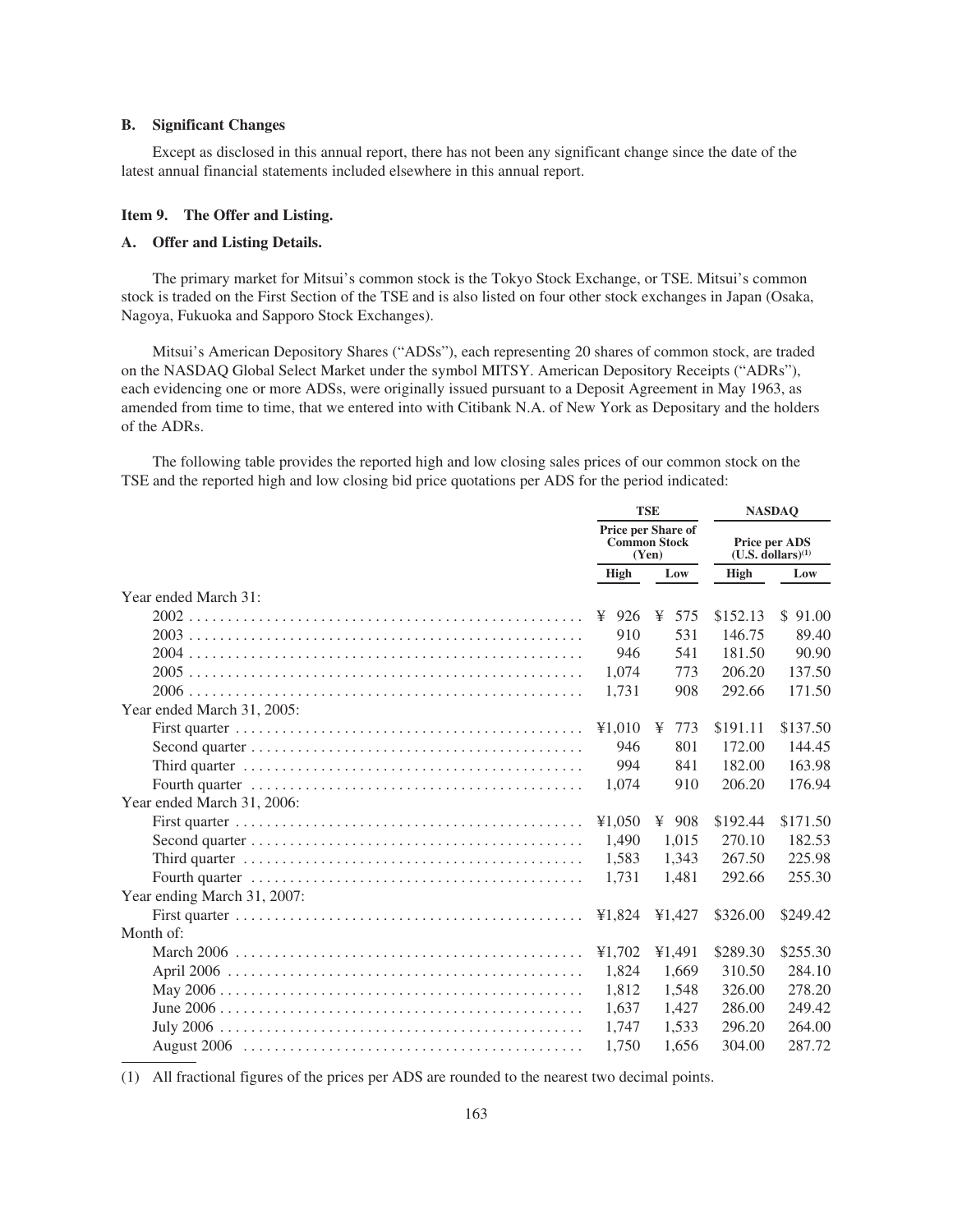Share prices on Japanese stock exchanges are determined on a real-time basis by the equilibrium between bids and offers. These exchanges set daily price limits, which limit the maximum range of fluctuation within a single trading day. Daily price limits are set according to the previous day's closing price or special quote. Although transactions may continue at the upward or downward limit price if the limit price is reached on a particular trading day, no transactions may take place outside these limits. Consequently, an investor wishing to sell at a price above or below the relevant daily limit may not be able to sell his shares at such price on a particular trading day, or at all.

On September 20, 2006, the closing sales price per share of our common stock on the TSE was ¥1,446, and the closing sales price per ADS on the NASDAQ Global Select Market was U.S.\$249.46.

## **B. Plan of Distribution.**

Not applicable.

## **C. Markets.**

See "Item 9.A. Offer and Listing Details."

# **D. Selling Shareholders.**

Not applicable.

# **E. Dilution.**

Not applicable.

## **F. Expenses of the Issue.**

Not applicable.

## **Item 10.** *Additional Information.*

## **A. Share Capital.**

Not applicable.

#### **B. Memorandum and Articles of Association.**

#### *General*

Set forth below is information relating to the organization and common stock of Mitsui, including brief summaries of the relevant provisions of Mitsui's Articles of Incorporation and Share Handling Regulations adopted by Mitsui's Board of Directors, as currently in effect, and of the Corporate Law of Japan and related legislation.

With the revision of the Corporate Law of Japan and related legislation on May 1, 2006, the relevant provisions of Mitsui's Articles of Incorporation and Share Handling Regulations were, among other things, amended as follows:

(1) Article 16 of Mitsui's Article of Incorporation provides that Mitsui may, in convening General Meetings of Shareholders, post on the Internet information required to be recorded or indicated in reference documents for General Meetings of Shareholders, business reports, financial statements and consolidated financial statements in accordance with the provisions of laws and regulations. Such posting of information may be deemed to constitute provision of such information to shareholders;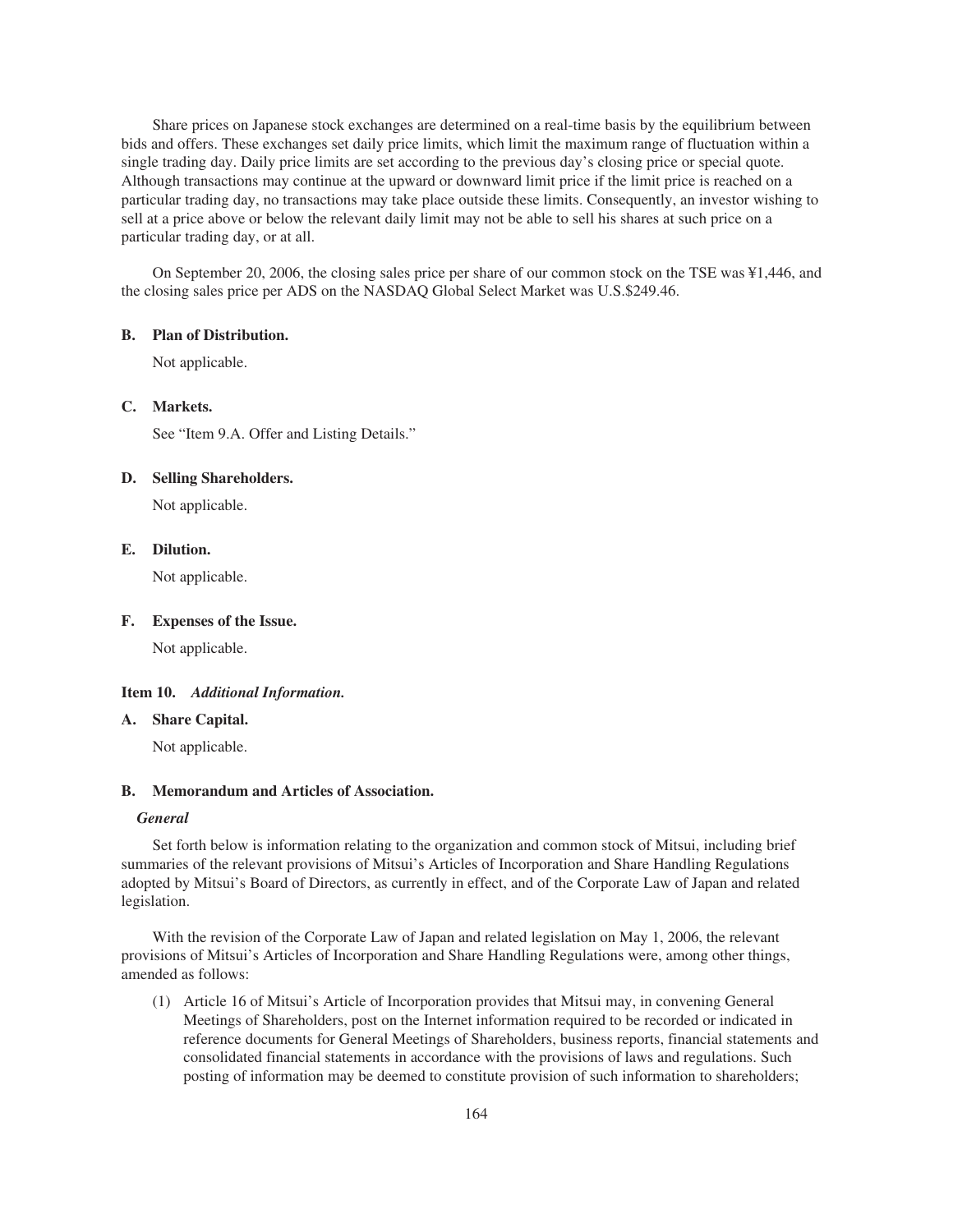- (2) Article 18 of Mitsui's Articles of Incorporation provides that a shareholder may exercise his/her voting rights by proxy who shall be one shareholder of Mitsui with voting rights;
- (3) Article 24 of Mitsui's Articles of Incorporation enables the Board of Directors to simplify the resolution process by providing that Mitsui shall deem a resolution of the Board of Directors to have been adopted if all the Directors agree in writing or electromagnetic record thereto and other requirements provided for in the Corporate Law of Japan are satisfied; and
- (4) Article 32 of Mitsui's Articles of Incorporation enables Mitsui to enter into agreements to limit the liability of its external Corporate Auditors so that Mitsui may engage suitable personnel who are able to fulfill their expected roles as external Corporate Auditors.

## *Organization*

Mitsui is a corporation (*kabushiki kaisha* ) incorporated in Japan under the Corporate Law of Japan. It is registered in the Commercial Register (*shogyo tokibo* ) maintained by the Tokyo Legal Affairs Bureau and several other registry offices of the Ministry of Justice.

# *Objects and Purposes*

Article 2 of Mitsui's Articles of Incorporation provides that our objects are to engage in the following business:

- 1. Foreign trade, purchases and sales, wholesale, agency and brokerage business relating to the following commodities:
	- (1) Ferrous and non-ferrous metals and their raw materials, manufactured goods, and minerals.
	- (2) Coal, petroleum, natural gas and other fuels and their by-products.
	- (3) All kinds of machines, appliances (including measuring instruments and medical apparatus) and equipment including manufacturing equipment, communications equipment and antipollution equipment, rolling stock and vehicles, ships and boats, aerospace equipment and aircraft, and parts for the foregoing.
	- (4) All kinds of chemical products, salt, fertilizers, high-pressure gas, explosives, pharmaceuticals (including medicines, non-medicinal drugs, medicine for veterinary use, narcotics, poisons and stimulants), radio isotopes, cosmetics, and raw materials for the foregoing.
	- (5) Cereals, sugar, oils and fats, feeds and their raw materials; livestock, agricultural, dairy and marine products, processed foods, alcoholic beverages and other foodstuffs and drinks.
	- (6) All kinds of textile products and their raw materials.
	- (7) All kinds of fur products and raw fur.
	- (8) Lumber, cement, other building materials and housing-related equipment.
	- (9) Rubber, pulp, paper and their manufactured goods; tobacco, cigars, cigarettes and sundry goods.
	- (10) Industrial water and drinking water.
- 2. Exploration, development, manufacturing, processing, scrapping and recycling business relating to the above-mentioned items.
- 3. Acquisition, planning, preservation, utilization and disposition of copyright, patents and other intellectual property rights, know-how, systems technology and other software, including acting as an intermediary in such transactions.
- 4. Information processing and supply, telecommunications, broadcasting, advertising, publishing, printing and translation businesses, and the production and sale of audio and visual copyright products.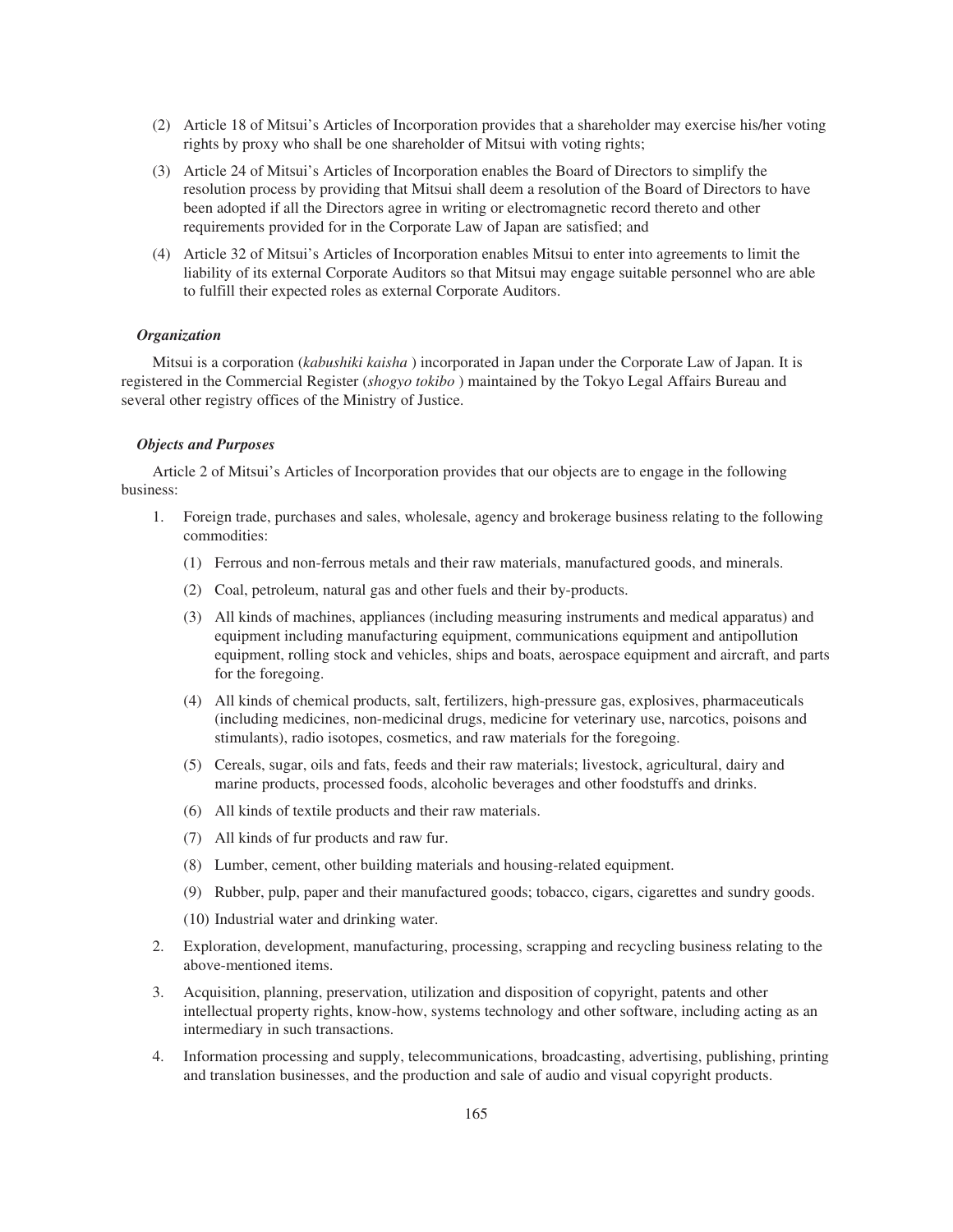- 5. Forestry, sawmilling and lumber processing businesses.
- 6. Chattel leasing business.
- 7. Secondhand goods business.
- 8. Transportation and transportation agency, land transportation, marine transportation business, port transportation, freight forwarding, customs brokerage, shipping agency and warehousing businesses.
- 9. Intermediary business for non-life insurance and insurance under the Automobile Liability Law, life insurance sales and overseas non-life reinsurance business.
- 10. Construction sub-contracting, building design and supervision and management of various construction works.
- 11. Acquisition, disposition, leasing, other utilization and development of real estate and acting as intermediary in such transactions.
- 12. Supply and development of hot springs.
- 13. Surveying and research relating to land, sea and sky.
- 14. Investing in, purchasing, selling and brokering negotiable instruments, etc.
- 15. Lending money, guaranteeing and assuming debts, sale and purchase of various receivables, foreign exchange transactions and conducting any other financing business.
- 16. Operation and management of medical facilities, day-care facilities, sports facilities, restaurants, and hotel and travel businesses.
- 17. Planning, administration and implementation of various events.
- 18. Temporary personnel placement, employment agency, and personnel education, guidance and training to develop appropriate job skills and qualifications.
- 19. Maintenance and management of real estate.
- 20. Investment, commodities investments sales and advisory services, securities investment advisory services, trustee services, sale of beneficial interests in trusts, investment trust management services and asset management services for investment corporations.
- 21. Generation, supply, and sale and purchase of electricity.
- 22. Administrative agency services for management, labour and accounting work.
- 23. Buying, selling, and derivative transactions for greenhouse gas emission rights and related intermediary services.
- 24. Agency and intermediary services for credit card applications.
- 25. Consultancy business relating to the foregoing items.
- 26. Other lines of business relating to any of the foregoing items.

## *Directors*

There is no provision in our Articles of Incorporation as to a Director's power to vote on a proposal, arrangement or contract in which a Director is materially interested, but, under the Corporate Law of Japan, a director is required to refrain from voting on such matters when passing a resolution of the board of directors.

The Corporate Law of Japan provides that compensation for directors is determined at a general meeting of shareholders of a company. Within the upper limit approved by the general meeting of shareholders, the board of directors will determine the amount of compensation for each director. The board of directors may, by its resolution, leave such decision to the discretion of the company's chief executive officer.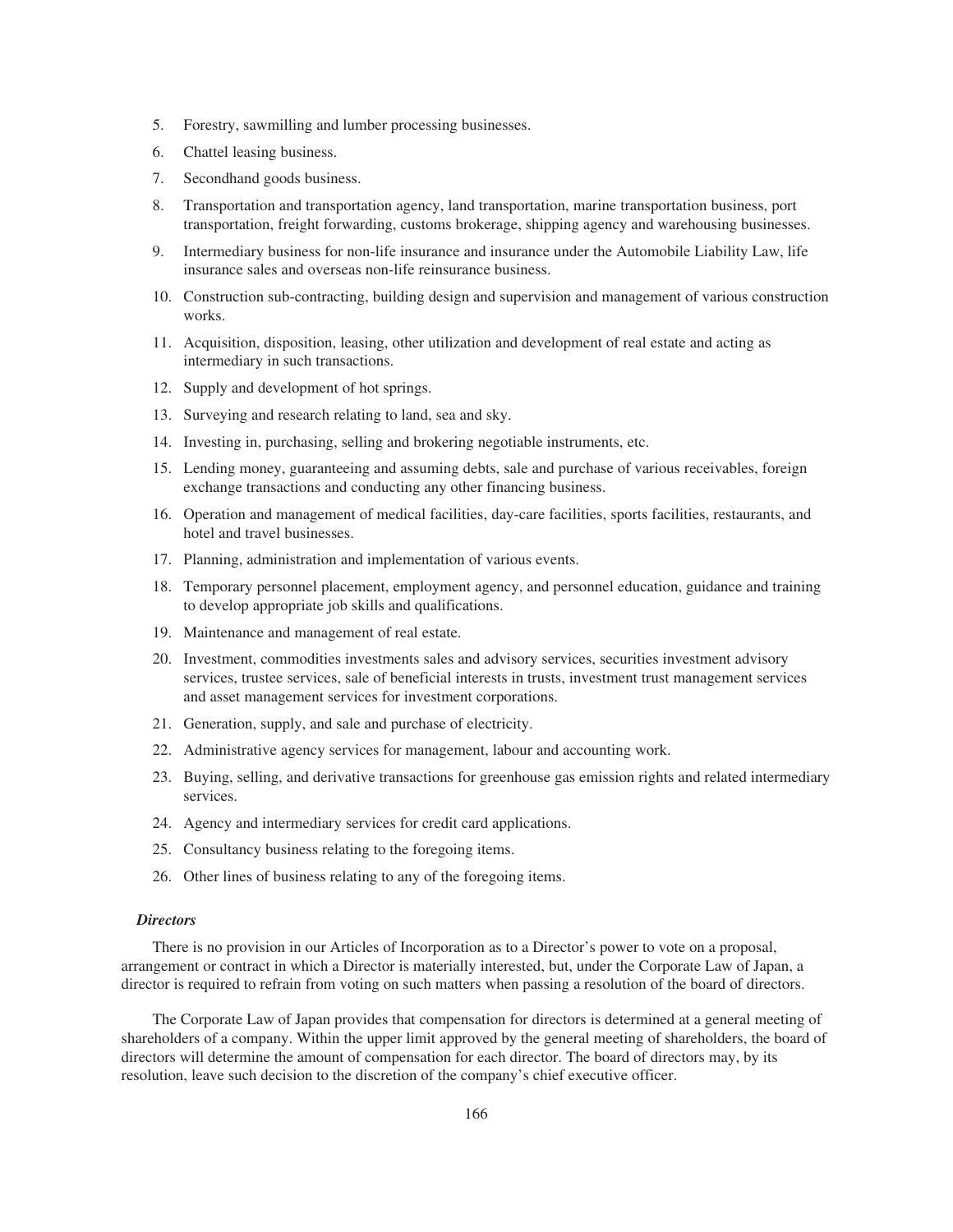The Corporate Law of Japan provides that the incurrence by a company of a significant loan from a third party should be approved by the company's board of directors. Our Regulations of the Board of Directors have adopted this policy.

There is no mandatory retirement age for our Directors under the Corporate Law of Japan or our Articles of Incorporation.

There is no requirement concerning the number of shares one individual must hold in order to qualify him or her as a Director of Mitsui under the Corporate Law of Japan or our Articles of Incorporation.

### *Common Stock*

#### *Authorized capital*

Article 6 of the Mitsui's Articles of Incorporation provides that the total number of shares that can be issued by Mitsui is two billion five hundred million (2,500,000,000) shares.

Under Mitsui's Articles of Incorporation, currently in effect, only shares of common stock are issuable and 1,725,018,515 shares of common stock (including treasury stock of 2,064,447 shares) were issued, fully paid as of March 31, 2006.

#### *Dividends*

Dividends on our shares are generally distributed in proportion to the number of shares owned by each shareholder.

In Japan, the ex-dividend date and the record date for any dividend precede the date of determination of the amount of the dividend to be paid. Generally, the ex-dividend date is three business day prior to the record date.

Under the Corporate Law of Japan, we are permitted to make distributions of surpluses to our shareholders any number of times per fiscal year pursuant to resolutions of our general meeting of shareholders, subject to certain limitations described below. Distributions of surpluses are required, in principle, to be authorized by a resolution of the general meeting of shareholders. In an exception to the above rule, we are permitted to make distributions of surpluses in cash to our shareholders by board resolution once per fiscal year if our Articles of Incorporation so provide. Currently, our Articles of Incorporation so provide.

Distributions of surpluses may be made in cash or in-kind in proportion to the number of shares held by each shareholder. If a distribution of surpluses is to be made in-kind, we may, pursuant to a general meeting of shareholders resolution, or as the case may be, a board resolution, grant our shareholders a right to require us to make the distribution in cash instead of in-kind. If no such right is granted, the relevant distribution must be approved by a special resolution of a general meeting of shareholders. Currently, we do not have any concrete plan to make a distribution of surpluses in kind.

Under the Corporate Law of Japan, when we make a distribution of surpluses, we must set aside in our additional paid-in capital or legal reserves an amount equal to at least one-tenth of the amount of surpluses so distributed, unless the sum of our additional paid-in capital and legal reserves is one-quarter or more of our stated capital. Under the Corporate Law of Japan, we may distribute any dividends up to the excess of the aggregate of (a) and (b) below, less the aggregate of (c) through (f) below, on an unconsolidated basis, as of the effective date of such distribution, if our net assets are not less than ¥3,000,000:

- (a) the amount of surpluses, as described below;
- (b) in the event that extraordinary financial statements as of, or for a period from the beginning of the business year to, the specified date are approved, the aggregate amount of (i) the aggregate amount of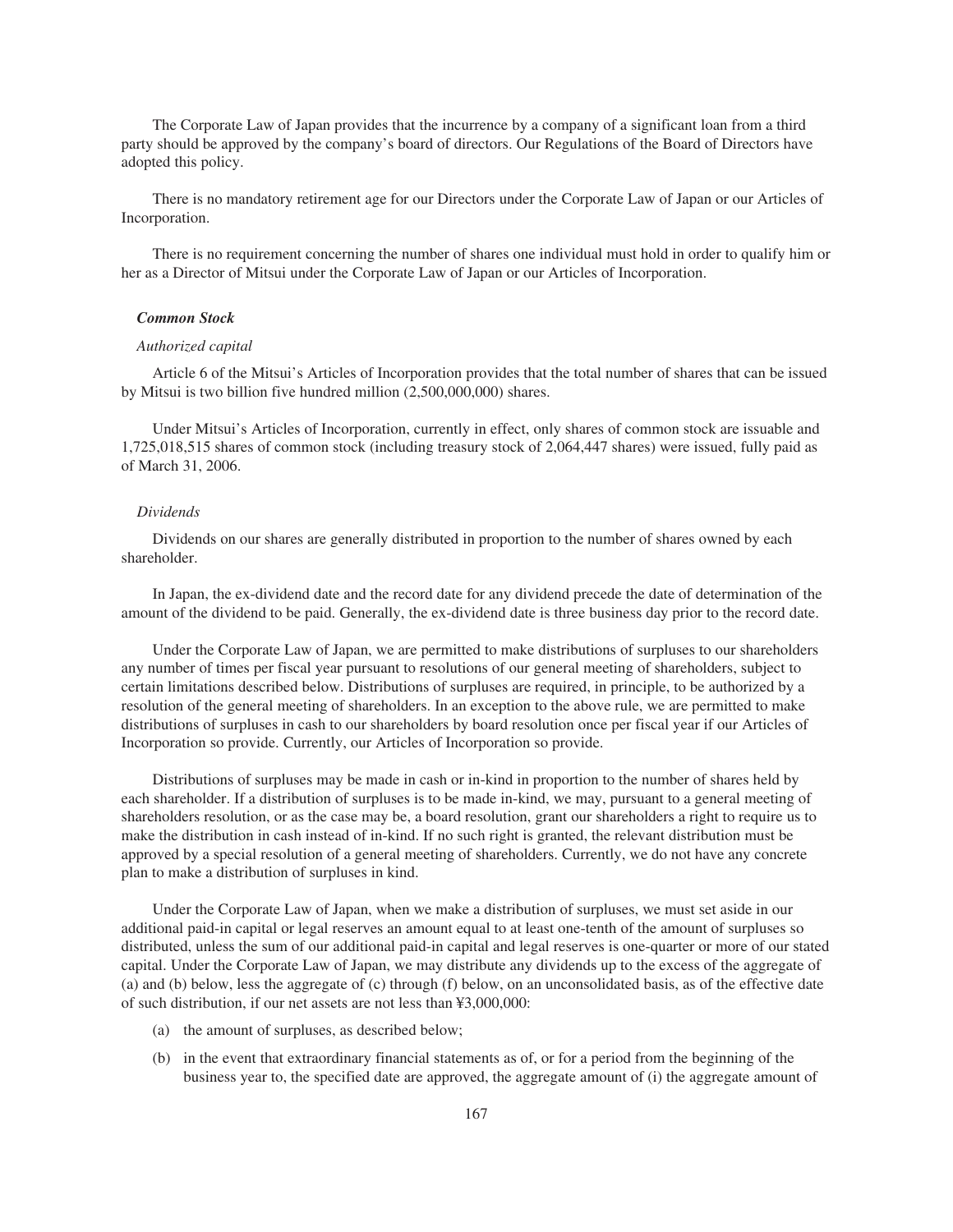(x) the net income for such period described in the profit and loss statement included in the extraordinary financial statements and (y) the amount of payment made to fulfill certain obligations as provided for by an ordinance of the Ministry of Justice, and (ii) the amount of consideration that we received for the treasury stock that we disposed of during such period;

- (c) the book value of our treasury stock;
- (d) in the event that we disposed of treasury stock after the end of the previous business year, the amount of consideration that we received for such treasury stock;
- (e) in the event of that which is described in (b) in this paragraph, the absolute difference between zero and the amount of net loss for such period described in the profit and loss statement included in the extraordinary financial statements; and
- (f) the aggregate amount of accounts as provided for by an ordinance of the Ministry of Justice.

For the purposes of this section, the amount of surpluses is the excess of the aggregate of I. through IV. below, less the aggregate of V. through VII. below, on an unconsolidated basis:

- I. the total amount of  $(x)$  assets and  $(y)$  the book value of treasury stock, less the total amount of (i) liabilities, (ii) stated capital, (iii) additional paid-in capital, (iv) legal reserve and (v) certain other amounts set forth in an ordinance of the Ministry of Justice;
- II. in the event that we disposed of treasury stock after the end of the previous business year, the difference between the book value of such treasury stock and the consideration that we received for such treasury stock;
- III. in the event that we reduced our stated capital after the end of the previous business year, the amount of such reduction less the portion thereof that has been transferred to additional paid-in capital and/or the legal reserve (if any);
- IV. in the event that additional paid-in capital and/or legal reserves were reduced after the end of the previous business year, the amount of such reduction less the portion thereof that has been transferred to stated capital (if any);
- V. in the event that we canceled treasury stock after the end of the previous business year, the book value of such treasury stock;
- VI. in the event that we distributed dividends after the end of the previous business year, the aggregate of the following amounts:
	- a. the aggregate amount of the book value of the distributed assets, excluding the book value of such assets that would be distributed to shareholders for their exercise of the right to receive dividends in cash instead of dividends in kind;
	- b. the aggregate amount of cash distributed to shareholders who exercised the right to receive dividends in cash instead of dividends in kind; and
	- c. the aggregate amount of cash paid to shareholders holding fewer shares that was required in order to receive dividends in kind;
- VII. the aggregate amounts of a. through c. below, less d. below:
	- a. in the event that the amount of surpluses was reduced and transferred to additional paid-in capital, the legal reserve and/or stated capital after the end of the previous business year, the amount so reduced;
	- b. in the event that we distributed dividends after the end of the previous business year, the amount set aside in our reserve;
	- c. in the event that we disposed of treasury stock in the process of  $(x)$  a merger in which we acquired all rights and obligations of a company, (y) a corporate split in which we acquired all or a part of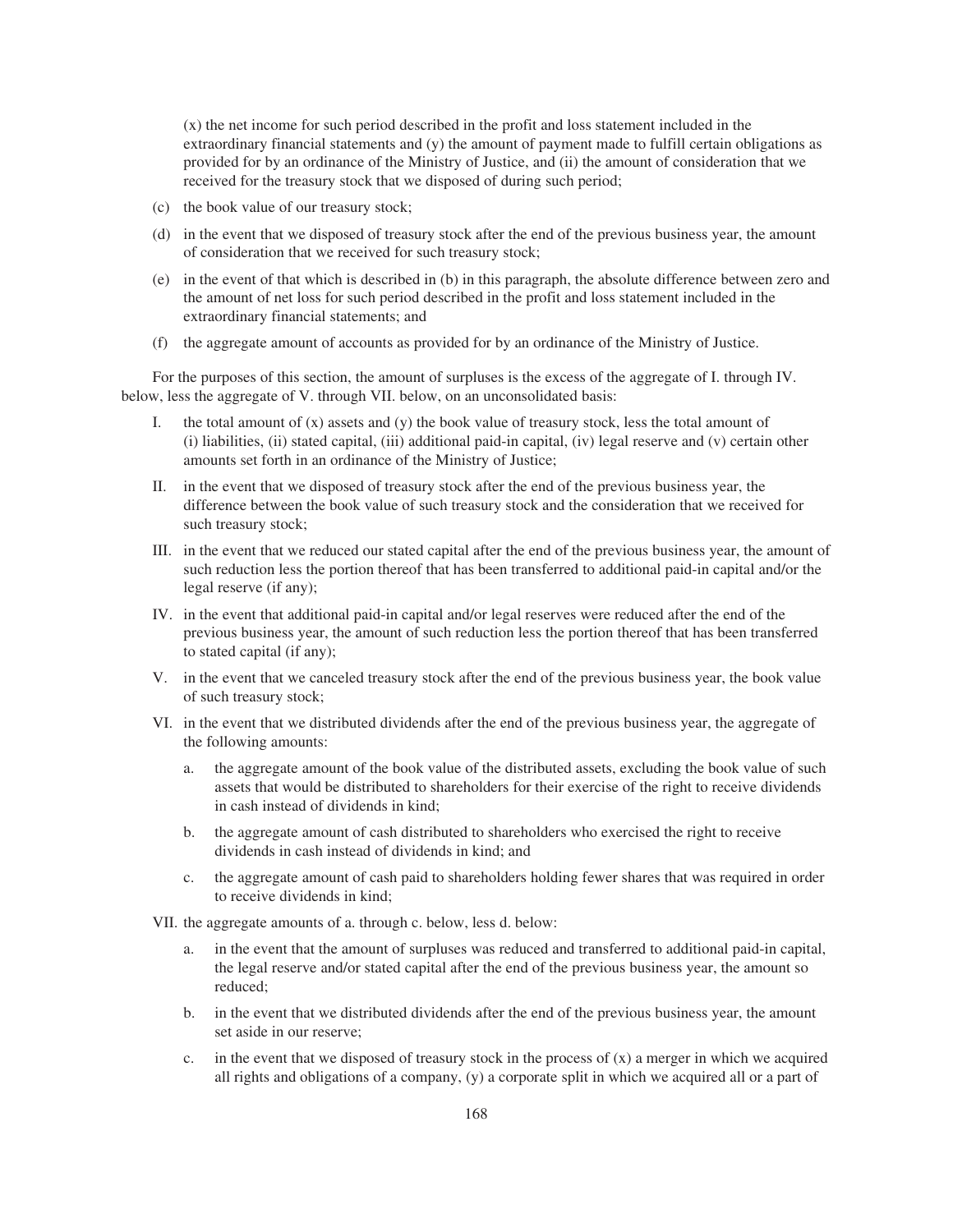the rights and obligations of a split company or (z) a share exchange in which we acquired all shares of a company after the end of the previous business year, the difference between the book value of such treasury stock and the consideration that we received for such treasury stock; and

d. in the event that we made  $(x)$  a merger in which we acquired all rights and obligations of a company, (y) a corporate split in which we acquired all or a part of the rights and obligations of a split company or (z) a share exchange in which we acquired all shares of a company after the end of the previous business year, the aggregate amount of (i) the amount of our additional paid-in capital after such merger, corporate split or share exchange, less the amount of our additional paid-in capital before such merger, corporate split or share exchange, and (ii) the amount of our legal reserve after such merger, corporate split or share exchange, less the amount of our legal reserve after such merger, corporate split or share exchange.

Under the Corporate Law of Japan, we are permitted to prepare non-consolidated extraordinary financial statements consisting of a balance sheet as of any date subsequent to the end of the previous business year and an income statement for the period from the first day of the current business year to the date of such balance sheet. If we prepare such extraordinary financial statements, special provisions may apply to the calculation of distributable amounts.

We plan to make distributions of surpluses twice per fiscal year, if possible. The record date for annual dividends is March 31 and the record date for interim dividends is September 30.

Under the Articles of Incorporation, Mitsui is not obliged to pay any interest on interim dividends paid in cash which are left unclaimed for a period of three years after the date on which they first became payable.

### *Shareholders' Meetings*

Mitsui normally holds its ordinary general meeting of shareholders in June of each year in Tokyo, Japan. In addition, Mitsui may hold an extraordinary general meeting of shareholders whenever necessary by giving at least two weeks advance notice to shareholders.

Under the Corporate Law of Japan and related regulations, notice of a general meeting of shareholders setting forth the date, time, place, purpose thereof etc and providing a summary of the matters to be acted upon, must be mailed to each shareholder having voting rights (or, in the case of a non-resident shareholder, to his or her resident proxy or mailing address in Japan) at least two weeks prior to the date set for the meeting. The record date for any ordinary general meeting of shareholders of Mitsui is March 31.

Any shareholder or group of shareholders holding at least 3% of the total outstanding voting rights, for a continuous period of six months or longer, may require the convocation of a general meeting of shareholders for a particular purpose. Unless such a general meeting of shareholders is convened promptly or a convocation notice of a meeting which is to be held not later than eight weeks from the day such demand is dispatched, the requiring shareholders may, upon obtaining court approval, convene such shareholders' meeting.

Any shareholder or group of shareholders holding at least 300 voting rights, or 1% of the total outstanding voting rights, for a continuous period of six months or longer, may propose a matter to be considered at a general meeting of shareholders by making such request to a director at least eight weeks prior to the date set for such meeting.

To attend a shareholders' meeting in person or by proxy, shareholders must provide proof of identity upon request. Shareholders may be represented by proxies in writing appointed for the meeting. Proxy must be one shareholder of Mitsui with voting rights. A Director appointed by the Board of Directors acts as the chairman at a meeting of shareholders.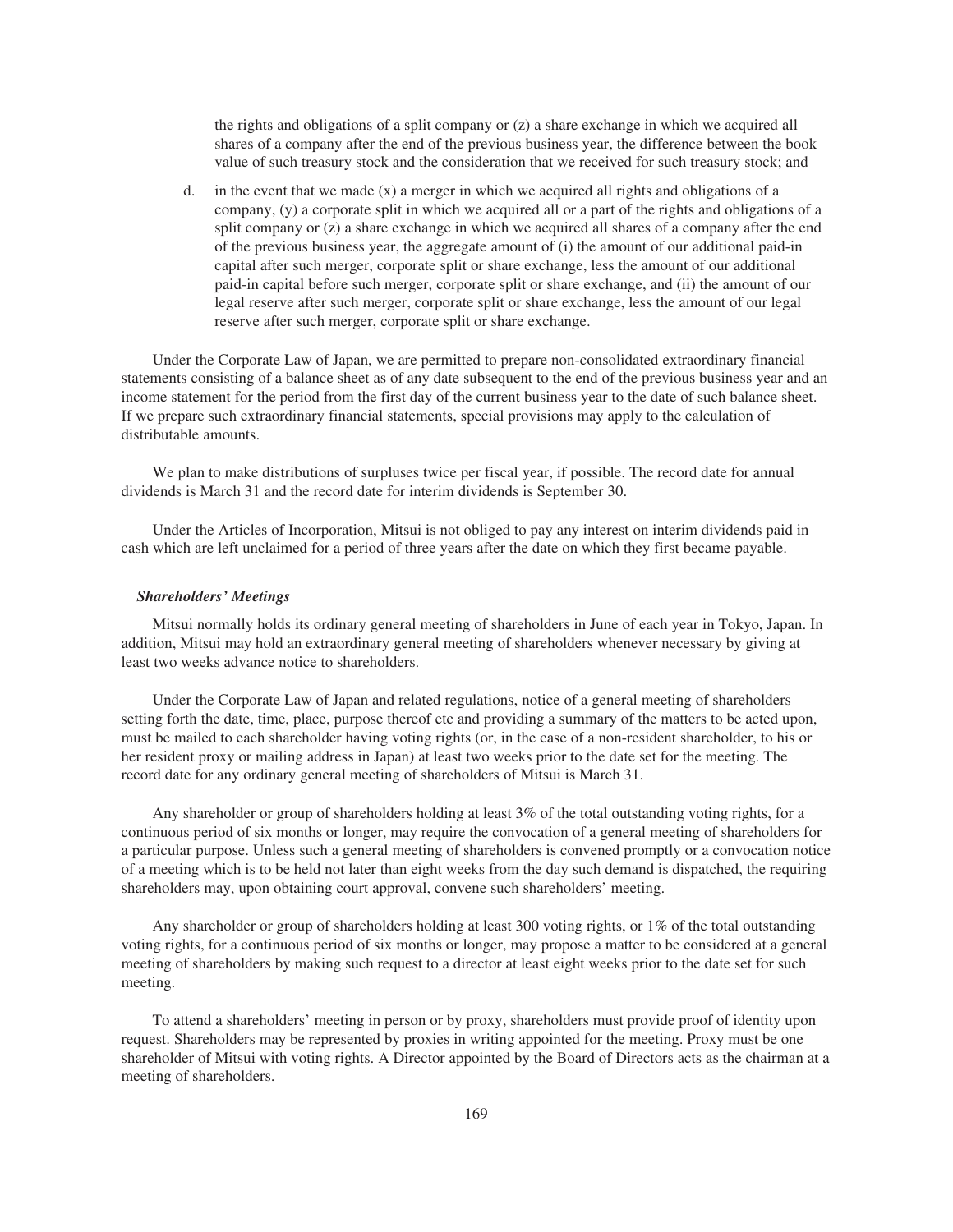### *Voting rights*

A shareholder is entitled to one vote per unit subject to the limitations on voting rights set forth in the following paragraph and "Unit" share system—Voting rights under the unit share system" below. Except as otherwise provided by law or by the Articles of Incorporation, a resolution can be adopted at a general meeting of shareholders by a majority of the voting rights represented at the meeting. The Corporate Law of Japan and Mitsui's Articles of Incorporation provide, however, that the quorum for the election of Directors and Corporate Auditors shall not be less than one-third of the total voting rights. Mitsui's shareholders are not entitled to cumulative voting in the election of Directors. A corporate shareholder, 25% or more of whose outstanding shares are directly or indirectly owned by Mitsui, may not exercise its voting rights with respect to shares of Mitsui that it owns. Shareholders may exercise their voting rights through proxies, provided that the proxies are also Mitsui's shareholders holding voting rights. Mitsui's shareholders also may cast their votes in writing or electronically.

Under the Corporate Law of Japan and our Articles of Incorporation, certain corporate actions must be approved by "special shareholders' resolutions" of our meeting of shareholders, for which the quorum is one-third of the total number of shares having voting rights and the approval of the holders of two-thirds of our shares having voting rights represented at the meeting is required. Examples of corporate actions that require special shareholders' resolutions are:

- any amendment to our articles of incorporation (except for amendments that may be authorized solely by the Board of Directors under the Corporate Law of Japan);
- ‰ a reduction of capital, except for a reduction of capital for the purpose of replenishing capital deficiencies;
- a distribution by us of surpluses in-kind, if we do not grant shareholders the right to require us to effect the distribution in cash, instead of in-kind;
- a dissolution, merger or consolidation, subject to a certain exception under which a shareholders' resolution is not required;
- the transfer of the whole or an important part of the business, except for the transfer of an important part of the business in which the book value of transferred assets does not exceed 20% of that of the company's total assets;
- the taking over of the whole of the business of any other corporation;
- a share exchange or share transfer for the purpose of establishing a 100% parent-subsidiary relationship, subject to a certain exception under which a shareholders' resolution is not required;
- a corporate split, subject to a certain exception under which a shareholders' resolution is not required;
- ‰ the offering of new shares at a "specially favorable" price and any offering of stock acquisition rights or bonds with stock acquisition rights at a "specially favorable" price or in a "specially favorable" condition to any persons other than shareholders; and
- any purchase of the company's own shares from a certain person.

## *Liquidation rights*

In the event of Mitsui's liquidation, the assets remaining after payment of all debts and liquidation expenses and taxes will be distributed among shareholders in proportion to the respective number of shares of common stock held.

#### *Record date*

March 31 is the record date for Mitsui's year-end dividends. The shareholders and beneficial shareholders who are registered as the holders of the number of shares constituting 1 unit or more whole units in Mitsui's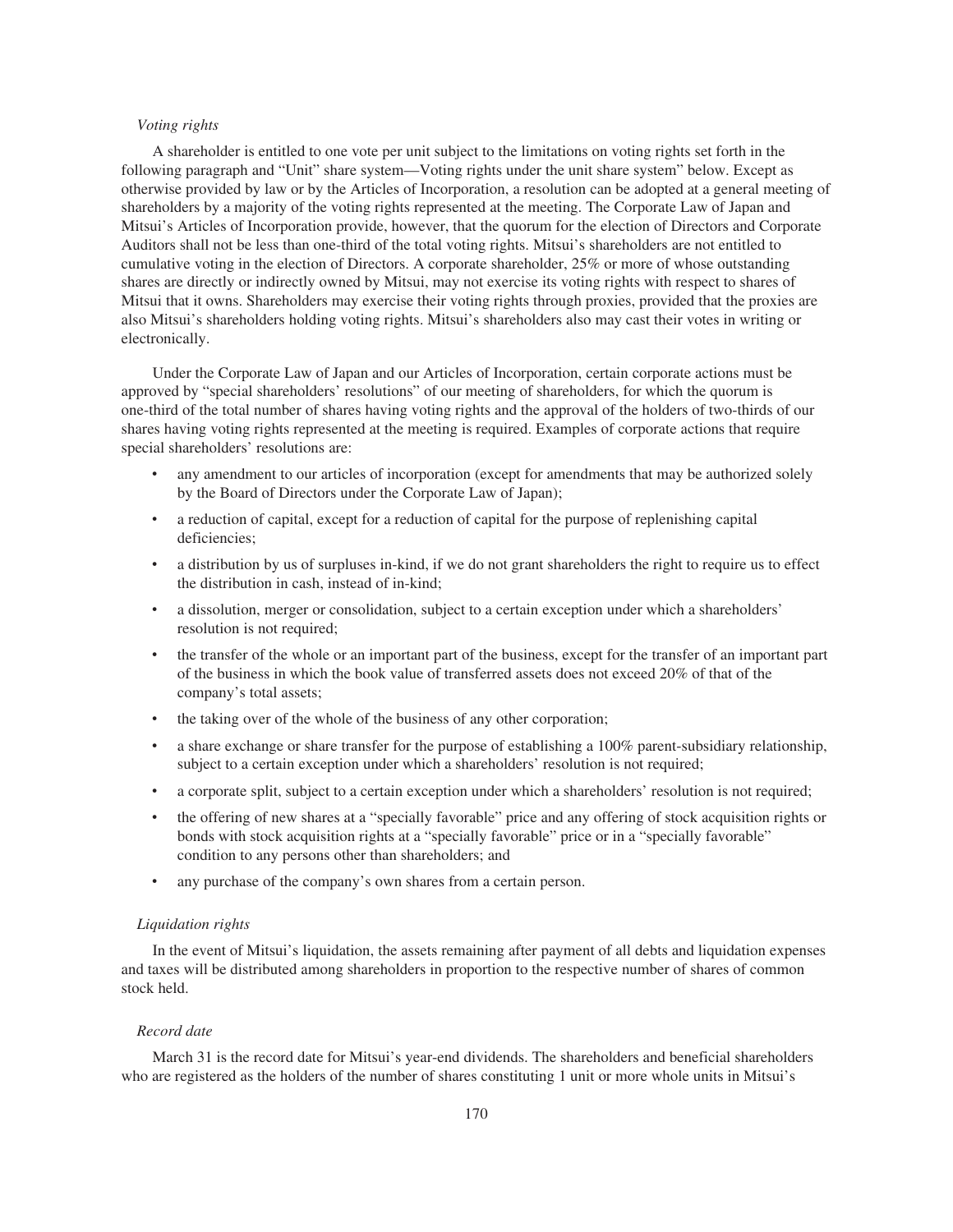register of shareholders and/or beneficial shareholders at the end of each March 31 are also entitled to exercise shareholders' voting rights at the ordinary general meeting of shareholders with respect to the fiscal year ending on such March 31. September 30 is the record date for interim dividends.

Mitsui's shares generally go ex-dividend or ex-rights on Japanese stock exchanges on the third business day prior to a record date (or if the record date is not a business day, the fourth business day prior thereto), for the purpose of dividends or rights offerings.

### *Repurchase by Mitsui of its Common Stock*

Under the Corporate Law of Japan and Mitsui's Articles of Incorporation, the Board of Directors is authorized to resolve to purchase its own shares. Except as otherwise permitted by the Corporate Law, Mitsui may purchase its own shares by a resolution of the Board of Directors, provided, however, that Mitsui shall report at the upcoming ordinary general meeting of shareholders the reason for its purchase, the total number of shares and the total acquisition amount which Mitsui may purchase, and the purchase price cannot exceed the amount which can be distributed as interim dividends as above-mentioned in "Dividends," less the sum of dividends which have been actually paid as interim dividends.

Mitsui may also acquire its own shares in response to a shareholder's request for purchase of his or her shares representing less than 1 unit. See "'Unit' share system—Repurchase by Mitsui of shares constituting less than a full unit" below.

### *Transfer of shares*

Under the Corporate Law of Japan, the transfer of shares of a company which issues share certificates is effected by delivery of share certificates but, in order to assert shareholders' rights against a company, the transferee must have its name and address registered on a company's register of shareholders. For this purpose, Mitsui's shareholders are required to file their names, addresses and seals with The Chuo Mitsui Trust and Banking Company, Limited, which is the manager of Mitsui's register of shareholders. Foreign shareholders may file specimen signatures in lieu of seals. Non-resident shareholders are required to appoint a standing proxy in Japan or designate a mailing address in Japan.

The central clearing system of share certificates under the Law Concerning Central Clearing of Share Certificates and Other Securities in Japan applies to Mitsui's shares. Pursuant to this system, a holder of shares is able to choose, at his/her discretion, to participate in this system and all certificates of the shares elected to be put into this system are deposited with the Japan Securities Depository Center, Inc. ("JASDEC") (through a participating institution having a clearing account with JASDEC, if the holder is not such a participating institution) and all such shares are registered in the name of JASDEC, on Mitsui's register of shareholders. Each participating shareholder ("beneficial shareholder") will, in turn, be registered in the register of Mitsui's beneficial shareholders, and be treated in the same way as shareholders registered on Mitsui's register of shareholders. In connection with the transfer of shares held under this system, entry of the share transfer in the register maintained by JASDEC for participating institutions shall have the same effect as delivery of share certificates.

### *"Unit" share system*

Pursuant to the Corporate Law of Japan, Mitsui has adopted 1,000 shares (50 ADSs) as 1 unit of shares. This unit share system is called *"tangen-kabu-system."*

Any amendment to the Articles of Incorporation reducing the number of shares constituting a unit or eliminating the provisions for units of shares may be made by a resolution of the Board of Directors rather than by special shareholders' resolutions. The number of shares constituting 1 unit cannot exceed 1,000.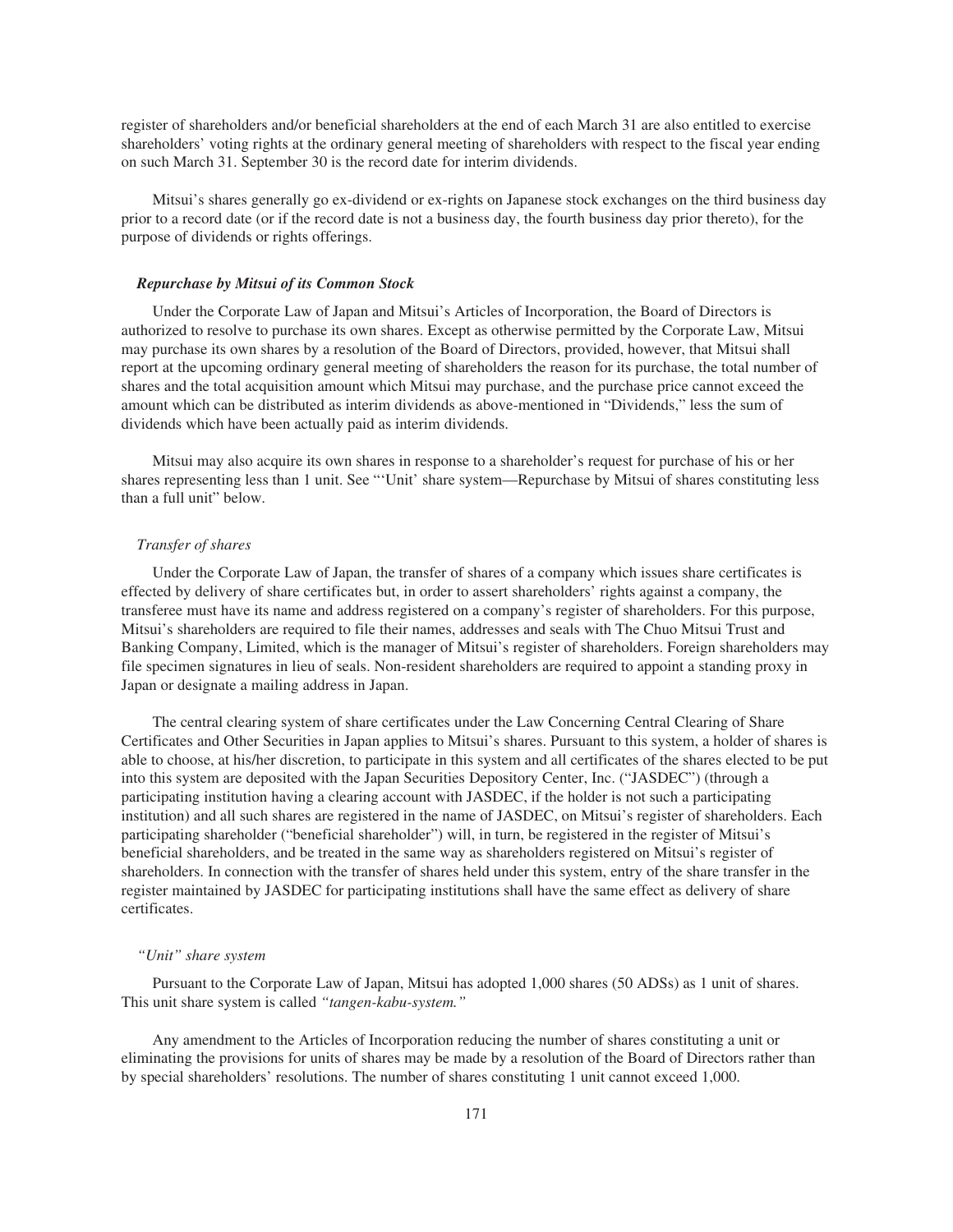### *Voting rights under the unit share system*

Under the unit share system, shareholders shall have one voting right for each unit of shares that they hold. Any number of shares less than a full unit will carry no voting rights.

#### *Share certificates for less than a unit of shares*

Under its Articles of Incorporation, except as otherwise provided in the Share Handling Regulations, Mitsui will not issue share certificates for less than one unit of shares. Thus, unless Mitsui's Board of Directors passes a resolution to eliminate the provisions for units of shares from the Articles of Incorporation or the shareholders amend the Articles of Incorporation by special shareholders resolutions to eliminate the provision for non-issuance of share certificates for less than one unit of shares, a share certificate for any number of shares less than a full unit will in general not be issued. As the transfer of shares normally requires the delivery of share certificates, any fraction of one unit for which no share certificates are issued is not transferable.

### *Repurchase by Mitsui of shares constituting less than a full unit*

A holder of shares constituting less than one unit may require Mitsui to purchase such shares at their market value.

#### *Increase in purchase of the shares to make one unit*

Under the Articles of Incorporation, any shareholder who holds shares less than one unit may request Mitsui to sell such number of shares owned by Mitsui as are necessary to make one unit by adding the number of shares owned by such shareholder in accordance with the Share Handling Regulations and the Corporate Law of Japan.

#### *Effect of the unit share system on holders of ADSs*

A holder who owns ADSs evidencing less than 1,000 common shares will indirectly own less than one whole unit. Although, as discussed above, under the unit share system holders of less than one unit have the right to require Mitsui to purchase their shares or sell such number of shares owned by Mitsui as are necessary to make one unit by adding the number of their shares, holders of ADSs that represent other than integral multiples of whole units are unable to withdraw the underlying shares representing less than one unit and, therefore, are unable, as a practical matter, to exercise the rights to require Mitsui to purchase nor sell such underlying shares, unless Mitsui's Articles of Incorporation are amended to eliminate the provision not to issue share certificates for the number of shares less than one whole unit. As a result, access to the Japanese markets by holders of ADSs through the withdrawal mechanism will not be available for dispositions of shares in lots less than one unit. The unit share system does not affect the transferability of ADSs, which may be transferred in lots of any size.

#### *Reporting of Substantial Shareholdings*

The Securities and Exchange Law of Japan and its related regulations require any person who has become, beneficially and solely or jointly, a holder of more than 5% of the total issued shares of a company listed on any Japanese stock exchange or whose shares are traded on an over-the-counter market in Japan, to file a report concerning such shareholdings with the director of the relevant Local Finance Bureau of the Ministry of Finance within five business days. With certain exceptions, a similar report must also be made in respect of any subsequent change of 1% or more in any such holding or of any change in material matters set out in any previously-filed reports. For this purpose, shares issuable or transferable to such person upon exercise of exchangeable securities, conversion of convertible securities or exercise of warrants or stock acquisition rights (including those incorporated in bonds with share subscription rights) are taken into account in determining both the number of shares held by such holder and the issuer's total issued share capital. Copies of each report must also be furnished to the issuer of the shares and to all Japanese stock exchanges on which the shares are listed or, in the case of shares traded over-the-counter, to the Japan Securities Dealers Association.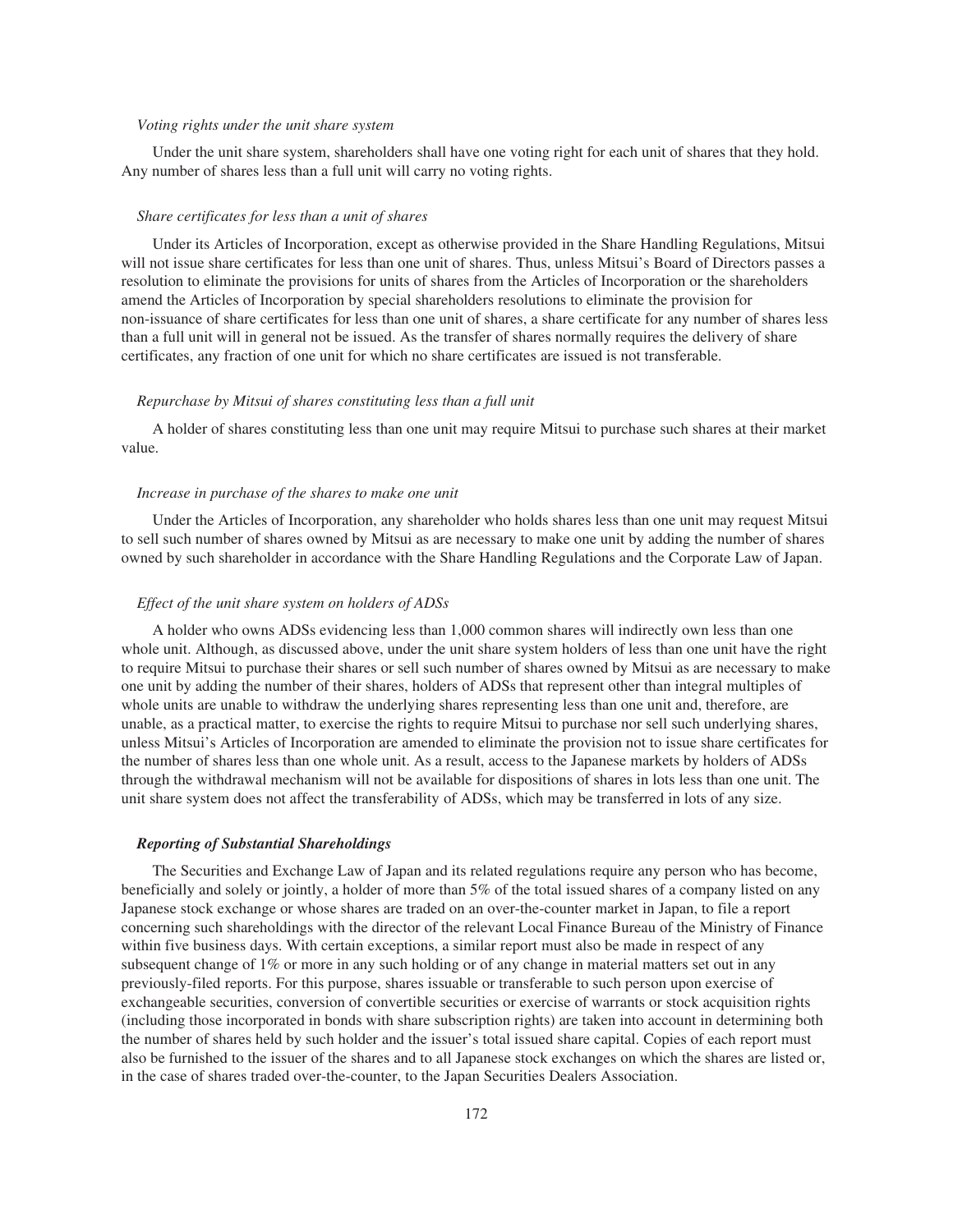## *Exercise of Voting Rights*

Except for the general limitation under Japanese anti trust and anti monopoly regulations against the holding of shares of a Japanese corporation which leads or may lead to a restraint of trade or monopoly, and except for general limitations under the Corporate Law of Japan or Mitsui's Articles of Incorporation on the rights of shareholders applicable regardless of residence or nationality, there is no limitation under Japanese laws and regulations applicable to Mitsui or under its Articles of Incorporation on the rights of non-resident or foreign shareholders to hold or exercise voting rights on the shares of common stock of Mitsui.

## *Change in Control*

There is no provision in Mitsui's Articles of Incorporation that would have an effect of delaying, deferring or preventing a change in control of Mitsui and that would operate only with respect to merger, consolidation, acquisition or corporate restructuring involving Mitsui.

#### *Daily Price Fluctuation Limits under Japanese Stock Exchange Rules*

Share prices on Japanese stock exchanges are determined on a real-time basis by the equilibrium between bids and offers. These exchanges are order-driven markets without specialists or market makers to guide price formation. To prevent excessive volatility, these exchanges set daily upward and downward price fluctuation limits for each share, based on the previous day's closing price. Although transactions may continue at the upward or downward limit price if the limit price is reached on a particular trading day, no transactions may take place outside these limits. Consequently, an investor wishing to sell at a price above or below the relevant daily limit may not be able to sell his or her shares at such price on a particular trading day, or at all.

On September 20, 2006, the closing price of our shares on the Tokyo Stock Exchange was ¥1,446 per share. The following table shows the respective daily price limit for a stock on the Tokyo Stock Exchange with a closing price per share corresponding to three ranges. Other daily price limits would apply if our per share price moved to other ranges.

#### **Selected Daily Price Limits**

|                                                 |        | <b>Previous Day's Closing Price or Special Quote</b> | <b>Maximum Daily Price Movement</b> |     |  |  |
|-------------------------------------------------|--------|------------------------------------------------------|-------------------------------------|-----|--|--|
| Greater or equal to $\dots\dots\dots\dots\dots$ | ¥1.000 | Less than                                            | ¥1,500                              | 200 |  |  |
| Greater or equal to $\dots\dots\dots\dots\dots$ | 1.500  | Less than                                            | 2.000                               | 300 |  |  |
| Greater or equal to $\dots\dots\dots\dots\dots$ | 2.000  | Less than                                            | 3.000                               | 400 |  |  |

For a history of the trading price of our shares on the Tokyo Stock Exchange, see "Item 9.A. Offer and Listing Details" of this annual report.

### **C. Material Contracts.**

We have not been a party to any material contract, other than contracts entered into in the ordinary course of business, within past two years immediately preceding the date of this report.

## **D. Exchange Controls.**

#### *Foreign Exchange Regulations*

The Foreign Exchange and Foreign Trade Law of Japan, as currently in effect, and the cabinet orders and ministerial ordinances thereunder (the "Foreign Exchange Regulations") govern certain matters relating to the acquisition and holding of the shares or the ADSs, by "Non-Residents of Japan" and by "Foreign Investors" as hereinafter defined.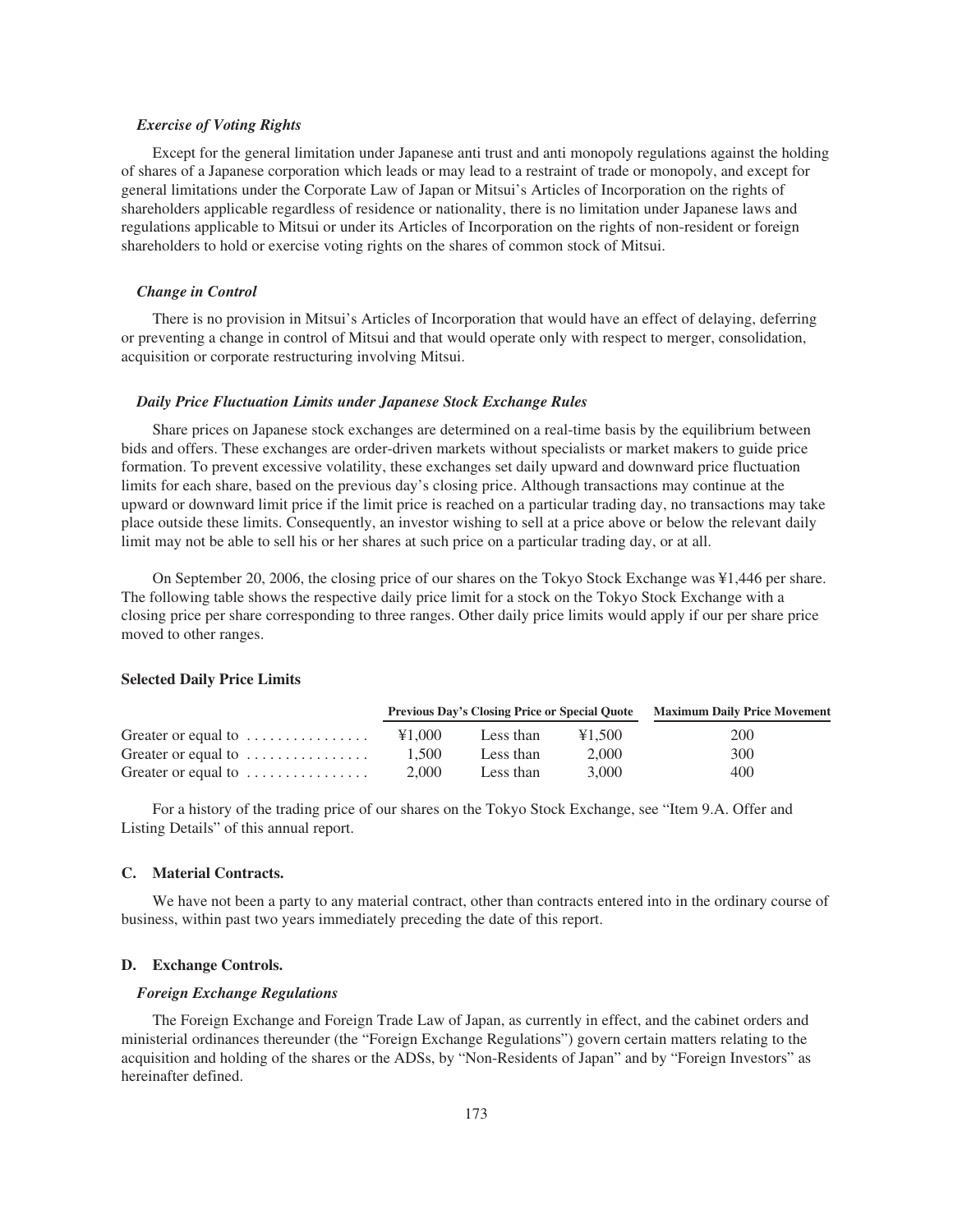"Non-Residents of Japan" are defined as individuals who are not resident in Japan and corporations whose principal offices are located outside Japan. Branches and other offices of Japanese corporations located outside Japan are regarded as Non-Residents of Japan, and branches and other offices located within Japan of foreign corporations are regarded as residents of Japan. "Foreign Investors" are defined to be (i) individuals not resident in Japan, (ii) corporations which are organized under the laws of foreign countries or whose principal offices are located outside Japan, and (iii) other corporations of which (a) 50% or more of the shares are held directly or indirectly by (i) or (ii) above, (b) a majority of officers consists of Non-Residents of Japan or (c) a majority of officers having the power of representation consists of Non-Residents of Japan.

#### *Acquisition of Shares*

In general, acquisition of shares of stock of a Japanese company listed on any Japanese stock exchange or traded in any over-the-counter market in Japan ("Listed Shares") by a Non-Resident of Japan from a resident of Japan is not subject to any prior filing requirements except as described below. However, the Minister of Finance Japan (the "MOF") and other Ministers having jurisdiction over the business of the subject company (together, the "Ministers") may require a prior approval for any such acquisition in certain exceptional circumstances. The resident of Japan who transferred the shares of a Japanese company to a Non-Resident of Japan must file a report concerning such transfer with the MOF within 20 days after the transfer unless such transfer is made through a bank, securities company or financial futures trader licensed under the relevant Japanese law or consideration of such transfer is ¥100 million or less.

If the number of Listed Shares to be acquired, or the number of Listed Shares that will be held as a result of such acquisition, by a Foreign Investor (whether from a resident of Japan, another Foreign Investor or from or through security companies) is 10% or more of the total outstanding shares of the subject company, the Foreign Investor must file a post facto report with the Ministers within 15 days of the date of acquisition. In certain exceptional cases, a prior notification is required in respect of such an acquisition.

#### *Acquisition of Shares upon Exercise of Subscription Rights Attached to Bonds*

The acquisition by a Non-Resident of Japan of shares upon exercise of his or her rights under the bonds with rights for subscription of new shares offered overseas is exempted from the notification and reporting requirements described under this "Item 10.D. Exchange Controls—Acquisition of Shares" above.

## *ADRs*

The deposit of the shares by a Non-Resident of Japan, the issuance of the ADRs, in exchange therefore and the withdrawal of the underlying shares upon surrender of the ADRs are not subject to any formalities referred to under "Acquisition of Shares" above, except where as a result of such deposit (or withdrawal) the aggregate number of shares held by the depositary (or its nominee) or the holder surrendering the ADRs, as the case may be, would be certain percentage of the total outstanding shares, in which event the relevant report is required as outlined under "Item 10. B. Memorandum and Articles of Association—Reporting of Substantial Shareholdings" and/or under this "Item 10.D. Exchange Controls—Acquisition of Shares."

#### *Dividends and Proceeds of Sales*

Dividends paid on, and the proceeds of sales in Japan of the shares held by Non-Residents of Japan may be convertible into any foreign currency and repatriated abroad with no limit on the amount under the Foreign Exchange Regulations currently in effect. The acquisition of the shares by Non-Residents of Japan by way of stock splits is not subject to any of the aforesaid notification and confirmation requirements.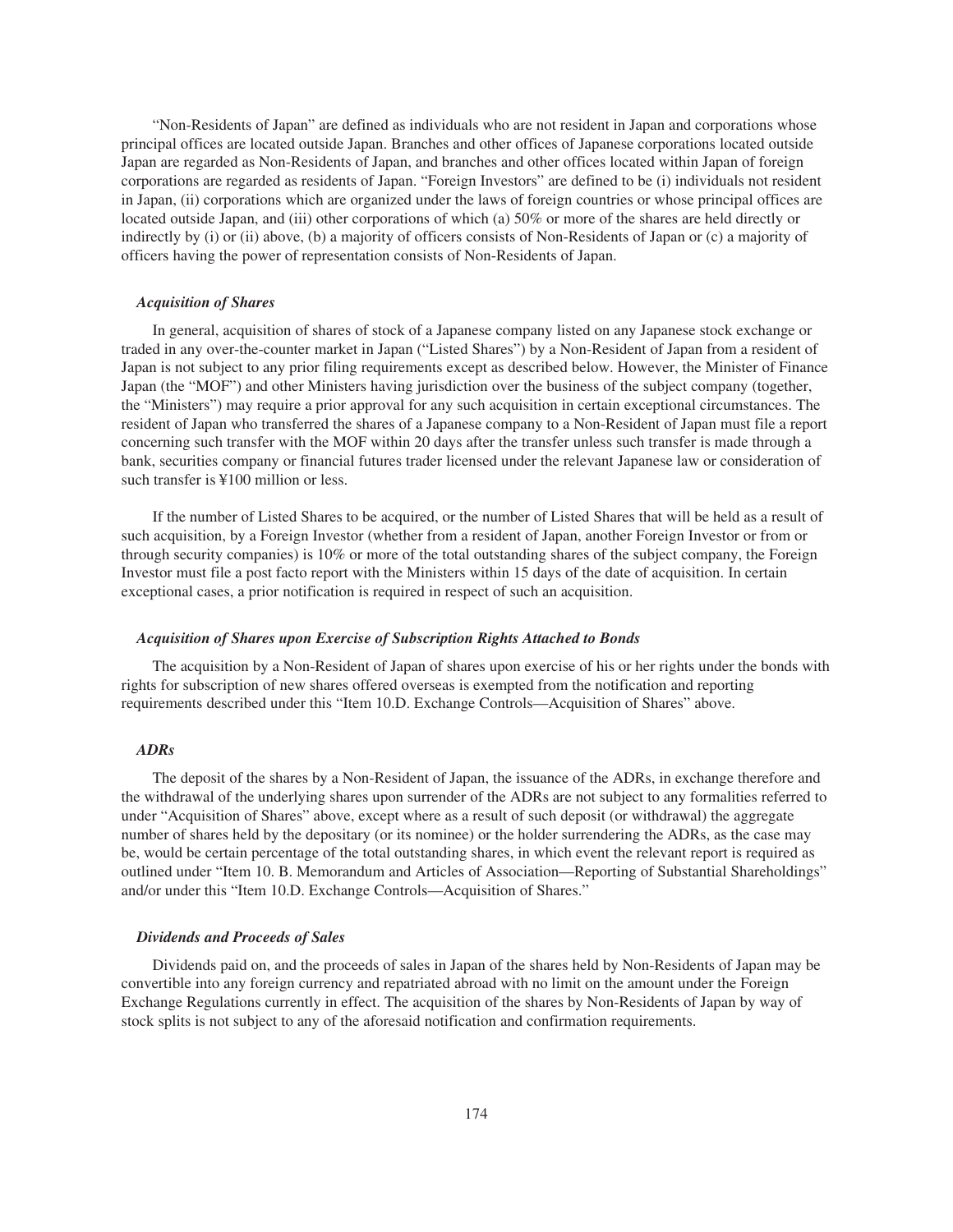### **E. Taxation.**

### *Japanese Taxation*

The following is a summary of the principal Japanese national tax consequences to owners of our shares or ADSs who are non-resident individuals or non-Japanese corporations without a permanent establishment in Japan to which income from our shares is attributable. The tax treatment is subject to possible changes in the applicable Japanese laws or double taxation conventions occurring after that date. This summary is not exhaustive of all possible tax considerations that may apply to a particular investor. Investors are encouraged to consult their own tax advisers as to:

- ‰ the overall tax consequences of the acquisition, ownership and disposition of shares or ADSs, including specifically the tax consequences under Japanese law;
- the laws of the jurisdiction of which they are resident; and
- any tax treaty between Japan and their country of residence.

Generally, a non-resident holder of shares or ADSs is subject to Japanese withholding tax on dividends paid by us. In the absence of any applicable tax treaty, convention or agreement reducing the maximum rate of withholding tax, the rate of Japanese withholding tax applicable to dividends paid by us to non-resident holders is 7% for dividends to be paid on or before March 31, 2008, and 15% thereafter, except for dividends paid to any individual shareholder who holds 5% or more of the issued shares of Mitsui. Japan has income tax treaties, conventions or agreements whereby the maximum withholding tax rate for dividend payment is set at, in most cases, 15% for portfolio investors, with, among other countries, Australia, Belgium, Canada, Denmark, Finland, France, Germany, Ireland, Italy, Luxembourg, The Netherlands, New Zealand, Norway, Singapore, Spain, Sweden, Switzerland and the United Kingdom. Under the new U.S.-Japan tax treaty (the "Treaty"), the maximum withholding rate on dividends for portfolio investors is 10%, if (i) they do not have a permanent establishment in Japan, and (ii) the shares on ADSs with respect to which such dividends are paid are not effectively connected with such permanent establishment, and (iii) they are qualified U.S. residents eligible for benefits under the Treaty. Under the Treaty, withholding tax on dividends for pension funds which are qualified U.S. resident eligible for benefits under the Treaty is exempt from Japanese taxation by way of withholding or otherwise, unless such dividends are derived from the carrying on of a business, directly or indirectly, by such pension funds. Japanese tax law provides in general that if the Japanese statutory rate is lower than the maximum rate applicable under tax treaties, conventions or agreements, the Japanese statutory rate shall be applicable.

Stock splits are not subject to Japanese income or corporate tax. A capitalization of retained earnings or legal reserve by Japanese corporations is not subject to Japanese income or corporate tax as "constructive dividends" in case of no cash payment or assets delivery. A capitalization of capital surplus is not subject to Japanese income or corporate tax.

Non-resident holders who are entitled to a reduced rate of Japanese withholding tax on payments of dividends on the shares by us are required to submit an Application Form for the Income Tax Convention regarding Relief from Japanese Income Tax on Dividends in advance through us to the relevant tax authority before the payment of dividends. A standing proxy for non-resident holders may provide the application. With respect to ADSs, this reduced rate is applicable if the depositary or its agent submits two Application Forms for Income Tax Convention (one prior to payment of dividends, the other within eight months after our fiscal yearend). To claim this reduced rate, a non-resident holder of ADSs will be required to file proof of taxpayer status, required by the depositary. Non-resident holders who do not submit an application in advance will generally be entitled to claim a refund from the relevant Japanese tax authority of withholding taxes withheld in excess of the rate of an applicable tax treaty.

Gains derived from the sale outside Japan of Mitsui's shares or the ADSs by Non-Residents of Japan, including non-Japanese corporations, will not be subject to Japanese taxes on income. Gains derived from the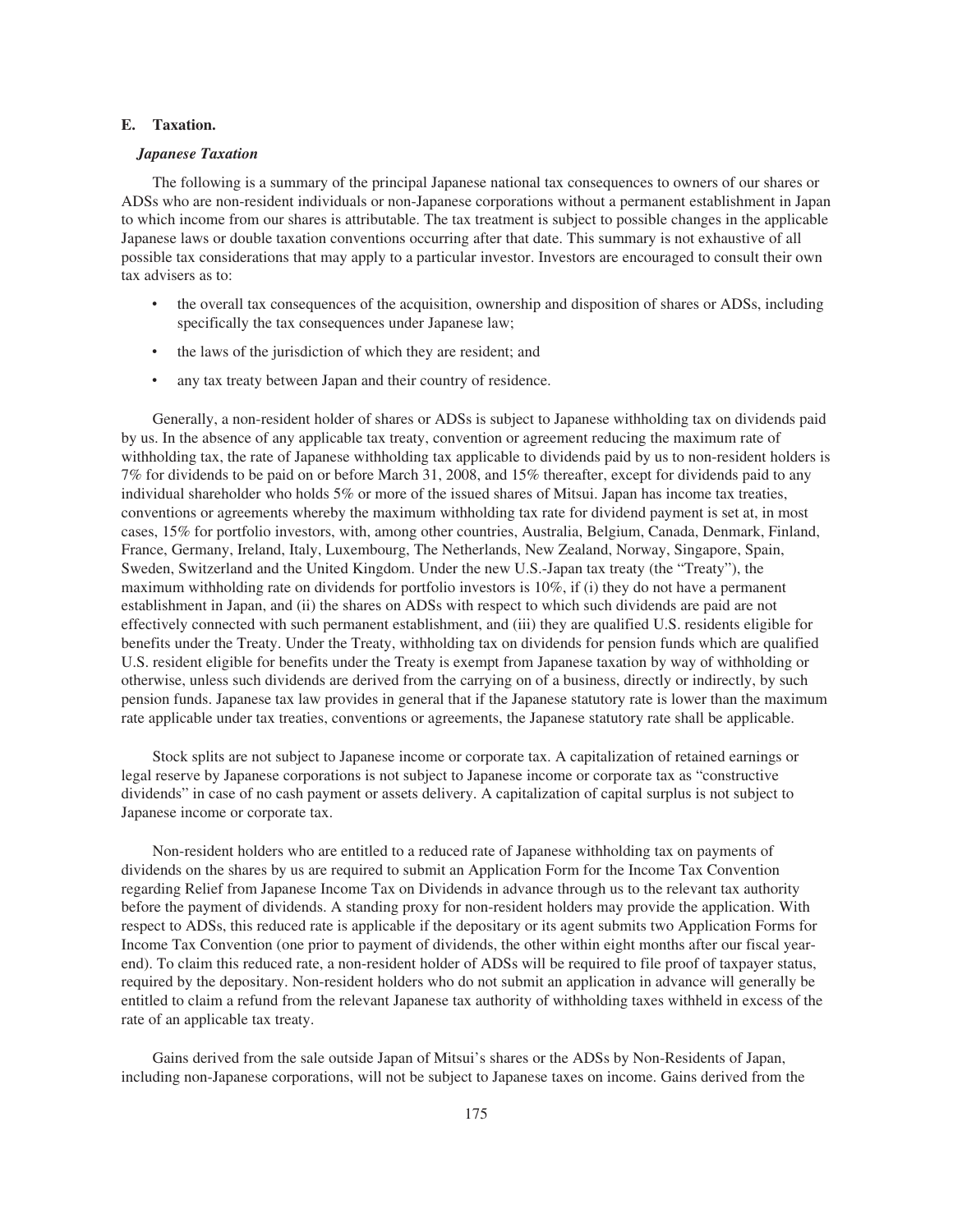sale in Japan of Mitsui's shares or the ADSs by a Non-Resident of Japan or a non-Japanese corporation not having a permanent establishment in Japan to which such income is attributable are, in general, not subject to Japanese income or corporate tax.

Japanese inheritance and gift taxes, at progressive rates, may be payable by an individual who acquire the shares or the ADSs as a legatee, heir or donee.

#### *United States Taxation*

## *General*

This discussion of certain U.S. federal tax consequences only applies to U.S. holders who hold our ADSs or common shares as capital assets for tax purposes and are not members of a special class of holders subject to special rules, including: dealers in securities; traders in securities who elect to use a mark-to-market method of accounting for their securities holdings; tax-exempt organizations; insurance companies; persons liable for alternative minimum tax; persons who actually or constructively own 10% or more of Mitsui voting stock; persons who hold shares or ADSs as part of a hedging or straddle or conversion transaction; or U.S. holders whose functional currency is not the U.S. dollar. A U.S. holder is a beneficial owner of shares or ADSs that is: a citizen or resident of the United States; a domestic corporation; an estate whose income is subject to U.S. federal income tax regardless of its source; or a trust, if a U.S. court can exercise primary supervision over the trust's administration and one or more U.S. persons are authorized to control all substantial decisions of the trust.

This section is based on the Internal Revenue Code of 1986, as amended, its legislative history, existing and proposed regulations, published rulings and court decisions. These laws are subject to change, possibly on a retroactive basis. In addition, this section is based in part upon the assumption that each obligation in the deposit agreement and any related agreement will be performed in accordance with its terms.

Moreover, the effect of any applicable U.S. state or local tax laws is not discussed in this annual report.

For U.S. federal income tax purposes, if a person holds ADRs evidencing ADSs, that person will be treated as the owner of the underlying shares represented by those ADSs. Exchanges of common shares for ADRs, and ADRs for ordinary shares, will not be subject to U.S. federal income tax.

Each holder should consult its own tax advisor regarding the United States federal, state and local and other tax consequences of owning and disposing of common shares and ADSs in its particular circumstances. In particular, each holder should confirm its status as a person eligible for benefits under the Treaty with its advisor and should discuss any possible consequences of failing to qualify as a person eligible for benefits under the Treaty.

#### *Taxation of Dividends*

Subject to the passive foreign investment company ("PFIC") rules discussed below, the gross amount of any dividend paid to a U.S. holder by Mitsui out of its current or accumulated earnings and profits (as determined for U.S. federal income tax purposes) is subject to United States federal income taxation. For noncorporate U.S. holders, dividends paid in taxable years beginning before January 1, 2011 that constitute qualified dividend income will be taxable at a maximum tax rate of 15% provided that shares or ADSs were held for more than 60 days during the 121-day period beginning 60 days before the ex-dividend date and other holding period requirements are met. Dividends Mitsui pays with respect to its shares or ADSs generally will be qualified dividend income. Dividends are taxable to U.S. holders when they, in the case of shares, or the depositary, in the case of ADSs, receive them, either actually or constructively. The dividend will not be eligible for the dividendsreceived deduction generally allowed to U.S. corporations in respect of dividends received from other U.S. corporations. Any distribution in excess of current and accumulated earnings and profits (as determined for U.S. federal income tax purposes) will be treated as a non-taxable return of capital to the extent of a holder's basis in the ADSs or common shares and thereafter as capital gain.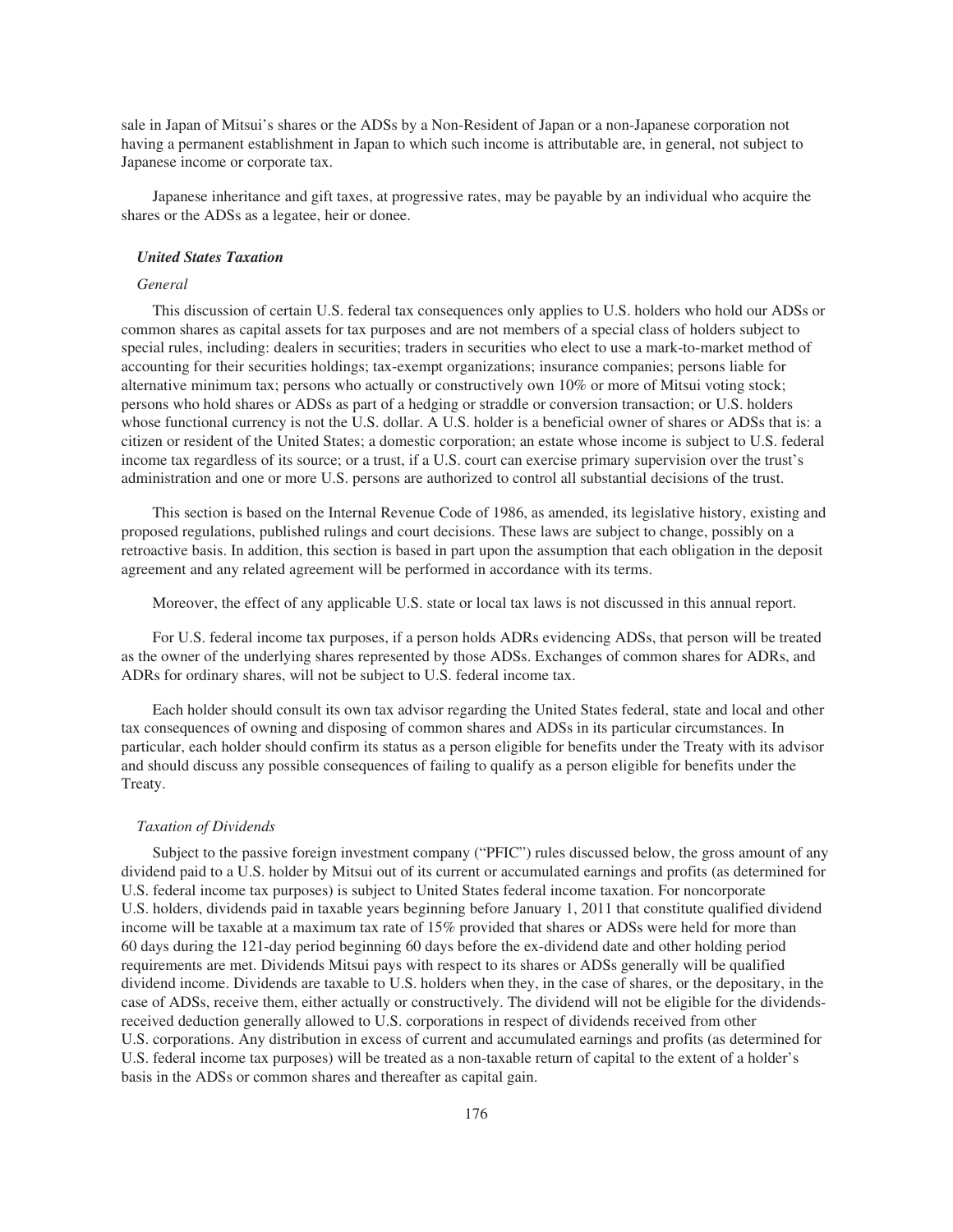A U.S. holder must include any foreign tax withheld from the dividend payment in his or her gross amount even though the U.S. holder did not in fact receive it. The amount of the dividend distribution that a U.S. holder must include in his or her income will be the U.S. dollar value of the Japanese yen payments made, determined at the spot Japanese yen/ U.S. dollar rate on the date such dividend distribution is includible in such holder's income, regardless of whether the payment is in fact converted into U.S. dollars. Generally, any gain or loss resulting from currency exchange fluctuations during the period from the date a holder includes the dividend payment in income to the date such payment is converted into U.S. dollars will be treated as ordinary income or loss and will not be eligible for the special tax rate applicable to qualified dividend income. Such gain or loss will generally be income or loss from sources within the United States for foreign tax credit limitation purposes.

Dividends will be income from sources outside the United States, but dividends paid in taxable years beginning before January 1, 2007 generally will be "passive" or "financial services" income, and dividends paid in taxable years beginning after December 31, 2006 will, depending on the U.S. holder's circumstances, be "passive" or "general" income which, in either case, is treated separately from other types of income for purposes of computing the foreign tax credit allowable to the U.S. holder. No U.S. foreign tax credit will be allowed to U.S. holders of common shares or ADSs in respect of any personal property or similar tax imposed by Japan (or any taxing authority thereof or therein). Subject to certain limitations, the Japanese tax withheld and paid over to Japan will be creditable or deductible against your United States federal income tax liability. Special rules apply in determining the foreign tax credit limitation with respect to dividends that are subject to the maximum 15% tax rate.

#### *Taxation of Capital Gains*

Subject to the PFIC rules discussed below, a U.S. holder who sells or otherwise disposes of common shares or ADSs will recognize gain or loss for U.S. federal income tax purposes in an amount equal to the difference between the U.S. dollar value of the amount realized and his or her tax basis (determined in U.S. dollars) in such shares or ADSs. Capital gain of a noncorporate U.S. holder that is recognized before January 1, 2011 is generally taxed at a maximum rate of 15% where the holder has a holding period greater than one year. The gain or loss will generally be income or loss from sources within the U.S. for foreign tax credit limitation purposes.

### *PFIC Rules*

Mitsui does not believe that the common shares or ADSs will be treated as stock of a PFIC for United States federal income tax purposes, but this conclusion is a factual determination that is made annually and thus is subject to change. If Mitsui were treated as a PFIC, unless a U.S. holder elected to be taxed annually on a mark-to-market basis with respect to the common shares or ADSs, gain realized on the sale or other disposition of the shares or ADSs would in general not be treated as capital gain. Instead a U.S. holder would be treated as if he or she had realized such gain and certain "excess distributions" ratably over the holding period for the shares or ADSs and would be taxed at the highest tax rate in effect for each such year to which the gain was allocated, together with an interest charge in respect of the tax attributable to each such year. With certain exceptions, the common shares or ADSs will be treated as stock in a PFIC if Mitsui were a PFIC at any time during the U.S. holder's holding period in the common shares or ADSs. In addition, dividends received from Mitsui would not be eligible for the special tax rates applicable to qualified dividend income if Mitsui were a PFIC either in the taxable year of the distribution or the preceding taxable year, but instead would be taxable at rates applicable to ordinary income.

### **F. Dividends and Paying Agents.**

Not applicable.

### **G. Statement by Experts.**

Not applicable.

#### **H. Documents on Display.**

We are subject to the informational requirements of the Securities Exchange Act of 1934 and, in accordance therewith, we file annual reports on Form 20-F within six months of our fiscal year-end and furnish other reports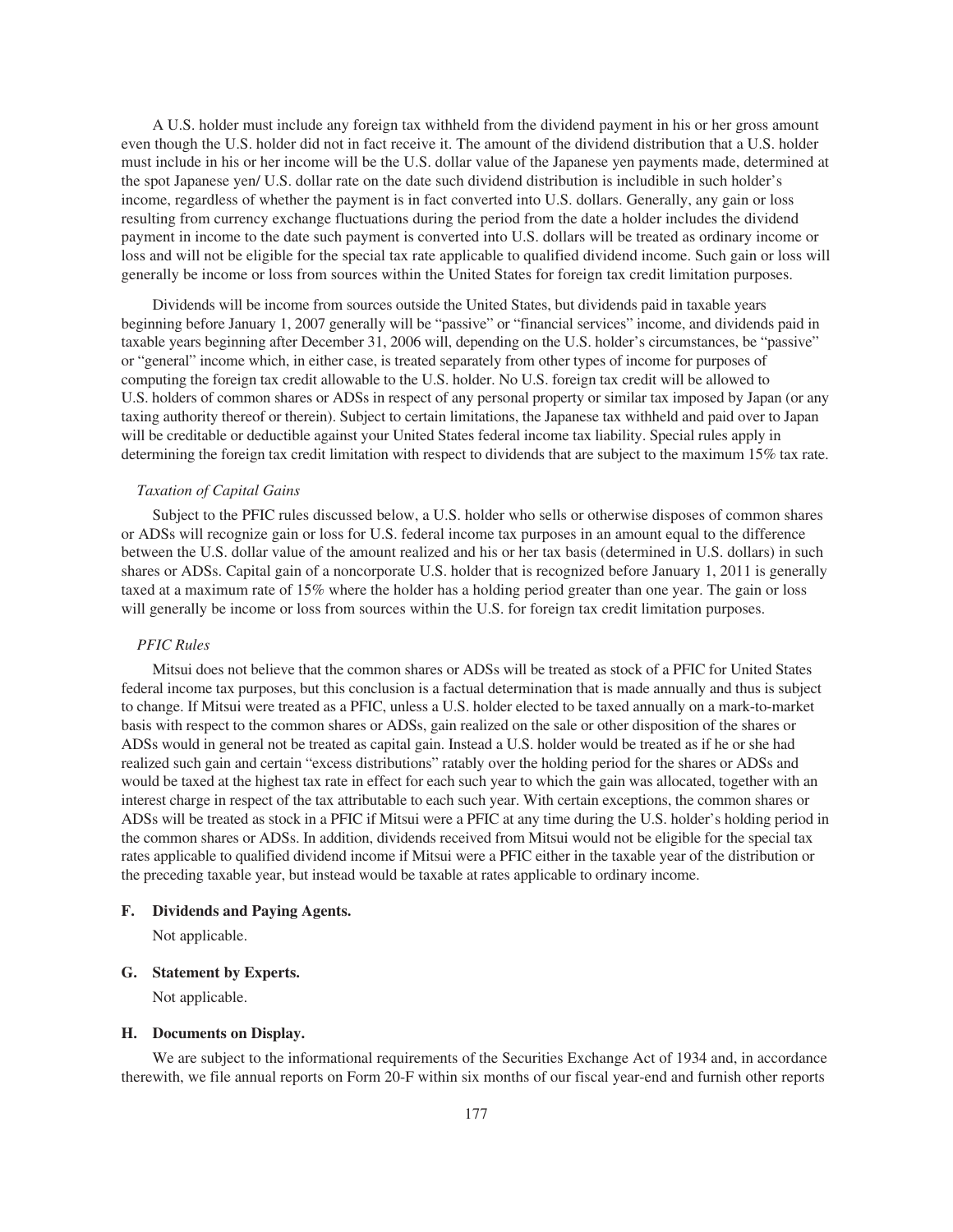and information on Form 6-K with the Securities and Exchange Commission. These reports and other information can be inspected at the public reference room at the Securities and Exchange Commission at 100 F Street, N.E., Washington, D.C. 20549. You can also obtain copies of such material by mail from the public reference room of the Securities and Exchange Commission at prescribed fees. You may obtain information on the operation of the Securities and Exchange Commission public reference room by calling the Securities and Exchange Commission in the United States at 1-800-SEC-0330. You can also access to the documents filed via the Electronic Data Gathering, Analysis and Retrieval, or EDGAR, system on the website of the Securities and Exchange Commission (http://www.sec.gov).

### **I. Subsidiary Information.**

Not applicable.

### **Item 11. Quantitative and Qualitative Disclosures about Market Risk.**

In the normal course of business, we are exposed to many risks arising from the potential change in financial and other instruments' values caused by fluctuations in interest rates, foreign currency exchange rates, commodity prices and equity prices. We maintain a comprehensive risk management policy to use derivative financial and commodity instruments, including foreign exchange forward contracts, interest rate and currency swap agreements, commodity futures, forwards, options and swap agreements, however, these risks are not fully insulated. To a lesser degree, Mitsui and certain subsidiaries also enter into derivative financial and commodity instruments for trading purposes within position limits and loss limits (trading limits) strictly set under the risk management structure, which is described below.

We have established market risk management procedures at several levels throughout our organization. Chief Operating Officers of operating segments have the first line of responsibility for managing market risk within prescribed limits. These officers have in-depth knowledge of the primary sources of risk in their individual markets and the instruments available to hedge their exposures.

The General Accounting & Risk Management Division within our headquarters monitors the company-wide process of risk management and compliance with trading limits set for operating segments. The General Accounting & Risk Management Division also provides general oversight with respect to the market risk management process for operating segments.

### *Interest Rate Risk*

Our normal business activities expose us to market risk arising from changes in interest rates. To manage our interest rate risk, we enter into interest rate swap agreements and interest rate and currency swap agreements in order to modify and match the interest rate characteristics of our assets and liabilities.

### *Foreign Currency Exchange Rate Risk*

Our global operations in many countries generate foreign currency exposures related to imports, exports and financing in currencies other than the local currency. We use derivative instruments such as foreign exchange forward contracts, currency swap agreements, and interest rate and currency swap agreements to hedge market risk arising from the changes in foreign exchange rates associated with existing assets, obligations, future cash flows from receivables and payables resulting from selling and purchasing activities, long-term financing transactions, identifiable commitments and forecasted transactions denominated in foreign currencies.

### *Commodity Price Risk*

As major participants in global commodities markets, we trade in physical precious and base metals, energy products (crude oil and refined oil products) and agricultural products (wheat, coffee, sugar and others), and utilize a variety of derivatives related to these commodities, such as futures, forwards, swaps and options. Derivatives on those commodities are often used to hedge price movements in the underlying physical inventory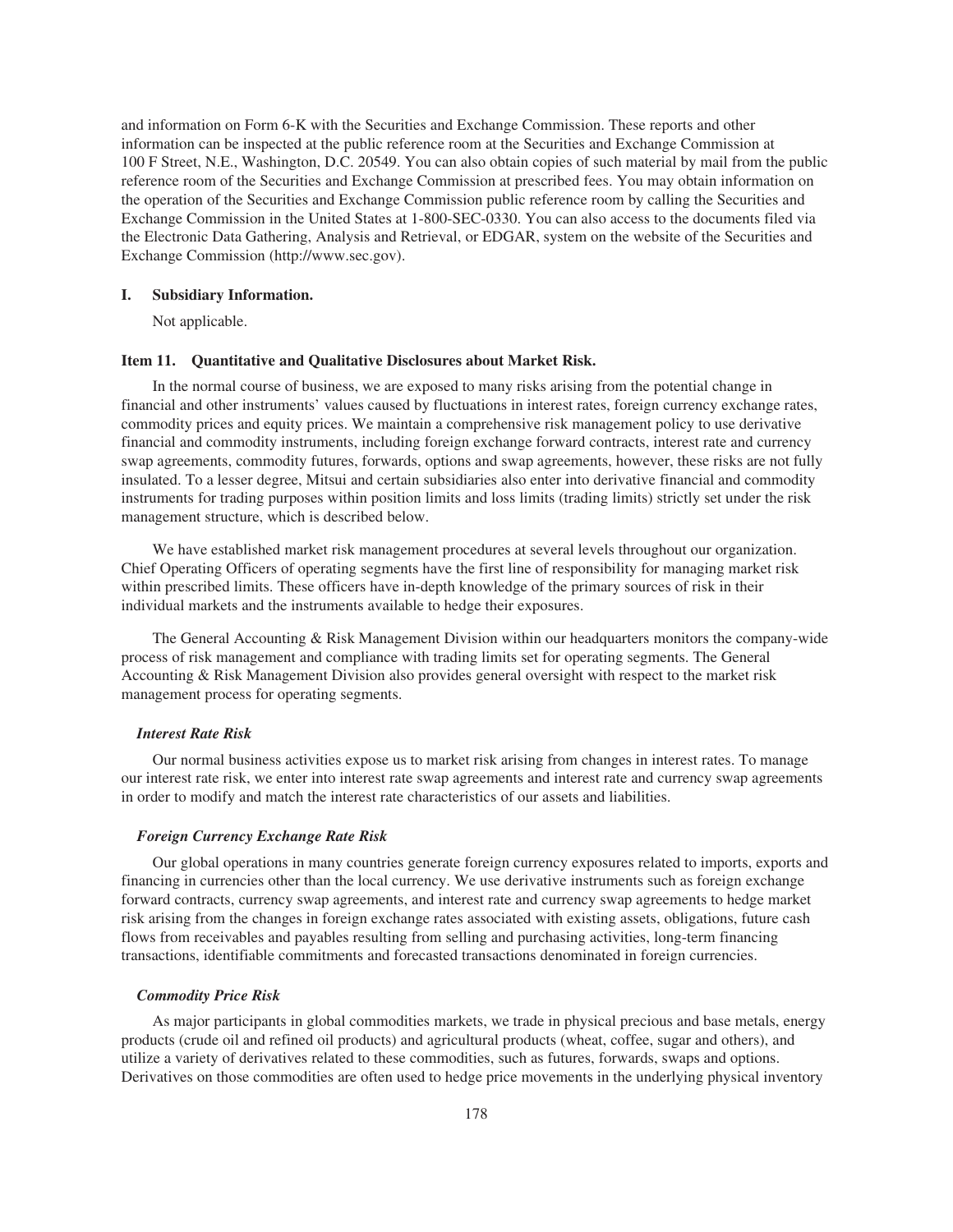or future inventory needs and to fix the expected future cash flows from forecasted transactions. To facilitate hedging, we are often required to take positions in the commodity markets in the form of future, forward, swap and option contracts involving those commodities.

#### *Equity Price Risk*

We hold stocks issued by our business partners including, amongst others, our customers and suppliers as marketable securities for the promotion of business and strategic objectives. We also hold other marketable securities for investment purposes. We are exposed to equity price risk inherent in these stocks. We do not take continuous hedging measures against the market exposures on those securities.

#### *Risk Management of Derivative Financial Instruments and Other Financial Instruments*

As an independent monitoring and advisory division for currency and interest rate risks to which we are exposed, the General Accounting & Risk Management Division obtains and analyzes detailed information on financial transactions, measures the risks and reports them directly to a member of senior management. For financial instruments entered into for trading purposes, such as interest rate swap transactions, foreign exchange forward contracts, interest rate futures and others, the General Accounting & Risk Management Division measures daily Value-at-Risk ("VaR") and conducts back-testing, validating their risk model by comparing its assumptions with actual results semi-annually.

In addition to a policy that the counterparties in most derivative transactions are strictly limited to highly rated financial institutions, the General Accounting & Risk Management Division continuously evaluates the creditworthiness and the level of transactions with individual institutions and estimates our current and potential exposure, or the cost of replacing existing swaps and other transactions, in the event that a counterparty is unable to meet its obligations.

### *Risk Management of Derivative Commodity Instruments*

Each of our operating segments has a general framework for measuring portfolio risk which is based on aggregate risk limits approved by our management and credit risk of counterparties. The transactions are confirmed with counterparties and are recorded by independent risk management sections. The results of trading are periodically reported to our Executive Officers in charge of risk management.

# *VaR*

We use the VaR method to measure market risk. VaR is a statistical measure of the potential maximum loss in the fair value of a portfolio resulting from adverse market movements in underlying risk factors, over a defined period, within a certain confidence level. As VaR incorporates historical data regarding changes in market risk factors, our actual results may differ materially from the calculations below. The sum of the VaRs for the risk categories do not represent our aggregate VaR, because market risk factors such as interest rates and currency exchange rates are partially correlated to offset a portion of the simple sum of the VaRs. At March 31, 2006 and 2005, we estimated VaR in one day with respect to the interest rate, foreign currency exchange rate and commodity price risks (with some exceptions to certain commodity price risks in which case VaRs in five days are used) using a variance-covariance method and a historical simulation approach with a confidence level of 97.7%.

### *VaRs for Non-Trading Activities*

The following table sets forth the year-end, high, low and average VaR figures of interest rate risk, foreign currency exchange rate risk and commodity price risk for non-trading purposes, for the years ended March 31, 2006 and 2005.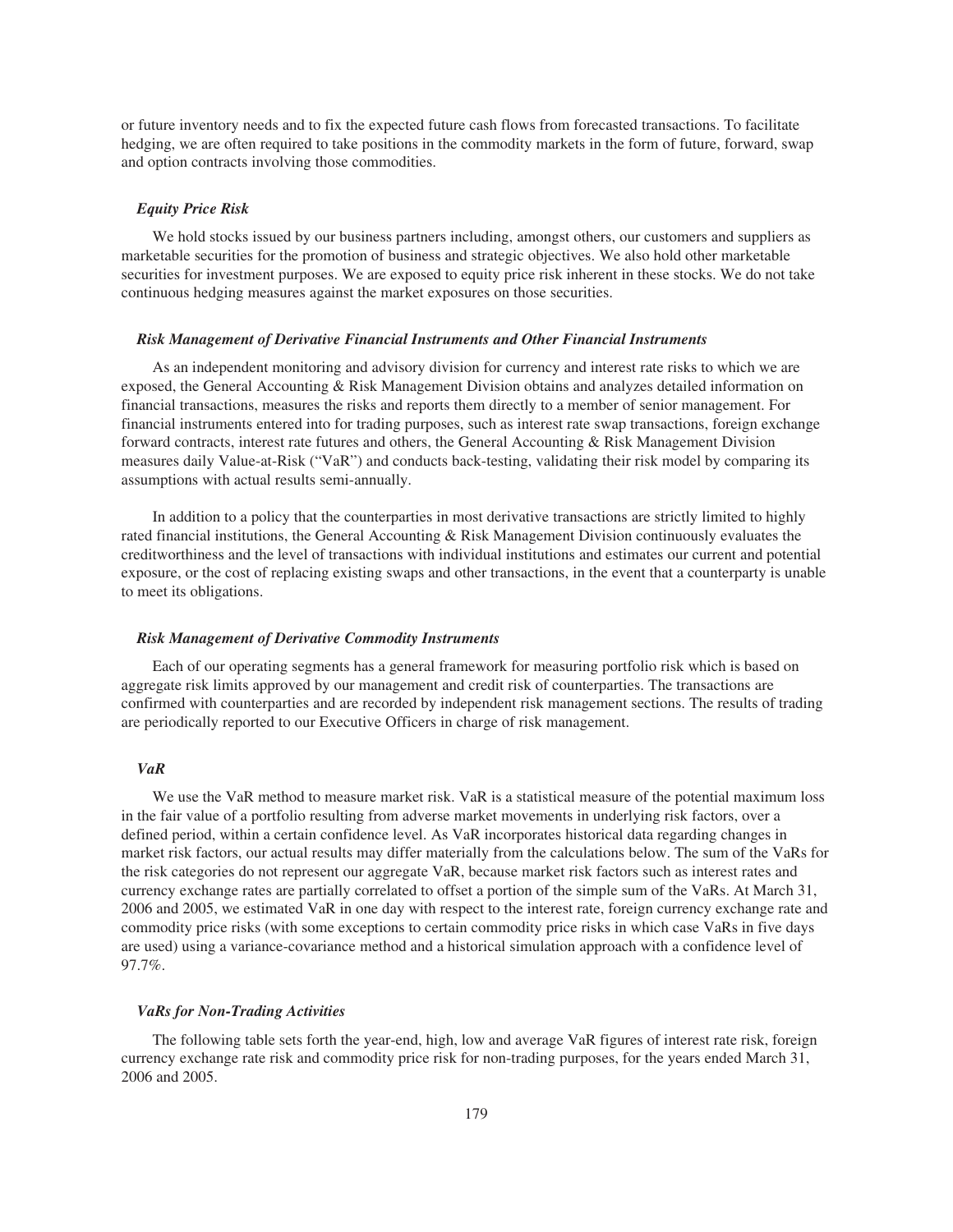The following VaR figures do not reflect the full effect of the hedging activities related to all of the underlying exposures such as the effect of receivables, payables and cash flows from anticipated transactions that are hedged items.

Interest rate risk consists of the net risk position based on the management of our assets and liabilities. Foreign exchange rate risk consists of the net risk position of transactions denominated in foreign currencies, but mainly in U.S. dollars. Commodity price risk consists of the net risk position of commodity positions and commodity derivative instruments utilized to hedge the commodity price risk associated with physical commodity inventories and firm commitments.

|                                             | <b>Millions of Yen</b>       |       |     |       |                  |       |     |         |  |  |  |  |  |  |
|---------------------------------------------|------------------------------|-------|-----|-------|------------------|-------|-----|---------|--|--|--|--|--|--|
|                                             | <b>Years Ended March 31,</b> |       |     |       |                  |       |     |         |  |  |  |  |  |  |
|                                             | 2006<br>2005                 |       |     |       |                  |       |     |         |  |  |  |  |  |  |
| <b>Year End</b>                             |                              | High  | Low |       | Average Year End | High  | Low | Average |  |  |  |  |  |  |
|                                             |                              |       |     |       |                  |       |     |         |  |  |  |  |  |  |
| Foreign currency exchange rate risk . 1,331 |                              | 1.331 | 577 | 846   | 986              | 1.192 | 244 | 753     |  |  |  |  |  |  |
| Commodity price risk                        | 991                          | 1.312 | 991 | 1.146 | 1.044            | 1.329 | 925 | 1.071   |  |  |  |  |  |  |

## *VaRs for Trading Activities*

Mitsui and certain trading subsidiaries conduct trading activities within well-defined position limits and loss limits strictly set under the risk management structure mentioned above. The results of the transactions and positions are confirmed, monitored daily and reported to management by independent sections to eliminate or reduce unacceptable losses from the trading activities. The items traded by Mitsui and certain subsidiaries are principally foreign exchange contracts, interest rate swap agreements and commodity futures, forwards, swaps and options related to base metals and agricultural products.

The following table sets forth the year end, high, low, and average VaR figures of interest rate risk, foreign exchange rate risk and commodity price risk, for trading purposes, for the years ended March 31, 2006 and 2005.

|                                     | <b>Millions of Yen</b><br><b>Years Ended March 31,</b> |                 |  |       |  |       |  |                  |  |       |  |             |  |         |            |       |
|-------------------------------------|--------------------------------------------------------|-----------------|--|-------|--|-------|--|------------------|--|-------|--|-------------|--|---------|------------|-------|
|                                     |                                                        |                 |  |       |  |       |  |                  |  |       |  |             |  |         |            |       |
|                                     | 2006<br>2005                                           |                 |  |       |  |       |  |                  |  |       |  |             |  |         |            |       |
|                                     |                                                        | <b>Year End</b> |  | High  |  | Low   |  | Average Year End |  | High  |  | Low         |  | Average |            |       |
|                                     |                                                        |                 |  |       |  |       |  |                  |  |       |  |             |  |         | $0 \times$ | - 23  |
| Foreign currency exchange rate risk |                                                        | 10              |  | 94    |  | 3.    |  | 39               |  | 133   |  | 176         |  |         |            | 72    |
|                                     |                                                        |                 |  | 5,779 |  | 3,327 |  | 4.098            |  | 2,863 |  | 3,068 2,177 |  |         |            | 2.592 |

#### *Tabular Presentation of Equity Price Risk*

The cost, fair value and unrealized holding net gains on marketable equity securities by industry at March 31, 2006 and 2005 were as follows:

|                                              | <b>Millions of Yen</b> |                   |                                                  |                       |                   |                                           |
|----------------------------------------------|------------------------|-------------------|--------------------------------------------------|-----------------------|-------------------|-------------------------------------------|
|                                              | <b>March 31, 2006</b>  |                   |                                                  | <b>March 31, 2005</b> |                   |                                           |
|                                              | Cost                   | <b>Fair Value</b> | <b>Unrealized</b><br>Holding<br><b>Net Gains</b> | Cost                  | <b>Fair Value</b> | Unrealized<br>Holding<br><b>Net Gains</b> |
| Manufacturing                                | ¥123,914               | ¥301,171          | ¥177,258                                         | ¥113,654              | ¥194.101          | ¥ 80,447                                  |
| Commercial, finance and real estate          | 97,661                 | 168,395           | 70,733                                           | 29.518                | 49,193            | 19,675                                    |
| Transport and telecommunication $\dots\dots$ | 23,477                 | 47,606            | 24,129                                           | 17.814                | 32,658            | 14,844                                    |
| Energy, service and others $\dots \dots$     | 30,244                 | 74,014            | 43,770                                           | 30,021                | 57,145            | 27,124                                    |
| Total                                        | ¥275.296               | ¥591,186          | ¥315,890                                         | ¥191,007              | ¥333,097          | ¥142,090                                  |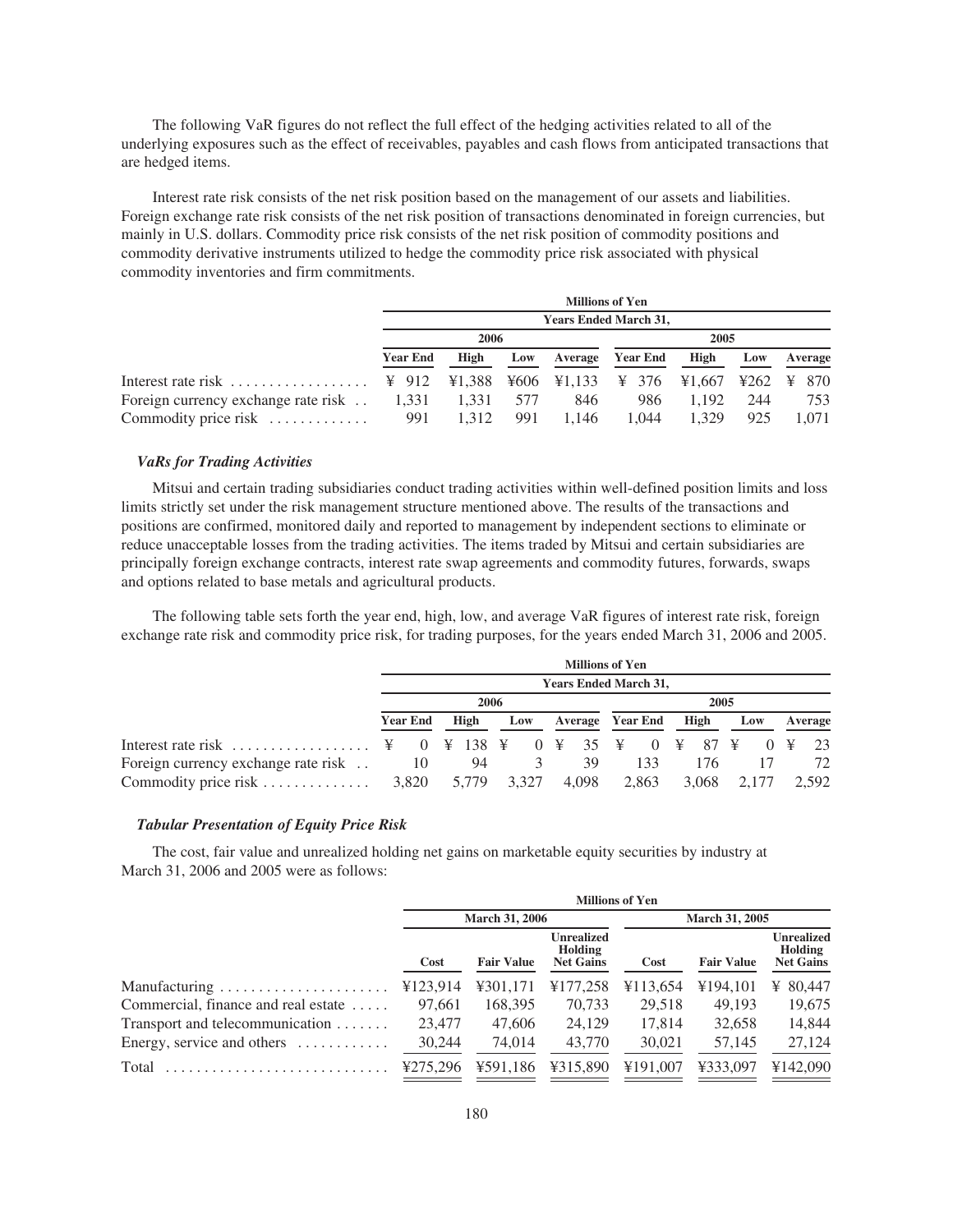For the year ended March 31, 2006, the general increase in unrealized holding gains compared to the year ended March 31, 2005 was due to the overall improvement in Japanese stock prices. The increase in cost and fair value of the commercial, finance and real estate sector was mainly due to new investment in retail and finance industries. The manufacturing sector also showed the increase in cost and fair value mainly due to new investments in the chemical industry.

Maturities and fair values of debt securities classified as available-for-sale and held-to-maturity at March 31, 2006 were as follows:

|                                                                                   | <b>Millions of Yen</b>           |           |                         |                                |  |
|-----------------------------------------------------------------------------------|----------------------------------|-----------|-------------------------|--------------------------------|--|
|                                                                                   | <b>Available-for-Sale</b>        |           | <b>Held-to-Maturity</b> |                                |  |
|                                                                                   | <b>Amortized Cost Fair Value</b> | Aggregate | <b>Amortized Cost</b>   | Aggregate<br><b>Fair Value</b> |  |
| Contractual maturities:                                                           |                                  |           |                         |                                |  |
| Within 1 year $\dots\dots\dots\dots\dots\dots\dots\dots\dots\dots\dots\dots\dots$ | ¥29.947                          | ¥29.962   | ¥ 1.468                 | ¥ 1,468                        |  |
|                                                                                   | 58.664                           | 58,753    | 10.452                  | 10.452                         |  |
|                                                                                   | 1.206                            | 1.206     | 10                      | 10                             |  |
|                                                                                   | 6                                | 6         |                         |                                |  |
| Total                                                                             | ¥89,823                          | ¥89.927   | ¥11.930                 | ¥11,930                        |  |

The actual maturities may differ from the contractual maturities shown above because certain issuers may have the right to redeem debt securities before their maturity.

# **Item 12. Description of Securities Other than Equity Securities.**

Not applicable.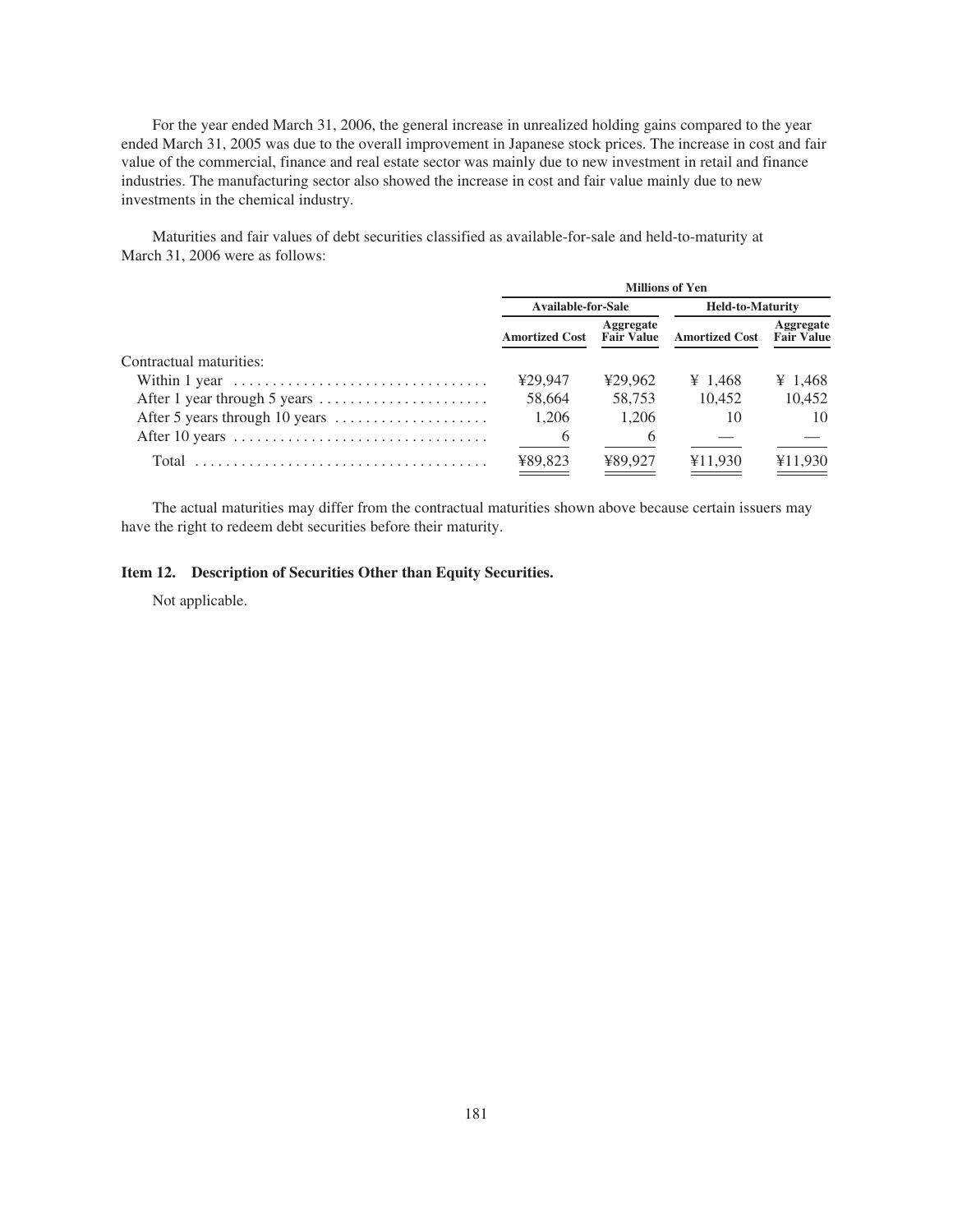#### **PART II**

## **Item 13. Defaults, Dividend Arrearages and Delinquencies.**

None.

## **Item 14. Material Modifications to the Rights of Security Holders and Use of Proceeds.**

None.

#### **Item 15. Controls and Procedures.**

## *Disclosure Controls and Procedures*

Our management, with the participation of its principal executive and principal financial officer, has performed an evaluation of the effectiveness of disclosure controls and procedures (as defined by Rule 13a-15(e) under the U.S. Securities Exchange Act of 1934) as of the end of the period covered by this report. Based upon that evaluation, our principal executive and principal financial officer concluded that the disclosure controls and procedures were effective as of the end of the period covered by this report.

There was no change in our internal control over financial reporting that occurred during the period covered by this report that has materially affected, or is reasonably likely to materially affect, our internal control over financial reporting.

## **Item 16. [Reserved]**

#### **Item 16A. Audit Committee Financial Expert.**

Our Board of Corporate Auditors has determined that Tasuku Kondo, Hiroshi Matsuura and Hideharu Kadowaki qualify as an "audit committee financial expert" as defined in this Item 16A serving on our Board of Corporate Auditors. Mr. Kadowaki meets the independence requirements imposed on corporate auditors under the Corporate Law of Japan.

Mr. Kondo joined Mitsui in 1965. Since then he had always worked in the field of accounting or financing and was appointed as Director and General Manager of Finance Division in 1996 and as Representative Director and Chief Financial Officer in 2001. He was elected as one of our Corporate Auditors at the ordinary general meeting of shareholders held in June 2005.

Mr. Matsuura joined Mitsui in 1970. Since then he had always worked in the field of management of credit risk, country risk, investment risk and market risk and was appointed as General Manager of the Corporate Risk Management Division before having been elected as one of our Corporate Auditors at the ordinary general meeting of shareholders held in June 2003. Through his career, he has acquired, among other things, experience auditing, analyzing and evaluating financial statements of a great number of companies to be granted our credit including loan, guarantee and investment for various transactions.

Mr. Kadowaki was elected as one of our Corporate Auditors at the ordinary general meeting of shareholders held in June 2004. His main career has been in the field of financial risk management at Mitsui Bank, Sakura Bank, Sumitomo Mitsui Banking Corporation, and Sumitomo Mitsui Financial Group, Inc. His final position in the bank was an executive vice president who, while overseeing the entire operation of the bank, was responsible for risk management and internal auditing.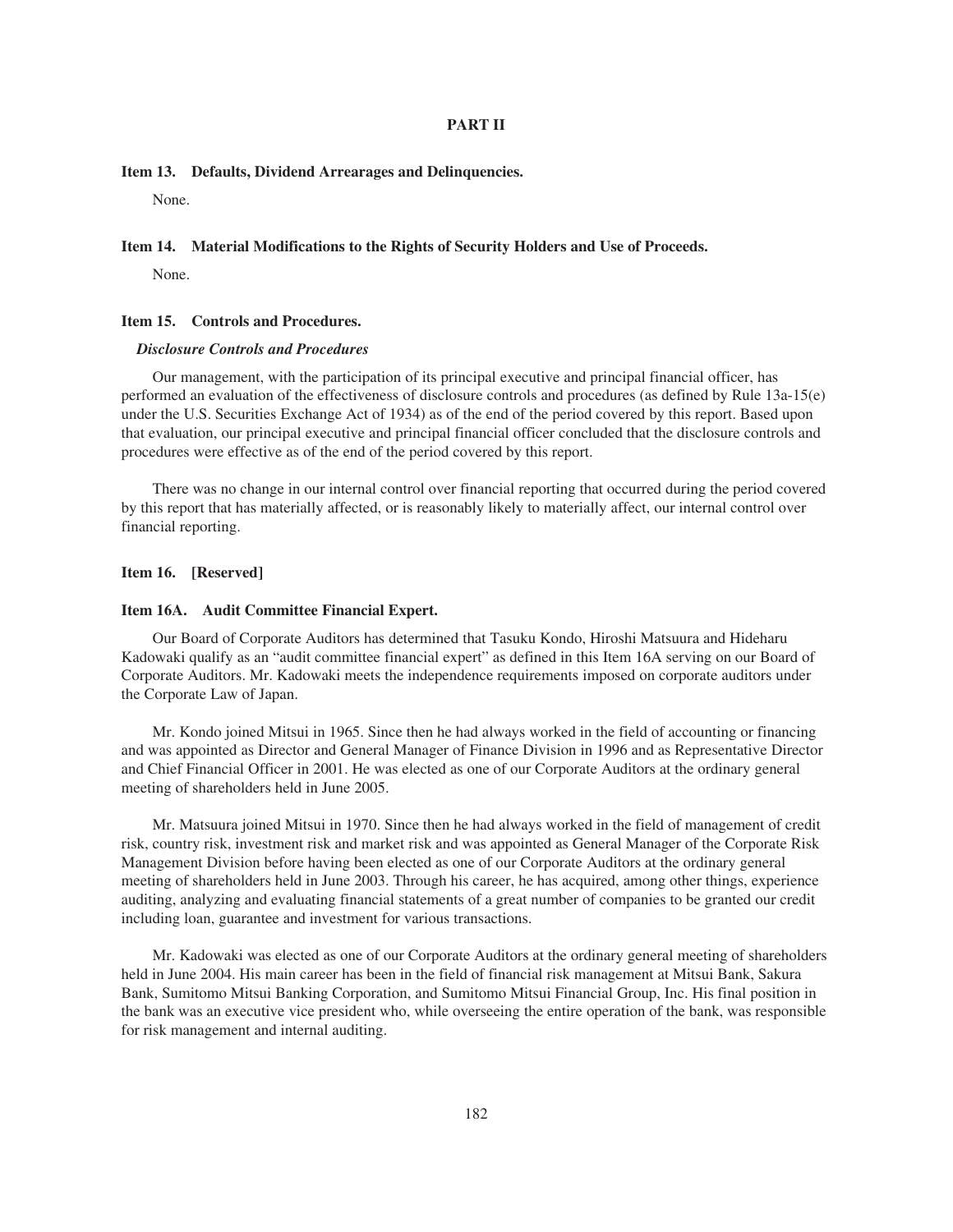#### **Item 16B. Code of Ethics.**

Mitsui maintains Business Conduct Guidelines for Employees and Officers, applicable to all employees and officers. The Business Conduct Guidelines set forth provisions relating to compliance with applicable laws and regulations, honest and ethical conduct including the handling of conflicts of interest.

In addition, Mitsui adopted a Code of Ethics as a supplement to the Business Conduct Guidelines. The Code of Ethics applies to Mitsui's financial professionals including our principal executive officer, principal financial officer, principal accounting officer and persons performing similar functions.

Both the Business Conduct Guidelines for Employees and Officers and the Code of Ethics are filed as exhibits to this annual report.

#### **Item 16C. Principal Accountant Fees and Services.**

Deloitte Touche Tohmatsu, a Japanese member firm of Deloitte Touche Tohmatsu (a Swiss Verein), has been our principal accountant for SEC reporting purposes.

The table below shows aggregate fees billed for each of the last two fiscal years for professional services rendered to Mitsui and its subsidiaries by Deloitte Touche Tohmatsu and other member firms of Deloitte Touche Tohmatsu (a Swiss Verein).

|      | Millions of Yen             |
|------|-----------------------------|
|      | <b>Year Ended March 31,</b> |
| 2006 | 2005                        |
|      | ¥1,298                      |
|      | 122                         |
|      | 483                         |
|      |                             |
|      | ¥1,940                      |

- (1) Audit fees are fees billed for professional services rendered by the principal accountant for the audit of our annual financial statements and services that are provided by the accountant in connection with statutory and regulatory filings or engagements.
- (2) Audit-related fees are fees billed for assurance and related services that are reasonably related to the performance of the audit or review of our financial statements, such as assessment of internal accounting controls and due diligence services in connection with potential business acquisitions, that are not reported in audit fees.
- (3) Tax fees are fees billed for professional services rendered by the principal accountant for tax compliance, tax advice and tax planning.
- (4) All other fees are fees billed for services provided by the principal accountant, other than services reported in audit fees, audit-related fees and tax fees, such as advisory services for risk management and regulatory matters.

Beginning with the year ended March 31, 2004, the first fiscal year of application of paragraph (c)(7) of Rule 2-01 of Regulation S-X, our Board of Corporate Auditors has adopted pre-approval policies and procedures requiring pre-approval by the Board of Corporate Auditors for all audit and non-audit services provided by the principal accountant. For the year ended March 31, 2005, the pre-approval policies and procedures were amended so that (i) any audit or non-audit services, for which estimated total fee shall not exceed 10 Million Yen, may be pre-approved by the two full-time Corporate Auditors, provided that such pre-approval must be reported at the next proceeding full Board of the Corporate Auditors and that (ii) certain categories of non-audit services prescribed in the pre-approval policies and procedures may be pre-approved comprehensively on an annual basis provided that the estimated total fees should be specified in the relevant application and that the actual services provided shall be periodically reported to the Board of Corporate Auditors.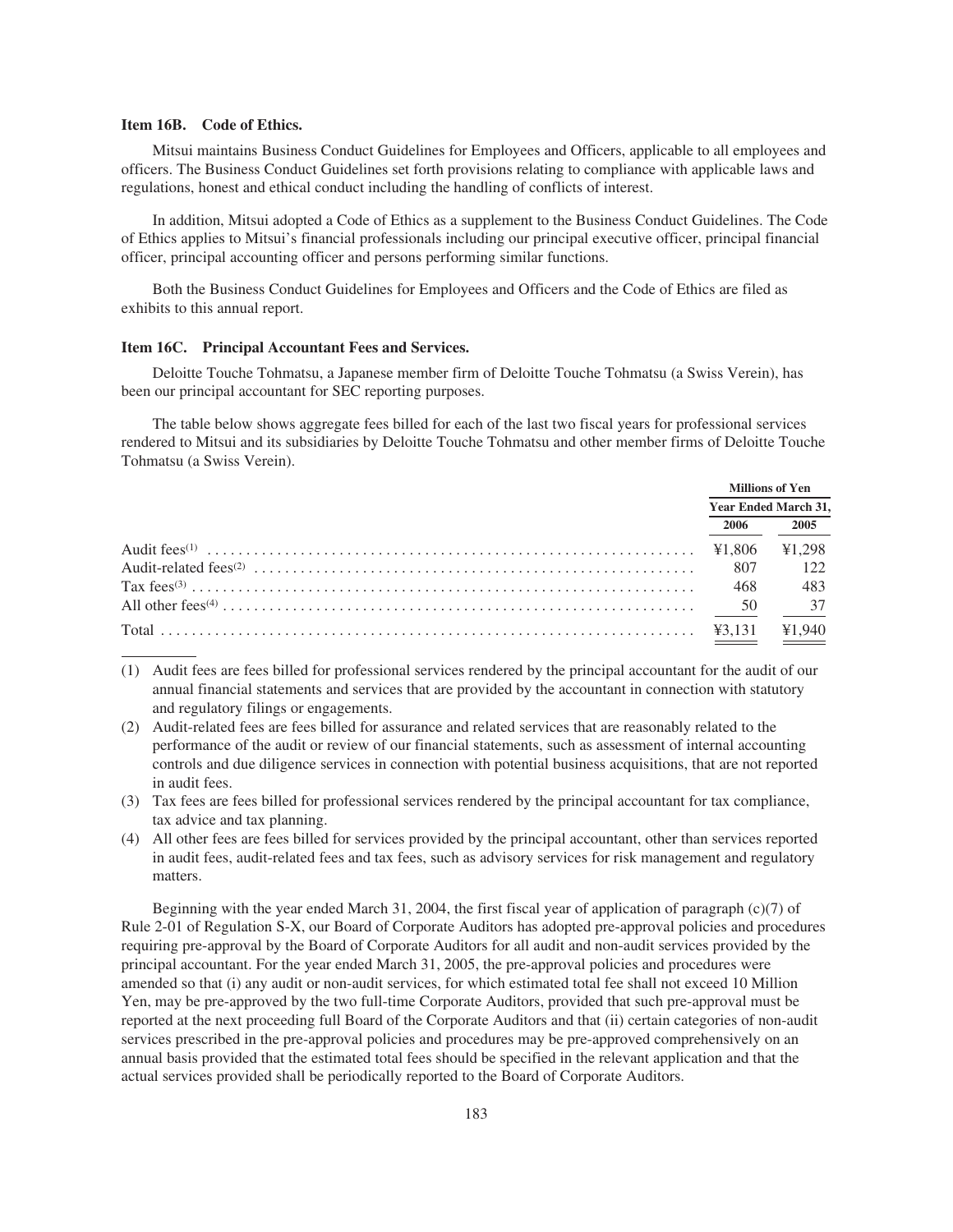For the year ended March 31, 2006, we have amended the pre-approval policies and procedures in order to make clearer our principal policy that the audit services for Mitsui and its subsidiaries are to be rendered by Deloitte Touche Tohmatsu and other member firms of Deloitte Touche Tohmatsu (a Swiss Verein) while all non-audit services are to be rendered by the accounting firms not belonging to the group of Deloitte Touche Tohmatsu with some specific exceptions. Among those exceptions are certain tax services, certain due diligence services for acquisition, etc. which would not be considered to impair the independence of our principal accountant.

All of the services provided by the principal accountant for the year ended March 31, 2006 were approved by the full-time Corporate Auditors or the Board of Corporate Auditors pursuant to the pre-approval policies and procedures described above, and none of such services were approved pursuant to the procedures described in Rule  $2-01(c)(7)(i)(C)$  of Regulation S-X, which waives the general requirement for pre-approval in certain circumstances.

#### **Item 16D. Exemptions from the Listing Standards for Audit Committees.**

With respect to the requirements of Rule 10A-3 under the Securities Exchange Act of 1934 relating to listed company audit committees, which apply to us through Rules  $4350(d)(3)$  and  $4350(d)(2)(A)(ii)$  of the NASD Manual, we rely on an exemption provided by paragraph (c)(3) of that Rule available to foreign private issuers with boards of corporate auditors meeting certain requirements. For a Nasdaq-listed Japanese company with a board of corporate auditors, the requirements for relying on paragraph (c)(3) of Rule 10A-3 are as follows:

- The board of corporate auditors must be established, and its members must be selected, pursuant to Japanese law expressly requiring such a board for Japanese companies that elect to have a corporate governance system with corporate auditors,
- Japanese law must and does require the board of corporate auditors to be separate from the board of directors,
- None of the members of the board of corporate auditors may be elected by management, and none of the listed company's executive officers may be a member of the board of corporate auditors,
- Japanese law must and does set forth standards for the independence of the members of the board of corporate auditors from the listed company or its management, and
- The board of corporate auditors, in accordance with Japanese law or the registrant's governing documents, must be responsible, to the extent permitted by Japanese law, for the appointment, retention and oversight of the work of any registered public accounting firm engaged (including, to the extent permitted by Japanese law, the resolution of disagreements between management and the auditor regarding financial reporting) for the purpose of preparing or issuing an audit report or performing other audit, review or attest services for the listed company, including its principal accountant which audits its consolidated financial statements included in its annual reports on Form 20-F.

To the extent permitted by Japanese law:

- The board of corporate auditors must establish procedures for (i) the receipt, retention and treatment of complaints received by us regarding accounting, internal accounting controls, or auditing matters, and (ii) the confidential, anonymous submission by our employees of concerns regarding questionable accounting or auditing matters,
- The board of corporate auditors must have the authority to engage independent counsel and other advisers, as it determines necessary to carry out its duties, and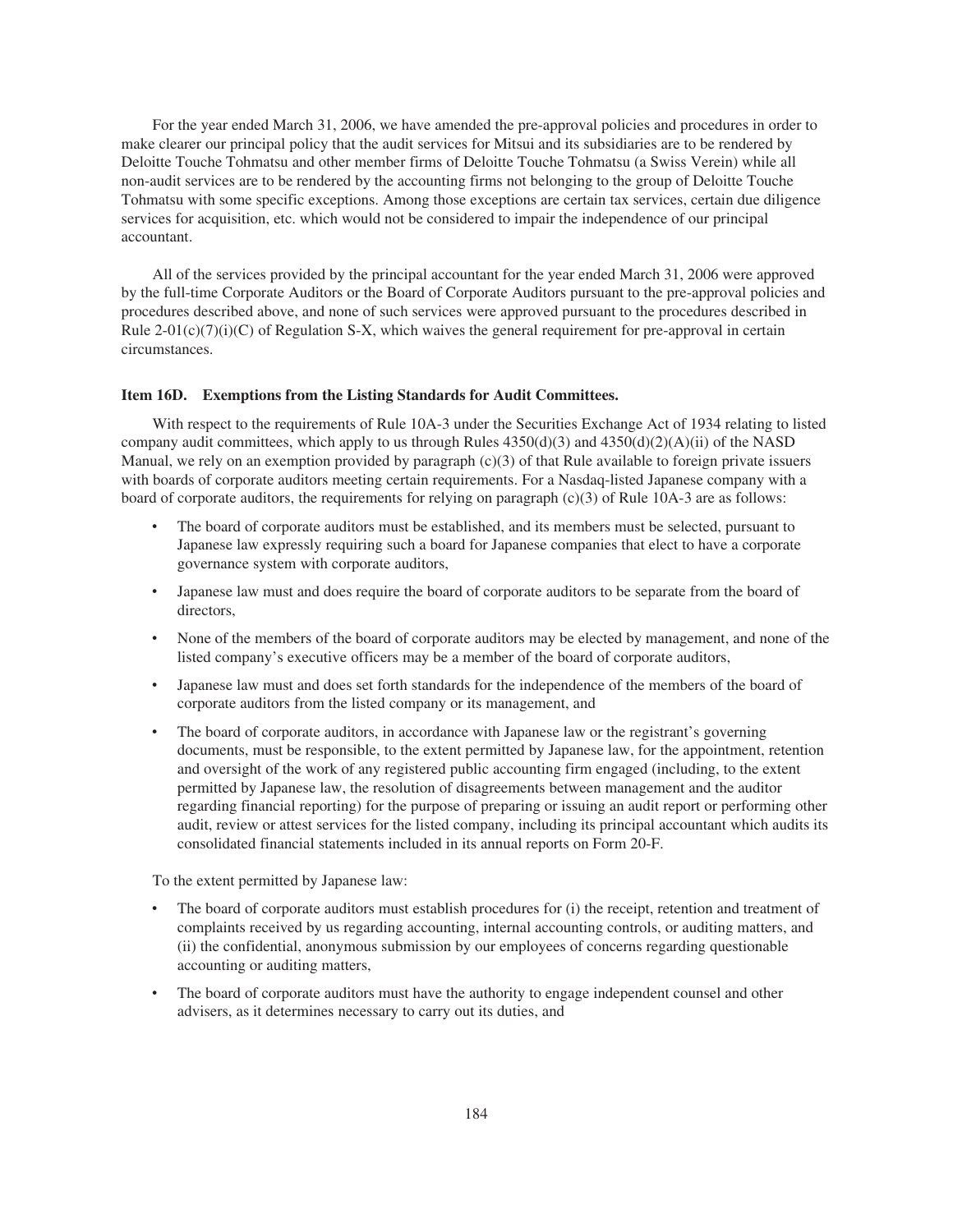• The listed company must provide for appropriate funding, as determined by its board of corporate auditors, for payment of (i) compensation to any registered public accounting firm engaged for the purpose of preparing or issuing an audit report or performing other audit, review or attest services for us, (ii) compensation to any advisers employed by the board of corporate auditors, and (iii) ordinary administrative expenses of the board of corporate auditors that are necessary or appropriate in carrying out its duties.

In our assessment, our Board of Corporate Auditors, which meets the requirements for reliance on the exemption in paragraph (c)(3) of Rule 10A-3 described above, is not materially less effective than an audit committee meeting all the requirements of paragraph (b) of Rule 10A-3 (without relying on any exemption provided by that Rule) at acting independently of management and performing the functions of an audit committee as contemplated therein.

## **Item 16E. Purchases of Equity Securities by the Issuer and Affiliated Purchasers.**

The following table sets forth Mitsui's purchases of its common stock during the fiscal year ended March 31, 2006:

| Period                                                                  | (a)<br><b>Total Number of</b><br><b>Shares</b><br>Purchased* | (b)<br><b>Average Price</b><br>Paid per Share<br>(Yen) | $\left( \mathbf{c} \right)$<br><b>Total Number of</b><br><b>Shares Purchased as</b><br><b>Part of Publicly</b><br><b>Announced Plans or</b><br><b>Programs</b> | (d)<br><b>Maximum Number of</b><br><b>Shares that May Yet</b><br><b>Be Purchased Under</b><br>the Plans or<br><b>Programs</b> |
|-------------------------------------------------------------------------|--------------------------------------------------------------|--------------------------------------------------------|----------------------------------------------------------------------------------------------------------------------------------------------------------------|-------------------------------------------------------------------------------------------------------------------------------|
| April 1, 2005 – April 30, 2005                                          | 28,501                                                       | ¥ 991.24                                               | N/A                                                                                                                                                            | N/A                                                                                                                           |
| May 1, $2005 -$ May 31, $2005$                                          | 19,924                                                       | 956.74                                                 | N/A                                                                                                                                                            | N/A                                                                                                                           |
| June 1, $2005 -$ June 30, $2005$                                        | 40,691                                                       | 1,014.03                                               | N/A                                                                                                                                                            | N/A                                                                                                                           |
| July 1, $2005 -$ July 31, $2005$                                        | 96,836                                                       | 1,047.51                                               | N/A                                                                                                                                                            | N/A                                                                                                                           |
| August 1, $2005 -$ August 31, $2005$                                    | 86,156                                                       | 1,120.65                                               | N/A                                                                                                                                                            | N/A                                                                                                                           |
| September 1, 2005 – September 30,<br>2005                               | 62,616                                                       | 1,211.15                                               | N/A                                                                                                                                                            | N/A                                                                                                                           |
| October 1, 2005 – October 31, 2005<br>November $1, 2005$ – November 30, | 56.999                                                       | 1,419.63                                               | N/A                                                                                                                                                            | N/A                                                                                                                           |
| December 1, $2005 -$ December 31,                                       | 37,983                                                       | 1,400.58                                               | N/A                                                                                                                                                            | N/A                                                                                                                           |
|                                                                         | 105,786                                                      | 1,530.28                                               | N/A                                                                                                                                                            | N/A                                                                                                                           |
| January 1, 2006 – January 31, 2006                                      | 55,851                                                       | 1,573.88                                               | N/A                                                                                                                                                            | N/A                                                                                                                           |
| February 1, 2006 – February 28,                                         |                                                              |                                                        |                                                                                                                                                                |                                                                                                                               |
|                                                                         | 43,884                                                       | 1,608.37                                               | N/A                                                                                                                                                            | N/A                                                                                                                           |
| March 1, $2006 - \text{March } 31, 2006 \ldots$ .                       | 28,434                                                       | 1,561.63                                               | N/A                                                                                                                                                            | N/A                                                                                                                           |
|                                                                         | 663,661                                                      | 1,297.78                                               | N/A                                                                                                                                                            | N/A                                                                                                                           |

\* Under the Corporate Law of Japan, a holder of shares constituting less than one full unit may require Mitsui to purchase such shares at their market value (See "Memorandum and Articles of Association—'Unit' share system—Repurchase by Mitsui of shares constituting less than a full unit" in "Item 10. Additional Information"). During the year ended March 31, 2006, Mitsui purchased 663,661 shares for a total purchase price of 861,285,652 yen upon such requests from holders of shares constituting less than one full unit.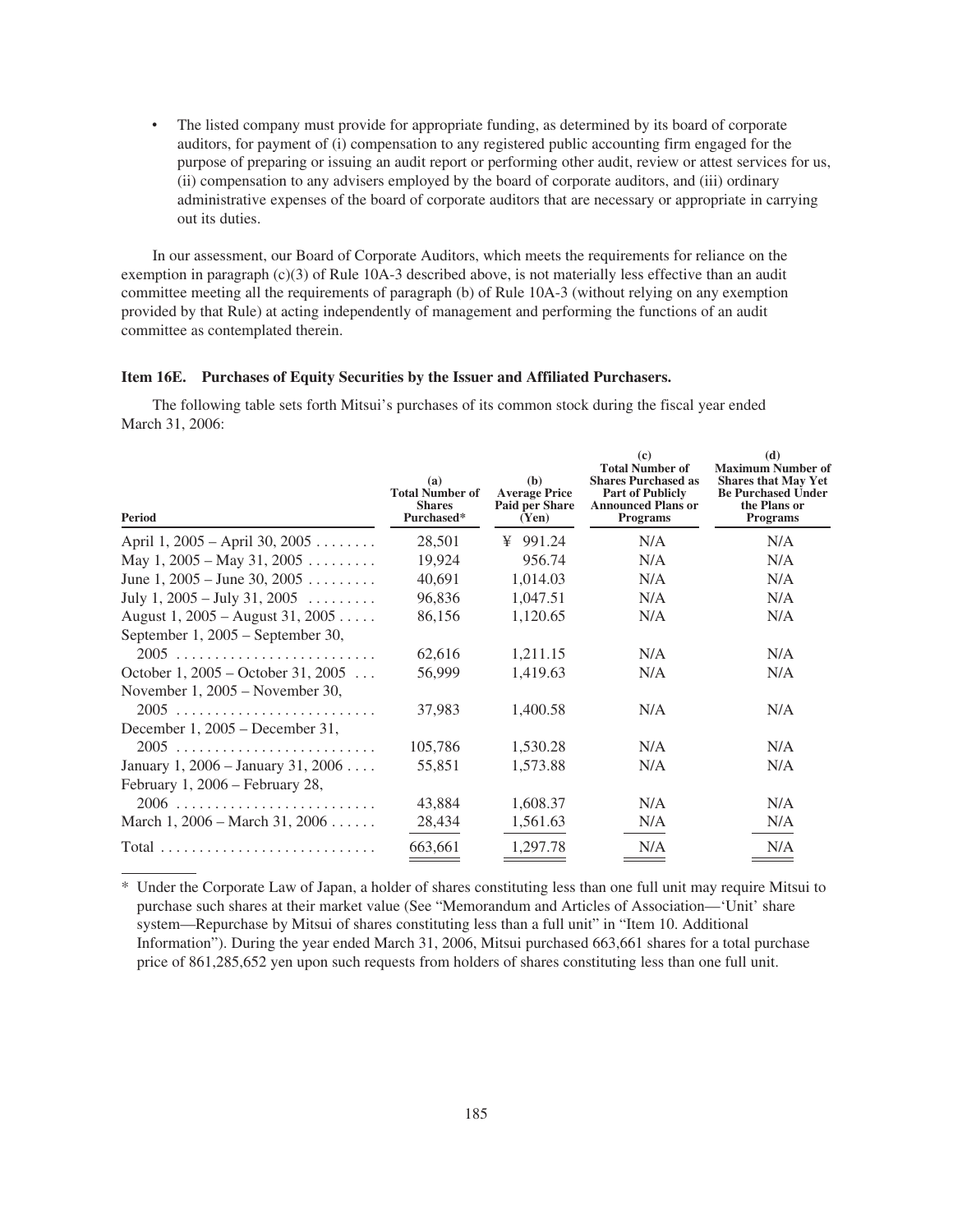# **PART III**

# **Item 17. Financial Statements.**

Not applicable.

## **Item 18. Financial Statements.**

The information required by this item has been provided elsewhere in this annual report.

# **Item 19. Exhibits.**

# **Exhibits**

| <b>Exhibit</b><br><b>Number</b> | <b>Document</b>                                                                                                                             |
|---------------------------------|---------------------------------------------------------------------------------------------------------------------------------------------|
| 1.1                             | The Articles of Incorporation of Mitsui & Co., Ltd., as of June 23, 2006 (English-language<br>translation).                                 |
| 1.2                             | The Share Handling Regulation of Mitsui & Co., Ltd., as amended on June 23, 2006 (English-<br>language translation).                        |
| 1.3                             | The Rules of the Board of Directors of Mitsui & Co., Ltd., as amended on June 23, 2006 (English-<br>language translation).                  |
| 1.4                             | The Rules of the Board of Corporate Auditors of Mitsui & Co., Ltd., as amended on September 8,<br>2004 (English-language translation).      |
| $2.1*$                          | Deposit Agreement, dated October 1, 1982 among Mitsui & Co., Ltd., Citibank, N.A., and holders of<br>ADRs and European Depositary Receipts. |
| 8.1                             | List of Subsidiaries of Mitsui & Co., Ltd.                                                                                                  |
| 11.1                            | Code of Ethics for Senior Financial Officers and Professionals.                                                                             |
| 11.2                            | Business Conduct Guidelines for Employees and Officers of Mitsui & Co., Ltd.                                                                |
| 12.1                            | Certification of the principal executive officer of Mitsui & Co., Ltd. required by Rule $13a-14(a)$ .                                       |
| 12.2                            | Certification of the principal financial officer of Mitsui & Co., Ltd. required by Rule 13a-14(a).                                          |
| 13.1                            | Certification required by Rule 13a-14(b) and Section 1350 of Chapter 63 of Title 18 of the United<br>States Code.                           |

\* Incorporated by reference to the corresponding exhibit to our annual report on Form 20-F (File No. 0-9929) filed on September 27, 2002.

We have not included as exhibits certain instruments with respect to our long-term debt, the amount of debt authorized under each of which does not exceed 10% of our total assets, and we agree to furnish a copy of any such instruments to the Securities and Exchange Commission upon request.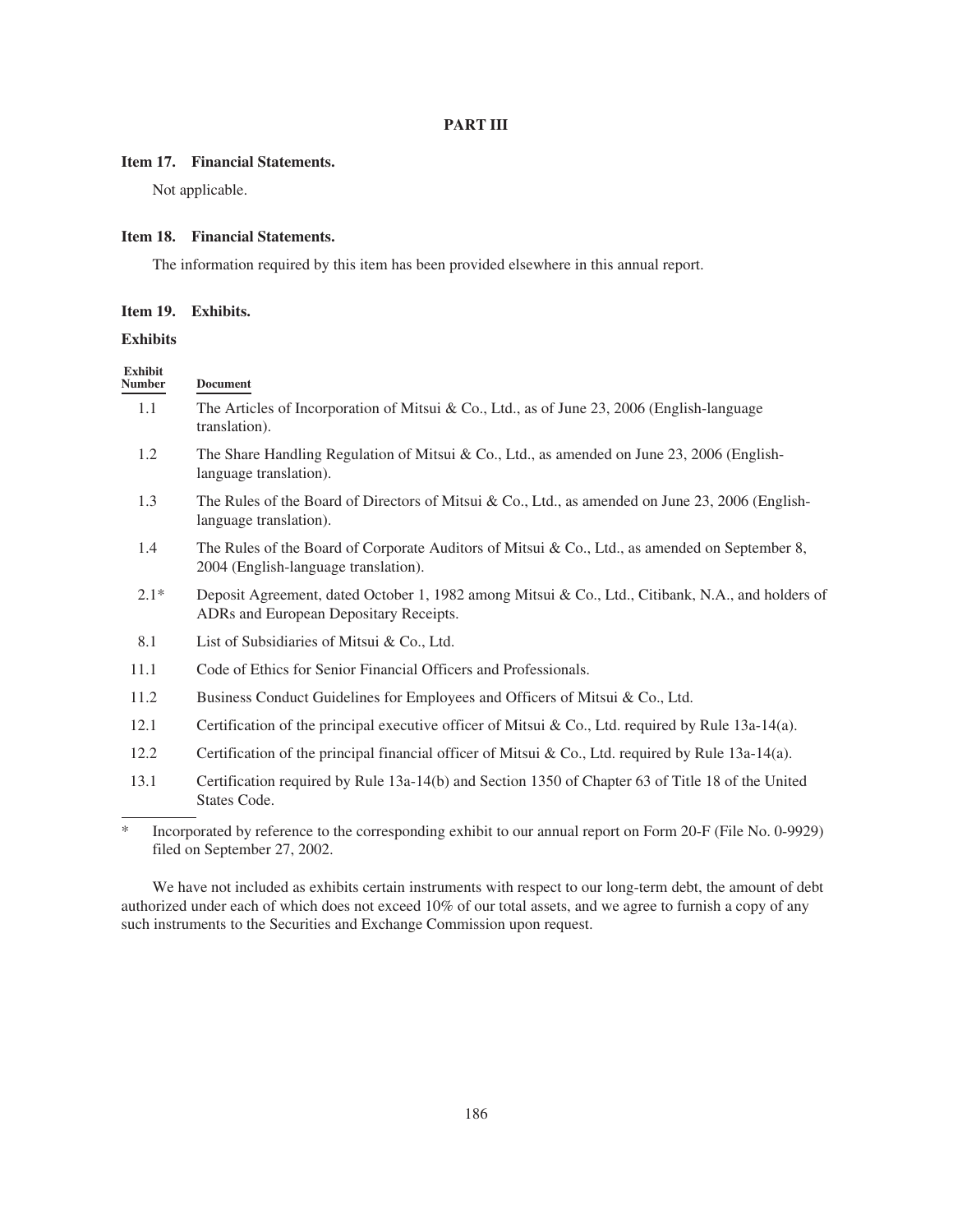# **MITSUI & CO., LTD. (MITSUI BUSSAN KABUSHIKI KAISHA) AND SUBSIDIARIES INDEX TO CONSOLIDATED FINANCIAL STATEMENTS AND SCHEDULES**

The audited consolidated financial statements of Mitsui & Co., Ltd. (Mitsui Bussan Kabushiki Kaisha) and subsidiaries, together with the report of Deloitte Touche Tohmatsu as of March 31, 2006 and 2005, and for the years ended March 31, 2006, 2005 and 2004, filed as part of this annual reports are as follows:

|                                                                                                   | rage |
|---------------------------------------------------------------------------------------------------|------|
|                                                                                                   |      |
|                                                                                                   |      |
|                                                                                                   |      |
| Statements of Consolidated Shareholders' Equity for the Years Ended March 31, 2006, 2005 and 2004 | F-6  |
| Statements of Consolidated Cash Flows for the Years Ended March 31, 2006, 2005 and 2004  F-7      |      |
|                                                                                                   |      |
| Supplemental Information on Oil and Gas Producing Activities (Unaudited)  F-79                    |      |

**Page**

#### **Supplemental Information:**

## *Schedules for the Years Ended March 31, 2006, 2005 and 2004:*

(Schedules are omitted because of the absence of the conditions under which they are required or because the required information is included in the consolidated financial statements or notes thereto.)

Financial statements of majority-owned subsidiaries of the registrant not consolidated and of 50% or less owned persons accounted for by the equity method have been omitted because Mitsui & Co., Ltd.'s proportionate share of the income from continuing operations before income taxes, and total assets of each such company is less than 20% of the respective consolidated amounts, and the investment in and advances to each company is less than 20% of consolidated total assets.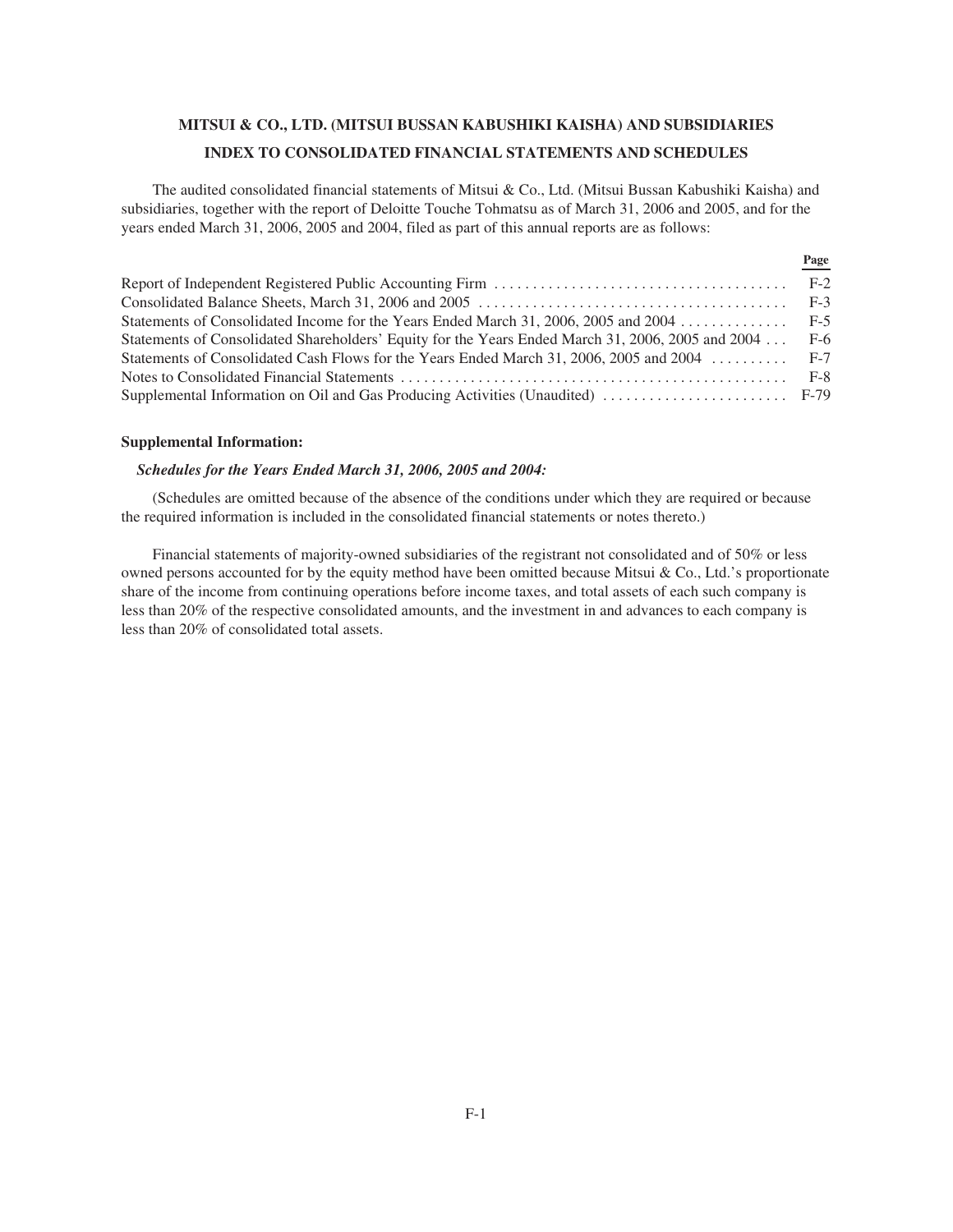## **Report of Independent Registered Public Accounting Firm**

To the Board of Directors and Shareholders of Mitsui & Co., Ltd. (Mitsui Bussan Kabushiki Kaisha):

We have audited the accompanying consolidated balance sheets of Mitsui  $\&$  Co., Ltd. (Mitsui Bussan Kabushiki Kaisha) and subsidiaries (the "Company") as of March 31, 2006 and 2005, and the related statements of consolidated income, consolidated shareholders' equity, and consolidated cash flows for each of the three years in the period ended March 31, 2006 (all expressed in Japanese yen). These financial statements are the responsibility of the Company's management. Our responsibility is to express an opinion on these financial statements based on our audits.

We conducted our audits in accordance with the standards of the Public Company Accounting Oversight Board (United States). Those standards require that we plan and perform the audit to obtain reasonable assurance about whether the financial statements are free of material misstatement. The Company is not required to have, nor were we engaged to perform, an audit of its internal control over financial reporting. Our audits included consideration of internal control over financial reporting as a basis for designing audit procedures that are appropriate in the circumstances, but not for the purpose of expressing an opinion on the effectiveness of the Company's internal control over financial reporting. Accordingly, we express no such opinion. An audit also includes examining, on a test basis, evidence supporting the amounts and disclosures in the financial statements, assessing the accounting principles used and significant estimates made by management, as well as evaluating the overall financial statement presentation. We believe that our audits provide a reasonable basis for our opinion.

In our opinion, such consolidated financial statements present fairly, in all material respects, the financial position of Mitsui & Co., Ltd. and subsidiaries as of March 31, 2006 and 2005, and the results of their operations and their cash flows for each of the three years in the period ended March 31, 2006, in conformity with accounting principles generally accepted in the United States of America.

As discussed in Note 11 to the consolidated financial statements, effective April 1, 2003, the Company changed its method of accounting for asset retirement obligations to conform to Statement of Financial Accounting Standards No. 143.

Our audits also comprehended the translation of Japanese yen amounts into U.S. dollar amounts and, in our opinion, such translation has been made in conformity with the basis stated in Note 2. Such U.S. dollar amounts are presented solely for the convenience of readers outside Japan.

/s/ DELOITTE TOUCHE TOHMATSU Deloitte Touche Tohmatsu Tokyo, Japan

June 15, 2006, except for Note 29, as to which the date is June 23, 2006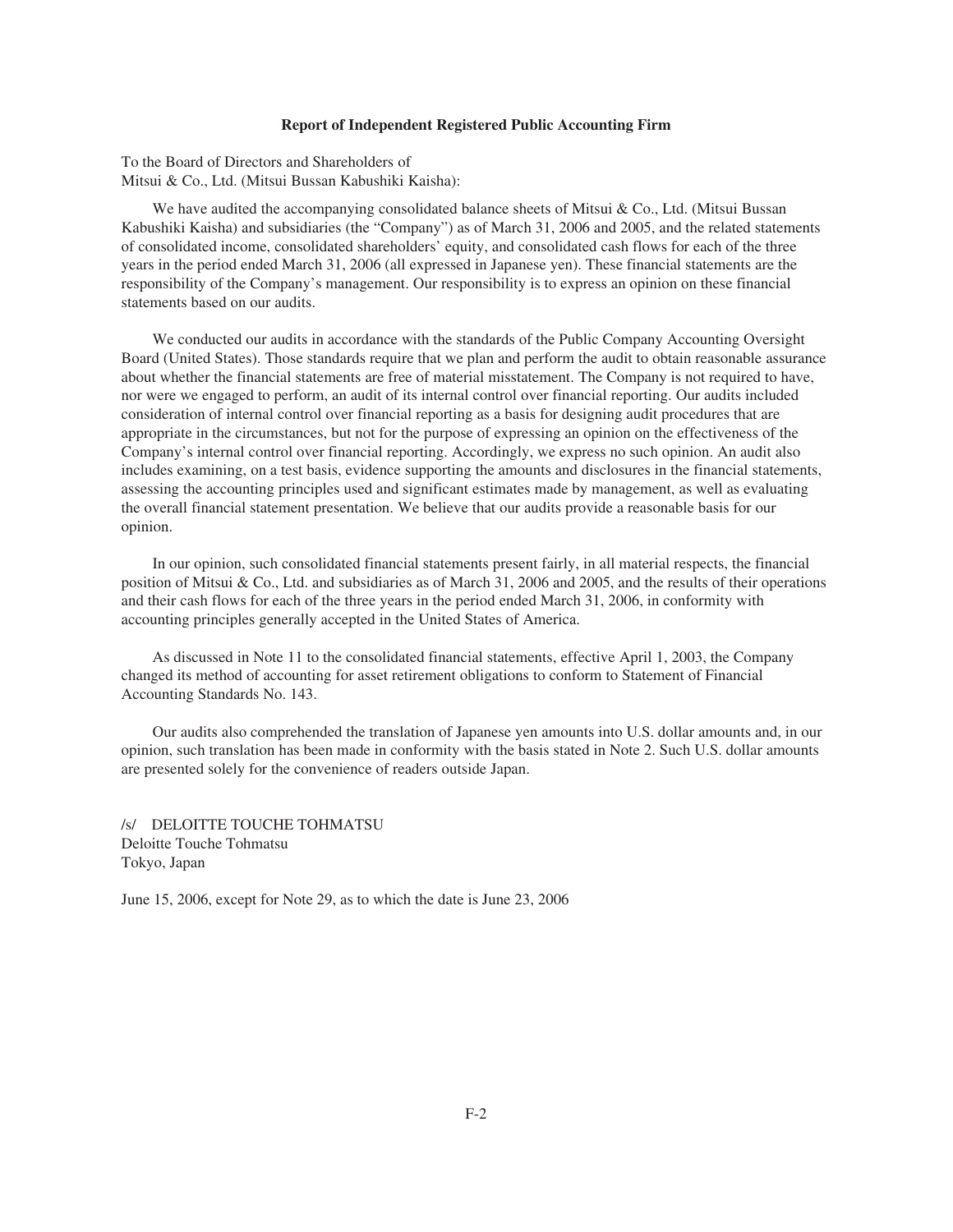# **Consolidated Balance Sheets**

# **Mitsui & Co., Ltd. and subsidiaries March 31, 2006 and 2005**

|                                                                                                             | <b>Millions of Yen</b> |           | <b>Millions</b> of<br><b>U.S. Dollars</b><br>(Note 2) |
|-------------------------------------------------------------------------------------------------------------|------------------------|-----------|-------------------------------------------------------|
|                                                                                                             | 2006                   | 2005      | 2006                                                  |
| <b>ASSETS</b>                                                                                               |                        |           |                                                       |
| <b>Current Assets:</b>                                                                                      |                        |           |                                                       |
|                                                                                                             |                        | 791,810   | \$5,958                                               |
|                                                                                                             | 37,028                 | 28,067    | 316                                                   |
|                                                                                                             | 26,860                 | 28,077    | 230                                                   |
| Trade receivables (Note 9):                                                                                 |                        |           |                                                       |
|                                                                                                             | 439,187                | 450,678   | 3,754                                                 |
|                                                                                                             | 1,997,093              | 1,863,742 | 17,069                                                |
|                                                                                                             | 169,709                | 197,015   | 1,450                                                 |
| Allowance for doubtful receivables (Notes 2, 7 and 8)                                                       | (26,703)               | (22,519)  | (228)                                                 |
| Inventories (Notes 2 and 9) $\dots \dots \dots \dots \dots \dots \dots \dots \dots \dots \dots \dots \dots$ | 695,754                | 596,876   | 5,947                                                 |
|                                                                                                             | 92,150                 | 90,901    | 788                                                   |
|                                                                                                             | 32,569                 | 46,410    | 278                                                   |
|                                                                                                             | 320,134                | 153,054   | 2,736                                                 |
|                                                                                                             | 265,985                | 196,568   | 2,273                                                 |
|                                                                                                             | 4,746,831              | 4,420,679 | 40,571                                                |
| <b>Investments and Non-current Receivables (Notes 2 and 9):</b>                                             |                        |           |                                                       |
| Investments in and advances to associated companies (Notes 5, 6 and 17)                                     | 1,300,587              | 973,219   | 11,116                                                |
|                                                                                                             | 935,675                | 660,230   | 7,997                                                 |
| Non-current receivables, less unearned interest (Note 8)                                                    | 444,487                | 544,615   | 3,799                                                 |
| Allowance for doubtful receivables (Notes 7 and 8)                                                          | (84,513)               | (100,066) | (722)                                                 |
| Property leased to others-at cost,                                                                          |                        |           |                                                       |
| less accumulated depreciation (Notes 8, 10 and 24) $\dots$                                                  | 218,583                | 183,175   | 1,868                                                 |
| Total investments and non-current receivables                                                               | 2,814,819              | 2,261,173 | 24,058                                                |
| <b>Property and Equipment—at Cost</b> (Notes 2, 8, 9 and 10):                                               |                        |           |                                                       |
|                                                                                                             | 203,170                | 207,115   | 1,737                                                 |
|                                                                                                             | 349,904                | 317,576   | 2,991                                                 |
|                                                                                                             | 472,069                | 429,315   | 4,035                                                 |
|                                                                                                             | 80,953                 | 78,303    | 692                                                   |
|                                                                                                             | 22,376                 | 21,002    | 191                                                   |
|                                                                                                             | 55,278                 | 35,727    | 472                                                   |
|                                                                                                             | 1,183,750              | 1,089,038 | 10,118                                                |
|                                                                                                             | (437,581)              | (426,350) | (3,740)                                               |
|                                                                                                             |                        |           |                                                       |
|                                                                                                             | 746,169                | 662,688   | 6,378                                                 |
| Intangible Assets, less Accumulated Amortization (Notes 2, 3, 12 and                                        |                        |           |                                                       |
|                                                                                                             | 98,811                 | 104,257   | 844                                                   |
| Deferred Tax Assets—Non-current (Notes 2 and 21)                                                            | 47,947                 | 29,641    | 410                                                   |
|                                                                                                             | 119,001                | 114,949   | 1,017                                                 |
|                                                                                                             |                        |           | \$73,278                                              |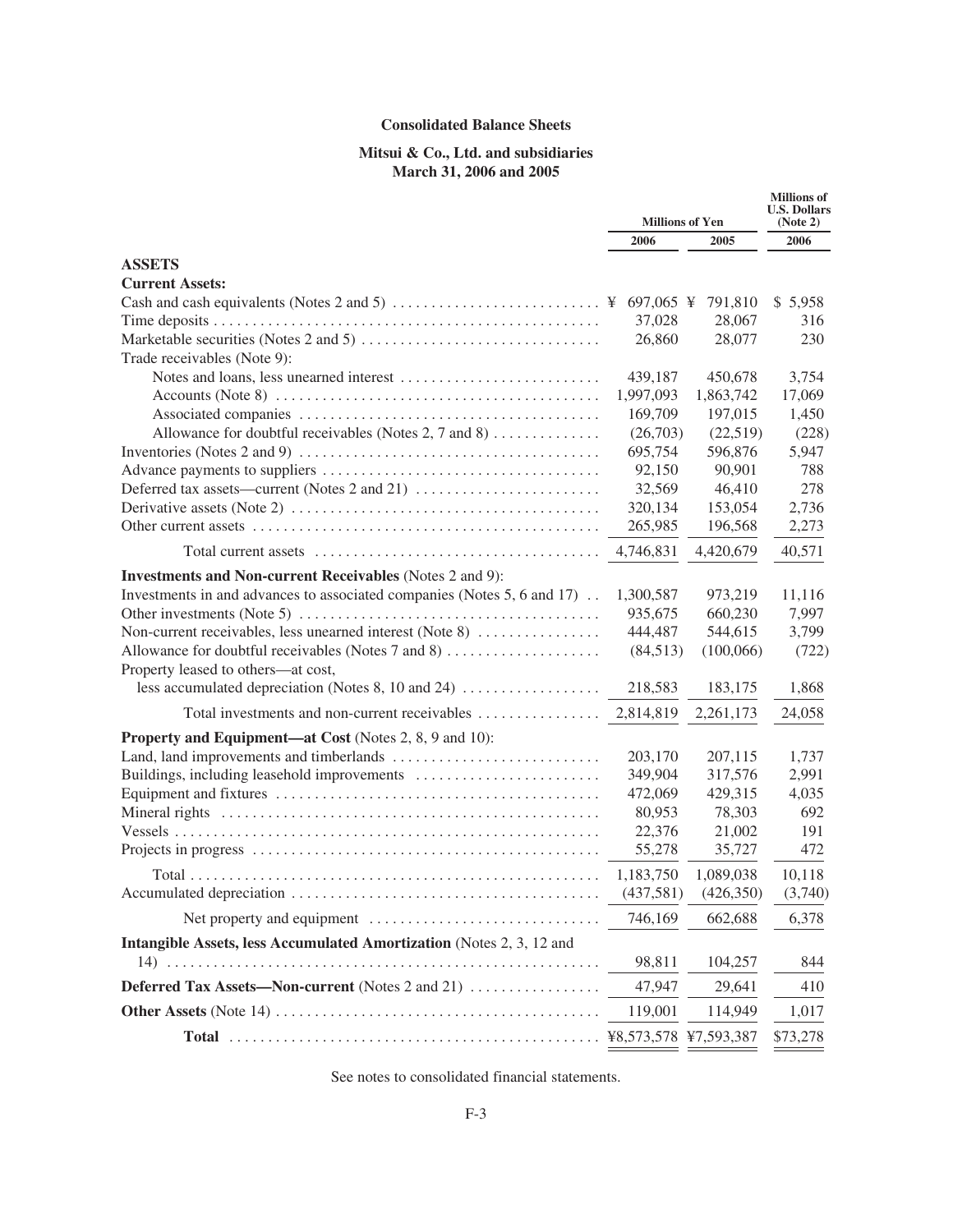# **Consolidated Balance Sheets — (Continued)**

# **Mitsui & Co., Ltd. and subsidiaries March 31, 2006 and 2005**

|                                                                                                         | <b>Millions of Yen</b> |             | <b>Millions</b> of<br><b>U.S. Dollars</b><br>(Note 2) |
|---------------------------------------------------------------------------------------------------------|------------------------|-------------|-------------------------------------------------------|
|                                                                                                         | 2006                   | 2005        | 2006                                                  |
| <b>LIABILITIES AND SHAREHOLDERS' EQUITY</b>                                                             |                        |             |                                                       |
| <b>Current Liabilities:</b>                                                                             |                        |             |                                                       |
| Short-term debt (Notes 9 and 13) $\dots \dots \dots \dots \dots \dots \dots \dots \dots \dots \dots$    | ¥ $540,797$            | ¥ $615,353$ | \$4,622                                               |
| Current maturities of long-term debt (Notes 8, 9 and 13)<br>Trade payables:                             | 353,185                | 291,950     | 3,019                                                 |
|                                                                                                         | 100,402                | 113,481     | 858                                                   |
|                                                                                                         | 1,762,224              | 1,645,842   | 15,062                                                |
|                                                                                                         | 108,252                | 94,805      | 925                                                   |
| Accrued expenses:                                                                                       |                        |             |                                                       |
| Income taxes (Notes 2 and 21) $\dots \dots \dots \dots \dots \dots \dots \dots \dots \dots$             | 63,739                 | 47,160      | 545                                                   |
|                                                                                                         | 22,485                 | 19,570      | 192                                                   |
|                                                                                                         | 72,848                 | 75,299      | 623                                                   |
|                                                                                                         | 104,500                | 100,681     | 893                                                   |
|                                                                                                         | 214,460                | 154,770     | 1,833                                                 |
| Other current liabilities (Notes 2, 21, 22 and 23)                                                      | 168,049                | 122,865     | 1,436                                                 |
|                                                                                                         | 3,510,941              | 3,281,776   | 30,008                                                |
| Long-term Debt, less Current Maturities (Notes 8, 9, 11                                                 |                        |             |                                                       |
|                                                                                                         | 2,910,890              | 2,904,923   | 24,879                                                |
| <b>Accrued Pension Costs and Liability for Severance</b>                                                |                        |             |                                                       |
| <b>Indemnities</b> (Notes 2 and 14) $\dots \dots \dots \dots \dots \dots \dots \dots \dots \dots \dots$ | 36,769                 | 39,467      | 314                                                   |
| <b>Deferred Tax Liabilities—Non-current</b> (Notes 2 and 21)                                            | 318,911                | 143,566     | 2,726                                                 |
| <b>Commitments and Contingent Liabilities</b> (Notes 9 and 23)                                          |                        |             |                                                       |
|                                                                                                         | 118,160                | 100,827     | 1,010                                                 |
| <b>Shareholders' Equity (Note 15):</b>                                                                  |                        |             |                                                       |
| Common stock-no par value                                                                               |                        |             |                                                       |
| Authorized, 2,500,000,000 shares;                                                                       |                        |             |                                                       |
| Issued, 1,725,018,515 shares in 2006 and                                                                |                        |             |                                                       |
|                                                                                                         | 295,766                | 192,493     | 2,528                                                 |
| Capital surplus<br>Retained earnings:                                                                   | 390,488                | 288,048     | 3,337                                                 |
|                                                                                                         | 38,508                 | 37,018      | 329                                                   |
|                                                                                                         | 825,306                | 656,032     | 7,054                                                 |
| Accumulated other comprehensive income (loss) (Note 2):                                                 |                        |             |                                                       |
| Unrealized holding gains and losses on available-for-sale securities                                    |                        |             |                                                       |
|                                                                                                         | 216,099                | 100,179     | 1,847                                                 |
|                                                                                                         | (83,279)               | (142, 787)  | (712)                                                 |
| Minimum pension liability adjustment (Note 14)                                                          | (5, 417)               | (5,691)     | (46)                                                  |
| Net unrealized gains and losses on derivatives (Note 26)                                                | 2,439                  | (1,252)     | 21                                                    |
| Total accumulated other comprehensive income (loss)                                                     | 129,842                | (49, 551)   | 1,110                                                 |
| Treasury stock, at cost: 2,064,447 shares in 2006 and                                                   |                        |             |                                                       |
| 1,476,692 shares in 2005                                                                                | (2,003)                | (1,212)     | (17)                                                  |
|                                                                                                         | 1,677,907              | 1,122,828   | 14,341                                                |
| <b>Total</b>                                                                                            | ¥8,573,578             | ¥7,593,387  | \$73,278                                              |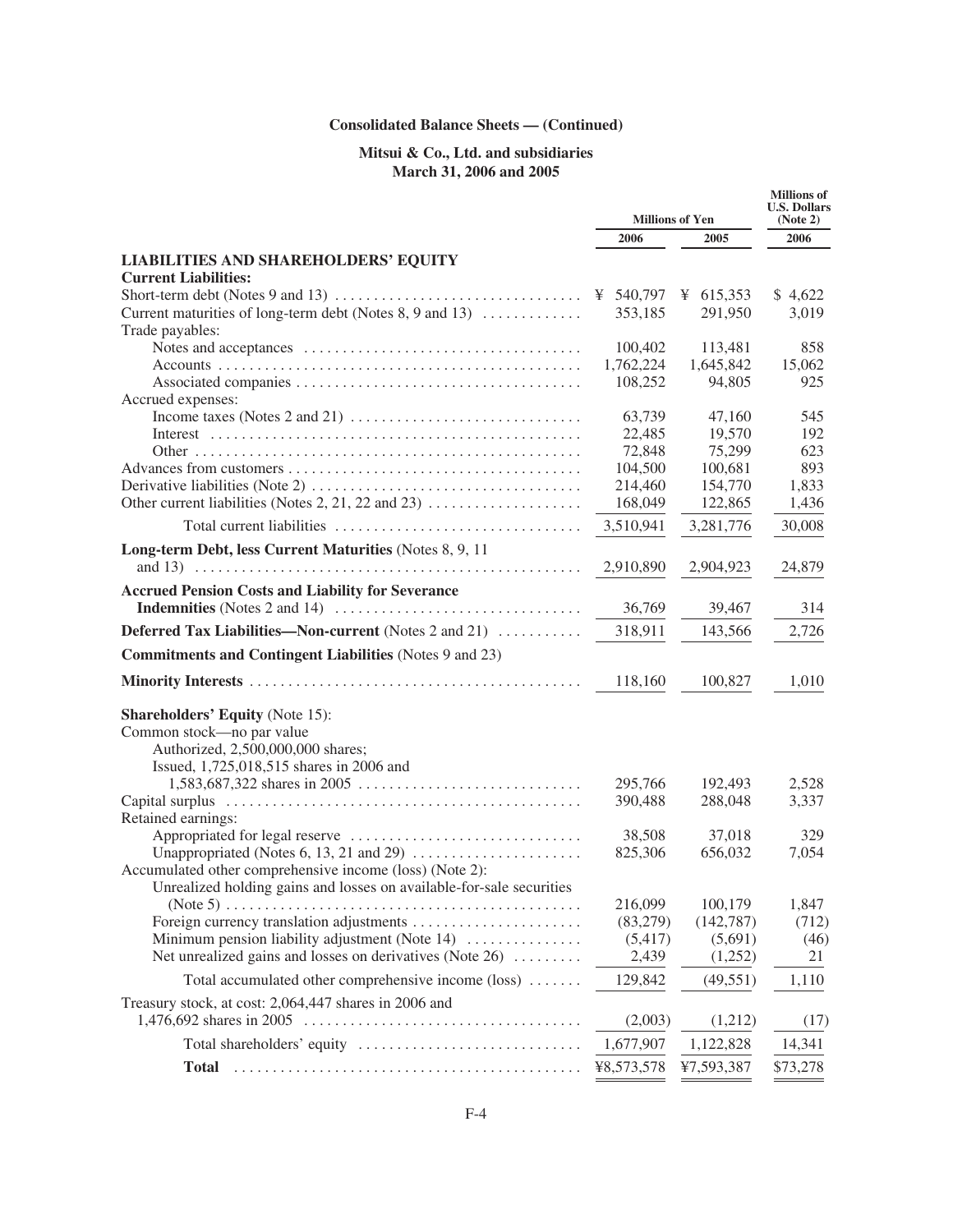# **Statements of Consolidated Income**

# **Mitsui & Co., Ltd. and subsidiaries Years Ended March 31, 2006, 2005 and 2004**

|                                                                                                                                                                                                                                                                                         | <b>Millions of Yen</b>          |                                  |                       | <b>Millions</b> of<br><b>U.S. Dollars</b><br>(Note 2) |
|-----------------------------------------------------------------------------------------------------------------------------------------------------------------------------------------------------------------------------------------------------------------------------------------|---------------------------------|----------------------------------|-----------------------|-------------------------------------------------------|
|                                                                                                                                                                                                                                                                                         | 2006                            | 2005                             | 2004                  | 2006                                                  |
| <b>Revenues</b> (Notes 2, 6, 17 and 18):                                                                                                                                                                                                                                                |                                 | ¥3,479,631 ¥2,964,067 ¥2,478,508 |                       | \$29,741                                              |
|                                                                                                                                                                                                                                                                                         | 512,270<br>123,577              | 434,069<br>96,498                | 423,332<br>68,642     | 4.378<br>1,056                                        |
|                                                                                                                                                                                                                                                                                         | 4,115,478                       | 3,494,634                        | 2,970,482             | 35,175                                                |
| Total Trading Transactions (Notes 2 and 17):<br>2006, ¥14,885,728 million—\$127,228 million;<br>2005, ¥13,583,948 million;<br>2004, ¥12,271,108 million                                                                                                                                 |                                 |                                  |                       |                                                       |
| Cost of Revenues (Notes 2, 6 and 18):                                                                                                                                                                                                                                                   |                                 |                                  |                       |                                                       |
|                                                                                                                                                                                                                                                                                         | 3,111,184<br>130,461            | 2,670,124<br>68,800              | 2,283,333<br>41,165   | 26,591<br>1,115                                       |
|                                                                                                                                                                                                                                                                                         | 57,216                          | 46,789                           | 34,985                | 489                                                   |
|                                                                                                                                                                                                                                                                                         | 3,298,861                       | 2,785,713                        | 2,359,483             | 28,195                                                |
| <b>Gross Profit</b>                                                                                                                                                                                                                                                                     | 816,617                         | 708,921                          | 610,999               | 6,980                                                 |
| <b>Other Expenses (Income):</b>                                                                                                                                                                                                                                                         |                                 |                                  |                       |                                                       |
|                                                                                                                                                                                                                                                                                         | 550,769                         | 509,620                          | 489,373               | 4,709                                                 |
|                                                                                                                                                                                                                                                                                         | 48<br>(38,320)                  | 8,783<br>(35,511)                | 9,878<br>(30,012)     | $\Omega$<br>(328)                                     |
|                                                                                                                                                                                                                                                                                         | 59,913                          | 43,386                           | 35,649                | 512                                                   |
| Government grant for transfer of substitutional portion of EPF (Notes 2 and 14)                                                                                                                                                                                                         | (30,711)                        | (24, 568)                        | (18, 448)<br>(17,224) | (262)                                                 |
|                                                                                                                                                                                                                                                                                         | (37, 853)                       | (34,773)                         | (27, 460)             | (324)                                                 |
|                                                                                                                                                                                                                                                                                         |                                 | (1,677)                          |                       |                                                       |
| Gain on disposal or sales of property and equipment—net (Note 25)                                                                                                                                                                                                                       | 10.643                          | 16,544<br>(6,530)                | 31.024<br>(4,073)     | 91<br>(51)                                            |
| Impairment loss of long-lived assets (Notes 2, 10, 12 and 25) $\dots \dots \dots \dots \dots \dots \dots \dots \dots \dots \dots$                                                                                                                                                       | (5,993)<br>36,056               | 20,589                           | 20,168                | 308                                                   |
|                                                                                                                                                                                                                                                                                         | 9,000                           | 36,000                           |                       | 77                                                    |
|                                                                                                                                                                                                                                                                                         | 9,883                           | 8,002                            | 28,723                | 84                                                    |
|                                                                                                                                                                                                                                                                                         | 563,435                         | 539,865                          | 517,598               | 4,816                                                 |
| Income from Continuing Operations before Income Taxes, Minority Interests and Equity in                                                                                                                                                                                                 | 253,182                         | 169,056                          | 93,401                | 2,164                                                 |
| <b>Income Taxes</b> (Notes 2 and 21):                                                                                                                                                                                                                                                   |                                 |                                  |                       |                                                       |
|                                                                                                                                                                                                                                                                                         | 106,507                         | 63,317                           | 44.993                | 910                                                   |
|                                                                                                                                                                                                                                                                                         | 18,208                          | 38,496                           | 1,720                 | 156                                                   |
|                                                                                                                                                                                                                                                                                         | 124,715                         | 101,813                          | 46,713                | 1,066                                                 |
| Income from Continuing Operations before Minority Interests and Equity in Earnings                                                                                                                                                                                                      | 128,467                         | 67,243                           | 46.688                | 1,098                                                 |
| Minority Interests in Earnings of Subsidiaries (and the content of the material state of the Minority Interests in Earnings of Subsidiaries (b) and the content of the state of the state of the state of the state of the sta<br><b>Equity in Earnings of Associated Companies—Net</b> | (21, 537)                       | (17,601)                         | (7, 433)              | (184)                                                 |
| (After Income Tax Effect) (Notes 2, 6 and 21) $\dots \dots \dots \dots \dots \dots \dots \dots \dots \dots \dots \dots \dots \dots \dots$                                                                                                                                               | 94,248                          | 64,302                           | 40,141                | 805                                                   |
|                                                                                                                                                                                                                                                                                         | 201,178                         | 113,944                          | 79,396                | 1,719                                                 |
| Income (Loss) from Discontinued Operations—Net                                                                                                                                                                                                                                          | 1,231                           | 7,192                            | (8, 724)              | 11                                                    |
| <b>Cumulative Effect of Change in Accounting Principle</b>                                                                                                                                                                                                                              |                                 |                                  |                       |                                                       |
| (After Income Tax Effect) (Notes 11 and 21) $\ldots$ , $\ldots$ , $\ldots$ , $\ldots$ , $\ldots$ , $\ldots$ , $\ldots$ , $\ldots$ , $\ldots$ , $\ldots$                                                                                                                                 |                                 |                                  | (2,285)               |                                                       |
| Net Income $\dots\dots\dots\dots\dots\dots\dots\dots\dots\dots\dots\dots\dots\dots\dots\dots\dots\dots$                                                                                                                                                                                 |                                 | 202,409 ¥ 121,136 ¥              | 68,387                | 1,730                                                 |
|                                                                                                                                                                                                                                                                                         |                                 | Yen                              |                       | <b>U.S. Dollars</b><br>(Note 2)                       |
| <b>Net Income per Share</b> (Notes 2, 11 and 16):<br>Basic:                                                                                                                                                                                                                             |                                 |                                  |                       |                                                       |
|                                                                                                                                                                                                                                                                                         | $125.49 \text{ }$<br>¥          | 72.00 ¥                          | 50.21                 | \$<br>1.07                                            |
|                                                                                                                                                                                                                                                                                         | 0.77                            | 4.55                             | (5.52)                | 0.01                                                  |
|                                                                                                                                                                                                                                                                                         | $\hspace{0.1mm}-\hspace{0.1mm}$ | $\hspace{0.1mm}-\hspace{0.1mm}$  | (1.44)                |                                                       |
|                                                                                                                                                                                                                                                                                         | $126.26 \text{ }$               | 76.55                            | ¥<br>43.25            | 1.08<br>\$                                            |
| Diluted:                                                                                                                                                                                                                                                                                |                                 |                                  |                       |                                                       |
|                                                                                                                                                                                                                                                                                         | $118.13 \text{ }$<br>0.72       | $67.86 \text{ }$<br>4.26         | 47.42<br>(5.17)       | \$<br>1.01<br>0.01                                    |
|                                                                                                                                                                                                                                                                                         |                                 |                                  | (1.36)                |                                                       |
|                                                                                                                                                                                                                                                                                         | 118.85 ¥<br>¥                   | 72.12 ¥                          | 40.89                 | \$<br>1.02                                            |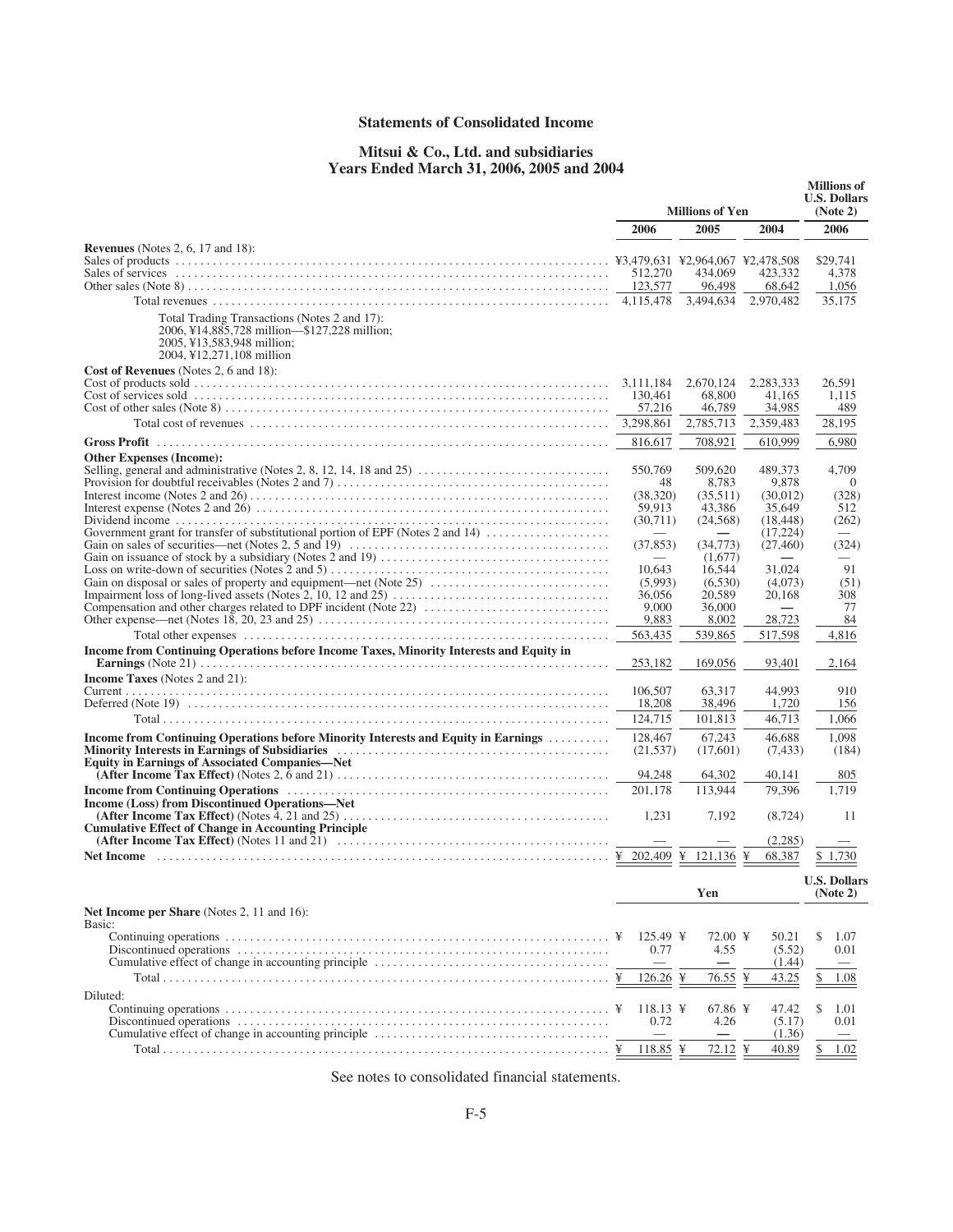# **Statements of Consolidated Shareholders' Equity**

# **Mitsui & Co., Ltd. and subsidiaries Years Ended March 31, 2006, 2005 and 2004**

|                                                                                                                                                                       | <b>Millions of Yen</b> |                  |                     | <b>Millions</b> of<br><b>U.S. Dollars</b><br>(Note 2) |
|-----------------------------------------------------------------------------------------------------------------------------------------------------------------------|------------------------|------------------|---------------------|-------------------------------------------------------|
|                                                                                                                                                                       | 2006                   | 2005             | 2004                | 2006                                                  |
| Common Stock (Note 15):<br>Balance at beginning of year<br>Shares issued: 2006—1,583,687,322 shares; 2005 and 2004—1,583,674,837 shares  ¥192,493 ¥ 192,487 ¥ 192,487 |                        |                  |                     | \$1,645                                               |
| Issuance of common stock                                                                                                                                              |                        |                  |                     | 877                                                   |
| Common stock issued upon conversion of bonds                                                                                                                          | 697                    | 6                |                     | 6                                                     |
| Balance at end of year                                                                                                                                                |                        |                  |                     |                                                       |
| Shares issued: 2006—1,725,018,515 shares; 2005—1,583,687,322 shares;                                                                                                  |                        |                  |                     | \$2,528                                               |
| <b>Capital Surplus</b> (Note 15):                                                                                                                                     |                        | _______          |                     | ___                                                   |
|                                                                                                                                                                       |                        |                  |                     | \$2,462<br>869                                        |
|                                                                                                                                                                       | 695<br>- 12            | 6<br>13          | 7                   | 6<br>$\Omega$                                         |
|                                                                                                                                                                       | $-$                    | 266              |                     | $\overline{\phantom{m}}$                              |
|                                                                                                                                                                       |                        |                  |                     | \$3,337<br>$\hspace{0.05cm} =$                        |
| <b>Retained Earnings</b> (Note 15):<br><b>Appropriated for Legal Reserve:</b>                                                                                         |                        |                  |                     | \$316                                                 |
|                                                                                                                                                                       |                        | 385              | 251                 | 13                                                    |
|                                                                                                                                                                       |                        |                  |                     | \$329<br>$=$                                          |
| <b>Unappropriated</b> (Notes $6$ , 13, 21 and 29):                                                                                                                    |                        | 121,136          | 68.387              | \$5,607<br>1,730                                      |
| Cash dividends paid (annual rate per share: 2006, ¥20.0—17.1¢; 2005, ¥9.0; 2004, ¥8.0) $\dots$ (31,645) (14,240)                                                      |                        | (385)            | (12.653)<br>(251)   | (270)<br>(13)                                         |
|                                                                                                                                                                       |                        |                  |                     | \$7,054                                               |
| <b>Accumulated Other Comprehensive Income (Loss)</b><br>(After Income Tax Effect) (Notes 2, 15 and 21):                                                               |                        |                  |                     | $=$                                                   |
|                                                                                                                                                                       |                        |                  |                     | \$ (424)                                              |
|                                                                                                                                                                       |                        | 30,450<br>18,667 | 66,324<br>(20, 401) | 991<br>509                                            |
|                                                                                                                                                                       | 274                    | 52               | 988                 | 2                                                     |
|                                                                                                                                                                       | 3,691                  | 2,744            | (1,237)             | 32                                                    |
|                                                                                                                                                                       |                        |                  |                     | \$1,110                                               |
| <b>Treasury Stock, at Cost (Note 15):</b><br>Balance at beginning of year                                                                                             |                        |                  |                     |                                                       |
| Shares in treasury: 2006—1.476.692 shares; 2005—2.661.783 shares; 2004—2.297.845 shares  ¥ (1.212)¥ (1.662)¥ (1.378)<br>Purchase of treasury stock                    |                        |                  |                     | (11)<br>S.                                            |
| Shares purchased: $2006 - 663,661$ shares; $2005 - 1,000,990$ shares; $2004 - 472,590$ shares<br>Sales of treasury stock                                              | (862)                  | (904)            | (356)               | (7)                                                   |
| Shares sold: $2006 - 75.906$ shares; $2005 - 317.200$ shares; $2004 - 108.652$ shares<br>Exchange of treasury stock for subsidiary's stock                            | 71                     | 158<br>1,196     | 72                  | 1                                                     |
| Balance at end of year                                                                                                                                                |                        |                  |                     |                                                       |
| Shares in treasury: 2006—2,064,447 shares; 2005—1,476,692 shares; 2004—2,661,783 shares  ¥ (2,003)¥ (1,212)¥ (1,662)                                                  |                        | $=$ $=$          |                     | S.<br>(17)                                            |
| <b>Summary of Changes in Equity from Nonowner Sources</b><br>(Comprehensive Income (Loss)) (Notes 2, 15 and 21):                                                      |                        |                  |                     |                                                       |
| Other comprehensive income (loss) (after income tax effect):                                                                                                          |                        |                  |                     | \$1,730                                               |
|                                                                                                                                                                       | 59,508                 | 30,450<br>18,667 | 66,324<br>(20, 401) | 991<br>509                                            |
|                                                                                                                                                                       | 274                    | 52               | 988                 | 2                                                     |
| Net unrealized gains and losses on derivatives (Note 26) $\dots \dots \dots \dots \dots \dots \dots \dots \dots \dots \dots$                                          | 3,691                  | 2,744            | (1,237)             | 32                                                    |
|                                                                                                                                                                       |                        | = =====          |                     | \$3,264                                               |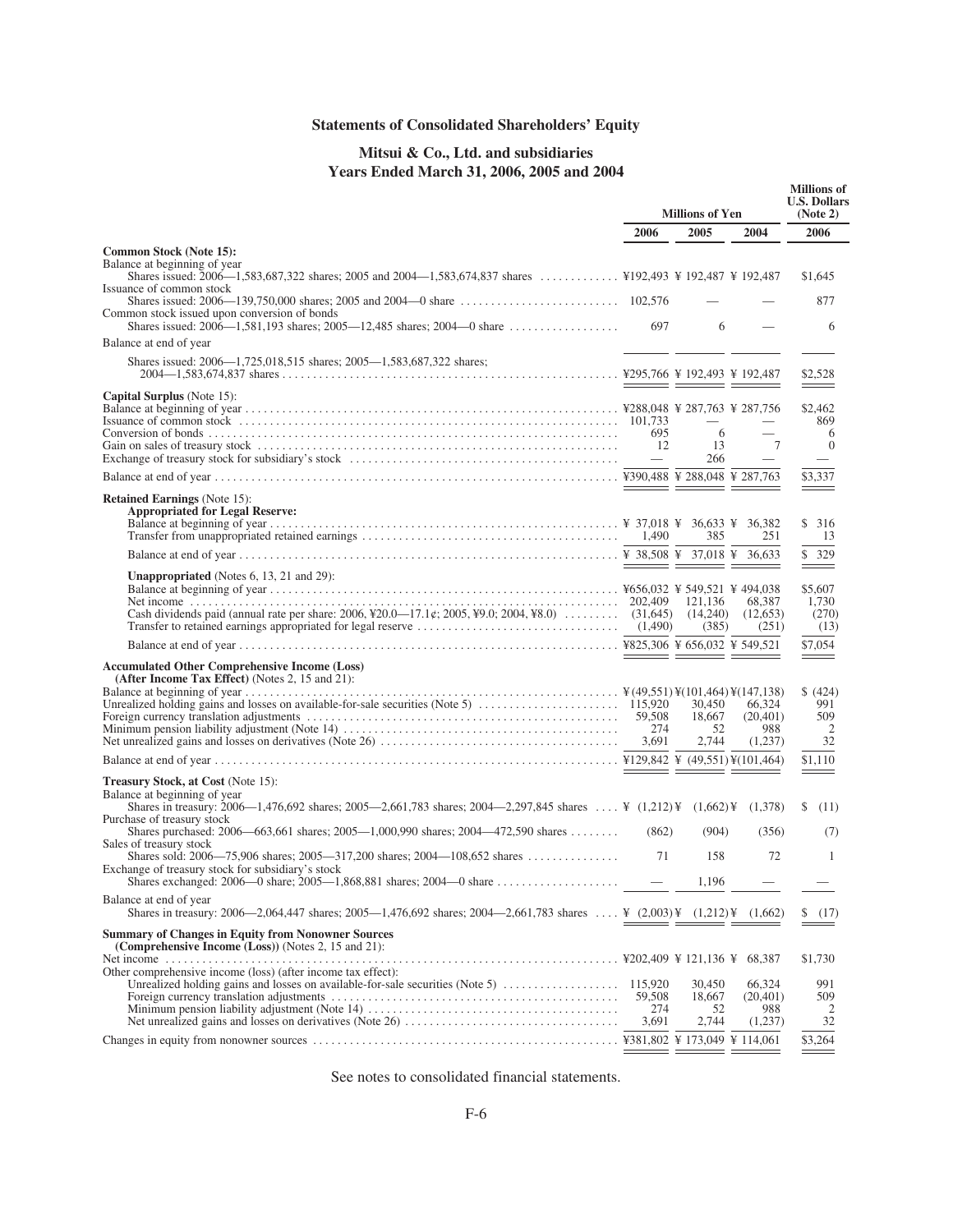# **Statements of Consolidated Cash Flows**

# **Mitsui & Co., Ltd. and subsidiaries Years Ended March 31, 2006, 2005 and 2004**

|                                                                                                                               |                    | <b>Millions of Yen</b>              |                   |                                 | <b>Millions of</b><br><b>U.S. Dollars</b><br>(Note 2) |  |  |
|-------------------------------------------------------------------------------------------------------------------------------|--------------------|-------------------------------------|-------------------|---------------------------------|-------------------------------------------------------|--|--|
|                                                                                                                               | 2006               | 2005                                | 2004              | 2006                            |                                                       |  |  |
| <b>Operating Activities</b> (Note 28):                                                                                        |                    |                                     |                   |                                 |                                                       |  |  |
| Adjustments to reconcile net income to net cash provided by operating activities:                                             |                    |                                     |                   | \$1,730                         |                                                       |  |  |
| (Income) loss from discontinued operations—net (after income tax effect)                                                      | (1,231)            | (7,192)                             | 8,724             | (11)                            |                                                       |  |  |
|                                                                                                                               | 72,492             | 66,060                              | 65,100            | 620                             |                                                       |  |  |
|                                                                                                                               | 4,585              | (18, 575)                           | 35,441            | 39                              |                                                       |  |  |
|                                                                                                                               | 48                 | 8,783                               | 9,878             | $\overline{0}$                  |                                                       |  |  |
| Government grant for transfer of substitutional portion of EPF                                                                |                    |                                     | (17,224)          |                                 |                                                       |  |  |
|                                                                                                                               | (37, 853)          | (34,773)<br>(1,677)                 | (27, 460)         | (324)                           |                                                       |  |  |
|                                                                                                                               | 10,643             | 16,544                              | 31,024            | 91                              |                                                       |  |  |
| Gain on disposal or sales of property and equipment-net                                                                       | (5,993)            | (6,530)                             | (4,073)           | (51)                            |                                                       |  |  |
|                                                                                                                               | 36,056             | 20,589                              | 20,168            | 308                             |                                                       |  |  |
|                                                                                                                               | 18,208             | 38,496                              | 1,720             | 156                             |                                                       |  |  |
| Minority interests in earnings of subsidiaries                                                                                | 21,537             | 17,601                              | 7,433             | 184                             |                                                       |  |  |
| Equity in earnings of associated companies, less dividends received                                                           | (30,651)           | (31, 485)                           | (21, 427)         | (262)                           |                                                       |  |  |
| Cumulative effect of change in accounting principle (after income tax effect)<br>Changes in operating assets and liabilities: |                    |                                     | 2,285             |                                 |                                                       |  |  |
|                                                                                                                               | (156, 436)         | (169, 899)                          | (125, 893)        | (1,337)                         |                                                       |  |  |
|                                                                                                                               | (68, 764)          | (73, 375)                           | (32,689)          | (588)                           |                                                       |  |  |
|                                                                                                                               | 84,226             | 209,689                             | 45,549            | 720                             |                                                       |  |  |
|                                                                                                                               | 6,301              | 34,969                              | 21,509            | 54                              |                                                       |  |  |
|                                                                                                                               | (5,287)            | 3,207                               | 14,484            | (45)                            |                                                       |  |  |
| Net cash (used in) provided by operating activities of discontinued operations                                                | (3,894)            | 6,501                               | (2,857)           | (33)                            |                                                       |  |  |
|                                                                                                                               | 146,396            | 200,069                             | 100,079           | 1,251                           |                                                       |  |  |
| <b>Investing Activities</b> (Note 28):                                                                                        |                    |                                     |                   |                                 |                                                       |  |  |
|                                                                                                                               | (3,186)            | 20,324                              | (9,603)           | (27)                            |                                                       |  |  |
|                                                                                                                               | (175, 774)         | (190, 388)                          | (203, 380)        | (1,502)                         |                                                       |  |  |
| Sales of investments in and collection of advances to associated companies                                                    | 37,574             | 52,675                              | 67,772            | 321                             |                                                       |  |  |
|                                                                                                                               | (121, 173)         | (90,769)                            | (131,207)         | (1,036)                         |                                                       |  |  |
| Proceeds from sales of available-for-sale securities<br>Proceeds from maturities of available-for-sale securities             | 36,741             | 21,864                              | 51,250<br>110,063 | 314<br>450                      |                                                       |  |  |
|                                                                                                                               | 52,604<br>(1,675)  | 56,934<br>(2,233)                   | (17)              | (14)                            |                                                       |  |  |
|                                                                                                                               | 1,690              | 2,912                               | 14,793            | 14                              |                                                       |  |  |
|                                                                                                                               | (67, 425)          | (67,506)                            | (46, 856)         | (576)                           |                                                       |  |  |
|                                                                                                                               | 48,136             | 73,436                              | 28,829            | 411                             |                                                       |  |  |
|                                                                                                                               | (46, 974)          | (68,111)                            | (42,768)          | (401)                           |                                                       |  |  |
|                                                                                                                               | 65,226             | 62,829                              | 76,384            | 557                             |                                                       |  |  |
|                                                                                                                               | (247, 054)         | (170,068)                           | (113, 197)        | (2,112)                         |                                                       |  |  |
| Proceeds from sales of property leased to others and property and equipment                                                   | 73,958             | 79,324                              | 59,924            | 632                             |                                                       |  |  |
|                                                                                                                               |                    | (5,233)                             | 3,859             | $\hspace{0.1mm}-\hspace{0.1mm}$ |                                                       |  |  |
|                                                                                                                               | (347, 332)         | (224,010)                           | (134, 154)        | (2,969)                         |                                                       |  |  |
| <b>Financing Activities (Note 28):</b>                                                                                        |                    |                                     |                   |                                 |                                                       |  |  |
|                                                                                                                               | (89, 419)          | (29, 113)                           | (71, 759)         | (764)                           |                                                       |  |  |
|                                                                                                                               | 449,204            | 754,425                             | 636,957           | 3,839                           |                                                       |  |  |
|                                                                                                                               |                    | $(438,822)$ $(541,544)$ $(564,529)$ |                   | (3,751)                         |                                                       |  |  |
|                                                                                                                               | 203,766            |                                     |                   | 1.742                           |                                                       |  |  |
|                                                                                                                               | (815)<br>(31, 645) | (764)<br>(14,240)                   | (264)<br>(12,653) | (7)<br>(270)                    |                                                       |  |  |
|                                                                                                                               |                    | 2,557                               |                   |                                 |                                                       |  |  |
| Net cash provided by (used in) financing activities $\dots\dots\dots\dots\dots\dots\dots$                                     | 92,269             | 171,321                             | (12, 248)         | 789                             |                                                       |  |  |
| Effect of Exchange Rate Changes on Cash and Cash Equivalents                                                                  | 13,922             | 6,131                               | (10, 191)         | 119                             |                                                       |  |  |
| Net (Decrease) Increase in Cash and Cash Equivalents                                                                          | (94, 745)          | 153,511                             | (56, 514)         | (810)                           |                                                       |  |  |
| Cash and Cash Equivalents at Beginning of Year                                                                                | 791,810            | 638,299                             | 694,813           | 6,768                           |                                                       |  |  |
|                                                                                                                               |                    |                                     |                   | \$5,958                         |                                                       |  |  |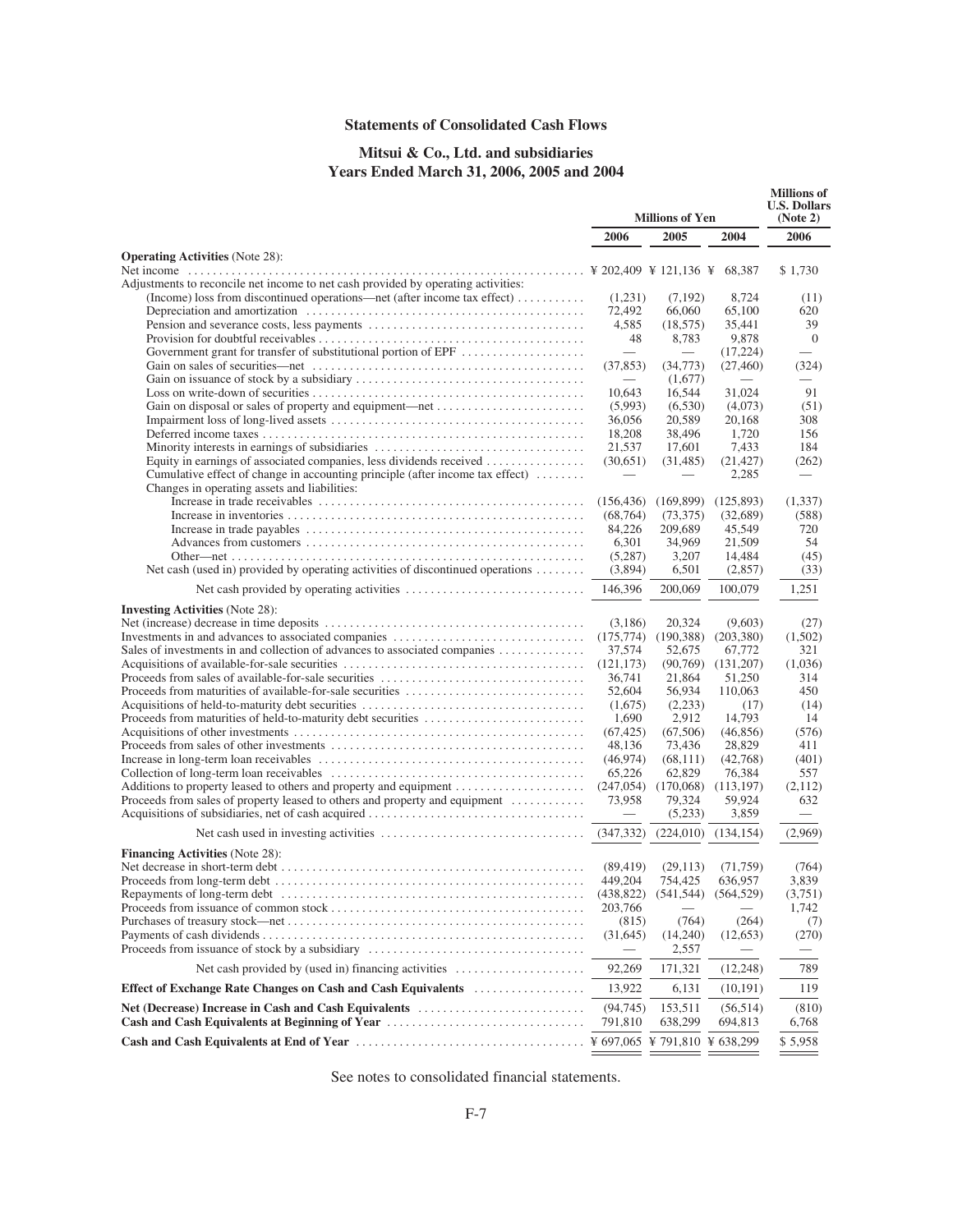#### **Notes to Consolidated Financial Statements**

## **Mitsui & Co., Ltd. and subsidiaries**

### **1. NATURE OF OPERATIONS**

Mitsui & Co., Ltd. (Mitsui Bussan Kabushiki Kaisha) and subsidiaries (collectively, the "companies"), as *sogo shosha* or general trading companies, are engaged in business activities, such as trading in various commodities, financing for customers and suppliers relating to such trading activities worldwide, and organizing and coordinating industrial projects through their worldwide business networks.

The companies conduct sales, export, import, offshore trades and manufacture of products in the areas of "Iron & Steel Products," "Iron & Steel Raw Materials and Non-Ferrous Metals," "Machinery & Infrastructure Projects," "Chemical," "Energy," "Foods & Retail," and "Lifestyle, Consumer Service and Information, Electronics & Telecommunication," while providing general services for retailing, information and communications, technical support, transportation and logistics and financing.

Further, the companies are also engaged in development of natural resources such as oil and gas, and iron and steel raw materials.

In addition to the above, the companies are engaged in strategic business investments in new areas such as information technology, biotechnology and nanotechnology.

# **2. BASIS OF FINANCIAL STATEMENTS AND SUMMARY OF SIGNIFICANT ACCOUNTING POLICIES**

# **I. BASIS OF FINANCIAL STATEMENTS**

The accompanying consolidated financial statements are stated in Japanese yen, the currency of the country in which Mitsui & Co., Ltd. (the "Company") is incorporated and principally operates. The translation of Japanese yen amounts into U.S. dollar amounts for the year ended March 31, 2006 is included solely for the convenience of readers outside Japan and has been made at the rate of ¥117=U.S.\$1, the approximate rate of exchange at March 31, 2006. The translation should not be construed as a representation that the Japanese yen amounts could be converted into U.S. dollars at the above or any other rate.

The accompanying consolidated financial statements have been prepared on the basis of accounting principles generally accepted in the United States of America ("U.S. GAAP"). Effect has been given in the consolidated financial statements to adjustments which have not been entered in the companies' general books of account maintained principally in accordance with accounting practices prevailing in the countries of incorporation. Major adjustments include those relating to accounting for derivative instruments and hedging activities, recognition of expected losses on purchase and sale commitments, accounting for certain investments including non-monetary exchange of investments, accounting for warrants, accounting for pension costs and severance indemnities, recognition of installment sales on the accrual basis of accounting, accounting for business combinations, accounting for goodwill and other intangible assets, accounting for asset retirement obligations, accounting for consolidation of variable interest entities, accounting for leasing and accounting for stock issuance costs.

Total trading transactions, as presented in the accompanying Statements of Consolidated Income, are a voluntary disclosure as permitted by Financial Accounting Standards Board ("FASB") Emerging Issues Task Force Issue ("EITF") No. 99-19, "Reporting Revenue Gross as a Principal versus Net as an Agent," and represent the gross transaction volume or the aggregate nominal value of the sales contracts in which the companies act as principal and transactions in which the companies serve as agent. Total trading transactions should not be construed as equivalent to, or a substitute or a proxy for, revenues, or as an indicator of the companies' operating performance, liquidity or cash flows generated by operating, investing or financing activities. The companies have included the gross transaction volume information because similar Japanese trading companies have generally used it as an industry benchmark. As such, management believes that total trading transactions are a useful supplement to the results of operations information for users of the consolidated financial statements.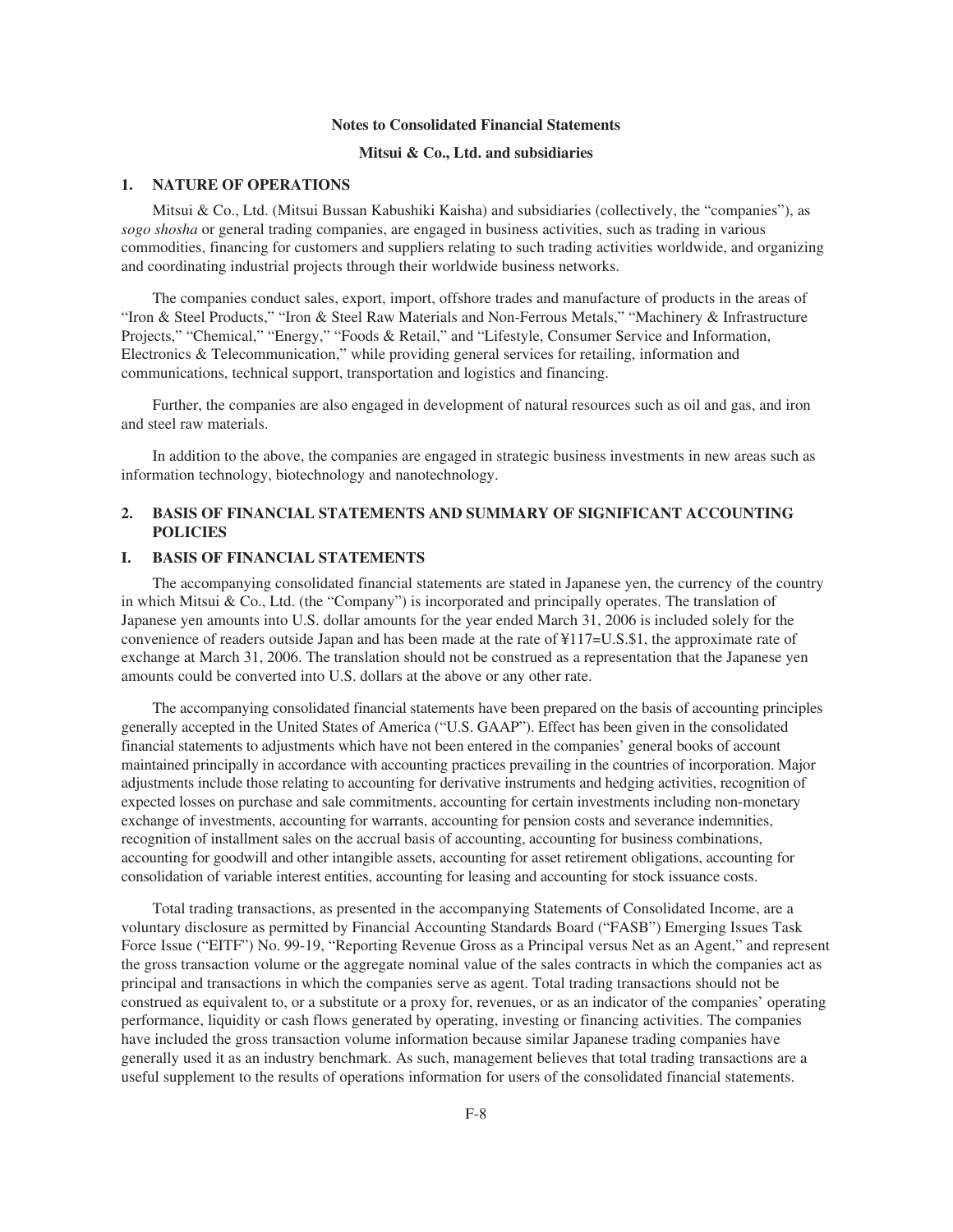### **Mitsui & Co., Ltd. and subsidiaries**

# **II. SUMMARY OF SIGNIFICANT ACCOUNTING POLICIES**

### *Consolidation*

The consolidated financial statements include the accounts of the Company, its majority-owned domestic and foreign subsidiaries, the variable interest entities ("VIEs") where the Company or one of its subsidiaries is a primary beneficiary, and its proportionate shares of the assets, liabilities, revenues and expenses of certain of its oil and gas producing, and mining unincorporated joint ventures in which the companies own an undivided interest in the assets, and pursuant to the joint venture agreements, are severally liable for their share of each liability. The VIEs are defined by FASB Interpretation ("FIN") No. 46, "Consolidation of Variable Interest Entities (revised December 2003)—an Interpretation of ARB No. 51" ("FIN No. 46R"). The unincorporated joint ventures proportionately consolidated by the companies include but are not limited to WA-28-L J/V (40%), Block 9 J/V (35%), WA-14-L J/V (40%), Robe River Iron Associates J/V (33%), Capricorn Coal Development J/V (30%) and Dawson J/V (49%).

The difference between the cost of investments in VIEs which are not a business and the equity in the fair value of the net assets at the dates of acquisition is accounted for as an extraordinary gain or loss while the excess of the cost of investments in other subsidiaries over the equity in the fair value of the net assets at the dates of acquisition is accounted for as goodwill.

Certain subsidiaries with a fiscal year-end on or after December 31, but prior to the parent company's fiscal year-end of March 31, are included on the basis of the subsidiaries' respective fiscal year-ends.

#### *Foreign currency translation*

Foreign currency financial statements have been translated in accordance with Statement of Financial Accounting Standards ("SFAS") No. 52, "Foreign Currency Translation." Pursuant to this statement, the assets and liabilities of foreign subsidiaries and associated companies are translated into Japanese yen at the respective year-end exchange rates. All income and expense accounts are translated at average rates of exchange. The resulting translation adjustments are included in accumulated other comprehensive income.

Monetary assets and liabilities denominated in foreign currencies are translated into Japanese yen at year-end exchange rates with the resulting gains and losses recognized in earnings.

## *Cash equivalents*

Cash equivalents are defined as short-term (original maturities of three months or less), highly liquid investments which are readily convertible into cash and have no significant risk of change in value including certificates of deposit, time deposits, financing bills and commercial papers with original maturities of three months or less.

#### *Allowance for doubtful receivables*

In accordance with SFAS No. 114, "Accounting by Creditors for Impairment of a Loan—an amendment of FASB Statements No. 5 and 15," an impairment loss for a specific loan deemed to be impaired is measured based on the present value of expected cash flows discounted at the loan's original effective interest rate or the fair value of the collateral if the loan is collateral dependent.

An allowance for doubtful receivables is recognized for all receivables not subject to the accounting requirement of SFAS No. 114 based primarily upon the companies' credit loss experiences and an evaluation of potential losses in the receivables.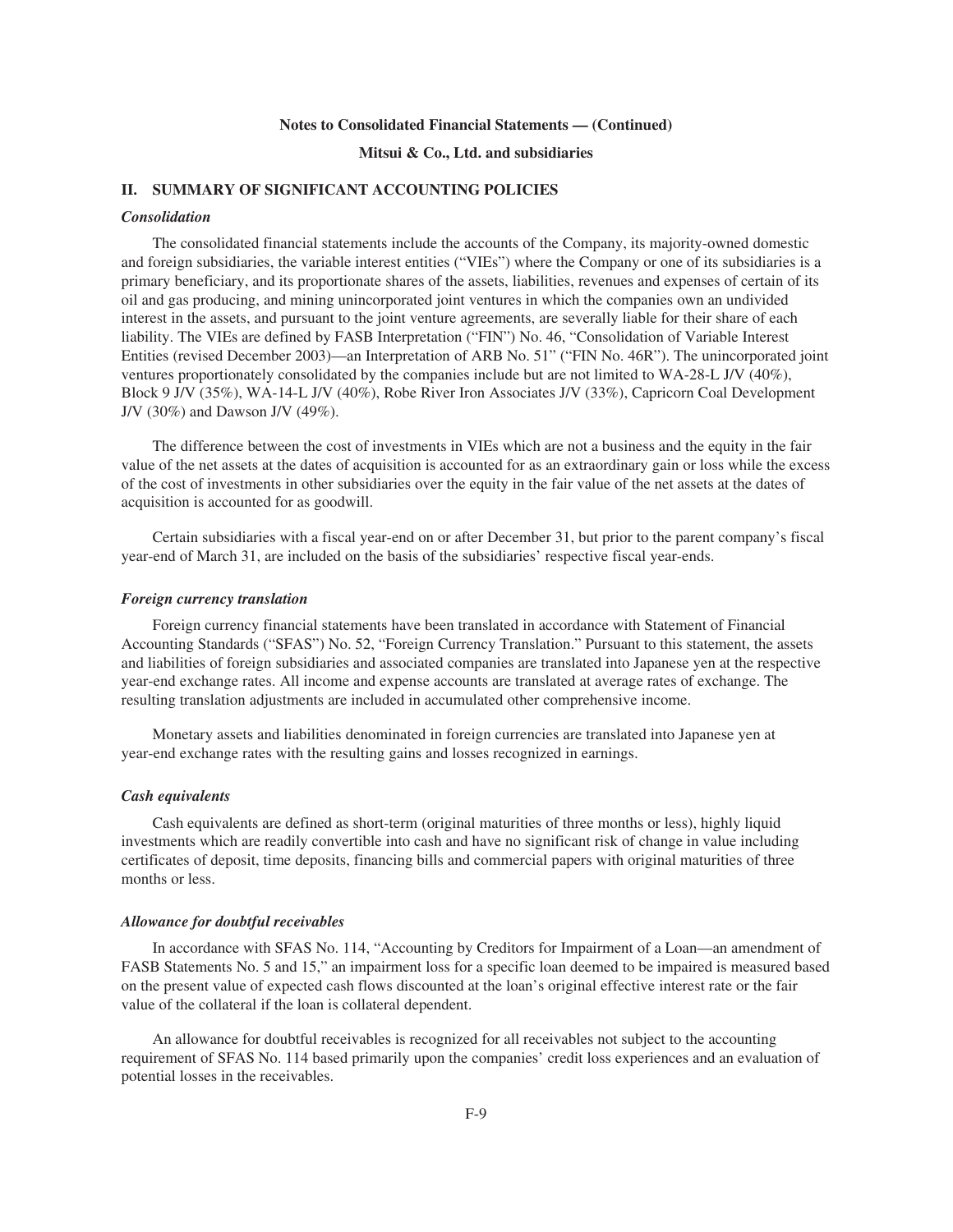# **Mitsui & Co., Ltd. and subsidiaries**

## *Inventories*

Inventories, consisting mainly of commodities and materials for resale, are stated at the lower of cost, principally on the specific-identification basis, or market.

#### *Derivative instruments and hedging activities*

In accordance with SFAS No. 133, "Accounting for Derivative Instruments and Hedging Activities," as amended by SFAS No. 138, "Accounting for Certain Derivative Instruments and Certain Hedging Activities—an amendment of FASB Statement No. 133," and SFAS No. 149, "Amendment of Statement 133 on Derivative Instruments and Hedging Activities," all derivative instruments are recognized and measured at fair value as either assets or liabilities in the Consolidated Balance Sheets. The accounting for changes in the fair value depends on the intended use of the derivative instruments and their resulting hedge designation.

The companies enter into derivative commodity instruments, such as future, forward, option and swap contracts, as a means of hedging the exposure to changes in the fair value of inventories and unrecognized firm commitments and the exposure to variability in the expected future cash flows from forecasted transactions, principally for non-ferrous metals, crude oil and agricultural products.

Changes in the fair value of derivative commodity instruments, designated and effective as fair value hedges, are recognized in sales of products or cost of products sold as offsets to changes in the fair value of the hedged items. Changes in the fair value of derivative commodity instruments, designated and effective as cash flow hedges, are initially recorded as other comprehensive income and reclassified into earnings as sales of products or cost of products sold when the hedged transactions affect earnings. Changes in the fair value of the ineffective portion are recognized in sales of products or cost of products sold immediately.

Changes in the fair value of derivative commodity instruments, for which hedge requirements are not met under SFAS No. 133, are currently recognized in sales of products or cost of products sold without any offsetting changes in the fair value of the hedged items.

The Company and certain subsidiaries also enter into agreements for derivative commodity instruments as a part of their trading activities. These derivative instruments are marked to market and gains or losses resulting from these contracts are reported in other sales.

Changes in the fair value of all open positions of precious metals traded in terminal (future) markets are recognized in other sales in order to reflect the fair value of commodity trading transactions consisting of inventories, unrecognized firm commitments and derivative commodity instruments as a whole.

The companies enter into derivative financial instruments such as interest rate swap agreements, foreign exchange forward contracts, currency swap agreements, and interest rate and currency swap agreements as a means of hedging their interest rate and foreign exchange exposure.

Changes in the fair value of interest rate swap agreements, designated and effective as fair value hedges for changes in the fair value of fixed-rate financial assets or liabilities attributable to changes in the designated benchmark interest rate, are recognized in interest income and expense as offsets to changes in the fair value of hedged items. Changes in the fair value of interest rate swap agreements, designated and effective as cash flow hedges for changes in the cash flows of floating-rate financial assets or liabilities attributable to changes in the designated benchmark interest rate, are initially recorded in other comprehensive income and reclassified into earnings as interest income and expense when the hedged transactions affect earnings. Changes in the fair value of the ineffective portion are recognized in interest income and expense immediately.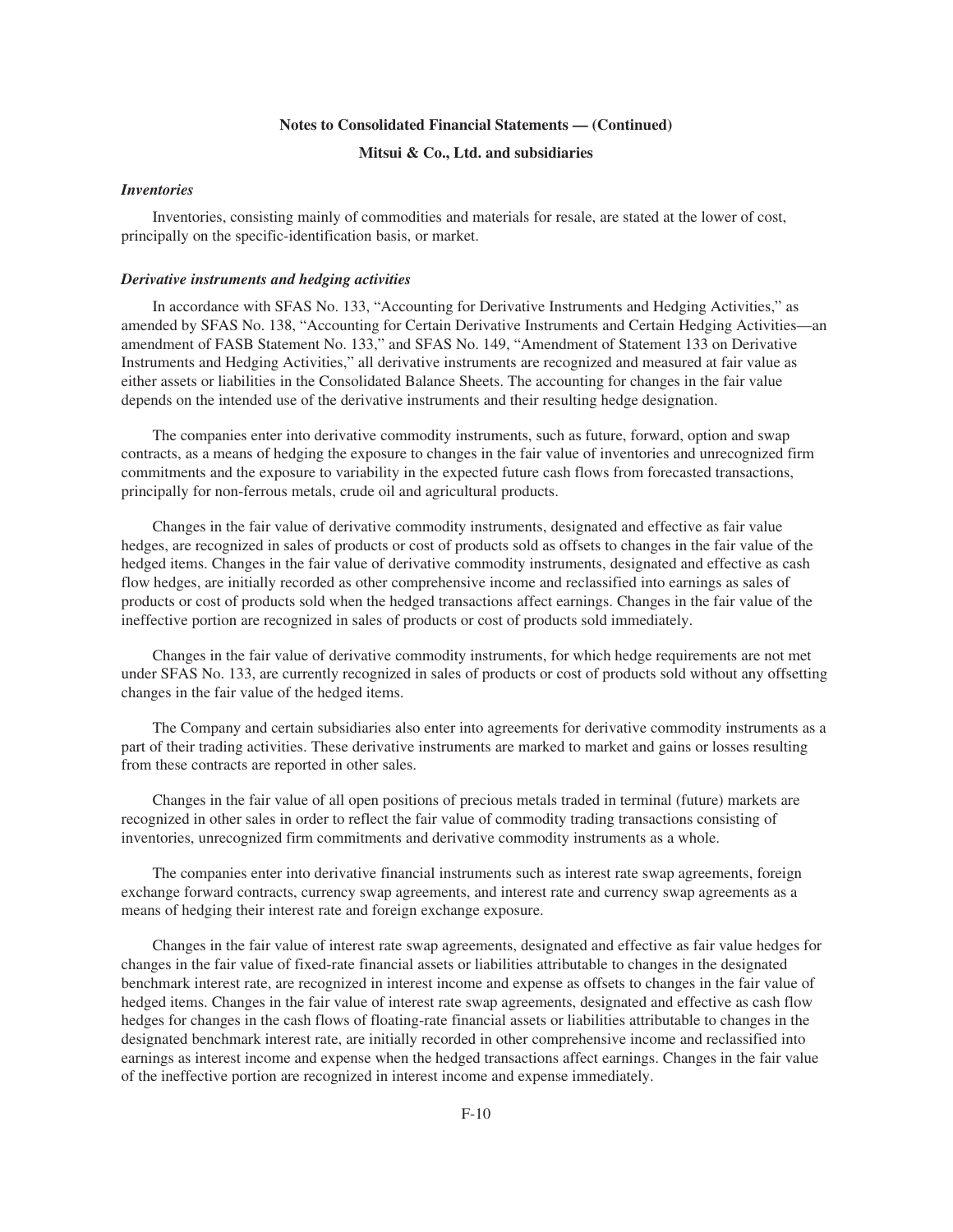#### **Mitsui & Co., Ltd. and subsidiaries**

Changes in the fair value of foreign exchange forward contracts and currency swap agreements, designated and effective as cash flow hedges for changes in the cash flows of foreign-currency-denominated assets or liabilities, unrecognized firm commitments and forecasted transactions attributable to changes in the related foreign currency exchange rate, are initially recorded in other comprehensive income and reclassified into earnings as foreign exchange gains or losses when the hedged transactions affect earnings. Changes in the fair value of the ineffective portion are recognized in foreign exchange gains or losses immediately.

Changes in the fair value of interest rate and currency swap agreements, designated and effective as fair value hedges or cash flow hedges for changes in the fair values or cash flows of foreign-currency-denominated assets or liabilities attributable to changes in the designated benchmark interest rate or the related foreign currency exchange rate are recorded as either earnings or other comprehensive income depending on the treatment of foreign currency hedges as fair value hedges or cash flow hedges.

Changes in the fair value of derivative financial instruments, for which hedge requirements are not met under SFAS No. 133, are currently recognized in interest income and expense for interest rate swap agreements and in foreign exchange gains or losses for foreign exchange forward contracts, currency swap agreements and interest rate and currency swap agreements.

The Company and certain subsidiaries also enter into agreements for certain derivative financial instruments as a part of their trading activities. These derivative financial instruments are marked to market and the related gains or losses are reported in other sales.

The companies use non-derivative financial instruments, such as foreign-currency-denominated debt, in order to reduce the foreign currency exposure in the net investment in a foreign operation. The foreign currency transaction gains or losses on these instruments, designated as and effective as hedging instruments, are deferred and recorded as foreign currency translation adjustments within other comprehensive income to the extent they are effective as hedge. These amounts are only recognized in income upon the complete or partial sale of the related investment or the complete liquidation of the investment.

For the Statements of Consolidated Cash Flows, cash flows from derivative commodity instruments and derivative financial instruments that qualify for hedge accounting are included in the same category as the items being hedged.

### *Debt and marketable equity securities*

The companies classify debt and marketable equity securities, at acquisition, into one of three categories: held-to-maturity, available-for-sale or trading under provisions of SFAS No. 115, "Accounting for Certain Investments in Debt and Equity Securities."

Trading securities are carried at fair value and unrealized holding gains and losses are included in earnings.

Debt securities are classified as held-to-maturity and measured at amortized cost in the Consolidated Balance Sheets only if the companies have the positive intent and ability to hold those securities to maturity. Premiums and discounts amortized in the period are included in interest income.

Debt and marketable equity securities other than those classified as trading or held-to-maturity securities are classified as available-for-sale securities and carried at fair value with related unrealized holding gains and losses reported in accumulated other comprehensive income in shareholders' equity on a net-of-tax basis.

For other than a temporary decline in the value of debt and marketable equity securities below their cost or amortized cost, the investment is reduced to its fair value, which becomes the new cost basis of the investment.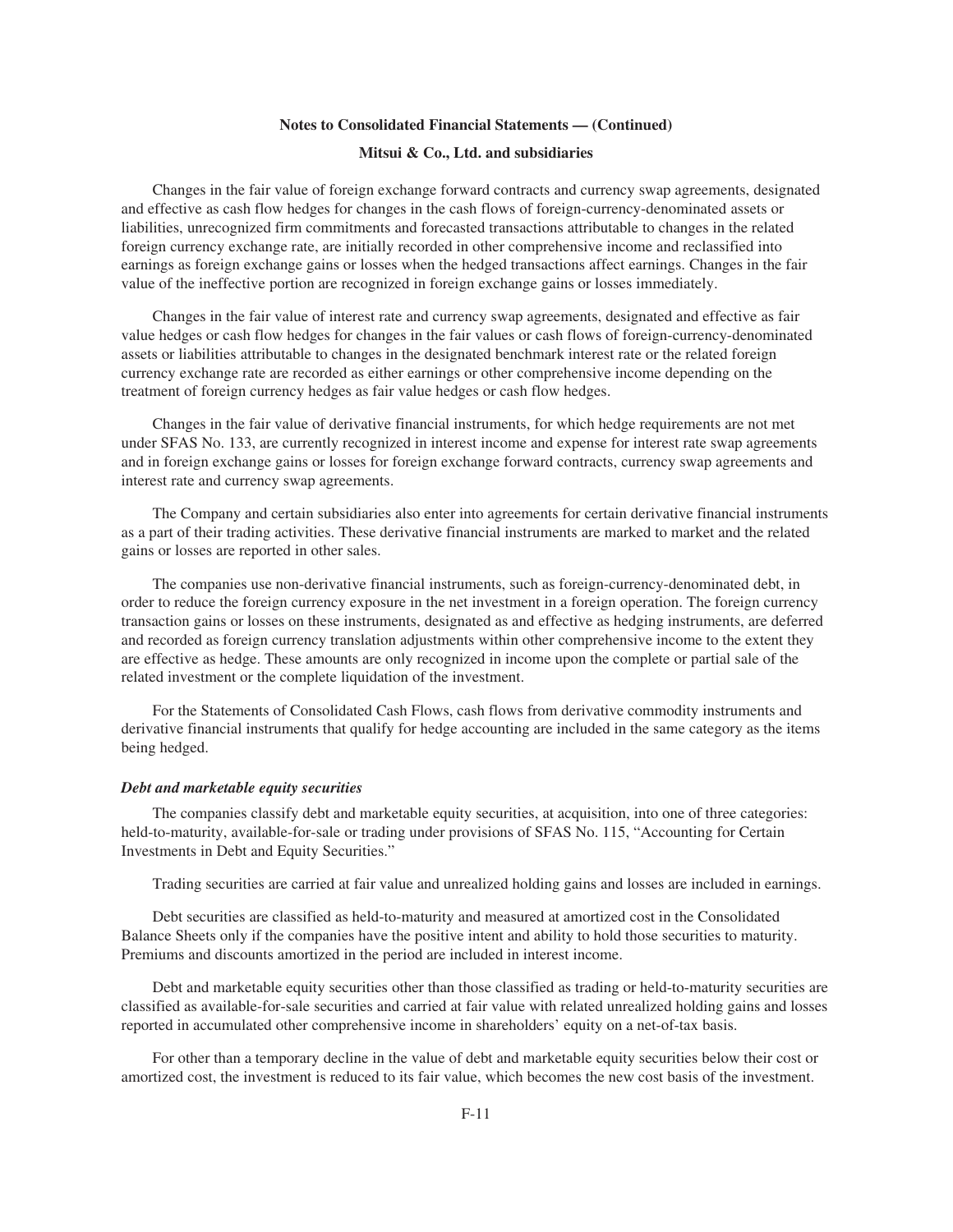# **Mitsui & Co., Ltd. and subsidiaries**

The amount of the reduction is reported as a loss for the year in which such determination is made. Various factors, such as the extent which the cost exceeds the market value, the duration of the market decline, the financial condition and near-term prospects of the issuer, and the intent and ability to retain the investment for a period of time sufficient to allow for any anticipated recovery in market value, are reviewed to judge whether the decline is other than temporary.

The cost of debt and marketable securities sold is determined based on the moving-average cost method.

#### *Non-marketable equity securities*

Non-marketable equity securities are carried at cost. When other than a temporary decline in the value of such securities below their cost occurs, the investment is reduced to its fair value and an impairment loss is recognized. Various factors, such as the financial condition and near-term prospects of the issuer, are reviewed to judge whether it is other than temporary.

The cost of non-marketable equity securities sold is determined based on the moving-average cost method.

#### *Investments in associated companies*

Investments in associated companies (investees owned 20% to 50%, corporate joint ventures and other investees over which the companies have the ability to exercise significant influence) and noncontrolling investments in general partnerships, limited partnerships and limited liability companies are accounted for under the equity method, after appropriate adjustments for intercompany profits and dividends. The differences between the cost of such investments and the companies' equity in the underlying fair value of the net assets of associated companies at the dates of acquisition are recognized as equity method goodwill.

For other than a temporary decline in the value of investments in associated companies below the carrying amount, the investment is reduced to its fair value and an impairment loss is recognized.

## *Leasing*

The companies are engaged in lease financing consisting of direct financing leases and leveraged leases, and in operating leases of properties. For direct financing leases, unearned income is amortized to income over the lease term at a constant periodic rate of return on the net investment. Income on leveraged leases is recognized over the life of the lease at a constant rate of return on the positive net investment. Initial direct costs are deferred and amortized using the interest method over the lease period. Operating lease income is recognized as other sales over the term of underlying leases on a straight-line basis.

The companies are also lessees of various assets. Rental expenses on operating leases are recognized over the respective lease terms using the straight-line method.

#### *Property and equipment*

Property and equipment are stated at cost.

Depreciation of property and equipment (including property leased to others) is computed principally under the declining-balance method for assets located in Japan and under the straight-line method for assets located outside Japan, using rates based upon the estimated useful lives of the related property and equipment. The estimated useful lives for buildings, equipment and fixtures, and vessels are primarily 8 to 65 years, 2 to 30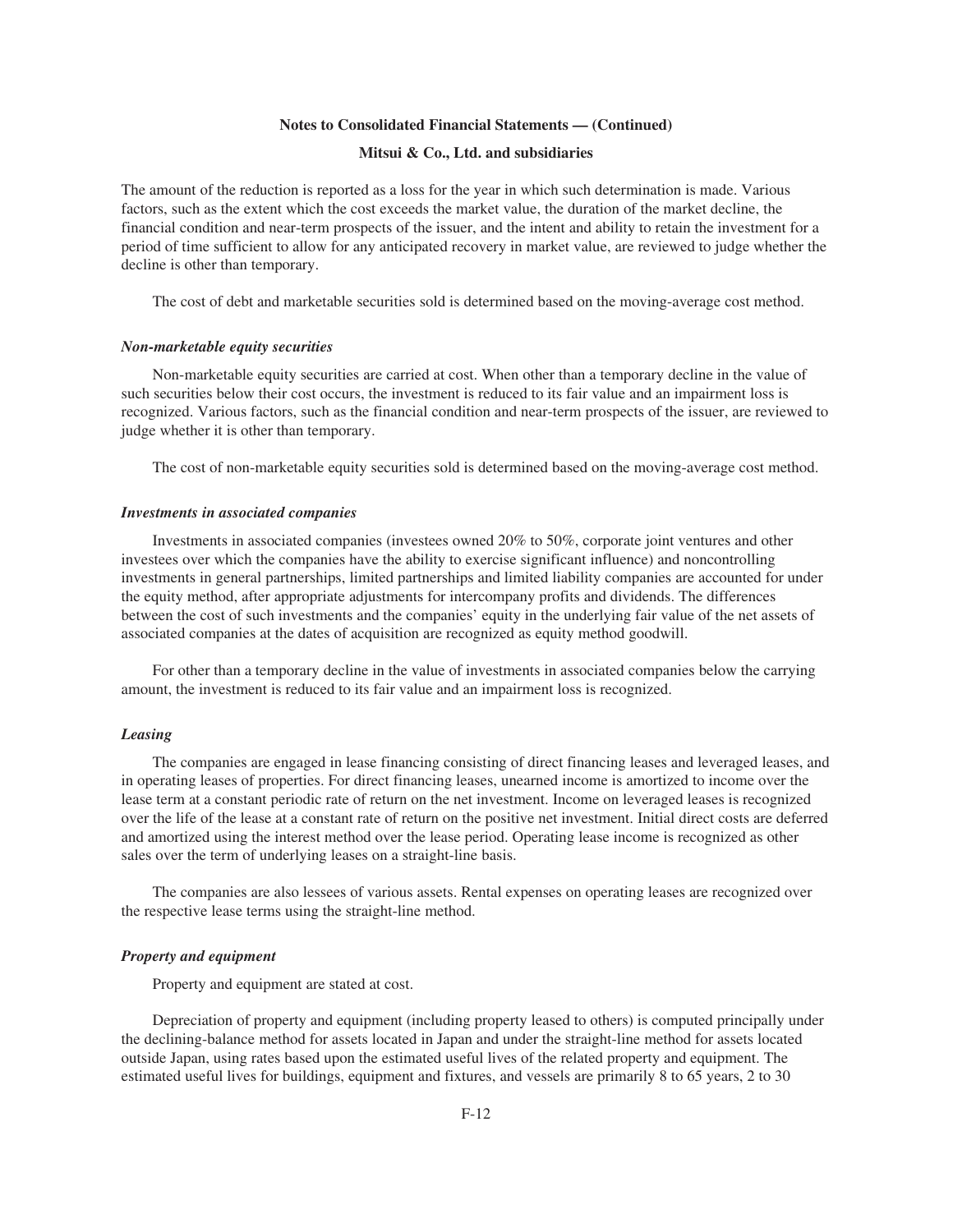## **Mitsui & Co., Ltd. and subsidiaries**

years, and 8 to 20 years, respectively. Mineral rights are amortized over their respective estimated useful lives, which are 14 to 20 years, using the straight-line method or the unit-of-production method.

Leasehold improvements are amortized over the lesser of the useful life of the improvement or the term of the underlying lease.

Significant renewals and additions are capitalized at cost. Maintenance and repairs, and minor renewals and betterments are charged to expense as incurred.

#### *Impairment of long-lived assets*

In accordance with SFAS No. 144, "Accounting for the Impairment or Disposal of Long-Lived Assets," long-lived assets to be held and used or to be disposed of other than by sale are reviewed, by using undiscounted future cash flows, for impairment whenever events or changes in circumstances indicate that the carrying amount of the assets may not be recoverable. If the sum of the expected future cash flows is less than the carrying amount of the asset, an impairment loss is recognized. Such impairment loss is measured as the amount by which the carrying amount of the asset exceeds its fair value. Long-lived assets to be disposed of by sale are reported at the lower of carrying amount or fair value less cost to sell.

#### *Business combinations*

In accordance with SFAS No. 141, "Business Combinations," the purchase method of accounting is used for all business combinations. The companies separately recognize and report acquired intangible assets as goodwill or other intangible assets. Any excess of fair value of acquired net assets over cost arising from a business combination is immediately recognized as an extraordinary gain.

#### *Goodwill and other intangible assets*

In accordance with SFAS No. 142, "Goodwill and Other Intangible Assets," goodwill is not amortized but tested for impairment annually or more frequently if impairment indicators arise. Identifiable intangible assets with a finite useful life are amortized over their respective estimated useful lives and reviewed for impairment in accordance with SFAS No. 144. Any identifiable intangible asset determined to have an indefinite useful life is not amortized, but instead tested for impairment in accordance with SFAS No. 142 until its useful life is determined to be no longer indefinite.

Equity method goodwill is reviewed for impairment as a part of other than a temporary decline in the value of investments in associated companies below the carrying amount in accordance with Accounting Principles Board ("APB") Opinion No. 18, "The Equity Method of Accounting for Investments in Common Stock."

Intangible assets subject to amortization consist primarily of software, unpatented technologies, trademarks, patents and customer relationships which are amortized over their respective estimated useful lives using the straight-line method. The estimated useful lives for software, unpatented technologies, trademarks, patents and customer relationships are 3 to 5 years, 10 years, 5 to 10 years, 5 years and 10 to 30 years, respectively. Intangible assets not subject to amortization mainly consist of land rights and trademarks.

#### *Oil and gas producing activities*

Oil and gas exploration and development costs are accounted for using the successful efforts method of accounting. The costs of acquiring properties, costs of drilling and equipping exploratory wells, and costs of development wells and related plant and equipment are capitalized, and amortized using the unit-of-production method. Exploratory well costs are expensed, if economically recoverable reserves are not found. Other exploration costs, such as geological and geophysical costs, are expensed as incurred.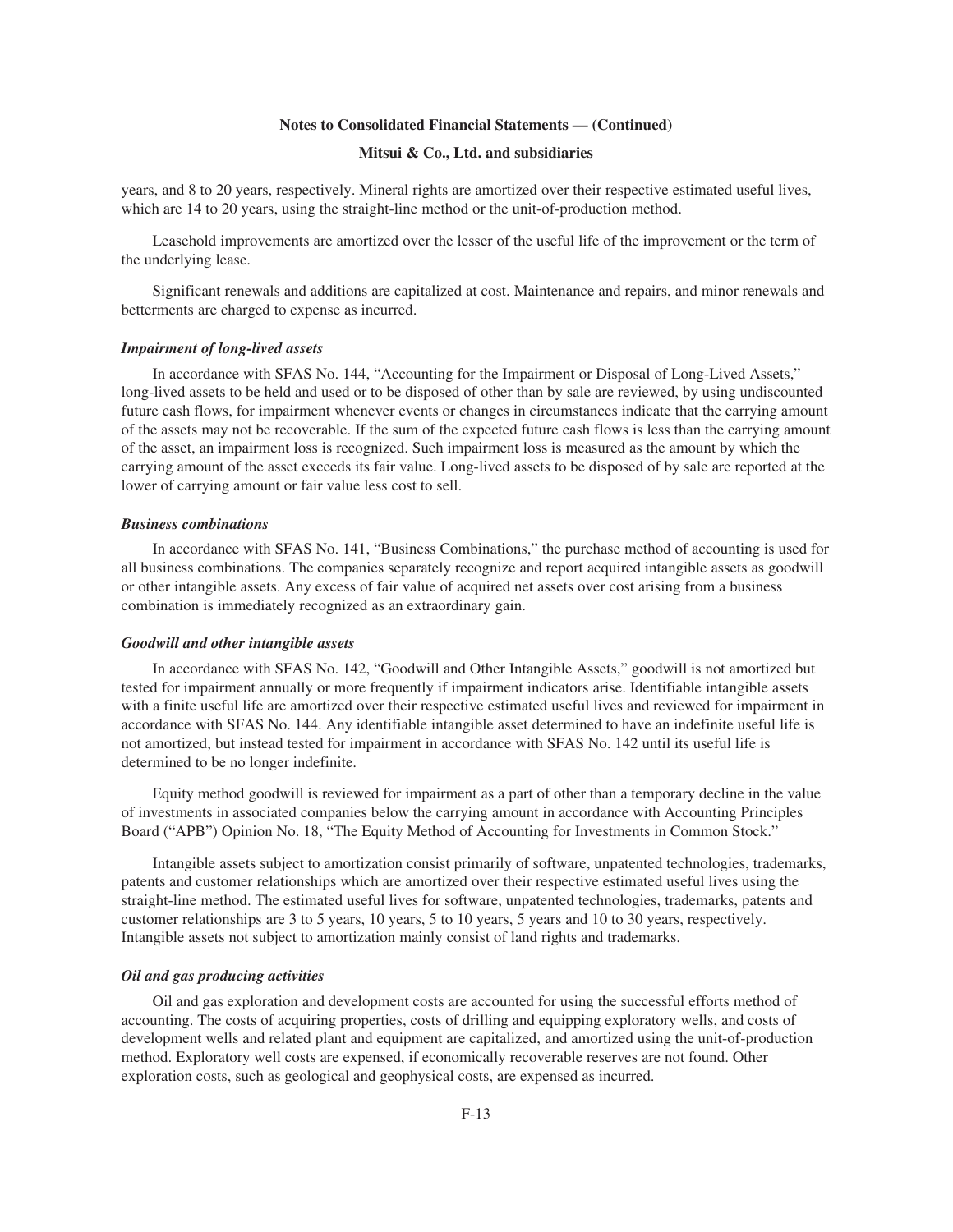#### **Mitsui & Co., Ltd. and subsidiaries**

In accordance with SFAS No. 144, proved properties are reviewed for impairment whenever events or changes in circumstances indicate that the carrying value may not be recoverable. If the proved properties are determined to be impaired, an impairment loss is recognized based on the fair value. Unproven properties are assessed annually for impairment in accordance with the guidance in SFAS No. 19, "Financial Accounting and Reporting by Oil and Gas Producing Companies," with any impairment charged to expense. The companies' policy is to consider the unproved properties not impaired if the estimated reserves of those properties can be established to be economically viable. Economically viable means that they may be developed in such a way that it is probable that over their project lives they will generate, at a minimum, zero net cash flow on an undiscounted pre-tax basis, based on current prices. For the purpose of this test, the current price is the price at the end of the period for which the review is conducted for the reserves concerned.

#### *Mining operations*

Mining exploration costs are expensed as incurred until the mining project has been established as commercially viable by a final feasibility study. Once established as commercially viable, costs are capitalized as development costs and are amortized using the unit-of-production method or straight-line method based on the proven and probable reserves.

In open pit mining operations, it is necessary to remove overburden and other waste materials to access mineral deposits. The costs of removing waste materials are referred to as "stripping costs." During the development of a mine, before production commences, such costs are generally capitalized as part of the development costs. Removal of waste materials continues during the production stage of the mine. Such postproduction stripping costs are variable production costs to be considered a component of mineral inventory costs and are recognized as a component of costs of products sold in the same period as the related revenues from the sales of the minerals. Depending on the configuration of the mineral deposits, the post-production stripping costs could lead to a lower of cost or market inventory adjustment.

#### *Asset retirement obligations*

In accordance with SFAS No. 143, "Accounting for Asset Retirement Obligations," the companies record the fair value of a liability for an asset retirement obligation in the period in which it is incurred. When the liability is initially recorded, the companies capitalize the related cost by increasing the carrying amount of the long-lived asset. Over time, the liability is accreted to its present value each period, and the capitalized cost is depreciated over the useful life of the related asset.

#### *Pension and severance indemnities plans*

The companies have pension plans and/or severance indemnities plans covering substantially all employees other than directors. The costs of the pension plans and severance indemnities plans are accrued based on amounts determined using actuarial methods, in accordance with SFAS No. 87, "Employers' Accounting for Pensions."

#### *Guarantees*

In accordance with FIN No. 45, "Guarantor's Accounting and Disclosure Requirements for Guarantees, Including Indirect Guarantees of Indebtedness of Others—an Interpretation of FASB Statements No. 5, 57 and 107 and rescission of FASB Interpretation No. 34," the companies recognize, at the inception of a guarantee, a liability for the fair value of the obligation undertaken for the guarantee.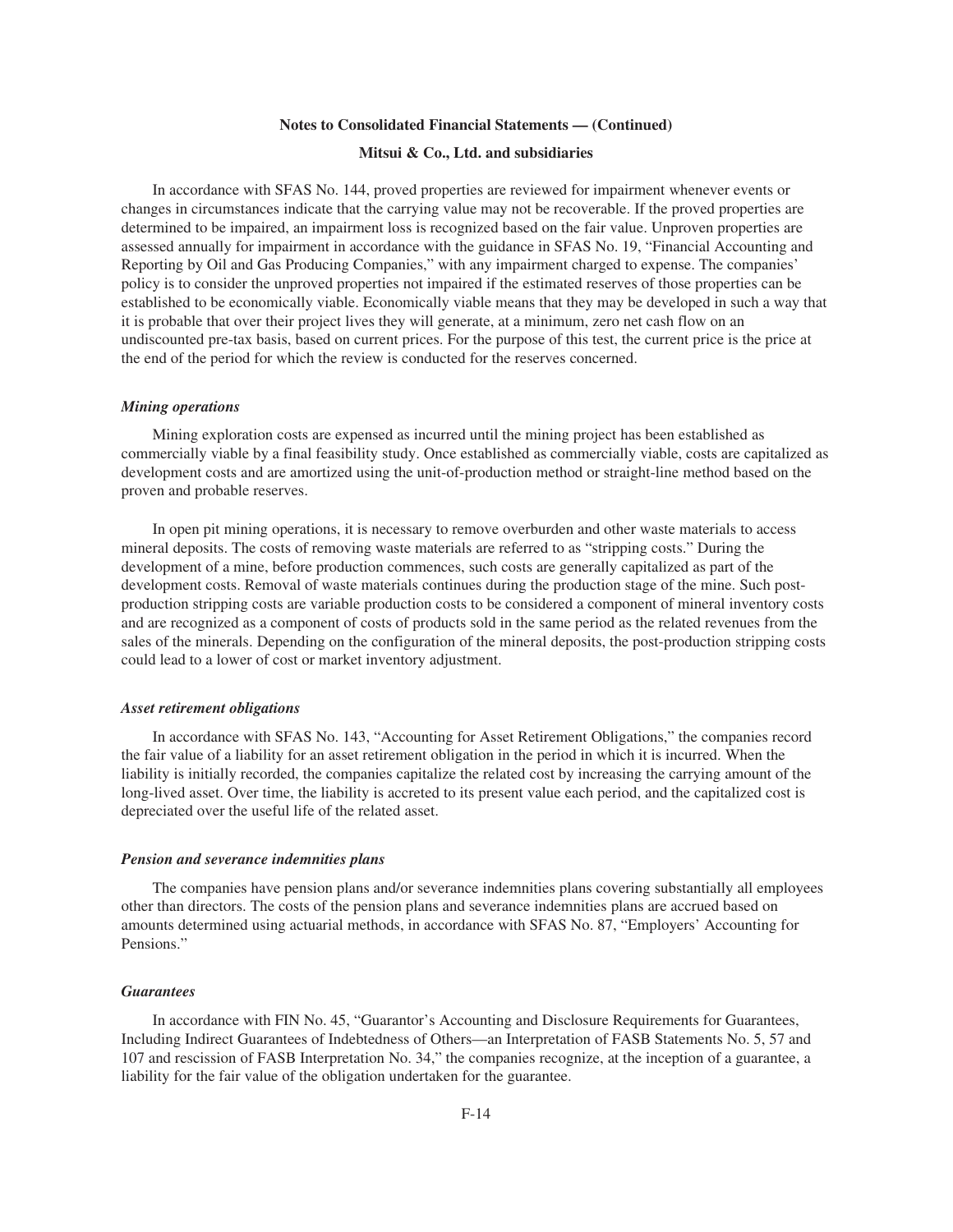# **Mitsui & Co., Ltd. and subsidiaries**

#### *Revenue recognition*

The companies recognize revenues when they are realized or realizable and earned. Revenues are realized or realizable and earned when the companies have persuasive evidence of an arrangement, the goods have been delivered or the services have been rendered to the customer, the sales price is fixed or determinable and collectibility is reasonably assured. In addition to this general policy, the following are specific revenue recognition policies:

## *Sales of products*

Sales of products include the sales of various products as a principal in the transactions, the manufacture and sale of a wide variety of products such as metals, chemicals, foods and general consumer merchandise, the development of natural resources such as coal, iron ore, oil and gas, and the development and sale of real estate. The companies recognize those revenues at the time the delivery conditions agreed with customers are met. These conditions are usually considered to have been met when the goods are received by the customer, the title to the warehouse receipts is transferred, or the implementation testing is duly completed.

For long-term construction contracts such as railroad projects, depending on the nature of the contract, revenues are accounted for by the percentage-of-completion method if estimates of costs to complete and extent of progress toward completion of long-term contracts are reasonably dependable, otherwise the companies use the completed contract method.

The Company and certain subsidiaries enter into buy/sell arrangements, mainly relating to transactions of crude oil and petroleum products. Under buy/sell arrangements, which are entered into primarily to optimize supply or demand requirements, the Company and certain subsidiaries agree to buy (sell) a specific quality and quantity of commodities to be delivered at a specific location and/or time while agreeing to sell (buy) the same quality and quantity of the commodities at a different location and/or time to the same counterparty. The buy/sell arrangements are reported on a net basis in the Statements of Consolidated Income.

### *Sales of services*

Sales of services include the revenues from trading margins and commissions related to various trading transactions in which the companies act as a principal or an agent. Specifically, the companies charge a commission for the performance of various services such as logistic and warehouse services, information and communication services, and technical support. For some back-to-back sales and purchase transactions of products, the companies act as a principal and record the net amount of sales and purchase prices as revenues. The companies also facilitate conclusion of the contracts between manufacturers and customers and deliveries for the products between suppliers and customers. Revenues from service related businesses are recorded as revenues when the contracted services are rendered to third-party customers pursuant to the agreements.

#### *Other sales*

Other sales principally include the revenues from leasing activities of real estate, rolling stock, ocean transport vessels, aircraft, equipment and others, the revenues from derivative commodity instruments and derivative financial instruments held for trading purposes, and the revenues from external consumer financing. See accounting policies for leasing and derivative instruments and hedging activities for the revenue recognition policies regarding leasing and derivative transactions, respectively.

#### *Research and development expenses*

Research and development costs are charged to expenses when incurred.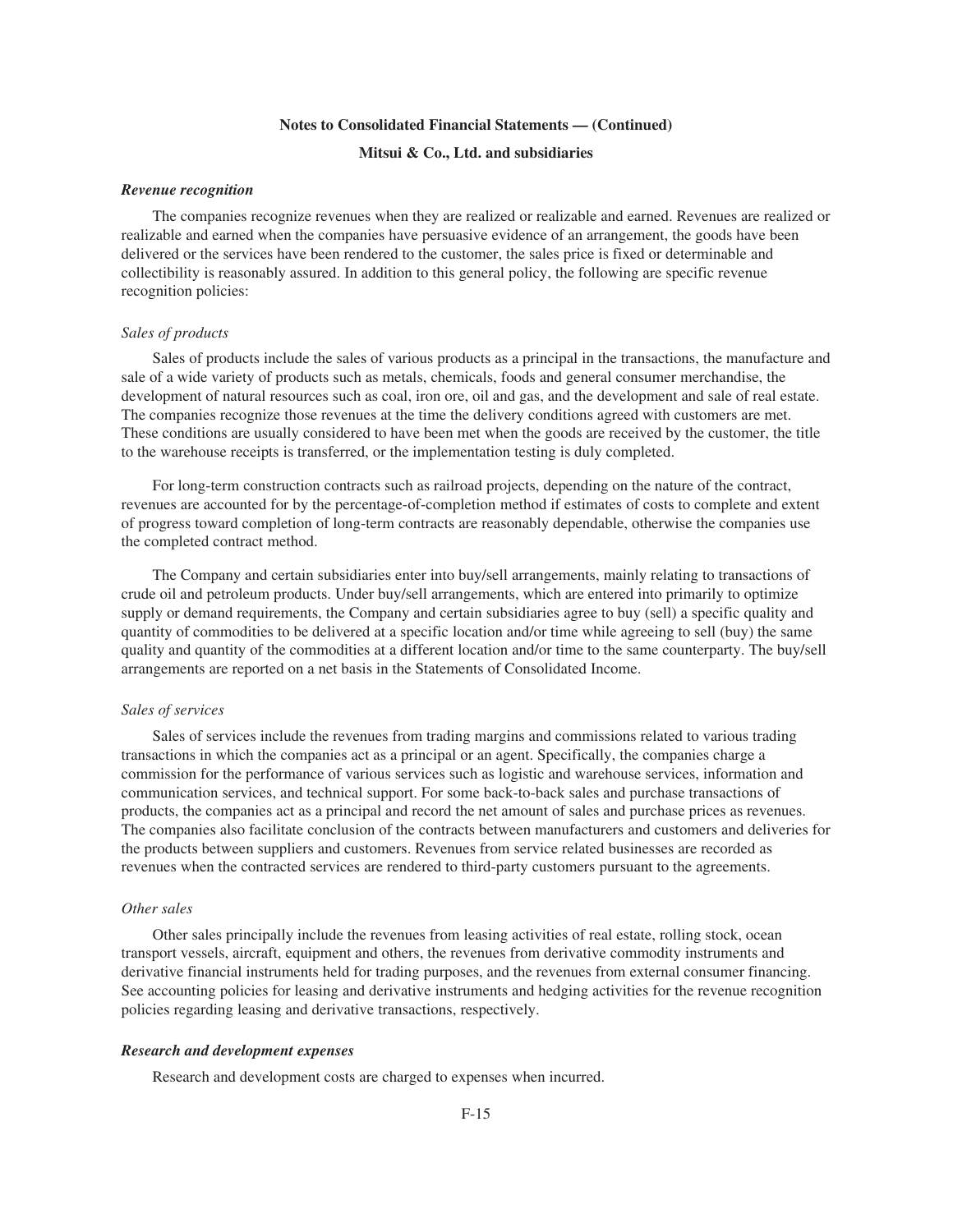## **Mitsui & Co., Ltd. and subsidiaries**

## *Advertising expenses*

Advertising costs are charged to expenses when incurred.

### *Issuance of stock by subsidiaries and associated companies*

A subsidiary or an associated company may issue its shares to third parties at amounts per share in excess of or less than the Company's average per share carrying value. With respect to such transactions, the resulting gains or losses arising from the change in equity interest are recorded in income for the year in which such shares are issued.

## *Income taxes*

Income tax expense is based on reported earnings before income taxes. Deferred income taxes reflect the impact of temporary differences between assets and liabilities recognized for financial reporting purposes and such amounts recognized for tax purposes and tax loss carryforwards. These deferred taxes are measured using the currently enacted tax rates in effect for the year in which the temporary differences or tax loss carryforwards are expected to reverse. Valuation allowances are established when it is more likely than not that some or all of the deferred tax assets will not be realized.

#### *Net income per share*

Basic net income per share is computed by dividing net income by the weighted-average number of common shares outstanding for the period. Diluted net income per share reflects the potential dilution as a result of issuance of shares upon conversion of the companies' convertible bonds.

## **III. RECLASSIFICATION**

Certain reclassifications and format changes have been made to prior year amounts to conform to the current year presentation.

## **IV. NEW ACCOUNTING STANDARDS**

#### *The meaning of other-than-temporary impairment and its application to certain investments*

During the year ended March 31, 2006, the companies adopted FASB Staff Position ("FSP") Nos. FAS 115-1 and FAS 124-1 "The Meaning of Other-Than-Temporary Impairment and Its Application to Certain Investments."

FSP Nos. FAS 115-1 and FAS 124-1 provides guidance on determining when an investment is considered impaired, whether that impairment is other than temporary, and the measurement of an impairment loss. FSP Nos. FAS 115-1 and FAS 124-1 also includes accounting considerations subsequent to the recognition of an other-than-temporary impairment and requires certain quantitative and qualitative disclosures about unrealized losses on debt and equity securities.

The effect of adoption of this guidance on the companies' financial position and results of operations was immaterial.

#### *Inventory costs*

In November 2004, the FASB issued SFAS No. 151, "Inventory Costs—an amendment of ARB No. 43, Chapter 4."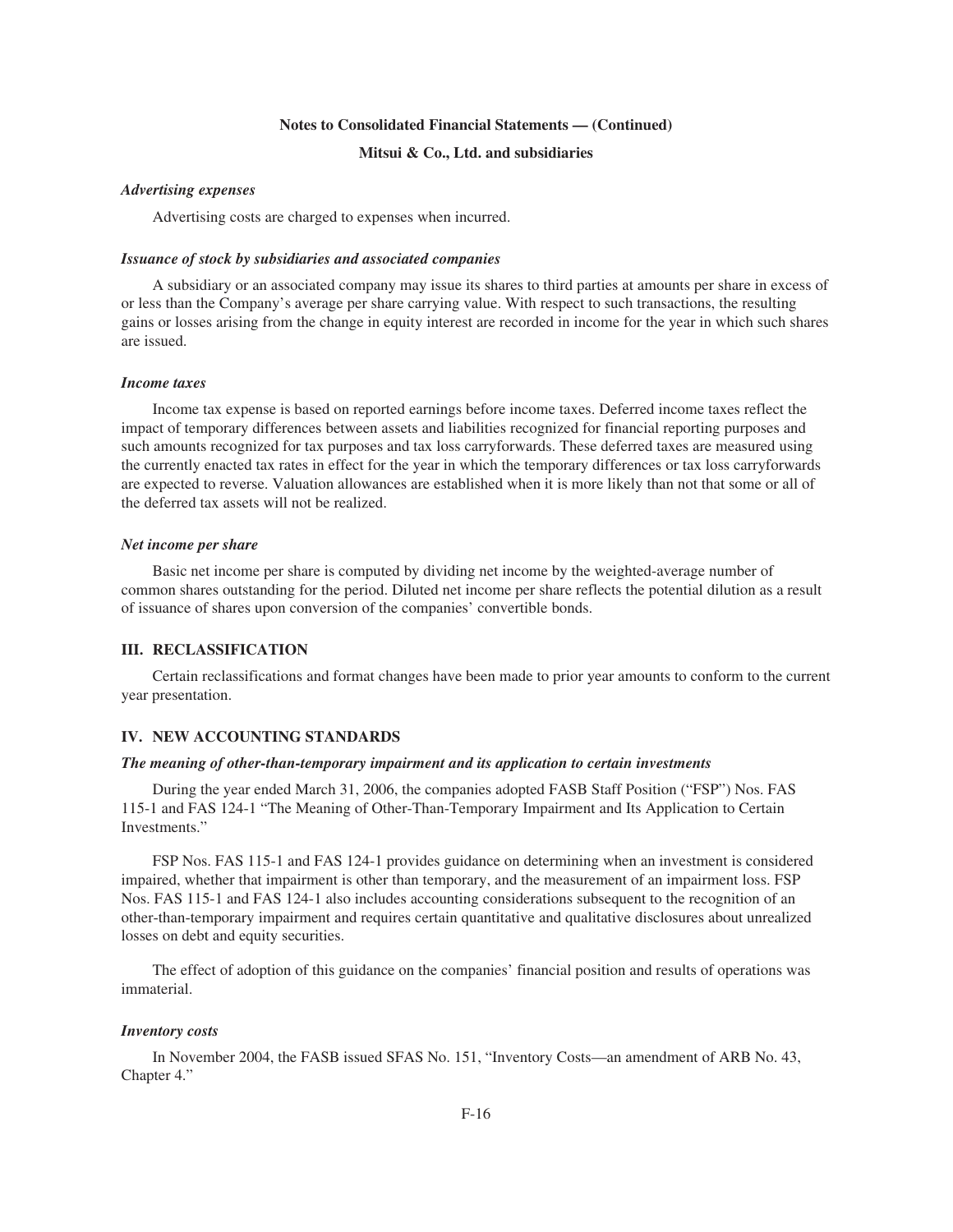### **Mitsui & Co., Ltd. and subsidiaries**

SFAS No. 151 requires that abnormal amounts of idle facility expense, freight, handling costs, and wasted material (spoilage) should be recognized as current-period charges. In addition, SFAS No. 151 requires that allocation of fixed production overheads to the costs of conversion be based on the normal capacity of the production facilities.

SFAS No. 151 is effective for inventory costs incurred during fiscal years beginning after June 15, 2005. The effect of adoption of this statement on the companies' financial position and results of operations will be immaterial.

#### *Exchanges of nonmonetary assets*

During the year ended March 31, 2006, the companies adopted SFAS No. 153, "Exchanges of Nonmonetary Assets—an amendment of APB Opinion No. 29."

SFAS No. 153 eliminates the exception to fair value measurement for nonmonetary exchanges of similar productive assets and replaces it with a general exception to fair value measurement for exchanges of nonmonetary assets that do not have commercial substance. A nonmonetary exchange has commercial substance if the future cash flows of the entity are expected to change significantly as a result of the exchange.

The effect of adoption of this statement on the companies' financial position and results of operations was immaterial.

#### *Share-based payment*

In December 2004, the FASB issued SFAS No. 123 (revised 2004), "Share-Based Payment" ("SFAS No. 123R"). SFAS No. 123R requires the compensation cost from share-based payment transactions to be recognized in the financial statements. The amount of the compensation cost is measured based on the grant-date fair value of the equity instruments issued or the liabilities incurred. In addition, the award of liability instruments will be remeasured at the end of each reporting period. The compensation cost is recognized over the requisite service period.

In April 2005, the U.S. Securities and Exchange Commission adopted a new rule which amends the effective dates for SFAS No. 123R. Under the new rule, SFAS No. 123R is effective for fiscal years beginning after June 15, 2005. The effect of adoption of this statement on the companies' financial position and results of operations will be immaterial.

#### *Accounting for stripping costs incurred during production in the mining industry*

In March 2005, the FASB Emerging Issues Task Force reached a consensus on Issue No. 04-6 ("EITF No. 04-6"), "Accounting for Stripping Costs Incurred during Production in the Mining Industry."

EITF No. 04-6 requires that stripping costs incurred during the production stage of the mine be accounted for as variable production costs that should be considered a component of mineral inventory costs and recognized as a component of costs of sales in the same period as the revenue from the sale of the inventory.

EITF No. 04-6 is effective for fiscal years beginning after December 15, 2005. The effect of adoption of this consensus on the companies' financial position and results of operations will be immaterial.

#### *Conditional asset retirement obligations*

During the year ended March 31, 2006, the companies adopted FIN No. 47, "Accounting for Conditional Asset Retirement Obligations—an interpretation of FASB Statement No. 143."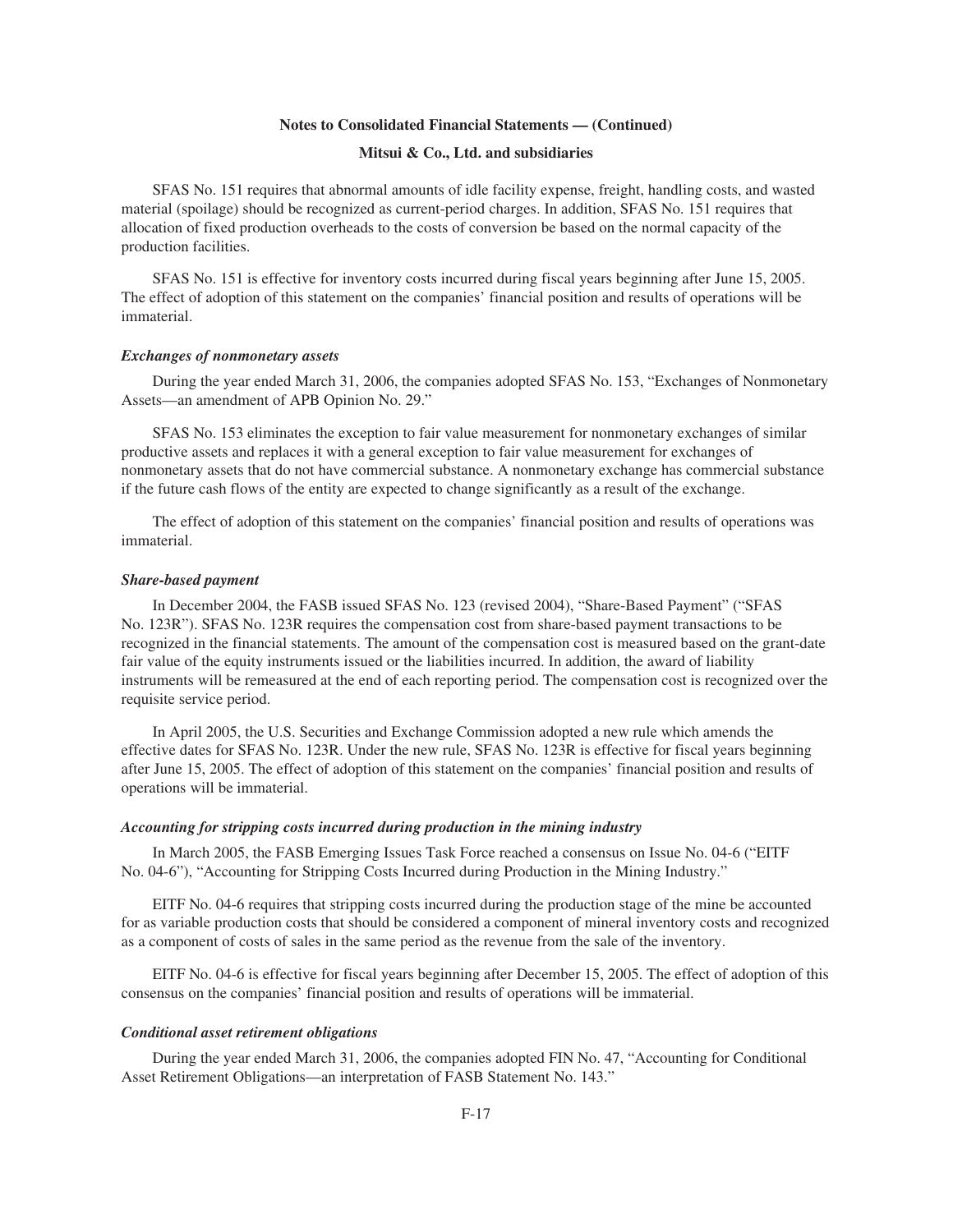## **Mitsui & Co., Ltd. and subsidiaries**

FIN No. 47 clarifies that an entity is required to recognize a liability for the fair value of a legal obligation to perform asset retirement activities that are conditional on a future event if the amount can be reasonably estimated. FIN No. 47 also clarifies when an entity would have sufficient information to reasonably estimate the fair value of an asset retirement obligation.

The effect of adoption of this interpretation on the companies' financial position and results of operations was immaterial.

#### *Accounting for purchases and sales of inventory with the same counterparty*

In September 2005, the FASB Emerging Issues Task Force reached a consensus on Issue No. 04-13 ("EITF No. 04-13"), "Accounting for Purchases and Sales of Inventory with the Same Counterparty."

EITF No. 04-13 requires that two or more inventory purchase and sales transactions with the same counterparty that are entered into in contemplation of one another should be combined for purposes of applying APB Opinion No. 29, "Accounting for Nonmonetary Transactions." EITF No. 04-13 also requires that all nonmonetary exchanges of inventory within the same line of business other than those whereby an entity transfers finished goods inventory in exchange for the receipt of raw materials or work-in-process inventory should be recognized at the carrying amount of the inventory transferred.

EITF No. 04-13 is effective for new arrangements entered into, and modifications or renewals of existing arrangements, beginning in the first interim or annual reporting period beginning after March 15, 2006. The effect of adoption of this consensus on the companies' financial position and results of operations will be immaterial.

#### *Accounting for certain hybrid financial instruments*

In February 2006, the FASB issued SFAS No. 155, "Accounting for Certain Hybrid Financial Instruments an amendment of FASB Statements No. 133 and 140."

One of the amendments to SFAS No. 133 and SFAS No. 140 is that SFAS No. 155 permits an entity to elect fair value remeasurement for any hybrid financial instrument in its entirety with changes in fair value recognized in earnings, in which the hybrid financial instrument contains an embedded derivative that otherwise would require bifurcation.

SFAS No. 155 is effective for all financial instruments acquired, issued, or subject to a remeasurement event occurring after the beginning of an entity's first fiscal year that begins after September 15, 2006. The effect of adoption of this statement on the companies' financial position and results of operations is not currently known and cannot be reasonably estimated until further analysis is completed.

#### *Accounting for servicing of financial assets*

In March 2006, the FASB issued SFAS No. 156, "Accounting for Servicing of Financial Assets—an amendment of FASB Statement No. 140."

SFAS No. 156 requires all separately recognized servicing assets and servicing liabilities to be initially measured at fair value, if practicable, and permits an entity to choose either the amortization method or the fair value measurement method for subsequent measurement of each class of separately recognized servicing assets and servicing liabilities.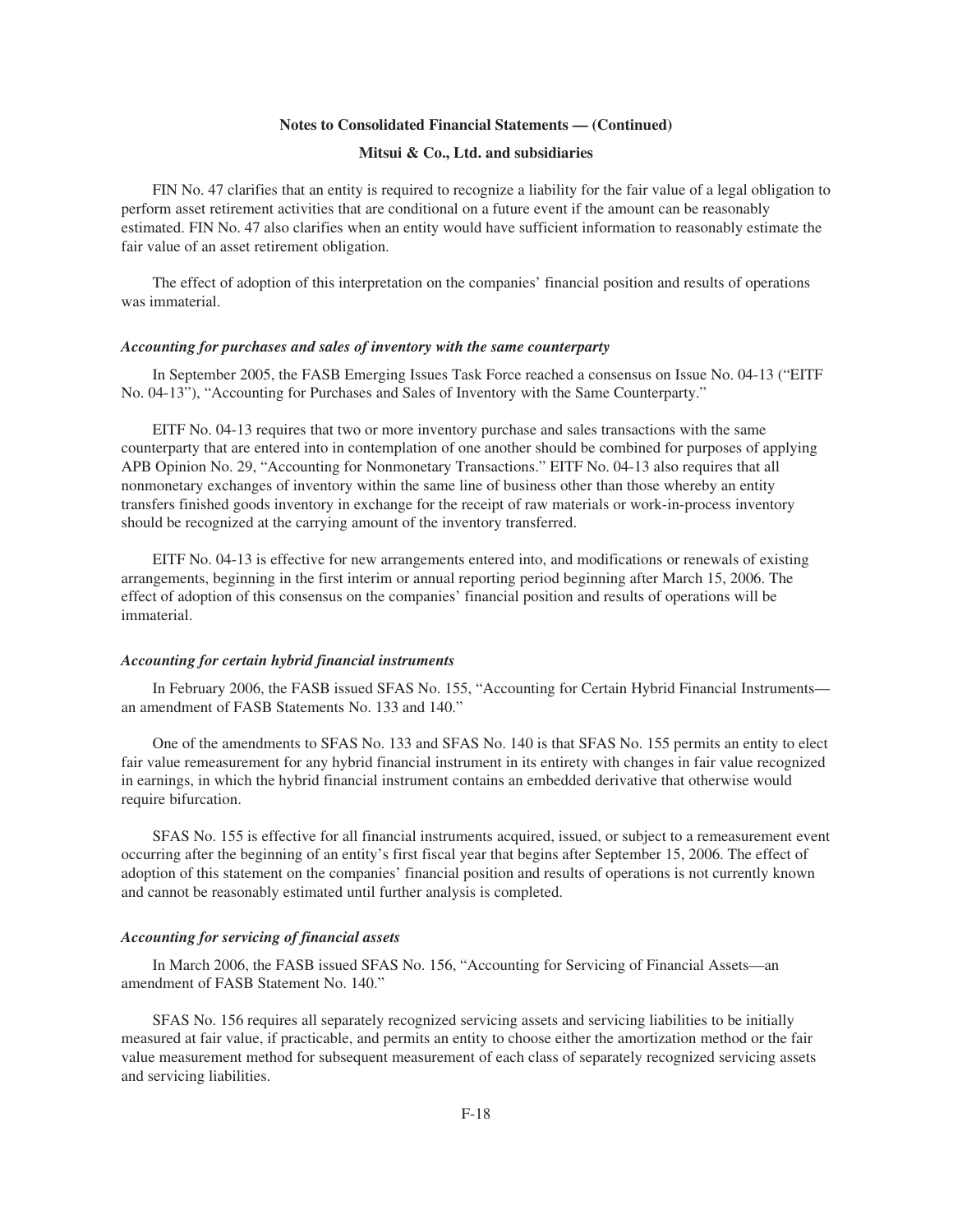## **Mitsui & Co., Ltd. and subsidiaries**

SFAS No. 156 is effective as of the beginning of its first fiscal year that begins after September 15, 2006. The effect of adoption of this statement on the companies' financial position and results of operations is not currently known and cannot be reasonably estimated until further analysis is completed.

# **V. USE OF ESTIMATES IN THE PREPARATION OF THE CONSOLIDATED FINANCIAL STATEMENTS**

The preparation of consolidated financial statements in conformity with U.S. GAAP requires management to make estimates and assumptions that affect the reported amounts of assets and liabilities and disclosure of contingent assets and liabilities at the date of the consolidated financial statements and the reported amounts of revenues and expenses during the reporting period. Actual results could differ from those estimates.

## **3. BUSINESS COMBINATIONS**

#### **For the year ended March 31, 2006**

The business combinations, which were completed during the year ended March 31, 2006, were immaterial.

#### **For the year ended March 31, 2005**

The following are the primary business combinations, which were completed during the year ended March 31, 2005.

#### *Cornerstone Nutritional Labs, LLC*

On December 21, 2004, CornerStone Research & Development, Inc., a wholly owned subsidiary of Mitsui & Co. (U.S.A.), Inc. ("Mitsui USA," a wholly owned subsidiary of the Company), agreed with Cornerstone Nutritional Labs, LLC ("Cornerstone") to take over its nutraceutical business by acquiring substantially all of the assets used in the business for U.S. \$84.5 million. Cornerstone covers every aspect of nutraceutical production including raw material sourcing, blending, encapsulation and packaging in addition to new product development and sells its products to wholesalers mainly throughout the United States and Canada.

Demand for nutraceuticals in the U.S. market, which is one of the largest supplements markets in the world, has been continuously growing. By acquiring Cornerstone's business through Mitsui USA, which had sold raw materials for supplements to Cornerstone, the companies have established a vertically integrated business structure from raw material sourcing to manufacturing end products and believe the acquisition will contribute to the companies' business performance. This acquisition is consistent with the companies' core strategy, which places strategic investments in the medical and healthcare field.

The consolidated financial statements for the year ended March 31, 2005 include the operating results of Cornerstone from the date of acquisition.

The purchase price was determined based on the expected future cash flows Cornerstone will generate. The excess of the purchase price over the fair value of net assets acquired was recorded as goodwill. The significant factors that contributed to the determination of the purchase price that resulted in the recognition of goodwill include the following: (1) the growth potential of Cornerstone's supplements business due to an increased demand by major supplement makers to contract manufacturers including Cornerstone to provide every aspect of nutraceutical production and (2) the synergies that might be achieved from combining the operations with the Company and Mitsui USA's supplements businesses.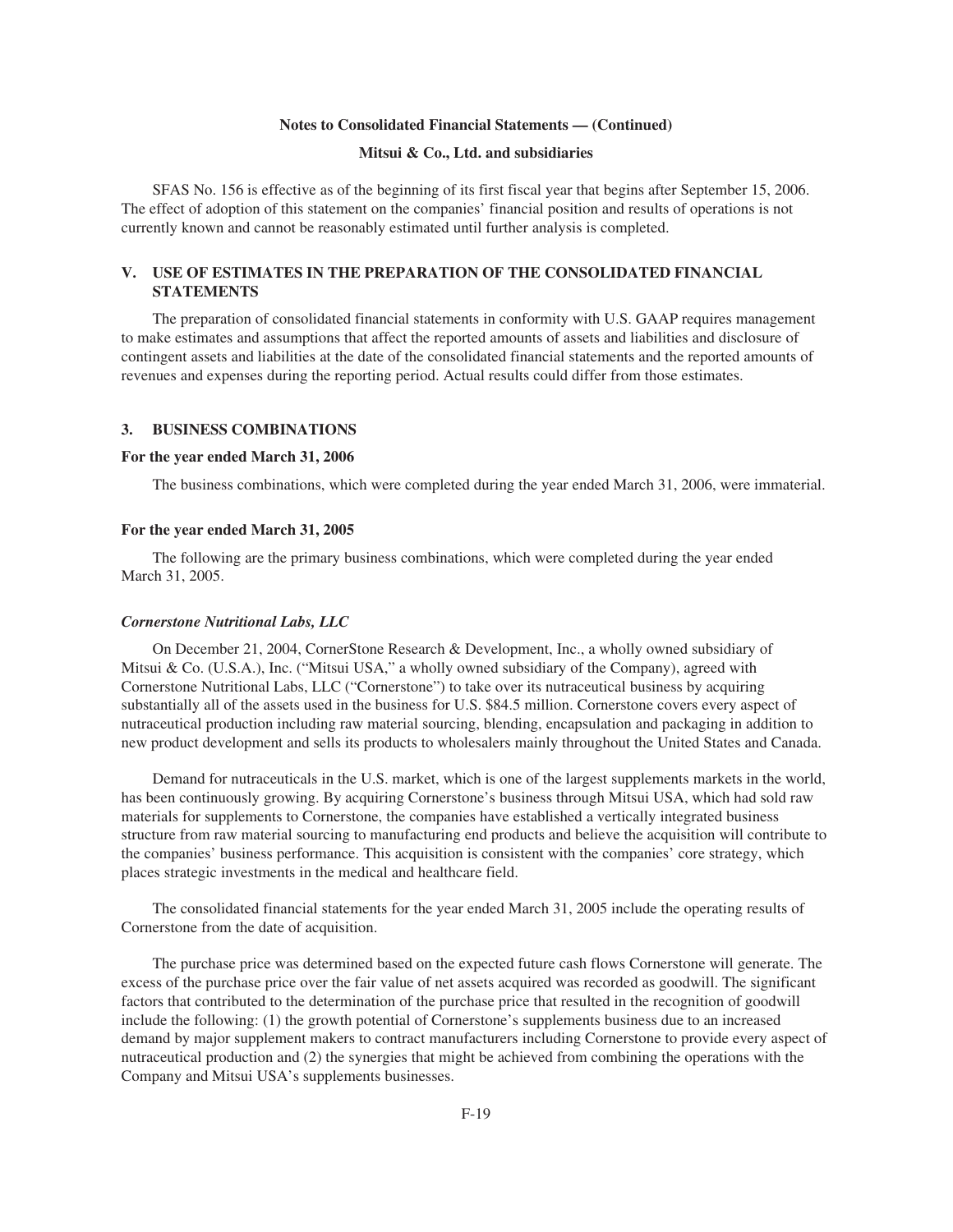#### **Mitsui & Co., Ltd. and subsidiaries**

In connection with this acquisition, ¥4,395 million and ¥3,490 million were assigned to intangible assets subject to amortization and goodwill, respectively. The intangible assets subject to amortization consist primarily of customer relationships of ¥4,093 million with an amortization period of ten years. The goodwill is deductible for tax purposes and has been assigned to the Americas Segment.

The following table summarizes the estimated fair values of the assets acquired and liabilities assumed at the date of acquisition:

| <b>Millions of Yen</b> |
|------------------------|
|                        |
|                        |
|                        |
|                        |
|                        |
|                        |
|                        |

Pro forma results of operations for the above business combination have not been presented because the effects were not material to the consolidated financial statements.

#### *NextCom K.K.*

BSI Co., Ltd. ("BSI," a wholly owned subsidiary of the Company), ADAM NET Ltd. ("ADAM NET," a 92.3% owned subsidiary of the Company) and NextCom K.K. ("NextCom," a 31.2% owned associated company of the Company accounted for under the equity method) entered into a merger agreement on September 10, 2004 and merged on December 11, 2004. NextCom remains as the surviving company among them. In conjunction with the merger, NextCom issued its own stocks to each shareholder of BSI and ADAM NET. As a result, the Company's ownership of voting shares of NextCom rose by 16.5% to 47.7%. Upon the merger, by appointing a majority of the board members, the companies took control of the decision making by NextCom's board of directors, and consequently, NextCom became a subsidiary of the Company. This exchange transaction was accounted for as partial sales of shares of BSI and ADAM NET previously owned by the Company and partial acquisitions of shares of NextCom. As a result of the partial sales transaction, the companies recognized a gain of ¥3,715 million in gain on sales of securities—net during the year ended March 31, 2005.

NextCom is engaged in the development and distribution of networking equipment, the consultation of network building, and system integration as its main businesses, and also provides other services relating to the above main businesses in Japan. The companies have designated network integration and system integration businesses, which are expected to be high growth businesses along with growth in the broadband network market, as strategic initiatives, and aim to build a framework which creates synergies of comprehensive services including both upstream and downstream services in the information technology industry for the purpose of maximizing the companies' profit. This acquisition is consistent with the companies' core strategy as mentioned above.

The consolidated financial statements for the year ended March 31, 2005 include the operating results of NextCom as a subsidiary from the date of acquisition, i.e., the date of the merger.

Since NextCom is listed on the Tokyo Stock Exchange, the purchase price of the partial acquisitions was determined based on the market price of the shares of NextCom over a reasonable period of time before and after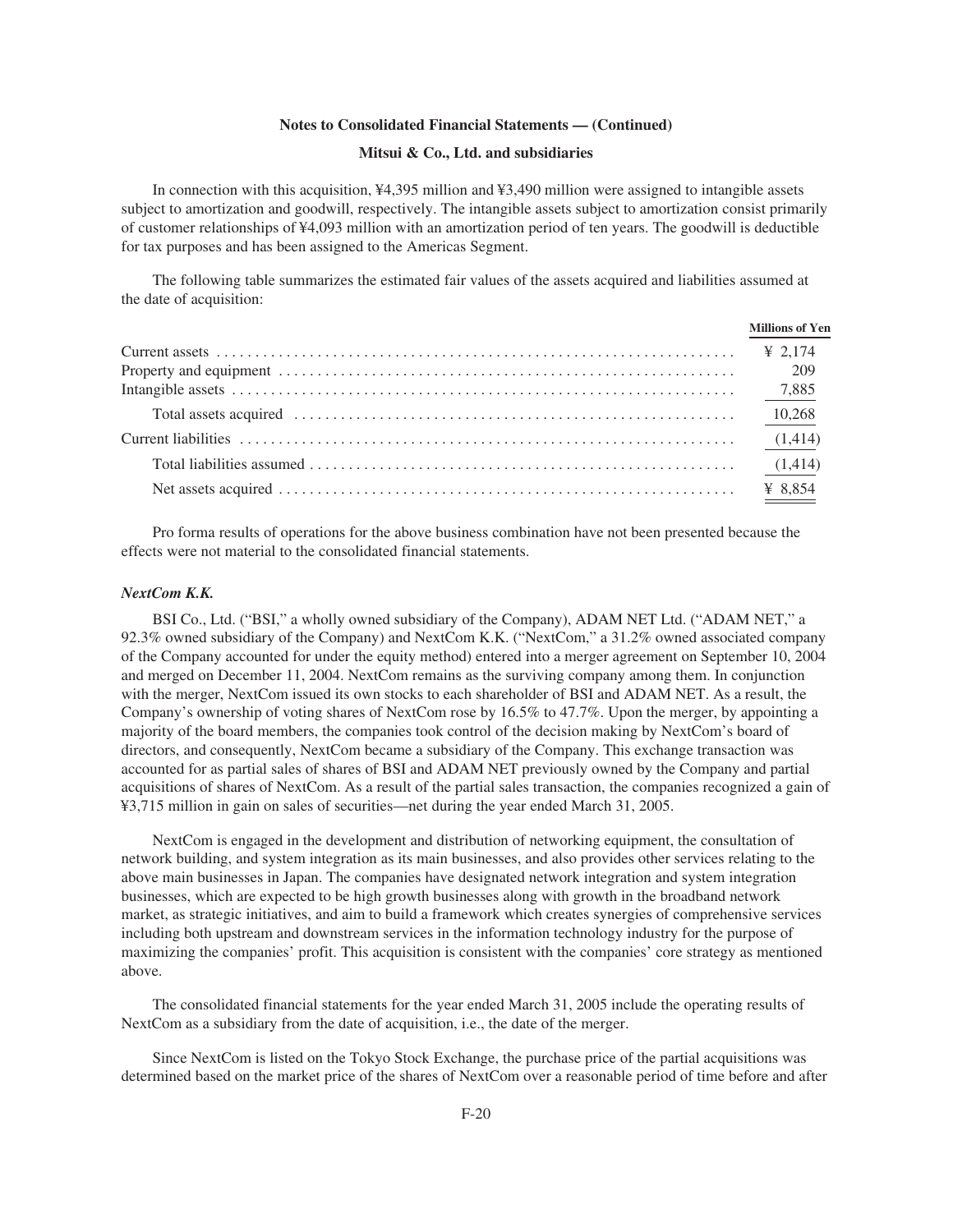### **Mitsui & Co., Ltd. and subsidiaries**

the terms of the acquisition were agreed to and announced. The excess of the purchase price of ¥4,441 million, over the fair value of net assets acquired was recorded as goodwill. The significant factors that contributed to the determination of the purchase price that resulted in the recognition of goodwill include the following: (1) the growth potential of NextCom by taking advantage of scale, strengthening technological capabilities, and a broadening customer base, which are brought about by the merger of the three companies and (2) the synergies that might be achieved from combining the operations with the companies' businesses. These factors are based on the expectations of continuous growth of network integration and system integration businesses.

In connection with this acquisition, ¥128 million, ¥7 million and ¥3,063 million were assigned to intangible assets subject to amortization, intangible assets not subject to amortization and goodwill, respectively. The goodwill is not deductible for tax purposes and has been assigned to the Lifestyle, Consumer Service and Information, Electronics & Telecommunication Segment.

The following table summarizes the estimated fair values of the assets acquired and liabilities assumed at the date of acquisition:

| <b>Millions of Yen</b> |
|------------------------|
|                        |
| 908                    |
| 3.198                  |
|                        |
| 22,589                 |
| (6,270)                |
| (1,356)                |
|                        |
|                        |
|                        |

Pro forma results of operations for the above business combination have not been presented because the effects were not material to the consolidated financial statements.

#### **For the year ended March 31, 2004**

The following is a primary business combination, which was completed during the year ended March 31, 2004.

On May 30, 2003, the Company entered into an agreement with Mitsui Norin Co., Ltd. ("Mitsui Norin") to acquire the newly issued shares of Mitsui Norin for ¥6,400 million and completed the acquisition on August 19, 2003, resulting in the 85% ownership of voting shares of Mitsui Norin. Mitsui Norin mainly manufactures and sells processed products of tea and beverage material for tea.

Prior to the acquisition, Mitsui Norin had suffered from a large amount of impaired real estate investments made during the Japanese bubble economy period. In connection with a revival plan, Mitsui Norin exited the property development business and focused its management resources on the profitable food business. Having considered the plan, the Company decided to acquire the newly issued shares to further strengthen Mitsui Norin's competitiveness in the food businesses, which consist mainly of manufacturing and sales of tea for home and business use and leaves for tea beverages. The Company has a strategic business plan to assist and expand the operations of Mitsui Norin as a core consolidated subsidiary in the tea material businesses conducted by the companies.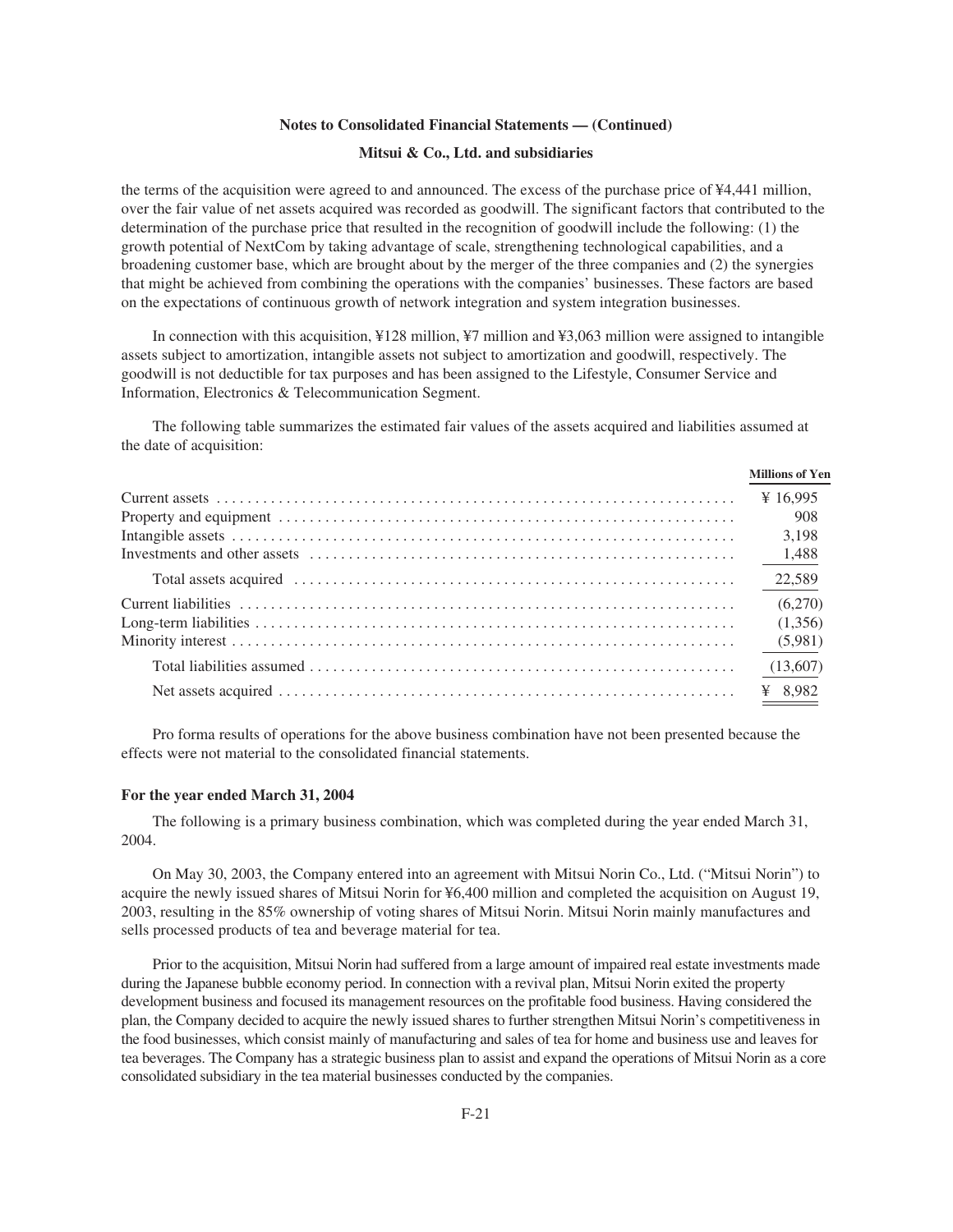#### **Mitsui & Co., Ltd. and subsidiaries**

The consolidated financial statements for the year ended March 31, 2004 include the operating results of Mitsui Norin from the date of acquisition.

The purchase price was determined based on the expected future cash flows Mitsui Norin will generate. The excess of the purchase price over the fair value of net assets acquired was recorded as goodwill. The significant factors that contributed to the determination of the purchase price that resulted in the recognition of goodwill include the following: (1) Mitsui Norin's long-term relationships with customers in the food market, (2) growth potential of Mitsui Norin's tea materials business and (3) the synergies that might be achieved from combining the operations with the Company's food businesses.

In connection with this acquisition, ¥16,607 million, ¥2,387 million and ¥16,547 million were assigned to intangible assets subject to amortization, intangible assets not subject to amortization and goodwill, respectively. The intangible assets subject to amortization consist primarily of unpatented technologies of ¥15,658 million with an amortization period of ten years. The intangible assets not subject to amortization consist primarily of a trademark of ¥2,375 million. The goodwill is deductible for tax purposes and has been assigned to the Foods & Retail Segment.

The following table summarizes the estimated fair values of the assets acquired and liabilities assumed at the date of acquisition:

| <b>Millions of Yen</b> |
|------------------------|
| ¥ 30.736               |
| 8.162                  |
| 35,541                 |
|                        |
|                        |
| (54, 414)              |
| (11,151)               |
|                        |
|                        |
|                        |

Pro forma results of operations for the above business combination have not been presented because the effects were not material to the consolidated financial statements.

## **4. DISCONTINUED OPERATIONS**

In accordance with SFAS No. 144, the companies present the results of discontinued operations (including operations of a subsidiary that either has been disposed of or is classified as held for sale) as a separate line item in the Statements of Consolidated Income under income (loss) from discontinued operations—net (after income tax effect). The figures of the Statements of Consolidated Income and the Statements of Consolidated Cash Flows for the prior years related to the discontinued operations have been reclassified to conform to the current year presentation.

The carrying amounts of assets and liabilities of a disposal group classified as held for sale were immaterial for the years ended March 31, 2006 and 2005.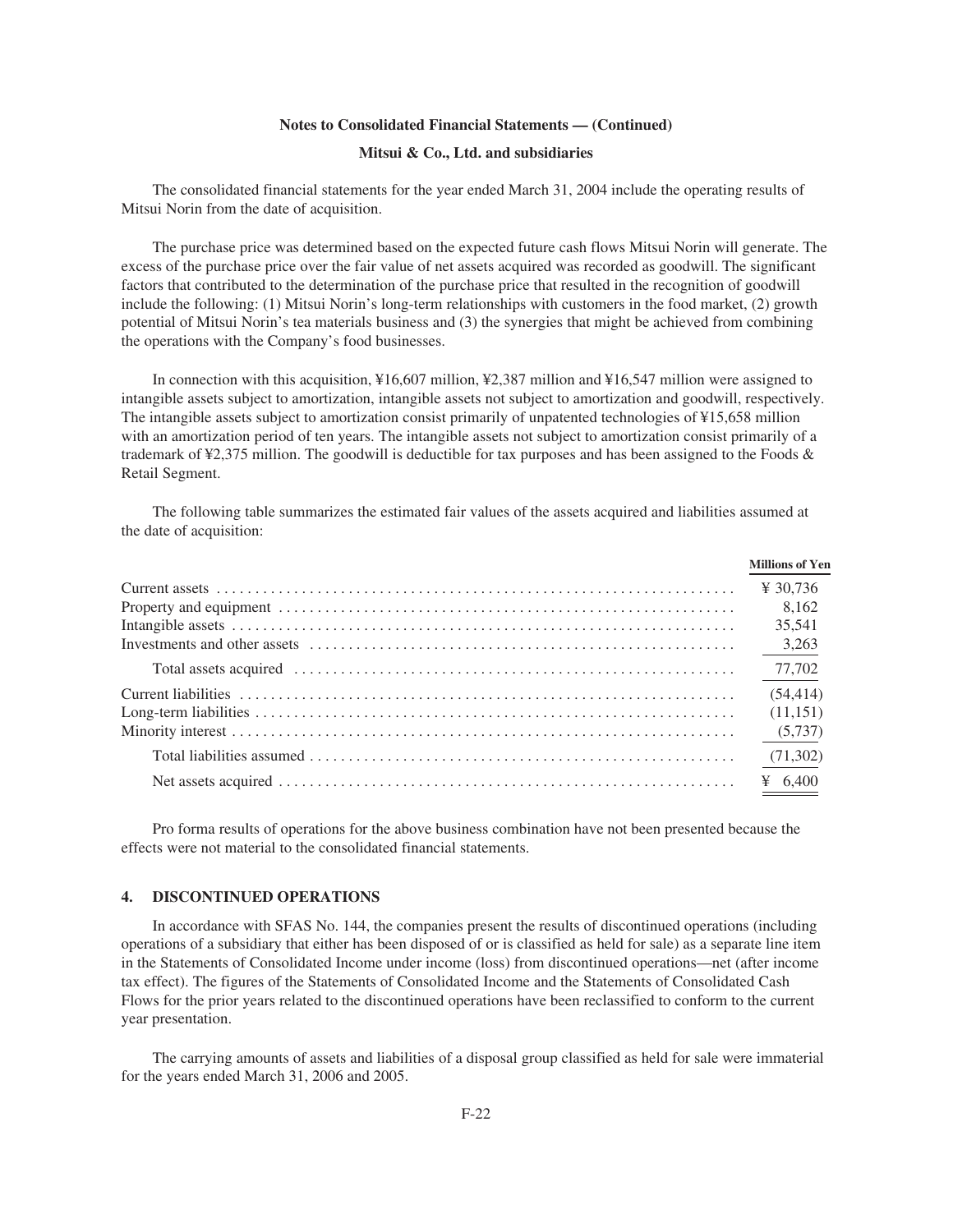# **Mitsui & Co., Ltd. and subsidiaries**

Summarized selected financial information for the years ended March 31, 2006, 2005 and 2004 for the discontinued operations reclassified during the year ended March 31, 2006 was as follows:

|                                                                                        | <b>Millions of Yen</b> |                       |              |
|----------------------------------------------------------------------------------------|------------------------|-----------------------|--------------|
|                                                                                        | Arcadia<br>Petroleum   | Other<br>subsidiaries | <b>Total</b> |
| Year ended March 31, 2006:                                                             |                        |                       |              |
|                                                                                        | ¥ 1,013                | ¥10,509               | ¥11,522      |
| (Loss) income from discontinued operations before income taxes $\dots\dots\dots\dots$  | (39)<br>¥              | ¥<br>498              | ¥<br>459     |
|                                                                                        | 46                     | 587                   | 633          |
|                                                                                        | (22)                   | 161                   | 139          |
| $(Loss)$ income from discontinued operations—net $\dots\dots\dots\dots\dots\dots\dots$ | (15)<br>¥              | ¥ 1,246               | ¥ 1,231      |
| Year ended March 31, 2005:                                                             |                        |                       |              |
|                                                                                        | ¥13,266                | ¥17,833               | ¥31,099      |
| Income from discontinued operations before income taxes                                | ¥ 7,687                | ¥<br>535              | ¥ $8,222$    |
|                                                                                        | (1,687)                | (55)                  | (1,742)      |
|                                                                                        | ¥ $6,000$              | ¥<br>480              | ¥ $6,480$    |
| Year ended March 31, 2004:                                                             |                        |                       |              |
|                                                                                        | 356<br>¥               | ¥12,098               | ¥12,454      |
|                                                                                        | $\frac{1}{2}(2,190)$   | $\frac{1}{2}(2,506)$  | 4(4,696)     |
|                                                                                        |                        | (328)                 | (328)        |
|                                                                                        | $\frac{1}{2}(2,190)$   | $\frac{1}{2}(2,834)$  | $*(5,024)$   |

The primary discontinued operations for the year ended March 31, 2006 were as follows:

## *Arcadia Petroleum*

Arcadia Petroleum, a subsidiary partially reported in both the Energy and Europe Segments, had been engaged in the physical and future trading of crude oil in the United Kingdom. Due to its expanding activity under booming oil prices, the Company had been exposed to increasing risks such as market risk and required more management resources. As a result of the overall review of Arcadia Petroleum's business model and the Company's management resource optimization, the Company disposed of by sale all shares of Arcadia Petroleum during the year ended March 31, 2006.

## *Other subsidiaries*

This category consists of some individually immaterial subsidiaries engaged in various operations such as management of a membership golf club, general construction and construction and lease of assembly houses, and manufacture and sale of Ethylene-Dichloride.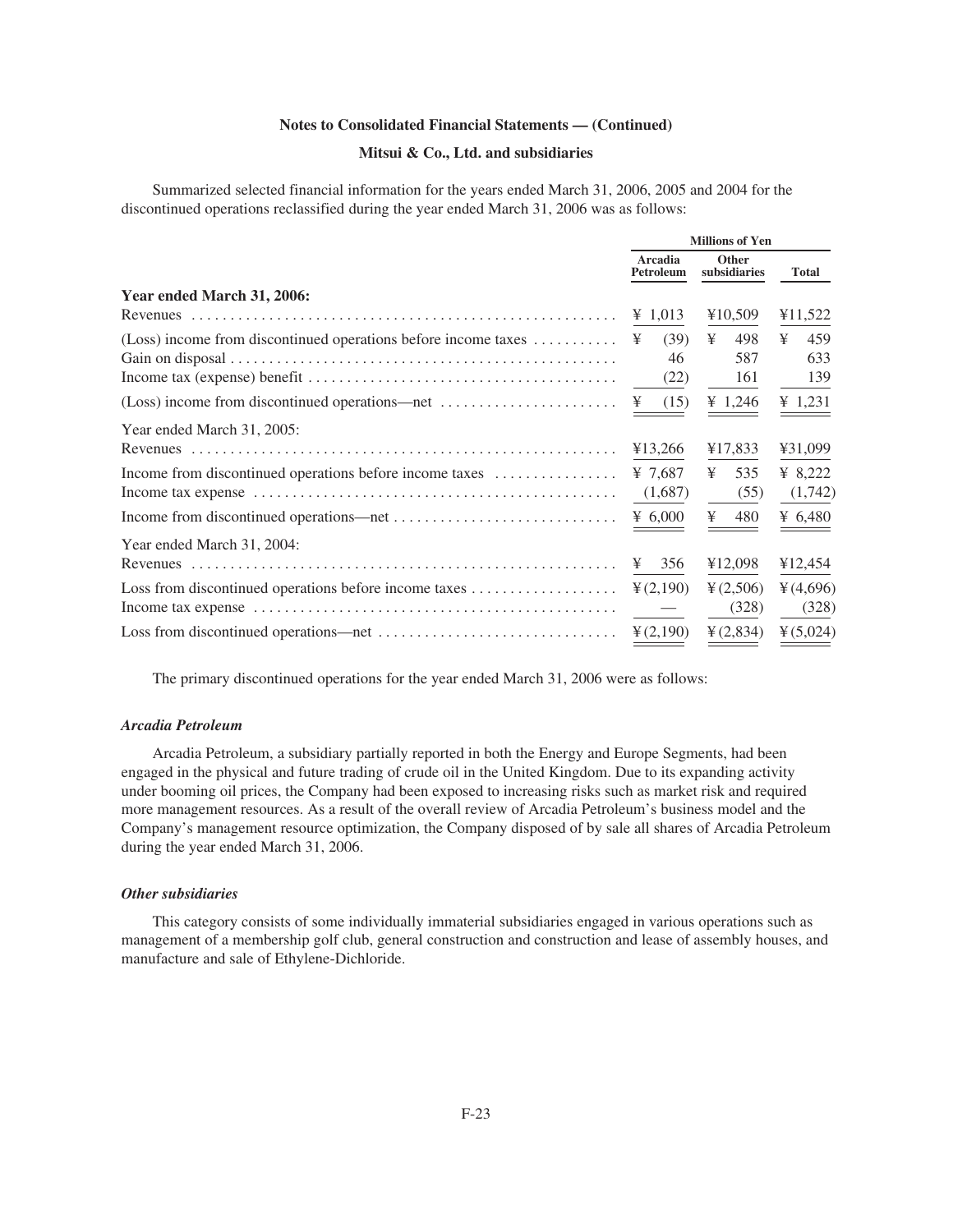### **Mitsui & Co., Ltd. and subsidiaries**

Summarized selected financial information for the years ended March 31, 2005 and 2004 for the discontinued operations reclassified during the year ended March 31, 2005 was as follows:

|                                                                                                                            |                               | <b>Millions of Yen</b> |                                           |  |
|----------------------------------------------------------------------------------------------------------------------------|-------------------------------|------------------------|-------------------------------------------|--|
|                                                                                                                            | Shirasagi<br><b>Golf Club</b> | Other<br>subsidiaries  | <b>Total</b>                              |  |
| Year ended March 31, 2005:                                                                                                 |                               |                        |                                           |  |
|                                                                                                                            |                               |                        |                                           |  |
|                                                                                                                            |                               |                        |                                           |  |
|                                                                                                                            | ¥1.161                        | ¥<br>47                | ¥ 1,208                                   |  |
| Income tax expense $\dots \dots \dots \dots \dots \dots \dots \dots \dots \dots \dots \dots \dots \dots \dots \dots \dots$ | (477)                         | (19)                   | (496)                                     |  |
|                                                                                                                            | ¥ 684                         | $\frac{1}{28}$         | $\frac{1}{2}$ 712                         |  |
| Year ended March 31, 2004:                                                                                                 |                               |                        |                                           |  |
|                                                                                                                            | ¥ 365                         | ¥ 3,979                | ¥ 4,344                                   |  |
| Loss from discontinued operations before income taxes                                                                      | $\frac{1}{2}$ (100)           | $\frac{1}{2}(1,818)$   | ¥(1,918)                                  |  |
| Income tax benefit $\dots \dots \dots \dots \dots \dots \dots \dots \dots \dots \dots \dots \dots \dots \dots \dots \dots$ | 39                            | 2,210                  | 2,249                                     |  |
|                                                                                                                            | $\frac{1}{2}$ (61)            | 392<br>¥               | $\frac{1}{2}$ 331<br><b>Service State</b> |  |

The primary discontinued operations for the year ended March 31, 2005 were as follows:

#### *Shirasagi Golf Club*

Shirasagi Golf Club, a subsidiary reported in the All Other Segment, had been engaged in the operation of a membership golf club in Japan, which opened for business in 1996. Shirasagi Golf Club had reported consecutive losses since the opening of the golf club because both the number of customers and the average sale per customer had declined amidst the prolonged severe economic conditions that followed the collapse of the bubble economy in Japan. In these business conditions, it was very unlikely that Shirasagi Golf Club would be able to improve its earnings and pay off its debts in the future, therefore the Company disposed of other than by sale the operation during the year ended March 31, 2005.

# *Other subsidiaries*

The main subsidiary in this category is MBR Corporation (former Mitsui Bussan Rossignol Corporation), a subsidiary reported in the Lifestyle, Consumer Service and Information, Electronics & Telecommunication Segment.

The Company had been engaged in the sale of Rossignol brand skis, snowboards and other sporting goods in the Japanese market through MBR Corporation based on the distributorship agreements and the license agreement with Rossignol Group. These agreements were terminated in 2004, and accordingly, the Company disposed of other than by sale MBR Corporation during the year ended March 31, 2005. The gain on disposal of the operations before income taxes was immaterial. No revenues and loss from discontinued operations before income taxes were recognized by MBR Corporation for the year ended March 31, 2005. The revenues for the year ended March 31, 2004 were ¥1,662 million, and the loss from discontinued operations before income taxes for the year ended March 31, 2004 was ¥1,784 million.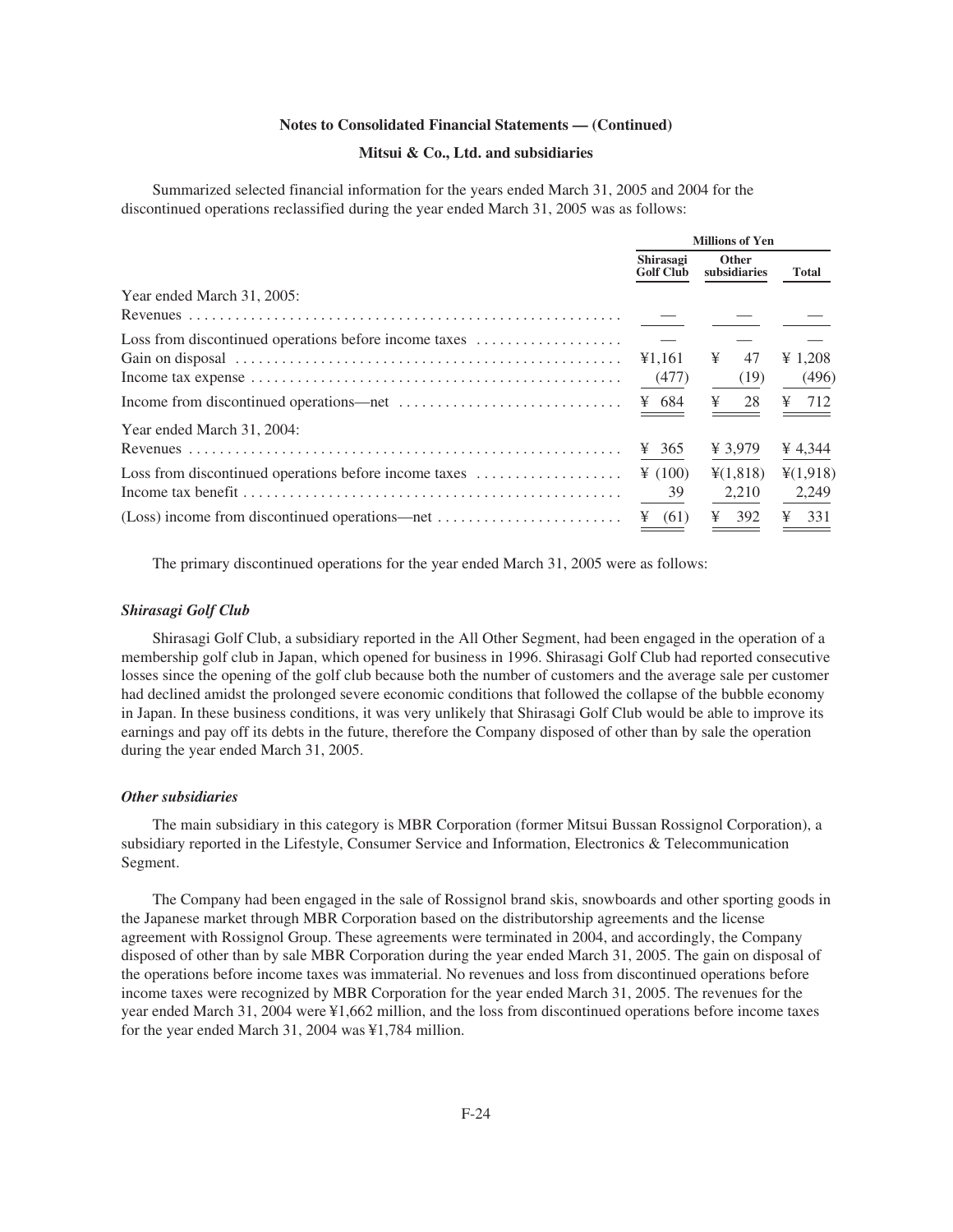### **Mitsui & Co., Ltd. and subsidiaries**

Summarized selected financial information for the year ended March 31, 2004 for the discontinued operations reclassified during the year ended March 31, 2004 was as follows:

|                                                                                                                                                      | <b>Millions of Yen</b>             |                              |              |
|------------------------------------------------------------------------------------------------------------------------------------------------------|------------------------------------|------------------------------|--------------|
|                                                                                                                                                      | <b>Takeoka</b><br><b>Golf Club</b> | <b>Other</b><br>subsidiaries | <b>Total</b> |
| Year ended March 31, 2004:                                                                                                                           |                                    |                              |              |
|                                                                                                                                                      |                                    | $\frac{1}{2}$ 2.393          | ¥ 2,816      |
|                                                                                                                                                      |                                    | $\frac{1}{2}(2,139)$         | ¥(8,058)     |
|                                                                                                                                                      | (49)                               | (1,958)                      | (2,007)      |
| Income tax benefit $\ldots$ , $\ldots$ , $\ldots$ , $\ldots$ , $\ldots$ , $\ldots$ , $\ldots$ , $\ldots$ , $\ldots$ , $\ldots$ , $\ldots$ , $\ldots$ | 2.449                              | 3.585                        | 6,034        |
| Loss from discontinued operations—net $\dots \dots \dots \dots \dots \dots \dots \dots \dots$ $\frac{\mathcal{Y}(3,519)}{}$                          |                                    | ¥ $(512)$                    | 4(4,031)     |

The primary discontinued operations for the year ended March 31, 2004 were as follows:

#### *Takeoka Golf Club*

Takeoka Golf Club, a subsidiary reported in the All Other Segment, had been engaged in the operation of a public golf club in Japan. Takeoka Golf Club had suffered from the declining number of visitors due to keen competition with other golf clubs adjacent to the golf club and was disposed of by sale during the year ended March 31, 2004.

#### *Other subsidiaries*

The main subsidiaries in this category are Global Octanes Corporation, a subsidiary partially reported in both the Chemical and Americas Segments, Global Octanes Investment Inc., a subsidiary reported in the Chemical Segment, and Global Octanes Holding Inc., a subsidiary reported in the Americas Segment.

These subsidiaries had managed Global Octanes Texas Limited Partnership, which had been engaged in the manufacture and sale of Methyl Tertiary-Butyl Ether ("MTBE"), as its partners, but dissolved the partnership and disposed of the operations during the year ended March 31, 2004. This is because the demand for MTBE was expected to decrease in the future due to the increased probability that mandatory use of oxygenates including MTBE for gasoline would be abolished in the United States. The loss on disposal of the operations before income taxes was ¥3,054 million. The loss from discontinued operations before income taxes for the year ended March 31, 2004 was ¥2,160 million. The revenues for the year ended March 31, 2004 were immaterial.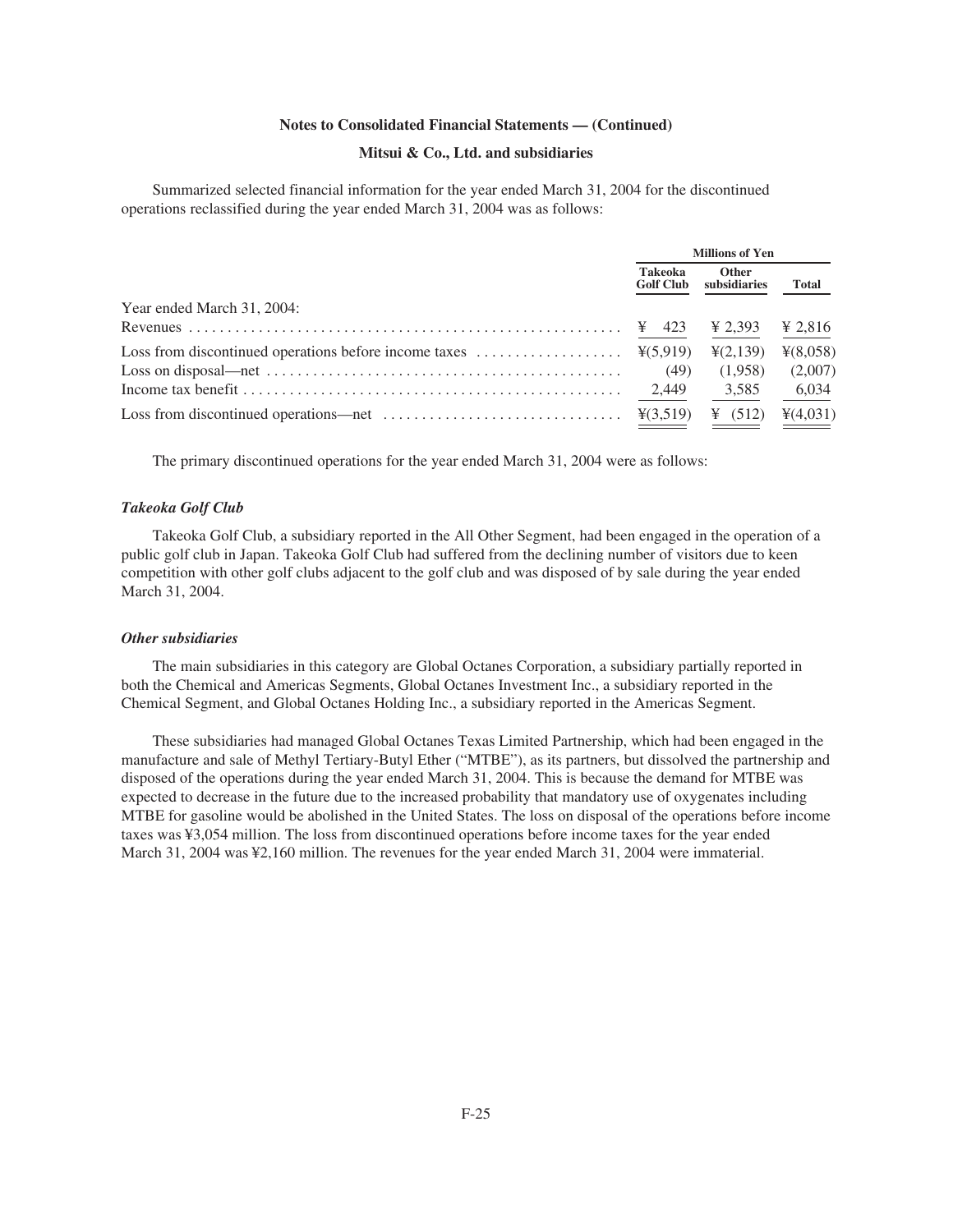# **Mitsui & Co., Ltd. and subsidiaries**

## **5. MARKETABLE SECURITIES AND OTHER INVESTMENTS**

### *Debt and marketable equity securities*

At March 31, 2006 and 2005, the cost, fair value and gross unrealized holding gains and losses on available-for-sale securities and held-to-maturity debt securities were as follows:

|                                                          | <b>Millions of Yen</b> |                   |                                                                                |                                          |                                             |
|----------------------------------------------------------|------------------------|-------------------|--------------------------------------------------------------------------------|------------------------------------------|---------------------------------------------|
|                                                          |                        |                   |                                                                                | <b>Unrealized holding gains (losses)</b> |                                             |
|                                                          | Cost                   | <b>Fair value</b> | Gains                                                                          | <b>Losses</b>                            | <b>Net</b>                                  |
| March 31, 2006:                                          |                        |                   |                                                                                |                                          |                                             |
| Available-for-sale:                                      |                        |                   |                                                                                |                                          |                                             |
| Marketable equity securities                             | ¥275,296               |                   | $\text{\#591,186}$ $\text{\#316,115}$ \ $\text{\#}$ (225) \ $\text{\#315,890}$ |                                          |                                             |
| Foreign debentures, commercial paper and other           |                        |                   |                                                                                |                                          |                                             |
|                                                          | 89,823                 | 89,927            | 138                                                                            | (34)                                     | 104                                         |
| Held-to-maturity debt securities, consisting principally |                        |                   |                                                                                |                                          |                                             |
|                                                          | 11,930                 | 11,930            | $\Omega$                                                                       |                                          | $\Omega$                                    |
| March 31, 2005:                                          |                        |                   |                                                                                |                                          |                                             |
| Available-for-sale:                                      |                        |                   |                                                                                |                                          |                                             |
| Marketable equity securities                             | ¥191,007               | ¥333,097          | ¥143,261                                                                       |                                          | $\frac{1}{2}(1,171)$ \ $\frac{1}{2}(1,171)$ |
| Foreign debentures, commercial paper and other           |                        |                   |                                                                                |                                          |                                             |
|                                                          | 306,922                | 306,944           | 24                                                                             | (2)                                      | 22                                          |
| Held-to-maturity debt securities, consisting principally |                        |                   |                                                                                |                                          |                                             |
|                                                          | 1,591                  | 1.591             | $\Omega$                                                                       |                                          | $\Omega$                                    |

The carrying amounts of available-for-sale securities (foreign debentures, commercial paper and other debt securities), with original maturities of three months or less, and included in cash and cash equivalents in the Consolidated Balance Sheets were ¥21,791 million and ¥217,988 million at March 31, 2006 and 2005, respectively. The carrying amounts of available-for-sale securities (foreign debentures, commercial paper and other debt securities) included in investments in and advances to associated companies in the Consolidated Balance Sheets were ¥35,241 million and ¥32,217 million at March 31, 2006 and 2005, respectively.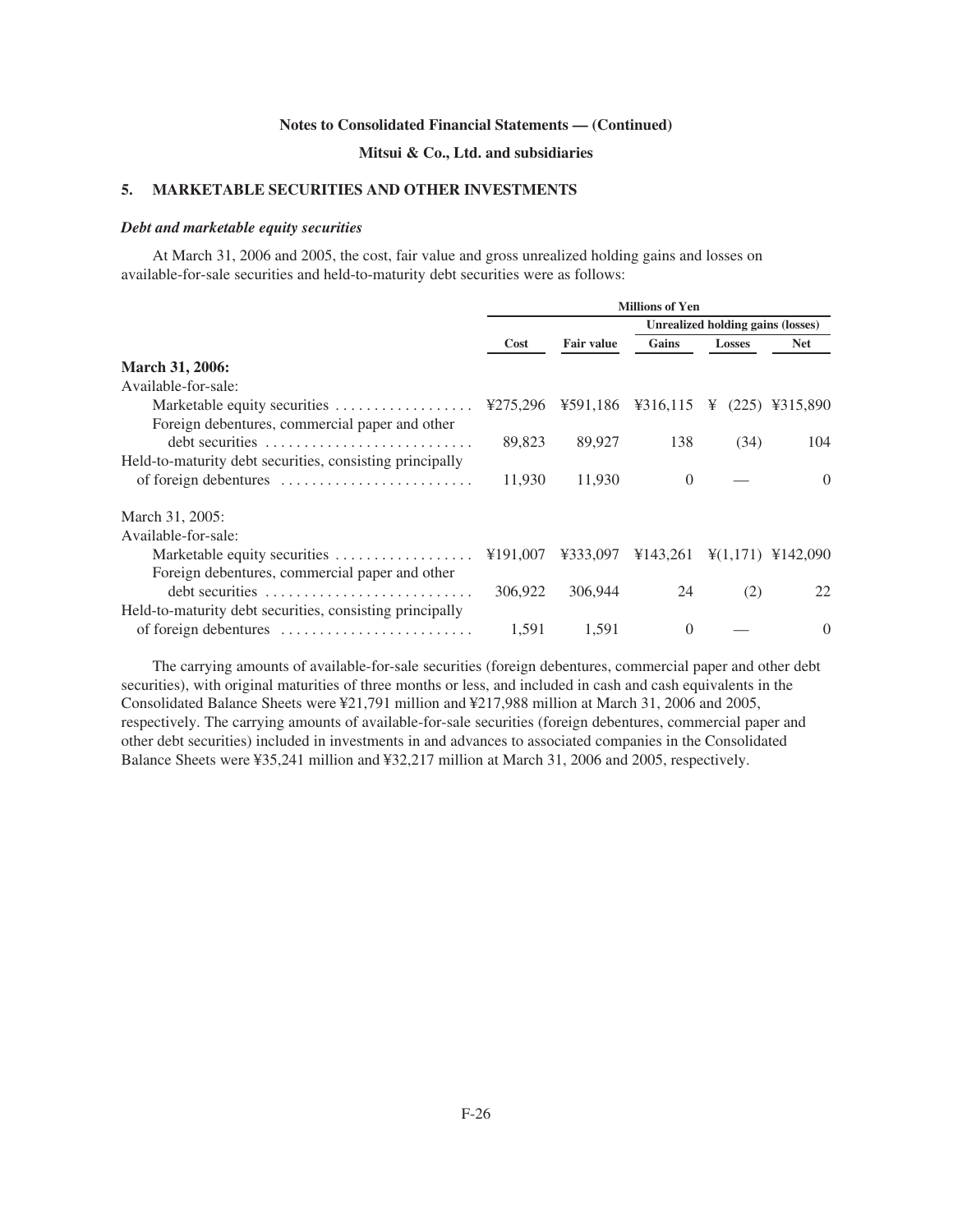# **Mitsui & Co., Ltd. and subsidiaries**

At March 31, 2006 and 2005, the fair value and gross unrealized holding losses on available-for-sale securities and held-to-maturity debt securities, aggregated by investment category and length of time that individual securities have been in continuous unrealized loss positions, were as follows:

|                                                             | <b>Millions of Yen</b> |                                     |                   |                                     |
|-------------------------------------------------------------|------------------------|-------------------------------------|-------------------|-------------------------------------|
|                                                             |                        | Less than 12 months                 |                   | 12 months or more                   |
|                                                             | Fair value             | <b>Unrealized</b><br>holding losses | <b>Fair value</b> | <b>Unrealized</b><br>holding losses |
| March 31, 2006:                                             |                        |                                     |                   |                                     |
| Available-for-sale:                                         |                        |                                     |                   |                                     |
|                                                             | ¥ 2,370                | (225)<br>¥                          |                   |                                     |
| Foreign debentures, commercial paper and other debt         |                        |                                     |                   |                                     |
|                                                             | 4,706                  | (34)                                |                   |                                     |
| Held-to-maturity debt securities, consisting principally of |                        |                                     |                   |                                     |
|                                                             |                        |                                     |                   |                                     |
|                                                             |                        | ¥ $(259)$                           |                   |                                     |
| March 31, 2005:                                             |                        |                                     |                   |                                     |
| Available-for-sale:                                         |                        |                                     |                   |                                     |
|                                                             |                        | $\frac{1}{2}(1,171)$                |                   |                                     |
| Foreign debentures, commercial paper and other debt         |                        |                                     |                   |                                     |
|                                                             | $\overline{4}$         | (2)                                 |                   |                                     |
| Held-to-maturity debt securities, consisting principally of |                        |                                     |                   |                                     |
|                                                             |                        |                                     |                   |                                     |
|                                                             | ¥16,406                | $\frac{1}{2}(1,173)$                |                   |                                     |
|                                                             |                        |                                     |                   |                                     |

The companies' investments in available-for-sale securities in an unrealized holding loss position consisted primarily of marketable equity securities (approximately 10 issuers) of customers in various industries. The unrealized losses on these securities were due principally to a temporary decline in the stock market. The severity of decline in fair value less than cost was  $1\%$  to 7% and the duration of the impairment was less than nine months. The companies evaluated the near-term prospects of the issuer in relation to the severity and duration of impairment. Based on that evaluation and the companies' ability and intent to hold these investments for a reasonable period of time sufficient for a forecasted recovery of fair value, the companies did not consider these investments to be other-than-temporarily impaired at March 31, 2006.

For the years ended March 31, 2006, 2005 and 2004, losses of ¥1,775 million, ¥586 million and ¥1,262 million, respectively, were recognized on write-downs of available-for-sale securities to reflect the decline in market value considered to be other than temporary.

The portion of net trading gains and losses for the year that relates to trading securities still held at March 31, 2006, 2005 and 2004 were as follows:

|  | Millions of Yen |  |  |
|--|-----------------|--|--|
|  | 2006 2005 2004  |  |  |
|  |                 |  |  |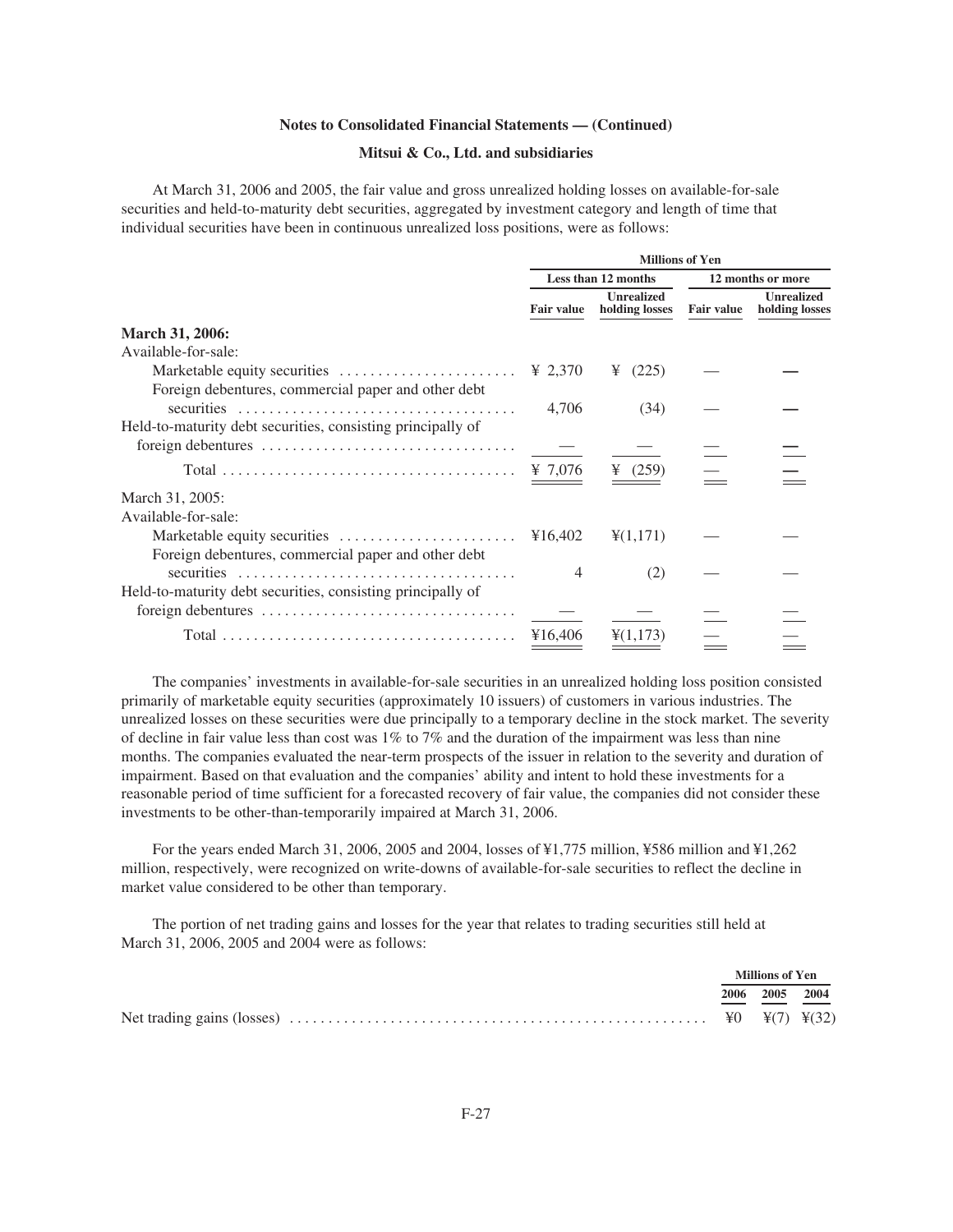## **Mitsui & Co., Ltd. and subsidiaries**

The proceeds from sales of available-for-sale securities and the gross realized gains and losses on those sales for the years ended March 31, 2006, 2005 and 2004 are shown below:

|                                             | <b>Millions of Yen</b> |      |      |
|---------------------------------------------|------------------------|------|------|
|                                             | 2006                   | 2005 | 2004 |
|                                             |                        |      |      |
|                                             |                        |      |      |
| Gross realized losses $(94)$ $(52)$ $(239)$ |                        |      |      |
|                                             |                        |      |      |

On September 1, 2005, in connection with foundation of Seven  $\&$  i Holdings Co., Ltd., the companies exchanged shares of Seven-Eleven Japan Co., Ltd. for those of Seven & i Holdings Co., Ltd. In accordance with EITF No. 91-5, "Nonmonetary Exchange of Cost-Method Investments," a non-cash gain of ¥4,227 million was recorded for the year ended March 31, 2006, and is included in gain on sales of securities—net in the Statements of Consolidated Income. On January 1, 2006, in connection with business combination of KDDI Corp. and POWEREDCOM Inc., the Company exchanged shares of POWEREDCOM Inc. for those of KDDI Corp., as an acquiring company. In accordance with EITF No. 91-5, a non-cash gain of ¥3,292 million was recorded for the year ended March 31, 2006, and is included in gain on sales of securities—net in the Statements of Consolidated Income.

On April 1, 2004, in connection with the foundation of T&D Holdings, Inc., the Company exchanged shares of Taiyo Life Insurance Company for those of T&D Holdings, Inc. In accordance with EITF No. 91-5, a non-cash gain of ¥1,657 million was recorded for the year ended March 31, 2005, and is included in gain on sales of securities—net in the Statements of Consolidated Income.

Debt securities classified as available-for-sale and held-to-maturity at March 31, 2006 mature as follows:

|                                                                                               | <b>Millions of Yen</b>   |                                |                   |                         |
|-----------------------------------------------------------------------------------------------|--------------------------|--------------------------------|-------------------|-------------------------|
|                                                                                               | Available-for-sale       |                                |                   | <b>Held-to-maturity</b> |
|                                                                                               | <b>Amortized</b><br>Cost | <b>Aggregate</b><br>fair value | Amortized<br>Cost | Aggregate<br>fair value |
| Contractual maturities:                                                                       |                          |                                |                   |                         |
| Within 1 year $\dots \dots \dots \dots \dots \dots \dots \dots \dots \dots \dots \dots \dots$ | ¥29,947                  | ¥29.962                        | $\frac{1468}{ }$  | ¥ 1,468                 |
|                                                                                               | 58,664                   | 58.753                         | 10.452            | 10.452                  |
|                                                                                               | 1.206                    | 1.206                          | - 10              | 10                      |
|                                                                                               | 6                        | 6                              |                   |                         |
|                                                                                               | ¥89.823                  | ¥89.927                        | ¥11.930           | ¥11,930                 |

The actual maturities may differ from the contractual maturities shown above because certain issuers may have the right to redeem debt securities before their maturity.

#### *Investments other than debt and marketable equity securities*

Investments other than investments in debt and marketable equity securities consisted primarily of non-marketable equity securities and non-current time deposits and amounted to ¥324,395 million and ¥295,564 million at March 31, 2006 and 2005, respectively. The estimation of the corresponding fair values at those dates was not practicable, as the fair value for all the individual non-marketable securities held by the companies was not readily determinable at each balance sheet date.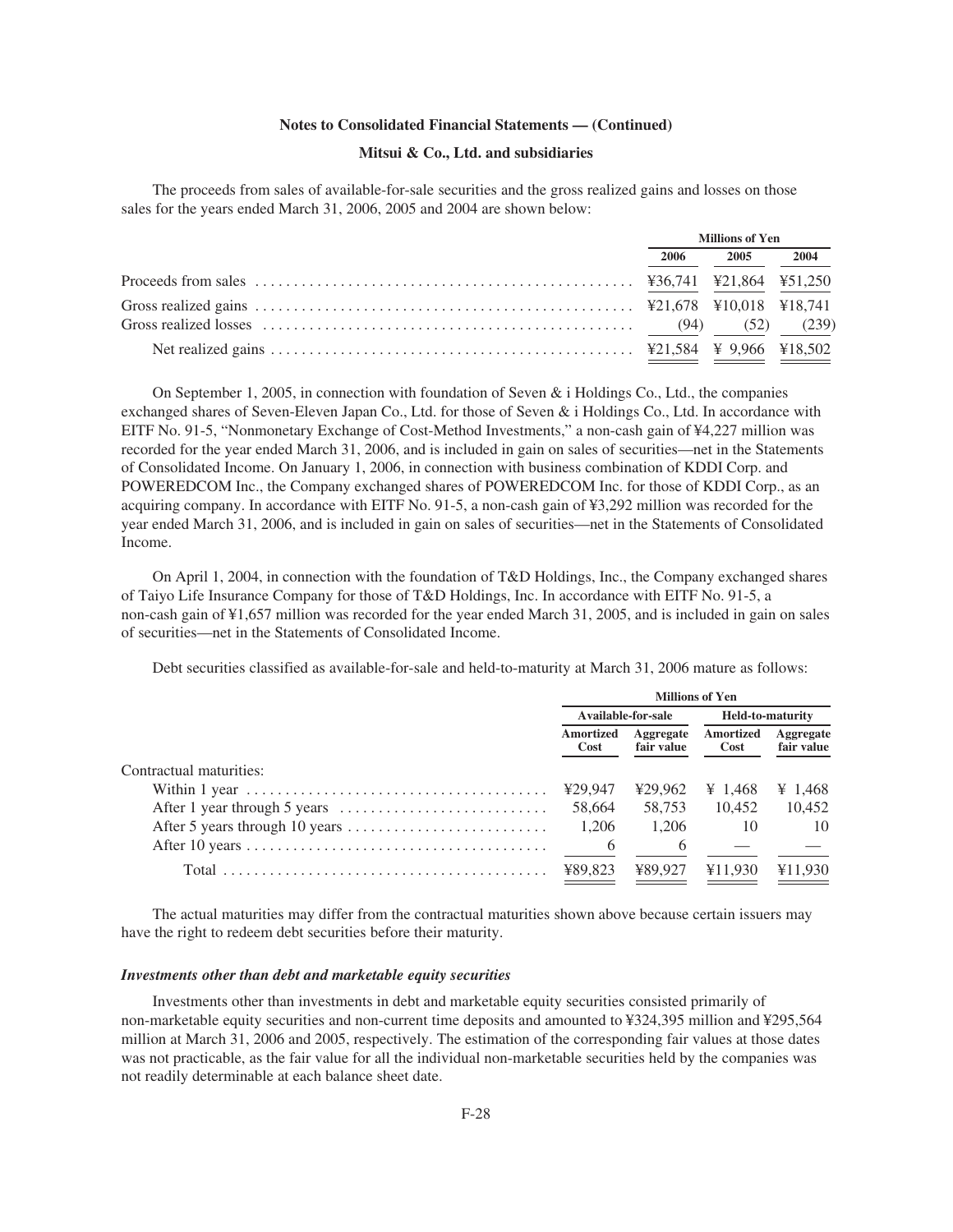### **Mitsui & Co., Ltd. and subsidiaries**

Investments in non-marketable equity securities are carried at cost; however, if the fair value of an investment has declined and is judged to be other than temporary, the investment is written down to its estimated fair value. Losses on write-downs of these investment securities recognized to reflect the declines in fair value considered to be other than temporary were ¥8,868 million, ¥15,958 million and ¥29,804 million for the years ended March 31, 2006, 2005 and 2004, respectively.

The aggregate carrying amount of the companies' non-marketable equity securities accounted for under the cost method totaled ¥248,970 million and ¥214,126 million at March 31, 2006 and 2005, respectively. Investments with an aggregate carrying amount of ¥226,177 million at March 31, 2006 and ¥171,485 million at March 31, 2005, were not evaluated for impairment because the companies did not identify any events or changes in circumstances that may have had a significant adverse effect on the fair value of those investments and the companies determined that it is not practicable to estimate the fair value of those investments in accordance with SFAS No. 107, "Disclosures about Fair Value of Financial Instruments."

# **6. INVESTMENTS IN AND ADVANCES TO ASSOCIATED COMPANIES**

Investments in associated companies (investees owned 20% to 50%, corporate joint ventures and other investees over which the companies have the ability to exercise significant influence) are accounted for under the equity method. In addition, noncontrolling investments in general partnerships, limited partnerships and limited liability companies are also accounted for under the equity method. Such investments include, but are not limited to, the companies' investments in Valepar S.A. (18.24%), Mitsui Oil Exploration Co., Ltd. (47.35%), Japan Australia LNG (MIMI) Pty. Ltd. (50.00%), IPM Eagle LLP (30.00%), Sakhalin Energy Investment Company Ltd. (25.00%), Nihon Unisys, Ltd. (32.42%) and United Auto Group, Inc. (15.36%).

The investment in Valepar S.A. is accounted for under the equity method because of the Company's ability to exercise significant influence over operating and financial policies primarily through board representation and power of veto over significant operating and financial decisions through the board of directors. As the sole operating company among the shareholders, which consist primarily of pension funds and financial institutions, the Company utilizes its experience and expertise in operating businesses and substantively participates in the decision-making processes.

The companies are the second largest shareholder group of United Auto Group, Inc. ("UAG") and entered into a shareholders agreement with its largest shareholder group owning approximately 41% of its voting shares. Based on a reciprocal voting provision set forth in the agreement for shareholder election of the directors of UAG, the companies and its largest shareholder group constitute a "group" within the meaning of Section 13(d) of the Securities Exchange Act of 1934 and jointly participate in the management of UAG. The investment in UAG is accounted for under the equity method because of the companies' ability to exercise significant influence over operating and financial policies primarily through board representation by a director and executive vice president dispatched from the companies. UAG is utilizing the companies' global network to develop its business activities outside the United States and, as part of the process, the companies substantively participate in the decision-making processes.

Associated companies are engaged primarily in the development of natural resources and the manufacture and distribution of various products. The major geographic areas of such entities are Japan, the Americas, Europe, Asia and Oceania.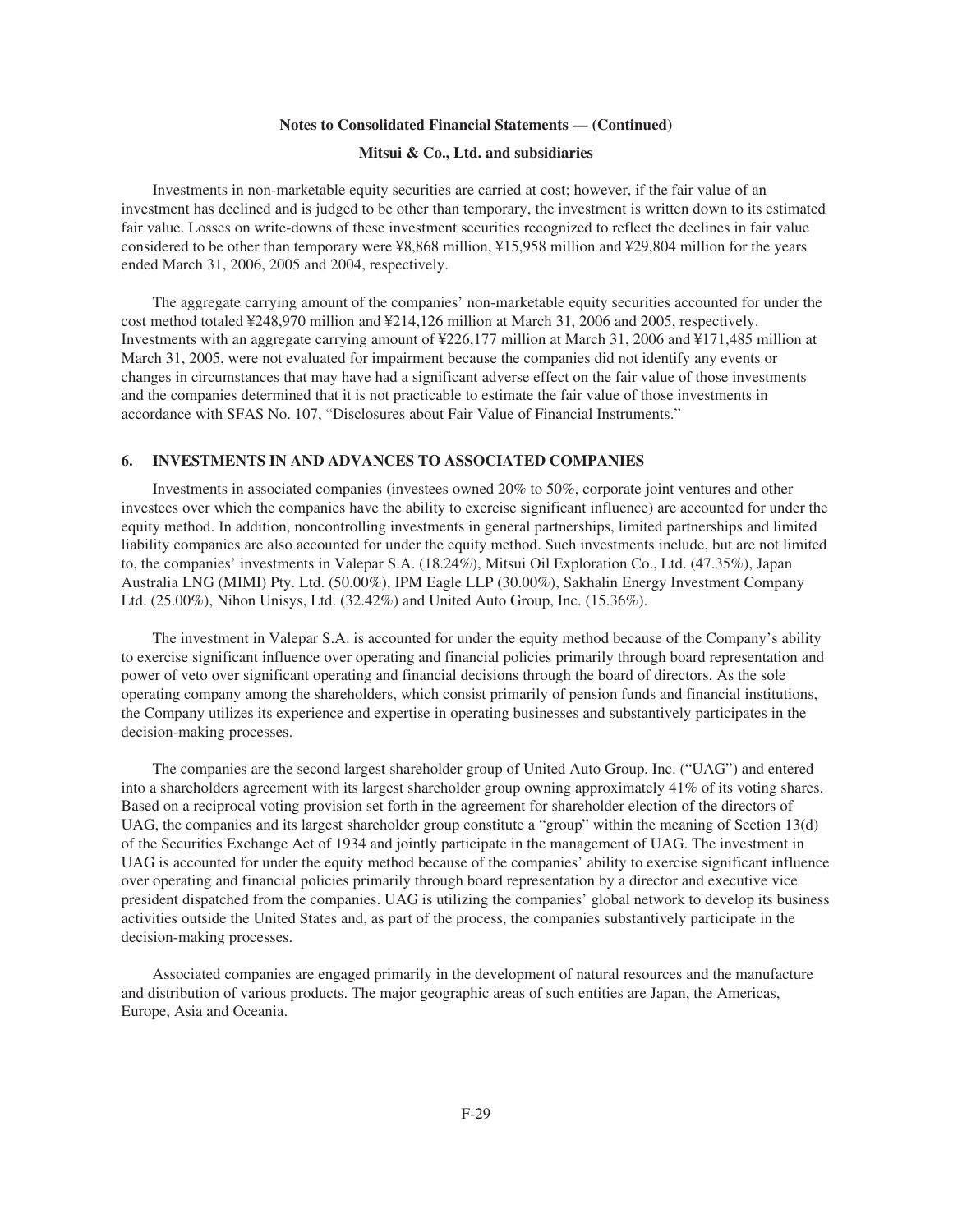# **Mitsui & Co., Ltd. and subsidiaries**

Investments in and advances to associated companies at March 31, 2006 and 2005 consisted of the following:

| <b>Millions of Yen</b> |  |
|------------------------|--|
| 2006 2005              |  |
|                        |  |
|                        |  |
|                        |  |

The carrying value of the investments in associated companies exceeded the companies' equity in the underlying net assets of such associated companies by ¥113,431 million and ¥100,540 million at March 31, 2006 and 2005, respectively. The excess is attributed first to certain fair value adjustments on a net-of-tax basis at the time of the initial and subsequent investments in those companies with the remaining portion considered as equity method goodwill. The fair value adjustments are generally attributed to property and equipment which consist primarily of mineral rights amortized over their respective estimated useful lives, principally 8 to 42 years, using either the straight-line or the unit-of-production method.

Investments in common stock of publicly traded associated companies include marketable equity securities carried at ¥142,180 million and ¥117,109 million at March 31, 2006 and 2005, respectively. Corresponding aggregate quoted market values were ¥315,365 million and ¥169,620 million, respectively.

Summarized financial information for associated companies at March 31, 2006 and 2005 and for the years ended March 31, 2006, 2005 and 2004 was as follows:

|                                                        | <b>Millions of Yen</b> |            |
|--------------------------------------------------------|------------------------|------------|
|                                                        | 2006                   | 2005       |
|                                                        | ¥ 4.203.539            | ¥3,702,750 |
| Property and equipment—net of accumulated depreciation | 5.764.884              | 4,195,274  |
|                                                        | 1,904,449              | 1,473,911  |
|                                                        |                        | ¥9.371.935 |
|                                                        |                        | ¥2,974,848 |
|                                                        | 3.378.679              | 2.835.459  |
|                                                        | 1.150.406              | 599,892    |
|                                                        | 4,017,567              | 2,961,736  |
|                                                        |                        | ¥9.371.935 |
|                                                        |                        | ¥ 780.069  |

|                                                                                    | <b>Millions of Yen</b> |         |         |
|------------------------------------------------------------------------------------|------------------------|---------|---------|
|                                                                                    | 2006                   | 2005    | 2004    |
|                                                                                    |                        |         |         |
|                                                                                    |                        |         | 986.659 |
| Income before cumulative effect of change in accounting principle  585,579 357,019 |                        |         | 195,059 |
|                                                                                    | 585.579                | 357.019 | 190,857 |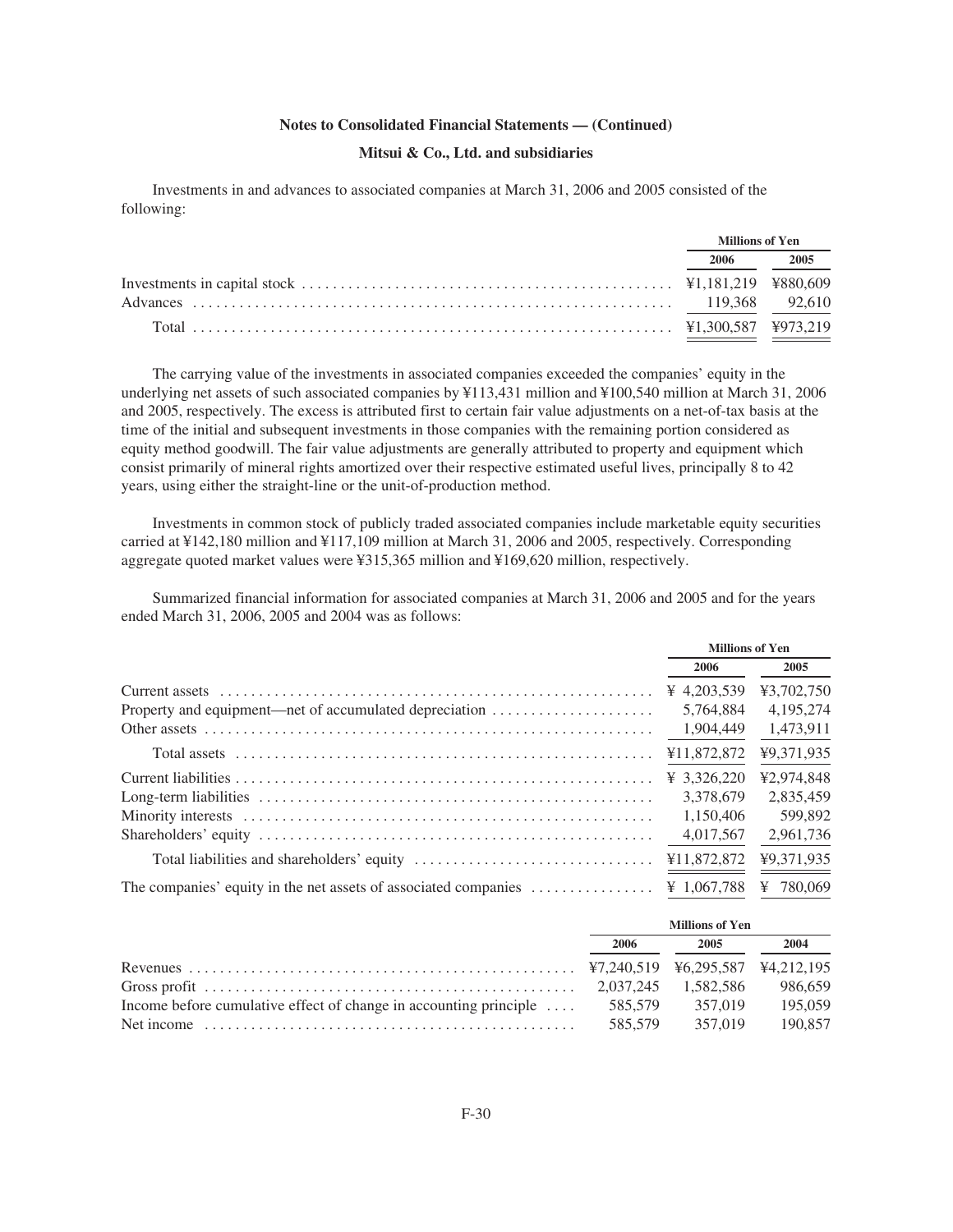# **Mitsui & Co., Ltd. and subsidiaries**

The companies' revenues and purchases from associated companies included in cost of revenues during the years ended March 31, 2006, 2005 and 2004 were as follows:

| Millions of Yen |      |      |
|-----------------|------|------|
| 2006 —          | 2005 | 2004 |
|                 |      |      |
|                 |      |      |

Dividends received from associated companies for the years ended March 31, 2006, 2005 and 2004 amounted to ¥63,597 million, ¥32,817 million and ¥18,714 million, respectively.

Consolidated unappropriated retained earnings at March 31, 2006 and 2005 included the companies' equity in net undistributed earnings of associated companies in the amount of ¥205,811 million and ¥142,823 million, respectively.

# **7. ALLOWANCE FOR DOUBTFUL RECEIVABLES**

An analysis of the change in the allowance for doubtful receivables is as follows:

|                            | <b>Millions of Yen</b> |             |              |
|----------------------------|------------------------|-------------|--------------|
|                            | <b>Current</b>         | Non-current | <b>Total</b> |
| Year ended March 31, 2006: |                        |             |              |
|                            |                        | ¥100,066    | ¥122,585     |
|                            | (369)                  | (25,045)    | (25, 414)    |
|                            | 2,036                  | (1,988)     | 48           |
|                            | 2,517                  | 11,480      | 13,997       |
|                            |                        | ¥ 84,513    | ¥111,216     |
| Year ended March 31, 2005: |                        |             |              |
|                            | ¥22,498                | ¥110.098    | ¥132,596     |
|                            | (3,604)                | (19,241)    | (22, 845)    |
|                            | 6,306                  | 2,477       | 8,783        |
|                            | (2,681)                | 6,732       | 4,051        |
|                            | 422,519                | ¥100,066    | ¥122,585     |
| Year ended March 31, 2004: |                        |             |              |
|                            | ¥21,236                | ¥139,793    | ¥161,029     |
|                            | (3,230)                | (33,584)    | (36, 814)    |
|                            | 6.502                  | 3.376       | 9,878        |
|                            | (2,010)                | 513         | (1,497)      |
|                            |                        | ¥110,098    | ¥132,596     |

Note: "Others" principally includes the effect of consolidation of certain subsidiaries, reclassification to discontinued operations and the effect of changes in foreign currency exchange rates.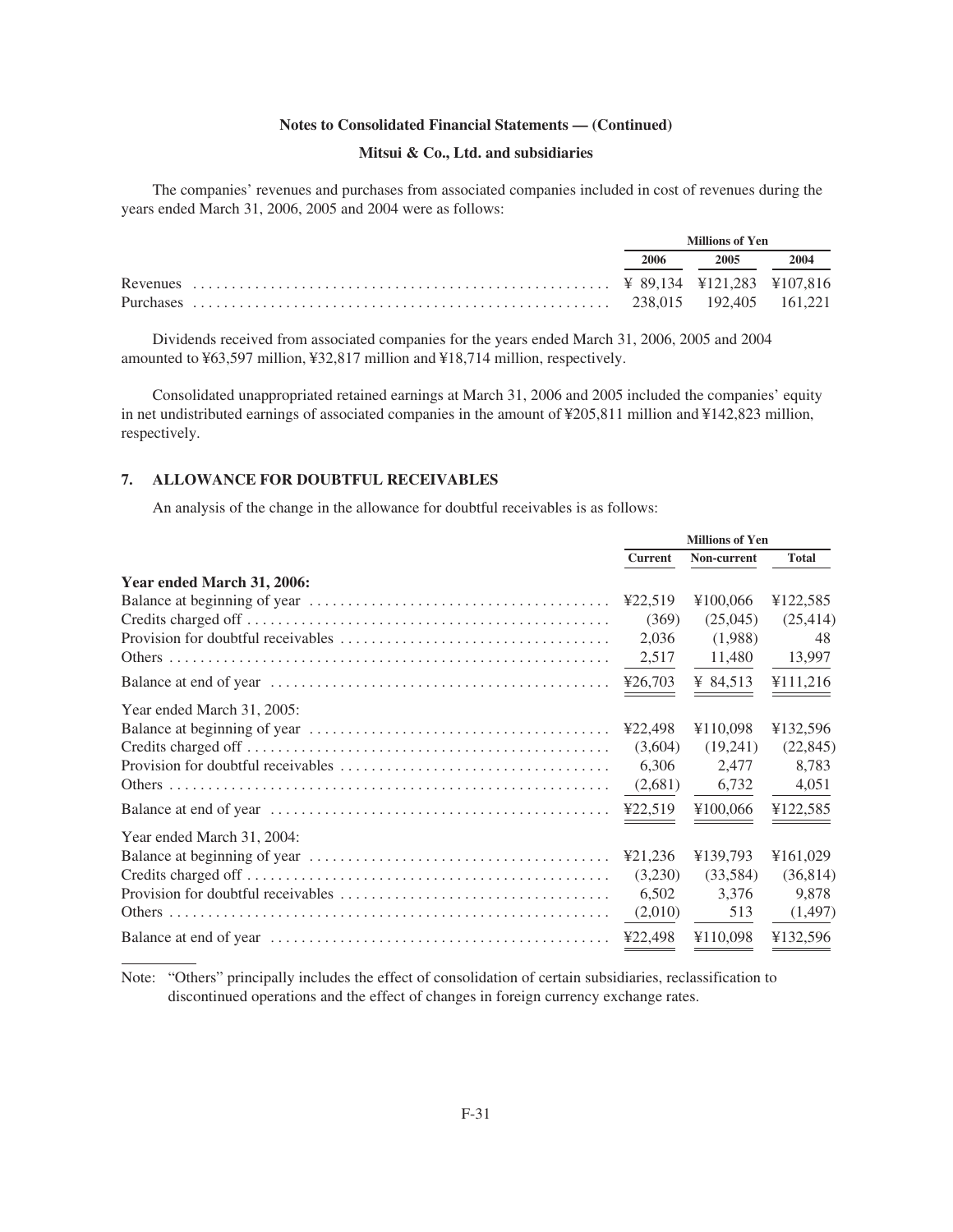#### **Mitsui & Co., Ltd. and subsidiaries**

The recorded investment in impaired loans, as defined in SFAS No. 114, and the allowance for doubtful receivables related to such loans at March 31, 2006 and 2005 were as follows:

|                                                  | <b>Millions of Yen</b>   |                                                 |                          |                                                 |  |
|--------------------------------------------------|--------------------------|-------------------------------------------------|--------------------------|-------------------------------------------------|--|
|                                                  |                          | 2006                                            | 2005                     |                                                 |  |
|                                                  | <b>Impaired</b><br>loans | <b>Allowance for</b><br>doubtful<br>receivables | <b>Impaired</b><br>loans | <b>Allowance for</b><br>doubtful<br>receivables |  |
| Impaired loans with an allowance for doubtful    | ¥104.513                 | ¥82.967                                         | ¥129.805                 | ¥93.665                                         |  |
| Impaired loans without an allowance for doubtful | 11,353                   |                                                 | 5,919                    |                                                 |  |
| Total                                            | ¥115.866                 | ¥82.967                                         | ¥135,724                 | ¥93,665                                         |  |

The average investment in impaired loans and interest income on impaired loans for the years ended March 31, 2006, 2005 and 2004 were as follows:

| <b>Millions of Yen</b> |      |      |
|------------------------|------|------|
| 2006                   | 2005 | 2004 |
|                        |      |      |
|                        |      |      |

Interest income on impaired loans has been recognized mainly using the cash-basis method of accounting during the period that the loans were impaired.

#### **8. LEASES**

#### *Lessor*

The companies lease real estate, rolling stock, ocean transport vessels, aircraft, equipment and others.

Certain leases of aircraft, ocean transport vessels and rolling stock are classified as direct financing leases or leveraged leases, and the net investments are included as part of trade receivables—accounts and non-current receivables, less unearned interest in the accompanying Consolidated Balance Sheets. The companies have no general obligation for principal and interest on notes and other instruments related to third-party participation in leveraged leases. Such notes and other instruments have not been included in liabilities but have been offset against the related lease receivables. The residual values represent the estimate of the values of the leased assets at the end of the lease contracts and are initially recorded based on appraisals and estimates. Realization of the residual values is dependent on the companies' future ability to sell the related assets under then prevailing market conditions.

Other leases are classified as operating leases and the related assets are presented as property leased to others—at cost, less accumulated depreciation in the accompanying Consolidated Balance Sheets.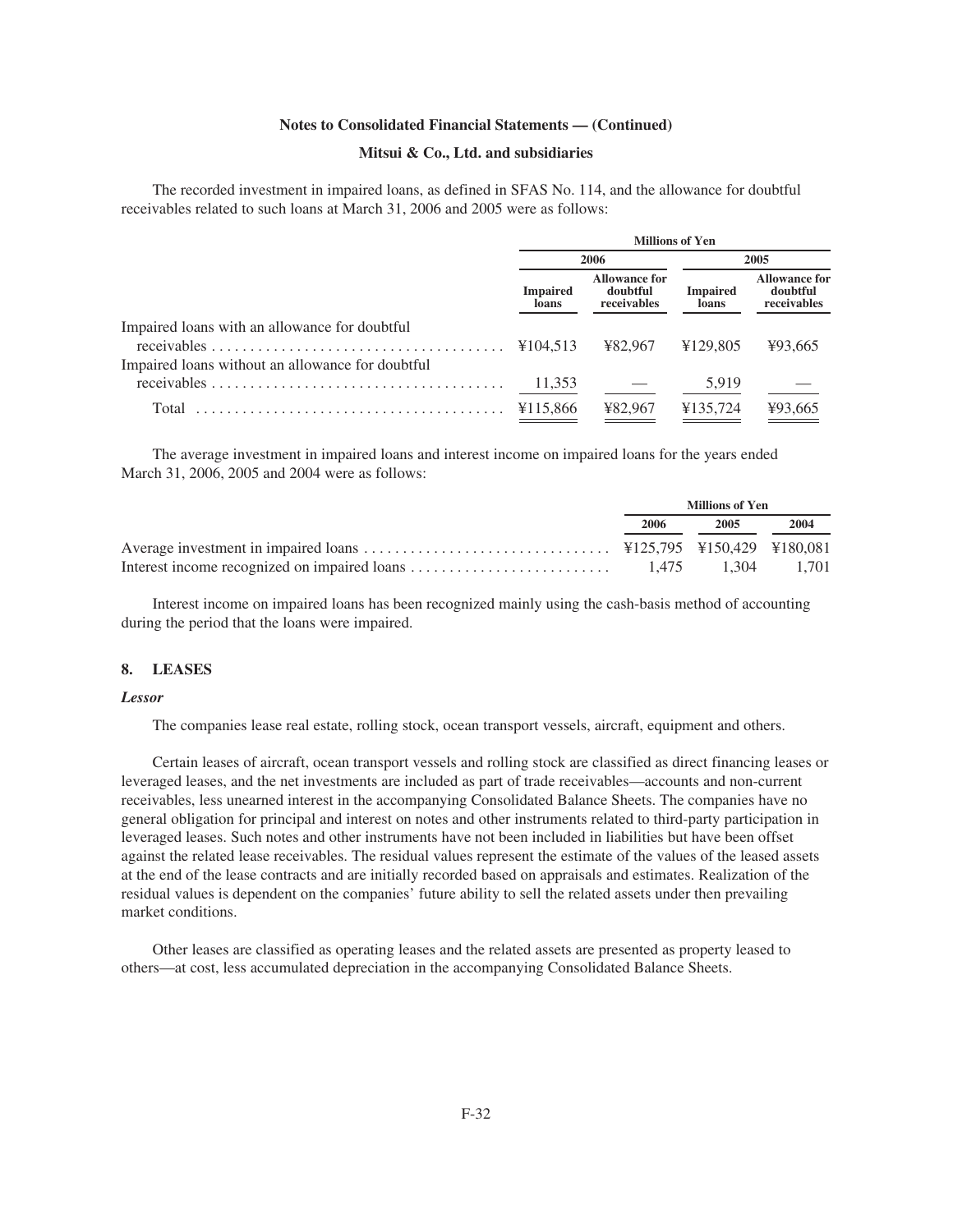# **Mitsui & Co., Ltd. and subsidiaries**

The following comprise the components of the net investment in direct financing leases as of March 31, 2006 and 2005:

|                                                                                                               | <b>Millions of Yen</b> |          |
|---------------------------------------------------------------------------------------------------------------|------------------------|----------|
|                                                                                                               | 2006                   | 2005     |
|                                                                                                               |                        | ¥ 86,060 |
|                                                                                                               | 16.618                 | 15,926   |
|                                                                                                               | 14                     |          |
| Less unearned income $\dots \dots \dots \dots \dots \dots \dots \dots \dots \dots \dots \dots \dots$ (46,344) |                        | (33,690) |
|                                                                                                               | 82,989                 | 68.296   |
|                                                                                                               |                        | (890)    |
|                                                                                                               |                        |          |

The following is a schedule by years of future minimum lease payments to be received from direct financing leases as of March 31, 2006:

|                       | <b>Millions of Yen</b> |
|-----------------------|------------------------|
| Year ending March 31: |                        |
|                       |                        |
|                       |                        |
|                       |                        |
|                       |                        |
|                       |                        |
|                       |                        |
|                       |                        |

The following represent the components of the net investment in leveraged leases as of March 31, 2006 and 2005:

|                                                                                                                    | <b>Millions of Yen</b> |         |
|--------------------------------------------------------------------------------------------------------------------|------------------------|---------|
|                                                                                                                    | 2006                   | 2005    |
| Total minimum lease payments to be received                                                                        |                        |         |
| (net of principal and interest on third-party nonrecourse debt) $\dots\dots\dots\dots\dots\dots\dots$ $\neq 4,710$ |                        | ¥ 4.634 |
|                                                                                                                    | 5.596                  | 6.288   |
|                                                                                                                    | (2,560)                | (2,721) |
|                                                                                                                    | 7.746                  | 8.201   |
|                                                                                                                    | $\left( \right)$       | (292)   |
|                                                                                                                    | (7,258)                | (7,252) |
|                                                                                                                    | 488                    | 657     |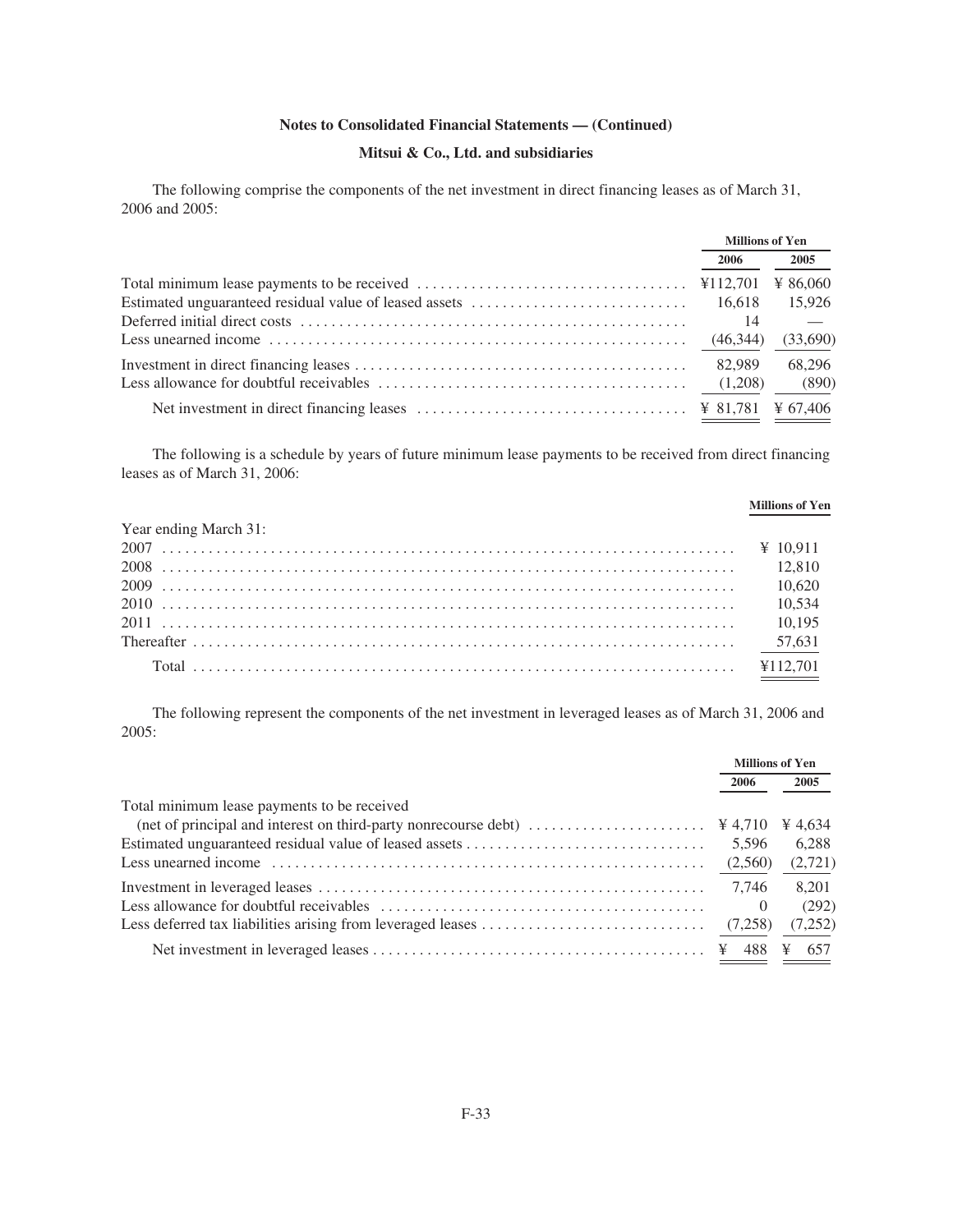# **Mitsui & Co., Ltd. and subsidiaries**

The following provides an analysis of the companies' investment in property on operating leases and property held for lease by classes as of March 31, 2006 and 2005:

|                                          | <b>Millions of Yen</b> |                             |            |          |                             |            |  |
|------------------------------------------|------------------------|-----------------------------|------------|----------|-----------------------------|------------|--|
|                                          |                        | 2006                        |            |          | 2005                        |            |  |
|                                          | Cost                   | Accumulated<br>depreciation | <b>Net</b> | Cost     | Accumulated<br>depreciation | <b>Net</b> |  |
| Real estate                              | ¥187,037               | $\frac{1}{2}(59.913)$       | ¥127,124   | ¥164,468 | $\frac{1}{2}(59,863)$       | ¥104,605   |  |
| Rolling stock                            | 45,790                 | (2,458)                     | 43,332     | 21,238   | (1,470)                     | 19,768     |  |
| Ocean transport vessels                  | 34,820                 | (6,590)                     | 28,230     | 29,685   | (5,575)                     | 24,110     |  |
| Aircraft                                 | 5,745                  | (97)                        | 5,648      | 31,737   | (5,391)                     | 26,346     |  |
| Equipment and others $\dots \dots \dots$ | 30,775                 | (16, 526)                   | 14,249     | 19,895   | (11,549)                    | 8,346      |  |
| Total                                    | ¥304,167               | $\frac{1}{2}(85,584)$       | ¥218,583   | ¥267,023 | $\frac{1}{2}(83,848)$       | ¥183,175   |  |

The following is a schedule by years of minimum future rentals on noncancelable operating leases as of March 31, 2006:

| Year ending March 31: |  |
|-----------------------|--|
|                       |  |
|                       |  |
|                       |  |
|                       |  |
|                       |  |
|                       |  |
|                       |  |

# *Lessee*

The companies lease equipment, real estate and others under capital leases. At March 31, 2006, approximately 60% of the capital leases are with the Company's associated company, Mitsui Leasing & Development, Ltd.

The following provides an analysis of the companies' leased assets recorded under capital leases by classes as of March 31, 2006 and 2005:

|                                                                     | <b>Millions of Yen</b> |                             |            |                   |                             |            |
|---------------------------------------------------------------------|------------------------|-----------------------------|------------|-------------------|-----------------------------|------------|
|                                                                     | 2006                   |                             |            |                   | 2005                        |            |
|                                                                     | Cost                   | Accumulated<br>depreciation | <b>Net</b> | Cost              | Accumulated<br>depreciation | <b>Net</b> |
|                                                                     |                        | $\frac{1}{2}(14,005)$       |            | $¥11,922$ ¥28,024 | $\frac{1}{2}(13,651)$       | ¥14,373    |
| Real estate $\dots \dots \dots \dots \dots \dots \dots \dots$ 7.747 |                        | (641)                       | 7.106      | 3,015             | (329)                       | 2,686      |
| Others $\ldots \ldots \ldots \ldots \ldots \ldots \ldots \ldots$    | 3,725                  | (1,877)                     | 1.848      | 3,831             | (1,629)                     | 2,202      |
| Total  ¥37,399                                                      |                        | $\frac{4(16,523)}{2}$       |            | ¥20,876 ¥34,870   | $\frac{1}{2}(15,609)$       | ¥19,261    |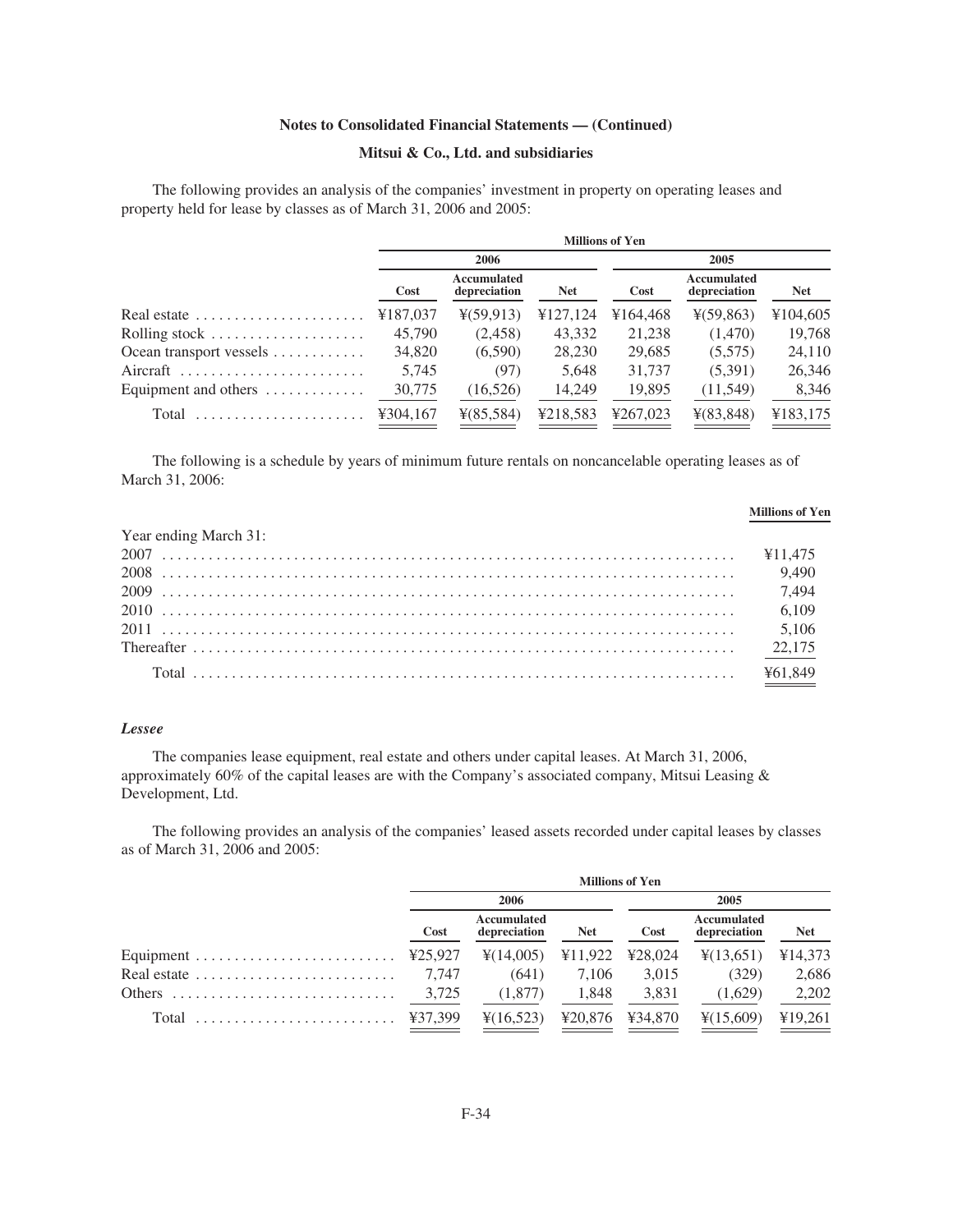#### **Mitsui & Co., Ltd. and subsidiaries**

The following is a schedule by years of future minimum lease payments under capital leases together with components of the present value of the net minimum lease payments as of March 31, 2006:

|                       | <b>Millions of Yen</b> |
|-----------------------|------------------------|
| Year ending March 31: |                        |
|                       | ¥ 5.718                |
|                       | 4.874                  |
|                       | 3.237                  |
|                       | 4.571                  |
|                       | 2.318                  |
|                       | 6,149                  |
|                       | 26,867                 |
|                       | (2,262)                |
|                       | 24,605                 |
|                       | 5,364                  |
|                       | ¥19.241                |

The companies lease real estate, ocean transport vessels, aircraft, rolling stock and equipment under operating leases. Most of the ocean transport vessels, aircraft and rolling stock under operating leases are subleased to third parties.

The Company and certain subsidiaries sold real estate and others to third parties for ¥11,622 million and ¥17,382 million in total during the years ended March 31, 2006 and 2005, respectively, and leased them back with terms ranging up to 10 years. The resulting leases were classified as operating leases.

The following is a schedule by years of future minimum rental payments required under operating leases that have initial or remaining noncancelable lease terms in excess of one year as of March 31, 2006. Minimum payments have not been reduced by minimum sublease rentals of ¥57,895 million due in the future under noncancelable subleases:

|                       | <b>Millions of Yen</b> |
|-----------------------|------------------------|
| Year ending March 31: |                        |
|                       |                        |
|                       |                        |
|                       |                        |
|                       |                        |
|                       |                        |
|                       |                        |
|                       |                        |

Rental expenses incurred for operating leases for the years ended March 31, 2006, 2005 and 2004 were ¥46,511 million, ¥40,957 million and ¥35,770 million, respectively. Sublease rental income for the years ended March 31, 2006, 2005 and 2004 were ¥18,422 million, ¥18,633 million and ¥16,562 million, respectively.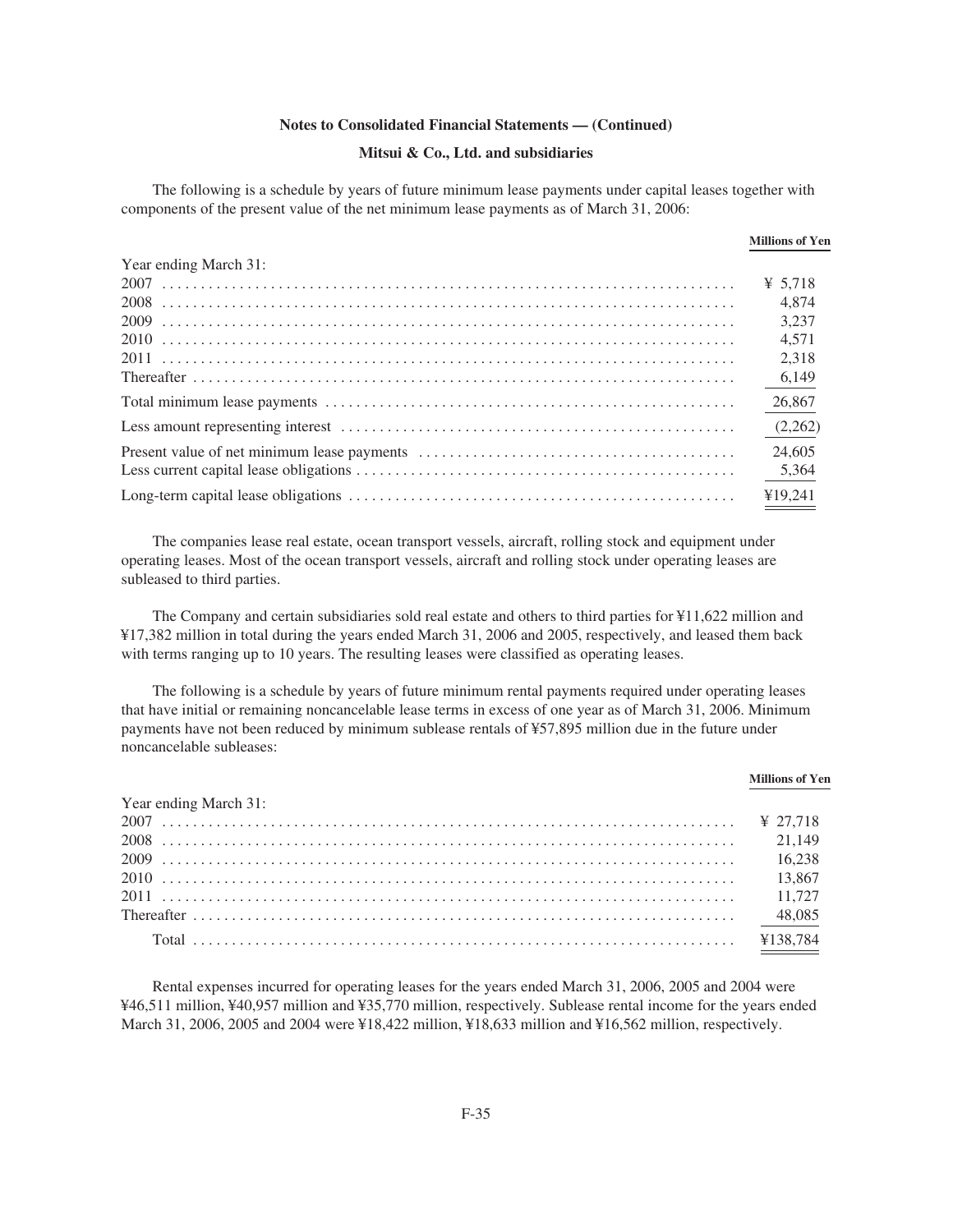#### **Mitsui & Co., Ltd. and subsidiaries**

# **9. PLEDGED ASSETS AND FINANCIAL ASSETS ACCEPTED AS COLLATERAL**

#### *Pledged assets*

At March 31, 2006 and 2005, the following assets (exclusive of assets covered by trust receipts discussed below) were pledged as collateral for certain liabilities of the companies:

| <b>Millions of Yen</b> |          |  |
|------------------------|----------|--|
| 2006                   | 2005     |  |
|                        | ¥ 66.968 |  |
| 38.563                 | 26.625   |  |
| 83.714                 | 27.232   |  |
| 30,604                 | 28,856   |  |
| 67,026                 | 31,525   |  |
| 16.233                 | 14.442   |  |
|                        | ¥195,648 |  |

The distribution of such collateral among short-term debt, long-term debt and guarantees of contracts and others was as follows:

| <b>Millions of Yen</b> |           |
|------------------------|-----------|
|                        | 2006 2005 |
|                        |           |
|                        |           |
|                        |           |
|                        |           |

Trust receipts issued under customary import financing arrangements (short-term bank loans and bank acceptances) give banks a security interest in the merchandise imported and/or the accounts receivable resulting from the sale of such merchandise. Because of the companies' large volume of import transactions, it is not practicable to determine the total amount of assets covered by outstanding trust receipts.

In addition to the above, the Company has bank borrowings under certain provisions of loan agreements which require the Company, upon the request of the bank, to provide collateral, which is not specified in the loan agreements. See Note 13, "SHORT-TERM AND LONG-TERM DEBT."

#### *Financial assets accepted as collateral*

At March 31, 2006 and 2005, the fair values of financial assets that the companies accepted as security for trade receivables and that they are permitted to sell or repledge consisted of the following:

| <b>Millions of Yen</b> |      |
|------------------------|------|
| 2006                   | 2005 |
|                        |      |
|                        |      |
|                        |      |
|                        |      |

Promissory notes of ¥693 million and ¥2,106 million which have been provided as collateral were repledged at March 31, 2006 and 2005, respectively.

There were no financial assets accepted as collateral under security repurchase agreements at March 31, 2006 and 2005.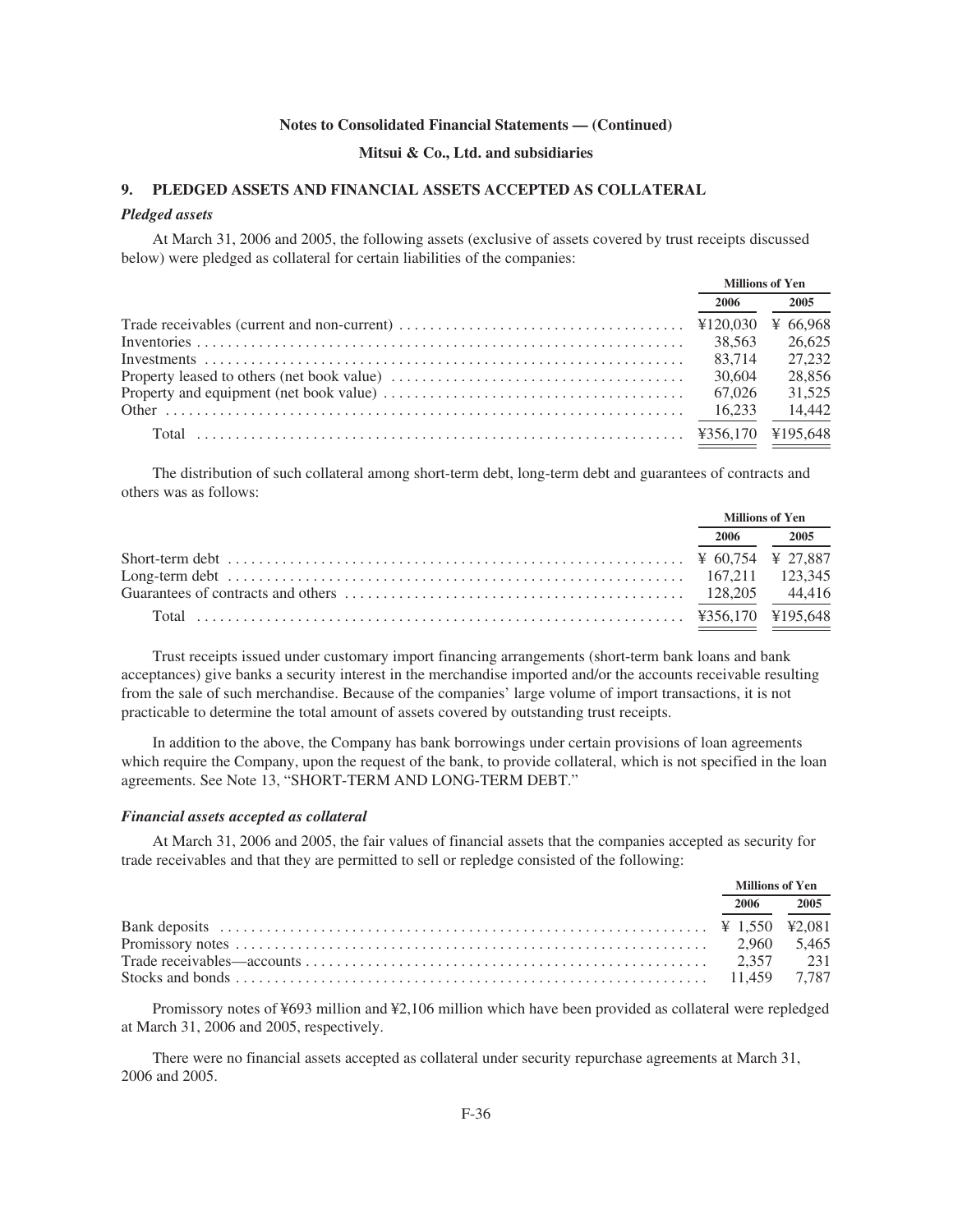## **Mitsui & Co., Ltd. and subsidiaries**

#### **10. IMPAIRMENT LOSS OF LONG-LIVED ASSETS**

The companies recognized impairment losses of long-lived assets in accordance with the provisions of SFAS No. 144 during the years ended March 31, 2006, 2005 and 2004. See Note 4, "DISCONTINUED OPERATIONS," for the impairment loss of long-lived assets reported in discontinued operations.

The impairment losses of long-lived assets for the year ended March 31, 2006 consist principally of production facilities owned by an aluminum smelting subsidiary in the United States, land and buildings for certain businesses owned by domestic and foreign subsidiaries, and land held for lease owned by the Company. The impairment losses of long-lived assets also consist principally of another production facilities owned by the aluminum smelting subsidiary in the United States, land held for development and lease owned by the Company, and gasoline stations, land and buildings for certain businesses owned by domestic subsidiaries for the year ended March 31, 2005 and real estate such as corporate residences and dormitories owned by the Company for employees and machinery production facilities, golf courses and gasoline stations owned by domestic subsidiaries for the year ended March 31, 2004.

The impairments for the year ended March 31, 2006 mainly related to declining profitability resulting from deterioration in the terms of a power purchase contract during the course of renewal negotiations, and the reorganization of business structure and distribution bases. The impairments for the year ended March 31, 2005 mainly related to declining profitability resulting from the deterioration of business environment such as increasing electricity costs and to a continuous decline in the market value of land in Japan. The impairments for the year ended March 31, 2004 mainly related to land in Japan which had experienced significant decreases in market value, and to production facilities of certain subsidiaries resulting from operating losses. See Note 25, "EXIT OR DISPOSAL ACTIVITIES," for the exit or disposal activities which resulted in recognition of impairment losses of long-lived assets.

Impairment losses of long-lived assets recognized by operating segment for the years ended March 31, 2006, 2005 and 2004 were as follows:

|                                                               | <b>Millions of Yen</b> |                     |          |
|---------------------------------------------------------------|------------------------|---------------------|----------|
|                                                               | 2006                   | 2005                | 2004     |
|                                                               | ¥ 1.276                | $\frac{1}{2}$ 1.169 | ¥<br>628 |
| Iron & Steel Raw Materials and Non-Ferrous Metals             | 11.804                 | 7.048               |          |
|                                                               | 6.725                  | 337                 | 5,842    |
|                                                               | 581                    | 1,698               | 581      |
|                                                               | 1.178                  | 2.580               | 1.340    |
|                                                               | 6.797                  | 238                 | 266      |
| Lifestyle, Consumer Service and Information, Electronics $\&$ |                        |                     |          |
|                                                               | 2.068                  | 1.472               | 147      |
|                                                               | 254                    | 57                  | 213      |
|                                                               | 1.911                  | 954                 | 181      |
|                                                               | 19                     |                     |          |
|                                                               | 13                     |                     | 115      |
|                                                               | 2,818                  | 5,601               | 3,992    |
|                                                               | 611                    | (620)               | 5,829    |
|                                                               | ¥36.055                | 420.534             | ¥19.134  |

Notes: (1) "Adjustments and Eliminations" represents impairment losses related to assets not allocated to specific operating segments. The reclassification to income (loss) from discontinued operations—net for the years ended March 31, 2005 and 2004 are also included in "Adjustments and Eliminations."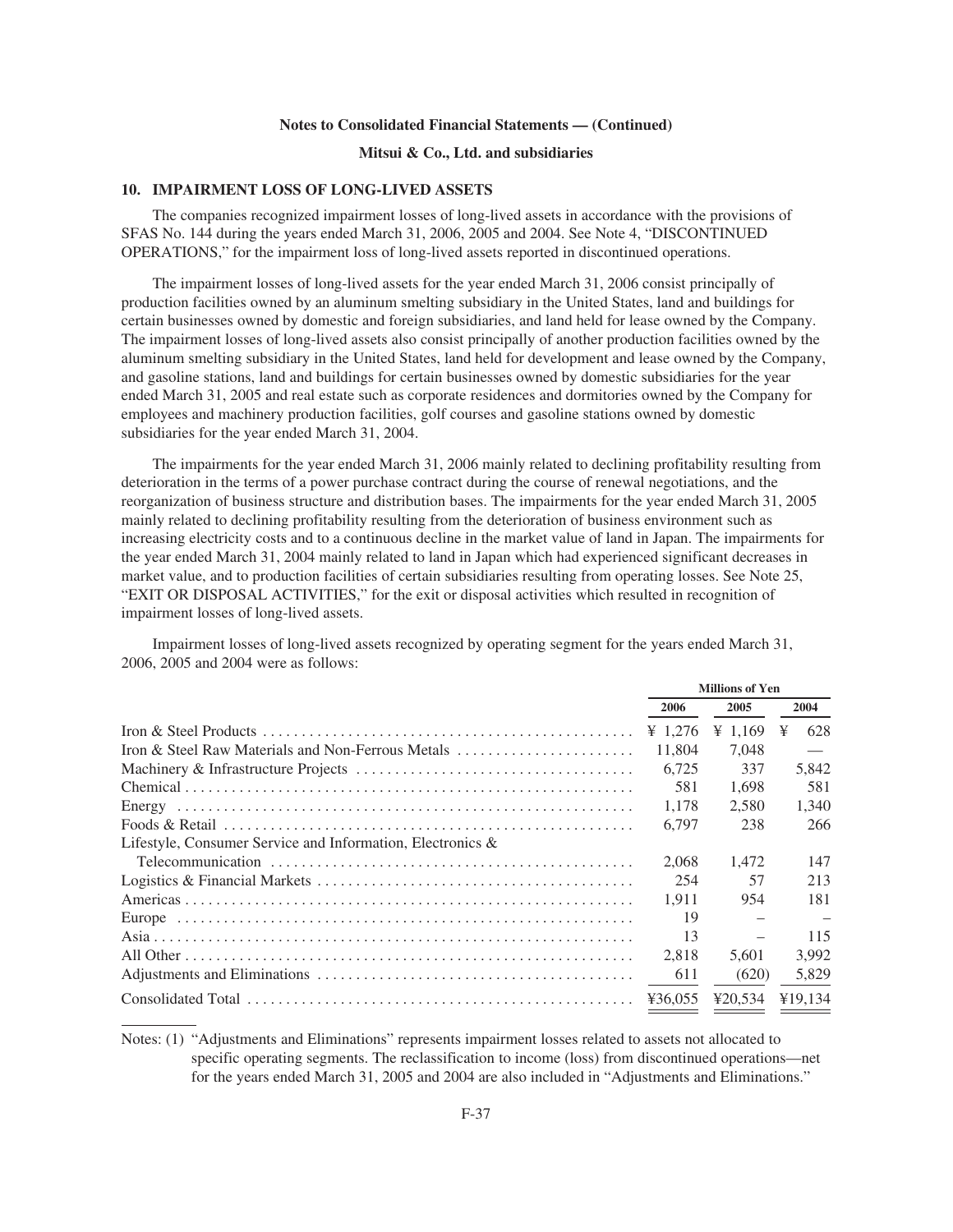#### **Mitsui & Co., Ltd. and subsidiaries**

(2) The figures for the years ended March 31, 2005 and 2004 have been reclassified to conform to the current year segment presentation of operating segment information as the composition of the reportable segments of the companies was changed.

The fair value of the assets is calculated based on independent appraisals, market value or discounted future cash flows whichever management considers the most appropriate.

In addition to the impairment losses of long-lived assets based on SFAS No. 144 shown in the above table, the impairment losses of intangible assets not subject to amortization based on SFAS No. 142 were included in impairment losses of long-lived assets in the Statements of Consolidated Income for the years ended March 31, 2006, 2005 and 2004 as discussed in Note 12, "GOODWILL AND OTHER INTANGIBLE ASSETS."

#### **11. ASSET RETIREMENT OBLIGATIONS**

The companies recognized the cumulative effect of the initial application of SFAS No. 143 as a separate line in the Statements of Consolidated Income for the year ended March 31, 2004 under cumulative effect of change in accounting principle (after income tax effect) amounting to ¥2,285 million (loss) including the Company's share of amounts attributable to associated companies. The cumulative-effect adjustment represents the difference between the net amount that was recognized in the Consolidated Balance Sheets upon the retroactive application of SFAS No. 143 as of April 1, 2003 and the amount recognized in the Consolidated Balance Sheets at that date prior to the application of SFAS No. 143.

The asset retirement obligations are principally related to the costs of dismantling and removing mining facilities and gas production facilities owned by subsidiaries in Australia, which are engaged in mining operations or oil and gas producing activities.

The changes in asset retirement obligations for the years ended March 31, 2006 and 2005 were as follows:

| <b>Millions of Yen</b> |         |
|------------------------|---------|
| 2006                   | 2005    |
|                        |         |
|                        | 6.557   |
|                        | (3,135) |
|                        | 409     |
|                        | 355     |
|                        |         |

The pro forma effects of the retroactive application on net income and basic and diluted net income per share for the years ended March 31, 2004, as if SFAS No. 143 had been adopted on April 1, 2002, were as follows:

| <b>Millions of Yen</b> |
|------------------------|
| 2004                   |
| ¥70.672                |
| Yen                    |
| 2004                   |
| ¥ 44.69<br>42.25       |

Note: Pro forma net income for the year ended March 31, 2004 represents reported net income excluding cumulative effect of change in accounting principle (after income tax effect) of ¥2,285 million (loss) (¥1.44 per basic share and ¥1.36 per diluted share).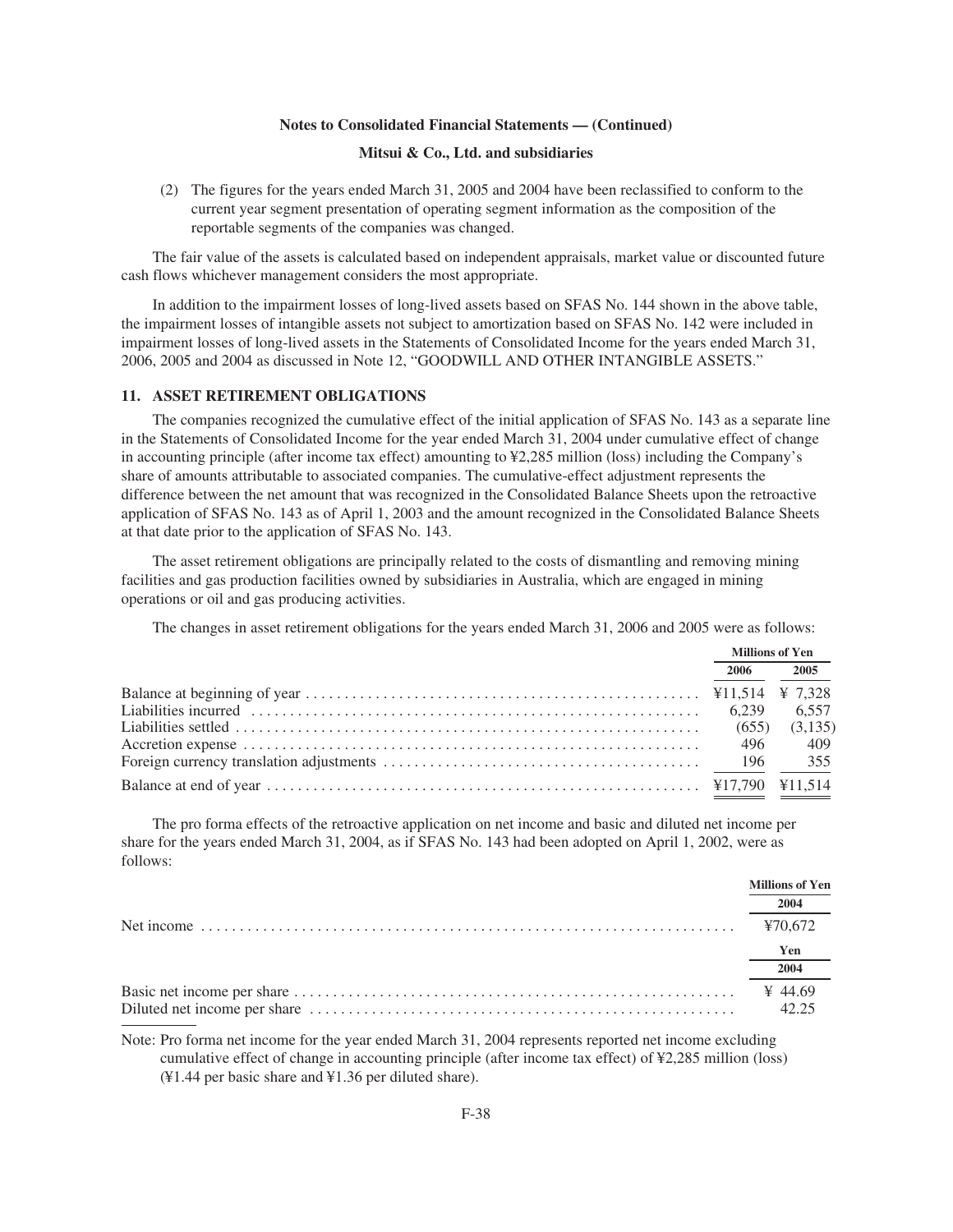# **Mitsui & Co., Ltd. and subsidiaries**

# **12. GOODWILL AND OTHER INTANGIBLE ASSETS**

Intangible assets subject to amortization at March 31, 2006 and 2005 consisted of the following:

|                        | <b>Millions of Yen</b>          |                             |                                 |                             |  |  |
|------------------------|---------------------------------|-----------------------------|---------------------------------|-----------------------------|--|--|
|                        | 2006                            |                             | 2005                            |                             |  |  |
|                        | <b>Gross carrying</b><br>amount | Accumulated<br>amortization | <b>Gross carrying</b><br>Amount | Accumulated<br>amortization |  |  |
|                        | ¥ 48.563                        | 424,600                     | ¥ 44.221                        | ¥18.406                     |  |  |
|                        | 15.698                          | 4.315                       | 15.695                          | 2,742                       |  |  |
|                        | 10.901                          | 7.425                       | 9.839                           | 6.498                       |  |  |
|                        | 9.541                           | 9.415                       | 9.099                           | 8,583                       |  |  |
| Customer relationships | 6.905                           | 1.670                       | 6.564                           | 1.099                       |  |  |
|                        | 27,494                          | 16,575                      | 28,531                          | 16,151                      |  |  |
|                        | ¥119,102                        | ¥64,000                     | ¥113.949                        | ¥53.479                     |  |  |

The aggregate amortization expense of intangible assets for the years ended March 31, 2006, 2005 and 2004 was ¥15,027 million, ¥12,853 million and ¥11,496 million, respectively. The estimated aggregate amortization expense of intangible assets at March 31, 2006 for each of the next five years is as follows:

|                       | <b>Millions of Yen</b> |
|-----------------------|------------------------|
| Year ending March 31: |                        |
|                       |                        |
|                       |                        |
|                       |                        |
|                       |                        |
|                       |                        |

Total carrying amount of intangible assets not subject to amortization (excluding goodwill) at March 31, 2006 and 2005 consisted of:

| <b>Millions of Yen</b> |           |
|------------------------|-----------|
|                        | 2006 2005 |
|                        |           |
|                        |           |
|                        |           |
|                        |           |

Intangible assets subject to amortization acquired during the year ended March 31, 2006 totaled ¥10,049 million, and consisted primarily of software of ¥7,456 million. The weighted average amortization period for software is 5 years. Acquisition of intangible assets not subject to amortization during the year ended March 31, 2006 was immaterial.

Intangible assets subject to amortization acquired during the year ended March 31, 2005 totaled ¥21,664 million, and consisted primarily of software of ¥13,389 million and customer relationships of ¥4,387 million. The weighted average amortization periods for software and customer relationships are 5 years and 10 years, respectively. Acquisition of intangible assets not subject to amortization during the year ended March 31, 2005 was immaterial.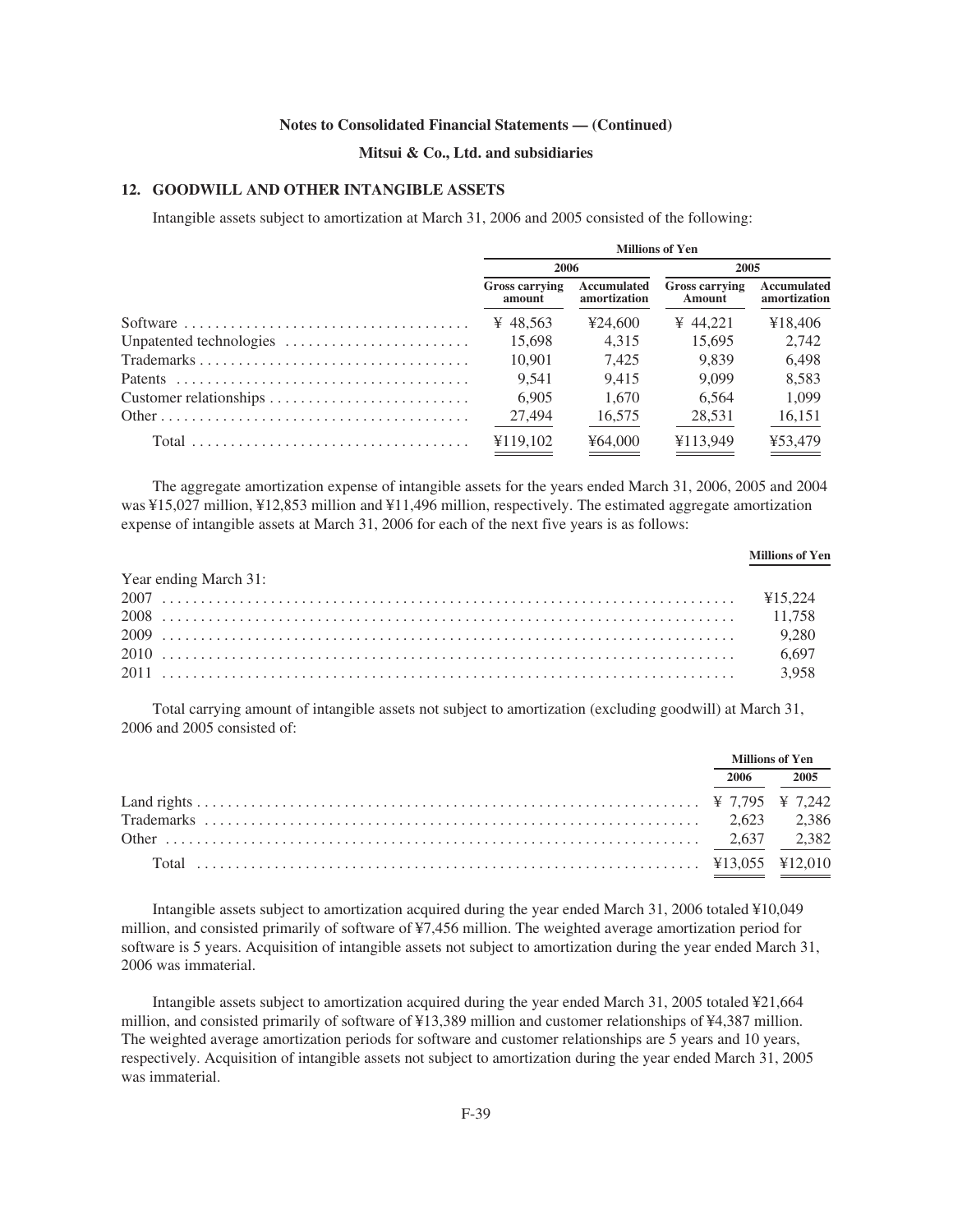#### **Mitsui & Co., Ltd. and subsidiaries**

The impairment losses recognized for intangible assets subject to amortization and not subject to amortization (excluding goodwill) for the years ended March 31, 2006 and 2005 were immaterial. During the year ended March 31, 2004, the companies recognized impairment losses of ¥1,533 million on intangible assets which are included in impairment loss of long-lived assets in the Statements of Consolidated Income. The impairment losses consisted primarily of ¥1,034 million on the write-down of land rights which are held by domestic subsidiaries within the Lifestyle, Consumer Service and Information, Electronics & Telecommunication and the Energy Segments. The impairments of land rights resulted from a decrease in the fair value. The fair value for the basis of determining the impairment loss was calculated based on discounted future cash flows.

In addition to the intangible assets shown in the above tables, intangible assets in the Consolidated Balance Sheets at March 31, 2006 and 2005 also included unrecognized prior service costs totaling ¥63 million and ¥80 million, respectively, which were recorded under SFAS No. 87 as discussed in Note 14, "PENSION COSTS AND SEVERANCE INDEMNITIES."

The changes in the carrying amount of goodwill by operating segment for the years ended March 31, 2006 and 2005 were as follows:

|                               | <b>Millions of Yen</b>          |                                                                     |                                                                       |                 |                   |                                                                                                                 |          |                                     |
|-------------------------------|---------------------------------|---------------------------------------------------------------------|-----------------------------------------------------------------------|-----------------|-------------------|-----------------------------------------------------------------------------------------------------------------|----------|-------------------------------------|
|                               | Iron & Steel<br><b>Products</b> | Iron $&$<br><b>Steel Raw</b><br><b>Non-Ferrous</b><br><b>Metals</b> | Materials and Machinery &<br><b>Infrastructure</b><br><b>Projects</b> | <b>Chemical</b> | Foods &<br>Retail | Lifestyle,<br><b>Consumer Service</b><br>and Information,<br>Electronics &<br><b>Telecommunication Americas</b> |          | <b>Consolidated</b><br><b>Total</b> |
| Balance at April 1,           |                                 |                                                                     |                                                                       |                 |                   |                                                                                                                 |          |                                     |
| $2004$                        | $\angle 4 = 0$                  | ¥ 2,560                                                             | ¥1,472                                                                | ¥1,345          | ¥17,098           | ¥ 2,222                                                                                                         | 422<br>¥ | 425,119                             |
| Acquisition $\ldots \ldots$   | 705                             |                                                                     |                                                                       | 262             |                   | 3,147                                                                                                           | 3,597    | 7,711                               |
| Impairment losses             |                                 |                                                                     |                                                                       |                 |                   | (1,114)                                                                                                         |          | (1,114)                             |
| Others $\ldots \ldots \ldots$ |                                 | 42                                                                  | 70                                                                    | 7               | (10)              | (234)                                                                                                           | 106      | (19)                                |
| Balance at March 31,          |                                 |                                                                     |                                                                       |                 |                   |                                                                                                                 |          |                                     |
| 2005                          | 705                             | 2,602                                                               | 1,542                                                                 | 1,614           | 17,088            | 4,021                                                                                                           | 4,125    | 31,697                              |
| Acquisition                   |                                 | 222                                                                 |                                                                       |                 |                   | 748                                                                                                             | 118      | 1,088                               |
| Impairment losses             |                                 | (2,838)                                                             |                                                                       |                 |                   |                                                                                                                 |          | (2,838)                             |
|                               |                                 | 236                                                                 | 229                                                                   | 118             | (9)               | (288)                                                                                                           | 358      | 644                                 |
| Balance at March 31,          |                                 |                                                                     |                                                                       |                 |                   |                                                                                                                 |          |                                     |
| 2006                          | ¥705                            | 222<br>¥                                                            | ¥1,771                                                                | ¥1.732          | ¥17,079           | ¥ 4,481                                                                                                         | ¥4,601   | ¥30,591                             |

Notes: (1) "Others" principally includes the effect of changes in foreign currency exchange rates and the effect of deconsolidation of certain subsidiaries.

(2) The figures for the year ended March 31, 2005 have been reclassified to conform to the current year segment presentation of operating segment information as the composition of the reportable segments of the companies was changed.

The impairment losses included in the Iron & Steel Raw Materials and Non-Ferrous Metals Segment for the year ended March 31, 2006 consisted of an impairment loss of ¥2,838 million for goodwill related to an aluminum smelting subsidiary in the United States. Because of the deterioration in the terms of the power purchase contract during the course of renewal negotiations, the carrying amount of the subsidiary exceeded the fair value of the subsidiary and the impairment loss was recognized in the amount equal to the excess of the carrying amount of goodwill over the fair value of goodwill.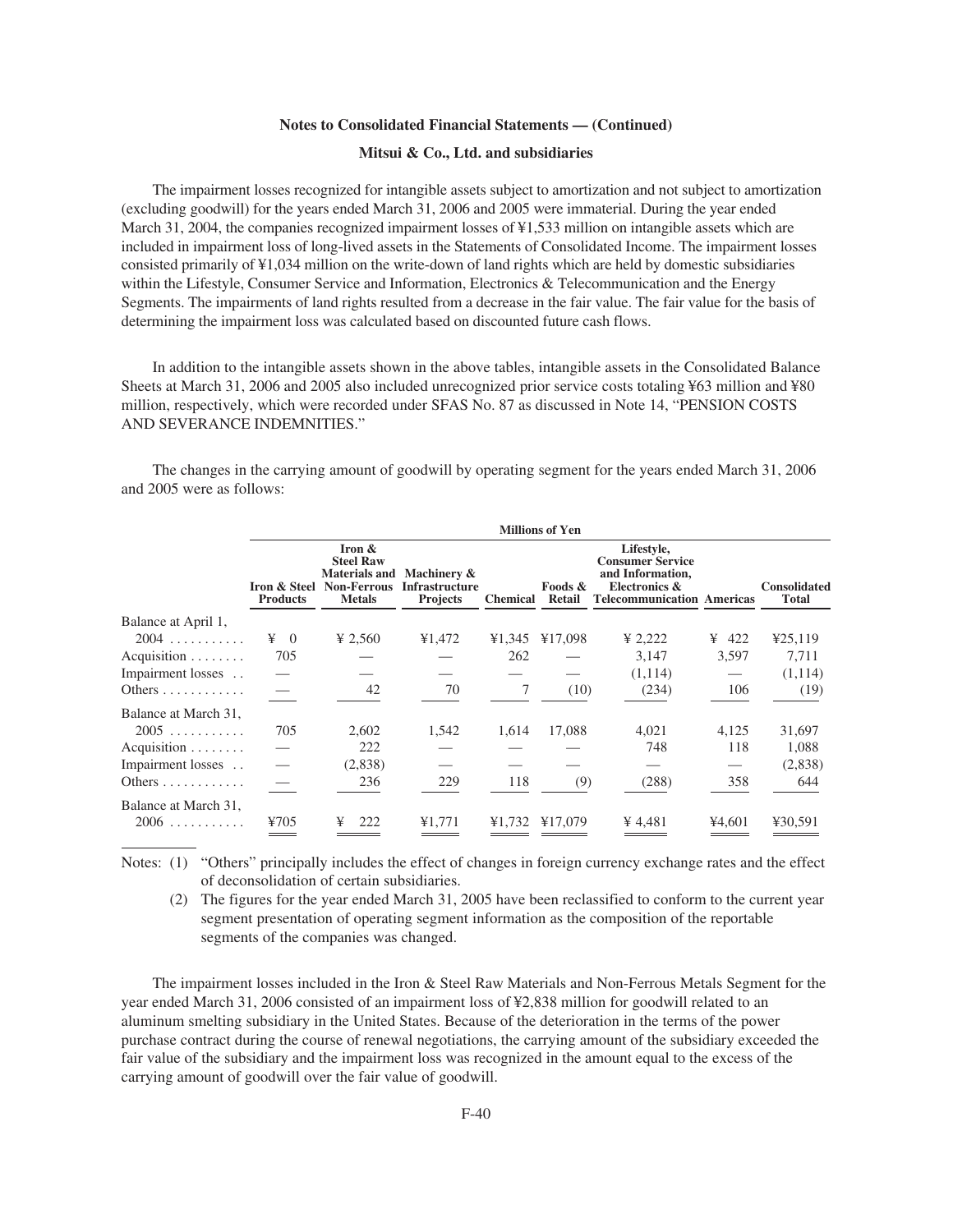#### **Mitsui & Co., Ltd. and subsidiaries**

The impairment losses included in the Lifestyle, Consumer Service and Information, Electronics & Telecommunication Segment for the year ended March 31, 2005 consisted primarily of an impairment loss of ¥923 million for goodwill related to a domestic subsidiary of the Company. Because the subsidiary experienced a downturn in profitability due to the deterioration of competitive environment in the information system development industry, the carrying amount of the subsidiary exceeded the fair value of the subsidiary and the impairment loss was recognized in the amount equal to the excess of the carrying amount of goodwill over the fair value of goodwill.

No impairment loss was recorded for goodwill during the year ended March 31, 2004.

The fair value of the subsidiary for the basis of determining the impairment loss of goodwill was calculated based on discounted future cash flows.

#### **13. SHORT-TERM AND LONG-TERM DEBT**

#### *Short-term debt*

Short-term debt at March 31, 2006 and 2005 were comprised of the following:

| <b>Millions of Yen</b> |                 |          |                 |  |
|------------------------|-----------------|----------|-----------------|--|
| 2006                   |                 |          | 2005            |  |
|                        | Interest rate*1 |          | Interest rate*1 |  |
|                        | $4.5\%$         | ¥410,880 | $2.3\%$         |  |
| 70.614                 | 1.4             | 94.643   | 1.0             |  |
| 67,827                 | 0.1             | 109,210  | 0.1             |  |
| 544,262                |                 | 614,733  |                 |  |
| (3,465)                |                 | 620      |                 |  |
|                        |                 | ¥615,353 |                 |  |
|                        |                 |          |                 |  |

\*1 The interest rates represent weighted average rates in effect at March 31, 2006 and 2005 regardless of borrowing currencies, though the range of the interest rates varies by borrowing currency.

\*2 In accordance with the requirements of SFAS No. 133, the portion of the companies' fixed-rate debt obligations that is designated and effective as a fair value hedge is reflected in the Consolidated Balance Sheets as an amount equal to the sum of the debt's carrying value plus an SFAS No. 133 fair value adjustment representing changes recorded in the fair value of the hedged debt obligations attributable to movements in the designated benchmark interest rates and applicable foreign currency exchange rates during the term of the hedge.

Unused lines of credit, for short-term financing outside Japan, aggregated ¥756,591 million at March 31, 2006. Certain foreign subsidiaries compensate banks for these facilities in the form of commitment fees, which were not material during the years ended March 31, 2006 and 2005.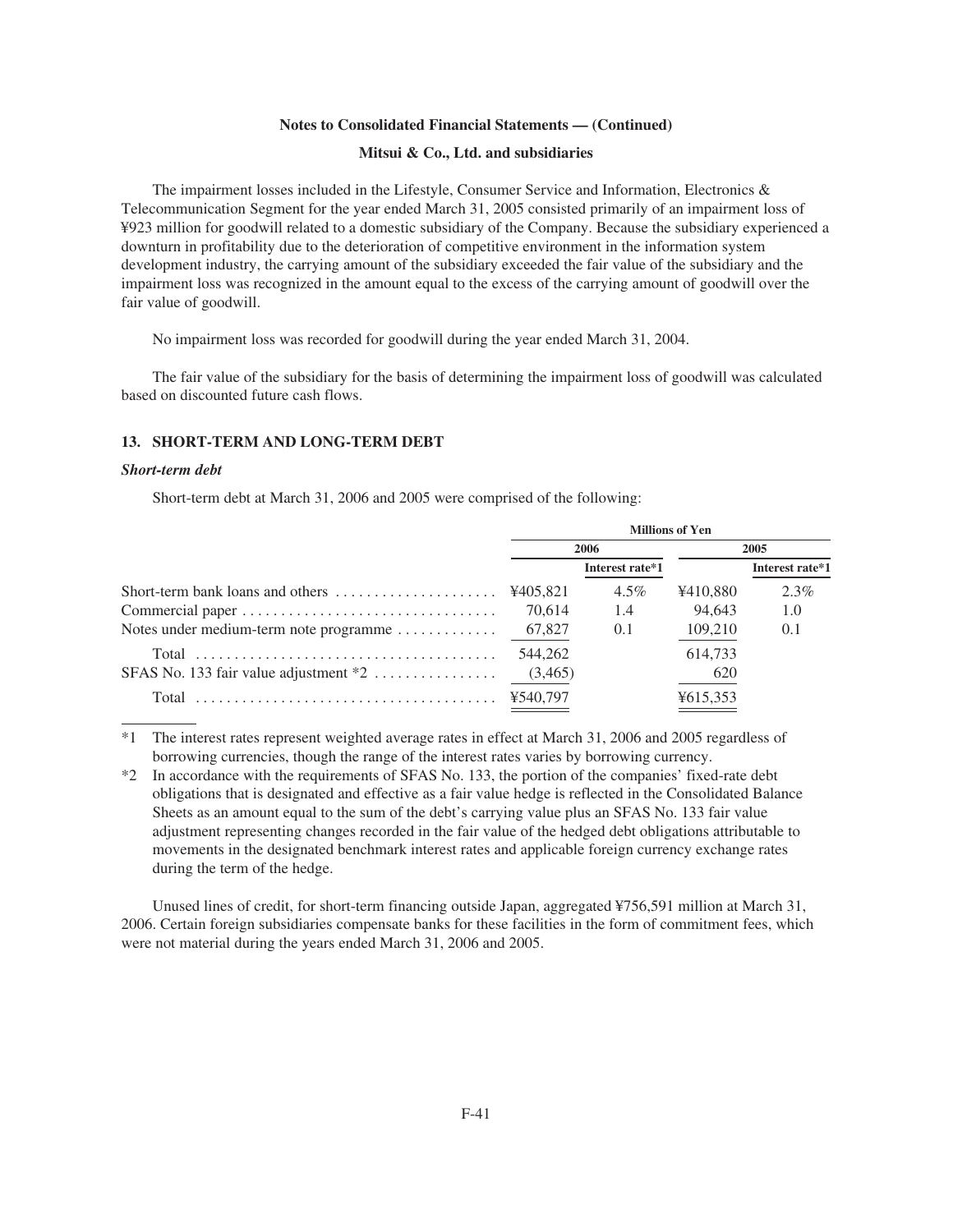# **Mitsui & Co., Ltd. and subsidiaries**

**Millions of Yen**

# *Long-term debt*

Long-term debt at March 31, 2006 and 2005 consisted of the following:

|                                                                                                                                                                  | типов от теп |             |
|------------------------------------------------------------------------------------------------------------------------------------------------------------------|--------------|-------------|
|                                                                                                                                                                  | 2006         | 2005        |
| Long-term debt with collateral (Note 9):                                                                                                                         |              |             |
| Banks and insurance companies, maturing serially through 2016—principally 1% to 13%<br>Government-owned banks and government agencies, maturing serially through | 79,186<br>¥  | 38,554<br>¥ |
|                                                                                                                                                                  | 73,995       | 65,504      |
|                                                                                                                                                                  | 6,173        | 5,286       |
|                                                                                                                                                                  | 159,354      | 109,344     |
| Long-term debt without collateral:                                                                                                                               |              |             |
| Banks and others (principally insurance companies):                                                                                                              |              |             |
| Principally 0.01% to 6%, maturing serially through 2019<br>Principally 0.4% to 18%, maturing serially through 2019 (payable in foreign                           | 1,567,642    | 1,518,613   |
|                                                                                                                                                                  | 454,894      | 477,776     |
| Bonds and notes:                                                                                                                                                 |              |             |
|                                                                                                                                                                  | 91,382       | 92,775      |
| Japanese yen bonds with early redemption clause (fixed rate 0.7% to 1.4%, due                                                                                    |              |             |
|                                                                                                                                                                  | 61,000       | 61,000      |
| Japanese yen bonds with early redemption clause                                                                                                                  | 10,000       | 10,000      |
| Japanese yen bonds (fixed rate 0.3% to 3.6%, due 2006–2019)                                                                                                      | 237,158      | 250,270     |
| Japanese yen bonds (fixed and floating rate: floating rate 1.7% to 2.8%, due                                                                                     |              |             |
|                                                                                                                                                                  | 101,500      | 70,500      |
| Japanese yen bonds (fixed and floating rate: fixed rate 2.4% to 3.3%, due                                                                                        |              |             |
|                                                                                                                                                                  |              | 31,000      |
| Reverse dual currency yen/U.S. dollar bonds (fixed rate 3.0% to 3.3%, due                                                                                        | 102,000      | 87,000      |
|                                                                                                                                                                  | 30,000       | 30,000      |
| Notes under global medium-term note programme (fixed rate 0.9% to 4.7%, due                                                                                      |              |             |
|                                                                                                                                                                  | 13,828       | 18,381      |
| Notes under euro medium-term note programme (fixed rate 0.2% to 5.5%, due                                                                                        |              |             |
|                                                                                                                                                                  | 166,883      | 145,918     |
| Notes under euro medium-term note programme (floating rate 0.4% to 5.3%, due                                                                                     |              |             |
|                                                                                                                                                                  | 15,838       | 13,573      |
| Notes under euro medium-term note programme                                                                                                                      | 8,900        | 8,900       |
| Capital lease obligations (principally $0.5\%$ to 5.5%, maturing serially through 2030)                                                                          | 24,605       | 21,328      |
| Accounts payables, derivative liabilities and others due through 2019:                                                                                           |              |             |
|                                                                                                                                                                  | 12,404       | 43,081      |
|                                                                                                                                                                  | 240,925      | 149,893     |
|                                                                                                                                                                  | 3,138,959    | 3,030,008   |
|                                                                                                                                                                  | 3,298,313    | 3,139,352   |
|                                                                                                                                                                  | (34,238)     | 57,521      |
|                                                                                                                                                                  | 3,264,075    | 3,196,873   |
|                                                                                                                                                                  | 353,185      | 291,950     |
|                                                                                                                                                                  | ¥2,910,890   | ¥2,904,923  |

<sup>\*</sup> In accordance with the requirements of SFAS No. 133, the portion of the companies' fixed-rate debt obligations that is designated and effective as a fair value hedge is reflected in the Consolidated Balance Sheets as an amount equal to the sum of the debt's carrying value plus an SFAS No. 133 fair value adjustment representing changes recorded in the fair value of the hedged debt obligations attributable to movements in the designated benchmark interest rates and applicable foreign currency exchange rates during the term of the hedge.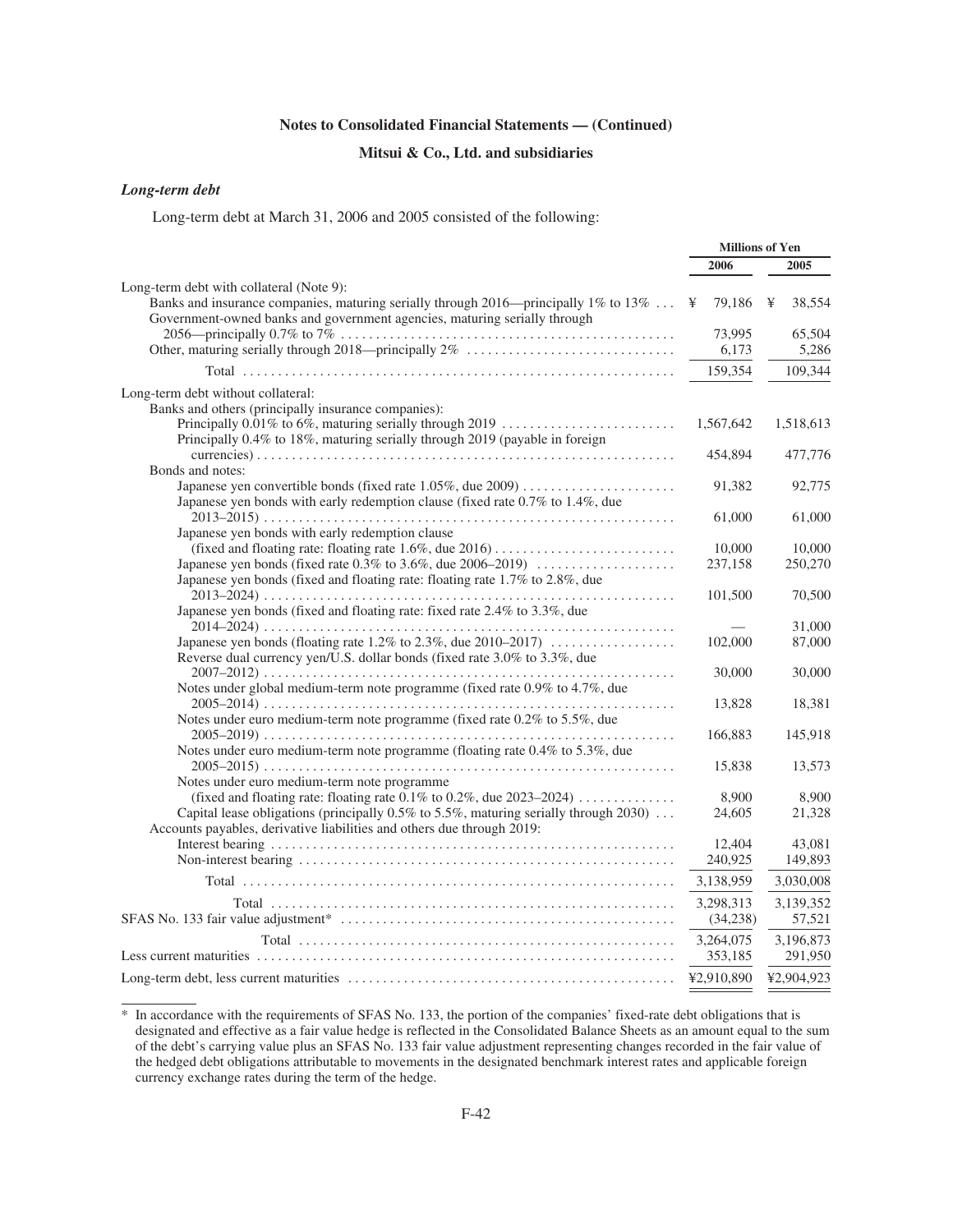#### **Mitsui & Co., Ltd. and subsidiaries**

The companies have entered into currency swap agreements and interest rate swap agreements in connection with certain bonds, notes and other long-term borrowings. The floating interest rates for interest rate swap agreements are generally based on the three-month or six-month LIBOR (London Interbank Offered Rate). The three-month and six-month LIBORs for U.S. dollar denominated debt as of March 31, 2006 were 5.00% and 5.14%, respectively. The three-month and six-month LIBORs for U.S. dollar denominated debt as of March 31, 2005 were 3.12% and 3.40%, respectively. (See Note 26, "DERIVATIVE INSTRUMENTS AND HEDGING ACTIVITIES," and Note 27, "FINANCIAL INSTRUMENTS.")

The 1.05% Convertible Bonds due 2009 may be converted into common stock at ¥876.60 per share, at the option of the holder and may be redeemed at the option of the Company at specified percentages of the principal.

The indenture, under which the bonds were issued, does not require maintenance of a prescribed amount of net assets, a minimum debt/equity ratio or limits on the payment of cash dividends by the Company.

Substantially all short-term and long-term bank borrowings are made under agreements which, as is customary in Japan, provide that under certain conditions a bank may require the borrower to provide collateral (or additional collateral) or guarantors with respect to the borrowings and that the bank may treat any collateral, whether furnished as security for short-term or long-term loans or otherwise, as collateral for all indebtedness to such bank. Default provisions of certain loan agreements grant certain rights of possession to the lenders. At March 31, 2006, bank borrowings under certain provisions of loan agreements which require the Company, upon the request of the bank, to provide collateral, which is not specified in the loan agreements, aggregated ¥59,909 million.

Under certain loan agreements with government-owned banks, the creditors may require the companies to submit proposals as to the payment of dividends and other appropriations of earnings for the creditors' review and approval before presentation to the shareholders. Certain of those agreements require the borrower, upon the request of the lender, to reduce outstanding loans before scheduled maturity dates when the lender considers that the companies are able to reduce such loans through increased earnings or through the proceeds from the sale of common stock or bonds and notes. During the years ended March 31, 2006 and 2005, the companies did not receive any such requests, and there is no expectation that any such requests will be made.

Maturities of long-term debt outstanding at March 31, 2006 were as follows, excluding the effect of the SFAS No. 133 fair value adjustment:

|                       | <b>Millions of Yen</b> |
|-----------------------|------------------------|
| Year ending March 31: |                        |
|                       |                        |
|                       |                        |
|                       |                        |
|                       |                        |
|                       |                        |
|                       |                        |
|                       |                        |

#### **14. PENSION COSTS AND SEVERANCE INDEMNITIES**

The Company and certain subsidiaries have non-contributory defined benefit pension plans and contributory defined benefit pension plans, covering substantially all employees other than directors.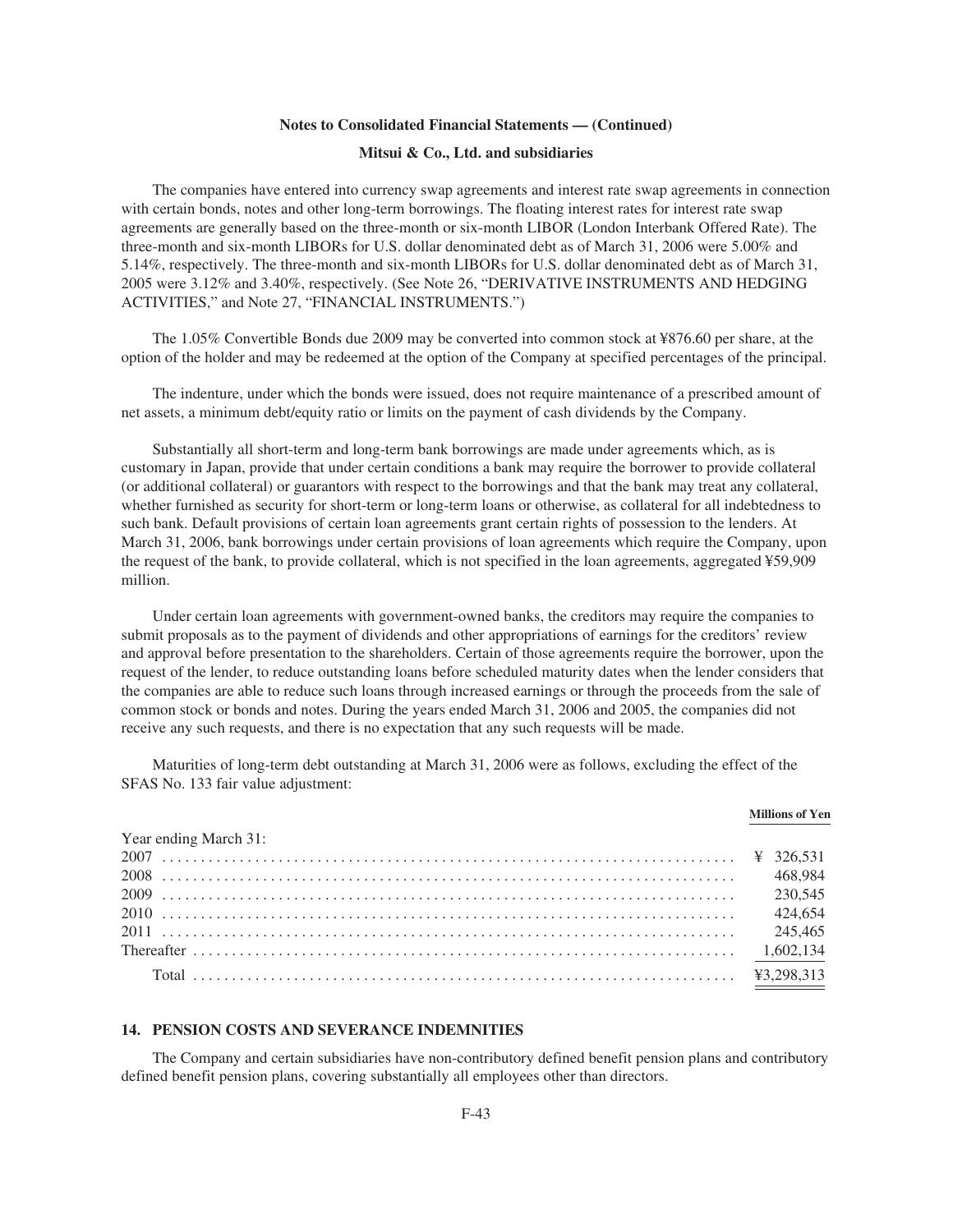#### **Mitsui & Co., Ltd. and subsidiaries**

The primary pension plan is the Company's contributory Corporate Pension Fund ("CPF") under the Defined Benefit Corporate Pension Law, which was transferred from the Company's contributory defined benefit Japanese government welfare pension program for its employees (the Employees' Pension Fund, "EPF") during the year ended March 31, 2004. The benefits for CPF are based on the length of service.

Effective April 1, 1997, the Company merged a non-contributory defined benefit pension plan (the Tax Qualified Pension Plan, "TQPP") into EPF. Only retired employees with vested benefits as of March 31, 1997, remained in the TQPP. With the enforcement of the Defined Benefit Corporate Pension Law, the Company merged TQPP, which had remained only for retired employees with vested benefits, into CPF on March 31, 2005.

EPF was composed of a substitutional portion of Japanese Pension Insurance and a corporate portion of a contributory defined benefit plan. For the former, the benefits were based on a standard remuneration schedule under the Welfare Pension Insurance Law and the length of participation. For the latter, the benefits were based on length of service. EPF was approved by the Japanese Minister of Health, Labour and Welfare for an exemption from the obligation to pay benefits for future employee service related to the substitutional portion on October 1, 2002, and an exemption from the obligation to pay benefits for past employee service related to the substitutional portion on January 1, 2004. EPF transferred the benefit obligation and the related governmentspecified portion of the plan assets to the Japanese government on March 12, 2004 and completed the entire process of the transfer of the substitutional portion. In accordance with EITF No. 03-2, "Accounting for the Transfer to the Japanese Government of the Substitutional Portion of Employee Pension Fund Liabilities," the Company recognized (1) the difference of ¥17,224 million between the accumulated benefit obligations settled and the assets transferred to the Japanese government as a government grant for transfer of substitutional portion of EPF, (2) the proportionate amount of the net unrealized loss of ¥10,508 million for the substitutional portion, as settlement loss, and (3) the difference of ¥2,183 million between the projected benefit obligations and the accumulated benefit obligations related to the substitutional portion, as gain on derecognition of previously accrued salary progression.

The remaining corporate portion of EPF was transferred to the Company's CPF.

Effective April 2006, the Company converted certain portions of CPF into a defined contribution plan and a cash balance plan. This conversion has been approved by the Japanese Minister of Health, Labour and Welfare.

The Company and certain subsidiaries have unfunded severance indemnities plans. Benefits under the plans are based on the level of compensation at retirement, or earlier termination of employment, and the length of service.

The Company and most subsidiaries use a measurement date of March 31 for their defined benefit pension plans.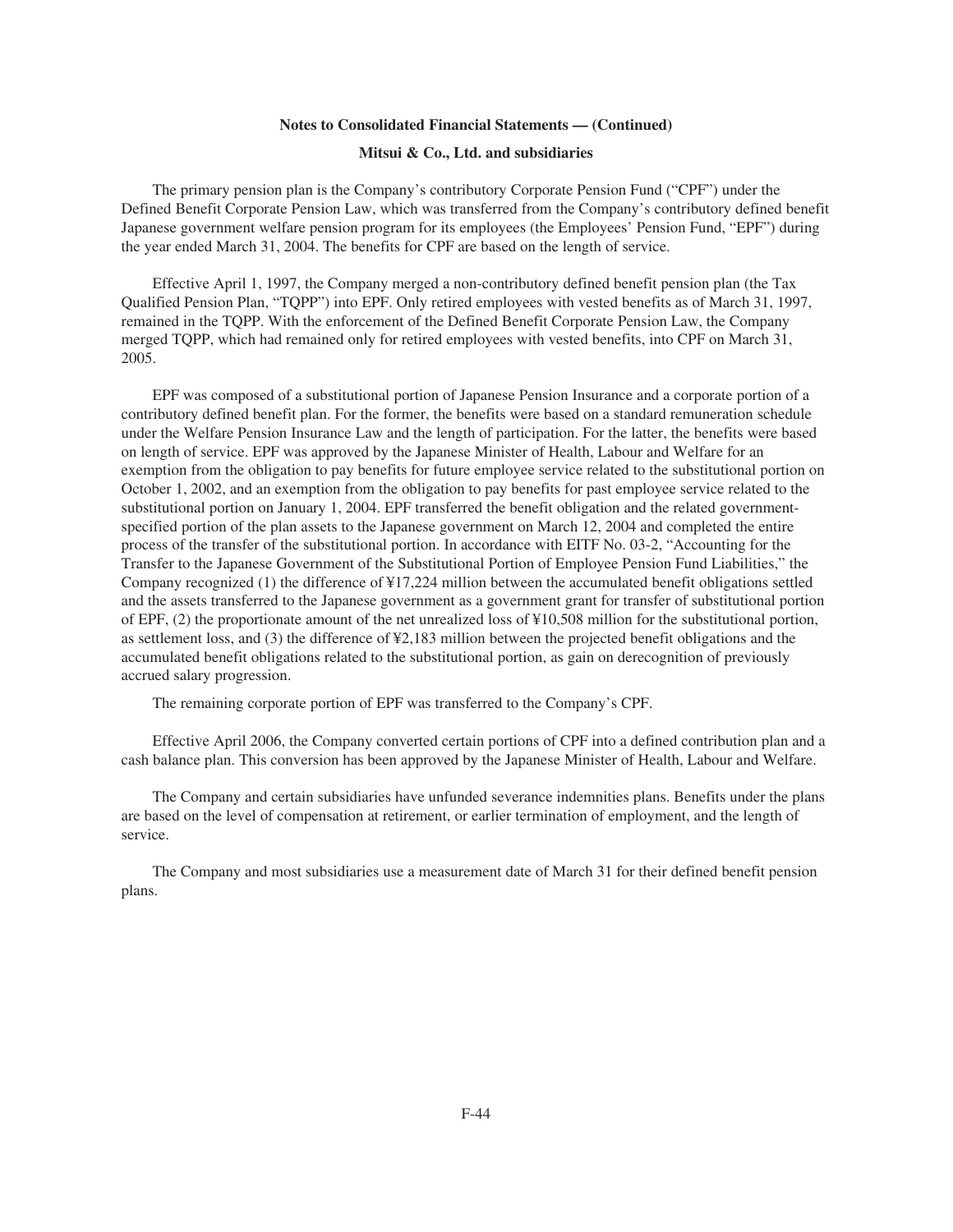# **Mitsui & Co., Ltd. and subsidiaries**

# *Obligations and funded status*

The following table sets forth the reconciliation of benefit obligations, plan assets and funded status of the plans:

|                                                                   | <b>Millions of Yen</b>   |           |
|-------------------------------------------------------------------|--------------------------|-----------|
|                                                                   | 2006                     | 2005      |
| Change in benefit obligation:                                     |                          |           |
|                                                                   | ¥261,197                 | ¥255,806  |
|                                                                   | 10,833                   | 10,798    |
|                                                                   | 5,935                    | 5,616     |
|                                                                   | 359                      | 365       |
|                                                                   | $\overline{\phantom{0}}$ | (342)     |
|                                                                   | 10.139                   | 1,552     |
|                                                                   | (11, 442)                | (10,799)  |
|                                                                   | (2,874)                  | (3,120)   |
|                                                                   | (7,227)                  |           |
|                                                                   | 3,986                    | 774       |
|                                                                   | 1,060                    | 547       |
|                                                                   | 271,966                  | 261,197   |
| Change in plan assets:                                            |                          |           |
| Fair value of plan assets at beginning of year                    | 291,645                  | 262,786   |
|                                                                   | 63,819                   | 11,218    |
|                                                                   | 3,590                    | 27,734    |
|                                                                   | 359                      | 365       |
|                                                                   | (11, 442)                | (10,799)  |
|                                                                   | (4,559)                  |           |
|                                                                   | 2,390                    | 95        |
|                                                                   | 704                      | 246       |
|                                                                   | 346,506                  | 291,645   |
|                                                                   | 74,540                   | 30,448    |
|                                                                   | (5,816)                  | (6, 413)  |
|                                                                   | 6,146                    | 53,855    |
|                                                                   | ¥ 74,870                 | ¥ 77,890  |
| Amounts recognized in the Consolidated Balance Sheets consist of: |                          |           |
|                                                                   | 63<br>¥                  | ¥<br>80   |
|                                                                   | 102,439                  | 107,958   |
| Accrued pension costs and liability for severance indemnities     | (36,769)                 | (39, 467) |
| Accumulated other comprehensive loss (before income tax effect)   | 9,137                    | 9,319     |
|                                                                   | ¥ 74,870                 | ¥ 77,890  |
|                                                                   |                          |           |

The prior service cost is amortized over the average remaining service period of employees expected to receive related benefits.

The amortization periods of the unrecognized net actuarial loss are seven years for CPF and the average remaining service period for other defined benefit pension plans.

The accumulated benefit obligation for the companies' defined benefit pension plans as of March 31, 2006 and 2005 was ¥269,978 million and ¥256,692 million, respectively.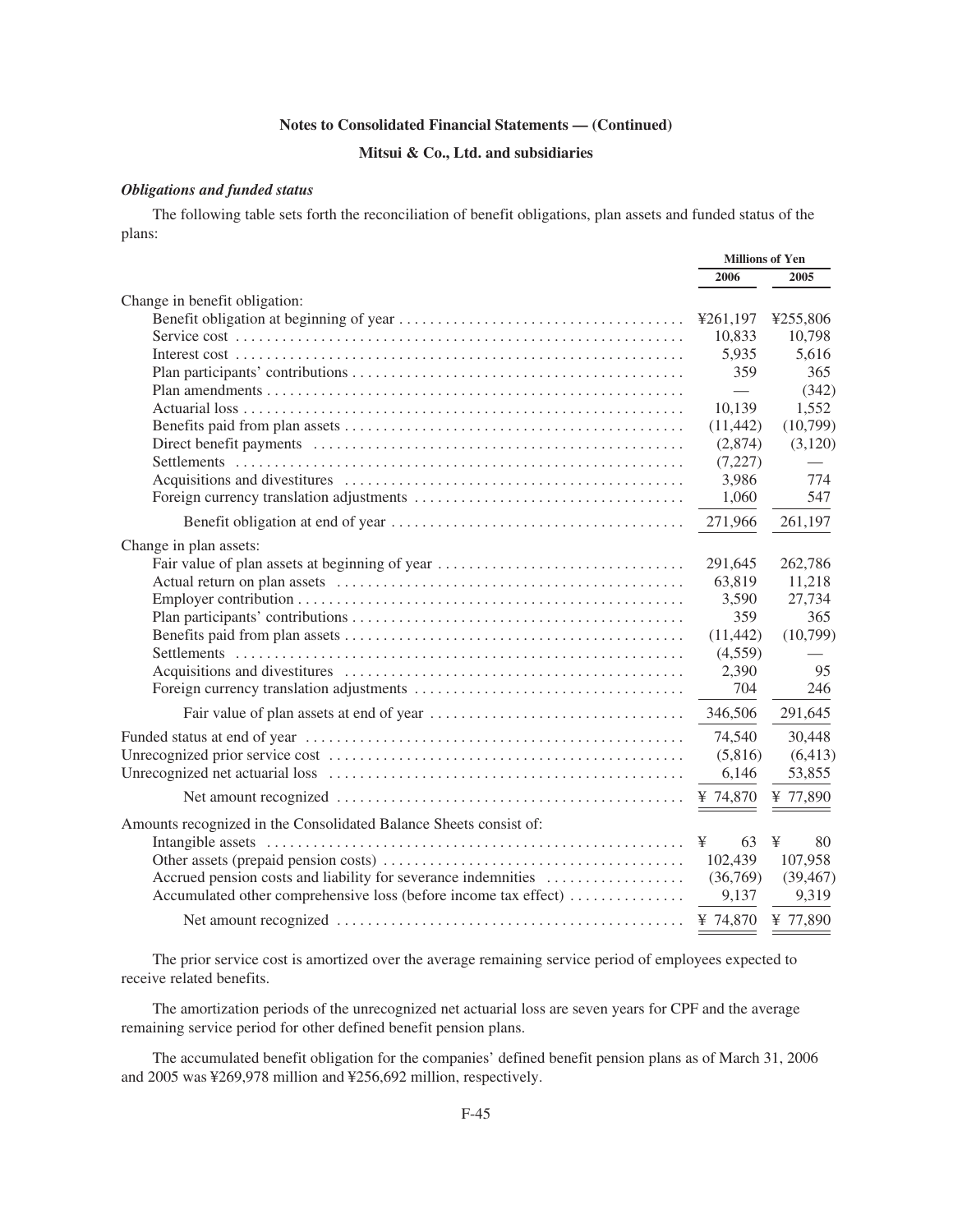#### **Mitsui & Co., Ltd. and subsidiaries**

The aggregate projected benefit obligation and aggregate fair value of plan assets for plans with projected benefit obligations in excess of plan assets were ¥60,882 million and ¥23,538 million at March 31, 2006 and ¥62,745 million and ¥20,140 million at March 31, 2005. The aggregate accumulated benefit obligation and aggregate fair value of plan assets for plans with accumulated benefit obligations in excess of plan assets were ¥59,088 million and ¥23,538 million at March 31, 2006 and ¥57,339 million and ¥18,954 million at March 31, 2005.

#### *Components of net periodic pension costs*

Net periodic pension costs of the companies' defined benefit pension plans for the years ended March 31, 2006, 2005 and 2004 included the following components:

|                                                                | <b>Millions of Yen</b> |                                 |         |  |
|----------------------------------------------------------------|------------------------|---------------------------------|---------|--|
|                                                                | 2006                   | 2005                            | 2004    |  |
| Service cost—benefits earned during the period                 | ¥10,833                | ¥10,798                         | ¥11,920 |  |
| Interest cost on projected benefit obligation                  | 5.935                  | 5.616                           | 5,487   |  |
|                                                                | (8,361)                | (6,723)                         | (6,013) |  |
| Amortization of unrecognized prior service cost                | (590)                  | (410)                           | (137)   |  |
|                                                                | 3.585                  | 2.998                           | 21,806  |  |
|                                                                |                        |                                 | (64)    |  |
|                                                                | (353)                  | $\hspace{0.1mm}-\hspace{0.1mm}$ | 10.504  |  |
| Gain on derecognition of previously accrued salary progression |                        |                                 | (2,183) |  |
|                                                                |                        | ¥12.279                         | ¥41,320 |  |

#### *Assumptions*

Weighted-average assumptions used to determine the companies' benefit obligations as of March 31, 2006 and 2005 are set forth as follows:

| 2006 | 2005 |
|------|------|
|      |      |
|      |      |

Weighted-average assumptions used to determine the companies' net periodic pension costs for the years ended March 31, 2006, 2005 and 2004 are set forth as follows:

|  | $\frac{2006}{ }$ $\frac{2005}{ }$ $\frac{2004}{ }$ |  |
|--|----------------------------------------------------|--|
|  |                                                    |  |
|  |                                                    |  |
|  |                                                    |  |

The companies determine the discount rates each year as of the measurement date, based on a review of interest rates associated with long-term Japanese government bonds or high-quality fixed-income corporate bonds. The discount rates determined on each measurement date are used to calculate the benefit obligation as of that date, and are also used to calculate the net periodic pension costs for the upcoming plan year.

The rate of increase in future compensation levels was not applied in determining the projected benefit obligation of CPF, because the benefit formulas of these plans do not contain factors relating to compensation levels.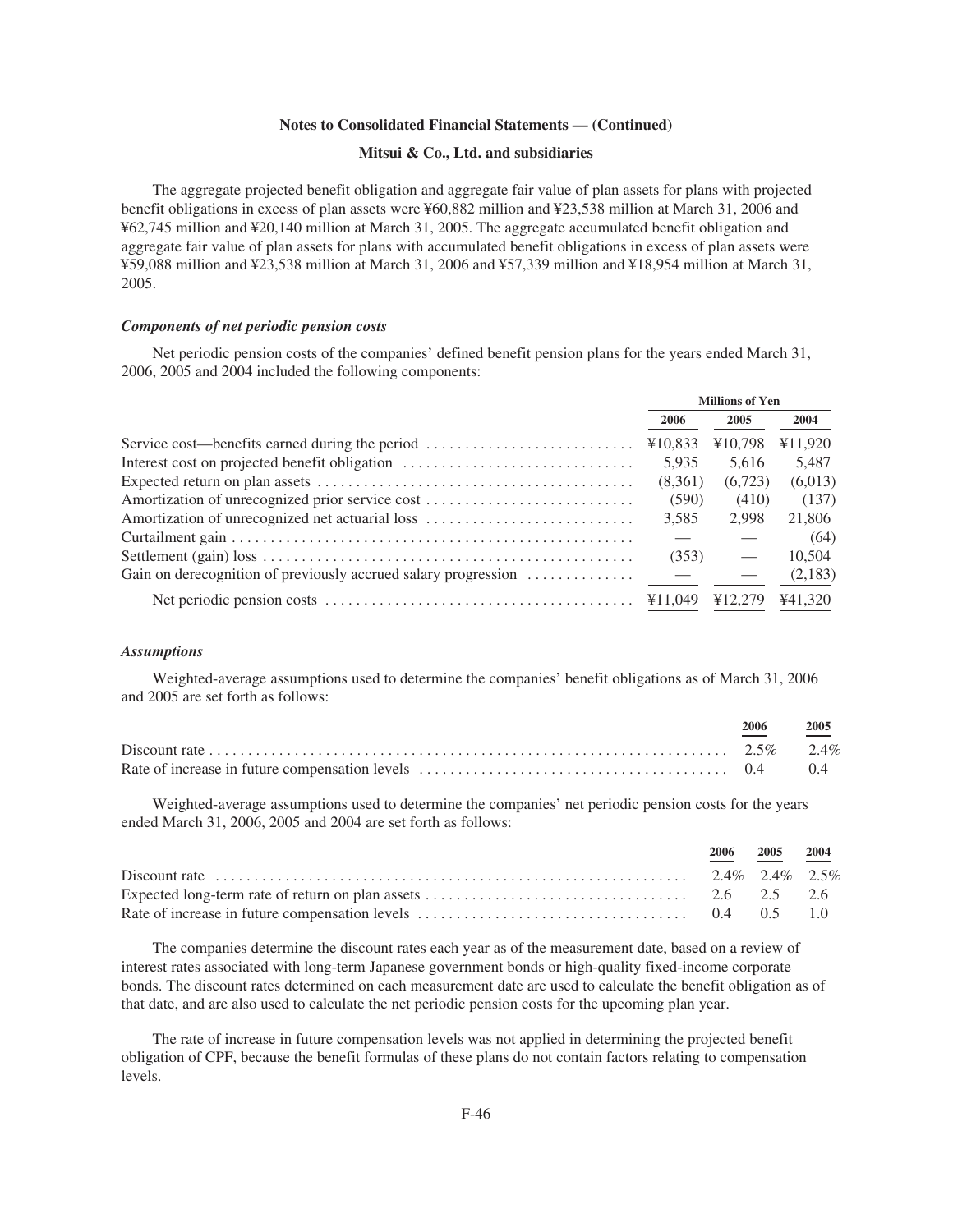#### **Mitsui & Co., Ltd. and subsidiaries**

The Company determines the expected long-term rate of return on plan assets based on the weightedaverage rate of return computed by using the expected long-term rate of return on each asset class, which is derived from an extensive study conducted by investment advisors and actuaries on a periodic basis, and the target allocations for each asset class. The study includes a review of anticipated future performance with market analysis of individual asset classes, and also gives appropriate consideration to actual historical returns achieved by the plans. The subsidiaries determine the expected long-term rates of return on plan assets mainly based on the expectations for future returns by investment advisors and actuaries.

## *Plan assets*

The companies' pension plan weighted-average asset allocations based on the fair value of such assets as of March 31, 2006 and 2005 are set forth as follows:

| Asset category | 2006 2005 |  |
|----------------|-----------|--|
|                |           |  |
|                |           |  |
|                |           |  |
|                |           |  |
|                |           |  |
|                |           |  |

Equity securities include securities held in the Company's employee retirement benefit trust. The fair value of those securities as of March 31, 2006 and 2005 was 32% and 31% of total fair value of plan assets, respectively. Life insurance company general accounts are pooled investment portfolios managed by insurance companies and guarantee a minimum rate of return.

The Company's investment objective is to build high quality plan assets, and the investment policy is targeted to ensure adequate returns to provide future payments of pension benefits and severance indemnities. The basic strategy is diversified investment in various asset classes which have different risk return characteristics. The Company sometimes uses derivative instruments to hedge the exposure to changes in the fair value of debt and equity securities, but never uses them for speculation. The subsidiaries' investment strategies are mainly based on diversified investment, and are targeted to stably ensure adequate returns to provide future payments of pension benefits over the long term.

The companies' weighted-average target allocation of plan assets as of March 31, 2006 was 53% equity securities (including securities held in the employee retirement benefit trust), 43% debt securities (including life insurance company general accounts), 3% cash and deposits and 1% other assets.

The fair value of equity securities of an associated company included in plan assets was ¥11,534 million (3% of total fair value of plan assets) and ¥20,250 million (7% of total fair value of plan assets) at March 31, 2006 and 2005, respectively.

#### *Cash flows*

#### *Contributions*

The companies expect to contribute ¥22,745 million to their defined benefit pension plans for the year ending March 31, 2007.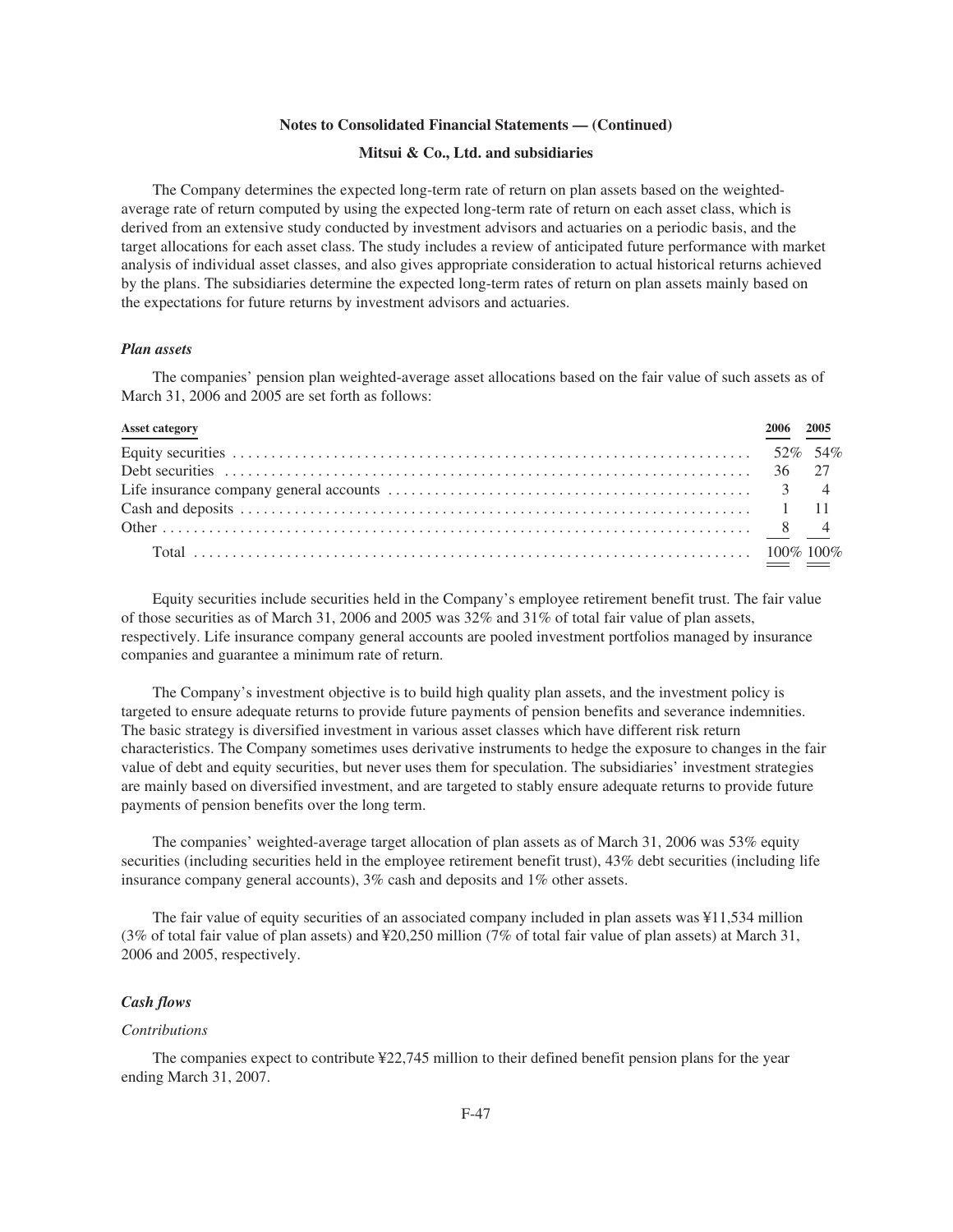#### **Mitsui & Co., Ltd. and subsidiaries**

#### *Estimated Future Benefit Payments*

The following benefit payments, which reflect expected future service, as appropriate, are expected to be paid:

|                       | <b>Millions of Yen</b> |
|-----------------------|------------------------|
| Year ending March 31: |                        |
|                       |                        |
|                       |                        |
|                       |                        |
|                       |                        |
|                       |                        |
|                       |                        |

In addition to the above defined benefit pension plans, the Company provides the "Early Retirement Support Plan" to eligible employees, which guarantees, prior to normal retirement age, certain supplemental payments based on preretirement compensation levels. During the years ended March 31, 2006, 2005 and 2004, the Company recorded ¥5,313 million, ¥3,107 million and ¥3,201 million of periodic payments in excess of previous projections and projected benefits based on factors including the history of benefit payments as selling, general and administrative expenses, respectively.

#### **15. SHAREHOLDERS' EQUITY**

Effective May 1, 2006, the Corporate Law of Japan (the "Corporate Law") reformed and replaced the Commercial Code of Japan (the "Code"), while Japanese companies were subject to the Code until April 30, 2006.

#### *Common stock and capital surplus*

Under the Code, certain issuances of common stock, including conversions of bonds and notes and exercises of warrants issued, are required to be credited to the common stock account for at least 50% of the proceeds.

At March 31, 2006, 104,245,950 shares of common stock were reserved for the conversion of outstanding bonds.

The Code permits, upon approval by the Board of Directors, transfers of amounts from capital surplus to the common stock account. The amounts available for transfer are based on capital surplus as defined by accounting practices prevailing in Japan. Additional amounts recorded as capital surplus to conform with U.S. GAAP shall not be transferred to the common stock account under the Code. The net amount of such capital surplus was ¥68,267 million at March 31, 2006 and primarily relate to accounting for warrants, business combinations and stock issuance costs. When debt securities were previously issued with detachable stock purchase warrants, the portion of the proceeds which was allocable to the warrants was credited to capital surplus under U.S. GAAP. In addition, the step acquisition of the shares held by minority shareholders of a subsidiary by selling unissued shares of the Company was accounted for by the purchase method under U.S. GAAP rather than by the pooling of interests method which was prevailing in Japan when such business combinations occurred.

Pursuant to the resolution of the Board of Directors, the Company made free distributions of common stock in prior years. Such free distributions did not result in the transfer of retained earnings to common stock or capital surplus. Corporations in the United States issuing shares in similar transactions would be required to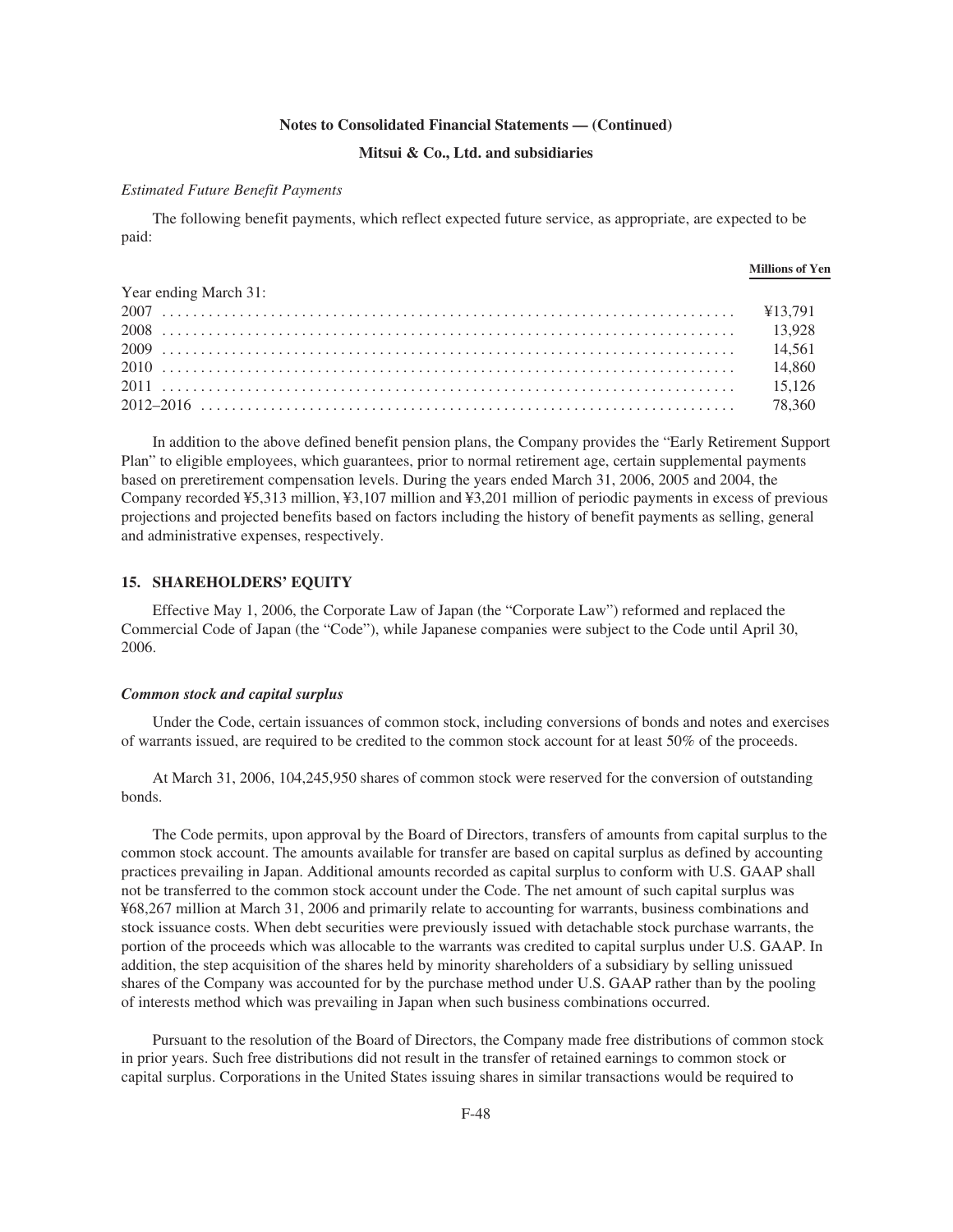#### **Mitsui & Co., Ltd. and subsidiaries**

account for them as stock dividends as of the shareholders' record date by reducing retained earnings and increasing appropriate capital accounts by an amount equal to the fair value of the shares issued. If such United States practice had been applied to the above free distributions of shares made on and after September 30, 1986, capital surplus at March 31, 2006 would have been increased by ¥87,860 million with a corresponding decrease in unappropriated retained earnings.

#### *Retained earnings appropriated for legal reserve*

The Code provides that an amount at least equal to 10% of the aggregate amount of cash dividends and certain other appropriations of retained earnings associated with cash outlays applicable to each period be appropriated as a legal reserve until the total amount of capital surplus and the legal reserve equals 25% of common stock. The retained earnings so appropriated may be used to eliminate or reduce a deficit by resolution of the shareholders or may be transferred to capital stock by resolution of the Board of Directors. The Code also provides that to the extent that the sum of capital surplus and the legal reserve exceeds 25% of common stock, the excess, if any, is available for appropriations by resolution of the shareholders.

#### *Retained earnings unappropriated*

The amount of retained earnings available for dividends under the Code is based on the amount of retained earnings recorded in the Company's general books of account in accordance with accepted Japanese accounting practices. The adjustments included in the accompanying consolidated financial statements for U.S. GAAP purposes but not recorded in the general books of account have no effect on the determination of retained earnings available for dividends under the Code.

Retained earnings, exclusive of retained earnings appropriated for the legal reserve, shown in the Company's general books of account amounted to ¥260,336 million at March 31, 2006. The amount does not include any retained earnings to be appropriated for the legal reserve as a part of appropriations of retained earnings associated with cash outlays but includes ¥28,657 million restricted as to the payment of dividends under the Code. See Note 13, "SHORT-TERM AND LONG-TERM DEBT," for the rights of certain creditors to review and approve the companies' proposal for the payment of dividends and other appropriations of earnings. Dividends are approved by shareholders at a meeting held subsequent to the fiscal year to which the dividends are applicable. A mid-year interim dividend may be paid by resolution of the Board of Directors, subject to limitations imposed by the Code.

The Code permits transfers, upon approval of shareholders, of a portion of unappropriated retained earnings, available for dividends, to the common stock account.

#### *Purchase by the Company of shares*

The Code permits the Company to purchase and hold its own shares. The Company is allowed to decide the total number and amount of the shares to be acquired, not to exceed the amount of retained earnings available for dividends, subject to the prior approval of the shareholders at an ordinary general meeting of shareholders. In addition, the amendment to the Code, which became effective on September 25, 2003, permits the Company to purchase its own shares upon the approval of the Board of Directors, as far as it is permitted under the Articles of Incorporation, subject to limitations imposed by the Code. At the ordinary general meeting of shareholders held on June 24, 2004, it was approved that the Company amended the Articles of Incorporation to entitle the Board of Directors to purchase outstanding shares of its own common stock by its resolution.

Public companies are generally required to purchase the shares through market transactions or tender offer and may dispose of them, subject to the approval of the Board of Directors, unless otherwise specified in the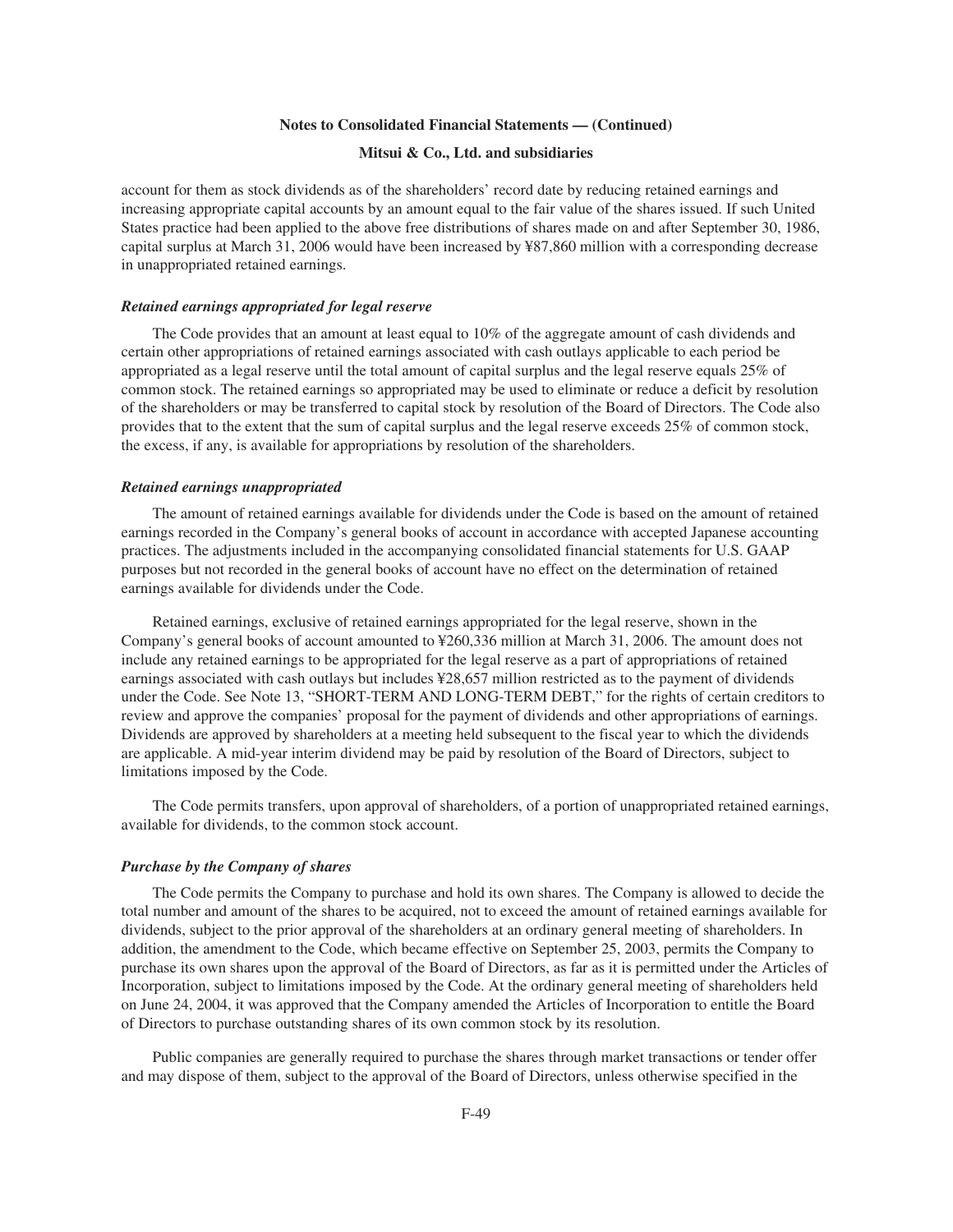#### **Mitsui & Co., Ltd. and subsidiaries**

Code, or as far as the Articles of Incorporation do not require a resolution of the shareholders at the shareholders' meeting. As an example of the disposal of its own shares, the Company sells the shares or chooses to transfer the shares instead of issuing new shares in case of merger, stock transfer or exchange, or spin-off. In addition, the Code enables the Company to retire its own shares by resolution of the Board of Directors.

#### *The Corporate Law*

Effective May 1, 2006, the Corporate Law requires that an amount equal to 10% of dividends must be appropriated as capital surplus or a legal reserve depending on the equity account charged upon the payment of such dividends until the total aggregate amount of capital surplus and the legal reserve equals 25% of the common stock. Under the Code, the aggregate amount of capital surplus and the legal reserve that exceeds 25% of the common stock may be made available for dividends by resolution of the shareholders. Under the Corporate Law, the total amount of capital surplus and the legal reserve may be reversed without limitation of such threshold. The Corporate Law also provides that common stock, capital surplus, legal reserve and unappropriated retained earnings can be transferred among the accounts under certain conditions upon resolution of the shareholders, while it is no longer allowed to transfer a portion of retained earnings to the common stock account.

In addition, the Corporate Law permits to pay dividends at any time during the fiscal year in addition to the year-end dividend upon resolution at the shareholders' meeting. Furthermore, the Board of Directors may declare dividends if a company has prescribed so in its articles of incorporation and met certain criteria under the Corporate Law.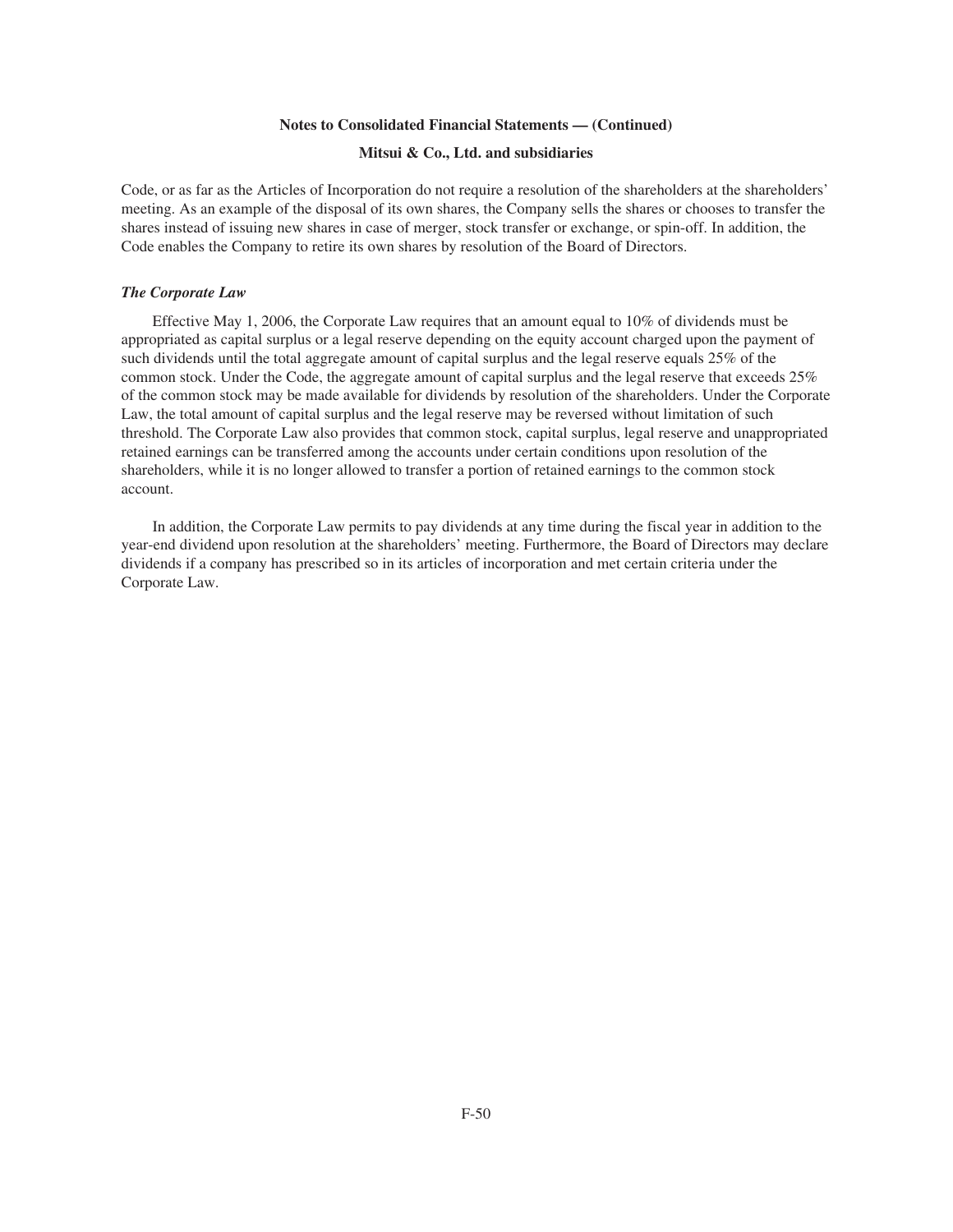# **Mitsui & Co., Ltd. and subsidiaries**

# *Accumulated other comprehensive income (loss)*

Changes in each component of accumulated other comprehensive income (loss) for the years ended March 31, 2006, 2005 and 2004 are as follows:

|                                                                                                                            | <b>Millions of Yen</b>                        |                                               |                                                                    |
|----------------------------------------------------------------------------------------------------------------------------|-----------------------------------------------|-----------------------------------------------|--------------------------------------------------------------------|
|                                                                                                                            | 2006                                          | 2005                                          | 2004                                                               |
| <b>Unrealized Holding Gains and Losses on Available-for-Sale Securities:</b>                                               |                                               |                                               |                                                                    |
| Pre-tax amount of unrealized holding gains and losses on available-for-sale                                                | ¥ $100,179$                                   | ¥ $69,729$                                    | ¥<br>3.405                                                         |
|                                                                                                                            | 217,516<br>(90, 263)                          | 63,409<br>(26, 530)                           | 125,856<br>(49,395)                                                |
| Adjustments for year (after income tax effect)                                                                             | 127,253                                       | 36,879                                        | 76,461                                                             |
|                                                                                                                            | (20,025)<br>8,692                             | (12, 409)<br>5,980                            | (17,240)<br>7,103                                                  |
| Adjustments for year (after income tax effect)                                                                             | (11, 333)                                     | (6,429)                                       | (10, 137)                                                          |
|                                                                                                                            | ¥ 216,099                                     | ¥100,179                                      | ¥ 69,729                                                           |
| <b>Foreign Currency Translation Adjustments:</b>                                                                           |                                               |                                               |                                                                    |
|                                                                                                                            | $\frac{1}{2}(142, 787)$<br>72,072<br>(15,578) | 20,935<br>(3,613)                             | $\frac{1}{2}(161,454)$ $\frac{1}{2}(141,053)$<br>(27,098)<br>4,538 |
| Adjustments for year (after income tax effect)                                                                             | 56,494                                        | 17,322                                        | (22,560)                                                           |
|                                                                                                                            | 2,961<br>53                                   | 1,426<br>(81)                                 | 2,969<br>(810)                                                     |
| Adjustments for year (after income tax effect)                                                                             | 3,014                                         | 1,345                                         | 2,159                                                              |
|                                                                                                                            | ¥ $(83,279)$                                  | $\frac{1}{2}(142, 787)$                       | ¥(161,454)                                                         |
| <b>Minimum Pension Liability Adjustment:</b><br>Adjustments for year (after income tax effect)                             | $(5,691)$ ¥<br>¥<br>182<br>92<br>274          | $(5,743)$ ¥<br>(11)<br>63<br>52               | (6,731)<br>4,355<br>(3,367)<br>988                                 |
|                                                                                                                            | ¥<br>(5, 417)                                 | ¥<br>(5,691)                                  | ¥<br>(5,743)                                                       |
| <b>Net Unrealized Gains and Losses on Derivatives:</b><br>Pre-tax amount of net unrealized gains and losses on derivatives | ¥ $(1,252)$ ¥<br>(12,580)<br>5,863            | $(3,996)$ ¥<br>2,143<br>(1,094)               | (2,759)<br>(6, 467)<br>3,101                                       |
| Adjustments for year (after income tax effect)                                                                             | (6,717)                                       | 1,049                                         | (3,366)                                                            |
|                                                                                                                            | 17,538<br>(7, 130)                            | 2,881<br>(1,186)                              | 3,542<br>(1, 413)                                                  |
| Adjustments for year (after income tax effect)                                                                             | 10,408                                        | 1,695                                         | 2,129                                                              |
|                                                                                                                            | ¥<br>2,439                                    | ¥<br>(1,252)                                  | (3,996)<br>¥                                                       |
| <b>Accumulated Other Comprehensive Income (Loss)-Total:</b>                                                                | ¥ $(49,551)$<br>277,664<br>(98,271)           | $\frac{1}{2}(101,464)$<br>78.374<br>(26, 461) | ¥(147,138)<br>85.917<br>(40,243)                                   |
| Other comprehensive income (loss) for year (after income tax effect)                                                       | 179,393                                       | 51,913                                        | 45,674                                                             |
|                                                                                                                            | ¥ 129,842                                     | ¥ $(49,551)$                                  | ¥(101,464)                                                         |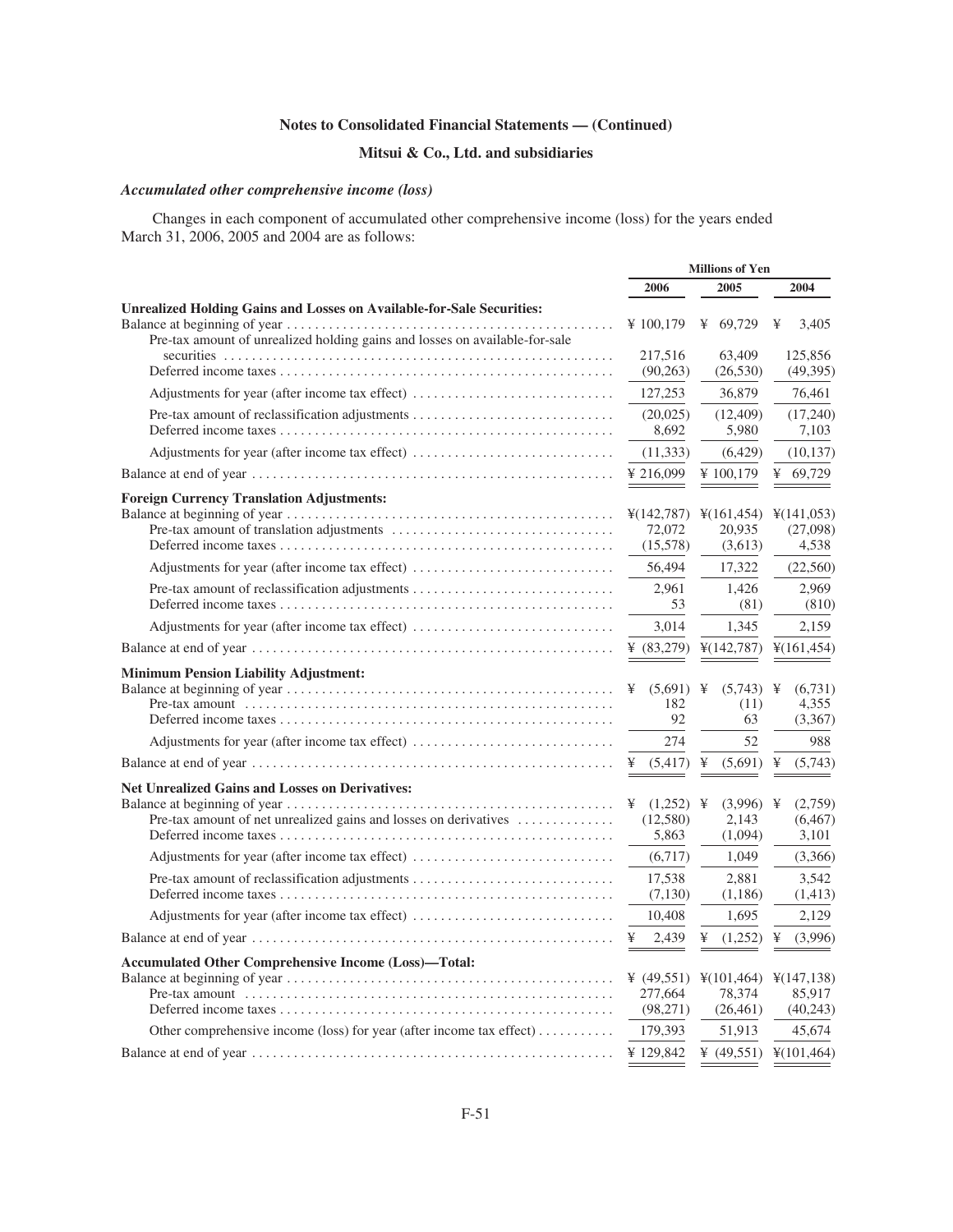# **Mitsui & Co., Ltd. and subsidiaries**

# **16. NET INCOME PER SHARE**

The following is a reconciliation of basic net income per share to diluted net income per share for the years ended March 31, 2006, 2005 and 2004:

|                                                                                                                                |                           | 2006                                       |         |                           | 2005                                       |        | 2004                      |                                            |                     |  |
|--------------------------------------------------------------------------------------------------------------------------------|---------------------------|--------------------------------------------|---------|---------------------------|--------------------------------------------|--------|---------------------------|--------------------------------------------|---------------------|--|
|                                                                                                                                | <b>Net income</b>         | <b>Shares</b><br>(numerator) (denominator) | amount  | Per share Net income      | <b>Shares</b><br>(numerator) (denominator) | amount | Per share Net income      | <b>Shares</b><br>(numerator) (denominator) | Per share<br>amount |  |
|                                                                                                                                | <b>Millions</b> of<br>Yen | In<br><b>Thousands</b>                     | Yen     | <b>Millions</b> of<br>Yen | In<br><b>Thousands</b>                     | Yen    | <b>Millions</b> of<br>Yen | In<br><b>Thousands</b>                     | Yen                 |  |
| <b>Basic Net Income per Share:</b><br>Income from continuing<br>operations $\text{\textsterling}201,178$<br>Income (loss) from |                           | 1,603,096                                  |         | ¥125.49 ¥113,944          | 1,582,473                                  | ¥72.00 | ¥79,396                   | 1,581,195                                  | 450.21              |  |
| discontinued operations-net<br>(after income tax effect) $\dots$ .                                                             | 1,231                     | 1,603,096                                  | 0.77    | 7,192                     | 1,582,473                                  | 4.55   | (8, 724)                  | 1,581,195                                  | (5.52)              |  |
| Cumulative effect of change in<br>accounting principle<br>(after income tax effect) $\dots$<br>Net income available to         |                           |                                            |         |                           |                                            |        | (2,285)                   | 1,581,195                                  | (1.44)              |  |
| common shareholders                                                                                                            | 202,409                   | 1,603,096                                  | 126.26  | 121,136                   | 1,582,473                                  | 76.55  | 68,387                    | 1,581,195                                  | 43.25               |  |
| <b>Effect of Dilutive Securities:</b><br>1.05% Convertible Bonds due                                                           | 587                       | 104,855                                    |         | 591                       | 105,311                                    |        | 581                       | 105,319                                    |                     |  |
| <b>Diluted Net Income per</b><br>Share:                                                                                        |                           |                                            |         |                           |                                            |        |                           |                                            |                     |  |
| Income from continuing<br>operations $\ldots \ldots \ldots \ldots$<br>Income (loss) from<br>discontinued operations-net        | 201,765                   | 1,707,951                                  | 118.13  | 114,535                   | 1,687,784                                  | 67.86  | 79,977                    | 1,686,514                                  | 47.42               |  |
| (after income tax effect) $\dots$ .<br>Cumulative effect of change in<br>accounting principle                                  | 1,231                     | 1,707,951                                  | 0.72    | 7,192                     | 1,687,784                                  | 4.26   | (8, 724)                  | 1,686,514                                  | (5.17)              |  |
| (after income tax effect) $\dots$ .<br>Net income available to<br>common shareholders after<br>effect of dilutive              |                           |                                            |         |                           |                                            |        | (2,285)                   | 1,686,514                                  | (1.36)              |  |
| securities $\ldots \ldots \ldots \ldots$                                                                                       | ¥202.996                  | 1,707,951                                  | ¥118.85 | ¥121,727                  | 1,687,784                                  | 472.12 | ¥68,968                   | 1,686,514                                  | ¥40.89              |  |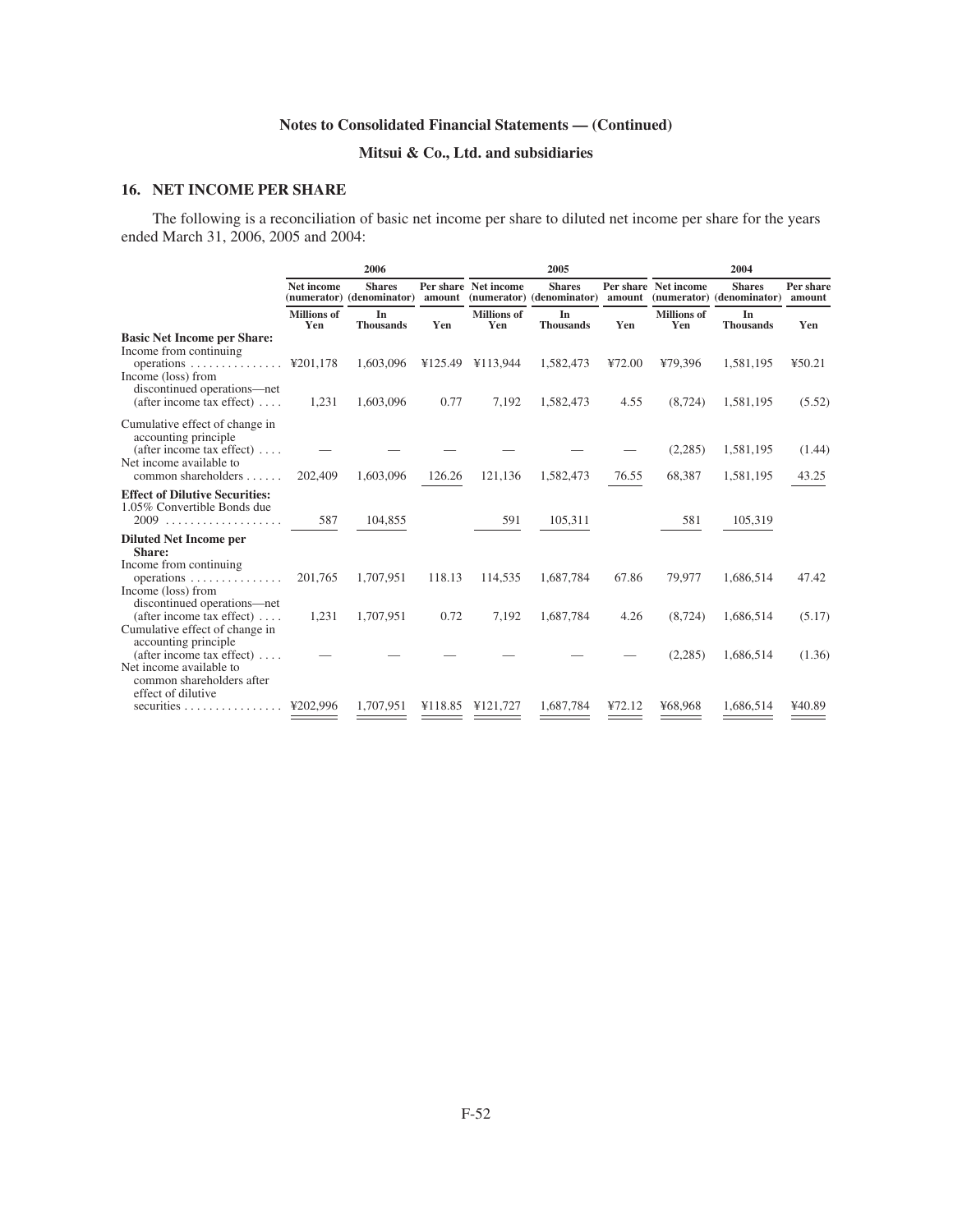## **Mitsui & Co., Ltd. and subsidiaries**

## **17. SEGMENT INFORMATION**

SFAS No. 131, "Disclosures about Segments of an Enterprise and Related Information," requires disclosure of financial and descriptive information about operating segments, which are components of an enterprise whose operating results are regularly reviewed by the enterprise's chief operating decision maker in deciding about resources to be allocated to the segment and assessing its performance.

The business units of the companies' Head Office, which are organized based on "products and services," plan overall and worldwide strategies for their products and services and conduct their worldwide operations. The business units also collaborate with overseas branches and overseas trading subsidiaries in planning and executing their strategies for products and regions. The overseas branches and overseas trading subsidiaries are separate operating units, which are delegated the business of their regions as the centers of each particular regional strategy and operate diversified business together with their subsidiaries and associated companies in collaboration with the business units.

Therefore, the companies' operating segments consist of product-focused operating segments comprised of the business units of the Head Office and region-focused operating segments comprised of overseas branches and overseas trading subsidiaries. The companies' operating segments have been aggregated based on the nature of the products and other criteria into eight product-focused reportable operating segments and four region-focused reportable operating segments, totaling twelve reportable operating segments.

As the companies focus on investments in mineral resources and energy projects as core investment area, "Iron & Steel Products" and "Iron & Steel Raw Materials and Non-Ferrous Metals" have been promoting more independent businesses than before, therefore these operating segments, which were formerly aggregated in "Metal Products & Minerals" are presented as a separate product-focused reportable segments, starting from the year ended March 31, 2006.

Also, positioning consumer service businesses as a growing and strengthening business area, the companies integrated function and expertise of Information, Electronics and Telecommunication Business Unit which was formerly included in "Machinery, Electronics & Information" and operating business units which were formerly included in "Consumer Products & Services" in order to promote a broad range of business opportunities in the emerging markets such as media, information, outsourcing, retail support, medical, health and seniors, and to develop consumer-oriented service businesses as a new source of core earnings. Based on these corporate strategies, with regard to the operating segments which were formerly included in "Consumer Products & Services", Lifestyle Business Unit and Consumer Service Business Unit, which aim to provide highly valueadded products and services to consumers, as well as ordinary distribution and intermediary services, by converging products, services and information-technology function, are aggregated with Information, Electronics and Telecommunication Business Unit and disclosed as "Lifestyle, Consumer Service and Information, Electronics & Telecommunication." And "Foods & Retail," which aims to meet diversifying needs of retailers with comprehensive services while investing to and participating in management of retailers, is presented as a separated product-focused reportable segment. Machinery Business Unit and Power, Transportation & Plant Projects Business Unit, which were formerly included in "Machinery, Electronics & Information," are presented as "Machinery & Infrastructure Projects."

In order to develop new business opportunities emerging with the development of network economies based around China, ASEAN and India, we introduced an Asian Regional Managing Directorship system. Broad authority and responsibility to manage our businesses throughout Asia excluding Japan is delegated to the Asian Regional Managing Director, starting from the year ended March 31, 2006. Based on this change, figures in relation to Asia other than Japan, which were formerly included in Other Overseas Areas, are disclosed as a separate region-focused reportable operating segment.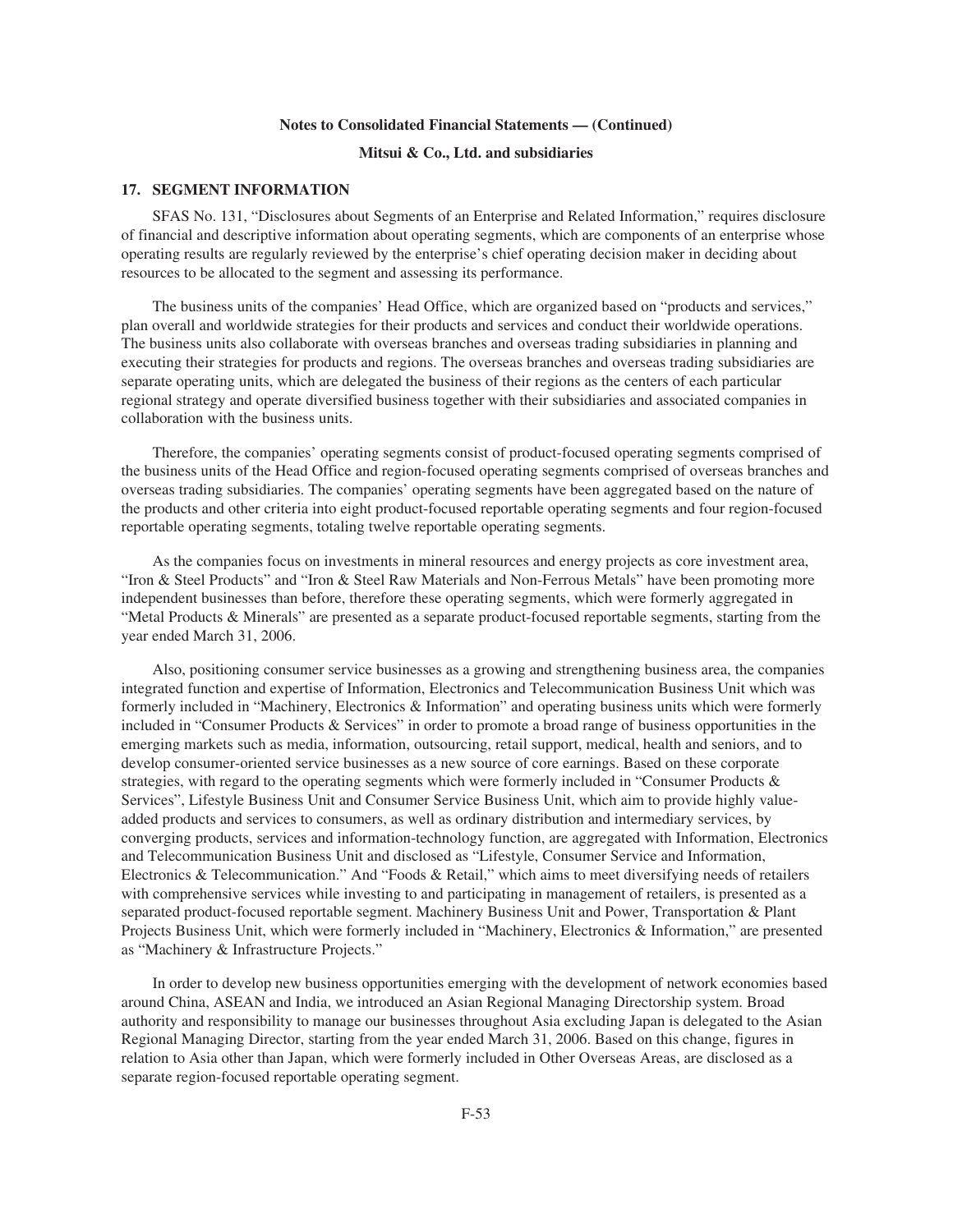# **Mitsui & Co., Ltd. and subsidiaries**

The operating segment information for the years ended March 31, 2005 and 2004 has been restated to conform to the current year presentation.

Further, starting from the year ended March 31, 2006, items related to the consolidated balance sheets and the consolidated cash flows; investments in and advances to associated companies, depreciation and amortization, and additions to property leased to others and property and equipment are disclosed in the operating segment information, since these items are newly included in the measure of segment performance reviewed by the chief operating decision maker. Also since intersegment total trading transactions is no longer used as a measure of segments' performance reviewed by the chief operating decision maker, starting from the year ended March 31, 2006, it is excluded from segments' total trading transactions and only those to external customers are presented. And, starting from the year ended March 31, 2005, equity in earnings of associated companies has been disclosed, since this item was newly included in the measure of segments' performance reviewed by the chief operating decision maker.

A description of reportable operating segments of the Company follows.

Iron & Steel Products manufactures, sells and trades iron and steel products in Japan and abroad.

Iron & Steel Raw Materials and Non-Ferrous Metals develops raw material resources of iron and non-ferrous metals in foreign countries, and manufactures, sells and trades raw materials and metal products in Japan and abroad.

Machinery & Infrastructure Projects is engaged in the manufacture, sale and trade of machinery products, leasing, financing and promotion of certain projects such as plant constructions and infrastructure buildings in Japan and abroad.

Chemical manufactures, sells and trades chemical products in Japan and abroad.

Energy develops energy resources overseas and manufactures, sells and trades oil, gas and related products in Japan and abroad.

Foods & Retail manufactures, sells and trades foods and provides support service to large retailers in Japan and abroad.

Lifestyle, Consumer Service and Information, Electronics & Telecommunication manufactures, sells and trades textiles and IT products for consumers, and is engaged in consumer-related business such as media & information, outsourcing business and real estate business in Japan and abroad.

Logistics & Financial Markets engages in logistics services, insurance and financial businesses in Japan and abroad.

Americas, Europe, Asia and Other Overseas Areas trade in various commodities and conduct related business led by overseas trading subsidiaries or offices located in each region.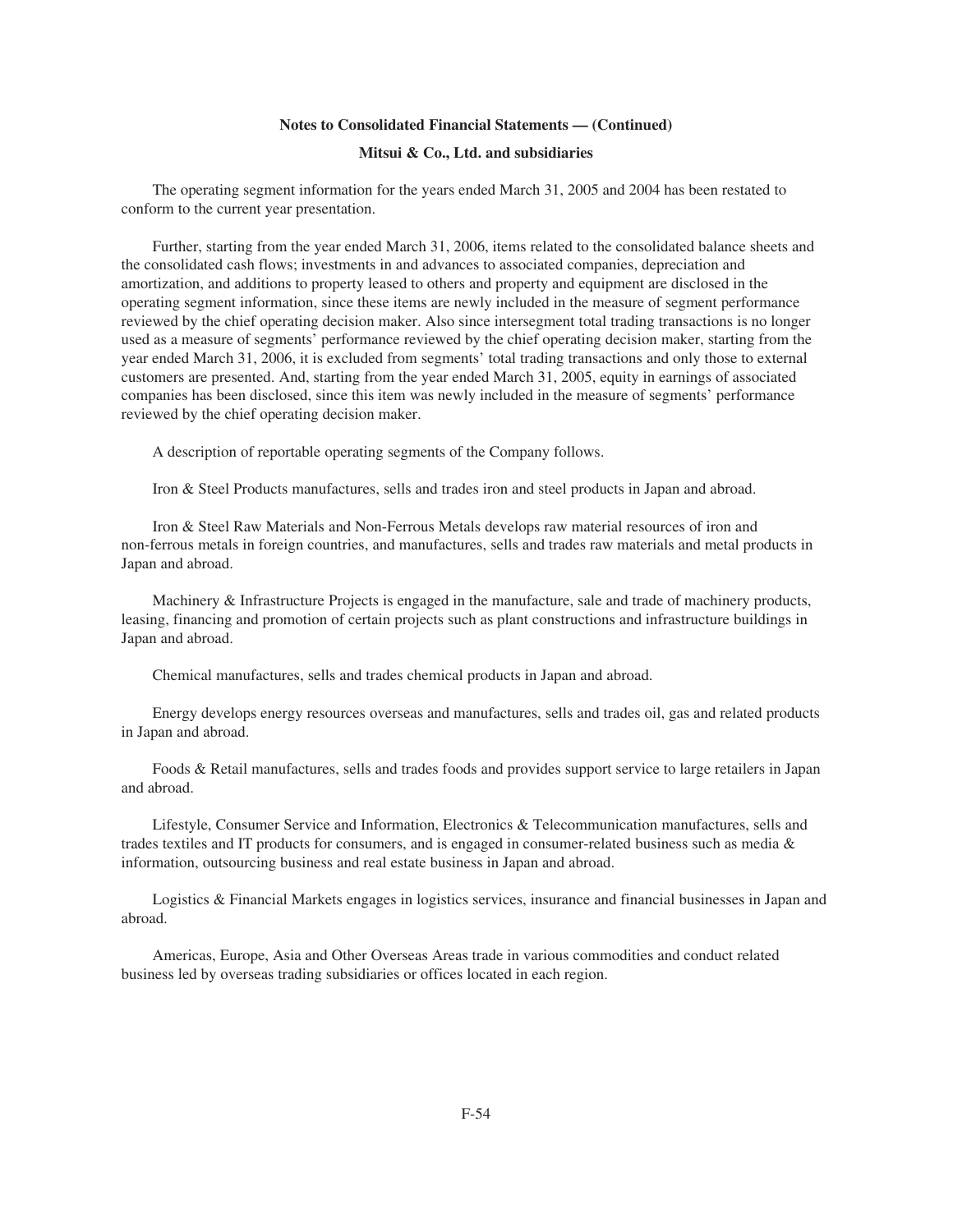# **Mitsui & Co., Ltd. and subsidiaries**

The companies' operating segment information, product information and geographic area information for the years ended March 31, 2006, 2005 and 2004 presented in conformity with SFAS No. 131 are as follows:

# *OPERATING SEGMENT INFORMATION*

|                                                                                             |                                           |                                             |                                                                                   |                        | <b>Millions of Yen</b> |              |                                                                                                                           |                                                   |
|---------------------------------------------------------------------------------------------|-------------------------------------------|---------------------------------------------|-----------------------------------------------------------------------------------|------------------------|------------------------|--------------|---------------------------------------------------------------------------------------------------------------------------|---------------------------------------------------|
| <b>Year ended</b><br>March 31, 2006:                                                        | Iron &<br><b>Steel</b><br><b>Products</b> | Iron &<br><b>Steel Raw</b><br><b>Metals</b> | Materials and Machinery &<br><b>Non-Ferrous Infrastructure</b><br><b>Projects</b> | <b>Chemical</b>        | <b>Energy</b>          |              | Lifestyle,<br><b>Consumer Service</b><br>and Information,<br>Electronics &<br><b>Foods &amp; Retail Telecommunication</b> | Logistics &<br><b>Financial</b><br><b>Markets</b> |
| Total trading<br>transactions $\ldots$ ¥1,366,834                                           |                                           | ¥1,698,658                                  | ¥2,472,604                                                                        | ¥2,087,042 ¥1,730,424  |                        | ¥1,849,850   | ¥1,464,310                                                                                                                | ¥116,178                                          |
| Gross profit $\dots \dots$ ¥ 54,386                                                         |                                           | ¥ $110,832$                                 | ¥<br>90,557                                                                       | ¥                      | 97,779 ¥ 84,674        | 79,941<br>¥  | ¥ $128,438$                                                                                                               | ¥ $51,378$                                        |
| Operating income<br>$(\text{loss})$ ¥ 26,459                                                |                                           | 87,195<br>¥                                 | 21,702<br>¥                                                                       | 34,004 ¥<br>¥          | 52,045                 | ¥<br>9,151   | 24,989<br>¥                                                                                                               | ¥ 17,554                                          |
| Equity in earnings of<br>associated<br>companies $\dots$ . $\ddot{f}$                       | 2,943                                     | 28,728<br>¥                                 | 14,571<br>¥                                                                       | $3,233 \text{ }$<br>¥  | 33,827                 | 3,472<br>¥   | 3,485<br>¥                                                                                                                | 3,951<br>¥                                        |
| Net income $(\text{loss}) \dots$ ¥ 19,354                                                   |                                           | ¥<br>54,667                                 | ¥<br>30,581                                                                       | ¥<br>$12,068 \text{ }$ | 40,929                 | ¥<br>(3,214) | 17,517<br>¥                                                                                                               | ¥ 13,384                                          |
| Total assets at<br>March 31, 2006 ¥ 563,596                                                 |                                           | ¥ 833,271                                   | ¥1,309,180                                                                        | ¥ 866,796 ¥1,120,303   |                        | ¥ $721,222$  | ¥ 821,315                                                                                                                 | ¥750,748                                          |
| Investments in and<br>advances to<br>associated<br>companies at<br>March 31, 2006 \; 22,779 |                                           | ¥ 221.843                                   | ¥ 290,444                                                                         | ¥                      | 49,456 ¥ 483,489       | 54,813<br>¥  | 93,855<br>¥                                                                                                               | ¥ 26,010                                          |
| Depreciation and<br>amortization $\dots$ .                                                  | 2.106                                     | $\mathbb{1}$<br>10,057                      | 6,962<br>¥                                                                        | ¥<br>$9,490 \;$ ¥      | 7,248                  | 8,134<br>¥   | 9,040<br>¥                                                                                                                | 3,333<br>¥                                        |
| Additions to property<br>leased to others<br>and property and<br>equipment $\dots \dots$    | $2.614 \quad \text{Y}$                    | 39,496                                      | 84.253<br>¥                                                                       | 10,792 ¥<br>¥          | 39,419                 | 10.336<br>¥  | 37,396<br>¥                                                                                                               | 2,923<br>¥                                        |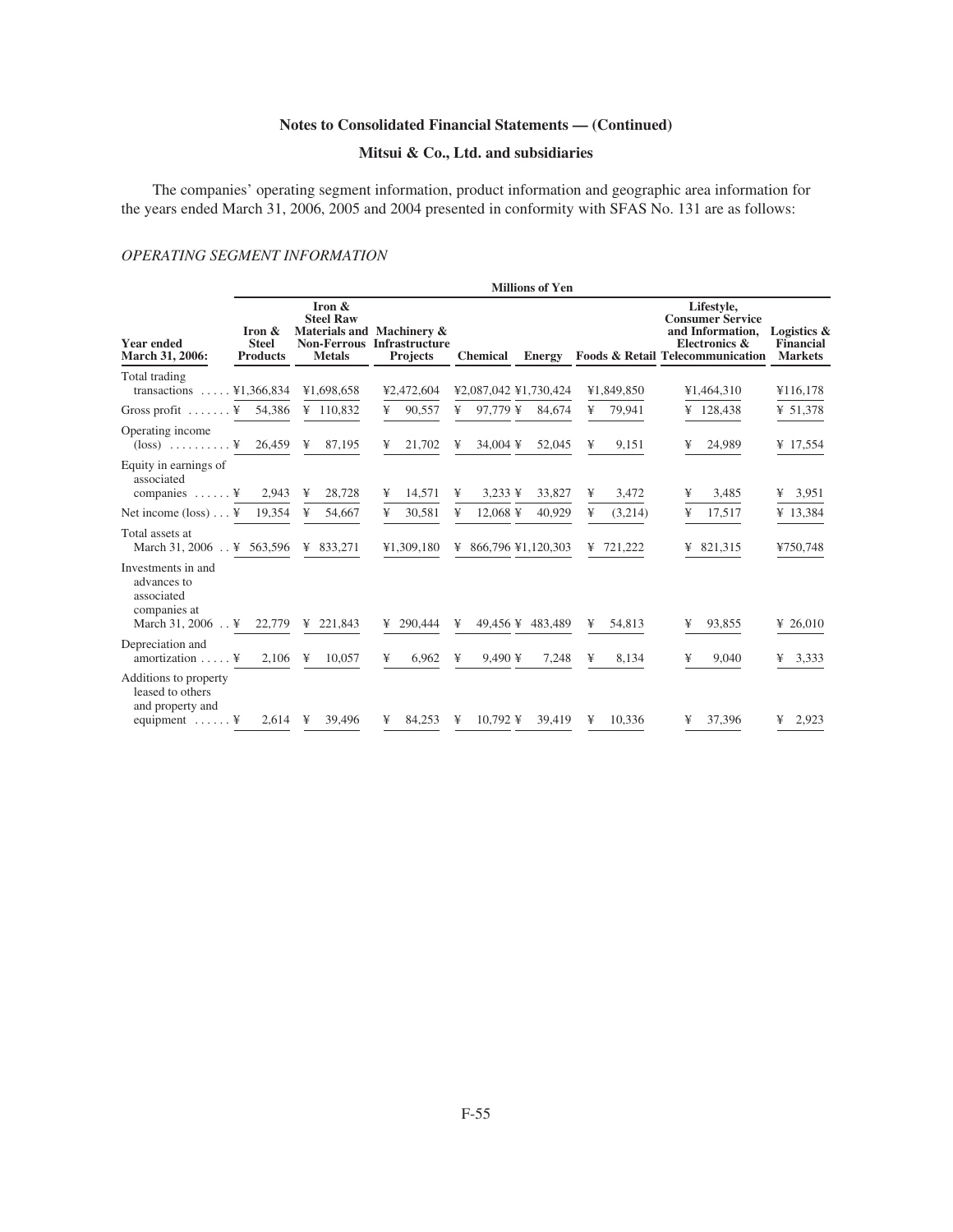# **Mitsui & Co., Ltd. and subsidiaries**

| <b>Year ended</b><br>March 31, 2006:                                                                  | <b>Millions of Yen</b> |   |               |   |           |   |                                   |  |                               |  |                  |   |                                                  |   |                                     |
|-------------------------------------------------------------------------------------------------------|------------------------|---|---------------|---|-----------|---|-----------------------------------|--|-------------------------------|--|------------------|---|--------------------------------------------------|---|-------------------------------------|
|                                                                                                       | <b>Americas</b>        |   | <b>Europe</b> |   | Asia      |   | Other<br><b>Overseas</b><br>Areas |  | <b>Total</b>                  |  | <b>All Other</b> |   | <b>Adjustments</b><br>and<br><b>Eliminations</b> |   | <b>Consolidated</b><br><b>Total</b> |
| Total trading<br>transactions: $\dots \dots$ ¥1,108,931                                               |                        | ¥ | 427,960       | ¥ | 496,551   | ¥ |                                   |  | 65,896 ¥14,885,238 ¥          |  | 7,869            | ¥ | (7,379)                                          |   | ¥14,885,728                         |
| Gross profit $\ldots \ldots$ $\ddots$ $\ddot{x}$ 61,588                                               |                        | ¥ | 22,456        | ¥ | 27,370    | ¥ | $4.926 \;$ ¥                      |  | 814,325 ¥                     |  | 7,122            | ¥ | (4,830)                                          | ¥ | 816,617                             |
| Operating income<br>$(\text{loss})$ ¥ 21,723 ¥                                                        |                        |   | 4,119         | ¥ | 10,667    | ¥ | 993 ¥                             |  | 310,601 ¥                     |  | (3,041)          | ¥ | (41,760)                                         | ¥ | 265,800                             |
| Equity in earnings of<br>associated<br>companies $\dots \dots$ . $\ddagger$                           | $2,126 \text{ }$       |   | (174)         | ¥ | 121       | ¥ | $633 \text{ }$                    |  | 96,916¥                       |  | 301              | ¥ | (2,969)                                          | ¥ | 94,248                              |
|                                                                                                       |                        | ¥ | 4,898         | ¥ | 9,266     | ¥ | 14.341 ¥                          |  | 226,443 ¥                     |  | 11.172           | ¥ | (35,206)                                         | ¥ | 202,409                             |
| Total assets at<br>March 31, 2006 $\frac{1}{2}$ 455, 615 \\ $\frac{1}{2}$ 259, 541                    |                        |   |               |   | ¥ 181,696 | ¥ |                                   |  | 62,267 ¥ 7,945,550 ¥2,539,817 |  |                  |   | $\frac{1}{2}(1,911,789)$                         |   | ¥ 8,573,578                         |
| Investments in and<br>advances to<br>associated<br>companies at<br>March 31, 2006 $\dots$ . ¥         | 9.714 $\frac{1}{2}$    |   | 13,278        | ¥ | 3.897     | ¥ |                                   |  | 19,988 ¥ 1,289,566 ¥          |  | 9,331            | ¥ | 1,690                                            |   | ¥ 1,300,587                         |
| Depreciation and<br>amortization $\dots$ .                                                            | 4,734 $\frac{1}{2}$    |   | 898           | ¥ | 520       | ¥ | $162 \text{ }$                    |  | $62,684 \text{ }$             |  | 1,085            | ¥ | 8,723                                            | ¥ | 72,492                              |
| Additions to property<br>leased to others and<br>property and<br>equipment $\dots \dots$ . $\ddot{f}$ | $9,747 \text{ }$       |   | 1,380         | ¥ | 526 ¥     |   | $425 \text{ }$                    |  | 239,307 ¥                     |  | 1,789            | ¥ | 5,958                                            | ¥ | 247,054                             |

|                                                                                                                                |                                           |                                                                      |                                                                       |                                              | <b>Millions of Yen</b> |                          |                                                                                                 |                                                   |  |
|--------------------------------------------------------------------------------------------------------------------------------|-------------------------------------------|----------------------------------------------------------------------|-----------------------------------------------------------------------|----------------------------------------------|------------------------|--------------------------|-------------------------------------------------------------------------------------------------|---------------------------------------------------|--|
| <b>Year ended</b><br><b>March 31, 2005</b><br>(As restated):                                                                   | Iron &<br><b>Steel</b><br><b>Products</b> | Iron $\&$<br><b>Steel Raw</b><br><b>Non-Ferrous</b><br><b>Metals</b> | Materials and Machinery &<br><b>Infrastructure</b><br><b>Projects</b> | <b>Chemical</b>                              | <b>Energy</b>          | Foods &<br><b>Retail</b> | Lifestyle,<br><b>Consumer Service</b><br>and Information.<br>Electronics &<br>Telecommunication | Logistics &<br><b>Financial</b><br><b>Markets</b> |  |
| Total trading<br>transactions:<br>External<br>customers $\ldots$ $\ldots$ $\frac{1}{227,833}$<br>Intersegment $\ldots$ 116,043 |                                           | ¥1,412,428<br>123,314                                                | ¥2,206,031<br>96,320                                                  | ¥1,901,950 ¥ 1,402,521 ¥1,777,144<br>408,446 | 82,231                 | 56,923                   | ¥ 1,370,456<br>45,942                                                                           | ¥<br>94,354<br>11,172                             |  |
| Total $\ldots \ldots \ldots$ ¥1,343,876                                                                                        |                                           | ¥1,535,742                                                           | ¥2,302,351                                                            | ¥2,310,396 ¥ 1,484,752 ¥1,834,067            |                        |                          | ¥ 1,416,398                                                                                     | 105,526<br>¥                                      |  |
| Gross profit $\ldots \ldots$ $\ddot{x}$ 47,290                                                                                 |                                           | ¥<br>74,159                                                          | 82,911<br>¥                                                           | 87,112 ¥<br>¥                                | 72,604 ¥               | 85,275                   | 121,751<br>¥                                                                                    | ¥<br>46,662                                       |  |
| Operating income<br>$(\text{loss})$ ¥ 16,262 ¥                                                                                 |                                           | 51,876                                                               | 21,564<br>¥                                                           | 24,559 ¥<br>¥                                |                        | 35,453 ¥ 17,847          | 23,989<br>¥                                                                                     | 18,480<br>¥                                       |  |
| Equity in earnings of<br>associated<br>companies $\dots \dots$ ¥ 1,730                                                         |                                           | 20,714<br>¥                                                          | 10,035<br>¥                                                           | ¥<br>$2,450 \text{ }$                        | 24,480 ¥               | 2,167                    | ¥<br>(286)                                                                                      | ¥<br>2,439                                        |  |
|                                                                                                                                |                                           | 35,416<br>¥                                                          | 20,920<br>¥                                                           | $(6,852)$ ¥<br>¥                             | 42,759 ¥               | 10,594                   | ¥<br>11,805                                                                                     | ¥<br>11,835                                       |  |
| Total assets at<br>March 31, 2005 $\frac{1}{2}$ 527, 591                                                                       |                                           | ¥ 699,903                                                            | ¥1,068,116                                                            | ¥ 779.930 ¥                                  |                        | 894.175 ¥ 605.136        | 742,571<br>¥                                                                                    | 405,355<br>¥                                      |  |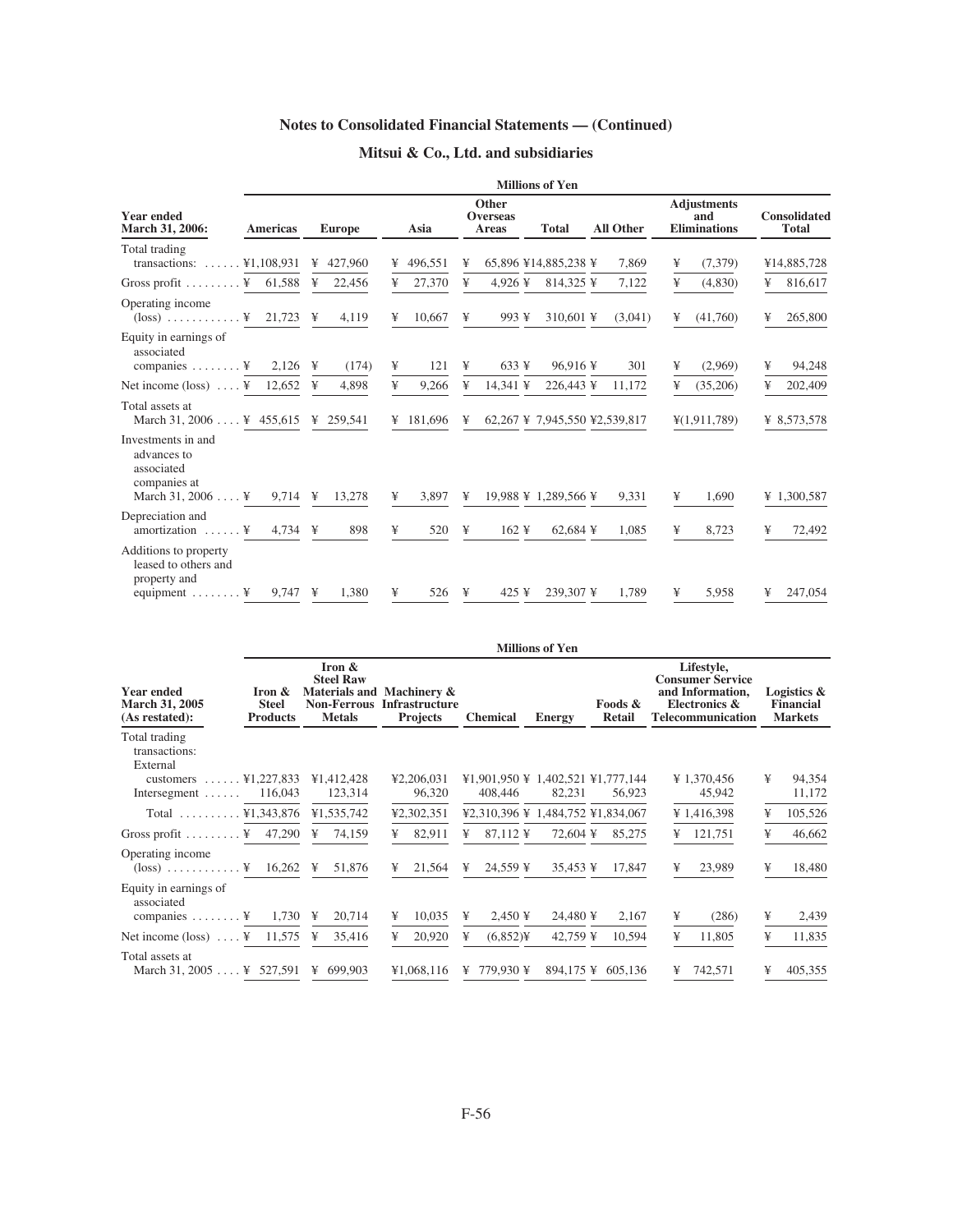# **Mitsui & Co., Ltd. and subsidiaries**

|                                                                                  |                         |                        | <b>Millions of Yen</b>                                   |                             |                                                  |                                     |
|----------------------------------------------------------------------------------|-------------------------|------------------------|----------------------------------------------------------|-----------------------------|--------------------------------------------------|-------------------------------------|
| <b>Year ended</b><br><b>March 31, 2005</b><br><b>Americas</b><br>(As restated):  | <b>Europe</b>           | Asia                   | <b>Other</b><br><b>Overseas</b><br><b>Total</b><br>Areas | <b>All Other</b>            | <b>Adjustments</b><br>and<br><b>Eliminations</b> | <b>Consolidated</b><br><b>Total</b> |
| Total trading<br>transactions:<br>External                                       |                         |                        |                                                          |                             |                                                  |                                     |
| customers $\ldots$ ¥1,026,282<br>Intersegment $\ldots$ 494,017                   | 403,448<br>¥<br>368,812 | ¥ $643,483$<br>811,538 | ¥ 125,779 ¥13,591,709 ¥<br>550,838<br>3,165,596          | 25,014<br>10,674            | (32,775)<br>¥<br>(3,176,270)                     | ¥13,583,948                         |
| Total $\ldots$ . ¥1,520,299                                                      | ¥ $772,260$             | ¥1,455,021             | ¥ 676,617 ¥16,757,305 ¥                                  | 35,688                      | $\frac{1}{2}(3,209,045)$                         | ¥13,583,948                         |
| Gross profit $\ldots \ldots$ $\ddots$ 49,911                                     | 20,657<br>¥             | 21,805<br>¥            | ¥<br>$4,005 \;$ ¥                                        | 12,349<br>714,142 ¥         | (17,570)<br>¥                                    | 708,921<br>¥                        |
| Operating income<br>$(\text{loss}) \dots \dots \dots \dots \times 14,737 \times$ | 2,412                   | 7,828<br>¥             | $363 \text{ }$<br>¥                                      | 235,370 ¥<br>(466)          | (44,386)<br>¥                                    | 190,518<br>¥                        |
| Equity in earnings of<br>associated                                              |                         |                        |                                                          |                             |                                                  |                                     |
| 1,608<br>companies $\dots \dots$ . $\ddagger$                                    | ¥<br>134                | ¥<br>106               | ¥<br>$373 \text{ }$                                      | $65,950 \text{ }$<br>417    | ¥<br>(2,065)                                     | ¥<br>64,302                         |
|                                                                                  | 2,930<br>¥              | ¥<br>8,015             | ¥<br>$5,750 \text{ }$                                    | $167,090 \text{ }$<br>4,411 | ¥<br>(50, 365)                                   | ¥<br>121,136                        |
| Total assets at                                                                  |                         |                        |                                                          |                             |                                                  |                                     |
| March 31, 2005 $\ldots$ ¥ 445, 221                                               | ¥ 345,917               | ¥ 189,068              | ¥<br>81,169 ¥ 6,784,152 ¥2,312,547                       |                             | $\frac{1}{2}(1,503,312)$                         | ¥ 7,593,387                         |

|                                                              |                                           |                                                                   |                                                                       |                                   | <b>Millions of Yen</b> |                          |                                                                                                 |                                                   |
|--------------------------------------------------------------|-------------------------------------------|-------------------------------------------------------------------|-----------------------------------------------------------------------|-----------------------------------|------------------------|--------------------------|-------------------------------------------------------------------------------------------------|---------------------------------------------------|
| <b>Year ended</b><br><b>March 31, 2004</b><br>(As restated): | Iron &<br><b>Steel</b><br><b>Products</b> | Iron &<br><b>Steel Raw</b><br><b>Non-Ferrous</b><br><b>Metals</b> | Materials and Machinery &<br><b>Infrastructure</b><br><b>Projects</b> | <b>Chemical</b>                   | <b>Energy</b>          | Foods &<br><b>Retail</b> | Lifestyle,<br><b>Consumer Service</b><br>and Information,<br>Electronics &<br>Telecommunication | Logistics &<br><b>Financial</b><br><b>Markets</b> |
| Total trading<br>transactions:                               |                                           |                                                                   |                                                                       |                                   |                        |                          |                                                                                                 |                                                   |
| External<br>customers $\ldots$ $\ddots$ $\ddagger$ 977,502   |                                           | ¥1,228,937                                                        | ¥2,181,791                                                            | ¥1,548,680 ¥ 1,401,288 ¥1,691,246 |                        |                          | ¥ 1,345,462                                                                                     | ¥<br>81,486                                       |
| Intersegment $\ldots \ldots$ 80,269                          |                                           | 180,054                                                           | 101,713                                                               | 415,753                           | 100,189                | 101,882                  | 65,608                                                                                          | 25,989                                            |
| Total $\ldots \ldots \ldots$ ¥1,057,771                      |                                           | ¥1,408,991                                                        | ¥2,283,504                                                            | ¥1,964,433 ¥ 1,501,477 ¥1,793,128 |                        |                          | ¥ 1,411,070                                                                                     | 107,475<br>¥                                      |
| Gross profit $\ldots \ldots$ $\ddots \ddot{x}$ 34,685        |                                           | 42,342<br>¥                                                       | 80,245<br>¥                                                           | $91.094 \text{ }$<br>¥            | 54,616 ¥               | 73,718                   | 110,638<br>¥                                                                                    | ¥<br>32,293                                       |
| Operating income<br>$(\text{loss}) \dots \dots \dots \dots$  | 6,896                                     | 21,819<br>¥                                                       | 22,091<br>¥                                                           | 31,352 ¥<br>¥                     | $21,708 \text{ }$      | 13,411                   | 17,219<br>¥                                                                                     | 10,370<br>¥                                       |
| Net income $\dots \dots$ .                                   | 5,473                                     | 18,735<br>¥                                                       | 10,993<br>¥                                                           | $11,389 \text{ }$<br>¥            | 24,449 ¥               | 10,578                   | ¥<br>3,198                                                                                      | ¥<br>4,786                                        |
| Total assets at<br>March 31, 2004  ¥ 369,545                 |                                           | ¥ $624.819$                                                       | 992,149<br>¥                                                          | $624.799 \text{ }$<br>¥           |                        | 610.374 ¥ 587.390        | 723,985<br>¥                                                                                    | 358,263<br>¥                                      |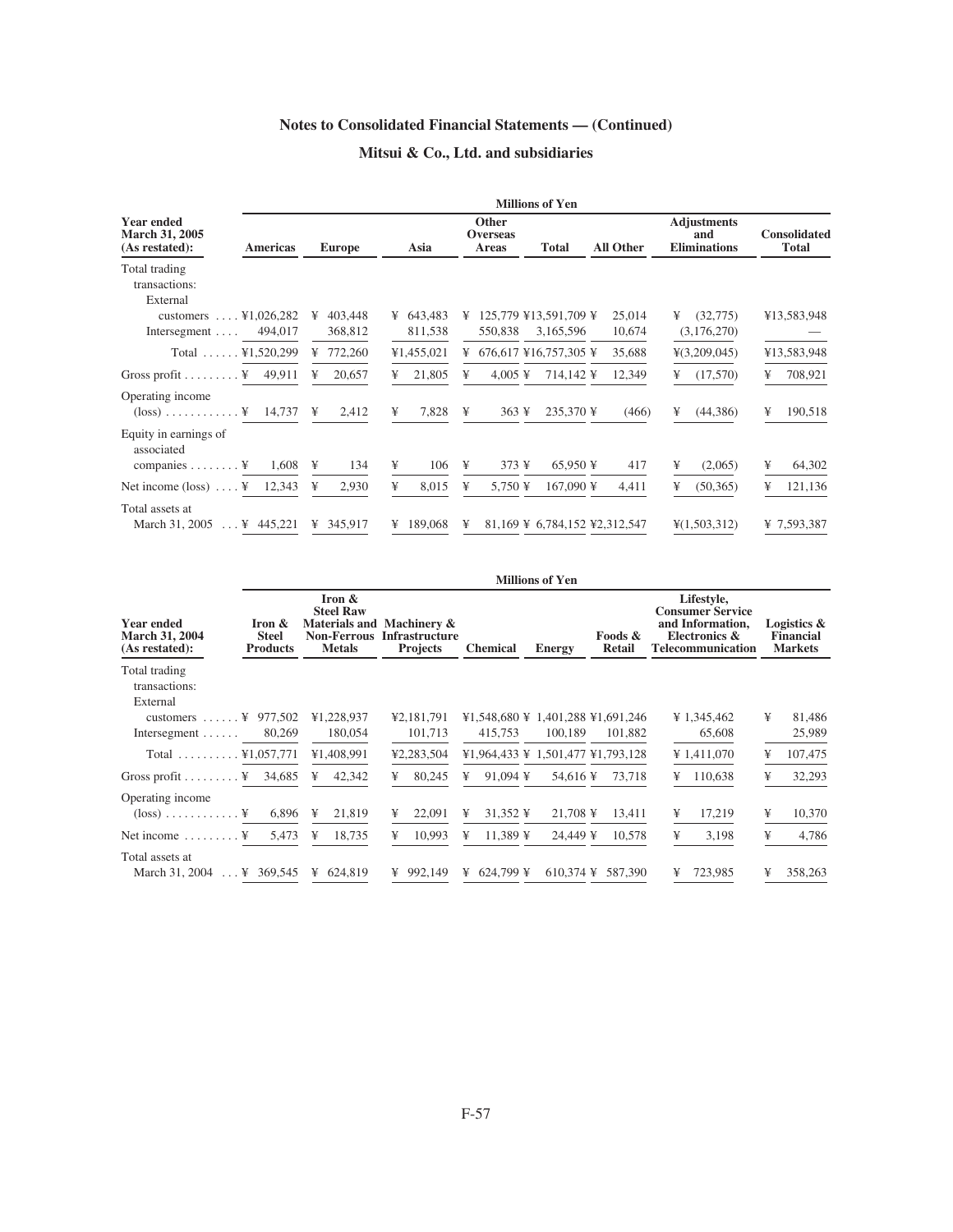|                                                       | <b>Millions of Yen</b> |               |              |                                          |              |                  |                                                  |                                     |  |
|-------------------------------------------------------|------------------------|---------------|--------------|------------------------------------------|--------------|------------------|--------------------------------------------------|-------------------------------------|--|
| Year ended<br><b>March 31, 2004</b><br>(As restated): | <b>Americas</b>        | <b>Europe</b> | Asia         | <b>Other</b><br><b>Overseas</b><br>Areas | <b>Total</b> | <b>All Other</b> | <b>Adjustments</b><br>and<br><b>Eliminations</b> | <b>Consolidated</b><br><b>Total</b> |  |
| Total trading transactions:                           |                        |               |              |                                          |              |                  |                                                  |                                     |  |
| External customers                                    | 843.532<br>¥           | ¥342.286      | 579,262<br>¥ | $\frac{1}{2}$ 45.173                     | ¥12,266,645  | 26.954<br>¥      | (22.491)<br>¥                                    | ¥12,271,108                         |  |
| Intersegment $\dots\dots\dots\dots$                   | 448,399                | 335,262       | 597,885      | 411,810                                  | 2,864,813    | 8,700            | (2,873,513)                                      |                                     |  |
| Total                                                 | ¥1,291,931             | ¥677.548      | ¥1.177.147   | ¥456.983                                 | ¥15,131,458  | 35.654<br>¥      | ¥(2,896,004)                                     | ¥12,271,108                         |  |
| Gross profit $\ldots \ldots \ldots \ldots$            | ¥<br>40,711            | ¥ 19.965      | 19,869<br>¥  | 4.191<br>¥                               | 604,367<br>¥ | 10.461<br>¥      | (3,829)<br>¥                                     | 610,999<br>¥                        |  |
| Operating income $(\text{loss})$                      | 8,531<br>¥             | 3.030<br>¥    | 5.659<br>¥   | 903<br>¥                                 | 162.989<br>¥ | (1.902)<br>¥     | (32.115)<br>¥                                    | 128,972<br>¥                        |  |
| Net income $\ldots$ , $\ldots$                        | ¥<br>161               | 693<br>¥      | ¥<br>6,277   | 4,148<br>¥                               | 100,880<br>¥ | 1,923<br>¥       | (34, 416)<br>¥                                   | 68,387<br>¥                         |  |
| Total assets at March 31,                             |                        |               |              |                                          |              |                  |                                                  |                                     |  |
| 2004<br>.                                             | 399,599                | ¥247.574      | 164.183<br>¥ | ¥ $51,002$                               | ¥ 5.753.682  | ¥2.152,005       | ¥(1,189,659)                                     | ¥ 6,716,028                         |  |

#### **Mitsui & Co., Ltd. and subsidiaries**

Notes: (1) The figures of "Consolidated Total" for the years ended March 31, 2005 and 2004 have been reclassified to conform to the change in current year presentation for discontinued operations in accordance with SFAS No. 144. The reclassification to income (loss) from discontinued operation net (after income tax effect) are included in "Adjustments and Eliminations."

- (2) "All Other" includes business activities which primarily provide services, such as financing services and operations services to external customers and/or to the companies and associated companies. Total assets of "All Other" at March 31, 2006, 2005 and 2004 consisted primarily of cash and cash equivalents and time deposits related to financing activities, and assets of certain subsidiaries related to the above services.
- (3) Net loss of "Adjustments and Eliminations" includes income and expense items that are not allocated to specific reportable operating segments, such as certain expenses of the corporate departments, and eliminations of intersegment transactions.

Net loss of "Adjustments and Eliminations" for the year ended March 31, 2006 includes (a) ¥19,738 million in general and administrative expenses of the corporate departments excluding pension costs, (b) a charge of ¥12,873 million for the valuation allowance for deferred tax assets as a result of reevaluation of realizability of deferred tax assets related to impairment of investment securities and allowance for doubtful receivables, and (c) a charge of ¥1,047 million for pension related items (all amounts are after income tax effects).

Net loss of "Adjustments and Eliminations" for the year ended March 31, 2005 includes (a) ¥21,722 million in general and administrative expenses of the corporate departments excluding pension costs, (b) a charge of ¥15,292 million for the valuation allowance for deferred tax assets as a result of change in a policy to sell certain investments, and (c) a gain of ¥2,432 million for pension related items (all amounts are after income tax effects).

Net loss of "Adjustments and Eliminations" for the year ended March 31, 2004 includes (a) ¥14,001 million in general and administrative expenses of the corporate departments excluding pension costs, (b) a charge of ¥13,247 million for pension related items, and (c) ¥4,743 million in impairment losses of long- lived assets (all amounts are after income tax effects).

- (4) Transfers between operating segments are made at cost plus a markup.
- (5) Operating income (loss) reflects the companies' (a) gross profit, (b) selling, general and administrative expenses, (c) provision for doubtful receivables, and (d) government grant for transfer of substitutional portion of EPF, as presented in the Statements of Consolidated Income.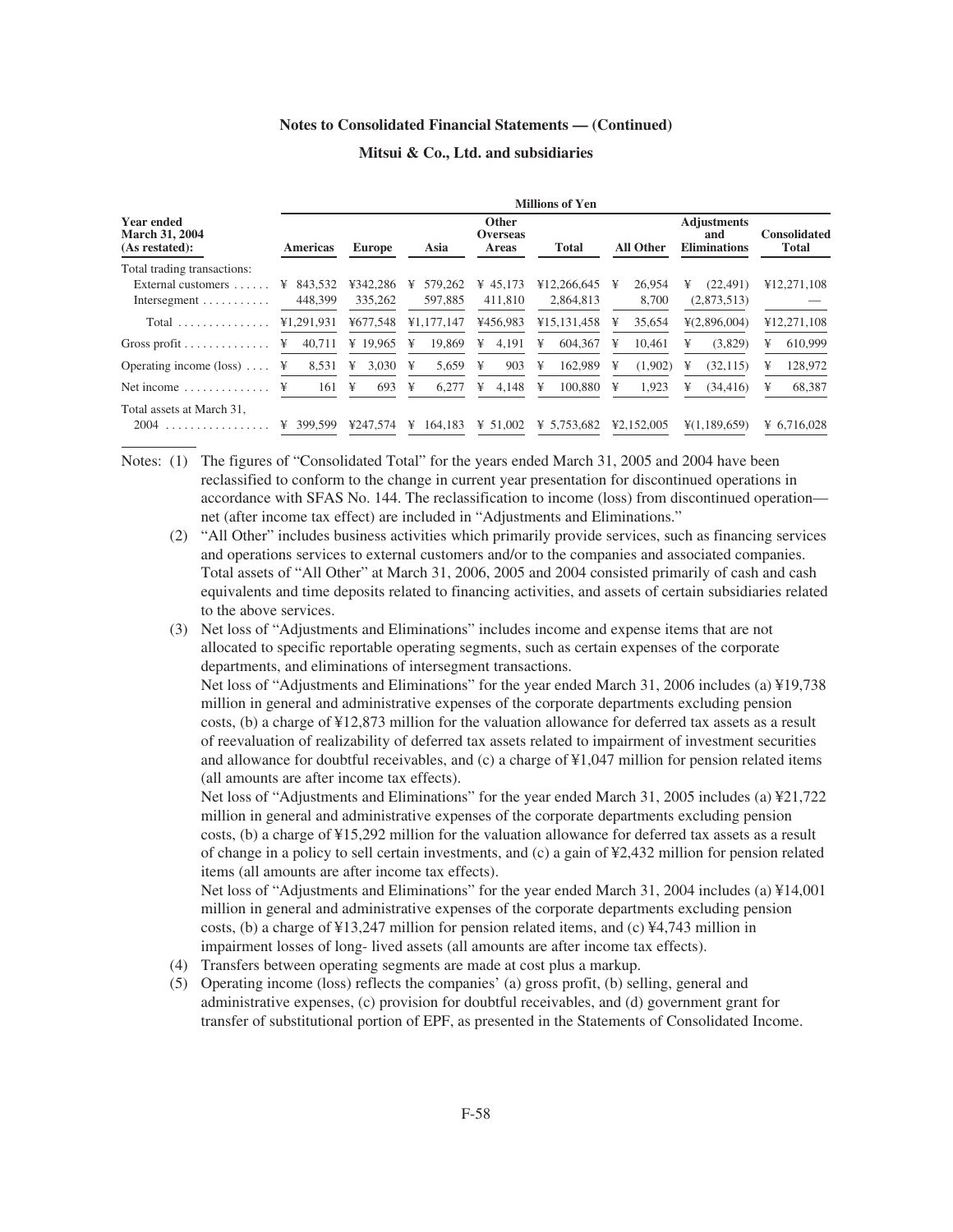# **Mitsui & Co., Ltd. and subsidiaries**

# *PRODUCT INFORMATION*

|                                                                                   | <b>Millions of Yen</b>          |                                     |                  |                                     |                  |                       |  |  |
|-----------------------------------------------------------------------------------|---------------------------------|-------------------------------------|------------------|-------------------------------------|------------------|-----------------------|--|--|
| Year ended March 31, 2006:                                                        | <b>Iron</b> and<br><b>Steel</b> | <b>Non-Ferrous</b><br><b>Metals</b> | <b>Machinery</b> | Electronics &<br><b>Information</b> | <b>Chemicals</b> | Energy                |  |  |
| Revenues                                                                          | ¥523,717                        | ¥102.101                            | ¥368,042         | ¥164,939                            | ¥886.670         | ¥1,360,537            |  |  |
| Year ended March 31, 2005:<br>Revenues                                            | ¥407.103                        | ¥161.380                            | ¥264.861         | ¥144.704                            | ¥729.097         | ¥1,035,096            |  |  |
| Year ended March 31, 2004:<br>Revenues $\dots\dots\dots\dots\dots\dots\dots\dots$ | ¥312.853                        | ¥157.248                            | ¥301.250         | ¥119.840                            | ¥520,107         | $\frac{1}{2}$ 954.749 |  |  |

|                            | <b>Millions of Yen</b> |                 |                               |                                                          |                              |  |  |  |
|----------------------------|------------------------|-----------------|-------------------------------|----------------------------------------------------------|------------------------------|--|--|--|
| Year ended March 31, 2006: | Foods                  | <b>Textiles</b> | General<br><b>Merchandise</b> | <b>Property and</b><br><b>Service</b><br><b>Business</b> | <b>Consolidated</b><br>Total |  |  |  |
| Revenues                   | ¥424,634               | ¥42,417         | ¥78.796                       | ¥163.625                                                 | ¥4.115.478                   |  |  |  |
| Year ended March 31, 2005: |                        | ¥43.019         | 496.136                       | ¥139,665                                                 | ¥3.494,634                   |  |  |  |
| Year ended March 31, 2004: | ¥389.496               | ¥32.793         | ¥84.812                       | ¥ 97.334                                                 | ¥2.970.482                   |  |  |  |

Note: In accordance with SFAS No. 144, revenues from discontinued operations are eliminated from each product amount and "Consolidated Total." The figures for the years ended March 31, 2005 and 2004 have been reclassified to conform to the current year presentation.

## *GEOGRAPHIC AREA INFORMATION*

|                                                                                                                              |            | <b>Millions of Yen</b>         |                          |          |                     |                              |  |  |  |  |
|------------------------------------------------------------------------------------------------------------------------------|------------|--------------------------------|--------------------------|----------|---------------------|------------------------------|--|--|--|--|
| Year ended March 31, 2006:                                                                                                   | Japan.     | <b>United</b><br><b>States</b> | <b>United</b><br>Kingdom | China    | All Other           | <b>Consolidated</b><br>Total |  |  |  |  |
| Total trading transactions $\dots$                                                                                           | ¥8,554,595 | ¥1,265,008                     | ¥174,623                 | ¥709.346 |                     | ¥4,182,156 ¥14,885,728       |  |  |  |  |
| Year ended March 31, 2005:<br>Total trading transactions $\dots$ $\overline{47,719,421}$ $\overline{41,090,898}$             |            |                                | ¥200,380                 |          | ¥607.916 ¥3.965.333 | ¥13.583.948                  |  |  |  |  |
| Year ended March 31, 2004:<br>Total trading transactions  ¥7,177,142 \¥ 831,338 \¥159,682 \¥421,110 \¥3,681,836 \¥12,271,108 |            |                                |                          |          |                     |                              |  |  |  |  |

Notes: (1) Total trading transactions are attributed to countries based on the location of customers.

(2) The Company provides total trading transactions instead of revenues, as certain costs related to revenues presented net in accordance with EITF No. 99-19 are not attributed to countries based on the location of customers.

(3) In accordance with SFAS No. 144, total trading transactions from discontinued operations are eliminated from each geographic area amount and "Consolidated Total." The figures for the years ended March 31, 2005 and 2004 have been reclassified to conform to the current year presentation.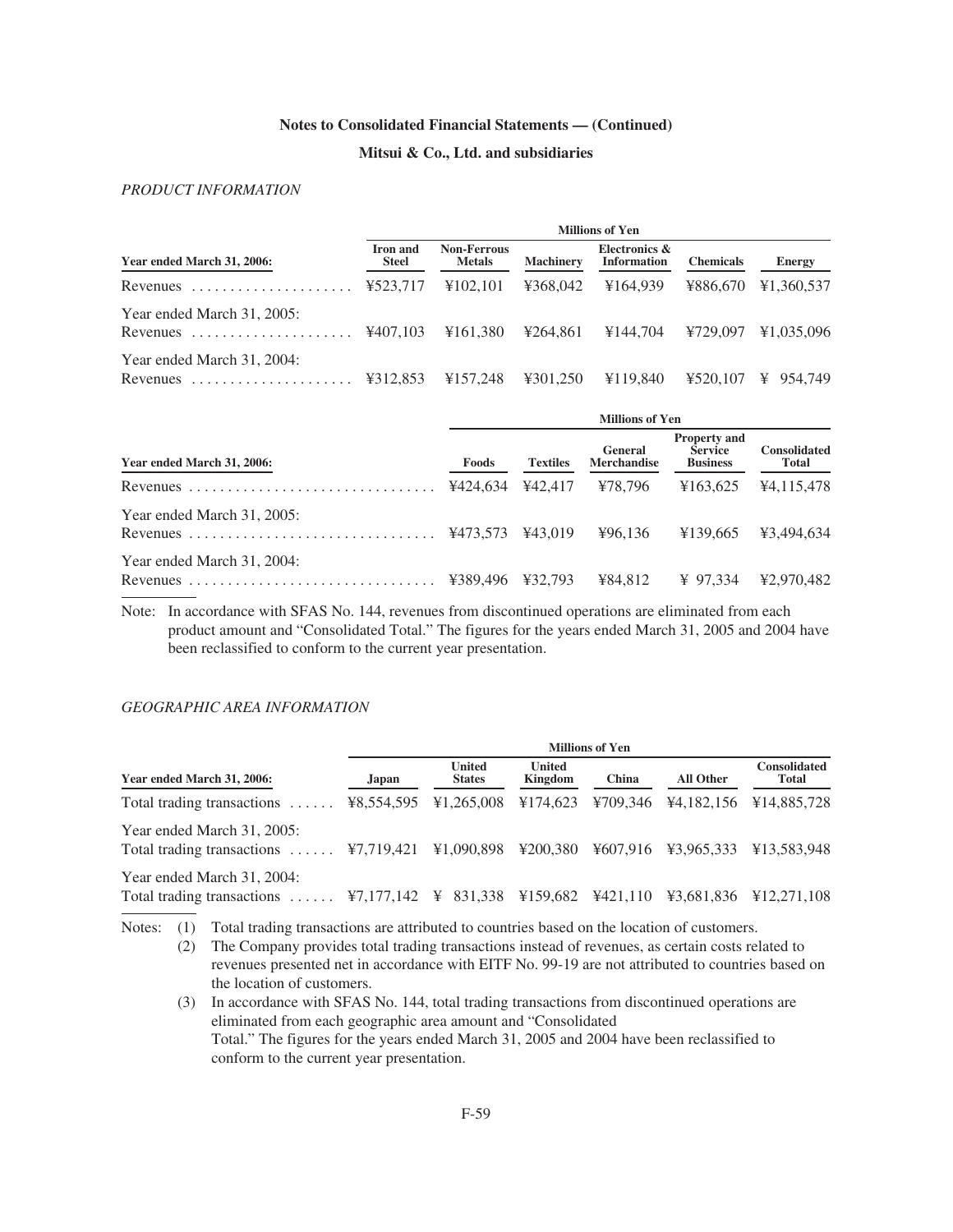# **Mitsui & Co., Ltd. and subsidiaries**

|                    | <b>Millions of Yen</b> |                                |                  |           |                              |  |  |  |
|--------------------|------------------------|--------------------------------|------------------|-----------|------------------------------|--|--|--|
| At March 31, 2006: | Japan                  | <b>United</b><br><b>States</b> | <b>Australia</b> | All Other | <b>Consolidated</b><br>Total |  |  |  |
|                    |                        |                                |                  |           | ¥964.752                     |  |  |  |
| At March 31, 2005: |                        |                                |                  |           | ¥845.863                     |  |  |  |
| At March 31, 2004: |                        |                                |                  |           | ¥829.450                     |  |  |  |

There were no individual material customers with respect to revenues for the years ended March 31, 2006, 2005 and 2004.

## **18. SUPPLEMENTAL INCOME STATEMENT INFORMATION**

Supplemental information related to the Statements of Consolidated Income is as follows:

|        | <b>Millions of Yen</b> |       |
|--------|------------------------|-------|
| 2006   | 2005                   | 2004  |
|        |                        |       |
|        | 5.647                  | 6.019 |
| 10.029 | 9.012                  | 7.915 |
| 2.084  | 4.583                  | 2.887 |

# **19. ISSUANCE OF STOCK BY SUBSIDIARIES AND ASSOCIATED COMPANIES**

Telepark Corp. (former, Mitsui & Associates Telepark Corporation), a subsidiary of the Company, which is principally engaged in sales of mobile devices and fixed telecommunication lines, issued 8,000 shares of common stock at ¥319,600 per share to third parties in a public offering on April 7, 2004 receiving total consideration of ¥2,557 million. As a result of Telepark Corp.'s public offering, the companies' ownership of voting shares of Telepark Corp. decreased from 98.19% to 88.60%. The companies recognized a gain of ¥1,677 million on this issuance as a separate line item in the Statements of Consolidated Income under gain on issuance of stock by a subsidiary for the year ended March 31, 2005 and provided deferred income taxes of ¥688 million on such gain.

At the same time, the companies sold 19,000 shares of Telepark Corp.'s common stock to third parties at ¥319,600 per share through the stock market, and recorded a gain of ¥4,057 million on this sale. As a result, the companies' ownership of voting shares of Telepark Corp. further decreased from 88.60% to 65.41%.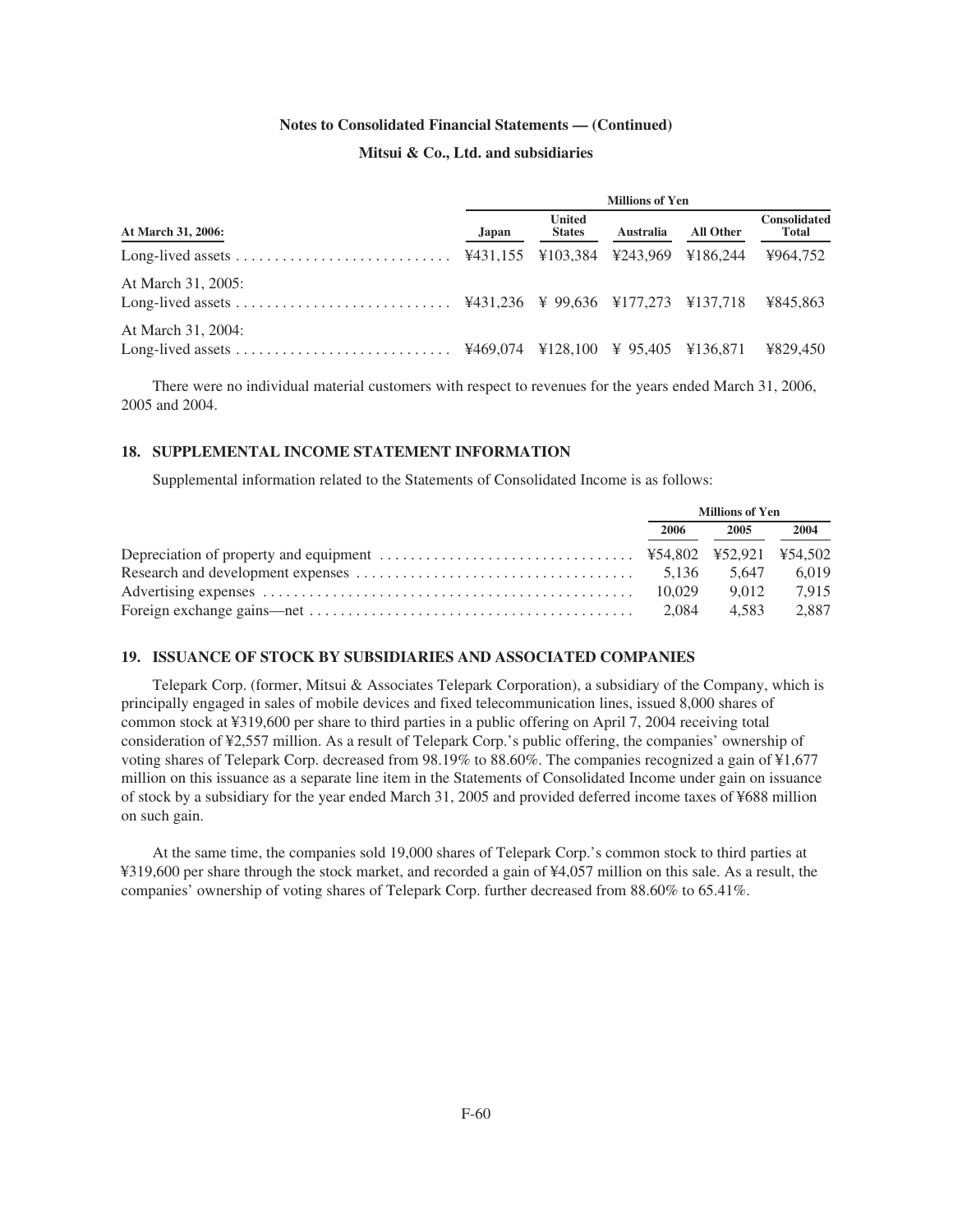# **Mitsui & Co., Ltd. and subsidiaries**

## **20. OTHER EXPENSE–NET**

Other expense—net for the years ended March 31, 2006, 2005 and 2004 consists of the following:

|                                                                                                                          | <b>Millions of Yen</b> |        |               |
|--------------------------------------------------------------------------------------------------------------------------|------------------------|--------|---------------|
|                                                                                                                          | 2006                   | 2005   | 2004          |
| Impairment loss of goodwill $\ldots \ldots \ldots \ldots \ldots \ldots \ldots \ldots \ldots \ldots \ldots$ ¥2,838 ¥1,114 |                        |        | $\sim$ $-$    |
|                                                                                                                          |                        |        | 2,458 ¥ 1,367 |
|                                                                                                                          |                        |        | (10)          |
|                                                                                                                          |                        | 1.950  | 6.284         |
|                                                                                                                          | 69                     | 430    | 16.173        |
|                                                                                                                          |                        | 2.045  | 4,909         |
|                                                                                                                          |                        | ¥8.002 | ¥28,723       |

Note: In accordance with SFAS No. 144, the expense and/or income from discontinued operations, if any, is eliminated from each line item presented in the above table. The figures for the years ended March 31, 2005 and 2004 have been reclassified to conform to the current year presentation.

# **21. INCOME TAXES**

Income taxes in Japan applicable to the companies, imposed by the national, prefectural and municipal governments, in the aggregate resulted in normal effective statutory tax rates of approximately 41% for the years ended March 31, 2006 and 2005 and 42% for the year ended March 31, 2004, respectively. Foreign subsidiaries are subject to income taxes of the countries in which they operate.

On March 31, 2003, the local tax laws in Japan were amended, and an enterprise tax on the basis of the size of business was introduced for the year ended March 31, 2005. As a result, the statutory tax rate became approximately 41% effective April 1, 2004.

A reconciliation between the normal statutory tax rate in Japan applied to income from continuing operations and the effective income tax rate on income from continuing operations for the years ended March 31, 2006, 2005 and 2004 is summarized as follows:

|                                                                                        |       | $\%$                 |       |
|----------------------------------------------------------------------------------------|-------|----------------------|-------|
|                                                                                        | 2006  | 2005                 | 2004  |
| Normal statutory tax rate in Japan applied to income from continuing operations before |       |                      |       |
| income taxes, minority interests and equity in earnings                                |       | 41.0\% 41.0\% 42.0\% |       |
| Increases (decreases) in tax rate resulting from:                                      |       |                      |       |
| Expenses not deductible for tax purposes and income not taxable—net                    | 1.2   | 2.5                  | 4.1   |
| Application of lower tax rates to certain taxable income                               | (3.9) | (5.6)                | (5.4) |
|                                                                                        | 11.5  | 8.7                  | 2.5   |
|                                                                                        | 1.1   | 11.7                 | 5.2   |
|                                                                                        | (1.6) | - 1.9                | -1.6  |
| Effective income tax rate on income from continuing operations                         |       | 49.3% 60.2% 50.0%    |       |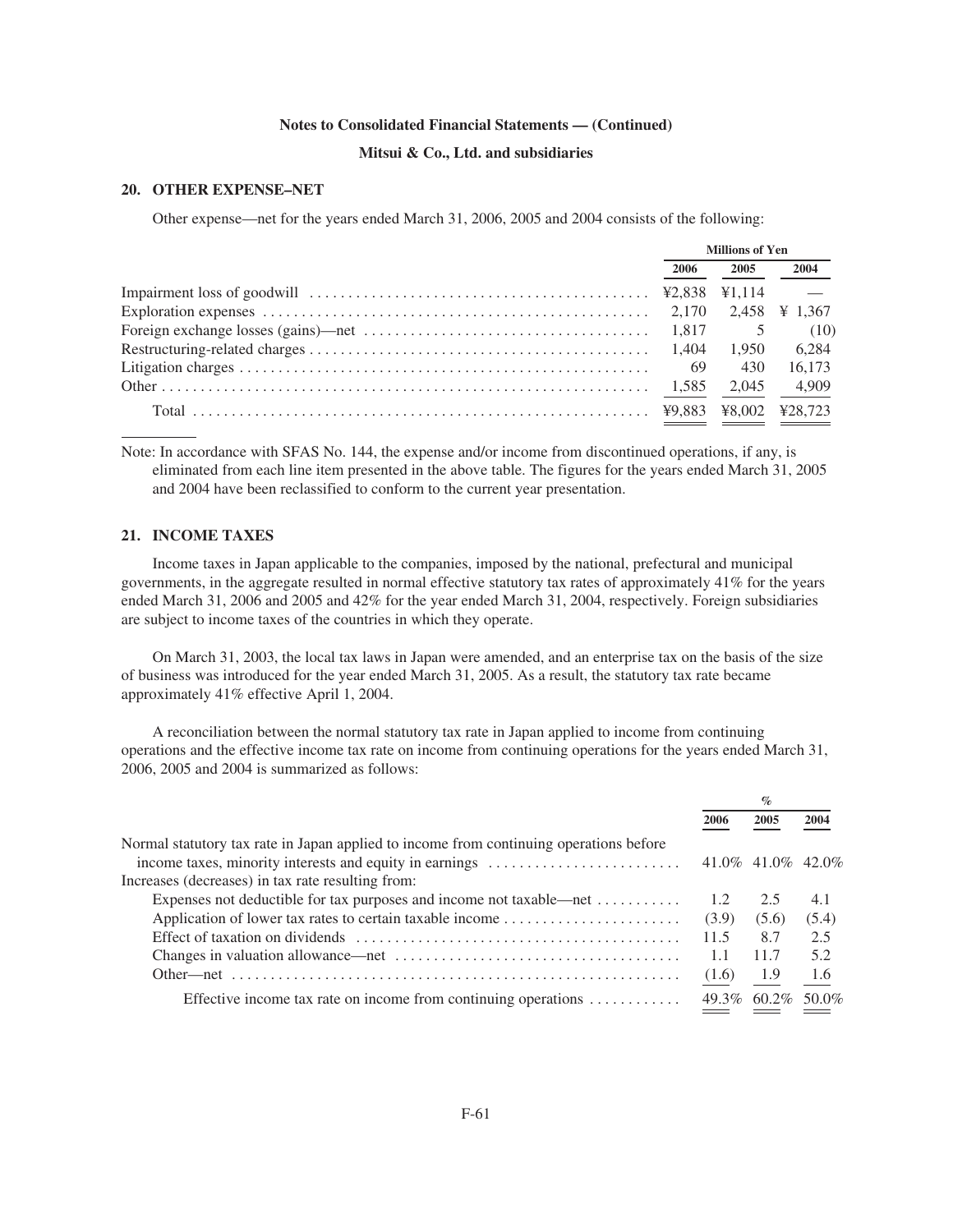# **Mitsui & Co., Ltd. and subsidiaries**

Amounts provided for income taxes for the years ended March 31, 2006, 2005 and 2004 are allocated as follows:

|                                                                                                     | <b>Millions of Yen</b> |          |         |  |
|-----------------------------------------------------------------------------------------------------|------------------------|----------|---------|--|
|                                                                                                     | 2006                   | 2005     | 2004    |  |
| Income taxes on income from continuing operations $\dots \dots \dots \dots \dots$ ¥124,715 ¥101,813 |                        |          | ¥46,713 |  |
| Income (loss) from discontinued operations—net $\dots\dots\dots\dots\dots\dots\dots\dots$           | (139)                  | 2.238    | (7,955) |  |
|                                                                                                     | 46.680                 | 18.342   | 9.096   |  |
| Cumulative effect of change in accounting principle                                                 |                        |          | (161)   |  |
|                                                                                                     | 98.271                 | 26.461   | 40,243  |  |
|                                                                                                     |                        | ¥148.854 | ¥87.936 |  |

The tax effects of significant temporary differences and carryforwards which result in deferred tax assets and liabilities at March 31, 2006 and 2005 are as follows:

|                                                               | <b>Millions of Yen</b> |                       |
|---------------------------------------------------------------|------------------------|-----------------------|
|                                                               | 2006                   | 2005                  |
| <b>Deferred Tax Assets:</b>                                   |                        |                       |
| Accrued pension costs and liability for severance indemnities | 9,146<br>¥             | ¥ 15,293              |
|                                                               | 16,062                 | 13,977                |
|                                                               | 33,773                 | 46,060                |
|                                                               | 43.919                 | 25,763                |
| Loss carryforwards of subsidiaries and associated companies   | 87,929                 | 70,584                |
|                                                               | 15,597                 | 17,428                |
|                                                               | 9.843                  | 13,138                |
|                                                               | 11,231                 | 12,291                |
|                                                               | 227,500                | 214,534               |
|                                                               | (74,982)               | (44, 915)             |
|                                                               | 152,518                | 169,619               |
| <b>Deferred Tax Liabilities:</b>                              |                        |                       |
|                                                               | 112,616                | 96,824                |
|                                                               | 159.319                | 72,506                |
|                                                               | 98,883                 | 61,165                |
|                                                               | 15,407                 | 3.177                 |
|                                                               | 9,321                  | 5,264                 |
|                                                               | 395,546                | 238,936               |
|                                                               | $\frac{1}{2}(243,028)$ | $\frac{1}{2}(69,317)$ |

Net deferred tax liabilities at March 31, 2006 and 2005 are included in the Consolidated Balance Sheets as follows:

|                                                                                                                              | <b>Millions of Yen</b> |  |      |
|------------------------------------------------------------------------------------------------------------------------------|------------------------|--|------|
|                                                                                                                              | 2006                   |  | 2005 |
|                                                                                                                              |                        |  |      |
| Deferred tax assets—Non-current $\ldots \ldots \ldots \ldots \ldots \ldots \ldots \ldots \ldots \ldots \ldots$ 47.947 29.641 |                        |  |      |
|                                                                                                                              |                        |  |      |
|                                                                                                                              |                        |  |      |
|                                                                                                                              |                        |  |      |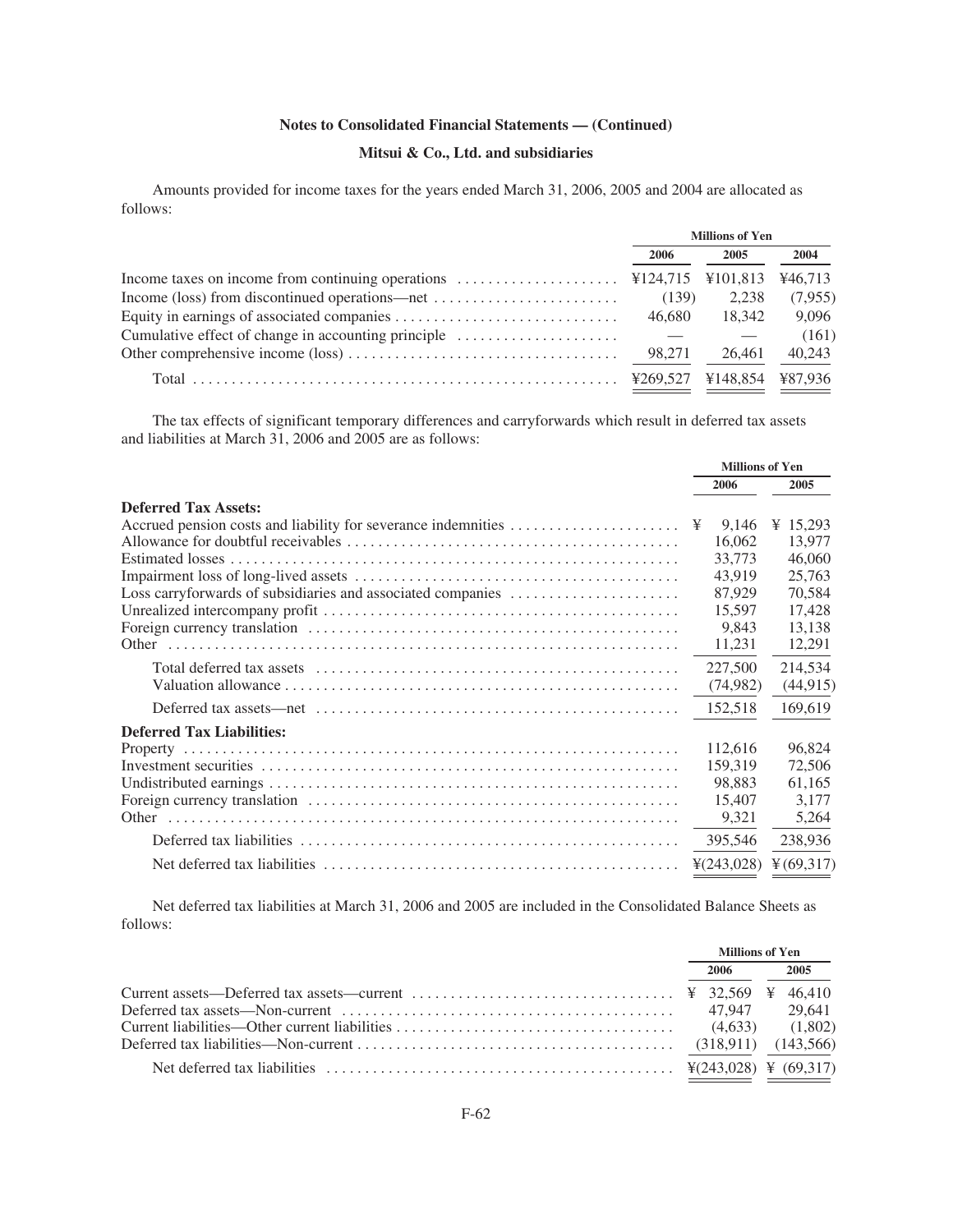#### **Mitsui & Co., Ltd. and subsidiaries**

The valuation allowance is provided principally on deferred tax assets for loss carryforwards of certain subsidiaries where it is more likely than not that a tax benefit will not be realized. During the years ended March 31, 2006, 2005 and 2004, the valuation allowances were increased by ¥30,067 million, ¥13,670 million and ¥8,390 million, respectively. For the years ended March 31, 2006, 2005 and 2004, adjustments of the beginning-of-the-year balance of the valuation allowances attributable to continuing operations were ¥9,528 million (profit), ¥17,910 million (loss) and ¥3,475 million (profit), respectively. With respect to the remaining deferred tax assets, the companies believe it is more likely than not that such benefits will be realized through the reduction of future taxable income.

The tax benefits of operating loss carryforwards attributable to continuing operations for the years ended March 31, 2006, 2005 and 2004 were ¥26,887 million, ¥8,795 million and ¥13,493 million, respectively.

Deferred tax liabilities are recognized for undistributed earnings of foreign subsidiaries and foreign corporate joint ventures, less available tax credits, when it becomes apparent that the earnings will be remitted to the companies in the foreseeable future and therefore the earnings are not considered to be indefinitely reinvested in the operations of such subsidiaries and corporate joint ventures. The amounts of undistributed earnings, which have been considered to be indefinitely reinvested into foreign subsidiaries and foreign corporate joint ventures, and for which deferred tax liabilities have not been recognized, were ¥354,789 million and ¥332,986 million at March 31, 2006 and 2005, respectively. Determination of the amount of unrecognized deferred income taxes with respect to these foreign earnings is not practicable. The domestic undistributed earnings would not, under present Japanese tax laws, be subject to additional taxation.

At March 31, 2006, certain subsidiaries had aggregate operating loss carryforwards of ¥133,340 million, which are available to reduce taxable income in subsequent periods. If not utilized, such loss carryforwards expire as follows:

|                                          | Millions of Yen |
|------------------------------------------|-----------------|
|                                          |                 |
| After 5 to 10 years (a) years (b) 45,526 |                 |
|                                          |                 |
|                                          |                 |
|                                          |                 |

Income from continuing operations before income taxes, minority interests and equity in earnings for the years ended March 31, 2006, 2005 and 2004 comprised the following:

| <b>Millions of Yen</b>                                  |                   |              |  |  |
|---------------------------------------------------------|-------------------|--------------|--|--|
| The Company<br>and its domestic Foreign<br>subsidiaries | subsidiaries      | <b>Total</b> |  |  |
| ¥96,234 ¥156,948 ¥253,182                               |                   |              |  |  |
| ¥54.240                                                 | ¥114.816 ¥169.056 |              |  |  |
| ¥40.456                                                 | ¥ 52.945 ¥ 93.401 |              |  |  |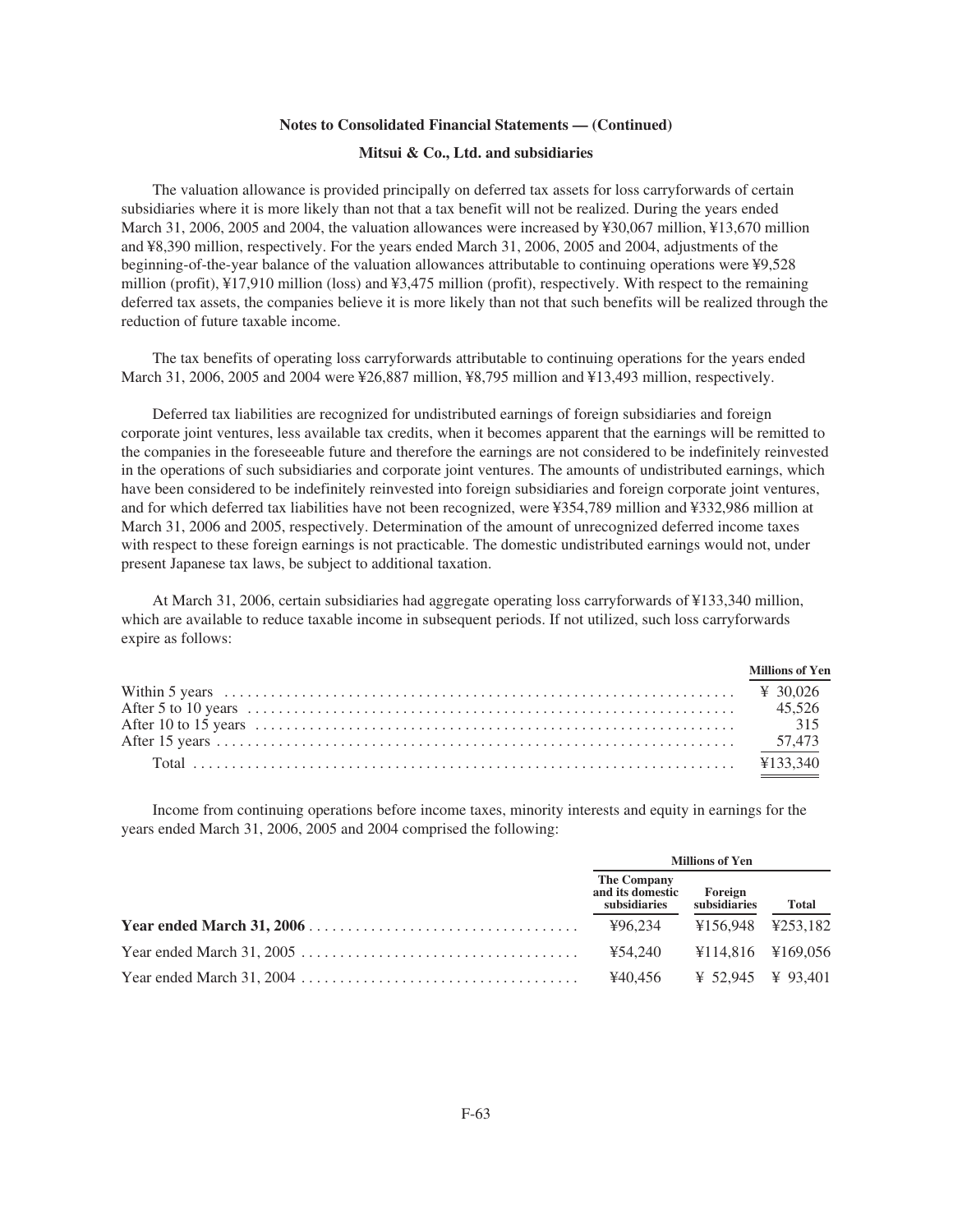#### **Mitsui & Co., Ltd. and subsidiaries**

Income taxes on income from continuing operations for the years ended March 31, 2006, 2005 and 2004 comprised the following:

|                            | <b>Millions of Yen</b>                                 |                         |          |  |  |  |
|----------------------------|--------------------------------------------------------|-------------------------|----------|--|--|--|
|                            | <b>The Company</b><br>and its domestic<br>subsidiaries | Foreign<br>subsidiaries | Total    |  |  |  |
| Year ended March 31, 2006: |                                                        |                         |          |  |  |  |
|                            | ¥36,321                                                | $\frac{1}{2}$ 70.186    | ¥106,507 |  |  |  |
| <b>Deferred</b>            | 44,037                                                 | (25,829)                | 18,208   |  |  |  |
|                            | ¥80,358                                                | ¥ 44.357                | ¥124,715 |  |  |  |
| Year ended March 31, 2005: |                                                        |                         |          |  |  |  |
|                            | ¥32.843                                                | ¥ 30.474                | ¥ 63.317 |  |  |  |
| <b>Deferred</b>            | 29,738                                                 | 8,758                   | 38,496   |  |  |  |
|                            | ¥62,581                                                | ¥ 39.232                | ¥101.813 |  |  |  |
| Year ended March 31, 2004: |                                                        |                         |          |  |  |  |
|                            | ¥27,158                                                | ¥ 17.835                | ¥ 44.993 |  |  |  |
| Deferred                   | 2,624                                                  | (904)                   | 1.720    |  |  |  |
|                            | ¥29.782                                                | ¥ 16.931                | ¥ 46.713 |  |  |  |

#### **22. COMPENSATION AND OTHER CHARGES RELATED TO DPF INCIDENT**

The Company discovered during the year ended March 31, 2005 that false data of a performance test were produced and submitted to authorities for diesel particulate filters ("DPF"s) manufactured by PUREarth Incorporated, a wholly owned subsidiary of the Company, and sold by the Company. The DPFs were subsidized by the Tokyo Metropolitan Government and seven other prefectural and municipal governments, as well as the Ministry of Land, Infrastructure and Transport, the Ministry of the Environment, and related industry associations. The Company sold approximately 21,500 units of the product.

The Company has carried out a three-part user response plan as a top priority, that involves: (1) the free replacement of DPFs, (2) the reimbursement of the amount paid for purchasing the Company's DPFs upon their redemption following the scrapping or resale of vehicles, and (3) support program for the purchase of alternative vehicles. In addition, the Company completed the full compensation of relevant subsidies during the year ended March 31, 2006.

The Company recorded ¥36,000 million as compensation and other charges related to DPF incident in the Statements of Consolidated Income for the year ended March 31, 2005, consisting of a user response charge of approximately ¥28,000 million and subsidy compensation of approximately ¥8,000 million. Subsequently, the Company reviewed the expected costs of each user response plan based on the changes of requests from users of the Company's DPFs, and recorded an additional user response charge of ¥9,000 million for the year ended March 31, 2006.

The outstanding balance of ¥9,391 million at March 31, 2006, which was net of compensation and other charges related to DPF incident of ¥45,000 million and the Company's payments of ¥35,609 million for subsidy compensation and other related expenses until March 31, 2006, was recorded in other current liabilities in the Consolidated Balance Sheets.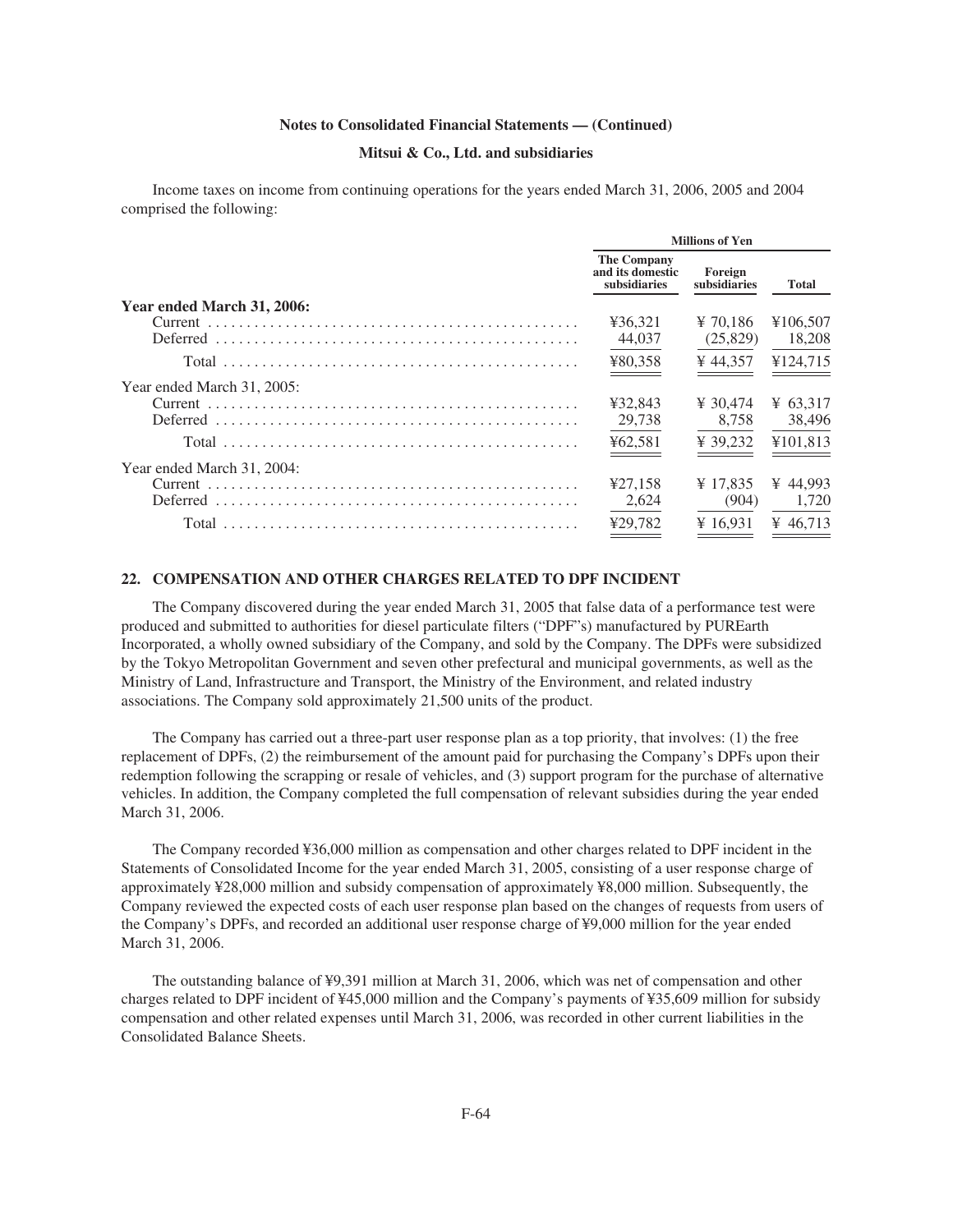#### **Mitsui & Co., Ltd. and subsidiaries**

## **23. COMMITMENTS AND CONTINGENT LIABILITIES**

# **I. LONG-TERM PURCHASE CONTRACTS AND FINANCING COMMITMENTS**

The companies customarily enter into long-term purchase contracts for certain items, principally oil products, chemical materials, ocean transport vessels, metals, and machinery and equipment, either at fixed prices or at basic purchase prices adjustable to market. In general, customers of the companies are also parties to the contracts or by separate agreements are committed to purchase the items from the companies; such customers are generally large Japanese industrial companies and shipping firms. Long-term purchase contracts at fixed or basic purchase prices amounted to ¥3,063,979 million at March 31, 2006. Scheduled deliveries are at various dates through 2021.

#### **II. GUARANTEES**

The table below summarizes the companies' guarantees as defined in FIN No. 45 at March 31, 2006 and 2005. The maximum potential amount of future payments represents the amounts without consideration of possible recoveries under recourse provisions or from collateral held or pledged that the companies could be obliged to pay if there were defaults by guaranteed parties or there were changes in an underlying which would cause triggering events under market value guarantees and indemnification contracts. Such amounts bear no relationship to the anticipated losses on these guarantees and indemnifications, and they greatly exceed anticipated losses.

|                                                                                                                                                                                                                        | <b>Millions of Yen</b>            |                                  |   |                        |                                                            |   |                                                    |                                                           |      |
|------------------------------------------------------------------------------------------------------------------------------------------------------------------------------------------------------------------------|-----------------------------------|----------------------------------|---|------------------------|------------------------------------------------------------|---|----------------------------------------------------|-----------------------------------------------------------|------|
|                                                                                                                                                                                                                        | <b>Expire</b><br>within<br>1 year | <b>Expire</b><br>after<br>1 vear |   | <b>Total</b><br>amount | Recourse<br>provisions/<br>outstanding collateral payments |   | <b>Maximum</b><br>potential<br>amount of<br>future | Carrying<br>amount of Expire no<br>liabilities later than |      |
| March 31, 2006:                                                                                                                                                                                                        |                                   |                                  |   |                        |                                                            |   |                                                    |                                                           |      |
| Type of guarantees:                                                                                                                                                                                                    |                                   |                                  |   |                        |                                                            |   |                                                    |                                                           |      |
| Financial guarantees:<br>Guarantees for third parties  ¥ 14,018 ¥ 61,108 ¥                                                                                                                                             |                                   |                                  |   | 75,126                 | ¥21,799                                                    | ¥ | 81,680                                             | ¥ 1,074                                                   | 2040 |
| Guarantees for associated companies                                                                                                                                                                                    | 7.378                             | 47.591                           |   | 54,969                 | 6,927                                                      |   | 60,901                                             | 3,129                                                     | 2022 |
| Guarantees to financial institutions for employees'                                                                                                                                                                    |                                   |                                  |   |                        |                                                            |   |                                                    |                                                           |      |
|                                                                                                                                                                                                                        |                                   | 11,610                           |   | 11,610                 |                                                            |   | 11,610                                             |                                                           | 2031 |
|                                                                                                                                                                                                                        |                                   |                                  |   | ¥ $141,705$            | ¥28,726                                                    |   | ¥ $154,191$                                        | ¥ 4,203                                                   |      |
|                                                                                                                                                                                                                        |                                   |                                  | ¥ | 32,742                 | ¥ $5,278$                                                  | ¥ | 32,742                                             | ¥<br>331                                                  | 2013 |
| Market value guarantees:                                                                                                                                                                                               |                                   |                                  |   |                        |                                                            |   |                                                    |                                                           |      |
| Obligation to repurchase bills of exchange  \ff 57,935 \ldots 3,067 \ldots \muddle 5.55 \muddle 5.55 \muddle 5.55 \muddle 5.55 \muddle 5.55 \muddle 5.55 \muddle 5.55 \muddle 5.55 \muddle 5.55 \muddle 5.55 \muddle 5 |                                   |                                  |   | 61,002                 | ¥46,946                                                    | ¥ | 61,002                                             | $\overline{\phantom{0}}$                                  | 2008 |
|                                                                                                                                                                                                                        |                                   | 3,489                            |   | 3,489                  |                                                            |   | 3,489                                              | $\overline{\phantom{0}}$                                  | 2013 |
| Residual value guarantees of leased assets                                                                                                                                                                             | $\overline{\phantom{m}}$          | 10,571                           |   | 10,571                 |                                                            |   | 10,571                                             |                                                           | 2008 |
|                                                                                                                                                                                                                        |                                   |                                  |   | 75,062                 | ¥46.946                                                    | ¥ | 75,062                                             |                                                           |      |
|                                                                                                                                                                                                                        |                                   |                                  | ¥ | 50,882                 |                                                            | ¥ | 50,882                                             | ¥ 2,081                                                   |      |
| March 31, 2005:                                                                                                                                                                                                        |                                   |                                  |   |                        |                                                            |   |                                                    |                                                           |      |
| Type of guarantees:                                                                                                                                                                                                    |                                   |                                  |   |                        |                                                            |   |                                                    |                                                           |      |
| Financial guarantees:<br>Guarantees for third parties  ¥ 12,251 ¥ 72,503 ¥                                                                                                                                             |                                   |                                  |   | 84,754                 | ¥22,572                                                    | ¥ | 88,549                                             | ¥ 1,360                                                   | 2021 |
| Guarantees for associated companies                                                                                                                                                                                    | 21,918                            | 35,650                           |   | 57,568                 | 8.857                                                      |   | 63.712                                             | 2,108                                                     | 2022 |
| Guarantees to financial institutions for employees'                                                                                                                                                                    |                                   |                                  |   |                        |                                                            |   |                                                    |                                                           |      |
| housing loans $\dots \dots \dots \dots \dots \dots \dots \dots \dots$                                                                                                                                                  | $\overline{\phantom{m}}$          | 15,170                           |   | 15,170                 |                                                            |   | 41,388                                             |                                                           | 2029 |
|                                                                                                                                                                                                                        |                                   |                                  |   |                        | ¥31,429                                                    |   | ¥ 193,649                                          | ¥ 3,468                                                   |      |
|                                                                                                                                                                                                                        |                                   |                                  |   | 33,159                 | ¥ $5,779$                                                  | ¥ | 33,159                                             | ¥<br>331                                                  | 2013 |
| Market value guarantees:                                                                                                                                                                                               |                                   |                                  |   |                        |                                                            |   |                                                    |                                                           |      |
| Obligation to repurchase bills of exchange  \? 52,420 \; 1,302 \;                                                                                                                                                      |                                   |                                  |   | 53,722                 | ¥41,700                                                    | ¥ | 53,722                                             |                                                           | 2007 |
|                                                                                                                                                                                                                        |                                   | 3,222                            |   | 3,222                  |                                                            |   | 3,222                                              | $\overline{\phantom{0}}$                                  | 2013 |
| Residual value guarantees of leased assets                                                                                                                                                                             | $\overline{\phantom{m}}$          | 16,362                           |   | 16,362                 | $\qquad \qquad -$                                          |   | 16,362                                             | $\qquad \qquad -$                                         | 2008 |
|                                                                                                                                                                                                                        |                                   |                                  |   | 73,306                 | ¥41,700                                                    | ¥ | 73,306                                             |                                                           |      |
|                                                                                                                                                                                                                        |                                   |                                  |   |                        |                                                            |   | ¥1,204,159                                         | ¥65,869                                                   |      |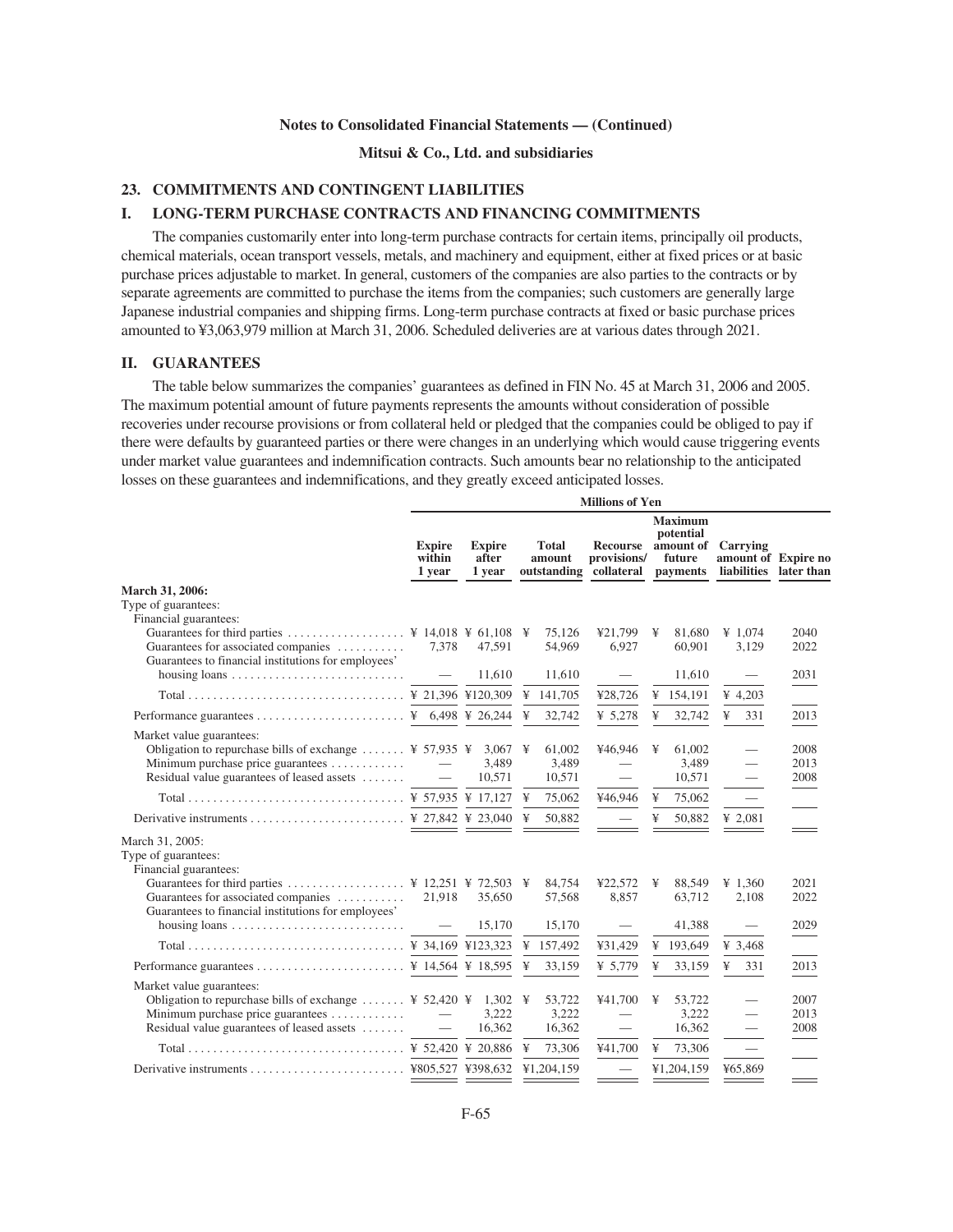# **Mitsui & Co., Ltd. and subsidiaries**

#### *(1) Financial guarantees*

The companies provide various types of guarantees to the benefit of third parties and related parties principally to enhance their credit standings, and would be required to execute payments if a guaranteed party failed to fulfill its obligation with respect to a borrowing or trade payable.

Categories of financial guarantees are as follows:

#### *Guarantees for third parties*

The companies guarantee, severally or jointly with others, indebtedness of certain customers and suppliers in the furtherance of their trading activities.

#### *Guarantees for associated companies*

The companies, severally or jointly with others, issue guarantees for associated companies for the purpose of furtherance of their trading activities and credit enhancement of associated companies.

#### *Guarantees to financial institutions for employees' housing loans*

As a part of the benefits program for its employees, the Company issues guarantees to financial institutions for employees' housing loans. The maximum duration of the guarantees is 25 years. The Company obtains a mortgage on the employees' assets, if necessary.

At March 31, 2006 and 2005, the following table sets forth the major parties who have received the companies' financial guarantees. The amounts shown below were calculated by offsetting the recourse provisions and collateral against outstanding balance of the guarantee provided to each guaranteed party.

#### **Millions of Yen**

# **March 31, 2006:**

| Guaranteed party: |           |
|-------------------|-----------|
|                   | ¥ $9.559$ |
|                   | 6.813     |
|                   | 6.489     |
|                   | 6,346     |
|                   | 4.712     |
|                   | 4.405     |
|                   | 4.003     |
|                   | 3.105     |
|                   | 2.920     |
|                   | 2.256     |
|                   | 62,371    |
| Total             | ¥112,979  |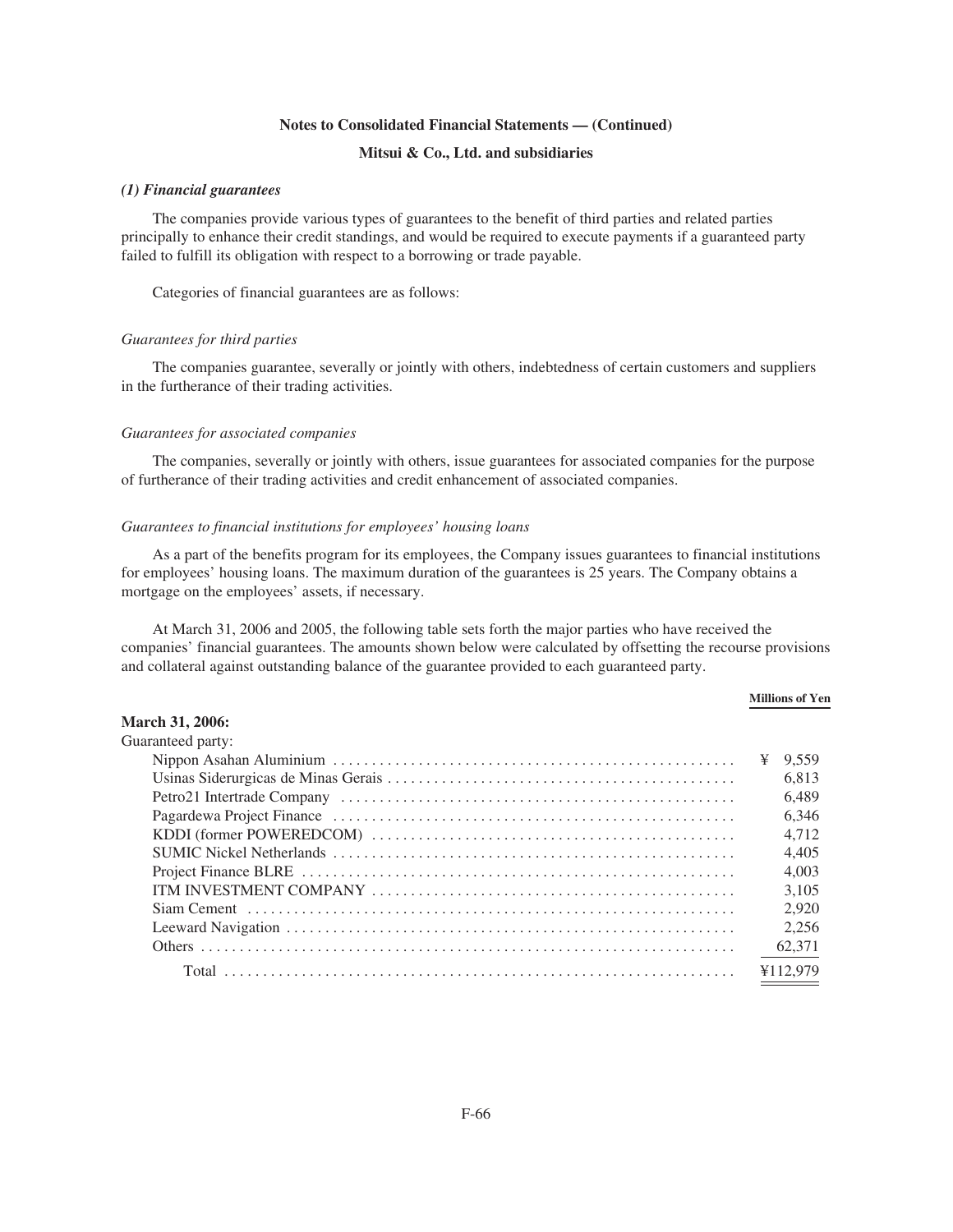## **Mitsui & Co., Ltd. and subsidiaries**

#### **Millions of Yen**

| March 31, 2005:   |          |
|-------------------|----------|
| Guaranteed party: |          |
|                   | ¥ 14.276 |
|                   | 10.116   |
|                   | 7.786    |
|                   | 4.861    |
|                   | 4.619    |
|                   | 3.432    |
|                   | 3.207    |
|                   | 3.193    |
|                   | 2.706    |
|                   | 2.592    |
|                   | 69,275   |
|                   | ¥126,063 |

#### *(2) Performance guarantees*

Main items of performance guarantees are contractual guarantees of Toyo Engineering Corporation regarding plant construction contracts executed under the name of the guaranteed party in the Middle East and other regions. The Company has pledged bank guarantees and performance bonds to the project owners, and in case that Toyo Engineering Corporation failed to fulfill the contractual obligation, the project owners would execute bank guarantees and performance bonds to claim compensation for damages.

### *(3) Market value guarantees*

#### *Obligation to repurchase bills of exchange*

In connection with export transactions, the Company issues bills of exchange, some of which are discounted by its negotiating banks. If a customer failed to fulfill its obligation with respect to the bills, the Company would be obligated to repurchase the bills based on the banking transaction agreement. The outstanding guarantees and the maximum potential amount of future payments is represented by the aggregate par value of the bills discounted by the banks, and the recourse provisions and collateral are represented by the amount backed by letters of credit from the issuing banks of the customers.

#### *Minimum purchase price guarantees*

The companies provide marketing services of aircraft for domestic and overseas airline companies, and as a part of such businesses, the companies issue market value guarantees of the aircraft for certain customers.

#### *Residual value guarantees of leased assets*

As lessees in operating lease contracts, certain subsidiaries have issued residual value guarantees of the leased aircraft and ocean transport vessels, and on the date of expiration of operating lease contracts, such subsidiaries will either purchase the leased assets at a fixed price or be responsible for making up any shortfall between an actual sales price and the guaranteed price.

#### *(4) Derivative instruments*

Certain derivative contracts, including written put options and credit default swaps, meet the accounting definition of guarantees under FIN No. 45 when it is probable that the counterparties have underlying assets or liabilities related to the derivative contracts.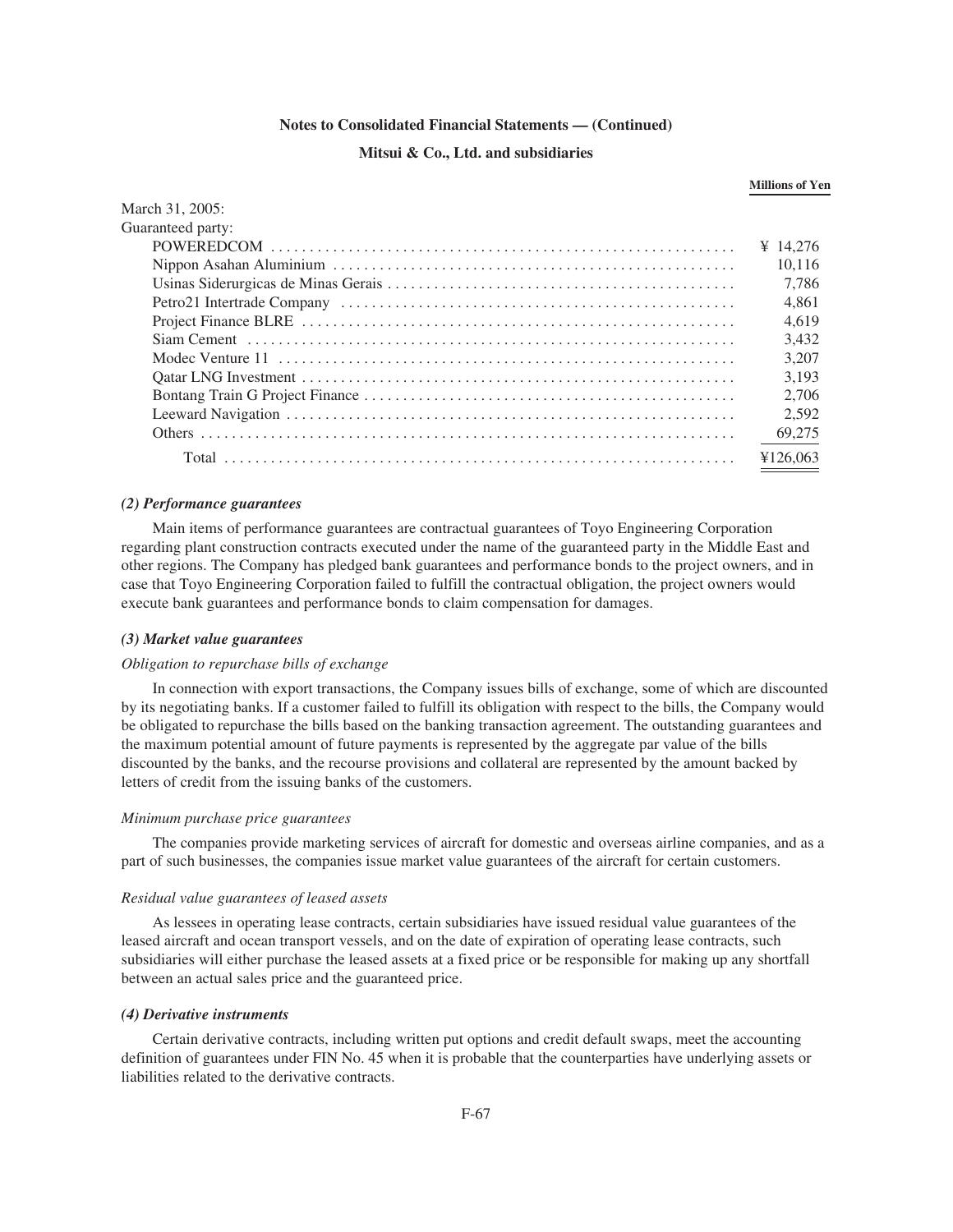## **Mitsui & Co., Ltd. and subsidiaries**

Since it had not been practicable to specifically identify whether the counterparties have underlying assets or liabilities at inception, the companies disclosed all the derivative contracts that could meet the definition of guarantees under FIN No. 45 at March 31, 2005.

Starting from the year ended March 31, 2006, the companies became capable of considering the business relationship with counterparties and other circumstances in deciding whether it is probable that the counterparties have underlying assets or liabilities. As a result, the companies did not include the derivative contracts with certain financial institutions and traders as of March 31, 2006.

FIN No. 45 does not require disclosure about derivative contracts if such contracts permit or require net settlement and the companies have no basis for concluding that it is probable that the counterparties have underlying assets or liabilities.

The companies have written put options as a part of their various derivative transactions related to energy, non-ferrous metals and grain. The aggregation of notional amounts computed based on the strike prices and quantities of written options are disclosed as the total amount outstanding and the maximum potential amount of future payments. The carrying amount of liabilities is represented by the fair value of such written options recorded in the consolidated financial statements.

The companies manage the market and credit risks on these derivative instruments by monitoring fair values against loss limits and credit lines, and generally the maximum potential amount of future payments as stated above greatly overstates the companies' exposure to market and credit risks.

#### *(5) Indemnification contracts*

#### *Indemnification issued through corporate reorganization*

The companies divested certain of their businesses through a sale to a third-party purchaser and a spin-off to an associated company. In connection with these transactions, the companies have provided certain indemnities and the terms and conditions of indemnifications differ by contracts. The maximum potential amount of future payments could not be quantified because the limits of those indemnifications are often indefinite. No estimated losses were recorded for such indemnifications at March 31, 2006 and 2005 as the companies' obligations under them were not probable and estimable.

#### *Joint obligation under membership agreement in commodity exchanges*

The companies are members of major commodity exchanges in Japan and overseas. In connection with these memberships, the companies provide guarantees to the exchanges. Under the membership agreements, if a member becomes unable to satisfy its obligations to the exchange, the other members would be required to meet such shortfalls apportioned among the non-defaulting members in the prescribed manner. The companies' maximum potential amount of future payments related to these joint obligations is not quantifiable and the probability of being required to make any payments under these obligations is remote.

#### *(6) Product warranties*

Certain subsidiaries provide product warranties, in relation to their sales of assets, including machinery and equipment and residential houses, for the performance of such products during specified warranty periods, and they are responsible for mending or payments of compensation against the claims by the customers regarding defects in performance or function. Estimated warranty costs are accrued at the time the products are sold based on the historical claim experiences.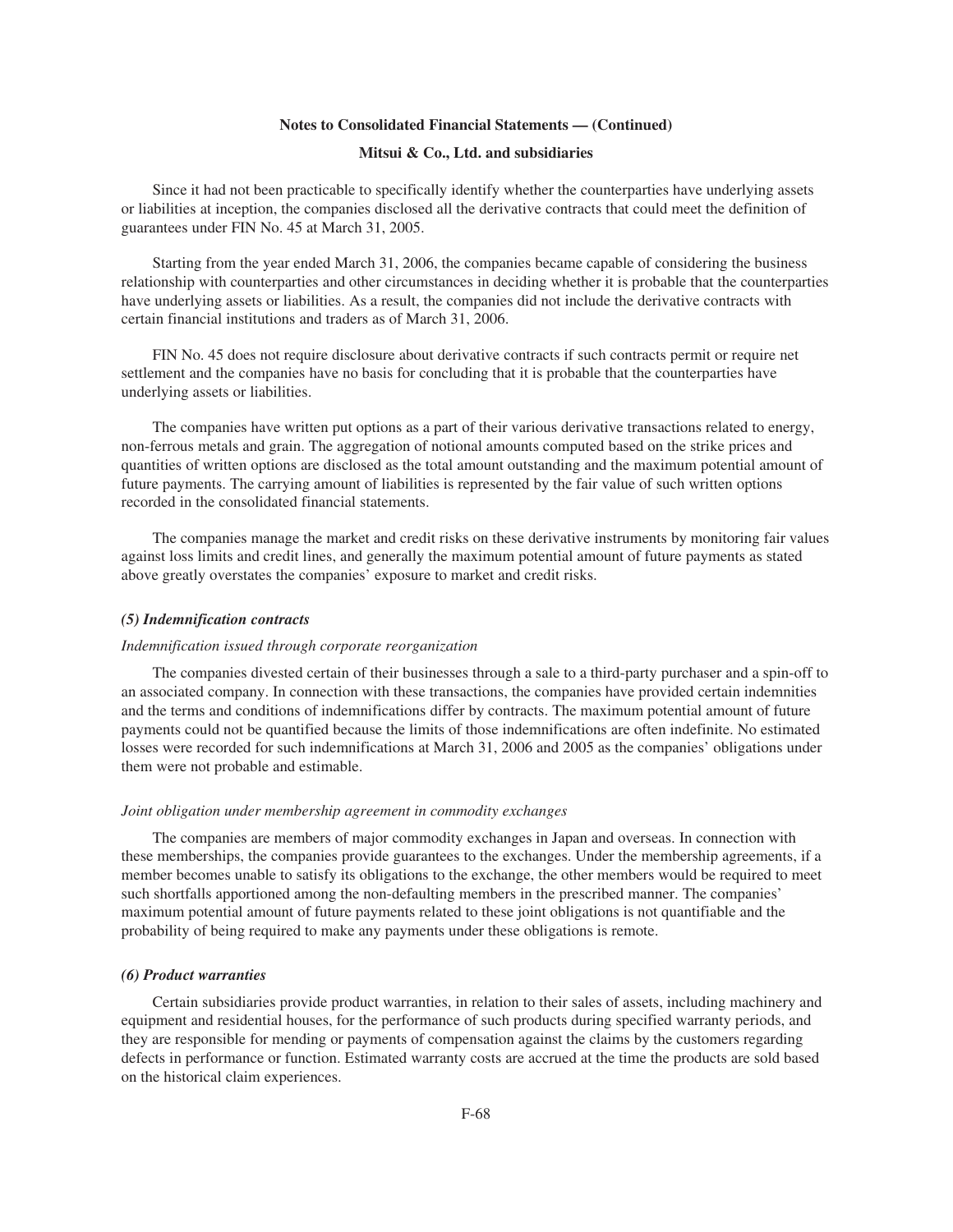## **Mitsui & Co., Ltd. and subsidiaries**

A tabular reconciliation of changes in such liabilities for the product warranties for the years ended March 31, 2006, 2005 and 2004 is as follows:

|                                                                                                                                                      |       | <b>Millions of Yen</b> |       |
|------------------------------------------------------------------------------------------------------------------------------------------------------|-------|------------------------|-------|
|                                                                                                                                                      | 2006  | 2005                   | 2004  |
| Balance at beginning of year $\dots \dots \dots \dots \dots \dots \dots \dots \dots \dots \dots \dots$ $\text{Y2,531 } \text{Y1,754 } \text{Y2,130}$ |       |                        |       |
|                                                                                                                                                      | (306) | (562)                  | (486) |
|                                                                                                                                                      |       |                        | 828   |
|                                                                                                                                                      |       |                        | (718) |
|                                                                                                                                                      |       |                        |       |

## **III. LITIGATION**

### *Choline chloride litigation*

The Company's wholly owned U.S. subsidiary, Bioproducts Inc., which had been producing and selling choline chloride, an ingredient of animal feed and pet foods, was named as a defendant in the lawsuits in the United States, together with other third-party choline chloride manufacturers. In these cases, manufacturers of choline chloride allegedly violated U.S. antitrust laws.

Although the Company and its wholly owned U.S. subsidiary, Mitsui USA, were neither a manufacturer nor a seller of choline chloride in the U.S. market, they were also named as defendants in a class action lawsuits based on the plaintiffs' allegation that the Company and Mitsui USA were involved in the violation of the antitrust laws. During the course of legal proceedings, the Company and Mitsui USA have consistently denied any wrongdoing. However, in the trial before Federal District Court of the District of Columbia in June 2003, the jury rendered a verdict stating that the defendants participated in the violation of the antitrust laws. The Company and Mitsui USA considered undertaking the legal proceedings necessary to overrule the verdict, but given the circumstances, it was determined that a settlement with the class action plaintiffs would be in the best interest of the Company and all of its stakeholders, and entered into an agreement for settlement with the class action plaintiffs by paying U.S. \$53.0 million as a settlement amount. The settlement had been subject to court approval, which was obtained on April 27, 2005. This amount was recorded as other expense—net in the Statements of Consolidated Income for the year ended March 31, 2004.

The Company, Mitsui USA and Bioproducts Inc. were also named as defendants in other lawsuits made by the plaintiffs who opted out of that class action, but entered into an agreement for settlement with most of the plaintiffs in February 2004. Under this settlement, the Company, Mitsui USA and Bioproducts Inc. were released from the legal proceedings by paying the opt-out plaintiffs U.S. \$73.5 million as a settlement amount. This amount was paid in February 2004 and was recorded as other expense—net in the Statements of Consolidated Income for the year ended March 31, 2004.

For other related lawsuits that are still pending, although there can be no assurance of the ultimate results, management believes that there is less than a reasonable possibility that additional losses will occur, and that the amount of any such additional losses would not have a material impact on the consolidated financial position, results of operations or cash flows of the Company.

#### *Other matters*

Various other claims and legal actions are pending against the companies in respect of contractual obligations and other matters arising out of the conduct of the companies' business. Appropriate provision has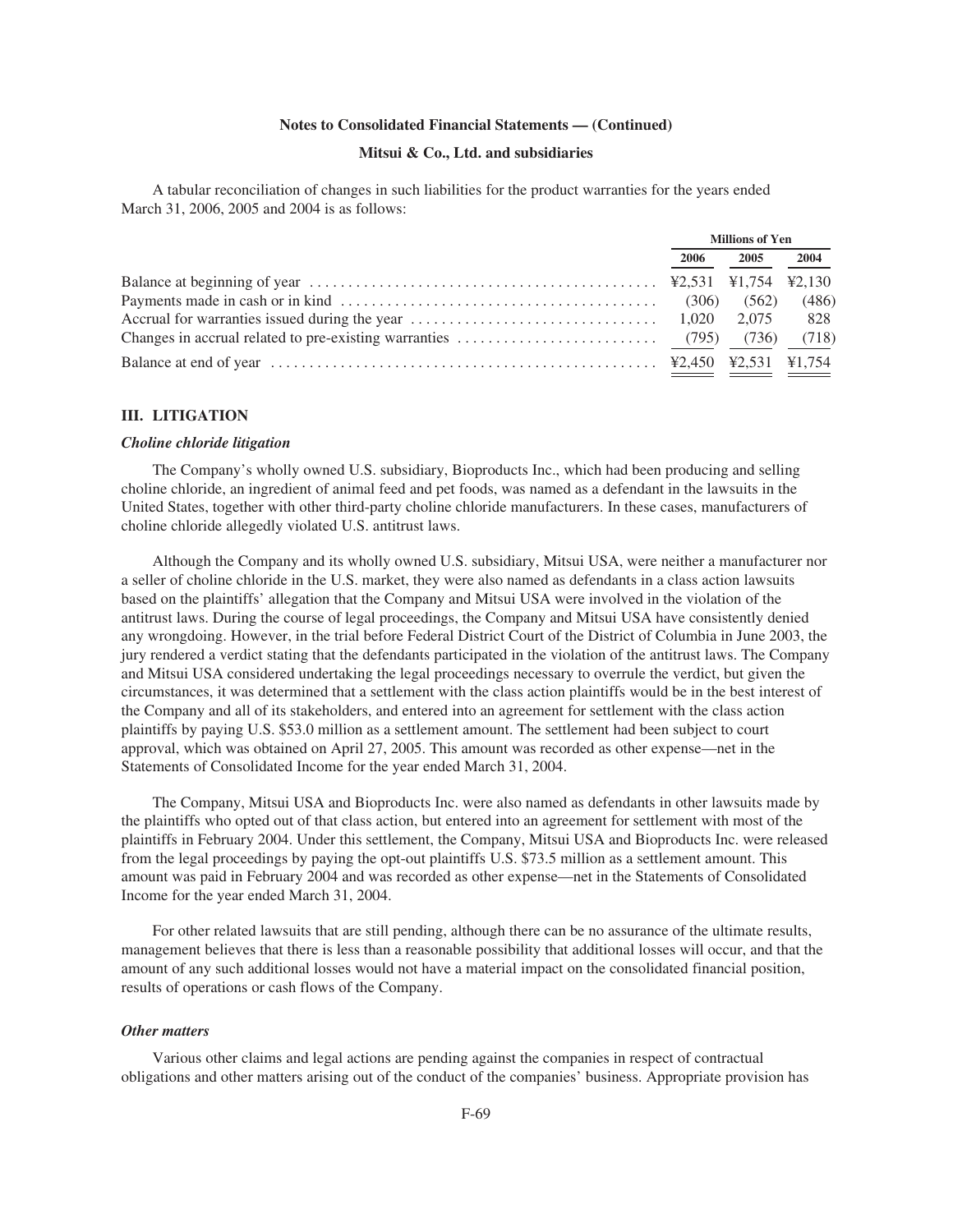## **Mitsui & Co., Ltd. and subsidiaries**

been recorded for the estimated loss on claims and legal actions including those mentioned above. In the opinion of management, any additional liability will not materially affect the consolidated financial position, results of operations, or cash flows of the Company.

## **IV. OTHER**

The Company is currently under an audit by the Tokyo Regional Taxation Bureau with regard to a transfer price taxation in connection with the North West Shelf LNG Project in Western Australia for the period of six fiscal years from the year ended March 31, 2000 to the year ended March 31, 2005. As the audit is still in progress, it is not possible at this point to reasonably estimate the amount of potential impact on the Company's financial position and results of operations. Accordingly, the amount of potential loss and the related allowance are not reflected to the consolidated financial statements for the year ended March 31, 2006.

### **24. VARIABLE INTEREST ENTITIES**

The companies are involved with VIEs which mainly engage in leasing and financing activities within the Machinery & Infrastructure Projects, Energy and Logistics & Financial Markets Segments.

The VIEs that have been consolidated by the companies in accordance with FIN No. 46R are described as follows (excluding VIEs of which the companies also hold a majority voting interest):

As lessees in operating lease contracts concluded with lessors that have been established for those lease contracts in Europe and Latin America, certain subsidiaries have issued residual value guarantees of the leased vessels. On the date of expiration of operating lease contracts, such subsidiaries will either purchase the leased assets at a fixed price or be responsible for making up any shortfall between an actual sales price and the guaranteed value. The lessors of the leased vessels are VIEs and the companies have consolidated the lessors as the primary beneficiary. Total assets of the lessors as of March 31, 2006 and 2005 were ¥20,812 million and ¥20,240 million, respectively.

A portion of the leased assets, which are consolidated, is collateral for the VIE's obligations. The carrying amounts of those assets as of March 31, 2006 and 2005 were ¥6,426 million and ¥6,984 million, respectively, and were classified as property leased to others—at cost, less accumulated depreciation in the Consolidated Balance Sheets.

The creditors or beneficial interest holders of the consolidated VIEs do not have recourse to the general credit of the companies, except for the aforementioned residual value guarantees.

The companies also hold senior investment securities and beneficial interest, both without voting rights of VIEs whose operations are real-estate development and investment management, and have consolidated the VIEs as the primary beneficiary. Total assets of the VIEs as of March 31, 2006 were ¥9,261 million.

The consolidated real-estate which includes land and buildings is collateral for the VIE's obligations, and the carrying amounts as of March 31, 2006 was ¥4,411 million, and was classified as real-estate for sale, included in inventories in the Consolidated Balance Sheets.

The creditors or beneficial interest holders of the consolidated VIEs do not have recourse to the general credit of the companies.

In addition, the VIEs that are not consolidated because the companies are not the primary beneficiary, but in which the companies have significant variable interests, are described as follows:

The companies are involved with and have significant variable interests in a number of VIEs that have been established to finance crude oil and liquefied natural gas ("LNG") producing plants and equipment or to finance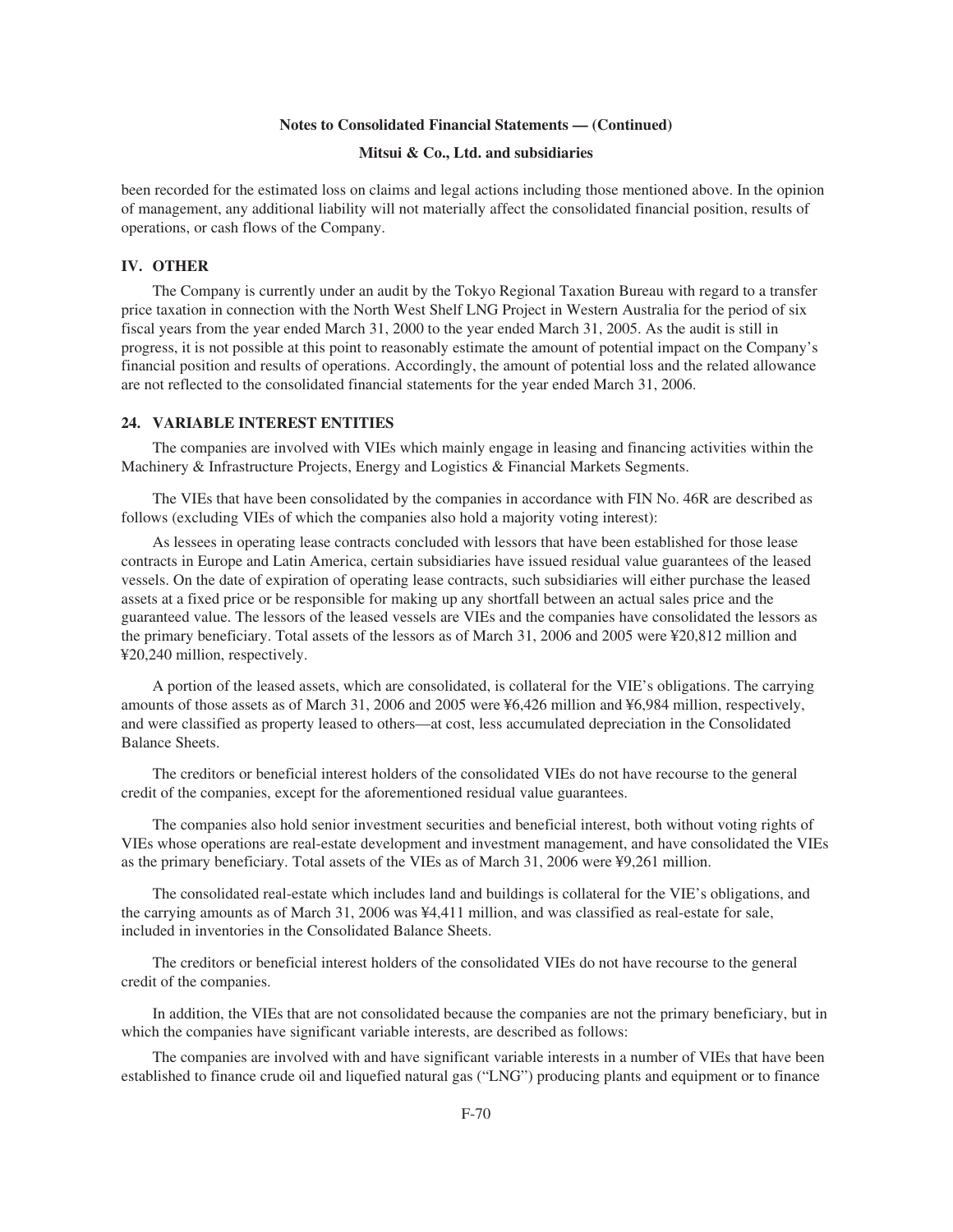### **Mitsui & Co., Ltd. and subsidiaries**

subordinated debts by providing guarantees or subordinated loans to the VIEs. Those VIEs provide financing for customers located principally in Latin America, Middle East and Southeast Asia in the form of leases and loans. Total assets of the VIEs as of March 31, 2006 and 2005 were ¥1,089,410 million and ¥1,117,752 million, respectively, and the maximum exposure to loss as a result of the companies' involvement with the VIEs as of March 31, 2006 and 2005 were ¥80,857 million and ¥83,464 million, respectively.

The amount of maximum exposure to loss represents a loss that the companies could incur from the variability in value of the leased assets, from financial difficulties of the customers or from other causes without consideration of possible recoveries through insurance and the like. In addition, the amount bears no relation to the loss anticipated to be incurred from the companies' involvement with the VIEs and is considered to exceed greatly the anticipated loss.

### **25. EXIT OR DISPOSAL ACTIVITIES**

The Company focuses on the maximization of its consolidated corporate value. To achieve this objective, the Company is trying to strengthen its consolidated capabilities through optimal group management. The Company actively restructures its businesses to make them more efficient by regularly reassessing the business environment and operational objectives of each of its businesses.

In addition to these restructurings, the companies have disposed of certain long-lived assets based on reviews of whether the companies should keep holding those assets from the standpoint of profitability. For the year ended March 31, 2006, the companies recorded total exit or disposal costs of ¥30,600 million, which are defined by SFAS No. 146, "Accounting for Costs Associated with Exit or Disposal Activities." The costs consisted of losses on disposal and impairment of long-lived assets of ¥28,337 million, one-time termination benefits of ¥1,678 million, and other associated costs of ¥585 million. These exit or disposal costs were recorded in the Iron & Steel Raw Materials and Non-Ferrous Metals Segment of ¥11,804 million, the Machinery & Infrastructure Projects Segment of ¥7,901 million, the Foods & Retail Segment of ¥4,955 million, the Americas Segment of ¥2,960 million, the All Other Segment of ¥1,784 million and the Lifestyle, Consumer Service and Information, Electronics & Telecommunication Segment of ¥1,196 million for the year ended March 31, 2006. For the year ended March 31, 2005, the companies recorded total exit or disposal costs defined by SFAS No. 146 of ¥4,161 million, which consisted of a contract termination cost of ¥1,950 million, losses on disposal and impairment of long-lived assets of ¥1,680 million, and other associated costs of ¥531 million. These exit or disposal costs were recorded principally in the Lifestyle, Consumer Service and Information, Electronics & Telecommunication Segment of ¥1,950 million, the Energy Segment of ¥609 million, the Europe Segment of ¥531 million and the Americas Segment of ¥462 million for the year ended March 31, 2005. For the year ended March 31, 2004, the companies recorded total exit or disposal costs defined by SFAS No. 146 of ¥18,432 million, which consisted of losses on disposal and impairment of long-lived assets of ¥10,458 million, contract termination costs of ¥4,537 million, and other associated costs of ¥3,437 million. These exit or disposal costs were recorded principally in the Machinery & Infrastructure Projects Segment of ¥9,461 million, the Energy Segment of ¥3,742 million, the Chemical and Americas Segments of ¥3,054 million for the year ended March 31, 2004.

Exit or disposal activities for the years ended March 31, 2006, 2005 and 2004 commenced and were substantially completed within the same fiscal years. The ending balances of liabilities for the exit or disposal costs were immaterial at March 31, 2006, 2005 and 2004.

The primary exit or disposal activities for the year ended March 31, 2006 were as follows:

Mitalco Inc., a subsidiary reported in the Iron & Steel Raw Materials and Non-Ferrous Metals Segment, is engaged in aluminum smelting in the United States. Because of the deterioration in the terms of the power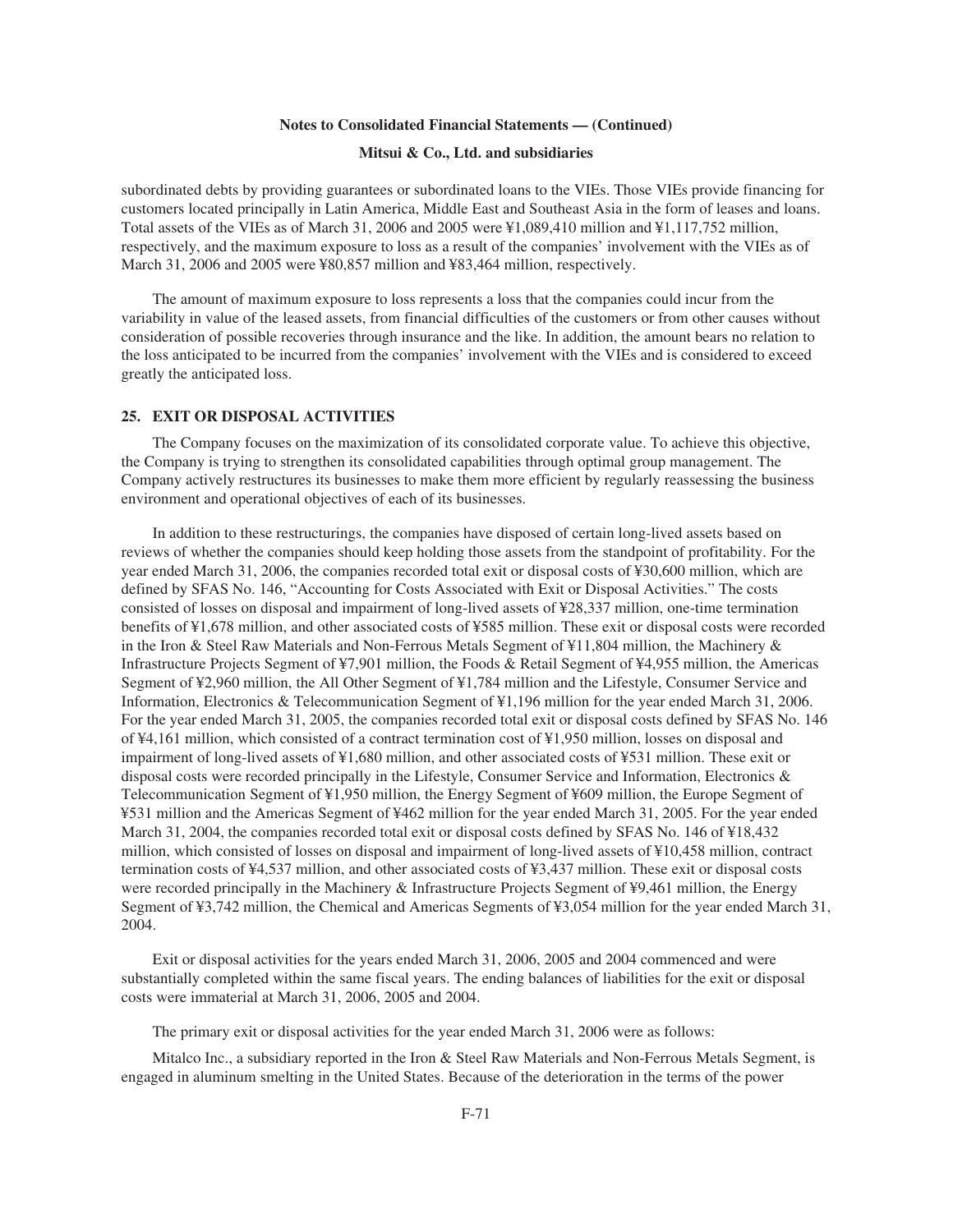### **Mitsui & Co., Ltd. and subsidiaries**

purchase contract during the course of renewal negotiations, which would have significant adverse effect on its smelting cost, the companies recorded ¥11,804 million in impairment loss of long-lived assets in the Statements of Consolidated Income for the year ended March 31, 2006.

Mitsui Foods Co., Ltd., a subsidiary reported in the Foods & Retail Segment, is mainly engaged in the wholesale of food products in Japan. Due to the termination of the transactions with The Daiei Inc., it restructured the domestic distribution facilities and recorded ¥4,096 million in impairment loss of long-lived assets and other associated costs of ¥859 million in selling, general and administrative in the Statements of Consolidated Income for the year ended March 31, 2006.

NutriScience Technologies Inc., a subsidiary reported in the Americas Segment, has been mainly engaged in the pet food and feed ingredients businesses in the United States and the United Kingdom. Due to the increased competition in the industry, the companies decided to exit from this business field and recorded ¥1,556 million in impairment loss of long-lived assets and other associated costs of ¥1,404 million in other expense—net in the Statements of Consolidated Income for the year ended March 31, 2006.

The primary exit or disposal activity for the year ended March 31, 2005 was as follows:

The Company had compensated losses on defects arising from the ceramic building materials and fiberboard business in the Lifestyle, Consumer Service and Information, Electronics & Telecommunication Segment, which were sold in October 2001, pursuant to the indemnification agreement between the Company and the buyer of the business as of 2001. During the year ended March 31, 2005, the Company terminated the agreement as a result of the negotiation with the buyer. In connection with this termination of the agreement, the Company recorded an associated cost of ¥1,950 million in other expense—net in the Statements of Consolidated Income for the year ended March 31, 2005 and reversed the remaining liability previously recorded under the indemnification.

The primary exit or disposal activities for the year ended March 31, 2004 were as follows:

NBI Co., Ltd. (former Toyo Valve Co., Ltd.), a subsidiary reported in the Machinery & Infrastructure Projects Segment, has been engaged in the manufacture and sale of valves and system equipment. On March 31, 2004, it sold its valve business to KITZ Material Corporation, a subsidiary of KITZ Corporation which engages in the manufacture and sale of valves for construction facilities and industrial plants. The decision to sell the valve business was made as a result of the continuing oversupply of valves within the valve industry in Japan due to deterioration in capital investment. As a result of this disposal activity, the companies recorded ¥157 million in loss on disposal or sales of property and equipment—net, ¥4,127 million in impairment loss of long-lived assets, and other associated costs of ¥1,747 million in other expense—net in the Statements of Consolidated Income for the year ended March 31, 2004.

Mitsui Bussan Machinery Co., Ltd., a subsidiary reported in the Machinery & Infrastructure Projects Segment, has been engaged in the sale and leasing of machine tools and construction and industrial machinery. Because of its unprofitable performance in the shrinking Japanese construction and industrial machinery markets, the Company has decided to exit from the construction and industrial machinery businesses, as they have been evaluated as businesses with historically low profitability and future growth potential compared to the machine tools business. As a result of this exit decision, the companies recorded ¥150 million in impairment loss of longlived assets, lease termination and asset disposal costs of ¥1,957 million in other expense—net, and other associated costs of ¥216 million in selling, general and administrative in the Statements of Consolidated Income for the year ended March 31, 2004.

Mitsui Oil & Gas Co., Ltd. and Kokusai Oil & Chemical Co., Ltd., subsidiaries reported in the Energy Segment, are engaged in the import and domestic sale of petroleum products. In order to maintain their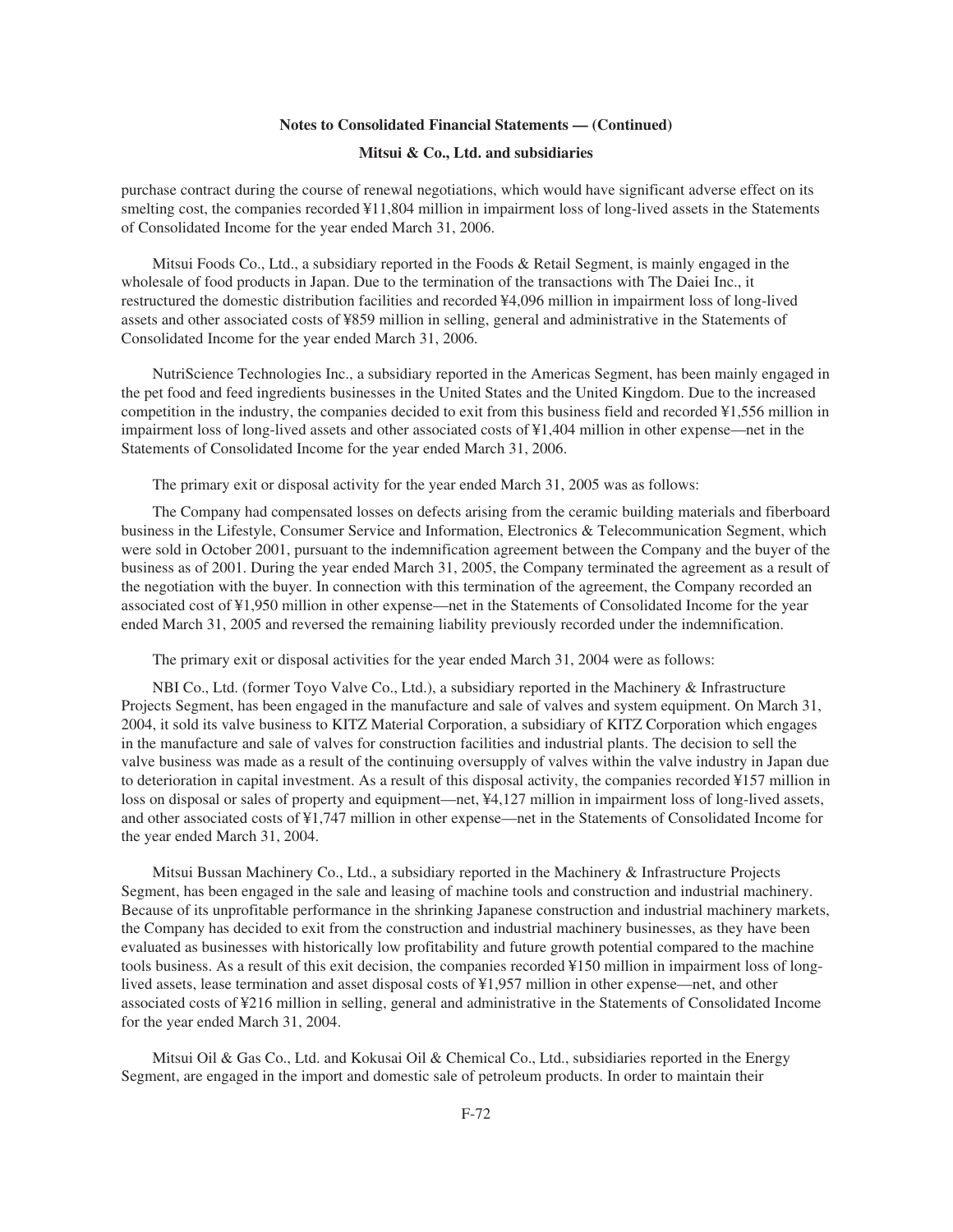### **Mitsui & Co., Ltd. and subsidiaries**

competitiveness in gasoline station operations, they have relocated stations, introduced self-service stations, and established multifunctional value-added stations, such as stations with convenience stores. These subsidiaries have also disposed of and/or combined previously existing stations and streamlined their distribution processes. In connection with such restructuring and streamlining efforts, the subsidiaries disposed of certain unprofitable gasoline stations, which resulted in recording ¥1,742 million in loss on disposal or sales of property and equipment—net and other associated costs of ¥2,000 million in other expense—net in the Statements of Consolidated Income for the year ended March 31, 2004.

Global Octanes Corporation, a subsidiary partially reported in both the Chemical and Americas Segments, Global Octanes Investment Inc., a subsidiary reported in the Chemical Segment, and Global Octanes Holding Inc., a subsidiary reported in the Americas Segment, had managed Global Octanes Texas Limited Partnership, which had been engaged in manufacture and sale of MTBE, as its partners. These subsidiaries, however, disposed of the operations, since the future demand for MTBE in the United States was expected to decline. As a result of these disposal activities, the companies recorded impairment loss of long-lived assets and other assets of ¥3,054 million (before income tax) in loss from discontinued operations—net (after income tax effect) in the Statements of Consolidated Income for the year ended March 31, 2004. Refer to Note 4, "DISCONTINUED OPERATIONS," for further discussion on discontinued operations.

### **26. DERIVATIVE INSTRUMENTS AND HEDGING ACTIVITIES**

The companies are exposed to market risks related to foreign currency exchange rates, interest rates and commodity prices in the ordinary course of business.

In order to offset or reduce these risks, the companies use derivative instruments, such as foreign exchange forward contracts, currency swap agreements, interest rate swap agreements, commodity future, forward, option and swap contracts, to hedge the exposure to changes in the fair value or expected future cash flows of recognized assets and liabilities, unrecognized firm commitments and forecasted transactions. The companies also use non-derivative financial instruments, such as foreign-currency-denominated debt, to hedge the foreign currency exposure in the net investment in a foreign operation.

#### *Foreign currency exchange rate risk hedging activities*

The companies use derivative instruments, such as foreign exchange forward contracts, currency swap agreements and interest rate and currency swap agreements, to fix the expected future cash flows from foreigncurrency-denominated receivables and payables resulting from selling and purchasing activities in currencies other than the local currency and long-term financing transactions as part of the companies' global operations in many countries. The companies also use non-derivative financial instruments, such as foreign-currencydenominated debt, in order to hedge the foreign currency exposure in the net investment in a foreign operation.

#### *Interest rate risk hedging activities*

The companies use interest rate swap agreements and interest rate and currency swap agreements to diversify the sources of fund raising, reduce fund-raising costs, fix the expected future cash flows from long-term financial assets and liabilities with floating interest rates and reduce the exposure to changes in the fair value of long-term financial assets and liabilities with fixed interest rates.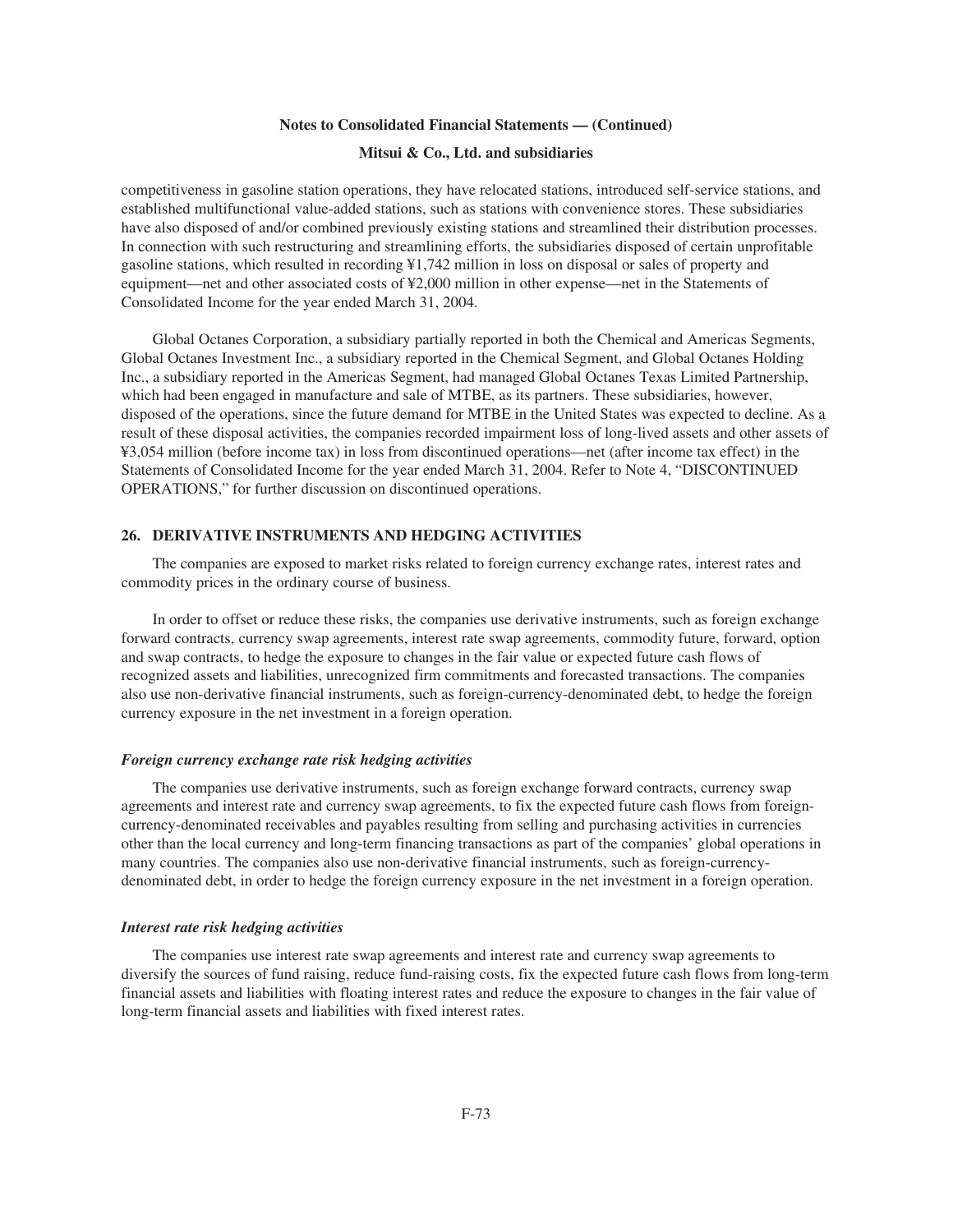## **Mitsui & Co., Ltd. and subsidiaries**

#### *Commodity price risk hedging activities*

The companies use derivative instruments, such as commodity future, forward, option and swap contracts, to reduce the exposure to changes in the fair value of inventories and unrecognized firm commitments and to fix the expected future cash flows from forecasted transactions in marketable commodities, such as non-ferrous metals, crude oil and agricultural products.

#### *Risk management policy*

The companies have strictly segregated the trading sections from the sections that record the results and positions of derivative instruments and are responsible for cash settlement and account confirmation with counterparties. Risk management sections classify the derivative transactions into trading transactions and hedging transactions. The distinction between trading and hedging transactions is strictly managed by affirming the correspondence with the hedged items for transactions for hedging purposes. Furthermore, these risk management sections comprehensively monitor, evaluate and analyze the positions of derivative instruments and report the results periodically to the Company's executive officers in charge of risk management. Based on these reports, the executive officers assess derivative instruments and the market risks surrounding these instruments, and establish the companies' policy regarding derivative instruments.

## *Fair value hedges*

Changes in the fair value of derivative instruments designated as hedging the exposure to changes in the fair value of recognized assets or liabilities or unrecognized firm commitments are recorded in earnings together with changes in the fair value of the corresponding hedged items.

The net gain or loss recognized in earnings representing the amount of the hedges' ineffectiveness and the component of the derivative instruments' gain or loss excluded from the assessment of hedge effectiveness were immaterial for the years ended March 31, 2006, 2005 and 2004.

The amount of net gain or loss recognized in earnings when a hedged firm commitment no longer qualifies as a fair value hedge was immaterial for the years ended March 31, 2006, 2005 and 2004.

## *Cash flow hedges*

Changes in the fair value of foreign exchange forward contracts, currency swap agreements and interest rate and currency swap agreements designated as hedging instruments to hedge the exposure to variability in expected future cash flows of recognized assets or liabilities, unrecognized firm commitments and forecasted transactions denominated in foreign currencies are initially recorded as other comprehensive income. The amounts in accumulated other comprehensive income are reclassified into earnings when earnings are affected by the hedged items.

Changes in the fair value of interest rate swap agreements designated as hedging instruments to reduce the exposure to variability in expected future cash flows of floating-rate financial assets and liabilities are initially recorded as other comprehensive income. The amounts in accumulated other comprehensive income are reclassified into earnings as interest income and expense when earnings are affected by the hedged items.

Changes in the fair value of commodity forward and swap contracts designated as hedging instruments to hedge the exposure to variability in expected future cash flows of the marketable commodities are initially recorded as other comprehensive income. The amounts in accumulated other comprehensive income are reclassified into earnings as sales of products or cost of products sold when earnings are affected by the hedged transactions.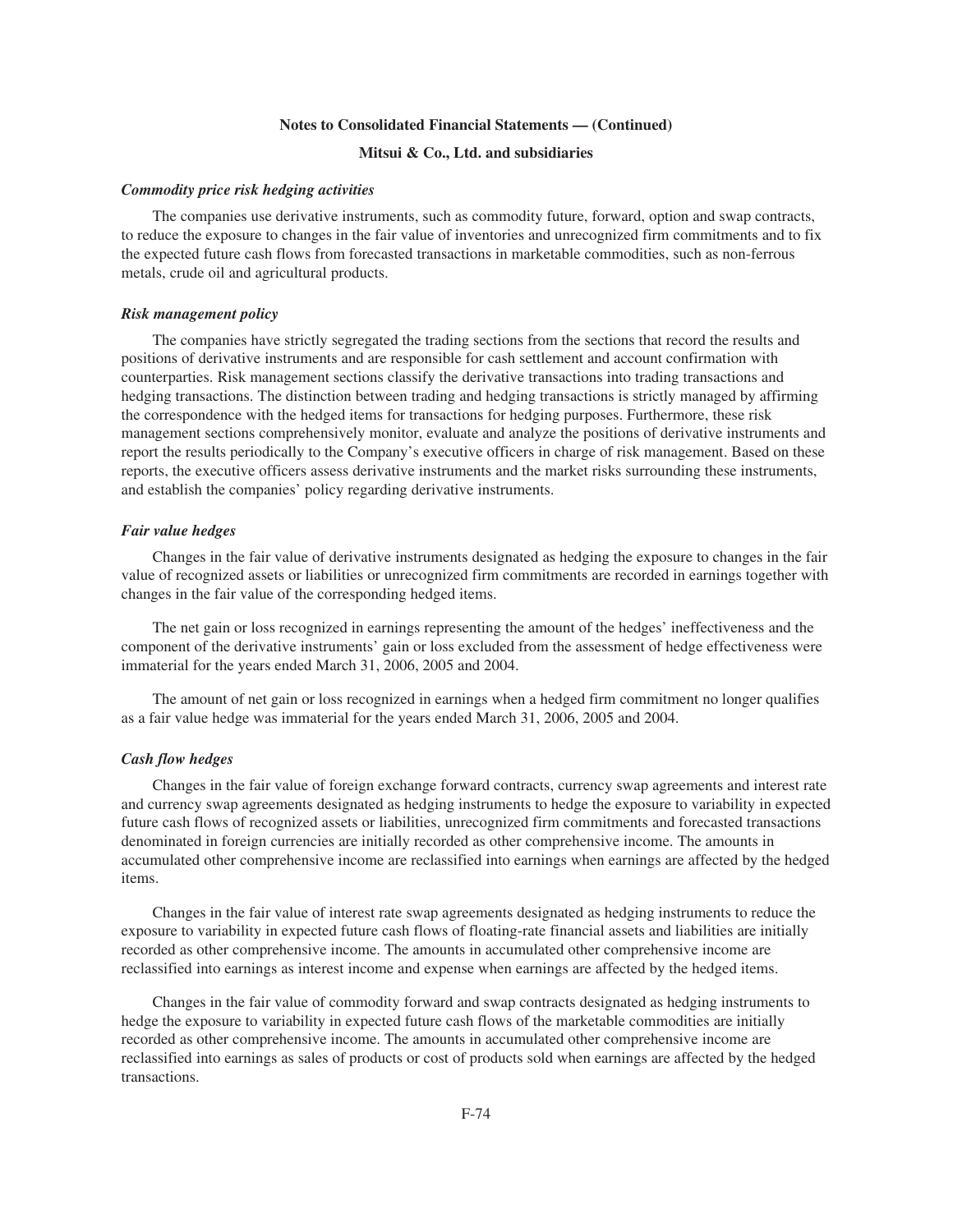### **Mitsui & Co., Ltd. and subsidiaries**

The ineffective portion of the hedging instruments' gain or loss and the component of the derivative instruments' gain or loss excluded from the assessment of hedge effectiveness are reported in earnings immediately. If the hedged forecasted transaction will not occur by the end of the originally specified time period, gain or loss on the hedging instrument reported in accumulated other comprehensive income is reclassified into earnings. These amounts were immaterial for the years ended March 31, 2006, 2005 and 2004.

The estimated net amount of the existing gains or losses in accumulated other comprehensive income at March 31, 2006 that is expected to be reclassified into earnings within the next 12 months is a net loss of ¥93 million.

The maximum length of time over which the companies are hedging their exposure to the variability in expected future cash flows for forecasted transactions (excluding those forecasted transactions related to the payment of variable interest on existing financial instruments) is 21 months. Commodity swap contracts are used as hedging instruments for the forecasted transactions.

### *Hedges of the net investment in a foreign operation*

The foreign currency transaction gain or loss on the non-derivative financial instrument that is designated as, and is effective as, hedging instruments to hedge the foreign currency exposure of a net investment in a foreign operation is recorded as foreign currency translation adjustments within other comprehensive income to the extent it is effective as a hedge. The net amount of gains or losses included in the foreign currency translation adjustments was immaterial for the years ended March 31, 2006, 2005 and 2004.

#### *Derivative instruments for trading purposes and risk management policy*

The Company and certain subsidiaries use derivative instruments such as foreign exchange forward contracts, interest rate swap agreements and commodity future, forward, swap and option contracts for trading purposes. The Company's executive officers in charge of risk management have set strict position and loss limits for these instruments. Independent back offices and middle offices strictly separated from trading sections (front offices) monitor, evaluate and analyze the position of trading transactions and market risks. Those results are periodically reported to the executive officers. Among others, VaR (Value at Risk: Statistical measure of the potential maximum loss in the fair value of a portfolio resulting from adverse market movements in the underlying risk factors such as foreign currency exchange rates, interest rates and commodity prices, over a defined period, within a certain confidence level) is used to measure the market risks of derivative instruments for trading purposes.

#### **27. FINANCIAL INSTRUMENTS**

#### **FAIR VALUE OF FINANCIAL INSTRUMENTS**

In accordance with the requirements of SFAS No. 107, the companies have provided the following fair value estimates and information about valuation methodologies.

Quoted market prices, where available, are used to estimate fair values of financial instruments. However, quoted market prices are not available for a substantial portion of the financial instruments. Accordingly, fair values for such financial instruments are estimated using discounted cash flow analysis or other valuation techniques.

#### *Current financial assets other than marketable securities and current financial liabilities*

The carrying amount is believed to approximate the fair value of the majority of these instruments because of their short maturities.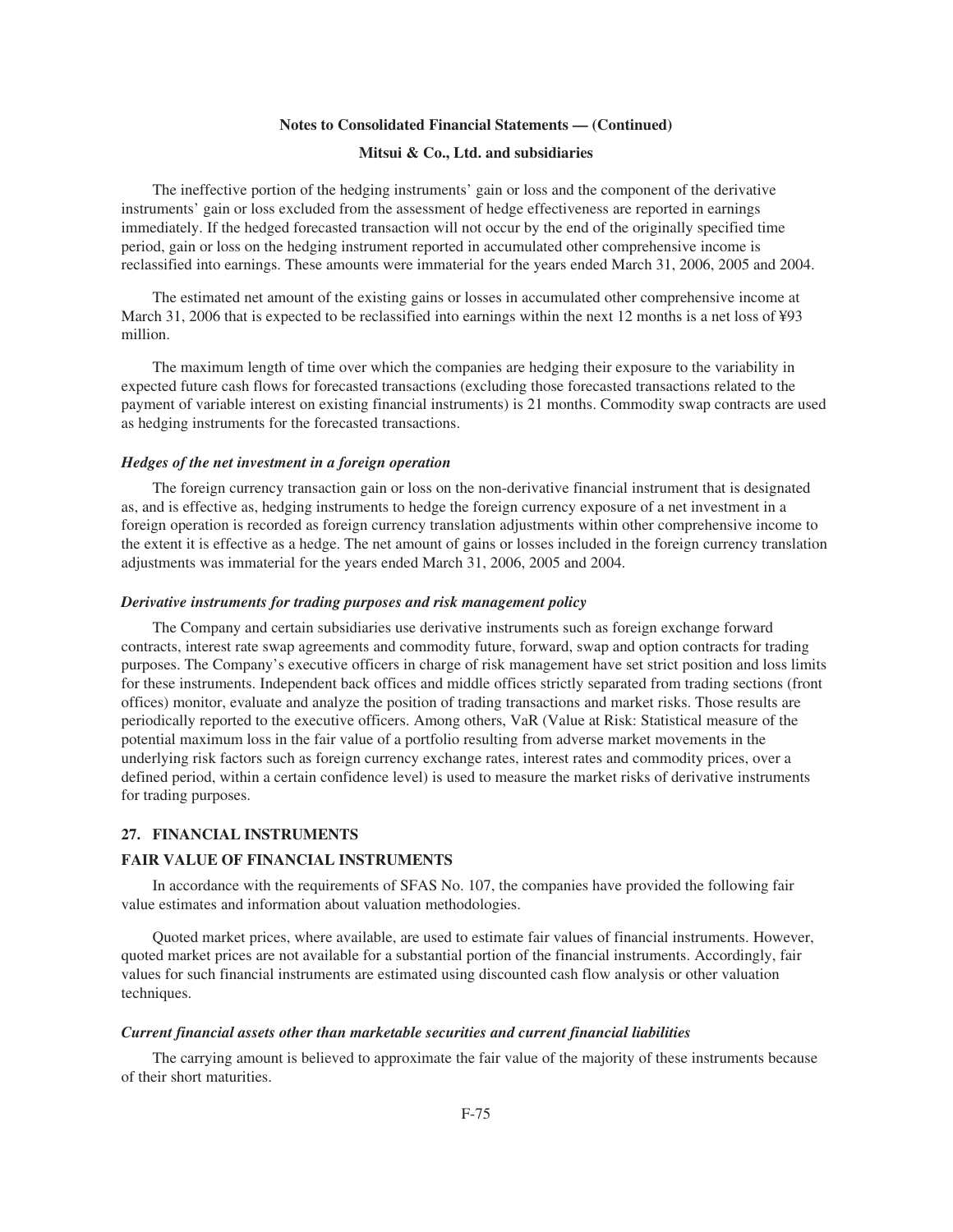## **Mitsui & Co., Ltd. and subsidiaries**

#### *Marketable securities and other investments*

## See Note 5, "MARKETABLE SECURITIES AND OTHER INVESTMENTS."

### *Non-current receivables and advances to associated companies*

The fair values of non-current receivables, including fixed rate, long-term loans receivable, are estimated by discounted cash flow analysis, using interest rates currently being offered for loans or accounts receivable with similar terms to borrowers or customers of similar credit quality and remaining maturities. It is believed that the carrying amounts of loans with floating rates approximate the fair value.

#### *Long-term debt*

The fair values for long-term debt, except for debt with floating rates whose carrying amounts approximate fair value, are estimated by discounted cash flow analysis, using rates currently available for similar types of borrowings with similar terms and remaining maturities.

#### *Financial guarantees and financing commitments*

The fair values of financial guarantees are estimated based on the present values of expected future cash flows, considering the remaining terms of the arrangements and the counterparties' credit standings.

The companies have not estimated the fair values of financing commitments because management does not believe it is practicable to estimate the fair values due to uncertainty involved in attempting to assess the likelihood and timing of commitments being drawn upon, coupled with the lack of an established market. However, management believes the likelihood is remote that material payments will be required under these financing commitments.

#### *Currency and interest rate swap agreements*

The fair values of currency and interest rate swap agreements are estimated by discounted cash flow analysis, using rates currently available for similar types of swap agreements at the reporting date. Currency swap agreements include certain derivatives with both foreign exchange and interest rate exposures. Fair values of those agreements consist of foreign exchange and interest rate factors.

#### *Foreign exchange forward contracts*

The fair values of foreign exchange forward contracts are estimated based on market prices for contracts with similar terms.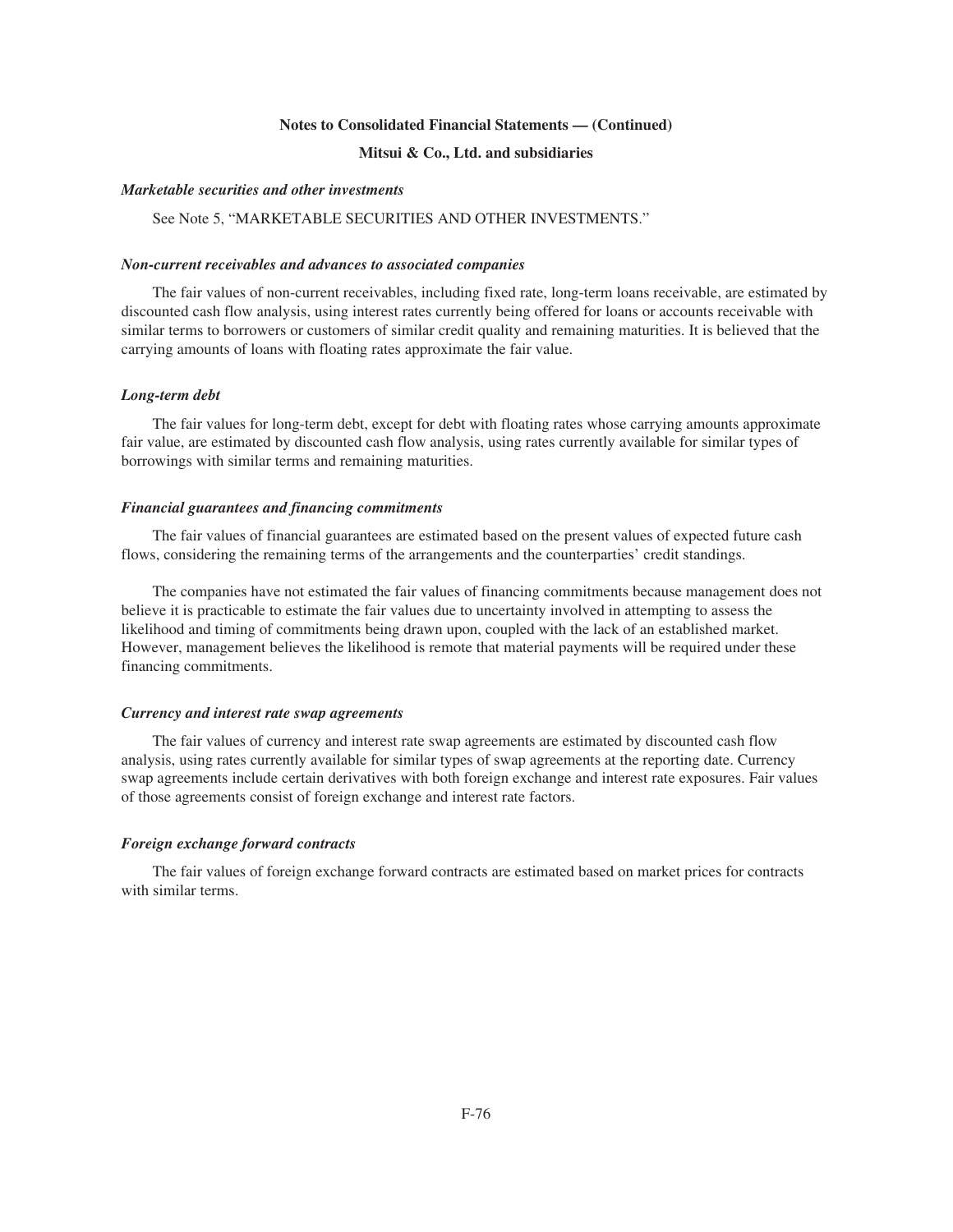## **Mitsui & Co., Ltd. and subsidiaries**

The estimated fair values of certain financial instruments and derivative financial instruments at March 31, 2006 and 2005 were as follows:

|                                                                                              | <b>Millions of Yen</b> |                   |                    |                   |  |  |  |
|----------------------------------------------------------------------------------------------|------------------------|-------------------|--------------------|-------------------|--|--|--|
|                                                                                              | 2006                   |                   | 2005               |                   |  |  |  |
|                                                                                              | Carrying<br>amount     | <b>Fair value</b> | Carrying<br>amount | <b>Fair value</b> |  |  |  |
| Financial Assets (other than derivative financial<br>instruments):                           |                        |                   |                    |                   |  |  |  |
| Current financial assets other than marketable                                               |                        |                   |                    |                   |  |  |  |
| Non-current receivables and advances to associated<br>companies (less allowance for doubtful | 616,161                | 616,908           | 625,017            | 626,252           |  |  |  |
| Financial Liabilities (other than derivative financial<br>instruments):                      |                        |                   |                    |                   |  |  |  |
| Current financial liabilities                                                                | (2,800,794)            | (2,800,794)       | (2,730,348)        | (2,730,348)       |  |  |  |
| Long-term debt (including current maturities)                                                | (3,175,355)            | (3,266,276)       | (3,140,057)        | (3,146,342)       |  |  |  |
| Derivative Financial Instruments (Assets):                                                   |                        |                   |                    |                   |  |  |  |
| Interest rate swap agreements                                                                | 10,321                 | 10,321            | 54,398             | 54,398            |  |  |  |
| Currency swap agreements                                                                     | 2,091                  | 2,091             | 10,375             | 10,375            |  |  |  |
| Foreign exchange forward contracts                                                           | 14,369                 | 14,369            | 19,941             | 19,941            |  |  |  |
| Derivative Financial Instruments (Liabilities):                                              |                        |                   |                    |                   |  |  |  |
| Interest rate swap agreements                                                                | (31,510)               | (31,510)          | (7,043)            | (7,043)           |  |  |  |
| Currency swap agreements                                                                     | (24,700)               | (24,700)          | (5,113)            | (5,113)           |  |  |  |
| Foreign exchange forward contracts                                                           | (7,748)                | (7,748)           | (14,084)           | (14,084)          |  |  |  |

## **CONCENTRATION OF CREDIT RISK**

The companies' global operations include a variety of businesses with diverse customers and suppliers which reduces concentrations of credit risks. The companies deal with selective international financial institutions to minimize the credit risk exposure of derivative financial instruments. Credit risk represents the likelihood that the counterparties may be unable to meet the terms of the agreements. Management does not expect any losses as a result of counterparty default on financial instruments. Credit risk is managed through credit line approval by management and by periodically monitoring the counterparties.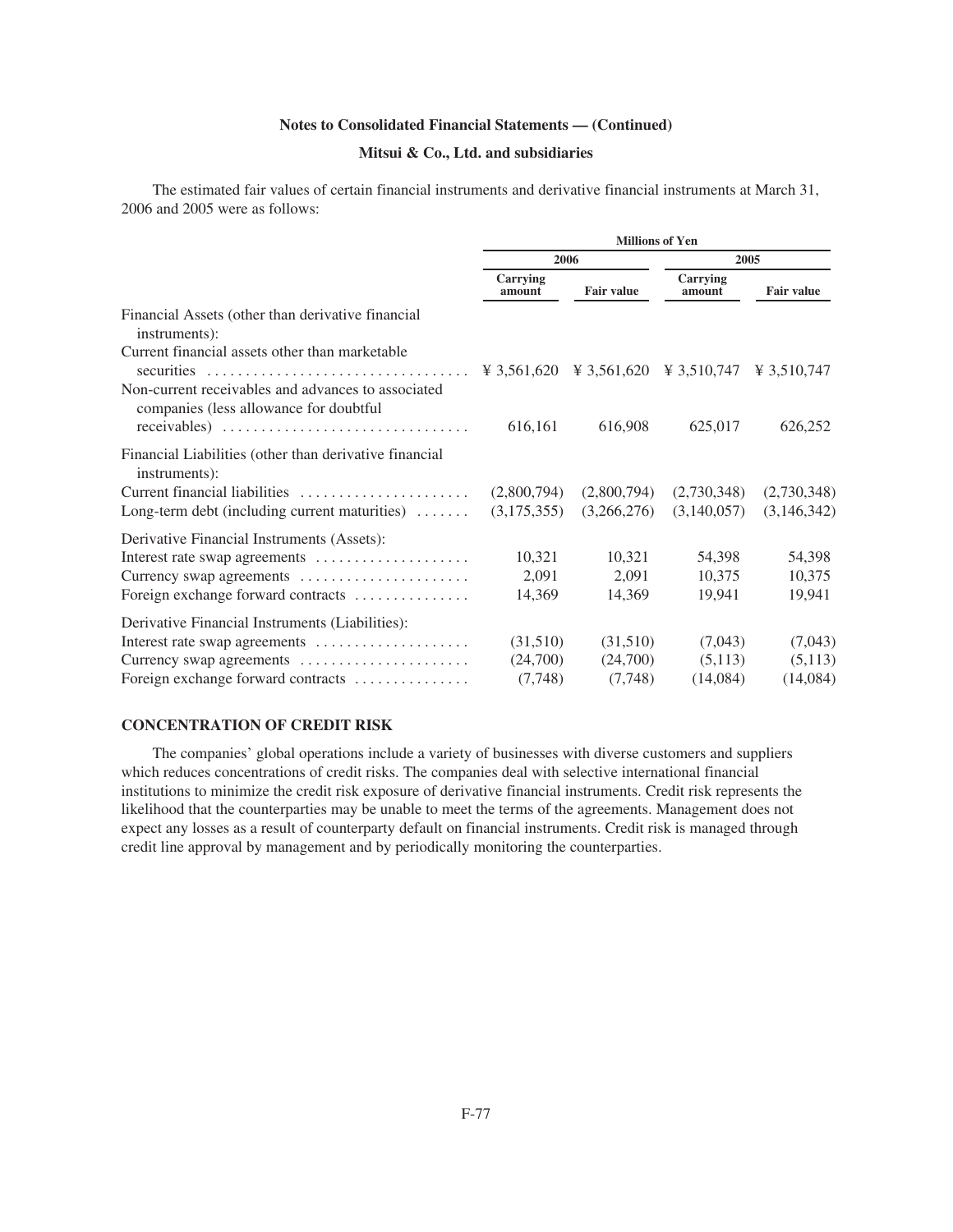## **Mitsui & Co., Ltd. and subsidiaries**

## **28. SUPPLEMENTAL CASH FLOW INFORMATION**

Supplemental information related to the Statements of Consolidated Cash Flows is as follows:

|                                                                               |         | <b>Millions of Yen</b> |         |
|-------------------------------------------------------------------------------|---------|------------------------|---------|
|                                                                               | 2006    | 2005                   | 2004    |
| Cash paid during the year for:                                                |         |                        |         |
|                                                                               | ¥63,492 | ¥45,226                | ¥58,235 |
|                                                                               | 81.475  | 56,927                 | 35,676  |
| Non-cash investing and financing activities:                                  |         |                        |         |
| Exchange of shares in connection with a business combination of investees     |         |                        |         |
| $(EITF No. 91-5)$ (Note 5):                                                   |         |                        |         |
|                                                                               | 48,288  | 4,810                  |         |
|                                                                               | 40.769  | 2,029                  |         |
| Acquisitions of subsidiaries (Note 3):                                        |         |                        |         |
|                                                                               |         | 32,857                 | 77,702  |
|                                                                               |         | 15,021                 | 71,302  |
|                                                                               |         | 17,836                 | 6.400   |
|                                                                               |         | 8.982                  |         |
|                                                                               |         | 3,621                  | 10,259  |
| Acquisitions of subsidiaries, net of cash acquired                            |         | 5,233                  | (3,859) |
| Consolidation of VIEs related to the implementation of FIN No. 46R (Note 24): |         |                        |         |
|                                                                               |         |                        | 20,439  |
|                                                                               |         |                        | 20,439  |

## **29. SUBSEQUENT EVENT**

On June 23, 2006, the shareholders approved the payment of a cash dividend to shareholders of record on March 31, 2006 of ¥14 per share or a total of ¥24,123 million at the Company's ordinary general meeting of shareholders.

## **30. UNAUDITED SUBSEQUENT EVENT**

As discussed in Note 23, "COMMITMENTS AND CONTINGENT LIABILITIES," IV. OTHER, the Company was under an audit by the Tokyo Regional Taxation Bureau with regard to transfer price taxation in connection with the North West Shelf LNG Project in Western Australia for the period of six fiscal years from the year ended March 31, 2000 to the year ended March 31, 2005.

On June 30, 2006, the Company received a notice of tax assessment from the Tokyo Regional Taxation Bureau for the one year ended March 31, 2000.

According to the notice of tax assessment, the taxable income was corrected by ¥4,863 million and the additional tax liabilities for the Corporation Tax, Enterprise Tax and Inhabitant Tax, including penalties and interests, are ¥2,375 million.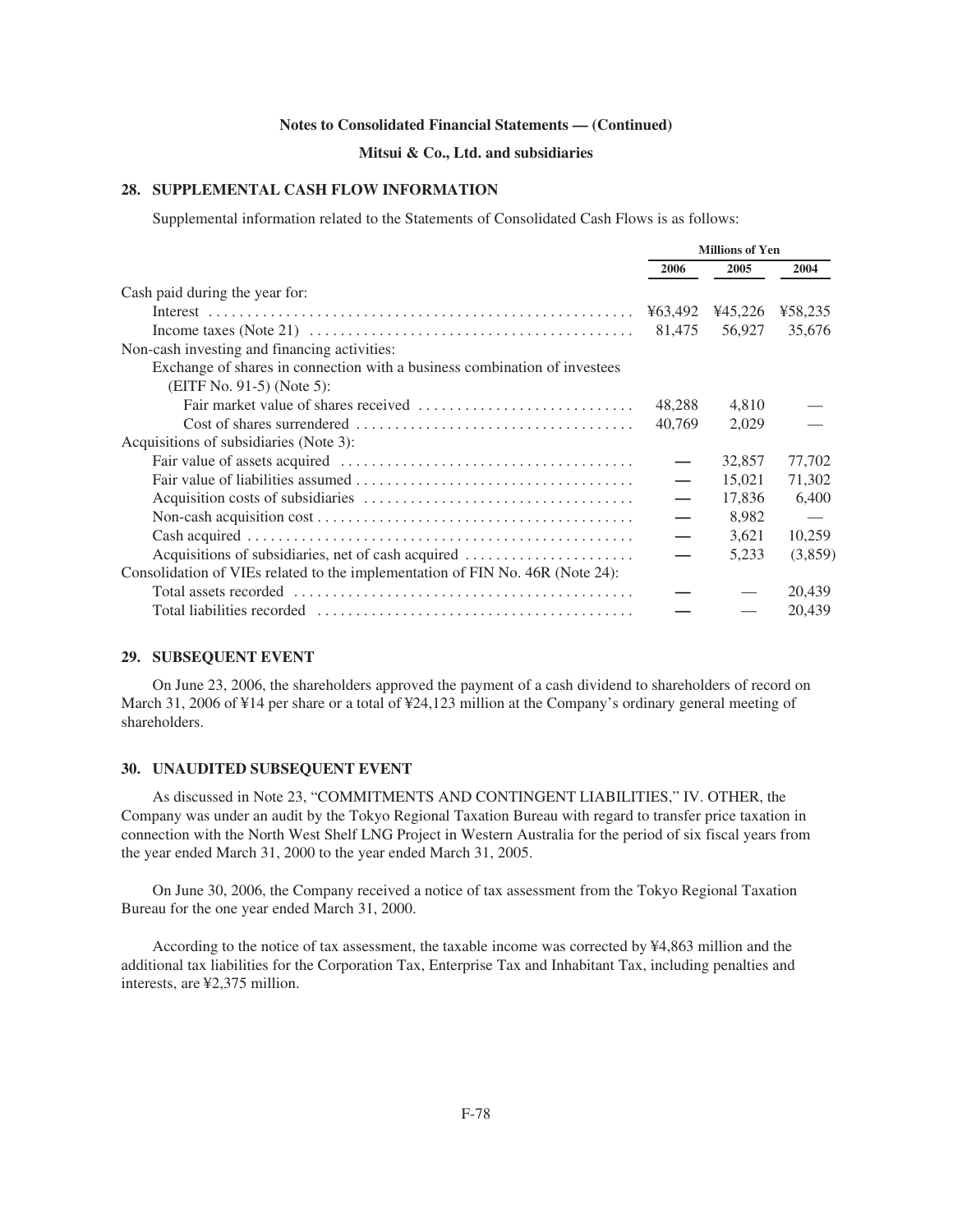### **Supplemental Information on Oil and Gas Producing Activities (Unaudited)**

In accordance with Statement of Financial Accounting Standards ("SFAS") No. 69, "Disclosures about Oil and Gas Producing Activities," this section provides supplemental information on oil and gas exploration and producing activities of the companies in five separate tables. Tables 1 through 3 provide historical cost information pertaining to costs incurred for property acquisitions, exploration and development; capitalized costs; and results of operations. Tables 4 and 5 present information on the companies' estimated net proved reserve quantities and standardized measure of estimated discounted future net cash flows related to proved reserves. The amounts for investments that are accounted for by the equity method are separately presented as "Associated Companies," for which the companies' share of the investees' information on oil and gas producing activities is presented in the following tables. The "Consolidated Companies" column includes activities in "Oceania" (Australia and New Zealand) and "Middle East" (Qatar and Oman). The "Associated Companies" column includes activities in "Oceania" (Australia) and "Others" (Sakhalin/Russia and Thailand). The "Associated Companies" column of the following tables includes information on liquefied natural gas ("LNG") producing activities as an integral part of natural gas producing activities.

## **TABLE 1. COSTS INCURRED FOR PROPERTY ACQUISITION, EXPLORATION AND DEVELOPMENT\*1,\*2**

|                                                                                 |            | <b>Millions of Yen</b>        |                             |               |            |  |  |
|---------------------------------------------------------------------------------|------------|-------------------------------|-----------------------------|---------------|------------|--|--|
|                                                                                 |            | <b>Consolidated Companies</b> | <b>Associated Companies</b> |               |            |  |  |
|                                                                                 | Oceania    | <b>Middle East</b>            | Oceania                     | <b>Others</b> | Worldwide  |  |  |
| Year Ended March 31, 2006:                                                      |            |                               |                             |               |            |  |  |
| Acquisition of Proved Properties                                                |            |                               |                             |               |            |  |  |
| Acquisition of Unproved Properties                                              | 888<br>¥   |                               |                             |               | ¥<br>888   |  |  |
|                                                                                 | 1,911      | 737<br>¥                      | ¥<br>17                     | ¥<br>403      | 3,068      |  |  |
|                                                                                 | 28,937     | 3,512                         | 5,504                       | 114,257       | 152,210    |  |  |
| Total Costs Incurred                                                            | ¥31,736    | ¥4,249                        | ¥ 5,521                     | ¥114,660      | ¥156,166   |  |  |
| Year Ended March 31, 2005:                                                      |            |                               |                             |               |            |  |  |
| Acquisition of Proved Properties                                                | ¥20,944    |                               |                             | 323<br>¥      | ¥ 21,267   |  |  |
| Acquisition of Unproved Properties                                              | 26,403     |                               |                             |               | 26,403     |  |  |
|                                                                                 | 2,365      | ¥<br>93                       | ¥<br>30                     | 535           | 3,023      |  |  |
| Development $\dots\dots\dots\dots\dots\dots\dots\dots\dots\dots\dots\dots\dots$ | 15,909     | 6,466                         | 5,432                       | 91,464        | 119,271    |  |  |
| Total Costs Incurred                                                            | ¥ $65,621$ | 46,559                        | ¥ 5,462                     | ¥ 92,322      | ¥169,964   |  |  |
| Year Ended March 31, 2004:                                                      |            |                               |                             |               |            |  |  |
| Acquisition of Proved Properties                                                |            |                               |                             | 1,015<br>¥    | 1,015<br>¥ |  |  |
| Acquisition of Unproved Properties                                              | ¥ 1,553    |                               |                             |               | 1,553      |  |  |
|                                                                                 | 1,102      | ¥<br>467                      | ¥<br>599                    | 209           | 2,377      |  |  |
|                                                                                 | 2,443      | 7,816                         | 9,973                       | 51,187        | 71,419     |  |  |
| Total Costs Incurred                                                            | ¥ 5,098    | ¥8,283                        | ¥10,572                     | ¥ 52,411      | ¥ 76,364   |  |  |

\*1 Includes costs incurred whether capitalized or expensed and capitalized asset retirement costs incurred in accordance with SFAS No. 143 "Accounting for Asset Retirement Obligations."

\*2 Excludes the cumulative-effect adjustment of ¥5,821 million for the initial application of SFAS No. 143 from the costs incurred for the year ended March 31, 2004.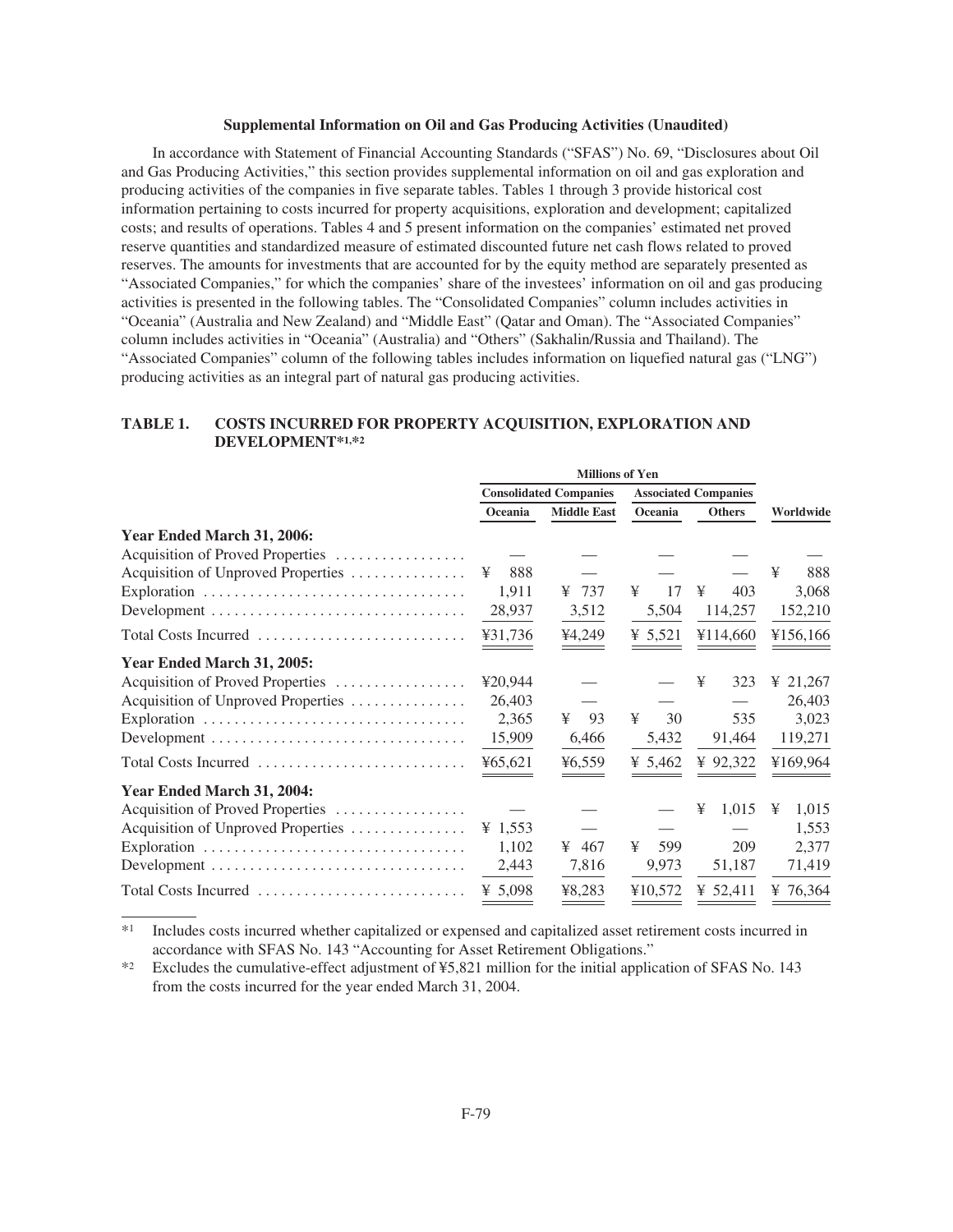## **TABLE 2. CAPITALIZED COSTS RELATED TO OIL AND GAS PRODUCING ACTIVITIES**

| <b>Millions of Yen</b>                |                               |            |                                                                                                        |
|---------------------------------------|-------------------------------|------------|--------------------------------------------------------------------------------------------------------|
| <b>Associated Companies</b>           | <b>Consolidated Companies</b> |            |                                                                                                        |
| Oceania<br>Worldwide<br><b>Others</b> | <b>Middle East</b>            | Oceania    |                                                                                                        |
|                                       |                               |            | Year Ended March 31, 2006:                                                                             |
| ¥124,683<br>¥417,849<br>¥677,280      | ¥38,420                       | ¥ $96,328$ | Proved Properties*                                                                                     |
| 2,430<br>32,682                       |                               | 30,252     |                                                                                                        |
| 124,683<br>420,279<br>709,962         | 38,420                        | 126,580    | Gross Capitalized Properties<br>Accumulated Depreciation, Depletion, Amortization                      |
| 73,594<br>97,485<br>199,412           | 13,433                        | 14,900     | and Valuation Allowances                                                                               |
| ¥ 51,089<br>¥322,794<br>¥510,550      | ¥24,987                       | ¥111,680   | Net Capitalized Costs                                                                                  |
|                                       |                               |            | Year Ended March 31, 2005:                                                                             |
| ¥126,618<br>¥277,034<br>¥490,618      | ¥26,191                       | ¥ $60,775$ | Proved Properties*                                                                                     |
| 4,818<br>31,164                       |                               | 26,346     |                                                                                                        |
| 126,618<br>281,852<br>521,782         | 26,191                        | 87,121     | Gross Capitalized Properties                                                                           |
| 85,830<br>175,236<br>69,435           | 5,710                         | 14,261     | and Valuation Allowances                                                                               |
| ¥ 57,183<br>¥196,022<br>¥346,546      | ¥20,481                       | ¥ $72,860$ |                                                                                                        |
|                                       |                               |            | Year Ended March 31, 2004:                                                                             |
| ¥349,438<br>¥118,332<br>¥185.443      | ¥23,674                       | ¥ 21,989   | Proved Properties*                                                                                     |
| 4,928<br>6,905                        |                               | 1,977      |                                                                                                        |
| 118,332<br>190,371<br>356,343         | 23,674                        | 23,966     | Gross Capitalized Properties                                                                           |
| 63,119<br>77,686<br>158,189           | 3,193                         | 14,191     | and Valuation Allowances                                                                               |
| ¥112,685<br>¥198,154<br>¥ 55,213      | ¥20,481                       | 9,775<br>¥ |                                                                                                        |
|                                       |                               |            | Accumulated Depreciation, Depletion, Amortization<br>Accumulated Depreciation, Depletion, Amortization |

\* Includes capitalized asset retirement costs in accordance with SFAS No. 143.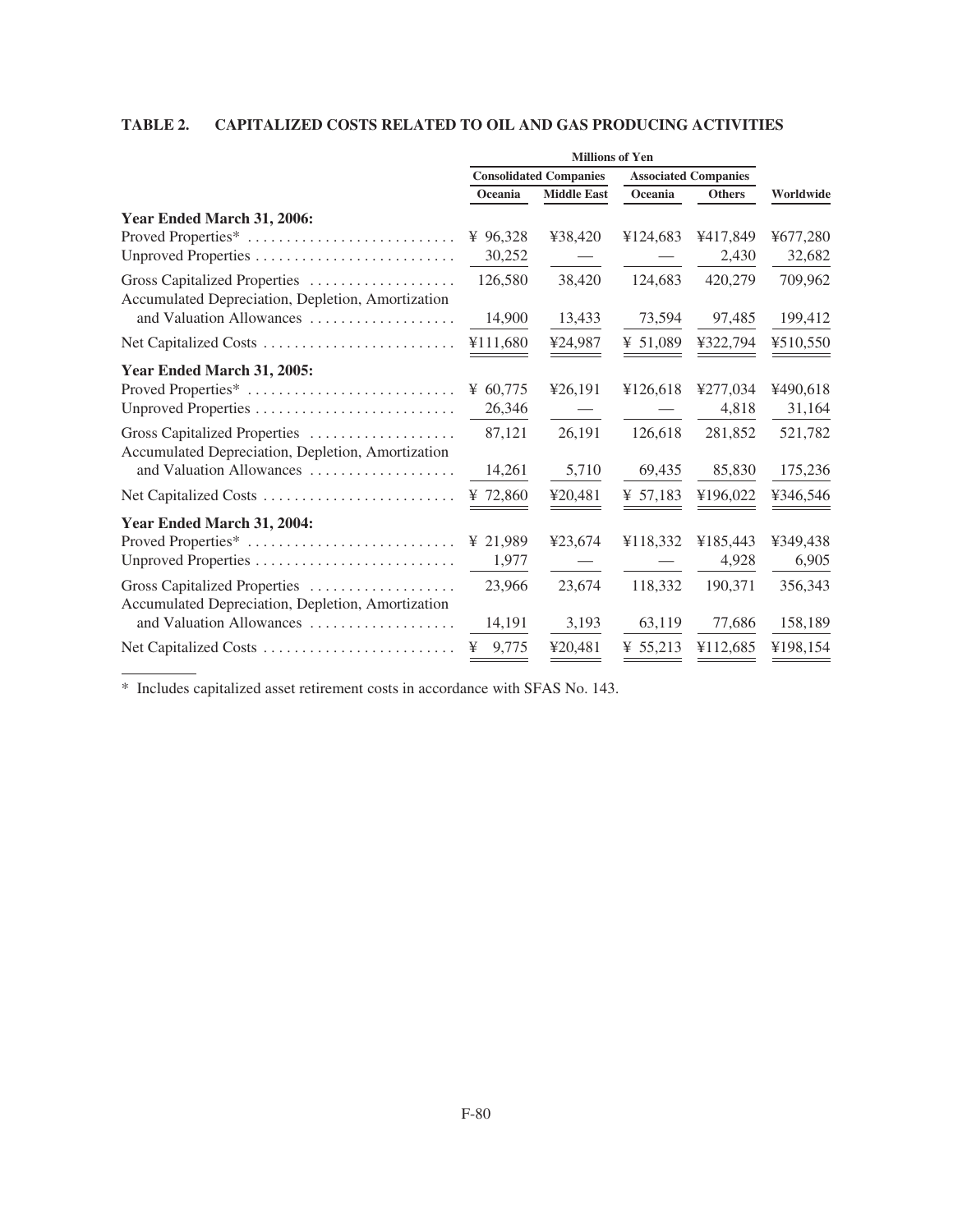## **TABLE 3. RESULTS OF OPERATIONS FOR OIL AND GAS PRODUCING ACTIVITIES\***

The companies' results of operations from oil and gas producing activities are shown in the following table. In accordance with SFAS No. 69, income taxes are based on statutory tax rates. Interest income and expense are excluded from the results reported.

|                                                      |                   | <b>Consolidated Companies</b> |         | <b>Associated Companies</b> |            |
|------------------------------------------------------|-------------------|-------------------------------|---------|-----------------------------|------------|
|                                                      | Oceania           | <b>Middle East</b>            | Oceania | <b>Others</b>               | Worldwide  |
| Year Ended March 31, 2006:                           |                   |                               |         |                             |            |
| Sales to Unaffiliated Enterprises                    | 315<br>¥          | ¥ 4,107                       | ¥45,534 | ¥44,934                     | ¥ 94,890   |
| Transfers to Affiliated Enterprises                  | 4,681             | 26,324                        | 8,557   | 3,967                       | 43,529     |
|                                                      | 4,996             | 30,431                        | 54,091  | 48,901                      | 138,419    |
| Production Costs                                     | 2,061             | 2,862                         | 17,295  | 10,229                      | 32,447     |
|                                                      | 1,911             | 258                           | 252     | 403                         | 2,824      |
| Depreciation, Depletion, Amortization, Accretion and |                   |                               |         |                             |            |
| Valuation Allowances                                 | 526               | 3,901                         | 3,837   | 6,913                       | 15,177     |
| Income Tax (Benefits) Expenses                       | (240)             | 11,969                        | 9,844   | 15,550                      | 37,123     |
| Results of Operations for Oil and Gas Producing      |                   |                               |         |                             |            |
|                                                      | 738<br>¥          | ¥11,441                       | ¥22,863 | ¥15,806                     | ¥ 50,848   |
| Year Ended March 31, 2005:                           |                   |                               |         |                             |            |
| Sales to Unaffiliated Enterprises                    |                   | ¥ 2,686                       | ¥29,805 | ¥30,631                     | ¥ $63,122$ |
| Transfers to Affiliated Enterprises                  | ¥ 4,028           | 14,330                        | 7,791   |                             | 26,149     |
|                                                      | 4,028             | 17,016                        | 37,596  | 30,631                      | 89,271     |
|                                                      | 2,369             | 2,393                         | 11,123  | 6,687                       | 22,572     |
|                                                      | 2,365             | 93                            | 126     | 535                         | 3,119      |
| Depreciation, Depletion, Amortization, Accretion and |                   |                               |         |                             |            |
| Valuation Allowances                                 | 436               | 3,252                         | 3,669   | 5,562                       | 12,919     |
|                                                      | 5                 | 5,240                         | 6,247   | 9,045                       | 20,537     |
| Results of Operations for Oil and Gas Producing      |                   |                               |         |                             |            |
|                                                      | $\frac{4}{1,147}$ | ¥ $6,038$                     | ¥16,431 | ¥ $8,802$                   | ¥ 30,124   |
| Year Ended March 31, 2004:                           |                   |                               |         |                             |            |
| Sales to Unaffiliated Enterprises                    |                   | ¥ 1,385                       | ¥30,254 | ¥21,564                     | ¥ 53,203   |
| Transfers to Affiliated Enterprises                  | ¥ 4,240           | 11,086                        | 6,603   |                             | 21,929     |
| Total Revenues                                       | 4,240             | 12,471                        | 36,857  | 21,564                      | 75,132     |
|                                                      | 2,345             | 2,320                         | 13,426  | 5,997                       | 24,088     |
| Exploration Expenses                                 | 900               | 467                           | 242     | 209                         | 1,818      |
| Depreciation, Depletion, Amortization, Accretion and |                   |                               |         |                             |            |
| Valuation Allowances                                 | 597               | 2,365                         | 5,230   | 6,281                       | 14,473     |
|                                                      | 342               | 4,331                         | 5,203   | 5,573                       | 15,449     |
| Results of Operations for Oil and Gas Producing      |                   |                               |         |                             |            |
|                                                      | ¥<br>56           | ¥ 2,988                       | ¥12,756 | ¥ 3,504                     | ¥ 19,304   |

\* Excludes the cumulative-effect adjustment of ¥2,214 million for the initial application of SFAS No. 143 from the results of operations for the year ended March 31, 2004.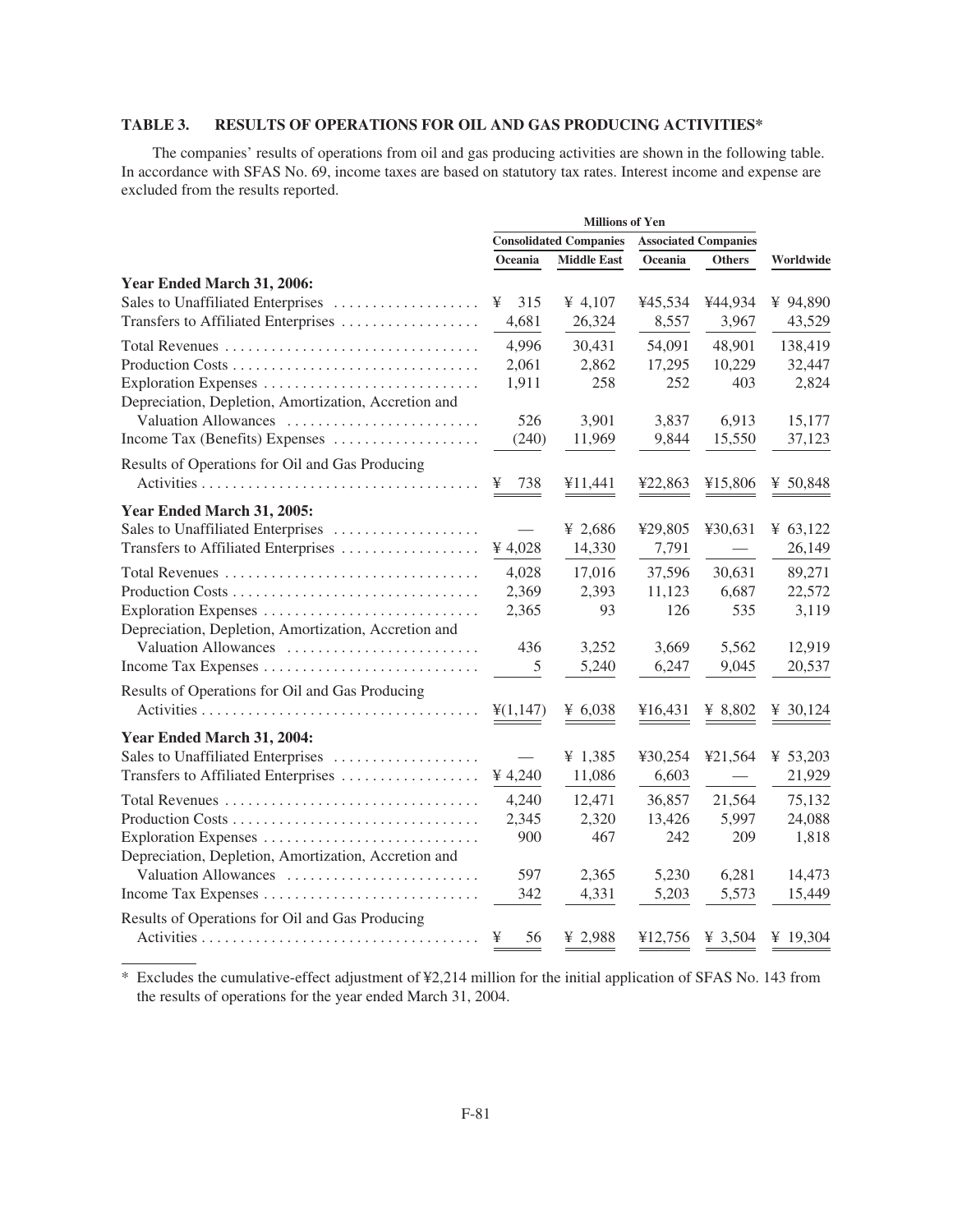## **TABLE 4. PROVED RESERVE QUANTITY INFORMATION**

The following table describes proved oil and gas reserves and changes thereto for the years ended March 31, 2006, 2005 and 2004. The definitions used herein are in accordance with SFAS No. 25, "Suspension of Certain Accounting Requirements for Oil and Gas Producing Companies."

#### *Proved Developed and Undeveloped Reserves:*

|                                                                                                   | <b>Crude Oil, Condensate and Natural Gas</b><br>Liquids*1 |                            |                                       |                | Natural Gas*1,*3                 |                                         |                               |                                |                          |                          |  |  |
|---------------------------------------------------------------------------------------------------|-----------------------------------------------------------|----------------------------|---------------------------------------|----------------|----------------------------------|-----------------------------------------|-------------------------------|--------------------------------|--------------------------|--------------------------|--|--|
|                                                                                                   |                                                           | <b>Millions of Barrels</b> |                                       |                |                                  |                                         | <b>Billions of Cubic Feet</b> |                                |                          |                          |  |  |
|                                                                                                   | <b>Consolidated</b><br><b>Companies</b>                   |                            | <b>Associated</b><br><b>Companies</b> |                |                                  | <b>Consolidated</b><br><b>Companies</b> |                               | <b>Associated</b><br>Companies |                          |                          |  |  |
|                                                                                                   | Oceania                                                   | <b>Middle</b><br>East      |                                       |                | Oceania Others Worldwide Oceania |                                         | <b>Middle</b><br>East         |                                |                          | Oceania Others Worldwide |  |  |
| Reserves at April $1, 2003$<br>Changes Attributable to:<br><b>Revision of Previous Estimates</b>  | 12                                                        | 28                         | 40                                    | 71             | 151                              | 27                                      |                               | 1,173                          | 221                      | 1,421                    |  |  |
| (includes improved recovery)                                                                      |                                                           | (3)                        | 5                                     | 7              | 9                                |                                         |                               | (282)                          | 2                        | (280)                    |  |  |
| Extensions and Discoveries                                                                        |                                                           |                            |                                       | 52             | 52                               |                                         | 84                            | $\qquad \qquad$                | 729                      | 813                      |  |  |
| Purchases                                                                                         |                                                           |                            |                                       | $\overline{2}$ | $\overline{2}$                   |                                         | $\overline{\phantom{0}}$      | $\overline{\phantom{0}}$       | 42                       | 42                       |  |  |
|                                                                                                   |                                                           | $\overline{\phantom{0}}$   | $\overline{\phantom{0}}$              |                |                                  |                                         | $\overline{\phantom{0}}$      | $\overline{\phantom{0}}$       | $\overline{\phantom{0}}$ |                          |  |  |
| Production                                                                                        | (2)                                                       | (2)                        | (6)                                   | (5)            | (15)                             |                                         |                               | (45)                           | (29)                     | (74)                     |  |  |
| Reserves at March 31, 2004                                                                        | 10                                                        | 23                         | 39                                    | 127            | 199                              | 27                                      | 84                            | 846                            | 965                      | 1,922                    |  |  |
| Changes Attributable to:<br><b>Revision of Previous Estimates</b><br>(includes improved recovery) |                                                           |                            |                                       |                |                                  |                                         |                               |                                | 4                        |                          |  |  |
| Extensions and Discoveries                                                                        | $\overline{2}$                                            | 3<br>1                     | (6)                                   | (32)           | (35)<br>3                        | 42                                      |                               | (26)                           | 437                      | (22)<br>479              |  |  |
|                                                                                                   | 39                                                        |                            |                                       | $\overline{2}$ | 41                               |                                         | $\overline{\phantom{0}}$      |                                | 21                       | 21                       |  |  |
|                                                                                                   |                                                           |                            |                                       |                |                                  |                                         |                               |                                |                          |                          |  |  |
| Production                                                                                        | (1)                                                       | (3)                        | (5)                                   | (5)            | (14)                             |                                         | (9)                           | (49)                           | (34)                     | (92)                     |  |  |
| Reserves at March 31, 2005<br>Changes Attributable to:<br><b>Revision of Previous Estimates</b>   | 50                                                        | 24                         | 28                                    | 92             | 194                              | 69                                      | 75                            | 771                            | 1,393                    | 2,308                    |  |  |
| (includes improved recovery)                                                                      | 3                                                         | 1                          | 16                                    | 16             | 36                               | 13                                      | (31)                          | 87                             | (11)                     | 58                       |  |  |
| Extensions and Discoveries                                                                        | 3                                                         | $\mathbf{1}$               |                                       |                | $\overline{4}$                   |                                         | 2                             | $\overline{\phantom{0}}$       | 432                      | 434                      |  |  |
| Purchases                                                                                         |                                                           |                            |                                       | $\overline{1}$ | 1                                |                                         |                               |                                | 14                       | 14                       |  |  |
|                                                                                                   |                                                           |                            |                                       |                |                                  |                                         | $\overline{\phantom{0}}$      | $\overline{\phantom{0}}$       | $\overline{\phantom{0}}$ |                          |  |  |
| Production                                                                                        | (1)                                                       | (3)                        | (5)                                   | (5)            | (14)                             | (2)                                     | (6)                           | (57)                           | (39)                     | (104)                    |  |  |
| Reserves at March 31, 2006                                                                        | 55                                                        | 23                         | 39                                    | 104            | 221                              | 80                                      | 40                            | 801                            | 1,789                    | 2,710                    |  |  |
| <b>Proved Developed Reserves*2:</b>                                                               |                                                           |                            |                                       |                |                                  |                                         |                               |                                |                          |                          |  |  |
| Reserves at April 1, 2003                                                                         | 9                                                         | 28                         | 17                                    | 18             | 72                               |                                         |                               | 364                            | 58                       | 422                      |  |  |
| Reserves at March 31, 2004                                                                        | 7                                                         | 23                         | 14                                    | 19             | 63                               |                                         | 84                            | 330                            | 69                       | 483                      |  |  |
| Reserves at March 31, 2005                                                                        | 6                                                         | 24                         | 14                                    | 18             | 62                               |                                         | 75                            | 356                            | 82                       | 513                      |  |  |
| Reserves at March 31, 2006                                                                        | 7                                                         | 18                         | 13                                    | 25             | 63                               | 56                                      | 39                            | 263                            | 67                       | 425                      |  |  |

 $*1$  1 barrel of crude oil = 5,800 cubic feet of natural gas

\*2 The proportion of Proved Developed Reserves to Proved Developed and Undeveloped Reserves is about 28 percent as of March 31, 2006 and relatively low. The expected costs to develop these undeveloped reserves are estimated to be ¥514,822 million in total as of March 31, 2006, which is included in "Future Development Cost" in Table 5. The major undeveloped reserves are attributable to an associated company in Russia and an associated company in Australia. It is expected to commence the full-year production of crude oil in 2007 and LNG in 2008, for the associated company in Russia. In relation to the associated company in Australia, the production of crude oil and LNG has already commenced at the existing facilities. The drilling of additional development wells will be performed over the project life according to the drilling program of the project.

\*3 The proved gas reserves are restricted to those volumes that are related to firm sales commitments.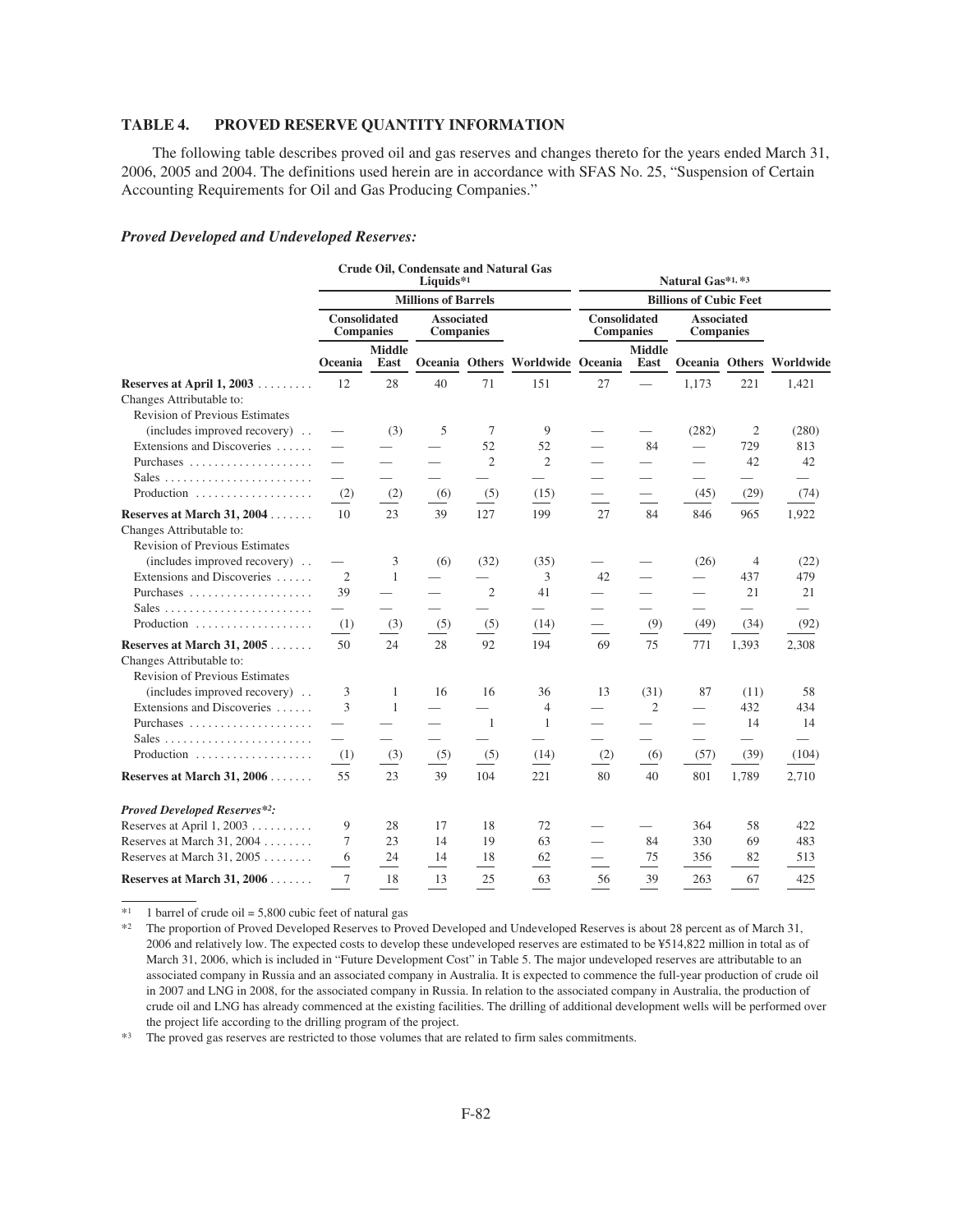## **TABLE 5. STANDARDIZED MEASURE OF DISCOUNTED FUTURE NET CASH FLOWS RELATED TO PROVED OIL AND GAS RESERVES**

The standardized measure of discounted future cash flows, related to the preceding proved oil and gas reserves, is calculated in accordance with SFAS No. 69. Estimated future cash inflows from production are computed by applying year-end prices to year-end quantities of estimated net proved reserves. Future development and production costs are those estimated future expenditures necessary to develop and produce year-end estimated proved reserves based on year-end cost indices, assuming continuation of year-end economic conditions. Estimated future income taxes are calculated by applying appropriate year-end statutory tax rates. Discounted future net cash flows are calculated using a discount factor of 10 percent. The information provided does not represent management's estimate of the companies' expected future cash flows or value of proved oil and gas reserves. Estimates of proved reserve quantities shall change over time as new information becomes available. Moreover, probable and possible reserves, which may become proved in the future, are excluded from the calculations. The arbitrary valuation prescribed under SFAS No. 69 requires assumptions as to the timing of future development and production costs. The calculations are made as of each fiscal year-end and should not be relied upon as an indication of the companies' future cash flows or value of their oil and gas reserves.

### *1) Standardized Measure of Discounted Future Net Cash Flows*

|                                                                                        |            | <b>Consolidated Companies</b> |             | <b>Associated Companies</b> |             |
|----------------------------------------------------------------------------------------|------------|-------------------------------|-------------|-----------------------------|-------------|
|                                                                                        | Oceania    | <b>Middle East</b>            | Oceania     | <b>Others</b>               | Worldwide   |
| At March 31, 2006:                                                                     |            |                               |             |                             |             |
| Future Cash Inflows from Production                                                    | ¥ 342.585  | ¥ 228,044                     | ¥ $672,116$ | ¥1,644,418                  | ¥2,887,163  |
| Future Production Costs                                                                | (124, 615) | (26,924)                      | (205, 686)  | (369, 594)                  | (726, 819)  |
| Future Development Costs                                                               | (27,206)   | (7,291)                       | (114, 152)  | (437, 194)                  | (585, 843)  |
|                                                                                        | (25,763)   | (104, 206)                    | (115, 459)  | (202,793)                   | (448, 221)  |
| Undiscounted Future Net Cash Flows<br>10% Annual Discount for Timing of Estimated Cash | 165,001    | 89,623                        | 236,819     | 634,837                     | 1,126,280   |
|                                                                                        | (46, 925)  | (32, 936)                     | (135,169)   | (463, 532)                  | (678, 562)  |
| Standardized Measure of Discounted Future Net Cash                                     |            |                               |             |                             |             |
|                                                                                        | ¥ 118,076  | ¥ 56,687                      | ¥ 101,650   | ¥ 171,305                   | ¥ $447,718$ |
| At March 31, 2005:                                                                     |            |                               |             |                             |             |
| Future Cash Inflows from Production                                                    | ¥ 206,903  | ¥180,308                      | ¥ 392,005   | ¥1,021,275                  | ¥1,800,491  |
| Future Production Costs                                                                | (39,241)   | (20,760)                      | (161, 141)  | (240,064)                   | (461, 206)  |
| Future Development Costs                                                               | (42, 915)  | (9, 467)                      | (98,020)    | (267, 650)                  | (418,052)   |
| Future Income Taxes                                                                    | (37,675)   | (80, 860)                     | (62,292)    | (141, 239)                  | (322,066)   |
| Undiscounted Future Net Cash Flows<br>10% Annual Discount for Timing of Estimated Cash | 87,072     | 69,221                        | 70,552      | 372,322                     | 599,167     |
|                                                                                        | (35, 103)  | (27,902)                      | (28, 197)   | (275, 684)                  | (366, 886)  |
| Standardized Measure of Discounted Future Net Cash                                     |            |                               |             |                             |             |
|                                                                                        | ¥ 51,969   | ¥ $41,319$                    | ¥ 42,355    | 96,638<br>¥                 | ¥ 232,281   |
| At March 31, 2004:                                                                     |            |                               |             |                             |             |
| Future Cash Inflows from Production                                                    | ¥ 36,333   | ¥138,382                      | ¥ 382,405   | ¥ $656,697$                 | ¥1,213,817  |
| Future Production Costs                                                                | (20, 177)  | (20,641)                      | (226,059)   | (145,972)                   | (412, 849)  |
| Future Development Costs                                                               | (5,140)    | (9,067)                       | (4,850)     | (228, 608)                  | (247, 665)  |
| Future Income Taxes                                                                    | (2,085)    | (58, 820)                     | (51,950)    | (98, 338)                   | (211, 193)  |
| Undiscounted Future Net Cash Flows<br>10% Annual Discount for Timing of Estimated Cash | 8.931      | 49,854                        | 99.546      | 183,779                     | 342,110     |
|                                                                                        | (1,539)    | (21, 446)                     | (39, 289)   | (211, 595)                  | (273, 869)  |
| Standardized Measure of Discounted Future Net Cash                                     |            |                               |             |                             |             |
|                                                                                        | 7,392<br>¥ | ¥ 28,408                      | ¥ $60,257$  | ¥ $(27,816)$ ¥              | 68.241      |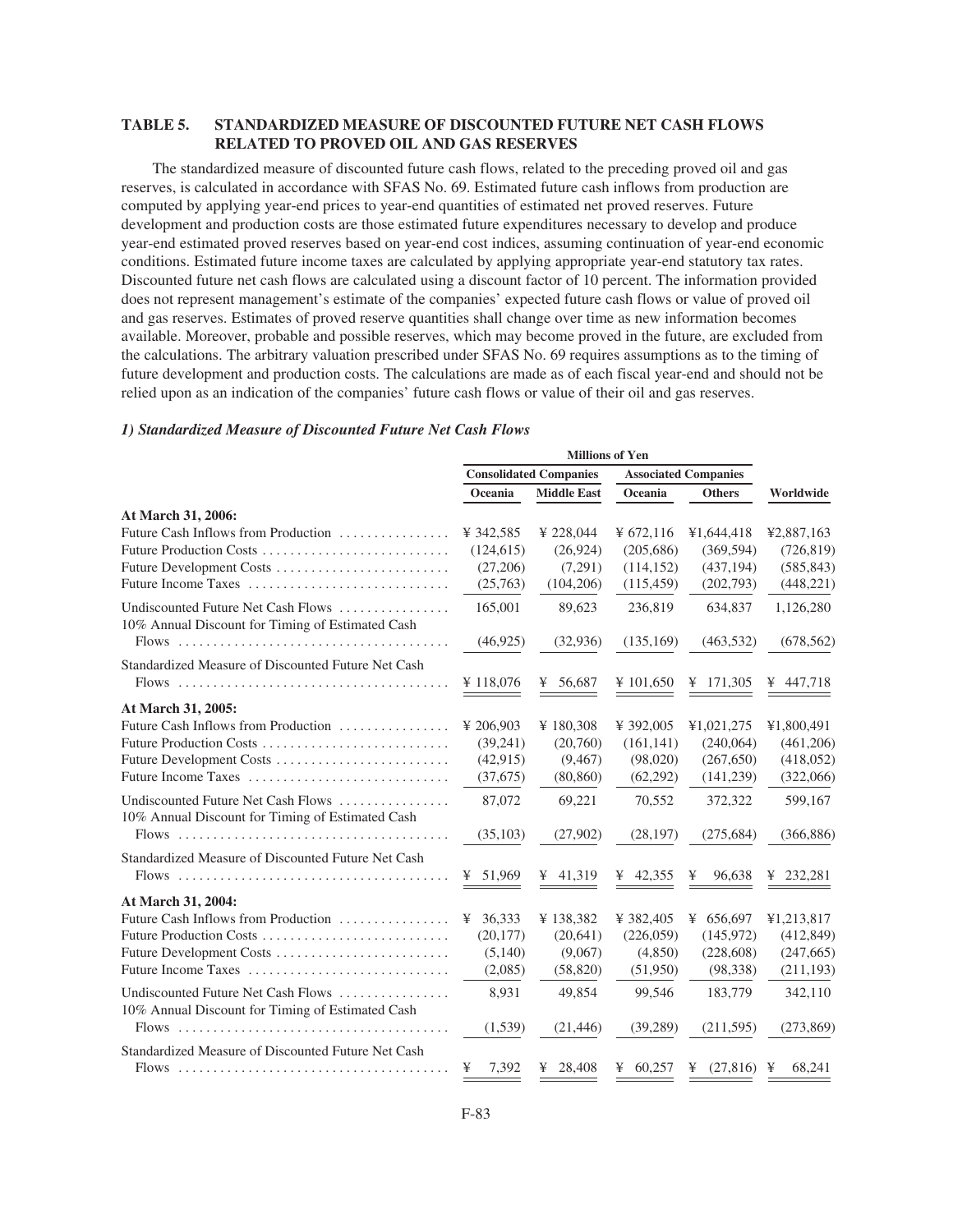# *2) Details of Changes for the Year*

|                                                               | <b>Millions of Yen</b>          |                               |                          |           |                             |             |                                       |           |             |  |  |
|---------------------------------------------------------------|---------------------------------|-------------------------------|--------------------------|-----------|-----------------------------|-------------|---------------------------------------|-----------|-------------|--|--|
|                                                               |                                 | <b>Consolidated Companies</b> |                          |           | <b>Associated Companies</b> |             |                                       | Worldwide |             |  |  |
|                                                               | 2006                            | 2005                          | 2004                     | 2006      | 2005                        | 2004        | 2006                                  | 2005      | 2004        |  |  |
| Present Value at April 1                                      | ¥ 93,288                        | ¥ 35,800 ¥ 34,017             |                          |           |                             |             | ¥138,993 ¥ 32,441 ¥ 182,466 ¥ 232,281 | ¥ 68,241  | ¥ 216,483   |  |  |
| Sales/Transfers of Oil and Gas<br>Produced, Net of Production |                                 |                               |                          |           |                             |             |                                       |           |             |  |  |
|                                                               | (30, 504)                       | (16,282)                      | (12,046)                 | (75, 468) | (50, 417)                   | (38,998)    | (105, 972)                            | (66, 699) | (51,044)    |  |  |
| Development Costs Incurred                                    | 31,993                          | 22,375                        | 10,259                   | 119,761   | 96,896                      | 61,160      | 151,754                               | 119,271   | 71,419      |  |  |
| Purchases of Reserves in Place                                | $\hspace{0.1mm}-\hspace{0.1mm}$ | 23,150                        | $\overline{\phantom{m}}$ | 1,633     | 1,578                       | 1,894       | 1,633                                 | 24,728    | 1,894       |  |  |
| Extensions and Discoveries                                    | 5,734                           | 11,117                        | 16,746                   | 87,361    | 124,122                     | 119,609     | 93,095                                | 135,239   | 136,355     |  |  |
| Net Changes in Prices,                                        |                                 |                               |                          |           |                             |             |                                       |           |             |  |  |
| Development and Production                                    |                                 |                               |                          |           |                             |             |                                       |           |             |  |  |
| $Cost \ldots \ldots \ldots \ldots \ldots \ldots \ldots$       | 51,594                          | 23,033                        | (2,475)                  | (57, 345) | (37, 454)                   | (253, 034)  | (5,751)                               | (14, 421) | (255,509)   |  |  |
| Revisions of Previous                                         |                                 |                               |                          |           |                             |             |                                       |           |             |  |  |
| Quantity Estimates <sup>*1</sup>                              | (11,786)                        | $\hspace{0.05cm}$             | (2,837)                  | 49,653    | (33,933)                    | (37, 158)   | 37,867                                | (33,933)  | (39,995)    |  |  |
| Accretion of Discount                                         | 9,329                           | 3,580                         | 3,402                    | 13,899    | 3,244                       | 18,247      | 23,228                                | 6,824     | 21,649      |  |  |
| Net Changes in Income Taxes                                   | 4,698                           | (11, 387)                     | (137)                    | (23, 129) | 1,839                       | 29,126      | (18, 431)                             | (9,548)   | 28,989      |  |  |
| Others <sup><math>*2</math></sup>                             | 20,417                          | 1,902                         | (11, 129)                | 17,597    | 677                         | (50, 871)   | 38,014                                | 2,579     | (62,000)    |  |  |
| Net Changes for the Year $\dots\dots\dots$                    | 81,475                          | 57,488                        | 1,783                    | 133,962   | 106,552                     | (150, 025)  | 215,437                               | 164,040   | (148, 242)  |  |  |
| Present Value at March 31                                     | ¥174.763                        | ¥ 93,288 ¥ 35,800             |                          | ¥272,955  | ¥138,993                    | 32,441<br>¥ | ¥447,718                              | ¥232,281  | 68,241<br>¥ |  |  |
|                                                               |                                 |                               |                          |           |                             |             |                                       |           |             |  |  |

\*1 Includes amounts resulting from changes in the timing of production.

\*2 Main portion of "Others" is foreign currency translation adjustments.